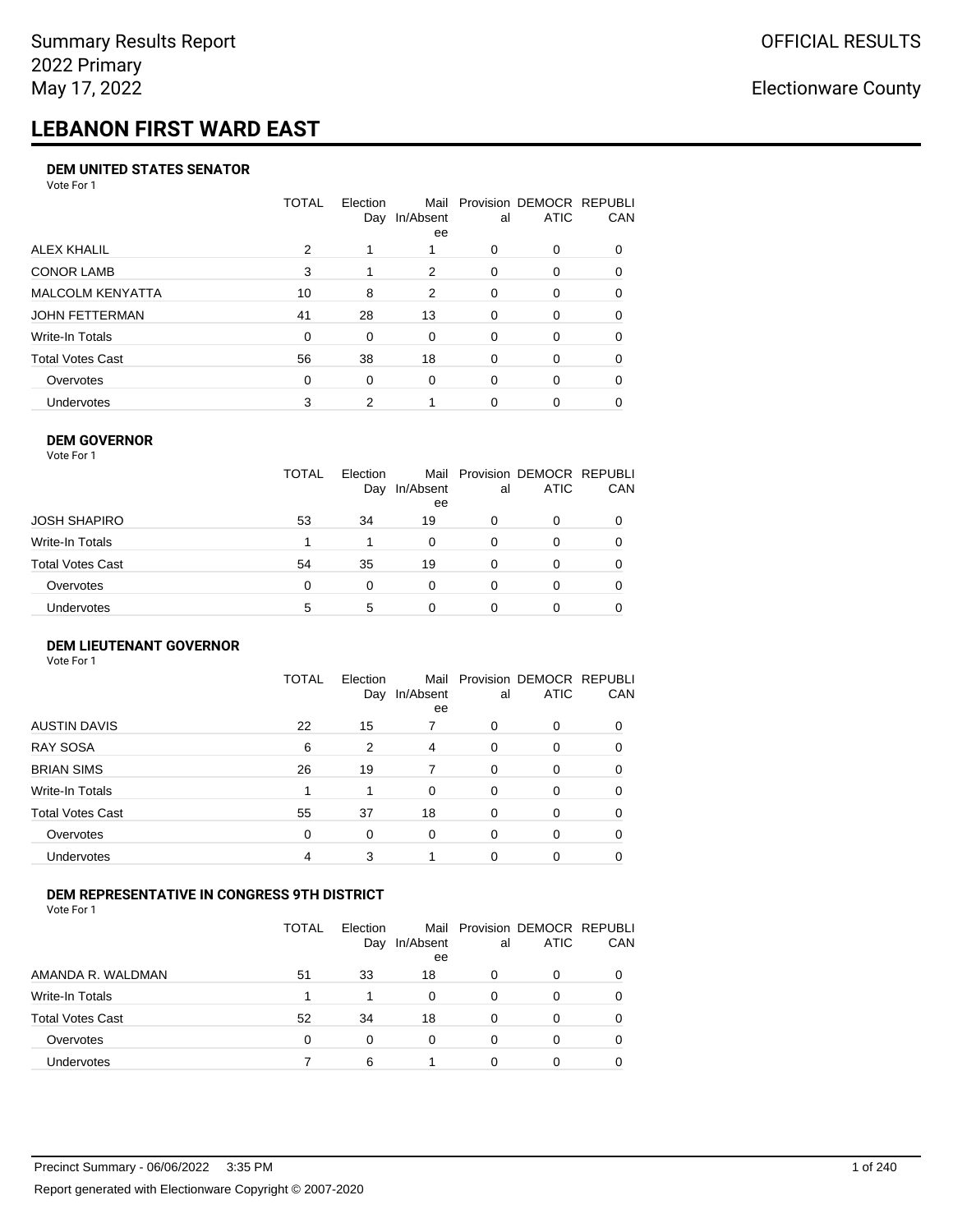## **LEBANON FIRST WARD EAST**

#### **DEM SENATOR IN THE GENERAL ASSEMBLY 48TH DISTRICT** Vote For 1

| .                       |              |                 |                 |    |                                              |     |
|-------------------------|--------------|-----------------|-----------------|----|----------------------------------------------|-----|
|                         | <b>TOTAL</b> | Election<br>Day | In/Absent<br>ee | al | Mail Provision DEMOCR REPUBLI<br><b>ATIC</b> | CAN |
| <b>CALVIN CLEMENTS</b>  | 54           | 35              | 19              | 0  | O                                            |     |
| Write-In Totals         |              |                 | 0               | 0  | O                                            |     |
| <b>Total Votes Cast</b> | 55           | 36              | 19              | 0  | 0                                            |     |
| Overvotes               | $\Omega$     | 0               | 0               | 0  | O                                            |     |
| Undervotes              | 4            |                 |                 |    | 0                                            |     |

#### **DEM REPRESENTATIVE IN THE GENERAL ASSEMBLY 101ST**

Vote For 1

|                         | TOTAL | Election<br>Day | In/Absent | al | Mail Provision DEMOCR REPUBLI<br><b>ATIC</b> | CAN |
|-------------------------|-------|-----------------|-----------|----|----------------------------------------------|-----|
|                         |       |                 | ee        |    |                                              |     |
| <b>CATHERINE MILLER</b> | 54    | 36              | 18        | 0  | O                                            |     |
| Write-In Totals         | 0     | 0               | 0         | 0  | O                                            |     |
| <b>Total Votes Cast</b> | 54    | 36              | 18        | 0  | 0                                            |     |
| Overvotes               | 0     | 0               | 0         | 0  | O                                            |     |
| Undervotes              | 5     |                 |           |    | Ω                                            |     |

### **DEM MEMBER OF THE DEMOCRATIC STATE COMMITTEE**

Vote For 2

|                         | TOTAL    | Election<br>Day | Mail<br>In/Absent<br>ee | al       | Provision DEMOCR REPUBLI<br><b>ATIC</b> | CAN      |
|-------------------------|----------|-----------------|-------------------------|----------|-----------------------------------------|----------|
| LAURA QUICK             | 40       | 26              | 14                      | $\Omega$ | 0                                       | $\Omega$ |
| <b>CALVIN CLEMENTS</b>  | 15       | 9               | 6                       | 0        | 0                                       | 0        |
| <b>CORNELL WILSON</b>   | 38       | 25              | 13                      | $\Omega$ | 0                                       | 0        |
| Write-In Totals         | $\Omega$ | 0               | $\Omega$                | $\Omega$ | 0                                       | $\Omega$ |
| <b>Total Votes Cast</b> | 93       | 60              | 33                      | 0        | 0                                       | 0        |
| Overvotes               | $\Omega$ | $\Omega$        | $\Omega$                | $\Omega$ | 0                                       | $\Omega$ |
| Undervotes              | 25       | 20              | 5                       | 0        | ი                                       |          |

#### **DEM MEMBER OF THE DEMOCRATIC COUNTY COMMITTEE LEBANON FIRST WARD EAST** Vote For 3

|                         | <b>TOTAL</b> | <b>Flection</b><br>Day | In/Absent<br>ee | al           | Mail Provision DEMOCR REPUBLI<br><b>ATIC</b> | CAN |
|-------------------------|--------------|------------------------|-----------------|--------------|----------------------------------------------|-----|
| <b>Write-In Totals</b>  | 11           | 10                     |                 | <sup>0</sup> | 0                                            |     |
| <b>Total Votes Cast</b> | 11           | 10                     |                 | 0            | 0                                            |     |
| Overvotes               | 0            | 0                      | 0               | 0            | 0                                            |     |
| <b>Undervotes</b>       | 166          | 110                    | 56              | 0            | 0                                            |     |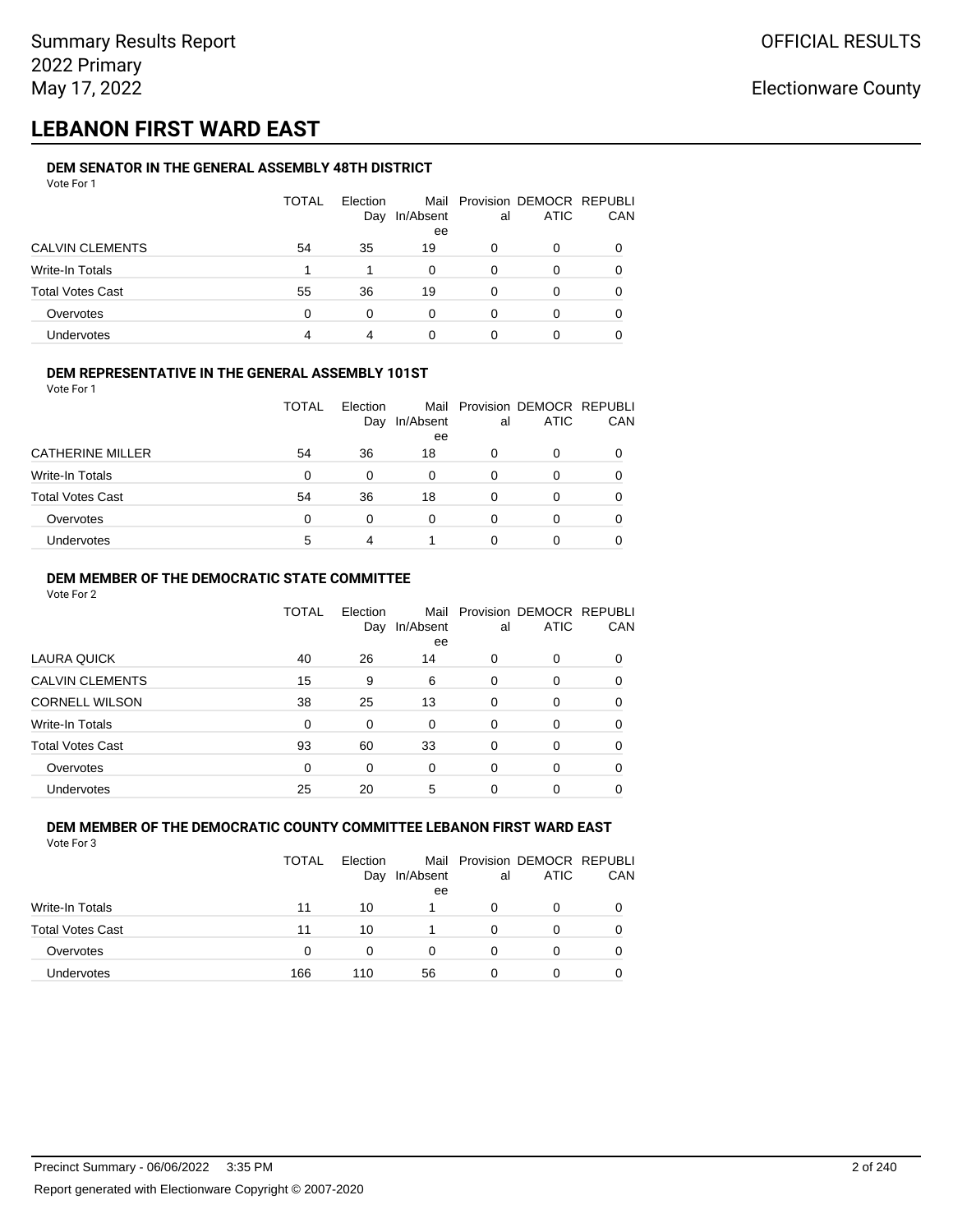# **LEBANON FIRST WARD EAST**

#### **REP GOVERNOR**

Vote For 1

|                         | <b>TOTAL</b> | Election<br>Day | Mail<br>In/Absent<br>ee | al          | Provision DEMOCR REPUBLI<br><b>ATIC</b> | CAN |
|-------------------------|--------------|-----------------|-------------------------|-------------|-----------------------------------------|-----|
| <b>LOU BARLETTA</b>     | 17           | 17              | 0                       | 0           | 0                                       | 0   |
| DOUGLAS V. MASTRIANO    | 40           | 39              | 1                       | 0           | 0                                       | 0   |
| <b>NCHE ZAMA</b>        | 1            | 1               | $\Omega$                | $\Omega$    | 0                                       | 0   |
| DAVE WHITE              | 7            | 6               | 1                       | $\mathbf 0$ | 0                                       | 0   |
| <b>MELISSA HART</b>     | $\Omega$     | 0               | $\Omega$                | 0           | 0                                       | 0   |
| <b>BILL MCSWAIN</b>     | 9            | 6               | 3                       | $\mathbf 0$ | 0                                       | 0   |
| <b>CHARLIE GEROW</b>    | 4            | 4               | $\Omega$                | $\Omega$    | 0                                       | 0   |
| <b>JOE GALE</b>         |              | 1               | 0                       | $\mathbf 0$ | 0                                       | 0   |
| <b>JAKE CORMAN</b>      | 3            | 1               | 2                       | 0           | 0                                       | 0   |
| Write-In Totals         | $\Omega$     | 0               | 0                       | $\mathbf 0$ | 0                                       | 0   |
| <b>Total Votes Cast</b> | 82           | 75              | $\overline{7}$          | $\Omega$    | 0                                       | 0   |
| Overvotes               | 0            | 0               | 0                       | 0           | 0                                       | 0   |
| Undervotes              | 2            |                 |                         | 0           | 0                                       | 0   |

### **REP LIEUTENANT GOVERNOR**

| Vote For 1 |  |  |
|------------|--|--|
|------------|--|--|

|                            | TOTAL          | Election       | Mail<br>Day In/Absent<br>ee | al       | Provision DEMOCR REPUBLI<br><b>ATIC</b> | CAN          |
|----------------------------|----------------|----------------|-----------------------------|----------|-----------------------------------------|--------------|
| <b>CLARICE SCHILLINGER</b> | 2              | 1              |                             | $\Omega$ | $\Omega$                                | 0            |
| <b>JAMES EARL JONES</b>    | 4              | 4              | $\Omega$                    | 0        | 0                                       | 0            |
| <b>RICK SACCONE</b>        | 2              | 2              | 0                           | $\Omega$ | 0                                       | 0            |
| <b>JOHN BROWN</b>          | $\overline{2}$ | $\overline{2}$ | $\Omega$                    | $\Omega$ | 0                                       | 0            |
| <b>CHRIS FRYE</b>          | 2              | 1              | 1                           | 0        | 0                                       | 0            |
| <b>JEFF COLEMAN</b>        | 5              | 5              | 0                           | $\Omega$ | 0                                       | $\Omega$     |
| <b>RUSS DIAMOND</b>        | 41             | 39             | $\overline{2}$              | 0        | 0                                       | 0            |
| CARRIE LEWIS DELROSSO      | 14             | 13             | 1                           | 0        | 0                                       | 0            |
| <b>TEDDY DANIELS</b>       | 4              | 4              | 0                           | 0        | 0                                       | $\Omega$     |
| Write-In Totals            | 1              | 1              | 0                           | $\Omega$ | 0                                       | 0            |
| <b>Total Votes Cast</b>    | 77             | 72             | 5                           | $\Omega$ | $\Omega$                                | $\Omega$     |
| Overvotes                  |                | 0              | 1                           | $\Omega$ | $\Omega$                                | <sup>0</sup> |
| Undervotes                 | 6              | 4              | 2                           | $\Omega$ | 0                                       | 0            |
|                            |                |                |                             |          |                                         |              |

#### **REP REPRESENTATIVE IN CONGRESS 9TH DISTRICT**

| Vote For 1 |  |  |
|------------|--|--|
|------------|--|--|

|                         | TOTAL | Election<br>Day | In/Absent<br>ee | al       | Mail Provision DEMOCR REPUBLI<br><b>ATIC</b> | CAN      |
|-------------------------|-------|-----------------|-----------------|----------|----------------------------------------------|----------|
| DAN MEUSER              | 70    | 64              | 6               | 0        | 0                                            | $\Omega$ |
| Write-In Totals         |       | 0               |                 | 0        | 0                                            |          |
| <b>Total Votes Cast</b> | 71    | 64              |                 | $\Omega$ | 0                                            |          |
| Overvotes               | 0     | 0               | 0               | 0        | 0                                            | $\Omega$ |
| <b>Undervotes</b>       | 13    | 12              |                 | 0        | ი                                            |          |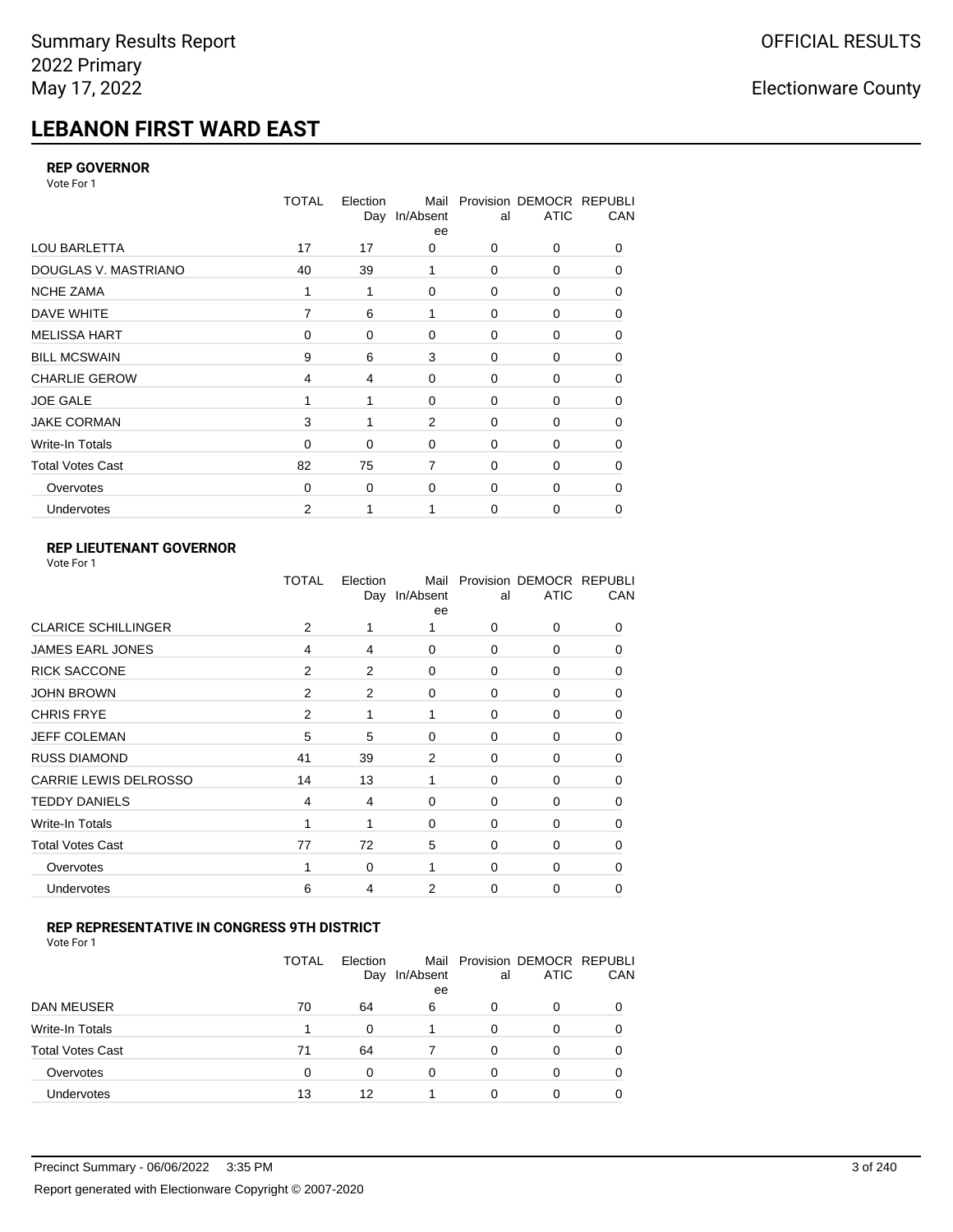## **LEBANON FIRST WARD EAST**

#### **REP SENATOR IN THE GENERAL ASSEMBLY 48TH DISTRICT** Vote For 1

| 1 U U U                 |              |                 |           |    |                                              |              |
|-------------------------|--------------|-----------------|-----------|----|----------------------------------------------|--------------|
|                         | <b>TOTAL</b> | Election<br>Day | In/Absent | al | Mail Provision DEMOCR REPUBLI<br><b>ATIC</b> | CAN          |
|                         |              |                 | ee        |    |                                              |              |
| <b>CHRIS GEBHARD</b>    | 74           | 68              | 6         | 0  | O                                            |              |
| Write-In Totals         | 2            | 1               |           | 0  | O                                            |              |
| <b>Total Votes Cast</b> | 76           | 69              |           | 0  | 0                                            | <sup>0</sup> |
| Overvotes               | $\Omega$     | 0               | 0         | 0  | 0                                            |              |
| <b>Undervotes</b>       | 8            |                 |           |    | Ω                                            |              |

### **REP REPRESENTATIVE IN THE GENERAL ASSEMBLY 101ST**

Vote For 1

|                         | TOTAL | <b>Flection</b> |                 |    | Mail Provision DEMOCR REPUBLI |            |
|-------------------------|-------|-----------------|-----------------|----|-------------------------------|------------|
|                         |       | Day             | In/Absent<br>ee | al | <b>ATIC</b>                   | <b>CAN</b> |
| <b>JOHN SCHLEGEL</b>    | 75    | 69              | 6               | 0  | 0                             | 0          |
| Write-In Totals         | 2     |                 |                 | 0  |                               | 0          |
| <b>Total Votes Cast</b> | 77    | 70              |                 | ŋ  | O                             | 0          |
| Overvotes               | 0     | $\Omega$        | 0               | 0  |                               | 0          |
| Undervotes              |       | 6               |                 |    |                               |            |

### **REP MEMBER OF THE REPUBLICAN STATE COMMITTEE**

|                         | <b>TOTAL</b> | Election<br>Day | Mail<br>In/Absent<br>ee | al | Provision DEMOCR REPUBLI<br><b>ATIC</b> | CAN      |
|-------------------------|--------------|-----------------|-------------------------|----|-----------------------------------------|----------|
| <b>RUSS DIAMOND</b>     | 55           | 52              | 3                       | 0  | 0                                       | 0        |
| WILLIAM L. DOUGHERTY    | 44           | 38              | 6                       | 0  | 0                                       | 0        |
| <b>MATTHEW J. URBAN</b> | 22           | 19              | 3                       | 0  | 0                                       | $\Omega$ |
| DONNETTE QUAIROLI       | 35           | 31              | 4                       | 0  | 0                                       | $\Omega$ |
| <b>DAWN BLAUCH</b>      | 40           | 35              | 5                       | 0  | 0                                       | $\Omega$ |
| <b>RON FERRANCE</b>     | 26           | 23              | 3                       | 0  | 0                                       | 0        |
| <b>Write-In Totals</b>  | 0            | 0               | 0                       | 0  | 0                                       | 0        |
| <b>Total Votes Cast</b> | 222          | 198             | 24                      | 0  | 0                                       | 0        |
| Overvotes               | 0            | 0               | 0                       | 0  | 0                                       | $\Omega$ |
| Undervotes              | 198          | 182             | 16                      | 0  | 0                                       | 0        |
|                         |              |                 |                         |    |                                         |          |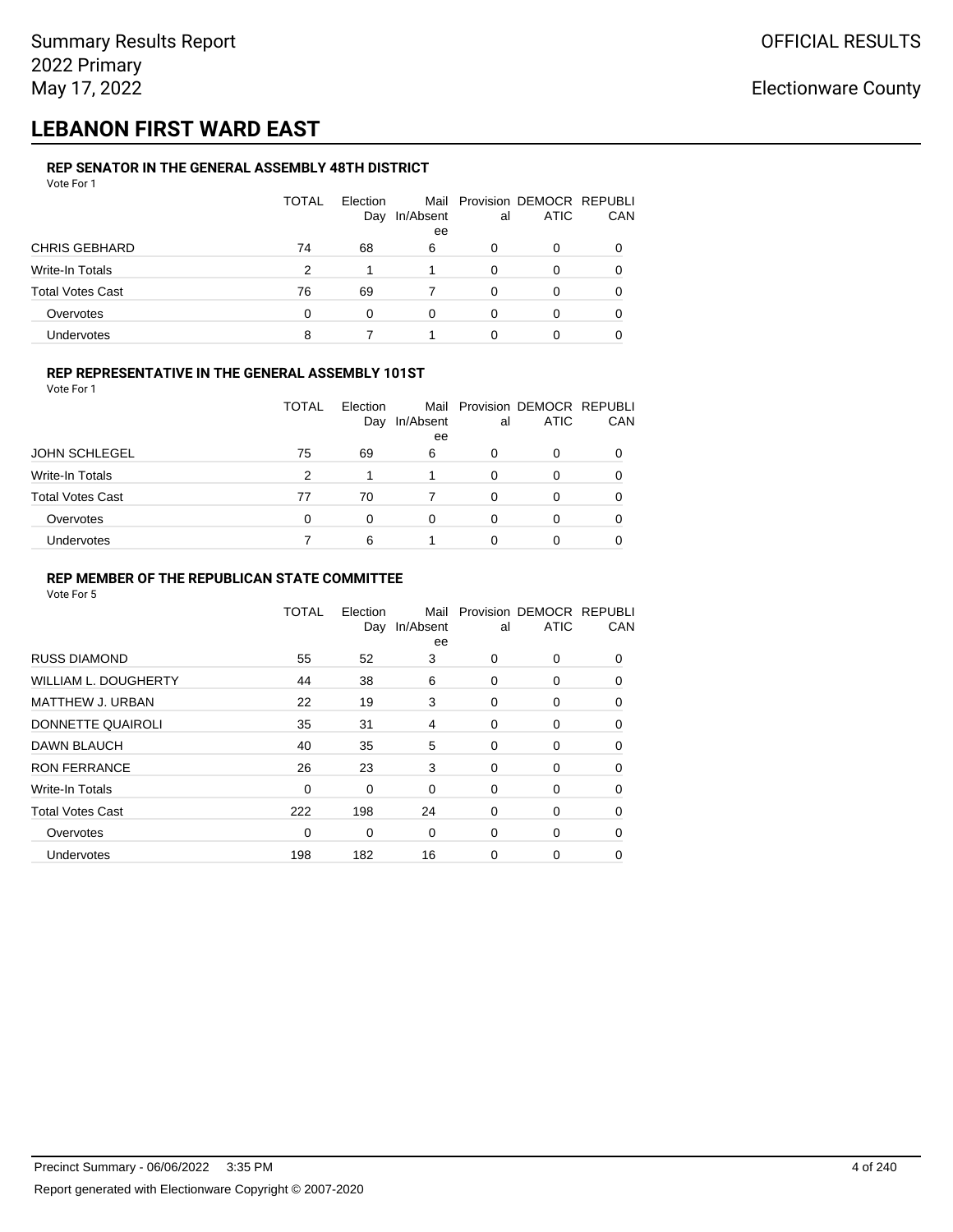# **LEBANON FIRST WARD MIDDLE**

#### **DEM UNITED STATES SENATOR**

Vote For 1

|                         | TOTAL | Election<br>Day | Mail<br>In/Absent<br>ee | al       | Provision DEMOCR REPUBLI<br><b>ATIC</b> | CAN          |
|-------------------------|-------|-----------------|-------------------------|----------|-----------------------------------------|--------------|
| ALEX KHALIL             |       | $\Omega$        |                         | O        | 0                                       |              |
| <b>CONOR LAMB</b>       | 2     |                 |                         | $\Omega$ | 0                                       | 0            |
| <b>MALCOLM KENYATTA</b> | 3     | $\Omega$        | 3                       | $\Omega$ | 0                                       | 0            |
| JOHN FETTERMAN          | 18    | 5               | 13                      | $\Omega$ | 0                                       | 0            |
| Write-In Totals         | 0     | 0               | $\Omega$                | $\Omega$ | 0                                       | <sup>0</sup> |
| Total Votes Cast        | 24    | 6               | 18                      | $\Omega$ | $\Omega$                                | 0            |
| Overvotes               | 0     | 0               | $\Omega$                | $\Omega$ | $\Omega$                                | 0            |
| Undervotes              |       |                 | $\Omega$                |          | ი                                       |              |

#### **DEM GOVERNOR** Vote For 1

|                  | <b>TOTAL</b> | Election<br>Day | In/Absent<br>ee | al       | Mail Provision DEMOCR REPUBLI<br><b>ATIC</b> | CAN |
|------------------|--------------|-----------------|-----------------|----------|----------------------------------------------|-----|
| JOSH SHAPIRO     | 25           |                 | 18              | 0        | 0                                            |     |
| Write-In Totals  | 0            | $\Omega$        | 0               | 0        | 0                                            |     |
| Total Votes Cast | 25           |                 | 18              | $\Omega$ | $\Omega$                                     | 0   |
| Overvotes        | 0            | $\Omega$        | 0               | O        | 0                                            |     |
| Undervotes       | ი            |                 |                 |          |                                              |     |

#### **DEM LIEUTENANT GOVERNOR** Vote For 1

|                         | <b>TOTAL</b>   | Election<br>Day | In/Absent<br>ee | al       | Mail Provision DEMOCR REPUBLI<br><b>ATIC</b> | CAN |
|-------------------------|----------------|-----------------|-----------------|----------|----------------------------------------------|-----|
| <b>AUSTIN DAVIS</b>     | 10             | 2               | 8               | 0        | 0                                            | 0   |
| <b>RAY SOSA</b>         | $\overline{2}$ | 1               |                 | $\Omega$ | 0                                            | 0   |
| <b>BRIAN SIMS</b>       | 13             | 4               | 9               | $\Omega$ | $\Omega$                                     | 0   |
| Write-In Totals         | $\Omega$       | $\Omega$        | $\Omega$        | $\Omega$ | 0                                            | 0   |
| <b>Total Votes Cast</b> | 25             |                 | 18              | $\Omega$ | $\Omega$                                     | 0   |
| Overvotes               | $\Omega$       | 0               | $\Omega$        | $\Omega$ | $\Omega$                                     | 0   |
| <b>Undervotes</b>       | $\Omega$       | 0               | $\Omega$        | $\Omega$ | $\Omega$                                     | 0   |

### **DEM REPRESENTATIVE IN CONGRESS 9TH DISTRICT**

|                         | TOTAL | <b>Flection</b><br>Day | In/Absent<br>ee | al | Mail Provision DEMOCR REPUBLI<br><b>ATIC</b> | <b>CAN</b> |
|-------------------------|-------|------------------------|-----------------|----|----------------------------------------------|------------|
| AMANDA R. WALDMAN       | 22    | 5                      | 17              | O  | $\Omega$                                     | 0          |
| Write-In Totals         | 0     | <sup>0</sup>           | 0               | 0  | n                                            | $\Omega$   |
| <b>Total Votes Cast</b> | 22    | 5                      | 17              | 0  |                                              | 0          |
| Overvotes               | 0     | $\Omega$               | $\Omega$        | O  | $\Omega$                                     | 0          |
| <b>Undervotes</b>       | 3     |                        |                 |    |                                              |            |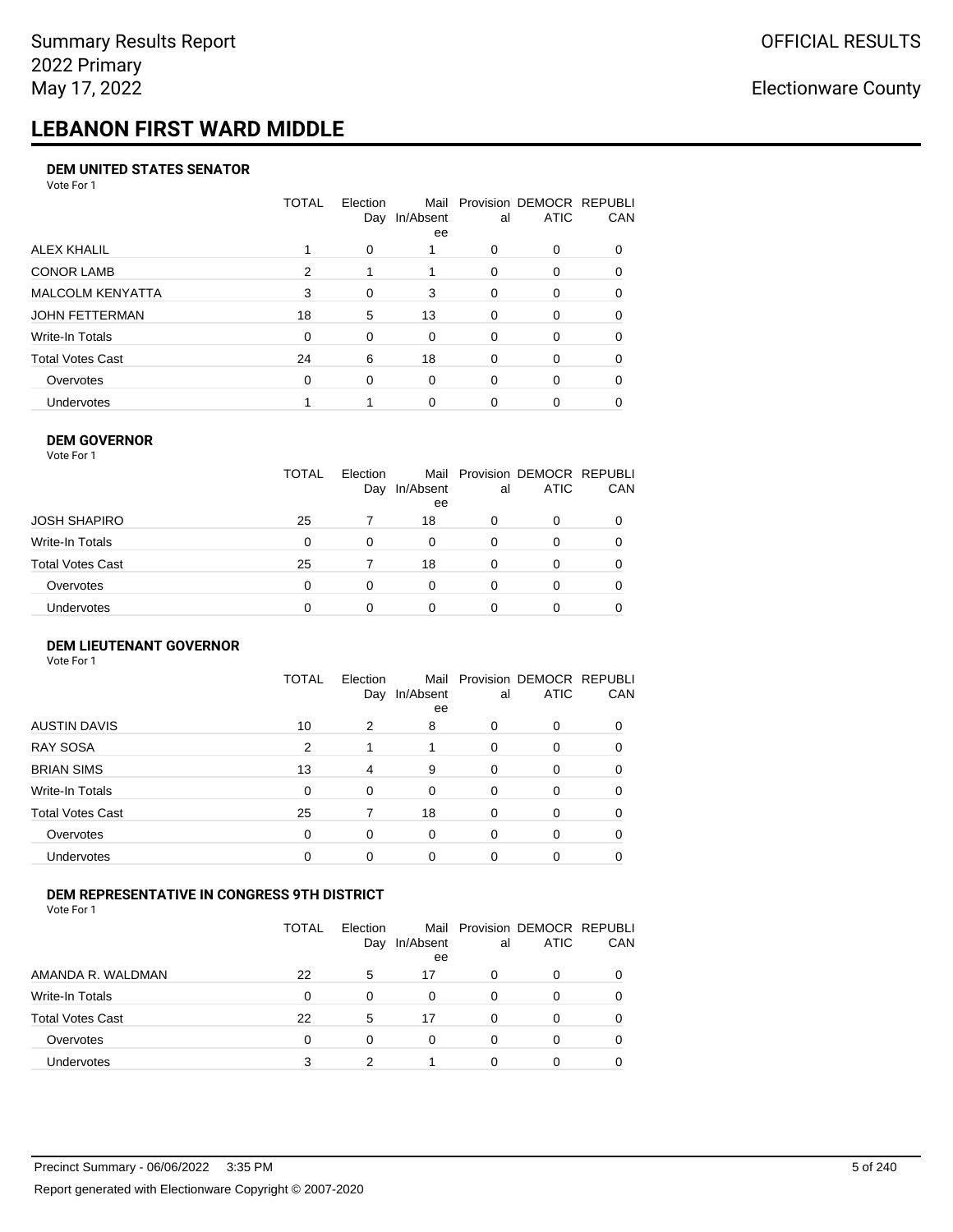## **LEBANON FIRST WARD MIDDLE**

#### **DEM SENATOR IN THE GENERAL ASSEMBLY 48TH DISTRICT** Vote For 1

| 1 U U U                 |              |                 |                 |    |                                              |            |
|-------------------------|--------------|-----------------|-----------------|----|----------------------------------------------|------------|
|                         | <b>TOTAL</b> | Election<br>Day | In/Absent<br>ee | al | Mail Provision DEMOCR REPUBLI<br><b>ATIC</b> | <b>CAN</b> |
| <b>CALVIN CLEMENTS</b>  | 23           | 5               | 18              | O  | 0                                            | 0          |
| Write-In Totals         | 0            | $\Omega$        | 0               | 0  | 0                                            | 0          |
| <b>Total Votes Cast</b> | 23           | 5               | 18              | 0  | 0                                            | 0          |
| Overvotes               | 0            | 0               | 0               | O  |                                              | 0          |
| <b>Undervotes</b>       | っ            |                 | 0               |    |                                              |            |

### **DEM REPRESENTATIVE IN THE GENERAL ASSEMBLY 101ST**

Vote For 1

|                         | TOTAL | <b>Flection</b><br>Day | In/Absent | al | Mail Provision DEMOCR REPUBLI<br><b>ATIC</b> | <b>CAN</b> |
|-------------------------|-------|------------------------|-----------|----|----------------------------------------------|------------|
|                         |       |                        | ee        |    |                                              |            |
| <b>CATHERINE MILLER</b> | 21    | 4                      | 17        |    |                                              |            |
| Write-In Totals         | 0     |                        | 0         |    |                                              | 0          |
| <b>Total Votes Cast</b> | 21    | 4                      | 17        |    |                                              |            |
| Overvotes               | 0     |                        | 0         |    |                                              | 0          |
| <b>Undervotes</b>       | 4     |                        |           |    |                                              |            |

#### **DEM MEMBER OF THE DEMOCRATIC STATE COMMITTEE**

Vote For 2

|                         | TOTAL    | Election<br>Day | In/Absent<br>ee | al       | Mail Provision DEMOCR REPUBLI<br><b>ATIC</b> | CAN |
|-------------------------|----------|-----------------|-----------------|----------|----------------------------------------------|-----|
| LAURA QUICK             | 12       | 3               | 9               | 0        | $\Omega$                                     | 0   |
| <b>CALVIN CLEMENTS</b>  | 4        |                 | 3               | $\Omega$ | 0                                            |     |
| <b>CORNELL WILSON</b>   | 17       | 4               | 13              | $\Omega$ | $\Omega$                                     | 0   |
| Write-In Totals         | 0        | $\Omega$        | $\Omega$        | $\Omega$ | $\Omega$                                     | 0   |
| <b>Total Votes Cast</b> | 33       | 8               | 25              | $\Omega$ | $\Omega$                                     | 0   |
| Overvotes               | $\Omega$ | $\Omega$        | $\Omega$        | $\Omega$ | $\Omega$                                     | 0   |
| <b>Undervotes</b>       | 17       | 6               | 11              |          |                                              |     |

#### **DEM MEMBER OF THE DEMOCRATIC COUNTY COMMITTEE LEBANON FIRST WARD MIDDLE** Vote For 3

|                         | TOTAL | Election<br>Day | In/Absent<br>ee | al | Mail Provision DEMOCR REPUBLI<br><b>ATIC</b> | CAN |
|-------------------------|-------|-----------------|-----------------|----|----------------------------------------------|-----|
| Write-In Totals         | 4     |                 | 3               |    |                                              |     |
| <b>Total Votes Cast</b> | 4     |                 | 3               |    |                                              |     |
| Overvotes               | 0     | 0               | 0               |    | 0                                            |     |
| <b>Undervotes</b>       | 71    | 20              | 51              |    |                                              |     |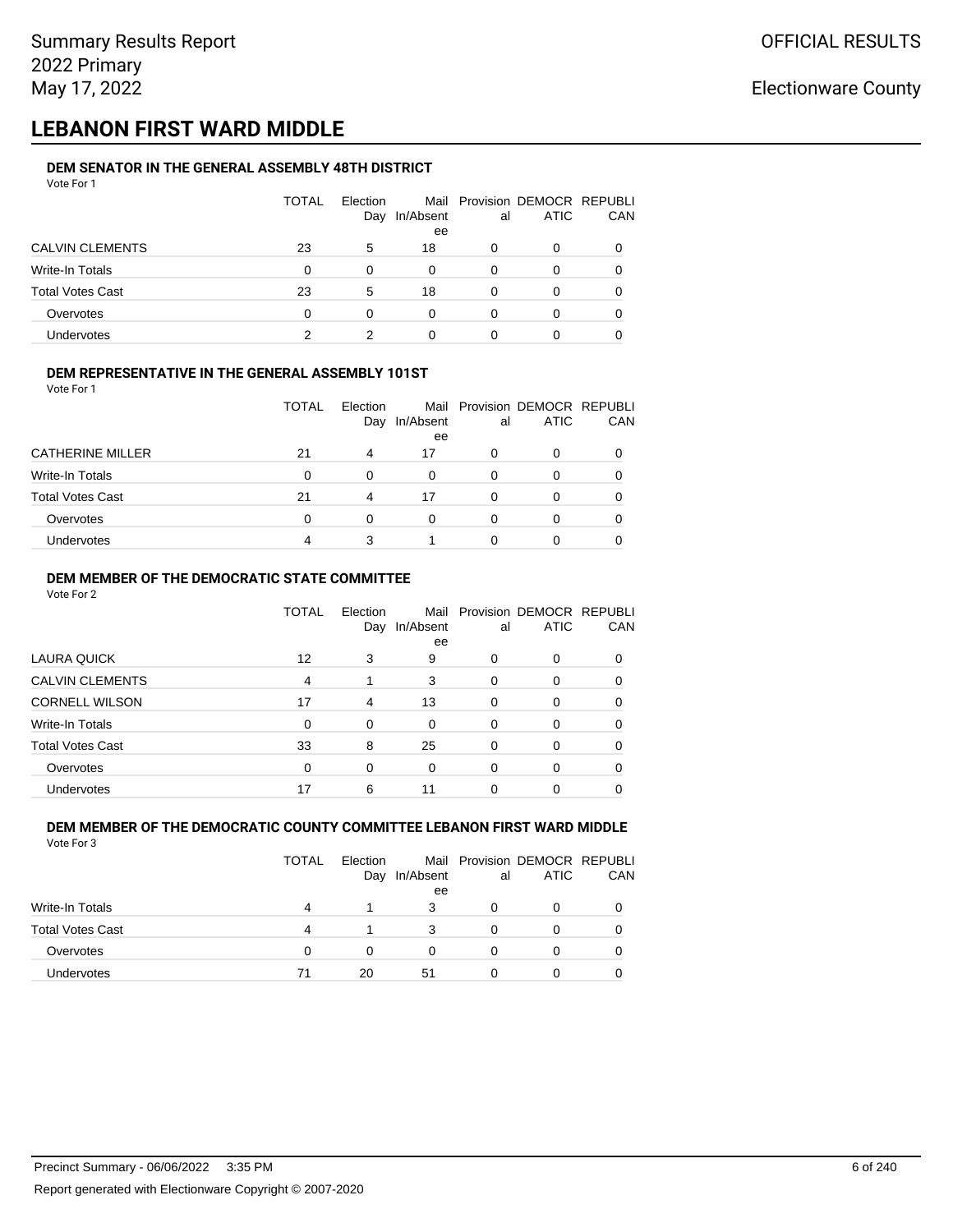# **LEBANON FIRST WARD MIDDLE**

### **REP GOVERNOR**

Vote For 1

|                         | <b>TOTAL</b> | Election<br>Day | Mail<br>In/Absent<br>ee | al          | Provision DEMOCR REPUBLI<br><b>ATIC</b> | CAN |
|-------------------------|--------------|-----------------|-------------------------|-------------|-----------------------------------------|-----|
| <b>LOU BARLETTA</b>     | 6            | 5               |                         | 0           | 0                                       | 0   |
| DOUGLAS V. MASTRIANO    | 36           | 35              |                         | $\Omega$    | 0                                       | 0   |
| <b>NCHE ZAMA</b>        | 2            | 1               | 1                       | 0           | 0                                       | 0   |
| DAVE WHITE              | 3            |                 | 2                       | $\mathbf 0$ | 0                                       | 0   |
| <b>MELISSA HART</b>     | 3            | 2               | 1                       | 0           | 0                                       | 0   |
| <b>BILL MCSWAIN</b>     | 12           | 9               | 3                       | $\mathbf 0$ | 0                                       | 0   |
| <b>CHARLIE GEROW</b>    | 4            | 3               | 1                       | $\Omega$    | $\Omega$                                | 0   |
| <b>JOE GALE</b>         |              |                 | $\mathbf 0$             | $\mathbf 0$ | 0                                       | 0   |
| <b>JAKE CORMAN</b>      | $\Omega$     | 0               | $\Omega$                | 0           | 0                                       | 0   |
| Write-In Totals         | 0            | 0               | $\Omega$                | $\mathbf 0$ | $\Omega$                                | 0   |
| <b>Total Votes Cast</b> | 67           | 57              | 10                      | $\Omega$    | $\Omega$                                | 0   |
| Overvotes               | 0            | 0               | $\mathbf 0$             | $\mathbf 0$ | 0                                       | 0   |
| Undervotes              |              |                 | $\mathbf 0$             | 0           | 0                                       | 0   |

### **REP LIEUTENANT GOVERNOR**

| Vote For 1 |  |
|------------|--|
|------------|--|

|                            | TOTAL | Election | Mail<br>Day In/Absent<br>ee | al       | Provision DEMOCR REPUBLI<br><b>ATIC</b> | CAN          |
|----------------------------|-------|----------|-----------------------------|----------|-----------------------------------------|--------------|
| <b>CLARICE SCHILLINGER</b> | 2     | 2        | 0                           | $\Omega$ | $\Omega$                                | 0            |
| <b>JAMES EARL JONES</b>    | 5     | 4        | 1                           | 0        | 0                                       | 0            |
| <b>RICK SACCONE</b>        | 5     | 4        | 1                           | $\Omega$ | 0                                       | 0            |
| <b>JOHN BROWN</b>          | 0     | $\Omega$ | $\Omega$                    | $\Omega$ | 0                                       | 0            |
| <b>CHRIS FRYE</b>          | 0     | 0        | 0                           | 0        | 0                                       | 0            |
| <b>JEFF COLEMAN</b>        | 4     | 3        | 1                           | 0        | 0                                       | $\Omega$     |
| <b>RUSS DIAMOND</b>        | 40    | 34       | 6                           | 0        | 0                                       | 0            |
| CARRIE LEWIS DELROSSO      | 6     | 5        | 1                           | 0        | 0                                       | 0            |
| <b>TEDDY DANIELS</b>       | 3     | 3        | 0                           | 0        | 0                                       | $\Omega$     |
| Write-In Totals            | 0     | 0        | $\Omega$                    | 0        | 0                                       | 0            |
| <b>Total Votes Cast</b>    | 65    | 55       | 10                          | $\Omega$ | 0                                       | $\Omega$     |
| Overvotes                  | 0     | 0        | 0                           | 0        | 0                                       | <sup>0</sup> |
| Undervotes                 | 3     | 3        | 0                           | $\Omega$ | 0                                       | 0            |
|                            |       |          |                             |          |                                         |              |

### **REP REPRESENTATIVE IN CONGRESS 9TH DISTRICT**

Vote For 1

|                         | <b>TOTAL</b> | Election<br>Day | In/Absent<br>ee | al | Mail Provision DEMOCR REPUBLI<br><b>ATIC</b> | <b>CAN</b> |
|-------------------------|--------------|-----------------|-----------------|----|----------------------------------------------|------------|
| DAN MEUSER              | 55           | 46              | 9               | O  | 0                                            | 0          |
| Write-In Totals         | 1            |                 | $\Omega$        | 0  |                                              | 0          |
| <b>Total Votes Cast</b> | 56           | 47              | 9               | 0  | 0                                            | 0          |
| Overvotes               | 0            | 0               | $\Omega$        | 0  | $\Omega$                                     | 0          |
| <b>Undervotes</b>       | 12           | 11              |                 | 0  |                                              | 0          |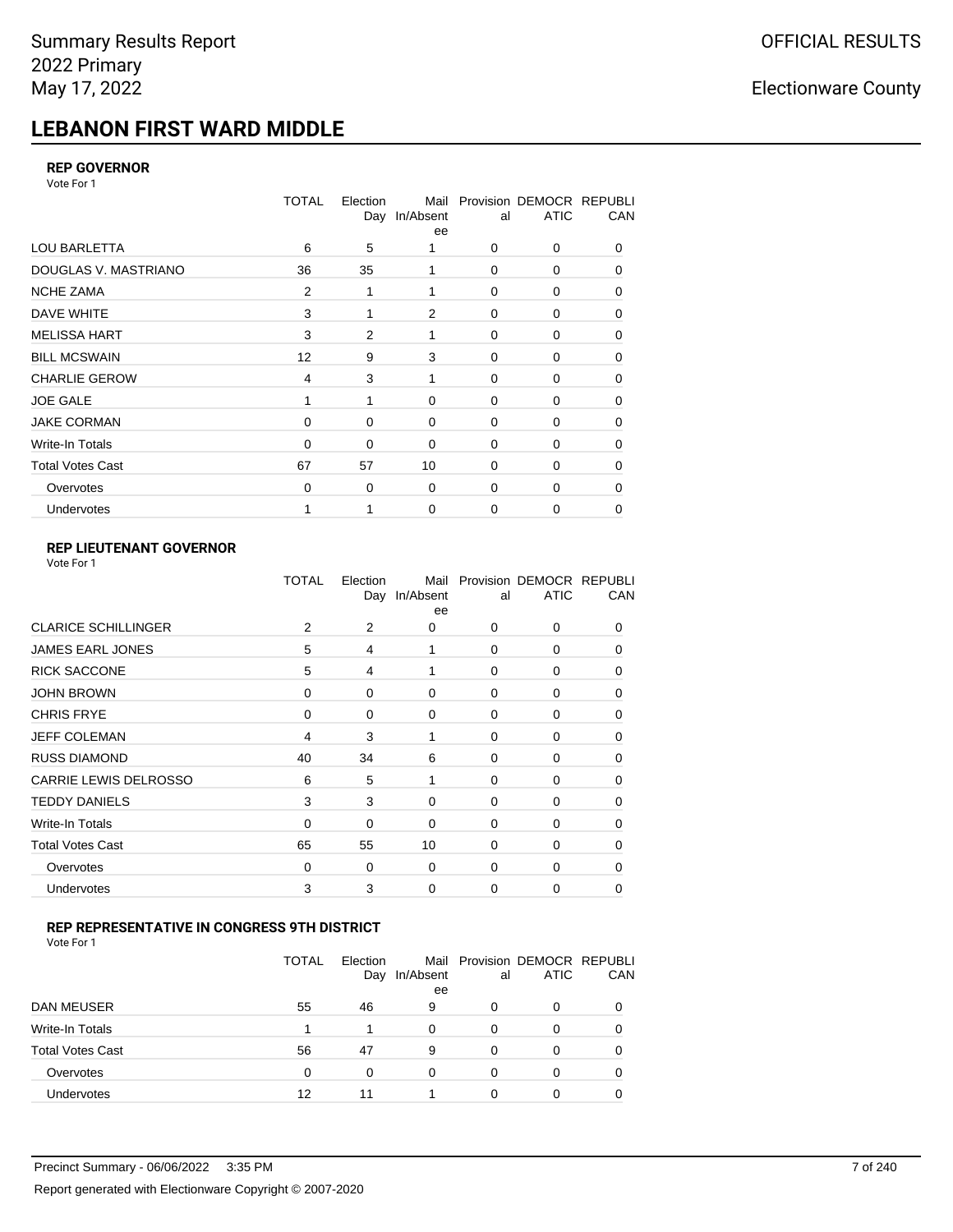## **LEBANON FIRST WARD MIDDLE**

#### **REP SENATOR IN THE GENERAL ASSEMBLY 48TH DISTRICT** Vote For 1

| 1 U U U                 |              |                 |           |    |                                              |     |
|-------------------------|--------------|-----------------|-----------|----|----------------------------------------------|-----|
|                         | <b>TOTAL</b> | Election<br>Day | In/Absent | al | Mail Provision DEMOCR REPUBLI<br><b>ATIC</b> | CAN |
|                         |              |                 | ee        |    |                                              |     |
| <b>CHRIS GEBHARD</b>    | 58           | 49              | 9         | 0  | O                                            |     |
| Write-In Totals         | 2            | 2               | 0         | 0  | 0                                            |     |
| <b>Total Votes Cast</b> | 60           | 51              | 9         | 0  | 0                                            |     |
| Overvotes               | $\Omega$     | 0               | 0         | 0  | 0                                            |     |
| <b>Undervotes</b>       | 8            |                 |           |    | 0                                            |     |

#### **REP REPRESENTATIVE IN THE GENERAL ASSEMBLY 101ST**

Vote For 1

|                         | TOTAL | Election |                 |    | Mail Provision DEMOCR REPUBLI<br><b>ATIC</b> | <b>CAN</b> |
|-------------------------|-------|----------|-----------------|----|----------------------------------------------|------------|
|                         |       | Day      | In/Absent<br>ee | al |                                              |            |
| <b>JOHN SCHLEGEL</b>    | 57    | 48       | 9               | 0  | 0                                            | 0          |
| Write-In Totals         | 3     | 3        | $\Omega$        | 0  |                                              | 0          |
| <b>Total Votes Cast</b> | 60    | 51       | 9               | 0  |                                              | 0          |
| Overvotes               | 0     | 0        | 0               | 0  |                                              | 0          |
| <b>Undervotes</b>       | 8     |          |                 | ი  |                                              | 0          |

#### **REP MEMBER OF THE REPUBLICAN STATE COMMITTEE**

|                         | TOTAL          | Election<br>Day | Mail<br>In/Absent<br>ee | al | Provision DEMOCR REPUBLI<br><b>ATIC</b> | CAN      |
|-------------------------|----------------|-----------------|-------------------------|----|-----------------------------------------|----------|
| <b>RUSS DIAMOND</b>     | 48             | 41              | 7                       | 0  | 0                                       | 0        |
| WILLIAM L. DOUGHERTY    | 36             | 29              | 7                       | 0  | 0                                       | $\Omega$ |
| MATTHEW J. URBAN        | 32             | 26              | 6                       | 0  | 0                                       | 0        |
| DONNETTE QUAIROLI       | 33             | 25              | 8                       | 0  | 0                                       | $\Omega$ |
| <b>DAWN BLAUCH</b>      | 42             | 34              | 8                       | 0  | 0                                       | $\Omega$ |
| <b>RON FERRANCE</b>     | 21             | 19              | 2                       | 0  | 0                                       | $\Omega$ |
| Write-In Totals         | $\overline{2}$ | 2               | $\mathbf 0$             | 0  | 0                                       | 0        |
| <b>Total Votes Cast</b> | 214            | 176             | 38                      | 0  | 0                                       | 0        |
| Overvotes               | 0              | 0               | $\mathbf 0$             | 0  | 0                                       | 0        |
| Undervotes              | 126            | 114             | 12                      | 0  | 0                                       | 0        |
|                         |                |                 |                         |    |                                         |          |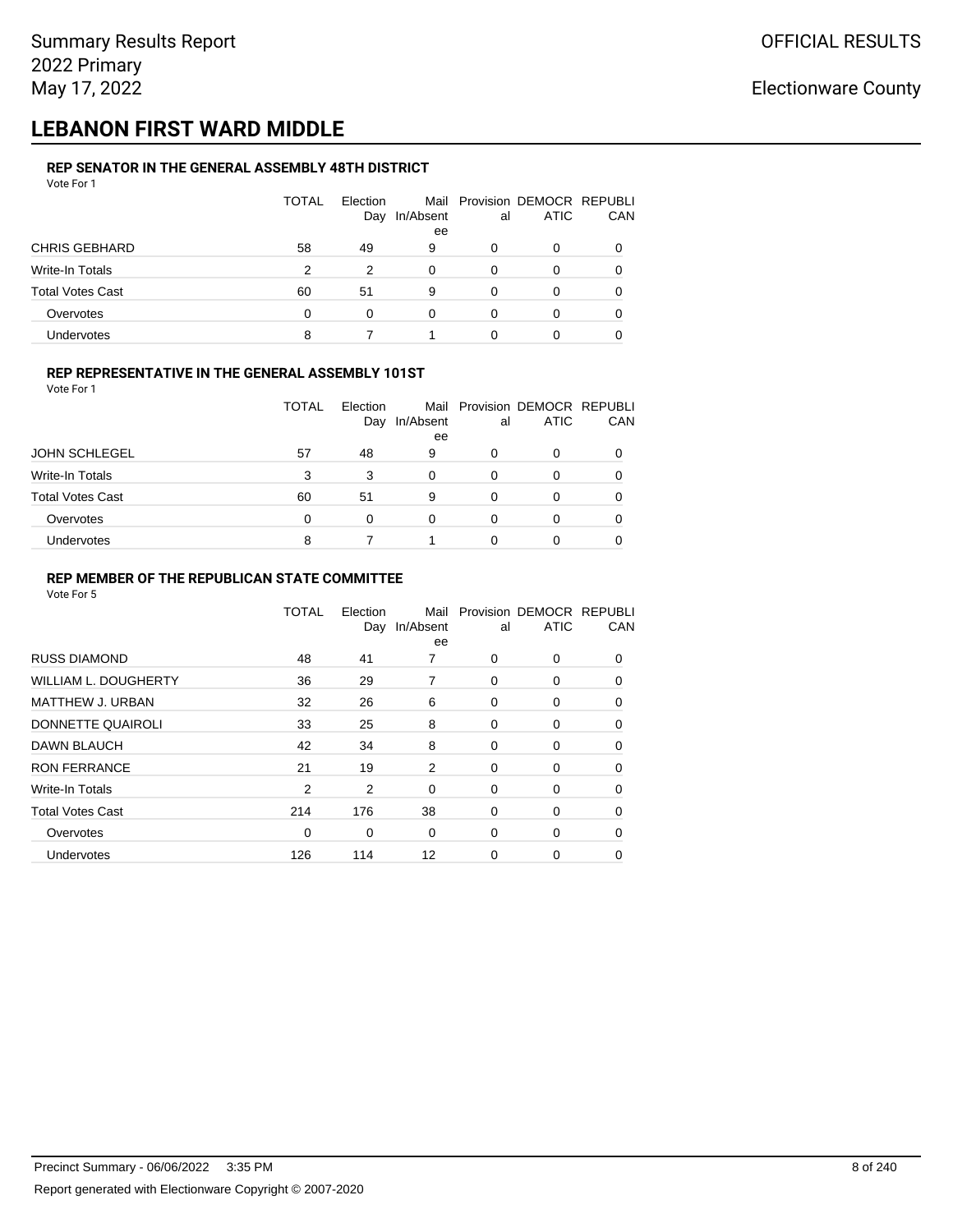# **LEBANON FIRST WARD WEST**

#### **DEM UNITED STATES SENATOR**

Vote For 1

|                         | TOTAL | Election<br>Day | Mail<br>In/Absent<br>ee | al       | Provision DEMOCR REPUBLI<br><b>ATIC</b> | CAN          |
|-------------------------|-------|-----------------|-------------------------|----------|-----------------------------------------|--------------|
| ALEX KHALIL             | 2     | 2               | 0                       | O        | 0                                       | <sup>0</sup> |
| <b>CONOR LAMB</b>       | 3     |                 |                         |          | 0                                       | 0            |
| <b>MALCOLM KENYATTA</b> | 3     |                 | 2                       | $\Omega$ | 0                                       | 0            |
| JOHN FETTERMAN          | 25    | 15              | 10                      | $\Omega$ | 0                                       | $\Omega$     |
| Write-In Totals         | 0     | $\Omega$        | 0                       | $\Omega$ | 0                                       | $\Omega$     |
| Total Votes Cast        | 33    | 19              | 13                      |          | $\Omega$                                | 0            |
| Overvotes               | 0     | 0               | $\Omega$                | $\Omega$ | $\Omega$                                | 0            |
| Undervotes              | 0     | $\Omega$        | 0                       |          | 0                                       |              |

#### **DEM GOVERNOR**

| Vote For 1       |              |                 |                 |          |                                              |     |
|------------------|--------------|-----------------|-----------------|----------|----------------------------------------------|-----|
|                  | <b>TOTAL</b> | Election<br>Day | In/Absent<br>ee | al       | Mail Provision DEMOCR REPUBLI<br><b>ATIC</b> | CAN |
| JOSH SHAPIRO     | 30           | 16              | 13              |          | 0                                            |     |
| Write-In Totals  | 0            | $\Omega$        | 0               | $\Omega$ | 0                                            | 0   |
| Total Votes Cast | 30           | 16              | 13              |          | $\Omega$                                     | 0   |
| Overvotes        | 0            | 0               | $\Omega$        | 0        | 0                                            |     |
| Undervotes       | 3            | 3               | 0               |          | 0                                            |     |

#### **DEM LIEUTENANT GOVERNOR** Vote For 1

|                         | <b>TOTAL</b> | Election<br>Day | In/Absent<br>ee | al       | Mail Provision DEMOCR REPUBLI<br><b>ATIC</b> | CAN      |
|-------------------------|--------------|-----------------|-----------------|----------|----------------------------------------------|----------|
| <b>AUSTIN DAVIS</b>     | 11           | 5               | 6               | 0        | 0                                            | $\Omega$ |
| <b>RAY SOSA</b>         | 5            | 3               |                 |          | 0                                            | 0        |
| <b>BRIAN SIMS</b>       | 15           | 10              | 5               | $\Omega$ | 0                                            | 0        |
| Write-In Totals         |              | $\Omega$        |                 | $\Omega$ | 0                                            | 0        |
| <b>Total Votes Cast</b> | 32           | 18              | 13              |          | 0                                            | $\Omega$ |
| Overvotes               | $\Omega$     | 0               | $\Omega$        | $\Omega$ | 0                                            | 0        |
| <b>Undervotes</b>       |              |                 | $\Omega$        | $\Omega$ | 0                                            | 0        |

### **DEM REPRESENTATIVE IN CONGRESS 9TH DISTRICT**

|                         | TOTAL | <b>Flection</b><br>Day | Mail<br>In/Absent<br>ee | al | Provision DEMOCR REPUBLI<br><b>ATIC</b> | <b>CAN</b> |
|-------------------------|-------|------------------------|-------------------------|----|-----------------------------------------|------------|
| AMANDA R. WALDMAN       | 28    | 14                     | 13                      |    | 0                                       | 0          |
| Write-In Totals         | 0     | 0                      | 0                       | Ω  |                                         | 0          |
| <b>Total Votes Cast</b> | 28    | 14                     | 13                      |    |                                         | 0          |
| Overvotes               | 0     | 0                      | $\Omega$                | 0  | 0                                       | 0          |
| Undervotes              | 5     | 5                      | 0                       |    |                                         |            |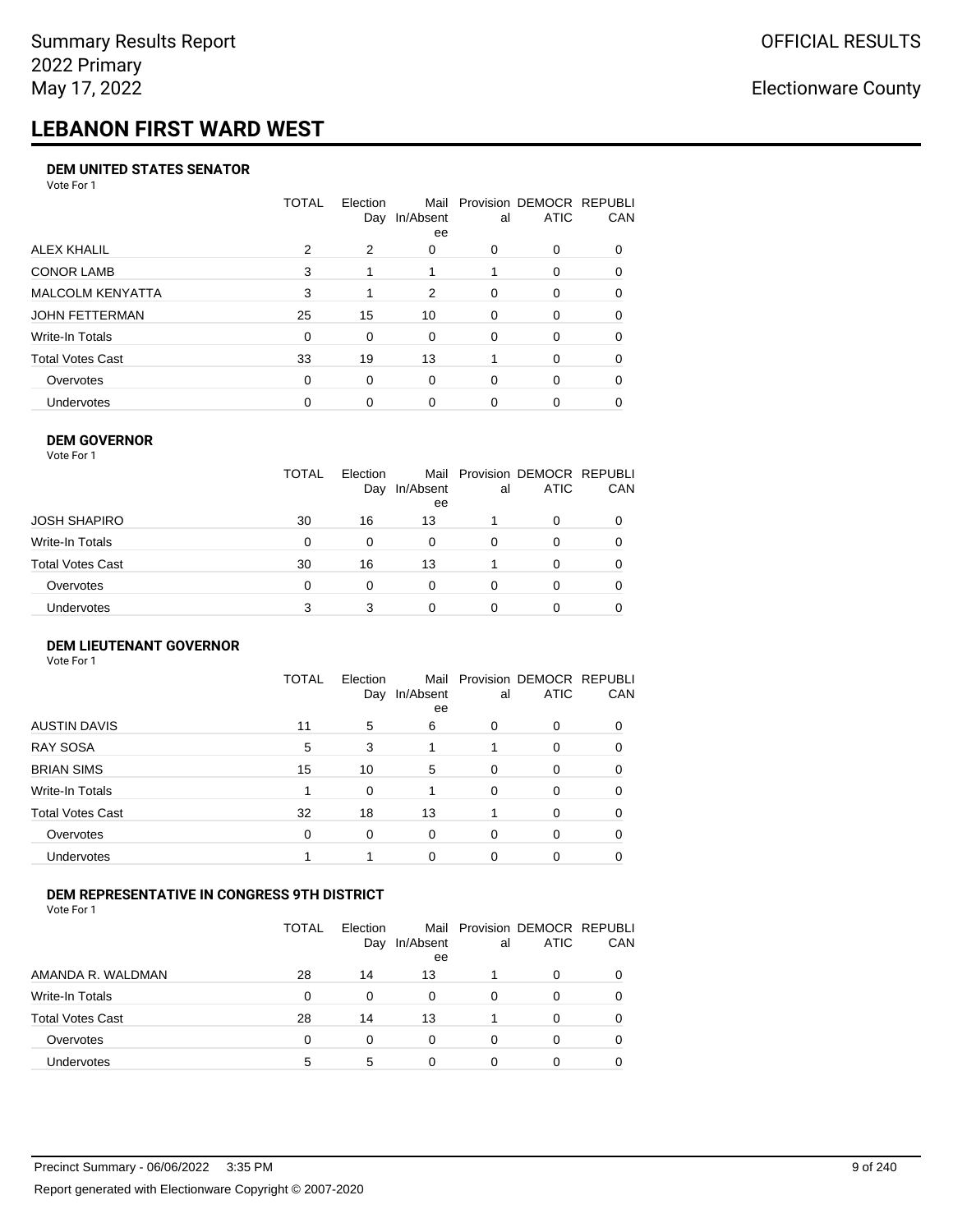## **LEBANON FIRST WARD WEST**

#### **DEM SENATOR IN THE GENERAL ASSEMBLY 48TH DISTRICT** Vote For 1

| 1 U U U                 |              |                 |                 |    |                                              |            |
|-------------------------|--------------|-----------------|-----------------|----|----------------------------------------------|------------|
|                         | <b>TOTAL</b> | Election<br>Day | In/Absent<br>ee | al | Mail Provision DEMOCR REPUBLI<br><b>ATIC</b> | <b>CAN</b> |
| <b>CALVIN CLEMENTS</b>  | 31           | 17              | 13              |    | 0                                            | 0          |
| Write-In Totals         | 0            | $\Omega$        | 0               | 0  | 0                                            | 0          |
| <b>Total Votes Cast</b> | 31           | 17              | 13              |    | <sup>0</sup>                                 | 0          |
| Overvotes               | 0            |                 | 0               | 0  |                                              | 0          |
| <b>Undervotes</b>       | っ            |                 | 0               |    |                                              |            |

### **DEM REPRESENTATIVE IN THE GENERAL ASSEMBLY 101ST**

Vote For 1

|                         | TOTAL | Election<br>Day | In/Absent | al | Mail Provision DEMOCR REPUBLI<br><b>ATIC</b> | <b>CAN</b> |
|-------------------------|-------|-----------------|-----------|----|----------------------------------------------|------------|
|                         |       |                 | ee        |    |                                              |            |
| <b>CATHERINE MILLER</b> | 30    | 16              | 13        |    |                                              | 0          |
| Write-In Totals         | 0     |                 | 0         | 0  |                                              | 0          |
| <b>Total Votes Cast</b> | 30    | 16              | 13        |    |                                              | 0          |
| Overvotes               | 0     | 0               | 0         | O  |                                              | 0          |
| Undervotes              | 3     |                 | 0         |    |                                              |            |

### **DEM MEMBER OF THE DEMOCRATIC STATE COMMITTEE**

Vote For 2

|                         | TOTAL    | Flection<br>Day | Mail<br>In/Absent<br>ee | al       | Provision DEMOCR REPUBLI<br><b>ATIC</b> | CAN      |
|-------------------------|----------|-----------------|-------------------------|----------|-----------------------------------------|----------|
| LAURA QUICK             | 16       | 8               | 7                       |          | 0                                       | $\Omega$ |
| <b>CALVIN CLEMENTS</b>  | 10       | 4               | 5                       |          | 0                                       |          |
| <b>CORNELL WILSON</b>   | 21       | 12              | 9                       | $\Omega$ | $\Omega$                                |          |
| Write-In Totals         | $\Omega$ | 0               | $\Omega$                | $\Omega$ | 0                                       | 0        |
| <b>Total Votes Cast</b> | 47       | 24              | 21                      | 2        | $\Omega$                                | 0        |
| Overvotes               | $\Omega$ | 0               | $\Omega$                | $\Omega$ | 0                                       |          |
| Undervotes              | 19       | 14              | 5                       | 0        | 0                                       |          |

#### **DEM MEMBER OF THE DEMOCRATIC COUNTY COMMITTEE LEBANON FIRST WARD WEST** Vote For 3

|                          | TOTAL | Flection<br>Day | In/Absent<br>ee | al       | Mail Provision DEMOCR REPUBLI<br><b>ATIC</b> | CAN |
|--------------------------|-------|-----------------|-----------------|----------|----------------------------------------------|-----|
| <b>FEDERICO BAJANDAS</b> | 27    | 16              | 11              | $\Omega$ | 0                                            | 0   |
| Write-In Totals          | 0     | 0               | 0               | 0        | 0                                            |     |
| <b>Total Votes Cast</b>  | 27    | 16              | 11              | 0        | 0                                            | 0   |
| Overvotes                | 0     | 0               | 0               | 0        | $\Omega$                                     |     |
| <b>Undervotes</b>        | 69    | 41              | 28              | 0        | 0                                            |     |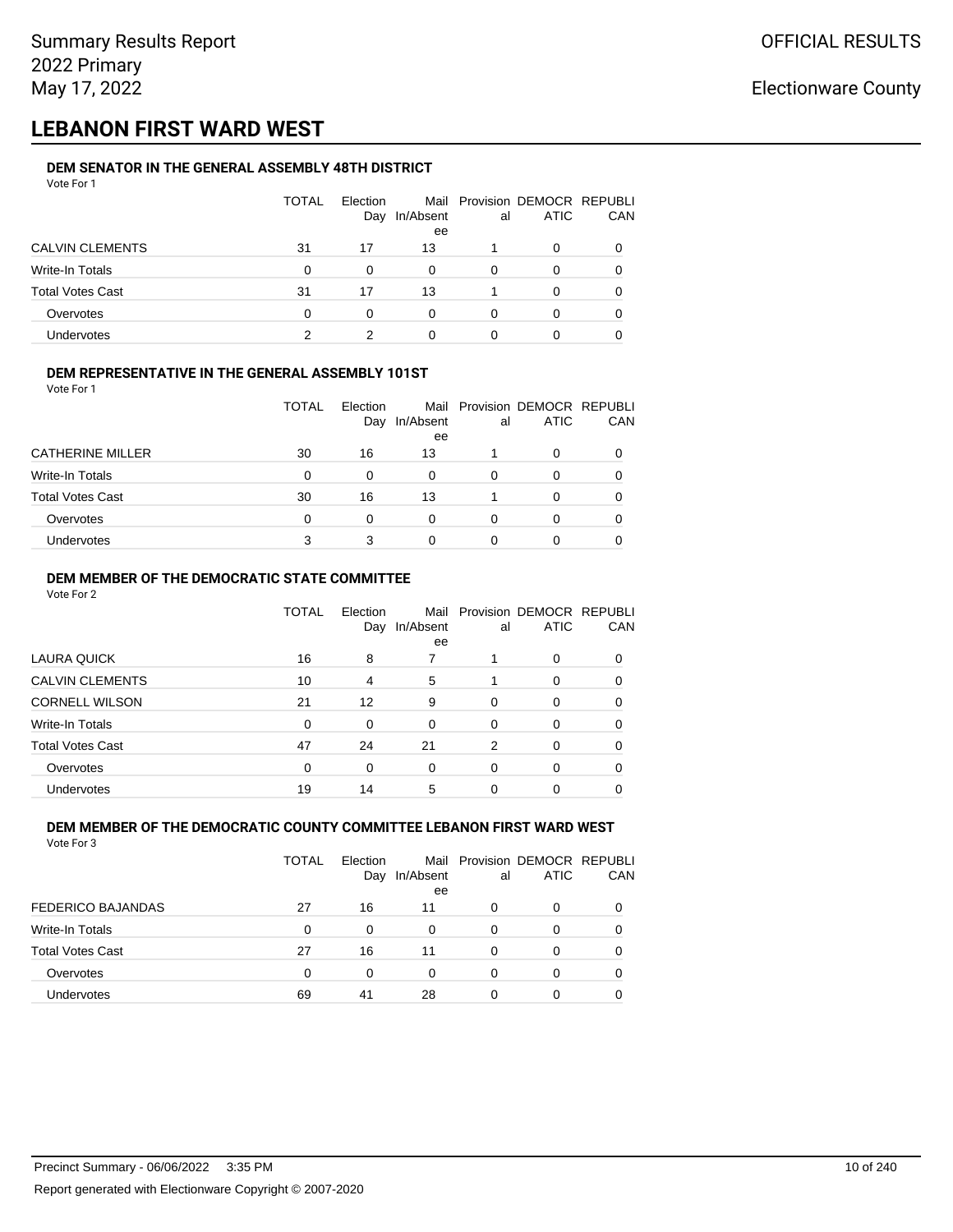# **LEBANON FIRST WARD WEST**

### **REP GOVERNOR**

Vote For 1

|                         | <b>TOTAL</b>   | Election<br>Day | Mail<br>In/Absent<br>ee | al          | Provision DEMOCR REPUBLI<br><b>ATIC</b> | CAN      |
|-------------------------|----------------|-----------------|-------------------------|-------------|-----------------------------------------|----------|
| <b>LOU BARLETTA</b>     | 16             | 16              | 0                       | 0           | 0                                       | 0        |
| DOUGLAS V. MASTRIANO    | 34             | 33              | 1                       | 0           | 0                                       | 0        |
| <b>NCHE ZAMA</b>        | $\Omega$       | 0               | $\Omega$                | $\Omega$    | 0                                       | 0        |
| DAVE WHITE              | $\overline{4}$ | 4               | 0                       | $\mathbf 0$ | 0                                       | 0        |
| <b>MELISSA HART</b>     |                | 1               | $\Omega$                | 0           | 0                                       | 0        |
| <b>BILL MCSWAIN</b>     | 12             | 9               | 3                       | $\mathbf 0$ | 0                                       | 0        |
| <b>CHARLIE GEROW</b>    | $\overline{2}$ | 1               | 1                       | $\Omega$    | $\Omega$                                | 0        |
| <b>JOE GALE</b>         |                | 0               |                         | 0           | 0                                       | 0        |
| <b>JAKE CORMAN</b>      |                | 0               | 1                       | 0           | 0                                       | 0        |
| Write-In Totals         | $\Omega$       | 0               | 0                       | 0           | 0                                       | 0        |
| <b>Total Votes Cast</b> | 71             | 64              | $\overline{7}$          | $\Omega$    | $\Omega$                                | $\Omega$ |
| Overvotes               | $\Omega$       | 0               | 0                       | 0           | 0                                       | 0        |
| Undervotes              |                | 0               |                         | 0           | 0                                       | 0        |

### **REP LIEUTENANT GOVERNOR**

|                              | TOTAL          | Election<br>Day | Mail<br>In/Absent<br>ee | al          | Provision DEMOCR REPUBLI<br><b>ATIC</b> | CAN      |
|------------------------------|----------------|-----------------|-------------------------|-------------|-----------------------------------------|----------|
| <b>CLARICE SCHILLINGER</b>   | $\Omega$       | 0               | 0                       | $\Omega$    | 0                                       | 0        |
| <b>JAMES EARL JONES</b>      | 3              | 2               | 1                       | 0           | 0                                       | 0        |
| <b>RICK SACCONE</b>          | 4              | 4               | $\Omega$                | $\Omega$    | 0                                       | 0        |
| <b>JOHN BROWN</b>            |                | 1               | $\Omega$                | $\Omega$    | 0                                       | 0        |
| <b>CHRIS FRYE</b>            | 1              | 1               | 0                       | 0           | 0                                       | 0        |
| <b>JEFF COLEMAN</b>          |                | 0               | 1                       | 0           | 0                                       | $\Omega$ |
| <b>RUSS DIAMOND</b>          | 39             | 36              | 3                       | 0           | 0                                       | 0        |
| <b>CARRIE LEWIS DELROSSO</b> | 14             | 12              | 2                       | 0           | 0                                       | 0        |
| <b>TEDDY DANIELS</b>         | 6              | 6               | $\Omega$                | 0           | 0                                       | $\Omega$ |
| Write-In Totals              | 1              | 1               | $\Omega$                | 0           | 0                                       | 0        |
| <b>Total Votes Cast</b>      | 70             | 63              | $\overline{7}$          | $\Omega$    | $\Omega$                                | $\Omega$ |
| Overvotes                    | $\mathbf 0$    | 0               | 0                       | $\mathbf 0$ | 0                                       | $\Omega$ |
| Undervotes                   | $\overline{2}$ | 1               |                         | $\Omega$    | 0                                       | 0        |
|                              |                |                 |                         |             |                                         |          |

#### **REP REPRESENTATIVE IN CONGRESS 9TH DISTRICT**

Vote For 1

|                         | <b>TOTAL</b> | Election<br>Day | In/Absent<br>ee | al | Mail Provision DEMOCR REPUBLI<br><b>ATIC</b> | <b>CAN</b> |
|-------------------------|--------------|-----------------|-----------------|----|----------------------------------------------|------------|
| DAN MEUSER              | 56           | 49              |                 | 0  | $\Omega$                                     | 0          |
| Write-In Totals         | 1            |                 | $\Omega$        | 0  |                                              | 0          |
| <b>Total Votes Cast</b> | 57           | 50              |                 | 0  | 0                                            | 0          |
| Overvotes               | 0            | 0               | $\Omega$        | O  | 0                                            | 0          |
| <b>Undervotes</b>       | 15           | 14              |                 |    |                                              |            |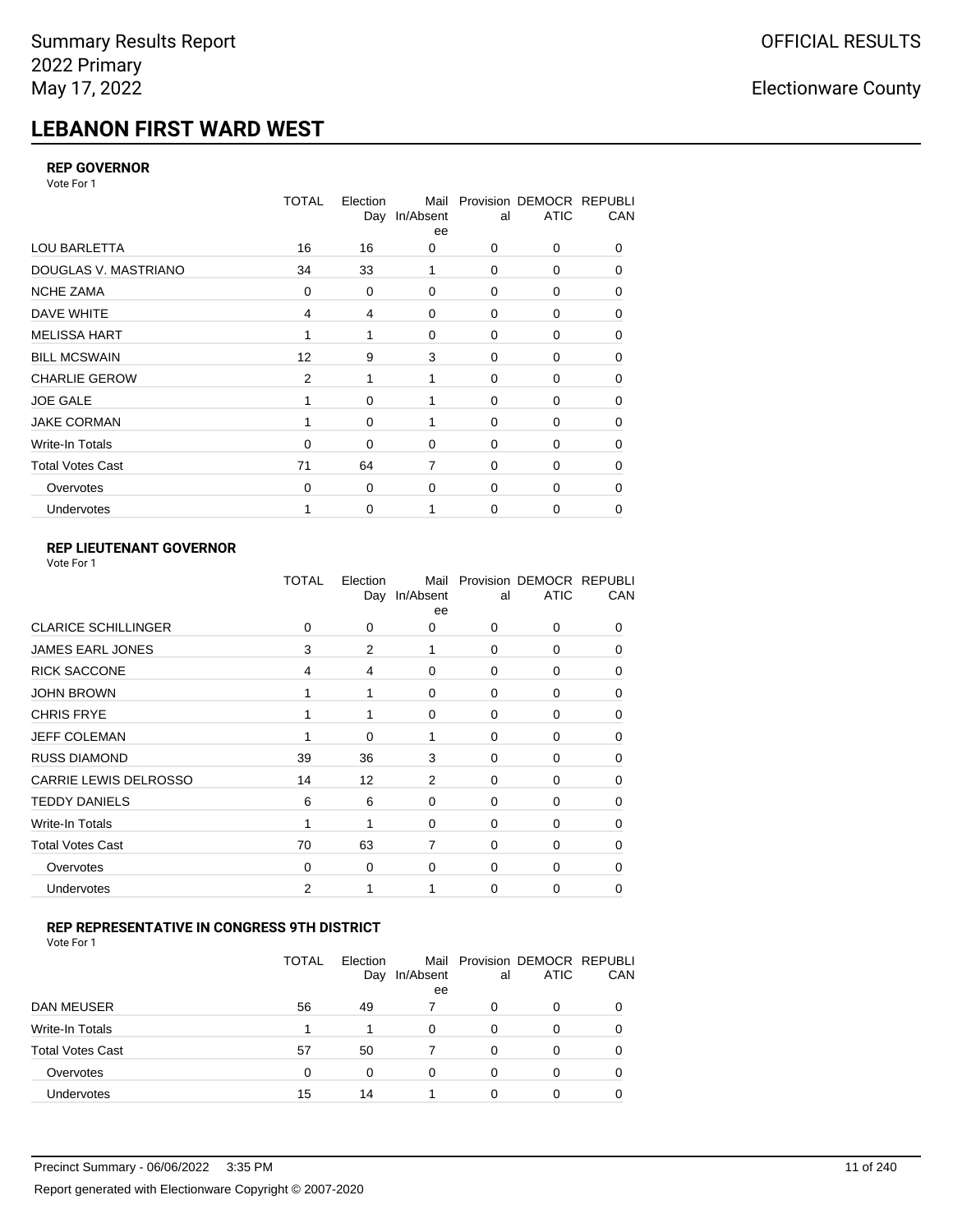## **LEBANON FIRST WARD WEST**

#### **REP SENATOR IN THE GENERAL ASSEMBLY 48TH DISTRICT** Vote For 1

| <u>VULGIUI</u>          |              |          |           |    |                               |     |
|-------------------------|--------------|----------|-----------|----|-------------------------------|-----|
|                         | <b>TOTAL</b> | Election |           |    | Mail Provision DEMOCR REPUBLI |     |
|                         |              | Day      | In/Absent | al | <b>ATIC</b>                   | CAN |
|                         |              |          | ee        |    |                               |     |
| <b>CHRIS GEBHARD</b>    | 66           | 58       | 8         | 0  | O                             |     |
| Write-In Totals         |              |          | 0         | 0  | O                             |     |
| <b>Total Votes Cast</b> | 67           | 59       | 8         | 0  | O                             |     |
| Overvotes               | $\Omega$     | 0        | 0         | 0  | 0                             |     |
| Undervotes              | 5            | 5        |           |    |                               |     |

### **REP REPRESENTATIVE IN THE GENERAL ASSEMBLY 101ST**

Vote For 1

|                         | <b>TOTAL</b> | Election |           |    | Mail Provision DEMOCR REPUBLI |            |
|-------------------------|--------------|----------|-----------|----|-------------------------------|------------|
|                         |              | Day      | In/Absent | al | <b>ATIC</b>                   | <b>CAN</b> |
|                         |              |          | ee        |    |                               |            |
| <b>JOHN SCHLEGEL</b>    | 66           | 58       | 8         | Ω  | <sup>0</sup>                  | 0          |
| Write-In Totals         |              |          | 0         | O  |                               | 0          |
| <b>Total Votes Cast</b> | 67           | 59       | 8         |    |                               | 0          |
| Overvotes               | 0            | 0        | 0         | 0  |                               | 0          |
| Undervotes              | 5            | 5        | 0         |    |                               |            |

#### **REP MEMBER OF THE REPUBLICAN STATE COMMITTEE**

|                         | TOTAL       | Election<br>Day | Mail<br>In/Absent<br>ee | al          | Provision DEMOCR REPUBLI<br><b>ATIC</b> | CAN      |
|-------------------------|-------------|-----------------|-------------------------|-------------|-----------------------------------------|----------|
| <b>RUSS DIAMOND</b>     | 47          | 44              | 3                       | 0           | 0                                       | 0        |
| WILLIAM L. DOUGHERTY    | 47          | 39              | 8                       | 0           | 0                                       | $\Omega$ |
| MATTHEW J. URBAN        | 29          | 24              | 5                       | 0           | 0                                       | 0        |
| DONNETTE QUAIROLI       | 33          | 27              | 6                       | 0           | 0                                       | $\Omega$ |
| <b>DAWN BLAUCH</b>      | 40          | 33              | 7                       | 0           | 0                                       | $\Omega$ |
| <b>RON FERRANCE</b>     | 19          | 15              | 4                       | 0           | 0                                       | $\Omega$ |
| Write-In Totals         | 1           | 1               | $\mathbf 0$             | 0           | 0                                       | 0        |
| <b>Total Votes Cast</b> | 216         | 183             | 33                      | $\mathbf 0$ | 0                                       | 0        |
| Overvotes               | $\mathbf 0$ | 0               | $\mathbf 0$             | 0           | 0                                       | 0        |
| Undervotes              | 144         | 137             | 7                       | 0           | 0                                       | 0        |
|                         |             |                 |                         |             |                                         |          |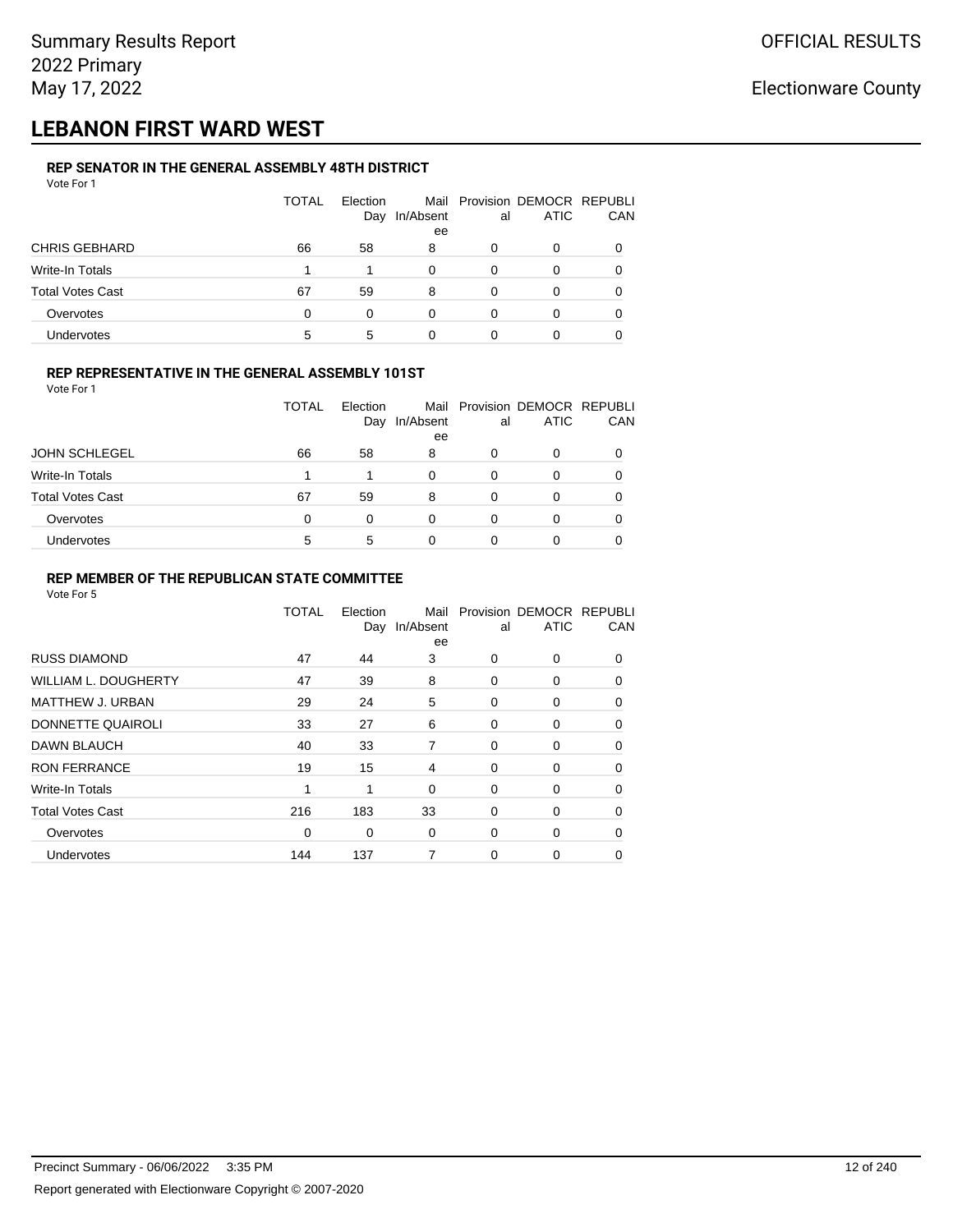# **LEBANON SECOND WARD EAST**

#### **DEM UNITED STATES SENATOR**

Vote For 1

|                         | TOTAL | Election<br>Day | Mail<br>In/Absent<br>ee | al       | Provision DEMOCR REPUBLI<br><b>ATIC</b> | CAN      |
|-------------------------|-------|-----------------|-------------------------|----------|-----------------------------------------|----------|
| ALEX KHALIL             | 5     | 2               | 3                       | 0        | 0                                       |          |
| <b>CONOR LAMB</b>       | 8     | 5               | 3                       | $\Omega$ | $\Omega$                                | 0        |
| <b>MALCOLM KENYATTA</b> | 13    | 5               | 8                       | $\Omega$ | 0                                       | 0        |
| JOHN FETTERMAN          | 83    | 45              | 38                      | $\Omega$ | 0                                       | $\Omega$ |
| Write-In Totals         | 3     | 3               | 0                       | $\Omega$ | 0                                       | $\Omega$ |
| <b>Total Votes Cast</b> | 112   | 60              | 52                      | $\Omega$ | $\Omega$                                | 0        |
| Overvotes               | 0     | 0               | 0                       | $\Omega$ | $\Omega$                                | $\Omega$ |
| <b>Undervotes</b>       | 0     | 0               | $\Omega$                | 0        | 0                                       |          |

#### **DEM GOVERNOR**

| Vote For 1       |              |                 |                 |          |                                              |     |
|------------------|--------------|-----------------|-----------------|----------|----------------------------------------------|-----|
|                  | <b>TOTAL</b> | Election<br>Day | In/Absent<br>ee | al       | Mail Provision DEMOCR REPUBLI<br><b>ATIC</b> | CAN |
| JOSH SHAPIRO     | 106          | 55              | 51              | 0        | 0                                            |     |
| Write-In Totals  | 4            | 4               | 0               | 0        | 0                                            | 0   |
| Total Votes Cast | 110          | 59              | 51              | 0        | 0                                            | 0   |
| Overvotes        | 0            | $\Omega$        | $\Omega$        | $\Omega$ | 0                                            |     |
| Undervotes       | 2            |                 |                 | O        | 0                                            |     |

#### **DEM LIEUTENANT GOVERNOR** Vote For 1

|                         | <b>TOTAL</b>   | Election<br>Day | In/Absent<br>ee | al       | Mail Provision DEMOCR REPUBLI<br><b>ATIC</b> | CAN      |
|-------------------------|----------------|-----------------|-----------------|----------|----------------------------------------------|----------|
| <b>AUSTIN DAVIS</b>     | 45             | 16              | 29              | $\Omega$ | 0                                            | 0        |
| <b>RAY SOSA</b>         | 23             | 12              | 11              | $\Omega$ | 0                                            | 0        |
| <b>BRIAN SIMS</b>       | 38             | 27              | 11              | $\Omega$ | 0                                            | $\Omega$ |
| Write-In Totals         | $\overline{2}$ | 2               | $\Omega$        | $\Omega$ | 0                                            | $\Omega$ |
| <b>Total Votes Cast</b> | 108            | 57              | 51              | $\Omega$ | 0                                            | $\Omega$ |
| Overvotes               | 0              | 0               | $\Omega$        | $\Omega$ | 0                                            | $\Omega$ |
| Undervotes              | 4              | 3               |                 | $\Omega$ | 0                                            | 0        |

### **DEM REPRESENTATIVE IN CONGRESS 9TH DISTRICT**

|                         | TOTAL | <b>Flection</b><br>Day | Mail<br>In/Absent<br>ee | al | Provision DEMOCR REPUBLI<br><b>ATIC</b> | <b>CAN</b> |
|-------------------------|-------|------------------------|-------------------------|----|-----------------------------------------|------------|
| AMANDA R. WALDMAN       | 100   | 54                     | 46                      | O  | 0                                       | 0          |
| Write-In Totals         | 2     | 2                      | 0                       | 0  | $\Omega$                                | 0          |
| <b>Total Votes Cast</b> | 102   | 56                     | 46                      | 0  | 0                                       | 0          |
| Overvotes               | 0     | 0                      | 0                       | 0  | $\Omega$                                | 0          |
| <b>Undervotes</b>       | 10    | 4                      | 6                       |    |                                         |            |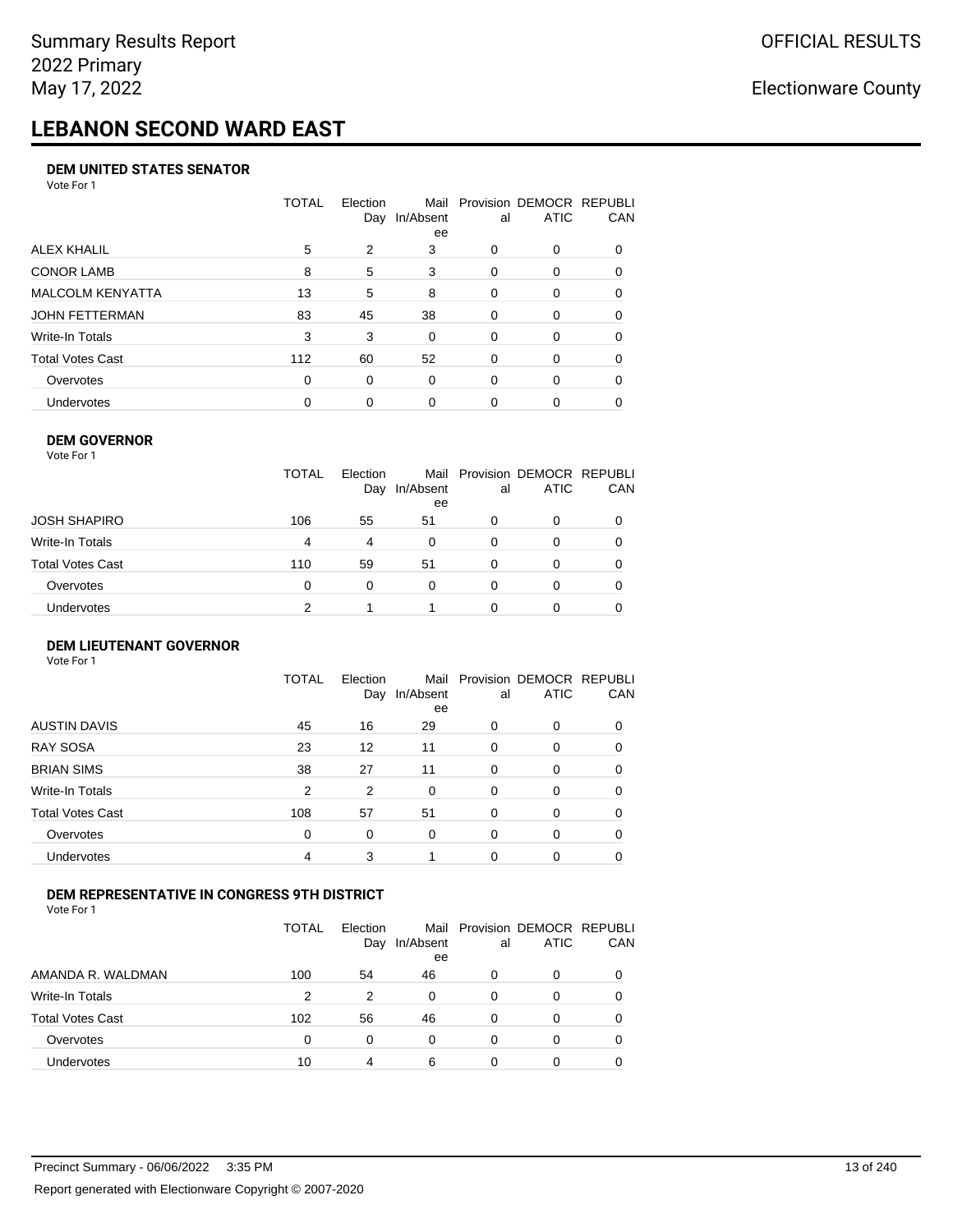## **LEBANON SECOND WARD EAST**

#### **DEM SENATOR IN THE GENERAL ASSEMBLY 48TH DISTRICT** Vote For 1

| .                       |              |                 |                 |    |                                              |     |
|-------------------------|--------------|-----------------|-----------------|----|----------------------------------------------|-----|
|                         | <b>TOTAL</b> | Election<br>Day | In/Absent<br>ee | al | Mail Provision DEMOCR REPUBLI<br><b>ATIC</b> | CAN |
| <b>CALVIN CLEMENTS</b>  | 101          | 53              | 48              | 0  | O                                            |     |
| Write-In Totals         | 3            | 3               | 0               | 0  | O                                            |     |
| <b>Total Votes Cast</b> | 104          | 56              | 48              | 0  | 0                                            |     |
| Overvotes               | $\Omega$     | 0               | 0               | 0  | O                                            |     |
| Undervotes              | 8            |                 | 4               |    | 0                                            |     |

#### **DEM REPRESENTATIVE IN THE GENERAL ASSEMBLY 101ST**

Vote For 1

|                         | <b>TOTAL</b> | Election |           |    | Mail Provision DEMOCR REPUBLI |            |
|-------------------------|--------------|----------|-----------|----|-------------------------------|------------|
|                         |              | Day      | In/Absent | al | <b>ATIC</b>                   | <b>CAN</b> |
|                         |              |          | ee        |    |                               |            |
| <b>CATHERINE MILLER</b> | 100          | 54       | 46        | 0  |                               | 0          |
| Write-In Totals         | 2            | 2        | $\Omega$  | O  |                               | 0          |
| <b>Total Votes Cast</b> | 102          | 56       | 46        | 0  |                               | 0          |
| Overvotes               | 0            | 0        | $\Omega$  | 0  |                               | 0          |
| Undervotes              | 10           | 4        | 6         |    |                               |            |

#### **DEM MEMBER OF THE DEMOCRATIC STATE COMMITTEE**

Vote For 2

|                         | TOTAL    | Election<br>Day | Mail<br>In/Absent<br>ee | al       | Provision DEMOCR REPUBLI<br><b>ATIC</b> | CAN      |
|-------------------------|----------|-----------------|-------------------------|----------|-----------------------------------------|----------|
| LAURA QUICK             | 55       | 27              | 28                      | $\Omega$ | 0                                       | $\Omega$ |
| <b>CALVIN CLEMENTS</b>  | 37       | 19              | 18                      | 0        | 0                                       | 0        |
| <b>CORNELL WILSON</b>   | 70       | 37              | 33                      | $\Omega$ | 0                                       | 0        |
| Write-In Totals         |          | 1               | $\Omega$                | $\Omega$ | 0                                       | $\Omega$ |
| <b>Total Votes Cast</b> | 163      | 84              | 79                      | 0        | 0                                       | 0        |
| Overvotes               | $\Omega$ | $\Omega$        | $\Omega$                | $\Omega$ | 0                                       | $\Omega$ |
| Undervotes              | 61       | 36              | 25                      | 0        | ი                                       |          |

#### **DEM MEMBER OF THE DEMOCRATIC COUNTY COMMITTEE LEBANON SECOND WARD EAST** Vote For 3

| <b>TOTAL</b> | <b>Flection</b><br>Day | In/Absent<br>ee | al | <b>ATIC</b> | CAN                           |
|--------------|------------------------|-----------------|----|-------------|-------------------------------|
| 96           | 54                     | 42              | 0  | 0           |                               |
| 11           |                        | 4               | 0  | O           |                               |
| 107          | 61                     | 46              | 0  | 0           |                               |
| $\Omega$     | 0                      | 0               | 0  | 0           |                               |
| 229          | 119                    | 110             | 0  | 0           |                               |
|              |                        |                 |    |             | Mail Provision DEMOCR REPUBLI |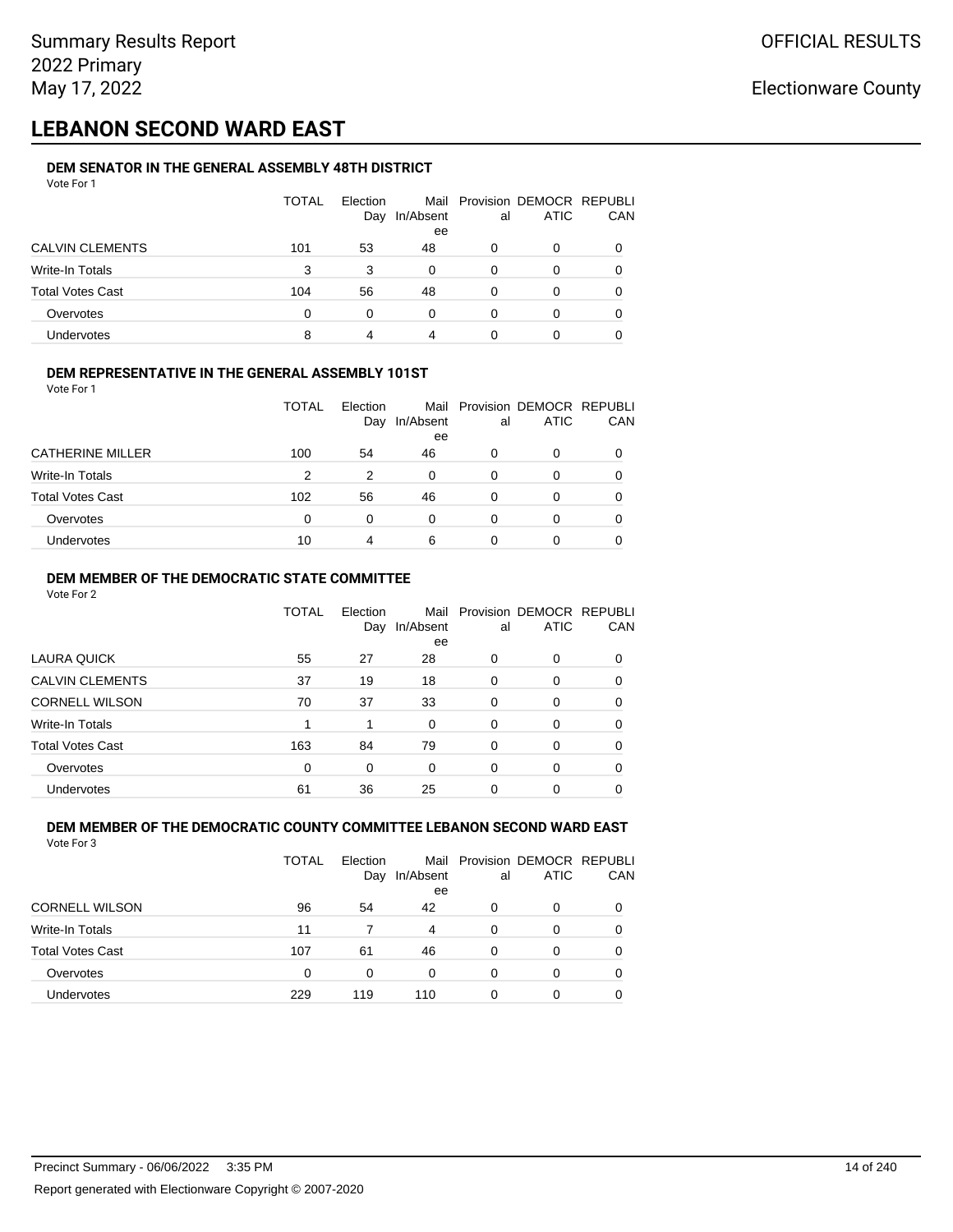# **LEBANON SECOND WARD EAST**

### **REP GOVERNOR**

Vote For 1

|                         | <b>TOTAL</b>   | Election<br>Day | Mail<br>In/Absent<br>ee | al          | Provision DEMOCR REPUBLI<br><b>ATIC</b> | CAN      |
|-------------------------|----------------|-----------------|-------------------------|-------------|-----------------------------------------|----------|
| <b>LOU BARLETTA</b>     | 29             | 25              | 4                       | 0           | 0                                       | 0        |
| DOUGLAS V. MASTRIANO    | 68             | 68              | $\mathbf 0$             | 0           | 0                                       | $\Omega$ |
| <b>NCHE ZAMA</b>        | 3              | 2               | 1                       | 0           | 0                                       | 0        |
| DAVE WHITE              | 9              | 8               | 1                       | 0           | 0                                       | 0        |
| <b>MELISSA HART</b>     | 8              | 3               | 5                       | 0           | 0                                       | 0        |
| <b>BILL MCSWAIN</b>     | 28             | 16              | 12                      | $\mathbf 0$ | 0                                       | 0        |
| <b>CHARLIE GEROW</b>    | 4              | 2               | 2                       | 0           | 0                                       | 0        |
| <b>JOE GALE</b>         | 3              | 1               | 2                       | $\mathbf 0$ | 0                                       | 0        |
| <b>JAKE CORMAN</b>      | $\overline{7}$ | 4               | 3                       | $\mathbf 0$ | 0                                       | 0        |
| Write-In Totals         |                | 1               | $\mathbf 0$             | $\mathbf 0$ | 0                                       | 0        |
| <b>Total Votes Cast</b> | 160            | 130             | 30                      | $\mathbf 0$ | 0                                       | 0        |
| Overvotes               | $\mathbf 0$    | 0               | $\mathbf 0$             | $\mathbf 0$ | 0                                       | 0        |
| Undervotes              | 3              | 3               | $\mathbf 0$             | $\mathbf 0$ | $\Omega$                                | 0        |

### **REP LIEUTENANT GOVERNOR**

| Vote For 1 |  |
|------------|--|
|------------|--|

|                              | TOTAL          | Election | Mail<br>Day In/Absent<br>ee | al       | Provision DEMOCR REPUBLI<br><b>ATIC</b> | CAN      |
|------------------------------|----------------|----------|-----------------------------|----------|-----------------------------------------|----------|
| <b>CLARICE SCHILLINGER</b>   | 7              | 5        | 2                           | 0        | 0                                       | $\Omega$ |
| <b>JAMES EARL JONES</b>      | 8              | 5        | 3                           | 0        | 0                                       | 0        |
| <b>RICK SACCONE</b>          | 9              | 8        | 1                           | $\Omega$ | $\Omega$                                | 0        |
| JOHN BROWN                   | 3              | 2        | 1                           | 0        | 0                                       | 0        |
| <b>CHRIS FRYE</b>            | 1              | 1        | $\Omega$                    | $\Omega$ | $\Omega$                                | 0        |
| <b>JEFF COLEMAN</b>          | 6              | 4        | 2                           | $\Omega$ | 0                                       | 0        |
| <b>RUSS DIAMOND</b>          | 90             | 78       | $12 \overline{ }$           | $\Omega$ | $\Omega$                                | 0        |
| <b>CARRIE LEWIS DELROSSO</b> | 19             | 11       | 8                           | $\Omega$ | 0                                       | 0        |
| <b>TEDDY DANIELS</b>         | 11             | 11       | $\Omega$                    | $\Omega$ | 0                                       | $\Omega$ |
| Write-In Totals              | $\overline{2}$ | 2        | $\Omega$                    | $\Omega$ | $\Omega$                                | $\Omega$ |
| <b>Total Votes Cast</b>      | 156            | 127      | 29                          | $\Omega$ | $\Omega$                                | $\Omega$ |
| Overvotes                    | $\Omega$       | 0        | 0                           | 0        | 0                                       | 0        |
| <b>Undervotes</b>            | 7              | 6        |                             | $\Omega$ | 0                                       | 0        |
|                              |                |          |                             |          |                                         |          |

#### **REP REPRESENTATIVE IN CONGRESS 9TH DISTRICT**

| Vote For 1 |  |  |
|------------|--|--|
|------------|--|--|

|                         | TOTAL          | Election<br>Day | In/Absent<br>ee | al       | Mail Provision DEMOCR REPUBLI<br><b>ATIC</b> | CAN      |
|-------------------------|----------------|-----------------|-----------------|----------|----------------------------------------------|----------|
| DAN MEUSER              | 144            | 117             | 27              | 0        | 0                                            | $\Omega$ |
| Write-In Totals         | $\overline{4}$ | 3               |                 | $\Omega$ | 0                                            |          |
| <b>Total Votes Cast</b> | 148            | 120             | 28              | $\Omega$ | 0                                            |          |
| Overvotes               | 0              | 0               | 0               | 0        | 0                                            | 0        |
| <b>Undervotes</b>       | 15             | 13              | 2               | 0        | 0                                            |          |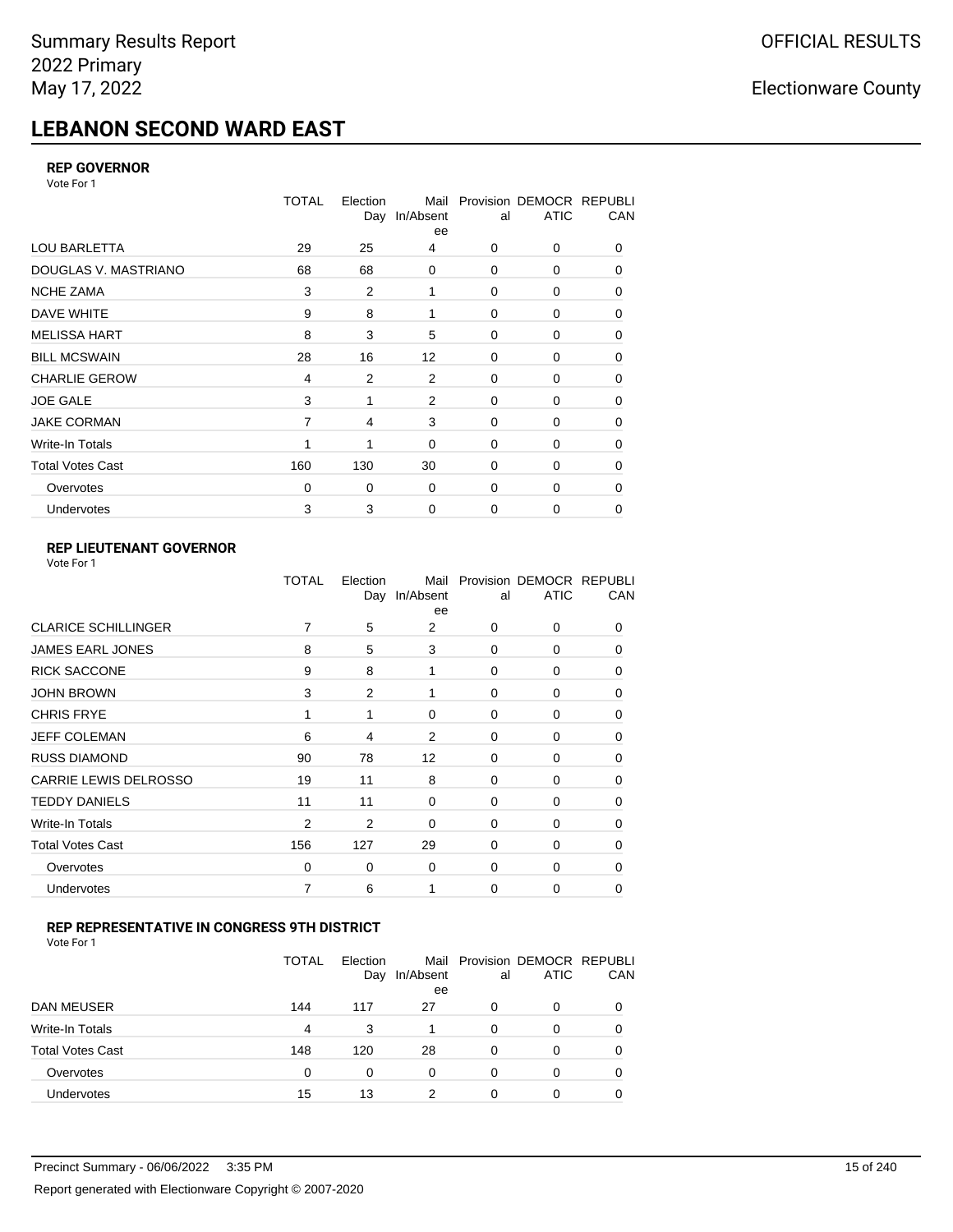## **LEBANON SECOND WARD EAST**

#### **REP SENATOR IN THE GENERAL ASSEMBLY 48TH DISTRICT** Vote For 1

| .                       |              |                 |                 |    |                                              |              |
|-------------------------|--------------|-----------------|-----------------|----|----------------------------------------------|--------------|
|                         | <b>TOTAL</b> | Election<br>Day | In/Absent<br>ee | al | Mail Provision DEMOCR REPUBLI<br><b>ATIC</b> | CAN          |
| <b>CHRIS GEBHARD</b>    | 147          | 120             | 27              | 0  | O                                            |              |
| Write-In Totals         | 4            | 4               | 0               | 0  | O                                            |              |
| <b>Total Votes Cast</b> | 151          | 124             | 27              | 0  | 0                                            | <sup>0</sup> |
| Overvotes               | $\Omega$     | 0               | 0               | 0  | O                                            |              |
| Undervotes              | 12           | 9               | 3               | 0  | 0                                            |              |

### **REP REPRESENTATIVE IN THE GENERAL ASSEMBLY 101ST**

Vote For 1

|                         | TOTAL | Election | Day In/Absent | al | Mail Provision DEMOCR REPUBLI<br><b>ATIC</b> | <b>CAN</b> |
|-------------------------|-------|----------|---------------|----|----------------------------------------------|------------|
|                         |       |          | ee            |    |                                              |            |
| <b>JOHN SCHLEGEL</b>    | 142   | 115      | 27            | 0  |                                              | 0          |
| Write-In Totals         | 2     | 2        | 0             | 0  |                                              | 0          |
| <b>Total Votes Cast</b> | 144   | 117      | 27            | 0  |                                              | 0          |
| Overvotes               | 0     | 0        | 0             | 0  |                                              | 0          |
| <b>Undervotes</b>       | 19    | 16       | 3             | 0  |                                              | 0          |

#### **REP MEMBER OF THE REPUBLICAN STATE COMMITTEE**

|                         | <b>TOTAL</b> | Election<br>Day | Mail<br>In/Absent<br>ee | al       | Provision DEMOCR REPUBLI<br><b>ATIC</b> | CAN      |
|-------------------------|--------------|-----------------|-------------------------|----------|-----------------------------------------|----------|
| <b>RUSS DIAMOND</b>     | 115          | 100             | 15                      | 0        | 0                                       | $\Omega$ |
| WILLIAM L. DOUGHERTY    | 83           | 63              | 20                      | 0        | 0                                       | 0        |
| <b>MATTHEW J. URBAN</b> | 69           | 52              | 17                      | 0        | 0                                       | $\Omega$ |
| DONNETTE QUAIROLI       | 79           | 62              | 17                      | 0        | 0                                       | $\Omega$ |
| DAWN BLAUCH             | 87           | 66              | 21                      | $\Omega$ | 0                                       | $\Omega$ |
| <b>RON FERRANCE</b>     | 39           | 32              | 7                       | 0        | 0                                       | 0        |
| Write-In Totals         | 3            | 3               | 0                       | 0        | 0                                       | 0        |
| <b>Total Votes Cast</b> | 475          | 378             | 97                      | 0        | 0                                       | 0        |
| Overvotes               | 0            | 0               | $\Omega$                | 0        | 0                                       | 0        |
| Undervotes              | 340          | 287             | 53                      | 0        | 0                                       | 0        |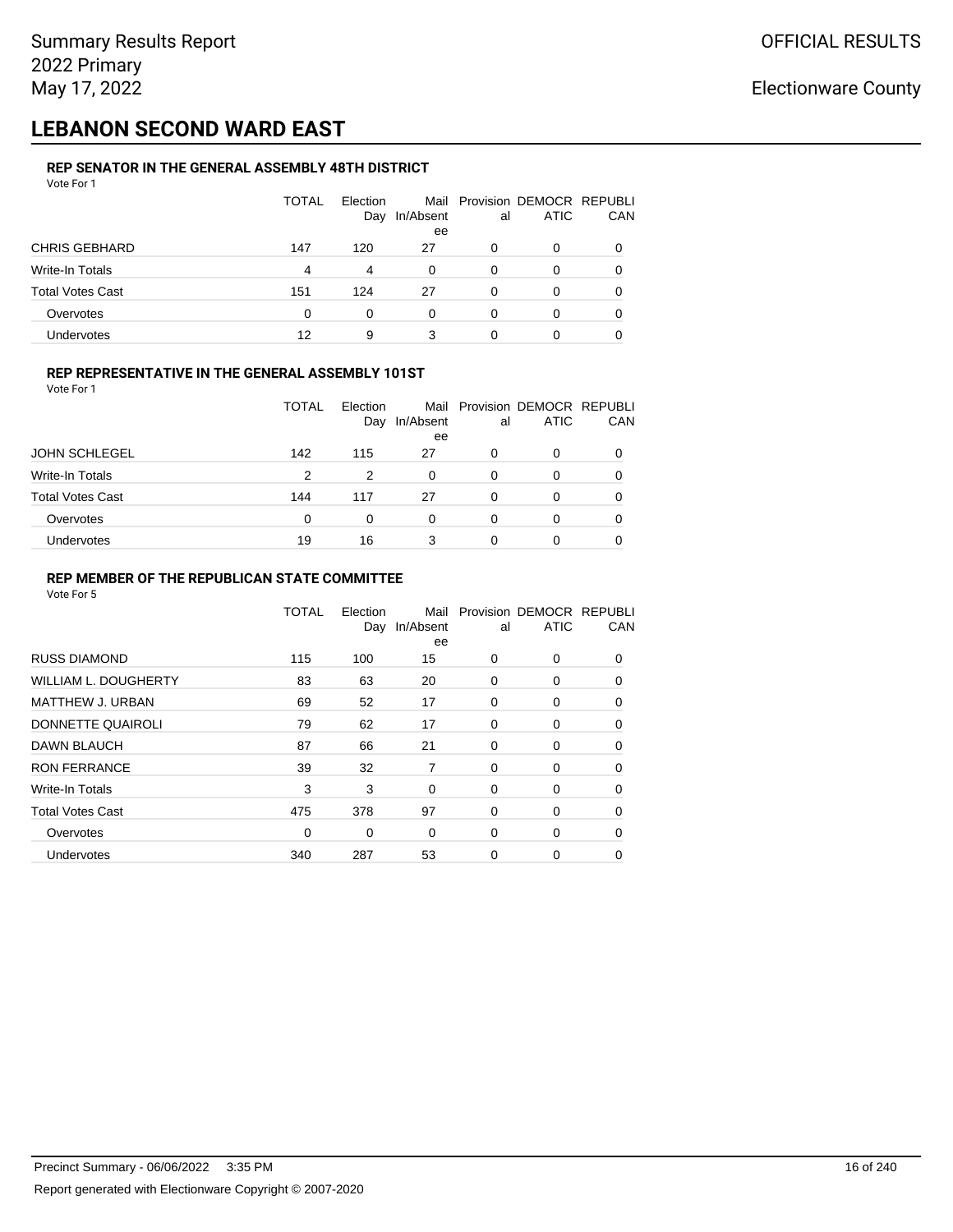# **LEBANON SECOND WARD WEST**

#### **DEM UNITED STATES SENATOR**

Vote For 1

|                         | TOTAL | Election<br>Day | Mail<br>In/Absent<br>ee | al       | Provision DEMOCR REPUBLI<br><b>ATIC</b> | CAN      |
|-------------------------|-------|-----------------|-------------------------|----------|-----------------------------------------|----------|
| ALEX KHALIL             | 5     | 2               | 3                       | $\Omega$ | 0                                       | $\Omega$ |
| <b>CONOR LAMB</b>       | 15    | 6               | 9                       | 0        | 0                                       | 0        |
| <b>MALCOLM KENYATTA</b> | 16    | 11              | 5                       | $\Omega$ | 0                                       | 0        |
| JOHN FETTERMAN          | 151   | 95              | 56                      | $\Omega$ | $\Omega$                                | $\Omega$ |
| Write-In Totals         | 2     | 2               | 0                       | $\Omega$ | 0                                       | 0        |
| Total Votes Cast        | 189   | 116             | 73                      | $\Omega$ | $\Omega$                                | 0        |
| Overvotes               | 2     | $\Omega$        | 2                       | $\Omega$ | $\Omega$                                | 0        |
| Undervotes              | 2     |                 |                         | 0        | 0                                       |          |

#### **DEM GOVERNOR**

| Vote For 1       |              |                 |                         |    |                                         |            |
|------------------|--------------|-----------------|-------------------------|----|-----------------------------------------|------------|
|                  | <b>TOTAL</b> | Election<br>Day | Mail<br>In/Absent<br>ee | al | Provision DEMOCR REPUBLI<br><b>ATIC</b> | <b>CAN</b> |
| JOSH SHAPIRO     | 186          | 110             | 76                      | 0  | 0                                       | 0          |
| Write-In Totals  | 2            | 2               | $\Omega$                | 0  | 0                                       | 0          |
| Total Votes Cast | 188          | 112             | 76                      | 0  | $\Omega$                                | 0          |
| Overvotes        | 0            | 0               | $\Omega$                | 0  | $\Omega$                                | 0          |
| Undervotes       | 5            | 5               | 0                       | 0  |                                         | 0          |

#### **DEM LIEUTENANT GOVERNOR** Vote For 1

|                         | <b>TOTAL</b> | Election<br>Day | In/Absent<br>ee | al       | Mail Provision DEMOCR REPUBLI<br><b>ATIC</b> | CAN      |
|-------------------------|--------------|-----------------|-----------------|----------|----------------------------------------------|----------|
| <b>AUSTIN DAVIS</b>     | 86           | 47              | 39              | $\Omega$ | 0                                            | 0        |
| <b>RAY SOSA</b>         | 27           | 19              | 8               | 0        | 0                                            | 0        |
| <b>BRIAN SIMS</b>       | 62           | 36              | 26              | 0        | 0                                            | $\Omega$ |
| Write-In Totals         | 3            | 3               | $\Omega$        | $\Omega$ | 0                                            | $\Omega$ |
| <b>Total Votes Cast</b> | 178          | 105             | 73              | 0        | 0                                            | $\Omega$ |
| Overvotes               | 0            | 0               | 0               | $\Omega$ | 0                                            | $\Omega$ |
| Undervotes              | 15           | 12              | 3               | $\Omega$ | 0                                            | 0        |

### **DEM REPRESENTATIVE IN CONGRESS 9TH DISTRICT**

Vote For 1

|                         | TOTAL    | <b>Flection</b><br>Day | Mail<br>In/Absent<br>ee | al | Provision DEMOCR REPUBLI<br><b>ATIC</b> | CAN |
|-------------------------|----------|------------------------|-------------------------|----|-----------------------------------------|-----|
| AMANDA R. WALDMAN       | 177      | 106                    | 71                      | 0  | 0                                       |     |
| Write-In Totals         | 2        | 2                      |                         | 0  | 0                                       |     |
| <b>Total Votes Cast</b> | 179      | 108                    | 71                      | 0  | 0                                       |     |
| Overvotes               | $\Omega$ | 0                      | 0                       | 0  | 0                                       |     |
| <b>Undervotes</b>       | 14       | 9                      | 5                       | 0  | 0                                       |     |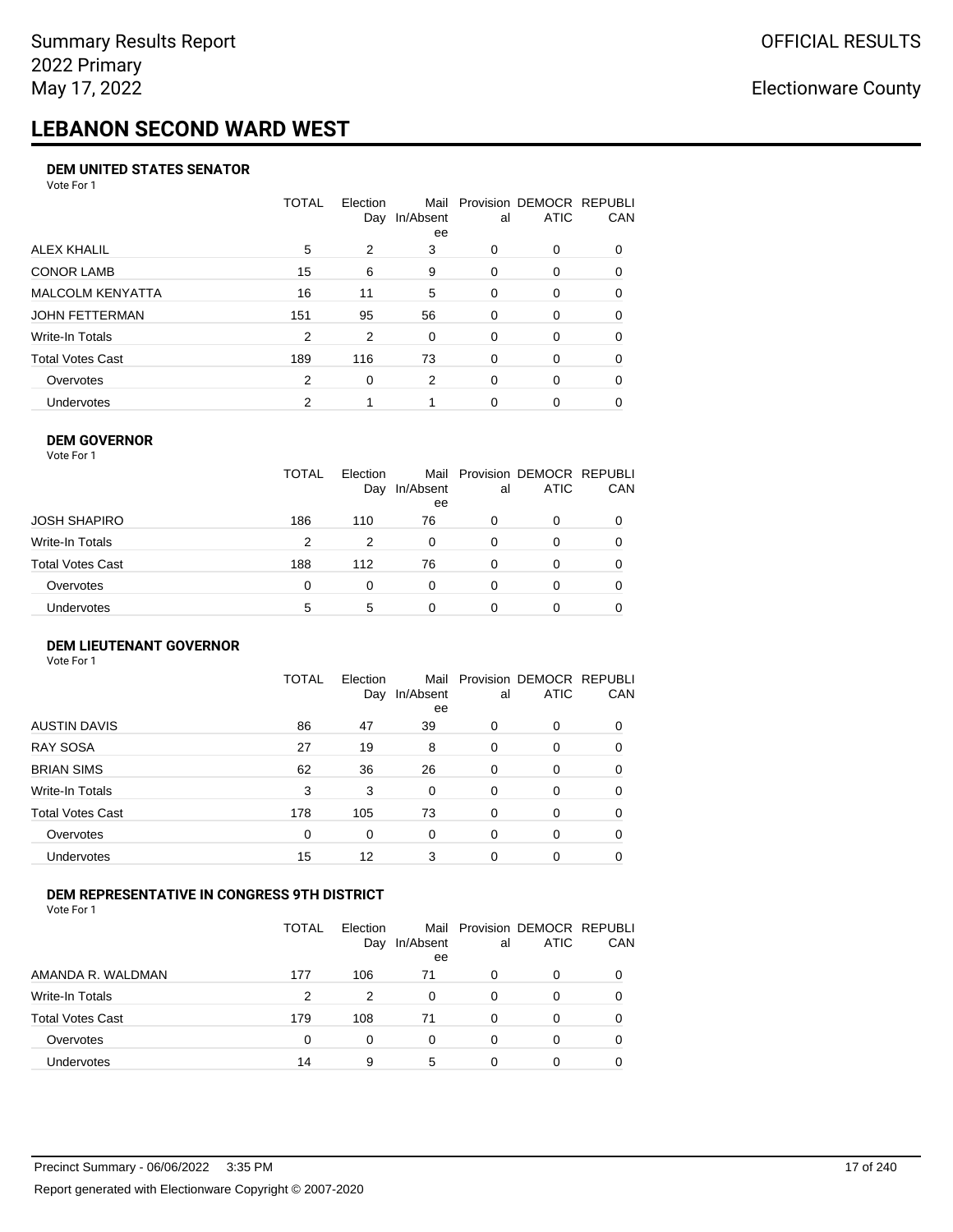## **LEBANON SECOND WARD WEST**

#### **DEM SENATOR IN THE GENERAL ASSEMBLY 48TH DISTRICT** Vote For 1

| 1 U U U U U             |       |                 |                 |    |                                              |            |
|-------------------------|-------|-----------------|-----------------|----|----------------------------------------------|------------|
|                         | TOTAL | Election<br>Day | In/Absent<br>ee | al | Mail Provision DEMOCR REPUBLI<br><b>ATIC</b> | <b>CAN</b> |
| <b>CALVIN CLEMENTS</b>  | 176   | 105             | 71              | 0  | 0                                            | 0          |
| Write-In Totals         | 2     | 2               | 0               | 0  | O                                            | 0          |
| <b>Total Votes Cast</b> | 178   | 107             | 71              | 0  | $\Omega$                                     | 0          |
| Overvotes               | 0     | $\Omega$        | 0               | 0  | 0                                            | 0          |
| Undervotes              | 15    | 10              | 5               | 0  |                                              | 0          |

#### **DEM REPRESENTATIVE IN THE GENERAL ASSEMBLY 101ST**

Vote For 1

|                         | TOTAL | <b>Flection</b><br>Day | In/Absent | al | Mail Provision DEMOCR REPUBLI<br><b>ATIC</b> | <b>CAN</b> |
|-------------------------|-------|------------------------|-----------|----|----------------------------------------------|------------|
|                         |       |                        | ee        |    |                                              |            |
| <b>CATHERINE MILLER</b> | 174   | 104                    | 70        | 0  | 0                                            | 0          |
| Write-In Totals         |       |                        | 0         | 0  |                                              | 0          |
| <b>Total Votes Cast</b> | 175   | 105                    | 70        | 0  |                                              | 0          |
| Overvotes               | 0     | 0                      | 0         | O  |                                              | 0          |
| Undervotes              | 18    | 12                     | 6         | Ω  |                                              | 0          |

### **DEM MEMBER OF THE DEMOCRATIC STATE COMMITTEE**

Vote For 2

|                         | TOTAL | Flection<br>Day | Mail<br>In/Absent<br>ee | al       | Provision DEMOCR REPUBLI<br><b>ATIC</b> | CAN      |
|-------------------------|-------|-----------------|-------------------------|----------|-----------------------------------------|----------|
| LAURA QUICK             | 115   | 64              | 51                      | 0        | 0                                       | 0        |
| <b>CALVIN CLEMENTS</b>  | 84    | 49              | 35                      | $\Omega$ | 0                                       | 0        |
| <b>CORNELL WILSON</b>   | 102   | 66              | 36                      | $\Omega$ | $\Omega$                                | $\Omega$ |
| Write-In Totals         | 0     | 0               | 0                       | 0        | 0                                       | 0        |
| <b>Total Votes Cast</b> | 301   | 179             | 122                     | $\Omega$ | $\Omega$                                | $\Omega$ |
| Overvotes               | 0     | 0               | 0                       | $\Omega$ | 0                                       | $\Omega$ |
| <b>Undervotes</b>       | 85    | 55              | 30                      | 0        | 0                                       |          |

#### **DEM MEMBER OF THE DEMOCRATIC COUNTY COMMITTEE LEBANON SECOND WARD WEST** Vote For 3

|                         | <b>TOTAL</b> | Election<br>Day | In/Absent<br>ee | al | Mail Provision DEMOCR REPUBLI<br>ATIC | CAN |
|-------------------------|--------------|-----------------|-----------------|----|---------------------------------------|-----|
| Write-In Totals         | 28           | 16              | 12              | 0  | 0                                     |     |
| <b>Total Votes Cast</b> | 28           | 16              | 12              | 0  | 0                                     |     |
| Overvotes               | 0            | 0               |                 | 0  | O                                     |     |
| <b>Undervotes</b>       | 551          | 335             | 216             | 0  | 0                                     |     |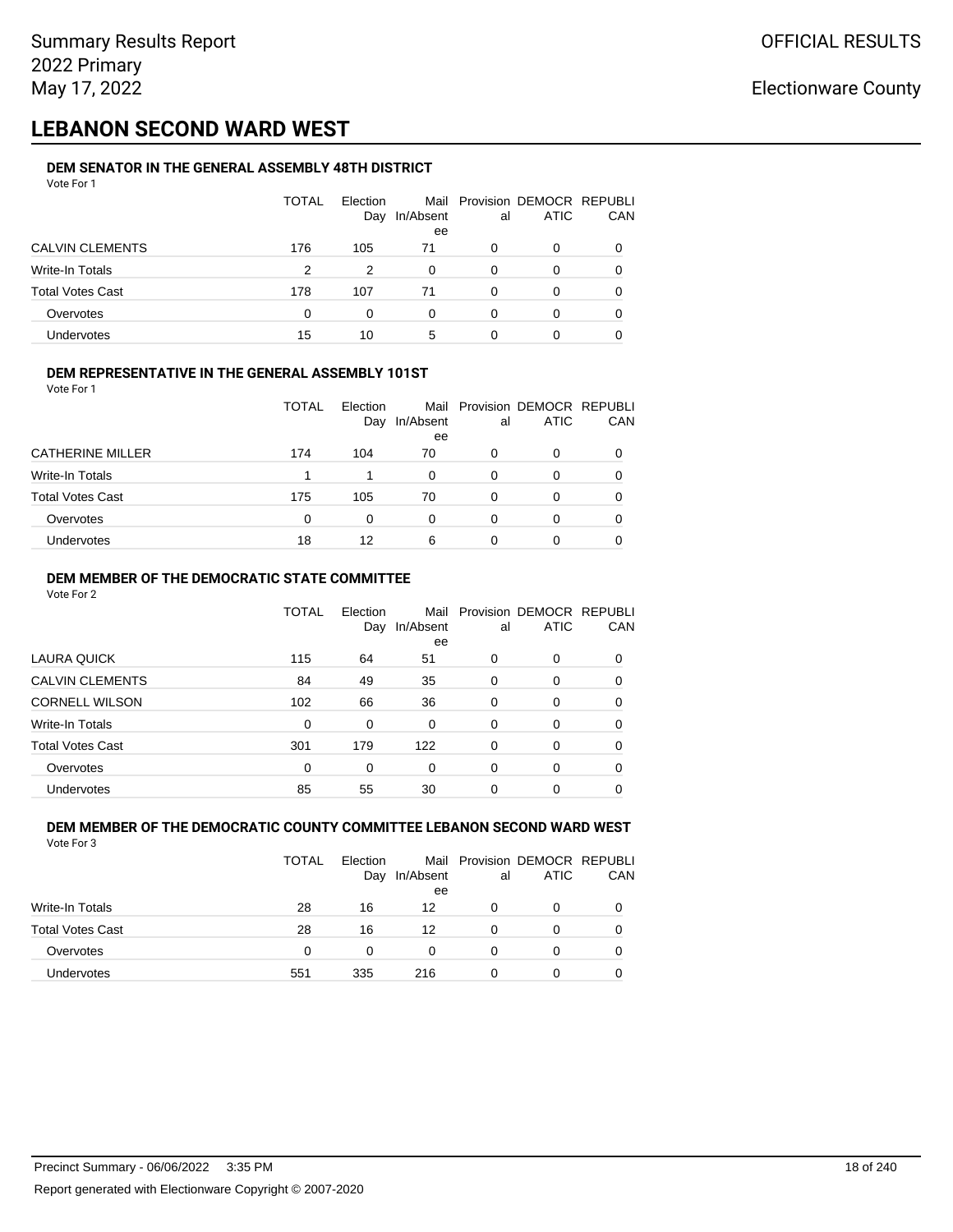# **LEBANON SECOND WARD WEST**

### **REP GOVERNOR**

Vote For 1

|                         | <b>TOTAL</b>   | Election<br>Day | Mail<br>In/Absent<br>ee | al          | Provision DEMOCR REPUBLI<br><b>ATIC</b> | CAN |
|-------------------------|----------------|-----------------|-------------------------|-------------|-----------------------------------------|-----|
| <b>LOU BARLETTA</b>     | 65             | 59              | 6                       | 0           | 0                                       | 0   |
| DOUGLAS V. MASTRIANO    | 130            | 122             | 8                       | $\mathbf 0$ | 0                                       | 0   |
| <b>NCHE ZAMA</b>        | 3              | 2               | 1                       | 0           | 0                                       | 0   |
| DAVE WHITE              | 28             | 27              | $\mathbf 0$             |             | 0                                       | 0   |
| <b>MELISSA HART</b>     | 8              | 6               | 2                       | $\mathbf 0$ | 0                                       | 0   |
| <b>BILL MCSWAIN</b>     | 43             | 35              | 8                       | $\mathbf 0$ | 0                                       | 0   |
| <b>CHARLIE GEROW</b>    | $\overline{7}$ | 4               | 3                       | $\mathbf 0$ | 0                                       | 0   |
| <b>JOE GALE</b>         |                |                 | $\mathbf 0$             | $\mathbf 0$ | 0                                       | 0   |
| <b>JAKE CORMAN</b>      | 8              | 5               | 3                       | $\mathbf 0$ | 0                                       | 0   |
| Write-In Totals         | 4              | 2               | 2                       | $\mathbf 0$ | 0                                       | 0   |
| <b>Total Votes Cast</b> | 297            | 263             | 33                      | 1           | 0                                       | 0   |
| Overvotes               | 0              | 0               | $\mathbf 0$             | 0           | $\Omega$                                | 0   |
| Undervotes              | 2              |                 |                         | 0           | 0                                       | 0   |

### **REP LIEUTENANT GOVERNOR**

|                            | TOTAL | Election | Mail<br>Day In/Absent<br>ee | al          | Provision DEMOCR REPUBLI<br><b>ATIC</b> | CAN      |
|----------------------------|-------|----------|-----------------------------|-------------|-----------------------------------------|----------|
| <b>CLARICE SCHILLINGER</b> | 7     | 7        | 0                           | $\Omega$    | 0                                       | 0        |
| <b>JAMES EARL JONES</b>    | 10    | 8        | 2                           | 0           | 0                                       | 0        |
| <b>RICK SACCONE</b>        | 15    | 15       | 0                           | $\Omega$    | 0                                       | 0        |
| <b>JOHN BROWN</b>          | 5     | 5        | $\Omega$                    | $\Omega$    | 0                                       | 0        |
| <b>CHRIS FRYE</b>          | 1     | 1        | 0                           | 0           | 0                                       | 0        |
| JEFF COLEMAN               | 19    | 14       | 5                           | 0           | 0                                       | 0        |
| <b>RUSS DIAMOND</b>        | 173   | 158      | 14                          | 1           | 0                                       | 0        |
| CARRIE LEWIS DELROSSO      | 35    | 30       | 5                           | 0           | 0                                       | 0        |
| <b>TEDDY DANIELS</b>       | 13    | 12       | 1                           | $\Omega$    | 0                                       | 0        |
| Write-In Totals            | 4     | 2        | 2                           | 0           | 0                                       | $\Omega$ |
| <b>Total Votes Cast</b>    | 282   | 252      | 29                          | 1           | $\Omega$                                | $\Omega$ |
| Overvotes                  | 3     | 0        | 3                           | 0           | 0                                       | $\Omega$ |
| Undervotes                 | 14    | 12       | 2                           | $\mathbf 0$ | 0                                       | 0        |
|                            |       |          |                             |             |                                         |          |

### **REP REPRESENTATIVE IN CONGRESS 9TH DISTRICT**

|                         | TOTAL | Election<br>Day | In/Absent<br>ee | al       | Mail Provision DEMOCR REPUBLI<br><b>ATIC</b> | CAN |
|-------------------------|-------|-----------------|-----------------|----------|----------------------------------------------|-----|
| DAN MEUSER              | 266   | 236             | 29              |          | 0                                            |     |
| Write-In Totals         | 0     | 0               | 0               | 0        | 0                                            |     |
| <b>Total Votes Cast</b> | 266   | 236             | 29              |          | 0                                            |     |
| Overvotes               | 0     | 0               | 0               | $\Omega$ | 0                                            |     |
| Undervotes              | 33    | 28              | 5               | 0        | 0                                            |     |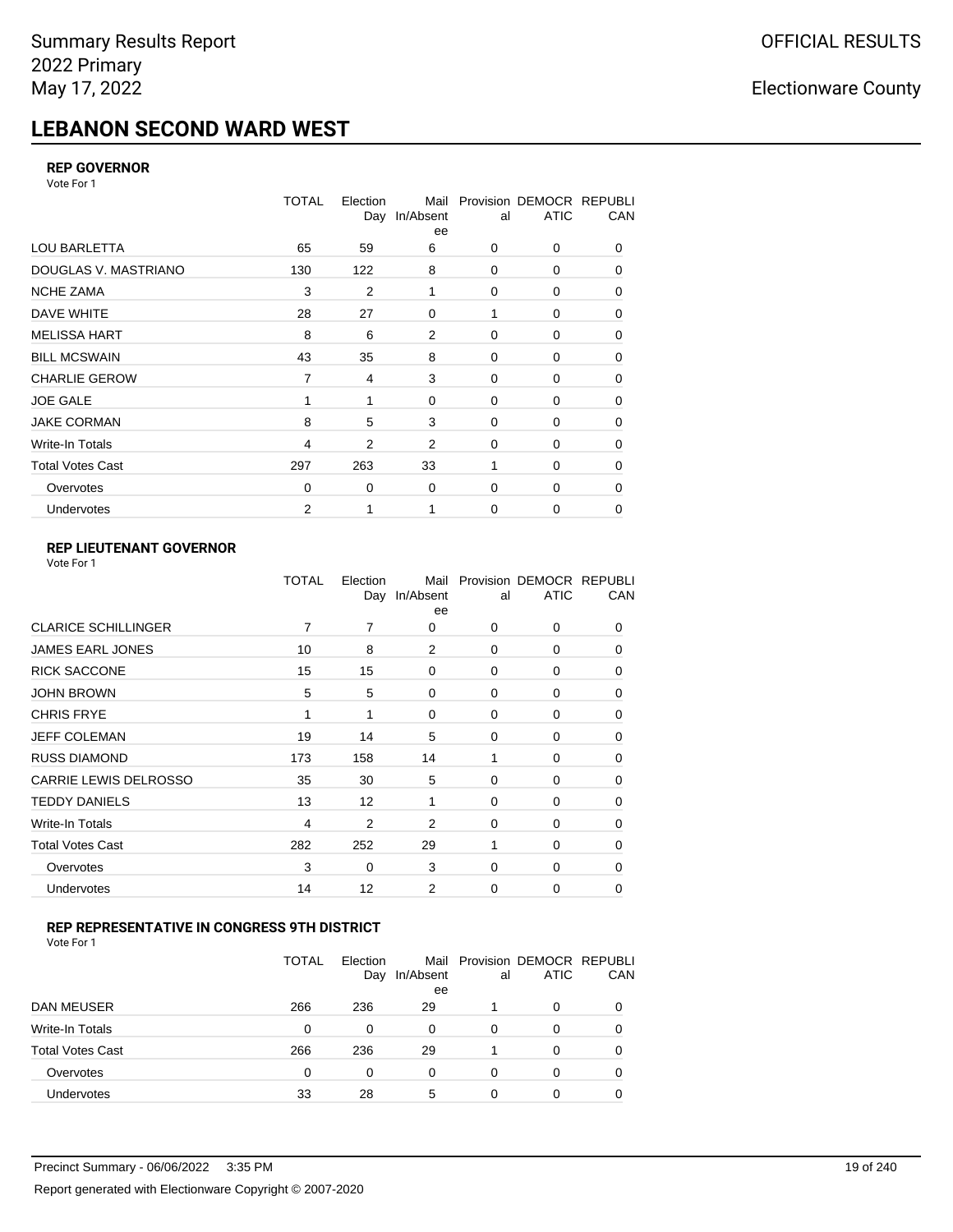## **LEBANON SECOND WARD WEST**

#### **REP SENATOR IN THE GENERAL ASSEMBLY 48TH DISTRICT** Vote For 1

| 1 U U U                 |              |                 |                         |    |                                         |     |
|-------------------------|--------------|-----------------|-------------------------|----|-----------------------------------------|-----|
|                         | <b>TOTAL</b> | Election<br>Day | Mail<br>In/Absent<br>ee | al | Provision DEMOCR REPUBLI<br><b>ATIC</b> | CAN |
| <b>CHRIS GEBHARD</b>    | 276          | 245             | 30                      |    | O                                       |     |
| Write-In Totals         | 0            | 0               | 0                       | 0  | 0                                       |     |
| <b>Total Votes Cast</b> | 276          | 245             | 30                      |    | 0                                       | O   |
| Overvotes               | 0            | 0               | 0                       | 0  | 0                                       |     |
| Undervotes              | 23           | 19              | 4                       |    | 0                                       |     |

#### **REP REPRESENTATIVE IN THE GENERAL ASSEMBLY 101ST**

| Vote For 1 |  |  |
|------------|--|--|
|            |  |  |

|                         | TOTAL | <b>Flection</b><br>Day | In/Absent | al | Mail Provision DEMOCR REPUBLI<br><b>ATIC</b> | <b>CAN</b> |
|-------------------------|-------|------------------------|-----------|----|----------------------------------------------|------------|
|                         |       |                        | ee        |    |                                              |            |
| <b>JOHN SCHLEGEL</b>    | 273   | 247                    | 25        |    | 0                                            | 0          |
| Write-In Totals         |       |                        | 0         | 0  |                                              | 0          |
| <b>Total Votes Cast</b> | 274   | 248                    | 25        |    | 0                                            | 0          |
| Overvotes               | 0     | 0                      | 0         | 0  |                                              | 0          |
| Undervotes              | 25    | 16                     | 9         | Ω  |                                              | 0          |

#### **REP MEMBER OF THE REPUBLICAN STATE COMMITTEE**

|                         | TOTAL | Election<br>Day | Mail<br>In/Absent<br>ee | al | Provision DEMOCR REPUBLI<br><b>ATIC</b> | CAN      |
|-------------------------|-------|-----------------|-------------------------|----|-----------------------------------------|----------|
| <b>RUSS DIAMOND</b>     | 206   | 188             | 17                      |    | $\Omega$                                | $\Omega$ |
| WILLIAM L. DOUGHERTY    | 171   | 151             | 20                      | 0  | 0                                       | 0        |
| MATTHEW J. URBAN        | 137   | 119             | 18                      | 0  | 0                                       | $\Omega$ |
| DONNETTE QUAIROLI       | 163   | 145             | 18                      | 0  | 0                                       | $\Omega$ |
| <b>DAWN BLAUCH</b>      | 183   | 163             | 20                      | 0  | 0                                       | $\Omega$ |
| <b>RON FERRANCE</b>     | 73    | 65              | 8                       | 0  | 0                                       | 0        |
| Write-In Totals         | 2     | 2               | $\mathbf 0$             | 0  | 0                                       | 0        |
| <b>Total Votes Cast</b> | 935   | 833             | 101                     | 1  | 0                                       | 0        |
| Overvotes               | 5     | 5               | $\Omega$                | 0  | 0                                       | 0        |
| Undervotes              | 551   | 482             | 69                      | 0  | 0                                       | 0        |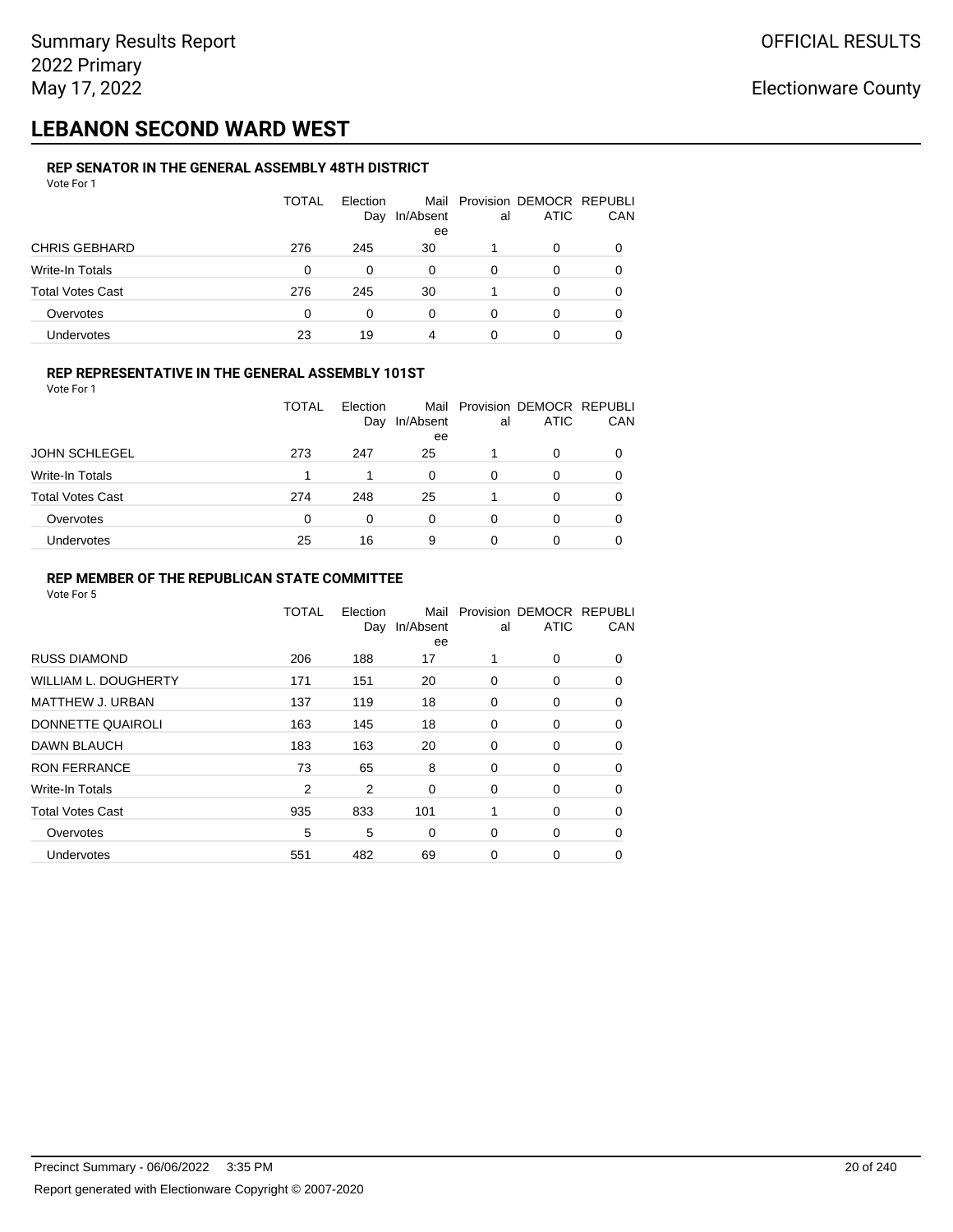# **LEBANON THIRD WARD**

#### **DEM UNITED STATES SENATOR**

Vote For 1

|                         | TOTAL    | Election | Mail<br>Day In/Absent<br>ee | al       | Provision DEMOCR REPUBLI<br><b>ATIC</b> | <b>CAN</b> |
|-------------------------|----------|----------|-----------------------------|----------|-----------------------------------------|------------|
| ALEX KHALIL             |          |          | 0                           | 0        | 0                                       | 0          |
| <b>CONOR LAMB</b>       | 2        |          |                             | 0        | $\Omega$                                | 0          |
| <b>MALCOLM KENYATTA</b> | $\Omega$ | $\Omega$ | $\Omega$                    | 0        | $\Omega$                                | 0          |
| JOHN FETTERMAN          | 22       | 15       | 7                           | $\Omega$ | $\Omega$                                | $\Omega$   |
| Write-In Totals         | $\Omega$ | 0        | $\Omega$                    | 0        | $\Omega$                                | 0          |
| Total Votes Cast        | 25       | 17       | 8                           | 0        | $\Omega$                                | $\Omega$   |
| Overvotes               | 0        | 0        | $\Omega$                    | 0        | $\Omega$                                | 0          |
| <b>Undervotes</b>       | 0        | 0        | 0                           | 0        |                                         | 0          |

#### **DEM GOVERNOR**

| Vote For 1              |              |                 |                 |          |                                              |     |
|-------------------------|--------------|-----------------|-----------------|----------|----------------------------------------------|-----|
|                         | <b>TOTAL</b> | Election<br>Day | In/Absent<br>ee | al       | Mail Provision DEMOCR REPUBLI<br><b>ATIC</b> | CAN |
| <b>JOSH SHAPIRO</b>     | 24           | 17              |                 | 0        | 0                                            |     |
| Write-In Totals         | 0            | 0               | 0               | 0        | 0                                            |     |
| <b>Total Votes Cast</b> | 24           | 17              | 7               | $\Omega$ | 0                                            | 0   |
| Overvotes               | 0            | 0               | $\Omega$        | 0        | 0                                            |     |
| <b>Undervotes</b>       |              |                 |                 | ∩        | Ω                                            |     |

### **DEM LIEUTENANT GOVERNOR**

| Vote For 1              |              |          |                   |          |                                         |          |
|-------------------------|--------------|----------|-------------------|----------|-----------------------------------------|----------|
|                         | <b>TOTAL</b> | Election | Mail<br>In/Absent | al       | Provision DEMOCR REPUBLI<br><b>ATIC</b> | CAN      |
|                         |              | Day      | ee                |          |                                         |          |
| <b>AUSTIN DAVIS</b>     | 8            | 4        | 4                 | 0        | 0                                       | $\Omega$ |
| <b>RAY SOSA</b>         | 14           | 11       | 3                 | 0        | $\Omega$                                | 0        |
| <b>BRIAN SIMS</b>       | 2            | 2        | $\Omega$          | $\Omega$ | 0                                       | 0        |
| Write-In Totals         | $\Omega$     | 0        | 0                 | $\Omega$ | 0                                       | $\Omega$ |
| <b>Total Votes Cast</b> | 24           | 17       | 7                 | 0        | 0                                       | $\Omega$ |
| Overvotes               | $\Omega$     | 0        | $\Omega$          | 0        | 0                                       | $\Omega$ |
| Undervotes              |              | 0        |                   | $\Omega$ | 0                                       |          |
|                         |              |          |                   |          |                                         |          |

### **DEM REPRESENTATIVE IN CONGRESS 9TH DISTRICT**

|                         | TOTAL | <b>Flection</b><br>Day | In/Absent<br>ee | al | Mail Provision DEMOCR REPUBLI<br><b>ATIC</b> | <b>CAN</b> |
|-------------------------|-------|------------------------|-----------------|----|----------------------------------------------|------------|
| AMANDA R. WALDMAN       | 23    | 17                     | 6               | 0  | $\Omega$                                     | 0          |
| <b>Write-In Totals</b>  | 0     | <sup>0</sup>           | 0               | 0  | $\Omega$                                     | 0          |
| <b>Total Votes Cast</b> | 23    | 17                     | 6               | 0  |                                              | 0          |
| Overvotes               | 0     | 0                      | $\Omega$        | O  | $\Omega$                                     | 0          |
| <b>Undervotes</b>       | っ     |                        | າ               |    |                                              |            |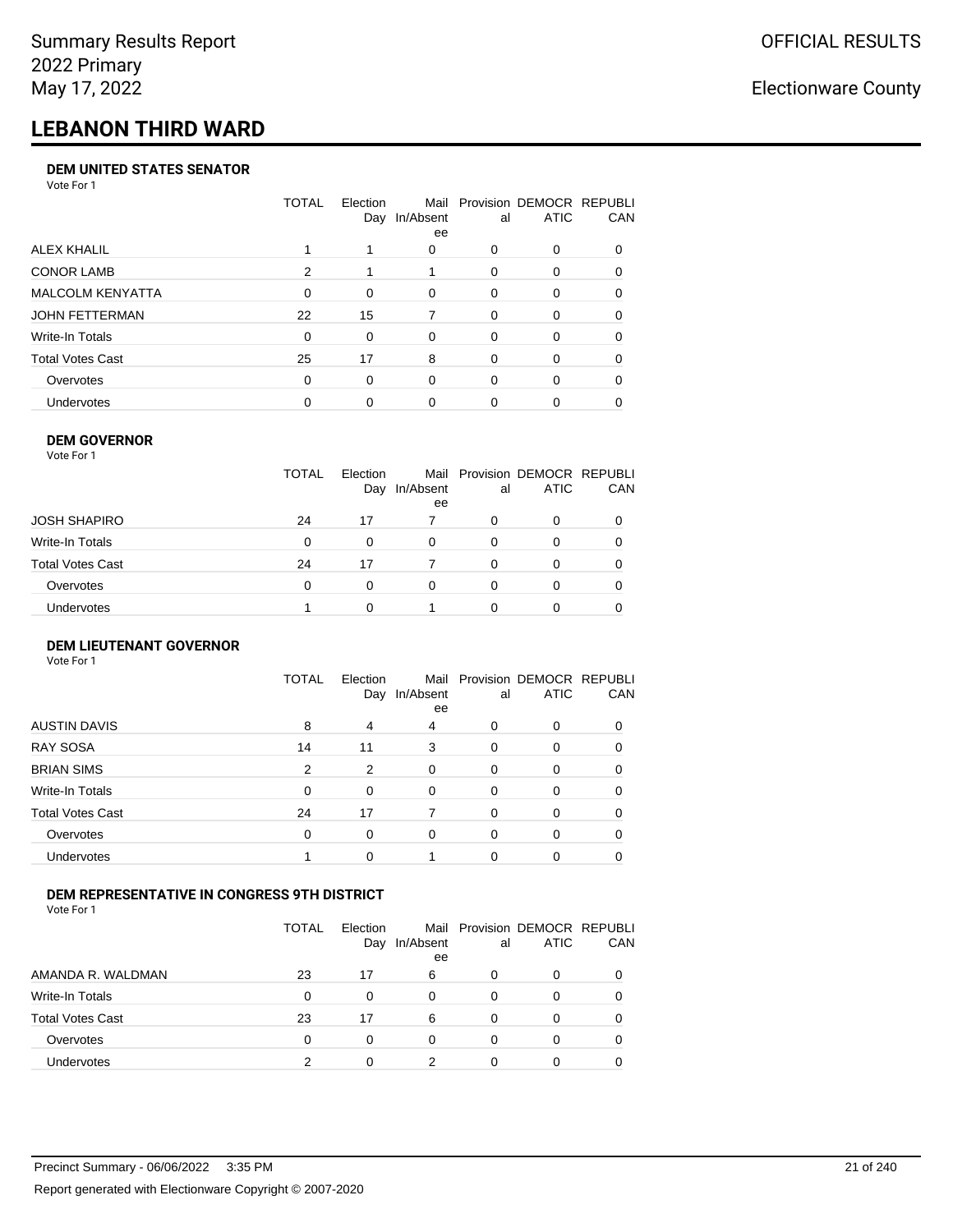## **LEBANON THIRD WARD**

#### **DEM SENATOR IN THE GENERAL ASSEMBLY 48TH DISTRICT** Vote For 1

| <u>VULGIUI</u>          |       |          |                 |    |                               |     |
|-------------------------|-------|----------|-----------------|----|-------------------------------|-----|
|                         | TOTAL | Election |                 |    | Mail Provision DEMOCR REPUBLI |     |
|                         |       | Day      | In/Absent<br>ee | al | <b>ATIC</b>                   | CAN |
| <b>CALVIN CLEMENTS</b>  | 24    | 17       |                 | 0  | 0                             |     |
| Write-In Totals         | 0     | 0        | $\Omega$        | 0  | 0                             |     |
| <b>Total Votes Cast</b> | 24    | 17       |                 | 0  | 0                             |     |
| Overvotes               | 0     | 0        | 0               | 0  | 0                             |     |
| Undervotes              |       | 0        |                 | 0  | 0                             |     |

### **DEM REPRESENTATIVE IN THE GENERAL ASSEMBLY 101ST**

Vote For 1

|                         | TOTAL | <b>Flection</b><br>Day | In/Absent | al | Mail Provision DEMOCR REPUBLI<br><b>ATIC</b> | <b>CAN</b> |
|-------------------------|-------|------------------------|-----------|----|----------------------------------------------|------------|
|                         |       |                        | ee        |    |                                              |            |
| <b>CATHERINE MILLER</b> | 24    | 17                     |           | O  | <sup>0</sup>                                 | 0          |
| Write-In Totals         | 0     |                        | 0         | O  |                                              | 0          |
| <b>Total Votes Cast</b> | 24    | 17                     |           | ∩  | O                                            | 0          |
| Overvotes               | 0     |                        | 0         |    |                                              | 0          |
| <b>Undervotes</b>       |       |                        |           |    |                                              |            |

### **DEM MEMBER OF THE DEMOCRATIC STATE COMMITTEE**

Vote For 2

|                         | TOTAL    | Flection<br>Day | Mail<br>In/Absent<br>ee | al       | Provision DEMOCR REPUBLI<br><b>ATIC</b> | CAN |
|-------------------------|----------|-----------------|-------------------------|----------|-----------------------------------------|-----|
| LAURA QUICK             | 7        | 4               | 3                       | $\Omega$ | $\Omega$                                | 0   |
| <b>CALVIN CLEMENTS</b>  | 6        | 4               | 2                       | $\Omega$ | 0                                       | 0   |
| <b>CORNELL WILSON</b>   | 19       | 14              | 5                       | $\Omega$ | $\Omega$                                | 0   |
| Write-In Totals         | $\Omega$ | $\Omega$        | $\Omega$                | $\Omega$ | $\Omega$                                | 0   |
| <b>Total Votes Cast</b> | 32       | 22              | 10                      | $\Omega$ | $\Omega$                                | 0   |
| Overvotes               | 2        | 2               | $\Omega$                | $\Omega$ | $\Omega$                                | 0   |
| Undervotes              | 15       | 10              | 5                       | $\Omega$ | $\Omega$                                |     |

#### **DEM MEMBER OF THE DEMOCRATIC COUNTY COMMITTEE LEBANON THIRD WARD** Vote For 3

|                         | TOTAL    | Election<br>Day | In/Absent<br>ee | al | Mail Provision DEMOCR REPUBLI<br>ATIC | CAN |
|-------------------------|----------|-----------------|-----------------|----|---------------------------------------|-----|
| Write-In Totals         | 18       | 12              | 6               | O  | 0                                     |     |
| <b>Total Votes Cast</b> | 18       | 12              | 6               | Ω  | 0                                     |     |
| Overvotes               | $\Omega$ | 0               |                 | Ω  | 0                                     |     |
| <b>Undervotes</b>       | 54       | 39              | 15              | O  | 0                                     |     |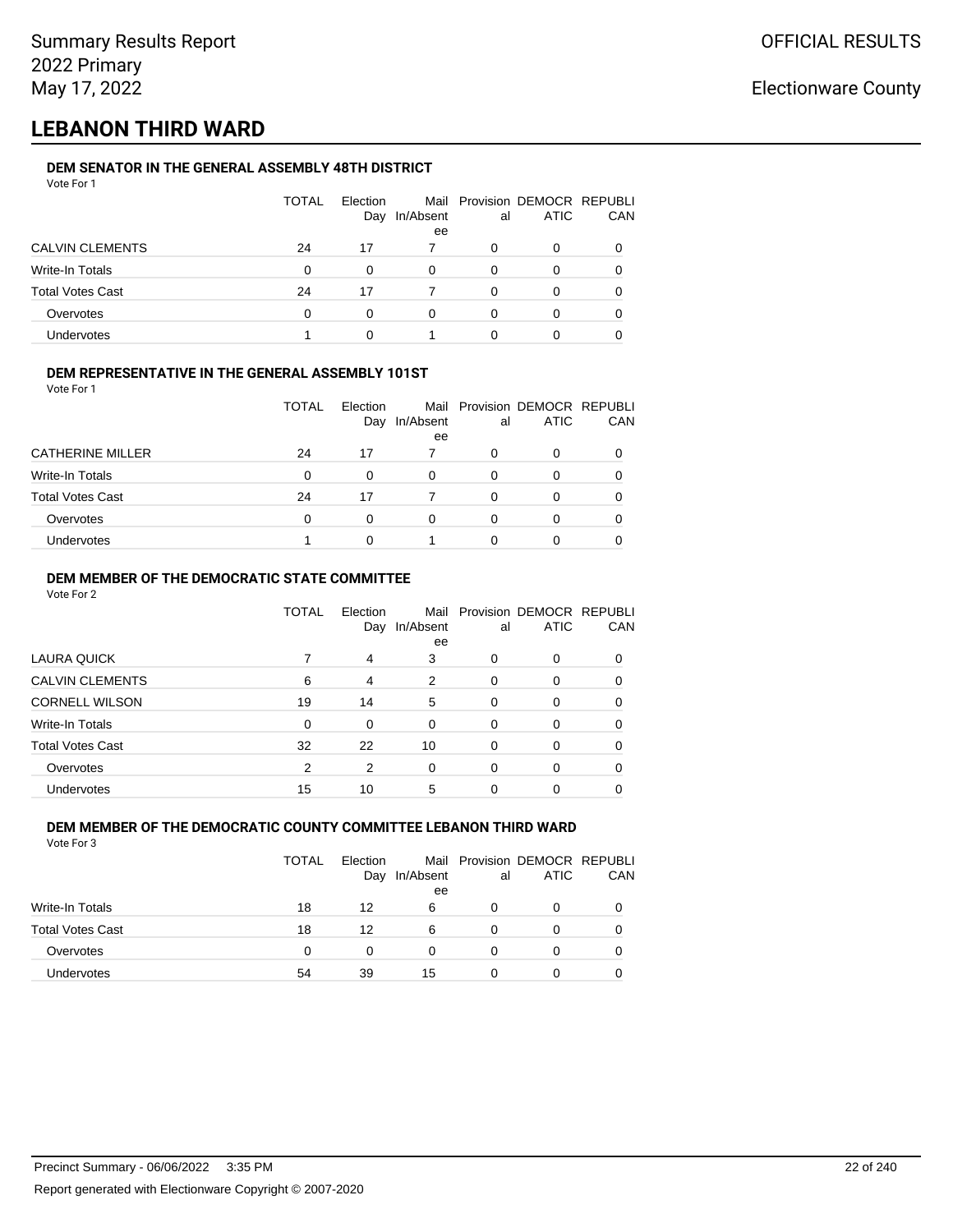# **LEBANON THIRD WARD**

### **REP GOVERNOR**

Vote For 1

|                         | <b>TOTAL</b> | Election | Mail<br>Day In/Absent<br>ee | al          | Provision DEMOCR REPUBLI<br><b>ATIC</b> | CAN      |
|-------------------------|--------------|----------|-----------------------------|-------------|-----------------------------------------|----------|
| <b>LOU BARLETTA</b>     | 3            | 3        | $\Omega$                    | 0           | 0                                       | 0        |
| DOUGLAS V. MASTRIANO    | 9            | 8        | 1                           | 0           | 0                                       | 0        |
| <b>NCHE ZAMA</b>        | 0            | 0        | $\mathbf 0$                 | 0           | 0                                       | 0        |
| DAVE WHITE              | 3            | 3        | $\mathbf 0$                 | 0           | 0                                       | 0        |
| <b>MELISSA HART</b>     | 0            | $\Omega$ | $\Omega$                    | $\Omega$    | $\Omega$                                | $\Omega$ |
| <b>BILL MCSWAIN</b>     | 3            | 2        | 1                           | $\mathbf 0$ | 0                                       | 0        |
| <b>CHARLIE GEROW</b>    | $\Omega$     | 0        | $\Omega$                    | $\mathbf 0$ | 0                                       | 0        |
| <b>JOE GALE</b>         | 0            | 0        | $\mathbf 0$                 | 0           | 0                                       | 0        |
| <b>JAKE CORMAN</b>      | $\Omega$     | 0        | $\Omega$                    | $\mathbf 0$ | 0                                       | 0        |
| Write-In Totals         | $\Omega$     | 0        | $\Omega$                    | 0           | $\Omega$                                | 0        |
| <b>Total Votes Cast</b> | 18           | 16       | 2                           | $\Omega$    | $\Omega$                                | $\Omega$ |
| Overvotes               | 0            | 0        | $\mathbf 0$                 | $\mathbf 0$ | $\Omega$                                | 0        |
| Undervotes              |              |          | $\Omega$                    | 0           | 0                                       | 0        |

### **REP LIEUTENANT GOVERNOR**

| Vote For 1 |  |
|------------|--|
|------------|--|

|                            | TOTAL          | Election | Mail<br>Day In/Absent<br>ee | al          | Provision DEMOCR REPUBLI<br><b>ATIC</b> | CAN          |
|----------------------------|----------------|----------|-----------------------------|-------------|-----------------------------------------|--------------|
| <b>CLARICE SCHILLINGER</b> | 2              | 2        | 0                           | $\Omega$    | $\Omega$                                | 0            |
| <b>JAMES EARL JONES</b>    | 2              | 2        | 0                           | 0           | 0                                       | 0            |
| <b>RICK SACCONE</b>        | 3              | 3        | 0                           | $\Omega$    | 0                                       | $\Omega$     |
| <b>JOHN BROWN</b>          | 0              | $\Omega$ | $\Omega$                    | $\Omega$    | 0                                       | 0            |
| <b>CHRIS FRYE</b>          | 0              | 0        | 0                           | 0           | 0                                       | 0            |
| <b>JEFF COLEMAN</b>        | 2              | 2        | 0                           | $\mathbf 0$ | 0                                       | $\Omega$     |
| <b>RUSS DIAMOND</b>        | 6              | 4        | 2                           | 0           | 0                                       | 0            |
| CARRIE LEWIS DELROSSO      |                | 1        | 0                           | $\mathbf 0$ | 0                                       | 0            |
| <b>TEDDY DANIELS</b>       | $\overline{2}$ | 2        | 0                           | 0           | 0                                       | $\Omega$     |
| Write-In Totals            | 0              | 0        | 0                           | $\mathbf 0$ | 0                                       | 0            |
| <b>Total Votes Cast</b>    | 18             | 16       | 2                           | $\Omega$    | $\Omega$                                | $\Omega$     |
| Overvotes                  | 0              | 0        | 0                           | 0           | $\Omega$                                | <sup>0</sup> |
| Undervotes                 | 1              |          | $\Omega$                    | $\Omega$    | 0                                       | 0            |
|                            |                |          |                             |             |                                         |              |

### **REP REPRESENTATIVE IN CONGRESS 9TH DISTRICT**

Vote For 1

|                         | TOTAL | Election<br>Day | Mail<br>In/Absent<br>ee | al | Provision DEMOCR REPUBLI<br><b>ATIC</b> | <b>CAN</b> |
|-------------------------|-------|-----------------|-------------------------|----|-----------------------------------------|------------|
| DAN MEUSER              | 15    | 13              | 2                       | 0  | $\Omega$                                | 0          |
| Write-In Totals         | 0     | 0               | $\Omega$                | 0  |                                         | 0          |
| <b>Total Votes Cast</b> | 15    | 13              | 2                       | 0  | 0                                       | 0          |
| Overvotes               | 0     | 0               | $\Omega$                | 0  | $\Omega$                                | 0          |
| <b>Undervotes</b>       | 4     | 4               | 0                       | 0  |                                         |            |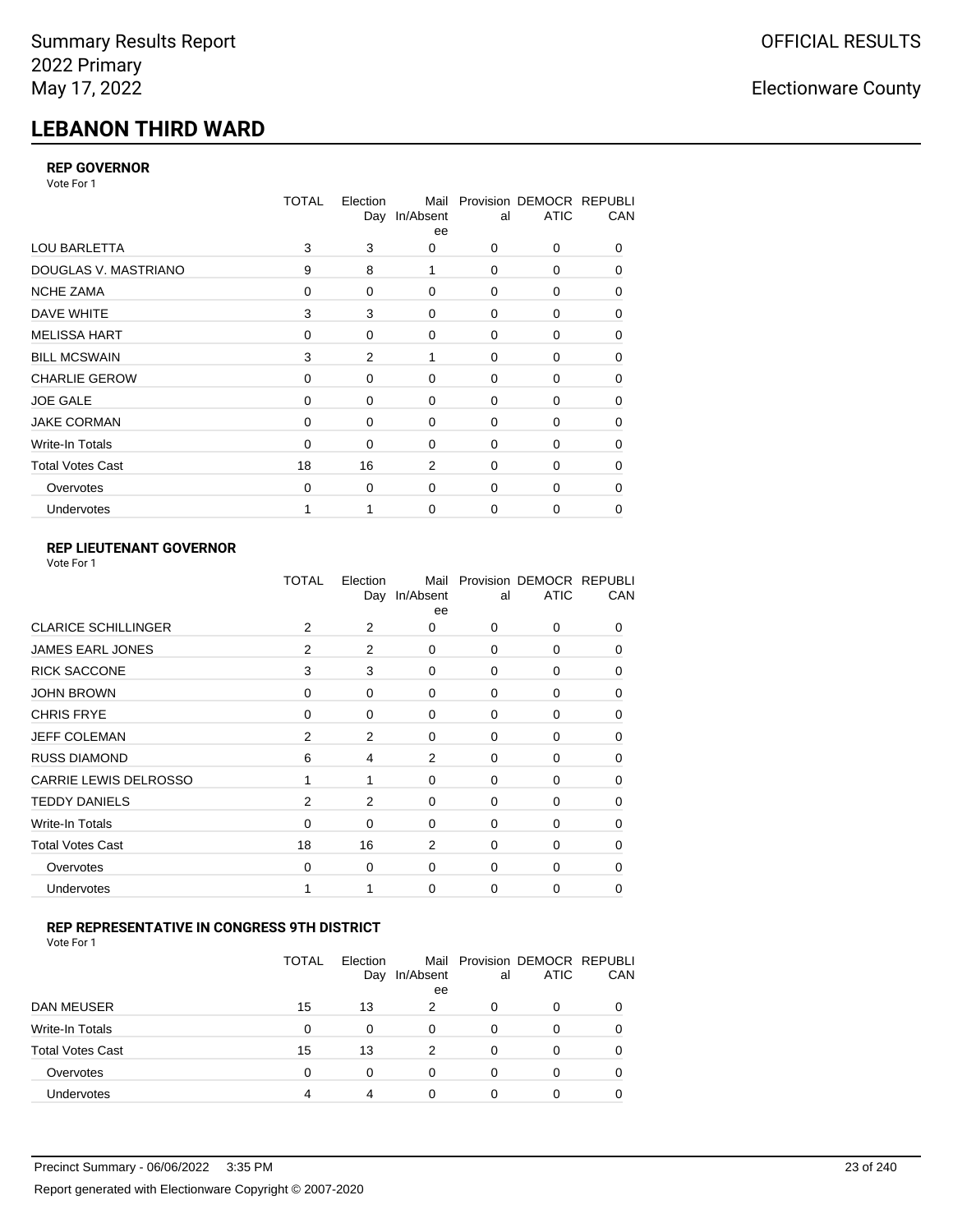## **LEBANON THIRD WARD**

#### **REP SENATOR IN THE GENERAL ASSEMBLY 48TH DISTRICT** Vote For 1

| <u>VULGIUI</u>          |              |                 |           |    |                                              |              |
|-------------------------|--------------|-----------------|-----------|----|----------------------------------------------|--------------|
|                         | <b>TOTAL</b> | Election<br>Day | In/Absent | al | Mail Provision DEMOCR REPUBLI<br><b>ATIC</b> | CAN          |
|                         |              |                 | ee        |    |                                              |              |
| <b>CHRIS GEBHARD</b>    | 16           | 14              | 2         | 0  | O                                            |              |
| Write-In Totals         | $\Omega$     | 0               | 0         | 0  | 0                                            |              |
| <b>Total Votes Cast</b> | 16           | 14              | 2         | 0  | 0                                            | <sup>0</sup> |
| Overvotes               | $\Omega$     | 0               | 0         | 0  | O                                            |              |
| Undervotes              | 3            | 3               |           | 0  | 0                                            |              |

#### **REP REPRESENTATIVE IN THE GENERAL ASSEMBLY 101ST**

Vote For 1

|                         | <b>TOTAL</b> | Election |           |    | Mail Provision DEMOCR REPUBLI |            |
|-------------------------|--------------|----------|-----------|----|-------------------------------|------------|
|                         |              | Day      | In/Absent | al | <b>ATIC</b>                   | <b>CAN</b> |
|                         |              |          | ee        |    |                               |            |
| <b>JOHN SCHLEGEL</b>    | 15           | 13       | 2         | O  |                               | 0          |
| Write-In Totals         | 0            | 0        | 0         | O  | 0                             | 0          |
| <b>Total Votes Cast</b> | 15           | 13       | 2         | O  | ∩                             | 0          |
| Overvotes               | 0            |          | 0         | 0  |                               | 0          |
| Undervotes              | 4            |          | 0         |    |                               |            |

#### **REP MEMBER OF THE REPUBLICAN STATE COMMITTEE**

|                         | TOTAL | Election<br>Day | Mail<br>In/Absent<br>ee | al       | Provision DEMOCR REPUBLI<br><b>ATIC</b> | CAN      |
|-------------------------|-------|-----------------|-------------------------|----------|-----------------------------------------|----------|
| <b>RUSS DIAMOND</b>     | 14    | 12              | 2                       | $\Omega$ | $\Omega$                                | $\Omega$ |
| WILLIAM L. DOUGHERTY    | 8     | 7               | 1                       | 0        | 0                                       | 0        |
| MATTHEW J. URBAN        | 4     | 4               | 0                       | 0        | 0                                       | $\Omega$ |
| DONNETTE QUAIROLI       | 7     | 6               | 1                       | 0        | 0                                       | $\Omega$ |
| <b>DAWN BLAUCH</b>      | 10    | 8               | 2                       | 0        | 0                                       | $\Omega$ |
| <b>RON FERRANCE</b>     | 2     | 1               | 1                       | $\Omega$ | 0                                       | $\Omega$ |
| Write-In Totals         | 0     | 0               | $\mathbf 0$             | 0        | 0                                       | $\Omega$ |
| <b>Total Votes Cast</b> | 45    | 38              | 7                       | 0        | 0                                       | 0        |
| Overvotes               | 0     | 0               | $\mathbf 0$             | 0        | 0                                       | $\Omega$ |
| Undervotes              | 50    | 47              | 3                       | 0        | 0                                       |          |
|                         |       |                 |                         |          |                                         |          |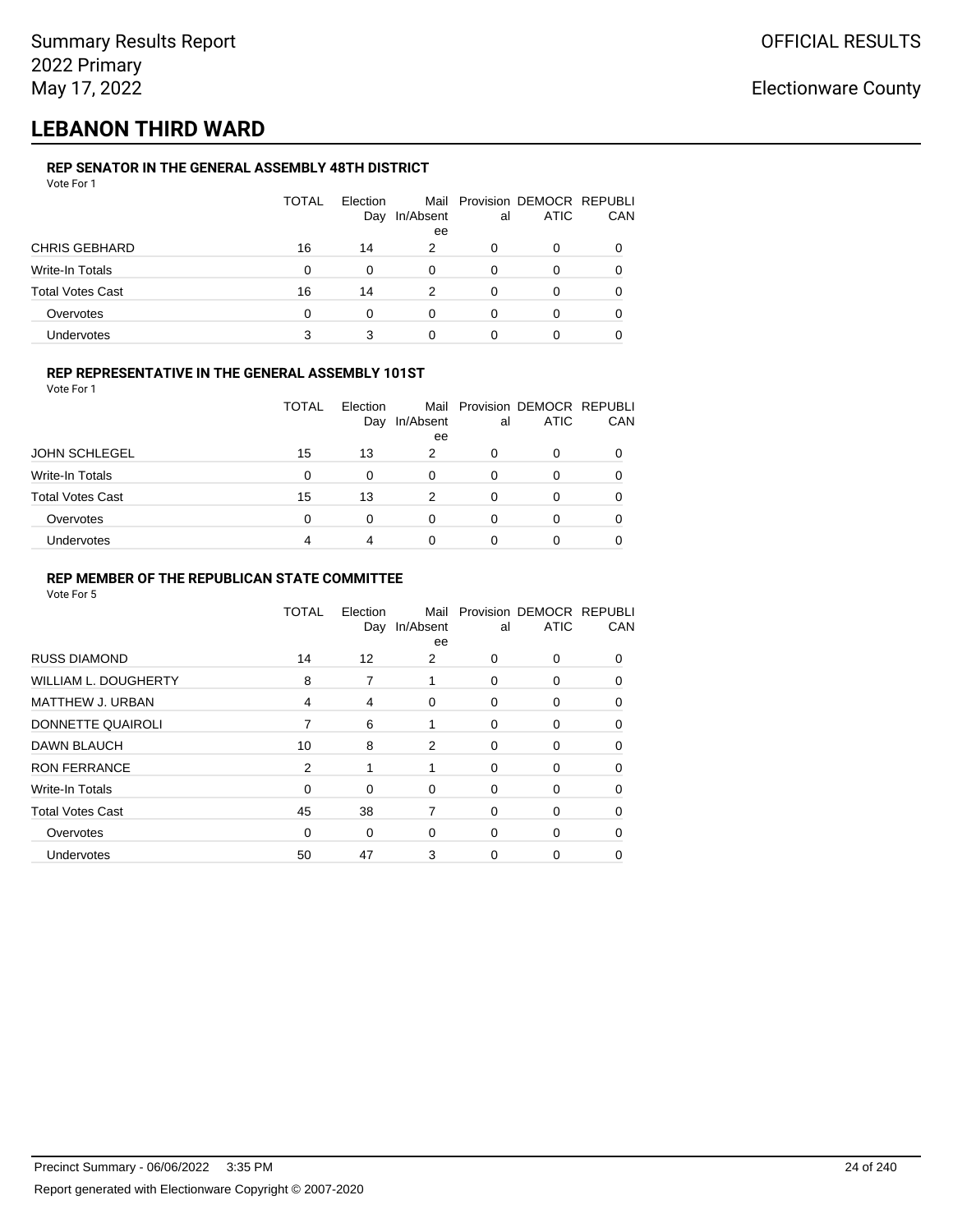# **LEBANON FOURTH WARD**

#### **DEM UNITED STATES SENATOR**

Vote For 1

|                   | TOTAL          | Election<br>Day | Mail<br>In/Absent<br>ee | al       | Provision DEMOCR REPUBLI<br><b>ATIC</b> | CAN      |
|-------------------|----------------|-----------------|-------------------------|----------|-----------------------------------------|----------|
| ALEX KHALIL       | 2              |                 | 0                       |          | 0                                       |          |
| <b>CONOR LAMB</b> | 3              | 3               | 0                       | $\Omega$ | 0                                       | 0        |
| MALCOLM KENYATTA  | $\overline{4}$ | 4               | 0                       | $\Omega$ | 0                                       | $\Omega$ |
| JOHN FETTERMAN    | 33             | 21              | 11                      |          | $\Omega$                                | 0        |
| Write-In Totals   | 0              | $\Omega$        | $\Omega$                | $\Omega$ | 0                                       | $\Omega$ |
| Total Votes Cast  | 42             | 29              | 11                      | 2        | $\Omega$                                | $\Omega$ |
| Overvotes         | 0              | $\Omega$        | $\Omega$                | $\Omega$ | $\Omega$                                | 0        |
| Undervotes        | 3              | 3               | 0                       |          | 0                                       |          |

#### **DEM GOVERNOR**

| <b>TOTAL</b><br>Mail Provision DEMOCR REPUBLI<br>Election<br><b>ATIC</b><br>In/Absent<br>Day<br>al<br>ee<br>JOSH SHAPIRO<br>37<br>25<br>11<br>0<br>Write-In Totals<br>0<br>0<br>$\Omega$<br>$\Omega$<br>0<br>$\Omega$<br>Total Votes Cast<br>25<br>37<br>11<br>$\Omega$<br>0<br>Overvotes<br>0<br>0<br>0<br>0<br>0<br>0<br>Undervotes<br>0<br>0 | Vote For 1 |  |  |     |
|-------------------------------------------------------------------------------------------------------------------------------------------------------------------------------------------------------------------------------------------------------------------------------------------------------------------------------------------------|------------|--|--|-----|
|                                                                                                                                                                                                                                                                                                                                                 |            |  |  | CAN |
|                                                                                                                                                                                                                                                                                                                                                 |            |  |  |     |
|                                                                                                                                                                                                                                                                                                                                                 |            |  |  |     |
|                                                                                                                                                                                                                                                                                                                                                 |            |  |  |     |
|                                                                                                                                                                                                                                                                                                                                                 |            |  |  |     |
|                                                                                                                                                                                                                                                                                                                                                 |            |  |  |     |

### **DEM LIEUTENANT GOVERNOR**

| Vote For 1              |              |                 |                   |          |                                         |          |
|-------------------------|--------------|-----------------|-------------------|----------|-----------------------------------------|----------|
|                         | <b>TOTAL</b> | Election<br>Day | Mail<br>In/Absent | al       | Provision DEMOCR REPUBLI<br><b>ATIC</b> | CAN      |
|                         |              |                 | ee                |          |                                         |          |
| <b>AUSTIN DAVIS</b>     | 17           | 8               | 9                 | 0        | 0                                       | $\Omega$ |
| <b>RAY SOSA</b>         | 6            | 6               | 0                 | 0        | 0                                       | 0        |
| <b>BRIAN SIMS</b>       | 16           | 13              | 2                 |          | $\Omega$                                | 0        |
| Write-In Totals         | 0            | 0               | 0                 | $\Omega$ | 0                                       | $\Omega$ |
| <b>Total Votes Cast</b> | 39           | 27              | 11                |          | 0                                       | $\Omega$ |
| Overvotes               | $\Omega$     | 0               | $\Omega$          | 0        | 0                                       | $\Omega$ |
| Undervotes              | 5            | 5               | $\Omega$          | $\Omega$ | 0                                       |          |
|                         |              |                 |                   |          |                                         |          |

### **DEM REPRESENTATIVE IN CONGRESS 9TH DISTRICT**

|                         | TOTAL | <b>Flection</b><br>Day | In/Absent<br>ee | al | Mail Provision DEMOCR REPUBLI<br><b>ATIC</b> | <b>CAN</b> |
|-------------------------|-------|------------------------|-----------------|----|----------------------------------------------|------------|
| AMANDA R. WALDMAN       | 37    | 24                     | 11              |    | $\Omega$                                     | 0          |
| <b>Write-In Totals</b>  | 0     | <sup>0</sup>           | 0               | 0  | $\Omega$                                     | 0          |
| <b>Total Votes Cast</b> | 37    | 24                     | 11              | 2  | 0                                            | 0          |
| Overvotes               | 0     | 0                      | $\Omega$        | O  | $\Omega$                                     | 0          |
| <b>Undervotes</b>       | 8     |                        |                 |    |                                              |            |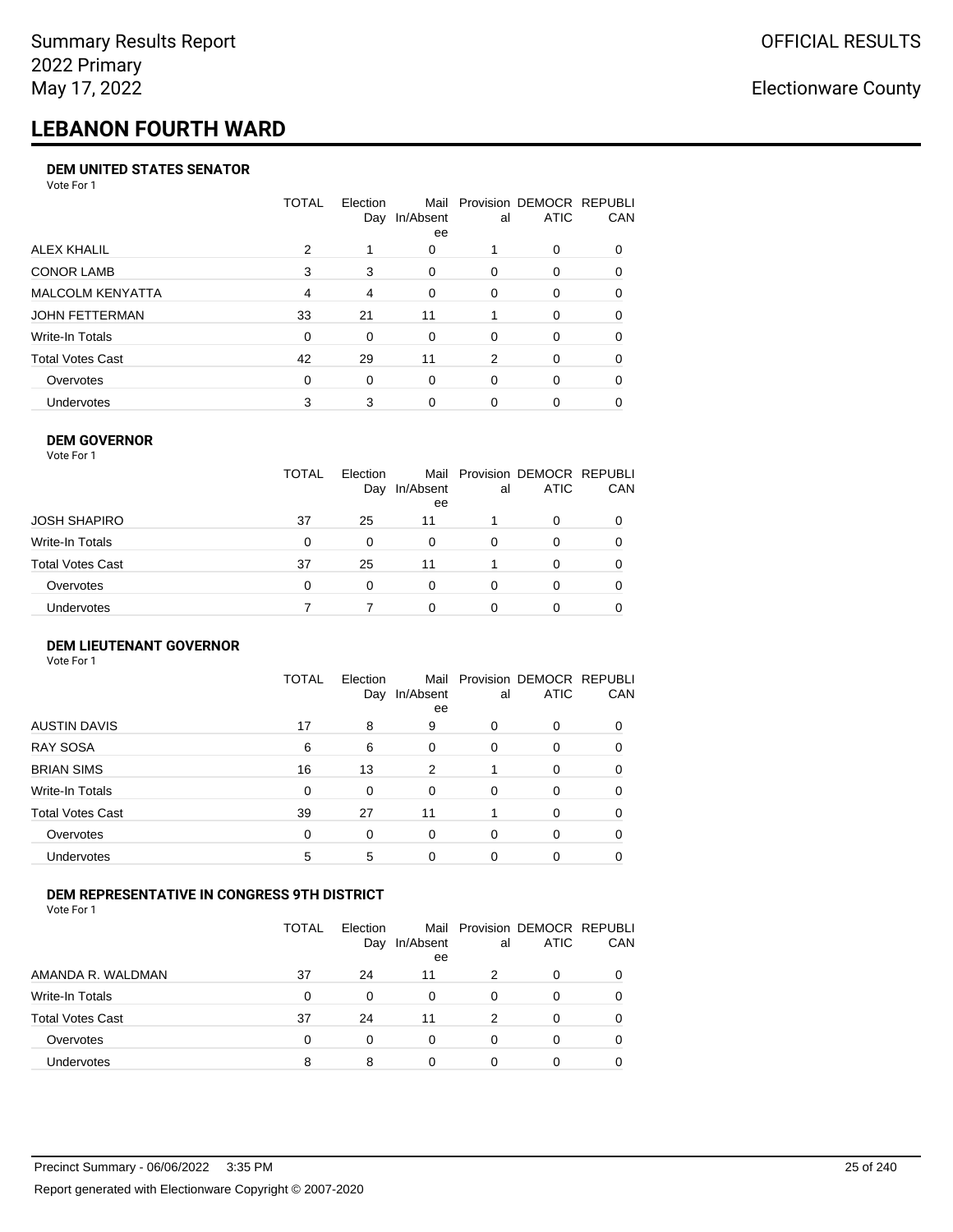## **LEBANON FOURTH WARD**

### **DEM SENATOR IN THE GENERAL ASSEMBLY 48TH DISTRICT**

| Vote For 1              |              |                 |                 |          |                                              |     |
|-------------------------|--------------|-----------------|-----------------|----------|----------------------------------------------|-----|
|                         | <b>TOTAL</b> | Election<br>Day | In/Absent<br>ee | al       | Mail Provision DEMOCR REPUBLI<br><b>ATIC</b> | CAN |
| <b>CALVIN CLEMENTS</b>  | 37           | 24              | 11              | 2        | $\Omega$                                     |     |
| Write-In Totals         | $\Omega$     | 0               | 0               | 0        | 0                                            | 0   |
| <b>Total Votes Cast</b> | 37           | 24              | 11              | 2        | 0                                            |     |
| Overvotes               | $\Omega$     | 0               | $\Omega$        | $\Omega$ | 0                                            |     |
| <b>Undervotes</b>       | 8            | 8               | 0               | 0        | 0                                            |     |

### **DEM REPRESENTATIVE IN THE GENERAL ASSEMBLY 101ST**

Vote For 1

|                         | TOTAL | <b>Flection</b><br>Day | In/Absent<br>ee | al | Mail Provision DEMOCR REPUBLI<br><b>ATIC</b> | <b>CAN</b> |
|-------------------------|-------|------------------------|-----------------|----|----------------------------------------------|------------|
| <b>CATHERINE MILLER</b> | 34    | 23                     | 11              | O  | <sup>0</sup>                                 | 0          |
| Write-In Totals         | 0     | 0                      | 0               |    |                                              | 0          |
| <b>Total Votes Cast</b> | 34    | 23                     | 11              |    |                                              | 0          |
| Overvotes               | 0     |                        | 0               |    |                                              | 0          |
| <b>Undervotes</b>       | 9     | 9                      | 0               |    |                                              |            |

### **DEM MEMBER OF THE DEMOCRATIC STATE COMMITTEE**

Vote For 2

|                         | TOTAL | Election<br>Day | In/Absent<br>ee | al       | Mail Provision DEMOCR REPUBLI<br><b>ATIC</b> | CAN |
|-------------------------|-------|-----------------|-----------------|----------|----------------------------------------------|-----|
| LAURA QUICK             | 23    | 12              | 11              | 0        | 0                                            | 0   |
| <b>CALVIN CLEMENTS</b>  | 9     | 8               |                 | $\Omega$ | 0                                            | 0   |
| <b>CORNELL WILSON</b>   | 31    | 20              | 9               | 2        | $\Omega$                                     | 0   |
| Write-In Totals         | 0     | 0               | $\Omega$        | 0        | 0                                            | 0   |
| <b>Total Votes Cast</b> | 63    | 40              | 21              | 2        | $\Omega$                                     | 0   |
| Overvotes               | 0     | 0               | $\Omega$        | $\Omega$ | 0                                            | 0   |
| <b>Undervotes</b>       | 25    | 24              |                 | 0        | 0                                            |     |

#### **DEM MEMBER OF THE DEMOCRATIC COUNTY COMMITTEE LEBANON FOURTH WARD** Vote For 3

|                         | <b>TOTAL</b> | Election<br>Day | In/Absent<br>ee | al | Mail Provision DEMOCR REPUBLI<br><b>ATIC</b> | CAN |
|-------------------------|--------------|-----------------|-----------------|----|----------------------------------------------|-----|
| Write-In Totals         |              |                 | 0               | O  | 0                                            |     |
| <b>Total Votes Cast</b> |              |                 |                 | 0  | 0                                            |     |
| Overvotes               | 0            | 0               |                 | 0  | O                                            |     |
| <b>Undervotes</b>       | 128          | 95              | 33              | 0  | Ω                                            |     |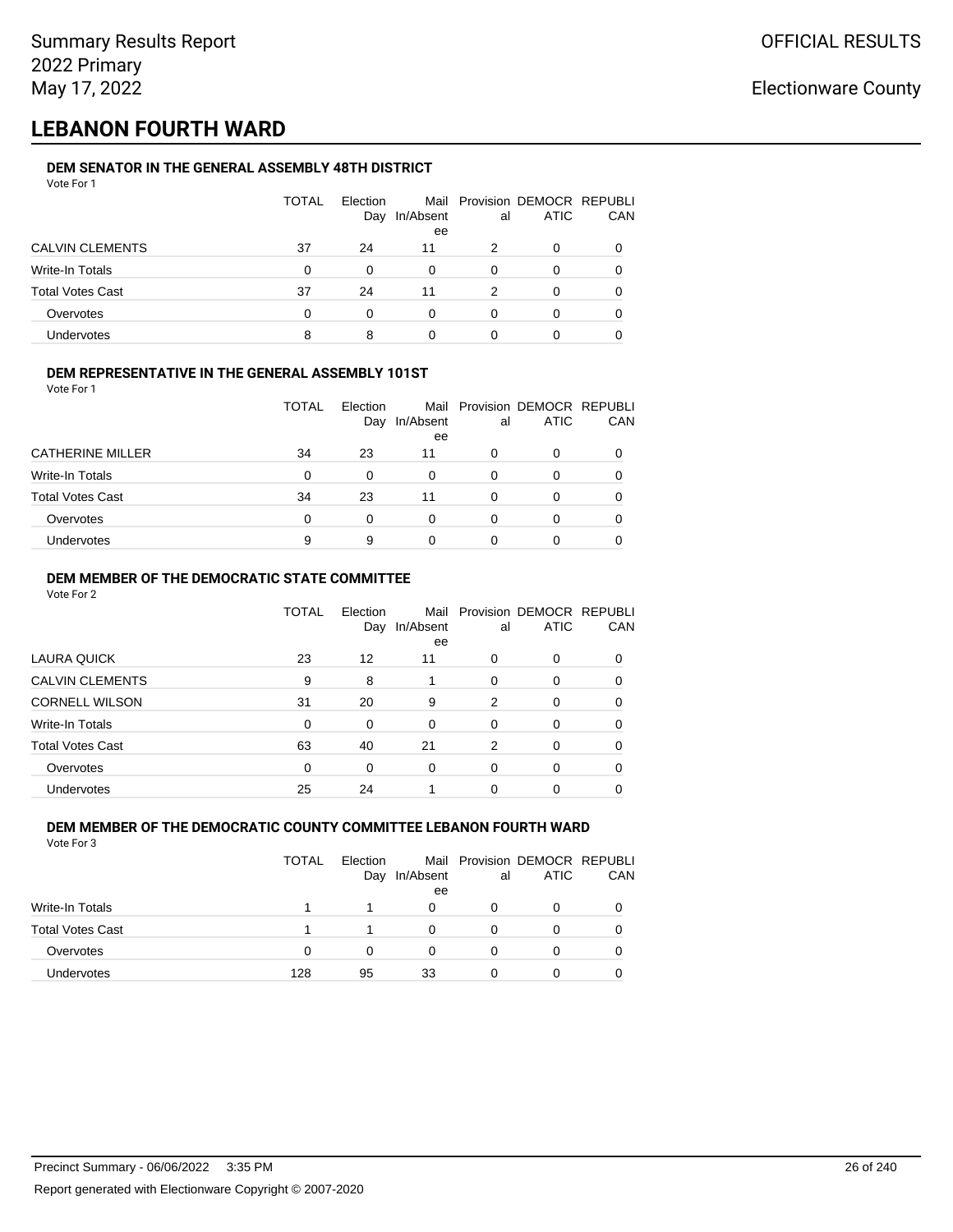# **LEBANON FOURTH WARD**

### **REP GOVERNOR**

Vote For 1

|                         | <b>TOTAL</b> | Election | Mail<br>Day In/Absent<br>ee | al          | Provision DEMOCR REPUBLI<br><b>ATIC</b> | CAN      |
|-------------------------|--------------|----------|-----------------------------|-------------|-----------------------------------------|----------|
| <b>LOU BARLETTA</b>     | 6            | 5        |                             | 0           | 0                                       | 0        |
| DOUGLAS V. MASTRIANO    | 26           | 22       | 4                           | 0           | 0                                       | 0        |
| <b>NCHE ZAMA</b>        | 0            | 0        | 0                           | 0           | 0                                       | 0        |
| DAVE WHITE              | 6            | 5        | 1                           | 0           | 0                                       | 0        |
| <b>MELISSA HART</b>     |              | 1        | $\Omega$                    | $\Omega$    | 0                                       | $\Omega$ |
| <b>BILL MCSWAIN</b>     | 7            | 6        | 1                           | 0           | 0                                       | 0        |
| <b>CHARLIE GEROW</b>    | 2            | 2        | $\Omega$                    | 0           | 0                                       | 0        |
| <b>JOE GALE</b>         | 0            | 0        | 0                           | $\mathbf 0$ | 0                                       | 0        |
| <b>JAKE CORMAN</b>      | $\Omega$     | 0        | $\Omega$                    | $\mathbf 0$ | 0                                       | 0        |
| Write-In Totals         | 0            | 0        | 0                           | 0           | 0                                       | 0        |
| <b>Total Votes Cast</b> | 48           | 41       | $\overline{7}$              | $\Omega$    | $\Omega$                                | $\Omega$ |
| Overvotes               | $\Omega$     | 0        | 0                           | $\mathbf 0$ | 0                                       | 0        |
| Undervotes              |              |          | $\Omega$                    | 0           | 0                                       | 0        |

### **REP LIEUTENANT GOVERNOR**

| Vote For 1 |  |
|------------|--|
|------------|--|

|                            | TOTAL | Election | Mail<br>Day In/Absent<br>ee | al          | Provision DEMOCR REPUBLI<br><b>ATIC</b> | CAN          |
|----------------------------|-------|----------|-----------------------------|-------------|-----------------------------------------|--------------|
| <b>CLARICE SCHILLINGER</b> |       |          | 0                           | $\Omega$    | $\Omega$                                | 0            |
| <b>JAMES EARL JONES</b>    | 3     | 3        | $\Omega$                    | 0           | 0                                       | 0            |
| <b>RICK SACCONE</b>        |       | 1        | $\Omega$                    | $\Omega$    | $\Omega$                                | $\Omega$     |
| <b>JOHN BROWN</b>          | 0     | 0        | $\Omega$                    | $\Omega$    | 0                                       | 0            |
| <b>CHRIS FRYE</b>          | 1     | 1        | 0                           | 0           | 0                                       | 0            |
| <b>JEFF COLEMAN</b>        | 2     | 2        | 0                           | $\mathbf 0$ | 0                                       | $\Omega$     |
| <b>RUSS DIAMOND</b>        | 30    | 24       | 6                           | 0           | 0                                       | 0            |
| CARRIE LEWIS DELROSSO      | 3     | 3        | 0                           | $\mathbf 0$ | 0                                       | 0            |
| <b>TEDDY DANIELS</b>       | 5     | 5        | 0                           | 0           | 0                                       | $\Omega$     |
| Write-In Totals            | 0     | $\Omega$ | 0                           | $\mathbf 0$ | 0                                       | 0            |
| <b>Total Votes Cast</b>    | 46    | 40       | 6                           | $\Omega$    | $\Omega$                                | $\Omega$     |
| Overvotes                  |       | 0        | 1                           | $\Omega$    | $\Omega$                                | <sup>0</sup> |
| Undervotes                 | 2     | 2        | $\Omega$                    | $\Omega$    | 0                                       | 0            |
|                            |       |          |                             |             |                                         |              |

### **REP REPRESENTATIVE IN CONGRESS 9TH DISTRICT**

| Vote For 1 |  |  |
|------------|--|--|
|------------|--|--|

|                         | TOTAL | Election<br>Day | In/Absent<br>ee | al       | Mail Provision DEMOCR REPUBLI<br><b>ATIC</b> | CAN      |
|-------------------------|-------|-----------------|-----------------|----------|----------------------------------------------|----------|
| DAN MEUSER              | 39    | 32              |                 | 0        | 0                                            |          |
| Write-In Totals         |       | 1               | $\Omega$        | 0        | 0                                            |          |
| <b>Total Votes Cast</b> | 40    | 33              |                 | $\Omega$ | 0                                            |          |
| Overvotes               | 0     | 0               | 0               | 0        | 0                                            | $\Omega$ |
| <b>Undervotes</b>       | 9     | 9               |                 |          | ი                                            |          |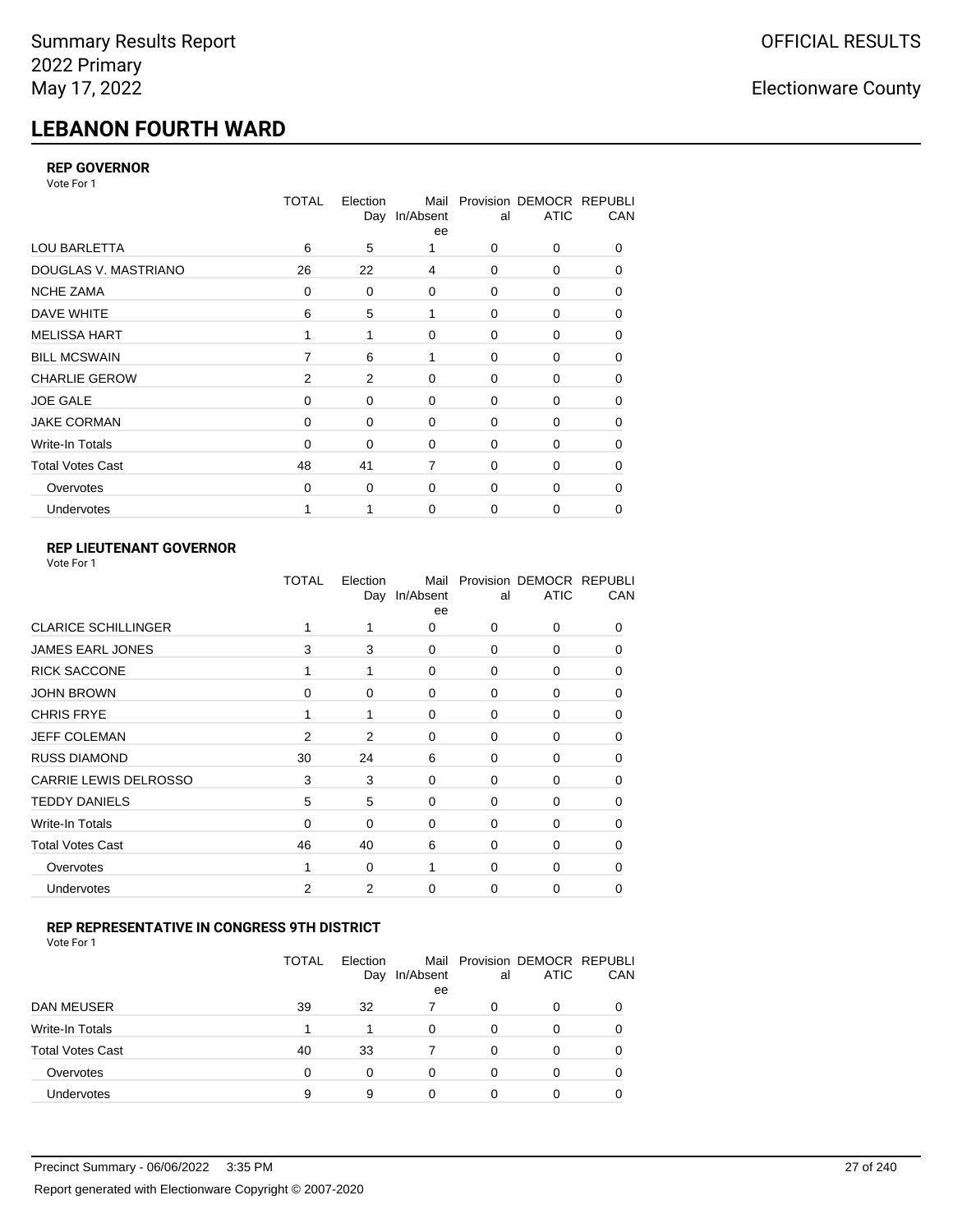## **LEBANON FOURTH WARD**

### **REP SENATOR IN THE GENERAL ASSEMBLY 48TH DISTRICT**

| Vote For 1              |              |                 |                 |    |                                              |     |
|-------------------------|--------------|-----------------|-----------------|----|----------------------------------------------|-----|
|                         | <b>TOTAL</b> | Election<br>Day | In/Absent<br>ee | al | Mail Provision DEMOCR REPUBLI<br><b>ATIC</b> | CAN |
| <b>CHRIS GEBHARD</b>    | 43           | 37              | 6               | 0  | $\Omega$                                     |     |
| Write-In Totals         | $\Omega$     | 0               | 0               | 0  | 0                                            | 0   |
| <b>Total Votes Cast</b> | 43           | 37              | 6               | 0  | 0                                            |     |
| Overvotes               | $\Omega$     | 0               | $\Omega$        | 0  | 0                                            |     |
| <b>Undervotes</b>       | 6            | 5               |                 | 0  | 0                                            |     |

### **REP REPRESENTATIVE IN THE GENERAL ASSEMBLY 101ST**

Vote For 1

|                         | TOTAL | Election |           |    | Mail Provision DEMOCR REPUBLI |            |
|-------------------------|-------|----------|-----------|----|-------------------------------|------------|
|                         |       | Day      | In/Absent | al | <b>ATIC</b>                   | <b>CAN</b> |
|                         |       |          | ee        |    |                               |            |
| <b>JOHN SCHLEGEL</b>    | 41    | 34       |           | O  | 0                             | 0          |
| Write-In Totals         |       |          | $\Omega$  | 0  | O                             | 0          |
| <b>Total Votes Cast</b> | 42    | 35       |           | ŋ  | ∩                             | 0          |
| Overvotes               | 0     | $\Omega$ | 0         | 0  |                               | 0          |
| <b>Undervotes</b>       |       |          | 0         |    |                               | 0          |

### **REP MEMBER OF THE REPUBLICAN STATE COMMITTEE**

|                             | TOTAL       | Election<br>Day | Mail<br>In/Absent<br>ee | al       | Provision DEMOCR REPUBLI<br><b>ATIC</b> | CAN      |
|-----------------------------|-------------|-----------------|-------------------------|----------|-----------------------------------------|----------|
| <b>RUSS DIAMOND</b>         | 35          | 28              | 7                       | $\Omega$ | $\Omega$                                | $\Omega$ |
| <b>WILLIAM L. DOUGHERTY</b> | 21          | 17              | 4                       | 0        | 0                                       | 0        |
| <b>MATTHEW J. URBAN</b>     | 16          | 15              | 1                       | 0        | 0                                       | $\Omega$ |
| DONNETTE QUAIROLI           | 17          | 13              | 4                       | $\Omega$ | 0                                       | $\Omega$ |
| <b>DAWN BLAUCH</b>          | 19          | 15              | 4                       | $\Omega$ | 0                                       | $\Omega$ |
| <b>RON FERRANCE</b>         | 12          | 9               | 3                       | 0        | 0                                       | 0        |
| Write-In Totals             | 0           | 0               | $\Omega$                | 0        | 0                                       | 0        |
| <b>Total Votes Cast</b>     | 120         | 97              | 23                      | 0        | 0                                       | $\Omega$ |
| Overvotes                   | $\mathbf 0$ | 0               | $\Omega$                | 0        | 0                                       | 0        |
| <b>Undervotes</b>           | 125         | 113             | 12                      | 0        | 0                                       |          |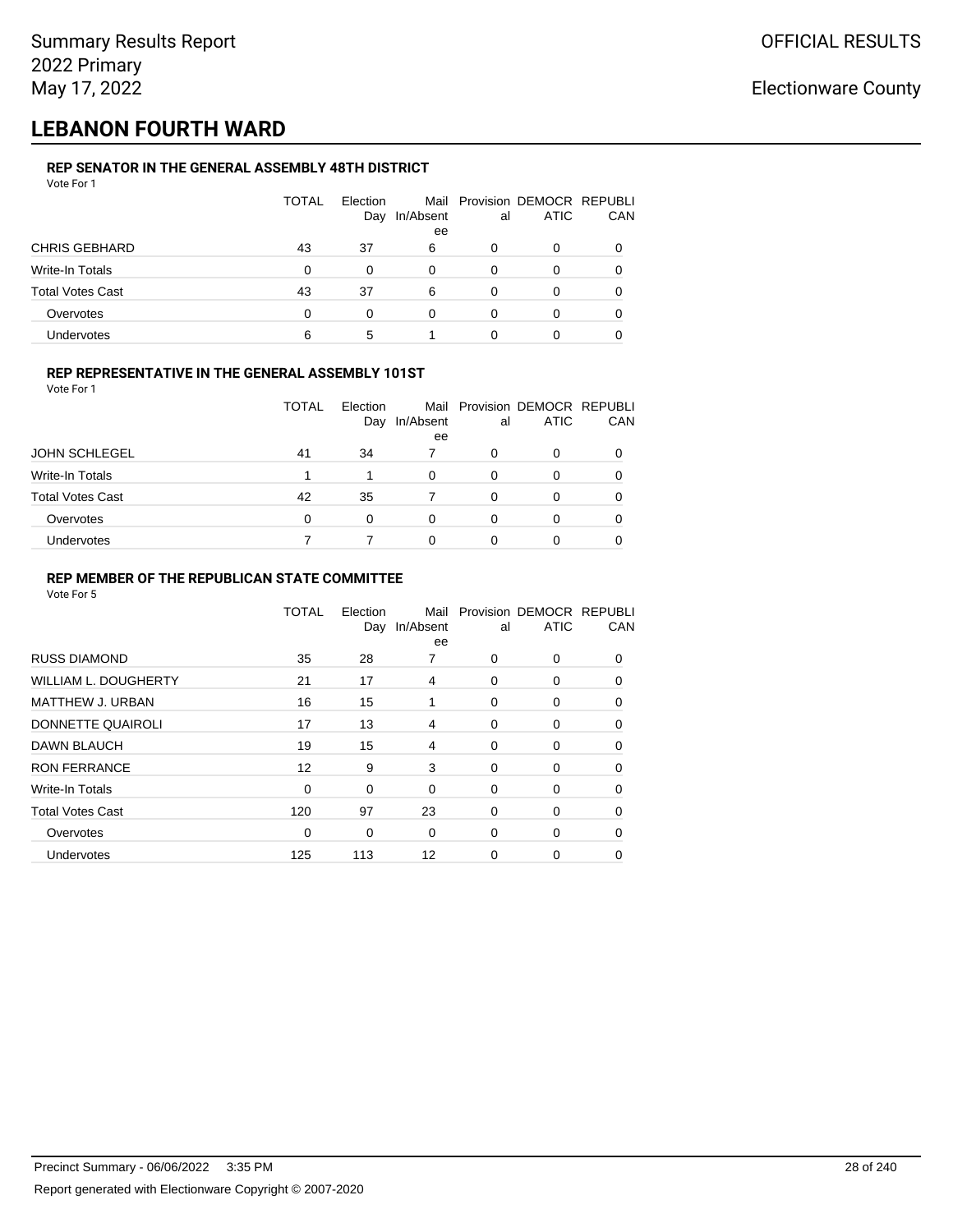# **LEBANON FIFTH WARD EAST**

#### **DEM UNITED STATES SENATOR**

Vote For 1

|                         | TOTAL | Election<br>Day | Mail<br>In/Absent<br>ee | al       | Provision DEMOCR REPUBLI<br><b>ATIC</b> | CAN      |
|-------------------------|-------|-----------------|-------------------------|----------|-----------------------------------------|----------|
| ALEX KHALIL             | 5     |                 | 4                       | $\Omega$ | 0                                       | $\Omega$ |
| <b>CONOR LAMB</b>       | 2     | 2               | 0                       | $\Omega$ | 0                                       | 0        |
| <b>MALCOLM KENYATTA</b> |       |                 | $\Omega$                | $\Omega$ | 0                                       | $\Omega$ |
| JOHN FETTERMAN          | 30    | 19              | 11                      | $\Omega$ | 0                                       | $\Omega$ |
| Write-In Totals         | 0     | $\Omega$        | 0                       | $\Omega$ | 0                                       | $\Omega$ |
| Total Votes Cast        | 38    | 23              | 15                      | $\Omega$ | $\Omega$                                | 0        |
| Overvotes               |       | $\Omega$        |                         | $\Omega$ | $\Omega$                                | 0        |
| Undervotes              | 0     | $\Omega$        | $\Omega$                | 0        | 0                                       |          |

#### **DEM GOVERNOR**

| Vote For 1       |              |                 |                 |          |                                              |          |
|------------------|--------------|-----------------|-----------------|----------|----------------------------------------------|----------|
|                  | <b>TOTAL</b> | Election<br>Day | In/Absent<br>ee | al       | Mail Provision DEMOCR REPUBLI<br><b>ATIC</b> | CAN      |
| JOSH SHAPIRO     | 38           | 22              | 16              | 0        | 0                                            |          |
| Write-In Totals  | 0            | $\Omega$        | 0               | $\Omega$ | 0                                            | $\Omega$ |
| Total Votes Cast | 38           | 22              | 16              | $\Omega$ | 0                                            | 0        |
| Overvotes        | 0            | 0               | $\Omega$        | 0        | 0                                            | 0        |
| Undervotes       |              |                 | 0               |          | 0                                            |          |
|                  |              |                 |                 |          |                                              |          |

#### **DEM LIEUTENANT GOVERNOR** Vote For 1

|                         | <b>TOTAL</b> | Election<br>Day | In/Absent<br>ee | al       | Mail Provision DEMOCR REPUBLI<br><b>ATIC</b> | CAN      |
|-------------------------|--------------|-----------------|-----------------|----------|----------------------------------------------|----------|
| <b>AUSTIN DAVIS</b>     | 21           | 9               | 12              | $\Omega$ | 0                                            | 0        |
| <b>RAY SOSA</b>         | 7            | 5               | 2               | $\Omega$ | 0                                            | 0        |
| <b>BRIAN SIMS</b>       | 10           | 8               | 2               | $\Omega$ | 0                                            | 0        |
| Write-In Totals         | $\Omega$     | $\Omega$        | $\Omega$        | $\Omega$ | 0                                            | 0        |
| <b>Total Votes Cast</b> | 38           | 22              | 16              | $\Omega$ | 0                                            | $\Omega$ |
| Overvotes               | $\Omega$     | 0               | $\Omega$        | $\Omega$ | 0                                            | 0        |
| Undervotes              |              | 1               | $\Omega$        | $\Omega$ | 0                                            | 0        |

### **DEM REPRESENTATIVE IN CONGRESS 9TH DISTRICT**

|                         | TOTAL | <b>Flection</b><br>Day | In/Absent<br>ee | al | Mail Provision DEMOCR REPUBLI<br><b>ATIC</b> | <b>CAN</b> |
|-------------------------|-------|------------------------|-----------------|----|----------------------------------------------|------------|
| AMANDA R. WALDMAN       | 33    | 19                     | 14              | 0  | 0                                            | 0          |
| <b>Write-In Totals</b>  | 0     | <sup>0</sup>           | 0               | 0  | $\Omega$                                     | 0          |
| <b>Total Votes Cast</b> | 33    | 19                     | 14              | 0  |                                              | 0          |
| Overvotes               | 0     | 0                      | $\Omega$        | O  | $\Omega$                                     | 0          |
| <b>Undervotes</b>       | 6     | 4                      | າ               |    |                                              |            |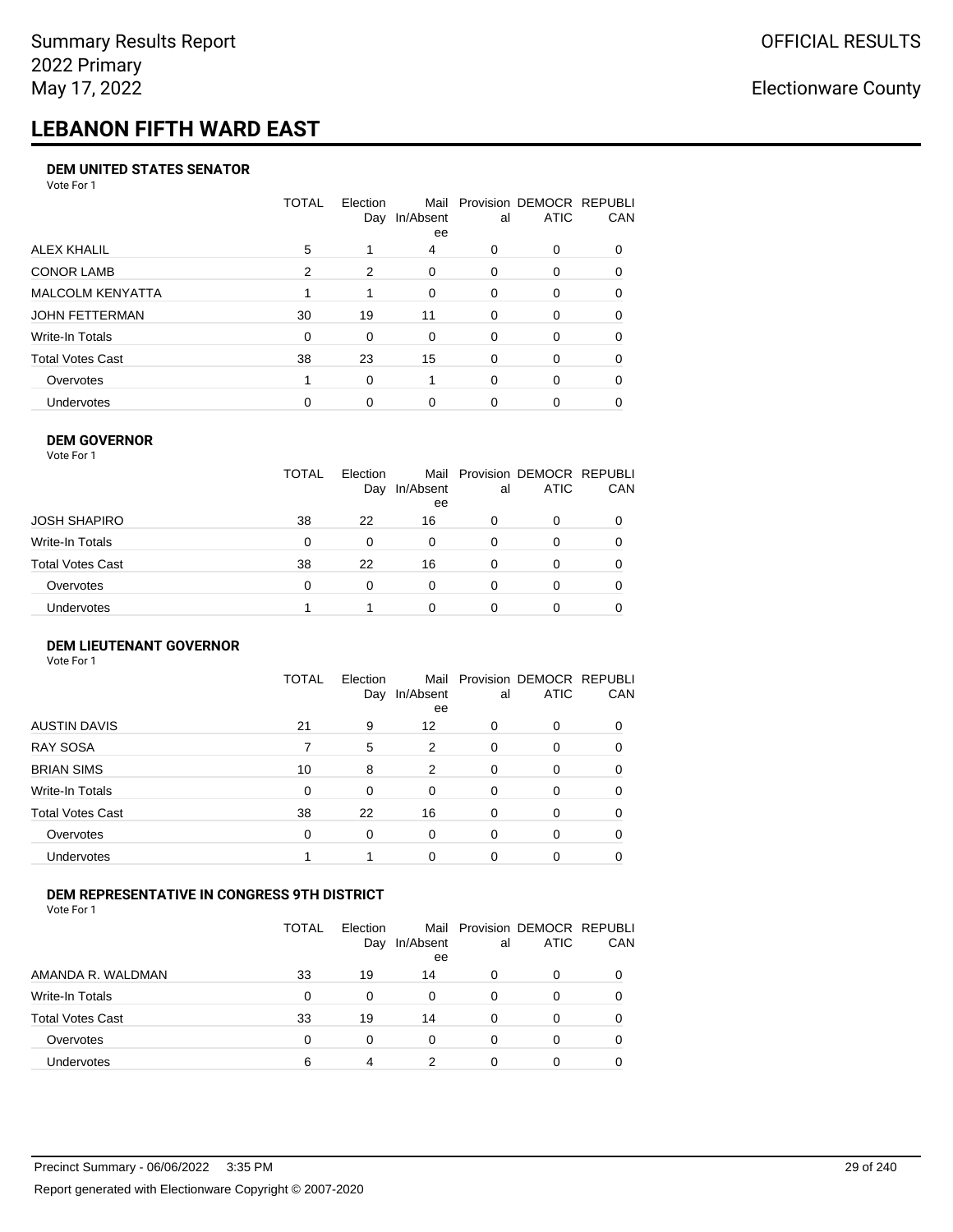## **LEBANON FIFTH WARD EAST**

#### **DEM SENATOR IN THE GENERAL ASSEMBLY 48TH DISTRICT** Vote For 1

| 1 U U U                 |              |                 |                 |    |                                              |            |
|-------------------------|--------------|-----------------|-----------------|----|----------------------------------------------|------------|
|                         | <b>TOTAL</b> | Election<br>Day | In/Absent<br>ee | al | Mail Provision DEMOCR REPUBLI<br><b>ATIC</b> | <b>CAN</b> |
| CALVIN CLEMENTS         | 34           | 21              | 13              | O  | 0                                            | 0          |
| Write-In Totals         | 0            | $\Omega$        | 0               | 0  | 0                                            | 0          |
| <b>Total Votes Cast</b> | 34           | 21              | 13              | 0  | 0                                            | 0          |
| Overvotes               |              | $\Omega$        | 1               | 0  | 0                                            | 0          |
| <b>Undervotes</b>       | 4            |                 | ົ               |    |                                              |            |

### **DEM REPRESENTATIVE IN THE GENERAL ASSEMBLY 101ST**

Vote For 1

|                         | TOTAL | <b>Flection</b> |                 |    | Mail Provision DEMOCR REPUBLI |            |
|-------------------------|-------|-----------------|-----------------|----|-------------------------------|------------|
|                         |       | Day             | In/Absent<br>ee | al | <b>ATIC</b>                   | <b>CAN</b> |
| <b>CATHERINE MILLER</b> | 36    | 20              | 16              | Ω  |                               | 0          |
| Write-In Totals         | 0     |                 | 0               | 0  |                               | 0          |
| <b>Total Votes Cast</b> | 36    | 20              | 16              |    |                               | 0          |
| Overvotes               | 0     | 0               | 0               | O  |                               | 0          |
| Undervotes              | 3     |                 | 0               |    |                               |            |

### **DEM MEMBER OF THE DEMOCRATIC STATE COMMITTEE**

Vote For 2

|                         | TOTAL    | Election<br>Day | In/Absent<br>ee | al       | Mail Provision DEMOCR REPUBLI<br><b>ATIC</b> | CAN |
|-------------------------|----------|-----------------|-----------------|----------|----------------------------------------------|-----|
| LAURA QUICK             | 22       | 14              | 8               | 0        | $\Omega$                                     | 0   |
| <b>CALVIN CLEMENTS</b>  | 13       | 5               | 8               | $\Omega$ | 0                                            | 0   |
| <b>CORNELL WILSON</b>   | 21       | 15              | 6               | $\Omega$ | $\Omega$                                     | 0   |
| Write-In Totals         | 0        | $\Omega$        | $\Omega$        | $\Omega$ | $\Omega$                                     | 0   |
| <b>Total Votes Cast</b> | 56       | 34              | 22              | $\Omega$ | $\Omega$                                     | 0   |
| Overvotes               | $\Omega$ | $\Omega$        | $\Omega$        | $\Omega$ | $\Omega$                                     | 0   |
| <b>Undervotes</b>       | 22       | 12              | 10              |          | 0                                            |     |

#### **DEM MEMBER OF THE DEMOCRATIC COUNTY COMMITTEE LEBANON FIFTH WARD EAST** Vote For 3

|                         | <b>TOTAL</b> | <b>Flection</b><br>Day | In/Absent<br>ee | al | Mail Provision DEMOCR REPUBLI<br><b>ATIC</b> | CAN |
|-------------------------|--------------|------------------------|-----------------|----|----------------------------------------------|-----|
| Write-In Totals         |              | 0                      | 0               | 0  |                                              |     |
| <b>Total Votes Cast</b> |              | 0                      | 0               |    | Ω                                            |     |
| Overvotes               | 0            | 0                      | 0               | 0  | 0                                            |     |
| <b>Undervotes</b>       | 117          | 69                     | 48              | O  | Ω                                            |     |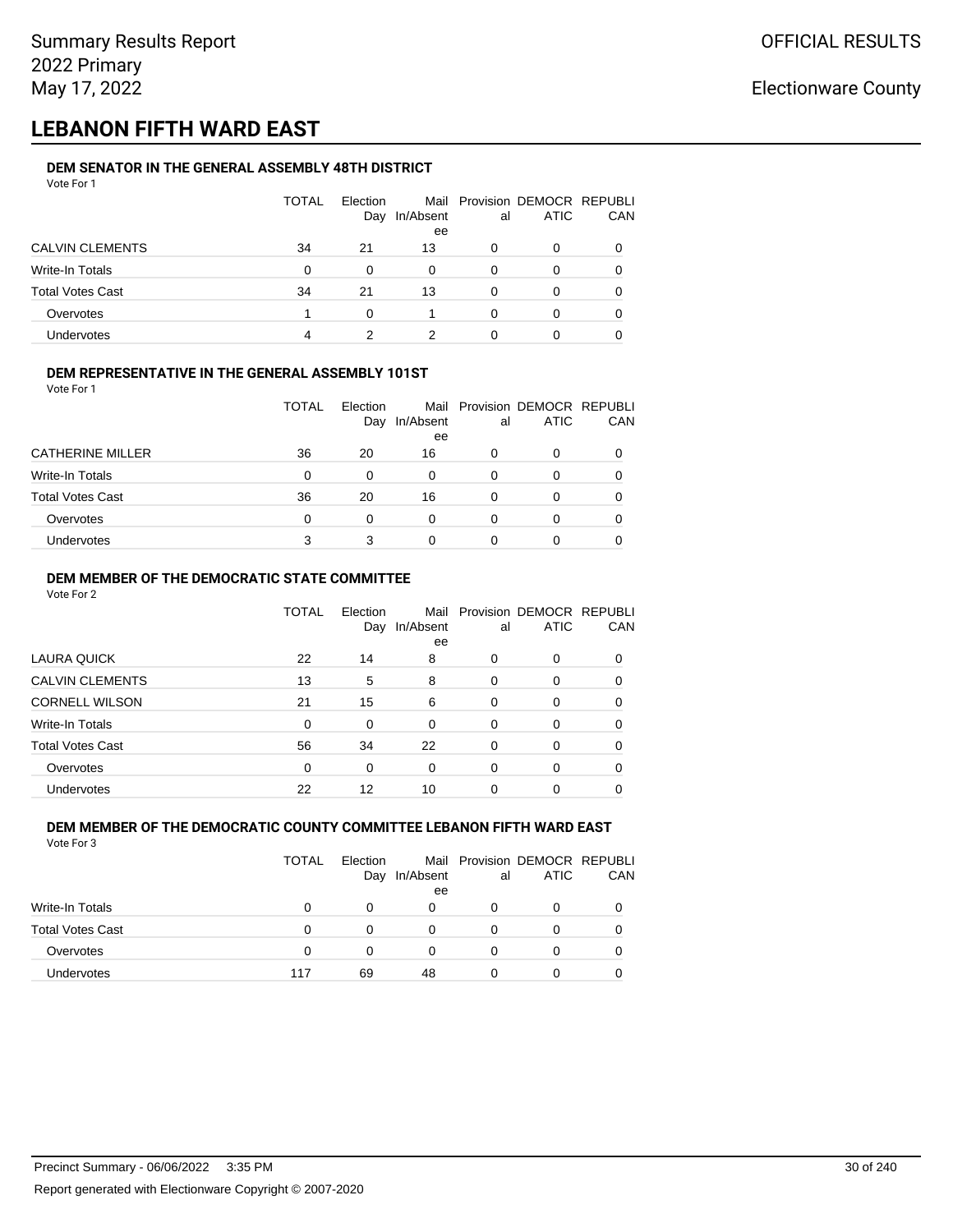# **LEBANON FIFTH WARD EAST**

#### **REP GOVERNOR**

Vote For 1

|                         | <b>TOTAL</b> | Election<br>Day | Mail<br>In/Absent<br>ee | al       | Provision DEMOCR REPUBLI<br><b>ATIC</b> | CAN |
|-------------------------|--------------|-----------------|-------------------------|----------|-----------------------------------------|-----|
| <b>LOU BARLETTA</b>     | 14           | 12              | 2                       | 0        | 0                                       | 0   |
| DOUGLAS V. MASTRIANO    | 31           | 31              | $\mathbf 0$             | 0        | 0                                       | 0   |
| <b>NCHE ZAMA</b>        | 0            | 0               | 0                       | 0        | 0                                       | 0   |
| DAVE WHITE              | 5            | 3               | $\overline{2}$          | 0        | 0                                       | 0   |
| <b>MELISSA HART</b>     |              | 0               | 1                       | 0        | 0                                       | 0   |
| <b>BILL MCSWAIN</b>     | 4            | 4               | $\mathbf 0$             | 0        | 0                                       | 0   |
| <b>CHARLIE GEROW</b>    | 1            | 1               | $\Omega$                | $\Omega$ | $\Omega$                                | 0   |
| <b>JOE GALE</b>         |              |                 | $\mathbf 0$             | 0        | 0                                       | 0   |
| <b>JAKE CORMAN</b>      | 3            | 2               | 1                       | 0        | 0                                       | 0   |
| Write-In Totals         | 0            | 0               | $\mathbf 0$             | 0        | $\Omega$                                | 0   |
| <b>Total Votes Cast</b> | 60           | 54              | 6                       | $\Omega$ | $\Omega$                                | 0   |
| Overvotes               | 0            | 0               | $\mathbf 0$             | 0        | 0                                       | 0   |
| Undervotes              | 2            |                 |                         | 0        | 0                                       | 0   |

### **REP LIEUTENANT GOVERNOR**

| Vote For 1 |  |
|------------|--|
|------------|--|

|                            | TOTAL | Election | Mail<br>Day In/Absent<br>ee | al       | Provision DEMOCR REPUBLI<br><b>ATIC</b> | CAN          |
|----------------------------|-------|----------|-----------------------------|----------|-----------------------------------------|--------------|
| <b>CLARICE SCHILLINGER</b> | 3     | 1        | 2                           | $\Omega$ | $\Omega$                                | 0            |
| <b>JAMES EARL JONES</b>    | 2     | 2        | $\Omega$                    | 0        | 0                                       | 0            |
| <b>RICK SACCONE</b>        | 4     | 4        | 0                           | $\Omega$ | 0                                       | 0            |
| <b>JOHN BROWN</b>          |       | 1        | $\Omega$                    | $\Omega$ | 0                                       | 0            |
| <b>CHRIS FRYE</b>          | 2     | 1        | 1                           | $\Omega$ | 0                                       | 0            |
| <b>JEFF COLEMAN</b>        | 0     | 0        | 0                           | $\Omega$ | 0                                       | $\Omega$     |
| <b>RUSS DIAMOND</b>        | 32    | 29       | 3                           | 0        | 0                                       | 0            |
| CARRIE LEWIS DELROSSO      | 7     | 7        | 0                           | 0        | 0                                       | 0            |
| <b>TEDDY DANIELS</b>       | 5     | 5        | 0                           | 0        | 0                                       | $\Omega$     |
| Write-In Totals            |       | 1        | 0                           | $\Omega$ | 0                                       | 0            |
| <b>Total Votes Cast</b>    | 57    | 51       | 6                           | $\Omega$ | $\Omega$                                | $\Omega$     |
| Overvotes                  | 0     | 0        | 0                           | 0        | $\Omega$                                | <sup>0</sup> |
| Undervotes                 | 5     | 4        |                             | $\Omega$ | 0                                       | 0            |
|                            |       |          |                             |          |                                         |              |

#### **REP REPRESENTATIVE IN CONGRESS 9TH DISTRICT**

Vote For 1

|                         | <b>TOTAL</b> | Election<br>Day | In/Absent<br>ee | al | Mail Provision DEMOCR REPUBLI<br><b>ATIC</b> | <b>CAN</b> |
|-------------------------|--------------|-----------------|-----------------|----|----------------------------------------------|------------|
| DAN MEUSER              | 44           | 40              | 4               | O  | $\Omega$                                     | 0          |
| Write-In Totals         | 2            |                 |                 | 0  |                                              | 0          |
| <b>Total Votes Cast</b> | 46           | 41              | 5               | 0  | 0                                            | 0          |
| Overvotes               | 0            | 0               | $\Omega$        | 0  | $\Omega$                                     | 0          |
| <b>Undervotes</b>       | 16           | 14              | າ               |    |                                              | 0          |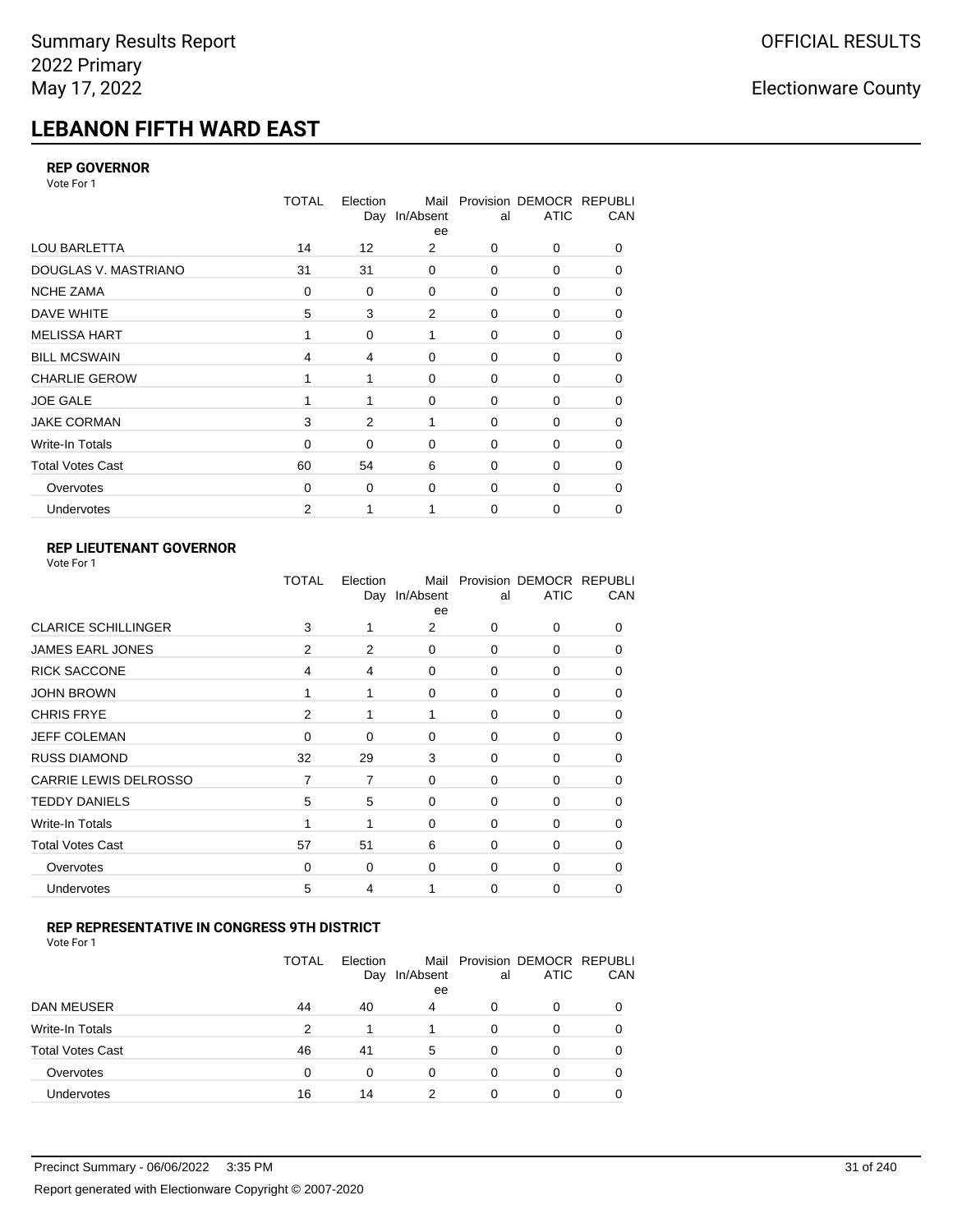## **LEBANON FIFTH WARD EAST**

#### **REP SENATOR IN THE GENERAL ASSEMBLY 48TH DISTRICT** Vote For 1

| VULCIUII                |              |                 |           |    |                                              |     |
|-------------------------|--------------|-----------------|-----------|----|----------------------------------------------|-----|
|                         | <b>TOTAL</b> | Election<br>Day | In/Absent | al | Mail Provision DEMOCR REPUBLI<br><b>ATIC</b> | CAN |
|                         |              |                 | ee        |    |                                              |     |
| <b>CHRIS GEBHARD</b>    | 51           | 47              | 4         | 0  | 0                                            |     |
| Write-In Totals         | 3            | 2               |           | 0  | 0                                            |     |
| <b>Total Votes Cast</b> | 54           | 49              | 5         | 0  | 0                                            |     |
| Overvotes               | $\Omega$     | 0               | 0         | 0  | 0                                            |     |
| Undervotes              | 8            | 6               |           |    | 0                                            |     |

### **REP REPRESENTATIVE IN THE GENERAL ASSEMBLY 101ST**

Vote For 1

|                         | <b>TOTAL</b> | Election |           |    | Mail Provision DEMOCR REPUBLI |            |
|-------------------------|--------------|----------|-----------|----|-------------------------------|------------|
|                         |              | Day      | In/Absent | al | <b>ATIC</b>                   | <b>CAN</b> |
|                         |              |          | ee        |    |                               |            |
| <b>JOHN SCHLEGEL</b>    | 51           | 47       | 4         | 0  | <sup>0</sup>                  | 0          |
| Write-In Totals         | 2            |          |           | 0  |                               | 0          |
| <b>Total Votes Cast</b> | 53           | 48       | 5         | 0  |                               | 0          |
| Overvotes               | 0            | 0        | 0         | 0  |                               | 0          |
| Undervotes              | 9            |          | 2         |    |                               | 0          |

#### **REP MEMBER OF THE REPUBLICAN STATE COMMITTEE**

|                         | TOTAL | Election<br>Day | Mail<br>In/Absent<br>ee | al          | Provision DEMOCR REPUBLI<br><b>ATIC</b> | CAN      |
|-------------------------|-------|-----------------|-------------------------|-------------|-----------------------------------------|----------|
| <b>RUSS DIAMOND</b>     | 39    | 37              | 2                       | 0           | 0                                       | 0        |
| WILLIAM L. DOUGHERTY    | 30    | 25              | 5                       | 0           | 0                                       | $\Omega$ |
| <b>MATTHEW J. URBAN</b> | 20    | 16              | 4                       | 0           | 0                                       | 0        |
| DONNETTE QUAIROLI       | 24    | 20              | 4                       | 0           | 0                                       | $\Omega$ |
| <b>DAWN BLAUCH</b>      | 30    | 25              | 5                       | 0           | 0                                       | $\Omega$ |
| <b>RON FERRANCE</b>     | 14    | 13              | 1                       | 0           | 0                                       | $\Omega$ |
| Write-In Totals         | 6     | 6               | 0                       | 0           | 0                                       | 0        |
| <b>Total Votes Cast</b> | 163   | 142             | 21                      | $\mathbf 0$ | 0                                       | 0        |
| Overvotes               | 0     | 0               | $\mathbf 0$             | 0           | 0                                       | 0        |
| Undervotes              | 147   | 133             | 14                      | 0           | 0                                       | 0        |
|                         |       |                 |                         |             |                                         |          |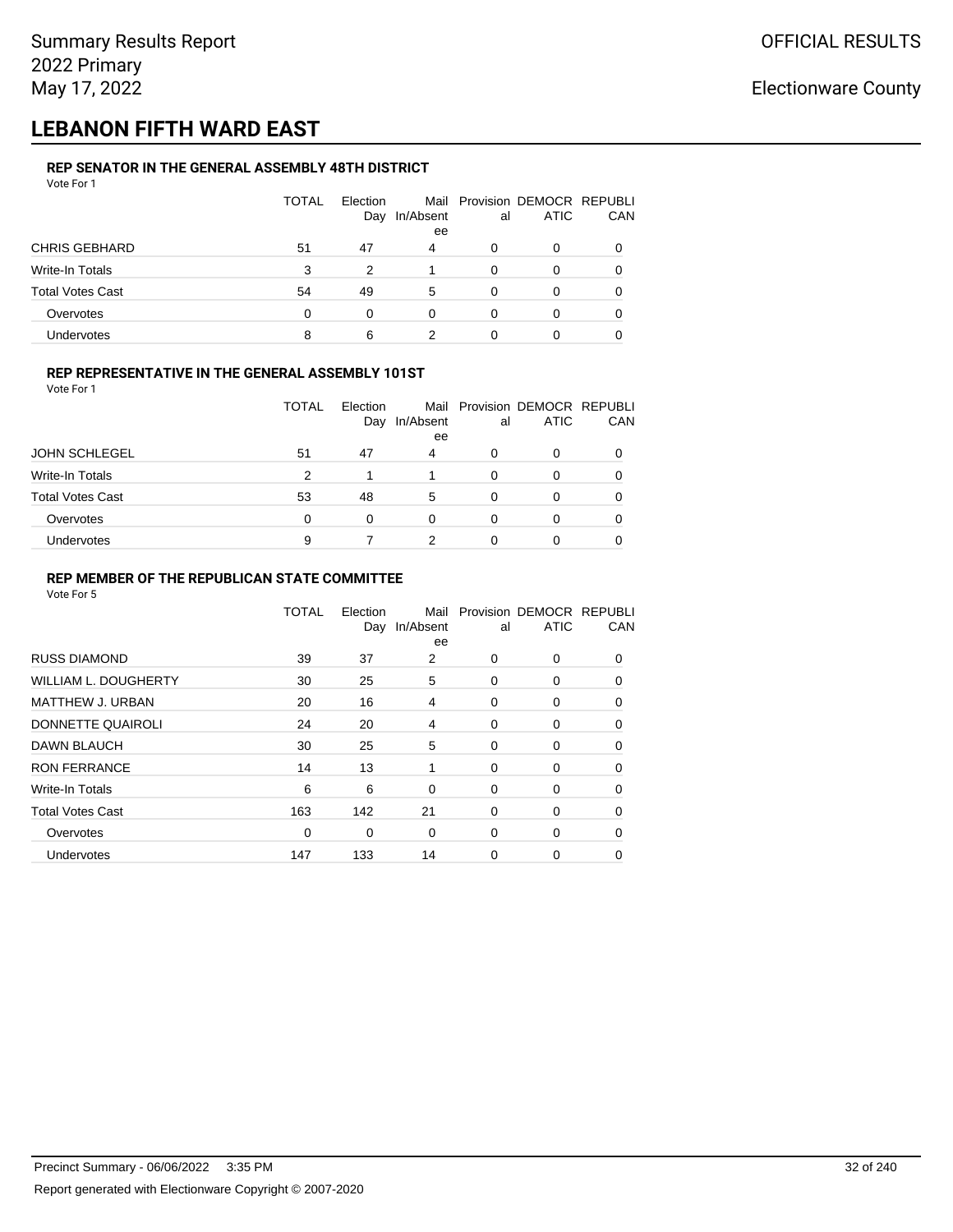# **LEBANON FIFTH WARD MIDDLE**

#### **DEM UNITED STATES SENATOR**

Vote For 1

|                         | TOTAL | Election<br>Day | Mail<br>In/Absent<br>ee | al       | Provision DEMOCR REPUBLI<br><b>ATIC</b> | CAN      |
|-------------------------|-------|-----------------|-------------------------|----------|-----------------------------------------|----------|
| ALEX KHALIL             | 0     | 0               | 0                       | 0        | 0                                       |          |
| <b>CONOR LAMB</b>       | 4     | 3               |                         | $\Omega$ | $\Omega$                                | 0        |
| <b>MALCOLM KENYATTA</b> | 2     | $\Omega$        | 2                       | $\Omega$ | 0                                       | 0        |
| JOHN FETTERMAN          | 28    | 15              | 13                      | $\Omega$ | 0                                       | $\Omega$ |
| Write-In Totals         |       |                 | 0                       | $\Omega$ | 0                                       | $\Omega$ |
| Total Votes Cast        | 35    | 19              | 16                      | $\Omega$ | $\Omega$                                | 0        |
| Overvotes               | 0     | $\Omega$        | 0                       | $\Omega$ | $\Omega$                                | $\Omega$ |
| <b>Undervotes</b>       | 3     | 3               | $\Omega$                | 0        | 0                                       |          |

#### **DEM GOVERNOR**

| Vote For 1        |              |                 |                 |          |                                              |     |
|-------------------|--------------|-----------------|-----------------|----------|----------------------------------------------|-----|
|                   | <b>TOTAL</b> | Election<br>Day | In/Absent<br>ee | al       | Mail Provision DEMOCR REPUBLI<br><b>ATIC</b> | CAN |
| JOSH SHAPIRO      | 33           | 17              | 16              | 0        | 0                                            |     |
| Write-In Totals   |              |                 | $\Omega$        | $\Omega$ | 0                                            |     |
| Total Votes Cast  | 34           | 18              | 16              | 0        | 0                                            |     |
| Overvotes         | 0            | 0               | $\Omega$        | $\Omega$ | 0                                            | O   |
| <b>Undervotes</b> | 4            | 4               | 0               |          | 0                                            |     |

#### **DEM LIEUTENANT GOVERNOR** Vote For 1

|                         | <b>TOTAL</b> | Election<br>Day | In/Absent<br>ee | al       | Mail Provision DEMOCR REPUBLI<br><b>ATIC</b> | CAN      |
|-------------------------|--------------|-----------------|-----------------|----------|----------------------------------------------|----------|
| <b>AUSTIN DAVIS</b>     | 16           |                 | 9               | $\Omega$ | 0                                            | 0        |
| <b>RAY SOSA</b>         | 9            | 6               | 3               | $\Omega$ | 0                                            | 0        |
| <b>BRIAN SIMS</b>       | 9            | 5               | 4               | $\Omega$ | 0                                            | 0        |
| Write-In Totals         | $\Omega$     | $\Omega$        | $\Omega$        | $\Omega$ | 0                                            | 0        |
| <b>Total Votes Cast</b> | 34           | 18              | 16              | $\Omega$ | 0                                            | $\Omega$ |
| Overvotes               | $\Omega$     | 0               | $\Omega$        | $\Omega$ | 0                                            | 0        |
| Undervotes              | 4            | 4               | $\Omega$        | $\Omega$ | 0                                            | 0        |

### **DEM REPRESENTATIVE IN CONGRESS 9TH DISTRICT**

Vote For 1

|                         | TOTAL | <b>Flection</b><br>Day | Mail<br>In/Absent<br>ee | al | Provision DEMOCR REPUBLI<br><b>ATIC</b> | <b>CAN</b> |
|-------------------------|-------|------------------------|-------------------------|----|-----------------------------------------|------------|
| AMANDA R. WALDMAN       | 32    | 18                     | 14                      | O  | 0                                       | 0          |
| Write-In Totals         | 0     | 0                      | 0                       | Ω  |                                         | 0          |
| <b>Total Votes Cast</b> | 32    | 18                     | 14                      | 0  |                                         | 0          |
| Overvotes               | 0     | 0                      | 0                       | 0  | 0                                       | 0          |
| Undervotes              | 6     | 4                      |                         |    |                                         |            |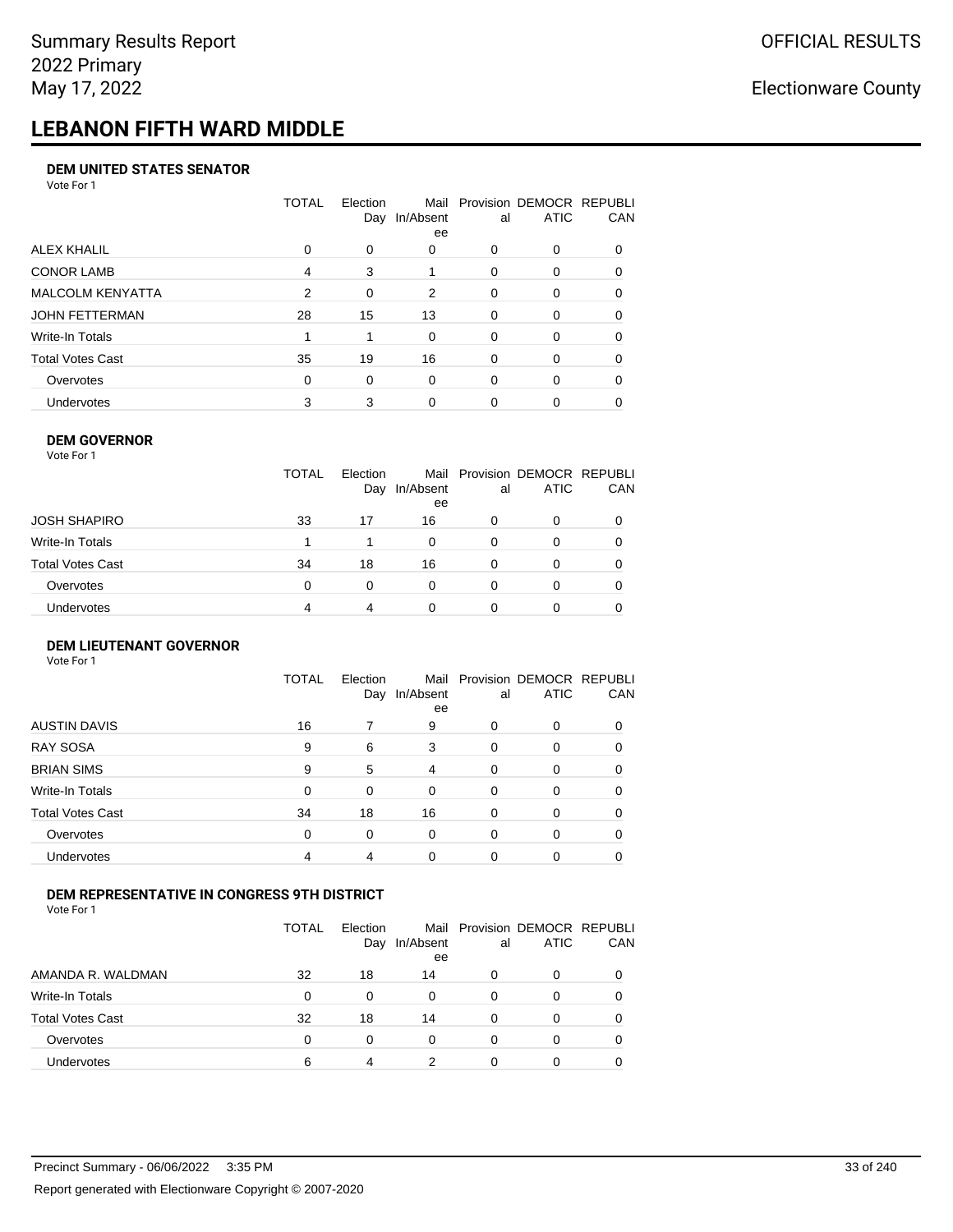## **LEBANON FIFTH WARD MIDDLE**

#### **DEM SENATOR IN THE GENERAL ASSEMBLY 48TH DISTRICT** Vote For 1

| 1 J J J J J J           |              |                 |                 |    |                                              |            |
|-------------------------|--------------|-----------------|-----------------|----|----------------------------------------------|------------|
|                         | <b>TOTAL</b> | Election<br>Day | In/Absent<br>ee | al | Mail Provision DEMOCR REPUBLI<br><b>ATIC</b> | <b>CAN</b> |
| <b>CALVIN CLEMENTS</b>  | 33           | 18              | 15              | O  | 0                                            | 0          |
| Write-In Totals         |              |                 | 0               | 0  | 0                                            | 0          |
| <b>Total Votes Cast</b> | 34           | 19              | 15              | O  | 0                                            | 0          |
| Overvotes               | 0            | $\Omega$        | 0               | 0  |                                              | 0          |
| <b>Undervotes</b>       | 4            |                 |                 |    |                                              |            |

### **DEM REPRESENTATIVE IN THE GENERAL ASSEMBLY 101ST**

Vote For 1

|                         | TOTAL | Election<br>Day | In/Absent | al | Mail Provision DEMOCR REPUBLI<br><b>ATIC</b> | <b>CAN</b> |
|-------------------------|-------|-----------------|-----------|----|----------------------------------------------|------------|
|                         |       |                 | ee        |    |                                              |            |
| <b>CATHERINE MILLER</b> | 34    | 19              | 15        | Ω  |                                              | 0          |
| Write-In Totals         | 0     |                 | 0         | 0  |                                              | 0          |
| <b>Total Votes Cast</b> | 34    | 19              | 15        | 0  |                                              | 0          |
| Overvotes               | 0     | 0               | 0         | O  |                                              | 0          |
| Undervotes              | 4     |                 |           |    |                                              |            |

### **DEM MEMBER OF THE DEMOCRATIC STATE COMMITTEE**

Vote For 2

|                         | TOTAL    | Election<br>Day | Mail<br>In/Absent<br>ee | al       | Provision DEMOCR REPUBLI<br><b>ATIC</b> | CAN |
|-------------------------|----------|-----------------|-------------------------|----------|-----------------------------------------|-----|
| LAURA QUICK             | 21       | 10              | 11                      | 0        | 0                                       |     |
| <b>CALVIN CLEMENTS</b>  | 12       | 6               | 6                       | $\Omega$ | 0                                       |     |
| <b>CORNELL WILSON</b>   | 27       | 16              | 11                      | $\Omega$ | $\Omega$                                | 0   |
| Write-In Totals         | $\Omega$ | 0               | $\Omega$                | 0        | 0                                       | 0   |
| <b>Total Votes Cast</b> | 60       | 32              | 28                      | $\Omega$ | 0                                       | 0   |
| Overvotes               | 0        | 0               | $\Omega$                | $\Omega$ | 0                                       | 0   |
| Undervotes              | 16       | 12              | 4                       | 0        | 0                                       |     |

#### **DEM MEMBER OF THE DEMOCRATIC COUNTY COMMITTEE LEBANON FIFTH WARD MIDDLE** Vote For 3

|                         | TOTAL | Election<br>Day | In/Absent<br>ee | al       | Mail Provision DEMOCR REPUBLI<br><b>ATIC</b> | CAN |
|-------------------------|-------|-----------------|-----------------|----------|----------------------------------------------|-----|
| <b>JOSEPH SCHLEGEL</b>  | 29    | 15              | 14              | 0        | 0                                            | 0   |
| <b>CINDY SCHLEGEL</b>   | 32    | 17              | 15              | 0        | 0                                            | 0   |
| Write-In Totals         | 0     | 0               | 0               | 0        | 0                                            | 0   |
| <b>Total Votes Cast</b> | 61    | 32              | 29              | $\Omega$ | $\Omega$                                     | 0   |
| Overvotes               | 0     | 0               | 0               | 0        | 0                                            | 0   |
| Undervotes              | 53    | 34              | 19              | 0        | 0                                            |     |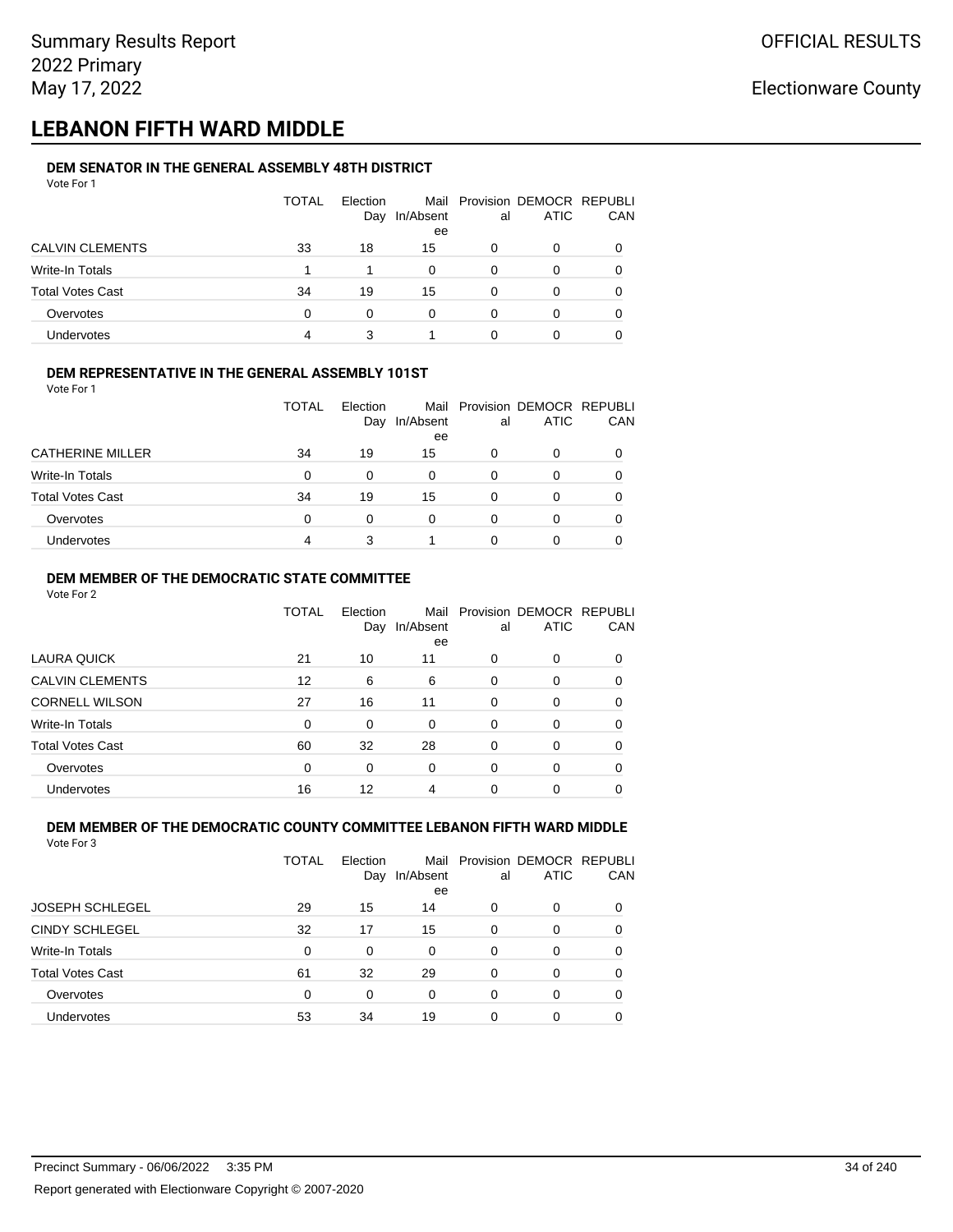# **LEBANON FIFTH WARD MIDDLE**

#### **REP GOVERNOR**

Vote For 1

|                         | <b>TOTAL</b> | Election<br>Day | Mail<br>In/Absent<br>ee | al          | Provision DEMOCR REPUBLI<br><b>ATIC</b> | CAN |
|-------------------------|--------------|-----------------|-------------------------|-------------|-----------------------------------------|-----|
| <b>LOU BARLETTA</b>     | 5            | 3               | 2                       | 0           | 0                                       | 0   |
| DOUGLAS V. MASTRIANO    | 13           | 13              | $\mathbf 0$             | $\mathbf 0$ | 0                                       | 0   |
| <b>NCHE ZAMA</b>        | 0            | 0               | $\mathbf 0$             | 0           | 0                                       | 0   |
| DAVE WHITE              | 4            | 3               | 1                       | $\mathbf 0$ | 0                                       | 0   |
| <b>MELISSA HART</b>     | 4            | 2               | 2                       | 0           | 0                                       | 0   |
| <b>BILL MCSWAIN</b>     | 5            | 5               | $\mathbf 0$             | $\mathbf 0$ | 0                                       | 0   |
| <b>CHARLIE GEROW</b>    | $\Omega$     | $\Omega$        | $\Omega$                | 0           | $\Omega$                                | 0   |
| <b>JOE GALE</b>         |              |                 | $\mathbf 0$             | $\mathbf 0$ | 0                                       | 0   |
| <b>JAKE CORMAN</b>      | $\Omega$     | 0               | $\mathbf 0$             | 0           | 0                                       | 0   |
| Write-In Totals         | $\Omega$     | 0               | $\mathbf 0$             | $\mathbf 0$ | $\Omega$                                | 0   |
| <b>Total Votes Cast</b> | 32           | 27              | 5                       | $\Omega$    | $\Omega$                                | 0   |
| Overvotes               | $\mathbf 0$  | 0               | $\mathbf 0$             | $\mathbf 0$ | $\Omega$                                | 0   |
| Undervotes              |              |                 | $\mathbf 0$             | 0           | 0                                       | 0   |

### **REP LIEUTENANT GOVERNOR**

|                            | TOTAL | Election | Mail<br>Day In/Absent<br>ee | al          | Provision DEMOCR REPUBLI<br><b>ATIC</b> | CAN          |
|----------------------------|-------|----------|-----------------------------|-------------|-----------------------------------------|--------------|
| <b>CLARICE SCHILLINGER</b> | 0     | 0        | 0                           | $\Omega$    | $\Omega$                                | 0            |
| <b>JAMES EARL JONES</b>    | 3     | 3        | 0                           | 0           | 0                                       | 0            |
| <b>RICK SACCONE</b>        | 2     | 2        | 0                           | $\Omega$    | 0                                       | 0            |
| <b>JOHN BROWN</b>          | 0     | 0        | $\Omega$                    | $\Omega$    | 0                                       | 0            |
| <b>CHRIS FRYE</b>          | 0     | 0        | 0                           | 0           | 0                                       | 0            |
| <b>JEFF COLEMAN</b>        |       | 1        | 0                           | $\mathbf 0$ | 0                                       | $\Omega$     |
| <b>RUSS DIAMOND</b>        | 18    | 16       | 2                           | 0           | 0                                       | 0            |
| CARRIE LEWIS DELROSSO      | 7     | 4        | 3                           | $\mathbf 0$ | 0                                       | 0            |
| <b>TEDDY DANIELS</b>       | 0     | 0        | 0                           | 0           | 0                                       | $\Omega$     |
| Write-In Totals            | 0     | 0        | 0                           | $\mathbf 0$ | 0                                       | 0            |
| <b>Total Votes Cast</b>    | 31    | 26       | 5                           | $\Omega$    | $\Omega$                                | $\Omega$     |
| Overvotes                  | 0     | 0        | 0                           | 0           | $\Omega$                                | <sup>0</sup> |
| Undervotes                 | 2     | 2        | 0                           | $\Omega$    | 0                                       | 0            |
|                            |       |          |                             |             |                                         |              |

#### **REP REPRESENTATIVE IN CONGRESS 9TH DISTRICT**

Vote For 1

|                         | <b>TOTAL</b> | Election<br>Day | In/Absent<br>ee | al | Mail Provision DEMOCR REPUBLI<br><b>ATIC</b> | <b>CAN</b> |
|-------------------------|--------------|-----------------|-----------------|----|----------------------------------------------|------------|
| DAN MEUSER              | 26           | 22              | 4               | O  | $\Omega$                                     | 0          |
| Write-In Totals         | 0            | 0               | $\Omega$        | 0  |                                              | 0          |
| <b>Total Votes Cast</b> | 26           | 22              | 4               | 0  | 0                                            | 0          |
| Overvotes               | 0            | 0               | 0               | 0  | $\Omega$                                     | 0          |
| <b>Undervotes</b>       |              | 6               |                 |    |                                              |            |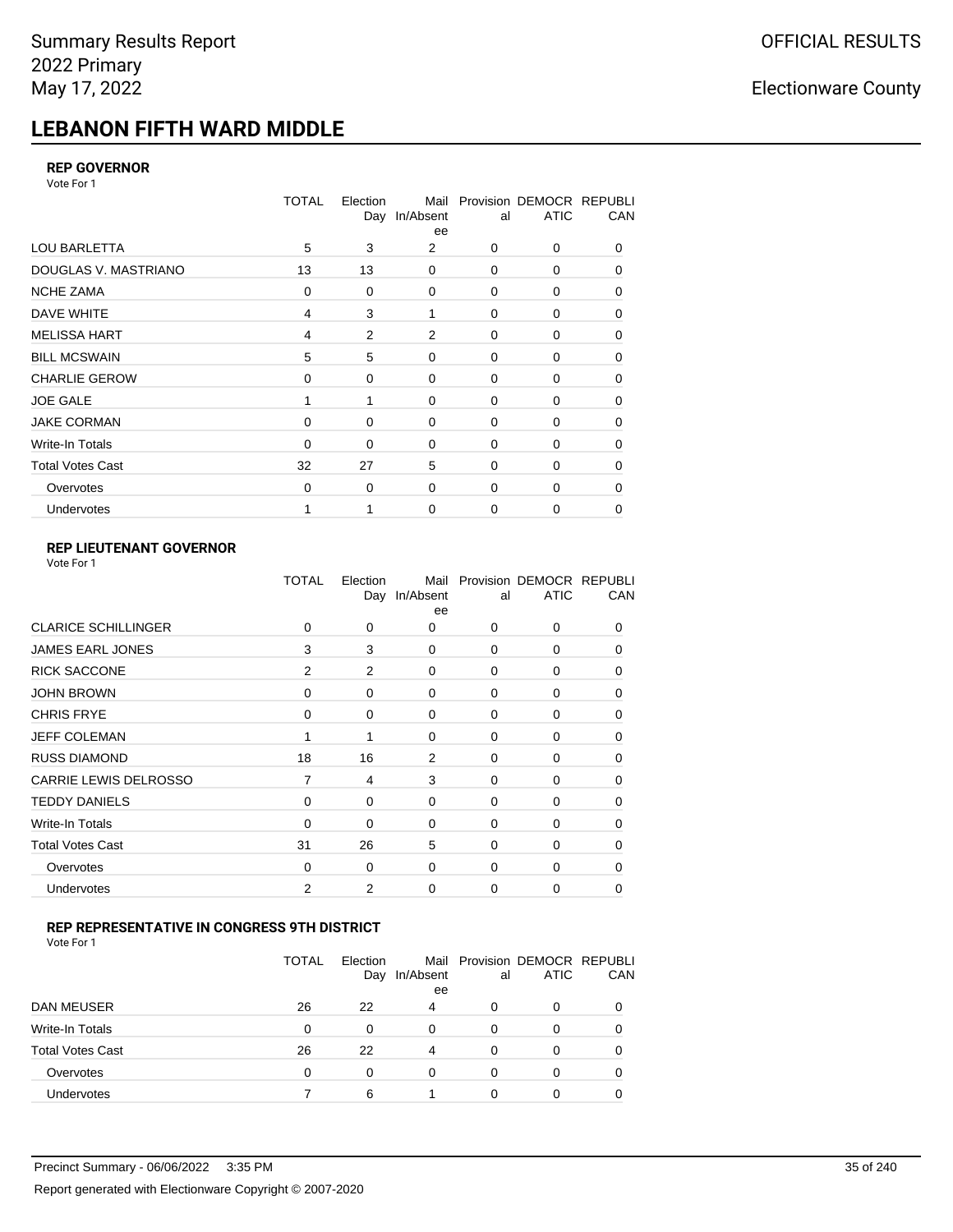## **LEBANON FIFTH WARD MIDDLE**

#### **REP SENATOR IN THE GENERAL ASSEMBLY 48TH DISTRICT** Vote For 1

| 1 U U U                 |              |                 |           |    |                                              |     |
|-------------------------|--------------|-----------------|-----------|----|----------------------------------------------|-----|
|                         | <b>TOTAL</b> | Election<br>Day | In/Absent | al | Mail Provision DEMOCR REPUBLI<br><b>ATIC</b> | CAN |
|                         |              |                 | ee        |    |                                              |     |
| <b>CHRIS GEBHARD</b>    | 27           | 23              | 4         | 0  | 0                                            |     |
| Write-In Totals         | $\Omega$     | 0               | 0         | 0  | O                                            |     |
| <b>Total Votes Cast</b> | 27           | 23              | 4         | 0  | 0                                            |     |
| Overvotes               | $\Omega$     | 0               | 0         | 0  | O                                            |     |
| Undervotes              | 6            | 5               |           |    |                                              |     |

### **REP REPRESENTATIVE IN THE GENERAL ASSEMBLY 101ST**

Vote For 1

|                         | TOTAL | Election |           |    | Mail Provision DEMOCR REPUBLI |            |
|-------------------------|-------|----------|-----------|----|-------------------------------|------------|
|                         |       | Day      | In/Absent | al | <b>ATIC</b>                   | <b>CAN</b> |
|                         |       |          | ee        |    |                               |            |
| <b>JOHN SCHLEGEL</b>    | 26    | 22       | 4         | 0  |                               | 0          |
| Write-In Totals         |       |          | 0         | 0  |                               | 0          |
| <b>Total Votes Cast</b> | 27    | 23       | 4         | 0  |                               | 0          |
| Overvotes               | 0     |          | 0         | 0  |                               | 0          |
| <b>Undervotes</b>       | 6     | 5        |           |    |                               |            |

#### **REP MEMBER OF THE REPUBLICAN STATE COMMITTEE**

|                             | TOTAL | Election<br>Day | Mail<br>In/Absent<br>ee | al          | Provision DEMOCR REPUBLI<br><b>ATIC</b> | CAN      |
|-----------------------------|-------|-----------------|-------------------------|-------------|-----------------------------------------|----------|
| <b>RUSS DIAMOND</b>         | 21    | 18              | 3                       | 0           | 0                                       | $\Omega$ |
| <b>WILLIAM L. DOUGHERTY</b> | 16    | 12              | 4                       | 0           | 0                                       | $\Omega$ |
| MATTHEW J. URBAN            | 8     | 7               | 1                       | 0           | 0                                       | $\Omega$ |
| DONNETTE QUAIROLI           | 14    | 9               | 5                       | 0           | 0                                       | $\Omega$ |
| <b>DAWN BLAUCH</b>          | 15    | 10              | 5                       | $\Omega$    | 0                                       | $\Omega$ |
| <b>RON FERRANCE</b>         | 9     | 5               | 4                       | 0           | 0                                       | $\Omega$ |
| Write-In Totals             | 4     | 4               | $\mathbf 0$             | 0           | 0                                       | 0        |
| <b>Total Votes Cast</b>     | 87    | 65              | 22                      | $\mathbf 0$ | 0                                       | 0        |
| Overvotes                   | 0     | 0               | $\mathbf 0$             | 0           | $\Omega$                                | 0        |
| Undervotes                  | 78    | 75              | 3                       | 0           | 0                                       | 0        |
|                             |       |                 |                         |             |                                         |          |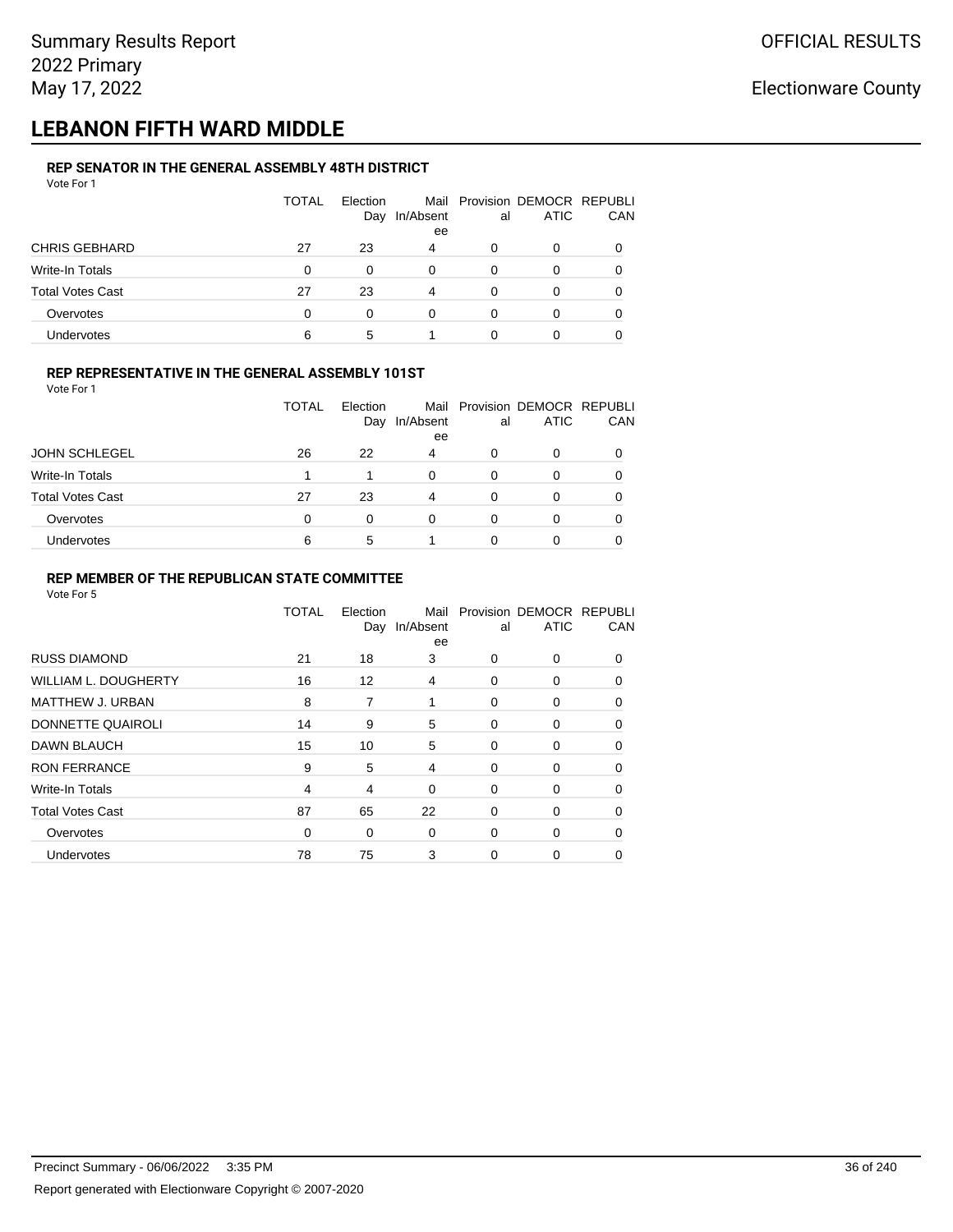# **LEBANON FIFTH WARD WEST**

#### **DEM UNITED STATES SENATOR**

Vote For 1

|                   | TOTAL | Election<br>Day | Mail<br>In/Absent<br>ee | al       | Provision DEMOCR REPUBLI<br><b>ATIC</b> | CAN      |
|-------------------|-------|-----------------|-------------------------|----------|-----------------------------------------|----------|
| ALEX KHALIL       | 2     |                 |                         | O        | 0                                       |          |
| <b>CONOR LAMB</b> | 2     |                 |                         | $\Omega$ | 0                                       | $\Omega$ |
| MALCOLM KENYATTA  |       |                 | 0                       | $\Omega$ | 0                                       | $\Omega$ |
| JOHN FETTERMAN    | 18    | 12              | 6                       | $\Omega$ | 0                                       | 0        |
| Write-In Totals   | 0     | $\Omega$        | $\Omega$                | $\Omega$ | 0                                       | $\Omega$ |
| Total Votes Cast  | 23    | 15              | 8                       | $\Omega$ | $\Omega$                                | 0        |
| Overvotes         | 0     | $\Omega$        | $\Omega$                | $\Omega$ | $\Omega$                                | 0        |
| <b>Undervotes</b> | 0     | 0               | $\Omega$                |          | 0                                       |          |

#### **DEM GOVERNOR**

| Vote For 1       |              |                 |                 |          |                                              |     |
|------------------|--------------|-----------------|-----------------|----------|----------------------------------------------|-----|
|                  | <b>TOTAL</b> | Election<br>Day | In/Absent<br>ee | al       | Mail Provision DEMOCR REPUBLI<br><b>ATIC</b> | CAN |
| JOSH SHAPIRO     | 21           | 13              | 8               | 0        | 0                                            |     |
| Write-In Totals  |              |                 | $\Omega$        | $\Omega$ | $\Omega$                                     |     |
| Total Votes Cast | 22           | 14              | 8               | 0        | 0                                            |     |
| Overvotes        | 0            | 0               | $\Omega$        | $\Omega$ | 0                                            |     |
| Undervotes       |              |                 | 0               |          | 0                                            |     |

#### **DEM LIEUTENANT GOVERNOR** Vote For 1

|                         | <b>TOTAL</b> | Election<br>Day | In/Absent<br>ee | al       | Mail Provision DEMOCR REPUBLI<br><b>ATIC</b> | CAN |
|-------------------------|--------------|-----------------|-----------------|----------|----------------------------------------------|-----|
| <b>AUSTIN DAVIS</b>     | 11           | 8               | 3               | 0        | 0                                            |     |
| <b>RAY SOSA</b>         |              | 3               | 4               | 0        | 0                                            | 0   |
| <b>BRIAN SIMS</b>       | 4            | 4               | $\Omega$        | $\Omega$ | 0                                            | 0   |
| Write-In Totals         | $\Omega$     | $\Omega$        | $\Omega$        | $\Omega$ | $\Omega$                                     | 0   |
| <b>Total Votes Cast</b> | 22           | 15              | 7               | $\Omega$ | $\Omega$                                     | 0   |
| Overvotes               | $\Omega$     | $\Omega$        | $\Omega$        | $\Omega$ | $\Omega$                                     | 0   |
| Undervotes              |              | 0               |                 | $\Omega$ | 0                                            | 0   |

## **DEM REPRESENTATIVE IN CONGRESS 9TH DISTRICT**

|                         | TOTAL | <b>Flection</b><br>Day | Mail<br>In/Absent<br>ee | al | Provision DEMOCR REPUBLI<br><b>ATIC</b> | <b>CAN</b> |
|-------------------------|-------|------------------------|-------------------------|----|-----------------------------------------|------------|
| AMANDA R. WALDMAN       | 21    | 13                     | 8                       | O  | 0                                       | 0          |
| Write-In Totals         | 0     | 0                      | 0                       | Ω  |                                         | 0          |
| <b>Total Votes Cast</b> | 21    | 13                     | 8                       | 0  |                                         | 0          |
| Overvotes               | 0     | 0                      | 0                       | 0  | 0                                       | 0          |
| Undervotes              | ົ     |                        |                         |    |                                         |            |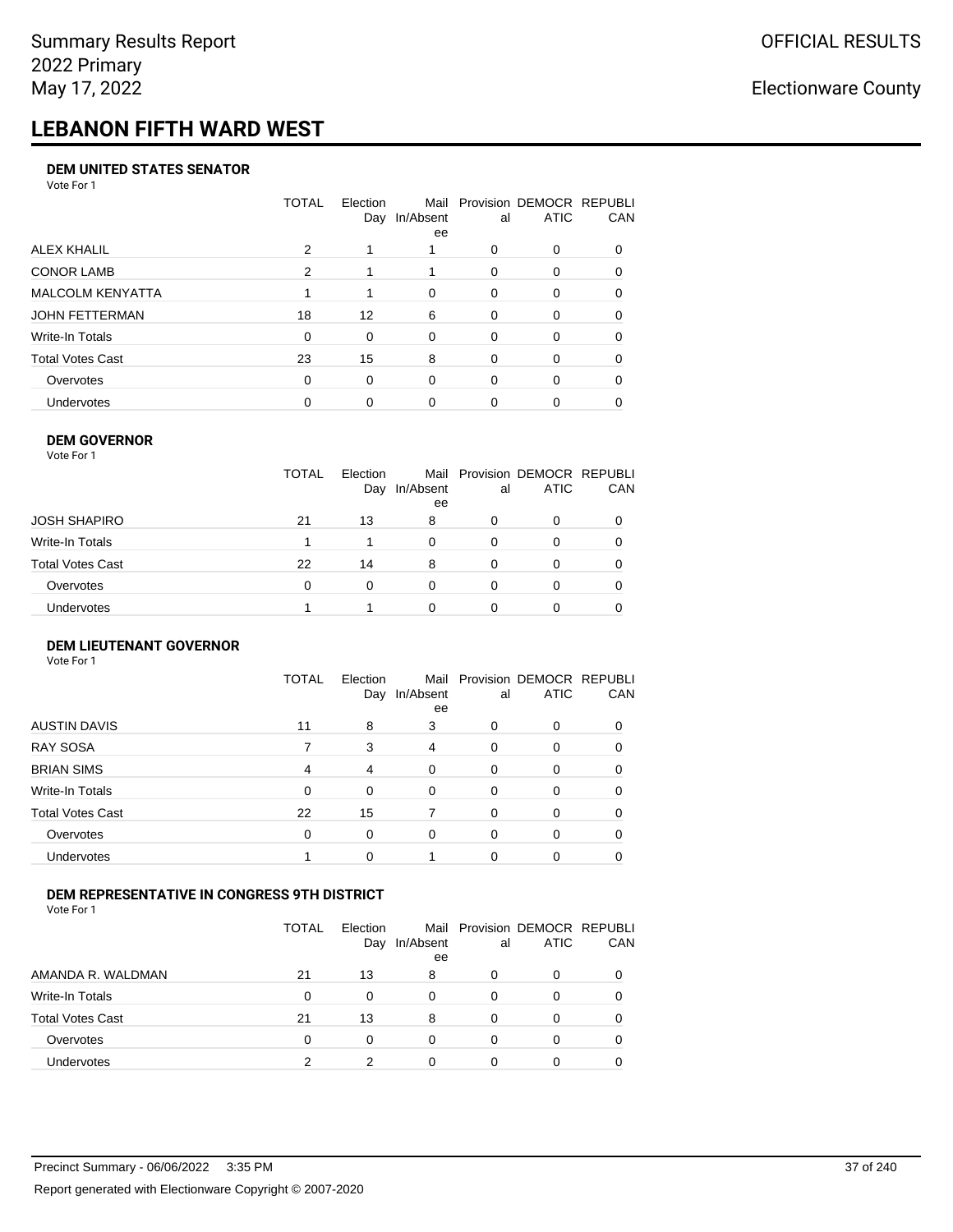## **LEBANON FIFTH WARD WEST**

#### **DEM SENATOR IN THE GENERAL ASSEMBLY 48TH DISTRICT** Vote For 1

| <u>VULGIUI</u>          |       |                 |           |    |                                              |            |
|-------------------------|-------|-----------------|-----------|----|----------------------------------------------|------------|
|                         | TOTAL | Election<br>Day | In/Absent | al | Mail Provision DEMOCR REPUBLI<br><b>ATIC</b> | <b>CAN</b> |
|                         |       |                 | ee        |    |                                              |            |
| <b>CALVIN CLEMENTS</b>  | 22    | 14              | 8         | O  | 0                                            | 0          |
| Write-In Totals         | 0     | $\Omega$        | 0         | 0  | 0                                            | 0          |
| <b>Total Votes Cast</b> | 22    | 14              | 8         | 0  | 0                                            | 0          |
| Overvotes               | 0     | 0               | 0         | O  |                                              | 0          |
| <b>Undervotes</b>       |       |                 | 0         |    |                                              |            |

## **DEM REPRESENTATIVE IN THE GENERAL ASSEMBLY 101ST**

Vote For 1

|                         | <b>TOTAL</b> | Election<br>Day | In/Absent | al | Mail Provision DEMOCR REPUBLI<br><b>ATIC</b> | <b>CAN</b> |
|-------------------------|--------------|-----------------|-----------|----|----------------------------------------------|------------|
|                         |              |                 | ee        |    |                                              |            |
| <b>CATHERINE MILLER</b> | 21           | 13              | 8         | O  | <sup>0</sup>                                 | 0          |
| Write-In Totals         | 0            | 0               | 0         | O  |                                              | 0          |
| <b>Total Votes Cast</b> | 21           | 13              | 8         |    |                                              | 0          |
| Overvotes               | 0            | 0               | 0         | 0  |                                              | 0          |
| Undervotes              |              |                 | 0         |    |                                              |            |

## **DEM MEMBER OF THE DEMOCRATIC STATE COMMITTEE**

Vote For 2

|                         | TOTAL    | Election<br>Day | In/Absent<br>ee | al       | Mail Provision DEMOCR REPUBLI<br><b>ATIC</b> | CAN |
|-------------------------|----------|-----------------|-----------------|----------|----------------------------------------------|-----|
| LAURA QUICK             | 11       | 6               | 5               | 0        | 0                                            |     |
| <b>CALVIN CLEMENTS</b>  | 8        | 4               | 4               | $\Omega$ | 0                                            |     |
| <b>CORNELL WILSON</b>   | 12       | 8               | 4               | $\Omega$ | 0                                            |     |
| Write-In Totals         | $\Omega$ | $\Omega$        | $\Omega$        | $\Omega$ | $\Omega$                                     |     |
| <b>Total Votes Cast</b> | 31       | 18              | 13              | 0        | 0                                            | 0   |
| Overvotes               | $\Omega$ | $\Omega$        | $\Omega$        | $\Omega$ | 0                                            |     |
| <b>Undervotes</b>       | 15       | 12              | 3               | 0        | ი                                            |     |

#### **DEM MEMBER OF THE DEMOCRATIC COUNTY COMMITTEE LEBANON FIFTH WARD WEST** Vote For 3

|                         | TOTAL | Election<br>Day | In/Absent<br>ee | al | Mail Provision DEMOCR REPUBLI<br><b>ATIC</b> | CAN |
|-------------------------|-------|-----------------|-----------------|----|----------------------------------------------|-----|
| Write-In Totals         | 3     | 3               | 0               |    |                                              |     |
| <b>Total Votes Cast</b> | 3     | 3               |                 |    | 0                                            |     |
| Overvotes               | 0     | O               |                 |    | 0                                            |     |
| <b>Undervotes</b>       | 66    | 42              | 24              |    | 0                                            |     |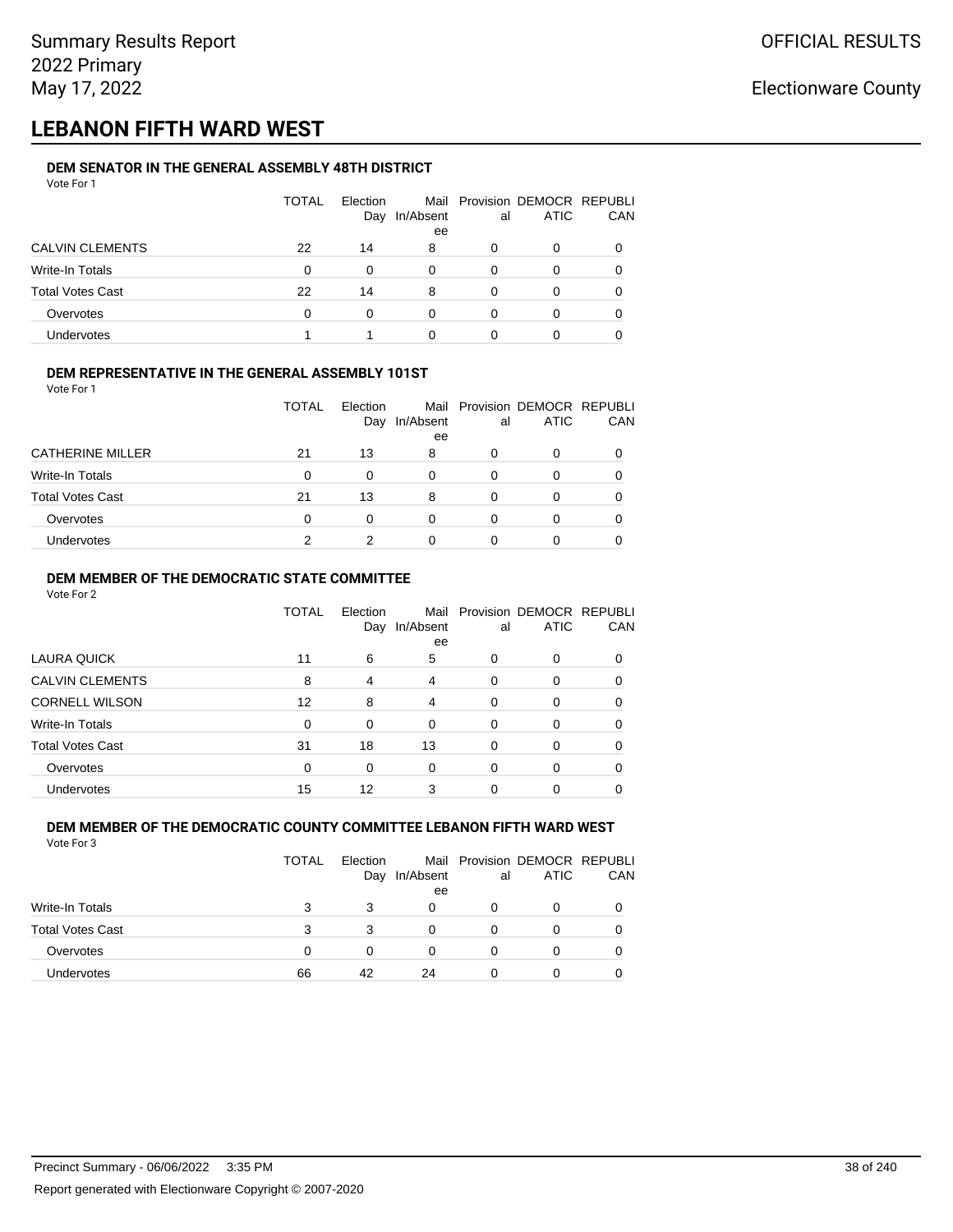# **LEBANON FIFTH WARD WEST**

### **REP GOVERNOR**

Vote For 1

|                         | <b>TOTAL</b> | Election<br>Day | Mail<br>In/Absent<br>ee | al          | Provision DEMOCR REPUBLI<br><b>ATIC</b> | CAN |
|-------------------------|--------------|-----------------|-------------------------|-------------|-----------------------------------------|-----|
| <b>LOU BARLETTA</b>     | 8            | 8               | 0                       | 0           | 0                                       | 0   |
| DOUGLAS V. MASTRIANO    | 19           | 18              | 1                       | $\mathbf 0$ | 0                                       | 0   |
| <b>NCHE ZAMA</b>        | 0            | 0               | $\mathbf 0$             | 0           | 0                                       | 0   |
| DAVE WHITE              | 3            | 3               | $\mathbf 0$             | $\mathbf 0$ | 0                                       | 0   |
| <b>MELISSA HART</b>     | 2            | 2               | $\mathbf 0$             | 0           | 0                                       | 0   |
| <b>BILL MCSWAIN</b>     | 3            | 2               | 1                       | $\mathbf 0$ | 0                                       | 0   |
| <b>CHARLIE GEROW</b>    | 1            | 1               | $\Omega$                | $\Omega$    | $\Omega$                                | 0   |
| <b>JOE GALE</b>         | $\Omega$     | 0               | $\mathbf 0$             | $\mathbf 0$ | 0                                       | 0   |
| <b>JAKE CORMAN</b>      | 2            | 2               | $\mathbf 0$             | 0           | 0                                       | 0   |
| Write-In Totals         |              | 0               | 1                       | $\mathbf 0$ | $\Omega$                                | 0   |
| <b>Total Votes Cast</b> | 39           | 36              | 3                       | $\Omega$    | $\Omega$                                | 0   |
| Overvotes               | 0            | 0               | $\mathbf 0$             | $\mathbf 0$ | 0                                       | 0   |
| Undervotes              | 0            | 0               | $\mathbf 0$             | 0           | 0                                       | 0   |

## **REP LIEUTENANT GOVERNOR**

| Vote For 1 |  |
|------------|--|
|------------|--|

|                            | TOTAL          | Election | Mail<br>Day In/Absent<br>ee | al          | Provision DEMOCR REPUBLI<br><b>ATIC</b> | CAN          |
|----------------------------|----------------|----------|-----------------------------|-------------|-----------------------------------------|--------------|
| <b>CLARICE SCHILLINGER</b> | 0              | 0        | 0                           | $\Omega$    | $\Omega$                                | 0            |
| <b>JAMES EARL JONES</b>    |                |          | $\Omega$                    | 0           | 0                                       | 0            |
| <b>RICK SACCONE</b>        | 0              | $\Omega$ | 0                           | $\Omega$    | 0                                       | $\Omega$     |
| <b>JOHN BROWN</b>          | 0              | 0        | $\Omega$                    | $\Omega$    | 0                                       | 0            |
| <b>CHRIS FRYE</b>          | 1              | 1        | 0                           | 0           | 0                                       | 0            |
| <b>JEFF COLEMAN</b>        | 4              | 4        | 0                           | $\mathbf 0$ | 0                                       | $\Omega$     |
| <b>RUSS DIAMOND</b>        | 26             | 25       | 1                           | $\Omega$    | 0                                       | 0            |
| CARRIE LEWIS DELROSSO      | $\overline{2}$ | 2        | 0                           | 0           | 0                                       | 0            |
| <b>TEDDY DANIELS</b>       | $\overline{2}$ | 2        | 0                           | $\Omega$    | 0                                       | $\Omega$     |
| Write-In Totals            |                | $\Omega$ | 1                           | $\Omega$    | 0                                       | 0            |
| <b>Total Votes Cast</b>    | 37             | 35       | 2                           | $\Omega$    | $\Omega$                                | $\Omega$     |
| Overvotes                  | 0              | 0        | 0                           | 0           | $\Omega$                                | <sup>0</sup> |
| Undervotes                 | 2              |          |                             | $\Omega$    | 0                                       | 0            |
|                            |                |          |                             |             |                                         |              |

#### **REP REPRESENTATIVE IN CONGRESS 9TH DISTRICT**

|                         | <b>TOTAL</b> | Election<br>Day | In/Absent<br>ee | al | Mail Provision DEMOCR REPUBLI<br><b>ATIC</b> | <b>CAN</b> |
|-------------------------|--------------|-----------------|-----------------|----|----------------------------------------------|------------|
| DAN MEUSER              | 34           | 32              | 2               | O  | $\Omega$                                     | 0          |
| Write-In Totals         | 1            | O               |                 | 0  |                                              | 0          |
| <b>Total Votes Cast</b> | 35           | 32              | 3               | 0  | 0                                            | 0          |
| Overvotes               | 0            | 0               | $\Omega$        | 0  | $\Omega$                                     | 0          |
| <b>Undervotes</b>       | 4            |                 | 0               |    |                                              |            |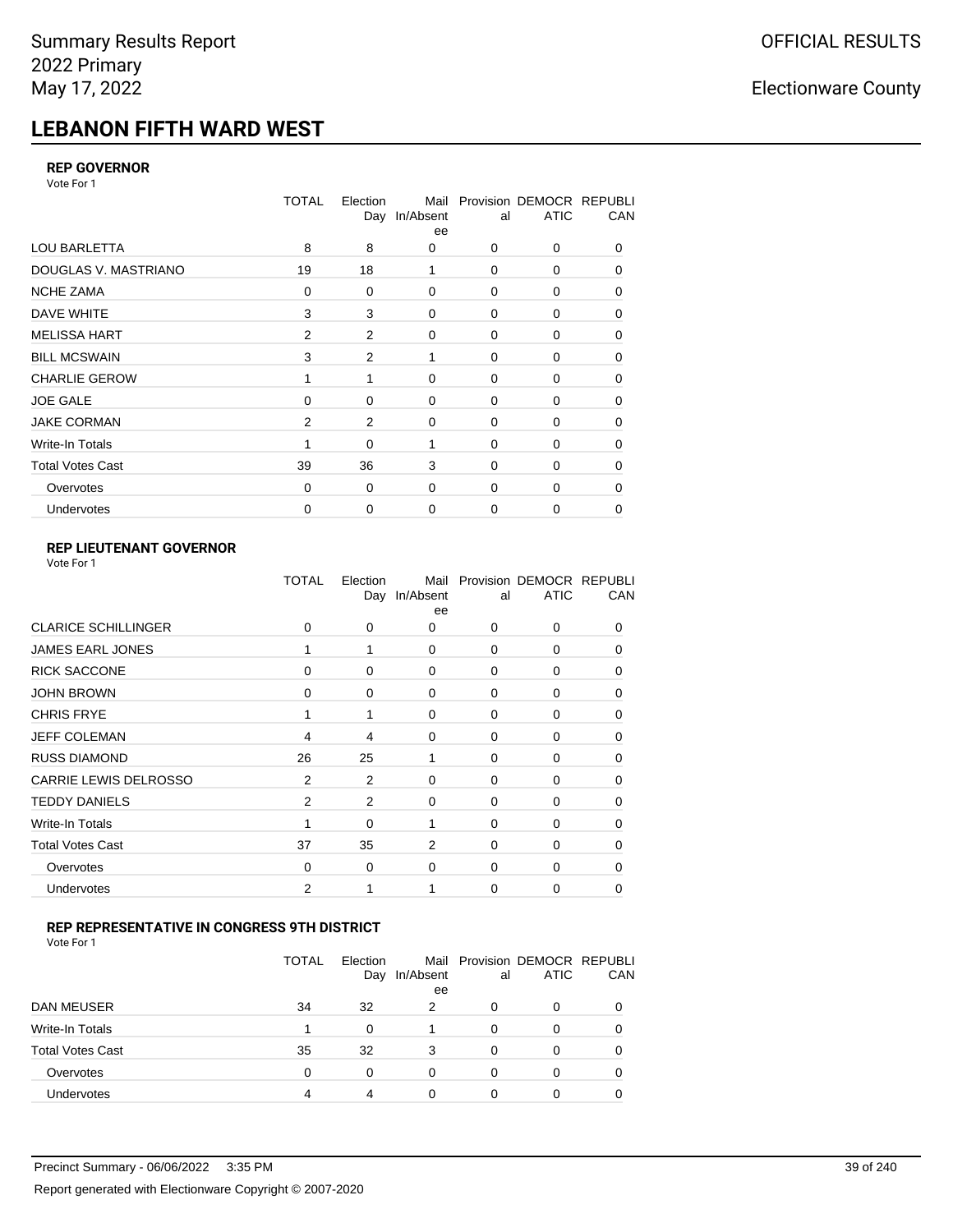## **LEBANON FIFTH WARD WEST**

#### **REP SENATOR IN THE GENERAL ASSEMBLY 48TH DISTRICT** Vote For 1

| 1 U U U                 |              |                 |                 |    |                                              |     |
|-------------------------|--------------|-----------------|-----------------|----|----------------------------------------------|-----|
|                         | <b>TOTAL</b> | Election<br>Day | In/Absent<br>ee | al | Mail Provision DEMOCR REPUBLI<br><b>ATIC</b> | CAN |
|                         |              |                 |                 |    |                                              |     |
| <b>CHRIS GEBHARD</b>    | 35           | 33              | 2               | 0  | 0                                            |     |
| Write-In Totals         | 2            |                 |                 | 0  | 0                                            |     |
| <b>Total Votes Cast</b> | 37           | 34              | 3               | 0  | 0                                            |     |
| Overvotes               | 0            | 0               | 0               | 0  | O                                            |     |
| Undervotes              | 2            | 2               |                 |    |                                              |     |

## **REP REPRESENTATIVE IN THE GENERAL ASSEMBLY 101ST**

Vote For 1

|                         | <b>TOTAL</b> | Election |           |    | Mail Provision DEMOCR REPUBLI |            |
|-------------------------|--------------|----------|-----------|----|-------------------------------|------------|
|                         |              | Day      | In/Absent | al | <b>ATIC</b>                   | <b>CAN</b> |
|                         |              |          | ee        |    |                               |            |
| <b>JOHN SCHLEGEL</b>    | 32           | 30       | 2         | O  |                               | 0          |
| Write-In Totals         | 3            | 2        |           | 0  |                               | 0          |
| <b>Total Votes Cast</b> | 35           | 32       | 3         | 0  | ∩                             | 0          |
| Overvotes               | 0            | 0        | 0         | 0  |                               | 0          |
| Undervotes              | 4            |          | 0         |    |                               |            |

## **REP MEMBER OF THE REPUBLICAN STATE COMMITTEE**

|                             | TOTAL       | Election<br>Day | Mail<br>In/Absent<br>ee | al       | Provision DEMOCR REPUBLI<br><b>ATIC</b> | CAN      |
|-----------------------------|-------------|-----------------|-------------------------|----------|-----------------------------------------|----------|
| <b>RUSS DIAMOND</b>         | 27          | 27              | 0                       | $\Omega$ | $\Omega$                                | $\Omega$ |
| <b>WILLIAM L. DOUGHERTY</b> | 19          | 17              | 2                       | 0        | 0                                       | 0        |
| MATTHEW J. URBAN            | 12          | 10              | 2                       | 0        | 0                                       | $\Omega$ |
| DONNETTE QUAIROLI           | 13          | 11              | 2                       | $\Omega$ | $\Omega$                                | $\Omega$ |
| <b>DAWN BLAUCH</b>          | 18          | 16              | 2                       | 0        | 0                                       | $\Omega$ |
| <b>RON FERRANCE</b>         | 8           | 6               | 2                       | 0        | 0                                       | 0        |
| Write-In Totals             | 0           | 0               | $\Omega$                | 0        | 0                                       | 0        |
| <b>Total Votes Cast</b>     | 97          | 87              | 10                      | 0        | 0                                       | 0        |
| Overvotes                   | $\mathbf 0$ | 0               | 0                       | 0        | 0                                       | 0        |
| <b>Undervotes</b>           | 98          | 93              | 5                       | 0        | 0                                       | 0        |
|                             |             |                 |                         |          |                                         |          |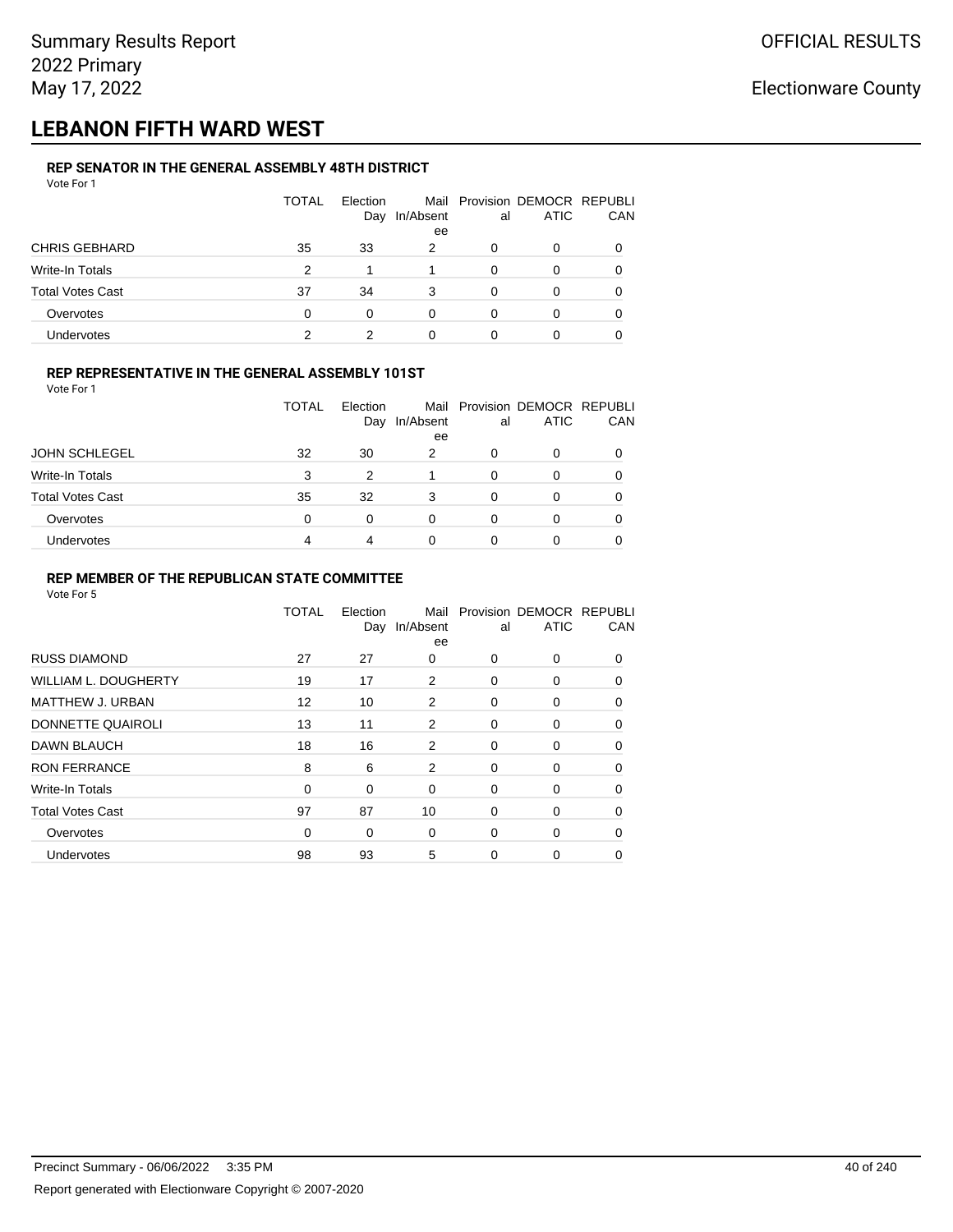# **LEBANON SIXTH WARD**

## **DEM UNITED STATES SENATOR**

Vote For 1

|                         | TOTAL | Election | Mail<br>Day In/Absent<br>ee | al | Provision DEMOCR REPUBLI<br>ATIC | <b>CAN</b> |
|-------------------------|-------|----------|-----------------------------|----|----------------------------------|------------|
| ALEX KHALIL             | 2     | 2        | 0                           | 0  | $\Omega$                         | 0          |
| <b>CONOR LAMB</b>       | 4     | 4        | 0                           | 0  | $\Omega$                         | 0          |
| <b>MALCOLM KENYATTA</b> | 3     | 2        |                             | 0  | $\Omega$                         | 0          |
| JOHN FETTERMAN          | 10    | 5        | 5                           | 0  | $\Omega$                         | $\Omega$   |
| Write-In Totals         | 0     | $\Omega$ | $\Omega$                    | 0  | $\Omega$                         | $\Omega$   |
| <b>Total Votes Cast</b> | 19    | 13       | 6                           | 0  | $\Omega$                         | $\Omega$   |
| Overvotes               | 0     | 0        | $\Omega$                    | 0  | $\Omega$                         | 0          |
| <b>Undervotes</b>       |       | $\Omega$ |                             | 0  | $\Omega$                         | 0          |

#### **DEM GOVERNOR**

| Vote For 1       |              |                 |                 |          |                                              |          |
|------------------|--------------|-----------------|-----------------|----------|----------------------------------------------|----------|
|                  | <b>TOTAL</b> | Election<br>Day | In/Absent<br>ee | al       | Mail Provision DEMOCR REPUBLI<br><b>ATIC</b> | CAN      |
| JOSH SHAPIRO     | 19           | 12              |                 | 0        | 0                                            |          |
| Write-In Totals  | 0            | $\Omega$        | 0               | $\Omega$ | 0                                            | $\Omega$ |
| Total Votes Cast | 19           | 12              | 7               | $\Omega$ | 0                                            | 0        |
| Overvotes        | 0            | 0               | $\Omega$        | 0        | 0                                            |          |
| Undervotes       |              |                 | 0               |          | 0                                            |          |

#### **DEM LIEUTENANT GOVERNOR** Vote For 1

|                         | <b>TOTAL</b> | Election<br>Day | In/Absent<br>ee | al       | Mail Provision DEMOCR REPUBLI<br><b>ATIC</b> | CAN |
|-------------------------|--------------|-----------------|-----------------|----------|----------------------------------------------|-----|
| <b>AUSTIN DAVIS</b>     | 11           | 5               | 6               | 0        | 0                                            |     |
| <b>RAY SOSA</b>         |              | 1               | 0               | $\Omega$ | 0                                            | 0   |
| <b>BRIAN SIMS</b>       |              | 6               |                 | $\Omega$ | 0                                            | 0   |
| Write-In Totals         | $\Omega$     | $\Omega$        | $\Omega$        | $\Omega$ | 0                                            | 0   |
| <b>Total Votes Cast</b> | 19           | 12              | 7               | $\Omega$ | 0                                            | 0   |
| Overvotes               | $\Omega$     | $\Omega$        | $\Omega$        | $\Omega$ | 0                                            | 0   |
| <b>Undervotes</b>       |              |                 | $\Omega$        | $\Omega$ | 0                                            |     |

## **DEM REPRESENTATIVE IN CONGRESS 9TH DISTRICT**

Vote For 1

|                         | TOTAL | <b>Flection</b><br>Day | In/Absent<br>ee | al | Mail Provision DEMOCR REPUBLI<br><b>ATIC</b> | <b>CAN</b> |
|-------------------------|-------|------------------------|-----------------|----|----------------------------------------------|------------|
| AMANDA R. WALDMAN       | 17    | 10                     |                 | 0  | 0                                            | 0          |
| Write-In Totals         | 0     | 0                      | 0               | Ω  |                                              | 0          |
| <b>Total Votes Cast</b> | 17    | 10                     |                 | Ω  |                                              | 0          |
| Overvotes               | 0     | 0                      | 0               | 0  | 0                                            | 0          |
| Undervotes              |       |                        |                 |    |                                              |            |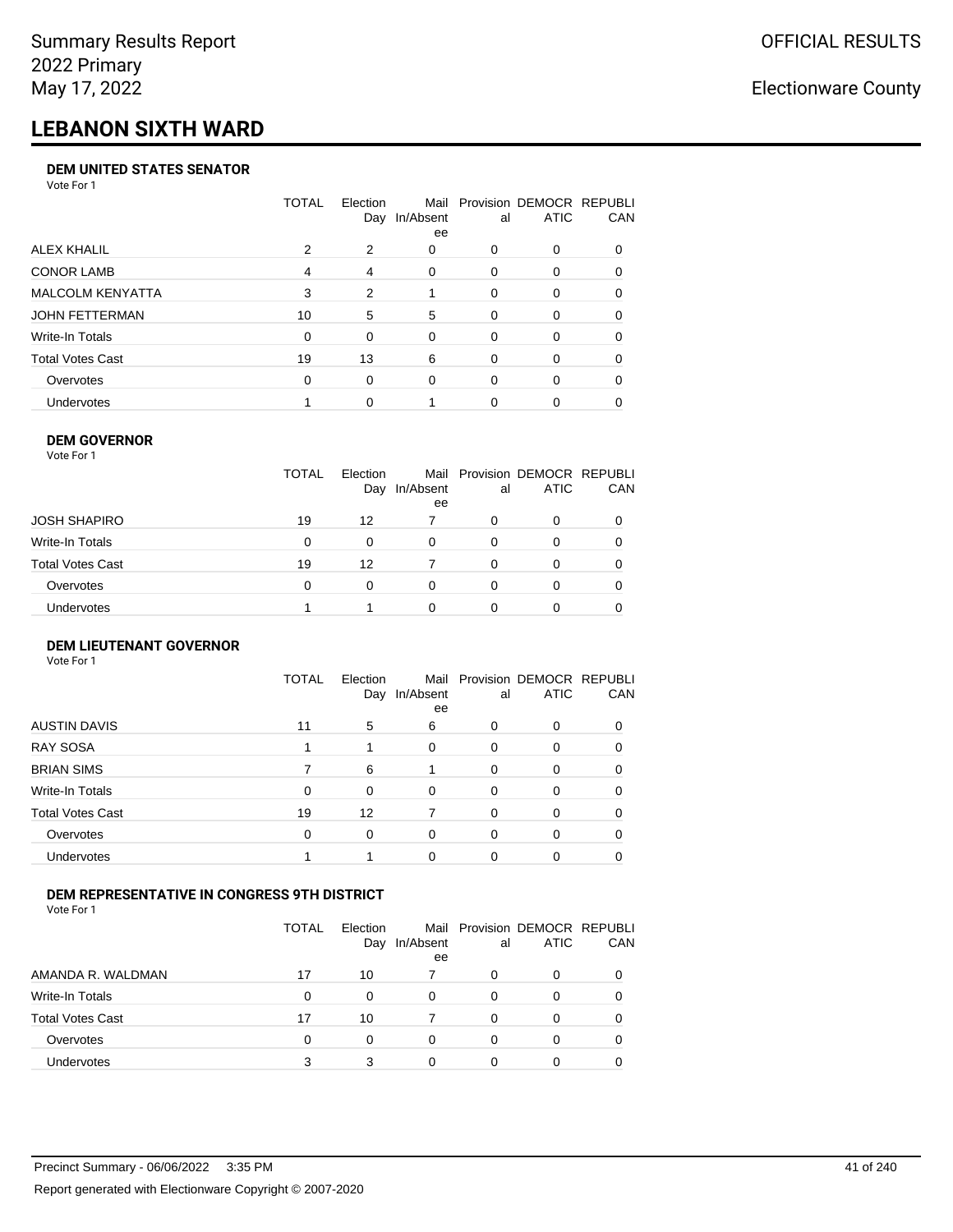## **LEBANON SIXTH WARD**

#### **DEM SENATOR IN THE GENERAL ASSEMBLY 48TH DISTRICT** Vote For 1

| 1 U U U                 |              |                 |           |    |                                              |              |
|-------------------------|--------------|-----------------|-----------|----|----------------------------------------------|--------------|
|                         | <b>TOTAL</b> | Election<br>Day | In/Absent | al | Mail Provision DEMOCR REPUBLI<br><b>ATIC</b> | CAN          |
|                         |              |                 | ee        |    |                                              |              |
| <b>CALVIN CLEMENTS</b>  | 18           | 11              |           | 0  | O                                            |              |
| Write-In Totals         | $\Omega$     | 0               | 0         | 0  | O                                            |              |
| <b>Total Votes Cast</b> | 18           | 11              |           | 0  | 0                                            | <sup>0</sup> |
| Overvotes               | 0            | 0               |           | 0  | O                                            |              |
| <b>Undervotes</b>       |              | 2               |           |    | 0                                            |              |

## **DEM REPRESENTATIVE IN THE GENERAL ASSEMBLY 101ST**

Vote For 1

|                         | TOTAL | Election |                 |    | Mail Provision DEMOCR REPUBLI<br><b>ATIC</b> | <b>CAN</b> |
|-------------------------|-------|----------|-----------------|----|----------------------------------------------|------------|
|                         |       | Day      | In/Absent<br>ee | al |                                              |            |
| <b>CATHERINE MILLER</b> | 19    | 12       |                 | O  |                                              | 0          |
| Write-In Totals         | 0     |          | 0               | 0  |                                              | 0          |
| <b>Total Votes Cast</b> | 19    | 12       |                 | ∩  |                                              | 0          |
| Overvotes               | 0     | 0        | 0               | O  |                                              | 0          |
| Undervotes              |       |          | 0               |    |                                              |            |

## **DEM MEMBER OF THE DEMOCRATIC STATE COMMITTEE**

Vote For 2

|                         | TOTAL    | Election<br>Day | In/Absent<br>ee | al       | Mail Provision DEMOCR REPUBLI<br><b>ATIC</b> | CAN |
|-------------------------|----------|-----------------|-----------------|----------|----------------------------------------------|-----|
| LAURA QUICK             |          | 5               | 2               | 0        | 0                                            |     |
| <b>CALVIN CLEMENTS</b>  | 2        | 2               | $\Omega$        | 0        | 0                                            |     |
| <b>CORNELL WILSON</b>   | 18       | 11              |                 | $\Omega$ | 0                                            |     |
| Write-In Totals         | $\Omega$ | $\Omega$        | $\Omega$        | $\Omega$ | $\Omega$                                     |     |
| <b>Total Votes Cast</b> | 27       | 18              | 9               | 0        | 0                                            | 0   |
| Overvotes               | $\Omega$ | 0               | $\Omega$        | $\Omega$ | 0                                            | 0   |
| <b>Undervotes</b>       | 13       | 8               | 5               | 0        | ი                                            |     |

#### **DEM MEMBER OF THE DEMOCRATIC COUNTY COMMITTEE LEBANON SIXTH WARD** Vote For 3

|                         | <b>TOTAL</b> | Election<br>Day | In/Absent<br>ee | al | Mail Provision DEMOCR REPUBLI<br><b>ATIC</b> | CAN |
|-------------------------|--------------|-----------------|-----------------|----|----------------------------------------------|-----|
| Write-In Totals         | 4            |                 | 3               |    | Ω                                            |     |
| <b>Total Votes Cast</b> | 4            |                 | 3               |    | 0                                            |     |
| Overvotes               | 0            | O               |                 |    | $\Omega$                                     |     |
| <b>Undervotes</b>       | 56           | 38              | 18              |    | 0                                            |     |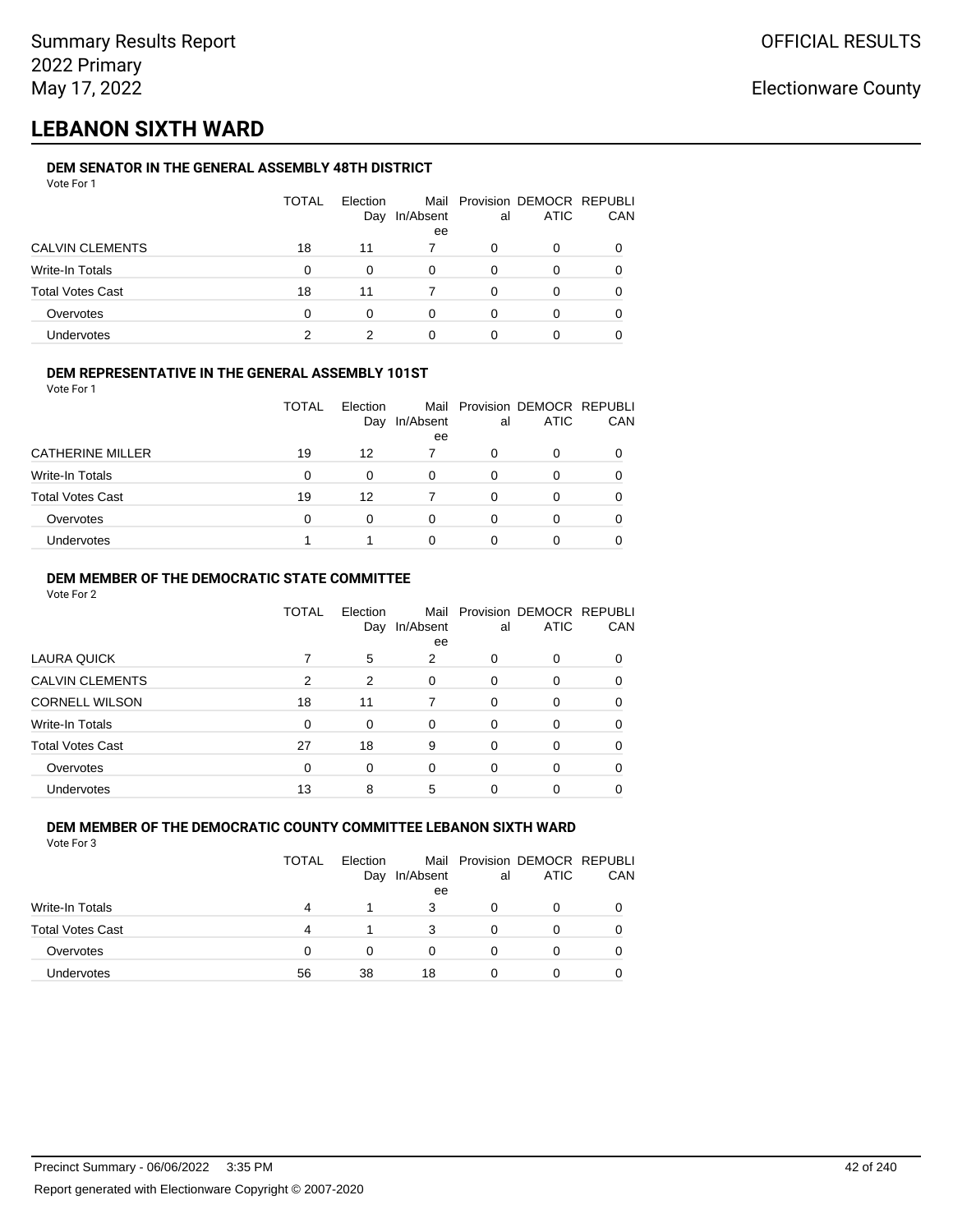# **LEBANON SIXTH WARD**

## **REP GOVERNOR**

Vote For 1

|                         | <b>TOTAL</b> | Election | Mail<br>Day In/Absent<br>ee | al          | Provision DEMOCR REPUBLI<br><b>ATIC</b> | CAN      |
|-------------------------|--------------|----------|-----------------------------|-------------|-----------------------------------------|----------|
| <b>LOU BARLETTA</b>     | 5            | 4        |                             | 0           | 0                                       | 0        |
| DOUGLAS V. MASTRIANO    | 7            | 7        | $\mathbf 0$                 | 0           | 0                                       | 0        |
| <b>NCHE ZAMA</b>        | 0            | 0        | $\Omega$                    | 0           | 0                                       | 0        |
| DAVE WHITE              | 0            | 0        | $\mathbf 0$                 | 0           | 0                                       | 0        |
| <b>MELISSA HART</b>     | 2            |          | 1                           | $\Omega$    | $\Omega$                                | $\Omega$ |
| <b>BILL MCSWAIN</b>     |              |          | $\mathbf 0$                 | $\mathbf 0$ | 0                                       | 0        |
| <b>CHARLIE GEROW</b>    | $\Omega$     | $\Omega$ | $\Omega$                    | $\mathbf 0$ | 0                                       | 0        |
| <b>JOE GALE</b>         |              |          | $\mathbf 0$                 | $\mathbf 0$ | 0                                       | 0        |
| <b>JAKE CORMAN</b>      | $\Omega$     | 0        | $\Omega$                    | $\mathbf 0$ | 0                                       | 0        |
| Write-In Totals         | $\Omega$     | 0        | $\Omega$                    | 0           | $\Omega$                                | 0        |
| <b>Total Votes Cast</b> | 16           | 14       | 2                           | $\Omega$    | $\Omega$                                | $\Omega$ |
| Overvotes               | 0            | 0        | $\mathbf 0$                 | $\mathbf 0$ | $\Omega$                                | 0        |
| Undervotes              | 0            | 0        | 0                           | 0           | 0                                       | 0        |

## **REP LIEUTENANT GOVERNOR**

| Vote For 1 |  |
|------------|--|
|------------|--|

|                              | TOTAL       | Election<br>Day | Mail<br>In/Absent<br>ee | al          | Provision DEMOCR REPUBLI<br><b>ATIC</b> | CAN          |
|------------------------------|-------------|-----------------|-------------------------|-------------|-----------------------------------------|--------------|
| <b>CLARICE SCHILLINGER</b>   | 0           | 0               | $\Omega$                | $\Omega$    | $\Omega$                                | 0            |
| <b>JAMES EARL JONES</b>      |             |                 | $\Omega$                | 0           | 0                                       | 0            |
| <b>RICK SACCONE</b>          | 1           | 1               | $\Omega$                | $\Omega$    | 0                                       | $\Omega$     |
| <b>JOHN BROWN</b>            | $\Omega$    | 0               | $\Omega$                | $\Omega$    | 0                                       | 0            |
| <b>CHRIS FRYE</b>            | $\mathbf 0$ | 0               | 0                       | 0           | 0                                       | 0            |
| <b>JEFF COLEMAN</b>          | 0           | 0               | 0                       | $\mathbf 0$ | 0                                       | $\Omega$     |
| <b>RUSS DIAMOND</b>          | 10          | 10              | 0                       | 0           | 0                                       | $\Omega$     |
| <b>CARRIE LEWIS DELROSSO</b> | 3           | 2               | 1                       | 0           | 0                                       | 0            |
| <b>TEDDY DANIELS</b>         | $\mathbf 0$ | 0               | $\Omega$                | 0           | 0                                       | $\Omega$     |
| Write-In Totals              | $\Omega$    | $\Omega$        | 0                       | 0           | 0                                       | 0            |
| <b>Total Votes Cast</b>      | 15          | 14              | 1                       | $\Omega$    | $\Omega$                                | $\Omega$     |
| Overvotes                    |             | 0               | 1                       | $\mathbf 0$ | $\Omega$                                | <sup>0</sup> |
| Undervotes                   | 0           | 0               | $\Omega$                | $\Omega$    | 0                                       | 0            |
|                              |             |                 |                         |             |                                         |              |

## **REP REPRESENTATIVE IN CONGRESS 9TH DISTRICT**

Vote For 1

|                         | <b>TOTAL</b> | Election<br>Day | In/Absent<br>ee | al | Mail Provision DEMOCR REPUBLI<br><b>ATIC</b> | <b>CAN</b> |
|-------------------------|--------------|-----------------|-----------------|----|----------------------------------------------|------------|
| DAN MEUSER              | 15           | 13              | 2               | O  | $\Omega$                                     | 0          |
| Write-In Totals         | 0            | $\Omega$        | $\Omega$        | 0  |                                              | 0          |
| <b>Total Votes Cast</b> | 15           | 13              | 2               | 0  | 0                                            | 0          |
| Overvotes               | 0            | 0               | $\Omega$        | 0  | $\Omega$                                     | 0          |
| <b>Undervotes</b>       |              |                 | 0               |    |                                              |            |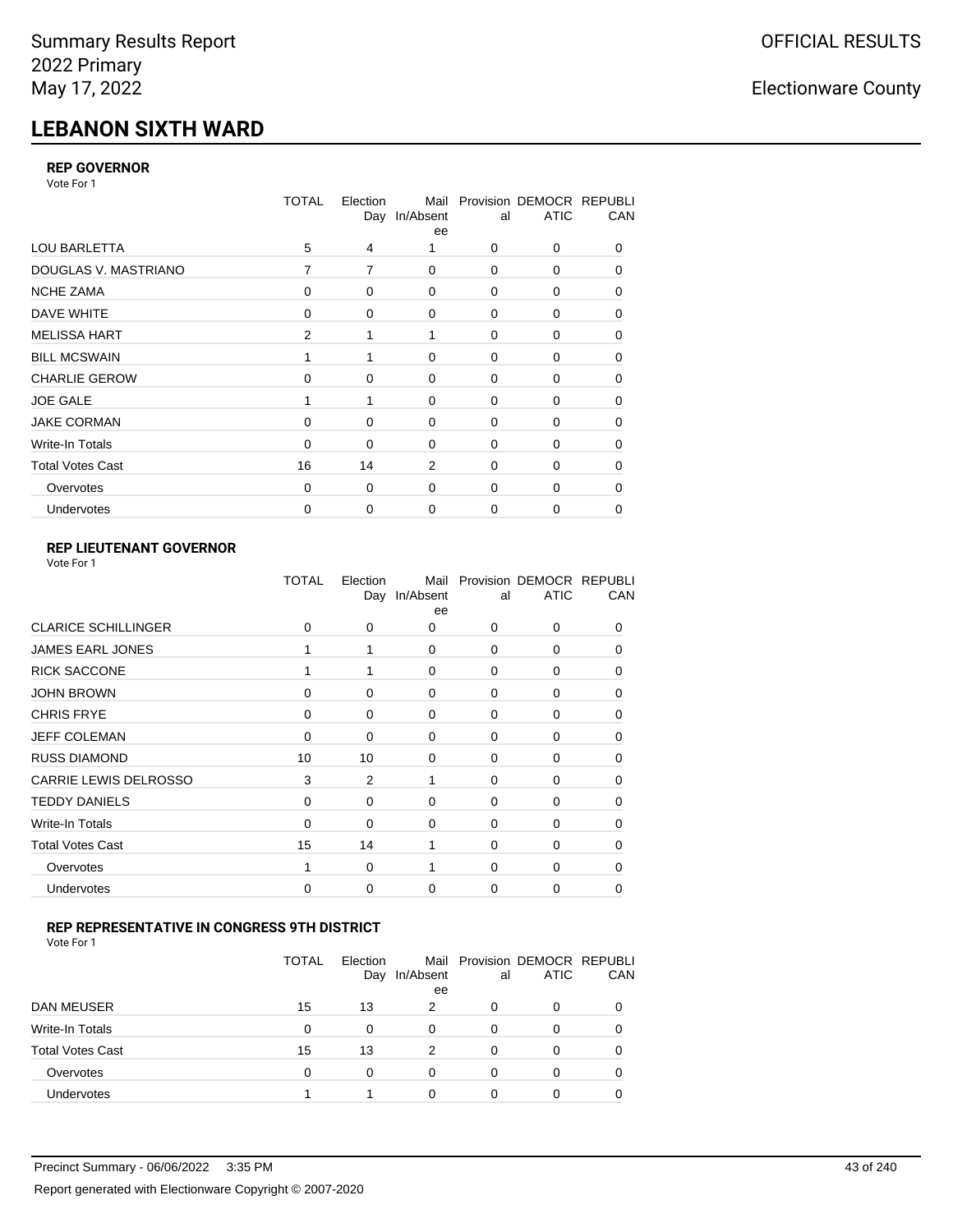## **LEBANON SIXTH WARD**

## **REP SENATOR IN THE GENERAL ASSEMBLY 48TH DISTRICT**

| Vote For 1              |       |                 |                 |    |                                              |     |
|-------------------------|-------|-----------------|-----------------|----|----------------------------------------------|-----|
|                         | TOTAL | Election<br>Day | In/Absent<br>ee | al | Mail Provision DEMOCR REPUBLI<br><b>ATIC</b> | CAN |
| <b>CHRIS GEBHARD</b>    | 13    | 11              | 2               | 0  | 0                                            |     |
| Write-In Totals         |       | 1               | $\Omega$        | 0  | 0                                            | 0   |
| <b>Total Votes Cast</b> | 14    | 12              | 2               | 0  | 0                                            |     |
| Overvotes               | 0     | 0               | 0               | 0  | 0                                            |     |
| Undervotes              | っ     | 2               |                 |    | ი                                            |     |
|                         |       |                 |                 |    |                                              |     |

## **REP REPRESENTATIVE IN THE GENERAL ASSEMBLY 101ST**

Vote For 1

|                         | <b>TOTAL</b> | Election |                 |              | Mail Provision DEMOCR REPUBLI |     |
|-------------------------|--------------|----------|-----------------|--------------|-------------------------------|-----|
|                         |              | Day      | In/Absent<br>ee | al           | <b>ATIC</b>                   | CAN |
| <b>JOHN SCHLEGEL</b>    | 12           | 10       | 2               | <sup>0</sup> | ი                             |     |
| Write-In Totals         | 0            | 0        | 0               |              | 0                             |     |
| <b>Total Votes Cast</b> | 12           | 10       | 2               |              | ი                             |     |
| Overvotes               | 0            | 0        | 0               |              | 0                             |     |
| Undervotes              | 4            | 4        | 0               |              |                               |     |

### **REP MEMBER OF THE REPUBLICAN STATE COMMITTEE**

|                             | TOTAL    | Election<br>Day | Mail<br>In/Absent<br>ee | al       | Provision DEMOCR REPUBLI<br><b>ATIC</b> | CAN      |
|-----------------------------|----------|-----------------|-------------------------|----------|-----------------------------------------|----------|
| <b>RUSS DIAMOND</b>         | 7        | 6               | 1                       | $\Omega$ | $\Omega$                                | $\Omega$ |
| <b>WILLIAM L. DOUGHERTY</b> | 11       | 9               | 2                       | 0        | 0                                       | 0        |
| MATTHEW J. URBAN            | 4        | 2               | 2                       | 0        | 0                                       | $\Omega$ |
| DONNETTE QUAIROLI           | 5        | 4               | 1                       | $\Omega$ | 0                                       | $\Omega$ |
| <b>DAWN BLAUCH</b>          | 7        | 5               | 2                       | 0        | 0                                       | $\Omega$ |
| <b>RON FERRANCE</b>         |          | 0               |                         | $\Omega$ | 0                                       | 0        |
| Write-In Totals             | $\Omega$ | 0               | 0                       | 0        | 0                                       | $\Omega$ |
| <b>Total Votes Cast</b>     | 35       | 26              | 9                       | 0        | 0                                       | $\Omega$ |
| Overvotes                   | 0        | 0               | $\mathbf 0$             | 0        | 0                                       | $\Omega$ |
| Undervotes                  | 45       | 44              |                         | 0        | 0                                       |          |
|                             |          |                 |                         |          |                                         |          |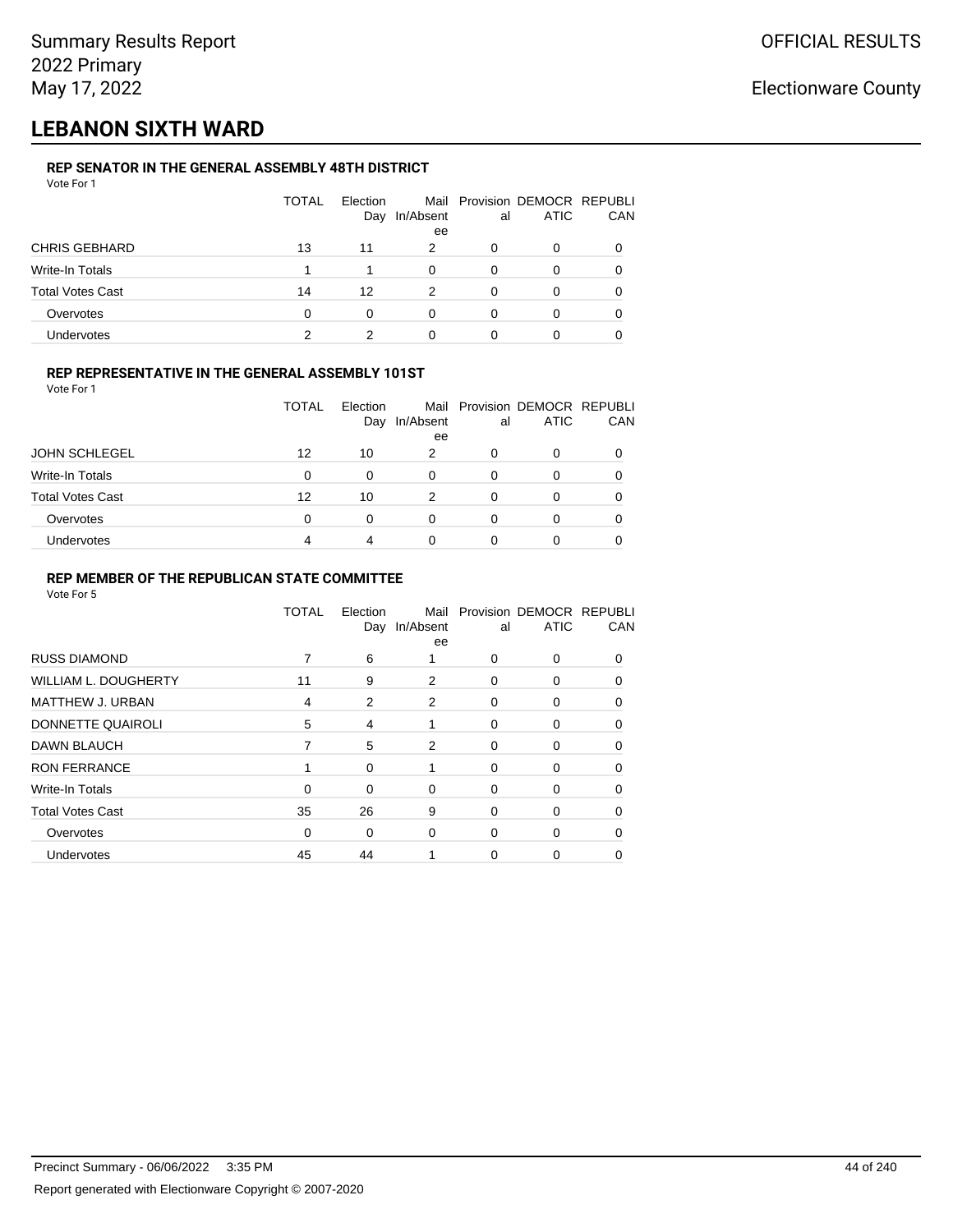# **LEBANON SEVENTH WARD**

#### **DEM UNITED STATES SENATOR**

Vote For 1

|                   | TOTAL | Election<br>Day | Mail<br>In/Absent<br>ee | al       | Provision DEMOCR REPUBLI<br>ATIC | CAN      |
|-------------------|-------|-----------------|-------------------------|----------|----------------------------------|----------|
| ALEX KHALIL       |       |                 | 0                       | 0        | 0                                |          |
| <b>CONOR LAMB</b> | 4     | 3               |                         | $\Omega$ | 0                                | 0        |
| MALCOLM KENYATTA  | 9     | 3               | 6                       | $\Omega$ | 0                                | $\Omega$ |
| JOHN FETTERMAN    | 66    | 26              | 40                      | $\Omega$ | 0                                | 0        |
| Write-In Totals   |       | $\Omega$        |                         | $\Omega$ | $\Omega$                         | $\Omega$ |
| Total Votes Cast  | 81    | 33              | 48                      | $\Omega$ | $\Omega$                         | 0        |
| Overvotes         | 0     | 0               | 0                       | $\Omega$ | $\Omega$                         | 0        |
| <b>Undervotes</b> | 0     | 0               | $\Omega$                | 0        | 0                                |          |

#### **DEM GOVERNOR**

| Vote For 1       |              |                 |                 |          |                                              |          |
|------------------|--------------|-----------------|-----------------|----------|----------------------------------------------|----------|
|                  | <b>TOTAL</b> | Election<br>Day | In/Absent<br>ee | al       | Mail Provision DEMOCR REPUBLI<br><b>ATIC</b> | CAN      |
| JOSH SHAPIRO     | 79           | 32              | 47              | 0        | 0                                            |          |
| Write-In Totals  | 0            | $\Omega$        | 0               | $\Omega$ | 0                                            | $\Omega$ |
| Total Votes Cast | 79           | 32              | 47              | $\Omega$ | 0                                            | 0        |
| Overvotes        | 0            | 0               | $\Omega$        | 0        | 0                                            | 0        |
| Undervotes       | 2            |                 |                 |          | 0                                            |          |
|                  |              |                 |                 |          |                                              |          |

#### **DEM LIEUTENANT GOVERNOR** Vote For 1

|                         | <b>TOTAL</b> | Election<br>Day | In/Absent<br>ee | al       | Mail Provision DEMOCR REPUBLI<br><b>ATIC</b> | CAN      |
|-------------------------|--------------|-----------------|-----------------|----------|----------------------------------------------|----------|
| <b>AUSTIN DAVIS</b>     | 39           | 13              | 26              | $\Omega$ | 0                                            | 0        |
| <b>RAY SOSA</b>         | 19           | 10              | 9               | $\Omega$ | 0                                            | 0        |
| <b>BRIAN SIMS</b>       | 19           | 9               | 10              | $\Omega$ | 0                                            | $\Omega$ |
| Write-In Totals         | $\Omega$     | 0               | $\Omega$        | $\Omega$ | 0                                            | $\Omega$ |
| <b>Total Votes Cast</b> | 77           | 32              | 45              | 0        | 0                                            | $\Omega$ |
| Overvotes               | $\Omega$     | 0               | $\Omega$        | $\Omega$ | 0                                            | $\Omega$ |
| Undervotes              | 4            | 1               | 3               | $\Omega$ | 0                                            | 0        |

## **DEM REPRESENTATIVE IN CONGRESS 9TH DISTRICT**

|                         | TOTAL | <b>Flection</b><br>Day | In/Absent<br>ee | al | Mail Provision DEMOCR REPUBLI<br><b>ATIC</b> | <b>CAN</b> |
|-------------------------|-------|------------------------|-----------------|----|----------------------------------------------|------------|
| AMANDA R. WALDMAN       | 75    | 31                     | 44              | O  | 0                                            | 0          |
| Write-In Totals         |       | <sup>0</sup>           |                 | ∩  | $\Omega$                                     | 0          |
| <b>Total Votes Cast</b> | 76    | 31                     | 45              | 0  |                                              | 0          |
| Overvotes               | 0     | 0                      | $\Omega$        | 0  | $\Omega$                                     | 0          |
| <b>Undervotes</b>       | 5     |                        | 3               |    |                                              |            |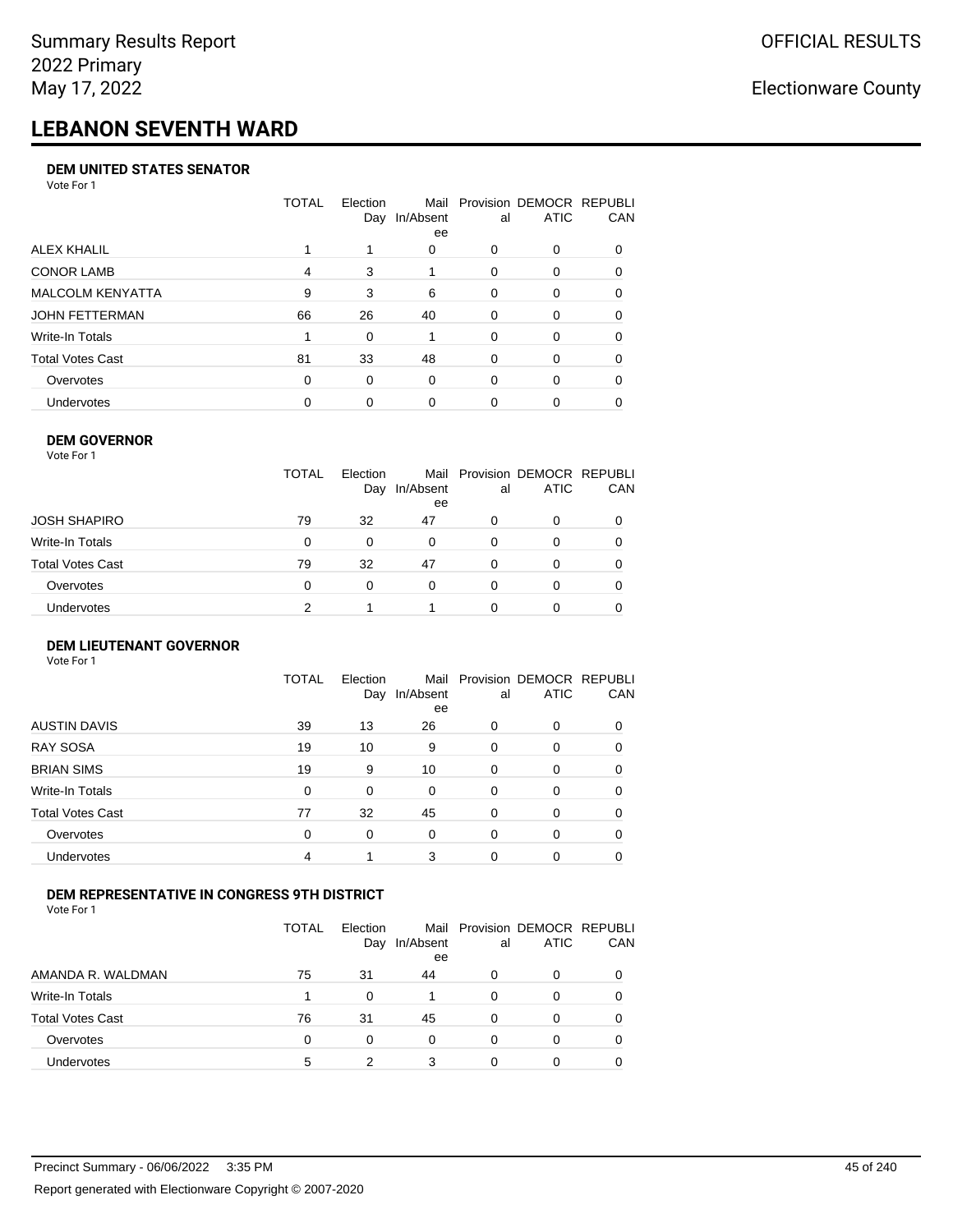## **LEBANON SEVENTH WARD**

#### **DEM SENATOR IN THE GENERAL ASSEMBLY 48TH DISTRICT** Vote For 1

| <u>VULGIUI</u>          |       |                 |           |    |                                              |            |
|-------------------------|-------|-----------------|-----------|----|----------------------------------------------|------------|
|                         | TOTAL | Election<br>Day | In/Absent | al | Mail Provision DEMOCR REPUBLI<br><b>ATIC</b> | <b>CAN</b> |
|                         |       |                 | ee        |    |                                              |            |
| <b>CALVIN CLEMENTS</b>  | 74    | 31              | 43        | 0  | 0                                            | 0          |
| Write-In Totals         |       |                 | 0         | 0  | 0                                            | 0          |
| <b>Total Votes Cast</b> | 75    | 32              | 43        | O  | 0                                            | 0          |
| Overvotes               | 0     | 0               | 0         | O  |                                              | 0          |
| <b>Undervotes</b>       | 6     |                 | 5         |    |                                              |            |

#### **DEM REPRESENTATIVE IN THE GENERAL ASSEMBLY 101ST**

| Vote For 1              |              |                        |                 |    |                                              |     |
|-------------------------|--------------|------------------------|-----------------|----|----------------------------------------------|-----|
|                         | <b>TOTAL</b> | <b>Flection</b><br>Day | In/Absent<br>ee | al | Mail Provision DEMOCR REPUBLI<br><b>ATIC</b> | CAN |
| <b>CATHERINE MILLER</b> | 73           | 28                     | 45              | 0  | 0                                            |     |
| <b>Write-In Totals</b>  |              |                        | 0               | 0  | 0                                            |     |
| <b>Total Votes Cast</b> | 74           | 29                     | 45              |    | Ω                                            |     |
| Overvotes               |              |                        | 0               |    |                                              |     |

#### **DEM MEMBER OF THE DEMOCRATIC STATE COMMITTEE**

Vote For 2

|                         | TOTAL | Election<br>Day | Mail<br>In/Absent<br>ee | al       | Provision DEMOCR REPUBLI<br><b>ATIC</b> | CAN |
|-------------------------|-------|-----------------|-------------------------|----------|-----------------------------------------|-----|
| LAURA QUICK             | 48    | 15              | 33                      | 0        | 0                                       | 0   |
| <b>CALVIN CLEMENTS</b>  | 26    | 8               | 18                      | $\Omega$ | 0                                       | 0   |
| <b>CORNELL WILSON</b>   | 46    | 22              | 24                      | $\Omega$ | 0                                       | 0   |
| Write-In Totals         | 0     | 0               | $\Omega$                | $\Omega$ | 0                                       | 0   |
| <b>Total Votes Cast</b> | 120   | 45              | 75                      | $\Omega$ | $\Omega$                                | 0   |
| Overvotes               | 0     | 0               | 0                       | $\Omega$ | 0                                       | 0   |
| Undervotes              | 42    | 21              | 21                      | $\Omega$ | 0                                       |     |

Undervotes 7 4 3 0 0 0

#### **DEM MEMBER OF THE DEMOCRATIC COUNTY COMMITTEE LEBANON SEVENTH WARD** Vote For 3

|                         | TOTAL | Election<br>Day | In/Absent<br>ee | al | Mail Provision DEMOCR REPUBLI<br><b>ATIC</b> | CAN      |
|-------------------------|-------|-----------------|-----------------|----|----------------------------------------------|----------|
| CESAR B. LIRIANO        | 63    | 28              | 35              | 0  | 0                                            |          |
| Write-In Totals         | 5     | 2               | 3               | 0  | 0                                            |          |
| <b>Total Votes Cast</b> | 68    | 30              | 38              | 0  | 0                                            | $\Omega$ |
| Overvotes               | 0     | 0               | $\Omega$        | 0  | 0                                            |          |
| Undervotes              | 175   | 69              | 106             | 0  | O                                            |          |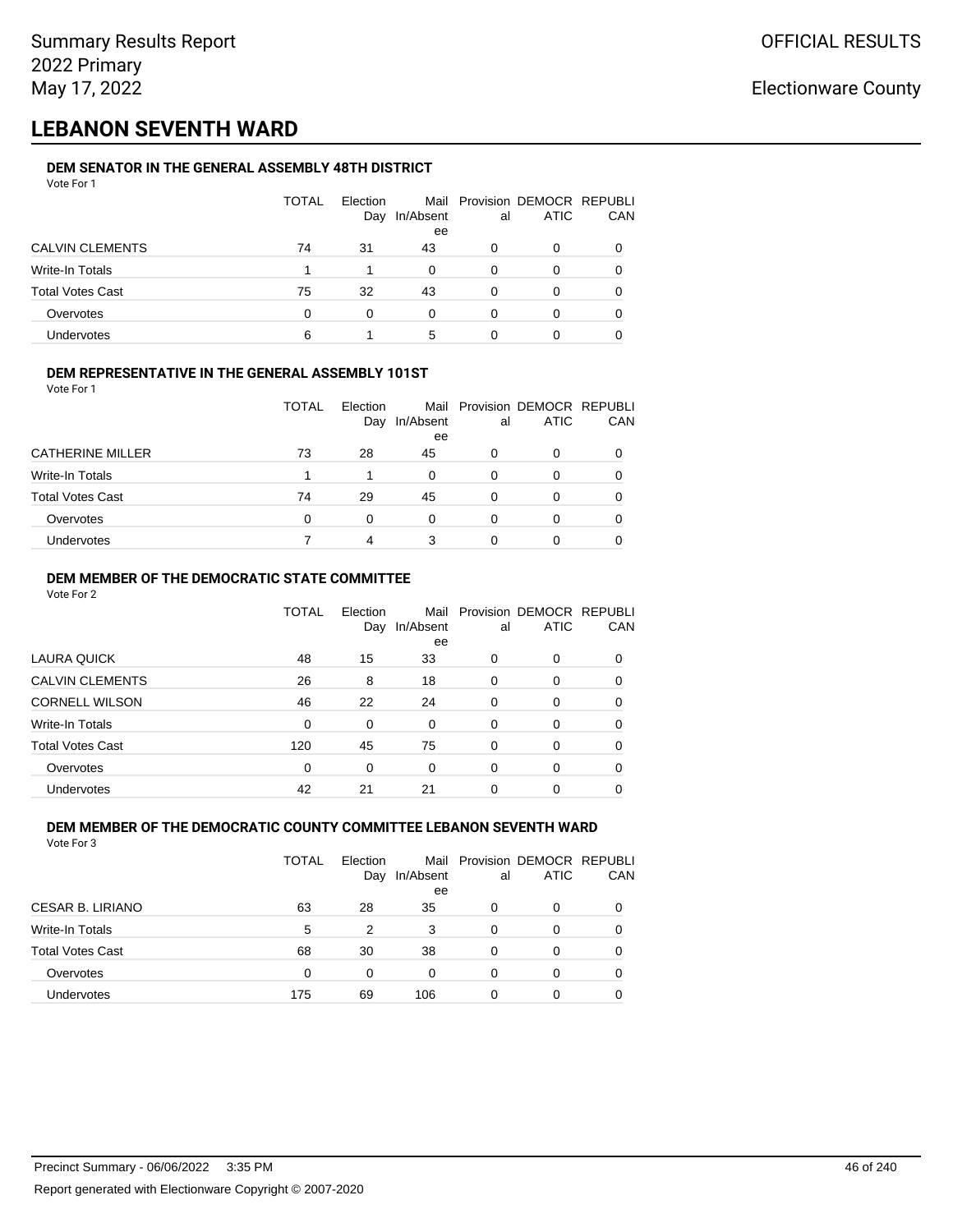# **LEBANON SEVENTH WARD**

### **REP GOVERNOR**

Vote For 1

|                         | <b>TOTAL</b> | Election | Mail<br>Day In/Absent<br>ee | al          | Provision DEMOCR REPUBLI<br><b>ATIC</b> | CAN |
|-------------------------|--------------|----------|-----------------------------|-------------|-----------------------------------------|-----|
| <b>LOU BARLETTA</b>     | 17           | 13       | 4                           | 0           | 0                                       | 0   |
| DOUGLAS V. MASTRIANO    | 37           | 35       | 2                           | 0           | 0                                       | 0   |
| <b>NCHE ZAMA</b>        | $\mathbf 0$  | 0        | $\mathbf 0$                 | 0           | 0                                       | 0   |
| DAVE WHITE              | 11           | 10       | 1                           | 0           | 0                                       | 0   |
| <b>MELISSA HART</b>     | 5            | 0        | 5                           | 0           | 0                                       | 0   |
| <b>BILL MCSWAIN</b>     | 6            | 4        | 2                           | $\mathbf 0$ | 0                                       | 0   |
| <b>CHARLIE GEROW</b>    | 1            | $\Omega$ | 1                           | 0           | 0                                       | 0   |
| <b>JOE GALE</b>         | 3            | 2        | 1                           | $\mathbf 0$ | 0                                       | 0   |
| <b>JAKE CORMAN</b>      | 3            | 2        | 1                           | $\Omega$    | $\Omega$                                | 0   |
| Write-In Totals         | $\mathbf 0$  | 0        | $\mathbf 0$                 | $\mathbf 0$ | 0                                       | 0   |
| <b>Total Votes Cast</b> | 83           | 66       | 17                          | 0           | 0                                       | 0   |
| Overvotes               | $\Omega$     | 0        | $\mathbf 0$                 | $\mathbf 0$ | 0                                       | 0   |
| Undervotes              | 0            | 0        | $\mathbf 0$                 | 0           | 0                                       | 0   |

## **REP LIEUTENANT GOVERNOR**

|                              | TOTAL          | Election<br>Day | Mail<br>In/Absent<br>ee | al          | Provision DEMOCR REPUBLI<br><b>ATIC</b> | CAN      |
|------------------------------|----------------|-----------------|-------------------------|-------------|-----------------------------------------|----------|
| <b>CLARICE SCHILLINGER</b>   | 1              | 0               | 1                       | $\Omega$    | $\Omega$                                | 0        |
| <b>JAMES EARL JONES</b>      | 5              | 5               | $\Omega$                | 0           | 0                                       | 0        |
| <b>RICK SACCONE</b>          | 1              | 1               | $\Omega$                | $\Omega$    | 0                                       | 0        |
| <b>JOHN BROWN</b>            | $\overline{2}$ | 2               | $\Omega$                | $\Omega$    | 0                                       | 0        |
| <b>CHRIS FRYE</b>            | 1              | 1               | $\Omega$                | 0           | 0                                       | 0        |
| <b>JEFF COLEMAN</b>          | 3              | 0               | 3                       | $\mathbf 0$ | 0                                       | $\Omega$ |
| <b>RUSS DIAMOND</b>          | 51             | 41              | 10                      | 0           | 0                                       | 0        |
| <b>CARRIE LEWIS DELROSSO</b> | 8              | 5               | 3                       | $\mathbf 0$ | 0                                       | 0        |
| <b>TEDDY DANIELS</b>         | 8              | 8               | $\Omega$                | 0           | 0                                       | $\Omega$ |
| Write-In Totals              | 0              | 0               | $\Omega$                | 0           | 0                                       | 0        |
| <b>Total Votes Cast</b>      | 80             | 63              | 17                      | $\Omega$    | $\Omega$                                | $\Omega$ |
| Overvotes                    | $\mathbf 0$    | 0               | 0                       | $\mathbf 0$ | 0                                       | $\Omega$ |
| Undervotes                   | 3              | 3               | $\Omega$                | $\Omega$    | 0                                       | 0        |
|                              |                |                 |                         |             |                                         |          |

## **REP REPRESENTATIVE IN CONGRESS 9TH DISTRICT**

| Vote For 1 |  |  |
|------------|--|--|
|------------|--|--|

|                         | TOTAL    | Election<br>Day | In/Absent<br>ee | al       | Mail Provision DEMOCR REPUBLI<br><b>ATIC</b> | CAN      |
|-------------------------|----------|-----------------|-----------------|----------|----------------------------------------------|----------|
| <b>DAN MEUSER</b>       | 79       | 62              | 17              | 0        | 0                                            |          |
| Write-In Totals         | $\Omega$ | 0               | 0               | 0        | 0                                            |          |
| <b>Total Votes Cast</b> | 79       | 62              | 17              | $\Omega$ | 0                                            |          |
| Overvotes               | 0        | 0               | 0               | 0        | 0                                            | $\Omega$ |
| <b>Undervotes</b>       | 4        |                 |                 |          | ი                                            |          |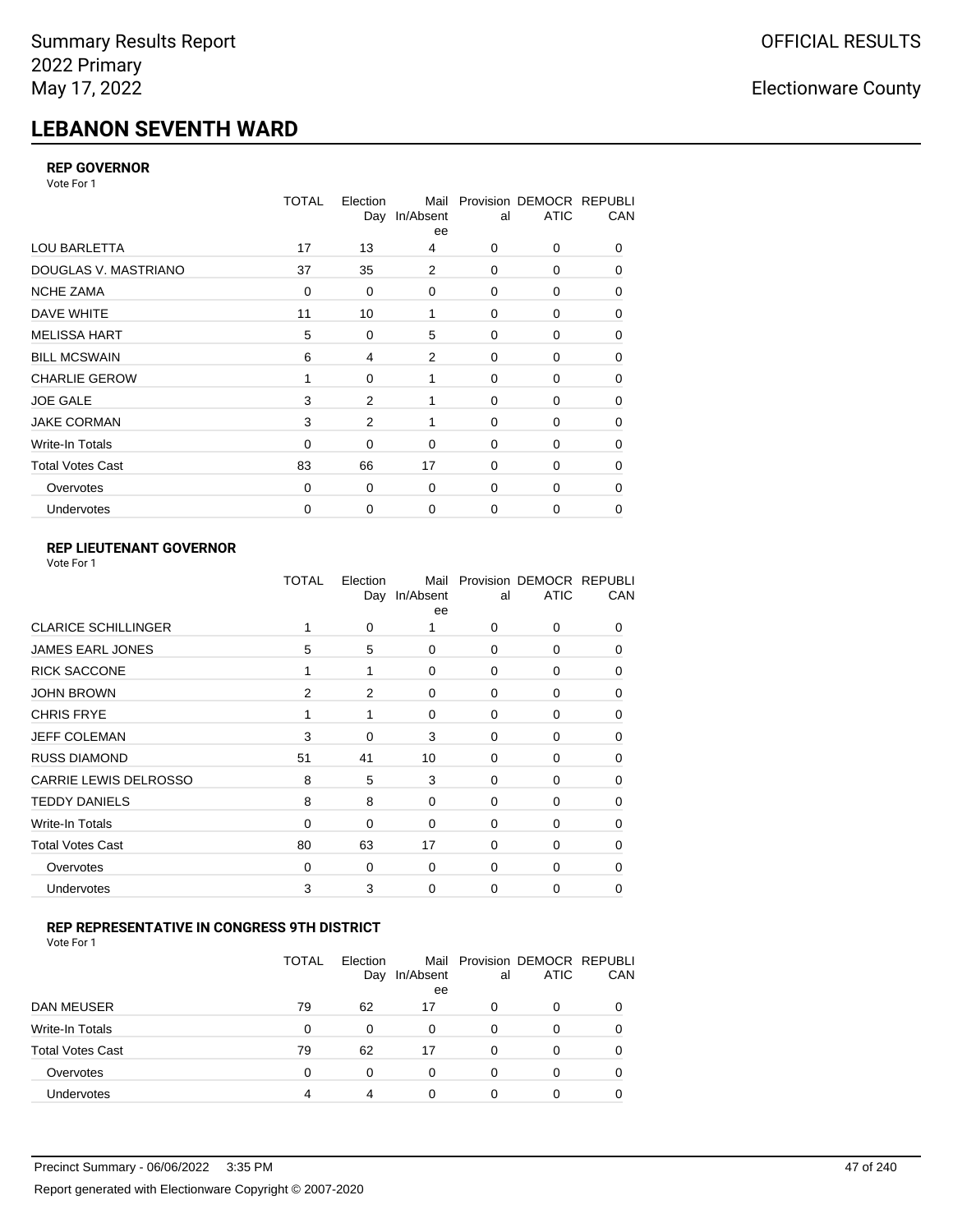## **LEBANON SEVENTH WARD**

## **REP SENATOR IN THE GENERAL ASSEMBLY 48TH DISTRICT**

| Vote For 1              |       |                 |                 |    |                                              |     |
|-------------------------|-------|-----------------|-----------------|----|----------------------------------------------|-----|
|                         | TOTAL | Election<br>Day | In/Absent<br>ee | al | Mail Provision DEMOCR REPUBLI<br><b>ATIC</b> | CAN |
| <b>CHRIS GEBHARD</b>    | 80    | 63              | 17              | 0  | 0                                            | 0   |
| Write-In Totals         | 0     | 0               | 0               | 0  | 0                                            | 0   |
| <b>Total Votes Cast</b> | 80    | 63              | 17              | 0  | 0                                            | 0   |
| Overvotes               | 0     | 0               | 0               | 0  | 0                                            | 0   |
| Undervotes              | 3     | 3               | 0               |    | 0                                            |     |

#### **REP REPRESENTATIVE IN THE GENERAL ASSEMBLY 101ST**

Vote For 1

|                         | TOTAL | Election<br>Day | In/Absent<br>ee | al | Mail Provision DEMOCR REPUBLI<br><b>ATIC</b> | <b>CAN</b> |
|-------------------------|-------|-----------------|-----------------|----|----------------------------------------------|------------|
| <b>JOHN SCHLEGEL</b>    | 76    | 60              | 16              | 0  |                                              | 0          |
| Write-In Totals         | 0     | 0               | $\Omega$        | 0  | O                                            | 0          |
| <b>Total Votes Cast</b> | 76    | 60              | 16              | 0  | ∩                                            | 0          |
| Overvotes               | 0     | 0               | $\Omega$        | 0  |                                              | 0          |
| <b>Undervotes</b>       |       | 6               |                 |    |                                              | 0          |

### **REP MEMBER OF THE REPUBLICAN STATE COMMITTEE**

|                         | <b>TOTAL</b> | Election<br>Day | Mail<br>In/Absent<br>ee | al          | Provision DEMOCR REPUBLI<br><b>ATIC</b> | CAN      |
|-------------------------|--------------|-----------------|-------------------------|-------------|-----------------------------------------|----------|
| <b>RUSS DIAMOND</b>     | 58           | 47              | 11                      | 0           | 0                                       | 0        |
| WILLIAM L. DOUGHERTY    | 51           | 37              | 14                      | 0           | 0                                       | 0        |
| MATTHEW J. URBAN        | 41           | 31              | 10                      | 0           | 0                                       | $\Omega$ |
| DONNETTE QUAIROLI       | 45           | 33              | 12                      | 0           | 0                                       | $\Omega$ |
| <b>DAWN BLAUCH</b>      | 51           | 36              | 15                      | 0           | 0                                       | $\Omega$ |
| <b>RON FERRANCE</b>     | 21           | 17              | 4                       | 0           | 0                                       | 0        |
| Write-In Totals         | 0            | 0               | $\mathbf 0$             | 0           | 0                                       | 0        |
| <b>Total Votes Cast</b> | 267          | 201             | 66                      | $\mathbf 0$ | 0                                       | 0        |
| Overvotes               | $\mathbf 0$  | 0               | $\mathbf 0$             | 0           | 0                                       | 0        |
| Undervotes              | 148          | 129             | 19                      | $\mathbf 0$ | 0                                       | 0        |
|                         |              |                 |                         |             |                                         |          |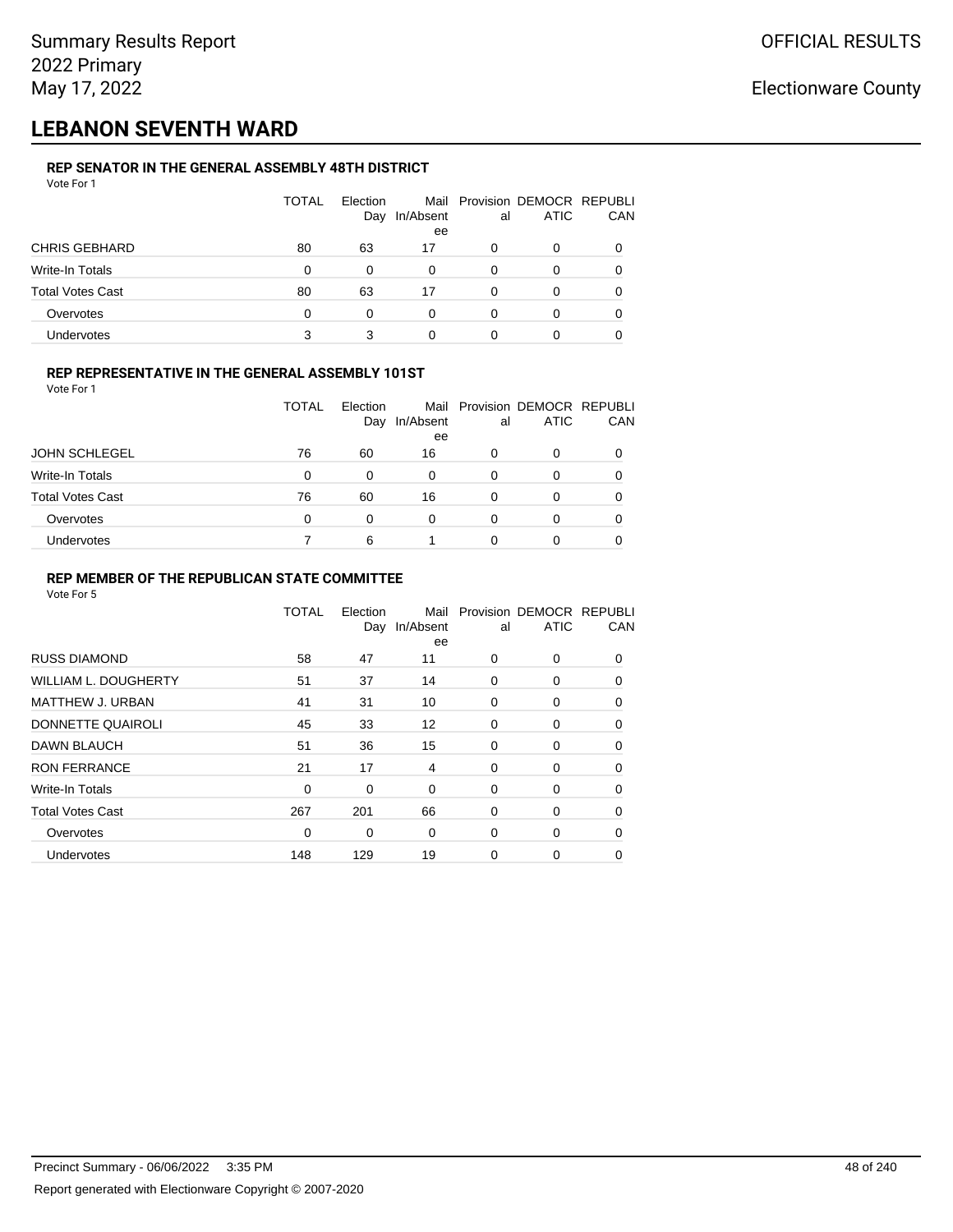# **LEBANON EIGHTH WARD**

#### **DEM UNITED STATES SENATOR**

Vote For 1

|                         | TOTAL | Election<br>Day | Mail<br>In/Absent<br>ee | al       | Provision DEMOCR REPUBLI<br><b>ATIC</b> | CAN      |
|-------------------------|-------|-----------------|-------------------------|----------|-----------------------------------------|----------|
| ALEX KHALIL             | 5     |                 | 4                       | 0        | 0                                       |          |
| <b>CONOR LAMB</b>       | 11    | 5               | 6                       | $\Omega$ | 0                                       | 0        |
| <b>MALCOLM KENYATTA</b> | 11    | 7               | 4                       | $\Omega$ | 0                                       | 0        |
| JOHN FETTERMAN          | 81    | 47              | 34                      | $\Omega$ | 0                                       | $\Omega$ |
| Write-In Totals         | 0     | $\Omega$        | 0                       | $\Omega$ | 0                                       | $\Omega$ |
| Total Votes Cast        | 108   | 60              | 48                      | $\Omega$ | $\Omega$                                | 0        |
| Overvotes               | 0     | 0               | $\Omega$                | $\Omega$ | $\Omega$                                | 0        |
| Undervotes              | 0     | $\Omega$        | $\Omega$                | 0        | 0                                       |          |

#### **DEM GOVERNOR**

| Vote For 1       |              |                 |                 |    |                                              |          |
|------------------|--------------|-----------------|-----------------|----|----------------------------------------------|----------|
|                  | <b>TOTAL</b> | Election<br>Day | In/Absent<br>ee | al | Mail Provision DEMOCR REPUBLI<br><b>ATIC</b> | CAN      |
| JOSH SHAPIRO     | 106          | 58              | 48              | 0  | 0                                            |          |
| Write-In Totals  | 0            | $\Omega$        | 0               | 0  | 0                                            | $\Omega$ |
| Total Votes Cast | 106          | 58              | 48              | 0  | 0                                            | 0        |
| Overvotes        | 0            | 0               | $\Omega$        | 0  | 0                                            | 0        |
| Undervotes       | 2            | 2               | 0               |    | 0                                            |          |

#### **DEM LIEUTENANT GOVERNOR** Vote For 1

|                         | <b>TOTAL</b> | Election<br>Day | In/Absent<br>ee | al       | Mail Provision DEMOCR REPUBLI<br><b>ATIC</b> | CAN      |
|-------------------------|--------------|-----------------|-----------------|----------|----------------------------------------------|----------|
| <b>AUSTIN DAVIS</b>     | 46           | 25              | 21              | $\Omega$ | 0                                            | 0        |
| <b>RAY SOSA</b>         | 18           | 8               | 10              | 0        | 0                                            | 0        |
| <b>BRIAN SIMS</b>       | 32           | 19              | 13              | 0        | 0                                            | $\Omega$ |
| Write-In Totals         | $\Omega$     | 0               | $\Omega$        | $\Omega$ | 0                                            | $\Omega$ |
| <b>Total Votes Cast</b> | 96           | 52              | 44              | 0        | 0                                            | $\Omega$ |
| Overvotes               | 0            | 0               | $\Omega$        | $\Omega$ | 0                                            | $\Omega$ |
| Undervotes              | 12           | 8               | 4               | $\Omega$ | 0                                            | 0        |

## **DEM REPRESENTATIVE IN CONGRESS 9TH DISTRICT**

Vote For 1

|                         | TOTAL | <b>Flection</b><br>Day | Mail<br>In/Absent<br>ee | al | Provision DEMOCR REPUBLI<br><b>ATIC</b> | <b>CAN</b> |
|-------------------------|-------|------------------------|-------------------------|----|-----------------------------------------|------------|
| AMANDA R. WALDMAN       | 95    | 50                     | 45                      | 0  | 0                                       | 0          |
| Write-In Totals         | 2     | 2                      | 0                       | 0  |                                         | 0          |
| <b>Total Votes Cast</b> | 97    | 52                     | 45                      | 0  |                                         | 0          |
| Overvotes               | 0     | 0                      | $\Omega$                | 0  | $\Omega$                                | 0          |
| Undervotes              | 11    | 8                      | 3                       |    |                                         |            |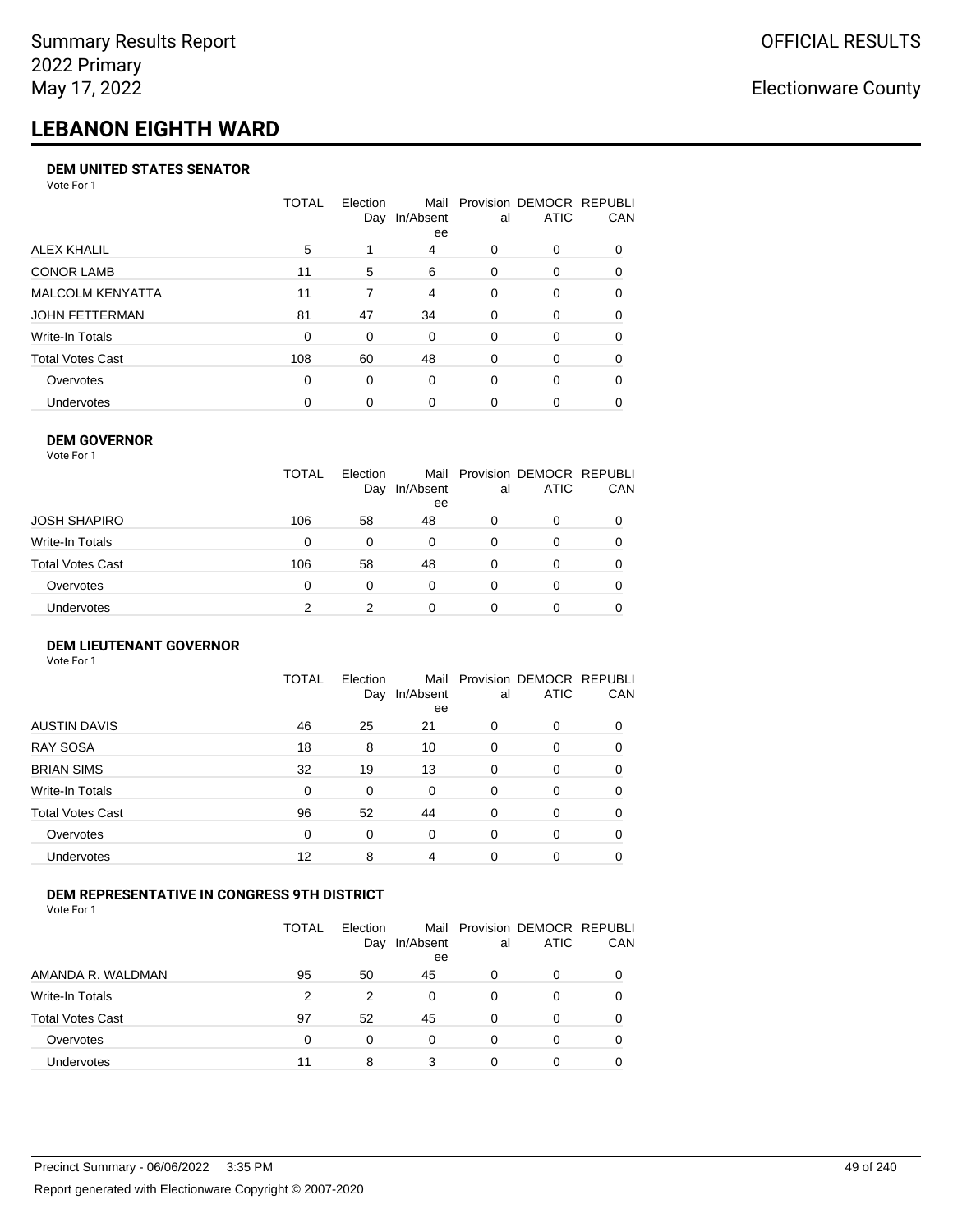## **LEBANON EIGHTH WARD**

## **DEM SENATOR IN THE GENERAL ASSEMBLY 48TH DISTRICT**

| Vote For 1              |       |                 |                 |          |                                              |     |
|-------------------------|-------|-----------------|-----------------|----------|----------------------------------------------|-----|
|                         | TOTAL | Election<br>Day | In/Absent<br>ee | al       | Mail Provision DEMOCR REPUBLI<br><b>ATIC</b> | CAN |
| <b>CALVIN CLEMENTS</b>  | 100   | 55              | 45              | 0        | 0                                            |     |
| Write-In Totals         | 2     |                 |                 | 0        | $\Omega$                                     |     |
| <b>Total Votes Cast</b> | 102   | 56              | 46              | $\Omega$ | 0                                            |     |
| Overvotes               | 0     | $\Omega$        | $\Omega$        | 0        | 0                                            | 0   |
| Undervotes              | 6     | 4               | 2               |          | 0                                            |     |
|                         |       |                 |                 |          |                                              |     |

#### **DEM REPRESENTATIVE IN THE GENERAL ASSEMBLY 101ST**

Vote For 1

|                         | TOTAL    | Election<br>Day | In/Absent<br>ee | al | Mail Provision DEMOCR REPUBLI<br><b>ATIC</b> | CAN |
|-------------------------|----------|-----------------|-----------------|----|----------------------------------------------|-----|
| <b>CATHERINE MILLER</b> | 100      | 54              | 46              | 0  | O                                            |     |
| Write-In Totals         | $\Omega$ | 0               | 0               | 0  | O                                            |     |
| <b>Total Votes Cast</b> | 100      | 54              | 46              | 0  | 0                                            |     |
| Overvotes               | $\Omega$ | 0               | 0               | 0  | O                                            |     |
| Undervotes              | 8        | 6               |                 |    | Ω                                            |     |

#### **DEM MEMBER OF THE DEMOCRATIC STATE COMMITTEE**

Vote For 2

|                         | TOTAL    | Election<br>Day | Mail<br>In/Absent<br>ee | al       | Provision DEMOCR REPUBLI<br><b>ATIC</b> | CAN |
|-------------------------|----------|-----------------|-------------------------|----------|-----------------------------------------|-----|
| LAURA QUICK             | 58       | 30              | 28                      | 0        | $\Omega$                                | 0   |
| <b>CALVIN CLEMENTS</b>  | 51       | 30              | 21                      | 0        | 0                                       | 0   |
| <b>CORNELL WILSON</b>   | 65       | 37              | 28                      | $\Omega$ | $\Omega$                                | 0   |
| Write-In Totals         | 0        | 0               | $\Omega$                | $\Omega$ | $\Omega$                                | 0   |
| <b>Total Votes Cast</b> | 174      | 97              | 77                      | 0        | 0                                       | 0   |
| Overvotes               | $\Omega$ | $\Omega$        | $\Omega$                | 0        | $\Omega$                                | 0   |
| Undervotes              | 42       | 23              | 19                      | 0        | 0                                       |     |

## **DEM MEMBER OF THE DEMOCRATIC COUNTY COMMITTEE LEBANON EIGHTH WARD**

| Vote For 3 |  |
|------------|--|
|            |  |

|                         | <b>TOTAL</b> | Election |                 |    | Mail Provision DEMOCR REPUBLI |          |
|-------------------------|--------------|----------|-----------------|----|-------------------------------|----------|
|                         |              | Day      | In/Absent<br>ee | al | <b>ATIC</b>                   | CAN      |
| JACQUELINE Z. PARKER    | 95           | 50       | 45              | 0  | 0                             |          |
| Write-In Totals         | 3            | 2        |                 | 0  | 0                             | $\Omega$ |
| <b>Total Votes Cast</b> | 98           | 52       | 46              | 0  | 0                             |          |
| Overvotes               | 0            | 0        | 0               | 0  | O                             |          |
| Undervotes              | 226          | 128      | 98              | 0  | 0                             |          |
|                         |              |          |                 |    |                               |          |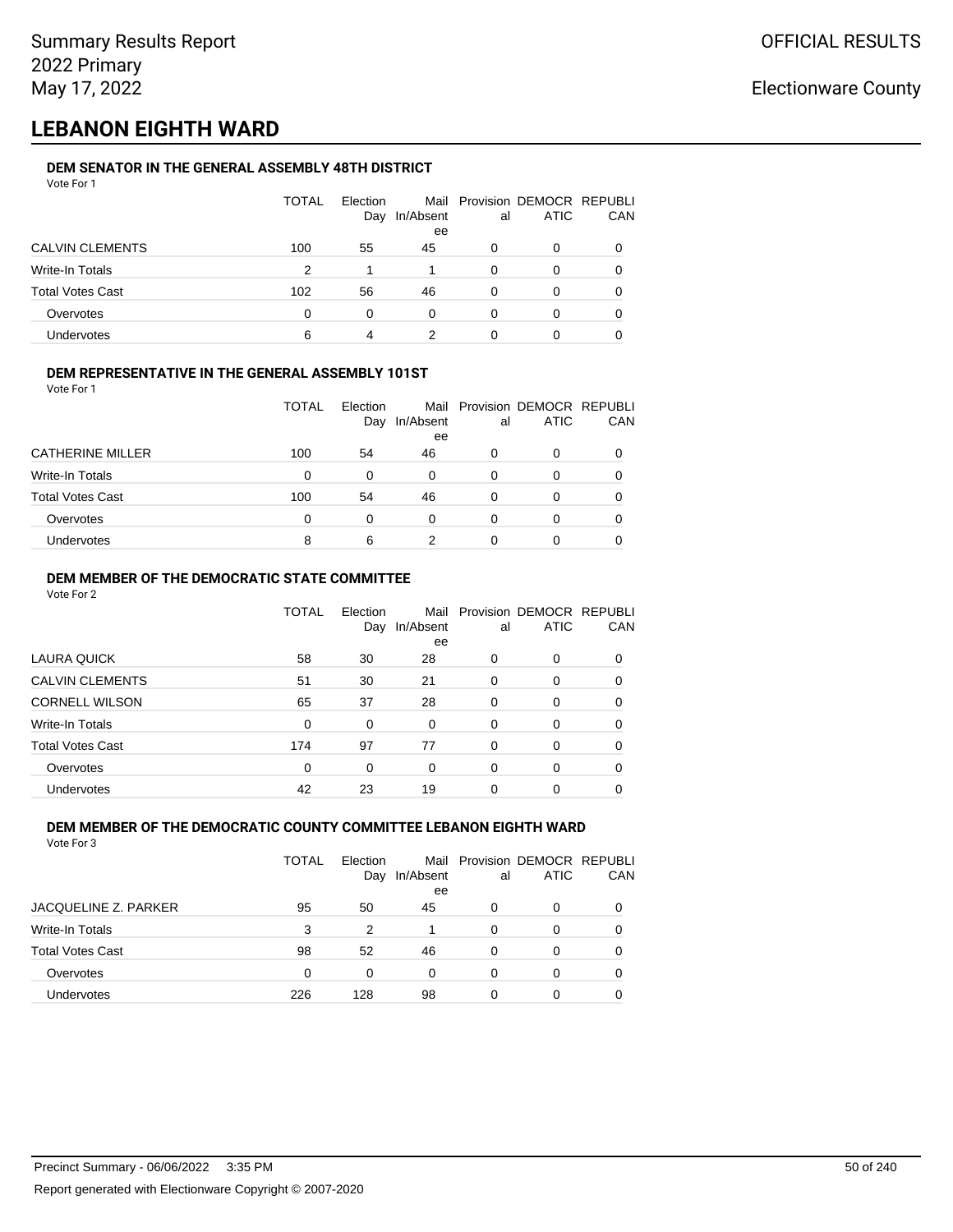# **LEBANON EIGHTH WARD**

## **REP GOVERNOR**

Vote For 1

|                         | <b>TOTAL</b> | Election | Mail<br>Day In/Absent<br>ee | al          | Provision DEMOCR REPUBLI<br><b>ATIC</b> | CAN      |
|-------------------------|--------------|----------|-----------------------------|-------------|-----------------------------------------|----------|
| <b>LOU BARLETTA</b>     | 34           | 33       |                             | 0           | 0                                       | $\Omega$ |
| DOUGLAS V. MASTRIANO    | 91           | 88       | 3                           | 0           | 0                                       | 0        |
| <b>NCHE ZAMA</b>        | 1            | 0        | 1                           | 0           | 0                                       | 0        |
| DAVE WHITE              | 24           | 24       | $\mathbf 0$                 | 0           | 0                                       | 0        |
| <b>MELISSA HART</b>     | 5            | 2        | 3                           | 0           | 0                                       | 0        |
| <b>BILL MCSWAIN</b>     | 28           | 17       | 11                          | $\mathbf 0$ | 0                                       | 0        |
| <b>CHARLIE GEROW</b>    | 5            | 4        | 1                           | 0           | 0                                       | 0        |
| <b>JOE GALE</b>         | 2            | 2        | $\mathbf 0$                 | $\mathbf 0$ | 0                                       | 0        |
| <b>JAKE CORMAN</b>      | 3            | 1        | 2                           | $\mathbf 0$ | 0                                       | 0        |
| Write-In Totals         |              | 0        | 1                           | 0           | 0                                       | 0        |
| <b>Total Votes Cast</b> | 194          | 171      | 23                          | $\Omega$    | $\Omega$                                | 0        |
| Overvotes               | $\Omega$     | 0        | $\mathbf 0$                 | $\mathbf 0$ | 0                                       | 0        |
| Undervotes              | 3            | 0        | 3                           | 0           | 0                                       | 0        |

## **REP LIEUTENANT GOVERNOR**

| Vote For 1 |  |
|------------|--|
|------------|--|

|                            | TOTAL          | Election     | Mail<br>Day In/Absent<br>ee | al          | Provision DEMOCR REPUBLI<br><b>ATIC</b> | CAN      |
|----------------------------|----------------|--------------|-----------------------------|-------------|-----------------------------------------|----------|
| <b>CLARICE SCHILLINGER</b> | 8              | 6            | 2                           | $\Omega$    | 0                                       | 0        |
| <b>JAMES EARL JONES</b>    | 10             | 7            | 3                           | 0           | 0                                       | 0        |
| <b>RICK SACCONE</b>        | 10             | 8            | 2                           | $\Omega$    | 0                                       | 0        |
| <b>JOHN BROWN</b>          | $\overline{2}$ | $\mathbf{1}$ | 1                           | $\Omega$    | 0                                       | 0        |
| <b>CHRIS FRYE</b>          | 1              | 1            | 0                           | 0           | 0                                       | 0        |
| JEFF COLEMAN               | 12             | 8            | 4                           | 0           | 0                                       | 0        |
| <b>RUSS DIAMOND</b>        | 102            | 98           | 4                           | 0           | 0                                       | 0        |
| CARRIE LEWIS DELROSSO      | 27             | 23           | 4                           | 0           | 0                                       | 0        |
| <b>TEDDY DANIELS</b>       | 8              | 8            | 0                           | 0           | 0                                       | 0        |
| Write-In Totals            | $\overline{2}$ | 1            | 1                           | $\Omega$    | 0                                       | $\Omega$ |
| <b>Total Votes Cast</b>    | 182            | 161          | 21                          | $\Omega$    | 0                                       | $\Omega$ |
| Overvotes                  | 0              | 0            | 0                           | 0           | 0                                       | $\Omega$ |
| Undervotes                 | 15             | 10           | 5                           | $\mathbf 0$ | 0                                       | 0        |
|                            |                |              |                             |             |                                         |          |

## **REP REPRESENTATIVE IN CONGRESS 9TH DISTRICT**

|                         | TOTAL | Election<br>Day | In/Absent<br>ee | al       | Mail Provision DEMOCR REPUBLI<br><b>ATIC</b> | CAN |
|-------------------------|-------|-----------------|-----------------|----------|----------------------------------------------|-----|
| <b>DAN MEUSER</b>       | 173   | 153             | 20              | 0        | 0                                            |     |
| Write-In Totals         |       | 0               |                 | 0        | 0                                            | 0   |
| <b>Total Votes Cast</b> | 174   | 153             | 21              | 0        | 0                                            |     |
| Overvotes               | 0     | 0               | 0               | $\Omega$ | 0                                            | 0   |
| Undervotes              | 23    | 18              | 5               | 0        | ი                                            |     |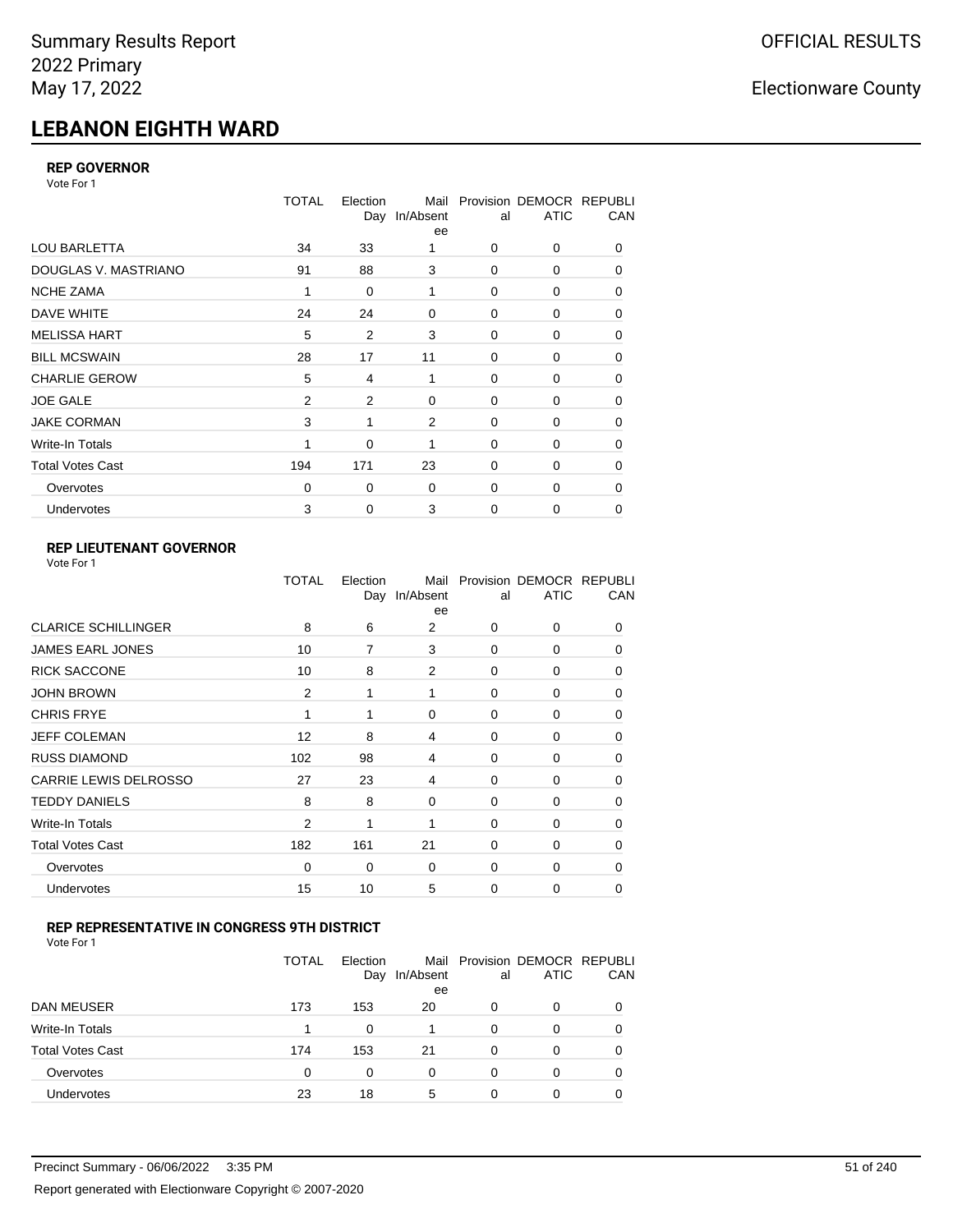## **LEBANON EIGHTH WARD**

## **REP SENATOR IN THE GENERAL ASSEMBLY 48TH DISTRICT**

| Vote For 1              |       |                 |                         |          |                                         |          |
|-------------------------|-------|-----------------|-------------------------|----------|-----------------------------------------|----------|
|                         | TOTAL | Election<br>Day | Mail<br>In/Absent<br>ee | al       | Provision DEMOCR REPUBLI<br><b>ATIC</b> | CAN      |
| <b>CHRIS GEBHARD</b>    | 178   | 156             | 22                      | 0        | 0                                       | $\Omega$ |
| Write-In Totals         |       | 0               |                         | 0        | 0                                       | 0        |
| <b>Total Votes Cast</b> | 179   | 156             | 23                      | $\Omega$ | 0                                       | 0        |
| Overvotes               | 0     | 0               | $\Omega$                | 0        | 0                                       | 0        |
| Undervotes              | 18    | 15              | 3                       | 0        | 0                                       |          |

## **REP REPRESENTATIVE IN THE GENERAL ASSEMBLY 101ST**

| Vote For 1 |  |
|------------|--|
|            |  |

|                         | TOTAL | Flection<br>Day | In/Absent<br>ee | al | Mail Provision DEMOCR REPUBLI<br><b>ATIC</b> | <b>CAN</b> |
|-------------------------|-------|-----------------|-----------------|----|----------------------------------------------|------------|
| <b>JOHN SCHLEGEL</b>    | 171   | 151             | 20              | 0  | 0                                            | 0          |
| Write-In Totals         | 2     |                 |                 | 0  |                                              | 0          |
| <b>Total Votes Cast</b> | 173   | 152             | 21              | ŋ  | ∩                                            | 0          |
| Overvotes               | 0     | 0               | 0               | 0  |                                              | 0          |
| Undervotes              | 24    | 19              | 5               |    |                                              | 0          |

### **REP MEMBER OF THE REPUBLICAN STATE COMMITTEE**

|                         | TOTAL       | Election<br>Day | Mail<br>In/Absent<br>ee | al | Provision DEMOCR REPUBLI<br><b>ATIC</b> | CAN      |
|-------------------------|-------------|-----------------|-------------------------|----|-----------------------------------------|----------|
| <b>RUSS DIAMOND</b>     | 121         | 118             | 3                       | 0  | 0                                       | 0        |
| WILLIAM L. DOUGHERTY    | 108         | 93              | 15                      | 0  | 0                                       | 0        |
| <b>MATTHEW J. URBAN</b> | 85          | 72              | 13                      | 0  | 0                                       | $\Omega$ |
| DONNETTE QUAIROLI       | 91          | 78              | 13                      | 0  | 0                                       | $\Omega$ |
| <b>DAWN BLAUCH</b>      | 109         | 94              | 15                      | 0  | 0                                       | $\Omega$ |
| <b>RON FERRANCE</b>     | 59          | 48              | 11                      | 0  | 0                                       | 0        |
| Write-In Totals         | 7           | 2               | 5                       | 0  | 0                                       | 0        |
| <b>Total Votes Cast</b> | 580         | 505             | 75                      | 0  | 0                                       | 0        |
| Overvotes               | $\mathbf 0$ | 0               | 0                       | 0  | 0                                       | $\Omega$ |
| Undervotes              | 405         | 350             | 55                      | 0  | 0                                       | $\Omega$ |
|                         |             |                 |                         |    |                                         |          |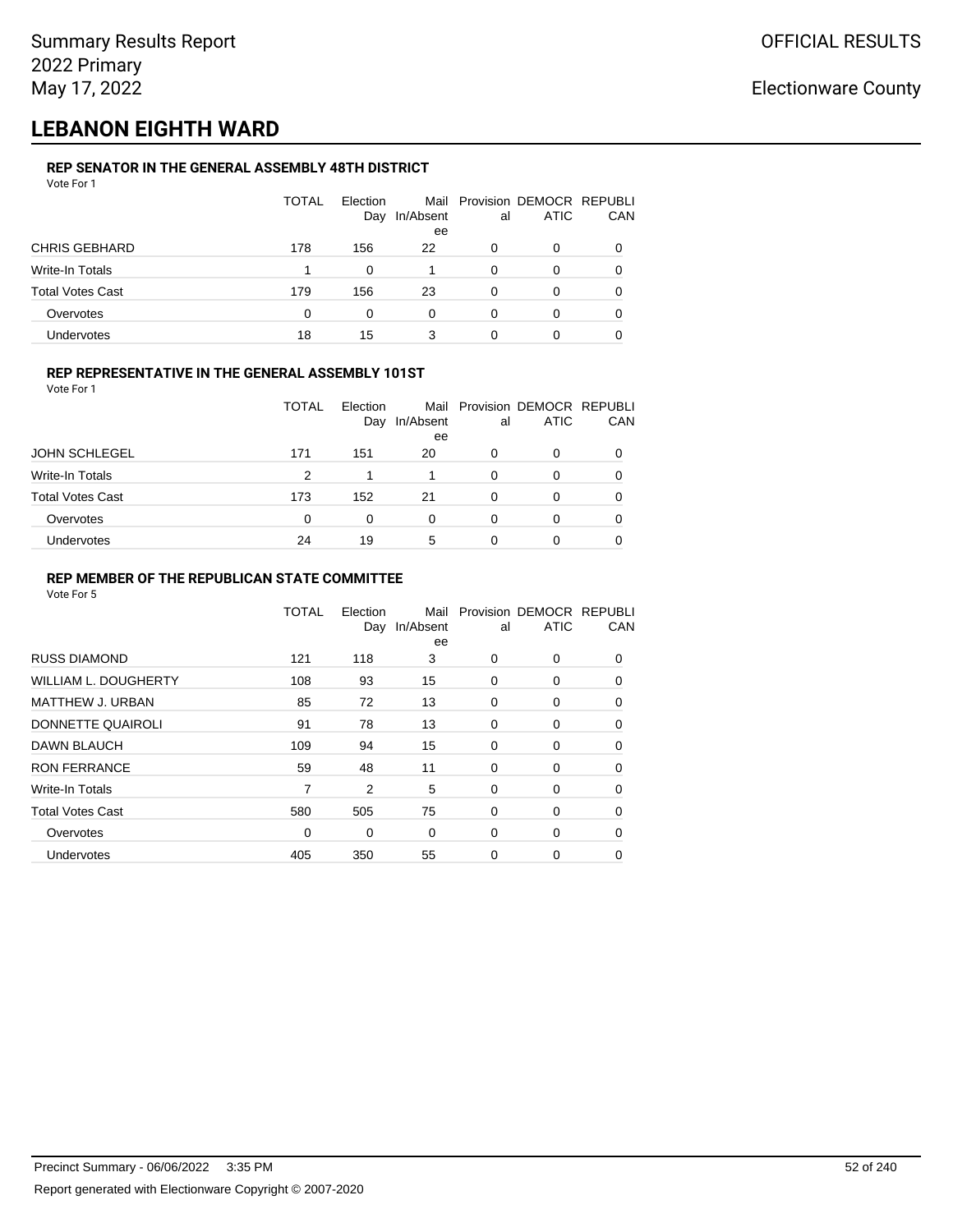# **LEBANON NINTH WARD**

#### **DEM UNITED STATES SENATOR**

Vote For 1

|                         | TOTAL | Election | Mail<br>Day In/Absent<br>ee | al | Provision DEMOCR REPUBLI<br>ATIC | <b>CAN</b> |
|-------------------------|-------|----------|-----------------------------|----|----------------------------------|------------|
| ALEX KHALIL             | 3     | 2        |                             | 0  | $\Omega$                         | 0          |
| <b>CONOR LAMB</b>       | 5     |          | 3                           |    | $\Omega$                         | 0          |
| <b>MALCOLM KENYATTA</b> |       | 5        | 2                           | 0  | $\Omega$                         | 0          |
| JOHN FETTERMAN          | 54    | 31       | 23                          | 0  | $\Omega$                         | 0          |
| Write-In Totals         | 0     | 0        | $\Omega$                    | 0  | $\Omega$                         | 0          |
| <b>Total Votes Cast</b> | 69    | 39       | 29                          |    | $\Omega$                         | $\Omega$   |
| Overvotes               | 0     | 0        | $\Omega$                    | 0  | $\Omega$                         | 0          |
| <b>Undervotes</b>       | 0     | 0        | 0                           | 0  | $\Omega$                         | 0          |

#### **DEM GOVERNOR**

| Vote For 1       |              |                 |                 |          |                                              |     |
|------------------|--------------|-----------------|-----------------|----------|----------------------------------------------|-----|
|                  | <b>TOTAL</b> | Election<br>Day | In/Absent<br>ee | al       | Mail Provision DEMOCR REPUBLI<br><b>ATIC</b> | CAN |
| JOSH SHAPIRO     | 65           | 37              | 28              | 0        | 0                                            |     |
| Write-In Totals  |              |                 | 0               | 0        | 0                                            | 0   |
| Total Votes Cast | 66           | 38              | 28              | 0        | 0                                            | 0   |
| Overvotes        | 0            | 0               | $\Omega$        | $\Omega$ | 0                                            | 0   |
| Undervotes       | 2            |                 |                 | O        | 0                                            |     |

## **DEM LIEUTENANT GOVERNOR**

| Vote For 1              |              |                 |                   |          |                                         |          |
|-------------------------|--------------|-----------------|-------------------|----------|-----------------------------------------|----------|
|                         | <b>TOTAL</b> | Election<br>Day | Mail<br>In/Absent | al       | Provision DEMOCR REPUBLI<br><b>ATIC</b> | CAN      |
|                         |              |                 | ee                |          |                                         |          |
| <b>AUSTIN DAVIS</b>     | 32           | 14              | 18                | 0        | $\Omega$                                | $\Omega$ |
| <b>RAY SOSA</b>         | 8            | 4               | 3                 |          | $\Omega$                                | 0        |
| <b>BRIAN SIMS</b>       | 25           | 18              | 7                 | $\Omega$ | 0                                       | 0        |
| Write-In Totals         | 0            | 0               | 0                 | $\Omega$ | 0                                       | $\Omega$ |
| <b>Total Votes Cast</b> | 65           | 36              | 28                |          | $\Omega$                                | $\Omega$ |
| Overvotes               | 0            | 0               | 0                 | 0        | $\Omega$                                | 0        |
| Undervotes              | 4            | 3               |                   | $\Omega$ | 0                                       |          |
|                         |              |                 |                   |          |                                         |          |

## **DEM REPRESENTATIVE IN CONGRESS 9TH DISTRICT**

Vote For 1

|                         | TOTAL | <b>Flection</b><br>Day | In/Absent<br>ee | al | Mail Provision DEMOCR REPUBLI<br><b>ATIC</b> | <b>CAN</b> |
|-------------------------|-------|------------------------|-----------------|----|----------------------------------------------|------------|
| AMANDA R. WALDMAN       | 63    | 35                     | 27              |    | $\Omega$                                     | 0          |
| Write-In Totals         | 0     | <sup>0</sup>           | 0               | 0  | n                                            | 0          |
| <b>Total Votes Cast</b> | 63    | 35                     | 27              |    | $\Omega$                                     | 0          |
| Overvotes               | 0     | 0                      | $\Omega$        | O  | $\Omega$                                     | 0          |
| <b>Undervotes</b>       | 6     | 4                      | າ               |    |                                              |            |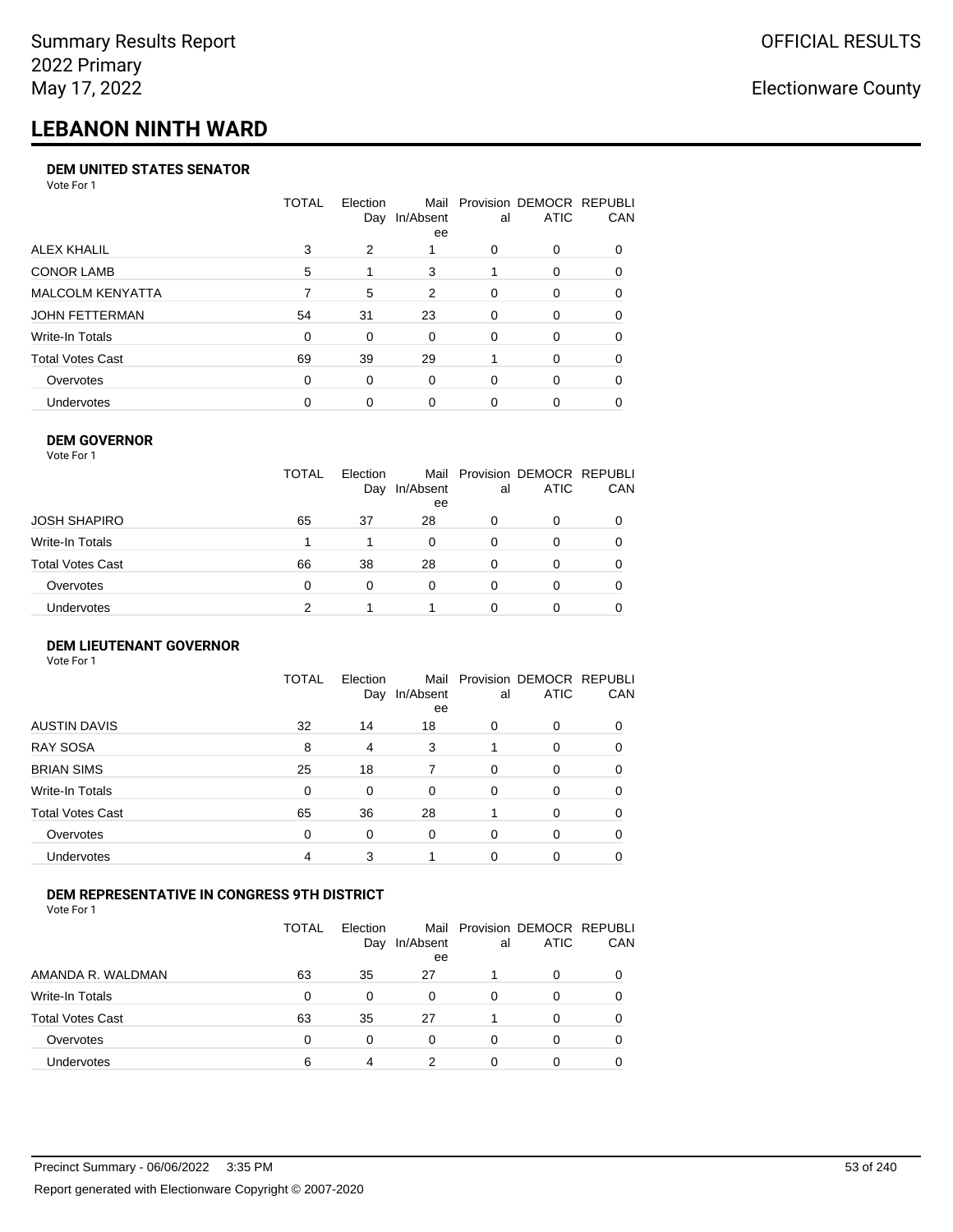## **LEBANON NINTH WARD**

#### **DEM SENATOR IN THE GENERAL ASSEMBLY 48TH DISTRICT** Vote For 1

| 1 J J J J J J           |              |                 |                 |    |                                              |     |
|-------------------------|--------------|-----------------|-----------------|----|----------------------------------------------|-----|
|                         | <b>TOTAL</b> | Election<br>Day | In/Absent<br>ee | al | Mail Provision DEMOCR REPUBLI<br><b>ATIC</b> | CAN |
| <b>CALVIN CLEMENTS</b>  | 67           | 38              | 28              |    | 0                                            |     |
| Write-In Totals         | $\Omega$     | 0               | 0               | 0  | O                                            |     |
| <b>Total Votes Cast</b> | 67           | 38              | 28              |    | 0                                            |     |
| Overvotes               | $\Omega$     | 0               | 0               | 0  | O                                            |     |
| <b>Undervotes</b>       | っ            |                 |                 |    | 0                                            |     |

## **DEM REPRESENTATIVE IN THE GENERAL ASSEMBLY 101ST**

Vote For 1

|                         | TOTAL | Election<br>Day | In/Absent | al | Mail Provision DEMOCR REPUBLI<br><b>ATIC</b> | <b>CAN</b> |
|-------------------------|-------|-----------------|-----------|----|----------------------------------------------|------------|
|                         |       |                 | ee        |    |                                              |            |
| <b>CATHERINE MILLER</b> | 64    | 36              | 28        | O  |                                              | 0          |
| <b>Write-In Totals</b>  | 0     | 0               | 0         | 0  |                                              | 0          |
| <b>Total Votes Cast</b> | 64    | 36              | 28        | ი  |                                              | 0          |
| Overvotes               | 0     | 0               | 0         | 0  |                                              | 0          |
| <b>Undervotes</b>       | 4     | 3               |           |    |                                              |            |

## **DEM MEMBER OF THE DEMOCRATIC STATE COMMITTEE**

Vote For 2

|                         | TOTAL | Election<br>Day | Mail<br>In/Absent<br>ee | al       | Provision DEMOCR REPUBLI<br><b>ATIC</b> | CAN |
|-------------------------|-------|-----------------|-------------------------|----------|-----------------------------------------|-----|
| LAURA QUICK             | 42    | 21              | 21                      | 0        | 0                                       | 0   |
| <b>CALVIN CLEMENTS</b>  | 23    | 13              | 9                       |          | 0                                       | 0   |
| <b>CORNELL WILSON</b>   | 42    | 27              | 15                      | $\Omega$ | $\Omega$                                | 0   |
| Write-In Totals         | 0     | 0               | $\Omega$                | 0        | 0                                       | 0   |
| <b>Total Votes Cast</b> | 107   | 61              | 45                      |          | $\Omega$                                | 0   |
| Overvotes               | 0     | 0               | 0                       | $\Omega$ | $\Omega$                                | 0   |
| Undervotes              | 30    | 17              | 13                      | 0        | 0                                       |     |

#### **DEM MEMBER OF THE DEMOCRATIC COUNTY COMMITTEE LEBANON NINTH WARD** Vote For 3

| VULE FUI J              |       |                 |           |    |                                              |     |
|-------------------------|-------|-----------------|-----------|----|----------------------------------------------|-----|
|                         | TOTAL | Election<br>Day | In/Absent | al | Mail Provision DEMOCR REPUBLI<br><b>ATIC</b> | CAN |
|                         |       |                 | ee        |    |                                              |     |
| <b>VINCENT TRICAMO</b>  | 51    | 29              | 22        | 0  | 0                                            |     |
| PAMELA TRICAMO          | 51    | 29              | 21        |    | 0                                            | 0   |
| Write-In Totals         | 0     | 0               | 0         | 0  | 0                                            | 0   |
| <b>Total Votes Cast</b> | 102   | 58              | 43        |    | 0                                            | 0   |
| Overvotes               | 0     | 0               | 0         |    | 0                                            |     |
|                         |       |                 |           |    |                                              |     |

Undervotes 103 59 44 0 0 0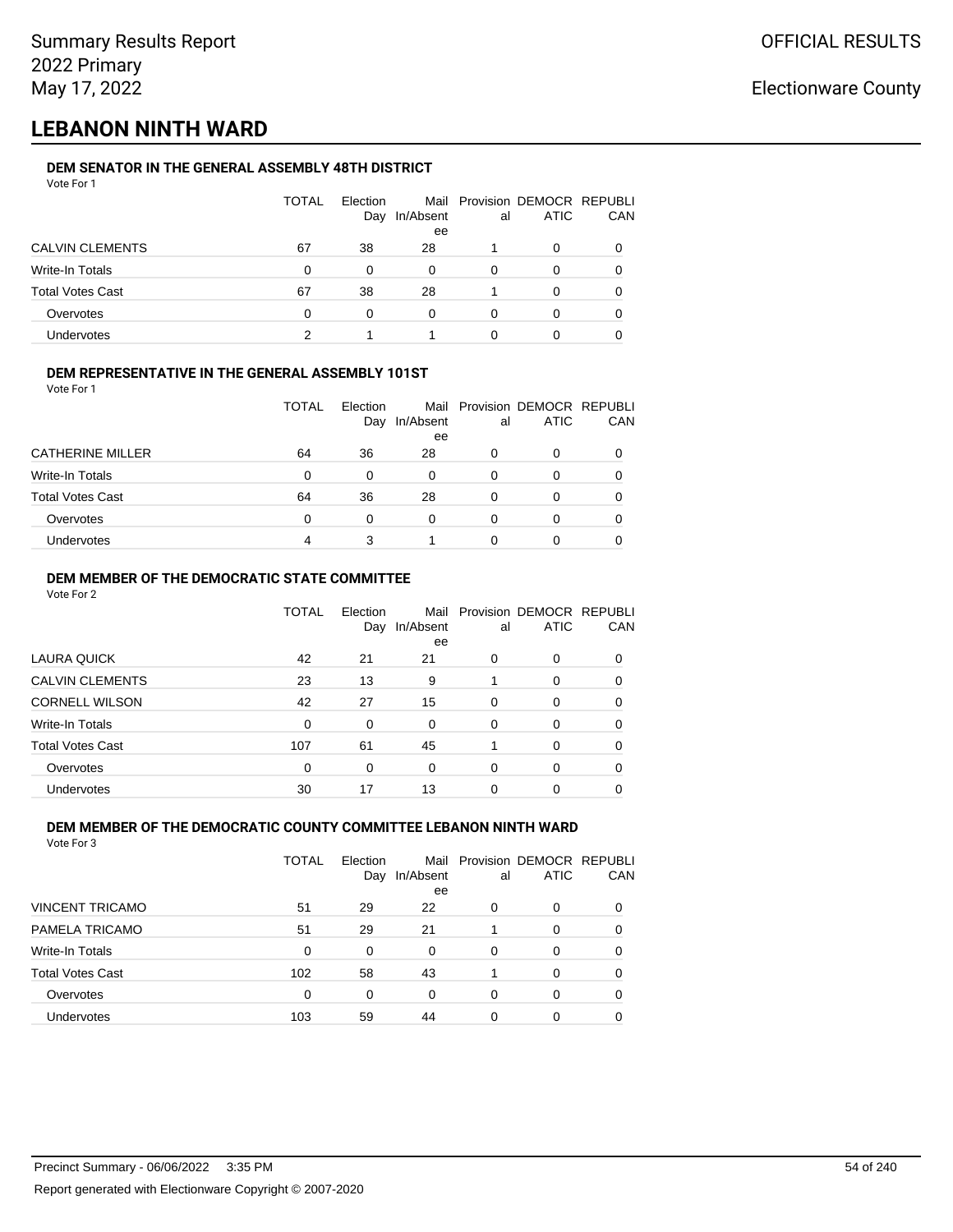# **LEBANON NINTH WARD**

## **REP GOVERNOR**

Vote For 1

|                         | <b>TOTAL</b> | Election<br>Day | Mail<br>In/Absent<br>ee | al          | Provision DEMOCR REPUBLI<br><b>ATIC</b> | CAN |
|-------------------------|--------------|-----------------|-------------------------|-------------|-----------------------------------------|-----|
| <b>LOU BARLETTA</b>     | 28           | 27              |                         | 0           | 0                                       | 0   |
| DOUGLAS V. MASTRIANO    | 47           | 47              | 0                       | $\mathbf 0$ | 0                                       | 0   |
| <b>NCHE ZAMA</b>        | 0            | 0               | 0                       | 0           | 0                                       | 0   |
| DAVE WHITE              | 6            | 5               | 1                       | $\mathbf 0$ | 0                                       | 0   |
| <b>MELISSA HART</b>     | 3            | 2               | 1                       | 0           | 0                                       | 0   |
| <b>BILL MCSWAIN</b>     | 10           | 8               | 2                       | $\mathbf 0$ | 0                                       | 0   |
| <b>CHARLIE GEROW</b>    | 1            | $\Omega$        | 1                       | $\Omega$    | $\Omega$                                | 0   |
| <b>JOE GALE</b>         |              | 1               | 0                       | $\mathbf 0$ | 0                                       | 0   |
| <b>JAKE CORMAN</b>      | 4            | 3               | 1                       | $\Omega$    | $\Omega$                                | 0   |
| Write-In Totals         | 0            | 0               | 0                       | $\mathbf 0$ | 0                                       | 0   |
| <b>Total Votes Cast</b> | 100          | 93              | $\overline{7}$          | $\Omega$    | 0                                       | 0   |
| Overvotes               | $\Omega$     | 0               | 0                       | $\mathbf 0$ | 0                                       | 0   |
| Undervotes              | 2            | 2               | 0                       | 0           | 0                                       | 0   |

## **REP LIEUTENANT GOVERNOR**

| Vote For 1 |  |
|------------|--|
|------------|--|

|                              | TOTAL | Election<br>Day | Mail<br>In/Absent<br>ee | al       | Provision DEMOCR REPUBLI<br><b>ATIC</b> | CAN      |
|------------------------------|-------|-----------------|-------------------------|----------|-----------------------------------------|----------|
| <b>CLARICE SCHILLINGER</b>   | 2     | 2               | 0                       | $\Omega$ | 0                                       | 0        |
| <b>JAMES EARL JONES</b>      | 9     | 9               | $\Omega$                | 0        | 0                                       | 0        |
| <b>RICK SACCONE</b>          | 4     | 4               | $\Omega$                | $\Omega$ | 0                                       | 0        |
| <b>JOHN BROWN</b>            | 1     | 1               | $\Omega$                | $\Omega$ | 0                                       | 0        |
| <b>CHRIS FRYE</b>            | 1     | 1               | 0                       | 0        | 0                                       | 0        |
| <b>JEFF COLEMAN</b>          | 4     | 3               | 1                       | 0        | 0                                       | $\Omega$ |
| <b>RUSS DIAMOND</b>          | 60    | 57              | 3                       | 0        | 0                                       | 0        |
| <b>CARRIE LEWIS DELROSSO</b> | 10    | 9               | 1                       | 0        | 0                                       | 0        |
| <b>TEDDY DANIELS</b>         | 6     | 5               | 1                       | $\Omega$ | 0                                       | $\Omega$ |
| Write-In Totals              | 1     | 1               | $\Omega$                | 0        | 0                                       | 0        |
| <b>Total Votes Cast</b>      | 98    | 92              | 6                       | $\Omega$ | $\Omega$                                | $\Omega$ |
| Overvotes                    | 1     | 0               | 1                       | 0        | 0                                       | $\Omega$ |
| Undervotes                   | 3     | 3               | $\Omega$                | $\Omega$ | 0                                       | 0        |
|                              |       |                 |                         |          |                                         |          |

## **REP REPRESENTATIVE IN CONGRESS 9TH DISTRICT**

Vote For 1

|                         | <b>TOTAL</b> | Election<br>Day | In/Absent<br>ee | al | Mail Provision DEMOCR REPUBLI<br><b>ATIC</b> | <b>CAN</b> |
|-------------------------|--------------|-----------------|-----------------|----|----------------------------------------------|------------|
| DAN MEUSER              | 88           | 83              | 5               | O  | 0                                            | 0          |
| Write-In Totals         | 0            | 0               | $\Omega$        | O  |                                              | 0          |
| <b>Total Votes Cast</b> | 88           | 83              | 5               | O  | 0                                            | 0          |
| Overvotes               |              | $\Omega$        |                 | 0  | 0                                            | 0          |
| <b>Undervotes</b>       | 13           | 12              |                 |    |                                              |            |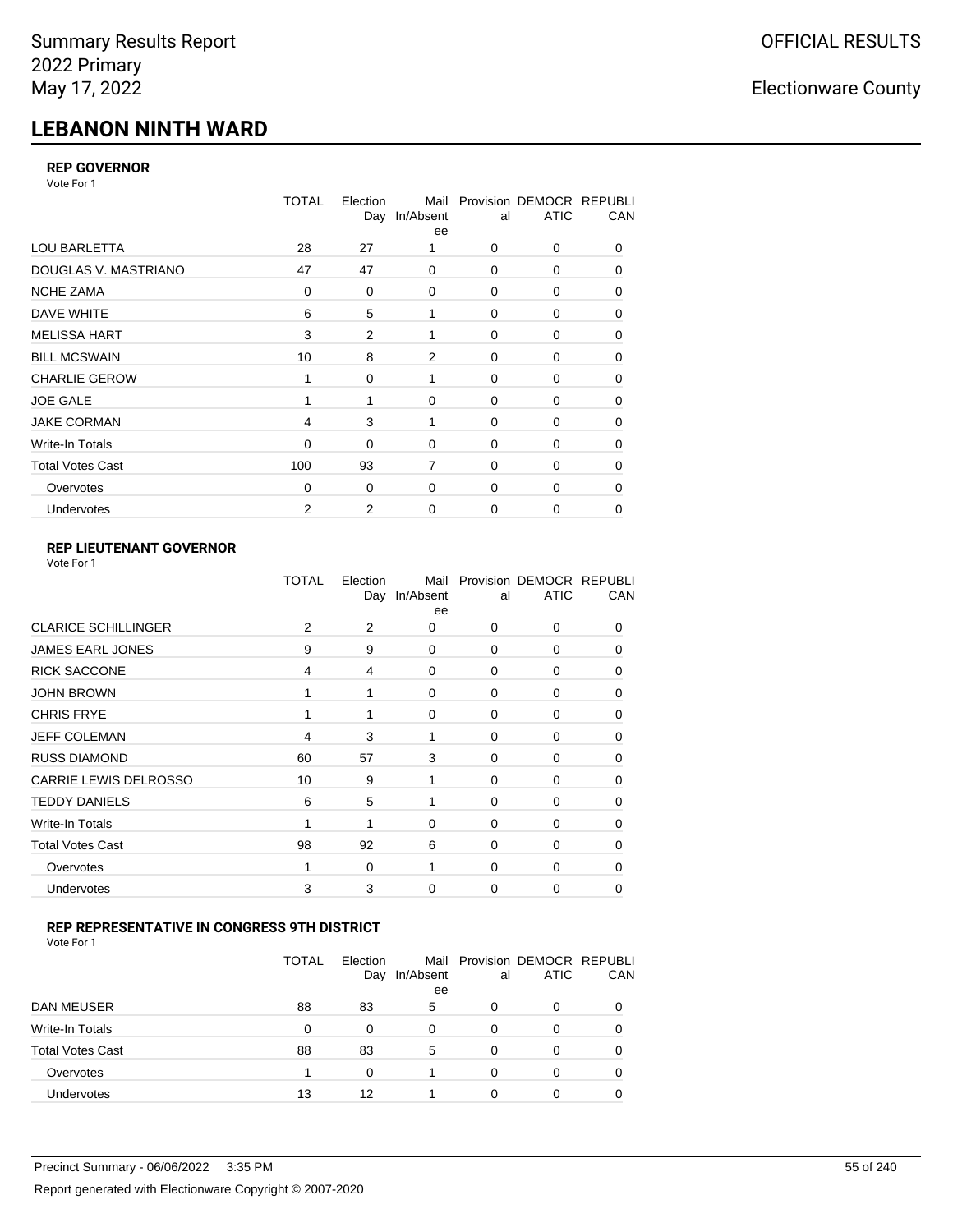## **LEBANON NINTH WARD**

## **REP SENATOR IN THE GENERAL ASSEMBLY 48TH DISTRICT**

| IL VERATVRIM IIL VENEMA AVVENDET TVIII DIVINVI<br>Vote For 1 |              |                 |                 |          |                                              |     |
|--------------------------------------------------------------|--------------|-----------------|-----------------|----------|----------------------------------------------|-----|
|                                                              | <b>TOTAL</b> | Election<br>Day | In/Absent<br>ee | al       | Mail Provision DEMOCR REPUBLI<br><b>ATIC</b> | CAN |
| <b>CHRIS GEBHARD</b>                                         | 96           | 89              | 6               |          | 0                                            | 0   |
| Write-In Totals                                              | 0            | $\Omega$        | 0               | $\Omega$ | 0                                            |     |
| <b>Total Votes Cast</b>                                      | 96           | 89              | 6               |          |                                              | 0   |
| Overvotes                                                    | 0            | 0               | 0               | 0        |                                              | 0   |
| Undervotes                                                   |              | 6               |                 |          |                                              |     |
|                                                              |              |                 |                 |          |                                              |     |

## **REP REPRESENTATIVE IN THE GENERAL ASSEMBLY 101ST**

Vote For 1

|                         | TOTAL | Flection<br>Day | In/Absent<br>ee | al | Mail Provision DEMOCR REPUBLI<br><b>ATIC</b> | CAN |
|-------------------------|-------|-----------------|-----------------|----|----------------------------------------------|-----|
| <b>JOHN SCHLEGEL</b>    | 93    | 86              | 6               |    | 0                                            |     |
| Write-In Totals         | 0     | 0               | 0               | 0  | O                                            | 0   |
| <b>Total Votes Cast</b> | 93    | 86              | 6               |    | 0                                            |     |
| Overvotes               | 0     | 0               | 0               | 0  | 0                                            |     |
| Undervotes              | 10    | 9               |                 |    | 0                                            |     |

### **REP MEMBER OF THE REPUBLICAN STATE COMMITTEE**

|                         | TOTAL | Election<br>Day | Mail<br>In/Absent<br>ee | al | Provision DEMOCR REPUBLI<br><b>ATIC</b> | CAN      |
|-------------------------|-------|-----------------|-------------------------|----|-----------------------------------------|----------|
| <b>RUSS DIAMOND</b>     | 66    | 63              | 3                       | 0  | 0                                       | 0        |
| WILLIAM L. DOUGHERTY    | 48    | 45              | 3                       | 0  | 0                                       | 0        |
| MATTHEW J. URBAN        | 30    | 29              | 1                       | 0  | 0                                       | 0        |
| DONNETTE QUAIROLI       | 46    | 44              | 2                       | 0  | 0                                       | $\Omega$ |
| <b>DAWN BLAUCH</b>      | 56    | 51              | 4                       | 1  | 0                                       | $\Omega$ |
| <b>RON FERRANCE</b>     | 24    | 22              | 2                       | 0  | 0                                       | $\Omega$ |
| Write-In Totals         | 4     | 2               | 2                       | 0  | 0                                       | 0        |
| <b>Total Votes Cast</b> | 274   | 256             | 17                      | 1  | 0                                       | 0        |
| Overvotes               | 0     | 0               | $\mathbf 0$             | 0  | 0                                       | 0        |
| Undervotes              | 237   | 219             | 18                      | 0  | 0                                       | $\Omega$ |
|                         |       |                 |                         |    |                                         |          |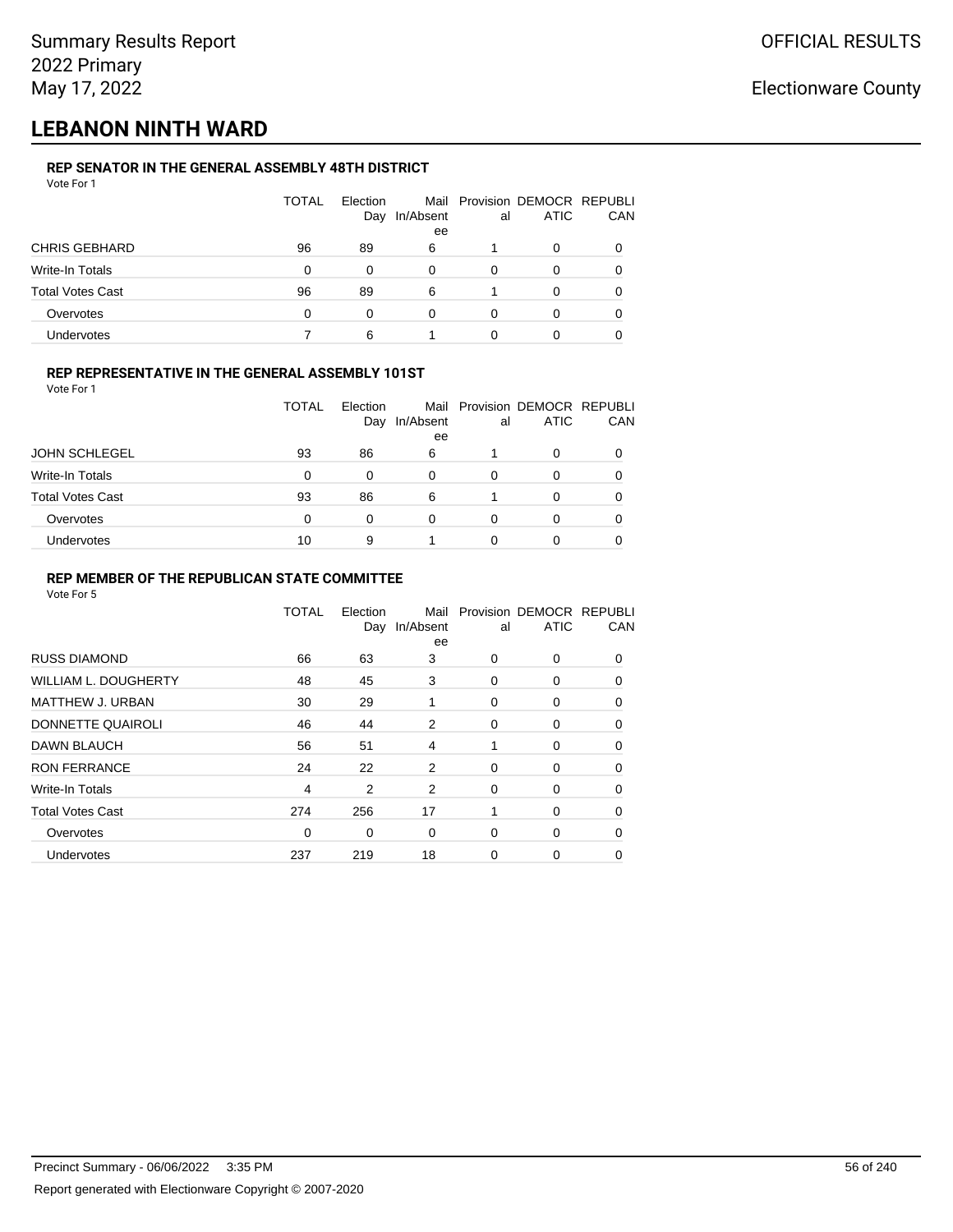# **LEBANON TENTH WARD**

#### **DEM UNITED STATES SENATOR**

Vote For 1

|                         | TOTAL | Election<br>Day | Mail<br>In/Absent<br>ee | al | Provision DEMOCR REPUBLI<br><b>ATIC</b> | <b>CAN</b> |
|-------------------------|-------|-----------------|-------------------------|----|-----------------------------------------|------------|
| ALEX KHALIL             | 5     | 3               | 2                       | 0  | $\Omega$                                | 0          |
| <b>CONOR LAMB</b>       | 5     | 3               | 2                       | 0  | $\Omega$                                | 0          |
| <b>MALCOLM KENYATTA</b> | 8     | 4               | $\overline{4}$          | 0  | $\Omega$                                | 0          |
| <b>JOHN FETTERMAN</b>   | 68    | 39              | 29                      | 0  | $\Omega$                                | 0          |
| Write-In Totals         |       | $\Omega$        |                         | 0  | $\Omega$                                | $\Omega$   |
| <b>Total Votes Cast</b> | 87    | 49              | 38                      | 0  | $\Omega$                                | 0          |
| Overvotes               | 0     | 0               | $\Omega$                | 0  | $\Omega$                                | 0          |
| <b>Undervotes</b>       | 0     | 0               | 0                       | 0  | $\Omega$                                | 0          |

#### **DEM GOVERNOR**

| Vote For 1       |              |                 |                 |          |                                              |          |
|------------------|--------------|-----------------|-----------------|----------|----------------------------------------------|----------|
|                  | <b>TOTAL</b> | Election<br>Day | In/Absent<br>ee | al       | Mail Provision DEMOCR REPUBLI<br><b>ATIC</b> | CAN      |
| JOSH SHAPIRO     | 78           | 43              | 35              | 0        | 0                                            |          |
| Write-In Totals  |              | $\Omega$        |                 | $\Omega$ | 0                                            | $\Omega$ |
| Total Votes Cast | 79           | 43              | 36              | 0        | 0                                            | 0        |
| Overvotes        | 0            | 0               | $\Omega$        | 0        | 0                                            | 0        |
| Undervotes       | 8            | 6               | 2               |          | 0                                            |          |

#### **DEM LIEUTENANT GOVERNOR** Vote For 1

|                         | <b>TOTAL</b> | Election<br>Day | In/Absent<br>ee | al       | Mail Provision DEMOCR REPUBLI<br><b>ATIC</b> | CAN      |
|-------------------------|--------------|-----------------|-----------------|----------|----------------------------------------------|----------|
| <b>AUSTIN DAVIS</b>     | 38           | 17              | 21              | $\Omega$ | $\Omega$                                     | 0        |
| <b>RAY SOSA</b>         | 19           | 12              | 7               | $\Omega$ | 0                                            | 0        |
| <b>BRIAN SIMS</b>       | 25           | 18              | 7               | $\Omega$ | $\Omega$                                     | $\Omega$ |
| Write-In Totals         | $\Omega$     | 0               | $\Omega$        | $\Omega$ | $\Omega$                                     | $\Omega$ |
| <b>Total Votes Cast</b> | 82           | 47              | 35              | $\Omega$ | 0                                            | $\Omega$ |
| Overvotes               | 1            | 0               | 1               | $\Omega$ | 0                                            | $\Omega$ |
| Undervotes              | 4            | 2               | 2               | $\Omega$ | 0                                            | 0        |

## **DEM REPRESENTATIVE IN CONGRESS 9TH DISTRICT**

Vote For 1

|                         | TOTAL | <b>Flection</b><br>Day | In/Absent<br>ee | al | Mail Provision DEMOCR REPUBLI<br><b>ATIC</b> | <b>CAN</b> |
|-------------------------|-------|------------------------|-----------------|----|----------------------------------------------|------------|
| AMANDA R. WALDMAN       | 77    | 43                     | 34              | 0  | 0                                            | 0          |
| Write-In Totals         | 0     | O                      | 0               | 0  | n                                            | $\Omega$   |
| <b>Total Votes Cast</b> | 77    | 43                     | 34              | 0  | 0                                            | 0          |
| Overvotes               | 0     | $\Omega$               | 0               | 0  | $\Omega$                                     | 0          |
| Undervotes              | 10    | 6                      |                 |    |                                              |            |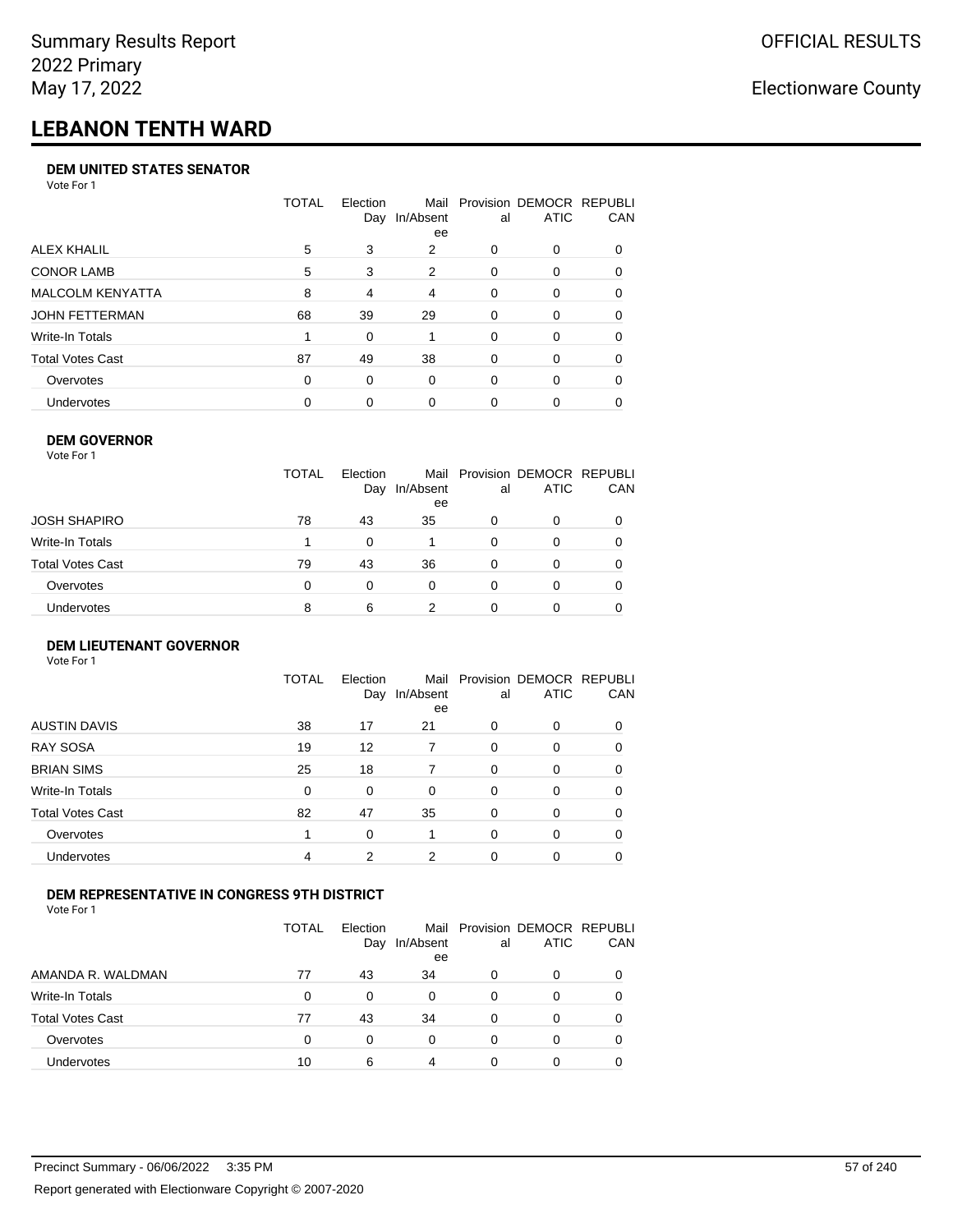## **LEBANON TENTH WARD**

#### **DEM SENATOR IN THE GENERAL ASSEMBLY 48TH DISTRICT** Vote For 1

| 1 J J J J J J           |              |                 |                 |    |                                              |            |
|-------------------------|--------------|-----------------|-----------------|----|----------------------------------------------|------------|
|                         | <b>TOTAL</b> | Election<br>Day | In/Absent<br>ee | al | Mail Provision DEMOCR REPUBLI<br><b>ATIC</b> | <b>CAN</b> |
| <b>CALVIN CLEMENTS</b>  | 81           | 46              | 35              | O  | 0                                            | 0          |
| Write-In Totals         | 2            |                 |                 | 0  | 0                                            | 0          |
| <b>Total Votes Cast</b> | 83           | 47              | 36              | 0  | 0                                            | 0          |
| Overvotes               | 0            | $\Omega$        | 0               | 0  |                                              | 0          |
| Undervotes              | 4            |                 | າ               |    |                                              |            |

## **DEM REPRESENTATIVE IN THE GENERAL ASSEMBLY 101ST**

Vote For 1

|                         | <b>TOTAL</b> | Election |           |    | Mail Provision DEMOCR REPUBLI |            |
|-------------------------|--------------|----------|-----------|----|-------------------------------|------------|
|                         |              | Day      | In/Absent | al | <b>ATIC</b>                   | <b>CAN</b> |
|                         |              |          | ee        |    |                               |            |
| <b>CATHERINE MILLER</b> | 82           | 45       | 37        | O  |                               | 0          |
| Write-In Totals         | 0            | 0        | 0         | O  |                               | 0          |
| <b>Total Votes Cast</b> | 82           | 45       | 37        | O  | O                             | 0          |
| Overvotes               | 0            | 0        | 0         |    |                               | 0          |
| Undervotes              | 5            |          |           |    |                               |            |

## **DEM MEMBER OF THE DEMOCRATIC STATE COMMITTEE**

Vote For 2

|                         | TOTAL | Election<br>Day | Mail<br>In/Absent | al       | Provision DEMOCR REPUBLI<br><b>ATIC</b> | CAN      |
|-------------------------|-------|-----------------|-------------------|----------|-----------------------------------------|----------|
| LAURA QUICK             | 47    | 24              | ee<br>23          | 0        | 0                                       | $\Omega$ |
| <b>CALVIN CLEMENTS</b>  | 33    | 18              | 15                | 0        | 0                                       | 0        |
| <b>CORNELL WILSON</b>   | 44    | 26              | 18                | $\Omega$ | 0                                       | $\Omega$ |
| Write-In Totals         | 2     | 0               | 2                 | 0        | $\Omega$                                | 0        |
| <b>Total Votes Cast</b> | 126   | 68              | 58                | 0        | 0                                       | 0        |
| Overvotes               | 0     | $\Omega$        | $\Omega$          | $\Omega$ | 0                                       | 0        |
| <b>Undervotes</b>       | 48    | 30              | 18                | 0        | 0                                       |          |

#### **DEM MEMBER OF THE DEMOCRATIC COUNTY COMMITTEE LEBANON TENTH WARD** Vote For 3

|                         | TOTAL | Election<br>Day | In/Absent<br>ee | al | Mail Provision DEMOCR REPUBLI<br><b>ATIC</b> | CAN |
|-------------------------|-------|-----------------|-----------------|----|----------------------------------------------|-----|
| <b>Write-In Totals</b>  | 9     |                 | 8               | O  | 0                                            |     |
| <b>Total Votes Cast</b> | 9     |                 | 8               |    | 0                                            |     |
| Overvotes               | 0     | 0               | 0               |    | 0                                            |     |
| <b>Undervotes</b>       | 252   | 146             | 106             | O  | 0                                            |     |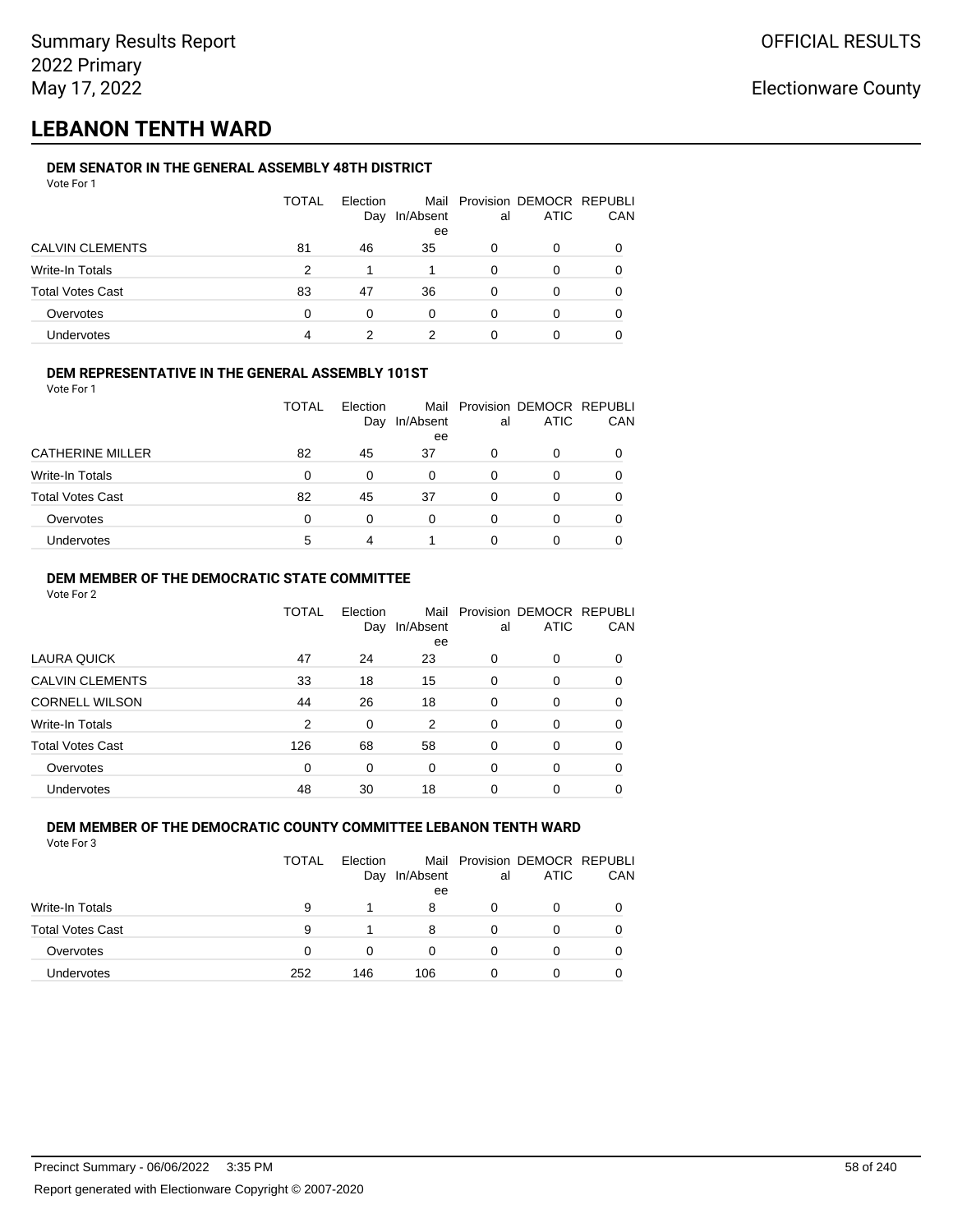# **LEBANON TENTH WARD**

## **REP GOVERNOR**

Vote For 1

|                         | <b>TOTAL</b> | Election | Mail<br>Day In/Absent<br>ee | al          | Provision DEMOCR REPUBLI<br><b>ATIC</b> | CAN      |
|-------------------------|--------------|----------|-----------------------------|-------------|-----------------------------------------|----------|
| <b>LOU BARLETTA</b>     | 24           | 22       | 2                           | 0           | 0                                       | $\Omega$ |
| DOUGLAS V. MASTRIANO    | 91           | 90       | 1                           | 0           | 0                                       | 0        |
| <b>NCHE ZAMA</b>        | $\mathbf 0$  | 0        | $\mathbf 0$                 | 0           | 0                                       | 0        |
| DAVE WHITE              | 11           | 10       | 1                           | 0           | 0                                       | 0        |
| <b>MELISSA HART</b>     | 3            | 3        | $\Omega$                    | 0           | 0                                       | 0        |
| <b>BILL MCSWAIN</b>     | 22           | 11       | 11                          | $\mathbf 0$ | 0                                       | 0        |
| <b>CHARLIE GEROW</b>    | 4            | 4        | $\mathbf 0$                 | 0           | 0                                       | 0        |
| <b>JOE GALE</b>         | $\mathbf 0$  | 0        | $\mathbf 0$                 | $\mathbf 0$ | 0                                       | 0        |
| <b>JAKE CORMAN</b>      | 6            | 4        | 2                           | 0           | 0                                       | 0        |
| Write-In Totals         | 2            | 2        | $\Omega$                    | 0           | 0                                       | 0        |
| <b>Total Votes Cast</b> | 163          | 146      | 17                          | $\Omega$    | $\Omega$                                | 0        |
| Overvotes               | 0            | 0        | $\mathbf 0$                 | 0           | 0                                       | 0        |
| Undervotes              | 0            | 0        | $\mathbf 0$                 | 0           | 0                                       | 0        |

## **REP LIEUTENANT GOVERNOR**

| Vote For 1 |  |
|------------|--|
|------------|--|

|                            | TOTAL | Election | Mail<br>Day In/Absent<br>ee | al       | Provision DEMOCR REPUBLI<br><b>ATIC</b> | CAN          |
|----------------------------|-------|----------|-----------------------------|----------|-----------------------------------------|--------------|
| <b>CLARICE SCHILLINGER</b> | 1     | 1        | 0                           | $\Omega$ | 0                                       | 0            |
| <b>JAMES EARL JONES</b>    | 5     | 3        | 2                           | 0        | 0                                       | 0            |
| <b>RICK SACCONE</b>        | 5     | 4        | 1                           | $\Omega$ | 0                                       | 0            |
| <b>JOHN BROWN</b>          | 5     | 5        | $\Omega$                    | $\Omega$ | 0                                       | 0            |
| <b>CHRIS FRYE</b>          | 5     | 2        | 3                           | 0        | 0                                       | 0            |
| JEFF COLEMAN               | 3     | 3        | 0                           | 0        | 0                                       | $\Omega$     |
| <b>RUSS DIAMOND</b>        | 109   | 98       | 11                          | 0        | 0                                       | 0            |
| CARRIE LEWIS DELROSSO      | 17    | 17       | 0                           | 0        | 0                                       | 0            |
| <b>TEDDY DANIELS</b>       | 10    | 10       | $\Omega$                    | 0        | 0                                       | 0            |
| Write-In Totals            | 1     | 1        | $\Omega$                    | 0        | 0                                       | $\Omega$     |
| <b>Total Votes Cast</b>    | 161   | 144      | 17                          | $\Omega$ | $\Omega$                                | $\Omega$     |
| Overvotes                  | 0     | 0        | 0                           | 0        | 0                                       | <sup>0</sup> |
| Undervotes                 | 2     | 2        | 0                           | $\Omega$ | 0                                       | 0            |
|                            |       |          |                             |          |                                         |              |

## **REP REPRESENTATIVE IN CONGRESS 9TH DISTRICT**

| Vote For 1 |  |
|------------|--|
|------------|--|

|                         | TOTAL | Election<br>Day | In/Absent<br>ee | al       | Mail Provision DEMOCR REPUBLI<br><b>ATIC</b> | CAN      |
|-------------------------|-------|-----------------|-----------------|----------|----------------------------------------------|----------|
| <b>DAN MEUSER</b>       | 155   | 139             | 16              | 0        | 0                                            | $\Omega$ |
| Write-In Totals         | 2     | 1               |                 | 0        | 0                                            |          |
| <b>Total Votes Cast</b> | 157   | 140             | 17              | $\Omega$ | 0                                            |          |
| Overvotes               | 0     | 0               | 0               | 0        | 0                                            | 0        |
| <b>Undervotes</b>       | 6     | 6               |                 | 0        | 0                                            |          |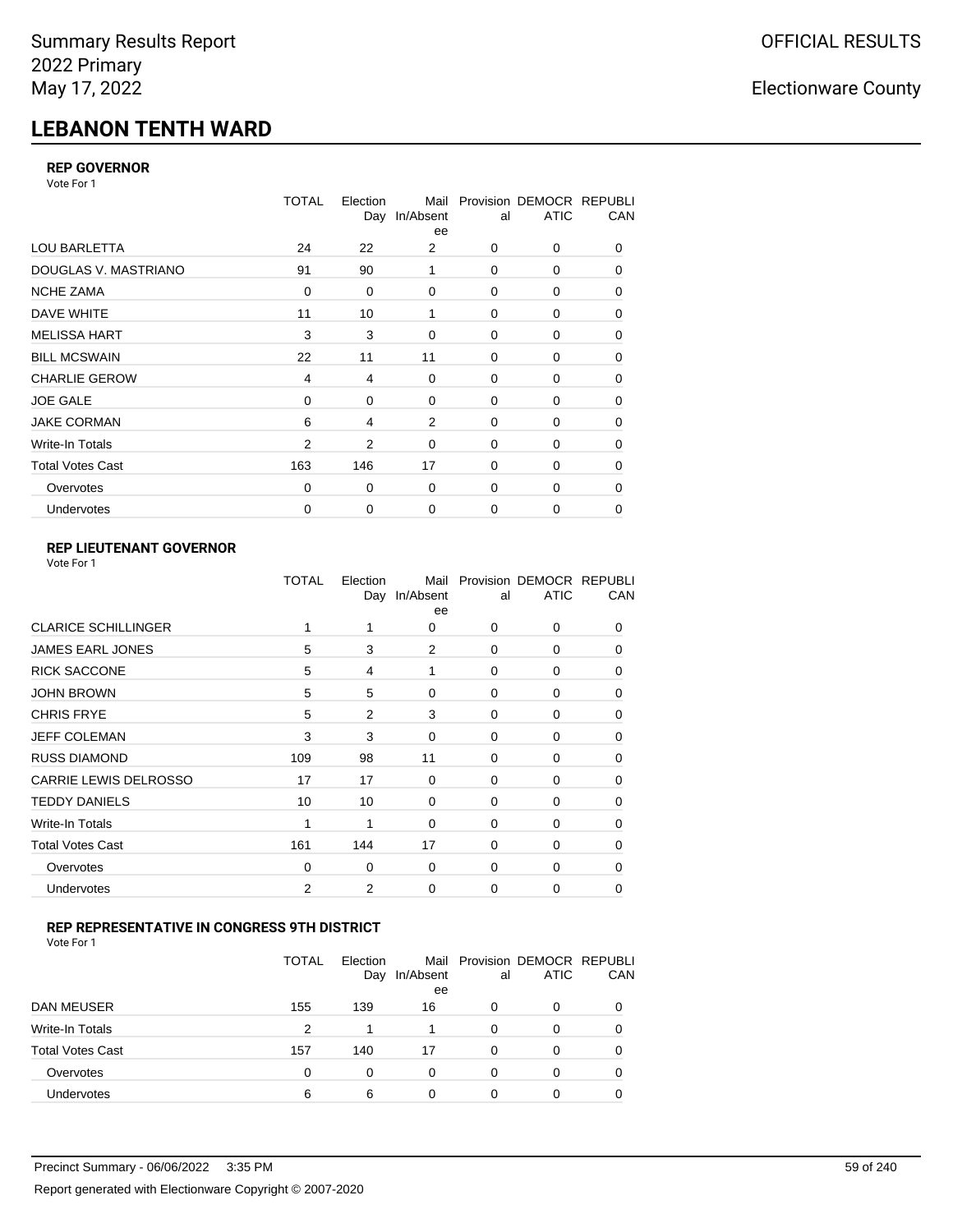## **LEBANON TENTH WARD**

#### **REP SENATOR IN THE GENERAL ASSEMBLY 48TH DISTRICT** Vote For 1

| 1 J J J J J J           |              |                 |                 |    |                                              |              |
|-------------------------|--------------|-----------------|-----------------|----|----------------------------------------------|--------------|
|                         | <b>TOTAL</b> | Election<br>Day | In/Absent<br>ee | al | Mail Provision DEMOCR REPUBLI<br><b>ATIC</b> | CAN          |
| <b>CHRIS GEBHARD</b>    | 150          | 135             | 15              | 0  | O                                            |              |
| Write-In Totals         | 3            | 2               |                 | 0  | O                                            |              |
| <b>Total Votes Cast</b> | 153          | 137             | 16              | 0  | 0                                            | <sup>0</sup> |
| Overvotes               | $\Omega$     | 0               | 0               | 0  | O                                            | 0            |
| <b>Undervotes</b>       | 10           | 9               |                 | 0  | 0                                            |              |

## **REP REPRESENTATIVE IN THE GENERAL ASSEMBLY 101ST**

Vote For 1

|                         | TOTAL | Election<br>Day | In/Absent<br>ee | al | Mail Provision DEMOCR REPUBLI<br><b>ATIC</b> | <b>CAN</b> |
|-------------------------|-------|-----------------|-----------------|----|----------------------------------------------|------------|
| <b>JOHN SCHLEGEL</b>    | 148   | 133             | 15              | 0  |                                              | 0          |
| Write-In Totals         | 4     | 3               |                 | 0  | 0                                            | 0          |
| <b>Total Votes Cast</b> | 152   | 136             | 16              | 0  | <sup>0</sup>                                 | 0          |
| Overvotes               | 0     | 0               | 0               | 0  | 0                                            | 0          |
| Undervotes              |       | 10              |                 |    |                                              | 0          |

### **REP MEMBER OF THE REPUBLICAN STATE COMMITTEE**

|                             | TOTAL | Election<br>Day | Mail<br>In/Absent<br>ee | al | Provision DEMOCR REPUBLI<br><b>ATIC</b> | CAN      |
|-----------------------------|-------|-----------------|-------------------------|----|-----------------------------------------|----------|
| <b>RUSS DIAMOND</b>         | 125   | 111             | 14                      | 0  | $\Omega$                                | $\Omega$ |
| <b>WILLIAM L. DOUGHERTY</b> | 81    | 74              | 7                       | 0  | 0                                       | 0        |
| MATTHEW J. URBAN            | 50    | 45              | 5                       | 0  | 0                                       | $\Omega$ |
| DONNETTE QUAIROLI           | 71    | 65              | 6                       | 0  | 0                                       | $\Omega$ |
| <b>DAWN BLAUCH</b>          | 90    | 78              | 12                      | 0  | 0                                       | $\Omega$ |
| <b>RON FERRANCE</b>         | 32    | 31              | 1                       | 0  | 0                                       | 0        |
| Write-In Totals             | 7     | 7               | $\mathbf 0$             | 0  | 0                                       | 0        |
| <b>Total Votes Cast</b>     | 456   | 411             | 45                      | 0  | 0                                       | 0        |
| Overvotes                   | 5     | 5               | 0                       | 0  | 0                                       | 0        |
| Undervotes                  | 354   | 314             | 40                      | 0  | 0                                       |          |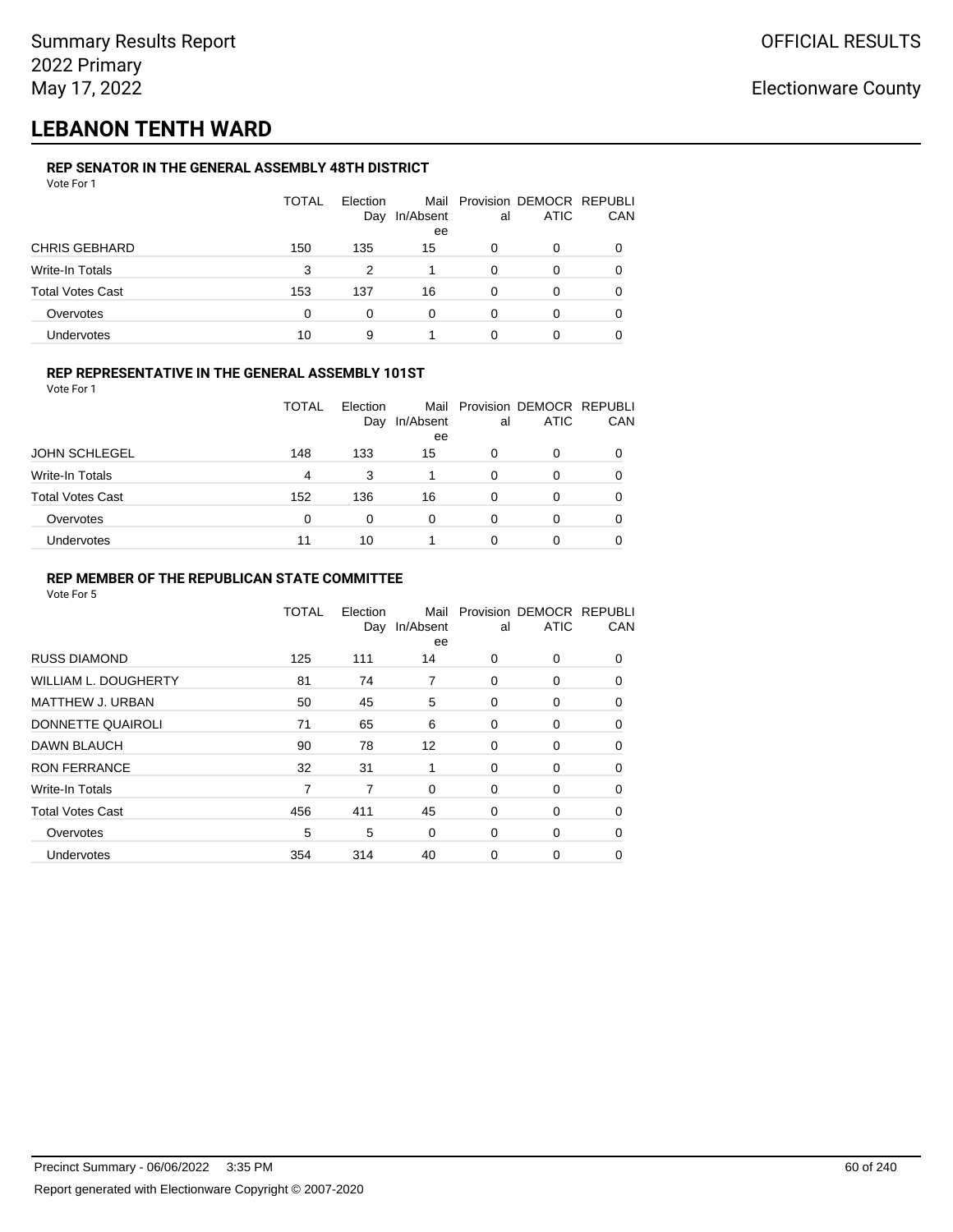#### **DEM UNITED STATES SENATOR**

Vote For 1

|                         | TOTAL | Election<br>Day | Mail<br>In/Absent<br>ee | al | Provision DEMOCR REPUBLI<br><b>ATIC</b> | <b>CAN</b> |
|-------------------------|-------|-----------------|-------------------------|----|-----------------------------------------|------------|
| ALEX KHALIL             | 8     | 4               | 4                       | 0  | $\Omega$                                | 0          |
| <b>CONOR LAMB</b>       | 19    | 14              | 5                       | 0  | $\Omega$                                | 0          |
| <b>MALCOLM KENYATTA</b> | 4     | 2               | 2                       | 0  | $\Omega$                                | 0          |
| <b>JOHN FETTERMAN</b>   | 97    | 65              | 32                      | 0  | $\Omega$                                | 0          |
| Write-In Totals         |       |                 | $\Omega$                | 0  | $\Omega$                                | 0          |
| <b>Total Votes Cast</b> | 129   | 86              | 43                      | 0  | $\Omega$                                | 0          |
| Overvotes               | 0     | 0               | $\Omega$                | 0  | $\Omega$                                | 0          |
| Undervotes              |       | 0               |                         | 0  | $\Omega$                                | 0          |

#### **DEM GOVERNOR**

| Vote For 1       |              |                 |                 |          |                                              |     |
|------------------|--------------|-----------------|-----------------|----------|----------------------------------------------|-----|
|                  | <b>TOTAL</b> | Election<br>Day | In/Absent<br>ee | al       | Mail Provision DEMOCR REPUBLI<br><b>ATIC</b> | CAN |
| JOSH SHAPIRO     | 125          | 81              | 44              | 0        | 0                                            |     |
| Write-In Totals  | 2            | 2               | 0               | 0        | 0                                            | 0   |
| Total Votes Cast | 127          | 83              | 44              | 0        | 0                                            | 0   |
| Overvotes        | 0            | 0               | 0               | $\Omega$ | 0                                            |     |
| Undervotes       | 3            | 3               | 0               | 0        | 0                                            |     |

#### **DEM LIEUTENANT GOVERNOR** Vote For 1

|                         | TOTAL | Election<br>Day | In/Absent<br>ee | al       | Mail Provision DEMOCR REPUBLI<br><b>ATIC</b> | CAN      |
|-------------------------|-------|-----------------|-----------------|----------|----------------------------------------------|----------|
| <b>AUSTIN DAVIS</b>     | 56    | 30              | 26              | 0        | 0                                            | 0        |
| <b>RAY SOSA</b>         | 18    | 16              | 2               | 0        | 0                                            | $\Omega$ |
| <b>BRIAN SIMS</b>       | 43    | 30              | 13              | 0        | 0                                            | $\Omega$ |
| Write-In Totals         | 0     | 0               | $\Omega$        | $\Omega$ | $\Omega$                                     | $\Omega$ |
| <b>Total Votes Cast</b> | 117   | 76              | 41              | 0        | 0                                            | $\Omega$ |
| Overvotes               | 0     | 0               | 0               | $\Omega$ | 0                                            | $\Omega$ |
| Undervotes              | 13    | 10              | 3               | 0        | 0                                            | 0        |

## **DEM REPRESENTATIVE IN CONGRESS 9TH DISTRICT**

Vote For 1

|                         | TOTAL | <b>Flection</b><br>Day | Mail<br>In/Absent<br>ee | al | Provision DEMOCR REPUBLI<br><b>ATIC</b> | <b>CAN</b> |
|-------------------------|-------|------------------------|-------------------------|----|-----------------------------------------|------------|
| AMANDA R. WALDMAN       | 116   | 74                     | 42                      | O  | 0                                       | 0          |
| Write-In Totals         | 0     | 0                      | $\Omega$                | 0  | $\Omega$                                | 0          |
| <b>Total Votes Cast</b> | 116   | 74                     | 42                      | 0  | 0                                       | 0          |
| Overvotes               | 0     | 0                      | $\Omega$                | 0  | $\Omega$                                | 0          |
| <b>Undervotes</b>       | 14    | 12                     | າ                       |    |                                         |            |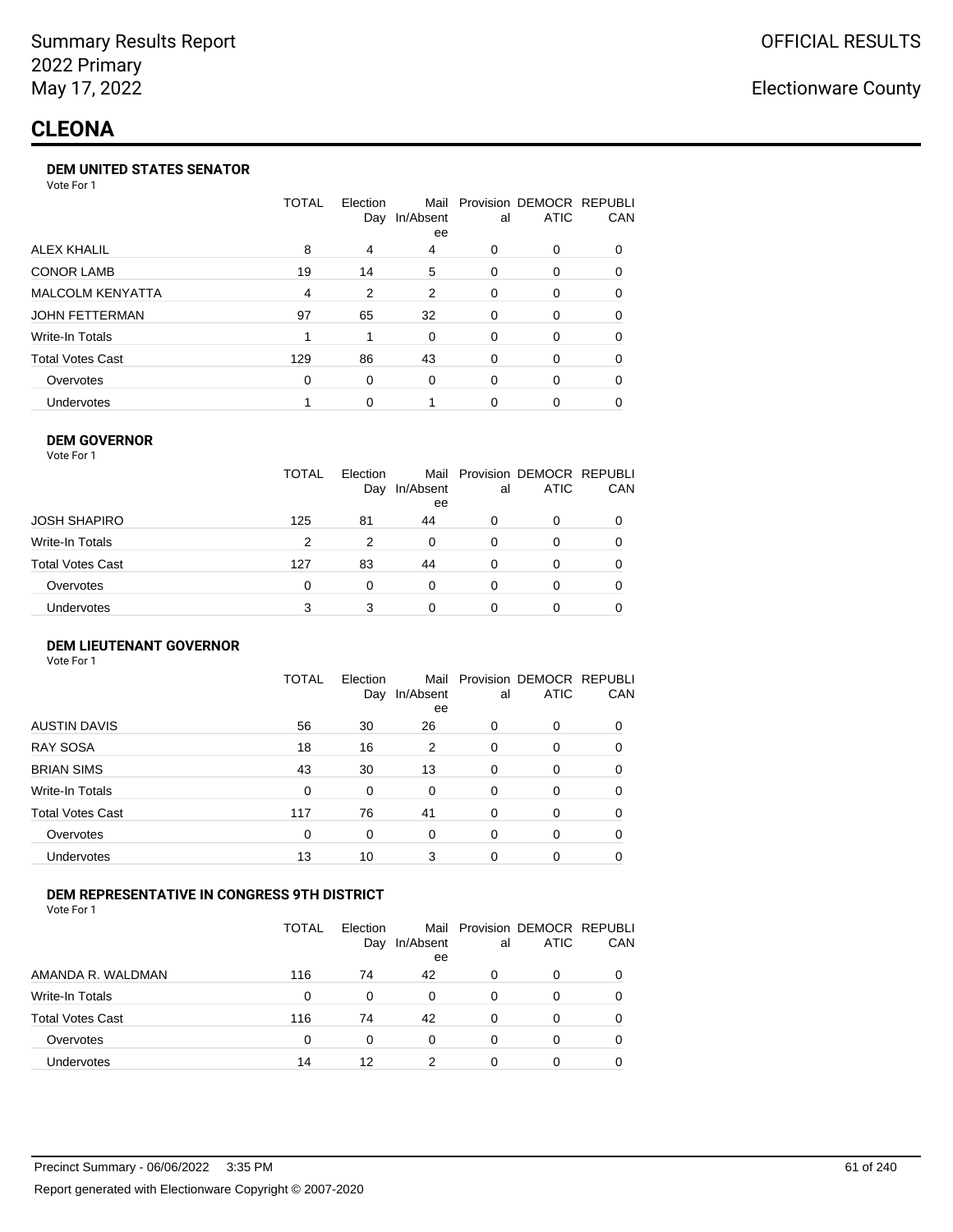## **CLEONA**

## **DEM SENATOR IN THE GENERAL ASSEMBLY 48TH DISTRICT**

| Vote For |  |
|----------|--|
|          |  |

|                         | <b>TOTAL</b> | Election<br>Day | In/Absent<br>ee | al | Mail Provision DEMOCR REPUBLI<br><b>ATIC</b> | CAN |
|-------------------------|--------------|-----------------|-----------------|----|----------------------------------------------|-----|
| <b>CALVIN CLEMENTS</b>  | 123          | 80              | 43              | 0  | 0                                            |     |
| Write-In Totals         | 0            | 0               | $\Omega$        | 0  | 0                                            |     |
| <b>Total Votes Cast</b> | 123          | 80              | 43              | 0  | 0                                            |     |
| Overvotes               | 0            | 0               | 0               | ∩  | Ω                                            |     |
| Undervotes              |              | 6               |                 |    |                                              |     |

### **DEM REPRESENTATIVE IN THE GENERAL ASSEMBLY 102ND**

Vote For 1

|                         | <b>TOTAL</b> | Election | Day In/Absent | al | Mail Provision DEMOCR REPUBLI<br><b>ATIC</b> | <b>CAN</b> |
|-------------------------|--------------|----------|---------------|----|----------------------------------------------|------------|
|                         |              |          | ee            |    |                                              |            |
| LAURA QUICK             | 117          | 75       | 42            | 0  | 0                                            | 0          |
| Write-In Totals         |              |          | 0             | 0  |                                              | 0          |
| <b>Total Votes Cast</b> | 118          | 76       | 42            | 0  | 0                                            | 0          |
| Overvotes               | 0            | $\Omega$ | 0             | 0  |                                              | 0          |
| <b>Undervotes</b>       | 12           | 10       | っ             | 0  |                                              | 0          |

## **DEM MEMBER OF THE DEMOCRATIC STATE COMMITTEE**

Vote For 2

|                         | TOTAL          | Flection<br>Day | Mail<br>In/Absent<br>ee | al       | Provision DEMOCR REPUBLI<br><b>ATIC</b> | CAN      |
|-------------------------|----------------|-----------------|-------------------------|----------|-----------------------------------------|----------|
| LAURA QUICK             | 81             | 49              | 32                      | 0        | $\Omega$                                | 0        |
| <b>CALVIN CLEMENTS</b>  | 61             | 44              | 17                      | 0        | 0                                       | 0        |
| <b>CORNELL WILSON</b>   | 56             | 33              | 23                      | $\Omega$ | $\Omega$                                | $\Omega$ |
| Write-In Totals         | 2              | 2               | 0                       | $\Omega$ | $\Omega$                                | 0        |
| <b>Total Votes Cast</b> | 200            | 128             | 72                      | $\Omega$ | $\Omega$                                | 0        |
| Overvotes               | $\overline{2}$ | 0               | 2                       | $\Omega$ | $\Omega$                                | 0        |
| <b>Undervotes</b>       | 58             | 44              | 14                      | 0        | 0                                       |          |

### **DEM MEMBER OF THE DEMOCRATIC COUNTY COMMITTEE CLEONA**

|                         | TOTAL | Election<br>Day | In/Absent | al | Mail Provision DEMOCR REPUBLI<br>ATIC | CAN |
|-------------------------|-------|-----------------|-----------|----|---------------------------------------|-----|
| Write-In Totals         | 19    | 16              | ee<br>3   | O  | 0                                     |     |
| <b>Total Votes Cast</b> | 19    | 16              | 3         | 0  | O                                     |     |
| Overvotes               | 0     | 0               |           | O  | 0                                     |     |
| Undervotes              | 371   | 242             | 129       | 0  | 0                                     |     |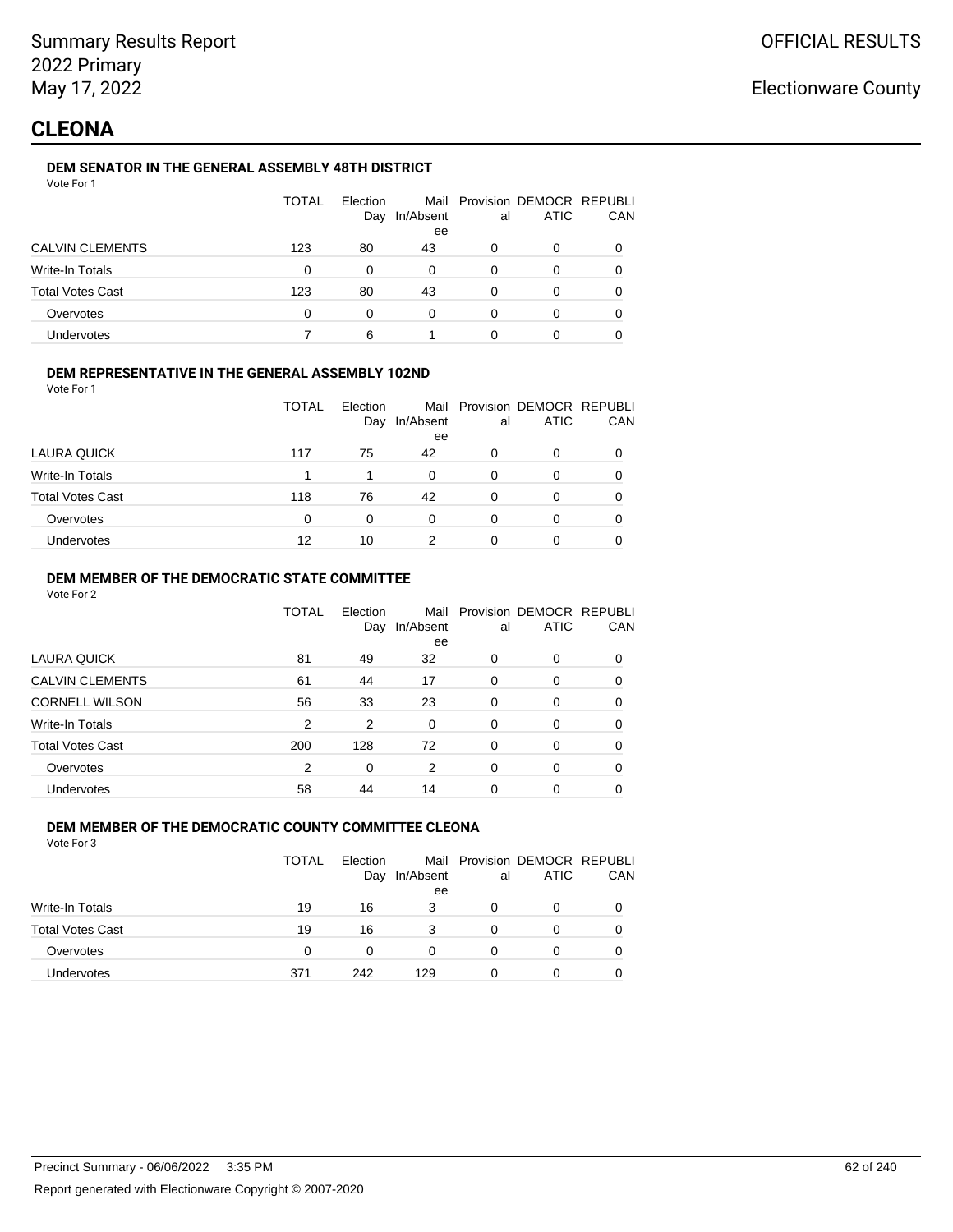#### **REP GOVERNOR**

Vote For 1

|                         | <b>TOTAL</b>   | Election<br>Day | Mail<br>In/Absent<br>ee | al          | Provision DEMOCR REPUBLI<br><b>ATIC</b> | CAN |
|-------------------------|----------------|-----------------|-------------------------|-------------|-----------------------------------------|-----|
| <b>LOU BARLETTA</b>     | 74             | 67              | 7                       | 0           | 0                                       | 0   |
| DOUGLAS V. MASTRIANO    | 161            | 155             | 6                       | $\mathbf 0$ | 0                                       | 0   |
| <b>NCHE ZAMA</b>        | 1              | 1               | $\mathbf 0$             | 0           | 0                                       | 0   |
| DAVE WHITE              | 31             | 26              | 5                       | $\mathbf 0$ | 0                                       | 0   |
| <b>MELISSA HART</b>     | 12             | 8               | 4                       | 0           | 0                                       | 0   |
| <b>BILL MCSWAIN</b>     | 46             | 35              | 11                      | $\mathbf 0$ | 0                                       | 0   |
| <b>CHARLIE GEROW</b>    | 19             | 15              | 4                       | $\Omega$    | $\Omega$                                | 0   |
| <b>JOE GALE</b>         | $\overline{2}$ | $\overline{2}$  | 0                       | $\mathbf 0$ | 0                                       | 0   |
| <b>JAKE CORMAN</b>      | 4              | 1               | 3                       | $\Omega$    | 0                                       | 0   |
| Write-In Totals         | 3              | 2               | 1                       | $\mathbf 0$ | 0                                       | 0   |
| <b>Total Votes Cast</b> | 353            | 312             | 41                      | $\Omega$    | 0                                       | 0   |
| Overvotes               |                | 1               | $\mathbf 0$             | 0           | 0                                       | 0   |
| Undervotes              | 4              | 3               | 1                       | $\Omega$    | 0                                       | 0   |

## **REP LIEUTENANT GOVERNOR**

| Vote For 1 |  |
|------------|--|
|------------|--|

|                            | TOTAL          | Election | Mail<br>Day In/Absent<br>ee | al       | Provision DEMOCR REPUBLI<br><b>ATIC</b> | CAN      |
|----------------------------|----------------|----------|-----------------------------|----------|-----------------------------------------|----------|
| <b>CLARICE SCHILLINGER</b> | 9              | 8        | 1                           | $\Omega$ | 0                                       | 0        |
| <b>JAMES EARL JONES</b>    | 11             | 11       | 0                           | 0        | 0                                       | 0        |
| <b>RICK SACCONE</b>        | 13             | 11       | 2                           | $\Omega$ | 0                                       | 0        |
| <b>JOHN BROWN</b>          | 5              | 5        | 0                           | $\Omega$ | 0                                       | 0        |
| <b>CHRIS FRYE</b>          | 6              | 6        | 0                           | 0        | 0                                       | 0        |
| JEFF COLEMAN               | 18             | 11       | 7                           | 0        | 0                                       | 0        |
| <b>RUSS DIAMOND</b>        | 211            | 187      | 24                          | 0        | 0                                       | 0        |
| CARRIE LEWIS DELROSSO      | 43             | 40       | 3                           | 0        | 0                                       | 0        |
| <b>TEDDY DANIELS</b>       | 17             | 15       | 2                           | 0        | 0                                       | 0        |
| Write-In Totals            | 13             | 12       | 1                           | $\Omega$ | 0                                       | 0        |
| <b>Total Votes Cast</b>    | 346            | 306      | 40                          | $\Omega$ | 0                                       | $\Omega$ |
| Overvotes                  | $\overline{2}$ | 1        | 1                           | 0        | 0                                       | $\Omega$ |
| Undervotes                 | 10             | 9        | 1                           | $\Omega$ | 0                                       | $\Omega$ |
|                            |                |          |                             |          |                                         |          |

## **REP REPRESENTATIVE IN CONGRESS 9TH DISTRICT**

| Vote For 1 |  |  |
|------------|--|--|
|------------|--|--|

|                         | <b>TOTAL</b> | Election<br>Day | In/Absent<br>ee | al       | Mail Provision DEMOCR REPUBLI<br><b>ATIC</b> | CAN      |
|-------------------------|--------------|-----------------|-----------------|----------|----------------------------------------------|----------|
| DAN MEUSER              | 305          | 272             | 33              | 0        | 0                                            | $\Omega$ |
| Write-In Totals         | 4            | 3               |                 | 0        | 0                                            |          |
| <b>Total Votes Cast</b> | 309          | 275             | 34              | $\Omega$ | 0                                            |          |
| Overvotes               | 0            | 0               | 0               | 0        | 0                                            | 0        |
| Undervotes              | 49           | 41              | 8               | 0        | 0                                            |          |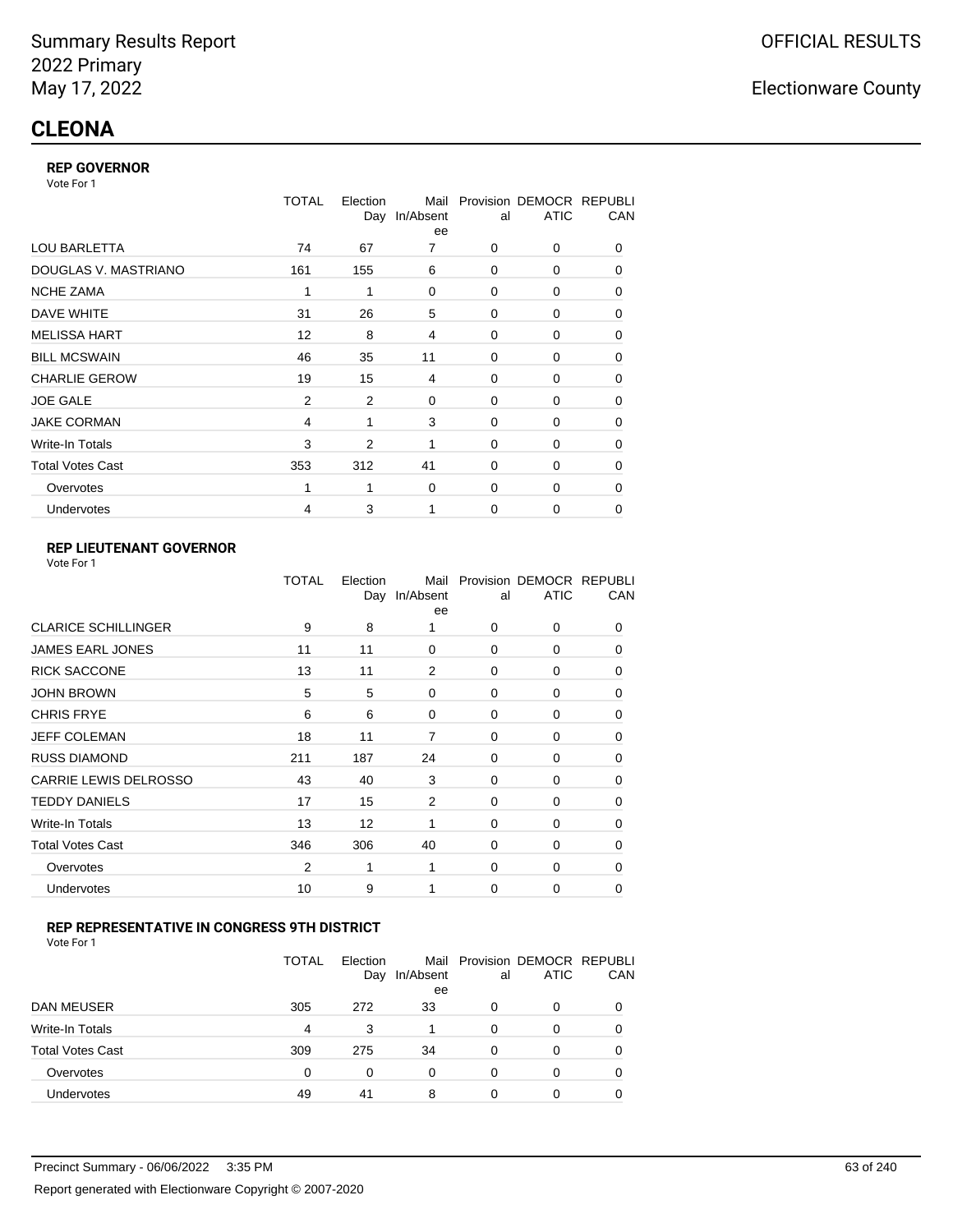## **CLEONA**

## **REP SENATOR IN THE GENERAL ASSEMBLY 48TH DISTRICT**

| Vote For 1 |  |  |
|------------|--|--|
|------------|--|--|

|                         | <b>TOTAL</b> | Election<br>Day | In/Absent<br>ee | al | Mail Provision DEMOCR REPUBLI<br><b>ATIC</b> | CAN |
|-------------------------|--------------|-----------------|-----------------|----|----------------------------------------------|-----|
| <b>CHRIS GEBHARD</b>    | 322          | 286             | 36              | O  | 0                                            |     |
| Write-In Totals         | 4            | 4               | $\Omega$        | 0  | 0                                            |     |
| <b>Total Votes Cast</b> | 326          | 290             | 36              | O  | O                                            |     |
| Overvotes               | 0            | 0               | 0               | 0  | ი                                            |     |
| Undervotes              | 32           | 26              | 6               | 0  |                                              |     |

## **REP REPRESENTATIVE IN THE GENERAL ASSEMBLY 102ND**

Vote For 1

|                         | TOTAL | Election |                     |    | Mail Provision DEMOCR REPUBLI |            |
|-------------------------|-------|----------|---------------------|----|-------------------------------|------------|
|                         |       |          | Day In/Absent<br>ee | al | <b>ATIC</b>                   | <b>CAN</b> |
| <b>RUSS DIAMOND</b>     | 262   | 228      | 34                  | 0  |                               | 0          |
| Write-In Totals         | 63    | 61       | 2                   | 0  |                               | 0          |
| <b>Total Votes Cast</b> | 325   | 289      | 36                  | 0  |                               | 0          |
| Overvotes               | 0     |          | 0                   | 0  |                               | 0          |
| <b>Undervotes</b>       | 33    | 27       | 6                   | 0  |                               | 0          |

## **REP MEMBER OF THE REPUBLICAN STATE COMMITTEE**

|                             | <b>TOTAL</b> | Election<br>Day | Mail<br>In/Absent<br>ee | al | Provision DEMOCR REPUBLI<br><b>ATIC</b> | CAN      |
|-----------------------------|--------------|-----------------|-------------------------|----|-----------------------------------------|----------|
| <b>RUSS DIAMOND</b>         | 228          | 204             | 24                      | 0  | 0                                       | 0        |
| <b>WILLIAM L. DOUGHERTY</b> | 155          | 129             | 26                      | 0  | 0                                       | $\Omega$ |
| <b>MATTHEW J. URBAN</b>     | 187          | 158             | 29                      | 0  | 0                                       | 0        |
| DONNETTE QUAIROLI           | 160          | 134             | 26                      | 0  | 0                                       | $\Omega$ |
| DAWN BLAUCH                 | 209          | 175             | 34                      | 0  | 0                                       | $\Omega$ |
| <b>RON FERRANCE</b>         | 100          | 84              | 16                      | 0  | 0                                       | 0        |
| Write-In Totals             | 15           | 15              | 0                       | 0  | 0                                       | 0        |
| <b>Total Votes Cast</b>     | 1.054        | 899             | 155                     | 0  | 0                                       | 0        |
| Overvotes                   | 5            | 5               | 0                       | 0  | 0                                       | 0        |
| Undervotes                  | 731          | 676             | 55                      | 0  | 0                                       | 0        |
|                             |              |                 |                         |    |                                         |          |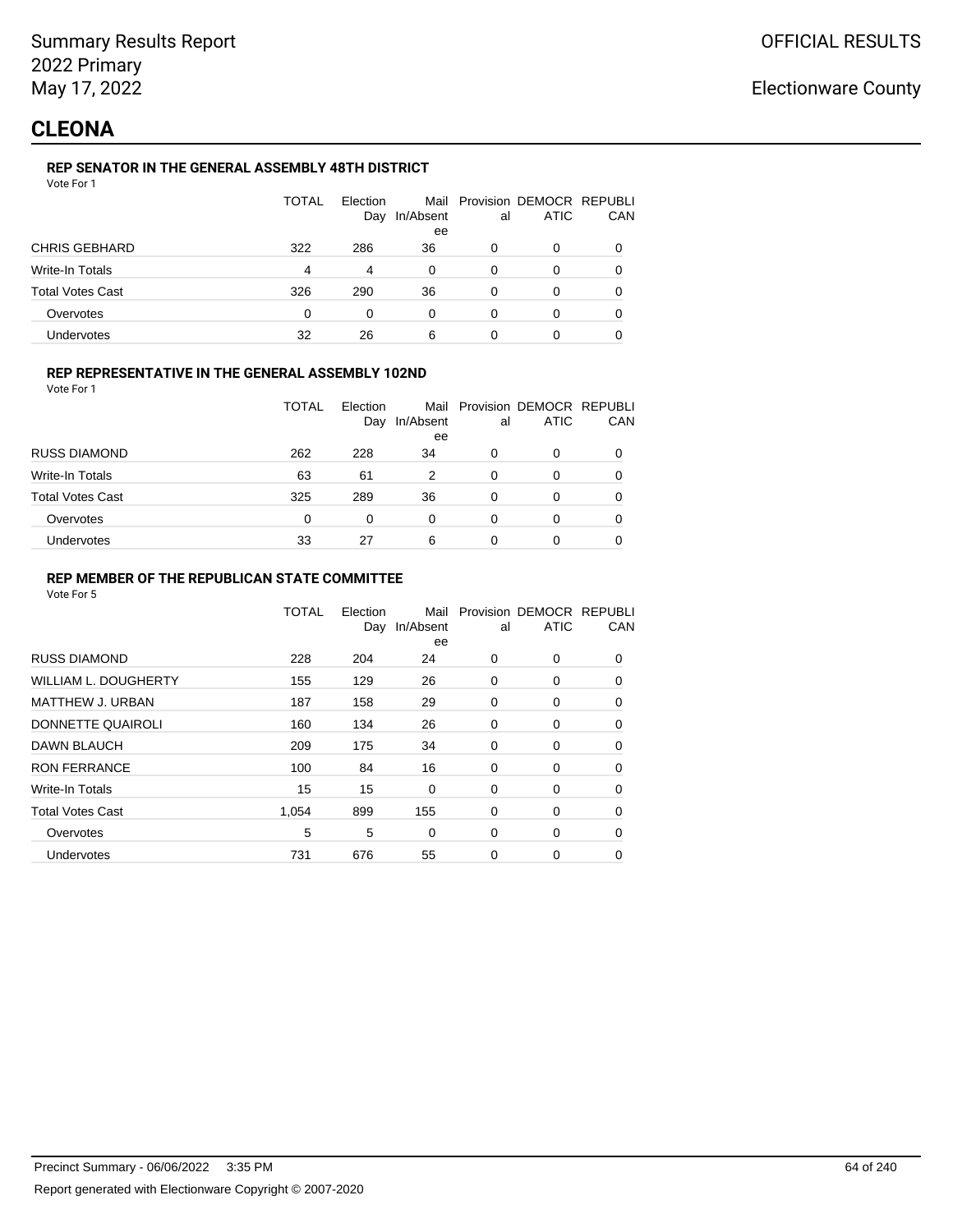# **CORNWALL NORTH**

#### **DEM UNITED STATES SENATOR**

Vote For 1

|                         | TOTAL | Election<br>Day | Mail<br>In/Absent<br>ee | al | Provision DEMOCR REPUBLI<br>ATIC | <b>CAN</b> |
|-------------------------|-------|-----------------|-------------------------|----|----------------------------------|------------|
| ALEX KHALIL             | 5     | 2               | 3                       | 0  | $\Omega$                         | 0          |
| <b>CONOR LAMB</b>       | 37    | 17              | 20                      | 0  | $\Omega$                         | 0          |
| <b>MALCOLM KENYATTA</b> | 10    | 3               | 7                       | 0  | $\Omega$                         | 0          |
| JOHN FETTERMAN          | 264   | 121             | 142                     |    | $\Omega$                         | 0          |
| Write-In Totals         | 0     | $\Omega$        | $\Omega$                | 0  | $\Omega$                         | 0          |
| <b>Total Votes Cast</b> | 316   | 143             | 172                     |    | $\Omega$                         | 0          |
| Overvotes               |       | 0               |                         | 0  | $\Omega$                         | 0          |
| <b>Undervotes</b>       | 5     | 0               | 5                       | 0  | $\Omega$                         | 0          |

#### **DEM GOVERNOR**

| Vote For 1       |              |                 |                 |          |                                              |          |
|------------------|--------------|-----------------|-----------------|----------|----------------------------------------------|----------|
|                  | <b>TOTAL</b> | Election<br>Day | In/Absent<br>ee | al       | Mail Provision DEMOCR REPUBLI<br><b>ATIC</b> | CAN      |
| JOSH SHAPIRO     | 315          | 137             | 177             |          | 0                                            |          |
| Write-In Totals  |              |                 | $\Omega$        | 0        | 0                                            |          |
| Total Votes Cast | 316          | 138             | 177             |          | 0                                            | 0        |
| Overvotes        | 0            | $\Omega$        | 0               | $\Omega$ | $\Omega$                                     | $\Omega$ |
| Undervotes       | 6            | 5               |                 | 0        | 0                                            |          |

#### **DEM LIEUTENANT GOVERNOR** Vote For 1

|                         | <b>TOTAL</b> | Election<br>Day | In/Absent<br>ee | al       | Mail Provision DEMOCR REPUBLI<br><b>ATIC</b> | CAN      |
|-------------------------|--------------|-----------------|-----------------|----------|----------------------------------------------|----------|
| <b>AUSTIN DAVIS</b>     | 152          | 51              | 100             |          | 0                                            | 0        |
| <b>RAY SOSA</b>         | 40           | 23              | 17              | 0        | 0                                            | 0        |
| <b>BRIAN SIMS</b>       | 109          | 62              | 47              | 0        | 0                                            | $\Omega$ |
| <b>Write-In Totals</b>  | 1            | 0               |                 | $\Omega$ | 0                                            | $\Omega$ |
| <b>Total Votes Cast</b> | 302          | 136             | 165             |          | 0                                            | $\Omega$ |
| Overvotes               | 0            | 0               | 0               | $\Omega$ | 0                                            | $\Omega$ |
| <b>Undervotes</b>       | 20           | 7               | 13              | $\Omega$ | 0                                            | 0        |

## **DEM REPRESENTATIVE IN CONGRESS 9TH DISTRICT**

Vote For 1

|                         | TOTAL | <b>Flection</b><br>Day | Mail<br>In/Absent<br>ee | al | Provision DEMOCR REPUBLI<br><b>ATIC</b> | <b>CAN</b> |
|-------------------------|-------|------------------------|-------------------------|----|-----------------------------------------|------------|
| AMANDA R. WALDMAN       | 297   | 128                    | 168                     |    | $\Omega$                                | 0          |
| <b>Write-In Totals</b>  |       | <sup>0</sup>           |                         | 0  | $\Omega$                                | 0          |
| <b>Total Votes Cast</b> | 298   | 128                    | 169                     |    | $\Omega$                                | 0          |
| Overvotes               | 0     | 0                      | $\Omega$                | O  | $\Omega$                                | 0          |
| <b>Undervotes</b>       | 24    | 15                     | 9                       |    |                                         |            |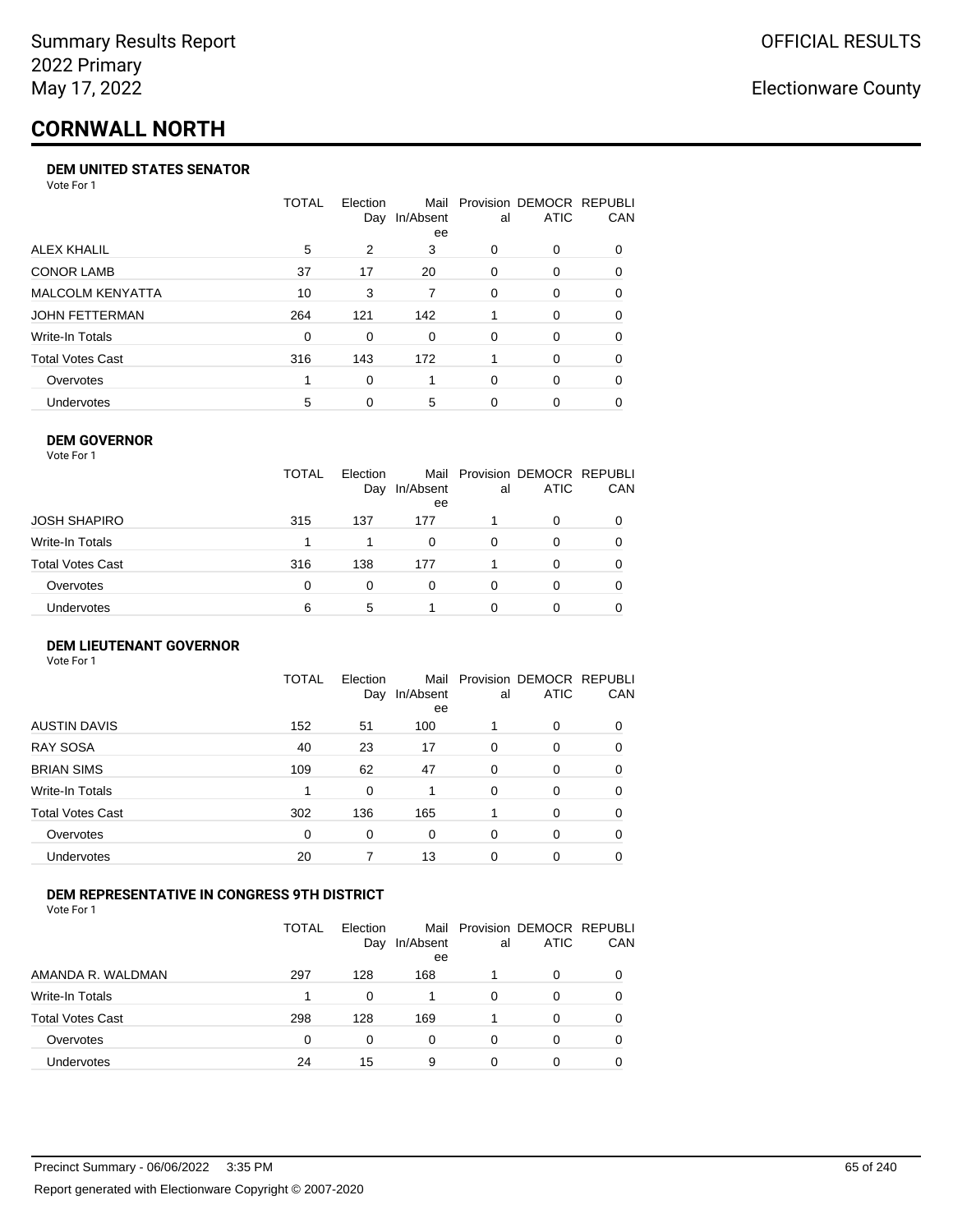## **CORNWALL NORTH**

## **DEM SENATOR IN THE GENERAL ASSEMBLY 48TH DISTRICT**

|                         | <b>TOTAL</b> | Election<br>Day | In/Absent<br>ee | al | Mail Provision DEMOCR REPUBLI<br><b>ATIC</b> | CAN |
|-------------------------|--------------|-----------------|-----------------|----|----------------------------------------------|-----|
| <b>CALVIN CLEMENTS</b>  | 304          | 134             | 169             |    | 0                                            |     |
| Write-In Totals         |              |                 | 0               | 0  | 0                                            |     |
| <b>Total Votes Cast</b> | 305          | 135             | 169             |    | 0                                            |     |
| Overvotes               | 0            | 0               | 0               | ∩  | Ω                                            |     |
| Undervotes              |              | 8               | 9               |    |                                              |     |

## **DEM REPRESENTATIVE IN THE GENERAL ASSEMBLY 101ST**

Vote For 1

|                         | <b>TOTAL</b> | Election<br>Day | In/Absent<br>ee | al | Mail Provision DEMOCR REPUBLI<br><b>ATIC</b> | CAN |
|-------------------------|--------------|-----------------|-----------------|----|----------------------------------------------|-----|
| <b>CATHERINE MILLER</b> | 307          | 136             | 170             |    | 0                                            |     |
| Write-In Totals         | 3            |                 | 2               | 0  | O                                            |     |
| <b>Total Votes Cast</b> | 310          | 137             | 172             |    | ∩                                            |     |
| Overvotes               |              | 0               |                 | 0  | O                                            |     |
| Undervotes              | 11           | 6               | 5               | Ω  | 0                                            |     |

## **DEM MEMBER OF THE DEMOCRATIC STATE COMMITTEE**

Vote For 2

|                         | TOTAL | Election<br>Day | Mail<br>In/Absent<br>ee | al       | Provision DEMOCR REPUBLI<br><b>ATIC</b> | CAN      |
|-------------------------|-------|-----------------|-------------------------|----------|-----------------------------------------|----------|
| LAURA QUICK             | 237   | 97              | 139                     |          | 0                                       | 0        |
| <b>CALVIN CLEMENTS</b>  | 144   | 64              | 79                      |          | 0                                       | 0        |
| <b>CORNELL WILSON</b>   | 167   | 69              | 98                      | $\Omega$ | 0                                       | 0        |
| Write-In Totals         | 0     | 0               | $\Omega$                | 0        | 0                                       | 0        |
| <b>Total Votes Cast</b> | 548   | 230             | 316                     | 2        | 0                                       | $\Omega$ |
| Overvotes               | 0     | 0               | 0                       | $\Omega$ | 0                                       | 0        |
| Undervotes              | 96    | 56              | 40                      | 0        | 0                                       |          |

## **DEM MEMBER OF THE DEMOCRATIC COUNTY COMMITTEE CORNWALL NORTH**

|                         | TOTAL | Election<br>Day | Mail<br>In/Absent<br>ee | al       | Provision DEMOCR REPUBLI<br><b>ATIC</b> | CAN      |
|-------------------------|-------|-----------------|-------------------------|----------|-----------------------------------------|----------|
| <b>JO A. ROUSSEY</b>    | 238   | 104             | 133                     |          | $\Omega$                                | 0        |
| <b>CHRISTIAN THOMAS</b> | 233   | 100             | 132                     |          | $\Omega$                                | 0        |
| ABBY GRIFFIN OVERHOLT   | 263   | 117             | 145                     |          | $\Omega$                                | 0        |
| Write-In Totals         |       | $\Omega$        |                         | $\Omega$ | $\Omega$                                | $\Omega$ |
| <b>Total Votes Cast</b> | 741   | 321             | 417                     | 3        | 0                                       | 0        |
| Overvotes               | 12    | 0               | 12                      | $\Omega$ | 0                                       | 0        |
| Undervotes              | 213   | 108             | 105                     | 0        | 0                                       | 0        |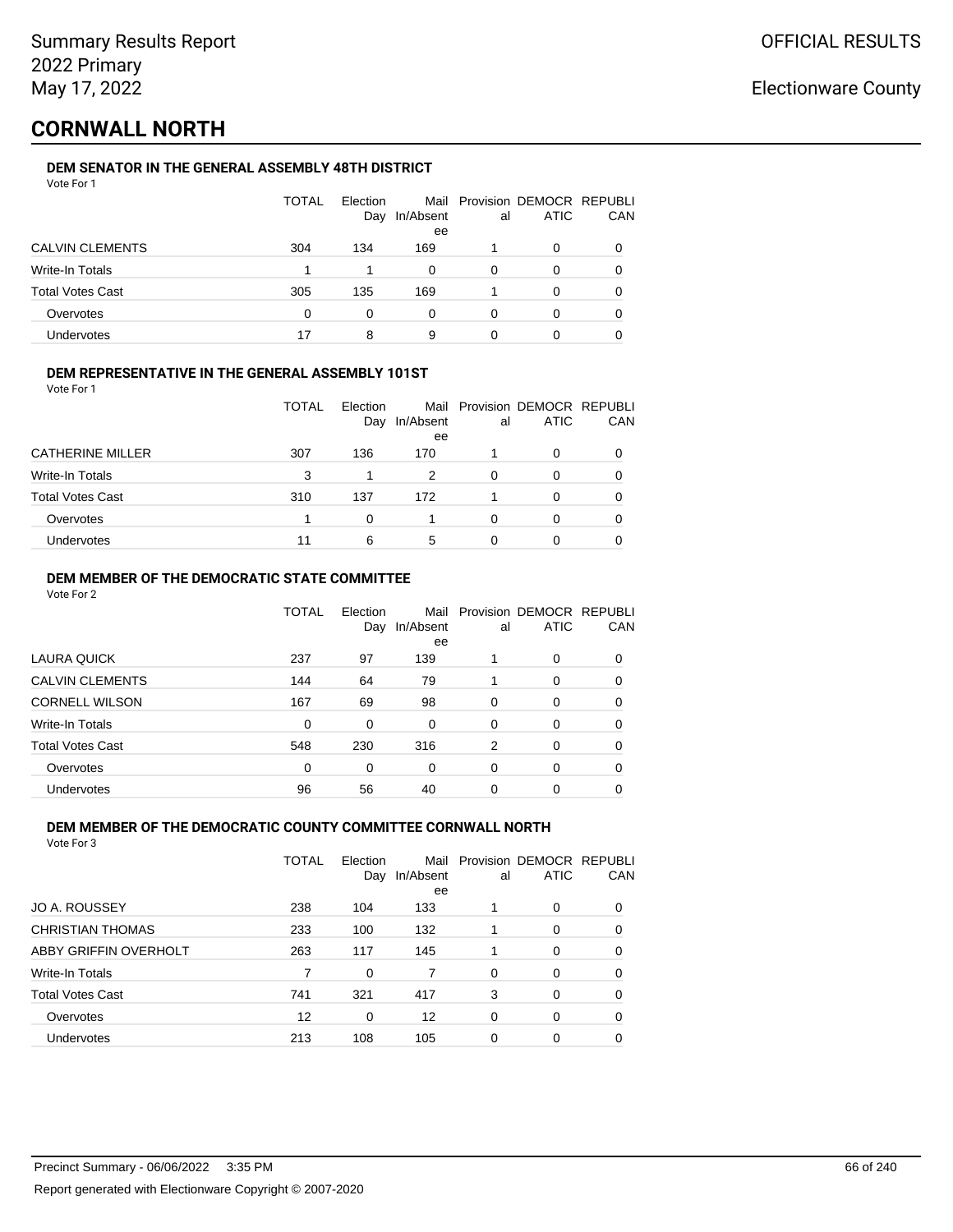# **CORNWALL NORTH**

## **REP GOVERNOR**

Vote For 1

|                         | <b>TOTAL</b> | Election<br>Day | Mail<br>In/Absent<br>ee | al          | Provision DEMOCR REPUBLI<br><b>ATIC</b> | CAN |
|-------------------------|--------------|-----------------|-------------------------|-------------|-----------------------------------------|-----|
| <b>LOU BARLETTA</b>     | 126          | 104             | 21                      | 1           | 0                                       | 0   |
| DOUGLAS V. MASTRIANO    | 276          | 264             | 12                      | 0           | 0                                       | 0   |
| <b>NCHE ZAMA</b>        | 5            | 1               | 4                       | 0           | 0                                       | 0   |
| DAVE WHITE              | 67           | 53              | 14                      | $\mathbf 0$ | 0                                       | 0   |
| <b>MELISSA HART</b>     | 18           | 12              | 6                       | 0           | 0                                       | 0   |
| <b>BILL MCSWAIN</b>     | 85           | 74              | 11                      | $\mathbf 0$ | 0                                       | 0   |
| <b>CHARLIE GEROW</b>    | 16           | 14              | 2                       | 0           | $\Omega$                                | 0   |
| <b>JOE GALE</b>         | 6            | $\overline{2}$  | 4                       | $\mathbf 0$ | 0                                       | 0   |
| <b>JAKE CORMAN</b>      | 15           | 7               | 8                       | 0           | 0                                       | 0   |
| Write-In Totals         | 2            | 1               | 1                       | $\mathbf 0$ | 0                                       | 0   |
| <b>Total Votes Cast</b> | 616          | 532             | 83                      | 1           | 0                                       | 0   |
| Overvotes               | 0            | 0               | $\mathbf 0$             | 0           | 0                                       | 0   |
| Undervotes              | 13           | 10              | 3                       | $\mathbf 0$ | 0                                       | 0   |

## **REP LIEUTENANT GOVERNOR**

| Vote For 1 |  |  |
|------------|--|--|
|------------|--|--|

|                            | TOTAL | Election<br>Day | Mail<br>In/Absent<br>ee | al       | Provision DEMOCR REPUBLI<br><b>ATIC</b> | CAN      |
|----------------------------|-------|-----------------|-------------------------|----------|-----------------------------------------|----------|
| <b>CLARICE SCHILLINGER</b> | 14    | 12              | 2                       | $\Omega$ | 0                                       | 0        |
| JAMES EARL JONES           | 33    | 25              | 8                       | $\Omega$ | $\Omega$                                | 0        |
| <b>RICK SACCONE</b>        | 13    | 11              | 2                       | $\Omega$ | 0                                       | 0        |
| JOHN BROWN                 | 10    | 10              | $\Omega$                | $\Omega$ | $\Omega$                                | 0        |
| CHRIS FRYE                 | 27    | 17              | 10                      | 0        | 0                                       | 0        |
| JEFF COLEMAN               | 46    | 34              | 11                      | 1        | $\Omega$                                | 0        |
| <b>RUSS DIAMOND</b>        | 337   | 311             | 26                      | $\Omega$ | 0                                       | 0        |
| CARRIE LEWIS DELROSSO      | 84    | 68              | 16                      | $\Omega$ | 0                                       | 0        |
| <b>TEDDY DANIELS</b>       | 27    | 22              | 5                       | $\Omega$ | 0                                       | 0        |
| Write-In Totals            | 0     | 0               | 0                       | 0        | $\Omega$                                | 0        |
| Total Votes Cast           | 591   | 510             | 80                      | 1        | 0                                       | 0        |
| Overvotes                  | 1     | 0               | 1                       | 0        | 0                                       | $\Omega$ |
| <b>Undervotes</b>          | 37    | 32              | 5                       | $\Omega$ | 0                                       | 0        |
|                            |       |                 |                         |          |                                         |          |

## **REP REPRESENTATIVE IN CONGRESS 9TH DISTRICT**

| Vote For 1 |  |  |
|------------|--|--|
|------------|--|--|

|                         | TOTAL | Election<br>Day | In/Absent<br>ee | al | Mail Provision DEMOCR REPUBLI<br><b>ATIC</b> | CAN      |
|-------------------------|-------|-----------------|-----------------|----|----------------------------------------------|----------|
| <b>DAN MEUSER</b>       | 555   | 484             | 70              |    | 0                                            | $\Omega$ |
| Write-In Totals         | 2     | 1               |                 | 0  | 0                                            |          |
| <b>Total Votes Cast</b> | 557   | 485             | 71              |    | 0                                            |          |
| Overvotes               | 0     | 0               | 0               | 0  | 0                                            | 0        |
| <b>Undervotes</b>       | 73    | 57              | 16              | 0  | 0                                            |          |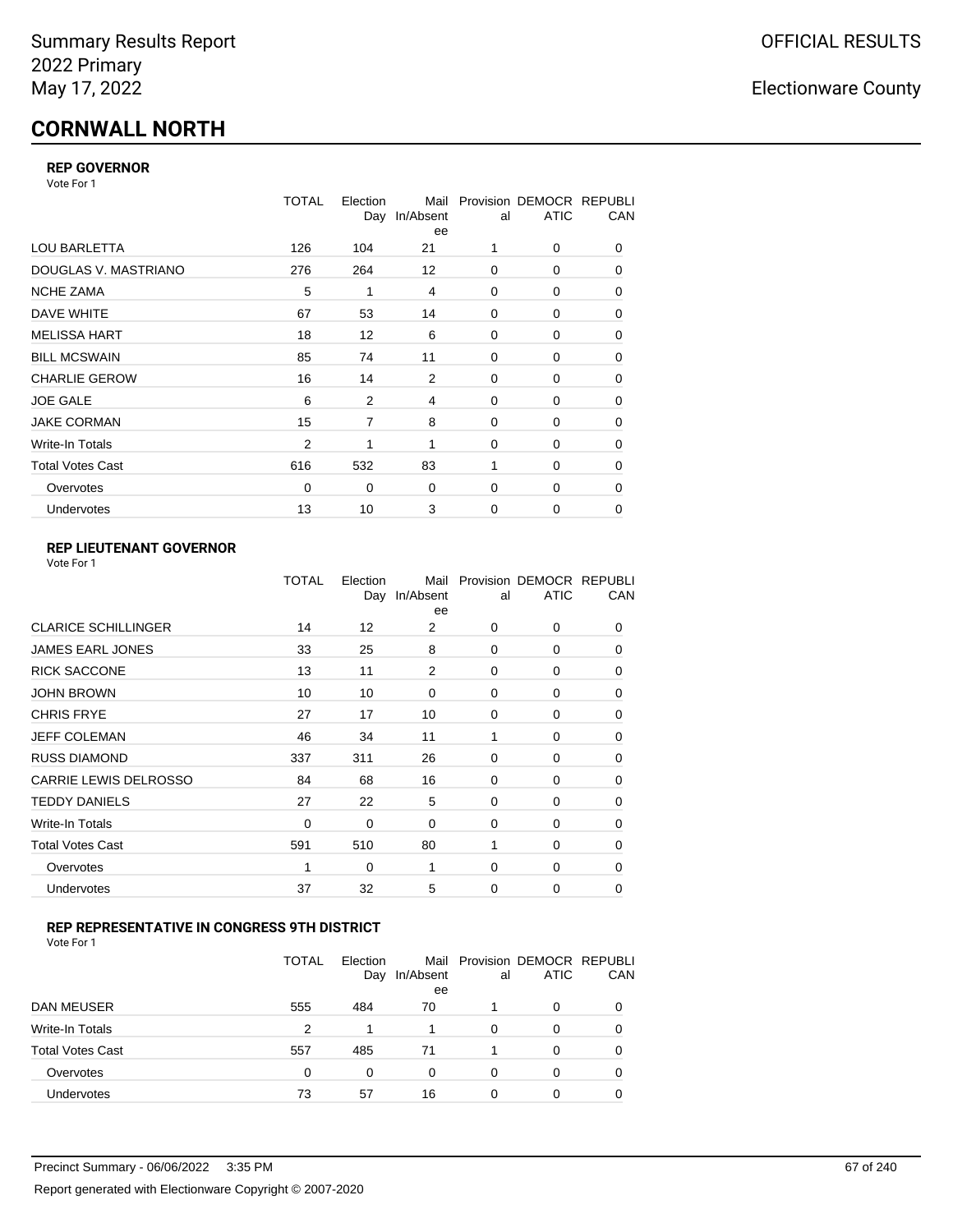## **CORNWALL NORTH**

## **REP SENATOR IN THE GENERAL ASSEMBLY 48TH DISTRICT**

|                         | <b>TOTAL</b> | Election<br>Day | In/Absent<br>ee | al | Mail Provision DEMOCR REPUBLI<br><b>ATIC</b> | CAN |
|-------------------------|--------------|-----------------|-----------------|----|----------------------------------------------|-----|
| <b>CHRIS GEBHARD</b>    | 569          | 496             | 72              |    | 0                                            |     |
| Write-In Totals         | 2            |                 |                 | 0  | 0                                            |     |
| <b>Total Votes Cast</b> | 571          | 497             | 73              |    | 0                                            |     |
| Overvotes               | 0            | 0               | 0               | 0  | 0                                            |     |
| Undervotes              | 58           | 45              | 13              | 0  |                                              |     |

## **REP REPRESENTATIVE IN THE GENERAL ASSEMBLY 101ST**

Vote For 1

|                         | TOTAL    | Election<br>Day | In/Absent<br>ee | al | Mail Provision DEMOCR REPUBLI<br><b>ATIC</b> | CAN      |
|-------------------------|----------|-----------------|-----------------|----|----------------------------------------------|----------|
| <b>JOHN SCHLEGEL</b>    | 559      | 481             | 77              |    | 0                                            |          |
| Write-In Totals         | 4        | 2               | 2               | 0  | O                                            |          |
| <b>Total Votes Cast</b> | 563      | 483             | 79              |    | 0                                            | $\Omega$ |
| Overvotes               | $\Omega$ | 0               | 0               | 0  | O                                            |          |
| Undervotes              | 66       | 59              |                 | 0  | 0                                            |          |

## **REP MEMBER OF THE REPUBLICAN STATE COMMITTEE**

|                             | <b>TOTAL</b> | Election<br>Day | Mail<br>In/Absent<br>ee | al | Provision DEMOCR REPUBLI<br><b>ATIC</b> | CAN      |
|-----------------------------|--------------|-----------------|-------------------------|----|-----------------------------------------|----------|
| <b>RUSS DIAMOND</b>         | 412          | 368             | 43                      |    | 0                                       | $\Omega$ |
| <b>WILLIAM L. DOUGHERTY</b> | 338          | 287             | 50                      | 1  | 0                                       | 0        |
| <b>MATTHEW J. URBAN</b>     | 260          | 212             | 47                      |    | 0                                       | $\Omega$ |
| DONNETTE QUAIROLI           | 322          | 261             | 60                      |    | 0                                       | $\Omega$ |
| DAWN BLAUCH                 | 396          | 325             | 70                      | 1  | 0                                       | $\Omega$ |
| <b>RON FERRANCE</b>         | 148          | 118             | 30                      | 0  | 0                                       | 0        |
| Write-In Totals             | 4            | 1               | 0                       | 0  | 0                                       | 0        |
| <b>Total Votes Cast</b>     | 1,877        | 1,572           | 300                     | 5  | 0                                       | 0        |
| Overvotes                   | $\Omega$     | 0               | $\Omega$                | 0  | 0                                       | 0        |
| <b>Undervotes</b>           | 1,268        | 1,138           | 130                     | 0  | 0                                       | 0        |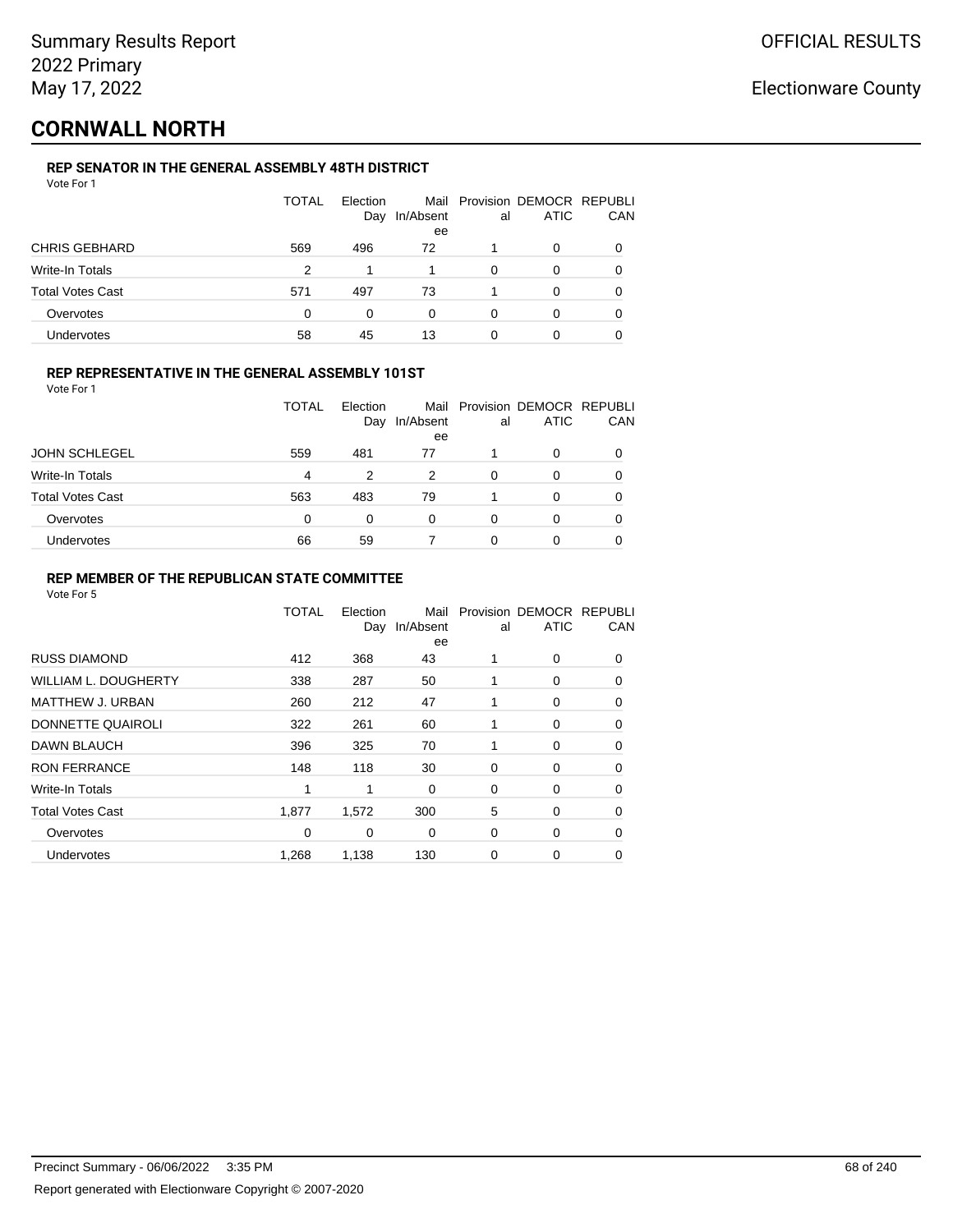# **CORNWALL SOUTH**

#### **DEM UNITED STATES SENATOR**

Vote For 1

|                         | TOTAL | Election<br>Day | Mail<br>In/Absent<br>ee | al | Provision DEMOCR REPUBLI<br><b>ATIC</b> | <b>CAN</b> |
|-------------------------|-------|-----------------|-------------------------|----|-----------------------------------------|------------|
| ALEX KHALIL             |       | 4               | 3                       | 0  | $\Omega$                                | 0          |
| <b>CONOR LAMB</b>       | 32    | 21              | 11                      | 0  | $\Omega$                                | 0          |
| <b>MALCOLM KENYATTA</b> | 11    | 5               | 6                       | 0  | $\Omega$                                | 0          |
| <b>JOHN FETTERMAN</b>   | 267   | 99              | 166                     | 2  | $\Omega$                                | 0          |
| Write-In Totals         |       |                 | $\Omega$                | 0  | $\Omega$                                | 0          |
| <b>Total Votes Cast</b> | 318   | 130             | 186                     | 2  | $\Omega$                                | 0          |
| Overvotes               |       | 0               |                         | 0  | $\Omega$                                | 0          |
| Undervotes              | 5     | 3               | 2                       | 0  | $\Omega$                                | 0          |

#### **DEM GOVERNOR**

| Vote For 1       |              |                 |                         |    |                                         |            |
|------------------|--------------|-----------------|-------------------------|----|-----------------------------------------|------------|
|                  | <b>TOTAL</b> | Election<br>Day | Mail<br>In/Absent<br>ee | al | Provision DEMOCR REPUBLI<br><b>ATIC</b> | <b>CAN</b> |
| JOSH SHAPIRO     | 315          | 127             | 186                     | 2  | $\Omega$                                | 0          |
| Write-In Totals  | 1            |                 | 0                       | 0  | 0                                       | 0          |
| Total Votes Cast | 316          | 128             | 186                     | 2  | $\Omega$                                | 0          |
| Overvotes        | 0            | $\Omega$        | 0                       | 0  | $\Omega$                                | 0          |
| Undervotes       | 8            | 5               | 3                       | 0  |                                         | 0          |

#### **DEM LIEUTENANT GOVERNOR** Vote For 1

|                         | TOTAL | Election<br>Day | Mail<br>In/Absent<br>ee | al       | Provision DEMOCR REPUBLI<br><b>ATIC</b> | CAN      |
|-------------------------|-------|-----------------|-------------------------|----------|-----------------------------------------|----------|
| <b>AUSTIN DAVIS</b>     | 190   | 60              | 130                     | 0        | 0                                       | 0        |
| <b>RAY SOSA</b>         | 25    | 9               | 16                      | 0        | 0                                       | 0        |
| <b>BRIAN SIMS</b>       | 86    | 52              | 32                      | 2        | 0                                       | $\Omega$ |
| Write-In Totals         | 1     |                 | 0                       | $\Omega$ | 0                                       | $\Omega$ |
| <b>Total Votes Cast</b> | 302   | 122             | 178                     | 2        | $\Omega$                                | $\Omega$ |
| Overvotes               | 0     | 0               | 0                       | 0        | 0                                       | 0        |
| <b>Undervotes</b>       | 22    | 11              | 11                      | $\Omega$ | 0                                       | 0        |

## **DEM REPRESENTATIVE IN CONGRESS 9TH DISTRICT**

|                         | <b>TOTAL</b> | Flection<br>Day | In/Absent<br>ee | al | Mail Provision DEMOCR REPUBLI<br><b>ATIC</b> | <b>CAN</b> |
|-------------------------|--------------|-----------------|-----------------|----|----------------------------------------------|------------|
| AMANDA R. WALDMAN       | 299          | 119             | 179             |    | 0                                            | 0          |
| Write-In Totals         |              |                 | 0               | Ω  |                                              | 0          |
| <b>Total Votes Cast</b> | 300          | 120             | 179             |    |                                              | 0          |
| Overvotes               | 0            | 0               | $\Omega$        | O  | $\Omega$                                     | 0          |
| <b>Undervotes</b>       | 23           | 13              | 10              |    |                                              |            |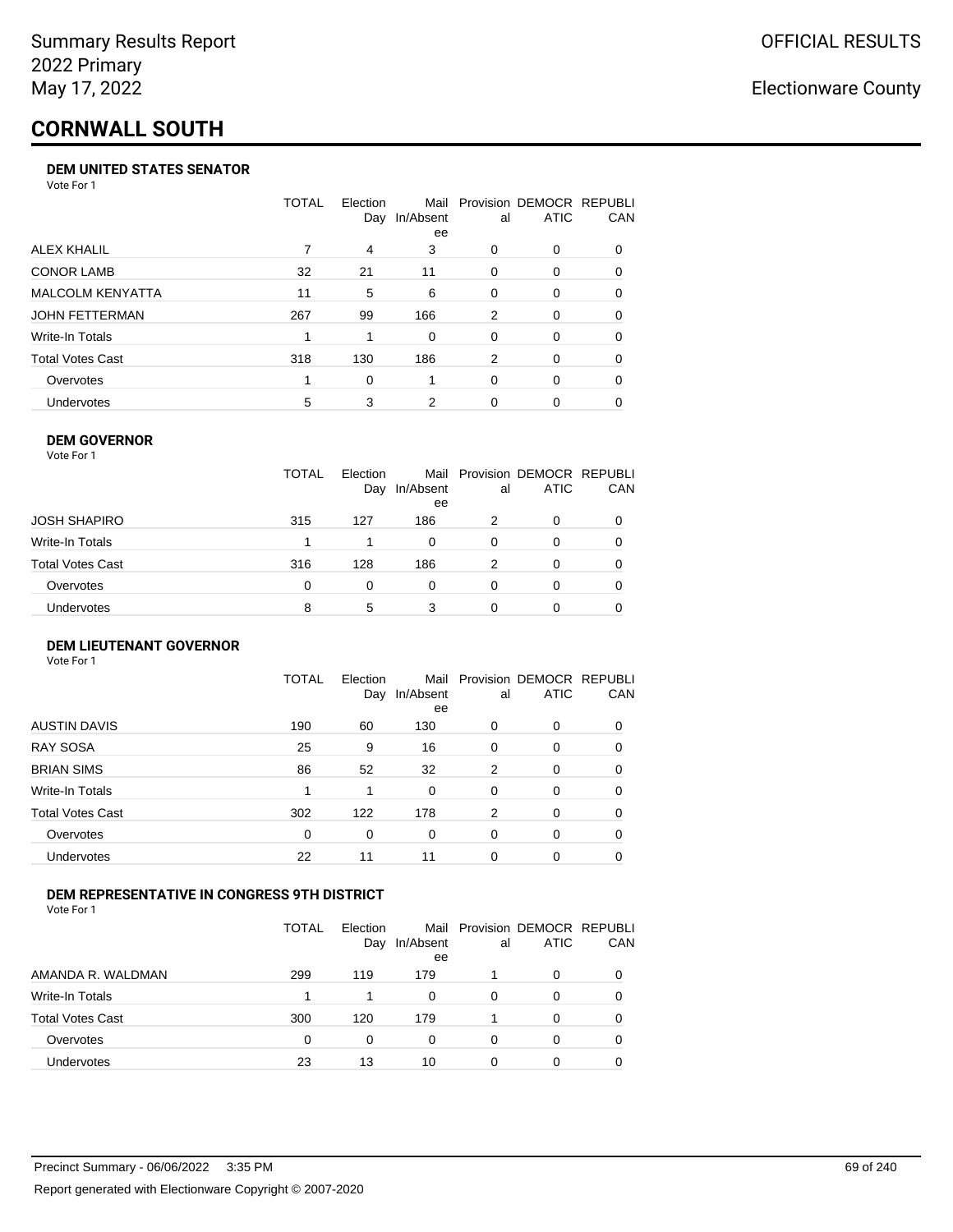## **CORNWALL SOUTH**

## **DEM SENATOR IN THE GENERAL ASSEMBLY 48TH DISTRICT**

|                         | <b>TOTAL</b> | Election<br>Day | In/Absent<br>ee | al | Mail Provision DEMOCR REPUBLI<br><b>ATIC</b> | CAN |
|-------------------------|--------------|-----------------|-----------------|----|----------------------------------------------|-----|
| <b>CALVIN CLEMENTS</b>  | 312          | 124             | 187             |    | 0                                            |     |
| Write-In Totals         |              |                 | 0               | 0  | O                                            |     |
| <b>Total Votes Cast</b> | 313          | 125             | 187             |    | 0                                            |     |
| Overvotes               | 0            | 0               | 0               | 0  | 0                                            |     |
| Undervotes              | 10           | 8               |                 |    |                                              |     |

## **DEM REPRESENTATIVE IN THE GENERAL ASSEMBLY 101ST**

Vote For 1

|                         | <b>TOTAL</b> | Election<br>Day | In/Absent<br>ee | al | Mail Provision DEMOCR REPUBLI<br><b>ATIC</b> | CAN |
|-------------------------|--------------|-----------------|-----------------|----|----------------------------------------------|-----|
| <b>CATHERINE MILLER</b> | 313          | 128             | 184             |    | 0                                            |     |
| Write-In Totals         |              |                 | 0               | 0  | O                                            |     |
| <b>Total Votes Cast</b> | 314          | 129             | 184             |    | 0                                            |     |
| Overvotes               | $\Omega$     | 0               | 0               | 0  | O                                            |     |
| Undervotes              | 9            | 4               | 5               | Ω  | 0                                            |     |

## **DEM MEMBER OF THE DEMOCRATIC STATE COMMITTEE**

Vote For 2

|                         | TOTAL | Election<br>Day | Mail<br>In/Absent<br>ee | al       | Provision DEMOCR REPUBLI<br><b>ATIC</b> | CAN      |
|-------------------------|-------|-----------------|-------------------------|----------|-----------------------------------------|----------|
| LAURA QUICK             | 240   | 102             | 137                     |          | 0                                       | 0        |
| <b>CALVIN CLEMENTS</b>  | 143   | 48              | 95                      | 0        | 0                                       | 0        |
| <b>CORNELL WILSON</b>   | 175   | 72              | 102                     |          | $\Omega$                                | $\Omega$ |
| Write-In Totals         | 3     | 2               |                         | $\Omega$ | 0                                       | $\Omega$ |
| <b>Total Votes Cast</b> | 561   | 224             | 335                     | 2        | 0                                       | 0        |
| Overvotes               | 4     | 0               | 4                       | $\Omega$ | $\Omega$                                | $\Omega$ |
| <b>Undervotes</b>       | 81    | 42              | 39                      | 0        | 0                                       |          |

## **DEM MEMBER OF THE DEMOCRATIC COUNTY COMMITTEE CORNWALL SOUTH**

|                         | TOTAL | Flection<br>Day | Mail<br>In/Absent<br>ee | al       | Provision DEMOCR REPUBLI<br><b>ATIC</b> | CAN      |
|-------------------------|-------|-----------------|-------------------------|----------|-----------------------------------------|----------|
| <b>CLARE DAHER</b>      | 256   | 96              | 160                     | $\Omega$ | 0                                       | $\Omega$ |
| PATRICIA HOTTENSTEIN    | 269   | 107             | 162                     | 0        | 0                                       | $\Omega$ |
| <b>DANIEL SIDELNICK</b> | 264   | 100             | 164                     | 0        | 0                                       | 0        |
| Write-In Totals         |       | 1               | $\Omega$                | $\Omega$ | 0                                       | $\Omega$ |
| <b>Total Votes Cast</b> | 790   | 304             | 486                     | $\Omega$ | 0                                       | 0        |
| Overvotes               | 3     | 0               | 3                       | 0        | 0                                       | 0        |
| <b>Undervotes</b>       | 173   | 95              | 78                      | 0        | 0                                       |          |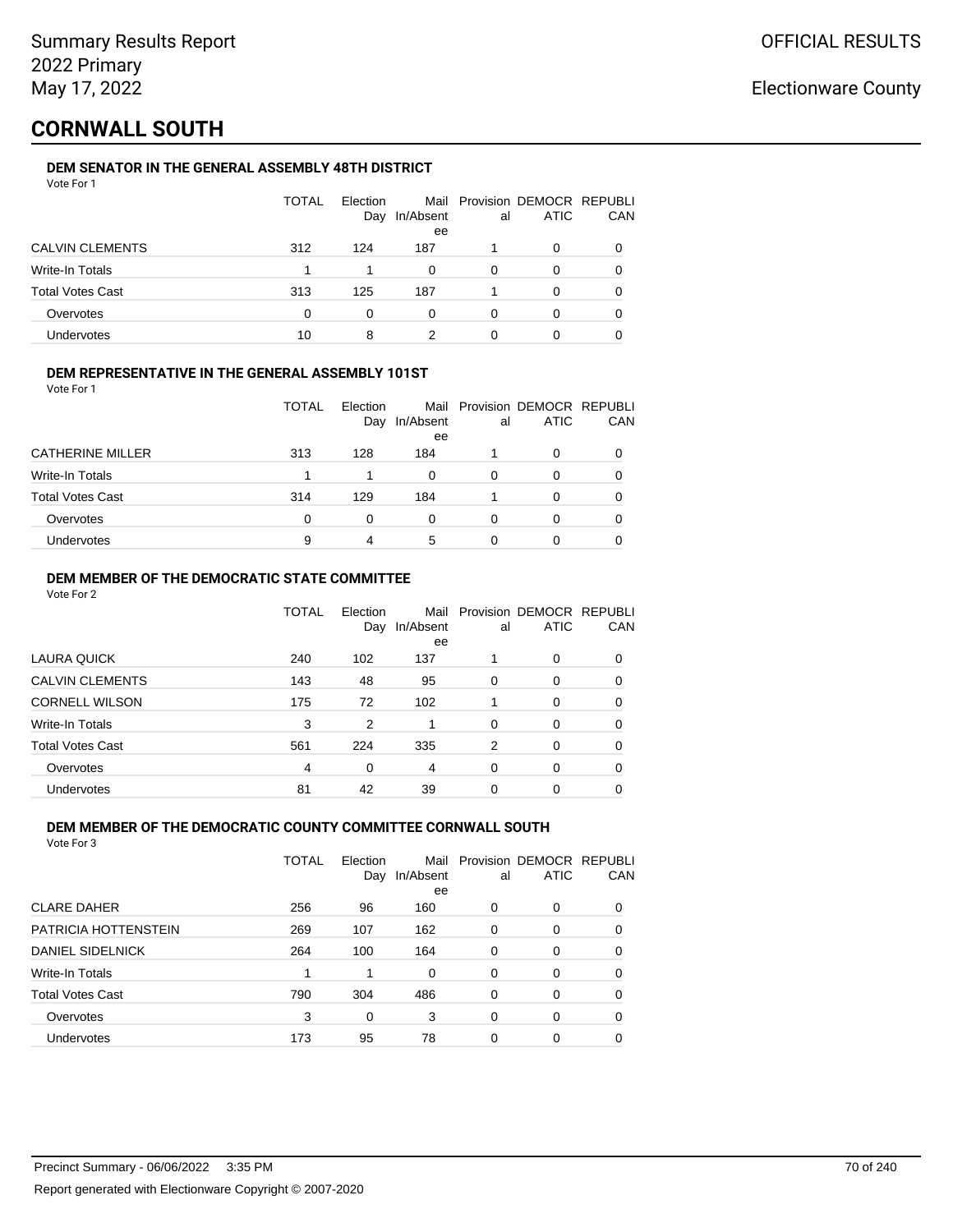# **CORNWALL SOUTH**

## **REP GOVERNOR**

Vote For 1

|                         | TOTAL    | Election | Mail<br>Day In/Absent<br>ee | al          | Provision DEMOCR REPUBLI<br><b>ATIC</b> | CAN |
|-------------------------|----------|----------|-----------------------------|-------------|-----------------------------------------|-----|
| <b>LOU BARLETTA</b>     | 137      | 122      | 15                          | 0           | 0                                       | 0   |
| DOUGLAS V. MASTRIANO    | 250      | 240      | 10                          | 0           | 0                                       | 0   |
| <b>NCHE ZAMA</b>        | 9        | 3        | 6                           | 0           | 0                                       | 0   |
| DAVE WHITE              | 51       | 38       | 13                          | 0           | 0                                       | 0   |
| <b>MELISSA HART</b>     | 19       | 7        | $12 \overline{ }$           | 0           | 0                                       | 0   |
| <b>BILL MCSWAIN</b>     | 76       | 50       | 26                          | 0           | 0                                       | 0   |
| <b>CHARLIE GEROW</b>    | 16       | 7        | 9                           | 0           | 0                                       | 0   |
| <b>JOE GALE</b>         | 7        | 7        | 0                           | 0           | 0                                       | 0   |
| <b>JAKE CORMAN</b>      | 12       | 6        | 6                           | $\Omega$    | 0                                       | 0   |
| Write-In Totals         | 1        | 1        | $\mathbf 0$                 | 0           | 0                                       | 0   |
| <b>Total Votes Cast</b> | 578      | 481      | 97                          | $\Omega$    | 0                                       | 0   |
| Overvotes               | $\Omega$ | 0        | 0                           | 0           | 0                                       | 0   |
| Undervotes              | 5        | 1        | 4                           | $\mathbf 0$ | 0                                       | 0   |

## **REP LIEUTENANT GOVERNOR**

|                            | TOTAL | Election<br>Day | Mail<br>In/Absent<br>ee | al       | Provision DEMOCR REPUBLI<br><b>ATIC</b> | CAN      |
|----------------------------|-------|-----------------|-------------------------|----------|-----------------------------------------|----------|
| <b>CLARICE SCHILLINGER</b> | 19    | 14              | 5                       | $\Omega$ | 0                                       | 0        |
| JAMES EARL JONES           | 26    | 21              | 5                       | $\Omega$ | $\Omega$                                | 0        |
| <b>RICK SACCONE</b>        | 21    | 18              | 3                       | $\Omega$ | 0                                       | 0        |
| JOHN BROWN                 | 9     | $\overline{7}$  | 2                       | $\Omega$ | $\Omega$                                | 0        |
| CHRIS FRYE                 | 14    | 11              | 3                       | $\Omega$ | 0                                       | 0        |
| JEFF COLEMAN               | 39    | 31              | 8                       | $\Omega$ | $\Omega$                                | 0        |
| <b>RUSS DIAMOND</b>        | 284   | 250             | 34                      | $\Omega$ | 0                                       | 0        |
| CARRIE LEWIS DELROSSO      | 104   | 82              | 22                      | $\Omega$ | $\Omega$                                | 0        |
| <b>TEDDY DANIELS</b>       | 31    | 27              | 4                       | $\Omega$ | 0                                       | 0        |
| Write-In Totals            | 5     | $\overline{4}$  | 1                       | $\Omega$ | $\Omega$                                | 0        |
| Total Votes Cast           | 552   | 465             | 87                      | $\Omega$ | 0                                       | 0        |
| Overvotes                  | 4     | 0               | 4                       | 0        | 0                                       | $\Omega$ |
| <b>Undervotes</b>          | 27    | 17              | 10                      | $\Omega$ | 0                                       | 0        |
|                            |       |                 |                         |          |                                         |          |

## **REP REPRESENTATIVE IN CONGRESS 9TH DISTRICT**

|                         | <b>TOTAL</b> | Election<br>Day | In/Absent<br>ee | al       | Mail Provision DEMOCR REPUBLI<br><b>ATIC</b> | CAN      |
|-------------------------|--------------|-----------------|-----------------|----------|----------------------------------------------|----------|
| DAN MEUSER              | 518          | 436             | 82              | 0        | 0                                            | $\Omega$ |
| Write-In Totals         | 6            | 4               | 2               | $\Omega$ | 0                                            |          |
| <b>Total Votes Cast</b> | 524          | 440             | 84              | $\Omega$ | 0                                            |          |
| Overvotes               | 0            | 0               | 0               | 0        | 0                                            | 0        |
| Undervotes              | 59           | 42              | 17              | 0        | 0                                            |          |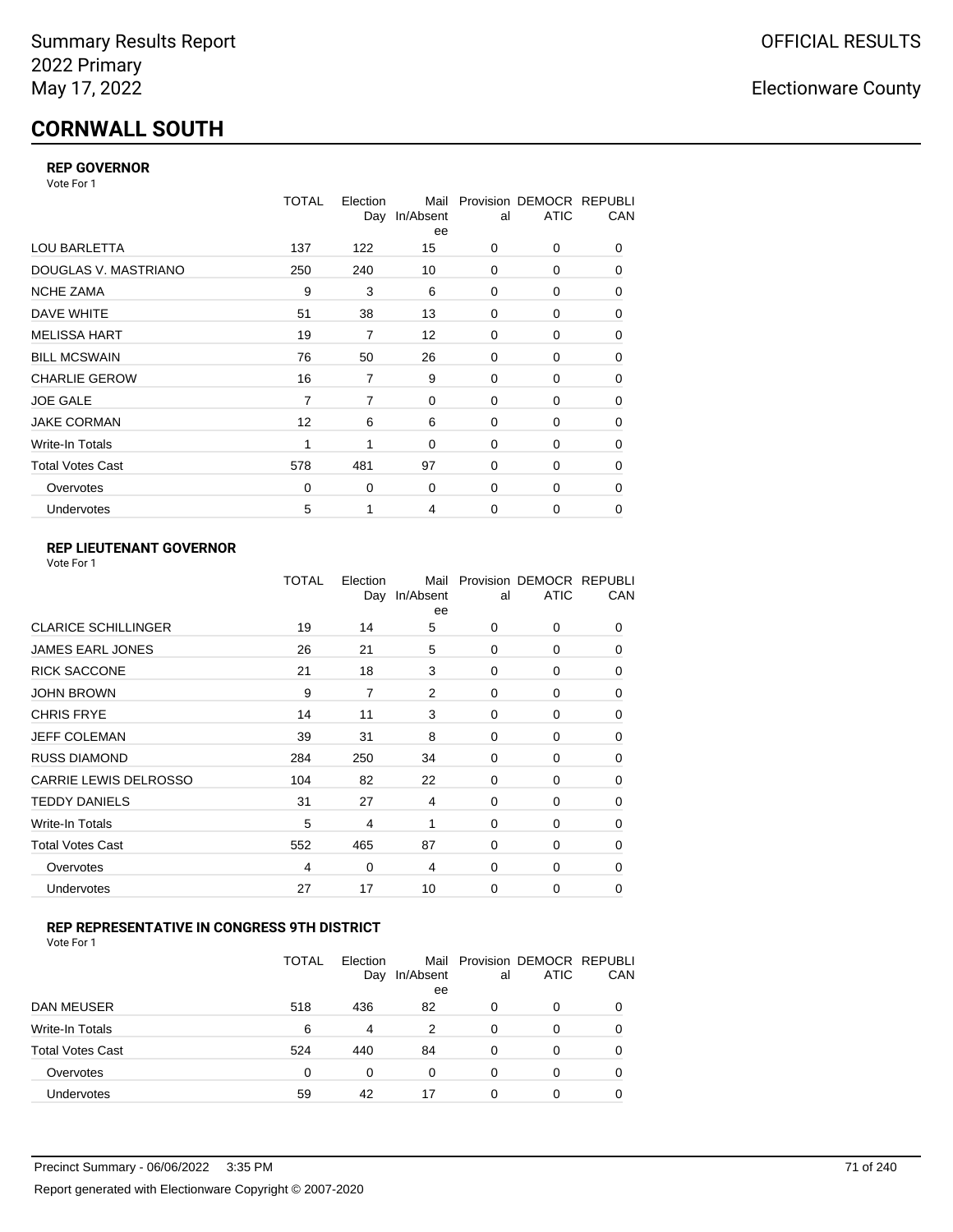## **CORNWALL SOUTH**

## **REP SENATOR IN THE GENERAL ASSEMBLY 48TH DISTRICT**

|                         | <b>TOTAL</b> | Election<br>Day | In/Absent<br>ee | al | Mail Provision DEMOCR REPUBLI<br>ATIC | CAN |
|-------------------------|--------------|-----------------|-----------------|----|---------------------------------------|-----|
| <b>CHRIS GEBHARD</b>    | 536          | 454             | 82              | 0  | 0                                     |     |
| Write-In Totals         | 6            | 4               | 2               | 0  | 0                                     |     |
| <b>Total Votes Cast</b> | 542          | 458             | 84              | 0  | ი                                     |     |
| Overvotes               | 0            | 0               | 0               | 0  | 0                                     |     |
| <b>Undervotes</b>       | 41           | 24              | 17              | 0  |                                       |     |

### **REP REPRESENTATIVE IN THE GENERAL ASSEMBLY 101ST**

Vote For 1

|                         | <b>TOTAL</b> | Election<br>Day | In/Absent<br>ee | al | Mail Provision DEMOCR REPUBLI<br><b>ATIC</b> | CAN |
|-------------------------|--------------|-----------------|-----------------|----|----------------------------------------------|-----|
| <b>JOHN SCHLEGEL</b>    | 533          | 450             | 83              | 0  | 0                                            |     |
| Write-In Totals         |              | 3               | 4               | 0  | O                                            |     |
| <b>Total Votes Cast</b> | 540          | 453             | 87              | 0  | 0                                            |     |
| Overvotes               | $\Omega$     | 0               | 0               | 0  | O                                            |     |
| Undervotes              | 43           | 29              | 14              | 0  | 0                                            |     |

## **REP MEMBER OF THE REPUBLICAN STATE COMMITTEE**

|                         | TOTAL | Election<br>Day | Mail<br>In/Absent<br>ee | al | Provision DEMOCR REPUBLI<br><b>ATIC</b> | CAN      |
|-------------------------|-------|-----------------|-------------------------|----|-----------------------------------------|----------|
| <b>RUSS DIAMOND</b>     | 384   | 339             | 45                      | 0  | 0                                       | 0        |
| WILLIAM L. DOUGHERTY    | 333   | 275             | 58                      | 0  | 0                                       | 0        |
| MATTHEW J. URBAN        | 271   | 220             | 51                      | 0  | 0                                       | $\Omega$ |
| DONNETTE QUAIROLI       | 300   | 238             | 62                      | 0  | 0                                       | $\Omega$ |
| <b>DAWN BLAUCH</b>      | 367   | 293             | 74                      | 0  | 0                                       | $\Omega$ |
| <b>RON FERRANCE</b>     | 156   | 128             | 28                      | 0  | 0                                       | 0        |
| Write-In Totals         | 6     | 4               | 2                       | 0  | 0                                       | 0        |
| <b>Total Votes Cast</b> | 1,817 | 1,497           | 320                     | 0  | 0                                       | 0        |
| Overvotes               | 0     | 0               | 0                       | 0  | 0                                       | $\Omega$ |
| <b>Undervotes</b>       | 1,098 | 913             | 185                     | 0  | 0                                       | $\Omega$ |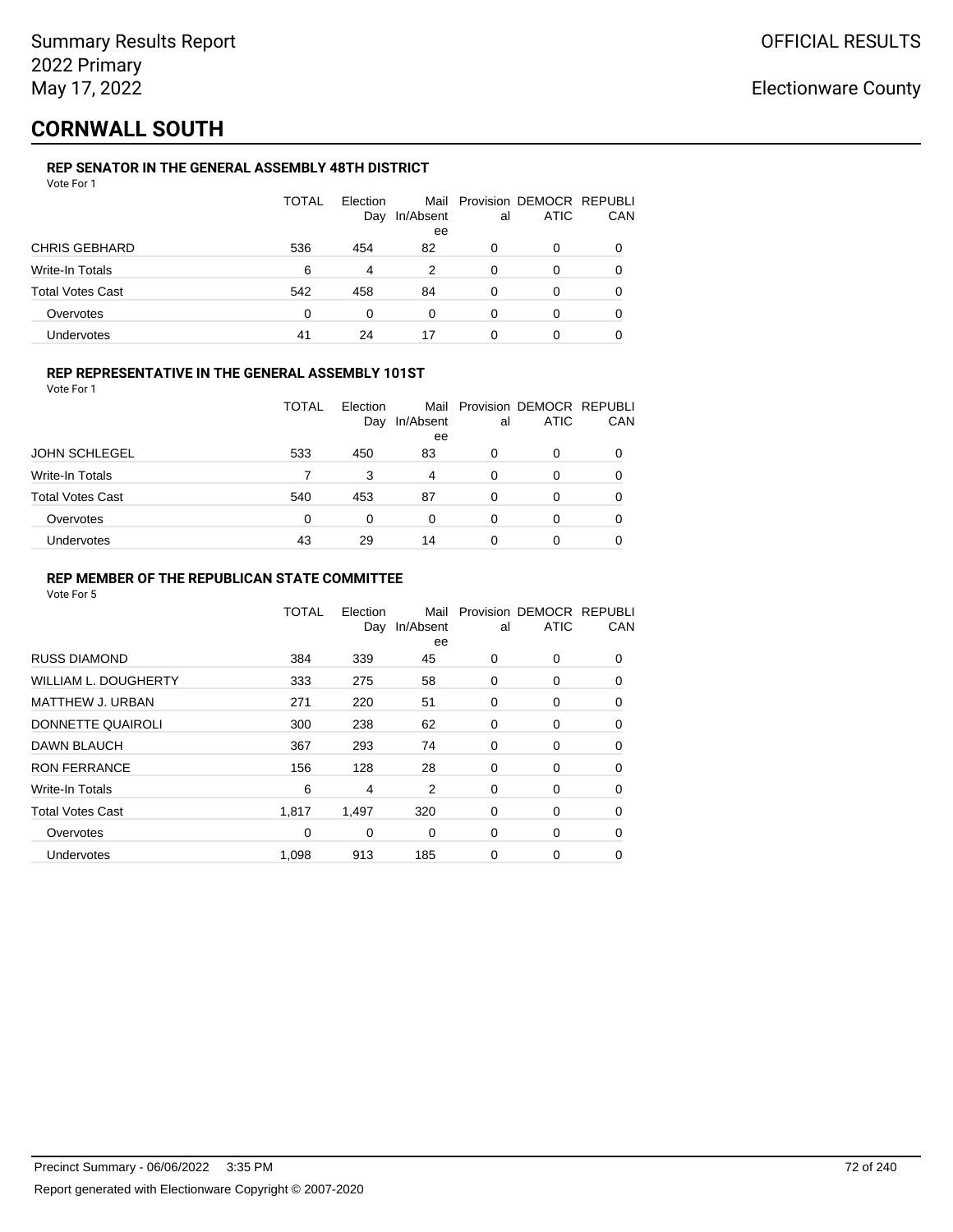## **JONESTOWN**

### **DEM UNITED STATES SENATOR**

Vote For 1

|                         | TOTAL    | Election<br>Day | Mail<br>In/Absent<br>ee | al       | Provision DEMOCR REPUBLI<br><b>ATIC</b> | <b>CAN</b> |
|-------------------------|----------|-----------------|-------------------------|----------|-----------------------------------------|------------|
| ALEX KHALIL             |          | $\Omega$        |                         | 0        | $\Omega$                                | 0          |
| <b>CONOR LAMB</b>       | 6        | 5               |                         | 0        | $\Omega$                                | 0          |
| <b>MALCOLM KENYATTA</b> | 2        | 2               | $\Omega$                | 0        | $\Omega$                                | 0          |
| JOHN FETTERMAN          | 47       | 33              | 14                      | 0        | $\Omega$                                | 0          |
| Write-In Totals         |          |                 | $\Omega$                | 0        | $\Omega$                                | 0          |
| <b>Total Votes Cast</b> | 57       | 41              | 16                      | 0        | $\Omega$                                | 0          |
| Overvotes               | $\Omega$ | $\Omega$        | $\Omega$                | $\Omega$ | $\Omega$                                | $\Omega$   |
| <b>Undervotes</b>       | 0        | 0               | 0                       | 0        |                                         |            |
|                         |          |                 |                         |          |                                         |            |

### **DEM GOVERNOR**

| Vote For 1       |              |                 |                 |          |                                              |          |
|------------------|--------------|-----------------|-----------------|----------|----------------------------------------------|----------|
|                  | <b>TOTAL</b> | Election<br>Day | In/Absent<br>ee | al       | Mail Provision DEMOCR REPUBLI<br><b>ATIC</b> | CAN      |
| JOSH SHAPIRO     | 51           | 35              | 16              | 0        | 0                                            |          |
| Write-In Totals  | 4            | 4               | $\Omega$        | $\Omega$ | 0                                            | $\Omega$ |
| Total Votes Cast | 55           | 39              | 16              | $\Omega$ | 0                                            | 0        |
| Overvotes        | 0            | 0               | $\Omega$        | 0        | 0                                            | 0        |
| Undervotes       | 2            | 2               | 0               |          | 0                                            |          |

#### **DEM LIEUTENANT GOVERNOR** Vote For 1

|                         | TOTAL | Election<br>Day | Mail<br>In/Absent<br>ee | al       | Provision DEMOCR REPUBLI<br><b>ATIC</b> | CAN      |
|-------------------------|-------|-----------------|-------------------------|----------|-----------------------------------------|----------|
| <b>AUSTIN DAVIS</b>     | 29    | 20              | 9                       | 0        | 0                                       |          |
| <b>RAY SOSA</b>         | 4     | 3               |                         | 0        | 0                                       | 0        |
| <b>BRIAN SIMS</b>       | 22    | 17              | 5                       | $\Omega$ | $\Omega$                                | 0        |
| Write-In Totals         | 0     | 0               | $\Omega$                | $\Omega$ | 0                                       | $\Omega$ |
| <b>Total Votes Cast</b> | 55    | 40              | 15                      | $\Omega$ | $\Omega$                                | 0        |
| Overvotes               | 0     | 0               | 0                       | 0        | 0                                       | 0        |
| Undervotes              | 2     |                 |                         | $\Omega$ | 0                                       | 0        |

### **DEM REPRESENTATIVE IN CONGRESS 9TH DISTRICT**

Vote For 1

|                         | TOTAL | <b>Flection</b><br>Day | Mail<br>In/Absent<br>ee | al | Provision DEMOCR REPUBLI<br><b>ATIC</b> | <b>CAN</b> |
|-------------------------|-------|------------------------|-------------------------|----|-----------------------------------------|------------|
| AMANDA R. WALDMAN       | 50    | 35                     | 15                      | 0  | 0                                       | 0          |
| Write-In Totals         |       |                        | 0                       | Ω  |                                         | 0          |
| <b>Total Votes Cast</b> | 51    | 36                     | 15                      | O  |                                         | 0          |
| Overvotes               | 0     | 0                      | $\Omega$                | 0  | 0                                       | 0          |
| Undervotes              | 6     | 5                      |                         |    |                                         |            |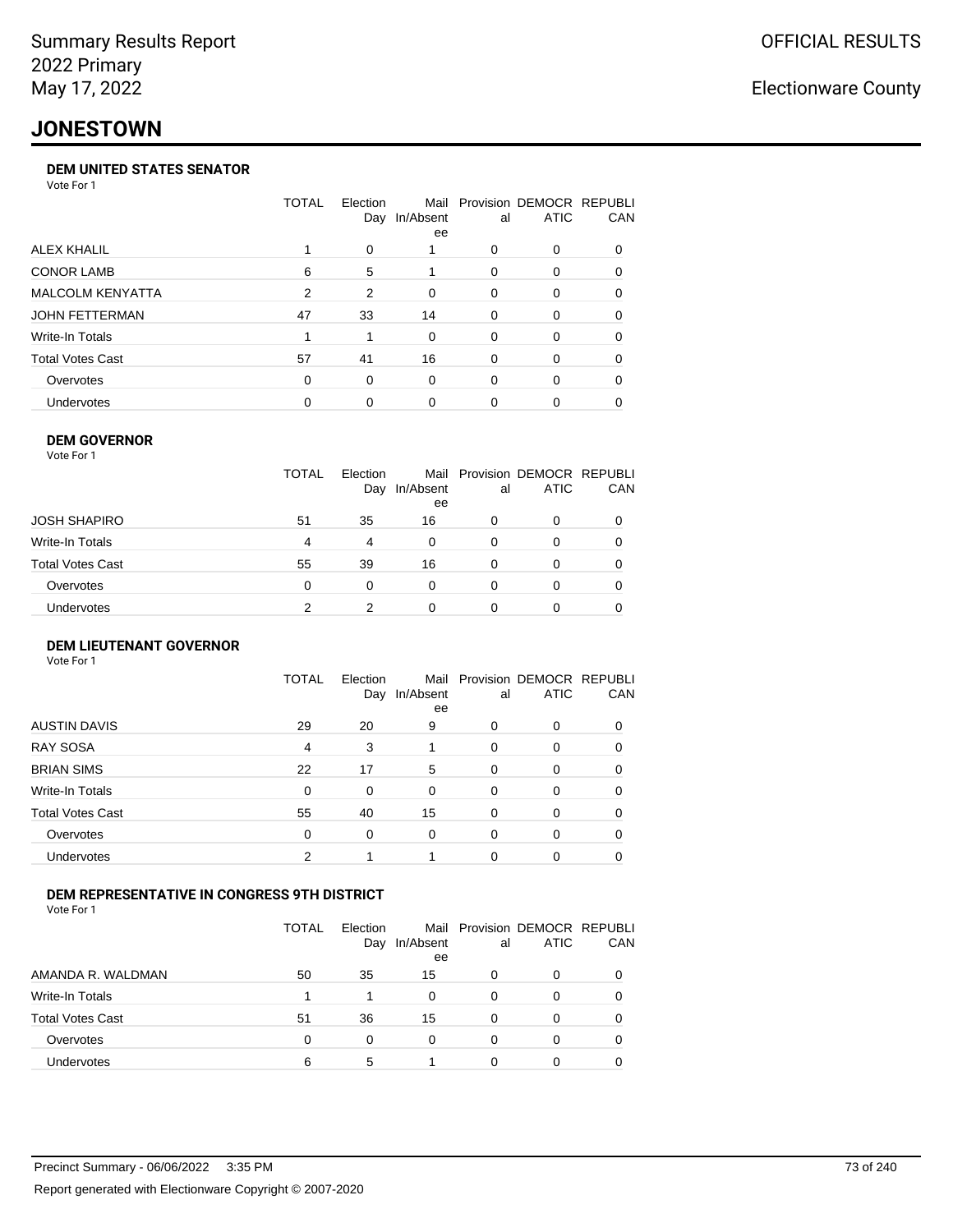## **JONESTOWN**

### **DEM SENATOR IN THE GENERAL ASSEMBLY 48TH DISTRICT**

|                         | <b>TOTAL</b> | Election<br>Day | In/Absent<br>ee | al | Mail Provision DEMOCR REPUBLI<br><b>ATIC</b> | CAN |
|-------------------------|--------------|-----------------|-----------------|----|----------------------------------------------|-----|
| <b>CALVIN CLEMENTS</b>  | 47           | 35              | 12              | 0  | 0                                            |     |
| Write-In Totals         |              |                 | $\Omega$        | 0  | 0                                            |     |
| <b>Total Votes Cast</b> | 48           | 36              | 12              | 0  | 0                                            |     |
| Overvotes               | 0            | 0               | 0               | ∩  | Ω                                            |     |
| Undervotes              | 9            | 5               | 4               |    |                                              |     |

### **DEM REPRESENTATIVE IN THE GENERAL ASSEMBLY 102ND**

| Vote For 1 |  |  |
|------------|--|--|
|            |  |  |

|                         | <b>TOTAL</b> | Election |           |    | Mail Provision DEMOCR REPUBLI |     |
|-------------------------|--------------|----------|-----------|----|-------------------------------|-----|
|                         |              | Day      | In/Absent | al | <b>ATIC</b>                   | CAN |
|                         |              |          | ee        |    |                               |     |
| LAURA QUICK             | 48           | 34       | 14        | 0  | 0                             |     |
| Write-In Totals         |              | 1        | 0         | 0  | O                             |     |
| <b>Total Votes Cast</b> | 49           | 35       | 14        | 0  | 0                             |     |
| Overvotes               | $\Omega$     | 0        | 0         | 0  | O                             |     |
| <b>Undervotes</b>       | 8            | 6        |           |    | Ω                             |     |
|                         |              |          |           |    |                               |     |

### **DEM MEMBER OF THE DEMOCRATIC STATE COMMITTEE**

Vote For 2

|                         | TOTAL | Election<br>Day | Mail<br>In/Absent<br>ee | al       | Provision DEMOCR REPUBLI<br><b>ATIC</b> | CAN |
|-------------------------|-------|-----------------|-------------------------|----------|-----------------------------------------|-----|
| LAURA QUICK             | 36    | 22              | 14                      | 0        | $\Omega$                                | 0   |
| <b>CALVIN CLEMENTS</b>  | 22    | 17              | 5                       | 0        | 0                                       | 0   |
| <b>CORNELL WILSON</b>   | 24    | 16              | 8                       | $\Omega$ | $\Omega$                                | 0   |
| Write-In Totals         | 0     | 0               | 0                       | 0        | $\Omega$                                | 0   |
| <b>Total Votes Cast</b> | 82    | 55              | 27                      | 0        | $\Omega$                                | 0   |
| Overvotes               | 0     | 0               | $\Omega$                | $\Omega$ | $\Omega$                                | 0   |
| Undervotes              | 32    | 27              | 5                       | 0        | 0                                       |     |

#### **DEM MEMBER OF THE DEMOCRATIC COUNTY COMMITTEE JONESTOWN** Vote For 3

|                         | TOTAL | Election<br>Day | In/Absent<br>ee | al | Mail Provision DEMOCR REPUBLI<br><b>ATIC</b> | CAN |
|-------------------------|-------|-----------------|-----------------|----|----------------------------------------------|-----|
| Write-In Totals         | 11    | 11              | 0               |    | 0                                            |     |
| <b>Total Votes Cast</b> | 11    | 11              | U               |    | 0                                            |     |
| Overvotes               | 0     | 0               | 0               |    | 0                                            |     |
| <b>Undervotes</b>       | 160   | 112             | 48              |    | 0                                            |     |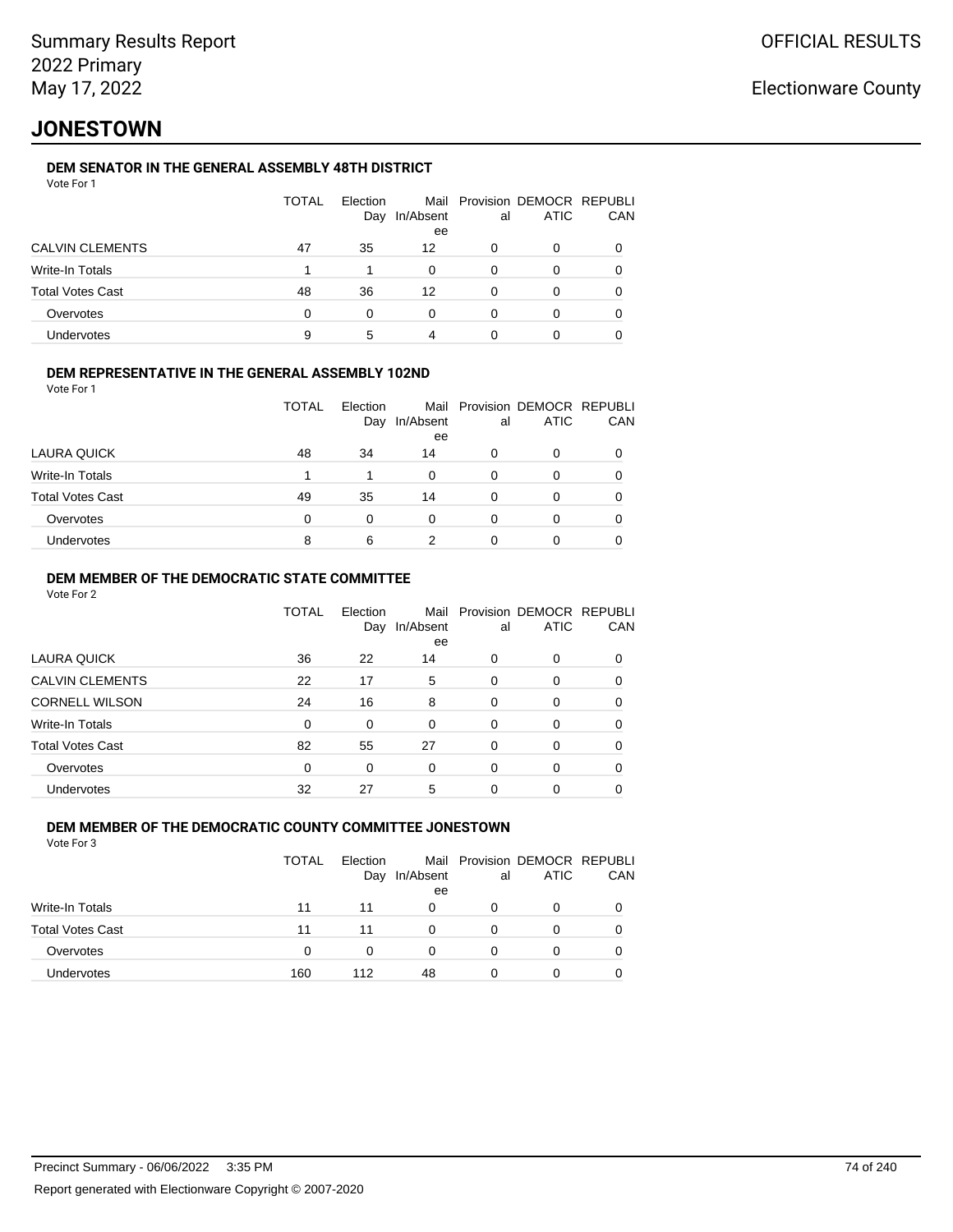## **JONESTOWN**

### **REP GOVERNOR**

Vote For 1

|                         | <b>TOTAL</b>   | Election<br>Day | Mail<br>In/Absent<br>ee | al          | Provision DEMOCR REPUBLI<br><b>ATIC</b> | CAN |
|-------------------------|----------------|-----------------|-------------------------|-------------|-----------------------------------------|-----|
| <b>LOU BARLETTA</b>     | 44             | 37              | 7                       | 0           | 0                                       | 0   |
| DOUGLAS V. MASTRIANO    | 144            | 143             | 1                       | $\mathbf 0$ | 0                                       | 0   |
| <b>NCHE ZAMA</b>        | 0              | 0               | 0                       | 0           | 0                                       | 0   |
| DAVE WHITE              | 28             | 26              | 2                       | $\mathbf 0$ | 0                                       | 0   |
| <b>MELISSA HART</b>     | 2              | 2               | 0                       | 0           | 0                                       | 0   |
| <b>BILL MCSWAIN</b>     | 19             | 17              | 2                       | $\mathbf 0$ | 0                                       | 0   |
| <b>CHARLIE GEROW</b>    | 6              | 6               | $\Omega$                | $\Omega$    | 0                                       | 0   |
| <b>JOE GALE</b>         | $\overline{2}$ | $\overline{2}$  | $\mathbf 0$             | $\mathbf 0$ | 0                                       | 0   |
| <b>JAKE CORMAN</b>      | 4              | 2               | 2                       | 0           | 0                                       | 0   |
| Write-In Totals         | 1              | 1               | $\mathbf 0$             | $\mathbf 0$ | 0                                       | 0   |
| <b>Total Votes Cast</b> | 250            | 236             | 14                      | $\mathbf 0$ | 0                                       | 0   |
| Overvotes               | 1              | 1               | 0                       | 0           | 0                                       | 0   |
| Undervotes              | $\mathbf 0$    | 0               | 0                       | $\mathbf 0$ | 0                                       | 0   |

### **REP LIEUTENANT GOVERNOR**

| Vote For 1 |  |
|------------|--|
|------------|--|

|                              | TOTAL          | Election<br>Day | Mail<br>In/Absent<br>ee | al          | Provision DEMOCR REPUBLI<br><b>ATIC</b> | CAN      |
|------------------------------|----------------|-----------------|-------------------------|-------------|-----------------------------------------|----------|
| <b>CLARICE SCHILLINGER</b>   | 6              | 5               | 1                       | $\Omega$    | 0                                       | 0        |
| <b>JAMES EARL JONES</b>      | 5              | 5               | $\Omega$                | 0           | 0                                       | 0        |
| <b>RICK SACCONE</b>          | 7              | 7               | $\Omega$                | $\Omega$    | 0                                       | 0        |
| <b>JOHN BROWN</b>            | 1              | 0               | 1                       | $\Omega$    | 0                                       | 0        |
| <b>CHRIS FRYE</b>            | 4              | 4               | 0                       | 0           | 0                                       | 0        |
| <b>JEFF COLEMAN</b>          | 14             | 12              | 2                       | 0           | 0                                       | $\Omega$ |
| <b>RUSS DIAMOND</b>          | 152            | 146             | 6                       | 0           | 0                                       | 0        |
| <b>CARRIE LEWIS DELROSSO</b> | 26             | 24              | 2                       | 0           | 0                                       | $\Omega$ |
| <b>TEDDY DANIELS</b>         | 30             | 30              | 0                       | 0           | 0                                       | 0        |
| Write-In Totals              | 1              | 0               | 1                       | 0           | 0                                       | $\Omega$ |
| <b>Total Votes Cast</b>      | 246            | 233             | 13                      | $\Omega$    | $\Omega$                                | $\Omega$ |
| Overvotes                    | $\overline{2}$ |                 | 1                       | 0           | 0                                       | $\Omega$ |
| Undervotes                   | 3              | 3               | $\Omega$                | $\mathbf 0$ | 0                                       | 0        |
|                              |                |                 |                         |             |                                         |          |

### **REP REPRESENTATIVE IN CONGRESS 9TH DISTRICT**

| Vote For 1 |  |  |
|------------|--|--|
|------------|--|--|

|                         | <b>TOTAL</b> | Election<br>Day | In/Absent<br>ee | al       | Mail Provision DEMOCR REPUBLI<br><b>ATIC</b> | CAN      |
|-------------------------|--------------|-----------------|-----------------|----------|----------------------------------------------|----------|
| DAN MEUSER              | 221          | 208             | 13              | 0        | 0                                            | $\Omega$ |
| Write-In Totals         |              | 0               |                 | 0        | 0                                            |          |
| <b>Total Votes Cast</b> | 222          | 208             | 14              | $\Omega$ | 0                                            |          |
| Overvotes               | 0            | 0               | 0               | 0        | 0                                            | 0        |
| Undervotes              | 29           | 29              |                 | 0        | ი                                            |          |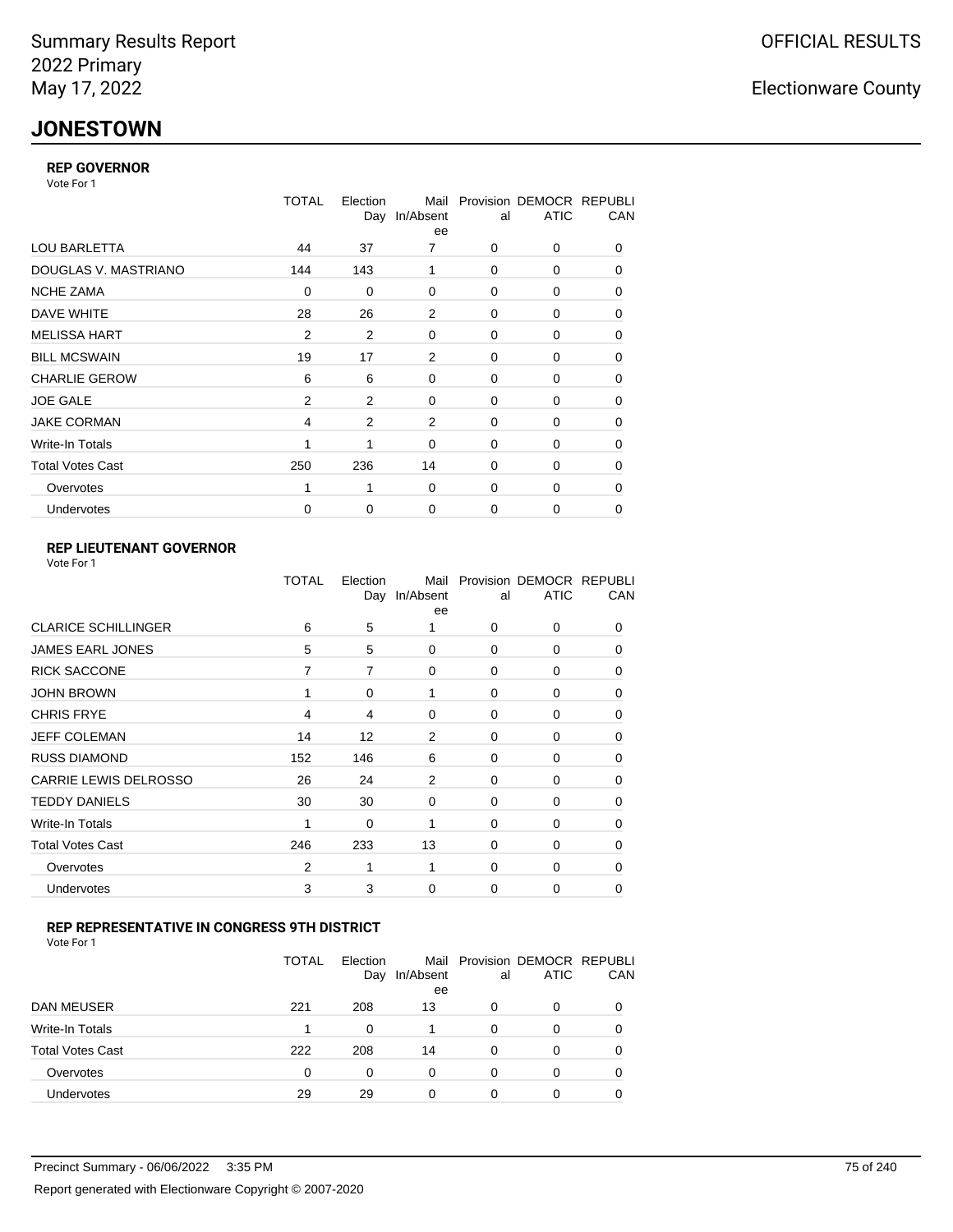## **JONESTOWN**

### **REP SENATOR IN THE GENERAL ASSEMBLY 48TH DISTRICT**

|                      | <b>TOTAL</b> | Election<br>Day | In/Absent<br>ee | al | Mail Provision DEMOCR REPUBLI<br>ATIC | CAN |
|----------------------|--------------|-----------------|-----------------|----|---------------------------------------|-----|
| <b>CHRIS GEBHARD</b> | 221          | 208             | 13              |    | 0                                     |     |
| Write-In Totals      | 3            | 2               |                 | O  | 0                                     |     |
| Total Votes Cast     | 224          | 210             | 14              | 0  | 0                                     |     |
| Overvotes            | 0            | <sup>0</sup>    | 0               | O  | 0                                     |     |
| Undervotes           | 27           | 27              | 0               | 0  |                                       |     |

### **REP REPRESENTATIVE IN THE GENERAL ASSEMBLY 102ND**

Vote For 1

|                         | TOTAL | Election<br>Day | Mail<br>In/Absent<br>ee | al | Provision DEMOCR REPUBLI<br><b>ATIC</b> | CAN      |
|-------------------------|-------|-----------------|-------------------------|----|-----------------------------------------|----------|
| <b>RUSS DIAMOND</b>     | 215   | 204             | 11                      | 0  | 0                                       |          |
| Write-In Totals         | 15    | 14              |                         | 0  | O                                       |          |
| <b>Total Votes Cast</b> | 230   | 218             | 12                      | 0  | 0                                       | $\Omega$ |
| Overvotes               | 0     | $\Omega$        | 0                       | 0  | 0                                       |          |
| Undervotes              | 21    | 19              |                         | 0  | 0                                       |          |

### **REP MEMBER OF THE REPUBLICAN STATE COMMITTEE**

|                         | <b>TOTAL</b> | Election<br>Day | Mail<br>In/Absent<br>ee | al       | Provision DEMOCR REPUBLI<br><b>ATIC</b> | CAN      |
|-------------------------|--------------|-----------------|-------------------------|----------|-----------------------------------------|----------|
| <b>RUSS DIAMOND</b>     | 176          | 172             | 4                       | $\Omega$ | 0                                       | $\Omega$ |
| WILLIAM L. DOUGHERTY    | 89           | 83              | 6                       | 0        | 0                                       | 0        |
| <b>MATTHEW J. URBAN</b> | 84           | 75              | 9                       | 0        | 0                                       | $\Omega$ |
| DONNETTE QUAIROLI       | 139          | 127             | 12                      | 0        | 0                                       | $\Omega$ |
| DAWN BLAUCH             | 133          | 122             | 11                      | $\Omega$ | 0                                       | $\Omega$ |
| <b>RON FERRANCE</b>     | 122          | 109             | 13                      | 0        | 0                                       | 0        |
| Write-In Totals         | 10           | 10              | 0                       | 0        | 0                                       | 0        |
| <b>Total Votes Cast</b> | 753          | 698             | 55                      | 0        | 0                                       | 0        |
| Overvotes               | 5            | 5               | $\Omega$                | 0        | 0                                       | $\Omega$ |
| Undervotes              | 497          | 482             | 15                      | 0        | 0                                       | 0        |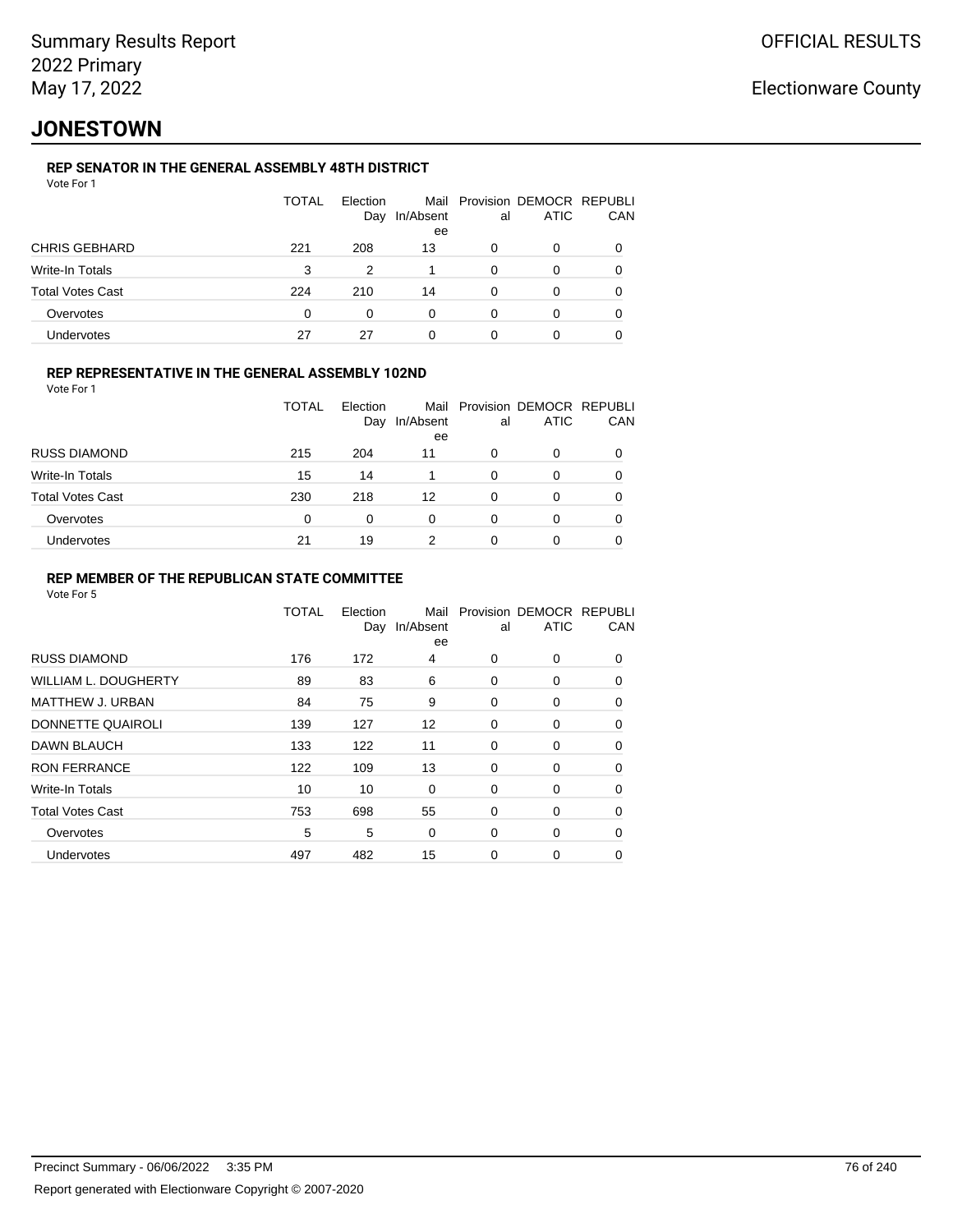# **MOUNT GRETNA**

#### **DEM UNITED STATES SENATOR**

Vote For 1

|                         | TOTAL | Election | Mail<br>Day In/Absent<br>ee | al       | Provision DEMOCR REPUBLI<br><b>ATIC</b> | <b>CAN</b> |
|-------------------------|-------|----------|-----------------------------|----------|-----------------------------------------|------------|
| ALEX KHALIL             | 2     |          |                             | 0        | $\Omega$                                | 0          |
| <b>CONOR LAMB</b>       |       | 6        |                             | 0        | $\Omega$                                | 0          |
| <b>MALCOLM KENYATTA</b> | 2     | 2        | $\Omega$                    | $\Omega$ | $\Omega$                                | 0          |
| JOHN FETTERMAN          | 50    | 34       | 16                          | 0        | $\Omega$                                | 0          |
| Write-In Totals         | 0     | 0        | $\Omega$                    | 0        | $\Omega$                                | 0          |
| <b>Total Votes Cast</b> | 61    | 43       | 18                          | 0        | $\Omega$                                | 0          |
| Overvotes               | 0     | $\Omega$ | $\Omega$                    | 0        | $\Omega$                                | 0          |
| Undervotes              | 0     | 0        | 0                           | 0        | $\Omega$                                | 0          |

### **DEM GOVERNOR**

| Vote For 1       |              |                 |                 |          |                                              |          |
|------------------|--------------|-----------------|-----------------|----------|----------------------------------------------|----------|
|                  | <b>TOTAL</b> | Election<br>Day | In/Absent<br>ee | al       | Mail Provision DEMOCR REPUBLI<br><b>ATIC</b> | CAN      |
| JOSH SHAPIRO     | 59           | 41              | 18              | 0        | 0                                            |          |
| Write-In Totals  | 0            | $\Omega$        | 0               | $\Omega$ | 0                                            | $\Omega$ |
| Total Votes Cast | 59           | 41              | 18              | $\Omega$ | 0                                            | 0        |
| Overvotes        | 0            | 0               | $\Omega$        | 0        | 0                                            | 0        |
| Undervotes       | 2            | 2               | 0               |          | 0                                            |          |

#### **DEM LIEUTENANT GOVERNOR** Vote For 1

|                         | <b>TOTAL</b> | Election<br>Day | In/Absent<br>ee | al       | Mail Provision DEMOCR REPUBLI<br><b>ATIC</b> | CAN      |
|-------------------------|--------------|-----------------|-----------------|----------|----------------------------------------------|----------|
| <b>AUSTIN DAVIS</b>     | 27           | 12              | 15              | $\Omega$ | 0                                            | 0        |
| <b>RAY SOSA</b>         | 10           | 10              | 0               | $\Omega$ | 0                                            | 0        |
| <b>BRIAN SIMS</b>       | 22           | 19              | 3               | $\Omega$ | 0                                            | $\Omega$ |
| Write-In Totals         | $\Omega$     | 0               | $\Omega$        | $\Omega$ | 0                                            | $\Omega$ |
| <b>Total Votes Cast</b> | 59           | 41              | 18              | $\Omega$ | 0                                            | $\Omega$ |
| Overvotes               | $\Omega$     | 0               | $\Omega$        | $\Omega$ | 0                                            | $\Omega$ |
| <b>Undervotes</b>       | 2            | 2               | $\Omega$        | $\Omega$ | 0                                            | 0        |

### **DEM REPRESENTATIVE IN CONGRESS 9TH DISTRICT**

|                         | TOTAL | <b>Flection</b><br>Day | Mail<br>In/Absent<br>ee | al | Provision DEMOCR REPUBLI<br><b>ATIC</b> | <b>CAN</b> |
|-------------------------|-------|------------------------|-------------------------|----|-----------------------------------------|------------|
| AMANDA R. WALDMAN       | 56    | 40                     | 16                      | 0  | 0                                       | 0          |
| Write-In Totals         | 0     | 0                      | 0                       | Ω  |                                         | 0          |
| <b>Total Votes Cast</b> | 56    | 40                     | 16                      | 0  |                                         | 0          |
| Overvotes               | 0     | 0                      | $\Omega$                | 0  | $\Omega$                                | 0          |
| Undervotes              | 5     |                        |                         |    |                                         |            |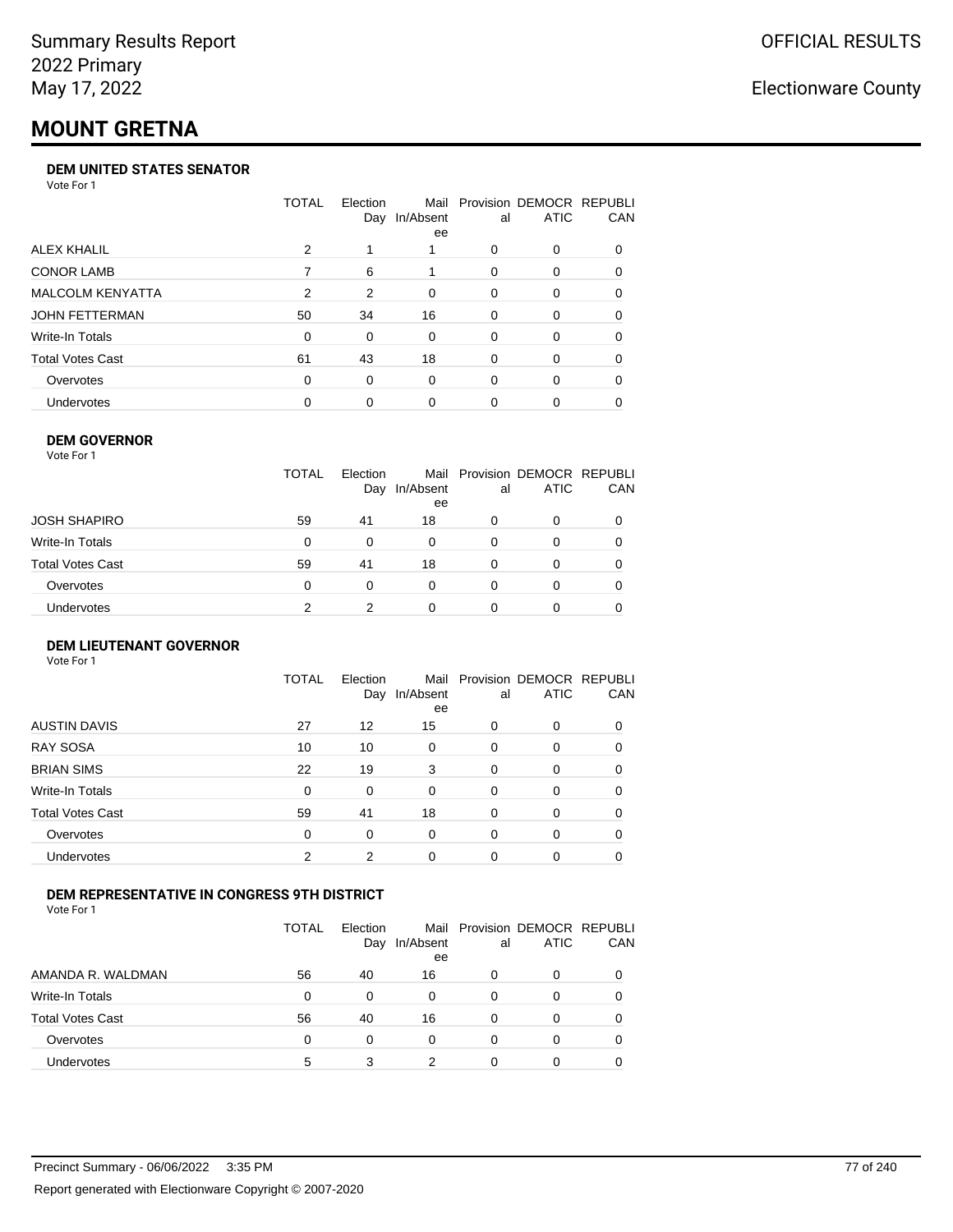## **MOUNT GRETNA**

### **DEM SENATOR IN THE GENERAL ASSEMBLY 48TH DISTRICT**

|                         | <b>TOTAL</b> | Election<br>Day | In/Absent<br>ee | al | Mail Provision DEMOCR REPUBLI<br><b>ATIC</b> | CAN |
|-------------------------|--------------|-----------------|-----------------|----|----------------------------------------------|-----|
| <b>CALVIN CLEMENTS</b>  | 57           | 39              | 18              | 0  | 0                                            |     |
| Write-In Totals         | 0            | 0               | 0               | 0  | O                                            |     |
| <b>Total Votes Cast</b> | 57           | 39              | 18              | 0  | Ω                                            |     |
| Overvotes               | 0            | 0               | 0               | 0  | Ω                                            |     |
| Undervotes              | 4            | 4               |                 |    |                                              |     |

### **DEM REPRESENTATIVE IN THE GENERAL ASSEMBLY 98TH**

Vote For 1

|                         | TOTAL | Election |                 |    | Mail Provision DEMOCR REPUBLI |            |
|-------------------------|-------|----------|-----------------|----|-------------------------------|------------|
|                         |       | Day      | In/Absent<br>ee | al | <b>ATIC</b>                   | <b>CAN</b> |
| <b>MARK TEMONS</b>      | 57    | 39       | 18              | 0  |                               | 0          |
| Write-In Totals         | 0     | 0        | 0               | 0  |                               | 0          |
| <b>Total Votes Cast</b> | 57    | 39       | 18              |    |                               | 0          |
| Overvotes               | 0     | 0        | 0               | O  |                               | 0          |
| Undervotes              | 4     | 4        | 0               |    |                               |            |

### **DEM MEMBER OF THE DEMOCRATIC STATE COMMITTEE**

Vote For 2

|                         | TOTAL | Election<br>Day | Mail<br>In/Absent<br>ee | al       | Provision DEMOCR REPUBLI<br><b>ATIC</b> | CAN |
|-------------------------|-------|-----------------|-------------------------|----------|-----------------------------------------|-----|
| LAURA QUICK             | 45    | 31              | 14                      | 0        | 0                                       | 0   |
| <b>CALVIN CLEMENTS</b>  | 27    | 15              | 12                      | $\Omega$ | 0                                       | 0   |
| <b>CORNELL WILSON</b>   | 23    | 18              | 5                       | 0        | $\Omega$                                | 0   |
| Write-In Totals         | 0     | $\Omega$        | $\Omega$                | 0        | 0                                       | 0   |
| <b>Total Votes Cast</b> | 95    | 64              | 31                      | $\Omega$ | $\Omega$                                | 0   |
| Overvotes               | 0     | 0               | 0                       | $\Omega$ | 0                                       | 0   |
| Undervotes              | 27    | 22              | 5                       | 0        | 0                                       |     |

### **DEM MEMBER OF THE DEMOCRATIC COUNTY COMMITTEE MOUNT GRETNA**

|                         | TOTAL | Election<br>Day | Mail<br>In/Absent<br>ee | al | Provision DEMOCR REPUBLI<br><b>ATIC</b> | CAN      |
|-------------------------|-------|-----------------|-------------------------|----|-----------------------------------------|----------|
| LOIS K. HERR            | 54    | 38              | 16                      | 0  | 0                                       | $\Omega$ |
| REBEKAH SELTZER-IDGUNJI | 42    | 28              | 14                      | 0  | 0                                       | $\Omega$ |
| <b>JOSHUA HAINES</b>    | 42    | 28              | 14                      | 0  | 0                                       | 0        |
| Write-In Totals         | 0     | 0               | $\Omega$                | 0  | 0                                       | 0        |
| <b>Total Votes Cast</b> | 138   | 94              | 44                      | 0  | 0                                       | $\Omega$ |
| Overvotes               | 0     | 0               | $\Omega$                | 0  | 0                                       | 0        |
| <b>Undervotes</b>       | 45    | 35              | 10                      | 0  | 0                                       |          |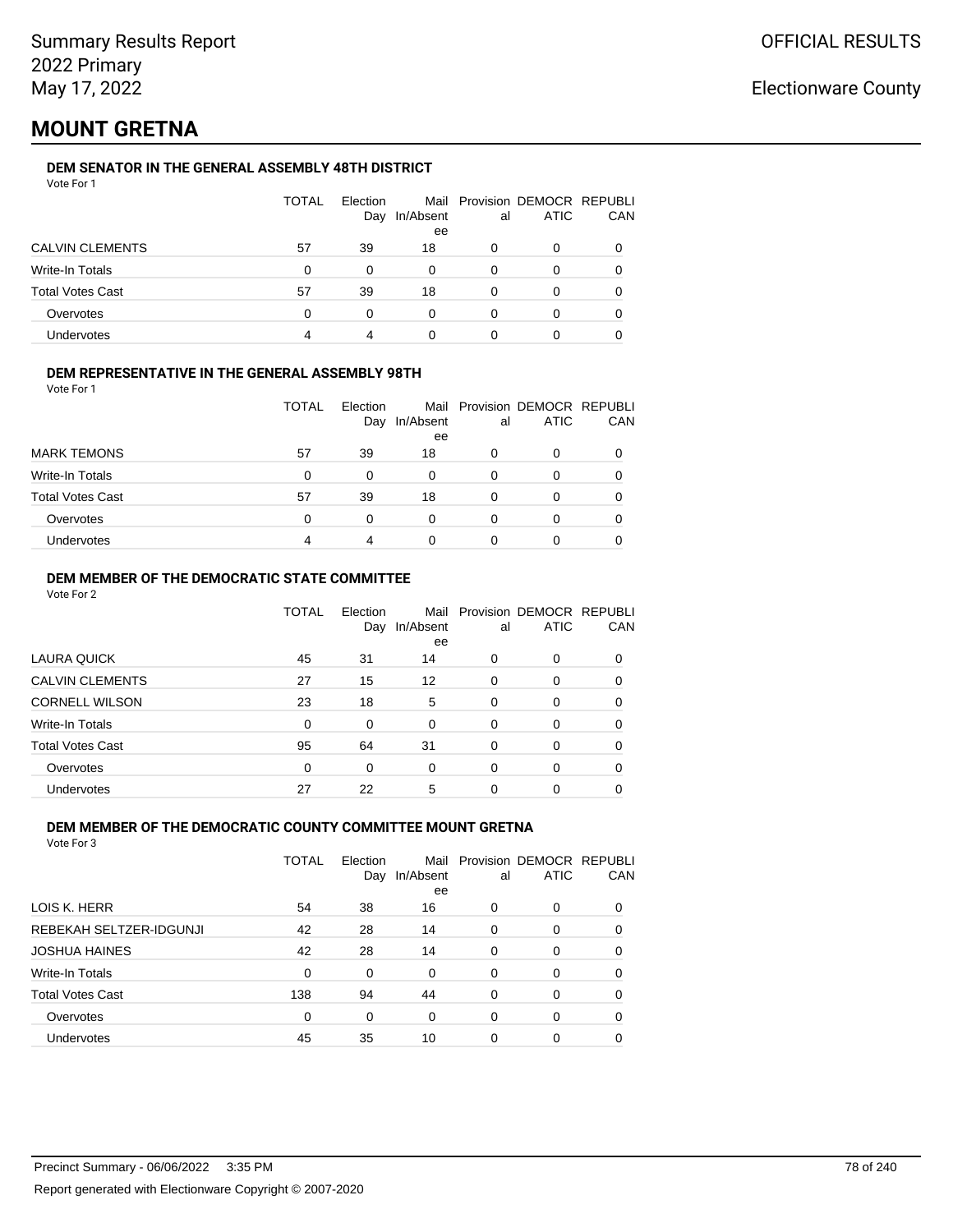# **MOUNT GRETNA**

### **REP GOVERNOR**

Vote For 1

|                         | <b>TOTAL</b>   | Election<br>Day | Mail<br>In/Absent<br>ee | al          | Provision DEMOCR REPUBLI<br><b>ATIC</b> | CAN |
|-------------------------|----------------|-----------------|-------------------------|-------------|-----------------------------------------|-----|
| <b>LOU BARLETTA</b>     | 9              | 9               | 0                       | 0           | 0                                       | 0   |
| DOUGLAS V. MASTRIANO    | 13             | 12              | 1                       | $\Omega$    | 0                                       | 0   |
| <b>NCHE ZAMA</b>        | 0              | 0               | $\mathbf 0$             | 0           | 0                                       | 0   |
| DAVE WHITE              |                | 1               | 0                       | 0           | 0                                       | 0   |
| <b>MELISSA HART</b>     | $\Omega$       | 0               | $\mathbf 0$             | 0           | 0                                       | 0   |
| <b>BILL MCSWAIN</b>     | $\overline{4}$ | 4               | 0                       | 0           | 0                                       | 0   |
| <b>CHARLIE GEROW</b>    | $\Omega$       | 0               | $\Omega$                | $\Omega$    | $\Omega$                                | 0   |
| <b>JOE GALE</b>         | 0              | 0               | 0                       | 0           | 0                                       | 0   |
| <b>JAKE CORMAN</b>      | $\Omega$       | 0               | $\Omega$                | 0           | 0                                       | 0   |
| Write-In Totals         | $\Omega$       | 0               | 0                       | $\mathbf 0$ | 0                                       | 0   |
| <b>Total Votes Cast</b> | 27             | 26              | 1                       | $\Omega$    | $\Omega$                                | 0   |
| Overvotes               | $\Omega$       | 0               | $\Omega$                | $\mathbf 0$ | 0                                       | 0   |
| Undervotes              | 2              | 2               | $\mathbf 0$             | 0           | 0                                       | 0   |

### **REP LIEUTENANT GOVERNOR**

|                            | TOTAL | Election | Mail<br>Day In/Absent<br>ee | al          | Provision DEMOCR REPUBLI<br><b>ATIC</b> | CAN          |
|----------------------------|-------|----------|-----------------------------|-------------|-----------------------------------------|--------------|
| <b>CLARICE SCHILLINGER</b> | 0     | 0        | 0                           | $\Omega$    | $\Omega$                                | 0            |
| <b>JAMES EARL JONES</b>    | 4     | 4        | 0                           | 0           | 0                                       | 0            |
| <b>RICK SACCONE</b>        | 1     | 1        | $\Omega$                    | $\Omega$    | $\Omega$                                | $\Omega$     |
| <b>JOHN BROWN</b>          | 0     | 0        | $\Omega$                    | $\Omega$    | 0                                       | 0            |
| <b>CHRIS FRYE</b>          | 2     | 2        | 0                           | 0           | 0                                       | 0            |
| <b>JEFF COLEMAN</b>        | 6     | 6        | 0                           | $\mathbf 0$ | 0                                       | $\Omega$     |
| <b>RUSS DIAMOND</b>        | 8     | 7        | 1                           | $\Omega$    | 0                                       | 0            |
| CARRIE LEWIS DELROSSO      | 6     | 6        | 0                           | $\mathbf 0$ | 0                                       | 0            |
| <b>TEDDY DANIELS</b>       | 0     | 0        | 0                           | 0           | 0                                       | $\Omega$     |
| Write-In Totals            | 0     | 0        | 0                           | $\mathbf 0$ | 0                                       | 0            |
| <b>Total Votes Cast</b>    | 27    | 26       | 1                           | $\Omega$    | $\Omega$                                | $\Omega$     |
| Overvotes                  | 0     | 0        | 0                           | $\mathbf 0$ | $\Omega$                                | <sup>0</sup> |
| Undervotes                 | 2     | 2        | $\Omega$                    | $\Omega$    | 0                                       | 0            |
|                            |       |          |                             |             |                                         |              |

### **REP REPRESENTATIVE IN CONGRESS 9TH DISTRICT**

Vote For 1

|                         | <b>TOTAL</b> | Election<br>Day | In/Absent<br>ee | al | Mail Provision DEMOCR REPUBLI<br><b>ATIC</b> | <b>CAN</b> |
|-------------------------|--------------|-----------------|-----------------|----|----------------------------------------------|------------|
| DAN MEUSER              | 24           | 23              |                 | 0  | $\Omega$                                     | 0          |
| Write-In Totals         | 0            | 0               | $\Omega$        | 0  | 0                                            | 0          |
| <b>Total Votes Cast</b> | 24           | 23              |                 | 0  | $\Omega$                                     | 0          |
| Overvotes               | 0            | 0               | 0               | O  | 0                                            | 0          |
| <b>Undervotes</b>       | 5            | 5               | 0               |    |                                              |            |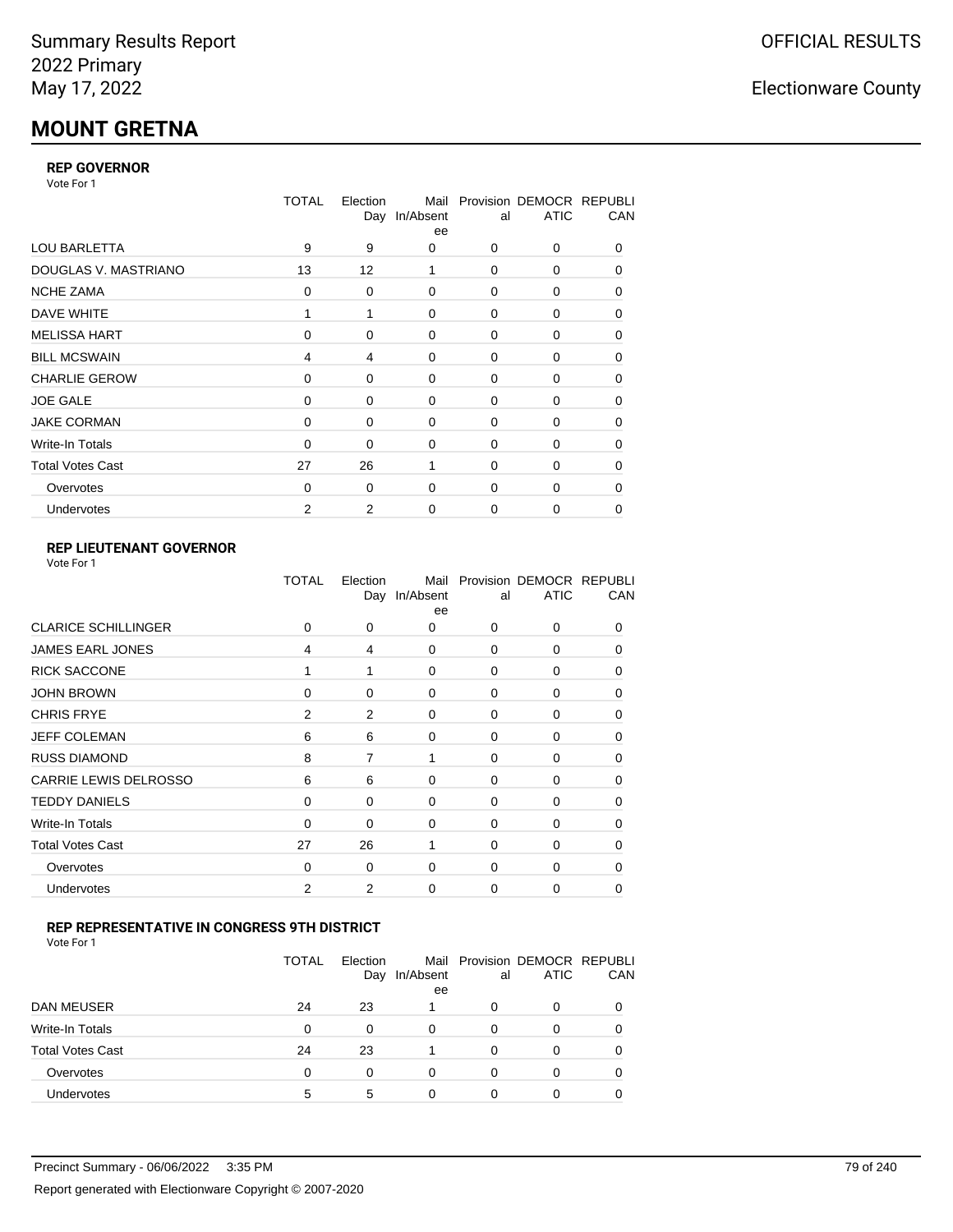## **MOUNT GRETNA**

### **REP SENATOR IN THE GENERAL ASSEMBLY 48TH DISTRICT**

|                         | <b>TOTAL</b> | Election<br>Day | In/Absent<br>ee | al | Mail Provision DEMOCR REPUBLI<br><b>ATIC</b> | CAN |
|-------------------------|--------------|-----------------|-----------------|----|----------------------------------------------|-----|
| <b>CHRIS GEBHARD</b>    | 23           | 22              |                 | O  | 0                                            |     |
| Write-In Totals         | 0            | 0               |                 | 0  | Ω                                            |     |
| <b>Total Votes Cast</b> | 23           | 22              |                 | O  | 0                                            |     |
| Overvotes               | 0            | 0               |                 | 0  | Ω                                            |     |
| Undervotes              | 6            | 6               |                 |    |                                              |     |

### **REP REPRESENTATIVE IN THE GENERAL ASSEMBLY 98TH**

| Vote For 1 |  |
|------------|--|
|------------|--|

|                         | TOTAL    | Election<br>Day | Mail<br>In/Absent<br>ee | al       | Provision DEMOCR REPUBLI<br><b>ATIC</b> | CAN      |
|-------------------------|----------|-----------------|-------------------------|----------|-----------------------------------------|----------|
| LU ANN FAHNDRICH        |          | 6               |                         | 0        | 0                                       |          |
| TOM JONES               | 6        | 6               | 0                       | 0        | 0                                       |          |
| <b>FAITH BUCKS</b>      | 12       | 12              | $\Omega$                | $\Omega$ | 0                                       |          |
| Write-In Totals         | $\Omega$ | 0               | $\Omega$                | $\Omega$ | 0                                       | 0        |
| <b>Total Votes Cast</b> | 25       | 24              |                         | $\Omega$ | 0                                       | $\Omega$ |
| Overvotes               | 0        | 0               | $\Omega$                | $\Omega$ | 0                                       |          |
| <b>Undervotes</b>       | 4        | 4               | 0                       | 0        | 0                                       |          |

### **REP MEMBER OF THE REPUBLICAN STATE COMMITTEE**

|                             | <b>TOTAL</b> | Election<br>Day | Mail<br>In/Absent<br>ee | al       | Provision DEMOCR REPUBLI<br><b>ATIC</b> | CAN      |
|-----------------------------|--------------|-----------------|-------------------------|----------|-----------------------------------------|----------|
| <b>RUSS DIAMOND</b>         | 15           | 15              | 0                       | 0        | 0                                       | $\Omega$ |
| <b>WILLIAM L. DOUGHERTY</b> | 13           | 12              | 1                       | 0        | 0                                       | 0        |
| MATTHEW J. URBAN            | 11           | 10              |                         | 0        | 0                                       | 0        |
| DONNETTE QUAIROLI           | 9            | 8               |                         | 0        | 0                                       | $\Omega$ |
| DAWN BLAUCH                 | 15           | 14              | 1                       | 0        | 0                                       | $\Omega$ |
| <b>RON FERRANCE</b>         | 8            | 7               | 1                       | $\Omega$ | $\Omega$                                | $\Omega$ |
| Write-In Totals             | $\Omega$     | 0               | $\Omega$                | 0        | 0                                       | $\Omega$ |
| <b>Total Votes Cast</b>     | 71           | 66              | 5                       | 0        | 0                                       | $\Omega$ |
| Overvotes                   | 0            | 0               | 0                       | 0        | 0                                       | $\Omega$ |
| <b>Undervotes</b>           | 74           | 74              | $\Omega$                | 0        | 0                                       | 0        |
|                             |              |                 |                         |          |                                         |          |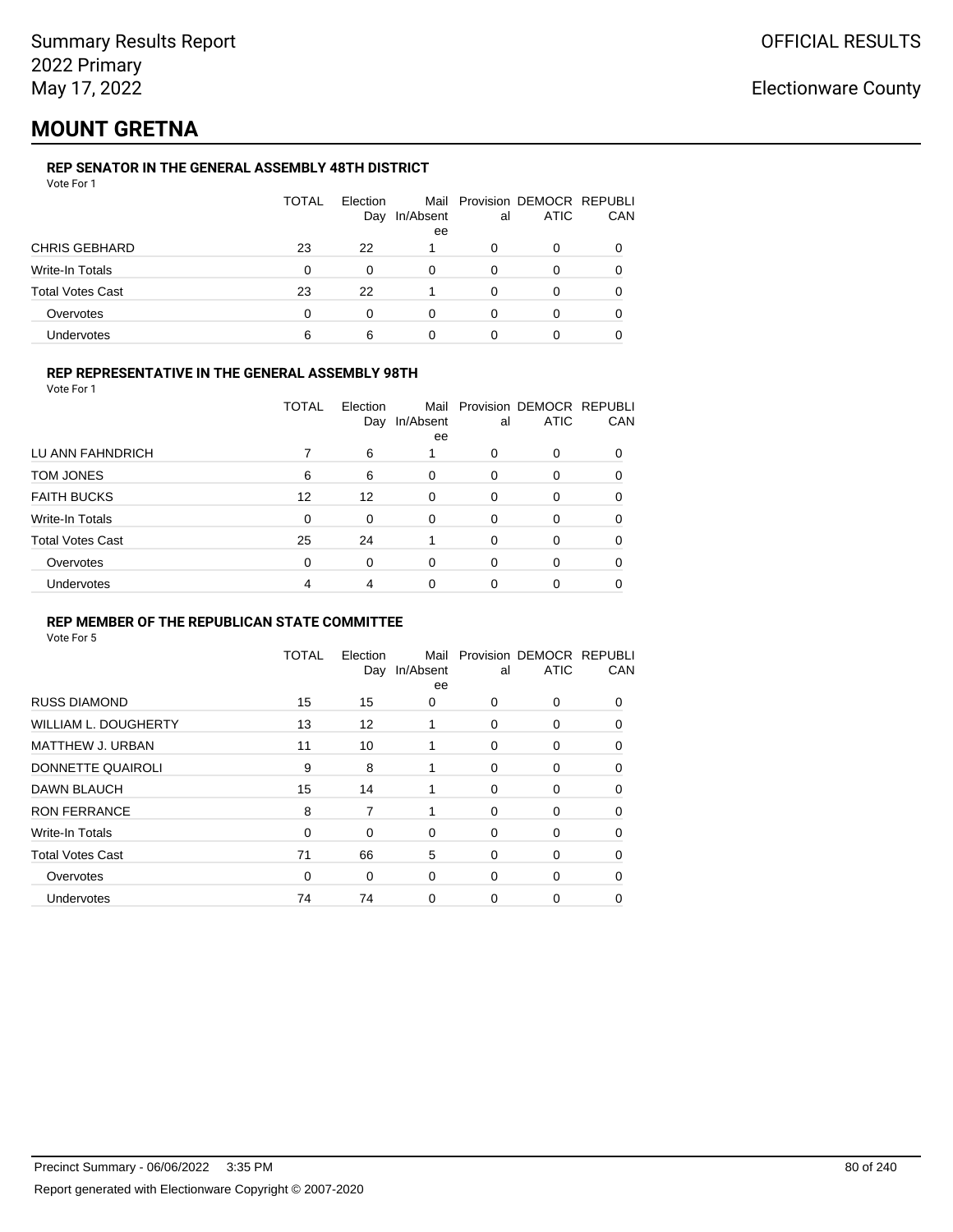# **MYERSTOWN NORTH**

### **DEM UNITED STATES SENATOR**

Vote For 1

|                         | TOTAL | Election | Mail<br>Day In/Absent<br>ee | al       | Provision DEMOCR REPUBLI<br><b>ATIC</b> | <b>CAN</b> |
|-------------------------|-------|----------|-----------------------------|----------|-----------------------------------------|------------|
| ALEX KHALIL             | 5     | 2        | 3                           | 0        | $\Omega$                                | 0          |
| <b>CONOR LAMB</b>       | 9     | 4        | 5                           | 0        | $\Omega$                                | 0          |
| <b>MALCOLM KENYATTA</b> |       | 5        | 2                           | $\Omega$ | $\Omega$                                | 0          |
| JOHN FETTERMAN          | 39    | 21       | 18                          | 0        | $\Omega$                                | 0          |
| Write-In Totals         |       |          | $\Omega$                    | 0        | $\Omega$                                | $\Omega$   |
| <b>Total Votes Cast</b> | 61    | 33       | 28                          | 0        | $\Omega$                                | 0          |
| Overvotes               | 0     | $\Omega$ | $\Omega$                    | 0        | $\Omega$                                | 0          |
| Undervotes              | 0     | 0        | 0                           | 0        |                                         | 0          |

### **DEM GOVERNOR**

| <b>TOTAL</b><br>Mail Provision DEMOCR REPUBLI<br>Election<br><b>ATIC</b><br>In/Absent<br>Day<br>al<br>ee<br>JOSH SHAPIRO<br>58<br>30<br>28<br>0<br>0<br>Write-In Totals<br>$\Omega$<br>$\Omega$<br>0<br>Total Votes Cast<br>59<br>28<br>31<br>0<br>0<br>Overvotes<br>0<br>$\Omega$<br>0<br>0<br>0 | Vote For 1 |  |  |     |
|---------------------------------------------------------------------------------------------------------------------------------------------------------------------------------------------------------------------------------------------------------------------------------------------------|------------|--|--|-----|
|                                                                                                                                                                                                                                                                                                   |            |  |  | CAN |
|                                                                                                                                                                                                                                                                                                   |            |  |  |     |
|                                                                                                                                                                                                                                                                                                   |            |  |  | 0   |
|                                                                                                                                                                                                                                                                                                   |            |  |  | 0   |
|                                                                                                                                                                                                                                                                                                   |            |  |  | 0   |
| Undervotes<br>2<br>0<br>0<br>0                                                                                                                                                                                                                                                                    |            |  |  |     |

#### **DEM LIEUTENANT GOVERNOR** Vote For 1

|                         | <b>TOTAL</b> | Election<br>Day | In/Absent<br>ee | al       | Mail Provision DEMOCR REPUBLI<br><b>ATIC</b> | CAN      |
|-------------------------|--------------|-----------------|-----------------|----------|----------------------------------------------|----------|
| <b>AUSTIN DAVIS</b>     | 26           | 10              | 16              | $\Omega$ | 0                                            | 0        |
| <b>RAY SOSA</b>         | 13           | 10              | 3               | $\Omega$ | 0                                            | 0        |
| <b>BRIAN SIMS</b>       | 19           | 11              | 8               | $\Omega$ | 0                                            | $\Omega$ |
| Write-In Totals         |              | 1               | $\Omega$        | $\Omega$ | 0                                            | $\Omega$ |
| <b>Total Votes Cast</b> | 59           | 32              | 27              | $\Omega$ | 0                                            | $\Omega$ |
| Overvotes               | 0            | 0               | $\Omega$        | $\Omega$ | 0                                            | $\Omega$ |
| <b>Undervotes</b>       | 2            | 1               |                 | $\Omega$ | 0                                            | 0        |

### **DEM REPRESENTATIVE IN CONGRESS 9TH DISTRICT**

|                         | TOTAL | <b>Flection</b><br>Day | Mail<br>In/Absent<br>ee | al | Provision DEMOCR REPUBLI<br><b>ATIC</b> | <b>CAN</b> |
|-------------------------|-------|------------------------|-------------------------|----|-----------------------------------------|------------|
| AMANDA R. WALDMAN       | 57    | 31                     | 26                      | 0  | 0                                       | 0          |
| Write-In Totals         |       |                        | 0                       | Ω  |                                         | 0          |
| <b>Total Votes Cast</b> | 58    | 32                     | 26                      | 0  |                                         | 0          |
| Overvotes               | 0     | 0                      | $\Omega$                | 0  | $\Omega$                                | 0          |
| Undervotes              |       |                        |                         |    |                                         |            |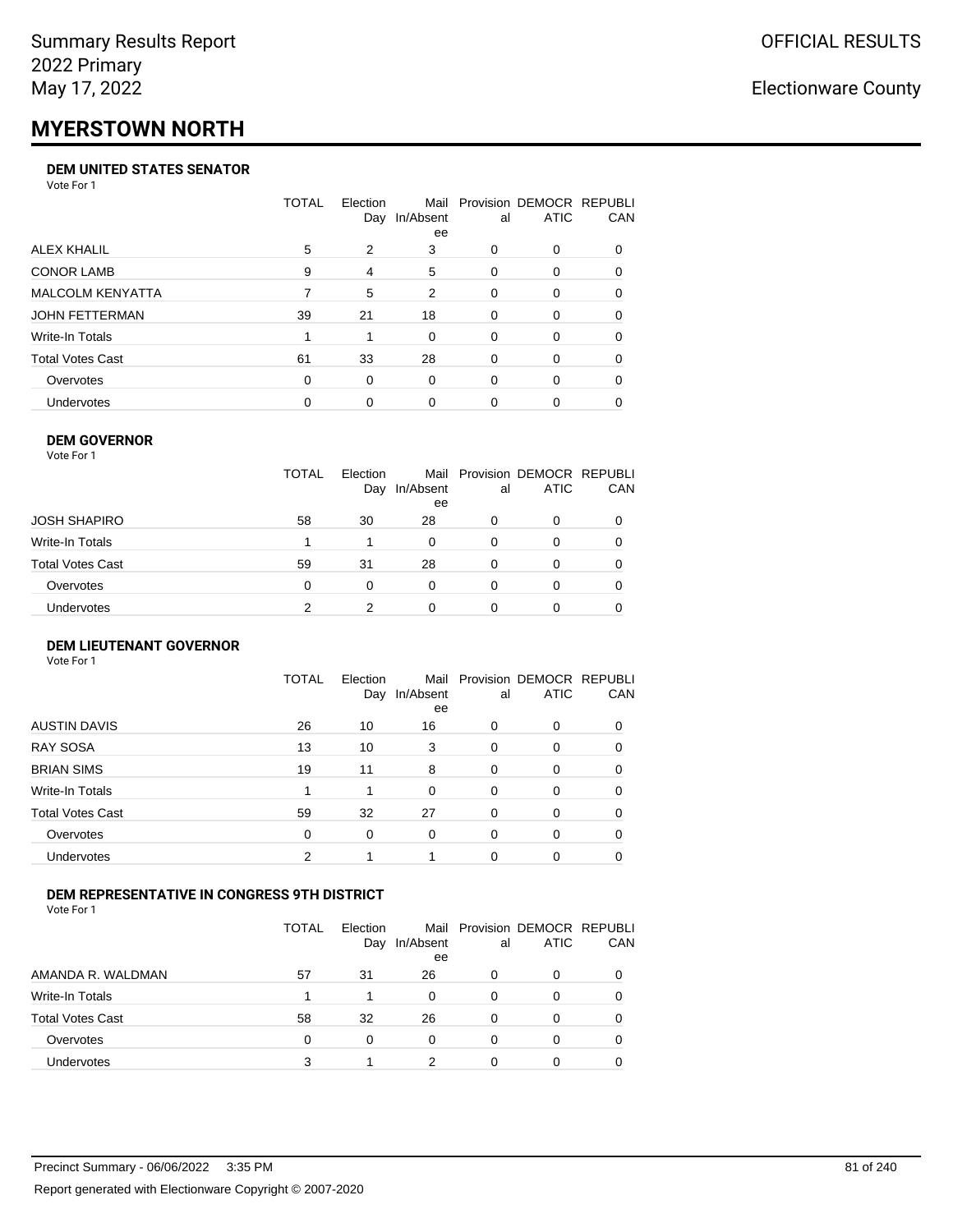# **MYERSTOWN NORTH**

### **DEM SENATOR IN THE GENERAL ASSEMBLY 48TH DISTRICT**

| Vote For 1              |       |          |                     |          |                                              |     |
|-------------------------|-------|----------|---------------------|----------|----------------------------------------------|-----|
|                         | TOTAL | Election | Day In/Absent<br>ee | al       | Mail Provision DEMOCR REPUBLI<br><b>ATIC</b> | CAN |
| <b>CALVIN CLEMENTS</b>  | 55    | 31       | 24                  | 0        | 0                                            | 0   |
| Write-In Totals         |       |          | 0                   | $\Omega$ | 0                                            | 0   |
| <b>Total Votes Cast</b> | 56    | 32       | 24                  | $\Omega$ | 0                                            | 0   |
| Overvotes               |       | 0        |                     | $\Omega$ | 0                                            | 0   |
| <b>Undervotes</b>       | Δ     |          | 3                   | $\Omega$ | 0                                            |     |
|                         |       |          |                     |          |                                              |     |

#### **DEM REPRESENTATIVE IN THE GENERAL ASSEMBLY 102ND**

Vote For 1

|                         | <b>TOTAL</b> | Election<br>Day | In/Absent<br>ee | al | Mail Provision DEMOCR REPUBLI<br><b>ATIC</b> | CAN          |
|-------------------------|--------------|-----------------|-----------------|----|----------------------------------------------|--------------|
| LAURA QUICK             | 55           | 30              | 25              | 0  | O                                            |              |
| Write-In Totals         |              |                 | 0               | 0  | O                                            |              |
| <b>Total Votes Cast</b> | 56           | 31              | 25              | 0  | 0                                            | <sup>0</sup> |
| Overvotes               | $\Omega$     | 0               | 0               | 0  | O                                            |              |
| Undervotes              | 5            |                 |                 |    | 0                                            |              |

### **DEM MEMBER OF THE DEMOCRATIC STATE COMMITTEE**

Vote For 2

|                         | TOTAL    | Election<br>Day | Mail<br>In/Absent<br>ee | al       | Provision DEMOCR REPUBLI<br><b>ATIC</b> | CAN |
|-------------------------|----------|-----------------|-------------------------|----------|-----------------------------------------|-----|
| LAURA QUICK             | 41       | 22              | 19                      | 0        | $\Omega$                                | 0   |
| <b>CALVIN CLEMENTS</b>  | 25       | 11              | 14                      | 0        | 0                                       | 0   |
| <b>CORNELL WILSON</b>   | 19       | 11              | 8                       | $\Omega$ | $\Omega$                                | 0   |
| Write-In Totals         | $\Omega$ | 0               | $\Omega$                | $\Omega$ | $\Omega$                                | 0   |
| <b>Total Votes Cast</b> | 85       | 44              | 41                      | $\Omega$ | 0                                       | 0   |
| Overvotes               | $\Omega$ | $\Omega$        | $\Omega$                | 0        | $\Omega$                                | 0   |
| <b>Undervotes</b>       | 37       | 22              | 15                      | 0        | 0                                       |     |

#### **DEM MEMBER OF THE DEMOCRATIC COUNTY COMMITTEE MYERSTOWN NORTH** Vote For 3

|                         | TOTAL | Election<br>Day | In/Absent<br>ee | al | Mail Provision DEMOCR REPUBLI<br><b>ATIC</b> | CAN |
|-------------------------|-------|-----------------|-----------------|----|----------------------------------------------|-----|
| <b>Write-In Totals</b>  | 3     |                 | 2               | O  | 0                                            |     |
| <b>Total Votes Cast</b> | 3     |                 | 2               |    | 0                                            |     |
| Overvotes               | 0     | 0               | 0               |    | 0                                            |     |
| <b>Undervotes</b>       | 180   | 98              | 82              |    | 0                                            |     |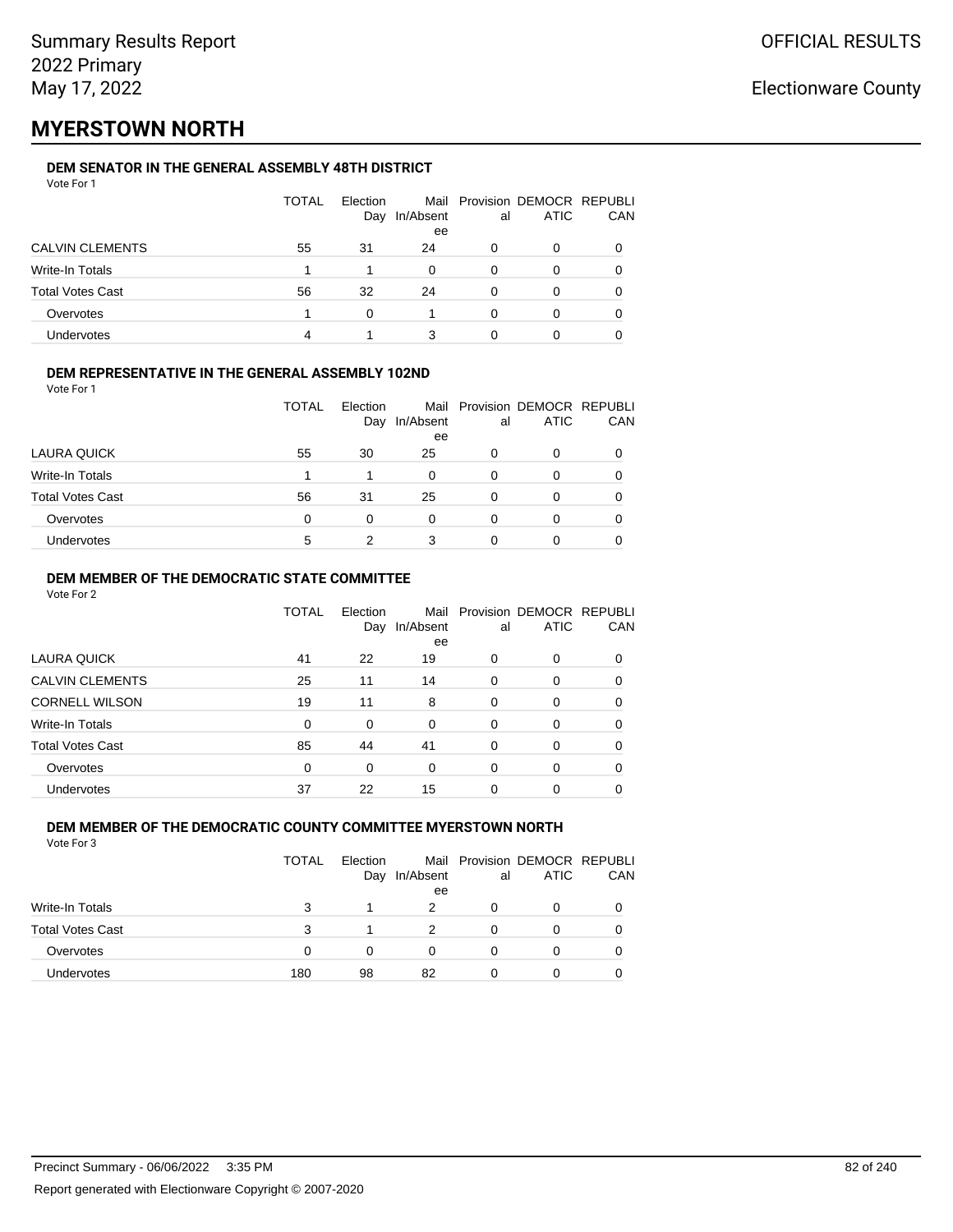# **MYERSTOWN NORTH**

### **REP GOVERNOR**

Vote For 1

|                         | TOTAL | Election<br>Day | Mail<br>In/Absent<br>ee | al          | Provision DEMOCR REPUBLI<br><b>ATIC</b> | CAN |
|-------------------------|-------|-----------------|-------------------------|-------------|-----------------------------------------|-----|
| <b>LOU BARLETTA</b>     | 32    | 31              | 1                       | 0           | 0                                       | 0   |
| DOUGLAS V. MASTRIANO    | 131   | 124             | 7                       | $\mathbf 0$ | 0                                       | 0   |
| <b>NCHE ZAMA</b>        | 5     | 2               | 3                       | 0           | 0                                       | 0   |
| DAVE WHITE              | 17    | 17              | $\mathbf 0$             | $\mathbf 0$ | 0                                       | 0   |
| <b>MELISSA HART</b>     | 8     | 5               | 3                       | $\mathbf 0$ | 0                                       | 0   |
| <b>BILL MCSWAIN</b>     | 23    | 21              | 2                       | $\mathbf 0$ | 0                                       | 0   |
| <b>CHARLIE GEROW</b>    | 13    | 11              | 2                       | 0           | 0                                       | 0   |
| <b>JOE GALE</b>         |       |                 | $\mathbf 0$             | $\mathbf 0$ | 0                                       | 0   |
| <b>JAKE CORMAN</b>      | 1     | 0               | 1                       | 0           | 0                                       | 0   |
| Write-In Totals         | 0     | 0               | $\mathbf 0$             | $\mathbf 0$ | 0                                       | 0   |
| <b>Total Votes Cast</b> | 231   | 212             | 19                      | 0           | 0                                       | 0   |
| Overvotes               | 0     | 0               | $\mathbf 0$             | 0           | $\Omega$                                | 0   |
| Undervotes              | 0     | 0               | $\mathbf 0$             | 0           | 0                                       | 0   |

### **REP LIEUTENANT GOVERNOR**

| Vote For 1 |  |
|------------|--|
|------------|--|

|                            | TOTAL    | Election | Mail<br>Day In/Absent<br>ee | al       | Provision DEMOCR REPUBLI<br><b>ATIC</b> | CAN      |
|----------------------------|----------|----------|-----------------------------|----------|-----------------------------------------|----------|
| <b>CLARICE SCHILLINGER</b> | 5        | 3        | 2                           | $\Omega$ | 0                                       | 0        |
| <b>JAMES EARL JONES</b>    | 11       | 11       | $\Omega$                    | $\Omega$ | $\Omega$                                | 0        |
| <b>RICK SACCONE</b>        | 6        | 6        | 0                           | $\Omega$ | 0                                       | 0        |
| JOHN BROWN                 | 1        | 1        | $\Omega$                    | $\Omega$ | $\Omega$                                | 0        |
| <b>CHRIS FRYE</b>          | 2        | 2        | 0                           | $\Omega$ | 0                                       | 0        |
| <b>JEFF COLEMAN</b>        | 12       | 10       | 2                           | $\Omega$ | $\Omega$                                | 0        |
| <b>RUSS DIAMOND</b>        | 142      | 132      | 10                          | $\Omega$ | 0                                       | 0        |
| CARRIE LEWIS DELROSSO      | 25       | 23       | 2                           | $\Omega$ | $\Omega$                                | 0        |
| <b>TEDDY DANIELS</b>       | 26       | 23       | 3                           | $\Omega$ | 0                                       | 0        |
| Write-In Totals            | 0        | 0        | $\Omega$                    | $\Omega$ | $\Omega$                                | $\Omega$ |
| Total Votes Cast           | 230      | 211      | 19                          | $\Omega$ | 0                                       | $\Omega$ |
| Overvotes                  | $\Omega$ | 0        | 0                           | $\Omega$ | $\Omega$                                | $\Omega$ |
| <b>Undervotes</b>          | 1        |          | $\Omega$                    | $\Omega$ | 0                                       | 0        |
|                            |          |          |                             |          |                                         |          |

### **REP REPRESENTATIVE IN CONGRESS 9TH DISTRICT**

| Vote For 1 |  |
|------------|--|
|------------|--|

|                         | <b>TOTAL</b> | Election<br>Day | In/Absent<br>ee | al       | Mail Provision DEMOCR REPUBLI<br><b>ATIC</b> | CAN      |
|-------------------------|--------------|-----------------|-----------------|----------|----------------------------------------------|----------|
| DAN MEUSER              | 207          | 193             | 14              | 0        | 0                                            | $\Omega$ |
| Write-In Totals         | 2            | 1               |                 | 0        | 0                                            |          |
| <b>Total Votes Cast</b> | 209          | 194             | 15              | $\Omega$ | 0                                            |          |
| Overvotes               | 0            | 0               | 0               | 0        | 0                                            | 0        |
| Undervotes              | 22           | 18              | 4               | 0        | ი                                            |          |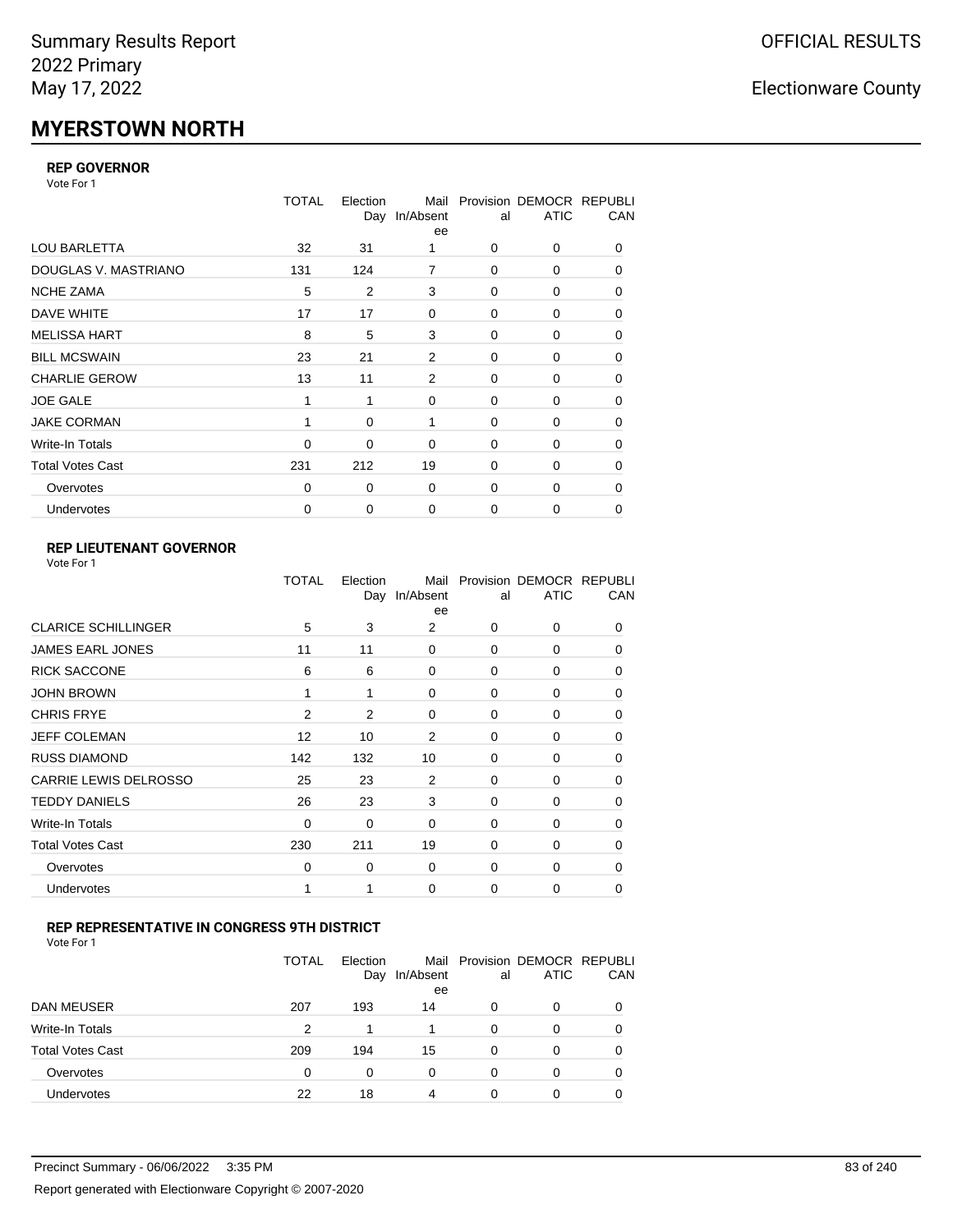## **MYERSTOWN NORTH**

### **REP SENATOR IN THE GENERAL ASSEMBLY 48TH DISTRICT**

| Vote For 1 |  |  |
|------------|--|--|
|------------|--|--|

|                         | <b>TOTAL</b> | Election<br>Day | In/Absent<br>ee | al       | Mail Provision DEMOCR REPUBLI<br>ATIC | CAN |
|-------------------------|--------------|-----------------|-----------------|----------|---------------------------------------|-----|
| <b>CHRIS GEBHARD</b>    | 209          | 196             | 13              | O        | 0                                     |     |
| Write-In Totals         | 2            |                 |                 | $\Omega$ | O                                     |     |
| <b>Total Votes Cast</b> | 211          | 197             | 14              | 0        | ი                                     |     |
| Overvotes               | 0            | 0               | 0               | 0        | 0                                     |     |
| Undervotes              | 20           | 15              | 5               | 0        |                                       |     |

### **REP REPRESENTATIVE IN THE GENERAL ASSEMBLY 102ND**

Vote For 1

|                         | TOTAL    | Election<br>Day | In/Absent | al | Mail Provision DEMOCR REPUBLI<br><b>ATIC</b> | CAN |
|-------------------------|----------|-----------------|-----------|----|----------------------------------------------|-----|
|                         |          |                 | ee        |    |                                              |     |
| <b>RUSS DIAMOND</b>     | 201      | 188             | 13        | 0  | 0                                            |     |
| Write-In Totals         | 6        | 5               |           | 0  | 0                                            |     |
| <b>Total Votes Cast</b> | 207      | 193             | 14        | 0  | 0                                            |     |
| Overvotes               | $\Omega$ | 0               | 0         | 0  | O                                            |     |
| Undervotes              | 24       | 19              | 5         | 0  | 0                                            |     |

### **REP MEMBER OF THE REPUBLICAN STATE COMMITTEE**

|                             | TOTAL | Election<br>Day | Mail<br>In/Absent<br>ee | al | Provision DEMOCR REPUBLI<br><b>ATIC</b> | CAN      |
|-----------------------------|-------|-----------------|-------------------------|----|-----------------------------------------|----------|
| <b>RUSS DIAMOND</b>         | 165   | 154             | 11                      | 0  | $\Omega$                                | $\Omega$ |
| <b>WILLIAM L. DOUGHERTY</b> | 108   | 101             | 7                       | 0  | 0                                       | 0        |
| MATTHEW J. URBAN            | 73    | 68              | 5                       | 0  | 0                                       | $\Omega$ |
| DONNETTE QUAIROLI           | 98    | 90              | 8                       | 0  | 0                                       | $\Omega$ |
| <b>DAWN BLAUCH</b>          | 132   | 118             | 14                      | 0  | 0                                       | $\Omega$ |
| <b>RON FERRANCE</b>         | 51    | 47              | 4                       | 0  | 0                                       | 0        |
| Write-In Totals             | 7     | 7               | $\mathbf 0$             | 0  | 0                                       | 0        |
| <b>Total Votes Cast</b>     | 634   | 585             | 49                      | 0  | 0                                       | 0        |
| Overvotes                   | 0     | 0               | $\Omega$                | 0  | 0                                       | 0        |
| Undervotes                  | 521   | 475             | 46                      | 0  | 0                                       |          |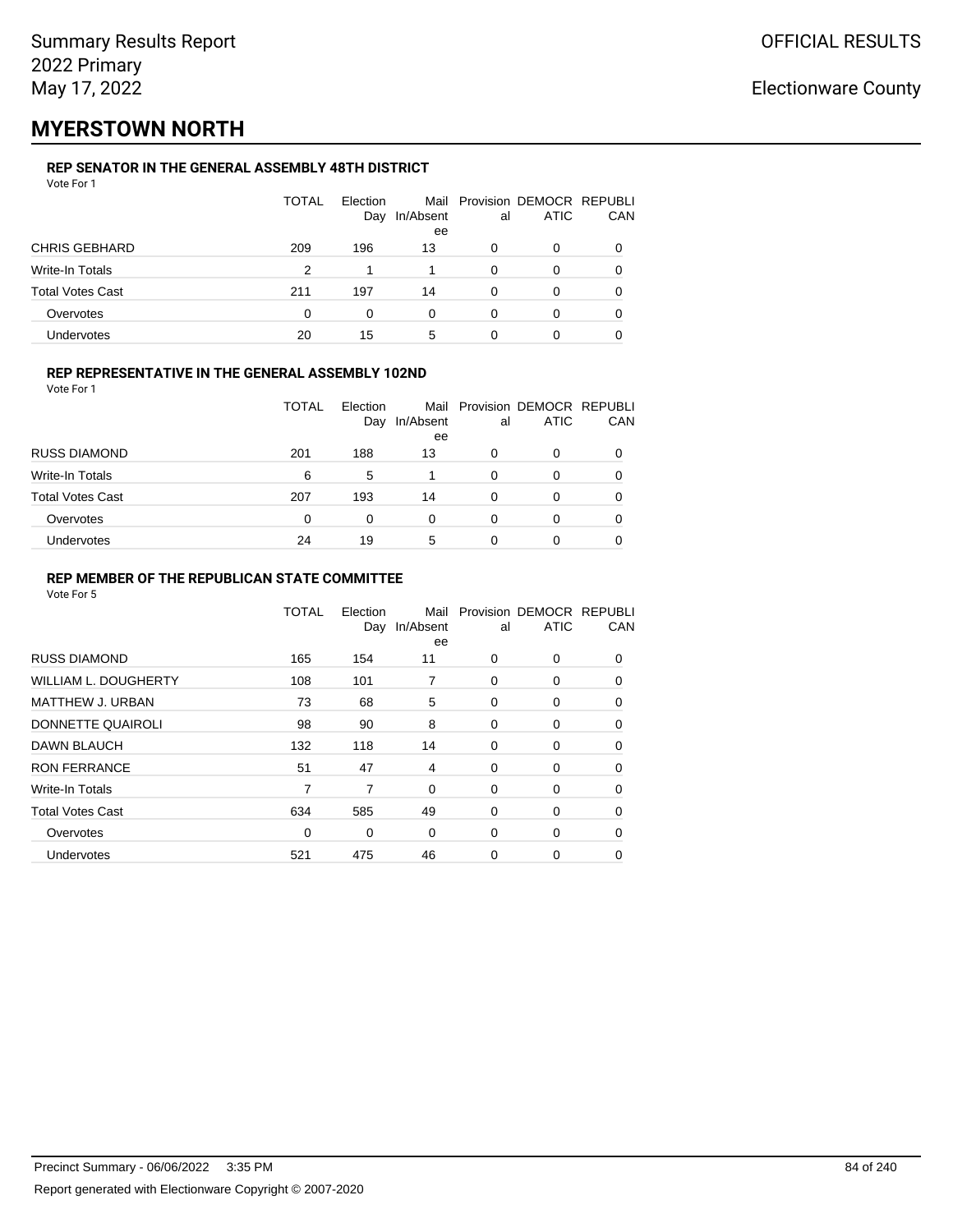# **MYERSTOWN SOUTH**

#### **DEM UNITED STATES SENATOR**

Vote For 1

|                         | TOTAL | Election | Mail<br>Day In/Absent<br>ee | al       | Provision DEMOCR REPUBLI<br><b>ATIC</b> | <b>CAN</b> |
|-------------------------|-------|----------|-----------------------------|----------|-----------------------------------------|------------|
| ALEX KHALIL             | 2     | 0        | 2                           | 0        | $\Omega$                                | 0          |
| <b>CONOR LAMB</b>       | 4     | 3        |                             | 0        | $\Omega$                                | 0          |
| <b>MALCOLM KENYATTA</b> |       |          | $\Omega$                    | $\Omega$ | $\Omega$                                | 0          |
| JOHN FETTERMAN          | 37    | 23       | 14                          | 0        | $\Omega$                                | $\Omega$   |
| Write-In Totals         |       |          | $\Omega$                    | 0        | $\Omega$                                | $\Omega$   |
| <b>Total Votes Cast</b> | 45    | 28       | 17                          | 0        | $\Omega$                                | 0          |
| Overvotes               | 0     | $\Omega$ | $\Omega$                    | 0        | $\Omega$                                | 0          |
| Undervotes              | 0     | 0        | 0                           | 0        |                                         | 0          |

### **DEM GOVERNOR**

| Vote For 1       |              |                 |                 |          |                                              |     |
|------------------|--------------|-----------------|-----------------|----------|----------------------------------------------|-----|
|                  | <b>TOTAL</b> | Election<br>Day | In/Absent<br>ee | al       | Mail Provision DEMOCR REPUBLI<br><b>ATIC</b> | CAN |
| JOSH SHAPIRO     | 42           | 25              | 17              | 0        | 0                                            |     |
| Write-In Totals  |              |                 | 0               | $\Omega$ | 0                                            | 0   |
| Total Votes Cast | 43           | 26              | 17              | $\Omega$ | 0                                            | 0   |
| Overvotes        | 0            | 0               | $\Omega$        | $\Omega$ | 0                                            | 0   |
| Undervotes       | 2            |                 | 0               |          | 0                                            |     |

#### **DEM LIEUTENANT GOVERNOR** Vote For 1

|                         | <b>TOTAL</b> | Election<br>Day | In/Absent<br>ee | al       | Mail Provision DEMOCR REPUBLI<br><b>ATIC</b> | CAN      |
|-------------------------|--------------|-----------------|-----------------|----------|----------------------------------------------|----------|
| <b>AUSTIN DAVIS</b>     | 17           | 10              |                 | $\Omega$ | 0                                            |          |
| <b>RAY SOSA</b>         | 5            | 4               |                 | $\Omega$ | 0                                            | 0        |
| <b>BRIAN SIMS</b>       | 17           | 8               | 9               | $\Omega$ | 0                                            | 0        |
| Write-In Totals         |              | 1               | $\Omega$        | $\Omega$ | 0                                            | 0        |
| <b>Total Votes Cast</b> | 40           | 23              | 17              | $\Omega$ | 0                                            | $\Omega$ |
| Overvotes               | $\Omega$     | 0               | $\Omega$        | $\Omega$ | 0                                            | 0        |
| <b>Undervotes</b>       | 5            | 5               | $\Omega$        | $\Omega$ | 0                                            | 0        |

### **DEM REPRESENTATIVE IN CONGRESS 9TH DISTRICT**

Vote For 1

|                         | TOTAL | Election<br>Day | In/Absent<br>ee | al | Mail Provision DEMOCR REPUBLI<br><b>ATIC</b> | CAN |
|-------------------------|-------|-----------------|-----------------|----|----------------------------------------------|-----|
| AMANDA R. WALDMAN       | 39    | 22              | 17              | 0  | 0                                            |     |
| Write-In Totals         |       |                 |                 | 0  | O                                            |     |
| <b>Total Votes Cast</b> | 40    | 23              | 17              | 0  | 0                                            |     |
| Overvotes               | 0     | 0               | 0               | 0  | O                                            |     |
| <b>Undervotes</b>       | 5     | 5               |                 |    | 0                                            |     |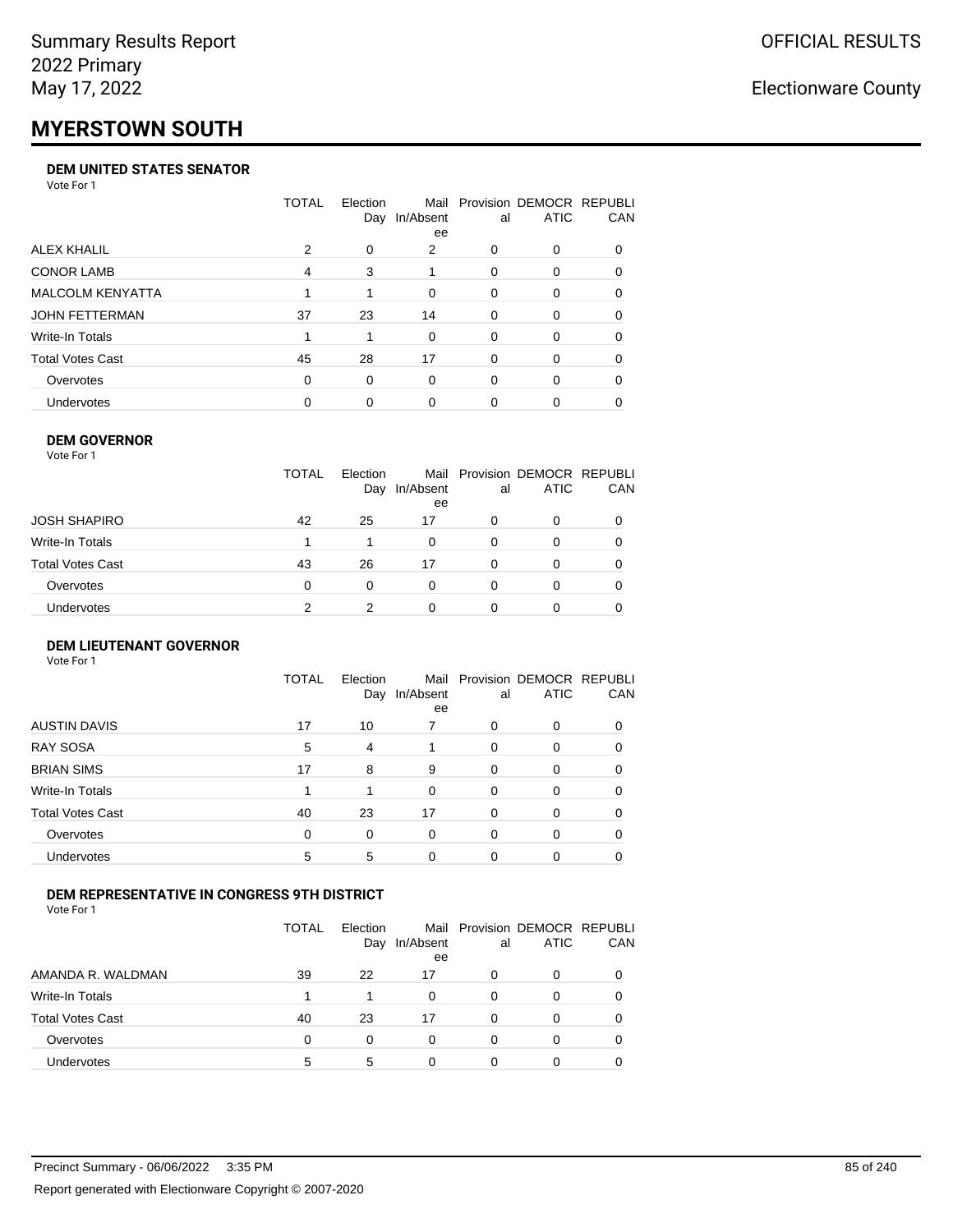## **MYERSTOWN SOUTH**

### **DEM SENATOR IN THE GENERAL ASSEMBLY 48TH DISTRICT**

| Vote For 1 |  |  |
|------------|--|--|
|------------|--|--|

|                         | <b>TOTAL</b> | Election<br>Day | In/Absent<br>ee | al | Mail Provision DEMOCR REPUBLI<br>ATIC | CAN |
|-------------------------|--------------|-----------------|-----------------|----|---------------------------------------|-----|
| <b>CALVIN CLEMENTS</b>  | 39           | 23              | 16              | 0  | 0                                     |     |
| Write-In Totals         |              |                 | 0               | 0  | 0                                     |     |
| <b>Total Votes Cast</b> | 40           | 24              | 16              | 0  | Ω                                     |     |
| Overvotes               | 0            | 0               | 0               | 0  | Ω                                     |     |
| <b>Undervotes</b>       | 5            | 4               |                 | 0  |                                       |     |

### **DEM REPRESENTATIVE IN THE GENERAL ASSEMBLY 102ND**

| Vote For 1 |  |  |
|------------|--|--|
|            |  |  |

|                         | TOTAL | Election<br>Day | In/Absent | al | Mail Provision DEMOCR REPUBLI<br><b>ATIC</b> | <b>CAN</b> |
|-------------------------|-------|-----------------|-----------|----|----------------------------------------------|------------|
|                         |       |                 | ee        |    |                                              |            |
| LAURA QUICK             | 39    | 22              | 17        | Ω  | 0                                            | 0          |
| Write-In Totals         |       |                 | 0         | O  |                                              | 0          |
| <b>Total Votes Cast</b> | 40    | 23              | 17        | ∩  | O                                            | 0          |
| Overvotes               | 0     | 0               | 0         | 0  |                                              | 0          |
| Undervotes              | 5     | 5               | 0         |    |                                              |            |

### **DEM MEMBER OF THE DEMOCRATIC STATE COMMITTEE**

Vote For 2

|                         | TOTAL | Election<br>Day | In/Absent<br>ee | al       | Mail Provision DEMOCR REPUBLI<br><b>ATIC</b> | CAN |
|-------------------------|-------|-----------------|-----------------|----------|----------------------------------------------|-----|
| LAURA QUICK             | 29    | 19              | 10              | 0        | 0                                            | 0   |
| <b>CALVIN CLEMENTS</b>  | 11    |                 | 4               | $\Omega$ | 0                                            | 0   |
| <b>CORNELL WILSON</b>   | 32    | 19              | 13              | $\Omega$ | $\Omega$                                     | 0   |
| Write-In Totals         | 2     | 2               | $\Omega$        | 0        | 0                                            | 0   |
| <b>Total Votes Cast</b> | 74    | 47              | 27              | $\Omega$ | $\Omega$                                     | 0   |
| Overvotes               | 0     | 0               | $\Omega$        | $\Omega$ | 0                                            | 0   |
| <b>Undervotes</b>       | 16    | 9               |                 | 0        | 0                                            |     |

#### **DEM MEMBER OF THE DEMOCRATIC COUNTY COMMITTEE MYERSTOWN SOUTH** Vote For 3

|                         | TOTAL | Election<br>Day | In/Absent<br>ee | al | Mail Provision DEMOCR REPUBLI<br><b>ATIC</b> | CAN |
|-------------------------|-------|-----------------|-----------------|----|----------------------------------------------|-----|
| Write-In Totals         | 13    | 10              | 3               | 0  | 0                                            |     |
| <b>Total Votes Cast</b> | 13    | 10              | 3               |    | $\Omega$                                     | 0   |
| Overvotes               | 0     | 0               | $\Omega$        |    | 0                                            |     |
| Undervotes              | 122   | 74              | 48              |    | 0                                            |     |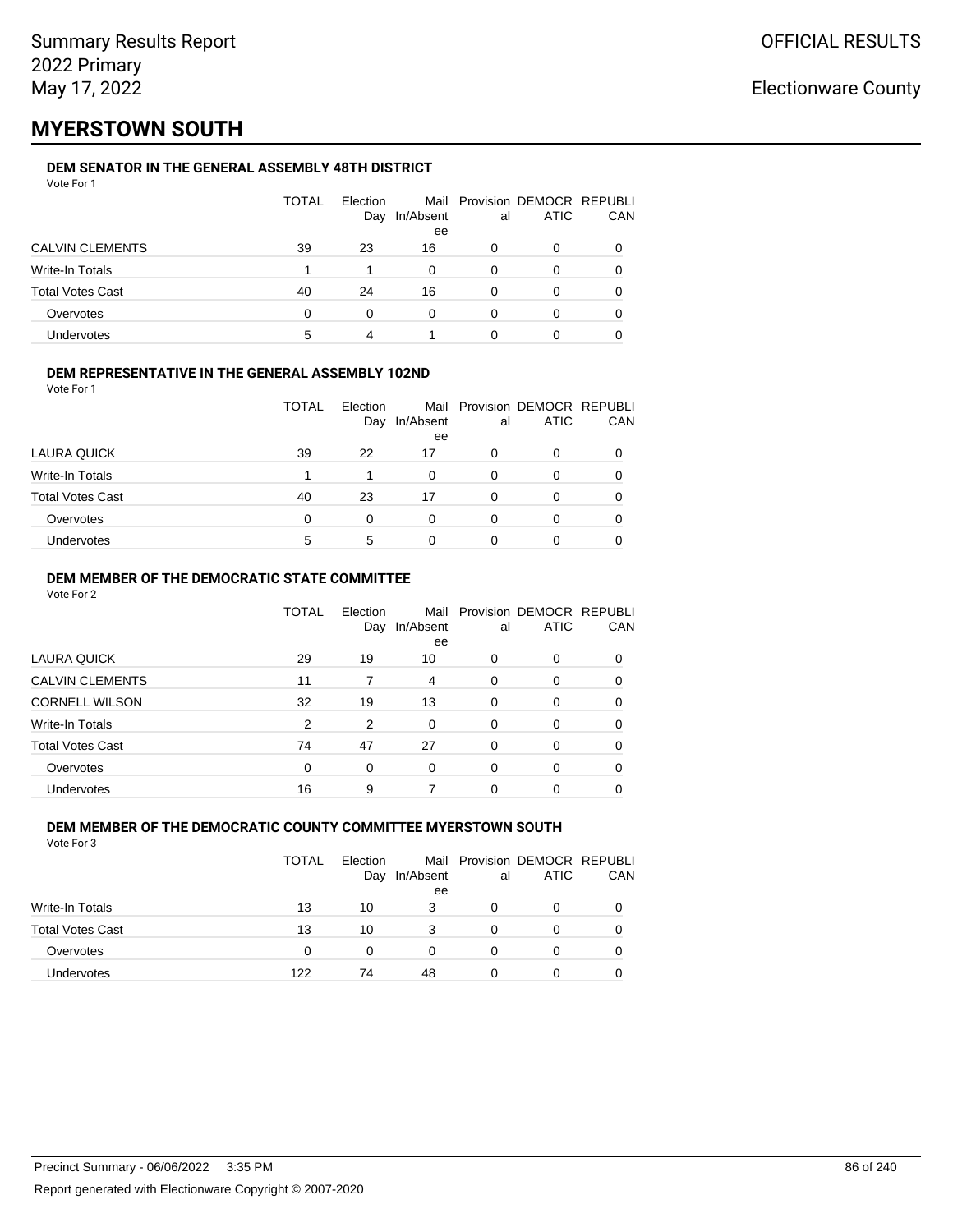# **MYERSTOWN SOUTH**

### **REP GOVERNOR**

Vote For 1

|                         | <b>TOTAL</b>   | Election<br>Day | Mail<br>In/Absent<br>ee | al       | Provision DEMOCR REPUBLI<br><b>ATIC</b> | CAN |
|-------------------------|----------------|-----------------|-------------------------|----------|-----------------------------------------|-----|
| <b>LOU BARLETTA</b>     | 23             | 21              | 2                       | 0        | 0                                       | 0   |
| DOUGLAS V. MASTRIANO    | 80             | 79              |                         | 0        | 0                                       | 0   |
| <b>NCHE ZAMA</b>        | 1              | 1               | $\Omega$                | 0        | 0                                       | 0   |
| DAVE WHITE              | 10             | 9               | 1                       | 0        | 0                                       | 0   |
| <b>MELISSA HART</b>     | $\overline{4}$ | 2               | 2                       | 0        | 0                                       | 0   |
| <b>BILL MCSWAIN</b>     | 16             | 14              | 2                       | 0        | 0                                       | 0   |
| <b>CHARLIE GEROW</b>    | $\overline{7}$ | 6               | 1                       | 0        | 0                                       | 0   |
| <b>JOE GALE</b>         | 2              | 2               | 0                       | 0        | 0                                       | 0   |
| <b>JAKE CORMAN</b>      | $\mathcal{P}$  | $\Omega$        | 2                       | 0        | $\Omega$                                | 0   |
| Write-In Totals         | 2              | 2               | $\mathbf 0$             | 0        | 0                                       | 0   |
| <b>Total Votes Cast</b> | 147            | 136             | 11                      | $\Omega$ | 0                                       | 0   |
| Overvotes               | $\Omega$       | 0               | $\mathbf 0$             | 0        | 0                                       | 0   |
| <b>Undervotes</b>       | 0              | 0               | $\mathbf 0$             | 0        | 0                                       | 0   |

### **REP LIEUTENANT GOVERNOR**

| Vote For 1 |  |  |
|------------|--|--|
|------------|--|--|

|                            | TOTAL          | Election | Mail<br>Day In/Absent<br>ee | al       | Provision DEMOCR REPUBLI<br><b>ATIC</b> | CAN          |
|----------------------------|----------------|----------|-----------------------------|----------|-----------------------------------------|--------------|
| <b>CLARICE SCHILLINGER</b> | 2              | 2        | 0                           | $\Omega$ | 0                                       | 0            |
| <b>JAMES EARL JONES</b>    | 5              | 5        | 0                           | 0        | 0                                       | 0            |
| <b>RICK SACCONE</b>        | 8              | 8        | 0                           | $\Omega$ | 0                                       | 0            |
| <b>JOHN BROWN</b>          | $\overline{2}$ | 1        | 1                           | $\Omega$ | 0                                       | 0            |
| <b>CHRIS FRYE</b>          | 3              | 2        | 1                           | 0        | 0                                       | 0            |
| JEFF COLEMAN               | 5              | 4        | 1                           | 0        | 0                                       | $\Omega$     |
| <b>RUSS DIAMOND</b>        | 99             | 93       | 6                           | 0        | 0                                       | 0            |
| CARRIE LEWIS DELROSSO      | 11             | 9        | 2                           | 0        | 0                                       | 0            |
| <b>TEDDY DANIELS</b>       | 10             | 10       | 0                           | 0        | 0                                       | 0            |
| Write-In Totals            | 1              | 1        | 0                           | 0        | 0                                       | $\Omega$     |
| <b>Total Votes Cast</b>    | 146            | 135      | 11                          | $\Omega$ | 0                                       | $\Omega$     |
| Overvotes                  | 0              | 0        | 0                           | 0        | 0                                       | <sup>0</sup> |
| Undervotes                 | 1              |          | 0                           | 0        | 0                                       | 0            |
|                            |                |          |                             |          |                                         |              |

### **REP REPRESENTATIVE IN CONGRESS 9TH DISTRICT**

| Vote For 1 |  |
|------------|--|
|------------|--|

|                         | TOTAL | Election<br>Day | In/Absent<br>ee | al       | Mail Provision DEMOCR REPUBLI<br><b>ATIC</b> | CAN      |
|-------------------------|-------|-----------------|-----------------|----------|----------------------------------------------|----------|
| DAN MEUSER              | 140   | 129             | 11              | 0        | 0                                            | $\Omega$ |
| Write-In Totals         |       | 1               | 0               | 0        | 0                                            |          |
| <b>Total Votes Cast</b> | 141   | 130             | 11              | $\Omega$ | 0                                            |          |
| Overvotes               | 0     | 0               | 0               | 0        | 0                                            | $\Omega$ |
| <b>Undervotes</b>       | 6     | 6               |                 | 0        | ი                                            |          |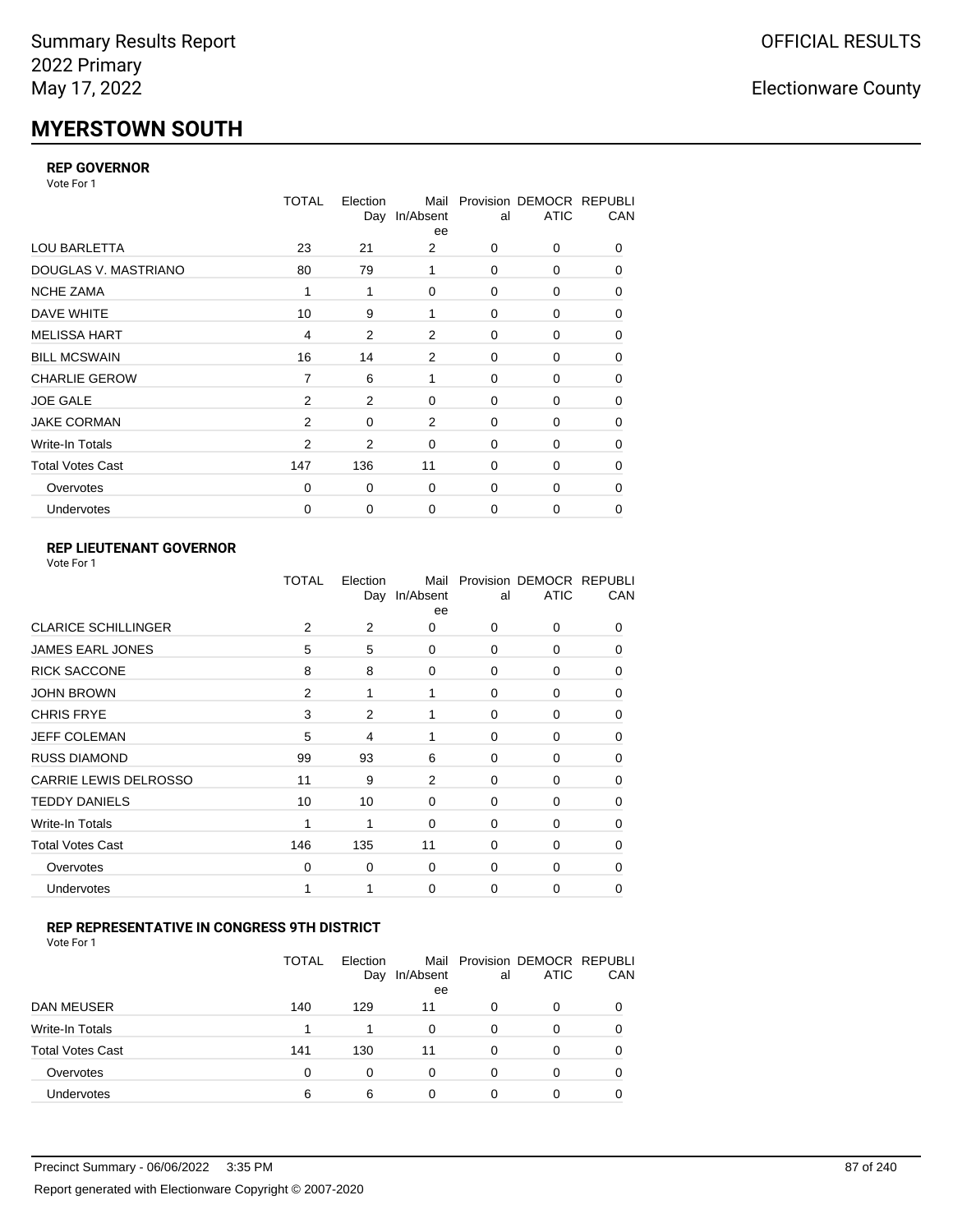## **MYERSTOWN SOUTH**

### **REP SENATOR IN THE GENERAL ASSEMBLY 48TH DISTRICT**

| Vote For 1              |              |                 |                 |    |                                              |          |
|-------------------------|--------------|-----------------|-----------------|----|----------------------------------------------|----------|
|                         | <b>TOTAL</b> | Election<br>Day | In/Absent<br>ee | al | Mail Provision DEMOCR REPUBLI<br><b>ATIC</b> | CAN      |
| <b>CHRIS GEBHARD</b>    | 137          | 127             | 10              | 0  | 0                                            | O        |
| Write-In Totals         | 2            | 2               | $\Omega$        | 0  | 0                                            | $\Omega$ |
| <b>Total Votes Cast</b> | 139          | 129             | 10              | 0  | 0                                            | 0        |
| Overvotes               | 0            | 0               | 0               | 0  | 0                                            |          |
| Undervotes              | 8            |                 |                 |    | 0                                            |          |

### **REP REPRESENTATIVE IN THE GENERAL ASSEMBLY 102ND**

Vote For 1

|                         | TOTAL | Election<br>Day | In/Absent<br>ee | al | Mail Provision DEMOCR REPUBLI<br><b>ATIC</b> | <b>CAN</b> |
|-------------------------|-------|-----------------|-----------------|----|----------------------------------------------|------------|
| <b>RUSS DIAMOND</b>     | 131   | 122             | 9               | O  |                                              | 0          |
| Write-In Totals         | 6     | 5               |                 | 0  | 0                                            | 0          |
| <b>Total Votes Cast</b> | 137   | 127             | 10              | 0  |                                              | 0          |
| Overvotes               | 0     | 0               | 0               | 0  |                                              | 0          |
| Undervotes              | 10    | 9               |                 | Ω  |                                              | 0          |

### **REP MEMBER OF THE REPUBLICAN STATE COMMITTEE**

|                         | TOTAL       | Election<br>Day | Mail<br>In/Absent<br>ee | al          | Provision DEMOCR REPUBLI<br><b>ATIC</b> | CAN      |
|-------------------------|-------------|-----------------|-------------------------|-------------|-----------------------------------------|----------|
| <b>RUSS DIAMOND</b>     | 111         | 106             | 5                       | 0           | $\Omega$                                | 0        |
| WILLIAM L. DOUGHERTY    | 54          | 51              | 3                       | 0           | 0                                       | 0        |
| MATTHEW J. URBAN        | 48          | 45              | 3                       | 0           | 0                                       | $\Omega$ |
| DONNETTE QUAIROLI       | 68          | 64              | 4                       | 0           | 0                                       | $\Omega$ |
| <b>DAWN BLAUCH</b>      | 79          | 74              | 5                       | 0           | 0                                       | $\Omega$ |
| <b>RON FERRANCE</b>     | 41          | 38              | 3                       | 0           | 0                                       | 0        |
| Write-In Totals         | 3           | 3               | $\Omega$                | $\mathbf 0$ | 0                                       | 0        |
| <b>Total Votes Cast</b> | 404         | 381             | 23                      | 0           | 0                                       | 0        |
| Overvotes               | $\mathbf 0$ | 0               | 0                       | 0           | 0                                       | $\Omega$ |
| Undervotes              | 331         | 299             | 32                      | 0           | 0                                       | 0        |
|                         |             |                 |                         |             |                                         |          |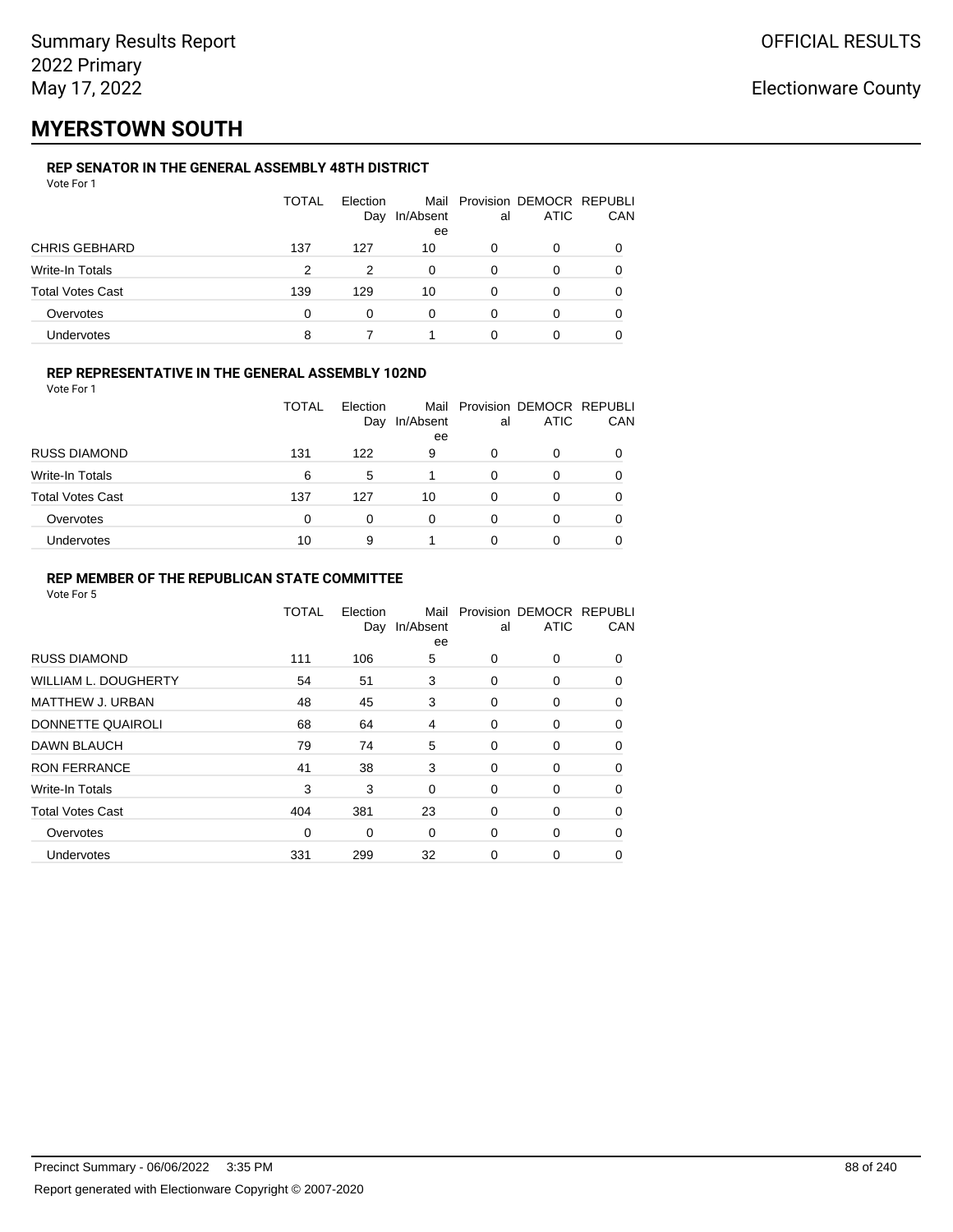# **PALMYRA EAST**

### **DEM UNITED STATES SENATOR**

Vote For 1

|                         | TOTAL | Election<br>Day | Mail<br>In/Absent<br>ee | al | Provision DEMOCR REPUBLI<br>ATIC | <b>CAN</b> |
|-------------------------|-------|-----------------|-------------------------|----|----------------------------------|------------|
| ALEX KHALIL             |       | 5               | 2                       | 0  | $\Omega$                         | 0          |
| <b>CONOR LAMB</b>       | 16    | 11              | 5                       | 0  | $\Omega$                         | 0          |
| <b>MALCOLM KENYATTA</b> | 8     | 4               | $\overline{4}$          | 0  | $\Omega$                         | 0          |
| JOHN FETTERMAN          | 134   | 82              | 52                      | 0  | $\Omega$                         | 0          |
| Write-In Totals         | 0     | 0               | $\Omega$                | 0  | $\Omega$                         | 0          |
| <b>Total Votes Cast</b> | 165   | 102             | 63                      | 0  | $\Omega$                         | 0          |
| Overvotes               | 0     | 0               | $\Omega$                | 0  | $\Omega$                         | 0          |
| <b>Undervotes</b>       | 3     |                 | 2                       | 0  | $\Omega$                         | 0          |

### **DEM GOVERNOR**

| Vote For 1       |              |                 |                 |          |                                              |     |
|------------------|--------------|-----------------|-----------------|----------|----------------------------------------------|-----|
|                  | <b>TOTAL</b> | Election<br>Day | In/Absent<br>ee | al       | Mail Provision DEMOCR REPUBLI<br><b>ATIC</b> | CAN |
| JOSH SHAPIRO     | 163          | 99              | 64              | 0        | 0                                            |     |
| Write-In Totals  | 0            | 0               | 0               | 0        | 0                                            |     |
| Total Votes Cast | 163          | 99              | 64              | 0        | 0                                            | 0   |
| Overvotes        | 0            | 0               | $\Omega$        | $\Omega$ | 0                                            |     |
| Undervotes       | 5            | 4               |                 | O        | 0                                            |     |

#### **DEM LIEUTENANT GOVERNOR** Vote For 1

|                         | <b>TOTAL</b> | Election<br>Day | In/Absent<br>ee | al       | Mail Provision DEMOCR REPUBLI<br><b>ATIC</b> | CAN      |
|-------------------------|--------------|-----------------|-----------------|----------|----------------------------------------------|----------|
| <b>AUSTIN DAVIS</b>     | 85           | 49              | 36              | $\Omega$ | 0                                            | 0        |
| <b>RAY SOSA</b>         | 19           | 12              | 7               | 0        | 0                                            | 0        |
| <b>BRIAN SIMS</b>       | 54           | 36              | 18              | 0        | 0                                            | $\Omega$ |
| Write-In Totals         | 0            | 0               | $\Omega$        | $\Omega$ | 0                                            | $\Omega$ |
| <b>Total Votes Cast</b> | 158          | 97              | 61              | $\Omega$ | 0                                            | $\Omega$ |
| Overvotes               | 0            | 0               | 0               | $\Omega$ | 0                                            | $\Omega$ |
| <b>Undervotes</b>       | 10           | 6               | 4               | $\Omega$ | 0                                            | 0        |

### **DEM REPRESENTATIVE IN CONGRESS 9TH DISTRICT**

|                         | TOTAL | <b>Flection</b><br>Day | Mail<br>In/Absent<br>ee | al | Provision DEMOCR REPUBLI<br><b>ATIC</b> | <b>CAN</b> |
|-------------------------|-------|------------------------|-------------------------|----|-----------------------------------------|------------|
| AMANDA R. WALDMAN       | 156   | 94                     | 62                      | O  | 0                                       | 0          |
| <b>Write-In Totals</b>  | 0     | 0                      | 0                       | 0  | $\Omega$                                | 0          |
| <b>Total Votes Cast</b> | 156   | 94                     | 62                      | 0  | 0                                       | 0          |
| Overvotes               | 0     | 0                      | 0                       | 0  | $\Omega$                                | 0          |
| <b>Undervotes</b>       | 12    | 9                      | 3                       |    |                                         |            |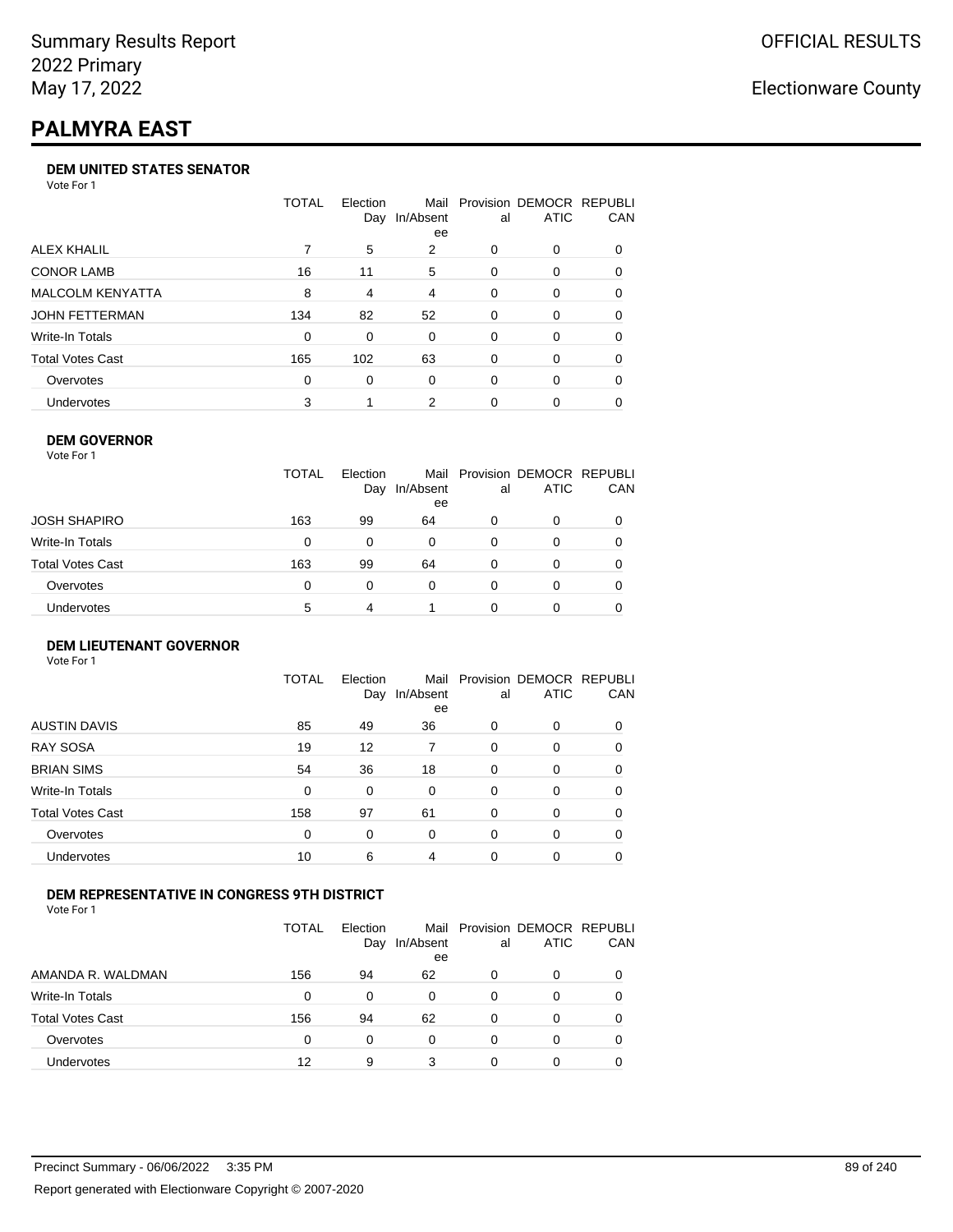## **PALMYRA EAST**

### **DEM SENATOR IN THE GENERAL ASSEMBLY 48TH DISTRICT**

|                         | <b>TOTAL</b> | Election<br>Day | In/Absent<br>ee | al | Mail Provision DEMOCR REPUBLI<br><b>ATIC</b> | CAN |
|-------------------------|--------------|-----------------|-----------------|----|----------------------------------------------|-----|
| <b>CALVIN CLEMENTS</b>  | 156          | 96              | 60              |    | 0                                            |     |
| Write-In Totals         |              |                 | 0               | 0  | 0                                            |     |
| <b>Total Votes Cast</b> | 157          | 97              | 60              | 0  | 0                                            |     |
| Overvotes               |              | ∩               |                 | O  | Ω                                            |     |
| Undervotes              | 10           | 6               | 4               |    |                                              |     |

### **DEM REPRESENTATIVE IN THE GENERAL ASSEMBLY 102ND**

Vote For 1

|                         | TOTAL | Election<br>Day | In/Absent | al | Mail Provision DEMOCR REPUBLI<br><b>ATIC</b> | <b>CAN</b> |
|-------------------------|-------|-----------------|-----------|----|----------------------------------------------|------------|
|                         |       |                 | ee        |    |                                              |            |
| LAURA QUICK             | 159   | 98              | 61        | 0  |                                              | 0          |
| <b>Write-In Totals</b>  | 0     | 0               | 0         | 0  |                                              | 0          |
| <b>Total Votes Cast</b> | 159   | 98              | 61        | ი  |                                              | 0          |
| Overvotes               | 0     | 0               | 0         | 0  |                                              | 0          |
| <b>Undervotes</b>       | 9     | 5               | 4         | O  |                                              | 0          |

### **DEM MEMBER OF THE DEMOCRATIC STATE COMMITTEE**

Vote For 2

|                         | TOTAL | Election<br>Day | Mail<br>In/Absent<br>ee | al       | Provision DEMOCR REPUBLI<br><b>ATIC</b> | CAN |
|-------------------------|-------|-----------------|-------------------------|----------|-----------------------------------------|-----|
| <b>LAURA QUICK</b>      | 128   | 73              | 55                      | 0        | $\Omega$                                | 0   |
| <b>CALVIN CLEMENTS</b>  | 107   | 64              | 43                      | 0        | 0                                       | 0   |
| <b>CORNELL WILSON</b>   | 33    | 19              | 14                      | $\Omega$ | $\Omega$                                | 0   |
| Write-In Totals         | 3     | 3               | 0                       | $\Omega$ | $\Omega$                                | 0   |
| <b>Total Votes Cast</b> | 271   | 159             | 112                     | 0        | $\Omega$                                | 0   |
| Overvotes               | 0     | 0               | 0                       | 0        | $\Omega$                                | 0   |
| <b>Undervotes</b>       | 65    | 47              | 18                      | 0        | 0                                       |     |

### **DEM MEMBER OF THE DEMOCRATIC COUNTY COMMITTEE PALMYRA EAST**

|                         | TOTAL    | Election<br>Day | Mail<br>In/Absent<br>ee | al | Provision DEMOCR REPUBLI<br><b>ATIC</b> | CAN      |
|-------------------------|----------|-----------------|-------------------------|----|-----------------------------------------|----------|
| KRYSTA PAVASLO          | 142      | 90              | 52                      | 0  | 0                                       | $\Omega$ |
| Write-In Totals         | 8        | 4               | 4                       | 0  | 0                                       |          |
| <b>Total Votes Cast</b> | 150      | 94              | 56                      | 0  | 0                                       |          |
| Overvotes               | $\Omega$ | 0               | $\Omega$                | 0  | 0                                       |          |
| <b>Undervotes</b>       | 354      | 215             | 139                     | 0  | 0                                       |          |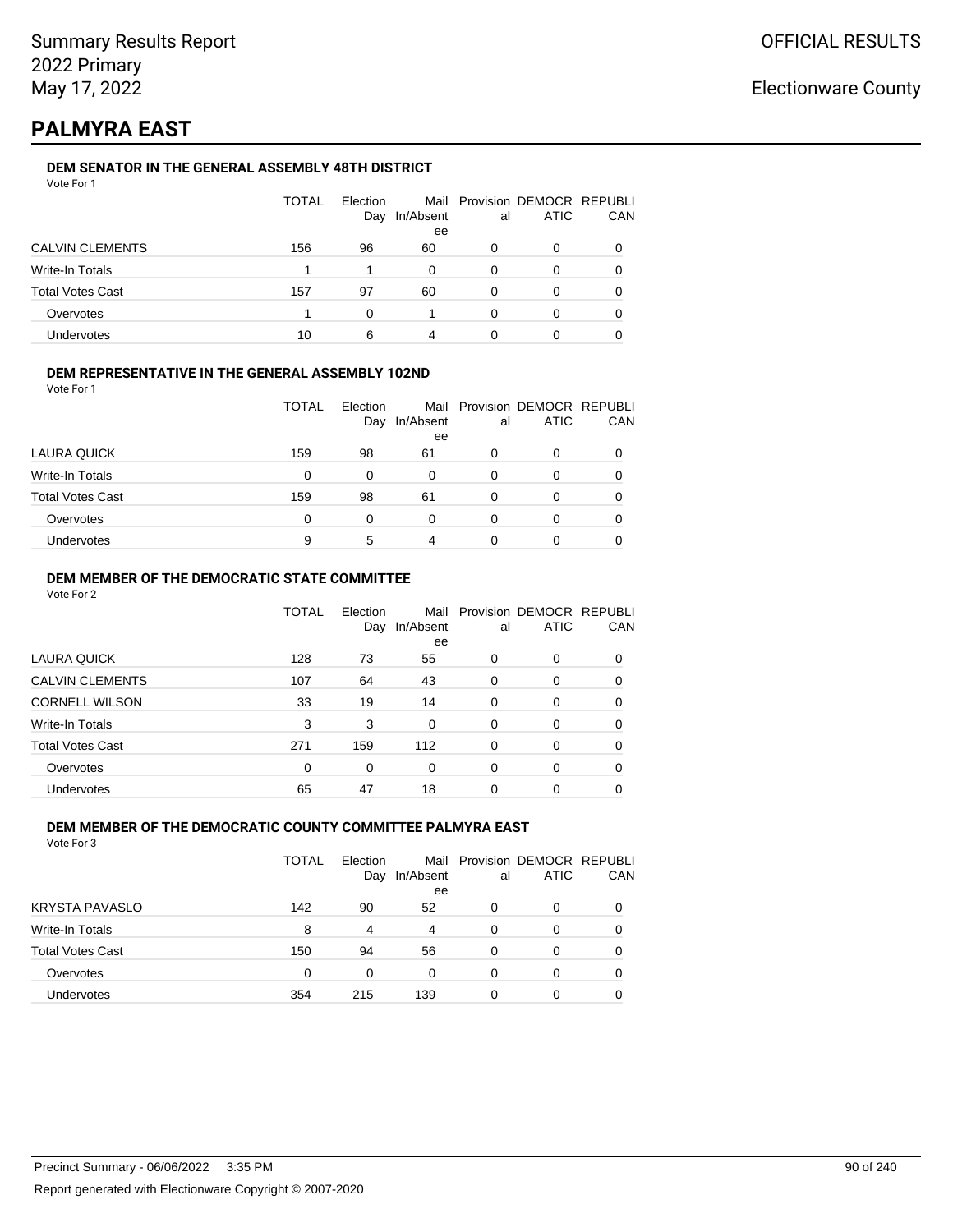# **PALMYRA EAST**

### **REP GOVERNOR**

Vote For 1

|                         | TOTAL          | Election<br>Day | Mail<br>In/Absent<br>ee | al          | Provision DEMOCR REPUBLI<br><b>ATIC</b> | CAN |
|-------------------------|----------------|-----------------|-------------------------|-------------|-----------------------------------------|-----|
| <b>LOU BARLETTA</b>     | 82             | 76              | 6                       | 0           | 0                                       | 0   |
| DOUGLAS V. MASTRIANO    | 161            | 155             | 6                       | 0           | 0                                       | 0   |
| <b>NCHE ZAMA</b>        | 3              | 3               | 0                       | 0           | 0                                       | 0   |
| DAVE WHITE              | 48             | 43              | 5                       | $\mathbf 0$ | 0                                       | 0   |
| <b>MELISSA HART</b>     | 6              | 3               | 3                       | 0           | 0                                       | 0   |
| <b>BILL MCSWAIN</b>     | 34             | 24              | 10                      | $\mathbf 0$ | 0                                       | 0   |
| <b>CHARLIE GEROW</b>    | 17             | 14              | 3                       | $\Omega$    | 0                                       | 0   |
| <b>JOE GALE</b>         | 1              | 0               | 1                       | $\mathbf 0$ | 0                                       | 0   |
| <b>JAKE CORMAN</b>      | 10             | 5               | 5                       | $\Omega$    | $\Omega$                                | 0   |
| Write-In Totals         | $\overline{2}$ | $\overline{2}$  | 0                       | $\mathbf 0$ | 0                                       | 0   |
| <b>Total Votes Cast</b> | 364            | 325             | 39                      | 0           | 0                                       | 0   |
| Overvotes               | $\Omega$       | 0               | 0                       | $\mathbf 0$ | 0                                       | 0   |
| <b>Undervotes</b>       | 4              | 3               | 1                       | $\mathbf 0$ | $\Omega$                                | 0   |

### **REP LIEUTENANT GOVERNOR**

|                              | TOTAL | Election | Mail<br>Day In/Absent<br>ee | al       | Provision DEMOCR REPUBLI<br><b>ATIC</b> | CAN      |
|------------------------------|-------|----------|-----------------------------|----------|-----------------------------------------|----------|
| <b>CLARICE SCHILLINGER</b>   | 7     | 6        | 1                           | $\Omega$ | 0                                       | 0        |
| JAMES EARL JONES             | 19    | 19       | 0                           | $\Omega$ | 0                                       | 0        |
| <b>RICK SACCONE</b>          | 9     | 8        | 1                           | $\Omega$ | 0                                       | 0        |
| <b>JOHN BROWN</b>            | 8     | 6        | 2                           | $\Omega$ | 0                                       | 0        |
| <b>CHRIS FRYE</b>            | 14    | 13       | 1                           | 0        | 0                                       | 0        |
| JEFF COLEMAN                 | 47    | 38       | 9                           | 0        | 0                                       | 0        |
| <b>RUSS DIAMOND</b>          | 162   | 146      | 16                          | $\Omega$ | $\Omega$                                | 0        |
| <b>CARRIE LEWIS DELROSSO</b> | 54    | 49       | 5                           | $\Omega$ | 0                                       | 0        |
| <b>TEDDY DANIELS</b>         | 32    | 29       | 3                           | $\Omega$ | 0                                       | 0        |
| Write-In Totals              | 0     | 0        | 0                           | 0        | 0                                       | 0        |
| <b>Total Votes Cast</b>      | 352   | 314      | 38                          | 0        | 0                                       | 0        |
| Overvotes                    | 0     | 0        | 0                           | $\Omega$ | 0                                       | $\Omega$ |
| Undervotes                   | 16    | 14       | 2                           | $\Omega$ | 0                                       | 0        |
|                              |       |          |                             |          |                                         |          |

### **REP REPRESENTATIVE IN CONGRESS 9TH DISTRICT**

| Vote For 1 |  |  |
|------------|--|--|
|------------|--|--|

|                         | <b>TOTAL</b> | Election<br>Day | In/Absent<br>ee | al       | Mail Provision DEMOCR REPUBLI<br><b>ATIC</b> | CAN      |
|-------------------------|--------------|-----------------|-----------------|----------|----------------------------------------------|----------|
| DAN MEUSER              | 335          | 299             | 36              | 0        | 0                                            | $\Omega$ |
| Write-In Totals         | 5            | 5               | 0               | 0        | 0                                            |          |
| <b>Total Votes Cast</b> | 340          | 304             | 36              | $\Omega$ | 0                                            |          |
| Overvotes               | 0            | 0               | 0               | 0        | 0                                            | 0        |
| Undervotes              | 28           | 24              | 4               | 0        | 0                                            |          |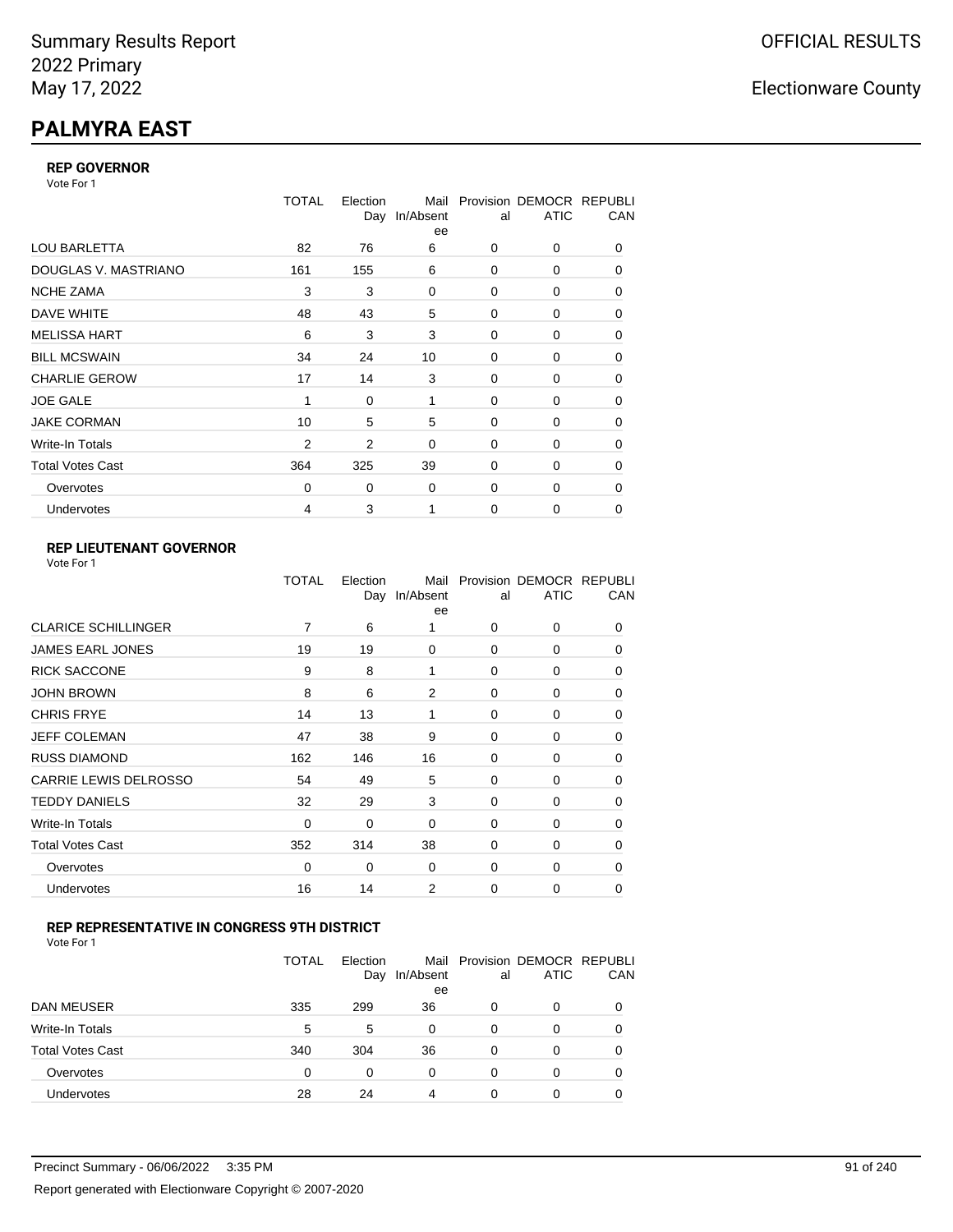## **PALMYRA EAST**

### **REP SENATOR IN THE GENERAL ASSEMBLY 48TH DISTRICT**

|                         | <b>TOTAL</b> | Election<br>Day | In/Absent<br>ee | al | Mail Provision DEMOCR REPUBLI<br><b>ATIC</b> | CAN |
|-------------------------|--------------|-----------------|-----------------|----|----------------------------------------------|-----|
| <b>CHRIS GEBHARD</b>    | 331          | 297             | 34              | 0  | 0                                            |     |
| Write-In Totals         | 4            | 4               | 0               | 0  | 0                                            |     |
| <b>Total Votes Cast</b> | 335          | 301             | 34              | 0  | 0                                            |     |
| Overvotes               | 0            | 0               | $\Omega$        | 0  | 0                                            |     |
| Undervotes              | 33           | 27              | 6               | 0  |                                              |     |

### **REP REPRESENTATIVE IN THE GENERAL ASSEMBLY 102ND**

Vote For 1

|                         | <b>TOTAL</b> | <b>Flection</b><br>Day | Mail<br>In/Absent<br>ee | al | Provision DEMOCR REPUBLI<br><b>ATIC</b> | CAN |
|-------------------------|--------------|------------------------|-------------------------|----|-----------------------------------------|-----|
| <b>RUSS DIAMOND</b>     | 306          | 277                    | 29                      | 0  | ი                                       |     |
| Write-In Totals         | 13           | 12                     |                         | 0  | 0                                       |     |
| <b>Total Votes Cast</b> | 319          | 289                    | 30                      | 0  | Ω                                       |     |
| Overvotes               | 0            | 0                      | 0                       | 0  | 0                                       |     |
| Undervotes              | 49           | 39                     | 10                      |    | 0                                       |     |

### **REP MEMBER OF THE REPUBLICAN STATE COMMITTEE**

|                             | TOTAL | Election<br>Day | Mail<br>In/Absent<br>ee | al          | Provision DEMOCR REPUBLI<br><b>ATIC</b> | CAN |
|-----------------------------|-------|-----------------|-------------------------|-------------|-----------------------------------------|-----|
| <b>RUSS DIAMOND</b>         | 225   | 210             | 15                      | 0           | 0                                       | 0   |
| <b>WILLIAM L. DOUGHERTY</b> | 174   | 155             | 19                      | 0           | 0                                       | 0   |
| <b>MATTHEW J. URBAN</b>     | 173   | 152             | 21                      | $\mathbf 0$ | 0                                       | 0   |
| DONNETTE QUAIROLI           | 204   | 178             | 26                      | 0           | 0                                       | 0   |
| DAWN BLAUCH                 | 268   | 235             | 33                      | $\mathbf 0$ | 0                                       | 0   |
| <b>RON FERRANCE</b>         | 100   | 88              | 12                      | $\Omega$    | $\Omega$                                | 0   |
| <b>Write-In Totals</b>      | 11    | 10              | 1                       | 0           | 0                                       | 0   |
| <b>Total Votes Cast</b>     | 1,155 | 1,028           | 127                     | 0           | 0                                       | 0   |
| Overvotes                   | 0     | 0               | 0                       | 0           | $\Omega$                                | 0   |
| <b>Undervotes</b>           | 685   | 612             | 73                      | 0           | 0                                       | 0   |
|                             |       |                 |                         |             |                                         |     |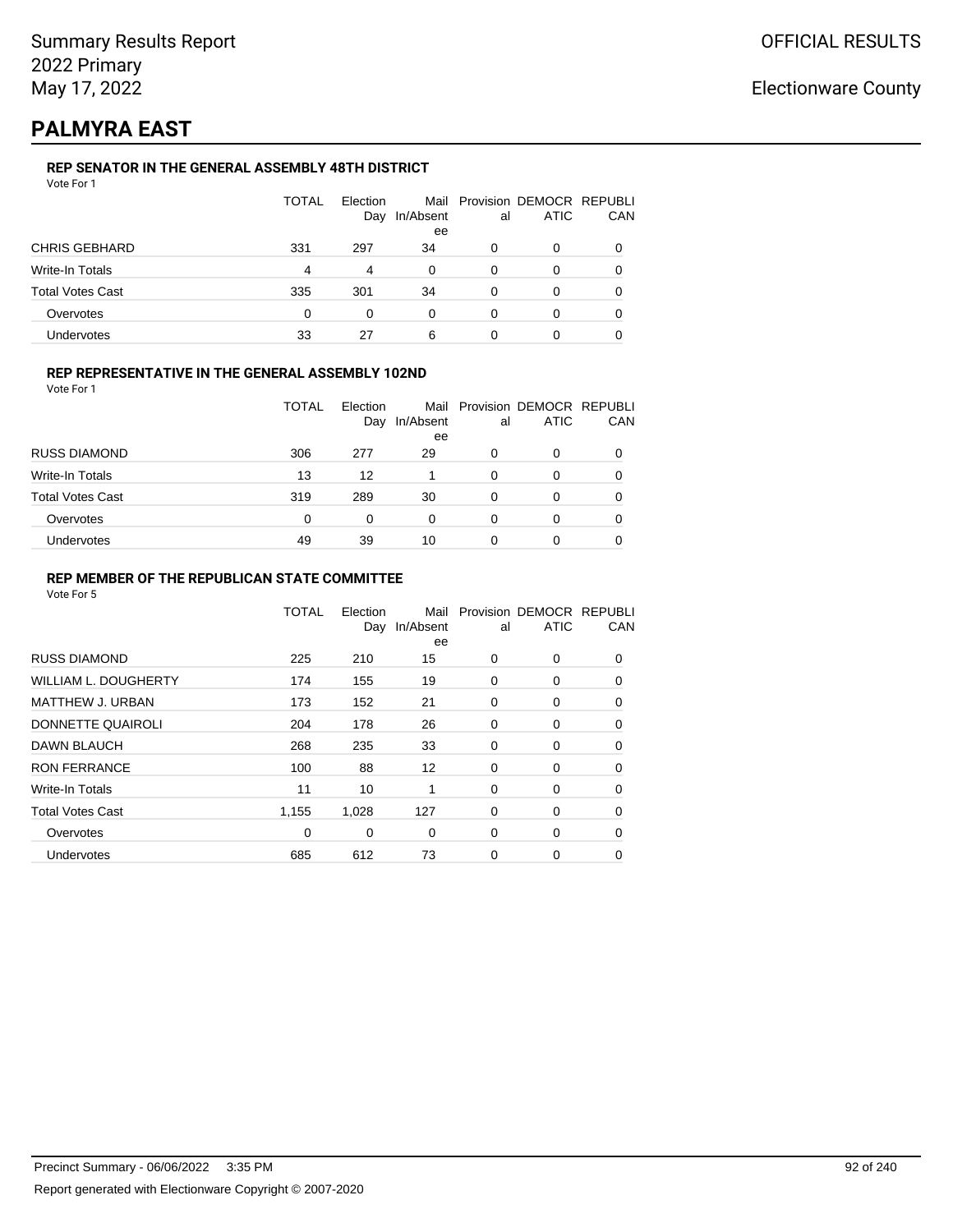# **PALMYRA NORTH**

### **DEM UNITED STATES SENATOR**

Vote For 1

|                         | TOTAL    | Election | Mail<br>Day In/Absent<br>ee | al       | Provision DEMOCR REPUBLI<br><b>ATIC</b> | <b>CAN</b> |
|-------------------------|----------|----------|-----------------------------|----------|-----------------------------------------|------------|
| ALEX KHALIL             | 5        | 3        | 2                           | 0        | $\Omega$                                | 0          |
| <b>CONOR LAMB</b>       | 18       | 12       | 6                           | 0        | $\Omega$                                | 0          |
| <b>MALCOLM KENYATTA</b> | 5        | 2        | 3                           | 0        | $\Omega$                                | 0          |
| <b>JOHN FETTERMAN</b>   | 137      | 64       | 73                          | $\Omega$ | $\Omega$                                | $\Omega$   |
| Write-In Totals         | 0        | 0        | $\Omega$                    | 0        | $\Omega$                                | 0          |
| Total Votes Cast        | 165      | 81       | 84                          | 0        | $\Omega$                                | 0          |
| Overvotes               | $\Omega$ | 0        | $\Omega$                    | 0        | $\Omega$                                | 0          |
| <b>Undervotes</b>       | 2        |          |                             | 0        |                                         | 0          |

### **DEM GOVERNOR**

| Vote For 1       |              |                 |                 |          |                                              |          |
|------------------|--------------|-----------------|-----------------|----------|----------------------------------------------|----------|
|                  | <b>TOTAL</b> | Election<br>Day | In/Absent<br>ee | al       | Mail Provision DEMOCR REPUBLI<br><b>ATIC</b> | CAN      |
| JOSH SHAPIRO     | 163          | 79              | 84              | 0        | 0                                            |          |
| Write-In Totals  |              | $\Omega$        |                 | $\Omega$ | 0                                            | $\Omega$ |
| Total Votes Cast | 164          | 79              | 85              | 0        | 0                                            | 0        |
| Overvotes        | 0            | 0               | $\Omega$        | 0        | 0                                            | 0        |
| Undervotes       | 3            | 3               | 0               |          | 0                                            |          |

#### **DEM LIEUTENANT GOVERNOR** Vote For 1

|                         | TOTAL | Election<br>Day | In/Absent<br>ee | al       | Mail Provision DEMOCR REPUBLI<br><b>ATIC</b> | CAN      |
|-------------------------|-------|-----------------|-----------------|----------|----------------------------------------------|----------|
| <b>AUSTIN DAVIS</b>     | 81    | 34              | 47              | 0        | 0                                            | 0        |
| <b>RAY SOSA</b>         | 14    | 8               | 6               | $\Omega$ | 0                                            | 0        |
| <b>BRIAN SIMS</b>       | 61    | 34              | 27              | $\Omega$ | $\Omega$                                     | $\Omega$ |
| Write-In Totals         | 1     | 1               | $\Omega$        | $\Omega$ | $\Omega$                                     | $\Omega$ |
| <b>Total Votes Cast</b> | 157   | 77              | 80              | $\Omega$ | 0                                            | $\Omega$ |
| Overvotes               | 0     | 0               | $\Omega$        | $\Omega$ | 0                                            | $\Omega$ |
| <b>Undervotes</b>       | 10    | 5               | 5               | 0        | 0                                            | 0        |

### **DEM REPRESENTATIVE IN CONGRESS 9TH DISTRICT**

Vote For 1

|                         | TOTAL | <b>Flection</b><br>Day | In/Absent<br>ee | al | Mail Provision DEMOCR REPUBLI<br><b>ATIC</b> | CAN          |
|-------------------------|-------|------------------------|-----------------|----|----------------------------------------------|--------------|
| AMANDA R. WALDMAN       | 154   | 75                     | 79              | O  | O                                            |              |
| Write-In Totals         | 0     | 0                      | 0               | 0  | 0                                            | <sup>0</sup> |
| <b>Total Votes Cast</b> | 154   | 75                     | 79              | 0  | O                                            |              |
| Overvotes               | 0     | 0                      | 0               | 0  | 0                                            |              |
| <b>Undervotes</b>       | 13    |                        | 6               |    | ŋ                                            |              |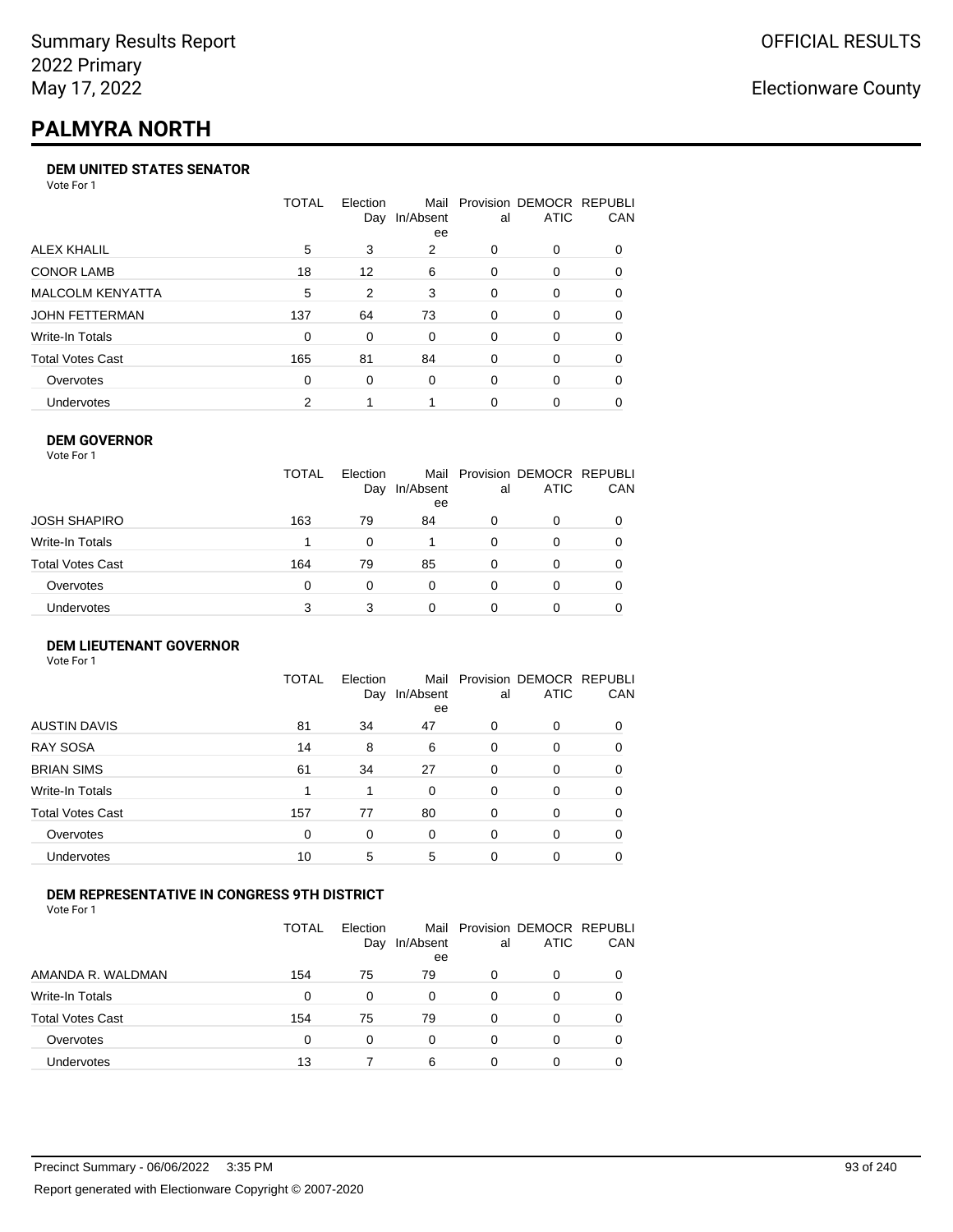## **PALMYRA NORTH**

### **DEM SENATOR IN THE GENERAL ASSEMBLY 48TH DISTRICT**

|                         | <b>TOTAL</b> | Election<br>Day | In/Absent<br>ee | al | Mail Provision DEMOCR REPUBLI<br><b>ATIC</b> | CAN |
|-------------------------|--------------|-----------------|-----------------|----|----------------------------------------------|-----|
| <b>CALVIN CLEMENTS</b>  | 158          | 77              | 81              |    | Ω                                            |     |
| Write-In Totals         | 0            | 0               | $\Omega$        | 0  | Ω                                            |     |
| <b>Total Votes Cast</b> | 158          | 77              | 81              | 0  | O                                            |     |
| Overvotes               | 0            | O               | U               | ∩  | Ω                                            |     |
| <b>Undervotes</b>       | 9            | 5               | 4               |    |                                              |     |

### **DEM REPRESENTATIVE IN THE GENERAL ASSEMBLY 102ND**

| Vote For 1 |  |  |
|------------|--|--|
|            |  |  |

|                         | TOTAL | Election |                 |    | Mail Provision DEMOCR REPUBLI |     |
|-------------------------|-------|----------|-----------------|----|-------------------------------|-----|
|                         |       | Day      | In/Absent<br>ee | al | ATIC                          | CAN |
| LAURA QUICK             | 156   | 75       | 81              |    | 0                             |     |
| Write-In Totals         | 0     | 0        | 0               | 0  | 0                             |     |
| <b>Total Votes Cast</b> | 156   | 75       | 81              | O  | O                             |     |
| Overvotes               | 0     | 0        | 0               | 0  | 0                             |     |
| Undervotes              | 11    |          | 4               |    | 0                             |     |

### **DEM MEMBER OF THE DEMOCRATIC STATE COMMITTEE**

Vote For 2

|                         | TOTAL | Election<br>Day | Mail<br>In/Absent<br>ee | al       | Provision DEMOCR REPUBLI<br><b>ATIC</b> | CAN |
|-------------------------|-------|-----------------|-------------------------|----------|-----------------------------------------|-----|
| <b>LAURA QUICK</b>      | 125   | 60              | 65                      | 0        | $\Omega$                                | 0   |
| <b>CALVIN CLEMENTS</b>  | 103   | 45              | 58                      | 0        | 0                                       | 0   |
| <b>CORNELL WILSON</b>   | 30    | 15              | 15                      | $\Omega$ | $\Omega$                                | 0   |
| Write-In Totals         | 0     | 0               | 0                       | $\Omega$ | $\Omega$                                | 0   |
| <b>Total Votes Cast</b> | 258   | 120             | 138                     | 0        | $\Omega$                                | 0   |
| Overvotes               | 0     | 0               | 0                       | 0        | $\Omega$                                | 0   |
| <b>Undervotes</b>       | 76    | 44              | 32                      | 0        | 0                                       |     |

#### **DEM MEMBER OF THE DEMOCRATIC COUNTY COMMITTEE PALMYRA NORTH** Vote For 3

|                         | <b>TOTAL</b> | <b>Flection</b><br>Day | In/Absent<br>ee | al | Mail Provision DEMOCR REPUBLI<br><b>ATIC</b> | CAN |
|-------------------------|--------------|------------------------|-----------------|----|----------------------------------------------|-----|
| Write-In Totals         | 23           | 16                     |                 | 0  | 0                                            |     |
| <b>Total Votes Cast</b> | 23           | 16                     |                 | 0  | O                                            |     |
| Overvotes               | 0            | 0                      | 0               | 0  | O                                            |     |
| Undervotes              | 478          | 230                    | 248             | 0  | ი                                            |     |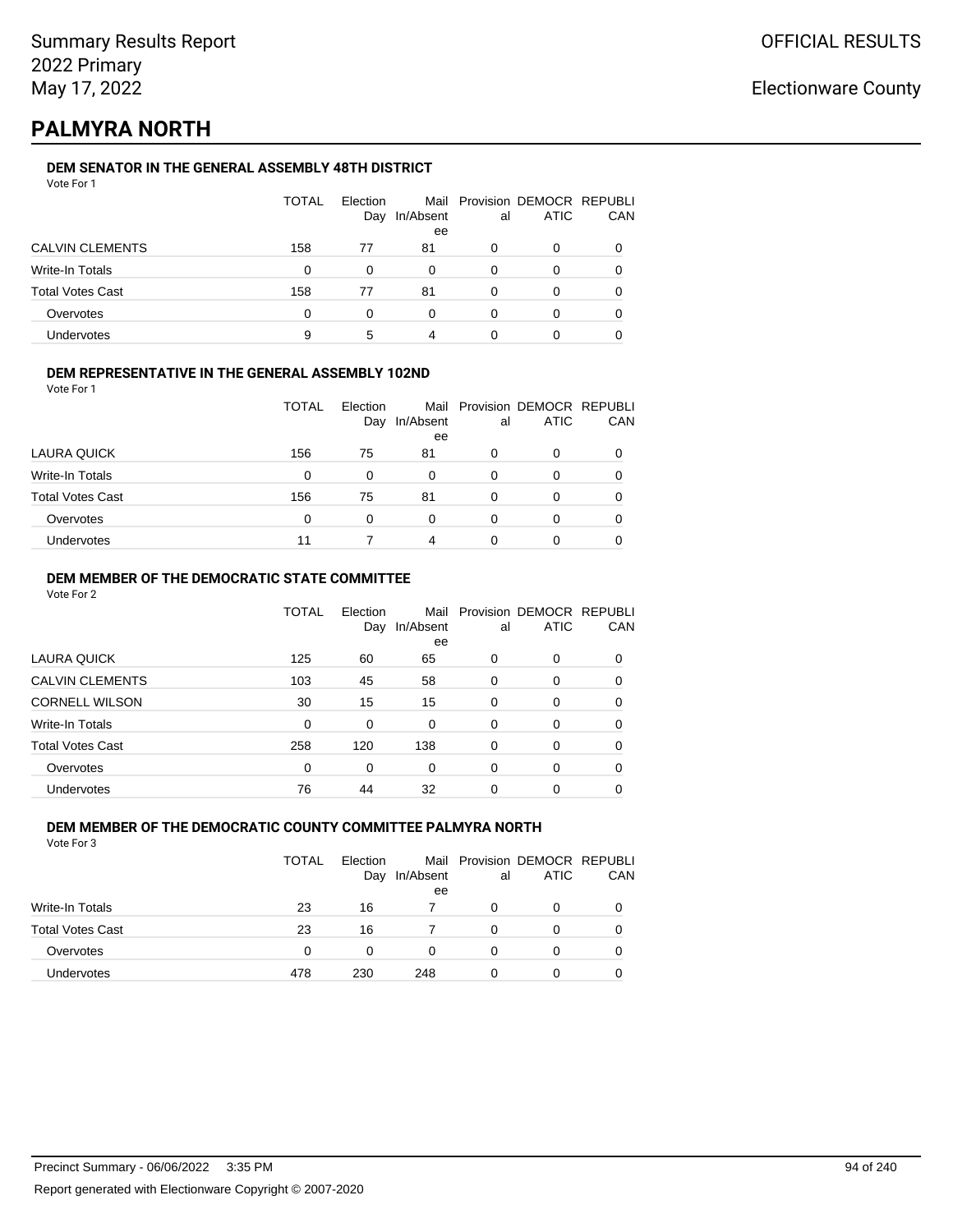# **PALMYRA NORTH**

### **REP GOVERNOR**

Vote For 1

|                         | TOTAL    | Election<br>Day | Mail<br>In/Absent<br>ee | al          | Provision DEMOCR REPUBLI<br><b>ATIC</b> | CAN |
|-------------------------|----------|-----------------|-------------------------|-------------|-----------------------------------------|-----|
| <b>LOU BARLETTA</b>     | 80       | 72              | 8                       | 0           | 0                                       | 0   |
| DOUGLAS V. MASTRIANO    | 203      | 198             | 5                       | $\Omega$    | 0                                       | 0   |
| <b>NCHE ZAMA</b>        | 1        | 1               | 0                       | 0           | 0                                       | 0   |
| DAVE WHITE              | 33       | 28              | 5                       | 0           | 0                                       | 0   |
| <b>MELISSA HART</b>     | 10       | 10              | 0                       | 0           | 0                                       | 0   |
| <b>BILL MCSWAIN</b>     | 50       | 39              | 11                      | 0           | 0                                       | 0   |
| <b>CHARLIE GEROW</b>    | 18       | 13              | 5                       | $\Omega$    | 0                                       | 0   |
| <b>JOE GALE</b>         | 4        | 3               | 1                       | $\Omega$    | 0                                       | 0   |
| <b>JAKE CORMAN</b>      | 9        | 5               | 4                       | 0           | 0                                       | 0   |
| Write-In Totals         |          | 1               | $\mathbf 0$             | 0           | 0                                       | 0   |
| <b>Total Votes Cast</b> | 409      | 370             | 39                      | $\Omega$    | $\Omega$                                | 0   |
| Overvotes               | $\Omega$ | 0               | 0                       | 0           | 0                                       | 0   |
| Undervotes              | 5        | 4               |                         | $\mathbf 0$ | 0                                       | 0   |

### **REP LIEUTENANT GOVERNOR**

|                            | TOTAL          | Election<br>Day | Mail<br>In/Absent<br>ee | al       | Provision DEMOCR REPUBLI<br><b>ATIC</b> | CAN      |
|----------------------------|----------------|-----------------|-------------------------|----------|-----------------------------------------|----------|
| <b>CLARICE SCHILLINGER</b> | 13             | 12              | 1                       | $\Omega$ | 0                                       | 0        |
| JAMES EARL JONES           | 20             | 19              | 1                       | $\Omega$ | $\Omega$                                | 0        |
| <b>RICK SACCONE</b>        | 16             | 15              | 1                       | $\Omega$ | 0                                       | 0        |
| JOHN BROWN                 | $\overline{2}$ | 2               | $\Omega$                | $\Omega$ | $\Omega$                                | 0        |
| CHRIS FRYE                 | 6              | 5               | 1                       | $\Omega$ | 0                                       | 0        |
| JEFF COLEMAN               | 25             | 23              | 2                       | $\Omega$ | $\Omega$                                | 0        |
| <b>RUSS DIAMOND</b>        | 215            | 197             | 18                      | $\Omega$ | 0                                       | 0        |
| CARRIE LEWIS DELROSSO      | 78             | 68              | 10                      | $\Omega$ | $\Omega$                                | 0        |
| <b>TEDDY DANIELS</b>       | 23             | 19              | 4                       | $\Omega$ | 0                                       | 0        |
| Write-In Totals            | 1              | 1               | $\Omega$                | $\Omega$ | $\Omega$                                | 0        |
| Total Votes Cast           | 399            | 361             | 38                      | $\Omega$ | 0                                       | $\Omega$ |
| Overvotes                  | 0              | 0               | 0                       | 0        | 0                                       | $\Omega$ |
| <b>Undervotes</b>          | 15             | 13              | 2                       | $\Omega$ | $\Omega$                                | $\Omega$ |
|                            |                |                 |                         |          |                                         |          |

### **REP REPRESENTATIVE IN CONGRESS 9TH DISTRICT**

| Vote For 1 |  |
|------------|--|
|------------|--|

|                         | <b>TOTAL</b> | Election<br>Day | In/Absent<br>ee | al       | Mail Provision DEMOCR REPUBLI<br><b>ATIC</b> | CAN      |
|-------------------------|--------------|-----------------|-----------------|----------|----------------------------------------------|----------|
| DAN MEUSER              | 367          | 330             | 37              | 0        | 0                                            | $\Omega$ |
| Write-In Totals         |              | 1               | 0               | 0        | 0                                            |          |
| <b>Total Votes Cast</b> | 368          | 331             | 37              | $\Omega$ | 0                                            |          |
| Overvotes               | 0            | 0               | 0               | 0        | 0                                            | 0        |
| Undervotes              | 46           | 43              | 3               | 0        | ი                                            |          |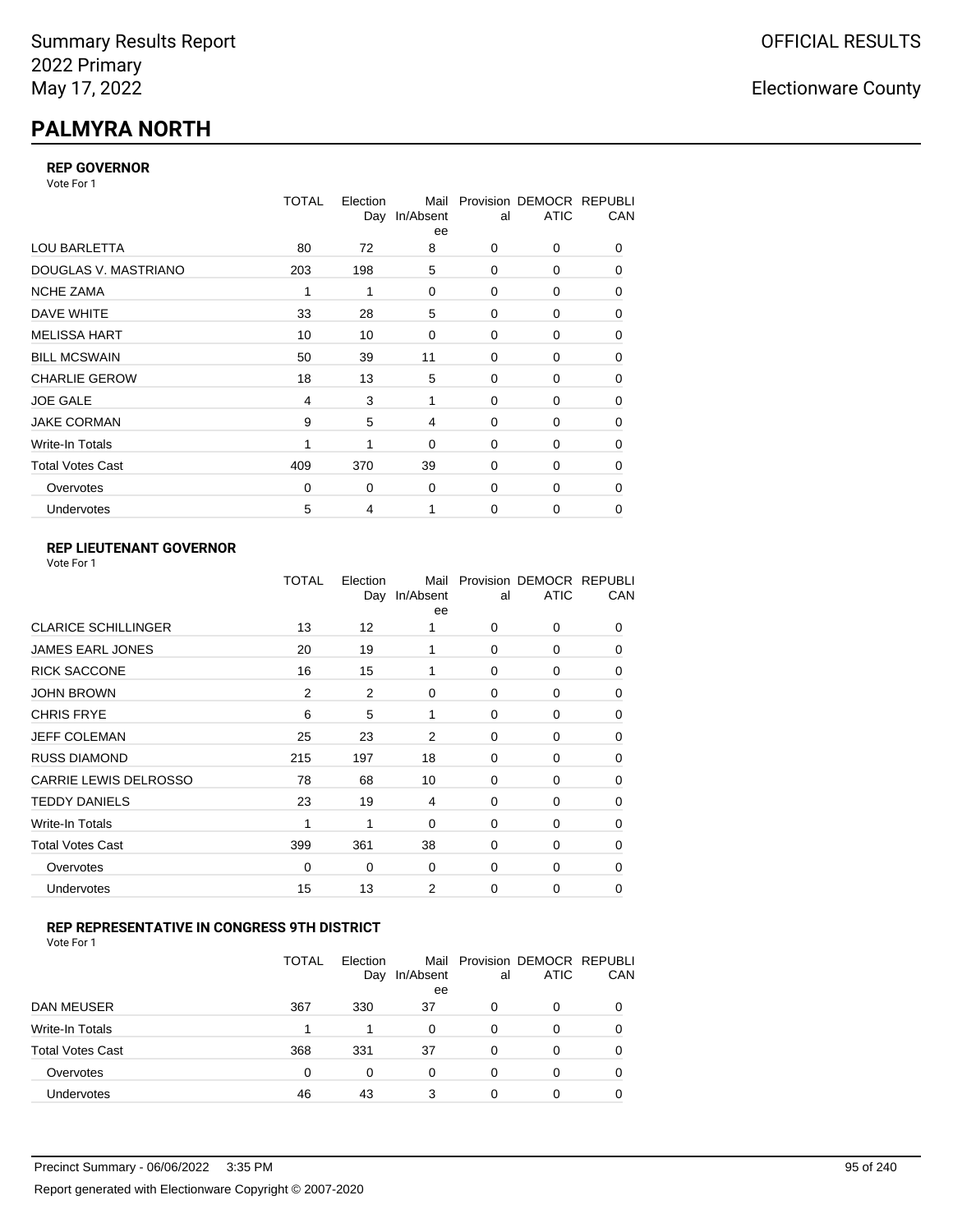## **PALMYRA NORTH**

### **REP SENATOR IN THE GENERAL ASSEMBLY 48TH DISTRICT**

|                         | <b>TOTAL</b> | Election<br>Day | In/Absent<br>ee | al | Mail Provision DEMOCR REPUBLI<br><b>ATIC</b> | CAN |
|-------------------------|--------------|-----------------|-----------------|----|----------------------------------------------|-----|
| <b>CHRIS GEBHARD</b>    | 363          | 328             | 35              | 0  | 0                                            |     |
| Write-In Totals         |              |                 | 0               | 0  | 0                                            |     |
| <b>Total Votes Cast</b> | 364          | 329             | 35              | 0  | 0                                            |     |
| Overvotes               | 0            | 0               | 0               | 0  | 0                                            |     |
| Undervotes              | 50           | 45              | 5               | 0  |                                              |     |

### **REP REPRESENTATIVE IN THE GENERAL ASSEMBLY 102ND**

Vote For 1

|                         | <b>TOTAL</b> | Election |           |    | Mail Provision DEMOCR REPUBLI |            |
|-------------------------|--------------|----------|-----------|----|-------------------------------|------------|
|                         |              | Day      | In/Absent | al | <b>ATIC</b>                   | <b>CAN</b> |
|                         |              |          | ee        |    |                               |            |
| <b>RUSS DIAMOND</b>     | 347          | 314      | 33        | 0  |                               | 0          |
| Write-In Totals         | 6            | 6        | 0         | O  | 0                             | 0          |
| <b>Total Votes Cast</b> | 353          | 320      | 33        | 0  | 0                             | 0          |
| Overvotes               | 0            | 0        | 0         | 0  |                               | 0          |
| Undervotes              | 61           | 54       |           | 0  |                               | 0          |

### **REP MEMBER OF THE REPUBLICAN STATE COMMITTEE**

|                             | <b>TOTAL</b>   | Election<br>Day | Mail<br>In/Absent<br>ee | al       | Provision DEMOCR REPUBLI<br><b>ATIC</b> | CAN      |
|-----------------------------|----------------|-----------------|-------------------------|----------|-----------------------------------------|----------|
| <b>RUSS DIAMOND</b>         | 271            | 249             | 22                      | $\Omega$ | 0                                       | $\Omega$ |
| <b>WILLIAM L. DOUGHERTY</b> | 178            | 156             | 22                      | 0        | 0                                       | 0        |
| <b>MATTHEW J. URBAN</b>     | 166            | 140             | 26                      | 0        | 0                                       | $\Omega$ |
| DONNETTE QUAIROLI           | 187            | 164             | 23                      | 0        | 0                                       | $\Omega$ |
| DAWN BLAUCH                 | 273            | 241             | 32                      | 0        | 0                                       | $\Omega$ |
| <b>RON FERRANCE</b>         | 109            | 93              | 16                      | 0        | 0                                       | 0        |
| Write-In Totals             | $\overline{4}$ | 4               | 0                       | 0        | 0                                       | 0        |
| <b>Total Votes Cast</b>     | 1,188          | 1,047           | 141                     | 0        | 0                                       | 0        |
| Overvotes                   | 5              | 5               | $\Omega$                | 0        | 0                                       | 0        |
| Undervotes                  | 877            | 818             | 59                      | 0        | 0                                       | 0        |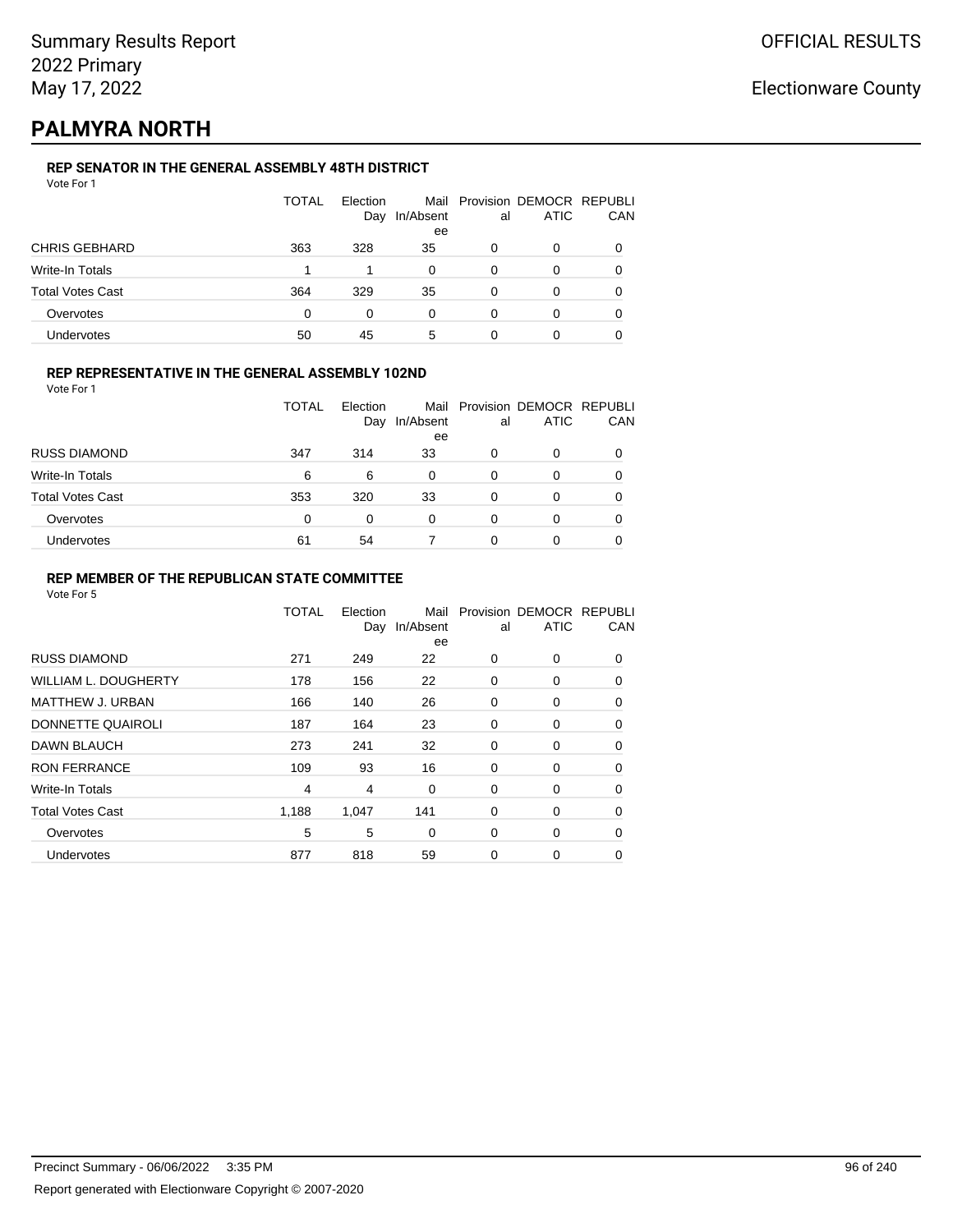# **PALMYRA WEST**

### **DEM UNITED STATES SENATOR**

Vote For 1

|                         | TOTAL | Election | Mail<br>Day In/Absent<br>ee | al       | Provision DEMOCR REPUBLI<br><b>ATIC</b> | <b>CAN</b> |
|-------------------------|-------|----------|-----------------------------|----------|-----------------------------------------|------------|
| ALEX KHALIL             |       | $\Omega$ |                             | 0        | $\Omega$                                | 0          |
| <b>CONOR LAMB</b>       | 17    | 14       | 3                           | 0        | $\Omega$                                | 0          |
| <b>MALCOLM KENYATTA</b> | 14    | 10       | 4                           | 0        | $\Omega$                                | 0          |
| JOHN FETTERMAN          | 100   | 63       | 37                          | $\Omega$ | $\Omega$                                | 0          |
| Write-In Totals         | 2     | 2        | $\Omega$                    | 0        | $\Omega$                                | 0          |
| Total Votes Cast        | 134   | 89       | 45                          | 0        | $\Omega$                                | $\Omega$   |
| Overvotes               | 2     | 0        | 2                           | 0        | $\Omega$                                | 0          |
| <b>Undervotes</b>       |       | 0        |                             | 0        | $\Omega$                                | 0          |

### **DEM GOVERNOR**

| Vote For 1              |              |                 |                 |    |                                              |     |
|-------------------------|--------------|-----------------|-----------------|----|----------------------------------------------|-----|
|                         | <b>TOTAL</b> | Election<br>Day | In/Absent<br>ee | al | Mail Provision DEMOCR REPUBLI<br><b>ATIC</b> | CAN |
| JOSH SHAPIRO            | 129          | 82              | 47              | 0  | 0                                            |     |
| Write-In Totals         | 3            | 3               | 0               | 0  | 0                                            |     |
| <b>Total Votes Cast</b> | 132          | 85              | 47              | 0  | 0                                            |     |
| Overvotes               | 0            | $\Omega$        | 0               | 0  | 0                                            |     |
| Undervotes              | 5            | 4               |                 | ŋ  | Ω                                            |     |

#### **DEM LIEUTENANT GOVERNOR** Vote For 1

|                         | <b>TOTAL</b>   | Election<br>Day | In/Absent<br>ee | al       | Mail Provision DEMOCR REPUBLI<br><b>ATIC</b> | CAN      |
|-------------------------|----------------|-----------------|-----------------|----------|----------------------------------------------|----------|
| <b>AUSTIN DAVIS</b>     | 54             | 38              | 16              | $\Omega$ | 0                                            | 0        |
| <b>RAY SOSA</b>         | 22             | 11              | 11              | $\Omega$ | 0                                            | 0        |
| <b>BRIAN SIMS</b>       | 53             | 36              | 17              | 0        | 0                                            | $\Omega$ |
| Write-In Totals         | $\overline{2}$ | 2               | $\Omega$        | $\Omega$ | 0                                            | $\Omega$ |
| <b>Total Votes Cast</b> | 131            | 87              | 44              | $\Omega$ | 0                                            | $\Omega$ |
| Overvotes               | $\Omega$       | 0               | $\Omega$        | $\Omega$ | 0                                            | $\Omega$ |
| <b>Undervotes</b>       | 6              | 2               | 4               | $\Omega$ | 0                                            | 0        |

### **DEM REPRESENTATIVE IN CONGRESS 9TH DISTRICT**

Vote For 1

|                         | TOTAL | <b>Flection</b><br>Day | In/Absent<br>ee | al | Mail Provision DEMOCR REPUBLI<br><b>ATIC</b> | <b>CAN</b> |
|-------------------------|-------|------------------------|-----------------|----|----------------------------------------------|------------|
| AMANDA R. WALDMAN       | 125   | 80                     | 45              | O  | $\Omega$                                     | 0          |
| <b>Write-In Totals</b>  | 3     | 2                      |                 | ∩  | n                                            | 0          |
| <b>Total Votes Cast</b> | 128   | 82                     | 46              | 0  | 0                                            | 0          |
| Overvotes               | 0     | 0                      | $\Omega$        | 0  | $\Omega$                                     | 0          |
| <b>Undervotes</b>       | 9     |                        | າ               |    |                                              |            |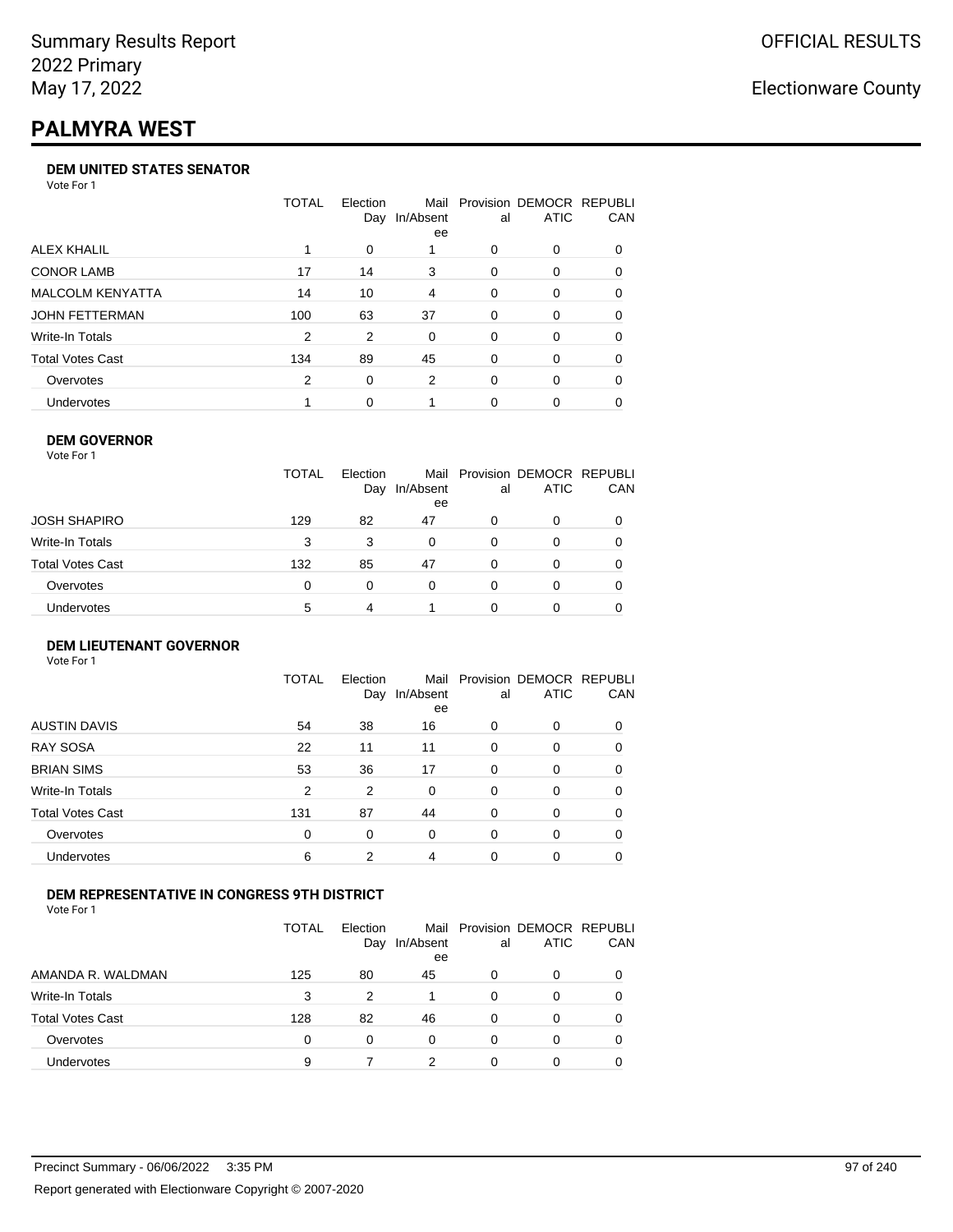## **PALMYRA WEST**

### **DEM SENATOR IN THE GENERAL ASSEMBLY 48TH DISTRICT**

|                         | <b>TOTAL</b> | Election<br>Day | In/Absent<br>ee | al | Mail Provision DEMOCR REPUBLI<br><b>ATIC</b> | CAN |
|-------------------------|--------------|-----------------|-----------------|----|----------------------------------------------|-----|
| <b>CALVIN CLEMENTS</b>  | 124          | 80              | 44              | 0  | O                                            |     |
| Write-In Totals         | 2            | 2               | 0               | 0  | 0                                            |     |
| <b>Total Votes Cast</b> | 126          | 82              | 44              | 0  | 0                                            |     |
| Overvotes               |              | ∩               |                 | O  | 0                                            |     |
| Undervotes              | 10           |                 | 3               |    |                                              |     |

### **DEM REPRESENTATIVE IN THE GENERAL ASSEMBLY 102ND**

| Vote For 1 |  |
|------------|--|
|            |  |

|                         | <b>TOTAL</b> | Election |           |    | Mail Provision DEMOCR REPUBLI |     |
|-------------------------|--------------|----------|-----------|----|-------------------------------|-----|
|                         |              | Day      | In/Absent | al | <b>ATIC</b>                   | CAN |
|                         |              |          | ee        |    |                               |     |
| LAURA QUICK             | 131          | 84       | 47        | 0  | 0                             |     |
| Write-In Totals         |              | 1        | 0         | 0  | O                             |     |
| <b>Total Votes Cast</b> | 132          | 85       | 47        | 0  | 0                             |     |
| Overvotes               | 0            | 0        | 0         | 0  | O                             |     |
| Undervotes              | 5            | 4        |           |    | Ω                             |     |
|                         |              |          |           |    |                               |     |

### **DEM MEMBER OF THE DEMOCRATIC STATE COMMITTEE**

Vote For 2

|                         | TOTAL    | Flection<br>Day | Mail<br>In/Absent<br>ee | al       | Provision DEMOCR REPUBLI<br><b>ATIC</b> | CAN |
|-------------------------|----------|-----------------|-------------------------|----------|-----------------------------------------|-----|
| LAURA QUICK             | 106      | 69              | 37                      | 0        | $\Omega$                                | 0   |
| <b>CALVIN CLEMENTS</b>  | 89       | 57              | 32                      | 0        | 0                                       | 0   |
| <b>CORNELL WILSON</b>   | 15       | 8               | 7                       | $\Omega$ | $\Omega$                                | 0   |
| Write-In Totals         | 2        | 2               | 0                       | $\Omega$ | $\Omega$                                | 0   |
| <b>Total Votes Cast</b> | 212      | 136             | 76                      | $\Omega$ | $\Omega$                                | 0   |
| Overvotes               | $\Omega$ | 0               | $\Omega$                | $\Omega$ | 0                                       | 0   |
| <b>Undervotes</b>       | 62       | 42              | 20                      | 0        | 0                                       |     |

#### **DEM MEMBER OF THE DEMOCRATIC COUNTY COMMITTEE PALMYRA WEST** Vote For 3

|                         | TOTAL    | Election<br>Day | In/Absent<br>ee | al | Mail Provision DEMOCR REPUBLI<br>ATIC | CAN |
|-------------------------|----------|-----------------|-----------------|----|---------------------------------------|-----|
| Write-In Totals         | 19       | 18              |                 | O  | 0                                     |     |
| <b>Total Votes Cast</b> | 19       | 18              |                 |    | 0                                     |     |
| Overvotes               | $\Omega$ | 0               | $\Omega$        |    | 0                                     |     |
| Undervotes              | 392      | 249             | 143             |    | 0                                     |     |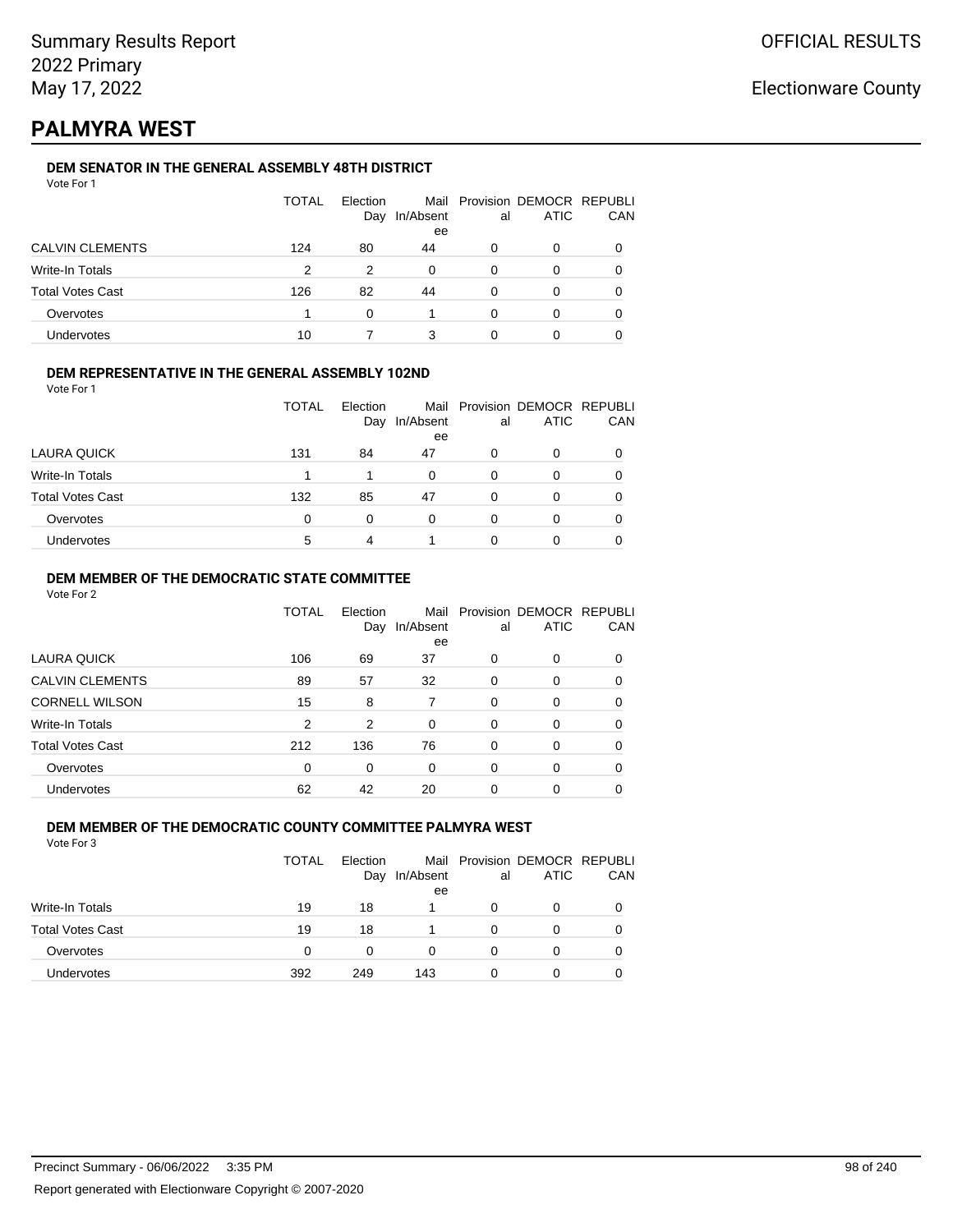# **PALMYRA WEST**

### **REP GOVERNOR**

Vote For 1

|                         | <b>TOTAL</b>   | Election<br>Day | Mail<br>In/Absent<br>ee | al          | Provision DEMOCR REPUBLI<br><b>ATIC</b> | CAN |
|-------------------------|----------------|-----------------|-------------------------|-------------|-----------------------------------------|-----|
| <b>LOU BARLETTA</b>     | 63             | 55              | 8                       | 0           | 0                                       | 0   |
| DOUGLAS V. MASTRIANO    | 151            | 145             | 6                       | $\mathbf 0$ | 0                                       | 0   |
| <b>NCHE ZAMA</b>        | 1              | 1               | 0                       | 0           | 0                                       | 0   |
| DAVE WHITE              | 35             | 31              | 4                       | 0           | 0                                       | 0   |
| <b>MELISSA HART</b>     | 2              | 2               | 0                       | 0           | 0                                       | 0   |
| <b>BILL MCSWAIN</b>     | 37             | 26              | 11                      | $\mathbf 0$ | 0                                       | 0   |
| <b>CHARLIE GEROW</b>    | 17             | 16              | 1                       | $\Omega$    | 0                                       | 0   |
| <b>JOE GALE</b>         | $\overline{4}$ | 4               | 0                       | $\mathbf 0$ | 0                                       | 0   |
| <b>JAKE CORMAN</b>      | 5              | 4               | 1                       | $\Omega$    | 0                                       | 0   |
| Write-In Totals         | 1              | 1               | $\mathbf 0$             | $\mathbf 0$ | 0                                       | 0   |
| <b>Total Votes Cast</b> | 316            | 285             | 31                      | 0           | 0                                       | 0   |
| Overvotes               | $\Omega$       | 0               | 0                       | 0           | 0                                       | 0   |
| <b>Undervotes</b>       | 3              | 1               | 2                       | $\mathbf 0$ | 0                                       | 0   |

### **REP LIEUTENANT GOVERNOR**

| Vote For 1 |  |
|------------|--|
|------------|--|

|                              | TOTAL          | Election<br>Day | Mail<br>In/Absent<br>ee | al          | Provision DEMOCR REPUBLI<br><b>ATIC</b> | CAN      |
|------------------------------|----------------|-----------------|-------------------------|-------------|-----------------------------------------|----------|
| <b>CLARICE SCHILLINGER</b>   | 6              | 6               | 0                       | $\Omega$    | 0                                       | 0        |
| <b>JAMES EARL JONES</b>      | 11             | 10              | 1                       | 0           | 0                                       | 0        |
| <b>RICK SACCONE</b>          | 15             | 14              | 1                       | $\Omega$    | 0                                       | 0        |
| <b>JOHN BROWN</b>            | $\overline{2}$ | 1               | 1                       | $\Omega$    | 0                                       | 0        |
| <b>CHRIS FRYE</b>            | 10             | 8               | 2                       | 0           | 0                                       | 0        |
| <b>JEFF COLEMAN</b>          | 28             | 27              | 1                       | 0           | 0                                       | 0        |
| <b>RUSS DIAMOND</b>          | 173            | 155             | 18                      | 0           | 0                                       | 0        |
| <b>CARRIE LEWIS DELROSSO</b> | 48             | 42              | 6                       | 0           | 0                                       | 0        |
| <b>TEDDY DANIELS</b>         | 15             | 15              | 0                       | 0           | 0                                       | 0        |
| Write-In Totals              | 1              | 1               | $\Omega$                | 0           | 0                                       | $\Omega$ |
| <b>Total Votes Cast</b>      | 309            | 279             | 30                      | $\Omega$    | 0                                       | $\Omega$ |
| Overvotes                    | 0              | 0               | 0                       | 0           | 0                                       | $\Omega$ |
| Undervotes                   | 10             | 7               | 3                       | $\mathbf 0$ | 0                                       | 0        |
|                              |                |                 |                         |             |                                         |          |

### **REP REPRESENTATIVE IN CONGRESS 9TH DISTRICT**

| Vote For 1 |  |  |
|------------|--|--|
|------------|--|--|

|                         | <b>TOTAL</b> | Election<br>Day | In/Absent<br>ee | al       | Mail Provision DEMOCR REPUBLI<br><b>ATIC</b> | CAN      |
|-------------------------|--------------|-----------------|-----------------|----------|----------------------------------------------|----------|
| DAN MEUSER              | 285          | 255             | 30              | 0        | 0                                            | $\Omega$ |
| Write-In Totals         | 5            | 5               | 0               | $\Omega$ | 0                                            |          |
| <b>Total Votes Cast</b> | 290          | 260             | 30              | $\Omega$ | 0                                            |          |
| Overvotes               | 0            | 0               | 0               | 0        | 0                                            | 0        |
| Undervotes              | 29           | 26              |                 | 0        | 0                                            |          |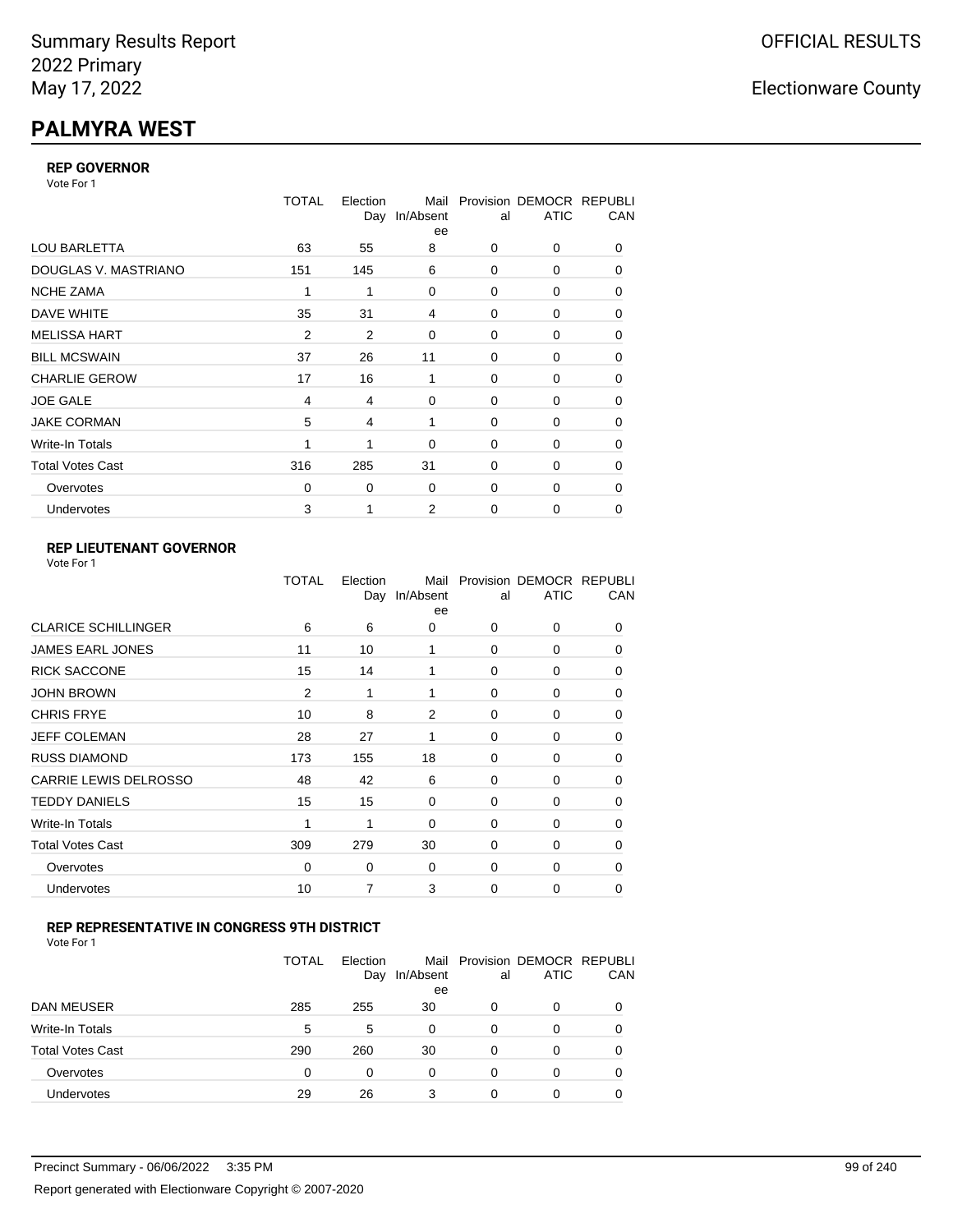## **PALMYRA WEST**

### **REP SENATOR IN THE GENERAL ASSEMBLY 48TH DISTRICT**

|                      | TOTAL | Election<br>Day | In/Absent<br>ee | al | Mail Provision DEMOCR REPUBLI<br>ATIC | CAN |
|----------------------|-------|-----------------|-----------------|----|---------------------------------------|-----|
| <b>CHRIS GEBHARD</b> | 279   | 252             | 27              | 0  | 0                                     |     |
| Write-In Totals      | 4     | 4               | 0               | 0  | 0                                     |     |
| Total Votes Cast     | 283   | 256             | 27              | 0  | 0                                     |     |
| Overvotes            | 0     | 0               | 0               | 0  | 0                                     |     |
| Undervotes           | 36    | 30              | 6               |    |                                       |     |

### **REP REPRESENTATIVE IN THE GENERAL ASSEMBLY 102ND**

Vote For 1

|                         | TOTAL | Election | Day In/Absent | al | Mail Provision DEMOCR REPUBLI<br><b>ATIC</b> | <b>CAN</b> |
|-------------------------|-------|----------|---------------|----|----------------------------------------------|------------|
|                         |       |          | ee            |    |                                              |            |
| <b>RUSS DIAMOND</b>     | 281   | 253      | 28            | 0  |                                              | 0          |
| Write-In Totals         | 6     | 6        | 0             | 0  |                                              | 0          |
| <b>Total Votes Cast</b> | 287   | 259      | 28            | 0  |                                              | 0          |
| Overvotes               | 0     |          | 0             | 0  |                                              | 0          |
| <b>Undervotes</b>       | 32    | 27       | 5             | 0  |                                              | 0          |

### **REP MEMBER OF THE REPUBLICAN STATE COMMITTEE**

|                             | <b>TOTAL</b> | Election<br>Day | Mail<br>In/Absent<br>ee | al       | Provision DEMOCR REPUBLI<br><b>ATIC</b> | CAN      |
|-----------------------------|--------------|-----------------|-------------------------|----------|-----------------------------------------|----------|
| <b>RUSS DIAMOND</b>         | 202          | 183             | 19                      | $\Omega$ | 0                                       | $\Omega$ |
| <b>WILLIAM L. DOUGHERTY</b> | 136          | 117             | 19                      | 0        | 0                                       | 0        |
| <b>MATTHEW J. URBAN</b>     | 130          | 110             | 20                      | 0        | 0                                       | $\Omega$ |
| DONNETTE QUAIROLI           | 134          | 113             | 21                      | $\Omega$ | 0                                       | $\Omega$ |
| DAWN BLAUCH                 | 224          | 196             | 28                      | 0        | 0                                       | $\Omega$ |
| <b>RON FERRANCE</b>         | 87           | 79              | 8                       | 0        | 0                                       | 0        |
| Write-In Totals             | 12           | 7               | 5                       | 0        | 0                                       | 0        |
| <b>Total Votes Cast</b>     | 925          | 805             | 120                     | 0        | 0                                       | 0        |
| Overvotes                   | $\Omega$     | 0               | $\Omega$                | 0        | 0                                       | 0        |
| <b>Undervotes</b>           | 670          | 625             | 45                      | 0        | 0                                       | 0        |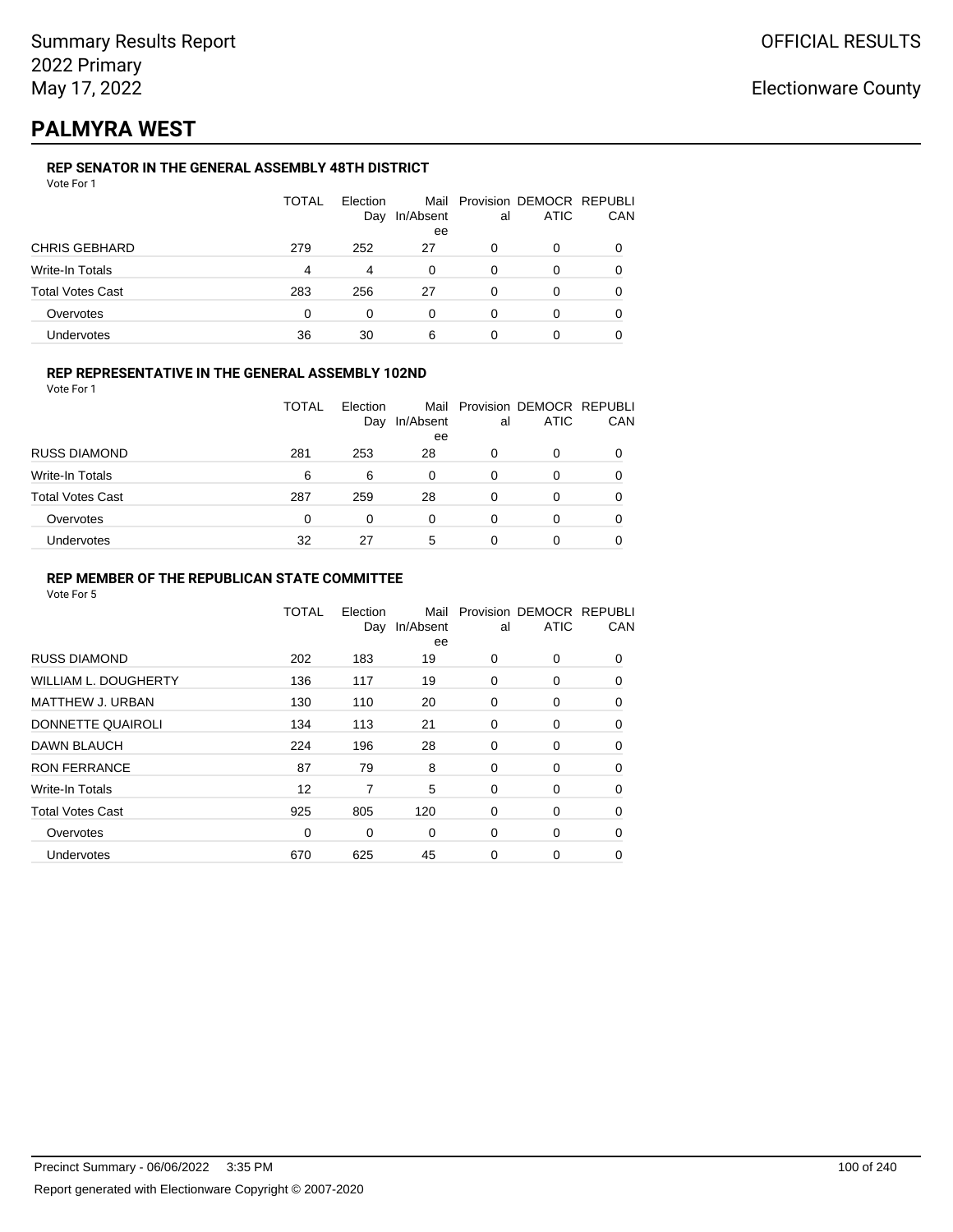## **RICHLAND**

#### **DEM UNITED STATES SENATOR**

Vote For 1

|                         | TOTAL    | Election<br>Day | Mail<br>In/Absent<br>ee | al       | Provision DEMOCR REPUBLI<br><b>ATIC</b> | <b>CAN</b> |
|-------------------------|----------|-----------------|-------------------------|----------|-----------------------------------------|------------|
| ALEX KHALIL             | 4        | 0               | 4                       | 0        | $\Omega$                                | 0          |
| <b>CONOR LAMB</b>       | 12       | 8               | 4                       | 0        | $\Omega$                                | 0          |
| <b>MALCOLM KENYATTA</b> | 4        | 2               | 2                       | 0        | $\Omega$                                | 0          |
| JOHN FETTERMAN          | 37       | 29              | 8                       | $\Omega$ | $\Omega$                                | 0          |
| Write-In Totals         | $\Omega$ | 0               | $\Omega$                | 0        | $\Omega$                                | 0          |
| Total Votes Cast        | 57       | 39              | 18                      | $\Omega$ | $\Omega$                                | 0          |
| Overvotes               | $\Omega$ | $\Omega$        | $\Omega$                | 0        | $\Omega$                                | 0          |
| Undervotes              | 2        |                 |                         | 0        |                                         | 0          |

#### **DEM GOVERNOR**

| Vote For 1       |              |                 |                 |          |                                              |          |
|------------------|--------------|-----------------|-----------------|----------|----------------------------------------------|----------|
|                  | <b>TOTAL</b> | Election<br>Day | In/Absent<br>ee | al       | Mail Provision DEMOCR REPUBLI<br><b>ATIC</b> | CAN      |
| JOSH SHAPIRO     | 57           | 38              | 19              | 0        | 0                                            |          |
| Write-In Totals  |              |                 | $\Omega$        | $\Omega$ | 0                                            | $\Omega$ |
| Total Votes Cast | 58           | 39              | 19              | $\Omega$ | 0                                            | 0        |
| Overvotes        | 0            | 0               | $\Omega$        | 0        | 0                                            | 0        |
| Undervotes       |              |                 | 0               |          | 0                                            |          |
|                  |              |                 |                 |          |                                              |          |

#### **DEM LIEUTENANT GOVERNOR** Vote For 1

|                         | <b>TOTAL</b> | Election<br>Day | In/Absent<br>ee | al       | Mail Provision DEMOCR REPUBLI<br><b>ATIC</b> | CAN      |
|-------------------------|--------------|-----------------|-----------------|----------|----------------------------------------------|----------|
| <b>AUSTIN DAVIS</b>     | 25           | 16              | 9               | 0        | 0                                            | 0        |
| <b>RAY SOSA</b>         | 12           | 7               | 5               | $\Omega$ | 0                                            | 0        |
| <b>BRIAN SIMS</b>       | 17           | 13              | 4               | $\Omega$ | $\Omega$                                     | $\Omega$ |
| Write-In Totals         |              |                 | $\Omega$        | $\Omega$ | $\Omega$                                     | $\Omega$ |
| <b>Total Votes Cast</b> | 55           | 37              | 18              | $\Omega$ | $\Omega$                                     | $\Omega$ |
| Overvotes               | 0            | 0               | $\Omega$        | $\Omega$ | 0                                            | $\Omega$ |
| Undervotes              | 4            | 3               |                 | 0        | 0                                            | 0        |

### **DEM REPRESENTATIVE IN CONGRESS 9TH DISTRICT**

Vote For 1

|                         | TOTAL | <b>Flection</b><br>Day | Mail<br>In/Absent<br>ee | al | Provision DEMOCR REPUBLI<br><b>ATIC</b> | <b>CAN</b> |
|-------------------------|-------|------------------------|-------------------------|----|-----------------------------------------|------------|
| AMANDA R. WALDMAN       | 52    | 33                     | 19                      | 0  | 0                                       | 0          |
| Write-In Totals         |       |                        | 0                       | Ω  |                                         | 0          |
| <b>Total Votes Cast</b> | 53    | 34                     | 19                      | 0  |                                         | 0          |
| Overvotes               | 0     | 0                      | 0                       | 0  | 0                                       | 0          |
| Undervotes              | 6     | 6                      |                         |    |                                         |            |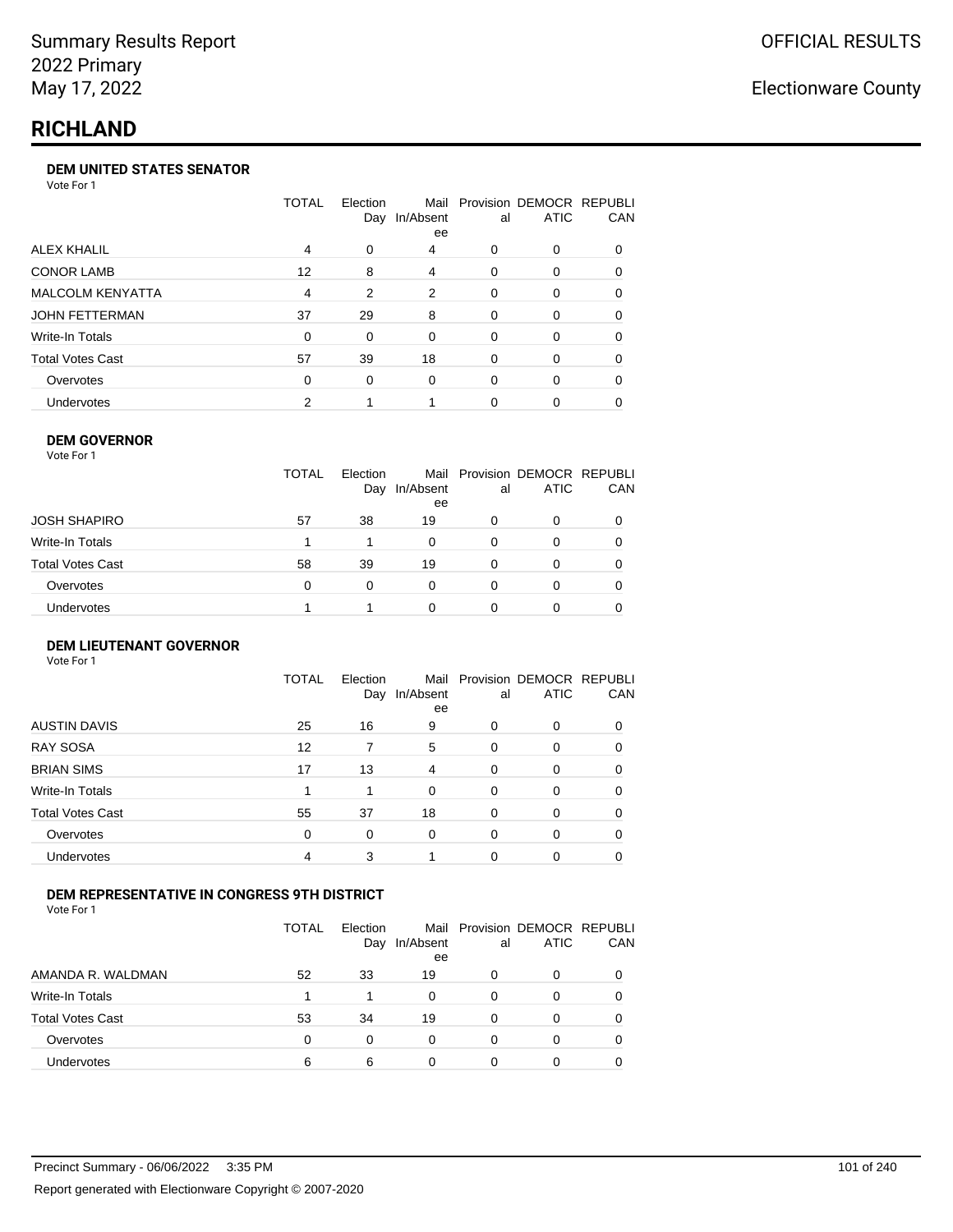## **RICHLAND**

### **DEM SENATOR IN THE GENERAL ASSEMBLY 48TH DISTRICT**

| Vote For 1 |  |  |
|------------|--|--|
|------------|--|--|

|                         | <b>TOTAL</b> | Election<br>Day | In/Absent<br>ee | al | Mail Provision DEMOCR REPUBLI<br><b>ATIC</b> | CAN |
|-------------------------|--------------|-----------------|-----------------|----|----------------------------------------------|-----|
| <b>CALVIN CLEMENTS</b>  | 55           | 36              | 19              | 0  | 0                                            |     |
| Write-In Totals         |              |                 | $\Omega$        | 0  | 0                                            |     |
| <b>Total Votes Cast</b> | 56           | 37              | 19              | 0  | 0                                            |     |
| Overvotes               | 0            | 0               | 0               | 0  | Ω                                            |     |
| Undervotes              | 3            |                 |                 |    |                                              |     |

### **DEM REPRESENTATIVE IN THE GENERAL ASSEMBLY 102ND**

Vote For 1

|                         | TOTAL | Election<br>Day | In/Absent | al | Mail Provision DEMOCR REPUBLI<br><b>ATIC</b> | <b>CAN</b> |
|-------------------------|-------|-----------------|-----------|----|----------------------------------------------|------------|
|                         |       |                 | ee        |    |                                              |            |
| LAURA QUICK             | 52    | 33              | 19        | 0  | 0                                            | 0          |
| Write-In Totals         | 0     | 0               | $\Omega$  | 0  |                                              | 0          |
| <b>Total Votes Cast</b> | 52    | 33              | 19        | ი  | ∩                                            | 0          |
| Overvotes               | 0     | 0               | 0         | 0  |                                              | 0          |
| Undervotes              |       |                 | 0         |    |                                              | 0          |

### **DEM MEMBER OF THE DEMOCRATIC STATE COMMITTEE**

Vote For 2

|                         | TOTAL | Election<br>Day | Mail<br>In/Absent<br>ee | al       | Provision DEMOCR REPUBLI<br><b>ATIC</b> | CAN |
|-------------------------|-------|-----------------|-------------------------|----------|-----------------------------------------|-----|
| LAURA QUICK             | 40    | 26              | 14                      | 0        | 0                                       | 0   |
| <b>CALVIN CLEMENTS</b>  | 20    | 12              | 8                       | $\Omega$ | 0                                       | 0   |
| <b>CORNELL WILSON</b>   | 24    | 16              | 8                       | $\Omega$ | $\Omega$                                | 0   |
| Write-In Totals         |       | 1               | $\Omega$                | 0        | 0                                       | 0   |
| <b>Total Votes Cast</b> | 85    | 55              | 30                      | $\Omega$ | $\Omega$                                | 0   |
| Overvotes               | 0     | 0               | 0                       | $\Omega$ | 0                                       | 0   |
| Undervotes              | 33    | 25              | 8                       | 0        | 0                                       |     |

### **DEM MEMBER OF THE DEMOCRATIC COUNTY COMMITTEE RICHLAND**

|                         | TOTAL | Election<br>Day | In/Absent<br>ee | al | Mail Provision DEMOCR REPUBLI<br>ATIC | CAN |
|-------------------------|-------|-----------------|-----------------|----|---------------------------------------|-----|
| Write-In Totals         | 2     |                 |                 | 0  | 0                                     |     |
| <b>Total Votes Cast</b> | 2     |                 |                 | 0  | 0                                     |     |
| Overvotes               | 0     | 0               |                 | 0  | 0                                     |     |
| Undervotes              | 175   | 119             | 56              | O  | Ω                                     |     |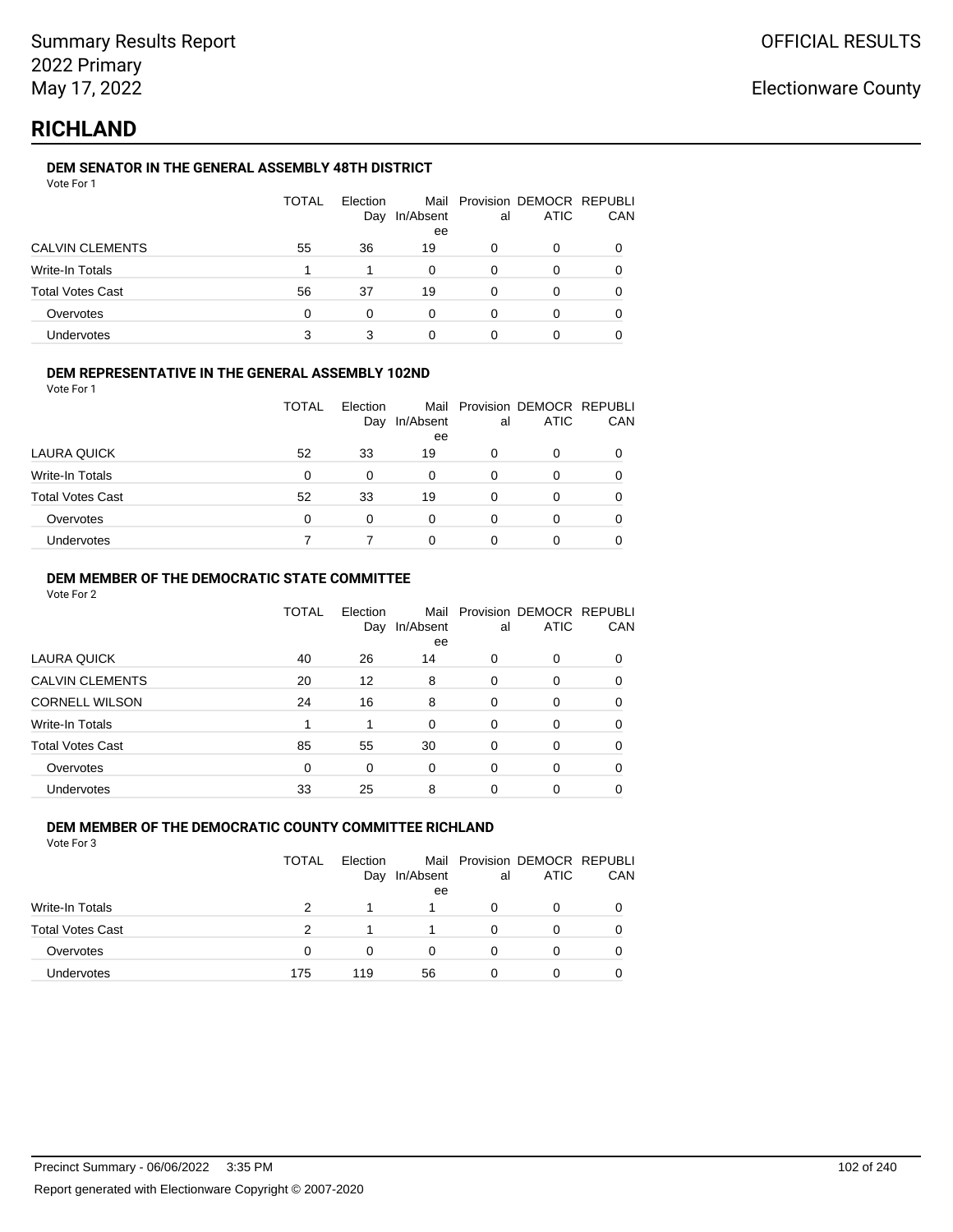## **RICHLAND**

### **REP GOVERNOR**

Vote For 1

|                         | <b>TOTAL</b>   | Election<br>Day | Mail<br>In/Absent<br>ee | al          | Provision DEMOCR REPUBLI<br><b>ATIC</b> | CAN      |
|-------------------------|----------------|-----------------|-------------------------|-------------|-----------------------------------------|----------|
| <b>LOU BARLETTA</b>     | 45             | 44              |                         | 0           | 0                                       | 0        |
| DOUGLAS V. MASTRIANO    | 164            | 162             | 2                       | 0           | 0                                       | 0        |
| <b>NCHE ZAMA</b>        | 1              | 1               | 0                       | 0           | 0                                       | 0        |
| DAVE WHITE              | 13             | 11              | $\overline{2}$          | $\mathbf 0$ | 0                                       | 0        |
| <b>MELISSA HART</b>     | 7              | 7               | 0                       | 0           | 0                                       | 0        |
| <b>BILL MCSWAIN</b>     | 13             | 10              | 3                       | $\mathbf 0$ | 0                                       | 0        |
| <b>CHARLIE GEROW</b>    | 10             | 6               | 4                       | $\Omega$    | $\Omega$                                | 0        |
| <b>JOE GALE</b>         | $\overline{2}$ | $\overline{2}$  | 0                       | $\mathbf 0$ | 0                                       | 0        |
| <b>JAKE CORMAN</b>      | 2              | 1               | 1                       | $\Omega$    | $\Omega$                                | 0        |
| Write-In Totals         | 1              | 1               | $\Omega$                | $\mathbf 0$ | 0                                       | 0        |
| <b>Total Votes Cast</b> | 258            | 245             | 13                      | $\Omega$    | 0                                       | $\Omega$ |
| Overvotes               | $\Omega$       | 0               | 0                       | 0           | 0                                       | 0        |
| <b>Undervotes</b>       | 4              | 3               | 1                       | $\Omega$    | 0                                       | 0        |

### **REP LIEUTENANT GOVERNOR**

| Vote For 1 |  |
|------------|--|
|------------|--|

|                            | TOTAL          | Election | Mail<br>Day In/Absent<br>ee | al       | Provision DEMOCR REPUBLI<br><b>ATIC</b> | CAN      |
|----------------------------|----------------|----------|-----------------------------|----------|-----------------------------------------|----------|
| <b>CLARICE SCHILLINGER</b> | 3              | 3        | 0                           | $\Omega$ | 0                                       | 0        |
| JAMES EARL JONES           | 7              | 7        | 0                           | $\Omega$ | 0                                       | 0        |
| <b>RICK SACCONE</b>        | 15             | 15       | 0                           | $\Omega$ | 0                                       | 0        |
| <b>JOHN BROWN</b>          | 3              | 2        | 1                           | $\Omega$ | 0                                       | 0        |
| <b>CHRIS FRYE</b>          | 0              | 0        | 0                           | 0        | 0                                       | 0        |
| JEFF COLEMAN               | 8              | 8        | 0                           | 0        | 0                                       | $\Omega$ |
| <b>RUSS DIAMOND</b>        | 174            | 163      | 11                          | $\Omega$ | $\Omega$                                | 0        |
| CARRIE LEWIS DELROSSO      | 27             | 26       | 1                           | $\Omega$ | 0                                       | $\Omega$ |
| <b>TEDDY DANIELS</b>       | 14             | 13       | 1                           | $\Omega$ | $\Omega$                                | $\Omega$ |
| Write-In Totals            | $\overline{2}$ | 2        | 0                           | 0        | 0                                       | 0        |
| <b>Total Votes Cast</b>    | 253            | 239      | 14                          | $\Omega$ | 0                                       | 0        |
| Overvotes                  | 0              | 0        | 0                           | $\Omega$ | 0                                       | $\Omega$ |
| Undervotes                 | 9              | 9        | 0                           | $\Omega$ | 0                                       | 0        |
|                            |                |          |                             |          |                                         |          |

### **REP REPRESENTATIVE IN CONGRESS 9TH DISTRICT**

| Vote For 1 |  |  |
|------------|--|--|
|------------|--|--|

|                         | TOTAL | Election<br>Day | In/Absent<br>ee | al       | Mail Provision DEMOCR REPUBLI<br><b>ATIC</b> | CAN      |
|-------------------------|-------|-----------------|-----------------|----------|----------------------------------------------|----------|
| DAN MEUSER              | 231   | 220             | 11              | 0        | 0                                            | $\Omega$ |
| Write-In Totals         | 6     | 4               | 2               | 0        | 0                                            |          |
| <b>Total Votes Cast</b> | 237   | 224             | 13              | $\Omega$ | 0                                            |          |
| Overvotes               | 0     | 0               | 0               | 0        | 0                                            | 0        |
| <b>Undervotes</b>       | 25    | 24              |                 | 0        | ი                                            |          |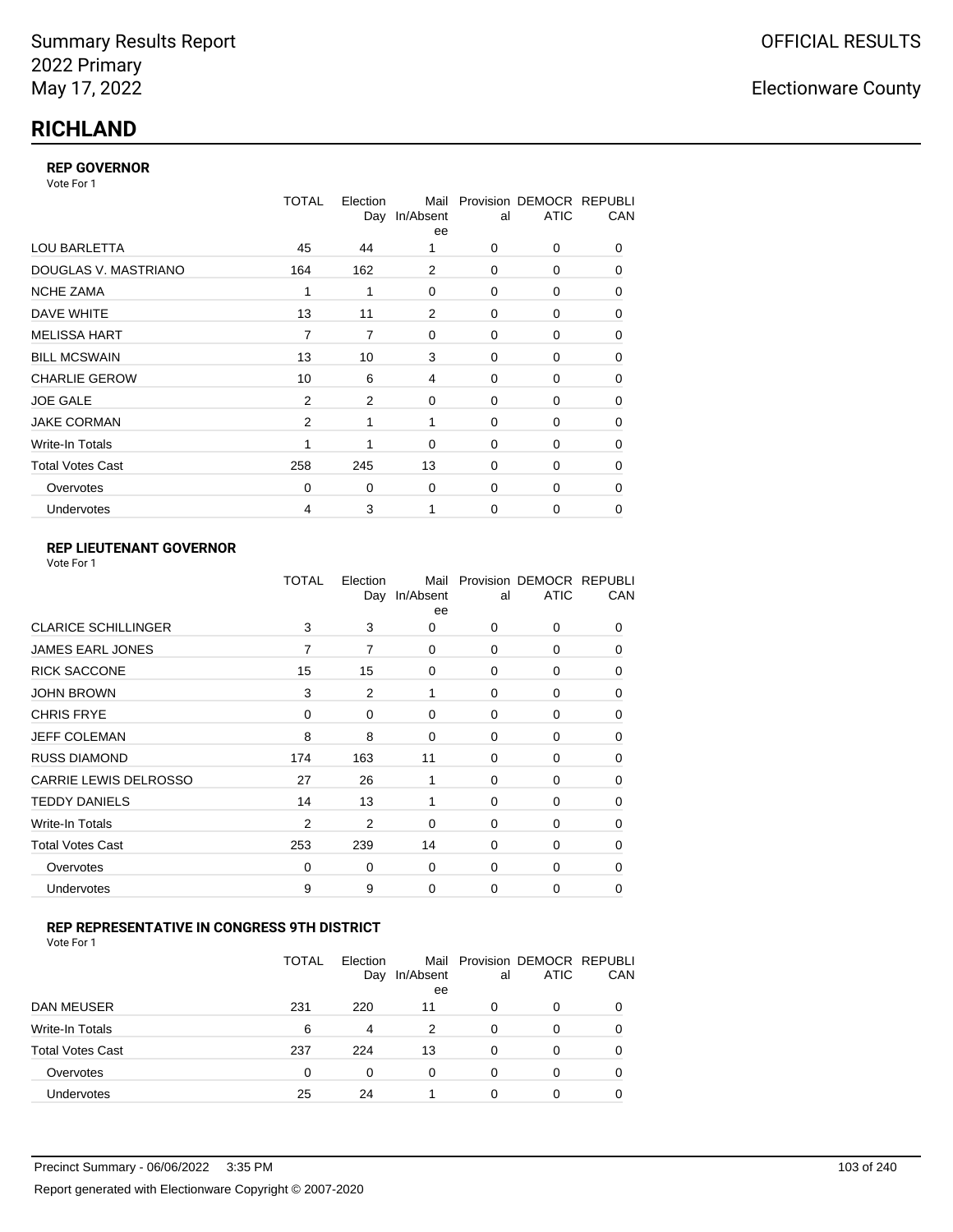## **RICHLAND**

### **REP SENATOR IN THE GENERAL ASSEMBLY 48TH DISTRICT**

| Vote For 1 |  |  |
|------------|--|--|
|------------|--|--|

|                      | <b>TOTAL</b> | Election<br>Day | In/Absent<br>ee | al | Mail Provision DEMOCR REPUBLI<br>ATIC | CAN |
|----------------------|--------------|-----------------|-----------------|----|---------------------------------------|-----|
| <b>CHRIS GEBHARD</b> | 246          | 232             | 14              |    | 0                                     |     |
| Write-In Totals      | 2            | 2               | 0               | 0  | 0                                     |     |
| Total Votes Cast     | 248          | 234             | 14              | 0  | 0                                     |     |
| Overvotes            | 0            | $\Omega$        | 0               | 0  | 0                                     |     |
| Undervotes           | 14           | 14              | 0               | 0  |                                       |     |

### **REP REPRESENTATIVE IN THE GENERAL ASSEMBLY 102ND**

Vote For 1

|                         | TOTAL | Election<br>Day | Mail<br>In/Absent<br>ee | al | Provision DEMOCR REPUBLI<br><b>ATIC</b> | CAN |
|-------------------------|-------|-----------------|-------------------------|----|-----------------------------------------|-----|
| <b>RUSS DIAMOND</b>     | 237   | 225             | 12                      | 0  | 0                                       |     |
| Write-In Totals         | 8     |                 |                         | 0  | O                                       |     |
| <b>Total Votes Cast</b> | 245   | 232             | 13                      | 0  | 0                                       |     |
| Overvotes               | 0     | $\Omega$        | 0                       | 0  | 0                                       |     |
| Undervotes              | 17    | 16              |                         |    | 0                                       |     |

### **REP MEMBER OF THE REPUBLICAN STATE COMMITTEE**

|                         | <b>TOTAL</b> | Election<br>Day | Mail<br>In/Absent<br>ee | al       | Provision DEMOCR REPUBLI<br><b>ATIC</b> | CAN      |
|-------------------------|--------------|-----------------|-------------------------|----------|-----------------------------------------|----------|
| <b>RUSS DIAMOND</b>     | 204          | 194             | 10                      | $\Omega$ | 0                                       | $\Omega$ |
| WILLIAM L. DOUGHERTY    | 122          | 114             | 8                       | 0        | 0                                       | 0        |
| <b>MATTHEW J. URBAN</b> | 80           | 74              | 6                       | 0        | 0                                       | $\Omega$ |
| DONNETTE QUAIROLI       | 107          | 99              | 8                       | 0        | 0                                       | $\Omega$ |
| DAWN BLAUCH             | 135          | 126             | 9                       | 0        | 0                                       | $\Omega$ |
| <b>RON FERRANCE</b>     | 71           | 67              | 4                       | 0        | 0                                       | 0        |
| Write-In Totals         | 6            | 6               | 0                       | 0        | 0                                       | 0        |
| <b>Total Votes Cast</b> | 725          | 680             | 45                      | 0        | 0                                       | 0        |
| Overvotes               | 0            | 0               | $\Omega$                | 0        | 0                                       | 0        |
| Undervotes              | 585          | 560             | 25                      | 0        | 0                                       |          |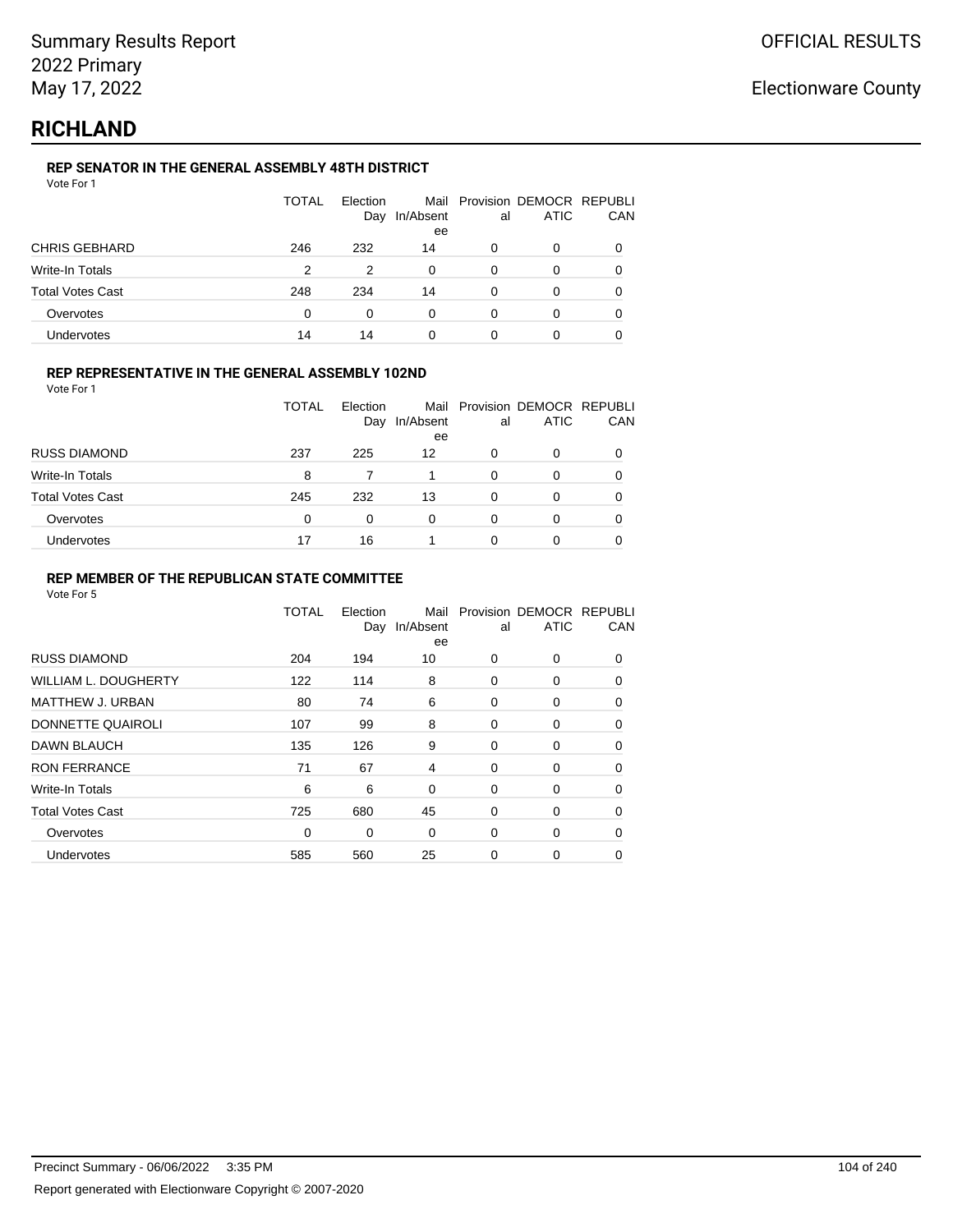# **ANNVILLE EAST**

#### **DEM UNITED STATES SENATOR**

Vote For 1

|                         | TOTAL | Election<br>Day | Mail<br>In/Absent<br>ee | al | Provision DEMOCR REPUBLI<br>ATIC | <b>CAN</b> |
|-------------------------|-------|-----------------|-------------------------|----|----------------------------------|------------|
| ALEX KHALIL             | 5     | 2               | 3                       | 0  | $\Omega$                         | 0          |
| <b>CONOR LAMB</b>       | 22    | 8               | 14                      | 0  | $\Omega$                         | 0          |
| <b>MALCOLM KENYATTA</b> | 10    | 10              | 0                       | 0  | $\Omega$                         | 0          |
| JOHN FETTERMAN          | 163   | 104             | 59                      | 0  | $\Omega$                         | 0          |
| Write-In Totals         | 0     | 0               | 0                       | 0  | $\Omega$                         | 0          |
| Total Votes Cast        | 200   | 124             | 76                      | 0  | $\Omega$                         | 0          |
| Overvotes               | 0     | 0               | 0                       | 0  | $\Omega$                         | 0          |
| Undervotes              | 2     | 2               | 0                       | 0  | $\Omega$                         | 0          |

### **DEM GOVERNOR**

| Vote For 1       |              |                 |                 |          |                                              |     |
|------------------|--------------|-----------------|-----------------|----------|----------------------------------------------|-----|
|                  | <b>TOTAL</b> | Election<br>Day | In/Absent<br>ee | al       | Mail Provision DEMOCR REPUBLI<br><b>ATIC</b> | CAN |
| JOSH SHAPIRO     | 193          | 118             | 75              | 0        | 0                                            |     |
| Write-In Totals  | 0            | 0               | 0               | 0        | 0                                            | 0   |
| Total Votes Cast | 193          | 118             | 75              | 0        | 0                                            | 0   |
| Overvotes        |              |                 | $\Omega$        | $\Omega$ | 0                                            | 0   |
| Undervotes       | 8            |                 |                 | O        | 0                                            |     |

#### **DEM LIEUTENANT GOVERNOR** Vote For 1

|                         | TOTAL | Election<br>Day | In/Absent<br>ee | al       | Mail Provision DEMOCR REPUBLI<br><b>ATIC</b> | CAN      |
|-------------------------|-------|-----------------|-----------------|----------|----------------------------------------------|----------|
| <b>AUSTIN DAVIS</b>     | 101   | 43              | 58              | 0        | 0                                            | 0        |
| <b>RAY SOSA</b>         | 24    | 21              | 3               | 0        | 0                                            | $\Omega$ |
| <b>BRIAN SIMS</b>       | 65    | 51              | 14              | 0        | 0                                            | $\Omega$ |
| Write-In Totals         | 0     | 0               | $\Omega$        | $\Omega$ | $\Omega$                                     | $\Omega$ |
| <b>Total Votes Cast</b> | 190   | 115             | 75              | 0        | 0                                            | $\Omega$ |
| Overvotes               | 0     | 0               | 0               | $\Omega$ | 0                                            | $\Omega$ |
| <b>Undervotes</b>       | 12    | 11              |                 | 0        | 0                                            | 0        |

### **DEM REPRESENTATIVE IN CONGRESS 9TH DISTRICT**

Vote For 1

|                         | TOTAL | <b>Flection</b><br>Day | Mail<br>In/Absent<br>ee | al | Provision DEMOCR REPUBLI<br><b>ATIC</b> | <b>CAN</b> |
|-------------------------|-------|------------------------|-------------------------|----|-----------------------------------------|------------|
| AMANDA R. WALDMAN       | 180   | 109                    | 71                      | O  | $\Omega$                                | 0          |
| Write-In Totals         |       |                        | 0                       | 0  | n                                       | 0          |
| <b>Total Votes Cast</b> | 181   | 110                    | 71                      | 0  | $\Omega$                                | 0          |
| Overvotes               | 0     | 0                      | $\Omega$                | O  | $\Omega$                                | 0          |
| <b>Undervotes</b>       | 21    | 16                     | 5                       | 0  |                                         |            |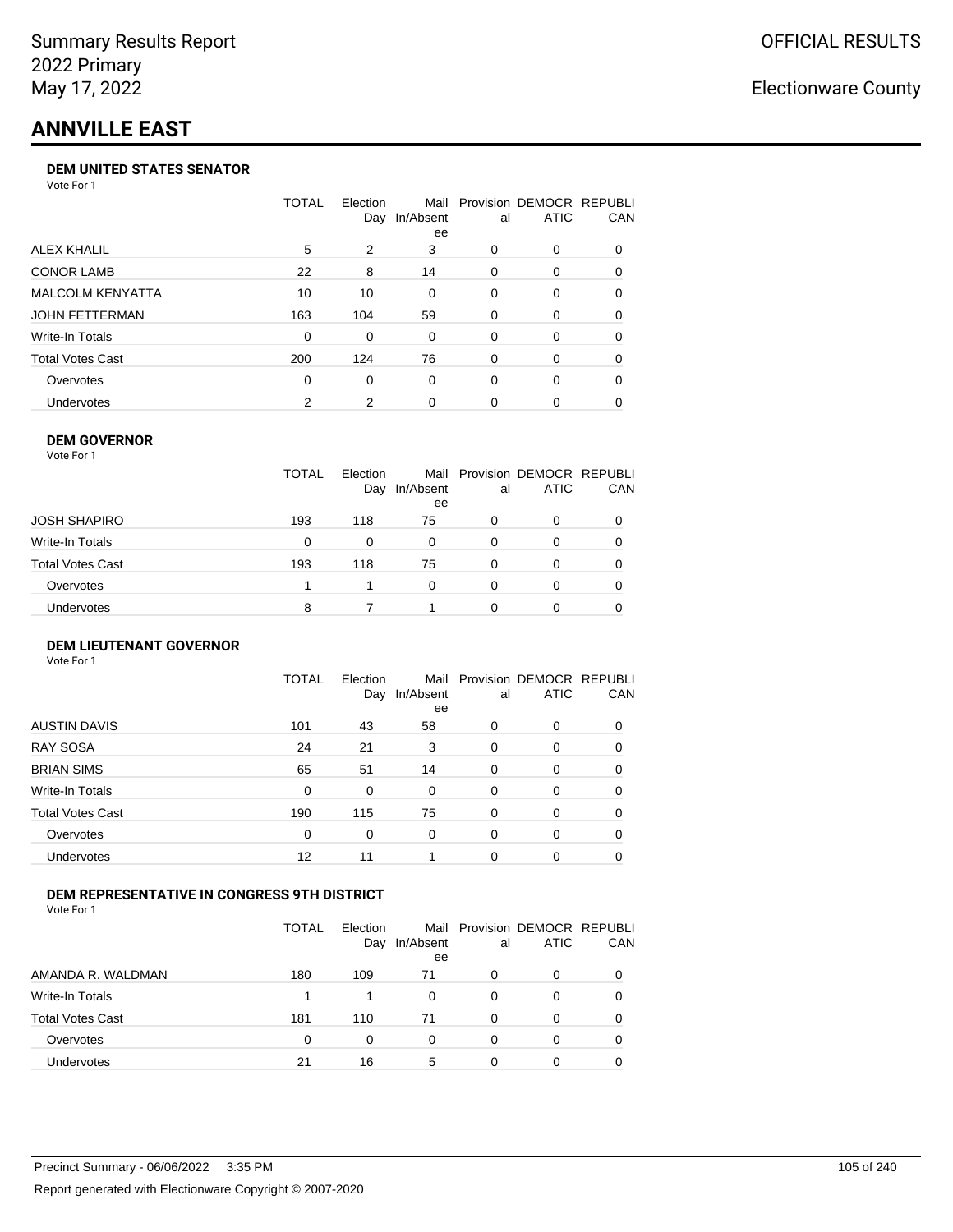# **ANNVILLE EAST**

### **DEM SENATOR IN THE GENERAL ASSEMBLY 48TH DISTRICT**

|                         | <b>TOTAL</b> | Election<br>Day | In/Absent<br>ee | al | Mail Provision DEMOCR REPUBLI<br><b>ATIC</b> | CAN |
|-------------------------|--------------|-----------------|-----------------|----|----------------------------------------------|-----|
| <b>CALVIN CLEMENTS</b>  | 193          | 120             | 73              | 0  | 0                                            |     |
| Write-In Totals         | 0            | 0               | 0               | 0  | 0                                            |     |
| <b>Total Votes Cast</b> | 193          | 120             | 73              | 0  | Ω                                            |     |
| Overvotes               | 0            | O               | 0               | 0  | Ω                                            |     |
| Undervotes              | 9            | 6               | 3               |    |                                              |     |

### **DEM REPRESENTATIVE IN THE GENERAL ASSEMBLY 102ND**

| Vote For 1 |  |  |
|------------|--|--|
|            |  |  |

|                         | <b>TOTAL</b> | Election |           |    | Mail Provision DEMOCR REPUBLI |     |
|-------------------------|--------------|----------|-----------|----|-------------------------------|-----|
|                         |              | Day      | In/Absent | al | <b>ATIC</b>                   | CAN |
|                         |              |          | ee        |    |                               |     |
| LAURA QUICK             | 188          | 115      | 73        | 0  | 0                             |     |
| Write-In Totals         |              | 1        | 0         | 0  | O                             |     |
| <b>Total Votes Cast</b> | 189          | 116      | 73        | 0  | 0                             |     |
| Overvotes               | $\Omega$     | 0        | 0         | 0  | 0                             |     |
| Undervotes              | 13           | 10       |           | O  | 0                             |     |
|                         |              |          |           |    |                               |     |

### **DEM MEMBER OF THE DEMOCRATIC STATE COMMITTEE**

Vote For 2

|                         | TOTAL | Election<br>Day | Mail<br>In/Absent<br>ee | al       | Provision DEMOCR REPUBLI<br><b>ATIC</b> | CAN |
|-------------------------|-------|-----------------|-------------------------|----------|-----------------------------------------|-----|
| <b>LAURA QUICK</b>      | 151   | 88              | 63                      | 0        | $\Omega$                                | 0   |
| <b>CALVIN CLEMENTS</b>  | 89    | 51              | 38                      | 0        | 0                                       | 0   |
| <b>CORNELL WILSON</b>   | 87    | 50              | 37                      | $\Omega$ | $\Omega$                                | 0   |
| Write-In Totals         |       | 1               | 0                       | 0        | $\Omega$                                | 0   |
| <b>Total Votes Cast</b> | 328   | 190             | 138                     | 0        | $\Omega$                                | 0   |
| Overvotes               | 0     | 0               | 0                       | $\Omega$ | $\Omega$                                | 0   |
| <b>Undervotes</b>       | 76    | 62              | 14                      | 0        | 0                                       |     |

#### **DEM MEMBER OF THE DEMOCRATIC COUNTY COMMITTEE ANNVILLE EAST** Vote For 3

| .                       |       |                 |           |    |                                              |     |
|-------------------------|-------|-----------------|-----------|----|----------------------------------------------|-----|
|                         | TOTAL | Election<br>Day | In/Absent | al | Mail Provision DEMOCR REPUBLI<br><b>ATIC</b> | CAN |
|                         |       |                 | ee        |    |                                              |     |
| <b>RICH RAIDERS</b>     | 165   | 99              | 66        | 0  | 0                                            | 0   |
| Write-In Totals         | 11    | 8               | 3         | 0  | 0                                            | 0   |
| <b>Total Votes Cast</b> | 176   | 107             | 69        | 0  | 0                                            | 0   |
| Overvotes               | 0     | 0               | 0         | 0  | 0                                            |     |
| Jndervotes              | 430   | 271             | 159       |    | 0                                            |     |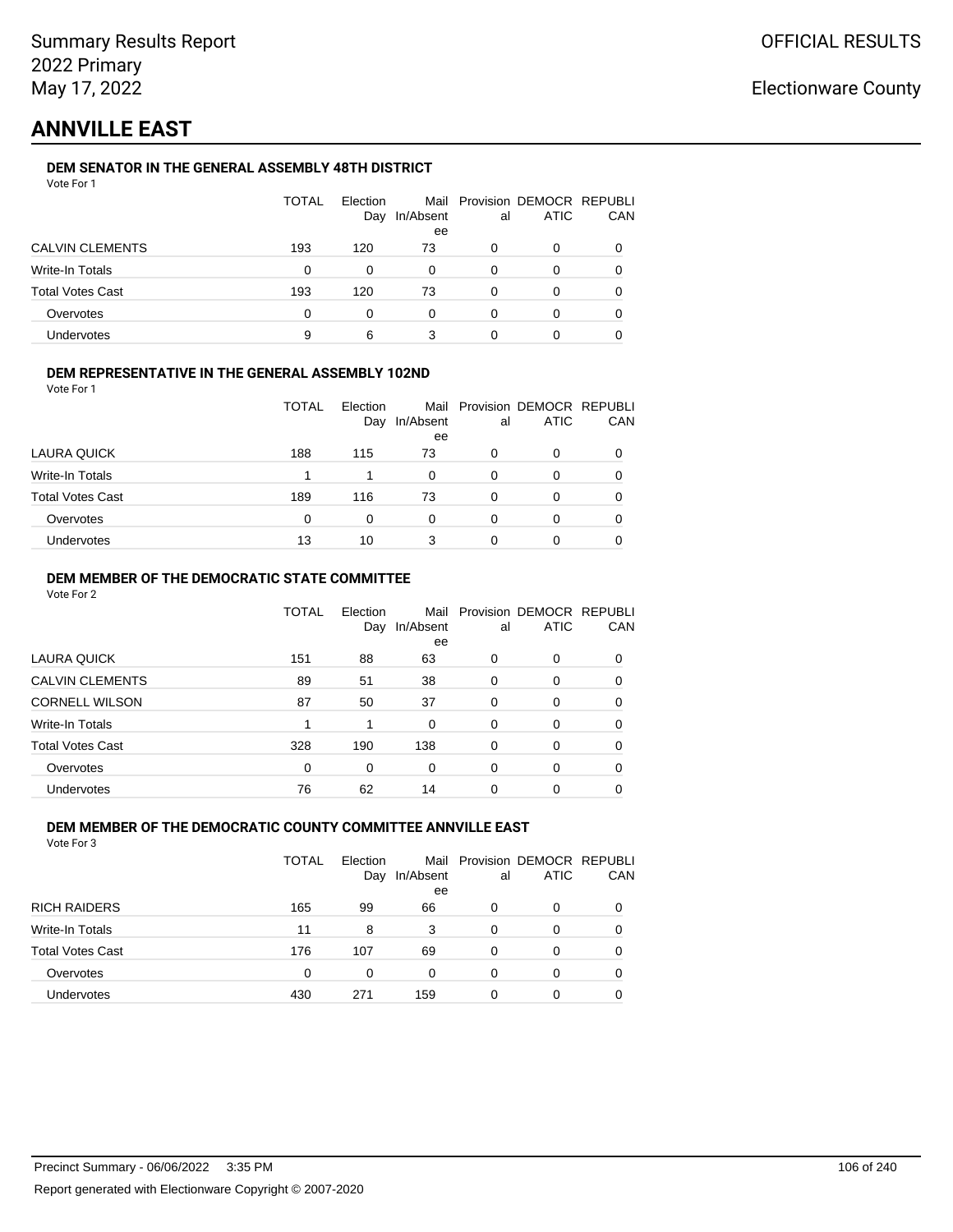# **ANNVILLE EAST**

### **REP GOVERNOR**

Vote For 1

|                         | TOTAL    | Election<br>Day | Mail<br>In/Absent<br>ee | al          | Provision DEMOCR REPUBLI<br><b>ATIC</b> | CAN |
|-------------------------|----------|-----------------|-------------------------|-------------|-----------------------------------------|-----|
| <b>LOU BARLETTA</b>     | 65       | 53              | $12 \overline{ }$       | 0           | 0                                       | 0   |
| DOUGLAS V. MASTRIANO    | 146      | 141             | 5                       | $\Omega$    | 0                                       | 0   |
| <b>NCHE ZAMA</b>        | 3        | 2               | 1                       | 0           | 0                                       | 0   |
| DAVE WHITE              | 19       | 15              | 4                       | 0           | 0                                       | 0   |
| <b>MELISSA HART</b>     | 9        | 5               | 4                       | 0           | 0                                       | 0   |
| <b>BILL MCSWAIN</b>     | 46       | 30              | 16                      | 0           | 0                                       | 0   |
| <b>CHARLIE GEROW</b>    | 11       | 6               | 5                       | $\Omega$    | $\Omega$                                | 0   |
| <b>JOE GALE</b>         | 1        | 1               | 0                       | 0           | 0                                       | 0   |
| <b>JAKE CORMAN</b>      | 4        | $\overline{2}$  | $\overline{2}$          | $\Omega$    | 0                                       | 0   |
| Write-In Totals         | 0        | 0               | 0                       | 0           | 0                                       | 0   |
| <b>Total Votes Cast</b> | 304      | 255             | 49                      | $\Omega$    | 0                                       | 0   |
| Overvotes               | $\Omega$ | 0               | 0                       | $\Omega$    | 0                                       | 0   |
| Undervotes              | 2        | 2               | 0                       | $\mathbf 0$ | 0                                       | 0   |

### **REP LIEUTENANT GOVERNOR**

|                            | TOTAL          | Election | Mail<br>Day In/Absent<br>ee | al       | Provision DEMOCR REPUBLI<br><b>ATIC</b> | CAN      |
|----------------------------|----------------|----------|-----------------------------|----------|-----------------------------------------|----------|
| <b>CLARICE SCHILLINGER</b> | 4              | 3        |                             | $\Omega$ | 0                                       | 0        |
| <b>JAMES EARL JONES</b>    | 4              | 4        | $\Omega$                    | 0        | 0                                       | 0        |
| <b>RICK SACCONE</b>        | 9              | 7        | 2                           | $\Omega$ | 0                                       | 0        |
| <b>JOHN BROWN</b>          | $\overline{2}$ | 1        | 1                           | $\Omega$ | 0                                       | 0        |
| <b>CHRIS FRYE</b>          | 6              | 3        | 3                           | 0        | 0                                       | 0        |
| JEFF COLEMAN               | 14             | 6        | 8                           | 0        | 0                                       | $\Omega$ |
| <b>RUSS DIAMOND</b>        | 201            | 181      | 20                          | 0        | 0                                       | 0        |
| CARRIE LEWIS DELROSSO      | 38             | 28       | 10                          | 0        | 0                                       | 0        |
| <b>TEDDY DANIELS</b>       | 19             | 16       | 3                           | 0        | 0                                       | 0        |
| Write-In Totals            | 0              | 0        | 0                           | 0        | 0                                       | $\Omega$ |
| <b>Total Votes Cast</b>    | 297            | 249      | 48                          | $\Omega$ | $\Omega$                                | $\Omega$ |
| Overvotes                  |                | 0        | 1                           | 0        | $\Omega$                                | $\Omega$ |
| Undervotes                 | 8              | 8        | 0                           | $\Omega$ | 0                                       | 0        |
|                            |                |          |                             |          |                                         |          |

### **REP REPRESENTATIVE IN CONGRESS 9TH DISTRICT**

| Vote For 1 |  |  |
|------------|--|--|
|------------|--|--|

|                         | TOTAL | Election<br>Day | In/Absent<br>ee | al       | Mail Provision DEMOCR REPUBLI<br><b>ATIC</b> | CAN      |
|-------------------------|-------|-----------------|-----------------|----------|----------------------------------------------|----------|
| DAN MEUSER              | 267   | 220             | 47              | 0        | 0                                            | $\Omega$ |
| Write-In Totals         | 4     | 3               | 1               | 0        | 0                                            |          |
| <b>Total Votes Cast</b> | 271   | 223             | 48              | $\Omega$ | 0                                            |          |
| Overvotes               | 0     | 0               | 0               | 0        | 0                                            | 0        |
| <b>Undervotes</b>       | 35    | 34              |                 | 0        | ი                                            |          |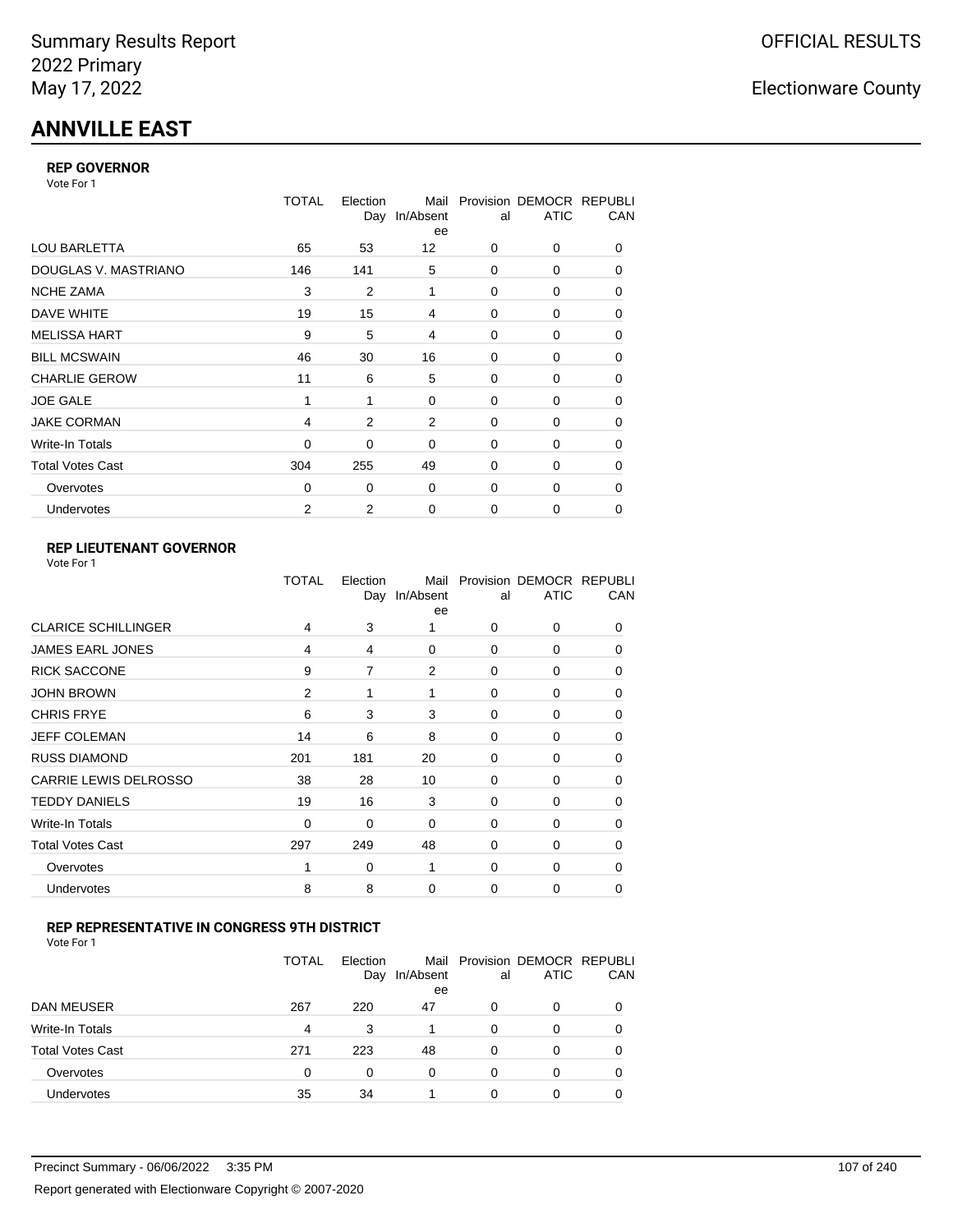# **ANNVILLE EAST**

### **REP SENATOR IN THE GENERAL ASSEMBLY 48TH DISTRICT**

|                         | <b>TOTAL</b> | Election<br>Day | In/Absent<br>ee | al | Mail Provision DEMOCR REPUBLI<br><b>ATIC</b> | CAN |
|-------------------------|--------------|-----------------|-----------------|----|----------------------------------------------|-----|
| <b>CHRIS GEBHARD</b>    | 265          | 220             | 45              | 0  | 0                                            |     |
| Write-In Totals         | 2            | 2               | $\Omega$        | 0  | 0                                            |     |
| <b>Total Votes Cast</b> | 267          | 222             | 45              | 0  | 0                                            |     |
| Overvotes               | 0            | 0               | $\Omega$        | 0  | 0                                            |     |
| Undervotes              | 39           | 35              | 4               | 0  |                                              |     |

### **REP REPRESENTATIVE IN THE GENERAL ASSEMBLY 102ND**

Vote For 1

|                         | TOTAL | Election |           |    | Mail Provision DEMOCR REPUBLI |            |
|-------------------------|-------|----------|-----------|----|-------------------------------|------------|
|                         |       | Day      | In/Absent | al | ATIC                          | <b>CAN</b> |
|                         |       |          | ee        |    |                               |            |
| <b>RUSS DIAMOND</b>     | 238   | 204      | 34        | 0  |                               | 0          |
| Write-In Totals         |       | 5        | 2         | 0  |                               | 0          |
| <b>Total Votes Cast</b> | 245   | 209      | 36        | 0  |                               | 0          |
| Overvotes               | 0     | 0        | 0         | 0  |                               | 0          |
| <b>Undervotes</b>       | 61    | 48       | 13        | 0  |                               | 0          |

### **REP MEMBER OF THE REPUBLICAN STATE COMMITTEE**

|                         | <b>TOTAL</b> | Election<br>Day | Mail<br>In/Absent<br>ee | al       | Provision DEMOCR REPUBLI<br><b>ATIC</b> | CAN      |
|-------------------------|--------------|-----------------|-------------------------|----------|-----------------------------------------|----------|
| <b>RUSS DIAMOND</b>     | 167          | 146             | 21                      | $\Omega$ | 0                                       | $\Omega$ |
| WILLIAM L. DOUGHERTY    | 150          | 125             | 25                      | 0        | 0                                       | 0        |
| <b>MATTHEW J. URBAN</b> | 163          | 135             | 28                      | 0        | 0                                       | $\Omega$ |
| DONNETTE QUAIROLI       | 157          | 132             | 25                      | $\Omega$ | 0                                       | $\Omega$ |
| DAWN BLAUCH             | 179          | 143             | 36                      | 0        | 0                                       | $\Omega$ |
| <b>RON FERRANCE</b>     | 106          | 92              | 14                      | 0        | 0                                       | 0        |
| Write-In Totals         | 6            | 6               | 0                       | 0        | 0                                       | 0        |
| <b>Total Votes Cast</b> | 928          | 779             | 149                     | 0        | 0                                       | 0        |
| Overvotes               | $\Omega$     | 0               | $\Omega$                | 0        | 0                                       | 0        |
| <b>Undervotes</b>       | 602          | 506             | 96                      | 0        | 0                                       | 0        |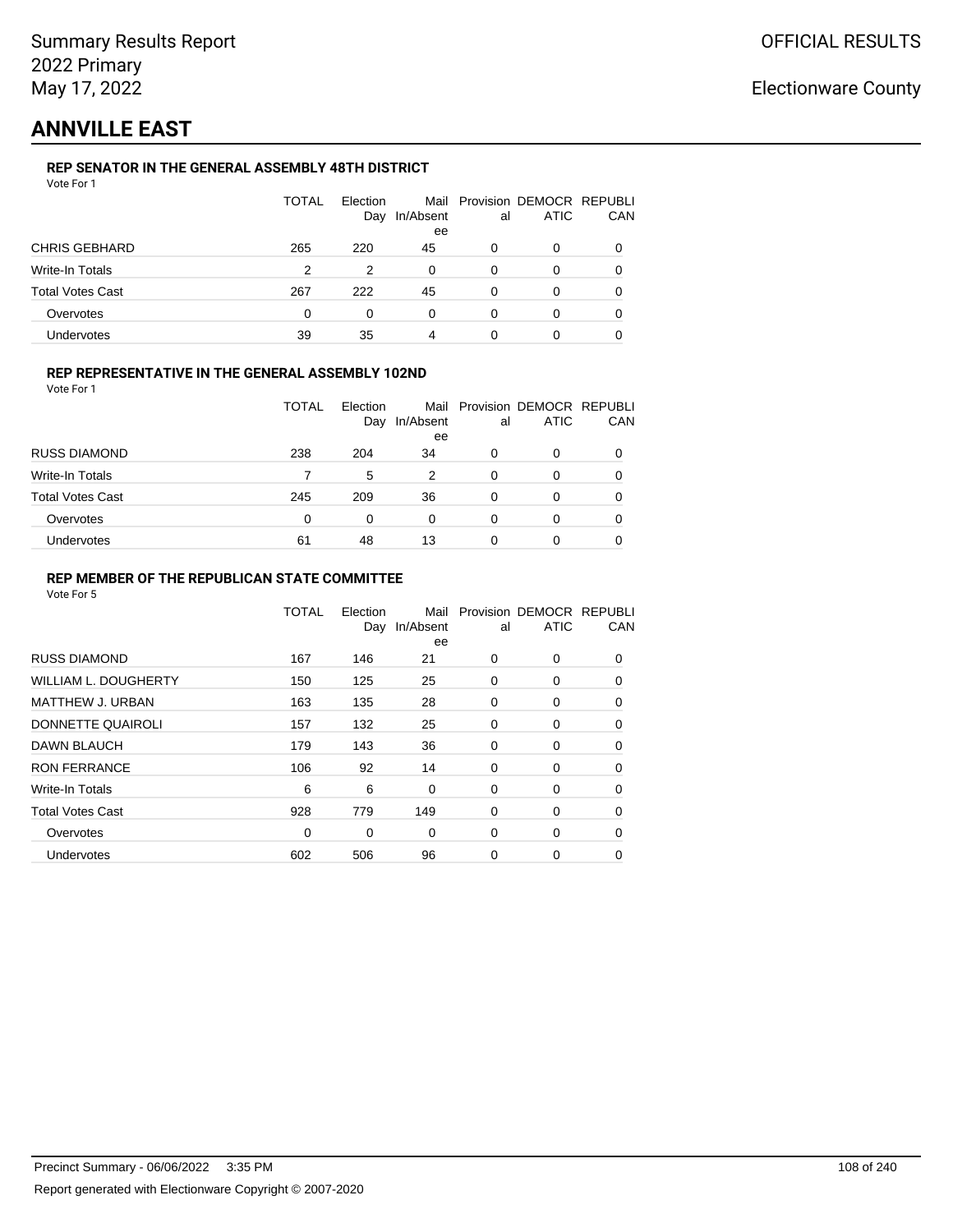# **ANNVILLE WEST**

#### **DEM UNITED STATES SENATOR**

Vote For 1

|                         | TOTAL | Election<br>Day | Mail<br>In/Absent<br>ee | al | Provision DEMOCR REPUBLI<br>ATIC | <b>CAN</b> |
|-------------------------|-------|-----------------|-------------------------|----|----------------------------------|------------|
| ALEX KHALIL             |       | $\Omega$        |                         | 0  | $\Omega$                         | 0          |
| <b>CONOR LAMB</b>       | 8     | 4               | 4                       | 0  | $\Omega$                         | 0          |
| <b>MALCOLM KENYATTA</b> | 5     | 2               | 3                       | 0  | $\Omega$                         | 0          |
| JOHN FETTERMAN          | 74    | 48              | 26                      | 0  | $\Omega$                         | $\Omega$   |
| Write-In Totals         | 0     | 0               | $\Omega$                | 0  | $\Omega$                         | 0          |
| <b>Total Votes Cast</b> | 88    | 54              | 34                      | 0  | $\Omega$                         | $\Omega$   |
| Overvotes               | 0     | 0               | $\Omega$                | 0  | $\Omega$                         | 0          |
| <b>Undervotes</b>       |       |                 | 0                       | 0  | $\Omega$                         | 0          |

#### **DEM GOVERNOR**

| Vote For 1       |              |                 |                 |          |                                              |          |
|------------------|--------------|-----------------|-----------------|----------|----------------------------------------------|----------|
|                  | <b>TOTAL</b> | Election<br>Day | In/Absent<br>ee | al       | Mail Provision DEMOCR REPUBLI<br><b>ATIC</b> | CAN      |
| JOSH SHAPIRO     | 84           | 52              | 32              | 0        | 0                                            |          |
| Write-In Totals  | 3            | 2               |                 | $\Omega$ | 0                                            | $\Omega$ |
| Total Votes Cast | 87           | 54              | 33              | 0        | 0                                            | 0        |
| Overvotes        | 0            | 0               | $\Omega$        | $\Omega$ | 0                                            | 0        |
| Undervotes       | 2            |                 |                 | O        | 0                                            |          |

#### **DEM LIEUTENANT GOVERNOR** Vote For 1

|                         | <b>TOTAL</b>   | Election<br>Day | In/Absent<br>ee | al       | Mail Provision DEMOCR REPUBLI<br><b>ATIC</b> | CAN      |
|-------------------------|----------------|-----------------|-----------------|----------|----------------------------------------------|----------|
| <b>AUSTIN DAVIS</b>     | 40             | 23              | 17              | $\Omega$ | 0                                            | 0        |
| <b>RAY SOSA</b>         | 11             |                 | 4               | $\Omega$ | 0                                            | 0        |
| <b>BRIAN SIMS</b>       | 33             | 23              | 10              | 0        | 0                                            | $\Omega$ |
| Write-In Totals         | $\overline{2}$ | 0               | 2               | $\Omega$ | 0                                            | $\Omega$ |
| <b>Total Votes Cast</b> | 86             | 53              | 33              | 0        | 0                                            | $\Omega$ |
| Overvotes               | 0              | 0               | $\Omega$        | $\Omega$ | 0                                            | $\Omega$ |
| <b>Undervotes</b>       | 3              | 2               |                 | $\Omega$ | 0                                            | 0        |

#### **DEM REPRESENTATIVE IN CONGRESS 9TH DISTRICT**

Vote For 1

|                         | TOTAL | <b>Flection</b><br>Day | In/Absent<br>ee | al | Mail Provision DEMOCR REPUBLI<br><b>ATIC</b> | <b>CAN</b> |
|-------------------------|-------|------------------------|-----------------|----|----------------------------------------------|------------|
| AMANDA R. WALDMAN       | 85    | 55                     | 30              | O  | 0                                            | 0          |
| Write-In Totals         |       | <sup>0</sup>           |                 | ∩  | $\Omega$                                     | 0          |
| <b>Total Votes Cast</b> | 86    | 55                     | 31              | 0  | 0                                            | 0          |
| Overvotes               | 0     | 0                      | 0               | O  | $\Omega$                                     | 0          |
| <b>Undervotes</b>       | 3     |                        | 3               |    |                                              |            |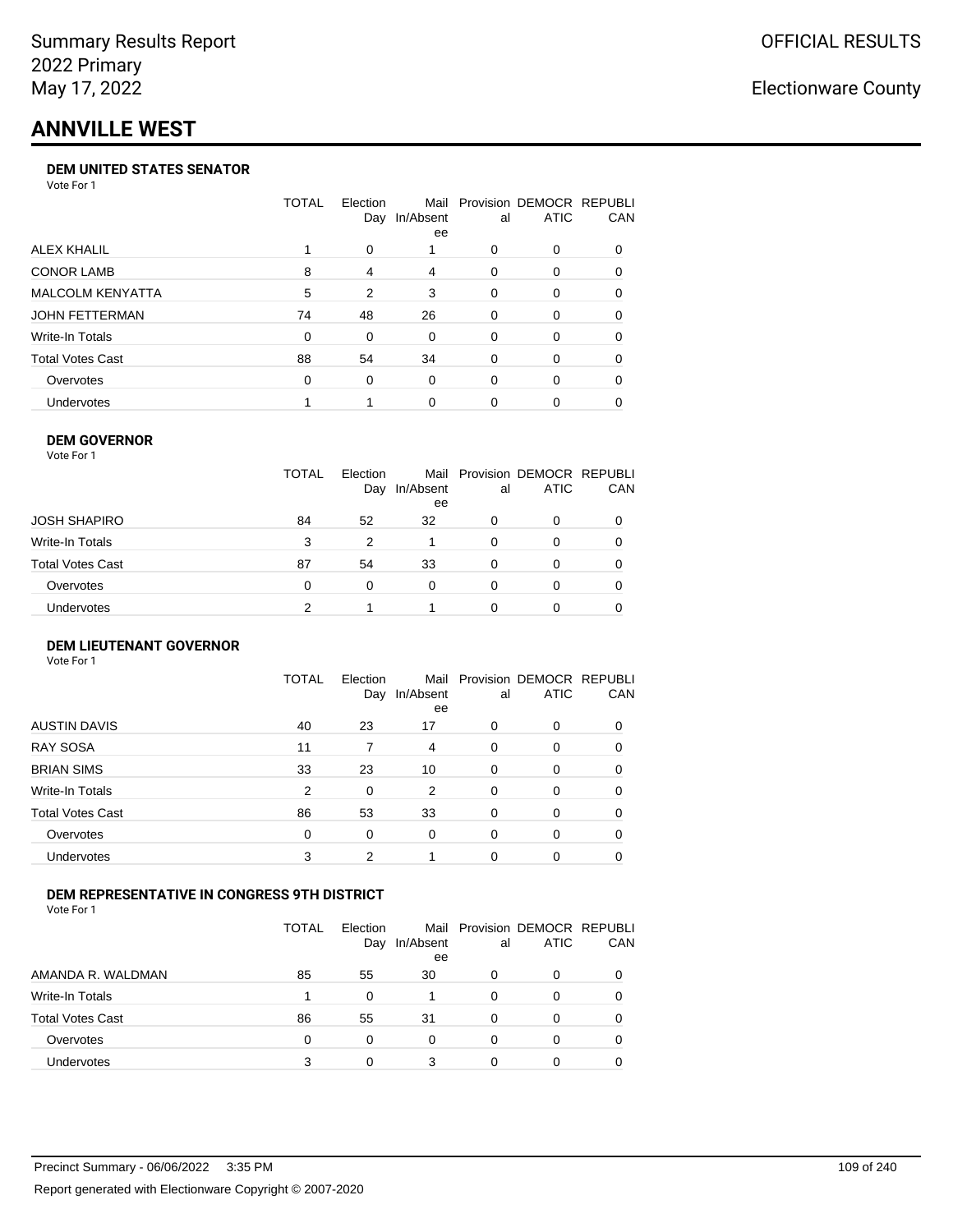# **ANNVILLE WEST**

### **DEM SENATOR IN THE GENERAL ASSEMBLY 48TH DISTRICT**

|                         | <b>TOTAL</b> | Election<br>Day | In/Absent<br>ee | al | Mail Provision DEMOCR REPUBLI<br><b>ATIC</b> | CAN |
|-------------------------|--------------|-----------------|-----------------|----|----------------------------------------------|-----|
| <b>CALVIN CLEMENTS</b>  | 81           | 54              | 27              | 0  | 0                                            |     |
| Write-In Totals         | 3            | 0               | 3               | 0  | O                                            |     |
| <b>Total Votes Cast</b> | 84           | 54              | 30              | 0  | Ω                                            |     |
| Overvotes               |              | O               |                 | 0  | ი                                            |     |
| <b>Undervotes</b>       | 4            |                 | 3               |    |                                              |     |

#### **DEM REPRESENTATIVE IN THE GENERAL ASSEMBLY 102ND**

| Vote For 1 |  |  |
|------------|--|--|
|            |  |  |

|                         | <b>TOTAL</b> | Election |           |    | Mail Provision DEMOCR REPUBLI |     |
|-------------------------|--------------|----------|-----------|----|-------------------------------|-----|
|                         |              | Day      | In/Absent | al | ATIC                          | CAN |
|                         |              |          | ee        |    |                               |     |
| LAURA QUICK             | 85           | 55       | 30        | 0  | Ω                             |     |
| Write-In Totals         | $\Omega$     | 0        | 0         | 0  | O                             |     |
| <b>Total Votes Cast</b> | 85           | 55       | 30        | 0  | O                             |     |
| Overvotes               | $\Omega$     | 0        | 0         | 0  | 0                             |     |
| Undervotes              | 4            |          | 4         |    | 0                             |     |
|                         |              |          |           |    |                               |     |

#### **DEM MEMBER OF THE DEMOCRATIC STATE COMMITTEE**

Vote For 2

|                         | TOTAL    | Election<br>Day | Mail<br>In/Absent<br>ee | al       | Provision DEMOCR REPUBLI<br><b>ATIC</b> | CAN      |
|-------------------------|----------|-----------------|-------------------------|----------|-----------------------------------------|----------|
| LAURA QUICK             | 70       | 41              | 29                      | 0        | 0                                       |          |
| <b>CALVIN CLEMENTS</b>  | 47       | 30              | 17                      | $\Omega$ | 0                                       |          |
| <b>CORNELL WILSON</b>   | 37       | 21              | 16                      | $\Omega$ | $\Omega$                                | 0        |
| Write-In Totals         | $\Omega$ | 0               | $\Omega$                | 0        | 0                                       | 0        |
| <b>Total Votes Cast</b> | 154      | 92              | 62                      | $\Omega$ | 0                                       | $\Omega$ |
| Overvotes               | 0        | 0               | 0                       | $\Omega$ | 0                                       | 0        |
| <b>Undervotes</b>       | 24       | 18              | 6                       | 0        | 0                                       |          |

### **DEM MEMBER OF THE DEMOCRATIC COUNTY COMMITTEE ANNVILLE WEST**

|                         | TOTAL | Election<br>Day | Mail<br>In/Absent | al       | Provision DEMOCR REPUBLI<br><b>ATIC</b> | CAN      |
|-------------------------|-------|-----------------|-------------------|----------|-----------------------------------------|----------|
| <b>MATTHEW DUVALL</b>   | 57    | 34              | ee<br>23          | 0        | 0                                       | $\Omega$ |
| <b>JACOB LONG</b>       | 66    | 39              | 27                | 0        | 0                                       | 0        |
| NATALIE DUVALL          | 62    | 35              | 27                | 0        | 0                                       | 0        |
| Write-In Totals         | 2     | 2               | $\Omega$          | $\Omega$ | 0                                       | $\Omega$ |
| <b>Total Votes Cast</b> | 187   | 110             | 77                | $\Omega$ | 0                                       | 0        |
| Overvotes               | 3     | 0               | 3                 | 0        | 0                                       | 0        |
| <b>Undervotes</b>       | 77    | 55              | 22                | 0        | 0                                       |          |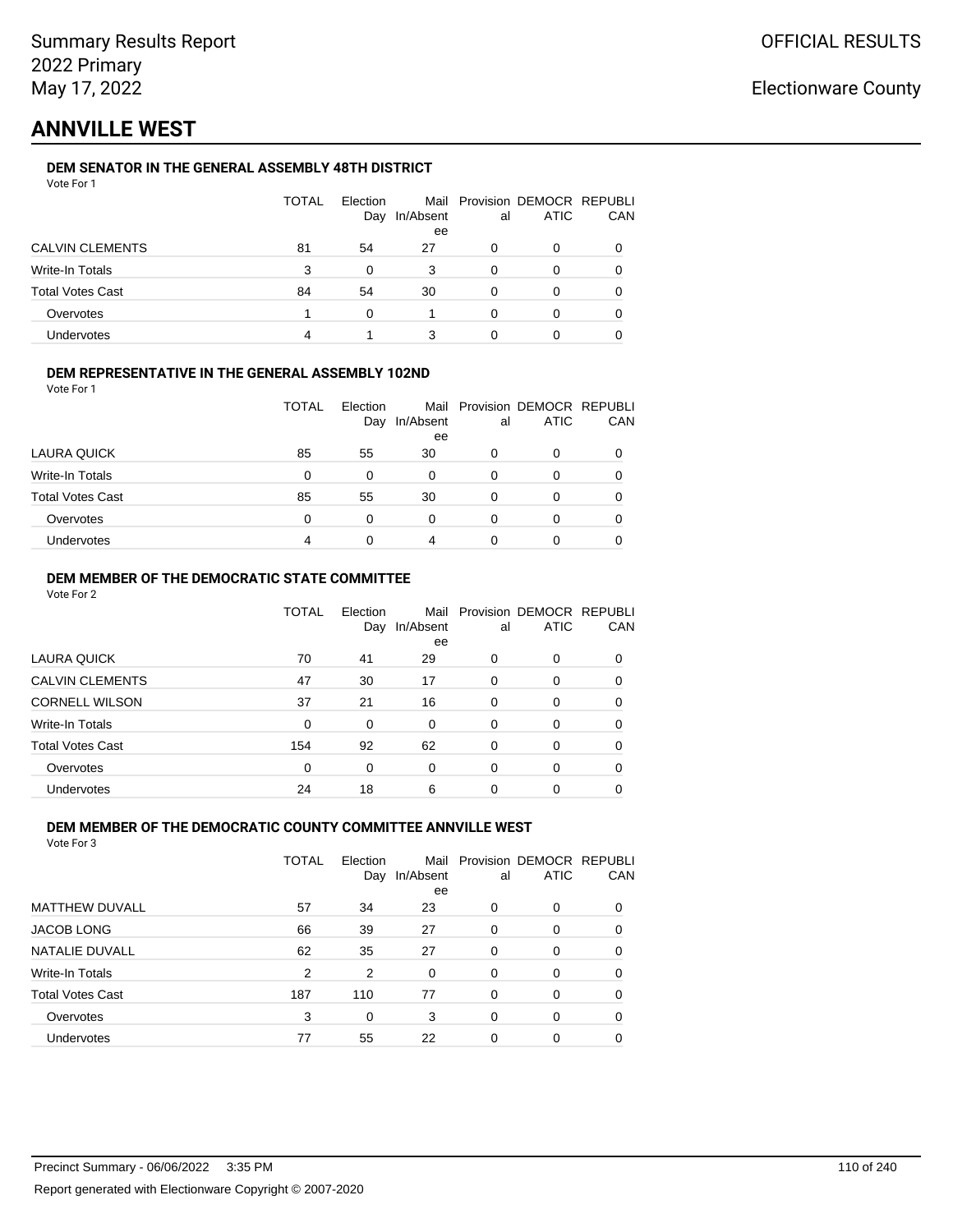# **ANNVILLE WEST**

#### **REP GOVERNOR**

Vote For 1

|                         | <b>TOTAL</b>   | Election<br>Day | Mail<br>In/Absent<br>ee | al          | Provision DEMOCR REPUBLI<br><b>ATIC</b> | CAN |
|-------------------------|----------------|-----------------|-------------------------|-------------|-----------------------------------------|-----|
| <b>LOU BARLETTA</b>     | 37             | 36              |                         | 0           | 0                                       | 0   |
| DOUGLAS V. MASTRIANO    | 91             | 86              | 5                       | 0           | 0                                       | 0   |
| <b>NCHE ZAMA</b>        | $\Omega$       | 0               | 0                       | $\Omega$    | 0                                       | 0   |
| DAVE WHITE              | 14             | 14              | 0                       | 0           | 0                                       | 0   |
| <b>MELISSA HART</b>     | $\overline{4}$ | 3               | 1                       | 0           | 0                                       | 0   |
| <b>BILL MCSWAIN</b>     | 26             | 21              | 5                       | $\Omega$    | 0                                       | 0   |
| <b>CHARLIE GEROW</b>    | 11             | 8               | 3                       | $\Omega$    | 0                                       | 0   |
| <b>JOE GALE</b>         | 3              | 3               | 0                       | 0           | 0                                       | 0   |
| <b>JAKE CORMAN</b>      | 3              | 1               | $\overline{2}$          | $\Omega$    | $\Omega$                                | 0   |
| Write-In Totals         | 0              | 0               | 0                       | 0           | 0                                       | 0   |
| <b>Total Votes Cast</b> | 189            | 172             | 17                      | $\Omega$    | 0                                       | 0   |
| Overvotes               | 0              | 0               | 0                       | $\Omega$    | 0                                       | 0   |
| Undervotes              | 3              | 3               | 0                       | $\mathbf 0$ | 0                                       | 0   |

### **REP LIEUTENANT GOVERNOR**

|                              | TOTAL | Election | Mail<br>Day In/Absent<br>ee | al       | Provision DEMOCR REPUBLI<br><b>ATIC</b> | CAN      |
|------------------------------|-------|----------|-----------------------------|----------|-----------------------------------------|----------|
| <b>CLARICE SCHILLINGER</b>   | 5     | 5        | 0                           | 0        | 0                                       | 0        |
| <b>JAMES EARL JONES</b>      | 4     | 4        | 0                           | $\Omega$ | 0                                       | $\Omega$ |
| <b>RICK SACCONE</b>          | 5     | 4        | 1                           | $\Omega$ | 0                                       | 0        |
| <b>JOHN BROWN</b>            | 1     | 1        | 0                           | 0        | 0                                       | $\Omega$ |
| <b>CHRIS FRYE</b>            | 3     | 3        | 0                           | 0        | 0                                       | 0        |
| <b>JEFF COLEMAN</b>          | 9     | 6        | 3                           | 0        | 0                                       | $\Omega$ |
| <b>RUSS DIAMOND</b>          | 141   | 134      | 7                           | 0        | 0                                       | 0        |
| <b>CARRIE LEWIS DELROSSO</b> | 16    | 11       | 5                           | $\Omega$ | 0                                       | $\Omega$ |
| <b>TEDDY DANIELS</b>         | 5     | 4        | 1                           | $\Omega$ | $\Omega$                                | $\Omega$ |
| Write-In Totals              | 1     | 1        | $\Omega$                    | $\Omega$ | $\Omega$                                | $\Omega$ |
| <b>Total Votes Cast</b>      | 190   | 173      | 17                          | $\Omega$ | $\Omega$                                | $\Omega$ |
| Overvotes                    | 0     | $\Omega$ | $\Omega$                    | $\Omega$ | $\Omega$                                | $\Omega$ |
| Undervotes                   | 2     | 2        | 0                           | $\Omega$ | 0                                       | 0        |
|                              |       |          |                             |          |                                         |          |

### **REP REPRESENTATIVE IN CONGRESS 9TH DISTRICT**

| Vote For 1 |  |  |
|------------|--|--|
|------------|--|--|

|                         | <b>TOTAL</b> | Election<br>Day | In/Absent<br>ee | al       | Mail Provision DEMOCR REPUBLI<br><b>ATIC</b> | CAN      |
|-------------------------|--------------|-----------------|-----------------|----------|----------------------------------------------|----------|
| DAN MEUSER              | 176          | 159             | 17              | 0        | 0                                            | $\Omega$ |
| Write-In Totals         |              | 1               | 0               | 0        | 0                                            |          |
| <b>Total Votes Cast</b> | 177          | 160             | 17              | $\Omega$ | 0                                            |          |
| Overvotes               | 0            | 0               | 0               | 0        | 0                                            | 0        |
| Undervotes              | 15           | 15              | 0               | 0        | ი                                            |          |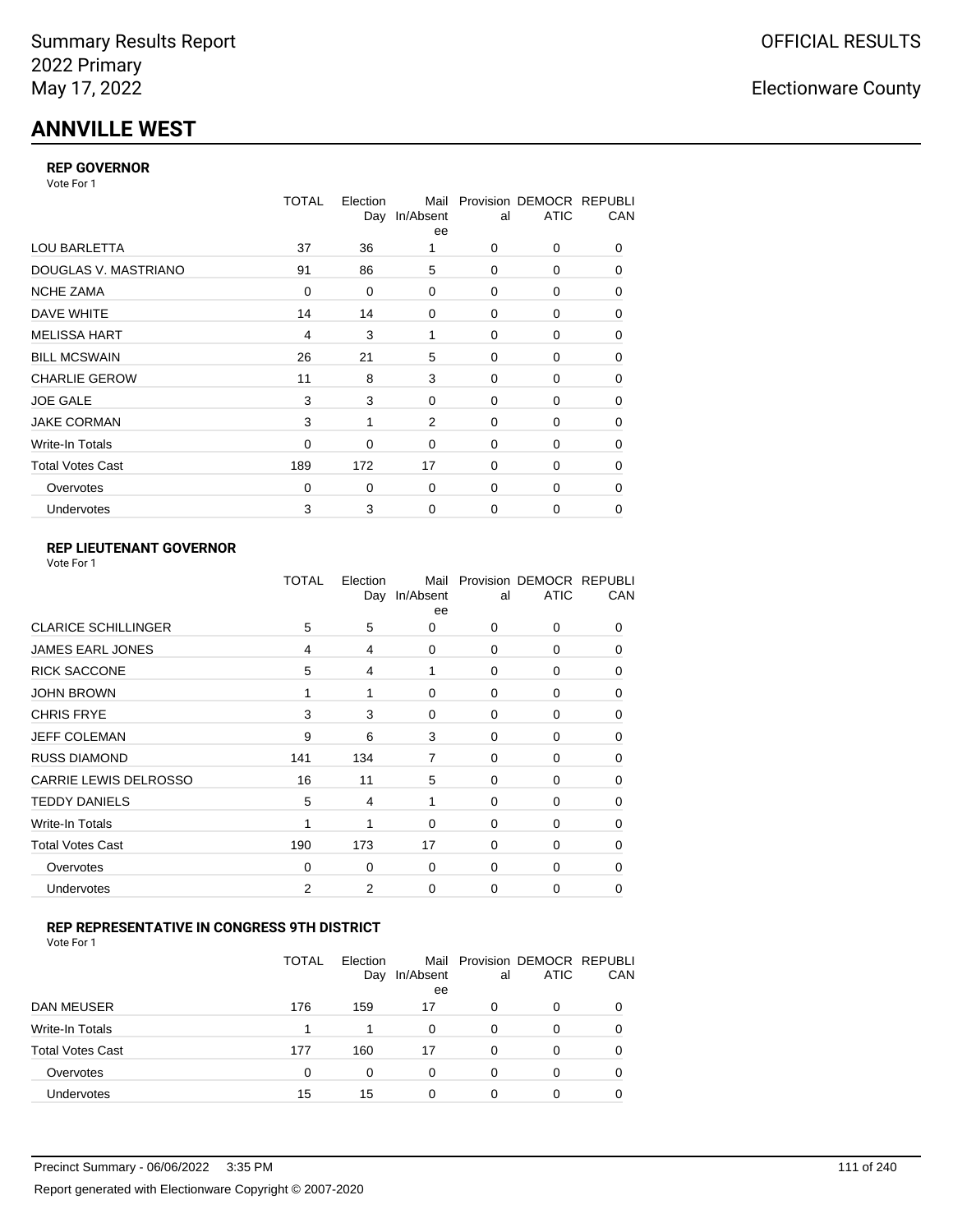# **ANNVILLE WEST**

### **REP SENATOR IN THE GENERAL ASSEMBLY 48TH DISTRICT**

| Vote For 1 |  |
|------------|--|
|------------|--|

|                         | TOTAL | Election<br>Day | In/Absent<br>ee | al | Mail Provision DEMOCR REPUBLI<br>ATIC | CAN |
|-------------------------|-------|-----------------|-----------------|----|---------------------------------------|-----|
| <b>CHRIS GEBHARD</b>    | 173   | 156             | 17              | 0  | 0                                     |     |
| Write-In Totals         | 0     | 0               | 0               | 0  | 0                                     |     |
| <b>Total Votes Cast</b> | 173   | 156             | 17              | 0  | ი                                     |     |
| Overvotes               | 0     | 0               | ი               |    |                                       |     |
| Undervotes              | 19    | 19              | 0               |    |                                       |     |

#### **REP REPRESENTATIVE IN THE GENERAL ASSEMBLY 102ND**

Vote For 1

|                         | <b>TOTAL</b> | Election<br>Day | In/Absent | al | Mail Provision DEMOCR REPUBLI<br><b>ATIC</b> | CAN |
|-------------------------|--------------|-----------------|-----------|----|----------------------------------------------|-----|
| <b>RUSS DIAMOND</b>     | 164          | 149             | ee<br>15  | 0  | 0                                            |     |
| Write-In Totals         | 6            | 5               |           | 0  | O                                            |     |
| <b>Total Votes Cast</b> | 170          | 154             | 16        | 0  | 0                                            |     |
| Overvotes               | $\Omega$     | 0               | 0         | 0  | 0                                            |     |
| Undervotes              | 22           | 21              |           | 0  | 0                                            |     |

#### **REP MEMBER OF THE REPUBLICAN STATE COMMITTEE**

|                             | TOTAL | Election<br>Day | Mail<br>In/Absent<br>ee | al | Provision DEMOCR REPUBLI<br><b>ATIC</b> | CAN      |
|-----------------------------|-------|-----------------|-------------------------|----|-----------------------------------------|----------|
| <b>RUSS DIAMOND</b>         | 148   | 139             | 9                       | 0  | $\Omega$                                | $\Omega$ |
| <b>WILLIAM L. DOUGHERTY</b> | 70    | 59              | 11                      | 0  | 0                                       | 0        |
| MATTHEW J. URBAN            | 82    | 69              | 13                      | 0  | 0                                       | $\Omega$ |
| DONNETTE QUAIROLI           | 78    | 66              | 12                      | 0  | 0                                       | $\Omega$ |
| <b>DAWN BLAUCH</b>          | 106   | 90              | 16                      | 0  | 0                                       | $\Omega$ |
| <b>RON FERRANCE</b>         | 50    | 41              | 9                       | 0  | 0                                       | 0        |
| Write-In Totals             | 3     | 3               | $\mathbf 0$             | 0  | 0                                       | 0        |
| <b>Total Votes Cast</b>     | 537   | 467             | 70                      | 0  | 0                                       | 0        |
| Overvotes                   | 0     | 0               | $\Omega$                | 0  | 0                                       | $\Omega$ |
| Undervotes                  | 423   | 408             | 15                      | 0  | 0                                       | 0        |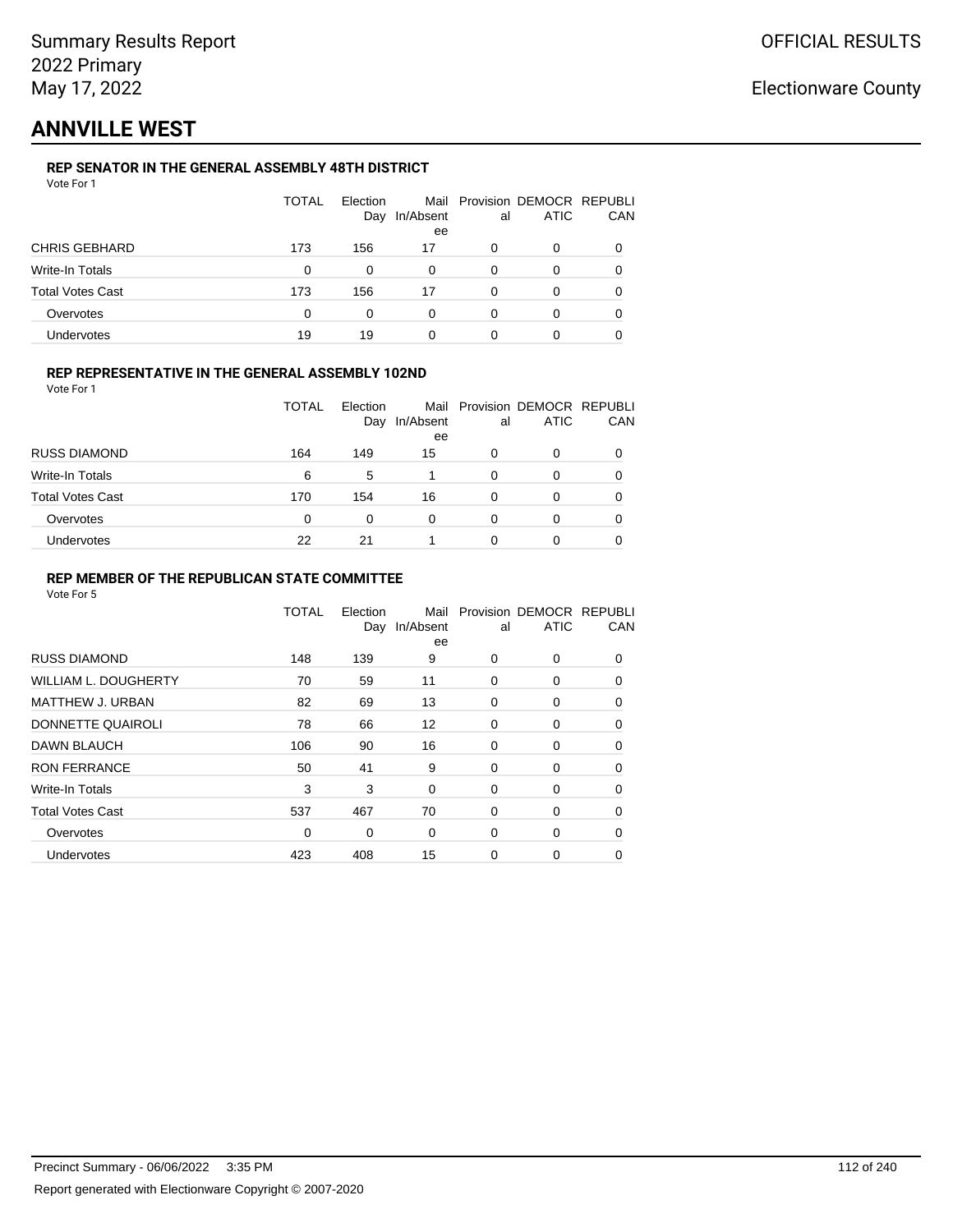# **BETHEL FREDERICKSBURG**

#### **DEM UNITED STATES SENATOR**

Vote For 1

|                         | TOTAL | Election<br>Day | Mail<br>In/Absent<br>ee | al       | Provision DEMOCR REPUBLI<br><b>ATIC</b> | CAN      |
|-------------------------|-------|-----------------|-------------------------|----------|-----------------------------------------|----------|
| ALEX KHALIL             | 3     | 0               | 3                       | $\Omega$ | 0                                       | $\Omega$ |
| <b>CONOR LAMB</b>       | 19    | 9               | 10                      | $\Omega$ | 0                                       | 0        |
| <b>MALCOLM KENYATTA</b> | 11    | 8               | 3                       | $\Omega$ | $\Omega$                                | 0        |
| JOHN FETTERMAN          | 126   | 66              | 60                      | $\Omega$ | $\Omega$                                | $\Omega$ |
| Write-In Totals         | 3     | 3               | 0                       | $\Omega$ | 0                                       | $\Omega$ |
| Total Votes Cast        | 162   | 86              | 76                      | $\Omega$ | $\Omega$                                | $\Omega$ |
| Overvotes               | 2     | 0               | 2                       | $\Omega$ | $\Omega$                                | 0        |
| <b>Undervotes</b>       | 2     | 2               | 0                       | 0        | 0                                       |          |

#### **DEM GOVERNOR**

| Vote For 1       |              |                 |                 |          |                                              |          |
|------------------|--------------|-----------------|-----------------|----------|----------------------------------------------|----------|
|                  | <b>TOTAL</b> | Election<br>Day | In/Absent<br>ee | al       | Mail Provision DEMOCR REPUBLI<br><b>ATIC</b> | CAN      |
| JOSH SHAPIRO     | 152          | 80              | 72              | 0        | 0                                            |          |
| Write-In Totals  | 5            | 3               | 2               | $\Omega$ | 0                                            | $\Omega$ |
| Total Votes Cast | 157          | 83              | 74              | $\Omega$ | 0                                            | 0        |
| Overvotes        | 0            | 0               | $\Omega$        | 0        | 0                                            | 0        |
| Undervotes       | 9            | 5               | 4               |          | 0                                            |          |

#### **DEM LIEUTENANT GOVERNOR** Vote For 1

|                         | TOTAL | Election<br>Day | In/Absent<br>ee | al       | Mail Provision DEMOCR REPUBLI<br><b>ATIC</b> | CAN      |
|-------------------------|-------|-----------------|-----------------|----------|----------------------------------------------|----------|
| <b>AUSTIN DAVIS</b>     | 70    | 31              | 39              | 0        | 0                                            | 0        |
| <b>RAY SOSA</b>         | 26    | 15              | 11              | 0        | 0                                            | $\Omega$ |
| <b>BRIAN SIMS</b>       | 54    | 29              | 25              | 0        | 0                                            | $\Omega$ |
| Write-In Totals         | 3     | 3               | $\Omega$        | $\Omega$ | $\Omega$                                     | $\Omega$ |
| <b>Total Votes Cast</b> | 153   | 78              | 75              | 0        | 0                                            | $\Omega$ |
| Overvotes               | 0     | 0               | 0               | $\Omega$ | 0                                            | $\Omega$ |
| Undervotes              | 13    | 10              | 3               | 0        | 0                                            | 0        |

#### **DEM REPRESENTATIVE IN CONGRESS 9TH DISTRICT**

Vote For 1

|                         | TOTAL | <b>Flection</b><br>Day | Mail<br>In/Absent<br>ee | al | Provision DEMOCR REPUBLI<br><b>ATIC</b> | <b>CAN</b> |
|-------------------------|-------|------------------------|-------------------------|----|-----------------------------------------|------------|
| AMANDA R. WALDMAN       | 147   | 75                     | 72                      | 0  | 0                                       | 0          |
| Write-In Totals         |       |                        | 0                       | Ω  |                                         | 0          |
| <b>Total Votes Cast</b> | 148   | 76                     | 72                      | 0  |                                         | 0          |
| Overvotes               | 0     | 0                      | 0                       | 0  | 0                                       | 0          |
| Undervotes              | 18    | 12                     | 6                       | 0  |                                         |            |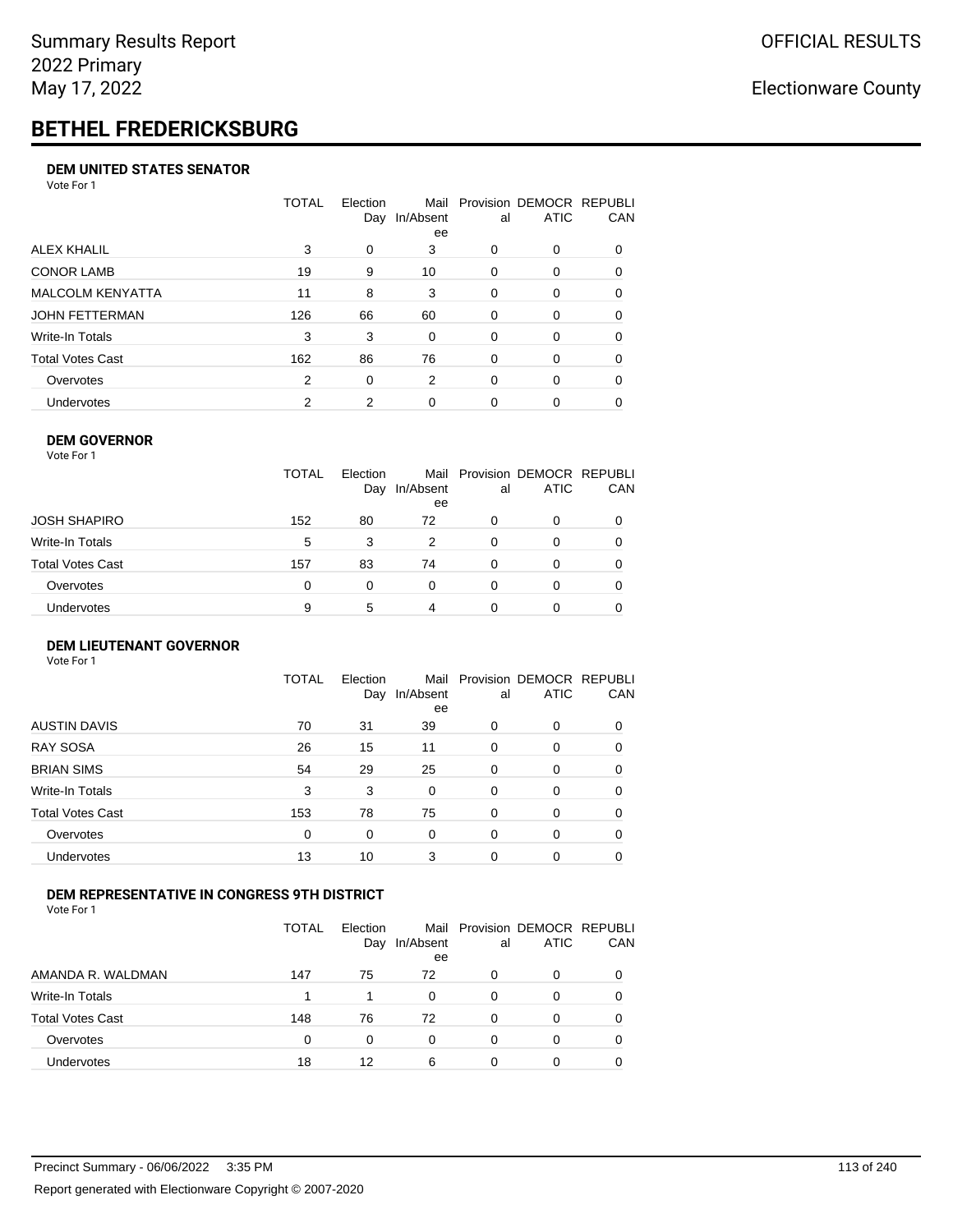# **BETHEL FREDERICKSBURG**

#### **DEM SENATOR IN THE GENERAL ASSEMBLY 48TH DISTRICT** Vote For 1

| 1 U U U                 |              |                 |                 |    |                                              |          |
|-------------------------|--------------|-----------------|-----------------|----|----------------------------------------------|----------|
|                         | <b>TOTAL</b> | Election<br>Day | In/Absent<br>ee | al | Mail Provision DEMOCR REPUBLI<br><b>ATIC</b> | CAN      |
| <b>CALVIN CLEMENTS</b>  | 147          | 72              | 75              | 0  | O                                            |          |
| Write-In Totals         | 3            | 3               | 0               | 0  | O                                            |          |
| <b>Total Votes Cast</b> | 150          | 75              | 75              | 0  | 0                                            |          |
| Overvotes               | $\Omega$     | 0               | 0               | 0  | 0                                            | $\Omega$ |
| Undervotes              | 16           | 13              | 3               | 0  | O                                            |          |

#### **DEM REPRESENTATIVE IN THE GENERAL ASSEMBLY 102ND**

|  | . |  |  |  |
|--|---|--|--|--|
|  |   |  |  |  |
|  |   |  |  |  |
|  |   |  |  |  |
|  |   |  |  |  |
|  |   |  |  |  |
|  |   |  |  |  |
|  |   |  |  |  |
|  |   |  |  |  |
|  |   |  |  |  |
|  |   |  |  |  |
|  |   |  |  |  |
|  |   |  |  |  |
|  |   |  |  |  |
|  |   |  |  |  |
|  |   |  |  |  |
|  |   |  |  |  |
|  |   |  |  |  |
|  |   |  |  |  |
|  |   |  |  |  |
|  |   |  |  |  |

|                         |     | Day | In/Absent<br>ee | al | <b>ATIC</b> | CAN |
|-------------------------|-----|-----|-----------------|----|-------------|-----|
| LAURA QUICK             | 149 | 74  | 75              | 0  | 0           |     |
| Write-In Totals         | 2   | 2   | 0               |    | 0           |     |
| <b>Total Votes Cast</b> | 151 | 76  | 75              |    | Ω           |     |
| Overvotes               | 0   | 0   | 0               |    | Ω           |     |
| Undervotes              | 15  | 12  | 3               |    | 0           |     |

TOTAL Election

Mail

Provision

DEMOCR

REPUBLI

#### **DEM MEMBER OF THE DEMOCRATIC STATE COMMITTEE**

Vote For 2

Vote For 1

|                         | TOTAL | Flection<br>Day | Mail<br>In/Absent<br>ee | al       | Provision DEMOCR REPUBLI<br><b>ATIC</b> | CAN      |
|-------------------------|-------|-----------------|-------------------------|----------|-----------------------------------------|----------|
| LAURA QUICK             | 112   | 53              | 59                      | 0        | 0                                       | 0        |
| <b>CALVIN CLEMENTS</b>  | 62    | 28              | 34                      | $\Omega$ | 0                                       | 0        |
| <b>CORNELL WILSON</b>   | 75    | 38              | 37                      | $\Omega$ | $\Omega$                                | $\Omega$ |
| Write-In Totals         | 3     | 3               | 0                       | 0        | 0                                       | 0        |
| <b>Total Votes Cast</b> | 252   | 122             | 130                     | $\Omega$ | 0                                       | $\Omega$ |
| Overvotes               | 0     | 0               | 0                       | $\Omega$ | 0                                       | 0        |
| Undervotes              | 79    | 54              | 25                      | 0        | 0                                       |          |

#### **DEM MEMBER OF THE DEMOCRATIC COUNTY COMMITTEE BETHEL FREDERICKSBURG** Vote For 3

|                         | <b>TOTAL</b> | Election<br>Day | In/Absent<br>ee | al | Mail Provision DEMOCR REPUBLI<br><b>ATIC</b> | CAN |
|-------------------------|--------------|-----------------|-----------------|----|----------------------------------------------|-----|
| Write-In Totals         | 26           | 17              | 9               | 0  | O                                            |     |
| <b>Total Votes Cast</b> | 26           | 17              | 9               | 0  | O                                            |     |
| Overvotes               | 0            | 0               | 0               | 0  | O                                            |     |
| <b>Undervotes</b>       | 469          | 247             | 222             | 0  | 0                                            |     |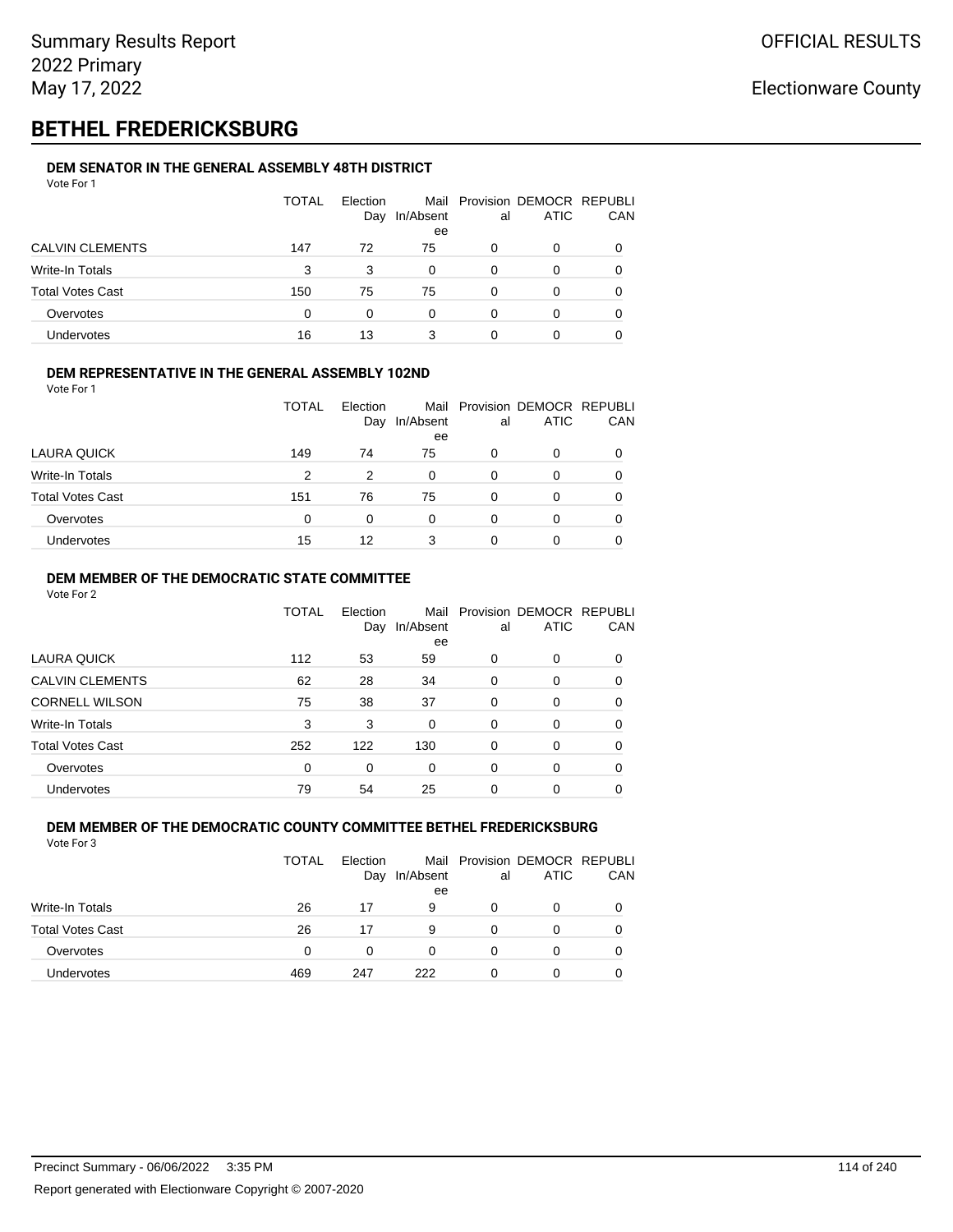# **BETHEL FREDERICKSBURG**

#### **REP GOVERNOR**

Vote For 1

|                         | <b>TOTAL</b>   | Election<br>Day | Mail<br>In/Absent<br>ee | al          | Provision DEMOCR REPUBLI<br><b>ATIC</b> | CAN      |
|-------------------------|----------------|-----------------|-------------------------|-------------|-----------------------------------------|----------|
| <b>LOU BARLETTA</b>     | 108            | 96              | 12                      | 0           | 0                                       | 0        |
| DOUGLAS V. MASTRIANO    | 412            | 396             | 16                      | $\mathbf 0$ | 0                                       | 0        |
| <b>NCHE ZAMA</b>        | $\overline{2}$ | $\overline{2}$  | 0                       | 0           | 0                                       | 0        |
| DAVE WHITE              | 56             | 51              | 5                       | $\mathbf 0$ | 0                                       | 0        |
| <b>MELISSA HART</b>     | 9              | 6               | 3                       | $\mathbf 0$ | 0                                       | 0        |
| <b>BILL MCSWAIN</b>     | 70             | 50              | 20                      | $\mathbf 0$ | 0                                       | 0        |
| <b>CHARLIE GEROW</b>    | 17             | 11              | 6                       | $\mathbf 0$ | 0                                       | 0        |
| <b>JOE GALE</b>         | $\overline{4}$ | $\overline{2}$  | $\overline{2}$          | $\mathbf 0$ | 0                                       | 0        |
| <b>JAKE CORMAN</b>      | 12             | 6               | 6                       | $\mathbf 0$ | 0                                       | 0        |
| Write-In Totals         | 0              | 0               | 0                       | $\mathbf 0$ | 0                                       | 0        |
| <b>Total Votes Cast</b> | 690            | 620             | 70                      | $\mathbf 0$ | 0                                       | 0        |
| Overvotes               |                | 0               | 1                       | 0           | 0                                       | $\Omega$ |
| Undervotes              | 4              | 4               | 0                       | 0           | 0                                       | 0        |

### **REP LIEUTENANT GOVERNOR**

|                            | TOTAL | Election | Mail<br>Day In/Absent<br>ee | al          | Provision DEMOCR REPUBLI<br><b>ATIC</b> | CAN      |
|----------------------------|-------|----------|-----------------------------|-------------|-----------------------------------------|----------|
| <b>CLARICE SCHILLINGER</b> | 8     | 7        | 1                           | $\Omega$    | 0                                       | 0        |
| <b>JAMES EARL JONES</b>    | 16    | 14       | 2                           | 0           | 0                                       | 0        |
| <b>RICK SACCONE</b>        | 17    | 16       | 1                           | $\Omega$    | 0                                       | 0        |
| <b>JOHN BROWN</b>          | 3     | 3        | 0                           | $\Omega$    | 0                                       | 0        |
| <b>CHRIS FRYE</b>          | 10    | 8        | $\overline{2}$              | 0           | 0                                       | 0        |
| JEFF COLEMAN               | 32    | 28       | 4                           | 0           | 0                                       | 0        |
| <b>RUSS DIAMOND</b>        | 475   | 434      | 41                          | 0           | 0                                       | 0        |
| CARRIE LEWIS DELROSSO      | 66    | 49       | 17                          | 0           | 0                                       | 0        |
| <b>TEDDY DANIELS</b>       | 56    | 54       | 2                           | 0           | 0                                       | 0        |
| Write-In Totals            | 3     | 3        | 0                           | 0           | 0                                       | 0        |
| <b>Total Votes Cast</b>    | 686   | 616      | 70                          | $\Omega$    | 0                                       | $\Omega$ |
| Overvotes                  | 0     | 0        | 0                           | 0           | 0                                       | $\Omega$ |
| Undervotes                 | 9     | 8        | 1                           | $\mathbf 0$ | 0                                       | 0        |
|                            |       |          |                             |             |                                         |          |

### **REP REPRESENTATIVE IN CONGRESS 9TH DISTRICT**

| Vote For 1 |  |  |
|------------|--|--|
|------------|--|--|

|                         | <b>TOTAL</b> | Election<br>Day | In/Absent<br>ee | al       | Mail Provision DEMOCR REPUBLI<br><b>ATIC</b> | CAN      |
|-------------------------|--------------|-----------------|-----------------|----------|----------------------------------------------|----------|
| DAN MEUSER              | 644          | 584             | 60              | 0        | 0                                            | $\Omega$ |
| Write-In Totals         | 3            | 3               | 0               | $\Omega$ | 0                                            |          |
| <b>Total Votes Cast</b> | 647          | 587             | 60              | $\Omega$ | 0                                            |          |
| Overvotes               |              |                 | 0               | 0        | 0                                            | 0        |
| Undervotes              | 47           | 36              | 11              | 0        | 0                                            |          |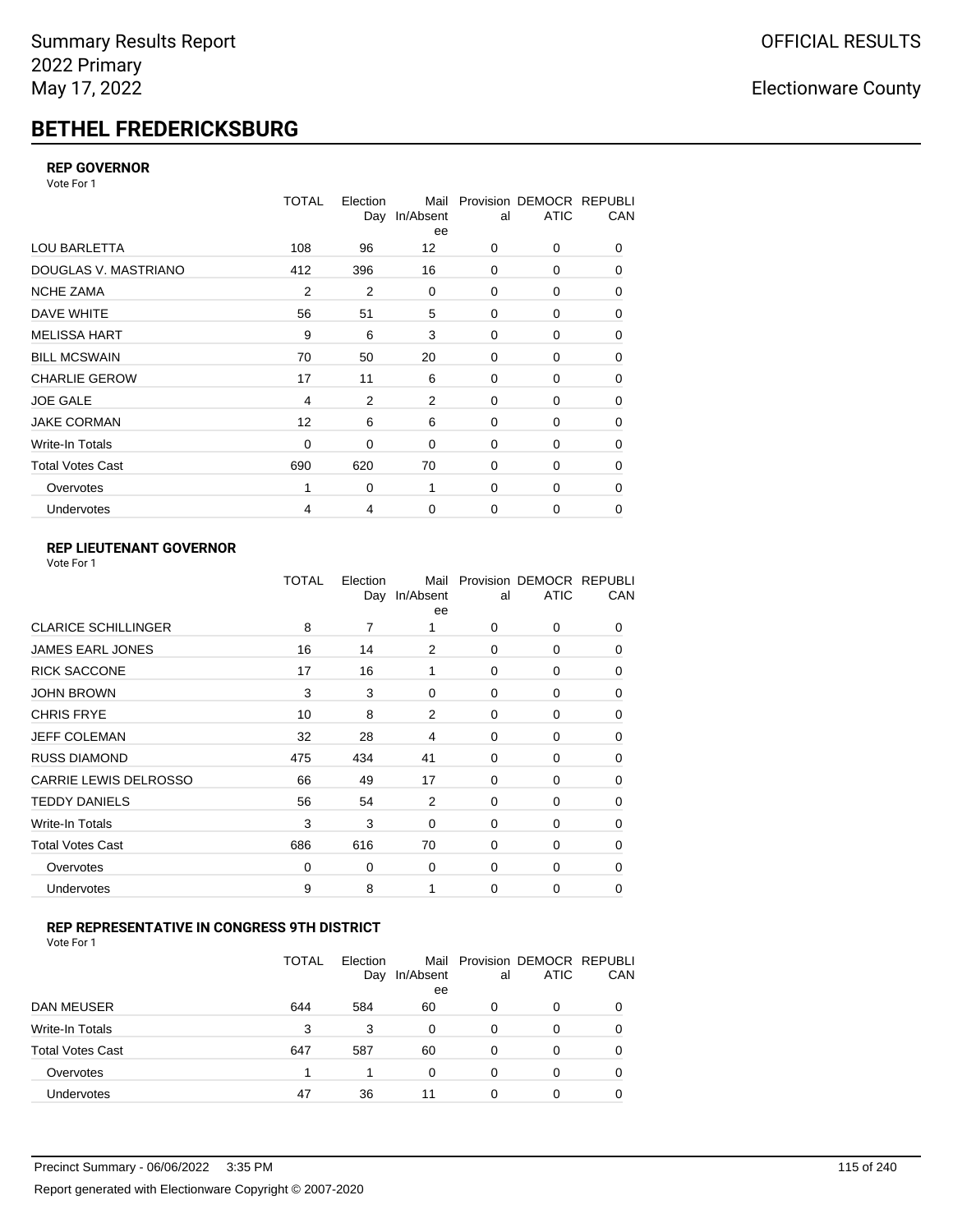# **BETHEL FREDERICKSBURG**

#### **REP SENATOR IN THE GENERAL ASSEMBLY 48TH DISTRICT** Vote For 1

| <u>VULCIUI</u>          |              |                 |           |    |                                              |          |
|-------------------------|--------------|-----------------|-----------|----|----------------------------------------------|----------|
|                         | <b>TOTAL</b> | Election<br>Day | In/Absent | al | Mail Provision DEMOCR REPUBLI<br><b>ATIC</b> | CAN      |
|                         |              |                 | ee        |    |                                              |          |
| <b>CHRIS GEBHARD</b>    | 646          | 583             | 63        | 0  | O                                            |          |
| Write-In Totals         | 2            | 2               | 0         | 0  | 0                                            |          |
| <b>Total Votes Cast</b> | 648          | 585             | 63        | 0  | 0                                            | $\Omega$ |
| Overvotes               | 0            | 0               | 0         | 0  | O                                            |          |
| <b>Undervotes</b>       | 47           | 39              | 8         | 0  | 0                                            |          |

#### **REP REPRESENTATIVE IN THE GENERAL ASSEMBLY 102ND**

Vote For 1

|                         | TOTAL | Election<br>Day | In/Absent | al | Mail Provision DEMOCR REPUBLI<br><b>ATIC</b> | <b>CAN</b> |
|-------------------------|-------|-----------------|-----------|----|----------------------------------------------|------------|
|                         |       |                 | ee        |    |                                              |            |
| <b>RUSS DIAMOND</b>     | 614   | 561             | 53        | 0  | 0                                            | 0          |
| Write-In Totals         | 28    | 25              | 3         | 0  | 0                                            | 0          |
| <b>Total Votes Cast</b> | 642   | 586             | 56        | 0  | 0                                            | 0          |
| Overvotes               | 0     | $\Omega$        | 0         | 0  | 0                                            | 0          |
| Undervotes              | 53    | 38              | 15        | 0  |                                              | 0          |

#### **REP MEMBER OF THE REPUBLICAN STATE COMMITTEE**

|                             | <b>TOTAL</b> | Election<br>Day | Mail<br>In/Absent<br>ee | al          | Provision DEMOCR REPUBLI<br><b>ATIC</b> | CAN      |
|-----------------------------|--------------|-----------------|-------------------------|-------------|-----------------------------------------|----------|
| <b>RUSS DIAMOND</b>         | 527          | 491             | 36                      | 0           | 0                                       | 0        |
| <b>WILLIAM L. DOUGHERTY</b> | 274          | 236             | 38                      | 0           | 0                                       | 0        |
| MATTHEW J. URBAN            | 205          | 174             | 31                      | 0           | 0                                       | $\Omega$ |
| DONNETTE QUAIROLI           | 377          | 328             | 49                      | $\mathbf 0$ | 0                                       | $\Omega$ |
| DAWN BLAUCH                 | 365          | 321             | 44                      | 0           | 0                                       | $\Omega$ |
| <b>RON FERRANCE</b>         | 284          | 244             | 40                      | 0           | 0                                       | 0        |
| Write-In Totals             | 16           | 16              | 0                       | 0           | 0                                       | 0        |
| <b>Total Votes Cast</b>     | 2,048        | 1,810           | 238                     | 0           | 0                                       | 0        |
| Overvotes                   | 15           | 15              | 0                       | 0           | 0                                       | 0        |
| Undervotes                  | 1,412        | 1,295           | 117                     | 0           | 0                                       | 0        |
|                             |              |                 |                         |             |                                         |          |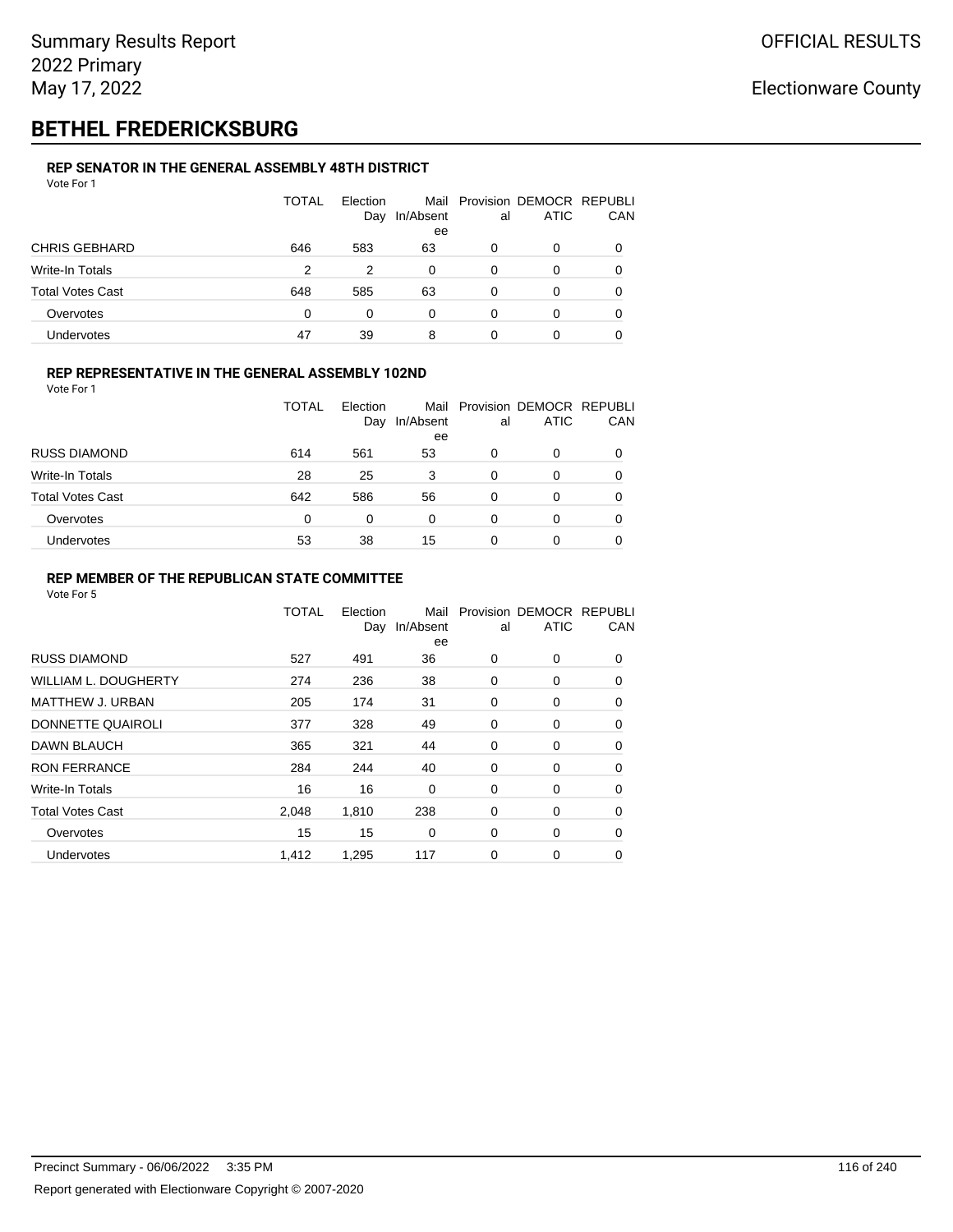# **BETHEL MOUNT ZION**

#### **DEM UNITED STATES SENATOR**

Vote For 1

|                         | TOTAL | Election | Mail<br>Day In/Absent<br>ee | al | Provision DEMOCR REPUBLI<br>ATIC | <b>CAN</b> |
|-------------------------|-------|----------|-----------------------------|----|----------------------------------|------------|
| ALEX KHALIL             | 0     | 0        | 0                           | 0  | $\Omega$                         | 0          |
| <b>CONOR LAMB</b>       | 0     | $\Omega$ | 0                           | 0  | $\Omega$                         | 0          |
| <b>MALCOLM KENYATTA</b> |       |          | $\Omega$                    | 0  | $\Omega$                         | 0          |
| JOHN FETTERMAN          | 13    | 8        | 5                           | 0  | $\Omega$                         | $\Omega$   |
| Write-In Totals         | 2     | 2        | $\Omega$                    | 0  | $\Omega$                         | $\Omega$   |
| <b>Total Votes Cast</b> | 16    | 11       | 5                           | 0  | $\Omega$                         | $\Omega$   |
| Overvotes               |       | $\Omega$ |                             | 0  | $\Omega$                         | 0          |
| <b>Undervotes</b>       | 0     | 0        | 0                           | 0  |                                  | 0          |

#### **DEM GOVERNOR**

| Vote For 1       |              |                 |                 |          |                                              |     |
|------------------|--------------|-----------------|-----------------|----------|----------------------------------------------|-----|
|                  | <b>TOTAL</b> | Election<br>Day | In/Absent<br>ee | al       | Mail Provision DEMOCR REPUBLI<br><b>ATIC</b> | CAN |
| JOSH SHAPIRO     | 14           | 8               | 6               | 0        | 0                                            |     |
| Write-In Totals  | 2            | 2               | $\Omega$        | $\Omega$ | $\Omega$                                     |     |
| Total Votes Cast | 16           | 10              | 6               | 0        | 0                                            | 0   |
| Overvotes        | 0            | 0               | $\Omega$        | $\Omega$ | 0                                            |     |
| Undervotes       |              |                 | 0               |          | 0                                            |     |
|                  |              |                 |                 |          |                                              |     |

#### **DEM LIEUTENANT GOVERNOR** Vote For 1

|                         | <b>TOTAL</b> | Election<br>Day | In/Absent<br>ee | al       | Mail Provision DEMOCR REPUBLI<br><b>ATIC</b> | CAN |
|-------------------------|--------------|-----------------|-----------------|----------|----------------------------------------------|-----|
| <b>AUSTIN DAVIS</b>     | 4            | 3               |                 | $\Omega$ | 0                                            |     |
| RAY SOSA                | 3            | 1               | 2               | $\Omega$ | 0                                            | 0   |
| <b>BRIAN SIMS</b>       | 6            | 4               | 2               | $\Omega$ | 0                                            | 0   |
| Write-In Totals         |              |                 | $\Omega$        | $\Omega$ | 0                                            | 0   |
| <b>Total Votes Cast</b> | 14           | 9               | 5               | $\Omega$ | 0                                            | 0   |
| Overvotes               | $\Omega$     | $\Omega$        | $\Omega$        | $\Omega$ | 0                                            | 0   |
| <b>Undervotes</b>       | 3            | 2               |                 | $\Omega$ | 0                                            |     |

#### **DEM REPRESENTATIVE IN CONGRESS 9TH DISTRICT**

Vote For 1

|                         | TOTAL | <b>Flection</b><br>Day | In/Absent<br>ee | al | Mail Provision DEMOCR REPUBLI<br><b>ATIC</b> | <b>CAN</b> |
|-------------------------|-------|------------------------|-----------------|----|----------------------------------------------|------------|
| AMANDA R. WALDMAN       | 13    |                        | 6               |    | 0                                            |            |
| Write-In Totals         |       |                        | U               | ∩  | $\Omega$                                     | 0          |
| <b>Total Votes Cast</b> | 14    | 8                      | 6               | 0  |                                              | 0          |
| Overvotes               | 0     | 0                      | 0               | 0  | $\Omega$                                     | 0          |
| <b>Undervotes</b>       | 3     |                        |                 |    |                                              |            |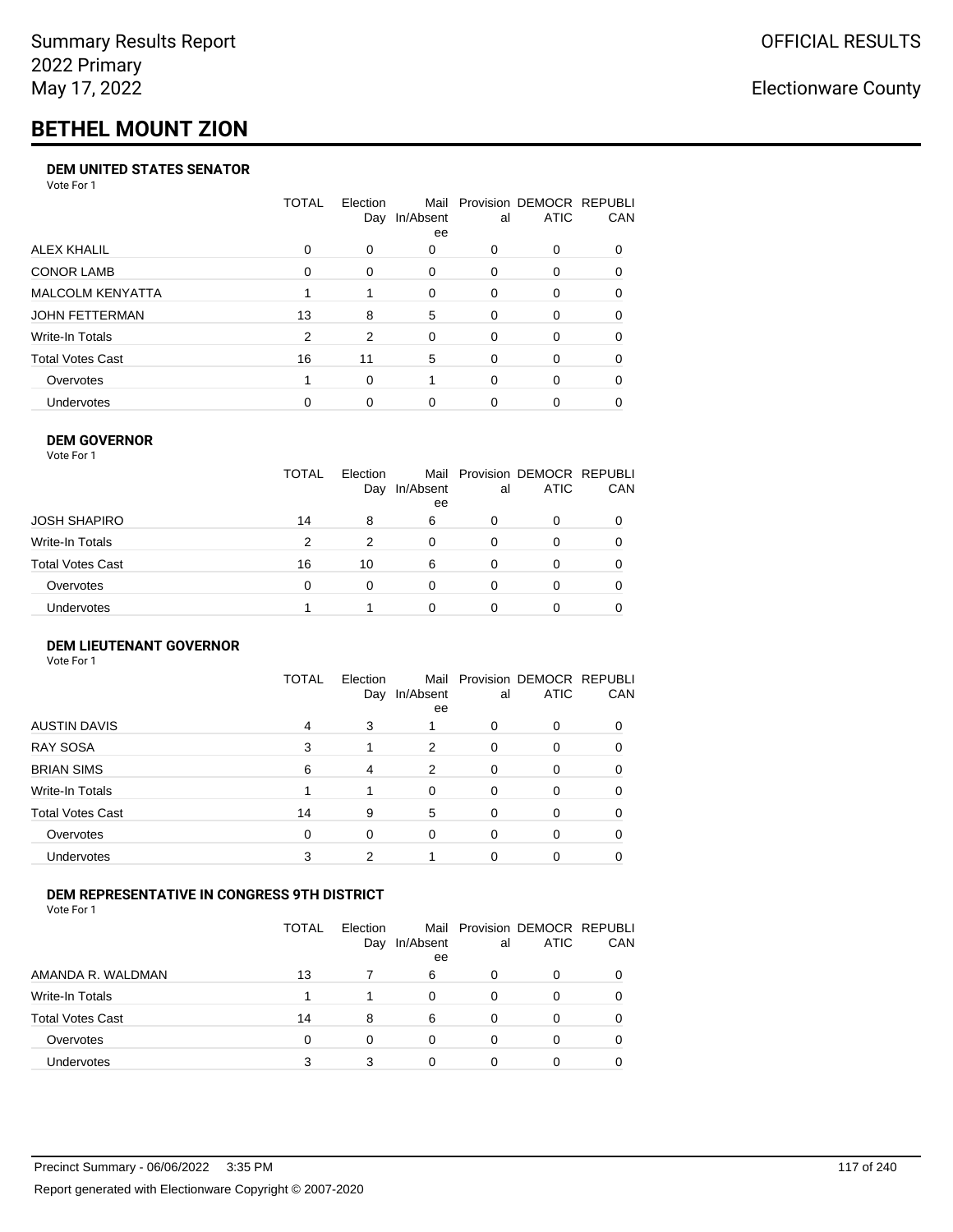# **BETHEL MOUNT ZION**

### **DEM SENATOR IN THE GENERAL ASSEMBLY 48TH DISTRICT**

| Vote For 1              |              |                 |                 |    |                                              |     |
|-------------------------|--------------|-----------------|-----------------|----|----------------------------------------------|-----|
|                         | <b>TOTAL</b> | Election<br>Day | In/Absent<br>ee | al | Mail Provision DEMOCR REPUBLI<br><b>ATIC</b> | CAN |
| <b>CALVIN CLEMENTS</b>  | 14           | 8               | 6               | 0  | 0                                            | 0   |
| <b>Write-In Totals</b>  | 2            | 2               | 0               | 0  | 0                                            | 0   |
| <b>Total Votes Cast</b> | 16           | 10              | 6               | 0  | 0                                            | 0   |
| Overvotes               | 0            | $\Omega$        | 0               | 0  | 0                                            | 0   |
| <b>Undervotes</b>       |              | 1               | 0               | 0  | 0                                            |     |
|                         |              |                 |                 |    |                                              |     |

#### **DEM REPRESENTATIVE IN THE GENERAL ASSEMBLY 102ND**

Vote For 1

|                         | TOTAL | Election<br>Day | In/Absent | al | Mail Provision DEMOCR REPUBLI<br><b>ATIC</b> | CAN |
|-------------------------|-------|-----------------|-----------|----|----------------------------------------------|-----|
|                         |       |                 | ee        |    |                                              |     |
| LAURA QUICK             | 12    | 6               | 6         |    | ი                                            |     |
| Write-In Totals         | 2     | 2               | 0         |    | 0                                            |     |
| <b>Total Votes Cast</b> | 14    | 8               | 6         |    | ი                                            |     |
| Overvotes               | 0     |                 | 0         |    |                                              |     |
| Undervotes              |       |                 |           |    |                                              |     |

#### **DEM MEMBER OF THE DEMOCRATIC STATE COMMITTEE**

Vote For 2

|                         | TOTAL | Election<br>Day | In/Absent<br>ee | al       | Mail Provision DEMOCR REPUBLI<br><b>ATIC</b> | CAN |
|-------------------------|-------|-----------------|-----------------|----------|----------------------------------------------|-----|
| LAURA QUICK             |       | 2               | 5               | 0        | $\Omega$                                     | 0   |
| <b>CALVIN CLEMENTS</b>  | 5     | 3               | 2               | $\Omega$ | 0                                            |     |
| <b>CORNELL WILSON</b>   | 8     | 5               | 3               | $\Omega$ | $\Omega$                                     | 0   |
| Write-In Totals         | 2     | 2               | $\Omega$        | $\Omega$ | $\Omega$                                     | 0   |
| <b>Total Votes Cast</b> | 22    | 12              | 10              | $\Omega$ | $\Omega$                                     | 0   |
| Overvotes               | 0     | 0               | $\Omega$        | $\Omega$ | $\Omega$                                     | 0   |
| <b>Undervotes</b>       | 12    | 10              | 2               |          |                                              |     |

#### **DEM MEMBER OF THE DEMOCRATIC COUNTY COMMITTEE BETHEL MOUNT ZION** Vote For 3

|                         | <b>TOTAL</b> | Election<br>Day | In/Absent<br>ee | al | Mail Provision DEMOCR REPUBLI<br><b>ATIC</b> | CAN |
|-------------------------|--------------|-----------------|-----------------|----|----------------------------------------------|-----|
| Write-In Totals         | з            | 3               | 0               |    |                                              |     |
| <b>Total Votes Cast</b> | 3            | 3               |                 |    | 0                                            |     |
| Overvotes               | 0            | O               |                 |    | 0                                            |     |
| <b>Undervotes</b>       | 48           | 30              | 18              |    | 0                                            |     |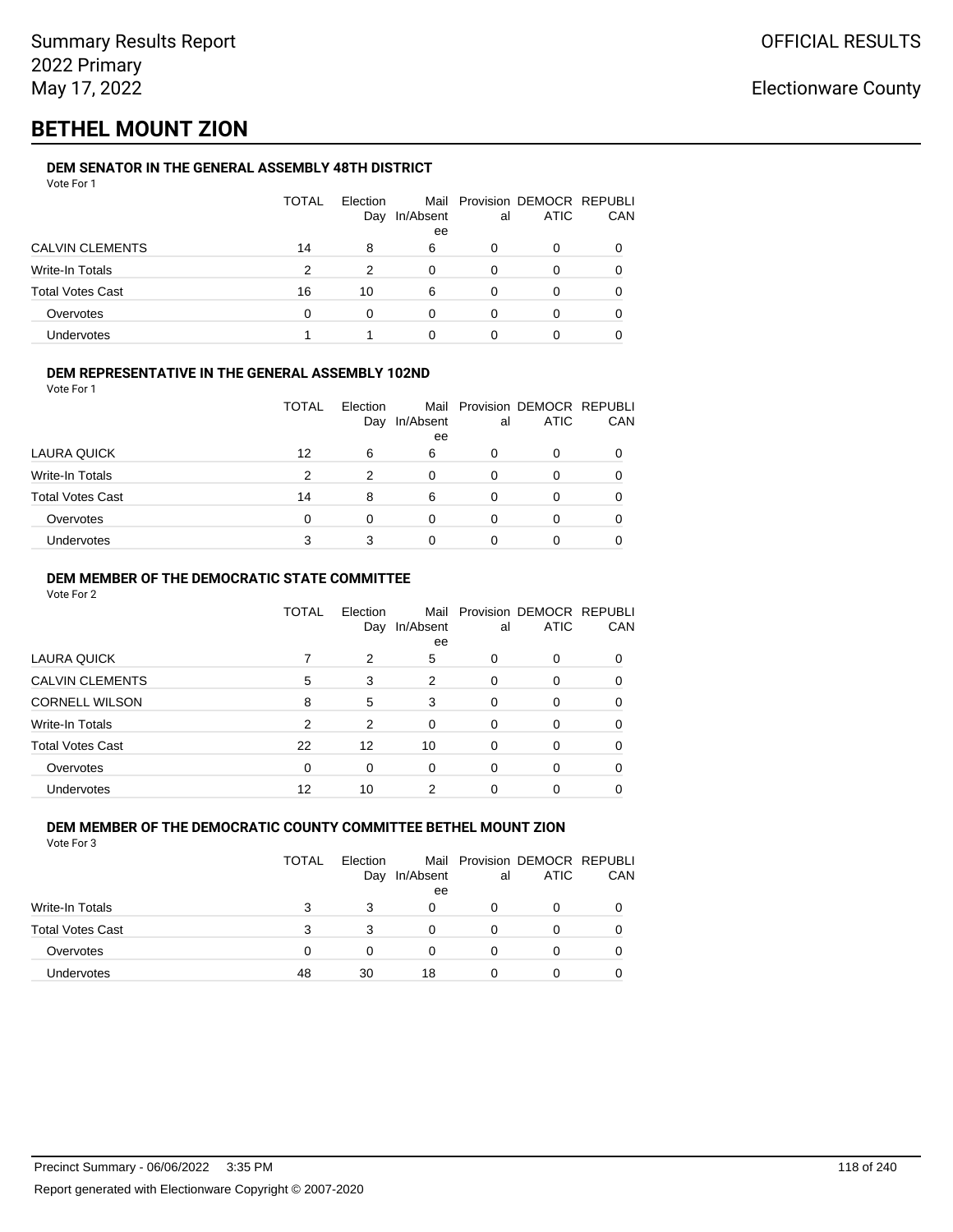# **BETHEL MOUNT ZION**

### **REP GOVERNOR**

Vote For 1

|                         | <b>TOTAL</b> | Election<br>Day | Mail<br>In/Absent<br>ee | al          | Provision DEMOCR REPUBLI<br><b>ATIC</b> | CAN |
|-------------------------|--------------|-----------------|-------------------------|-------------|-----------------------------------------|-----|
| <b>LOU BARLETTA</b>     | 36           | 32              | 4                       | 0           | 0                                       | 0   |
| DOUGLAS V. MASTRIANO    | 111          | 109             | 2                       | $\mathbf 0$ | 0                                       | 0   |
| <b>NCHE ZAMA</b>        | 2            | 2               | 0                       | 0           | 0                                       | 0   |
| DAVE WHITE              | 7            | 5               | $\overline{2}$          | $\mathbf 0$ | 0                                       | 0   |
| <b>MELISSA HART</b>     | 7            | 6               | 1                       | 0           | 0                                       | 0   |
| <b>BILL MCSWAIN</b>     | 11           | 9               | 2                       | $\mathbf 0$ | 0                                       | 0   |
| <b>CHARLIE GEROW</b>    | 9            | 9               | $\mathbf 0$             | 0           | 0                                       | 0   |
| <b>JOE GALE</b>         | $\Omega$     | 0               | $\mathbf 0$             | $\mathbf 0$ | 0                                       | 0   |
| <b>JAKE CORMAN</b>      | 6            | 3               | 3                       | 0           | 0                                       | 0   |
| Write-In Totals         | $\mathbf 0$  | $\Omega$        | $\Omega$                | $\mathbf 0$ | $\Omega$                                | 0   |
| <b>Total Votes Cast</b> | 189          | 175             | 14                      | $\Omega$    | $\Omega$                                | 0   |
| Overvotes               | 0            | 0               | $\mathbf 0$             | $\mathbf 0$ | 0                                       | 0   |
| Undervotes              | 4            | 4               | $\mathbf 0$             | 0           | 0                                       | 0   |

### **REP LIEUTENANT GOVERNOR**

| Vote For 1 |  |
|------------|--|
|------------|--|

|                            | TOTAL          | Election | Mail<br>Day In/Absent<br>ee | al       | Provision DEMOCR REPUBLI<br><b>ATIC</b> | CAN          |
|----------------------------|----------------|----------|-----------------------------|----------|-----------------------------------------|--------------|
| <b>CLARICE SCHILLINGER</b> |                | 1        | 0                           | $\Omega$ | $\Omega$                                | 0            |
| <b>JAMES EARL JONES</b>    | 8              | 7        | 1                           | 0        | 0                                       | 0            |
| <b>RICK SACCONE</b>        | 7              | 7        | 0                           | $\Omega$ | 0                                       | 0            |
| <b>JOHN BROWN</b>          | $\overline{2}$ | 2        | $\Omega$                    | $\Omega$ | 0                                       | 0            |
| <b>CHRIS FRYE</b>          | 3              | 3        | 0                           | 0        | 0                                       | 0            |
| JEFF COLEMAN               | 8              | 8        | 0                           | 0        | 0                                       | $\Omega$     |
| <b>RUSS DIAMOND</b>        | 132            | 121      | 11                          | $\Omega$ | 0                                       | 0            |
| CARRIE LEWIS DELROSSO      | 17             | 16       | 1                           | $\Omega$ | 0                                       | 0            |
| <b>TEDDY DANIELS</b>       | 8              | 7        | 1                           | $\Omega$ | 0                                       | $\Omega$     |
| Write-In Totals            | 1              | 1        | $\Omega$                    | $\Omega$ | 0                                       | $\Omega$     |
| <b>Total Votes Cast</b>    | 187            | 173      | 14                          | $\Omega$ | $\Omega$                                | $\Omega$     |
| Overvotes                  | 0              | 0        | 0                           | 0        | $\Omega$                                | <sup>0</sup> |
| Undervotes                 | 6              | 6        | 0                           | $\Omega$ | 0                                       | 0            |
|                            |                |          |                             |          |                                         |              |

### **REP REPRESENTATIVE IN CONGRESS 9TH DISTRICT**

| Vote For 1 |  |
|------------|--|
|------------|--|

|                         | TOTAL    | Election<br>Day | In/Absent<br>ee | al       | Mail Provision DEMOCR REPUBLI<br><b>ATIC</b> | CAN      |
|-------------------------|----------|-----------------|-----------------|----------|----------------------------------------------|----------|
| <b>DAN MEUSER</b>       | 174      | 160             | 14              | 0        | 0                                            | $\Omega$ |
| Write-In Totals         | $\Omega$ | 0               | 0               | 0        | 0                                            |          |
| <b>Total Votes Cast</b> | 174      | 160             | 14              | $\Omega$ | 0                                            |          |
| Overvotes               | 0        | 0               | 0               | 0        | 0                                            | 0        |
| <b>Undervotes</b>       | 19       | 19              |                 | 0        | 0                                            |          |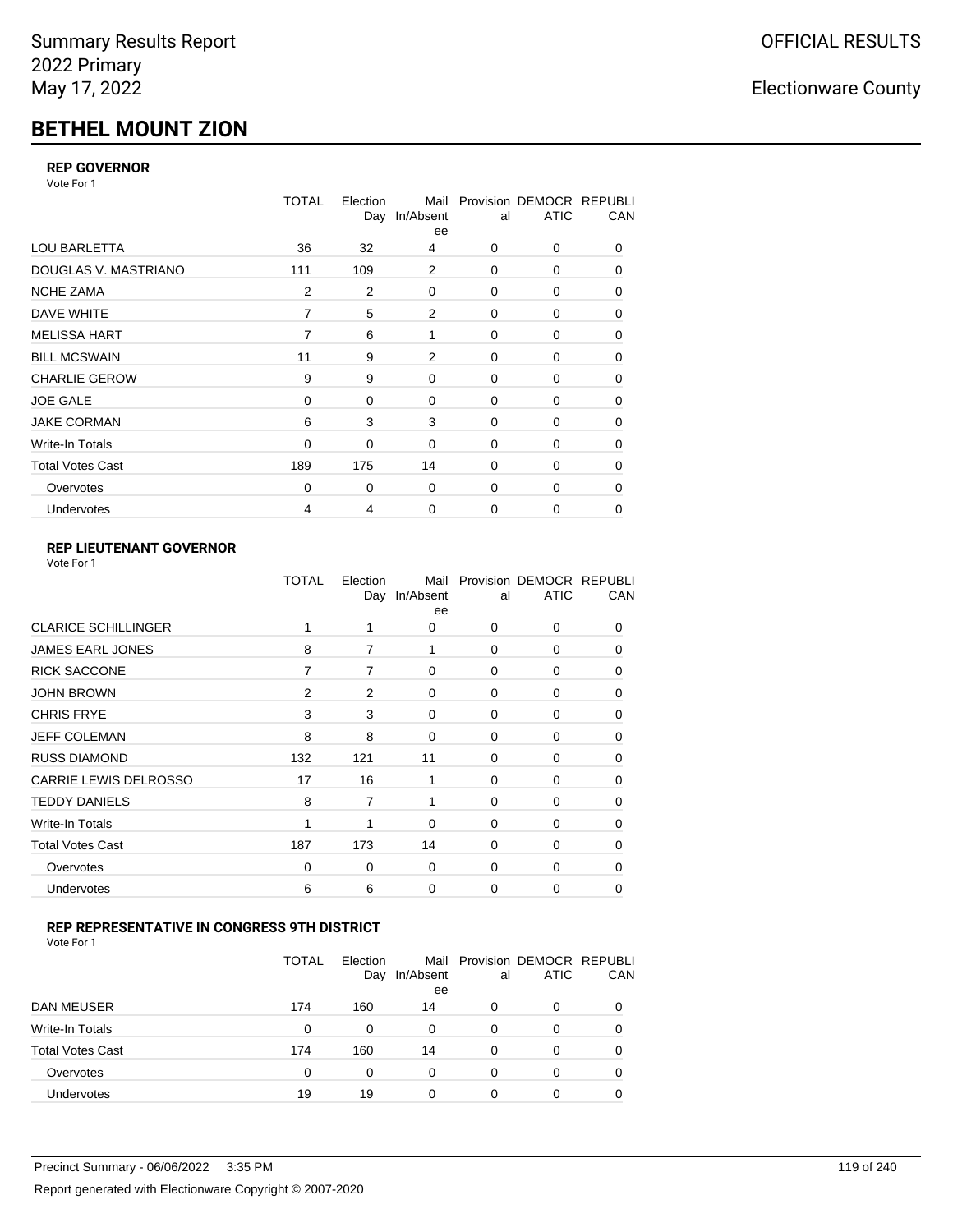# **BETHEL MOUNT ZION**

### **REP SENATOR IN THE GENERAL ASSEMBLY 48TH DISTRICT**

| Vote For 1              |       |                 |                 |    |                                              |     |
|-------------------------|-------|-----------------|-----------------|----|----------------------------------------------|-----|
|                         | TOTAL | Election<br>Day | In/Absent<br>ee | al | Mail Provision DEMOCR REPUBLI<br><b>ATIC</b> | CAN |
| <b>CHRIS GEBHARD</b>    | 174   | 160             | 14              | 0  | 0                                            | 0   |
| Write-In Totals         | 0     | 0               | $\Omega$        | 0  | 0                                            | 0   |
| <b>Total Votes Cast</b> | 174   | 160             | 14              | 0  | 0                                            | 0   |
| Overvotes               | 0     | 0               | $\Omega$        | 0  | 0                                            | 0   |
| Undervotes              | 19    | 19              | 0               |    | ი                                            |     |

#### **REP REPRESENTATIVE IN THE GENERAL ASSEMBLY 102ND**

Vote For 1

|                         | <b>TOTAL</b> | Election<br>Day | Mail<br>In/Absent | al | Provision DEMOCR REPUBLI<br><b>ATIC</b> | CAN |
|-------------------------|--------------|-----------------|-------------------|----|-----------------------------------------|-----|
|                         |              |                 | ee                |    |                                         |     |
| <b>RUSS DIAMOND</b>     | 174          | 160             | 14                | 0  | 0                                       |     |
| Write-In Totals         |              |                 | 0                 | 0  | 0                                       | 0   |
| <b>Total Votes Cast</b> | 175          | 161             | 14                | 0  | ი                                       | 0   |
| Overvotes               | 0            | 0               | 0                 | 0  | 0                                       | 0   |
| Undervotes              | 18           | 18              | 0                 |    | 0                                       |     |

#### **REP MEMBER OF THE REPUBLICAN STATE COMMITTEE**

|                             | <b>TOTAL</b> | Election<br>Day | Mail<br>In/Absent<br>ee | al          | Provision DEMOCR REPUBLI<br><b>ATIC</b> | CAN      |
|-----------------------------|--------------|-----------------|-------------------------|-------------|-----------------------------------------|----------|
| <b>RUSS DIAMOND</b>         | 148          | 137             | 11                      | 0           | 0                                       | 0        |
| <b>WILLIAM L. DOUGHERTY</b> | 74           | 66              | 8                       | 0           | 0                                       | 0        |
| <b>MATTHEW J. URBAN</b>     | 46           | 42              | 4                       | 0           | 0                                       | 0        |
| DONNETTE QUAIROLI           | 92           | 86              | 6                       | 0           | 0                                       | $\Omega$ |
| DAWN BLAUCH                 | 95           | 85              | 10                      | 0           | 0                                       | $\Omega$ |
| <b>RON FERRANCE</b>         | 73           | 67              | 6                       | 0           | 0                                       | $\Omega$ |
| Write-In Totals             | 1            | 1               | 0                       | 0           | 0                                       | 0        |
| <b>Total Votes Cast</b>     | 529          | 484             | 45                      | $\mathbf 0$ | 0                                       | 0        |
| Overvotes                   | 5            | 0               | 5                       | 0           | 0                                       | 0        |
| Undervotes                  | 431          | 411             | 20                      | 0           | 0                                       | 0        |
|                             |              |                 |                         |             |                                         |          |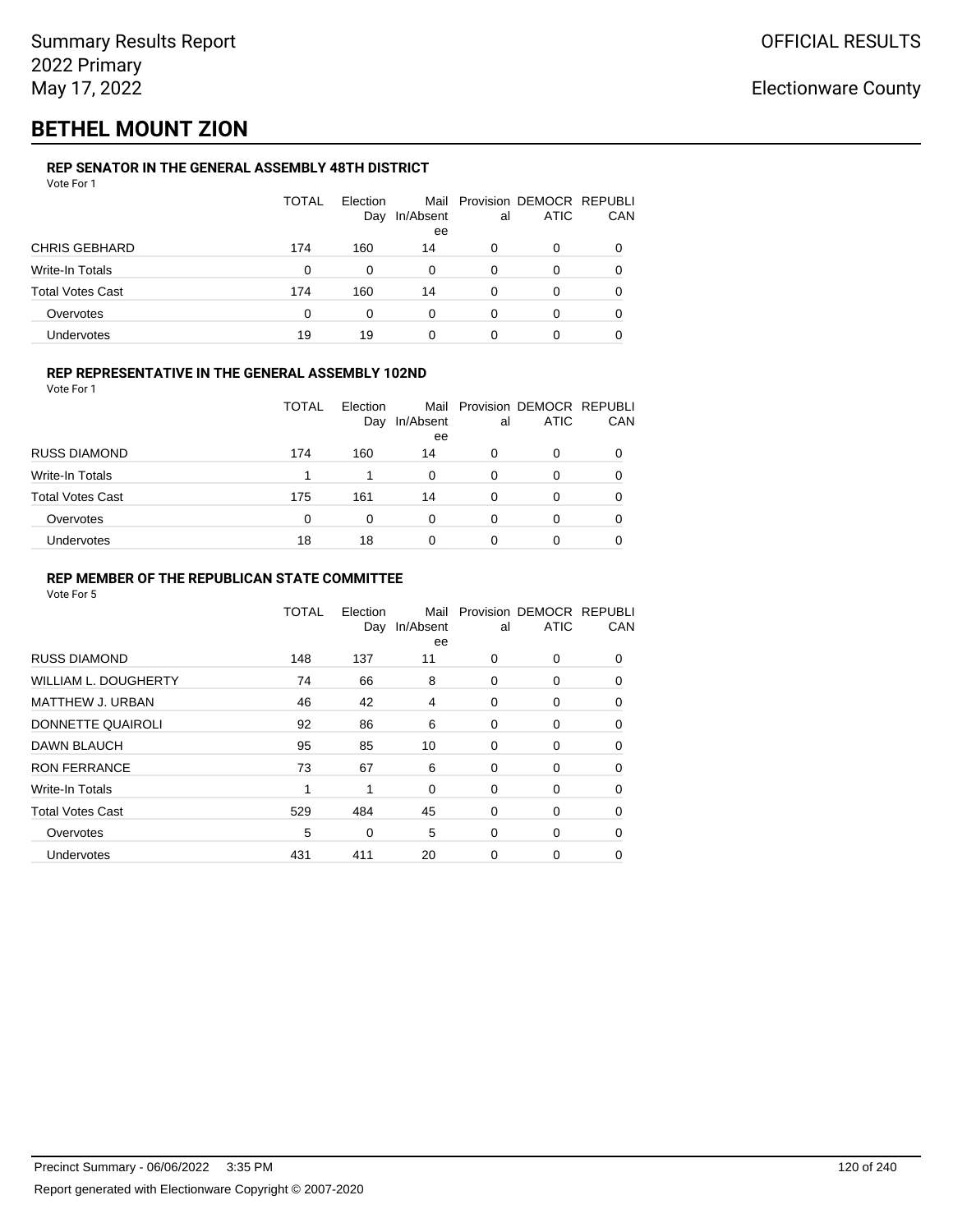# **EAST HANOVER**

#### **DEM UNITED STATES SENATOR**

Vote For 1

|                         | TOTAL | Election<br>Day | Mail<br>In/Absent<br>ee | al | Provision DEMOCR REPUBLI<br>ATIC | <b>CAN</b> |
|-------------------------|-------|-----------------|-------------------------|----|----------------------------------|------------|
| ALEX KHALIL             | 4     | 4               | 0                       | 0  | $\Omega$                         | 0          |
| <b>CONOR LAMB</b>       | 18    | 14              | 4                       | 0  | $\Omega$                         | 0          |
| <b>MALCOLM KENYATTA</b> |       | 0               |                         | 0  | $\Omega$                         | 0          |
| JOHN FETTERMAN          | 80    | 40              | 40                      | 0  | $\Omega$                         | 0          |
| Write-In Totals         | 0     | 0               | $\Omega$                | 0  | $\Omega$                         | 0          |
| <b>Total Votes Cast</b> | 103   | 58              | 45                      | 0  | $\Omega$                         | 0          |
| Overvotes               |       | 0               |                         | 0  | $\Omega$                         | 0          |
| <b>Undervotes</b>       | 0     | 0               | 0                       | 0  | $\Omega$                         | 0          |

#### **DEM GOVERNOR**

| Vote For 1       |              |                 |                 |          |                                              |     |
|------------------|--------------|-----------------|-----------------|----------|----------------------------------------------|-----|
|                  | <b>TOTAL</b> | Election<br>Day | In/Absent<br>ee | al       | Mail Provision DEMOCR REPUBLI<br><b>ATIC</b> | CAN |
| JOSH SHAPIRO     | 99           | 54              | 45              | 0        | 0                                            |     |
| Write-In Totals  | 3            | 3               | 0               | 0        | 0                                            | 0   |
| Total Votes Cast | 102          | 57              | 45              | 0        | 0                                            | 0   |
| Overvotes        | 0            | 0               | $\Omega$        | $\Omega$ | 0                                            | 0   |
| Undervotes       | 2            |                 |                 | O        | 0                                            |     |

#### **DEM LIEUTENANT GOVERNOR** Vote For 1

|                         | TOTAL | Election<br>Day | In/Absent<br>ee | al       | Mail Provision DEMOCR REPUBLI<br><b>ATIC</b> | CAN      |
|-------------------------|-------|-----------------|-----------------|----------|----------------------------------------------|----------|
| <b>AUSTIN DAVIS</b>     | 57    | 29              | 28              | 0        | 0                                            | 0        |
| <b>RAY SOSA</b>         | 17    | 11              | 6               | $\Omega$ | 0                                            | 0        |
| <b>BRIAN SIMS</b>       | 26    | 14              | 12              | 0        | $\Omega$                                     | $\Omega$ |
| Write-In Totals         | 1     | 1               | $\Omega$        | $\Omega$ | $\Omega$                                     | $\Omega$ |
| <b>Total Votes Cast</b> | 101   | 55              | 46              | 0        | 0                                            | $\Omega$ |
| Overvotes               | 0     | 0               | 0               | $\Omega$ | 0                                            | $\Omega$ |
| Undervotes              | 3     | 3               | $\Omega$        | 0        | 0                                            | 0        |

#### **DEM REPRESENTATIVE IN CONGRESS 9TH DISTRICT**

Vote For 1

|                         | TOTAL | Election<br>Day | In/Absent<br>ee | al | Mail Provision DEMOCR REPUBLI<br><b>ATIC</b> | CAN |
|-------------------------|-------|-----------------|-----------------|----|----------------------------------------------|-----|
| AMANDA R. WALDMAN       | 97    | 52              | 45              | 0  | 0                                            |     |
| Write-In Totals         | 2     | 2               | <sup>0</sup>    | 0  | 0                                            |     |
| <b>Total Votes Cast</b> | 99    | 54              | 45              | 0  | 0                                            |     |
| Overvotes               | 0     | 0               | 0               | 0  | 0                                            |     |
| Undervotes              | 5     |                 |                 |    | ი                                            |     |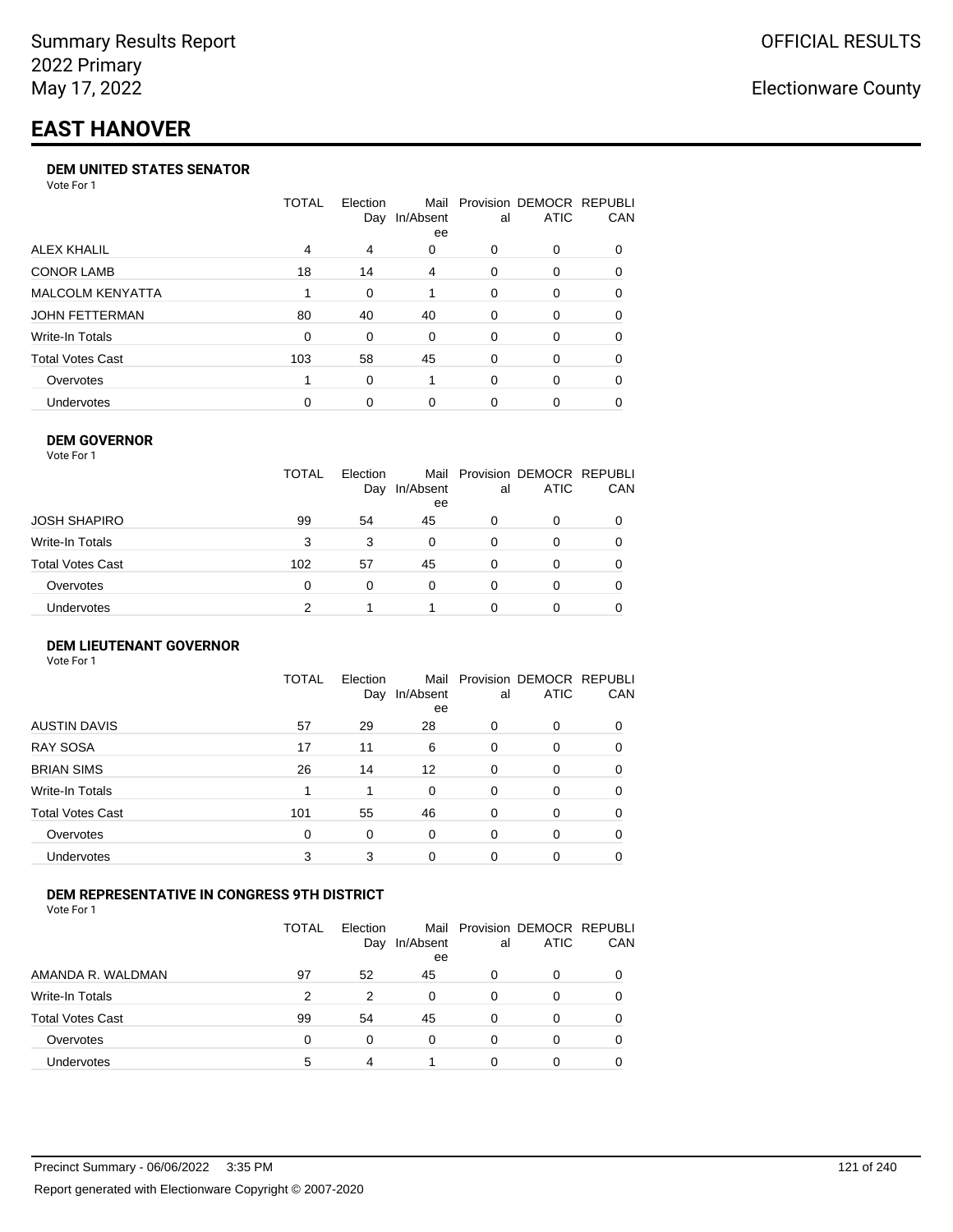# **EAST HANOVER**

### **DEM SENATOR IN THE GENERAL ASSEMBLY 48TH DISTRICT**

| Vote For 1 |  |
|------------|--|
|------------|--|

|                         | <b>TOTAL</b> | Election<br>Day | In/Absent<br>ee | al | Mail Provision DEMOCR REPUBLI<br>ATIC | CAN |
|-------------------------|--------------|-----------------|-----------------|----|---------------------------------------|-----|
| <b>CALVIN CLEMENTS</b>  | 96           | 51              | 45              | 0  | 0                                     |     |
| Write-In Totals         | 4            | $\overline{4}$  | 0               | 0  | 0                                     |     |
| <b>Total Votes Cast</b> | 100          | 55              | 45              | 0  |                                       |     |
| Overvotes               |              | ∩               |                 | ŋ  | Ω                                     |     |
| Undervotes              | 3            |                 | 0               |    |                                       |     |

#### **DEM REPRESENTATIVE IN THE GENERAL ASSEMBLY 102ND**

| Vote For 1 |  |  |
|------------|--|--|
|            |  |  |

|                         | TOTAL | Election |           |    | Mail Provision DEMOCR REPUBLI |            |
|-------------------------|-------|----------|-----------|----|-------------------------------|------------|
|                         |       | Day      | In/Absent | al | <b>ATIC</b>                   | <b>CAN</b> |
|                         |       |          | ee        |    |                               |            |
| LAURA QUICK             | 98    | 52       | 46        | 0  |                               | 0          |
| Write-In Totals         |       |          | 0         | 0  |                               | 0          |
| <b>Total Votes Cast</b> | 99    | 53       | 46        | 0  |                               | 0          |
| Overvotes               | 0     | 0        | 0         | O  |                               | 0          |
| Undervotes              | 5     | 5        | 0         | 0  |                               | 0          |

#### **DEM MEMBER OF THE DEMOCRATIC STATE COMMITTEE**

Vote For 2

|                         | TOTAL | Election<br>Day | Mail<br>In/Absent<br>ee | al       | Provision DEMOCR REPUBLI<br><b>ATIC</b> | CAN |
|-------------------------|-------|-----------------|-------------------------|----------|-----------------------------------------|-----|
| LAURA QUICK             | 83    | 39              | 44                      | 0        | 0                                       | 0   |
| <b>CALVIN CLEMENTS</b>  | 59    | 30              | 29                      | $\Omega$ | 0                                       | 0   |
| <b>CORNELL WILSON</b>   | 27    | 14              | 13                      | $\Omega$ | $\Omega$                                | 0   |
| Write-In Totals         | 2     | 2               | $\Omega$                | 0        | 0                                       | 0   |
| <b>Total Votes Cast</b> | 171   | 85              | 86                      | $\Omega$ | $\Omega$                                | 0   |
| Overvotes               | 0     | 0               | 0                       | $\Omega$ | $\Omega$                                | 0   |
| Undervotes              | 37    | 31              | 6                       | 0        | 0                                       |     |

### **DEM MEMBER OF THE DEMOCRATIC COUNTY COMMITTEE EAST HANOVER**

|                         | TOTAL | Election<br>Day | In/Absent<br>ee | al | Mail Provision DEMOCR REPUBLI<br>ATIC | CAN |
|-------------------------|-------|-----------------|-----------------|----|---------------------------------------|-----|
| Write-In Totals         | 11    | 11              | 0               | 0  | O                                     |     |
| <b>Total Votes Cast</b> | 11    | 11              | 0               | 0  | Ω                                     |     |
| Overvotes               | 0     | 0               | 0               | 0  | 0                                     |     |
| Undervotes              | 298   | 163             | 135             |    | Ω                                     |     |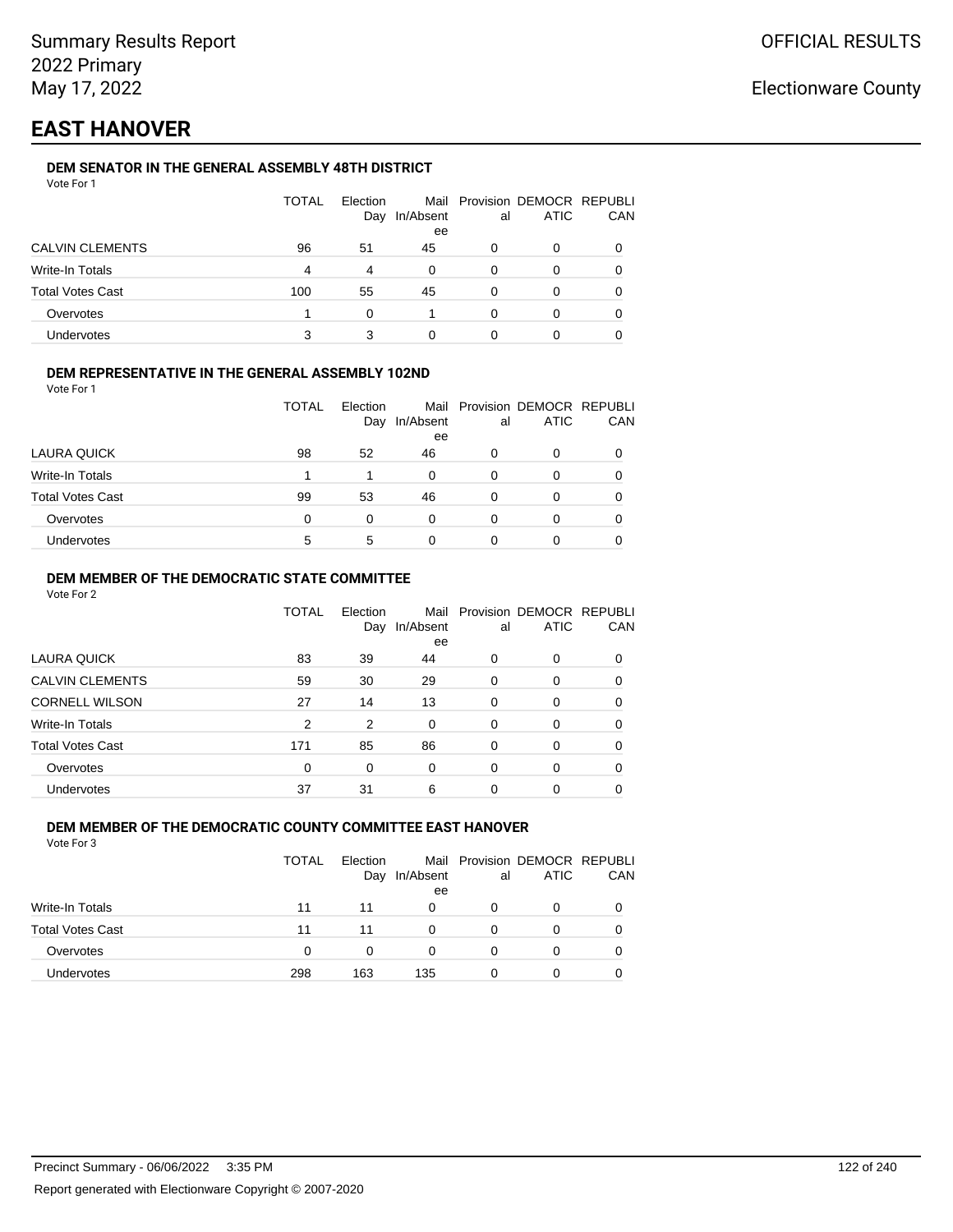# **EAST HANOVER**

#### **REP GOVERNOR**

Vote For 1

|                         | <b>TOTAL</b>   | Election<br>Day | Mail<br>In/Absent<br>ee | al          | Provision DEMOCR REPUBLI<br><b>ATIC</b> | CAN |
|-------------------------|----------------|-----------------|-------------------------|-------------|-----------------------------------------|-----|
| <b>LOU BARLETTA</b>     | 123            | 111             | 12                      | 0           | 0                                       | 0   |
| DOUGLAS V. MASTRIANO    | 355            | 348             | 6                       | 1           | 0                                       | 0   |
| <b>NCHE ZAMA</b>        | 9              | 5               | 4                       | 0           | 0                                       | 0   |
| DAVE WHITE              | 53             | 48              | 5                       | $\mathbf 0$ | 0                                       | 0   |
| <b>MELISSA HART</b>     | 8              | 6               | 2                       | 0           | 0                                       | 0   |
| <b>BILL MCSWAIN</b>     | 63             | 53              | 10                      | $\mathbf 0$ | 0                                       | 0   |
| <b>CHARLIE GEROW</b>    | 16             | 14              | 2                       | 0           | 0                                       | 0   |
| <b>JOE GALE</b>         | 9              | 7               | 2                       | $\mathbf 0$ | 0                                       | 0   |
| <b>JAKE CORMAN</b>      | 8              | 5               | 3                       | $\Omega$    | $\Omega$                                | 0   |
| Write-In Totals         | $\overline{4}$ | 1               | 3                       | $\mathbf 0$ | 0                                       | 0   |
| <b>Total Votes Cast</b> | 648            | 598             | 49                      | 1           | 0                                       | 0   |
| Overvotes               | $\Omega$       | 0               | 0                       | $\mathbf 0$ | 0                                       | 0   |
| Undervotes              | $\overline{2}$ | 1               | 1                       | 0           | $\Omega$                                | 0   |

### **REP LIEUTENANT GOVERNOR**

|                            | TOTAL | Election | Mail<br>Day In/Absent<br>ee | al       | Provision DEMOCR REPUBLI<br><b>ATIC</b> | CAN      |
|----------------------------|-------|----------|-----------------------------|----------|-----------------------------------------|----------|
| <b>CLARICE SCHILLINGER</b> | 7     | 7        | 0                           | $\Omega$ | 0                                       | 0        |
| <b>JAMES EARL JONES</b>    | 23    | 23       | 0                           | $\Omega$ | $\Omega$                                | 0        |
| <b>RICK SACCONE</b>        | 33    | 32       | 1                           | $\Omega$ | 0                                       | 0        |
| JOHN BROWN                 | 9     | 7        | 2                           | $\Omega$ | $\Omega$                                | 0        |
| CHRIS FRYE                 | 14    | 12       | 2                           | $\Omega$ | 0                                       | 0        |
| JEFF COLEMAN               | 42    | 39       | 3                           | $\Omega$ | $\Omega$                                | 0        |
| <b>RUSS DIAMOND</b>        | 301   | 276      | 24                          | 1        | 0                                       | 0        |
| CARRIE LEWIS DELROSSO      | 93    | 83       | 10                          | $\Omega$ | $\Omega$                                | 0        |
| <b>TEDDY DANIELS</b>       | 76    | 73       | 3                           | $\Omega$ | 0                                       | 0        |
| Write-In Totals            | 15    | 14       | 1                           | $\Omega$ | $\Omega$                                | 0        |
| Total Votes Cast           | 613   | 566      | 46                          | 1        | 0                                       | 0        |
| Overvotes                  | 1     |          | 0                           | 0        | 0                                       | $\Omega$ |
| <b>Undervotes</b>          | 36    | 32       | 4                           | $\Omega$ | 0                                       | 0        |
|                            |       |          |                             |          |                                         |          |

### **REP REPRESENTATIVE IN CONGRESS 9TH DISTRICT**

| Vote For 1 |  |
|------------|--|
|------------|--|

|                         | <b>TOTAL</b> | Election<br>Day | In/Absent<br>ee | al       | Mail Provision DEMOCR REPUBLI<br><b>ATIC</b> | CAN      |
|-------------------------|--------------|-----------------|-----------------|----------|----------------------------------------------|----------|
| DAN MEUSER              | 536          | 499             | 37              | 0        | 0                                            | $\Omega$ |
| Write-In Totals         | 10           | 8               | 2               | $\Omega$ | 0                                            |          |
| <b>Total Votes Cast</b> | 546          | 507             | 39              | $\Omega$ | 0                                            |          |
| Overvotes               | 0            | 0               | 0               | 0        | 0                                            | 0        |
| Undervotes              | 103          | 92              | 11              | 0        | 0                                            |          |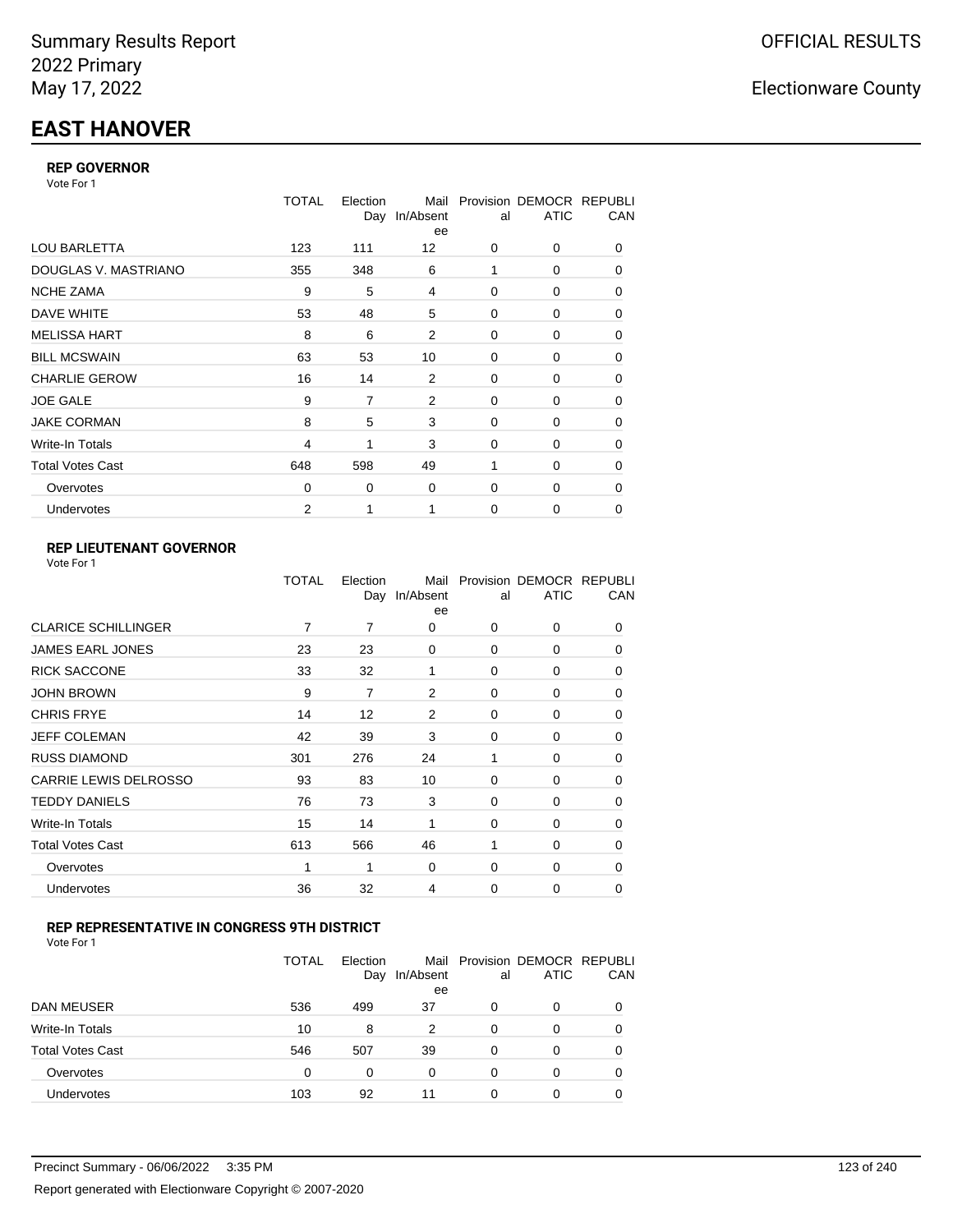# **EAST HANOVER**

### **REP SENATOR IN THE GENERAL ASSEMBLY 48TH DISTRICT**

|                         | <b>TOTAL</b> | Election<br>Day | In/Absent<br>ee | al | Mail Provision DEMOCR REPUBLI<br><b>ATIC</b> | CAN |
|-------------------------|--------------|-----------------|-----------------|----|----------------------------------------------|-----|
| <b>CHRIS GEBHARD</b>    | 557          | 518             | 38              |    | 0                                            |     |
| Write-In Totals         | 9            | 5               | 4               | 0  | 0                                            |     |
| <b>Total Votes Cast</b> | 566          | 523             | 42              |    | 0                                            |     |
| Overvotes               | 0            | 0               | 0               | 0  | 0                                            |     |
| Undervotes              | 84           | 76              | 8               |    |                                              |     |

#### **REP REPRESENTATIVE IN THE GENERAL ASSEMBLY 102ND**

Vote For 1

|                         | TOTAL | Election<br>Day | Mail<br>In/Absent<br>ee | al | Provision DEMOCR REPUBLI<br><b>ATIC</b> | CAN |
|-------------------------|-------|-----------------|-------------------------|----|-----------------------------------------|-----|
| <b>RUSS DIAMOND</b>     | 474   | 435             | 38                      |    | ი                                       |     |
| <b>Write-In Totals</b>  | 103   | 99              | 4                       | 0  | 0                                       |     |
| <b>Total Votes Cast</b> | 577   | 534             | 42                      |    | 0                                       |     |
| Overvotes               | 0     | 0               | 0                       | 0  | O                                       |     |
| Undervotes              | 73    | 65              | 8                       | 0  | 0                                       |     |

#### **REP MEMBER OF THE REPUBLICAN STATE COMMITTEE**

|                             | <b>TOTAL</b> | Election<br>Day | Mail<br>In/Absent<br>ee | al | Provision DEMOCR REPUBLI<br><b>ATIC</b> | CAN      |
|-----------------------------|--------------|-----------------|-------------------------|----|-----------------------------------------|----------|
| <b>RUSS DIAMOND</b>         | 412          | 381             | 30                      | 1  | 0                                       | 0        |
| <b>WILLIAM L. DOUGHERTY</b> | 234          | 213             | 21                      | 0  | 0                                       | 0        |
| <b>MATTHEW J. URBAN</b>     | 223          | 204             | 19                      | 0  | 0                                       | 0        |
| DONNETTE QUAIROLI           | 269          | 244             | 25                      | 0  | 0                                       | $\Omega$ |
| DAWN BLAUCH                 | 359          | 329             | 30                      | 0  | 0                                       | $\Omega$ |
| <b>RON FERRANCE</b>         | 218          | 192             | 26                      | 0  | 0                                       | 0        |
| Write-In Totals             | 21           | 14              | 7                       | 0  | 0                                       | 0        |
| <b>Total Votes Cast</b>     | 1.736        | 1,577           | 158                     | 1  | 0                                       | 0        |
| Overvotes                   | 10           | 10              | 0                       | 0  | 0                                       | 0        |
| Undervotes                  | 1,500        | 1,408           | 92                      | 0  | 0                                       | 0        |
|                             |              |                 |                         |    |                                         |          |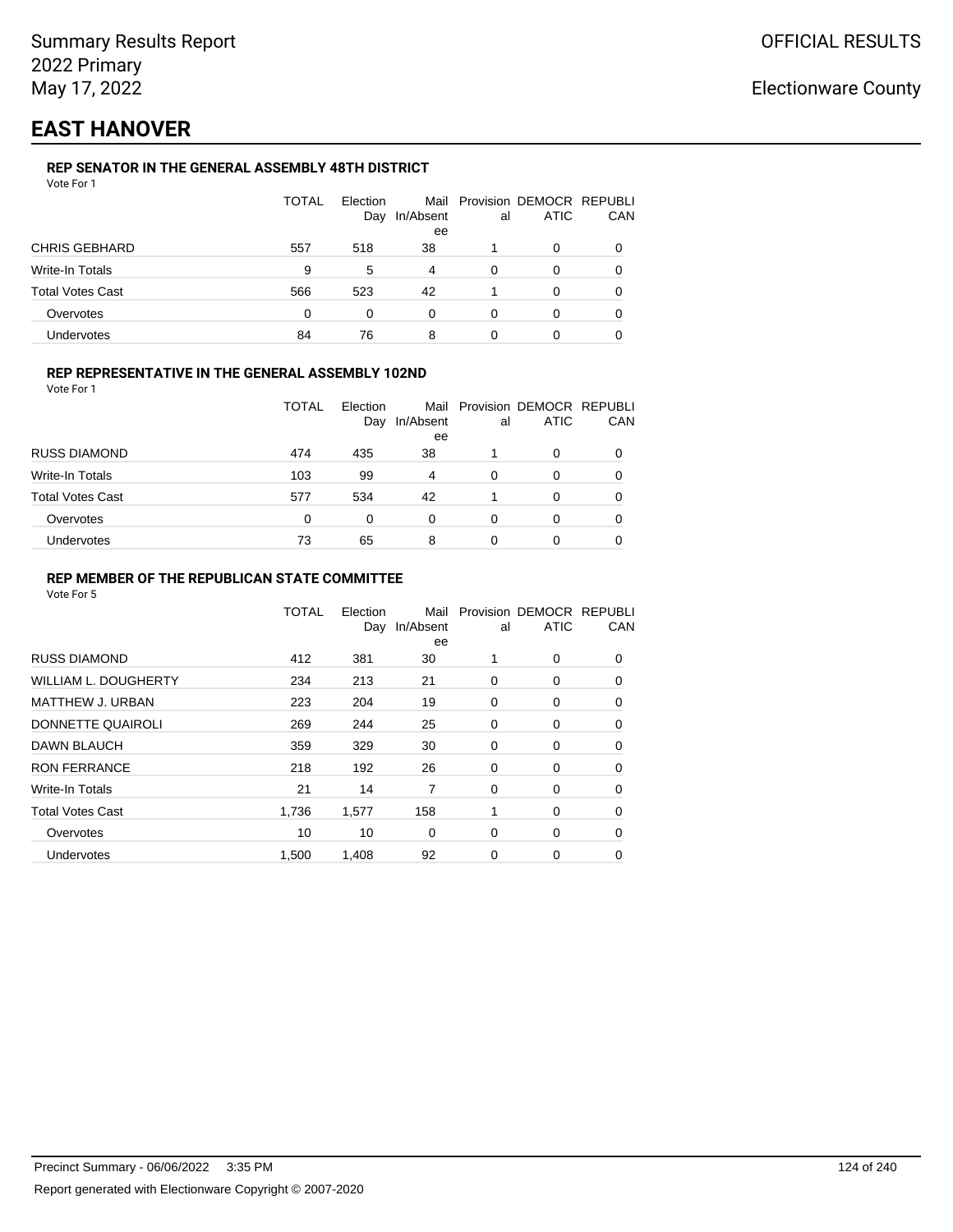# **HEIDELBERG KLEINFELTERSVILLE**

#### **DEM UNITED STATES SENATOR**

Vote For 1

|                         | TOTAL | Election<br>Day | Mail<br>In/Absent<br>ee | al       | Provision DEMOCR REPUBLI<br><b>ATIC</b> | CAN      |
|-------------------------|-------|-----------------|-------------------------|----------|-----------------------------------------|----------|
| ALEX KHALIL             |       |                 | 0                       | 0        | 0                                       |          |
| <b>CONOR LAMB</b>       | 5     | 2               | 3                       | $\Omega$ | 0                                       | 0        |
| <b>MALCOLM KENYATTA</b> |       |                 | $\Omega$                | $\Omega$ | 0                                       | $\Omega$ |
| <b>JOHN FETTERMAN</b>   | 20    | 11              | 9                       | $\Omega$ | 0                                       | 0        |
| Write-In Totals         | 0     | 0               | 0                       | $\Omega$ | 0                                       | $\Omega$ |
| <b>Total Votes Cast</b> | 27    | 15              | 12                      | $\Omega$ | $\Omega$                                | 0        |
| Overvotes               |       |                 | $\Omega$                | $\Omega$ | $\Omega$                                | 0        |
| Undervotes              | 0     | 0               | $\Omega$                | 0        | ი                                       |          |

#### **DEM GOVERNOR**

| Vote For 1       |              |                 |                 |          |                                              |          |
|------------------|--------------|-----------------|-----------------|----------|----------------------------------------------|----------|
|                  | <b>TOTAL</b> | Election<br>Day | In/Absent<br>ee | al       | Mail Provision DEMOCR REPUBLI<br><b>ATIC</b> | CAN      |
| JOSH SHAPIRO     | 28           | 16              | 12              | 0        | 0                                            |          |
| Write-In Totals  | 0            | $\Omega$        | 0               | $\Omega$ | 0                                            | $\Omega$ |
| Total Votes Cast | 28           | 16              | 12              | $\Omega$ | 0                                            | 0        |
| Overvotes        | 0            | 0               | $\Omega$        | 0        | 0                                            | 0        |
| Undervotes       | 0            |                 | 0               |          | 0                                            |          |

#### **DEM LIEUTENANT GOVERNOR** Vote For 1

|                         | TOTAL | Election<br>Day | In/Absent<br>ee | al       | Mail Provision DEMOCR REPUBLI<br><b>ATIC</b> | CAN      |
|-------------------------|-------|-----------------|-----------------|----------|----------------------------------------------|----------|
| <b>AUSTIN DAVIS</b>     | 16    | 9               |                 | 0        | 0                                            | 0        |
| <b>RAY SOSA</b>         | 5     | 3               | $\overline{2}$  | 0        | 0                                            | 0        |
| <b>BRIAN SIMS</b>       |       | $\overline{4}$  | 3               | $\Omega$ | $\Omega$                                     | $\Omega$ |
| Write-In Totals         | 0     | $\Omega$        | $\Omega$        | 0        | $\Omega$                                     | 0        |
| <b>Total Votes Cast</b> | 28    | 16              | 12              | 0        | $\Omega$                                     | 0        |
| Overvotes               | 0     | $\Omega$        | $\Omega$        | 0        | $\Omega$                                     | $\Omega$ |
| <b>Undervotes</b>       | 0     | 0               | $\Omega$        | $\Omega$ | $\Omega$                                     | 0        |
|                         |       |                 |                 |          |                                              |          |

#### **DEM REPRESENTATIVE IN CONGRESS 9TH DISTRICT**

|                         | TOTAL    | Election<br>Day | In/Absent<br>ee | al       | Mail Provision DEMOCR REPUBLI<br><b>ATIC</b> | CAN |
|-------------------------|----------|-----------------|-----------------|----------|----------------------------------------------|-----|
| AMANDA R. WALDMAN       | 26       | 14              | 12              | 0        | 0                                            |     |
| Write-In Totals         | $\Omega$ | 0               | $\Omega$        | $\Omega$ | 0                                            |     |
| <b>Total Votes Cast</b> | 26       | 14              | 12              | $\Omega$ | 0                                            |     |
| Overvotes               | $\Omega$ | 0               | 0               | $\Omega$ | 0                                            |     |
| <b>Undervotes</b>       |          | າ               |                 |          |                                              |     |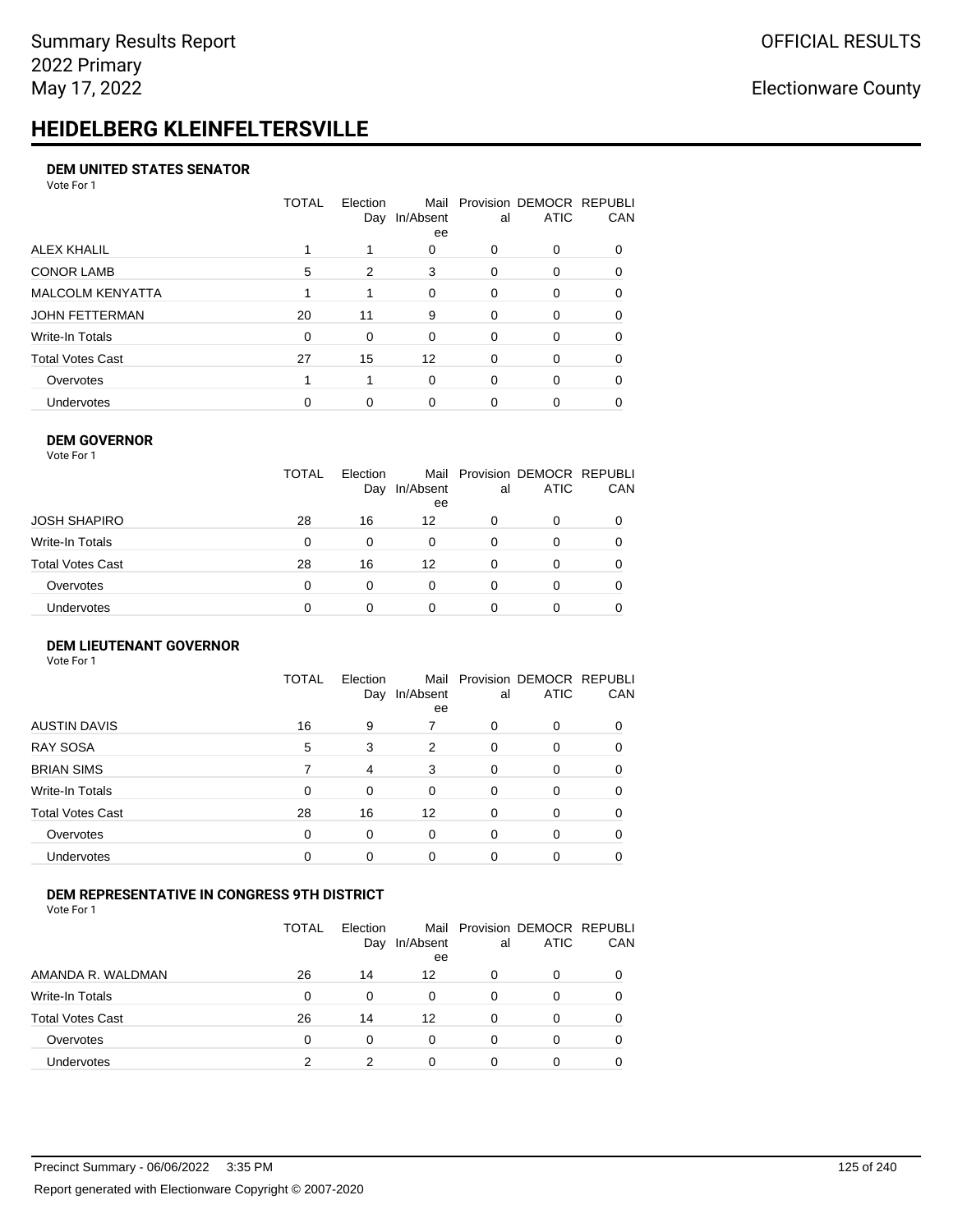# **HEIDELBERG KLEINFELTERSVILLE**

#### **DEM SENATOR IN THE GENERAL ASSEMBLY 48TH DISTRICT** Vote For 1

| 1 J J J J J J           |              |                 |                 |    |                                              |            |
|-------------------------|--------------|-----------------|-----------------|----|----------------------------------------------|------------|
|                         | <b>TOTAL</b> | Election<br>Day | In/Absent<br>ee | al | Mail Provision DEMOCR REPUBLI<br><b>ATIC</b> | <b>CAN</b> |
| <b>CALVIN CLEMENTS</b>  | 27           | 16              | 11              | O  | 0                                            | 0          |
| Write-In Totals         | 0            | $\Omega$        | 0               | 0  | 0                                            | 0          |
| <b>Total Votes Cast</b> | 27           | 16              | 11              | O  | O                                            | 0          |
| Overvotes               | 0            | $\Omega$        | 0               | 0  |                                              | 0          |
| Undervotes              |              |                 |                 |    |                                              |            |

### **DEM REPRESENTATIVE IN THE GENERAL ASSEMBLY 102ND**

| Vote For 1 |  |  |  |
|------------|--|--|--|
|            |  |  |  |
|            |  |  |  |
|            |  |  |  |

|                         |    | Day      | In/Absent<br>ee | al | <b>ATIC</b> | CAN |
|-------------------------|----|----------|-----------------|----|-------------|-----|
| LAURA QUICK             | 26 | 15       | 11              | 0  | 0           |     |
| Write-In Totals         | 0  | $\Omega$ | 0               |    | 0           |     |
| <b>Total Votes Cast</b> | 26 | 15       | 11              |    | Ω           |     |
| Overvotes               | 0  | O        | 0               |    | Ω           |     |
| Undervotes              | っ  |          |                 |    |             |     |

TOTAL Election

Mail Provision DEMOCR REPUBLI

#### **DEM MEMBER OF THE DEMOCRATIC STATE COMMITTEE**

Vote For 2

|                         | TOTAL    | Election<br>Day | Mail<br>In/Absent<br>ee | al       | Provision DEMOCR REPUBLI<br><b>ATIC</b> | CAN |
|-------------------------|----------|-----------------|-------------------------|----------|-----------------------------------------|-----|
| LAURA QUICK             | 18       | 11              | 7                       | 0        | 0                                       |     |
| <b>CALVIN CLEMENTS</b>  | 9        | 3               | 6                       | 0        | 0                                       |     |
| <b>CORNELL WILSON</b>   | 13       | 6               |                         | $\Omega$ | 0                                       |     |
| Write-In Totals         | $\Omega$ | 0               | $\Omega$                | $\Omega$ | 0                                       | 0   |
| <b>Total Votes Cast</b> | 40       | 20              | 20                      | $\Omega$ | 0                                       | 0   |
| Overvotes               | $\Omega$ | 0               | $\Omega$                | $\Omega$ | 0                                       |     |
| Undervotes              | 16       | 12              | 4                       | 0        | 0                                       |     |

#### **DEM MEMBER OF THE DEMOCRATIC COUNTY COMMITTEE HEIDELBERG KLEINFELTERSVILLE** Vote For 3

|                         | <b>TOTAL</b> | Election<br>Day | In/Absent<br>ee | al | Mail Provision DEMOCR REPUBLI<br><b>ATIC</b> | CAN |
|-------------------------|--------------|-----------------|-----------------|----|----------------------------------------------|-----|
| Write-In Totals         | 8            |                 |                 | 0  | 0                                            |     |
| <b>Total Votes Cast</b> | 8            |                 |                 | O  | 0                                            |     |
| Overvotes               | 0            | 0               |                 |    | 0                                            |     |
| Undervotes              | 76           | 47              | 29              |    | 0                                            |     |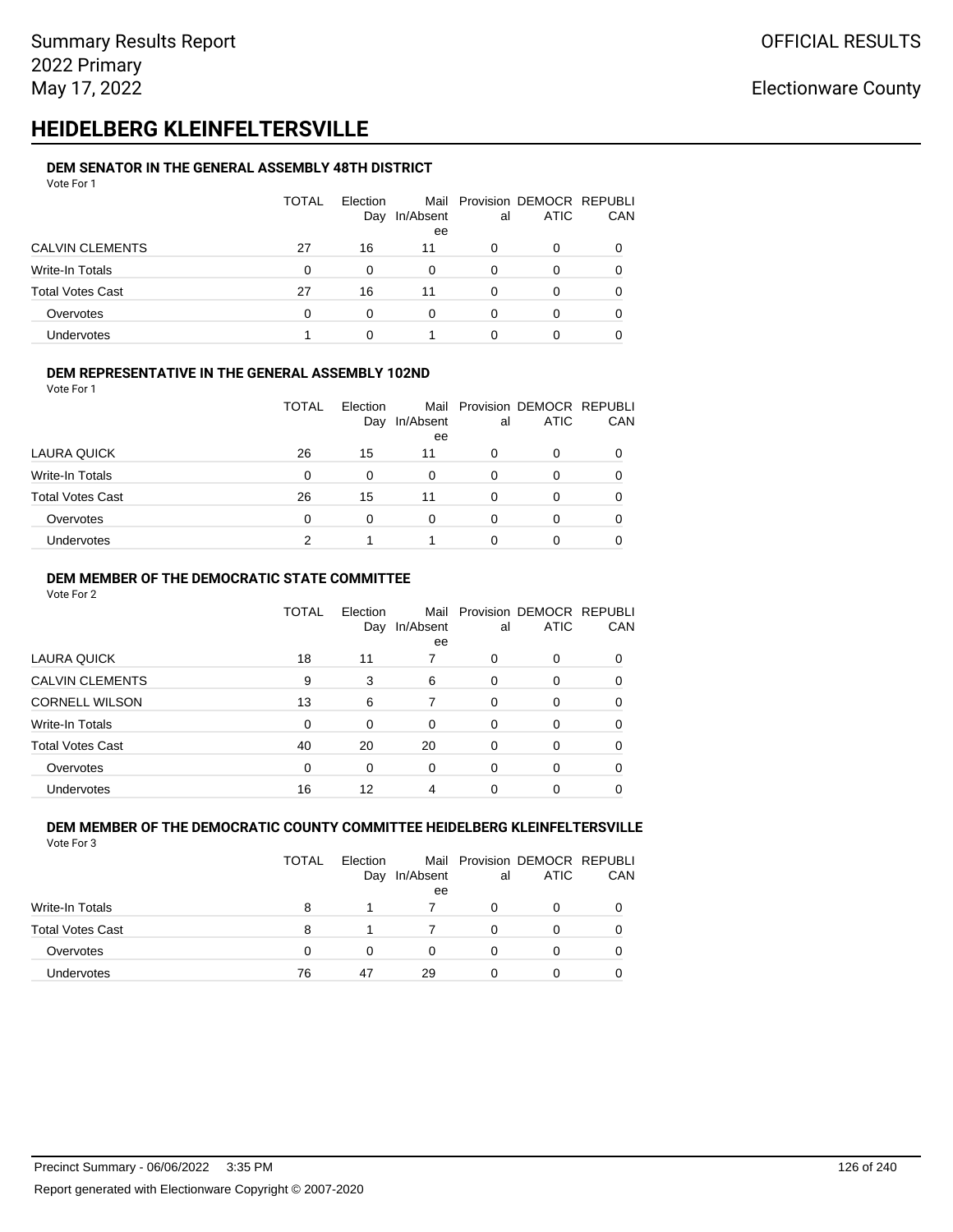# **HEIDELBERG KLEINFELTERSVILLE**

#### **REP GOVERNOR**

Vote For 1

|                         | <b>TOTAL</b>   | Election<br>Day | Mail<br>In/Absent<br>ee | al       | Provision DEMOCR REPUBLI<br><b>ATIC</b> | CAN |
|-------------------------|----------------|-----------------|-------------------------|----------|-----------------------------------------|-----|
| <b>LOU BARLETTA</b>     | 33             | 30              | 3                       | 0        | 0                                       | 0   |
| DOUGLAS V. MASTRIANO    | 104            | 101             | 3                       | 0        | 0                                       | 0   |
| <b>NCHE ZAMA</b>        | 2              | $\overline{2}$  | 0                       | 0        | 0                                       | 0   |
| DAVE WHITE              | 15             | 15              | $\mathbf 0$             | 0        | 0                                       | 0   |
| <b>MELISSA HART</b>     | 2              | 2               | $\mathbf 0$             | 0        | 0                                       | 0   |
| <b>BILL MCSWAIN</b>     | 8              | 5               | 3                       | 0        | 0                                       | 0   |
| <b>CHARLIE GEROW</b>    | 2              | $\overline{2}$  | $\mathbf 0$             | 0        | 0                                       | 0   |
| <b>JOE GALE</b>         | 3              | 3               | $\mathbf 0$             | 0        | 0                                       | 0   |
| <b>JAKE CORMAN</b>      | 3              | $\overline{2}$  | 1                       | $\Omega$ | $\Omega$                                | 0   |
| Write-In Totals         | 0              | 0               | $\mathbf 0$             | 0        | 0                                       | 0   |
| <b>Total Votes Cast</b> | 172            | 162             | 10                      | $\Omega$ | $\Omega$                                | 0   |
| Overvotes               | 0              | 0               | $\mathbf 0$             | 0        | 0                                       | 0   |
| Undervotes              | $\overline{2}$ | 2               | $\mathbf 0$             | 0        | 0                                       | 0   |

### **REP LIEUTENANT GOVERNOR**

| Vote For 1 |  |  |
|------------|--|--|
|------------|--|--|

|                            | TOTAL          | Election       | Mail<br>Day In/Absent<br>ee | al          | Provision DEMOCR REPUBLI<br><b>ATIC</b> | CAN      |
|----------------------------|----------------|----------------|-----------------------------|-------------|-----------------------------------------|----------|
| <b>CLARICE SCHILLINGER</b> | 5              | 5              | 0                           | $\Omega$    | 0                                       | 0        |
| <b>JAMES EARL JONES</b>    | 3              | 3              | 0                           | 0           | 0                                       | 0        |
| <b>RICK SACCONE</b>        | 4              | 4              | 0                           | $\Omega$    | 0                                       | 0        |
| <b>JOHN BROWN</b>          | $\overline{2}$ | $\overline{2}$ | $\Omega$                    | $\Omega$    | 0                                       | 0        |
| <b>CHRIS FRYE</b>          | 5              | 5              | 0                           | 0           | 0                                       | 0        |
| JEFF COLEMAN               | 6              | 6              | 0                           | 0           | 0                                       | 0        |
| <b>RUSS DIAMOND</b>        | 89             | 84             | 5                           | 0           | 0                                       | 0        |
| CARRIE LEWIS DELROSSO      | 16             | 11             | 5                           | 0           | 0                                       | 0        |
| <b>TEDDY DANIELS</b>       | 26             | 26             | 0                           | 0           | 0                                       | 0        |
| Write-In Totals            | 7              | 7              | 0                           | $\mathbf 0$ | 0                                       | $\Omega$ |
| <b>Total Votes Cast</b>    | 163            | 153            | 10                          | $\Omega$    | 0                                       | $\Omega$ |
| Overvotes                  | 1              | 1              | 0                           | 0           | 0                                       | $\Omega$ |
| Undervotes                 | 10             | 10             | 0                           | $\mathbf 0$ | 0                                       | 0        |
|                            |                |                |                             |             |                                         |          |

#### **REP REPRESENTATIVE IN CONGRESS 9TH DISTRICT**

Vote For 1

|                         | <b>TOTAL</b> | Election<br>Day | In/Absent<br>ee | al | Mail Provision DEMOCR REPUBLI<br><b>ATIC</b> | <b>CAN</b> |
|-------------------------|--------------|-----------------|-----------------|----|----------------------------------------------|------------|
| <b>DAN MEUSER</b>       | 146          | 139             |                 | 0  | $\Omega$                                     | 0          |
| Write-In Totals         | 1            |                 | $\Omega$        | 0  | 0                                            | 0          |
| <b>Total Votes Cast</b> | 147          | 140             |                 | 0  | $\Omega$                                     | 0          |
| Overvotes               | 0            | 0               | 0               | O  | 0                                            | 0          |
| <b>Undervotes</b>       | 27           | 24              | 3               |    |                                              | 0          |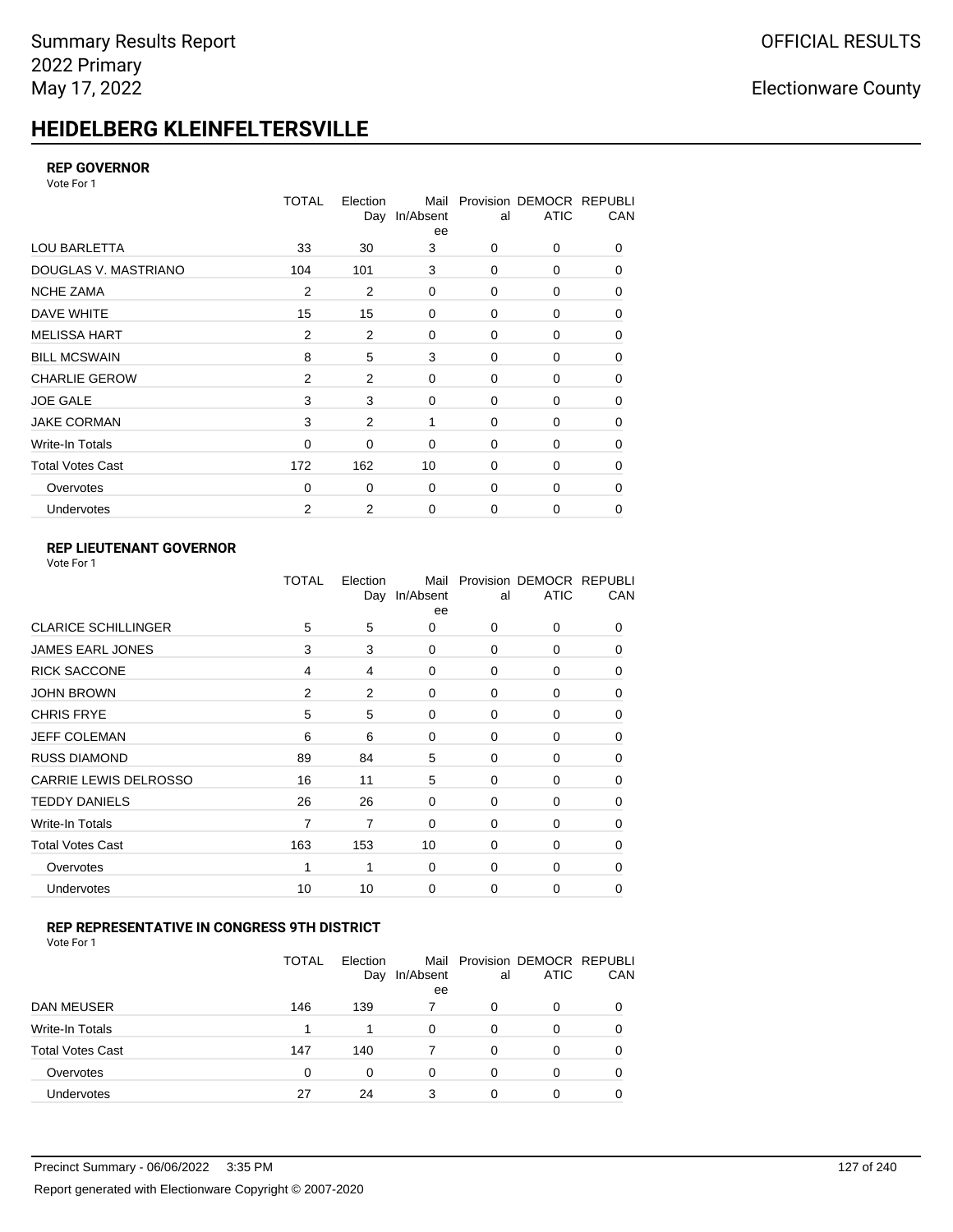# **HEIDELBERG KLEINFELTERSVILLE**

#### **REP SENATOR IN THE GENERAL ASSEMBLY 48TH DISTRICT** Vote For 1

| 1 U U U                 |              |                 |           |    |                                              |          |
|-------------------------|--------------|-----------------|-----------|----|----------------------------------------------|----------|
|                         | <b>TOTAL</b> | Election<br>Day | In/Absent | al | Mail Provision DEMOCR REPUBLI<br><b>ATIC</b> | CAN      |
|                         |              |                 | ee        |    |                                              |          |
| <b>CHRIS GEBHARD</b>    | 153          | 145             | 8         | 0  | O                                            |          |
| Write-In Totals         |              | 1               | 0         | 0  | O                                            |          |
| <b>Total Votes Cast</b> | 154          | 146             | 8         | 0  | 0                                            | $\Omega$ |
| Overvotes               | $\Omega$     | 0               | 0         | 0  | 0                                            |          |
| <b>Undervotes</b>       | 20           | 18              |           | 0  | 0                                            |          |

#### **REP REPRESENTATIVE IN THE GENERAL ASSEMBLY 102ND**

Vote For 1

|                         | TOTAL    | Election<br>Day | In/Absent<br>ee | al | Mail Provision DEMOCR REPUBLI<br><b>ATIC</b> | CAN          |
|-------------------------|----------|-----------------|-----------------|----|----------------------------------------------|--------------|
| <b>RUSS DIAMOND</b>     | 107      | 102             | 5               | 0  | 0                                            |              |
| Write-In Totals         | 41       | 41              | $\Omega$        | 0  | O                                            |              |
| <b>Total Votes Cast</b> | 148      | 143             | 5               | 0  | 0                                            | <sup>0</sup> |
| Overvotes               | $\Omega$ | 0               | 0               | 0  | 0                                            |              |
| Undervotes              | 26       | 21              | 5               | 0  | 0                                            |              |

#### **REP MEMBER OF THE REPUBLICAN STATE COMMITTEE**

|                             | TOTAL | Election<br>Day | Mail<br>In/Absent<br>ee | al | Provision DEMOCR REPUBLI<br><b>ATIC</b> | CAN      |
|-----------------------------|-------|-----------------|-------------------------|----|-----------------------------------------|----------|
| <b>RUSS DIAMOND</b>         | 94    | 89              | 5                       | 0  | $\Omega$                                | $\Omega$ |
| <b>WILLIAM L. DOUGHERTY</b> | 79    | 75              | 4                       | 0  | 0                                       | 0        |
| MATTHEW J. URBAN            | 64    | 61              | 3                       | 0  | 0                                       | $\Omega$ |
| DONNETTE QUAIROLI           | 66    | 61              | 5                       | 0  | 0                                       | $\Omega$ |
| <b>DAWN BLAUCH</b>          | 87    | 82              | 5                       | 0  | 0                                       | $\Omega$ |
| <b>RON FERRANCE</b>         | 49    | 46              | 3                       | 0  | 0                                       | 0        |
| Write-In Totals             | 7     | 7               | $\mathbf 0$             | 0  | 0                                       | 0        |
| <b>Total Votes Cast</b>     | 446   | 421             | 25                      | 0  | 0                                       | 0        |
| Overvotes                   | 15    | 15              | $\Omega$                | 0  | 0                                       | $\Omega$ |
| Undervotes                  | 409   | 384             | 25                      | 0  | 0                                       | 0        |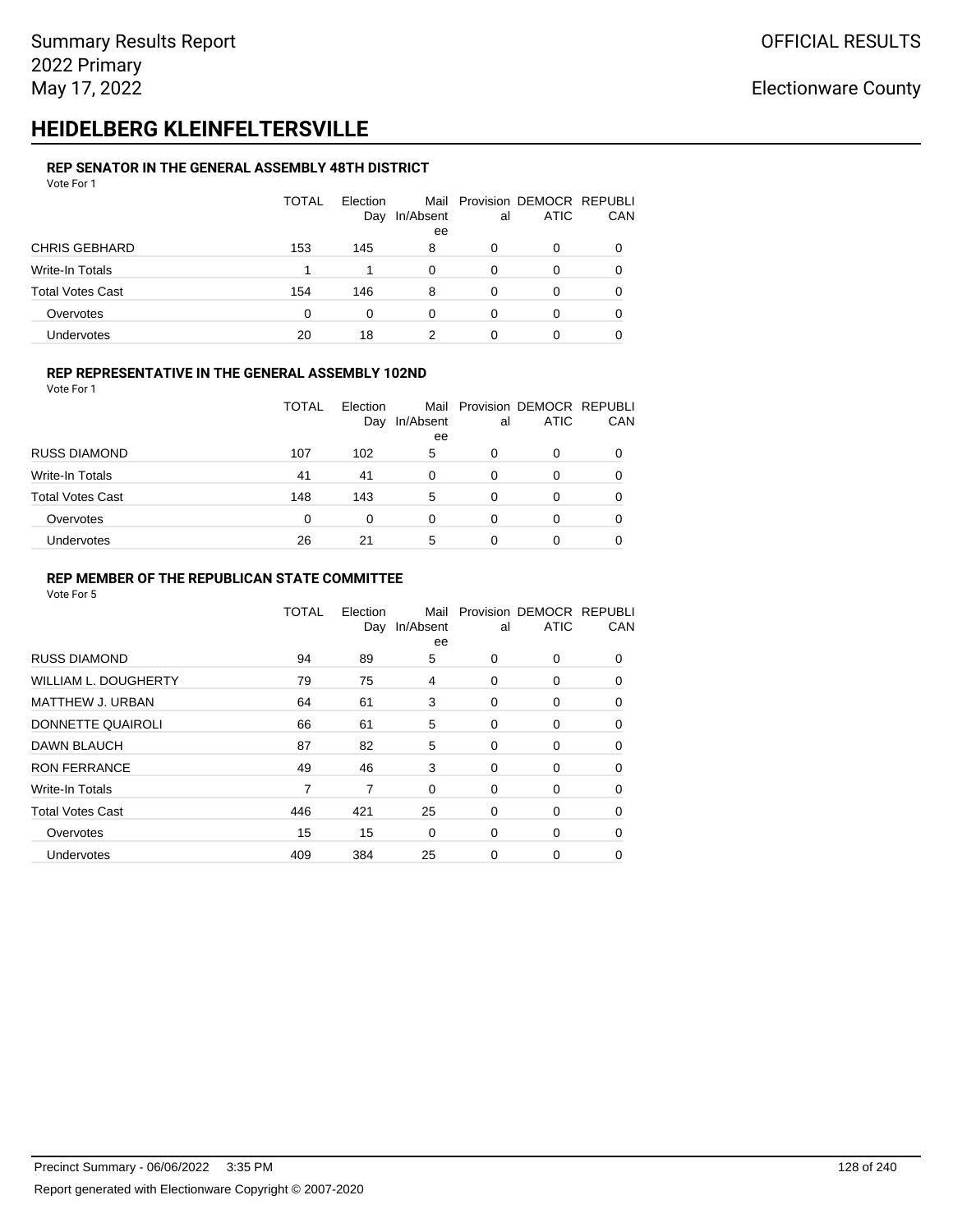# **HEIDELBERG SCHAEFFERSTOWN**

#### **DEM UNITED STATES SENATOR**

Vote For 1

|                         | TOTAL | Election<br>Day | Mail<br>In/Absent<br>ee | al       | Provision DEMOCR REPUBLI<br><b>ATIC</b> | CAN      |
|-------------------------|-------|-----------------|-------------------------|----------|-----------------------------------------|----------|
| ALEX KHALIL             |       | 0               |                         | 0        | 0                                       |          |
| <b>CONOR LAMB</b>       | 13    | 8               | 5                       | $\Omega$ | 0                                       | 0        |
| <b>MALCOLM KENYATTA</b> | 5     | 4               |                         | $\Omega$ | 0                                       | 0        |
| JOHN FETTERMAN          | 103   | 61              | 42                      | $\Omega$ | 0                                       | $\Omega$ |
| Write-In Totals         |       | 0               |                         | 0        | 0                                       | $\Omega$ |
| Total Votes Cast        | 123   | 73              | 50                      | $\Omega$ | $\Omega$                                | 0        |
| Overvotes               | 0     | $\Omega$        | 0                       | $\Omega$ | $\Omega$                                | $\Omega$ |
| <b>Undervotes</b>       |       |                 | $\Omega$                | 0        | 0                                       |          |

#### **DEM GOVERNOR**

| Vote For 1       |              |                 |                 |          |                                              |          |
|------------------|--------------|-----------------|-----------------|----------|----------------------------------------------|----------|
|                  | <b>TOTAL</b> | Election<br>Day | In/Absent<br>ee | al       | Mail Provision DEMOCR REPUBLI<br><b>ATIC</b> | CAN      |
| JOSH SHAPIRO     | 117          | 72              | 45              | 0        | 0                                            |          |
| Write-In Totals  | 2            |                 |                 | $\Omega$ | 0                                            | $\Omega$ |
| Total Votes Cast | 119          | 73              | 46              | 0        | 0                                            | 0        |
| Overvotes        | 0            | $\Omega$        | $\Omega$        | $\Omega$ | 0                                            | 0        |
| Undervotes       | 5            |                 | 4               | 0        | 0                                            |          |

#### **DEM LIEUTENANT GOVERNOR** Vote For 1

|                         | <b>TOTAL</b> | Election<br>Day | In/Absent<br>ee | al       | Mail Provision DEMOCR REPUBLI<br><b>ATIC</b> | CAN      |
|-------------------------|--------------|-----------------|-----------------|----------|----------------------------------------------|----------|
| <b>AUSTIN DAVIS</b>     | 53           | 23              | 30              | 0        | $\Omega$                                     | 0        |
| <b>RAY SOSA</b>         | 15           | 13              | $\overline{2}$  | 0        | 0                                            | 0        |
| <b>BRIAN SIMS</b>       | 49           | 34              | 15              | 0        | $\Omega$                                     | $\Omega$ |
| Write-In Totals         | 1            | $\Omega$        | 1               | 0        | $\Omega$                                     | $\Omega$ |
| <b>Total Votes Cast</b> | 118          | 70              | 48              | 0        | $\Omega$                                     | 0        |
| Overvotes               | $\mathbf 0$  | $\Omega$        | 0               | 0        | $\Omega$                                     | 0        |
| <b>Undervotes</b>       | 6            | 4               | 2               | $\Omega$ | $\Omega$                                     | 0        |
|                         |              |                 |                 |          |                                              |          |

#### **DEM REPRESENTATIVE IN CONGRESS 9TH DISTRICT**

|                         | TOTAL | <b>Flection</b><br>Day | In/Absent<br>ee | al | Mail Provision DEMOCR REPUBLI<br><b>ATIC</b> | <b>CAN</b> |
|-------------------------|-------|------------------------|-----------------|----|----------------------------------------------|------------|
| AMANDA R. WALDMAN       | 111   | 65                     | 46              | O  | 0                                            | 0          |
| Write-In Totals         |       | <sup>0</sup>           |                 | 0  | n                                            | 0          |
| <b>Total Votes Cast</b> | 112   | 65                     | 47              | 0  | 0                                            | 0          |
| Overvotes               | 0     | 0                      | $\Omega$        | O  | $\Omega$                                     | 0          |
| <b>Undervotes</b>       | 12    | 9                      | 3               |    |                                              |            |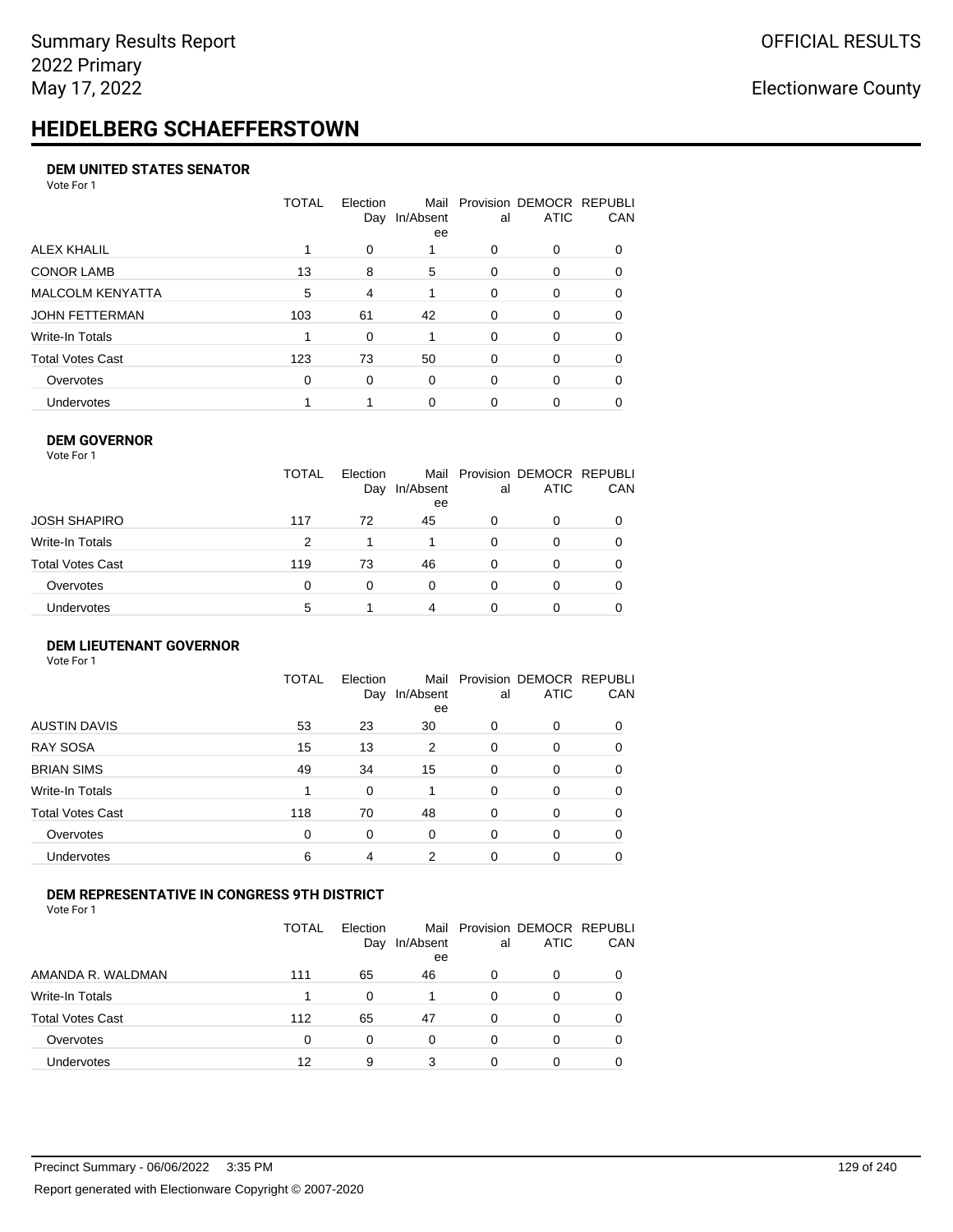# **HEIDELBERG SCHAEFFERSTOWN**

#### **DEM SENATOR IN THE GENERAL ASSEMBLY 48TH DISTRICT** Vote For 1

| 1 J J J J J J           |              |                 |                 |    |                                              |            |
|-------------------------|--------------|-----------------|-----------------|----|----------------------------------------------|------------|
|                         | <b>TOTAL</b> | Election<br>Day | In/Absent<br>ee | al | Mail Provision DEMOCR REPUBLI<br><b>ATIC</b> | <b>CAN</b> |
| <b>CALVIN CLEMENTS</b>  | 112          | 65              | 47              | O  | 0                                            | 0          |
| Write-In Totals         |              |                 | 0               | O  | 0                                            | 0          |
| <b>Total Votes Cast</b> | 113          | 66              | 47              | 0  | 0                                            | 0          |
| Overvotes               | 0            | 0               | 0               | O  | 0                                            | 0          |
| Undervotes              |              | 8               | 3               |    |                                              |            |

#### **DEM REPRESENTATIVE IN THE GENERAL ASSEMBLY 102ND**

| Vote For 1 |  |  |
|------------|--|--|
|            |  |  |

|                         | <b>TOTAL</b> | Election<br>Day | Mail<br>In/Absent<br>ee | al | Provision DEMOCR REPUBLI<br><b>ATIC</b> | CAN |
|-------------------------|--------------|-----------------|-------------------------|----|-----------------------------------------|-----|
| LAURA QUICK             | 109          | 63              | 46                      | 0  | ი                                       |     |
| Write-In Totals         | 0            | $\Omega$        | 0                       | 0  | 0                                       |     |
| <b>Total Votes Cast</b> | 109          | 63              | 46                      | 0  | Ω                                       |     |
| Overvotes               | 0            | 0               | 0                       | 0  | 0                                       |     |
| Undervotes              | 15           | 11              | 4                       |    | 0                                       |     |

#### **DEM MEMBER OF THE DEMOCRATIC STATE COMMITTEE**

Vote For 2

|                         | TOTAL    | Election<br>Day | Mail<br>In/Absent<br>ee | al       | Provision DEMOCR REPUBLI<br><b>ATIC</b> | CAN      |
|-------------------------|----------|-----------------|-------------------------|----------|-----------------------------------------|----------|
| LAURA QUICK             | 89       | 54              | 35                      | $\Omega$ | $\Omega$                                | 0        |
| <b>CALVIN CLEMENTS</b>  | 45       | 19              | 26                      | $\Omega$ | 0                                       | 0        |
| <b>CORNELL WILSON</b>   | 56       | 34              | 22                      | $\Omega$ | $\Omega$                                | 0        |
| Write-In Totals         | $\Omega$ | $\Omega$        | $\Omega$                | $\Omega$ | $\Omega$                                | $\Omega$ |
| <b>Total Votes Cast</b> | 190      | 107             | 83                      | $\Omega$ | 0                                       | 0        |
| Overvotes               | 2        | $\Omega$        | 2                       | $\Omega$ | $\Omega$                                | 0        |
| Undervotes              | 56       | 41              | 15                      | 0        | 0                                       |          |

#### **DEM MEMBER OF THE DEMOCRATIC COUNTY COMMITTEE HEIDELBERG SCHAEFFERSTOWN** Vote For 3

|                         | <b>TOTAL</b> | Election<br>Day | In/Absent<br>ee | al | Mail Provision DEMOCR REPUBLI<br><b>ATIC</b> | CAN |
|-------------------------|--------------|-----------------|-----------------|----|----------------------------------------------|-----|
| <b>Write-In Totals</b>  | 25           | 21              | $\overline{4}$  | O  | 0                                            |     |
| <b>Total Votes Cast</b> | 25           | 21              | 4               | 0  | 0                                            |     |
| Overvotes               | 0            | 0               | 0               |    | 0                                            |     |
| <b>Undervotes</b>       | 347          | 201             | 146             | O  | 0                                            |     |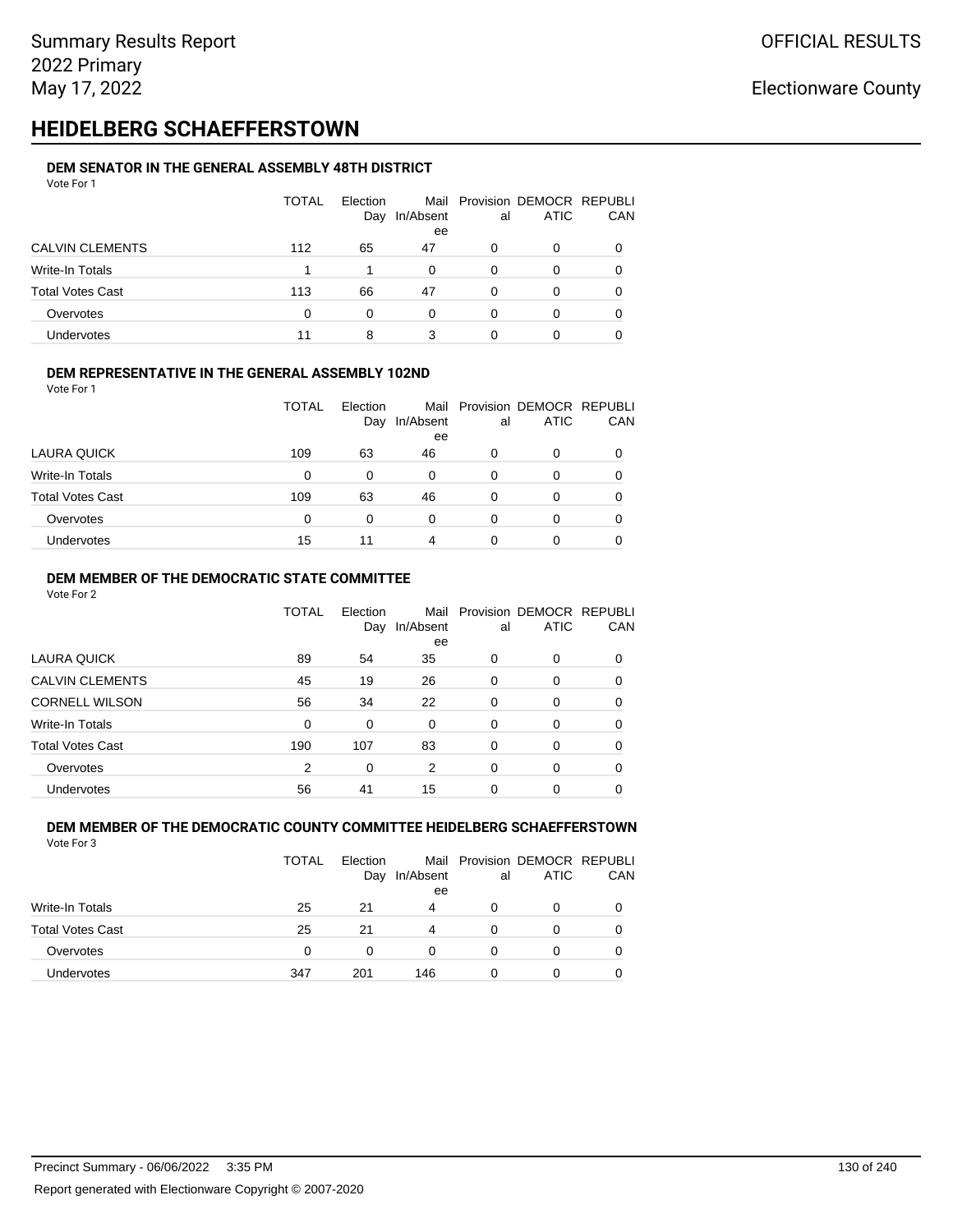# **HEIDELBERG SCHAEFFERSTOWN**

#### **REP GOVERNOR**

Vote For 1

|                         | TOTAL          | Election<br>Day | Mail<br>In/Absent<br>ee | al          | Provision DEMOCR REPUBLI<br><b>ATIC</b> | CAN |
|-------------------------|----------------|-----------------|-------------------------|-------------|-----------------------------------------|-----|
| <b>LOU BARLETTA</b>     | 77             | 77              | 0                       | 0           | 0                                       | 0   |
| DOUGLAS V. MASTRIANO    | 328            | 314             | 14                      | $\mathbf 0$ | 0                                       | 0   |
| <b>NCHE ZAMA</b>        | 0              | 0               | $\mathbf 0$             | 0           | 0                                       | 0   |
| DAVE WHITE              | 34             | 33              | 1                       | $\mathbf 0$ | 0                                       | 0   |
| <b>MELISSA HART</b>     | 10             | 7               | 3                       | 0           | 0                                       | 0   |
| <b>BILL MCSWAIN</b>     | 49             | 45              | 4                       | $\mathbf 0$ | 0                                       | 0   |
| <b>CHARLIE GEROW</b>    | 15             | 15              | $\mathbf 0$             | 0           | 0                                       | 0   |
| <b>JOE GALE</b>         | 4              | 1               | 3                       | $\mathbf 0$ | 0                                       | 0   |
| <b>JAKE CORMAN</b>      | $\overline{7}$ | 5               | 2                       | 0           | 0                                       | 0   |
| Write-In Totals         |                | 1               | $\Omega$                | $\mathbf 0$ | $\Omega$                                | 0   |
| <b>Total Votes Cast</b> | 525            | 498             | 27                      | $\Omega$    | $\Omega$                                | 0   |
| Overvotes               | 0              | 0               | $\mathbf 0$             | 0           | 0                                       | 0   |
| Undervotes              |                | 0               |                         | 0           | 0                                       | 0   |

### **REP LIEUTENANT GOVERNOR**

|                              | TOTAL | Election | Mail<br>Day In/Absent<br>ee | al       | Provision DEMOCR REPUBLI<br><b>ATIC</b> | CAN      |
|------------------------------|-------|----------|-----------------------------|----------|-----------------------------------------|----------|
| <b>CLARICE SCHILLINGER</b>   | 6     | 6        | 0                           | 0        | 0                                       | 0        |
| <b>JAMES EARL JONES</b>      | 18    | 17       | 1                           | 0        | 0                                       | 0        |
| <b>RICK SACCONE</b>          | 15    | 13       | 2                           | 0        | 0                                       | 0        |
| <b>JOHN BROWN</b>            | 8     | 8        | 0                           | $\Omega$ | 0                                       | 0        |
| <b>CHRIS FRYE</b>            | 12    | 12       | $\Omega$                    | $\Omega$ | 0                                       | 0        |
| JEFF COLEMAN                 | 34    | 31       | 3                           | 0        | 0                                       | 0        |
| <b>RUSS DIAMOND</b>          | 276   | 263      | 13                          | $\Omega$ | 0                                       | 0        |
| <b>CARRIE LEWIS DELROSSO</b> | 52    | 48       | 4                           | $\Omega$ | 0                                       | $\Omega$ |
| <b>TEDDY DANIELS</b>         | 70    | 66       | 4                           | 0        | 0                                       | 0        |
| Write-In Totals              | 13    | 13       | $\Omega$                    | $\Omega$ | 0                                       | $\Omega$ |
| <b>Total Votes Cast</b>      | 504   | 477      | 27                          | 0        | 0                                       | $\Omega$ |
| Overvotes                    | 1     | 1        | $\Omega$                    | $\Omega$ | $\Omega$                                | $\Omega$ |
| Undervotes                   | 21    | 20       | 1                           | $\Omega$ | $\Omega$                                | $\Omega$ |
|                              |       |          |                             |          |                                         |          |

### **REP REPRESENTATIVE IN CONGRESS 9TH DISTRICT**

|                         | <b>TOTAL</b> | Election<br>Day | In/Absent<br>ee | al       | Mail Provision DEMOCR REPUBLI<br><b>ATIC</b> | CAN      |
|-------------------------|--------------|-----------------|-----------------|----------|----------------------------------------------|----------|
| DAN MEUSER              | 461          | 438             | 23              | 0        | 0                                            | $\Omega$ |
| Write-In Totals         | 4            | 4               | 0               | 0        | 0                                            |          |
| <b>Total Votes Cast</b> | 465          | 442             | 23              | $\Omega$ | 0                                            |          |
| Overvotes               | 0            | 0               | 0               | 0        | 0                                            | 0        |
| Undervotes              | 61           | 56              | 5               | 0        | 0                                            |          |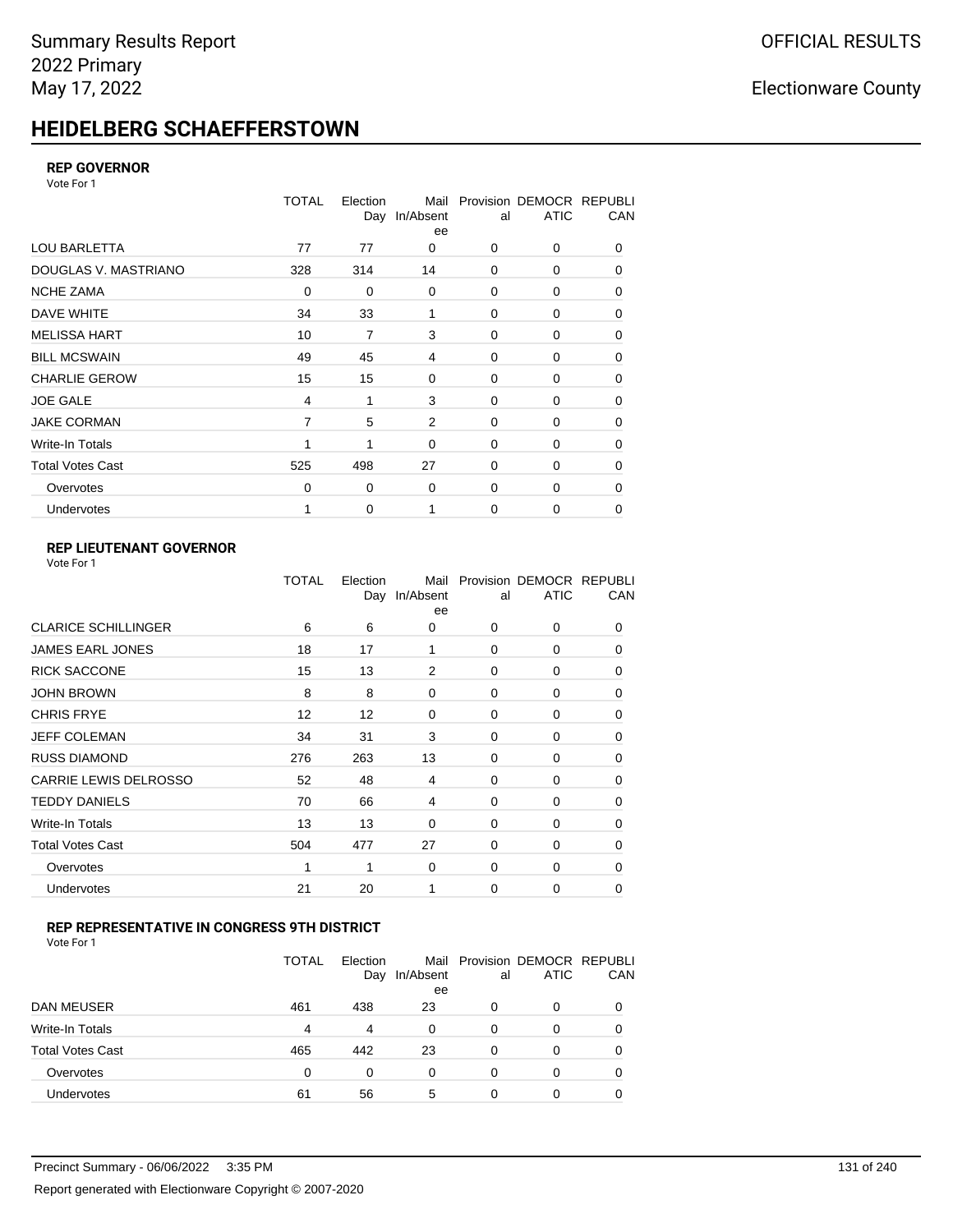# **HEIDELBERG SCHAEFFERSTOWN**

#### **REP SENATOR IN THE GENERAL ASSEMBLY 48TH DISTRICT** Vote For 1

| .                       |              |                 |                 |    |                                              |              |
|-------------------------|--------------|-----------------|-----------------|----|----------------------------------------------|--------------|
|                         | <b>TOTAL</b> | Election<br>Day | In/Absent<br>ee | al | Mail Provision DEMOCR REPUBLI<br><b>ATIC</b> | CAN          |
| <b>CHRIS GEBHARD</b>    | 477          | 454             | 23              | 0  | 0                                            |              |
| Write-In Totals         | 2            | 2               | 0               | 0  | O                                            |              |
| <b>Total Votes Cast</b> | 479          | 456             | 23              | 0  | 0                                            | <sup>0</sup> |
| Overvotes               | 0            | 0               | 0               | 0  | O                                            |              |
| Undervotes              | 47           | 42              | 5               | 0  | 0                                            |              |

#### **REP REPRESENTATIVE IN THE GENERAL ASSEMBLY 102ND**

Vote For 1

|                         | <b>TOTAL</b> | Election<br>Day | In/Absent<br>ee | al | Mail Provision DEMOCR REPUBLI<br><b>ATIC</b> | CAN |
|-------------------------|--------------|-----------------|-----------------|----|----------------------------------------------|-----|
| <b>RUSS DIAMOND</b>     | 381          | 358             | 23              | 0  | 0                                            |     |
| Write-In Totals         | 93           | 93              | 0               | 0  | O                                            |     |
| <b>Total Votes Cast</b> | 474          | 451             | 23              | 0  | 0                                            |     |
| Overvotes               | $\Omega$     | 0               | 0               | 0  | 0                                            |     |
| Undervotes              | 52           | 47              | 5               | 0  | 0                                            |     |

#### **REP MEMBER OF THE REPUBLICAN STATE COMMITTEE**

|                             | TOTAL | Election<br>Day | Mail<br>In/Absent<br>ee | al | Provision DEMOCR REPUBLI<br><b>ATIC</b> | CAN      |
|-----------------------------|-------|-----------------|-------------------------|----|-----------------------------------------|----------|
| <b>RUSS DIAMOND</b>         | 332   | 315             | 17                      | 0  | 0                                       | 0        |
| <b>WILLIAM L. DOUGHERTY</b> | 228   | 213             | 15                      | 0  | 0                                       | 0        |
| MATTHEW J. URBAN            | 162   | 146             | 16                      | 0  | 0                                       | 0        |
| DONNETTE QUAIROLI           | 193   | 179             | 14                      | 0  | 0                                       | $\Omega$ |
| <b>DAWN BLAUCH</b>          | 255   | 239             | 16                      | 0  | 0                                       | $\Omega$ |
| <b>RON FERRANCE</b>         | 120   | 115             | 5                       | 0  | 0                                       | $\Omega$ |
| Write-In Totals             | 16    | 16              | 0                       | 0  | 0                                       | 0        |
| <b>Total Votes Cast</b>     | 1,306 | 1,223           | 83                      | 0  | 0                                       | 0        |
| Overvotes                   | 0     | 0               | $\mathbf 0$             | 0  | 0                                       | 0        |
| Undervotes                  | 1,324 | 1,267           | 57                      | 0  | 0                                       | 0        |
|                             |       |                 |                         |    |                                         |          |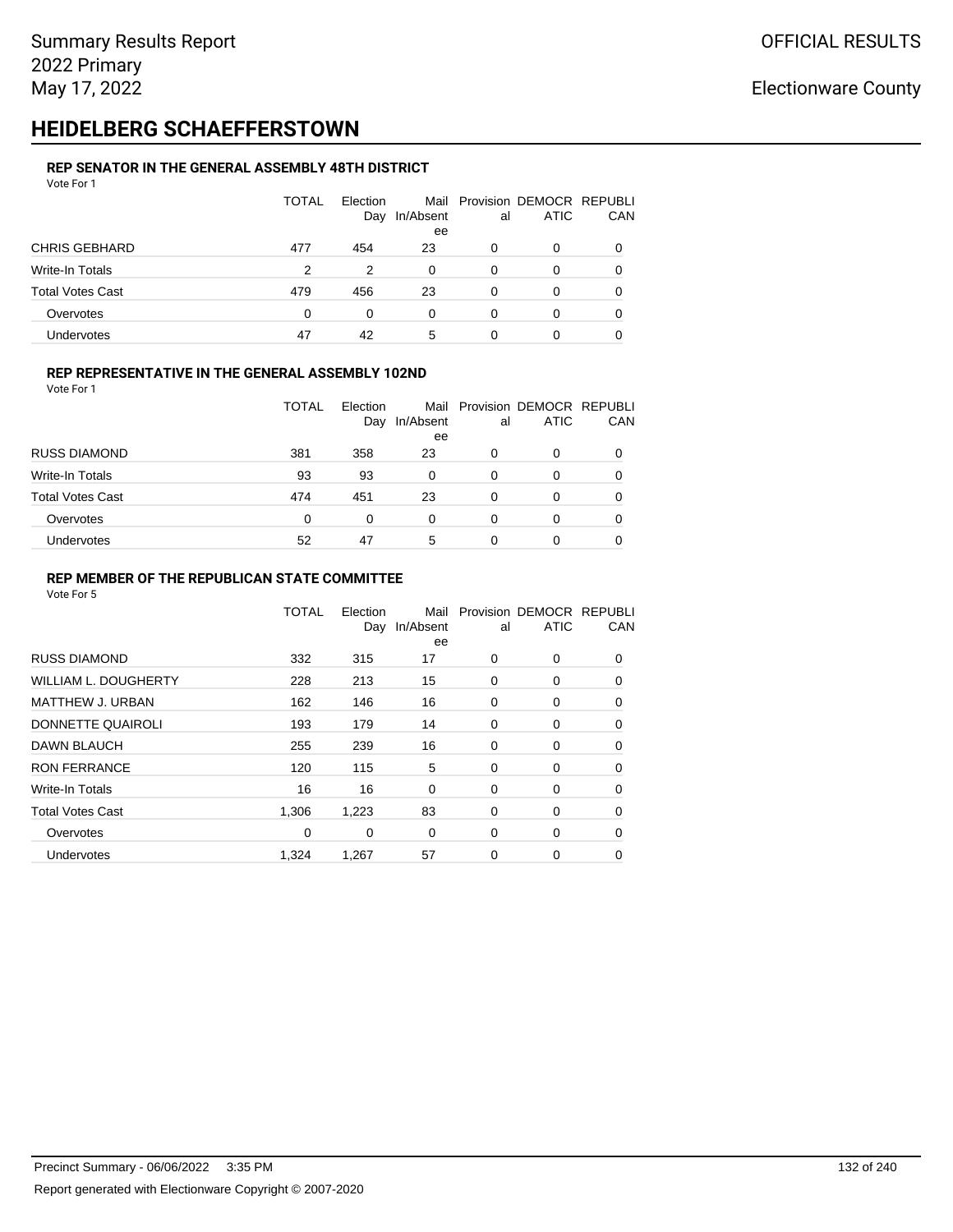# **JACKSON EAST**

#### **DEM UNITED STATES SENATOR**

Vote For 1

|                         | TOTAL | Election<br>Day | Mail<br>In/Absent<br>ee | al | Provision DEMOCR REPUBLI<br>ATIC | <b>CAN</b> |
|-------------------------|-------|-----------------|-------------------------|----|----------------------------------|------------|
| ALEX KHALIL             |       | $\Omega$        |                         | 0  | $\Omega$                         | 0          |
| <b>CONOR LAMB</b>       |       | 3               | 4                       | 0  | $\Omega$                         | 0          |
| <b>MALCOLM KENYATTA</b> | 3     | 0               | 3                       | 0  | $\Omega$                         | 0          |
| JOHN FETTERMAN          | 73    | 28              | 45                      | 0  | $\Omega$                         | 0          |
| Write-In Totals         | 0     | 0               | $\Omega$                | 0  | $\Omega$                         | 0          |
| <b>Total Votes Cast</b> | 84    | 31              | 53                      | 0  | $\Omega$                         | $\Omega$   |
| Overvotes               | 0     | 0               | $\Omega$                | 0  | $\Omega$                         | 0          |
| <b>Undervotes</b>       | 3     |                 | 2                       | 0  | $\Omega$                         | 0          |

#### **DEM GOVERNOR**

| Vote For 1              |              |                 |                 |          |                                              |     |
|-------------------------|--------------|-----------------|-----------------|----------|----------------------------------------------|-----|
|                         | <b>TOTAL</b> | Election<br>Day | In/Absent<br>ee | al       | Mail Provision DEMOCR REPUBLI<br><b>ATIC</b> | CAN |
| JOSH SHAPIRO            | 85           | 31              | 54              | 0        | 0                                            |     |
| Write-In Totals         | 0            | 0               | $\Omega$        | 0        | 0                                            | 0   |
| <b>Total Votes Cast</b> | 85           | 31              | 54              | $\Omega$ | 0                                            | 0   |
| Overvotes               | 0            | $\Omega$        | 0               | 0        | 0                                            |     |
| Undervotes              | 2            |                 |                 | ŋ        | Ω                                            |     |

#### **DEM LIEUTENANT GOVERNOR** Vote For 1

|                         | <b>TOTAL</b> | Election<br>Day | In/Absent<br>ee | al       | Mail Provision DEMOCR REPUBLI<br><b>ATIC</b> | CAN      |
|-------------------------|--------------|-----------------|-----------------|----------|----------------------------------------------|----------|
| <b>AUSTIN DAVIS</b>     | 54           | 14              | 40              | 0        | 0                                            | 0        |
| <b>RAY SOSA</b>         | 9            | 6               | 3               | $\Omega$ | 0                                            | 0        |
| <b>BRIAN SIMS</b>       | 14           | 7               | 7               | $\Omega$ | $\Omega$                                     | $\Omega$ |
| Write-In Totals         | $\Omega$     | $\Omega$        | $\Omega$        | $\Omega$ | $\Omega$                                     | $\Omega$ |
| <b>Total Votes Cast</b> | 77           | 27              | 50              | $\Omega$ | $\Omega$                                     | $\Omega$ |
| Overvotes               | 0            | 0               | $\Omega$        | $\Omega$ | $\Omega$                                     | $\Omega$ |
| Undervotes              | 10           | 5               | 5               | 0        | 0                                            | 0        |

#### **DEM REPRESENTATIVE IN CONGRESS 9TH DISTRICT**

Vote For 1

|                         | TOTAL | <b>Flection</b><br>Day | In/Absent<br>ee | al | Mail Provision DEMOCR REPUBLI<br><b>ATIC</b> | <b>CAN</b> |
|-------------------------|-------|------------------------|-----------------|----|----------------------------------------------|------------|
| AMANDA R. WALDMAN       | 75    | 23                     | 52              | O  | 0                                            | 0          |
| Write-In Totals         | 0     | <sup>0</sup>           | 0               | 0  | n                                            | 0          |
| <b>Total Votes Cast</b> | 75    | 23                     | 52              | 0  | 0                                            | 0          |
| Overvotes               | 0     | 0                      | 0               | 0  | $\Omega$                                     | 0          |
| <b>Undervotes</b>       | 12    | 9                      | 3               |    |                                              |            |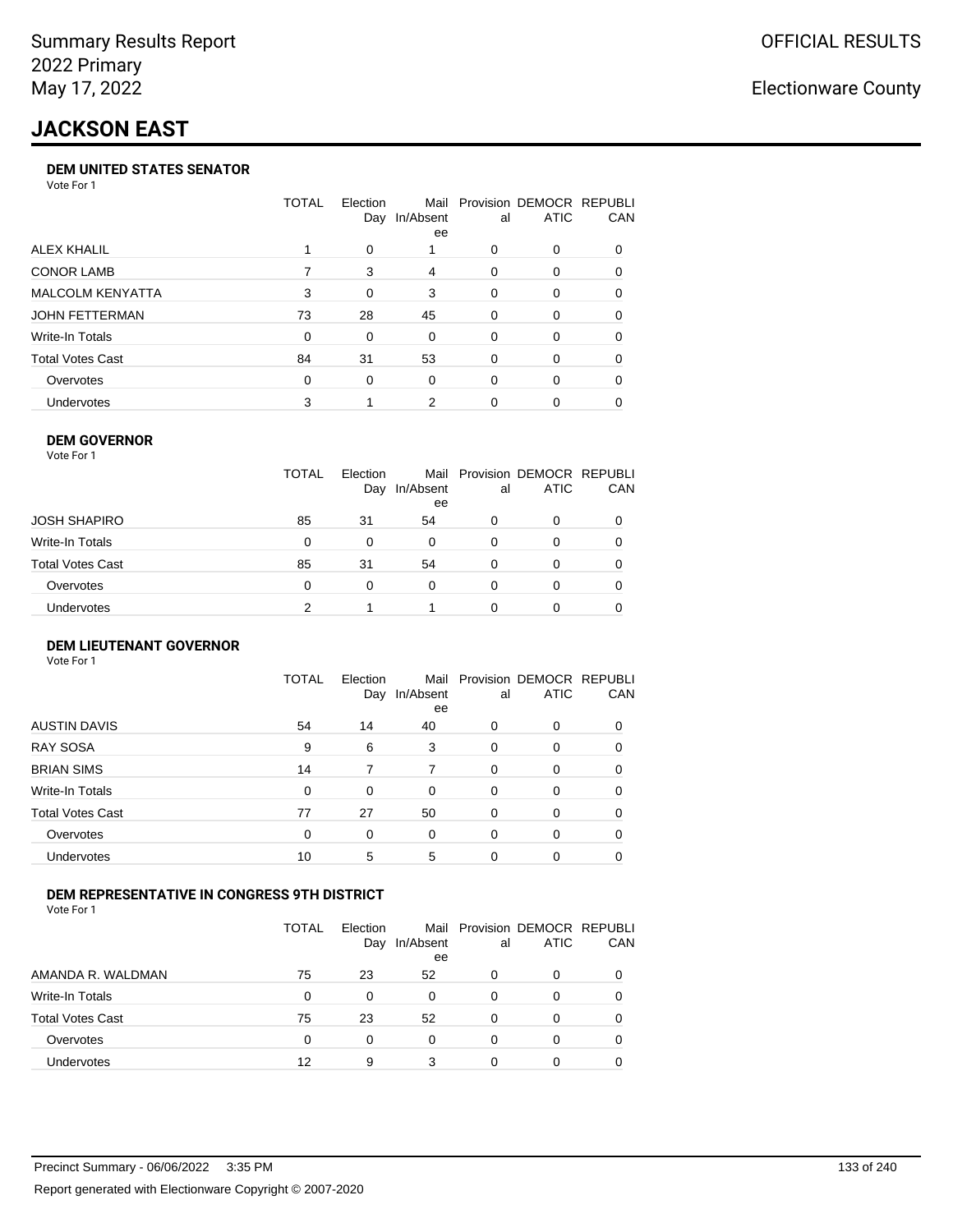# **JACKSON EAST**

### **DEM SENATOR IN THE GENERAL ASSEMBLY 48TH DISTRICT**

|                         | <b>TOTAL</b> | Election<br>Day | In/Absent<br>ee | al       | Mail Provision DEMOCR REPUBLI<br><b>ATIC</b> | CAN |
|-------------------------|--------------|-----------------|-----------------|----------|----------------------------------------------|-----|
| <b>CALVIN CLEMENTS</b>  | 77           | 25              | 52              | $\Omega$ | 0                                            |     |
| Write-In Totals         | 0            | 0               | 0               | 0        | O                                            |     |
| <b>Total Votes Cast</b> | 77           | 25              | 52              | 0        | 0                                            |     |
| Overvotes               | 0            | 0               | $\Omega$        | 0        | 0                                            |     |
| Undervotes              | 10           |                 | 3               |          |                                              |     |

### **DEM REPRESENTATIVE IN THE GENERAL ASSEMBLY 102ND**

| Vote For 1 |  |  |
|------------|--|--|
|            |  |  |

|                         | TOTAL | Election<br>Day | In/Absent | al | Mail Provision DEMOCR REPUBLI<br><b>ATIC</b> | <b>CAN</b> |
|-------------------------|-------|-----------------|-----------|----|----------------------------------------------|------------|
|                         |       |                 | ee        |    |                                              |            |
| LAURA QUICK             | 76    | 25              | 51        | O  | 0                                            | 0          |
| Write-In Totals         | 0     | 0               | 0         | 0  |                                              | 0          |
| <b>Total Votes Cast</b> | 76    | 25              | 51        | 0  |                                              | 0          |
| Overvotes               | 0     | 0               | 0         | O  |                                              | 0          |
| Undervotes              |       |                 | 4         | Ω  |                                              | 0          |

#### **DEM MEMBER OF THE DEMOCRATIC STATE COMMITTEE**

Vote For 2

|                         | TOTAL    | Flection<br>Day | Mail<br>In/Absent<br>ee | al       | Provision DEMOCR REPUBLI<br><b>ATIC</b> | CAN |
|-------------------------|----------|-----------------|-------------------------|----------|-----------------------------------------|-----|
| LAURA QUICK             | 50       | 15              | 35                      | 0        | 0                                       | 0   |
| <b>CALVIN CLEMENTS</b>  | 30       |                 | 23                      | $\Omega$ | 0                                       | 0   |
| <b>CORNELL WILSON</b>   | 36       | 11              | 25                      | $\Omega$ | 0                                       | 0   |
| Write-In Totals         | 0        | 0               | 0                       | 0        | 0                                       | 0   |
| <b>Total Votes Cast</b> | 116      | 33              | 83                      | 0        | $\Omega$                                | 0   |
| Overvotes               | $\Omega$ | 0               | 0                       | 0        | $\Omega$                                | 0   |
| <b>Undervotes</b>       | 58       | 31              | 27                      | 0        | 0                                       |     |

#### **DEM MEMBER OF THE DEMOCRATIC COUNTY COMMITTEE JACKSON EAST** Vote For 3

|                         | <b>TOTAL</b> | Election<br>Day | In/Absent<br>ee | al | Mail Provision DEMOCR REPUBLI<br><b>ATIC</b> | CAN |
|-------------------------|--------------|-----------------|-----------------|----|----------------------------------------------|-----|
| Write-In Totals         | 9            | 3               | 6               | 0  | Ω                                            |     |
| <b>Total Votes Cast</b> | 9            | 3               | 6               |    | O                                            |     |
| Overvotes               | 0            | 0               |                 | Ω  | O                                            |     |
| <b>Undervotes</b>       | 252          | 93              | 159             | 0  | Ω                                            |     |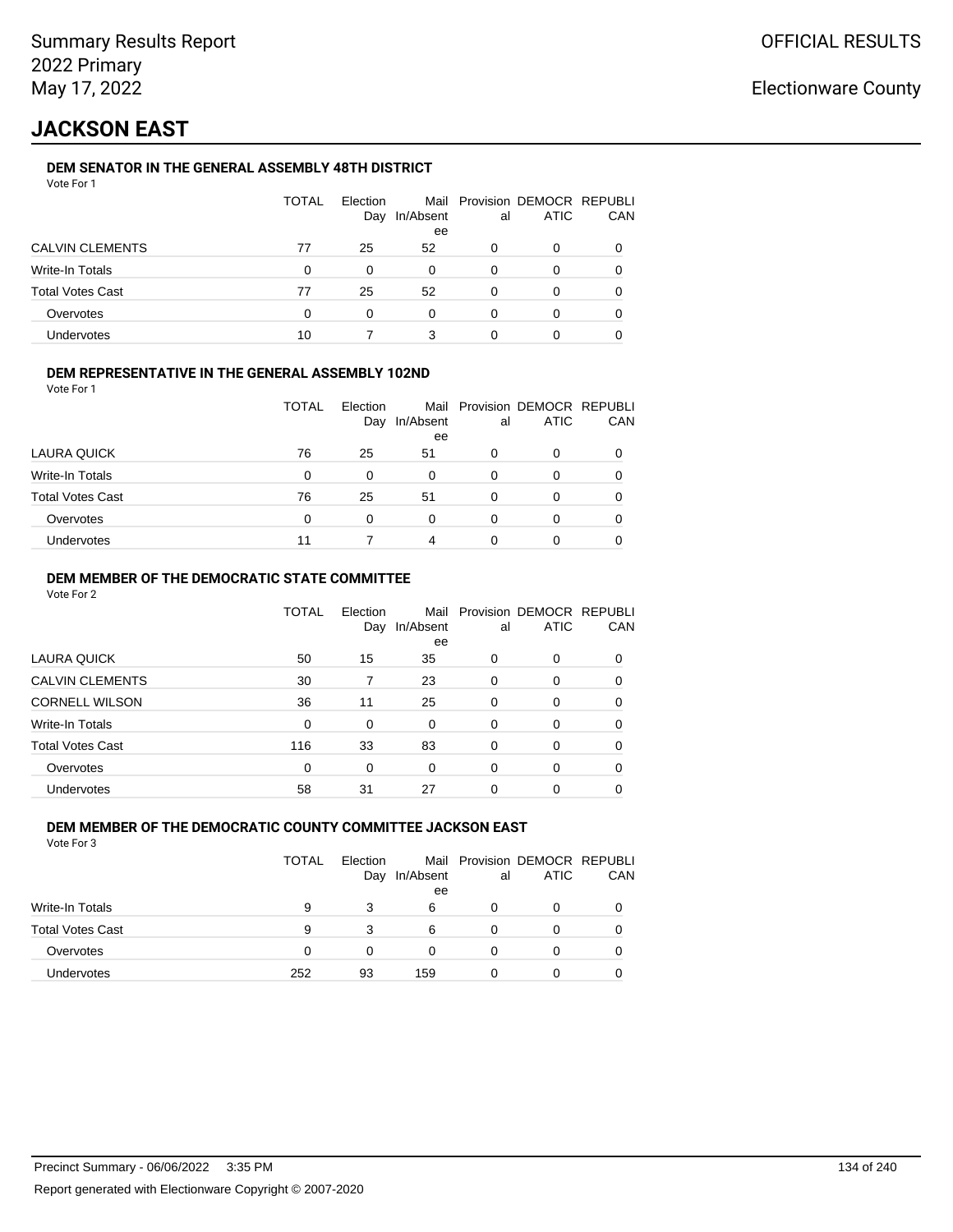# **JACKSON EAST**

#### **REP GOVERNOR**

Vote For 1

|                         | <b>TOTAL</b>   | Election<br>Day | Mail<br>In/Absent<br>ee | al          | Provision DEMOCR REPUBLI<br><b>ATIC</b> | CAN |
|-------------------------|----------------|-----------------|-------------------------|-------------|-----------------------------------------|-----|
| <b>LOU BARLETTA</b>     | 64             | 59              | 5                       | 0           | 0                                       | 0   |
| DOUGLAS V. MASTRIANO    | 192            | 183             | 8                       | 1           | 0                                       | 0   |
| <b>NCHE ZAMA</b>        | $\overline{2}$ | 2               | 0                       | $\Omega$    | 0                                       | 0   |
| DAVE WHITE              | 36             | 24              | 12                      | 0           | 0                                       | 0   |
| <b>MELISSA HART</b>     | 7              | 2               | 5                       | $\Omega$    | 0                                       | 0   |
| <b>BILL MCSWAIN</b>     | 36             | 30              | 6                       | 0           | 0                                       | 0   |
| <b>CHARLIE GEROW</b>    | 7              | 4               | 3                       | $\Omega$    | $\Omega$                                | 0   |
| <b>JOE GALE</b>         | 3              | 3               | 0                       | 0           | 0                                       | 0   |
| <b>JAKE CORMAN</b>      | 7              | 4               | 3                       | 0           | 0                                       | 0   |
| Write-In Totals         | $\Omega$       | 0               | $\mathbf 0$             | 0           | 0                                       | 0   |
| <b>Total Votes Cast</b> | 354            | 311             | 42                      | 1           | $\Omega$                                | 0   |
| Overvotes               | 0              | 0               | 0                       | 0           | 0                                       | 0   |
| Undervotes              | 5              | 3               | $\overline{2}$          | $\mathbf 0$ | 0                                       | 0   |

### **REP LIEUTENANT GOVERNOR**

|                            | TOTAL          | Election | Mail<br>Day In/Absent<br>ee | al          | Provision DEMOCR REPUBLI<br><b>ATIC</b> | CAN      |
|----------------------------|----------------|----------|-----------------------------|-------------|-----------------------------------------|----------|
| <b>CLARICE SCHILLINGER</b> | 9              | 5        | 4                           | $\Omega$    | 0                                       | 0        |
| <b>JAMES EARL JONES</b>    | 15             | 14       | 1                           | $\Omega$    | 0                                       | 0        |
| <b>RICK SACCONE</b>        | 15             | 13       | 2                           | $\Omega$    | 0                                       | 0        |
| <b>JOHN BROWN</b>          | 9              | 6        | 3                           | $\Omega$    | 0                                       | 0        |
| <b>CHRIS FRYE</b>          | 7              | 7        | 0                           | 0           | 0                                       | 0        |
| JEFF COLEMAN               | 10             | 8        | 2                           | 0           | 0                                       | 0        |
| <b>RUSS DIAMOND</b>        | 216            | 193      | 22                          | 1           | 0                                       | 0        |
| CARRIE LEWIS DELROSSO      | 34             | 30       | 4                           | 0           | 0                                       | 0        |
| <b>TEDDY DANIELS</b>       | 26             | 24       | 2                           | 0           | 0                                       | 0        |
| Write-In Totals            | $\overline{2}$ | 2        | 0                           | 0           | 0                                       | 0        |
| <b>Total Votes Cast</b>    | 343            | 302      | 40                          | 1           | 0                                       | 0        |
| Overvotes                  | 0              | 0        | 0                           | 0           | 0                                       | $\Omega$ |
| Undervotes                 | 16             | 12       | 4                           | $\mathbf 0$ | 0                                       | 0        |
|                            |                |          |                             |             |                                         |          |

#### **REP REPRESENTATIVE IN CONGRESS 9TH DISTRICT**

Vote For 1

|                         | <b>TOTAL</b> | Election<br>Day | In/Absent<br>ee | al | Mail Provision DEMOCR REPUBLI<br><b>ATIC</b> | CAN |
|-------------------------|--------------|-----------------|-----------------|----|----------------------------------------------|-----|
| <b>DAN MEUSER</b>       | 323          | 282             | 41              | 0  | 0                                            |     |
| Write-In Totals         | $\Omega$     | 0               | 0               | 0  | 0                                            |     |
| <b>Total Votes Cast</b> | 323          | 282             | 41              | 0  | O                                            |     |
| Overvotes               | $\Omega$     | 0               | 0               | 0  | 0                                            |     |
| Undervotes              | 35           | 32              | 3               |    | Ω                                            |     |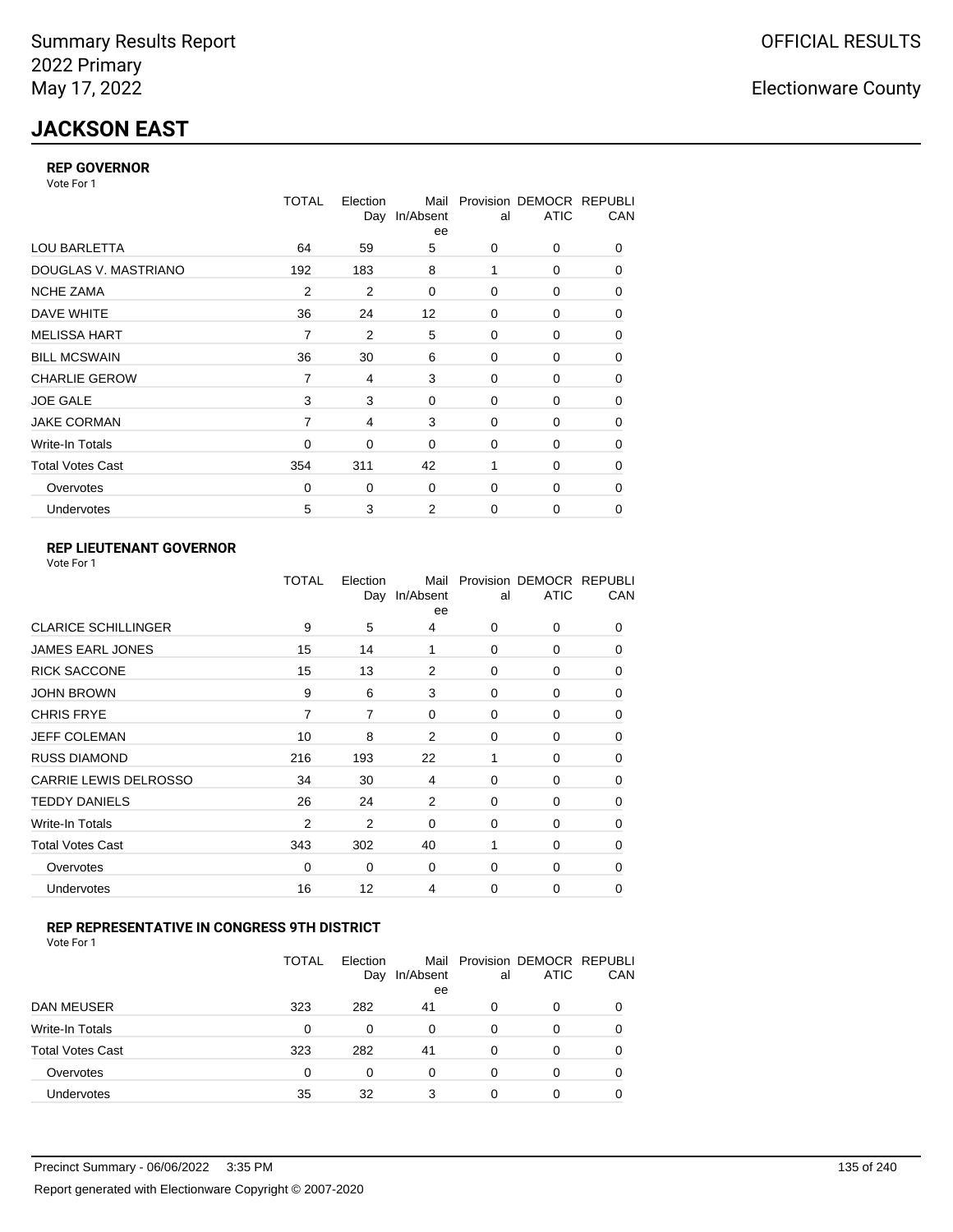# **JACKSON EAST**

### **REP SENATOR IN THE GENERAL ASSEMBLY 48TH DISTRICT**

|                         | <b>TOTAL</b> | Election<br>Day | In/Absent<br>ee | al | Mail Provision DEMOCR REPUBLI<br><b>ATIC</b> | CAN |
|-------------------------|--------------|-----------------|-----------------|----|----------------------------------------------|-----|
| <b>CHRIS GEBHARD</b>    | 333          | 291             | 42              | 0  | 0                                            |     |
| Write-In Totals         |              |                 | $\Omega$        | 0  | O                                            |     |
| <b>Total Votes Cast</b> | 334          | 292             | 42              | O  | O                                            |     |
| Overvotes               | 0            | 0               | $\Omega$        | 0  | 0                                            |     |
| <b>Undervotes</b>       | 24           | 22              |                 | 0  | 0                                            |     |

#### **REP REPRESENTATIVE IN THE GENERAL ASSEMBLY 102ND**

Vote For 1

|                         | <b>TOTAL</b> | <b>Flection</b><br>Day | Mail<br>In/Absent<br>ee | al | Provision DEMOCR REPUBLI<br><b>ATIC</b> | CAN |
|-------------------------|--------------|------------------------|-------------------------|----|-----------------------------------------|-----|
| <b>RUSS DIAMOND</b>     | 313          | 277                    | 35                      |    | ი                                       |     |
| Write-In Totals         | 8            | 6                      | 2                       | 0  | 0                                       |     |
| <b>Total Votes Cast</b> | 321          | 283                    | 37                      |    | O                                       |     |
| Overvotes               |              |                        | 0                       | 0  | 0                                       |     |
| Undervotes              | 37           | 30                     |                         |    | 0                                       |     |

#### **REP MEMBER OF THE REPUBLICAN STATE COMMITTEE**

|                         | <b>TOTAL</b> | Election<br>Day | Mail<br>In/Absent<br>ee | al | Provision DEMOCR REPUBLI<br><b>ATIC</b> | CAN      |
|-------------------------|--------------|-----------------|-------------------------|----|-----------------------------------------|----------|
| <b>RUSS DIAMOND</b>     | 251          | 232             | 18                      | 1  | 0                                       | 0        |
| WILLIAM L. DOUGHERTY    | 162          | 137             | 25                      | 0  | 0                                       | 0        |
| <b>MATTHEW J. URBAN</b> | 127          | 104             | 23                      | 0  | 0                                       | 0        |
| DONNETTE QUAIROLI       | 155          | 128             | 27                      | 0  | 0                                       | $\Omega$ |
| DAWN BLAUCH             | 199          | 171             | 28                      | 0  | 0                                       | $\Omega$ |
| <b>RON FERRANCE</b>     | 94           | 81              | 13                      | 0  | 0                                       | $\Omega$ |
| Write-In Totals         | 1            | 1               | 0                       | 0  | 0                                       | 0        |
| <b>Total Votes Cast</b> | 989          | 854             | 134                     | 1  | 0                                       | 0        |
| Overvotes               | 0            | 0               | 0                       | 0  | 0                                       | 0        |
| <b>Undervotes</b>       | 802          | 716             | 86                      | 0  | 0                                       | 0        |
|                         |              |                 |                         |    |                                         |          |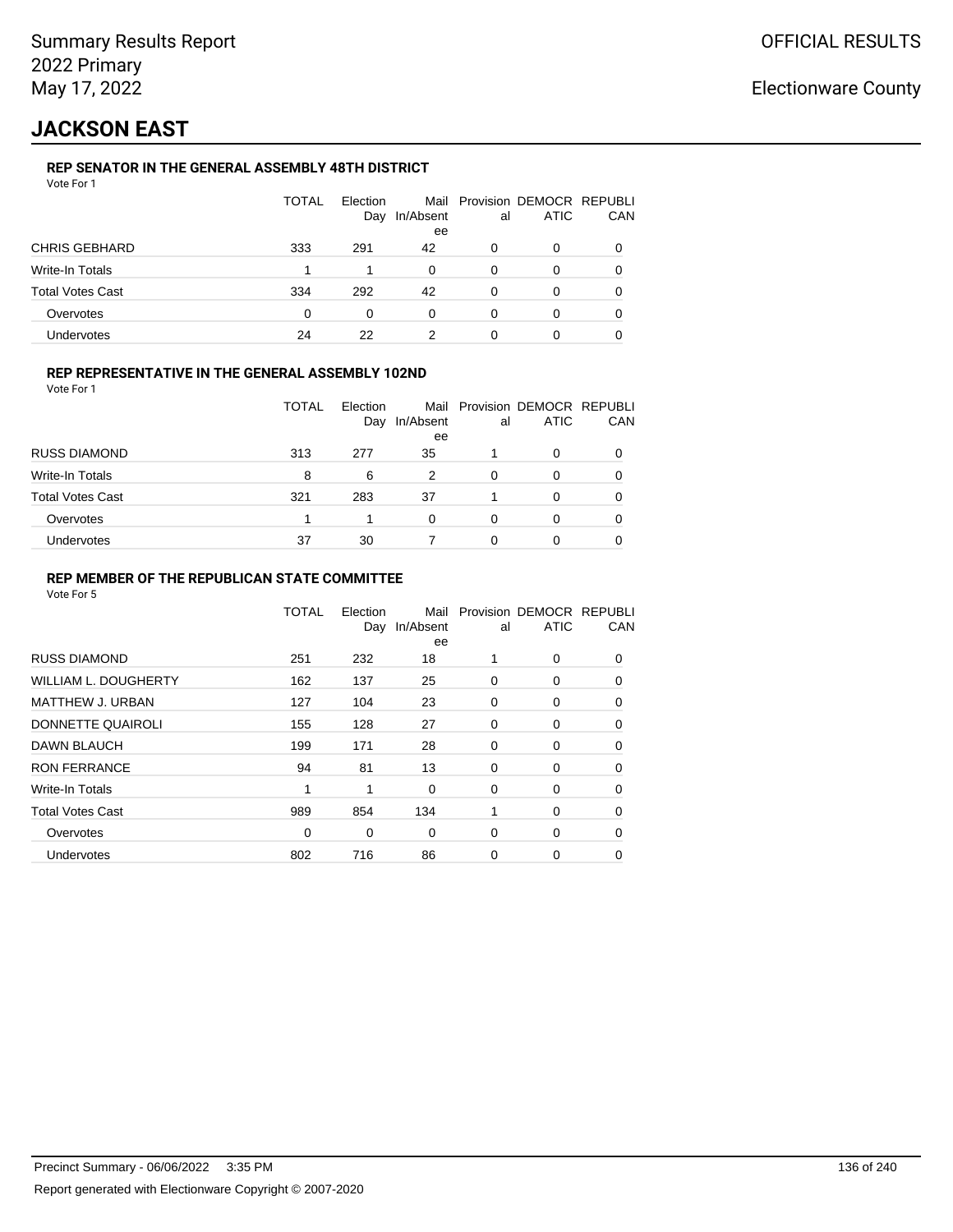# **JACKSON NORTH**

#### **DEM UNITED STATES SENATOR**

Vote For 1

|                         | TOTAL | Election<br>Day | Mail<br>In/Absent<br>ee | al       | Provision DEMOCR REPUBLI<br><b>ATIC</b> | CAN      |
|-------------------------|-------|-----------------|-------------------------|----------|-----------------------------------------|----------|
| ALEX KHALIL             | 6     | 4               | 2                       | 0        | $\Omega$                                | 0        |
| <b>CONOR LAMB</b>       | 17    | 6               | 11                      | 0        | $\Omega$                                | 0        |
| <b>MALCOLM KENYATTA</b> | 8     | 3               | 5                       | 0        | $\Omega$                                | 0        |
| JOHN FETTERMAN          | 122   | 44              | 78                      | 0        | $\Omega$                                | 0        |
| Write-In Totals         | 0     | 0               | $\Omega$                | $\Omega$ | $\Omega$                                | $\Omega$ |
| <b>Total Votes Cast</b> | 153   | 57              | 96                      | 0        | $\Omega$                                | 0        |
| Overvotes               | 0     | $\Omega$        | $\Omega$                | 0        | $\Omega$                                | 0        |
| Undervotes              |       |                 | $\Omega$                | 0        | $\Omega$                                | 0        |

#### **DEM GOVERNOR**

| Vote For 1       |              |                 |                 |          |                                              |     |
|------------------|--------------|-----------------|-----------------|----------|----------------------------------------------|-----|
|                  | <b>TOTAL</b> | Election<br>Day | In/Absent<br>ee | al       | Mail Provision DEMOCR REPUBLI<br><b>ATIC</b> | CAN |
| JOSH SHAPIRO     | 144          | 50              | 94              | 0        | 0                                            |     |
| Write-In Totals  | 3            | 2               |                 | 0        | 0                                            | 0   |
| Total Votes Cast | 147          | 52              | 95              | 0        | 0                                            | 0   |
| Overvotes        | 0            | 0               | $\Omega$        | $\Omega$ | 0                                            | 0   |
| Undervotes       |              | 6               |                 | O        | 0                                            |     |

#### **DEM LIEUTENANT GOVERNOR** Vote For 1

|                         | <b>TOTAL</b> | Election<br>Day | In/Absent<br>ee | al       | Mail Provision DEMOCR REPUBLI<br><b>ATIC</b> | CAN      |
|-------------------------|--------------|-----------------|-----------------|----------|----------------------------------------------|----------|
| <b>AUSTIN DAVIS</b>     | 77           | 22              | 55              | $\Omega$ | 0                                            | 0        |
| <b>RAY SOSA</b>         | 18           | 12              | 6               | $\Omega$ | 0                                            | 0        |
| <b>BRIAN SIMS</b>       | 48           | 17              | 31              | $\Omega$ | 0                                            | $\Omega$ |
| Write-In Totals         | $\Omega$     | 0               | $\Omega$        | $\Omega$ | 0                                            | $\Omega$ |
| <b>Total Votes Cast</b> | 143          | 51              | 92              | 0        | 0                                            | $\Omega$ |
| Overvotes               | 0            | 0               | $\Omega$        | $\Omega$ | 0                                            | $\Omega$ |
| <b>Undervotes</b>       | 11           |                 | 4               | $\Omega$ | 0                                            | 0        |

#### **DEM REPRESENTATIVE IN CONGRESS 9TH DISTRICT**

Vote For 1

|                         | TOTAL | <b>Flection</b><br>Day | In/Absent<br>ee | al | Mail Provision DEMOCR REPUBLI<br><b>ATIC</b> | <b>CAN</b> |
|-------------------------|-------|------------------------|-----------------|----|----------------------------------------------|------------|
| AMANDA R. WALDMAN       | 140   | 46                     | 94              | O  | 0                                            | 0          |
| <b>Write-In Totals</b>  | 0     | $\Omega$               | $\Omega$        | 0  | n                                            | 0          |
| <b>Total Votes Cast</b> | 140   | 46                     | 94              | 0  |                                              | 0          |
| Overvotes               | 0     | 0                      | 0               | O  | $\Omega$                                     | 0          |
| Undervotes              | 14    | 12                     | ົ               |    |                                              |            |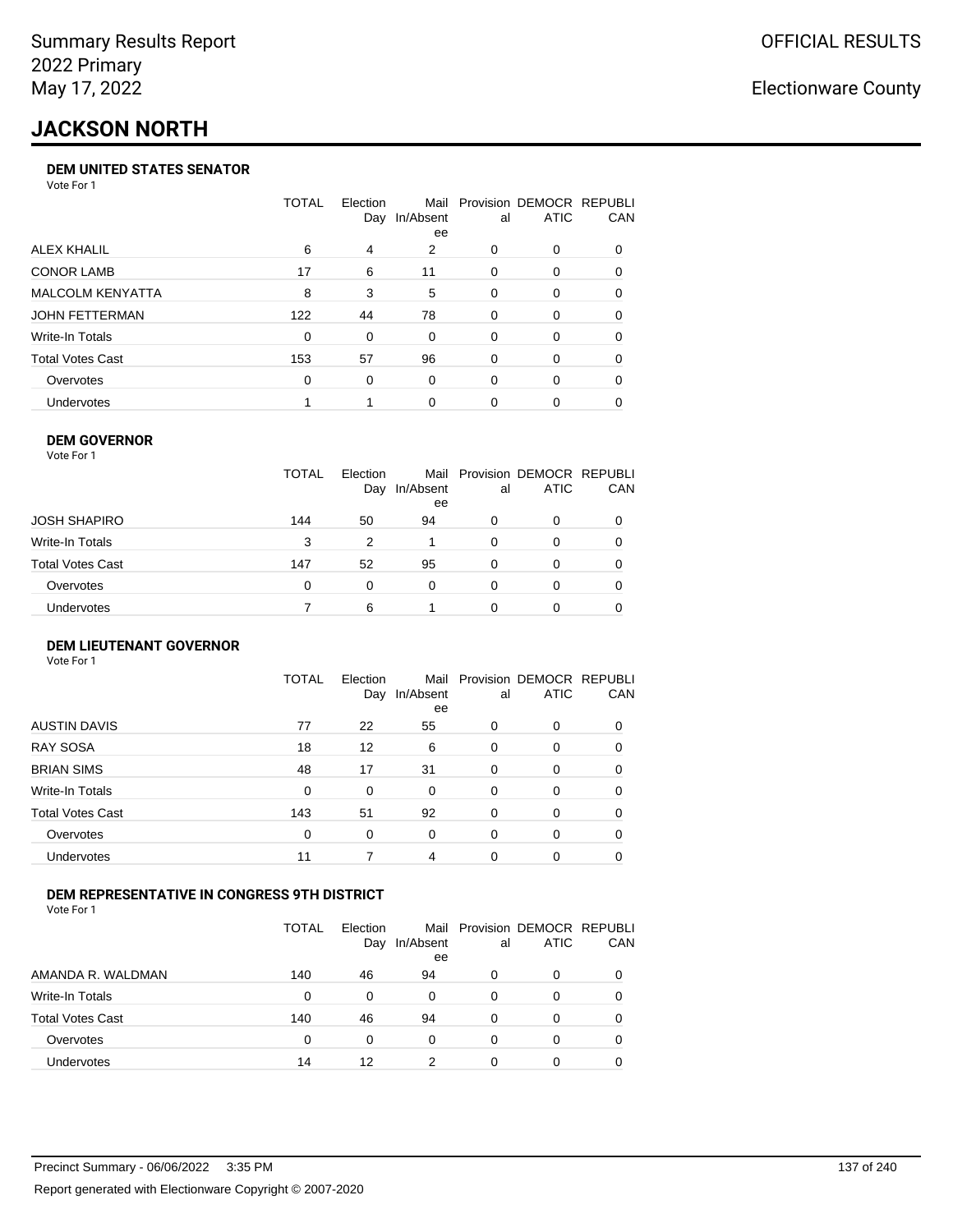# **JACKSON NORTH**

### **DEM SENATOR IN THE GENERAL ASSEMBLY 48TH DISTRICT**

|                         | <b>TOTAL</b> | Election<br>Day | In/Absent<br>ee | al | Mail Provision DEMOCR REPUBLI<br><b>ATIC</b> | CAN |
|-------------------------|--------------|-----------------|-----------------|----|----------------------------------------------|-----|
| <b>CALVIN CLEMENTS</b>  | 141          | 49              | 92              | O  | 0                                            |     |
| Write-In Totals         | 0            | 0               | $\Omega$        | 0  | O                                            |     |
| <b>Total Votes Cast</b> | 141          | 49              | 92              | 0  | Ω                                            |     |
| Overvotes               | 0            | 0               | 0               | 0  | ი                                            |     |
| Undervotes              | 13           | 9               | 4               | 0  |                                              |     |

### **DEM REPRESENTATIVE IN THE GENERAL ASSEMBLY 102ND**

| Vote For 1 |  |  |
|------------|--|--|
|            |  |  |

|                         | <b>TOTAL</b> | Election |           |    | Mail Provision DEMOCR REPUBLI |     |
|-------------------------|--------------|----------|-----------|----|-------------------------------|-----|
|                         |              | Day      | In/Absent | al | <b>ATIC</b>                   | CAN |
|                         |              |          | ee        |    |                               |     |
| LAURA QUICK             | 146          | 52       | 94        | 0  | 0                             |     |
| Write-In Totals         | $\Omega$     | 0        | 0         | 0  | O                             |     |
| <b>Total Votes Cast</b> | 146          | 52       | 94        | 0  | 0                             |     |
| Overvotes               | $\Omega$     | 0        | 0         | 0  | 0                             |     |
| Undervotes              | 8            | 6        |           |    | Ω                             |     |
|                         |              |          |           |    |                               |     |

#### **DEM MEMBER OF THE DEMOCRATIC STATE COMMITTEE**

Vote For 2

|                         | TOTAL    | Election<br>Day | In/Absent<br>ee | al       | Mail Provision DEMOCR REPUBLI<br><b>ATIC</b> | CAN |
|-------------------------|----------|-----------------|-----------------|----------|----------------------------------------------|-----|
| LAURA QUICK             | 118      | 37              | 81              | 0        | $\Omega$                                     | 0   |
| <b>CALVIN CLEMENTS</b>  | 72       | 22              | 50              | $\Omega$ | 0                                            | 0   |
| <b>CORNELL WILSON</b>   | 58       | 25              | 33              | $\Omega$ | $\Omega$                                     | 0   |
| Write-In Totals         | 0        | $\Omega$        | $\Omega$        | $\Omega$ | $\Omega$                                     | 0   |
| <b>Total Votes Cast</b> | 248      | 84              | 164             | $\Omega$ | 0                                            | 0   |
| Overvotes               | $\Omega$ | $\Omega$        | $\Omega$        | $\Omega$ | $\Omega$                                     | 0   |
| Undervotes              | 60       | 32              | 28              | 0        | 0                                            |     |

#### **DEM MEMBER OF THE DEMOCRATIC COUNTY COMMITTEE JACKSON NORTH**

| Vote For 3 |  |  |
|------------|--|--|
|------------|--|--|

|                         | <b>TOTAL</b> | Flection<br>Day | In/Absent<br>ee | al | Mail Provision DEMOCR REPUBLI<br><b>ATIC</b> | CAN |
|-------------------------|--------------|-----------------|-----------------|----|----------------------------------------------|-----|
| <b>GENALE RAMBLER</b>   | 132          | 47              | 85              | 0  | O                                            |     |
| Write-In Totals         | 4            |                 | 3               | 0  | 0                                            |     |
| <b>Total Votes Cast</b> | 136          | 48              | 88              | 0  | 0                                            |     |
| Overvotes               | 0            | 0               | 0               | 0  | 0                                            |     |
| Undervotes              | 326          | 126             | 200             | 0  | 0                                            |     |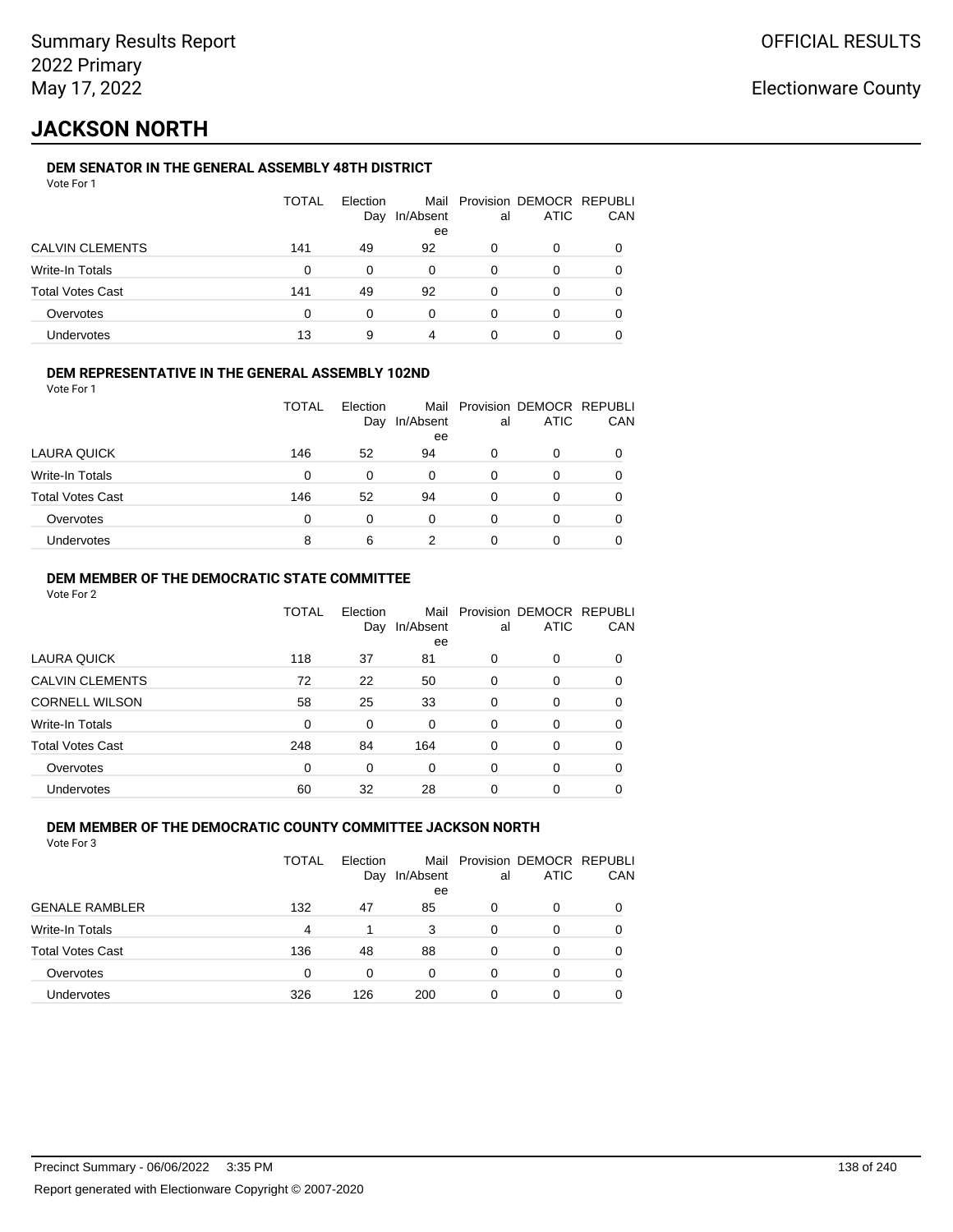# **JACKSON NORTH**

#### **REP GOVERNOR**

Vote For 1

|                         | TOTAL    | Election<br>Day | Mail<br>In/Absent<br>ee | al          | Provision DEMOCR REPUBLI<br><b>ATIC</b> | CAN |
|-------------------------|----------|-----------------|-------------------------|-------------|-----------------------------------------|-----|
| <b>LOU BARLETTA</b>     | 90       | 87              | 3                       | 0           | 0                                       | 0   |
| DOUGLAS V. MASTRIANO    | 330      | 316             | 14                      | $\Omega$    | 0                                       | 0   |
| <b>NCHE ZAMA</b>        | 3        | 3               | 0                       | 0           | 0                                       | 0   |
| DAVE WHITE              | 39       | 30              | 8                       | 1           | 0                                       | 0   |
| <b>MELISSA HART</b>     | 11       | 7               | 4                       | 0           | 0                                       | 0   |
| <b>BILL MCSWAIN</b>     | 53       | 41              | $12 \overline{ }$       | 0           | 0                                       | 0   |
| <b>CHARLIE GEROW</b>    | 27       | 22              | 5                       | $\Omega$    | 0                                       | 0   |
| <b>JOE GALE</b>         | 4        | 4               | 0                       | 0           | 0                                       | 0   |
| <b>JAKE CORMAN</b>      | 6        | 3               | 3                       | 0           | 0                                       | 0   |
| Write-In Totals         | 1        | 1               | $\mathbf 0$             | 0           | 0                                       | 0   |
| <b>Total Votes Cast</b> | 564      | 514             | 49                      | 1           | $\Omega$                                | 0   |
| Overvotes               | $\Omega$ | 0               | 0                       | 0           | 0                                       | 0   |
| <b>Undervotes</b>       | 5        | 5               | $\mathbf 0$             | $\mathbf 0$ | 0                                       | 0   |

### **REP LIEUTENANT GOVERNOR**

| Vote For 1 |  |
|------------|--|
|------------|--|

|                            | TOTAL | Election<br>Day | Mail<br>In/Absent<br>ee | al       | Provision DEMOCR REPUBLI<br><b>ATIC</b> | CAN      |
|----------------------------|-------|-----------------|-------------------------|----------|-----------------------------------------|----------|
| <b>CLARICE SCHILLINGER</b> | 10    | 10              | 0                       | $\Omega$ | 0                                       | 0        |
| JAMES EARL JONES           | 27    | 25              | 2                       | $\Omega$ | $\Omega$                                | 0        |
| <b>RICK SACCONE</b>        | 18    | 15              | 3                       | $\Omega$ | 0                                       | 0        |
| JOHN BROWN                 | 3     | $\overline{2}$  | 1                       | $\Omega$ | $\Omega$                                | 0        |
| <b>CHRIS FRYE</b>          | 4     | 4               | $\Omega$                | $\Omega$ | $\Omega$                                | 0        |
| JEFF COLEMAN               | 28    | 27              | 1                       | $\Omega$ | $\Omega$                                | 0        |
| <b>RUSS DIAMOND</b>        | 347   | 312             | 34                      | 1        | 0                                       | 0        |
| CARRIE LEWIS DELROSSO      | 58    | 50              | 8                       | $\Omega$ | $\Omega$                                | 0        |
| <b>TEDDY DANIELS</b>       | 62    | 62              | $\Omega$                | $\Omega$ | 0                                       | 0        |
| Write-In Totals            | 5     | 5               | $\Omega$                | $\Omega$ | $\Omega$                                | $\Omega$ |
| Total Votes Cast           | 562   | 512             | 49                      |          | 0                                       | 0        |
| Overvotes                  | 0     | 0               | 0                       | 0        | 0                                       | $\Omega$ |
| <b>Undervotes</b>          | 7     | 7               | 0                       | $\Omega$ | $\Omega$                                | 0        |
|                            |       |                 |                         |          |                                         |          |

### **REP REPRESENTATIVE IN CONGRESS 9TH DISTRICT**

| Vote For 1 |  |
|------------|--|
|------------|--|

|                         | <b>TOTAL</b> | Election<br>Day | In/Absent<br>ee | al       | Mail Provision DEMOCR REPUBLI<br><b>ATIC</b> | CAN      |
|-------------------------|--------------|-----------------|-----------------|----------|----------------------------------------------|----------|
| DAN MEUSER              | 510          | 463             | 47              | 0        | 0                                            | $\Omega$ |
| Write-In Totals         | 3            | 3               | 0               | $\Omega$ | 0                                            |          |
| <b>Total Votes Cast</b> | 513          | 466             | 47              | $\Omega$ | 0                                            |          |
| Overvotes               | 0            | 0               | 0               | 0        | 0                                            | 0        |
| Undervotes              | 55           | 53              | っ               | 0        | ი                                            |          |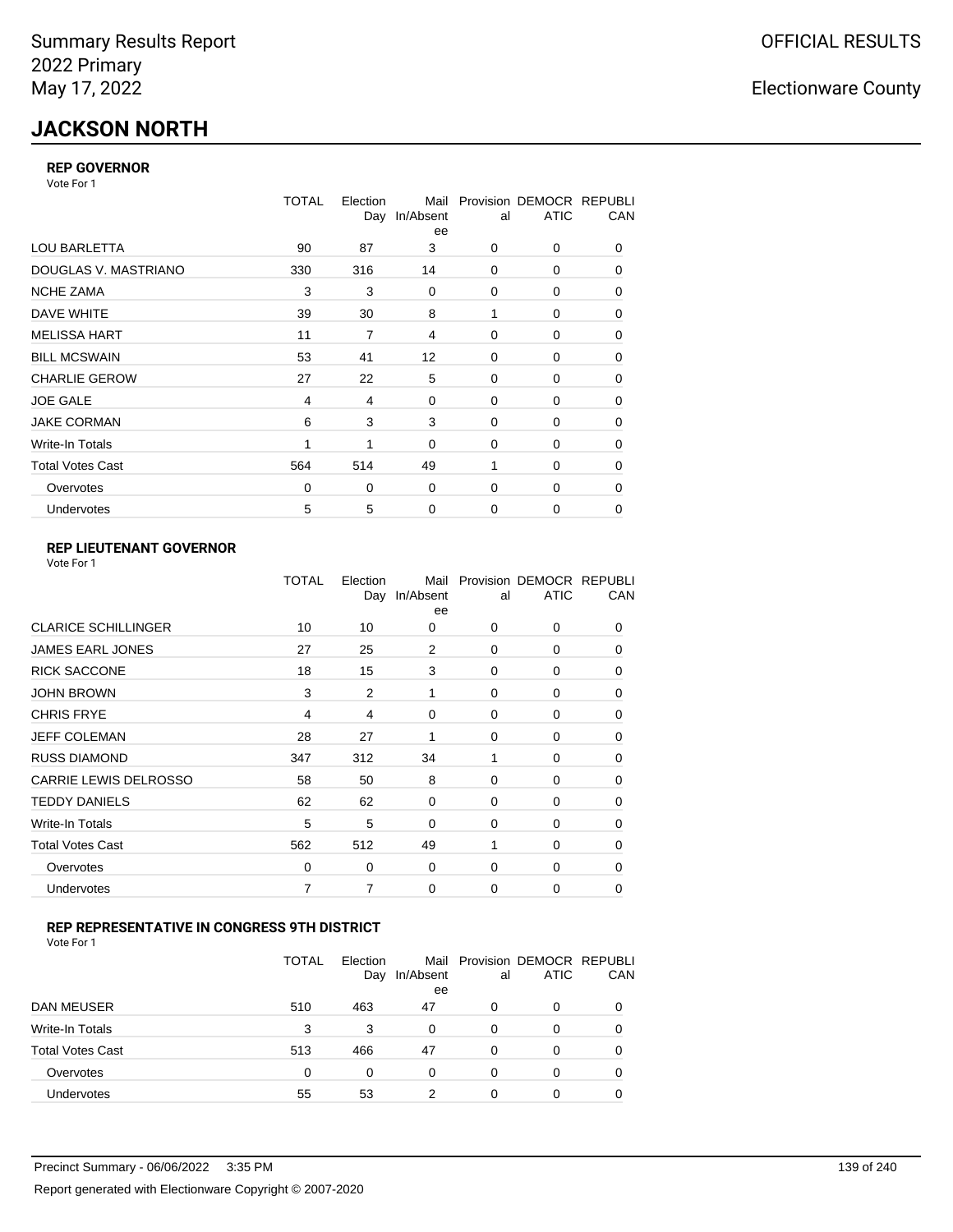# **JACKSON NORTH**

### **REP SENATOR IN THE GENERAL ASSEMBLY 48TH DISTRICT**

|                         | <b>TOTAL</b> | Election<br>Day | In/Absent<br>ee | al | Mail Provision DEMOCR REPUBLI<br><b>ATIC</b> | CAN |
|-------------------------|--------------|-----------------|-----------------|----|----------------------------------------------|-----|
| <b>CHRIS GEBHARD</b>    | 524          | 477             | 46              |    | 0                                            |     |
| Write-In Totals         | 4            | 4               | $\Omega$        | 0  | 0                                            |     |
| <b>Total Votes Cast</b> | 528          | 481             | 46              |    | 0                                            |     |
| Overvotes               | $\Omega$     | 0               | 0               | 0  | 0                                            |     |
| Undervotes              | 41           | 38              | 3               | 0  | 0                                            |     |

#### **REP REPRESENTATIVE IN THE GENERAL ASSEMBLY 102ND**

Vote For 1

|                         | TOTAL | Election<br>Day | Mail<br>In/Absent<br>ee | al | Provision DEMOCR REPUBLI<br><b>ATIC</b> | CAN |
|-------------------------|-------|-----------------|-------------------------|----|-----------------------------------------|-----|
| <b>RUSS DIAMOND</b>     | 477   | 432             | 44                      |    | 0                                       |     |
| Write-In Totals         | 38    | 38              | 0                       | 0  | O                                       |     |
| <b>Total Votes Cast</b> | 515   | 470             | 44                      |    | 0                                       |     |
| Overvotes               | 0     | 0               | 0                       | 0  | 0                                       |     |
| Undervotes              | 54    | 49              | 5                       | 0  | 0                                       |     |

#### **REP MEMBER OF THE REPUBLICAN STATE COMMITTEE**

|                             | <b>TOTAL</b> | Election<br>Day | Mail<br>In/Absent<br>ee | al | Provision DEMOCR REPUBLI<br><b>ATIC</b> | CAN      |
|-----------------------------|--------------|-----------------|-------------------------|----|-----------------------------------------|----------|
| <b>RUSS DIAMOND</b>         | 420          | 384             | 36                      | 0  | 0                                       | 0        |
| <b>WILLIAM L. DOUGHERTY</b> | 232          | 210             | 22                      | 0  | 0                                       | 0        |
| <b>MATTHEW J. URBAN</b>     | 151          | 133             | 18                      | 0  | 0                                       | 0        |
| DONNETTE QUAIROLI           | 215          | 191             | 23                      | 1  | 0                                       | $\Omega$ |
| DAWN BLAUCH                 | 286          | 253             | 33                      | 0  | 0                                       | $\Omega$ |
| <b>RON FERRANCE</b>         | 155          | 142             | 13                      | 0  | 0                                       | $\Omega$ |
| Write-In Totals             | 5            | 4               | 1                       | 0  | 0                                       | 0        |
| <b>Total Votes Cast</b>     | 1.464        | 1,317           | 146                     | 1  | 0                                       | 0        |
| Overvotes                   | 5            | 5               | 0                       | 0  | 0                                       | 0        |
| <b>Undervotes</b>           | 1,372        | 1,273           | 99                      | 0  | 0                                       | 0        |
|                             |              |                 |                         |    |                                         |          |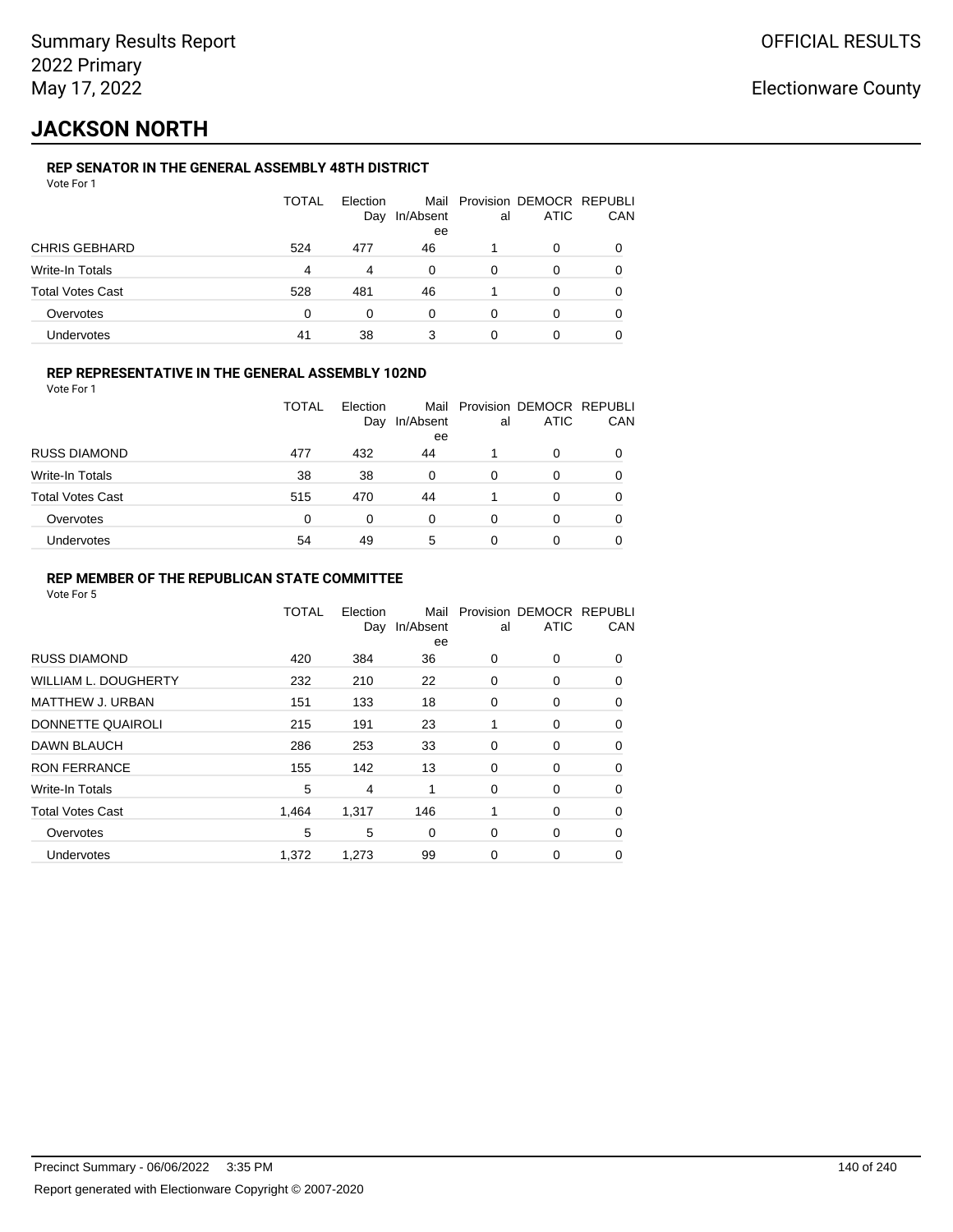# **JACKSON WEST**

#### **DEM UNITED STATES SENATOR**

Vote For 1

|                   | TOTAL | Election<br>Day | Mail<br>In/Absent<br>ee | al       | Provision DEMOCR REPUBLI<br><b>ATIC</b> | <b>CAN</b> |
|-------------------|-------|-----------------|-------------------------|----------|-----------------------------------------|------------|
| ALEX KHALIL       |       | 3               | 4                       | 0        | $\Omega$                                | 0          |
| <b>CONOR LAMB</b> | 33    | 12              | 21                      | 0        | $\Omega$                                | 0          |
| MALCOLM KENYATTA  | 9     | 3               | 6                       | 0        | $\Omega$                                | 0          |
| JOHN FETTERMAN    | 217   | 97              | 120                     | $\Omega$ | $\Omega$                                | $\Omega$   |
| Write-In Totals   |       |                 | $\Omega$                | 0        | $\Omega$                                | 0          |
| Total Votes Cast  | 267   | 116             | 151                     | 0        | $\Omega$                                | $\Omega$   |
| Overvotes         | 2     | 0               | 2                       | 0        | $\Omega$                                | 0          |
| <b>Undervotes</b> |       | 0               |                         | 0        |                                         | 0          |

#### **DEM GOVERNOR** Vote For 1

|                  | <b>TOTAL</b> | Election<br>Day | In/Absent<br>ee | al | Mail Provision DEMOCR REPUBLI<br><b>ATIC</b> | CAN      |
|------------------|--------------|-----------------|-----------------|----|----------------------------------------------|----------|
| JOSH SHAPIRO     | 259          | 108             | 151             | 0  | 0                                            | $\Omega$ |
| Write-In Totals  | 2            | 2               | 0               | 0  | 0                                            |          |
| Total Votes Cast | 261          | 110             | 151             | 0  | 0                                            | 0        |
| Overvotes        | 0            | $\Omega$        | 0               | 0  | 0                                            |          |
| Undervotes       | 9            | 6               | 3               |    | O                                            |          |

#### **DEM LIEUTENANT GOVERNOR** Vote For 1

|                         | <b>TOTAL</b> | Election<br>Day | Mail<br>In/Absent<br>ee | al       | Provision DEMOCR REPUBLI<br><b>ATIC</b> | CAN      |
|-------------------------|--------------|-----------------|-------------------------|----------|-----------------------------------------|----------|
| <b>AUSTIN DAVIS</b>     | 135          | 45              | 90                      | 0        | 0                                       | 0        |
| RAY SOSA                | 51           | 27              | 24                      | 0        | 0                                       | 0        |
| <b>BRIAN SIMS</b>       | 69           | 35              | 34                      | 0        | 0                                       | 0        |
| Write-In Totals         | 3            | 3               | $\Omega$                | $\Omega$ | 0                                       | $\Omega$ |
| <b>Total Votes Cast</b> | 258          | 110             | 148                     | $\Omega$ | 0                                       | $\Omega$ |
| Overvotes               | 2            | 0               | 2                       | $\Omega$ | 0                                       | $\Omega$ |
| <b>Undervotes</b>       | 10           | 6               | 4                       | $\Omega$ | 0                                       |          |

#### **DEM REPRESENTATIVE IN CONGRESS 9TH DISTRICT**

Vote For 1

|                         | TOTAL | <b>Flection</b><br>Day | Mail<br>In/Absent<br>ee | al | Provision DEMOCR REPUBLI<br><b>ATIC</b> | <b>CAN</b> |
|-------------------------|-------|------------------------|-------------------------|----|-----------------------------------------|------------|
| AMANDA R. WALDMAN       | 252   | 105                    | 147                     | O  | 0                                       | 0          |
| Write-In Totals         | 2     |                        |                         | 0  | $\Omega$                                | 0          |
| <b>Total Votes Cast</b> | 254   | 106                    | 148                     | 0  | 0                                       | 0          |
| Overvotes               | 0     | 0                      | $\Omega$                | 0  | $\Omega$                                | 0          |
| <b>Undervotes</b>       | 16    | 10                     | 6                       |    |                                         | 0          |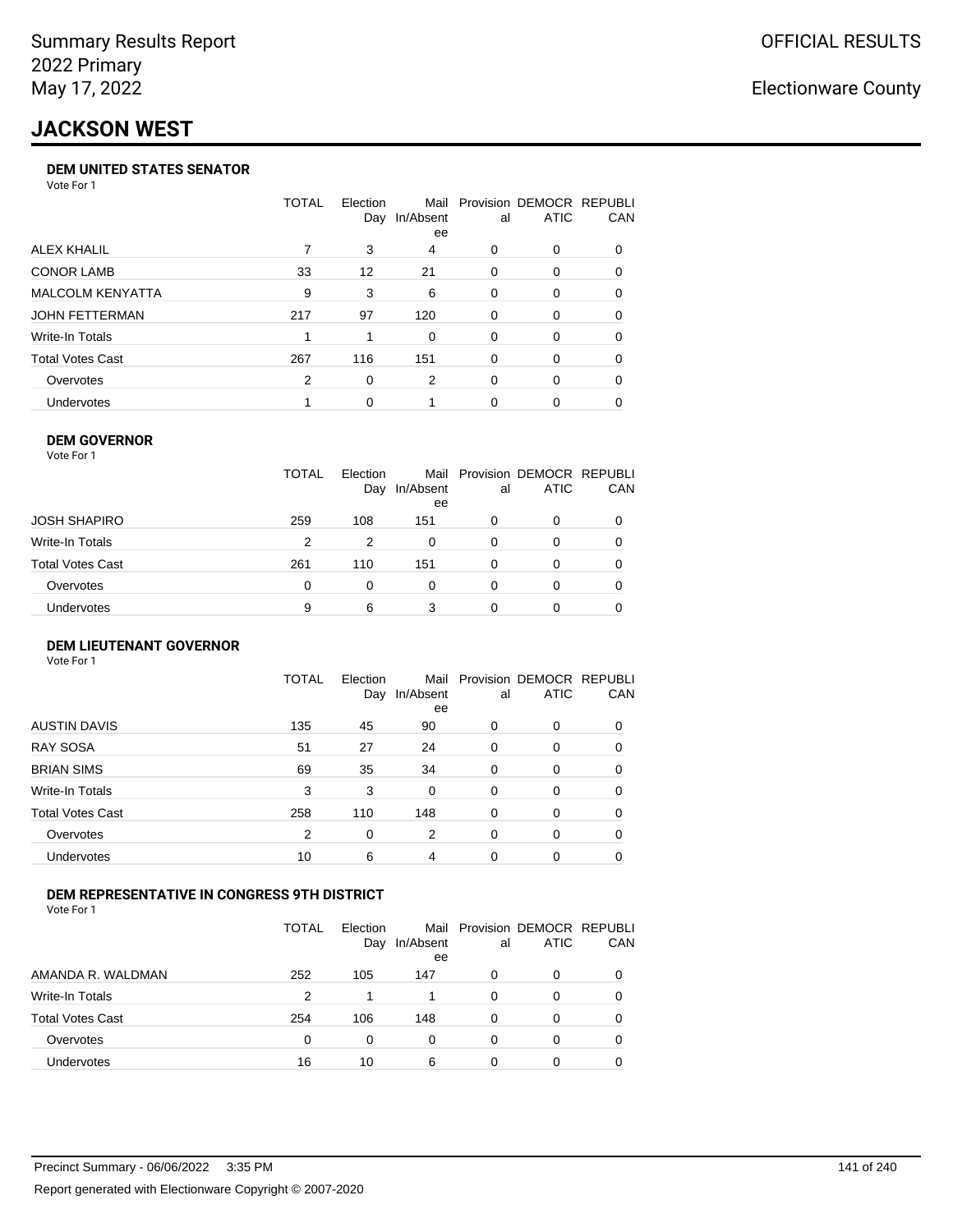# **JACKSON WEST**

### **DEM SENATOR IN THE GENERAL ASSEMBLY 48TH DISTRICT**

|                  | <b>TOTAL</b> | Election<br>Day | In/Absent<br>ee | al | Mail Provision DEMOCR REPUBLI<br><b>ATIC</b> | CAN |
|------------------|--------------|-----------------|-----------------|----|----------------------------------------------|-----|
| CALVIN CLEMENTS  | 256          | 108             | 148             | 0  | 0                                            |     |
| Write-In Totals  | 0            | $\Omega$        | 0               | 0  | 0                                            |     |
| Total Votes Cast | 256          | 108             | 148             | 0  | 0                                            |     |
| Overvotes        | 0            | 0               | 0               | 0  | 0                                            |     |
| Undervotes       | 14           | 8               | 6               |    |                                              |     |

#### **DEM REPRESENTATIVE IN THE GENERAL ASSEMBLY 102ND**

| Vote For 1 |  |  |
|------------|--|--|
|            |  |  |

|                         | TOTAL | Election<br>Day | Mail<br>In/Absent<br>ee | al | Provision DEMOCR REPUBLI<br><b>ATIC</b> | <b>CAN</b> |
|-------------------------|-------|-----------------|-------------------------|----|-----------------------------------------|------------|
| LAURA QUICK             | 251   | 105             | 146                     | 0  | 0                                       | 0          |
| Write-In Totals         |       | 0               |                         | 0  | 0                                       | 0          |
| <b>Total Votes Cast</b> | 252   | 105             | 147                     | 0  | 0                                       | 0          |
| Overvotes               | 0     | $\Omega$        | 0                       | 0  |                                         | 0          |
| Undervotes              | 18    | 11              |                         | ი  |                                         | 0          |

#### **DEM MEMBER OF THE DEMOCRATIC STATE COMMITTEE**

Vote For 2

|                         | TOTAL    | Flection<br>Day | Mail<br>In/Absent<br>ee | al       | Provision DEMOCR REPUBLI<br><b>ATIC</b> | CAN |
|-------------------------|----------|-----------------|-------------------------|----------|-----------------------------------------|-----|
| LAURA QUICK             | 187      | 74              | 113                     | 0        | $\Omega$                                | 0   |
| <b>CALVIN CLEMENTS</b>  | 123      | 40              | 83                      | $\Omega$ | 0                                       | 0   |
| <b>CORNELL WILSON</b>   | 128      | 58              | 70                      | $\Omega$ | $\Omega$                                | 0   |
| Write-In Totals         | $\Omega$ | $\Omega$        | $\Omega$                | 0        | 0                                       | 0   |
| <b>Total Votes Cast</b> | 438      | 172             | 266                     | $\Omega$ | $\Omega$                                | 0   |
| Overvotes               | 2        | 0               | 2                       | $\Omega$ | $\Omega$                                | 0   |
| Undervotes              | 100      | 60              | 40                      | 0        | 0                                       |     |

#### **DEM MEMBER OF THE DEMOCRATIC COUNTY COMMITTEE JACKSON WEST** Vote For 3

|                         | TOTAL | Election<br>Day | Mail<br>In/Absent<br>ee | al | <b>Provision DEMOCR REPUBLI</b><br><b>ATIC</b> | CAN |
|-------------------------|-------|-----------------|-------------------------|----|------------------------------------------------|-----|
| <b>RICHARD GENBERG</b>  | 232   | 89              | 143                     | 0  | $\Omega$                                       |     |
| <b>Write-In Totals</b>  | 10    | 3               |                         | 0  | 0                                              | 0   |
| <b>Total Votes Cast</b> | 242   | 92              | 150                     | 0  | 0                                              | 0   |
| Overvotes               | 0     | $\Omega$        | $\Omega$                | 0  | 0                                              | 0   |
| <b>Undervotes</b>       | 568   | 256             | 312                     | 0  | 0                                              |     |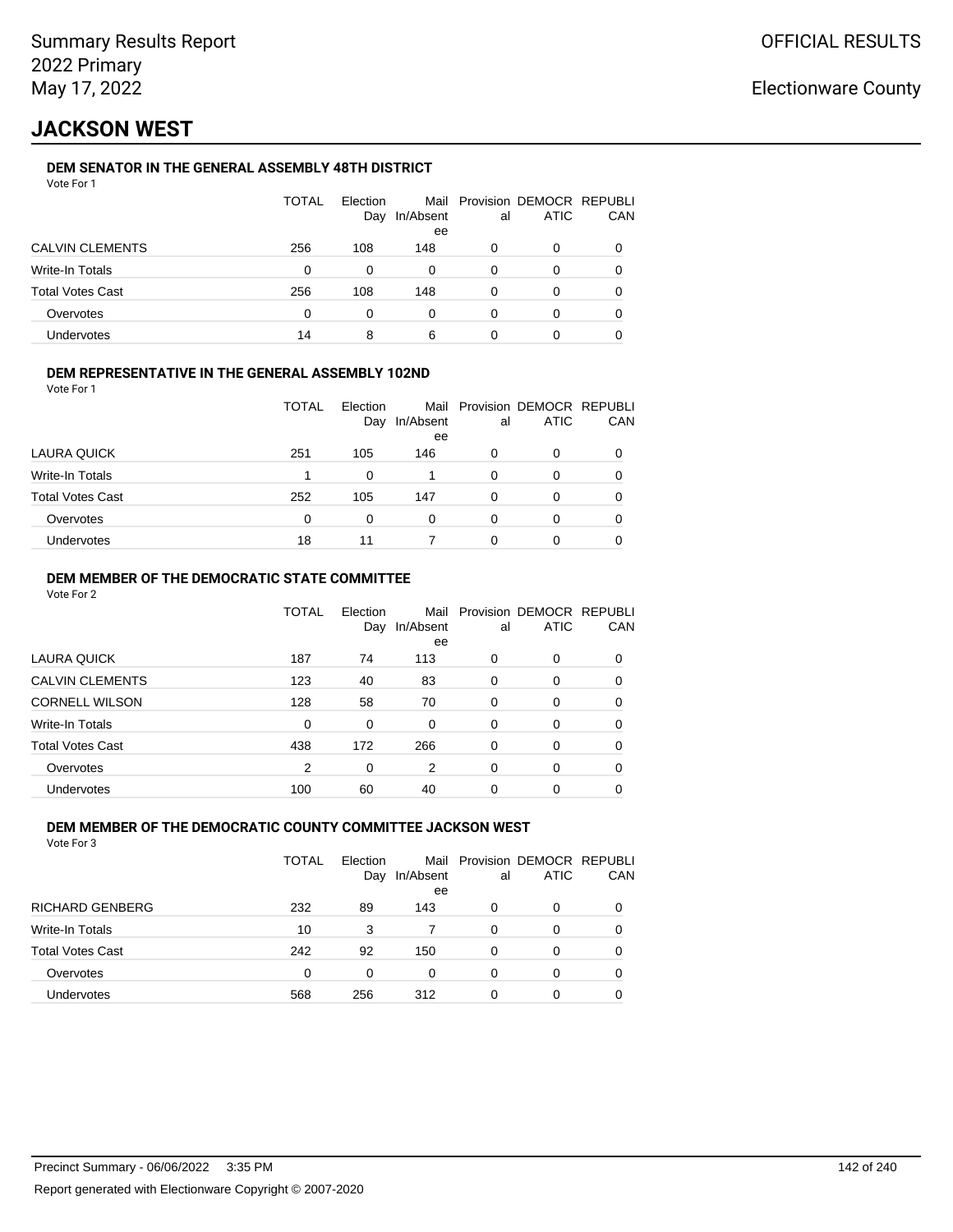# **JACKSON WEST**

#### **REP GOVERNOR**

Vote For 1

|                         | <b>TOTAL</b>   | Election<br>Day | Mail<br>In/Absent<br>ee | al          | Provision DEMOCR REPUBLI<br><b>ATIC</b> | CAN      |
|-------------------------|----------------|-----------------|-------------------------|-------------|-----------------------------------------|----------|
| <b>LOU BARLETTA</b>     | 118            | 106             | 12                      | 0           | 0                                       | 0        |
| DOUGLAS V. MASTRIANO    | 335            | 320             | 14                      | 1           | 0                                       | 0        |
| <b>NCHE ZAMA</b>        | $\overline{2}$ | $\overline{2}$  | 0                       | 0           | 0                                       | 0        |
| DAVE WHITE              | 57             | 48              | 9                       | 0           | 0                                       | 0        |
| <b>MELISSA HART</b>     | 14             | 7               | 7                       | $\Omega$    | $\Omega$                                | 0        |
| <b>BILL MCSWAIN</b>     | 105            | 80              | 25                      | 0           | 0                                       | 0        |
| <b>CHARLIE GEROW</b>    | 24             | 17              | 7                       | 0           | 0                                       | 0        |
| <b>JOE GALE</b>         | 3              | 2               | 1                       | 0           | 0                                       | 0        |
| <b>JAKE CORMAN</b>      | 13             | 4               | 9                       | 0           | 0                                       | 0        |
| Write-In Totals         | 2              | 2               | $\Omega$                | 0           | 0                                       | 0        |
| <b>Total Votes Cast</b> | 673            | 588             | 84                      | 1           | 0                                       | 0        |
| Overvotes               | 2              | 1               | 1                       | 0           | 0                                       | $\Omega$ |
| <b>Undervotes</b>       | 4              | 3               |                         | $\mathbf 0$ | 0                                       | $\Omega$ |

### **REP LIEUTENANT GOVERNOR**

|                            | TOTAL | Election | Mail<br>Day In/Absent<br>ee | al          | Provision DEMOCR REPUBLI<br><b>ATIC</b> | CAN      |
|----------------------------|-------|----------|-----------------------------|-------------|-----------------------------------------|----------|
| <b>CLARICE SCHILLINGER</b> | 14    | 13       | 1                           | $\Omega$    | 0                                       | 0        |
| <b>JAMES EARL JONES</b>    | 31    | 26       | 4                           | 1           | 0                                       | 0        |
| <b>RICK SACCONE</b>        | 24    | 23       | 1                           | $\Omega$    | 0                                       | 0        |
| <b>JOHN BROWN</b>          | 8     | 7        | 1                           | $\Omega$    | 0                                       | 0        |
| <b>CHRIS FRYE</b>          | 7     | 6        | 1                           | 0           | 0                                       | 0        |
| JEFF COLEMAN               | 30    | 24       | 6                           | 0           | 0                                       | 0        |
| <b>RUSS DIAMOND</b>        | 402   | 355      | 47                          | 0           | 0                                       | 0        |
| CARRIE LEWIS DELROSSO      | 86    | 70       | 16                          | 0           | 0                                       | 0        |
| <b>TEDDY DANIELS</b>       | 52    | 51       | 1                           | $\Omega$    | 0                                       | 0        |
| Write-In Totals            | 8     | 7        | 1                           | 0           | 0                                       | 0        |
| <b>Total Votes Cast</b>    | 662   | 582      | 79                          | 1           | 0                                       | $\Omega$ |
| Overvotes                  | 1     | 0        | 1                           | 0           | 0                                       | $\Omega$ |
| Undervotes                 | 16    | 10       | 6                           | $\mathbf 0$ | 0                                       | 0        |
|                            |       |          |                             |             |                                         |          |

### **REP REPRESENTATIVE IN CONGRESS 9TH DISTRICT**

| Vote For 1 |  |  |
|------------|--|--|
|------------|--|--|

|                         | TOTAL | Election<br>Day | In/Absent<br>ee | al | Mail Provision DEMOCR REPUBLI<br><b>ATIC</b> | CAN      |
|-------------------------|-------|-----------------|-----------------|----|----------------------------------------------|----------|
| <b>DAN MEUSER</b>       | 626   | 549             | 76              |    | 0                                            | $\Omega$ |
| Write-In Totals         | 3     | 3               | 0               | 0  | 0                                            |          |
| <b>Total Votes Cast</b> | 629   | 552             | 76              |    | 0                                            |          |
| Overvotes               |       | 0               |                 | 0  | 0                                            | 0        |
| <b>Undervotes</b>       | 49    | 40              | 9               | 0  | 0                                            |          |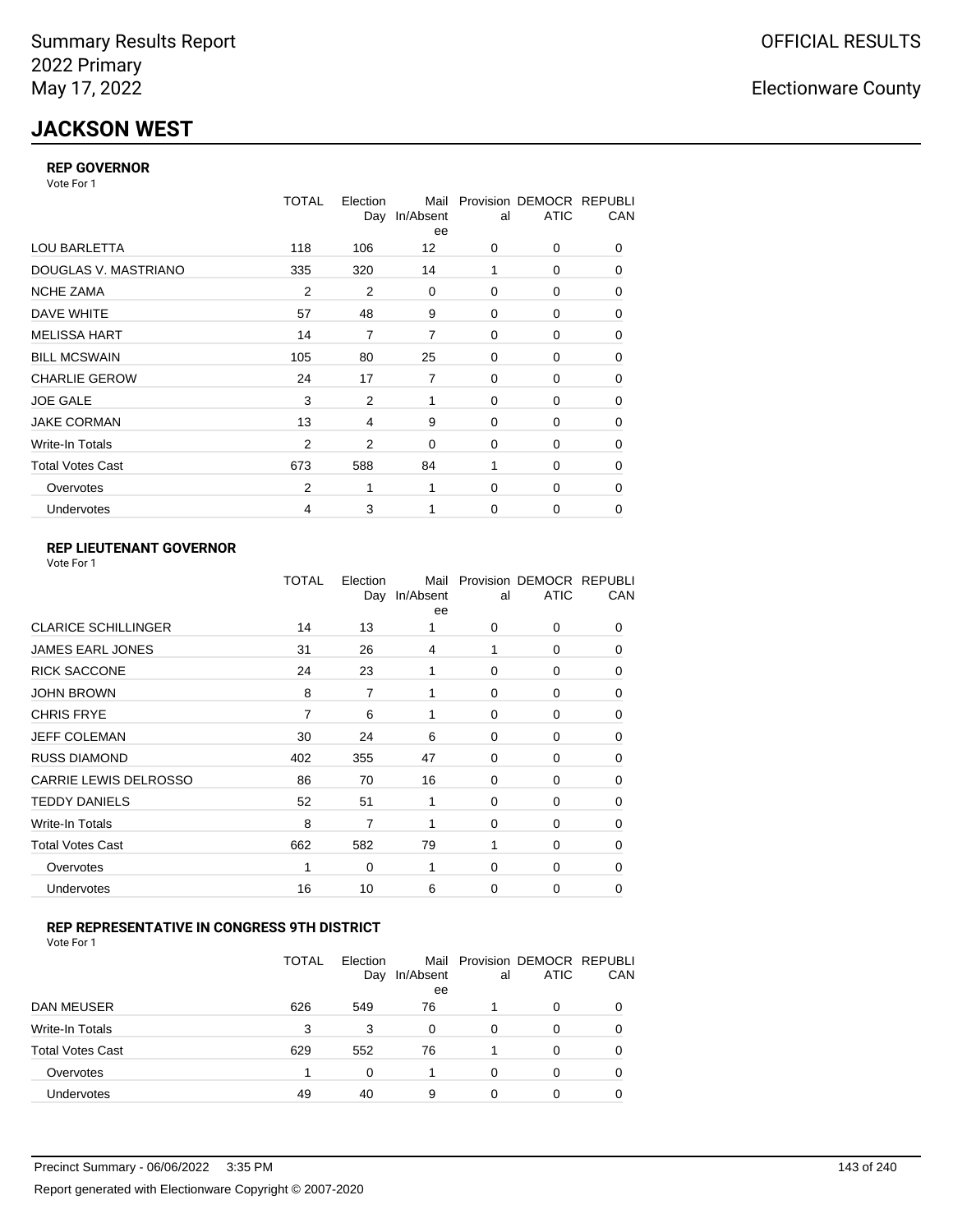# **JACKSON WEST**

### **REP SENATOR IN THE GENERAL ASSEMBLY 48TH DISTRICT**

|                  | <b>TOTAL</b> | Election<br>Day | In/Absent<br>ee | al | Mail Provision DEMOCR REPUBLI<br>ATIC | CAN |
|------------------|--------------|-----------------|-----------------|----|---------------------------------------|-----|
| CHRIS GEBHARD    | 622          | 547             | 74              |    | 0                                     |     |
| Write-In Totals  |              |                 | $\Omega$        | 0  | 0                                     |     |
| Total Votes Cast | 623          | 548             | 74              |    | 0                                     |     |
| Overvotes        |              | $\Omega$        |                 | O  | 0                                     |     |
| Undervotes       | 55           | 44              |                 | 0  |                                       |     |

#### **REP REPRESENTATIVE IN THE GENERAL ASSEMBLY 102ND**

Vote For 1

|                         | TOTAL | Election<br>Day | Mail<br>In/Absent<br>ee | al | Provision DEMOCR REPUBLI<br><b>ATIC</b> | CAN |
|-------------------------|-------|-----------------|-------------------------|----|-----------------------------------------|-----|
| <b>RUSS DIAMOND</b>     | 568   | 500             | 67                      |    | 0                                       |     |
| <b>Write-In Totals</b>  | 44    | 42              | 2                       | 0  | O                                       |     |
| <b>Total Votes Cast</b> | 612   | 542             | 69                      |    | 0                                       |     |
| Overvotes               |       | $\Omega$        |                         | 0  | 0                                       |     |
| Undervotes              | 66    | 50              | 16                      | 0  | 0                                       |     |

#### **REP MEMBER OF THE REPUBLICAN STATE COMMITTEE**

|                             | <b>TOTAL</b> | Election<br>Day | Mail<br>In/Absent<br>ee | al | Provision DEMOCR REPUBLI<br><b>ATIC</b> | CAN      |
|-----------------------------|--------------|-----------------|-------------------------|----|-----------------------------------------|----------|
| <b>RUSS DIAMOND</b>         | 483          | 432             | 51                      | 0  | 0                                       | $\Omega$ |
| <b>WILLIAM L. DOUGHERTY</b> | 321          | 274             | 47                      | 0  | 0                                       | 0        |
| <b>MATTHEW J. URBAN</b>     | 227          | 188             | 39                      | 0  | 0                                       | $\Omega$ |
| DONNETTE QUAIROLI           | 285          | 234             | 51                      | 0  | 0                                       | $\Omega$ |
| DAWN BLAUCH                 | 372          | 310             | 61                      | 1  | 0                                       | $\Omega$ |
| <b>RON FERRANCE</b>         | 204          | 181             | 23                      | 0  | 0                                       | 0        |
| Write-In Totals             | 15           | 14              | 1                       | 0  | 0                                       | 0        |
| <b>Total Votes Cast</b>     | 1,907        | 1,633           | 273                     | 1  | 0                                       | 0        |
| Overvotes                   | 5            | 0               | 5                       | 0  | 0                                       | 0        |
| <b>Undervotes</b>           | 1,479        | 1,327           | 152                     | 0  | 0                                       | 0        |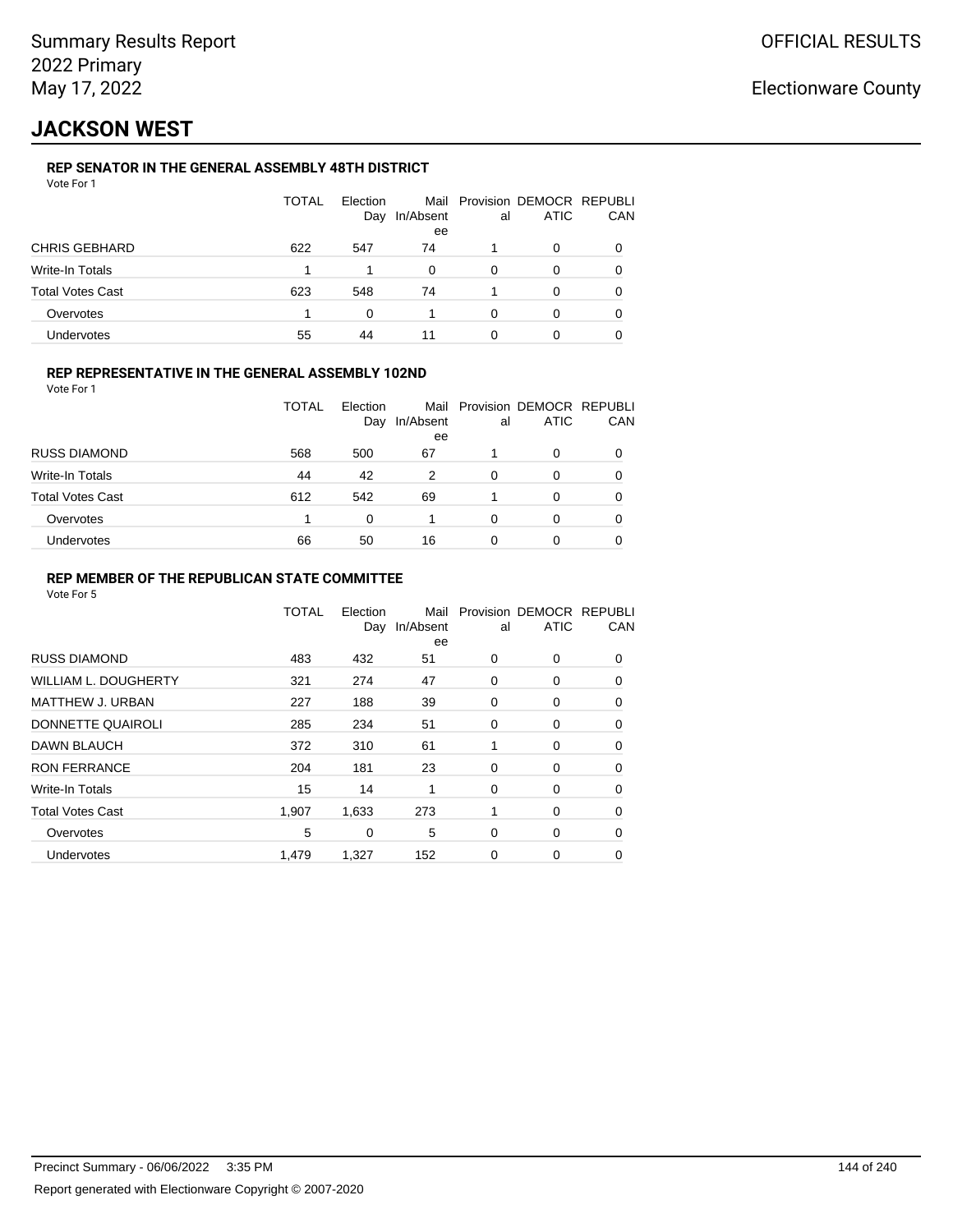## **MILLCREEK**

#### **DEM UNITED STATES SENATOR**

Vote For 1

|                         | TOTAL | Election<br>Day | Mail<br>In/Absent<br>ee | al       | Provision DEMOCR REPUBLI<br><b>ATIC</b> | <b>CAN</b> |
|-------------------------|-------|-----------------|-------------------------|----------|-----------------------------------------|------------|
| ALEX KHALIL             | 4     | 4               | 0                       | 0        | $\Omega$                                | 0          |
| <b>CONOR LAMB</b>       | 23    | 11              | 12                      | 0        | $\Omega$                                | 0          |
| <b>MALCOLM KENYATTA</b> | 10    | 4               | 6                       | 0        | $\Omega$                                | 0          |
| JOHN FETTERMAN          | 136   | 60              | 76                      | $\Omega$ | $\Omega$                                | $\Omega$   |
| Write-In Totals         | 0     | 0               | $\Omega$                | 0        | $\Omega$                                | 0          |
| Total Votes Cast        | 173   | 79              | 94                      | 0        | $\Omega$                                | 0          |
| Overvotes               |       | 0               |                         | 0        | $\Omega$                                | 0          |
| <b>Undervotes</b>       | 2     |                 |                         | 0        |                                         | 0          |

#### **DEM GOVERNOR**

| Vote For 1       |              |                 |                 |          |                                              |     |
|------------------|--------------|-----------------|-----------------|----------|----------------------------------------------|-----|
|                  | <b>TOTAL</b> | Election<br>Day | In/Absent<br>ee | al       | Mail Provision DEMOCR REPUBLI<br><b>ATIC</b> | CAN |
| JOSH SHAPIRO     | 168          | 73              | 95              | 0        | 0                                            |     |
| Write-In Totals  | 0            | 0               | 0               | 0        | 0                                            | 0   |
| Total Votes Cast | 168          | 73              | 95              | 0        | 0                                            | 0   |
| Overvotes        | 0            | 0               | $\Omega$        | $\Omega$ | 0                                            | 0   |
| Undervotes       | 8            |                 |                 | O        | 0                                            |     |

#### **DEM LIEUTENANT GOVERNOR** Vote For 1

|                         | <b>TOTAL</b> | Election<br>Day | In/Absent<br>ee | al       | Mail Provision DEMOCR REPUBLI<br><b>ATIC</b> | CAN      |
|-------------------------|--------------|-----------------|-----------------|----------|----------------------------------------------|----------|
| <b>AUSTIN DAVIS</b>     | 89           | 27              | 62              | $\Omega$ | 0                                            | 0        |
| <b>RAY SOSA</b>         | 25           | 15              | 10              | 0        | 0                                            | 0        |
| <b>BRIAN SIMS</b>       | 56           | 34              | 22              | 0        | 0                                            | $\Omega$ |
| Write-In Totals         | 0            | 0               | $\Omega$        | $\Omega$ | 0                                            | $\Omega$ |
| <b>Total Votes Cast</b> | 170          | 76              | 94              | 0        | 0                                            | $\Omega$ |
| Overvotes               | 0            | 0               | 0               | $\Omega$ | 0                                            | $\Omega$ |
| Undervotes              | 6            | 4               | 2               | $\Omega$ | 0                                            | 0        |

#### **DEM REPRESENTATIVE IN CONGRESS 9TH DISTRICT**

Vote For 1

|                         | TOTAL | <b>Flection</b><br>Day | In/Absent<br>ee | al | Mail Provision DEMOCR REPUBLI<br><b>ATIC</b> | CAN |
|-------------------------|-------|------------------------|-----------------|----|----------------------------------------------|-----|
| AMANDA R. WALDMAN       | 169   | 75                     | 94              | O  | 0                                            | 0   |
| <b>Write-In Totals</b>  | 0     | <sup>0</sup>           | 0               | 0  | n                                            | 0   |
| <b>Total Votes Cast</b> | 169   | 75                     | 94              | 0  | 0                                            | 0   |
| Overvotes               | 0     | 0                      | $\Omega$        | 0  | $\Omega$                                     | 0   |
| <b>Undervotes</b>       |       | 5                      | າ               |    |                                              |     |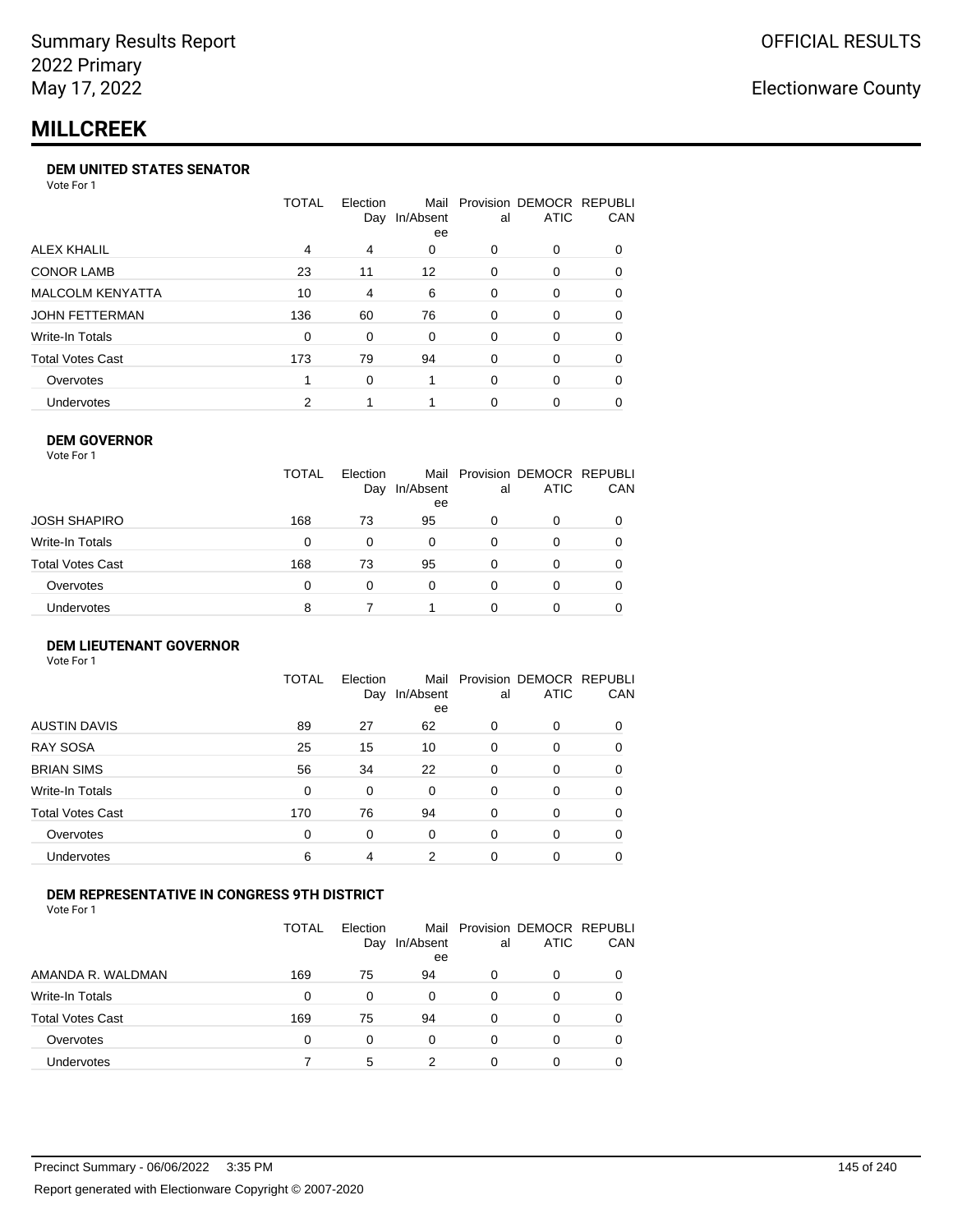## **MILLCREEK**

#### **DEM SENATOR IN THE GENERAL ASSEMBLY 48TH DISTRICT**

| Vote For 1 |  |
|------------|--|
|------------|--|

|                         | <b>TOTAL</b> | Election<br>Day | In/Absent<br>ee | al | Mail Provision DEMOCR REPUBLI<br><b>ATIC</b> | CAN |
|-------------------------|--------------|-----------------|-----------------|----|----------------------------------------------|-----|
| <b>CALVIN CLEMENTS</b>  | 168          | 75              | 93              | 0  | 0                                            |     |
| Write-In Totals         |              | 0               |                 | 0  | 0                                            |     |
| <b>Total Votes Cast</b> | 169          | 75              | 94              | 0  | 0                                            |     |
| Overvotes               | 0            | O               | 0               | ∩  | Ω                                            |     |
| Undervotes              |              | 5               |                 |    |                                              |     |

#### **DEM REPRESENTATIVE IN THE GENERAL ASSEMBLY 102ND**

Vote For 1

|                         | TOTAL | Election |               |    | Mail Provision DEMOCR REPUBLI |            |
|-------------------------|-------|----------|---------------|----|-------------------------------|------------|
|                         |       |          | Day In/Absent | al | <b>ATIC</b>                   | <b>CAN</b> |
|                         |       |          | ee            |    |                               |            |
| LAURA QUICK             | 168   | 73       | 95            | 0  |                               | 0          |
| Write-In Totals         | 0     |          | 0             | 0  |                               | 0          |
| <b>Total Votes Cast</b> | 168   | 73       | 95            | 0  |                               | 0          |
| Overvotes               | 0     | 0        | 0             | 0  |                               | 0          |
| Undervotes              | 8     |          |               | 0  |                               | 0          |

#### **DEM MEMBER OF THE DEMOCRATIC STATE COMMITTEE**

Vote For 2

|                         | TOTAL | Election<br>Day | Mail<br>In/Absent<br>ee | al       | Provision DEMOCR REPUBLI<br><b>ATIC</b> | CAN |
|-------------------------|-------|-----------------|-------------------------|----------|-----------------------------------------|-----|
| <b>LAURA QUICK</b>      | 116   | 51              | 65                      | 0        | $\Omega$                                | 0   |
| <b>CALVIN CLEMENTS</b>  | 76    | 32              | 44                      | 0        | 0                                       | 0   |
| <b>CORNELL WILSON</b>   | 86    | 44              | 42                      | $\Omega$ | $\Omega$                                | 0   |
| Write-In Totals         | 0     | 0               | 0                       | 0        | $\Omega$                                | 0   |
| <b>Total Votes Cast</b> | 278   | 127             | 151                     | 0        | $\Omega$                                | 0   |
| Overvotes               | 2     | 0               | 2                       | 0        | $\Omega$                                | 0   |
| Undervotes              | 72    | 33              | 39                      | 0        | 0                                       |     |

#### **DEM MEMBER OF THE DEMOCRATIC COUNTY COMMITTEE MILLCREEK**

|                         | TOTAL    | Election<br>Day | Mail<br>In/Absent<br>ee | al | Provision DEMOCR REPUBLI<br><b>ATIC</b> | CAN      |
|-------------------------|----------|-----------------|-------------------------|----|-----------------------------------------|----------|
| AMBER AXON-GOOD         | 149      | 61              | 88                      | 0  | 0                                       | $\Omega$ |
| Write-In Totals         |          | 5               | 2                       | 0  | 0                                       |          |
| <b>Total Votes Cast</b> | 156      | 66              | 90                      | 0  | 0                                       |          |
| Overvotes               | $\Omega$ | 0               | $\Omega$                | 0  | 0                                       |          |
| <b>Undervotes</b>       | 372      | 174             | 198                     | 0  | 0                                       |          |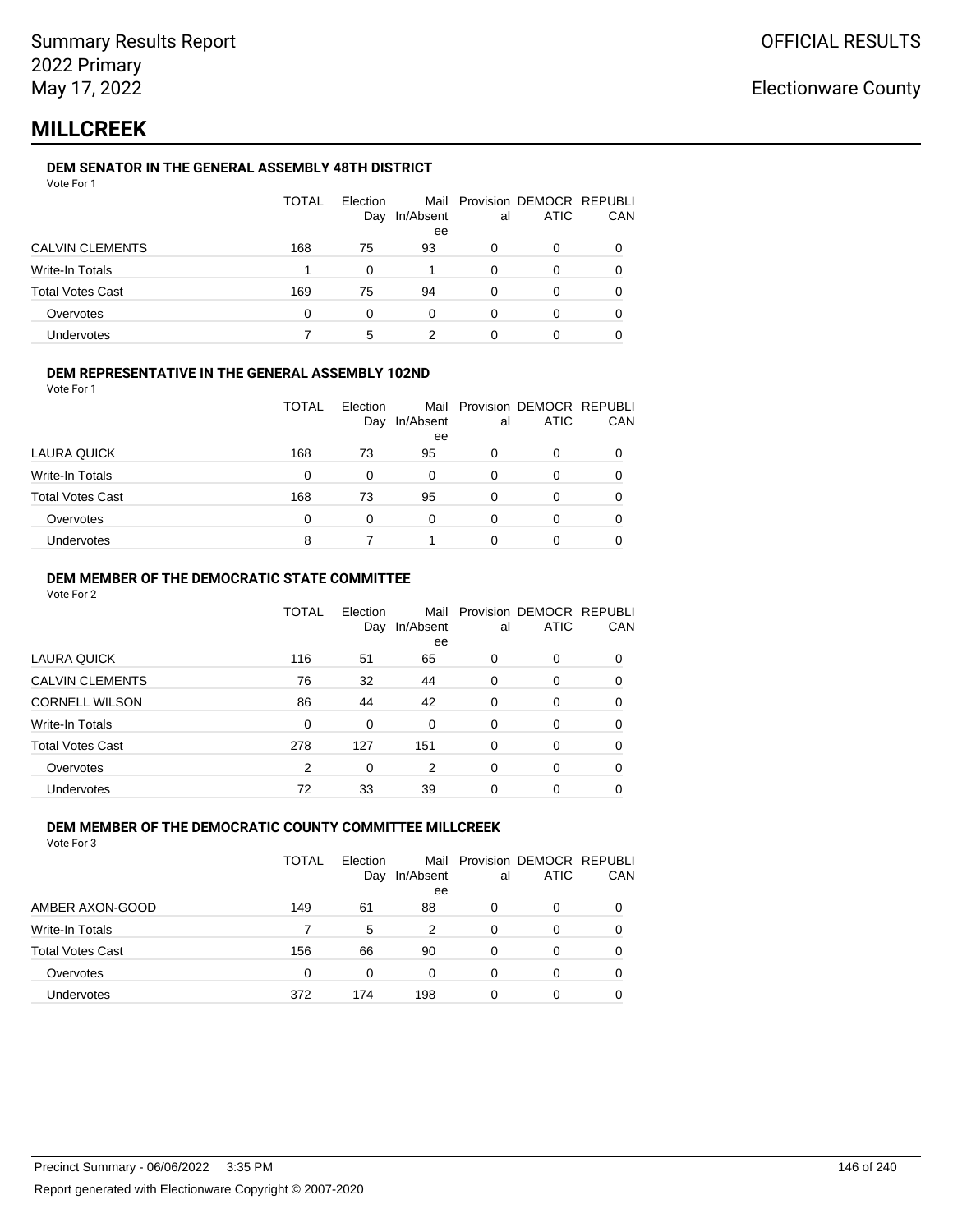## **MILLCREEK**

#### **REP GOVERNOR**

Vote For 1

|                         | TOTAL          | Election<br>Day | Mail<br>In/Absent<br>ee | al       | Provision DEMOCR REPUBLI<br><b>ATIC</b> | CAN |
|-------------------------|----------------|-----------------|-------------------------|----------|-----------------------------------------|-----|
| <b>LOU BARLETTA</b>     | 76             | 70              | 6                       | 0        | 0                                       | 0   |
| DOUGLAS V. MASTRIANO    | 366            | 351             | 15                      | 0        | 0                                       | 0   |
| <b>NCHE ZAMA</b>        | 2              | 2               | $\mathbf 0$             | $\Omega$ | 0                                       | 0   |
| DAVE WHITE              | 38             | 35              | 3                       | 0        | 0                                       | 0   |
| <b>MELISSA HART</b>     | 10             | 7               | 3                       | 0        | 0                                       | 0   |
| <b>BILL MCSWAIN</b>     | 59             | 47              | 12                      | $\Omega$ | 0                                       | 0   |
| <b>CHARLIE GEROW</b>    | 14             | 12              | 2                       | $\Omega$ | 0                                       | 0   |
| <b>JOE GALE</b>         | 5              | 4               | 1                       | 0        | 0                                       | 0   |
| <b>JAKE CORMAN</b>      | 3              | 1               | 2                       | $\Omega$ | 0                                       | 0   |
| Write-In Totals         | $\overline{2}$ | $\overline{2}$  | 0                       | 0        | 0                                       | 0   |
| <b>Total Votes Cast</b> | 575            | 531             | 44                      | $\Omega$ | 0                                       | 0   |
| Overvotes               | 1              | 1               | 0                       | $\Omega$ | 0                                       | 0   |
| <b>Undervotes</b>       | $\mathbf 0$    | 0               | 0                       | 0        | $\Omega$                                | 0   |
|                         |                |                 |                         |          |                                         |     |

### **REP LIEUTENANT GOVERNOR**

| Vote For 1 |  |  |
|------------|--|--|
|------------|--|--|

|                            | TOTAL | Election | Mail<br>Day In/Absent<br>ee | al       | Provision DEMOCR REPUBLI<br><b>ATIC</b> | CAN      |
|----------------------------|-------|----------|-----------------------------|----------|-----------------------------------------|----------|
| <b>CLARICE SCHILLINGER</b> | 4     | 4        | 0                           | $\Omega$ | 0                                       | 0        |
| JAMES EARL JONES           | 18    | 17       | 1                           | $\Omega$ | 0                                       | 0        |
| <b>RICK SACCONE</b>        | 23    | 20       | 3                           | 0        | 0                                       | 0        |
| <b>JOHN BROWN</b>          | 12    | 12       | 0                           | $\Omega$ | 0                                       | 0        |
| <b>CHRIS FRYE</b>          | 16    | 16       | 0                           | 0        | 0                                       | 0        |
| JEFF COLEMAN               | 9     | 9        | 0                           | 0        | 0                                       | 0        |
| <b>RUSS DIAMOND</b>        | 352   | 323      | 29                          | $\Omega$ | 0                                       | 0        |
| CARRIE LEWIS DELROSSO      | 51    | 44       | 7                           | 0        | 0                                       | 0        |
| <b>TEDDY DANIELS</b>       | 62    | 61       | 1                           | $\Omega$ | 0                                       | 0        |
| Write-In Totals            | 4     | 4        | 0                           | 0        | 0                                       | 0        |
| <b>Total Votes Cast</b>    | 551   | 510      | 41                          | 0        | 0                                       | 0        |
| Overvotes                  | 0     | 0        | 0                           | 0        | 0                                       | $\Omega$ |
| Undervotes                 | 25    | 22       | 3                           | $\Omega$ | $\Omega$                                | $\Omega$ |
|                            |       |          |                             |          |                                         |          |

#### **REP REPRESENTATIVE IN CONGRESS 9TH DISTRICT**

| Vote For 1 |  |  |
|------------|--|--|
|------------|--|--|

|                         | <b>TOTAL</b> | Election<br>Day | In/Absent<br>ee | al | Mail Provision DEMOCR REPUBLI<br><b>ATIC</b> | <b>CAN</b> |
|-------------------------|--------------|-----------------|-----------------|----|----------------------------------------------|------------|
| <b>DAN MEUSER</b>       | 527          | 486             | 41              | 0  | $\Omega$                                     | 0          |
| Write-In Totals         | 3            | 3               | 0               | 0  | 0                                            | 0          |
| <b>Total Votes Cast</b> | 530          | 489             | 41              | 0  | 0                                            | 0          |
| Overvotes               | 0            | 0               | 0               | 0  | $\Omega$                                     | 0          |
| <b>Undervotes</b>       | 46           | 43              | 3               | 0  |                                              | 0          |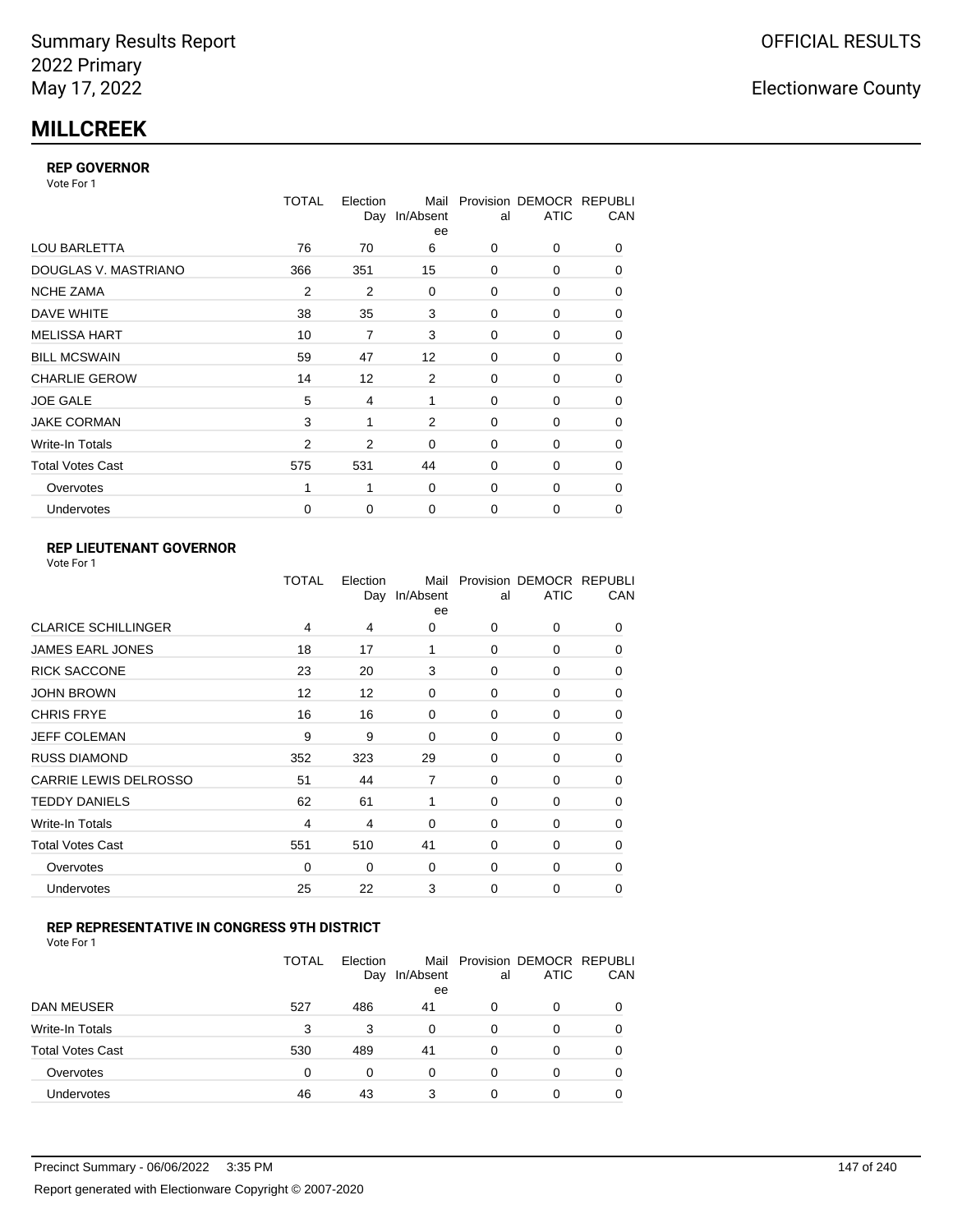## **MILLCREEK**

### **REP SENATOR IN THE GENERAL ASSEMBLY 48TH DISTRICT**

| Vote For 1 |  |  |
|------------|--|--|
|------------|--|--|

|                  | <b>TOTAL</b> | Election<br>Day | In/Absent<br>ee | al | Mail Provision DEMOCR REPUBLI<br>ATIC | CAN |
|------------------|--------------|-----------------|-----------------|----|---------------------------------------|-----|
| CHRIS GEBHARD    | 508          | 469             | 39              |    | 0                                     |     |
| Write-In Totals  | 2            | 2               | $\Omega$        | 0  | 0                                     |     |
| Total Votes Cast | 510          | 471             | 39              | 0  | 0                                     |     |
| Overvotes        | 0            | 0               | 0               | 0  | 0                                     |     |
| Undervotes       | 66           | 61              | 5               |    |                                       |     |

#### **REP REPRESENTATIVE IN THE GENERAL ASSEMBLY 102ND**

Vote For 1

|                         | TOTAL | Election<br>Day | Mail<br>In/Absent<br>ee | al | Provision DEMOCR REPUBLI<br><b>ATIC</b> | CAN |
|-------------------------|-------|-----------------|-------------------------|----|-----------------------------------------|-----|
| <b>RUSS DIAMOND</b>     | 469   | 432             | 37                      | 0  | 0                                       |     |
| Write-In Totals         | 41    | 40              |                         | 0  | 0                                       |     |
| <b>Total Votes Cast</b> | 510   | 472             | 38                      | 0  | ი                                       |     |
| Overvotes               | 0     | $\Omega$        | 0                       | 0  | 0                                       |     |
| Undervotes              | 66    | 60              | 6                       | 0  | 0                                       |     |

#### **REP MEMBER OF THE REPUBLICAN STATE COMMITTEE**

|                             | TOTAL | Election<br>Day | Mail<br>In/Absent<br>ee | al | Provision DEMOCR REPUBLI<br><b>ATIC</b> | CAN      |
|-----------------------------|-------|-----------------|-------------------------|----|-----------------------------------------|----------|
| <b>RUSS DIAMOND</b>         | 404   | 376             | 28                      | 0  | $\Omega$                                | 0        |
| <b>WILLIAM L. DOUGHERTY</b> | 252   | 227             | 25                      | 0  | 0                                       | 0        |
| MATTHEW J. URBAN            | 164   | 151             | 13                      | 0  | 0                                       | $\Omega$ |
| DONNETTE QUAIROLI           | 214   | 190             | 24                      | 0  | 0                                       | $\Omega$ |
| <b>DAWN BLAUCH</b>          | 265   | 241             | 24                      | 0  | 0                                       | $\Omega$ |
| <b>RON FERRANCE</b>         | 142   | 130             | 12                      | 0  | 0                                       | 0        |
| Write-In Totals             | 18    | 18              | 0                       | 0  | 0                                       | 0        |
| <b>Total Votes Cast</b>     | 1,459 | 1,333           | 126                     | 0  | 0                                       | 0        |
| Overvotes                   | 0     | 0               | $\Omega$                | 0  | 0                                       | $\Omega$ |
| Undervotes                  | 1,421 | 1,327           | 94                      | 0  | 0                                       | 0        |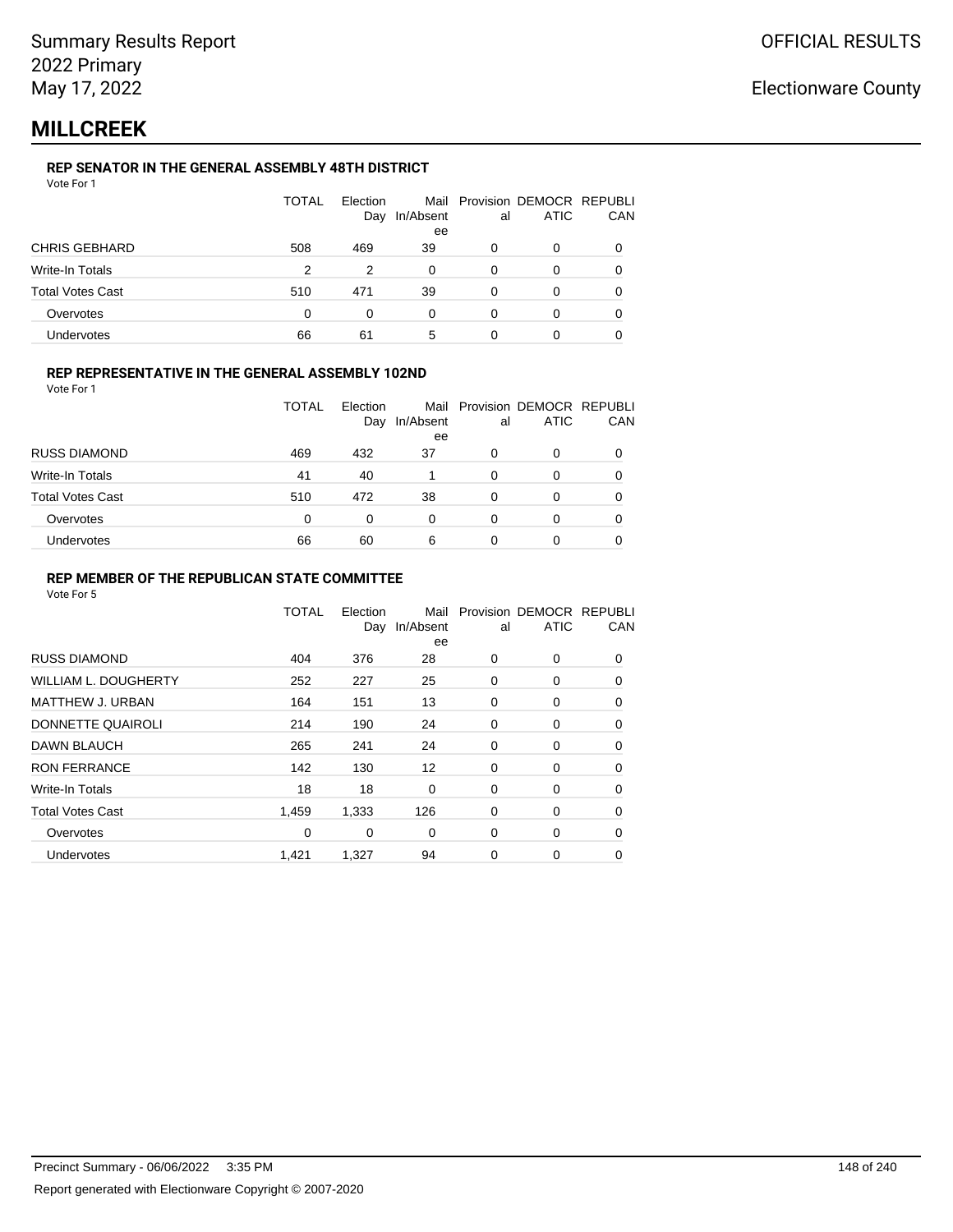# **NORTH ANNVILLE**

#### **DEM UNITED STATES SENATOR**

Vote For 1

|                         | TOTAL | Election | Mail<br>Day In/Absent<br>ee | al       | Provision DEMOCR REPUBLI<br><b>ATIC</b> | <b>CAN</b> |
|-------------------------|-------|----------|-----------------------------|----------|-----------------------------------------|------------|
| ALEX KHALIL             | 3     | 2        |                             | 0        | $\Omega$                                | 0          |
| <b>CONOR LAMB</b>       | 10    | 8        | 2                           | 0        | $\Omega$                                | 0          |
| <b>MALCOLM KENYATTA</b> | 4     | 3        |                             | $\Omega$ | $\Omega$                                | 0          |
| JOHN FETTERMAN          | 80    | 41       | 39                          | 0        | $\Omega$                                | 0          |
| Write-In Totals         | 0     | 0        | $\Omega$                    | 0        | $\Omega$                                | $\Omega$   |
| <b>Total Votes Cast</b> | 97    | 54       | 43                          | 0        | $\Omega$                                | 0          |
| Overvotes               |       | $\Omega$ |                             | $\Omega$ | $\Omega$                                | 0          |
| Undervotes              |       | 0        |                             | 0        |                                         | 0          |

#### **DEM GOVERNOR**

| Vote For 1              |              |                 |                 |    |                                              |     |
|-------------------------|--------------|-----------------|-----------------|----|----------------------------------------------|-----|
|                         | <b>TOTAL</b> | Election<br>Day | In/Absent<br>ee | al | Mail Provision DEMOCR REPUBLI<br><b>ATIC</b> | CAN |
| JOSH SHAPIRO            | 94           | 51              | 43              | 0  | 0                                            |     |
| Write-In Totals         | 2            | 2               | $\Omega$        | 0  | 0                                            | 0   |
| <b>Total Votes Cast</b> | 96           | 53              | 43              | 0  | 0                                            | 0   |
| Overvotes               | 0            | $\Omega$        | 0               | 0  | 0                                            | 0   |
| Undervotes              | 3            |                 | っ               | 0  | Ω                                            |     |

#### **DEM LIEUTENANT GOVERNOR** Vote For 1

|                         | <b>TOTAL</b> | Election<br>Day | Mail<br>In/Absent<br>ee | al       | Provision DEMOCR REPUBLI<br><b>ATIC</b> | CAN      |
|-------------------------|--------------|-----------------|-------------------------|----------|-----------------------------------------|----------|
| <b>AUSTIN DAVIS</b>     | 48           | 22              | 26                      | $\Omega$ | 0                                       | 0        |
| <b>RAY SOSA</b>         | 16           | 13              | 3                       | 0        | 0                                       | 0        |
| <b>BRIAN SIMS</b>       | 29           | 15              | 14                      | 0        | 0                                       | 0        |
| Write-In Totals         |              | 1               | $\Omega$                | $\Omega$ | 0                                       | $\Omega$ |
| <b>Total Votes Cast</b> | 94           | 51              | 43                      | $\Omega$ | 0                                       | $\Omega$ |
| Overvotes               | 0            | 0               | 0                       | $\Omega$ | 0                                       | $\Omega$ |
| <b>Undervotes</b>       | 5            | 3               | 2                       | $\Omega$ | 0                                       |          |

#### **DEM REPRESENTATIVE IN CONGRESS 9TH DISTRICT**

Vote For 1

|                         | TOTAL | <b>Flection</b><br>Day | In/Absent<br>ee | al | Mail Provision DEMOCR REPUBLI<br><b>ATIC</b> | <b>CAN</b> |
|-------------------------|-------|------------------------|-----------------|----|----------------------------------------------|------------|
| AMANDA R. WALDMAN       | 89    | 50                     | 39              | 0  | 0                                            | 0          |
| Write-In Totals         |       |                        | 0               | 0  | $\Omega$                                     | 0          |
| <b>Total Votes Cast</b> | 90    | 51                     | 39              | 0  | 0                                            | 0          |
| Overvotes               | 0     | 0                      | 0               | 0  | $\Omega$                                     | 0          |
| <b>Undervotes</b>       | 9     |                        | 6               |    |                                              |            |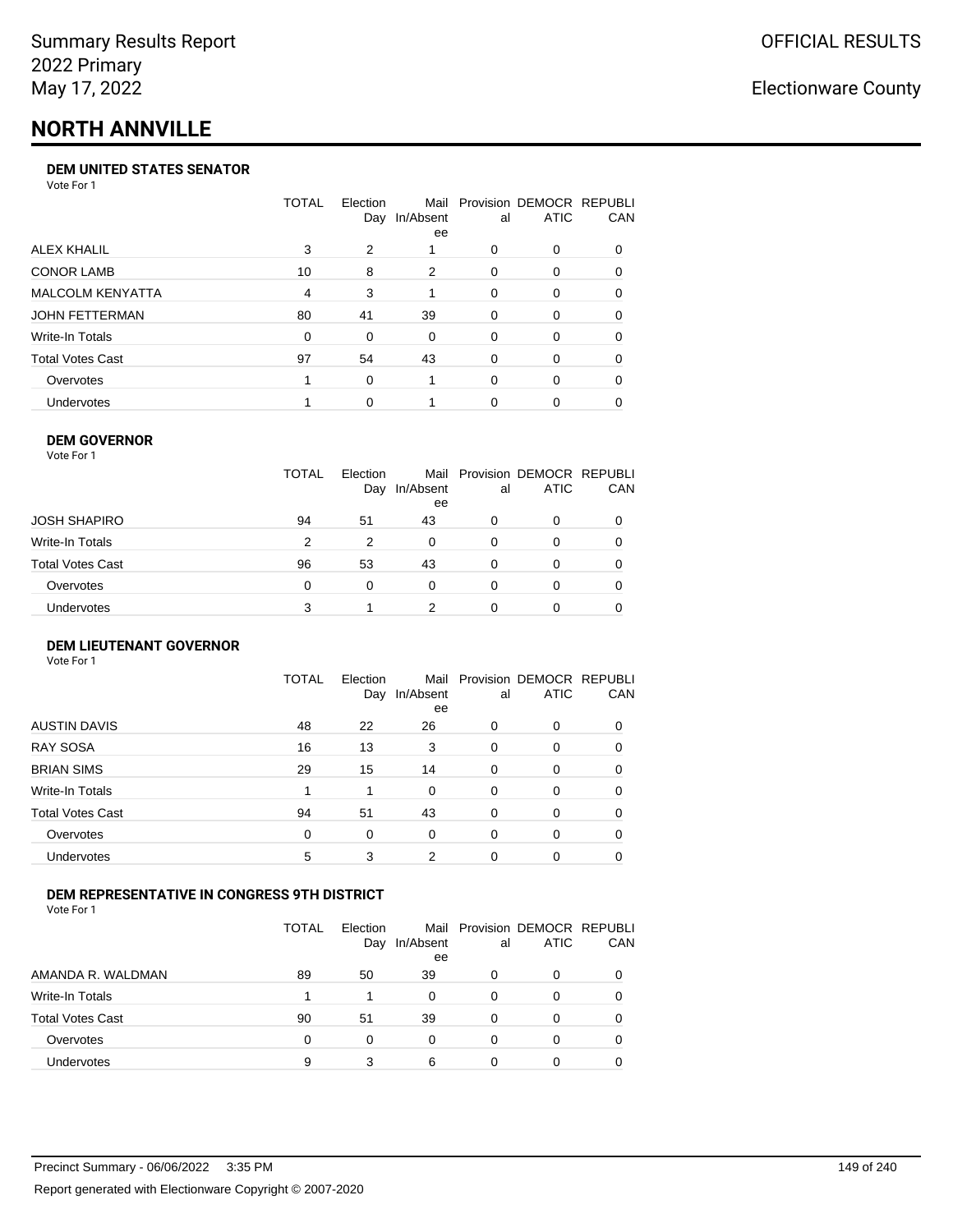## **NORTH ANNVILLE**

### **DEM SENATOR IN THE GENERAL ASSEMBLY 48TH DISTRICT**

|                         | <b>TOTAL</b> | Election<br>Day | In/Absent<br>ee | al | Mail Provision DEMOCR REPUBLI<br><b>ATIC</b> | CAN |
|-------------------------|--------------|-----------------|-----------------|----|----------------------------------------------|-----|
| <b>CALVIN CLEMENTS</b>  | 90           | 48              | 42              | O  | 0                                            |     |
| Write-In Totals         | 3            | 3               | 0               | 0  | O                                            |     |
| <b>Total Votes Cast</b> | 93           | 51              | 42              | 0  | Ω                                            |     |
| Overvotes               | 0            | 0               | 0               | 0  | ი                                            |     |
| Undervotes              | 6            |                 | 3               |    |                                              |     |

#### **DEM REPRESENTATIVE IN THE GENERAL ASSEMBLY 102ND**

| Vote For 1 |  |  |
|------------|--|--|
|            |  |  |

|                         | TOTAL | Election |                 |    | Mail Provision DEMOCR REPUBLI |            |
|-------------------------|-------|----------|-----------------|----|-------------------------------|------------|
|                         |       | Day      | In/Absent<br>ee | al | <b>ATIC</b>                   | <b>CAN</b> |
| LAURA QUICK             | 90    | 51       | 39              | 0  | 0                             | 0          |
| Write-In Totals         | 2     |          |                 | 0  |                               | 0          |
| <b>Total Votes Cast</b> | 92    | 52       | 40              | 0  |                               | 0          |
| Overvotes               | 0     | 0        | 0               | 0  |                               | 0          |
| <b>Undervotes</b>       |       |          | 5               | 0  |                               | 0          |

#### **DEM MEMBER OF THE DEMOCRATIC STATE COMMITTEE**

Vote For 2

|                         | TOTAL    | Election<br>Day | Mail<br>In/Absent<br>ee | al       | Provision DEMOCR REPUBLI<br><b>ATIC</b> | CAN |
|-------------------------|----------|-----------------|-------------------------|----------|-----------------------------------------|-----|
| LAURA QUICK             | 77       | 44              | 33                      | 0        | $\Omega$                                | 0   |
| <b>CALVIN CLEMENTS</b>  | 42       | 17              | 25                      | 0        | 0                                       | 0   |
| <b>CORNELL WILSON</b>   | 28       | 15              | 13                      | $\Omega$ | $\Omega$                                | 0   |
| Write-In Totals         | 4        | 3               |                         | $\Omega$ | $\Omega$                                | 0   |
| <b>Total Votes Cast</b> | 151      | 79              | 72                      | 0        | 0                                       | 0   |
| Overvotes               | $\Omega$ | $\Omega$        | $\Omega$                | 0        | $\Omega$                                | 0   |
| <b>Undervotes</b>       | 47       | 29              | 18                      | 0        | 0                                       |     |

#### **DEM MEMBER OF THE DEMOCRATIC COUNTY COMMITTEE NORTH ANNVILLE** Vote For 3

|                         | <b>TOTAL</b> | Election<br>Day | In/Absent<br>ee | al | Mail Provision DEMOCR REPUBLI<br><b>ATIC</b> | CAN |
|-------------------------|--------------|-----------------|-----------------|----|----------------------------------------------|-----|
| Write-In Totals         | 24           | 14              | 10              | 0  | O                                            |     |
| <b>Total Votes Cast</b> | 24           | 14              | 10              | 0  | O                                            |     |
| Overvotes               | 0            | 0               | 0               | 0  | O                                            |     |
| Undervotes              | 273          | 148             | 125             | 0  | Ω                                            |     |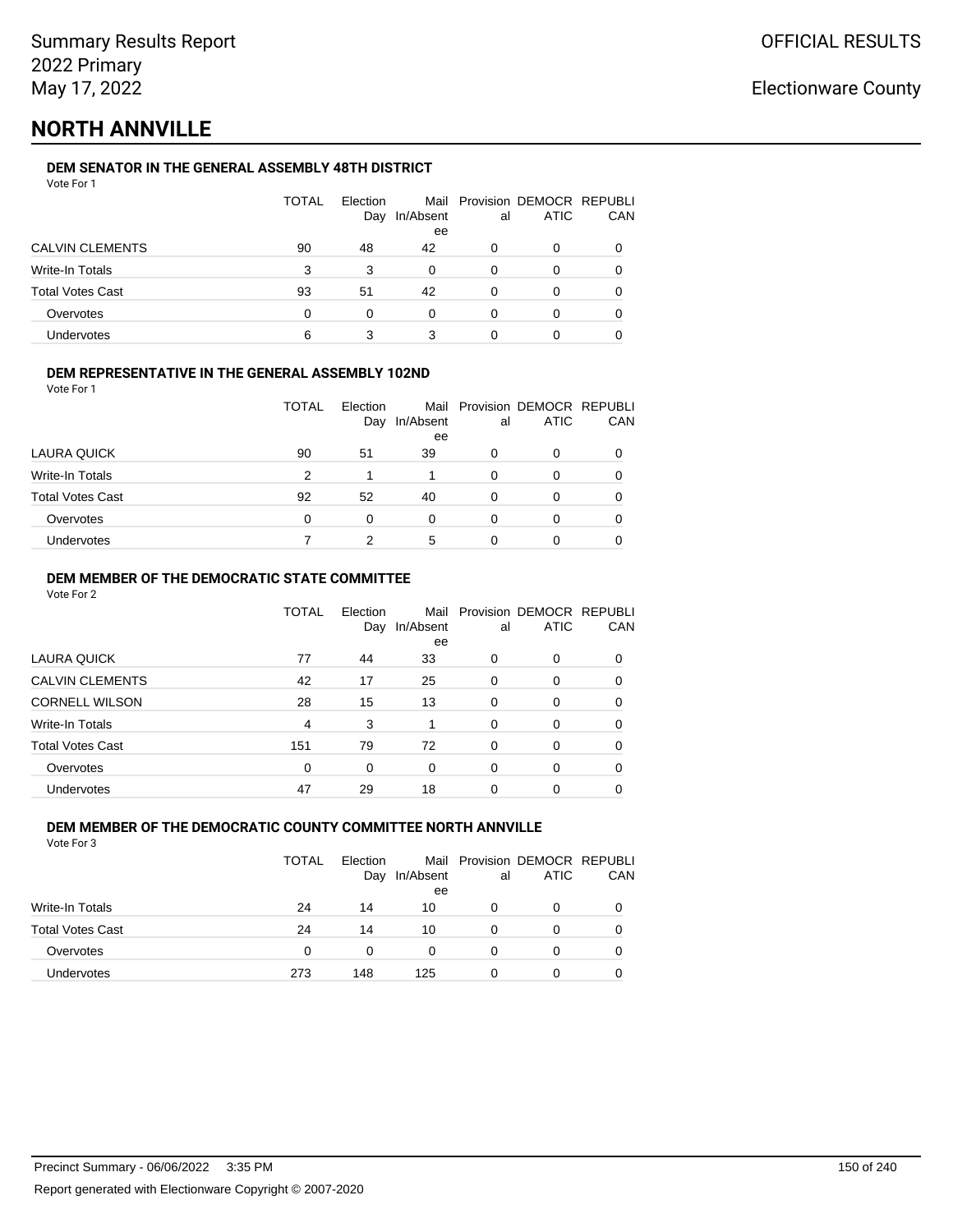# **NORTH ANNVILLE**

### **REP GOVERNOR**

Vote For 1

|                         | <b>TOTAL</b>   | Election<br>Day | Mail<br>In/Absent<br>ee | al          | Provision DEMOCR REPUBLI<br><b>ATIC</b> | CAN |
|-------------------------|----------------|-----------------|-------------------------|-------------|-----------------------------------------|-----|
| <b>LOU BARLETTA</b>     | 102            | 97              | 5                       | 0           | 0                                       | 0   |
| DOUGLAS V. MASTRIANO    | 324            | 319             | 5                       | $\mathbf 0$ | 0                                       | 0   |
| <b>NCHE ZAMA</b>        | $\overline{2}$ | 1               | 1                       | 0           | 0                                       | 0   |
| DAVE WHITE              | 36             | 32              | 4                       | 0           | 0                                       | 0   |
| <b>MELISSA HART</b>     | 5              | 3               | 2                       | 0           | 0                                       | 0   |
| <b>BILL MCSWAIN</b>     | 30             | 29              | 1                       | $\mathbf 0$ | 0                                       | 0   |
| <b>CHARLIE GEROW</b>    | 36             | 33              | 3                       | $\Omega$    | $\Omega$                                | 0   |
| <b>JOE GALE</b>         | 4              | 4               | 0                       | $\mathbf 0$ | 0                                       | 0   |
| <b>JAKE CORMAN</b>      | 8              | 5               | 3                       | 0           | 0                                       | 0   |
| Write-In Totals         |                | 1               | 0                       | $\mathbf 0$ | 0                                       | 0   |
| <b>Total Votes Cast</b> | 548            | 524             | 24                      | $\Omega$    | 0                                       | 0   |
| Overvotes               | $\Omega$       | 0               | 0                       | $\mathbf 0$ | 0                                       | 0   |
| Undervotes              | 4              | $\overline{2}$  | 2                       | 0           | 0                                       | 0   |

### **REP LIEUTENANT GOVERNOR**

|                            | TOTAL          | Election | Mail<br>Day In/Absent<br>ee | al          | Provision DEMOCR REPUBLI<br><b>ATIC</b> | CAN      |
|----------------------------|----------------|----------|-----------------------------|-------------|-----------------------------------------|----------|
| <b>CLARICE SCHILLINGER</b> | 8              | 7        | 1                           | $\Omega$    | 0                                       | 0        |
| <b>JAMES EARL JONES</b>    | 19             | 19       | 0                           | 0           | 0                                       | 0        |
| <b>RICK SACCONE</b>        | 20             | 20       | 0                           | $\Omega$    | 0                                       | 0        |
| <b>JOHN BROWN</b>          | 12             | 12       | 0                           | $\Omega$    | 0                                       | 0        |
| <b>CHRIS FRYE</b>          | 14             | 14       | 0                           | 0           | 0                                       | 0        |
| JEFF COLEMAN               | 25             | 23       | 2                           | 0           | 0                                       | 0        |
| <b>RUSS DIAMOND</b>        | 327            | 305      | 22                          | 0           | 0                                       | 0        |
| CARRIE LEWIS DELROSSO      | 43             | 42       | 1                           | 0           | 0                                       | 0        |
| <b>TEDDY DANIELS</b>       | 61             | 61       | 0                           | 0           | 0                                       | 0        |
| Write-In Totals            | 3              | 3        | 0                           | 0           | 0                                       | 0        |
| <b>Total Votes Cast</b>    | 532            | 506      | 26                          | $\Omega$    | 0                                       | 0        |
| Overvotes                  | $\overline{2}$ | 2        | 0                           | 0           | 0                                       | $\Omega$ |
| Undervotes                 | 18             | 18       | 0                           | $\mathbf 0$ | 0                                       | 0        |
|                            |                |          |                             |             |                                         |          |

### **REP REPRESENTATIVE IN CONGRESS 9TH DISTRICT**

| Vote For 1 |  |  |
|------------|--|--|
|------------|--|--|

|                         | TOTAL | Election<br>Day | In/Absent<br>ee | al       | Mail Provision DEMOCR REPUBLI<br><b>ATIC</b> | CAN      |
|-------------------------|-------|-----------------|-----------------|----------|----------------------------------------------|----------|
| <b>DAN MEUSER</b>       | 502   | 480             | 22              | 0        | 0                                            | $\Omega$ |
| Write-In Totals         | 4     | 4               | 0               | 0        | 0                                            |          |
| <b>Total Votes Cast</b> | 506   | 484             | 22              | $\Omega$ | 0                                            |          |
| Overvotes               | 0     | 0               | 0               | 0        | 0                                            | 0        |
| <b>Undervotes</b>       | 46    | 42              | 4               | 0        | 0                                            |          |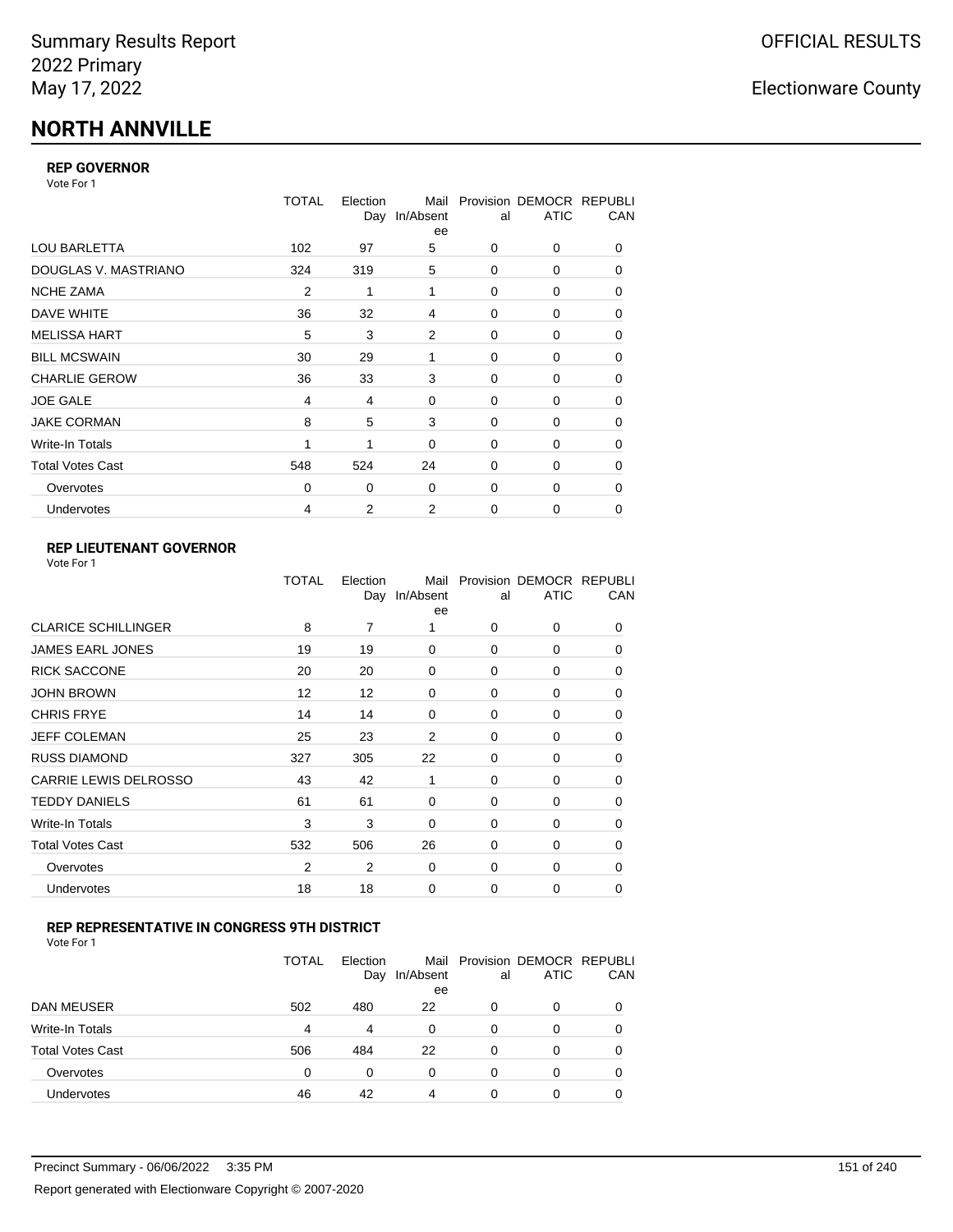## **NORTH ANNVILLE**

### **REP SENATOR IN THE GENERAL ASSEMBLY 48TH DISTRICT**

| Vote For 1 |  |
|------------|--|
|------------|--|

|                         | <b>TOTAL</b> | Election<br>Day | In/Absent<br>ee | al | Mail Provision DEMOCR REPUBLI<br><b>ATIC</b> | CAN |
|-------------------------|--------------|-----------------|-----------------|----|----------------------------------------------|-----|
| <b>CHRIS GEBHARD</b>    | 508          | 485             | 23              | 0  | 0                                            |     |
| Write-In Totals         | 2            | 2               | 0               | 0  | 0                                            |     |
| <b>Total Votes Cast</b> | 510          | 487             | 23              | 0  | 0                                            |     |
| Overvotes               | 0            | 0               | 0               | 0  | 0                                            |     |
| Undervotes              | 42           | 39              | 3               | 0  |                                              |     |

#### **REP REPRESENTATIVE IN THE GENERAL ASSEMBLY 102ND**

Vote For 1

|                         | TOTAL | Election<br>Day | Mail<br>In/Absent | al | Provision DEMOCR REPUBLI<br><b>ATIC</b> | CAN |
|-------------------------|-------|-----------------|-------------------|----|-----------------------------------------|-----|
|                         |       |                 | ee                |    |                                         |     |
| <b>RUSS DIAMOND</b>     | 464   | 438             | 26                | 0  | 0                                       |     |
| <b>Write-In Totals</b>  | 40    | 40              | 0                 | 0  | 0                                       |     |
| <b>Total Votes Cast</b> | 504   | 478             | 26                | 0  | 0                                       |     |
| Overvotes               | 0     | 0               | 0                 | 0  | O                                       |     |
| <b>Undervotes</b>       | 48    | 48              | 0                 | 0  | 0                                       |     |

#### **REP MEMBER OF THE REPUBLICAN STATE COMMITTEE**

|                             | <b>TOTAL</b> | Election<br>Day | Mail<br>In/Absent<br>ee | al          | Provision DEMOCR REPUBLI<br><b>ATIC</b> | CAN      |
|-----------------------------|--------------|-----------------|-------------------------|-------------|-----------------------------------------|----------|
| <b>RUSS DIAMOND</b>         | 394          | 374             | 20                      | 0           | 0                                       | 0        |
| <b>WILLIAM L. DOUGHERTY</b> | 208          | 193             | 15                      | 0           | 0                                       | 0        |
| <b>MATTHEW J. URBAN</b>     | 207          | 194             | 13                      | 0           | 0                                       | 0        |
| DONNETTE QUAIROLI           | 223          | 206             | 17                      | 0           | 0                                       | $\Omega$ |
| DAWN BLAUCH                 | 315          | 296             | 19                      | $\mathbf 0$ | 0                                       | $\Omega$ |
| <b>RON FERRANCE</b>         | 148          | 138             | 10                      | 0           | 0                                       | $\Omega$ |
| Write-In Totals             | 7            | 7               | 0                       | 0           | 0                                       | 0        |
| <b>Total Votes Cast</b>     | 1,502        | 1,408           | 94                      | $\mathbf 0$ | 0                                       | 0        |
| Overvotes                   | 5            | 5               | 0                       | 0           | 0                                       | 0        |
| Undervotes                  | 1,253        | 1,217           | 36                      | 0           | 0                                       | 0        |
|                             |              |                 |                         |             |                                         |          |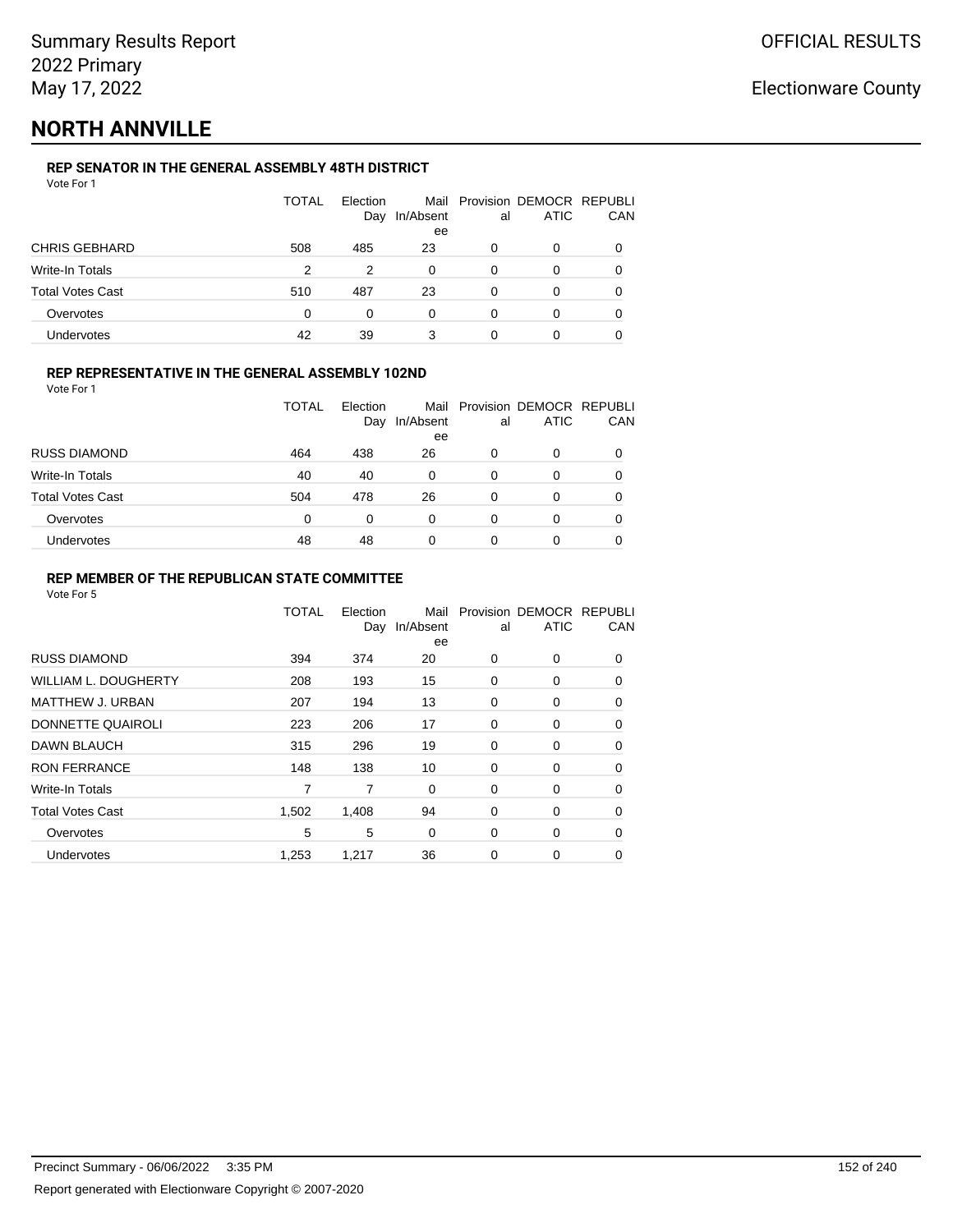# **NORTH CORNWALL NORTH**

#### **DEM UNITED STATES SENATOR**

Vote For 1

|                         | TOTAL | Election<br>Day | Mail<br>In/Absent<br>ee | al       | Provision DEMOCR REPUBLI<br><b>ATIC</b> | CAN      |
|-------------------------|-------|-----------------|-------------------------|----------|-----------------------------------------|----------|
| ALEX KHALIL             | 9     | 2               | 6                       |          | 0                                       | $\Omega$ |
| <b>CONOR LAMB</b>       | 11    | 8               | 3                       | $\Omega$ | $\Omega$                                | 0        |
| <b>MALCOLM KENYATTA</b> | 11    | 7               | 4                       | $\Omega$ | 0                                       | 0        |
| JOHN FETTERMAN          | 95    | 45              | 50                      | $\Omega$ | 0                                       | $\Omega$ |
| Write-In Totals         |       | 0               |                         | $\Omega$ | 0                                       | $\Omega$ |
| Total Votes Cast        | 127   | 62              | 64                      |          | $\Omega$                                | 0        |
| Overvotes               |       | $\Omega$        |                         | $\Omega$ | $\Omega$                                | $\Omega$ |
| <b>Undervotes</b>       |       |                 | $\Omega$                | 0        | 0                                       |          |

#### **DEM GOVERNOR**

| Vote For 1       |              |                 |                 |          |                                              |          |
|------------------|--------------|-----------------|-----------------|----------|----------------------------------------------|----------|
|                  | <b>TOTAL</b> | Election<br>Day | In/Absent<br>ee | al       | Mail Provision DEMOCR REPUBLI<br><b>ATIC</b> | CAN      |
| JOSH SHAPIRO     | 126          | 62              | 63              |          | 0                                            |          |
| Write-In Totals  | 3            |                 | 2               | $\Omega$ | 0                                            | $\Omega$ |
| Total Votes Cast | 129          | 63              | 65              |          | $\Omega$                                     | 0        |
| Overvotes        | 0            | 0               | $\Omega$        | $\Omega$ | 0                                            | 0        |
| Undervotes       | 0            |                 | 0               |          | 0                                            |          |
|                  |              |                 |                 |          |                                              |          |

#### **DEM LIEUTENANT GOVERNOR** Vote For 1

|                         | TOTAL | Election<br>Day | In/Absent<br>ee | al       | Mail Provision DEMOCR REPUBLI<br><b>ATIC</b> | CAN      |
|-------------------------|-------|-----------------|-----------------|----------|----------------------------------------------|----------|
| <b>AUSTIN DAVIS</b>     | 53    | 23              | 29              |          | $\Omega$                                     | 0        |
| <b>RAY SOSA</b>         | 30    | 14              | 16              | $\Omega$ | 0                                            | 0        |
| <b>BRIAN SIMS</b>       | 37    | 21              | 16              | $\Omega$ | $\Omega$                                     | $\Omega$ |
| Write-In Totals         | 2     | 1               |                 | $\Omega$ | $\Omega$                                     | $\Omega$ |
| <b>Total Votes Cast</b> | 122   | 59              | 62              |          | $\Omega$                                     | $\Omega$ |
| Overvotes               | 1     | 0               |                 | $\Omega$ | 0                                            | $\Omega$ |
| <b>Undervotes</b>       | 6     | 4               | 2               | 0        | 0                                            | 0        |

#### **DEM REPRESENTATIVE IN CONGRESS 9TH DISTRICT**

Vote For 1

|                         | TOTAL    | Election<br>Day | Mail<br>In/Absent<br>ee | al | Provision DEMOCR REPUBLI<br><b>ATIC</b> | CAN |
|-------------------------|----------|-----------------|-------------------------|----|-----------------------------------------|-----|
| AMANDA R. WALDMAN       | 116      | 55              | 60                      |    | 0                                       |     |
| Write-In Totals         |          | 0               |                         | 0  | 0                                       |     |
| <b>Total Votes Cast</b> | 117      | 55              | 61                      |    | 0                                       |     |
| Overvotes               | $\Omega$ | 0               | 0                       | 0  | O                                       |     |
| <b>Undervotes</b>       | 12       | 8               | 4                       |    | 0                                       |     |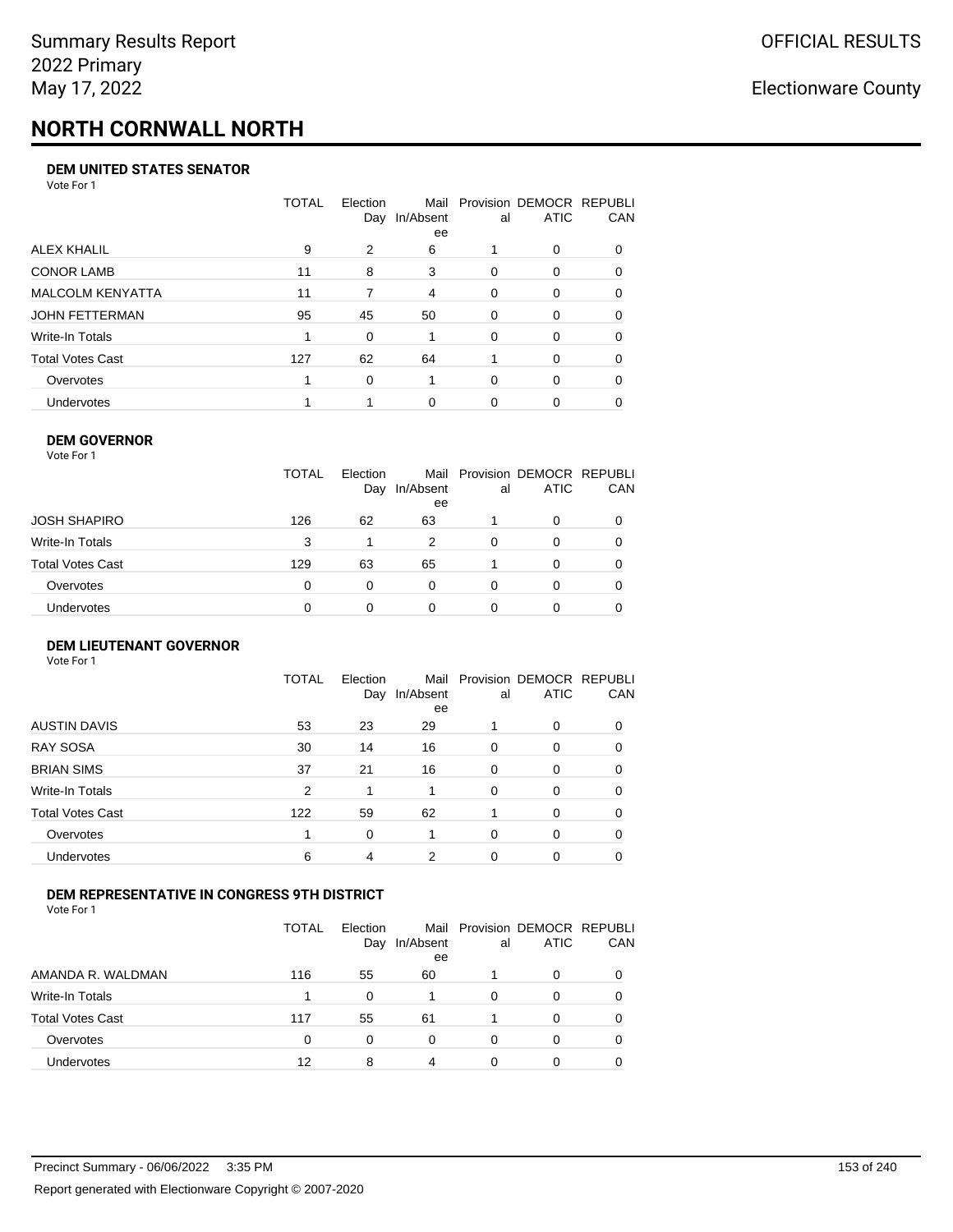# **NORTH CORNWALL NORTH**

#### **DEM SENATOR IN THE GENERAL ASSEMBLY 48TH DISTRICT** Vote For 1

| <u>VULGIUI</u>          |       |                 |                 |    |                                              |            |
|-------------------------|-------|-----------------|-----------------|----|----------------------------------------------|------------|
|                         | TOTAL | Election<br>Day | In/Absent<br>ee | al | Mail Provision DEMOCR REPUBLI<br><b>ATIC</b> | <b>CAN</b> |
|                         |       |                 |                 |    |                                              |            |
| <b>CALVIN CLEMENTS</b>  | 117   | 55              | 61              |    | 0                                            | 0          |
| Write-In Totals         | 3     | 2               |                 | 0  | 0                                            | 0          |
| <b>Total Votes Cast</b> | 120   | 57              | 62              |    | <sup>0</sup>                                 | 0          |
| Overvotes               | 0     | 0               | 0               | O  |                                              | 0          |
| Undervotes              | 9     | 6               | 3               |    |                                              |            |

#### **DEM REPRESENTATIVE IN THE GENERAL ASSEMBLY 101ST**

Vote For 1

|                         | TOTAL | Election |                 |    | Mail Provision DEMOCR REPUBLI |            |
|-------------------------|-------|----------|-----------------|----|-------------------------------|------------|
|                         |       | Day      | In/Absent<br>ee | al | <b>ATIC</b>                   | <b>CAN</b> |
| <b>CATHERINE MILLER</b> | 119   | 58       | 60              |    |                               | 0          |
| Write-In Totals         |       | 0        |                 | 0  |                               | 0          |
| <b>Total Votes Cast</b> | 120   | 58       | 61              |    | 0                             | 0          |
| Overvotes               | 0     | 0        | 0               | O  |                               | 0          |
| Undervotes              | 9     | 5        | 4               |    |                               |            |

#### **DEM MEMBER OF THE DEMOCRATIC STATE COMMITTEE**

Vote For 2

|                         | TOTAL | Election<br>Day | Mail<br>In/Absent<br>ee | al       | Provision DEMOCR REPUBLI<br><b>ATIC</b> | CAN |
|-------------------------|-------|-----------------|-------------------------|----------|-----------------------------------------|-----|
| LAURA QUICK             | 80    | 35              | 44                      |          | $\Omega$                                | 0   |
| <b>CALVIN CLEMENTS</b>  | 44    | 20              | 24                      | $\Omega$ | 0                                       | 0   |
| <b>CORNELL WILSON</b>   | 67    | 34              | 33                      | $\Omega$ | $\Omega$                                | 0   |
| Write-In Totals         |       | $\Omega$        |                         | $\Omega$ | $\Omega$                                | 0   |
| <b>Total Votes Cast</b> | 192   | 89              | 102                     |          | 0                                       | 0   |
| Overvotes               | 2     | $\Omega$        | 2                       | $\Omega$ | $\Omega$                                | 0   |
| <b>Undervotes</b>       | 63    | 37              | 26                      | 0        | $\Omega$                                |     |

#### **DEM MEMBER OF THE DEMOCRATIC COUNTY COMMITTEE NORTH CORNWALL NORTH** Vote For 3

|                         | TOTAL | Flection<br>Day | In/Absent<br>ee | al | Mail Provision DEMOCR REPUBLI<br><b>ATIC</b> | CAN      |
|-------------------------|-------|-----------------|-----------------|----|----------------------------------------------|----------|
| BETHANY P. WHITE        | 101   | 47              | 53              |    | 0                                            | $\Omega$ |
| Write-In Totals         | 4     | 2               | 2               | 0  | 0                                            |          |
| <b>Total Votes Cast</b> | 105   | 49              | 55              |    | 0                                            |          |
| Overvotes               | 0     | 0               | 0               | 0  | 0                                            |          |
| Undervotes              | 280   | 140             | 140             | 0  | 0                                            |          |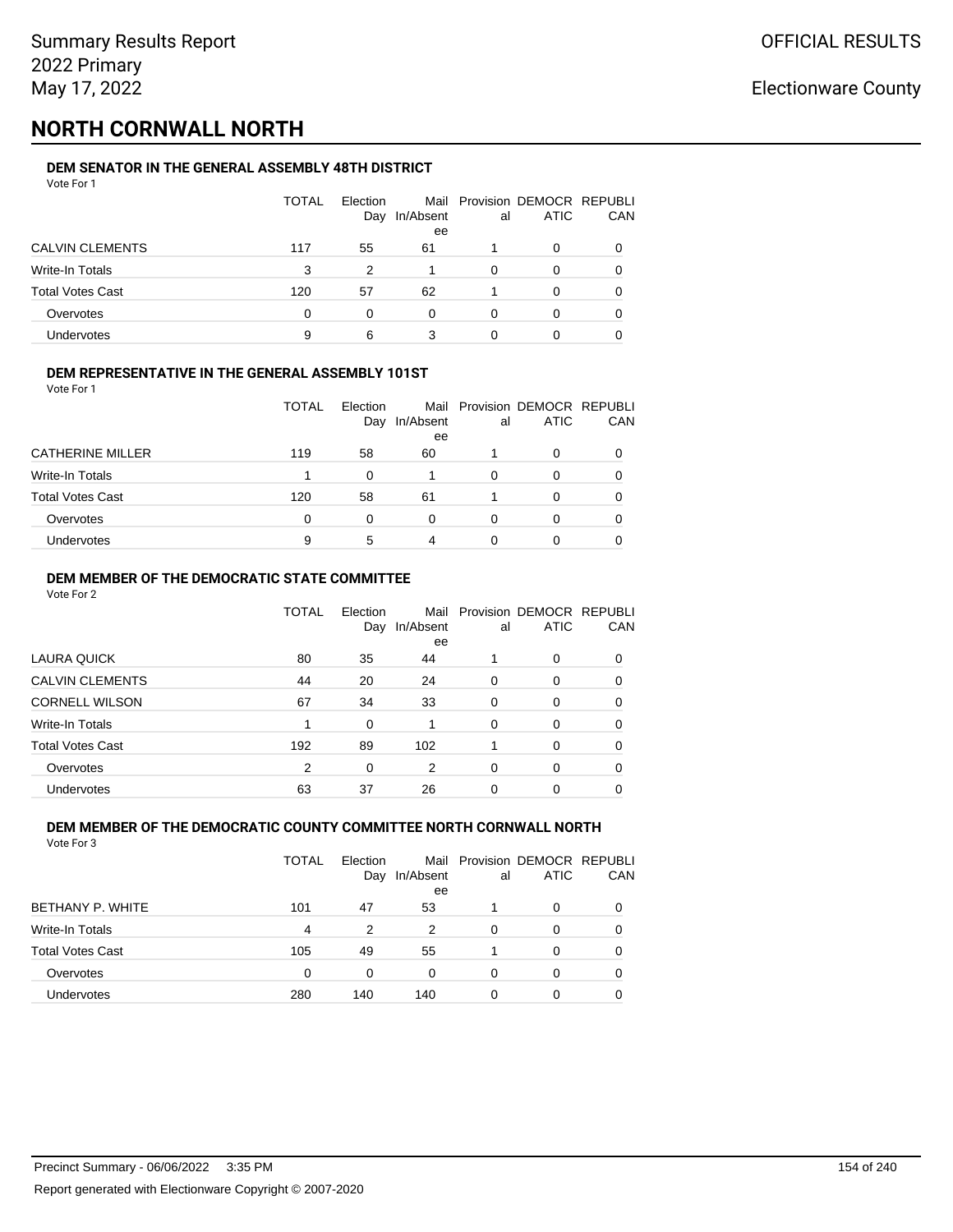# **NORTH CORNWALL NORTH**

#### **REP GOVERNOR**

Vote For 1

|                         | <b>TOTAL</b>   | Election<br>Day | Mail<br>In/Absent<br>ee | al | Provision DEMOCR REPUBLI<br><b>ATIC</b> | CAN |
|-------------------------|----------------|-----------------|-------------------------|----|-----------------------------------------|-----|
| <b>LOU BARLETTA</b>     | 39             | 33              | 6                       | 0  | 0                                       | 0   |
| DOUGLAS V. MASTRIANO    | 111            | 108             | 3                       | 0  | 0                                       | 0   |
| <b>NCHE ZAMA</b>        | 1              | 1               | $\Omega$                | 0  | 0                                       | 0   |
| DAVE WHITE              | 19             | 12              | $\overline{7}$          | 0  | 0                                       | 0   |
| <b>MELISSA HART</b>     | 6              | 4               | 2                       | 0  | 0                                       | 0   |
| <b>BILL MCSWAIN</b>     | 21             | 15              | 6                       | 0  | 0                                       | 0   |
| <b>CHARLIE GEROW</b>    | 4              | 3               | 1                       | 0  | 0                                       | 0   |
| <b>JOE GALE</b>         | $\overline{2}$ | 2               | 0                       | 0  | 0                                       | 0   |
| <b>JAKE CORMAN</b>      | 3              | 0               | 3                       | 0  | $\Omega$                                | 0   |
| Write-In Totals         | 0              | 0               | 0                       | 0  | 0                                       | 0   |
| <b>Total Votes Cast</b> | 206            | 178             | 28                      | 0  | 0                                       | 0   |
| Overvotes               | $\Omega$       | 0               | 0                       | 0  | 0                                       | 0   |
| <b>Undervotes</b>       | 0              | 0               | $\mathbf 0$             | 0  | 0                                       | 0   |

### **REP LIEUTENANT GOVERNOR**

| Vote For 1 |  |
|------------|--|
|------------|--|

|                              | TOTAL       | Election<br>Day | Mail<br>In/Absent<br>ee | al          | Provision DEMOCR REPUBLI<br><b>ATIC</b> | CAN      |
|------------------------------|-------------|-----------------|-------------------------|-------------|-----------------------------------------|----------|
| <b>CLARICE SCHILLINGER</b>   | 5           | 4               | 1                       | $\Omega$    | 0                                       | 0        |
| <b>JAMES EARL JONES</b>      | 9           | 9               | $\Omega$                | 0           | 0                                       | 0        |
| <b>RICK SACCONE</b>          | 7           | 6               | 1                       | $\Omega$    | 0                                       | 0        |
| <b>JOHN BROWN</b>            |             | 1               | $\Omega$                | $\Omega$    | 0                                       | 0        |
| <b>CHRIS FRYE</b>            | 1           | 0               | 1                       | 0           | 0                                       | 0        |
| <b>JEFF COLEMAN</b>          | 5           | 4               | 1                       | 0           | 0                                       | $\Omega$ |
| <b>RUSS DIAMOND</b>          | 132         | 114             | 18                      | 0           | 0                                       | 0        |
| <b>CARRIE LEWIS DELROSSO</b> | 25          | 21              | 4                       | $\mathbf 0$ | 0                                       | 0        |
| <b>TEDDY DANIELS</b>         | 12          | 11              | 1                       | $\Omega$    | 0                                       | $\Omega$ |
| Write-In Totals              | 0           | 0               | $\Omega$                | 0           | 0                                       | $\Omega$ |
| <b>Total Votes Cast</b>      | 197         | 170             | 27                      | $\Omega$    | $\Omega$                                | $\Omega$ |
| Overvotes                    | $\mathbf 0$ | 0               | 0                       | 0           | 0                                       | $\Omega$ |
| Undervotes                   | 9           | 8               | 1                       | $\Omega$    | 0                                       | 0        |
|                              |             |                 |                         |             |                                         |          |

#### **REP REPRESENTATIVE IN CONGRESS 9TH DISTRICT**

Vote For 1

|                         | <b>TOTAL</b> | Election<br>Day | In/Absent<br>ee | al | Mail Provision DEMOCR REPUBLI<br><b>ATIC</b> | <b>CAN</b> |
|-------------------------|--------------|-----------------|-----------------|----|----------------------------------------------|------------|
| <b>DAN MEUSER</b>       | 183          | 156             | 27              | 0  | $\Omega$                                     | 0          |
| Write-In Totals         | 0            | 0               | 0               | 0  | 0                                            | 0          |
| <b>Total Votes Cast</b> | 183          | 156             | 27              | 0  | $\Omega$                                     | 0          |
| Overvotes               | 0            | 0               | $\Omega$        | O  | 0                                            | 0          |
| <b>Undervotes</b>       | 23           | 22              |                 | ŋ  | ∩                                            | 0          |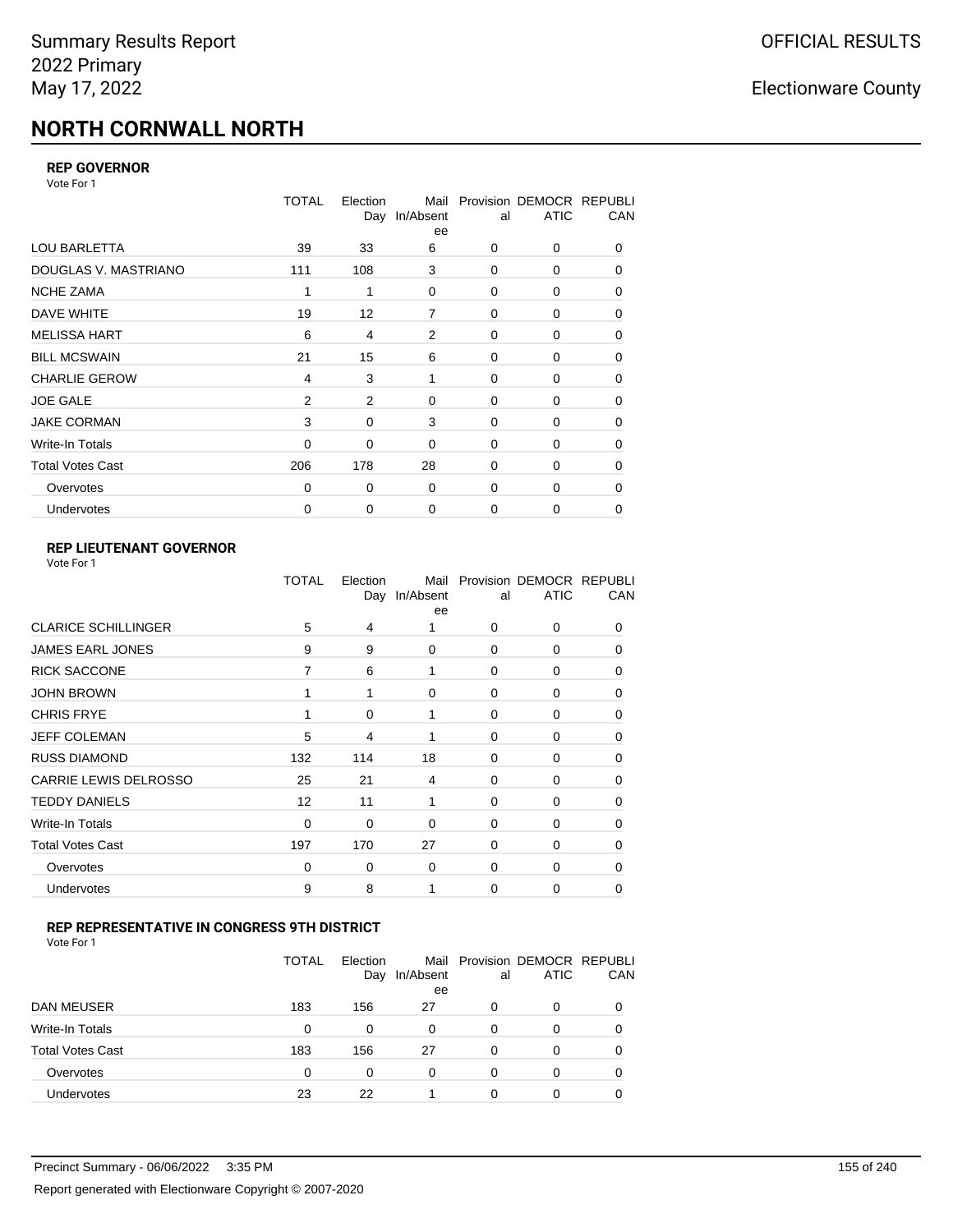# **NORTH CORNWALL NORTH**

### **REP SENATOR IN THE GENERAL ASSEMBLY 48TH DISTRICT**

| Vote For 1              |              |                 |                 |    |                                              |          |
|-------------------------|--------------|-----------------|-----------------|----|----------------------------------------------|----------|
|                         | <b>TOTAL</b> | Election<br>Day | In/Absent<br>ee | al | Mail Provision DEMOCR REPUBLI<br><b>ATIC</b> | CAN      |
| <b>CHRIS GEBHARD</b>    | 188          | 163             | 25              | 0  | 0                                            | $\Omega$ |
| Write-In Totals         | $\Omega$     | 0               | 0               | 0  | 0                                            | 0        |
| <b>Total Votes Cast</b> | 188          | 163             | 25              | 0  | 0                                            | 0        |
| Overvotes               | $\Omega$     | 0               | $\Omega$        | 0  | 0                                            |          |
| Undervotes              | 18           | 15              | 3               | 0  | 0                                            |          |

#### **REP REPRESENTATIVE IN THE GENERAL ASSEMBLY 101ST**

Vote For 1

|                         | TOTAL | Election<br>Day | Mail<br>In/Absent | al | Provision DEMOCR REPUBLI<br><b>ATIC</b> | CAN |
|-------------------------|-------|-----------------|-------------------|----|-----------------------------------------|-----|
|                         |       |                 | ee                |    |                                         |     |
| <b>JOHN SCHLEGEL</b>    | 185   | 161             | 24                | 0  | 0                                       | 0   |
| <b>Write-In Totals</b>  |       |                 |                   | 0  |                                         | 0   |
| <b>Total Votes Cast</b> | 186   | 161             | 25                | 0  |                                         | 0   |
| Overvotes               | 0     | 0               | 0                 | 0  |                                         | 0   |
| <b>Undervotes</b>       | 20    | 17              | 3                 | O  |                                         | 0   |

#### **REP MEMBER OF THE REPUBLICAN STATE COMMITTEE**

|                         | <b>TOTAL</b> | Election<br>Day | Mail<br>In/Absent<br>ee | al | Provision DEMOCR REPUBLI<br><b>ATIC</b> | CAN      |
|-------------------------|--------------|-----------------|-------------------------|----|-----------------------------------------|----------|
| <b>RUSS DIAMOND</b>     | 138          | 120             | 18                      | 0  | 0                                       | $\Omega$ |
| WILLIAM L. DOUGHERTY    | 94           | 77              | 17                      | 0  | 0                                       | 0        |
| <b>MATTHEW J. URBAN</b> | 69           | 55              | 14                      | 0  | 0                                       | $\Omega$ |
| DONNETTE QUAIROLI       | 75           | 60              | 15                      | 0  | 0                                       | $\Omega$ |
| DAWN BLAUCH             | 112          | 93              | 19                      | 0  | 0                                       | $\Omega$ |
| <b>RON FERRANCE</b>     | 44           | 36              | 8                       | 0  | 0                                       | 0        |
| Write-In Totals         | 0            | 0               | 0                       | 0  | 0                                       | 0        |
| <b>Total Votes Cast</b> | 532          | 441             | 91                      | 0  | 0                                       | 0        |
| Overvotes               | 0            | 0               | $\Omega$                | 0  | 0                                       | $\Omega$ |
| Undervotes              | 498          | 449             | 49                      | 0  | 0                                       | 0        |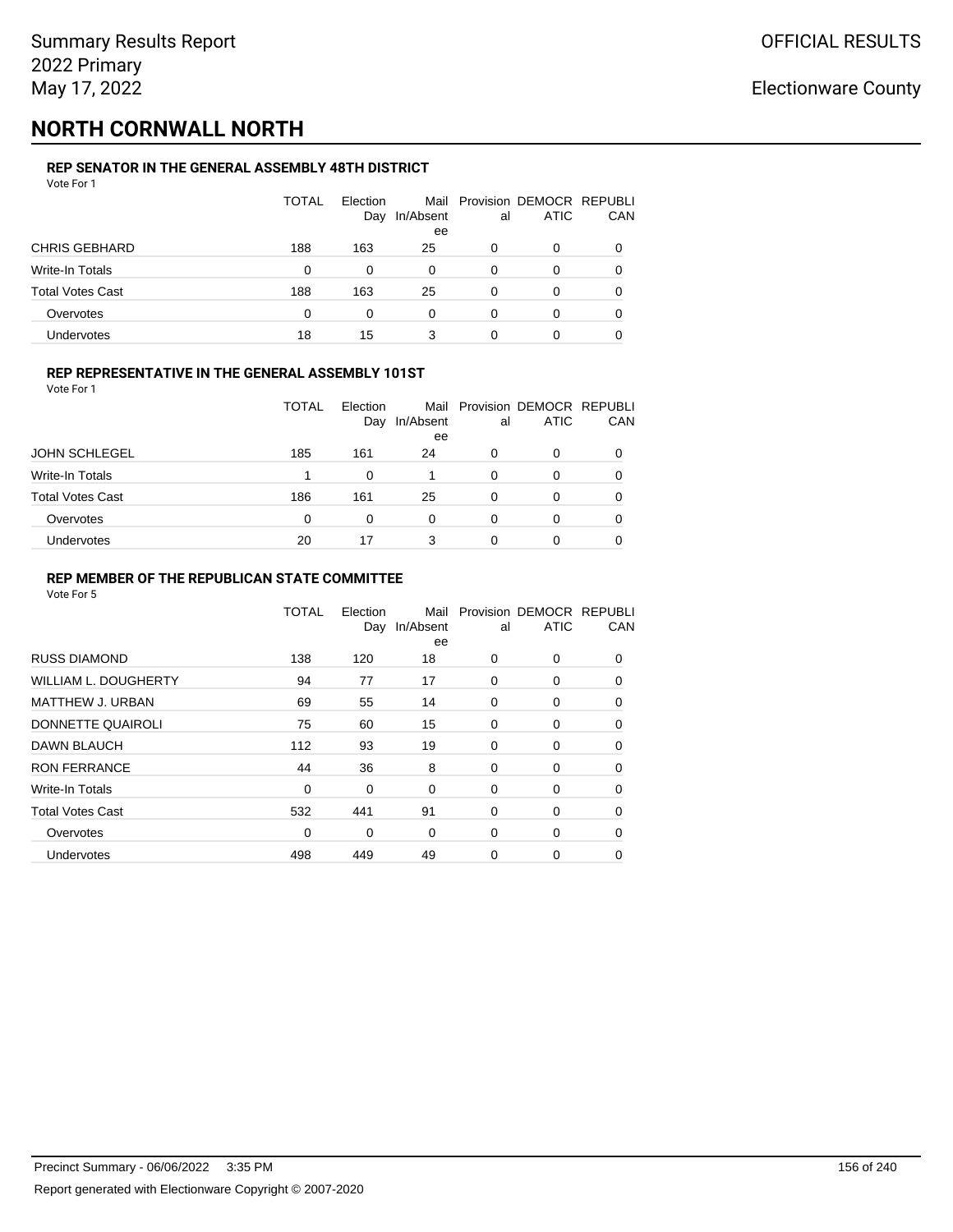# **NORTH CORNWALL SOUTH**

#### **DEM UNITED STATES SENATOR**

Vote For 1

|                         | TOTAL | Election<br>Day | Mail<br>In/Absent<br>ee | al       | Provision DEMOCR REPUBLI<br>ATIC | CAN      |
|-------------------------|-------|-----------------|-------------------------|----------|----------------------------------|----------|
| ALEX KHALIL             |       |                 | 6                       | 0        | $\Omega$                         | $\Omega$ |
| <b>CONOR LAMB</b>       | 23    | 14              | 9                       | $\Omega$ | 0                                | 0        |
| <b>MALCOLM KENYATTA</b> | 17    | 7               | 10                      | $\Omega$ | 0                                | 0        |
| JOHN FETTERMAN          | 172   | 73              | 99                      | $\Omega$ | $\Omega$                         | $\Omega$ |
| Write-In Totals         | 0     | $\Omega$        | 0                       | $\Omega$ | $\Omega$                         | $\Omega$ |
| Total Votes Cast        | 219   | 95              | 124                     | $\Omega$ | $\Omega$                         | 0        |
| Overvotes               | 0     | 0               | 0                       | $\Omega$ | $\Omega$                         | 0        |
| Undervotes              |       |                 | $\Omega$                | 0        | 0                                |          |

#### **DEM GOVERNOR**

| Vote For 1       |              |                 |                 |          |                                              |     |
|------------------|--------------|-----------------|-----------------|----------|----------------------------------------------|-----|
|                  | <b>TOTAL</b> | Election<br>Day | In/Absent<br>ee | al       | Mail Provision DEMOCR REPUBLI<br><b>ATIC</b> | CAN |
| JOSH SHAPIRO     | 214          | 94              | 120             | 0        | 0                                            |     |
| Write-In Totals  | 0            | 0               | 0               | 0        | 0                                            | 0   |
| Total Votes Cast | 214          | 94              | 120             | 0        | 0                                            | 0   |
| Overvotes        | 0            | 0               | $\Omega$        | $\Omega$ | 0                                            | 0   |
| Undervotes       | 6            | 2               | 4               | 0        | 0                                            |     |

#### **DEM LIEUTENANT GOVERNOR** Vote For 1

|                         | TOTAL | Election<br>Day | In/Absent<br>ee | al       | Mail Provision DEMOCR REPUBLI<br><b>ATIC</b> | CAN      |
|-------------------------|-------|-----------------|-----------------|----------|----------------------------------------------|----------|
| <b>AUSTIN DAVIS</b>     | 112   | 34              | 78              | 0        | 0                                            | 0        |
| <b>RAY SOSA</b>         | 32    | 18              | 14              | 0        | 0                                            | 0        |
| <b>BRIAN SIMS</b>       | 67    | 39              | 28              | 0        | $\Omega$                                     | $\Omega$ |
| Write-In Totals         | 0     | 0               | $\Omega$        | $\Omega$ | $\Omega$                                     | $\Omega$ |
| <b>Total Votes Cast</b> | 211   | 91              | 120             | $\Omega$ | 0                                            | $\Omega$ |
| Overvotes               | 1     | 0               |                 | $\Omega$ | $\Omega$                                     | $\Omega$ |
| <b>Undervotes</b>       | 8     | 5               | 3               | 0        | 0                                            | 0        |

#### **DEM REPRESENTATIVE IN CONGRESS 9TH DISTRICT**

|                         | TOTAL | <b>Flection</b><br>Day | Mail<br>In/Absent<br>ee | al | Provision DEMOCR REPUBLI<br><b>ATIC</b> | CAN |
|-------------------------|-------|------------------------|-------------------------|----|-----------------------------------------|-----|
| AMANDA R. WALDMAN       | 202   | 88                     | 114                     | 0  | 0                                       | 0   |
| Write-In Totals         | 0     | 0                      | 0                       | Ω  |                                         | 0   |
| <b>Total Votes Cast</b> | 202   | 88                     | 114                     | 0  |                                         | 0   |
| Overvotes               | 0     | 0                      | 0                       | 0  | 0                                       | 0   |
| Undervotes              | 18    | 8                      | 10                      | 0  |                                         |     |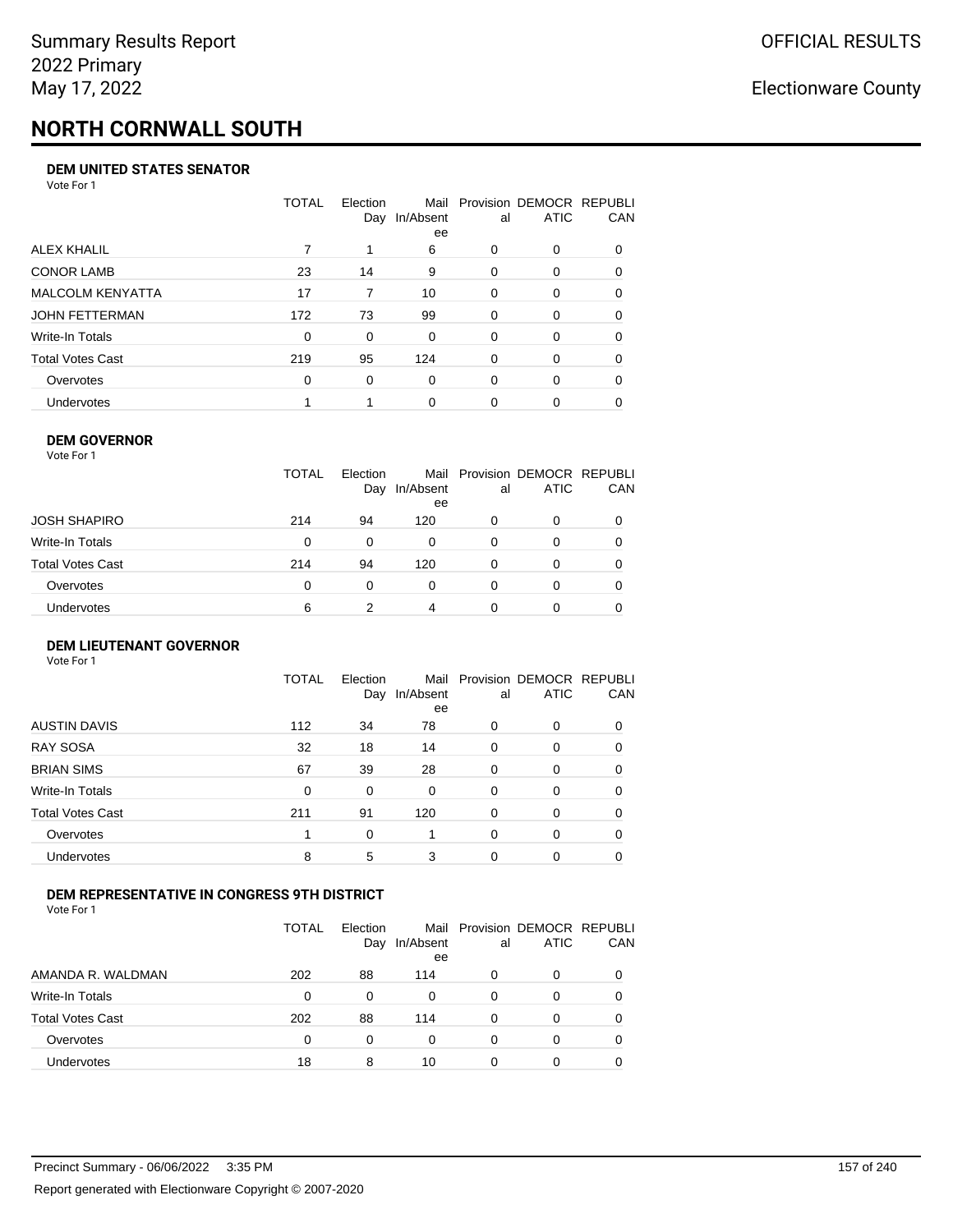## **NORTH CORNWALL SOUTH**

### **DEM SENATOR IN THE GENERAL ASSEMBLY 48TH DISTRICT**

| Vote For 1              |       |                 |                 |          |                                              |     |
|-------------------------|-------|-----------------|-----------------|----------|----------------------------------------------|-----|
|                         | TOTAL | Election<br>Day | In/Absent<br>ee | al       | Mail Provision DEMOCR REPUBLI<br><b>ATIC</b> | CAN |
| <b>CALVIN CLEMENTS</b>  | 208   | 92              | 116             | 0        | 0                                            | 0   |
| Write-In Totals         | 2     |                 |                 | $\Omega$ | 0                                            | 0   |
| <b>Total Votes Cast</b> | 210   | 93              | 117             | $\Omega$ | 0                                            | 0   |
| Overvotes               | 0     | 0               | 0               | 0        | 0                                            | 0   |
| Undervotes              | 10    | 3               |                 |          | 0                                            |     |

#### **DEM REPRESENTATIVE IN THE GENERAL ASSEMBLY 101ST**

Vote For 1

|                         | <b>TOTAL</b> | Election<br>Day | In/Absent<br>ee | al | Mail Provision DEMOCR REPUBLI<br><b>ATIC</b> | <b>CAN</b> |
|-------------------------|--------------|-----------------|-----------------|----|----------------------------------------------|------------|
| <b>CATHERINE MILLER</b> | 208          | 92              | 116             | O  |                                              | 0          |
| Write-In Totals         | 2            | 2               | 0               | O  | 0                                            | 0          |
| <b>Total Votes Cast</b> | 210          | 94              | 116             | 0  | n                                            | 0          |
| Overvotes               | 0            | 0               | $\Omega$        | O  |                                              | 0          |
| <b>Undervotes</b>       | 10           |                 | 8               |    |                                              |            |

#### **DEM MEMBER OF THE DEMOCRATIC STATE COMMITTEE**

Vote For 2

|                         | TOTAL    | Election<br>Day | Mail<br>In/Absent | al       | Provision DEMOCR REPUBLI<br><b>ATIC</b> | CAN      |
|-------------------------|----------|-----------------|-------------------|----------|-----------------------------------------|----------|
| LAURA QUICK             | 137      | 57              | ee<br>80          | 0        | 0                                       | $\Omega$ |
| <b>CALVIN CLEMENTS</b>  | 107      | 39              | 68                | 0        | 0                                       | 0        |
| <b>CORNELL WILSON</b>   | 96       | 48              | 48                | $\Omega$ | 0                                       | $\Omega$ |
| Write-In Totals         |          | 1               | $\Omega$          | $\Omega$ | 0                                       | 0        |
| <b>Total Votes Cast</b> | 341      | 145             | 196               | 0        | 0                                       | 0        |
| Overvotes               | $\Omega$ | 0               | $\Omega$          | $\Omega$ | 0                                       | 0        |
| <b>Undervotes</b>       | 99       | 47              | 52                | 0        | 0                                       |          |

#### **DEM MEMBER OF THE DEMOCRATIC COUNTY COMMITTEE NORTH CORNWALL SOUTH** Vote For 3

|                         | <b>TOTAL</b> | Election<br>Day | In/Absent<br>ee | al | Mail Provision DEMOCR REPUBLI<br><b>ATIC</b> | CAN |
|-------------------------|--------------|-----------------|-----------------|----|----------------------------------------------|-----|
| Write-In Totals         | 28           | 9               | 19              |    | 0                                            |     |
| <b>Total Votes Cast</b> | 28           | 9               | 19              |    | 0                                            |     |
| Overvotes               | $\Omega$     | 0               |                 |    | 0                                            |     |
| Undervotes              | 632          | 279             | 353             | O  | 0                                            |     |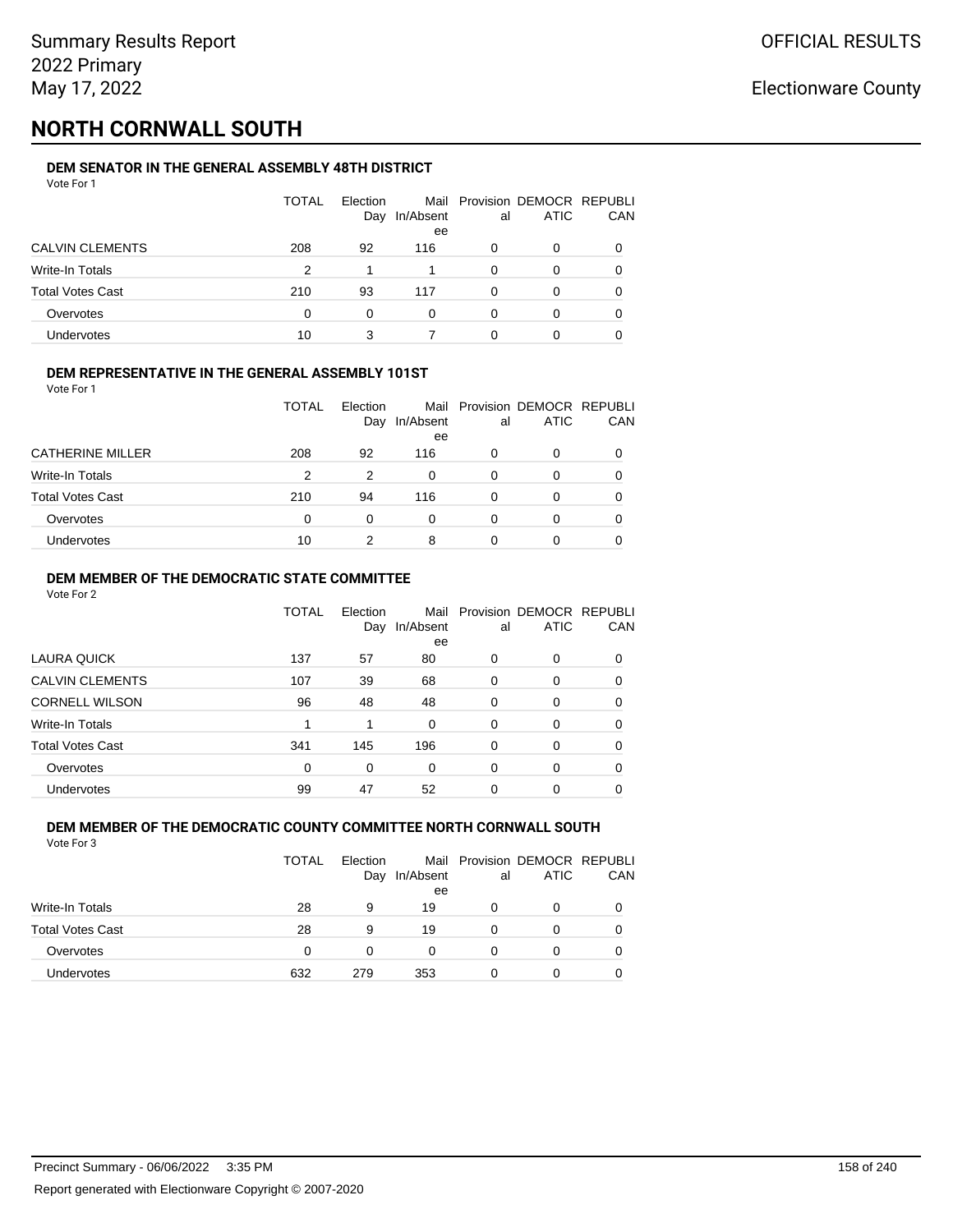# **NORTH CORNWALL SOUTH**

#### **REP GOVERNOR**

Vote For 1

|                         | TOTAL    | Election | Mail<br>Day In/Absent<br>ee | al          | Provision DEMOCR REPUBLI<br><b>ATIC</b> | CAN |
|-------------------------|----------|----------|-----------------------------|-------------|-----------------------------------------|-----|
| <b>LOU BARLETTA</b>     | 118      | 102      | 16                          | 0           | 0                                       | 0   |
| DOUGLAS V. MASTRIANO    | 239      | 225      | 14                          | 0           | 0                                       | 0   |
| <b>NCHE ZAMA</b>        | 5        | 2        | 3                           | 0           | 0                                       | 0   |
| DAVE WHITE              | 60       | 50       | 10                          | 0           | 0                                       | 0   |
| <b>MELISSA HART</b>     | 8        | 4        | 4                           | 0           | 0                                       | 0   |
| <b>BILL MCSWAIN</b>     | 65       | 48       | 17                          | 0           | 0                                       | 0   |
| <b>CHARLIE GEROW</b>    | 18       | 13       | 5                           | 0           | 0                                       | 0   |
| <b>JOE GALE</b>         | 5        | 4        | 1                           | 0           | 0                                       | 0   |
| <b>JAKE CORMAN</b>      | 10       | 6        | 4                           | $\Omega$    | 0                                       | 0   |
| Write-In Totals         | 1        | 0        | 1                           | 0           | 0                                       | 0   |
| <b>Total Votes Cast</b> | 529      | 454      | 75                          | $\Omega$    | 0                                       | 0   |
| Overvotes               | $\Omega$ | 0        | 0                           | 0           | 0                                       | 0   |
| <b>Undervotes</b>       | 3        | 3        | $\mathbf 0$                 | $\mathbf 0$ | 0                                       | 0   |

### **REP LIEUTENANT GOVERNOR**

|                            | TOTAL          | Election<br>Day | Mail<br>In/Absent<br>ee | al       | Provision DEMOCR REPUBLI<br><b>ATIC</b> | CAN      |
|----------------------------|----------------|-----------------|-------------------------|----------|-----------------------------------------|----------|
| <b>CLARICE SCHILLINGER</b> | 20             | 16              | 4                       | $\Omega$ | 0                                       | 0        |
| <b>JAMES EARL JONES</b>    | 19             | 14              | 5                       | $\Omega$ | $\Omega$                                | 0        |
| <b>RICK SACCONE</b>        | 18             | 18              | 0                       | $\Omega$ | 0                                       | 0        |
| JOHN BROWN                 | 8              | 6               | 2                       | $\Omega$ | $\Omega$                                | 0        |
| <b>CHRIS FRYE</b>          | 14             | 10              | 4                       | $\Omega$ | 0                                       | 0        |
| JEFF COLEMAN               | 29             | 23              | 6                       | $\Omega$ | $\Omega$                                | 0        |
| <b>RUSS DIAMOND</b>        | 324            | 289             | 35                      | $\Omega$ | 0                                       | 0        |
| CARRIE LEWIS DELROSSO      | 67             | 53              | 14                      | $\Omega$ | $\Omega$                                | 0        |
| <b>TEDDY DANIELS</b>       | 14             | 14              | $\mathbf 0$             | $\Omega$ | 0                                       | 0        |
| Write-In Totals            | $\overline{2}$ | 1               | 1                       | $\Omega$ | $\Omega$                                | 0        |
| Total Votes Cast           | 515            | 444             | 71                      | $\Omega$ | 0                                       | 0        |
| Overvotes                  | 0              | 0               | $\mathbf 0$             | 0        | 0                                       | $\Omega$ |
| <b>Undervotes</b>          | 17             | 13              | 4                       | $\Omega$ | $\Omega$                                | 0        |
|                            |                |                 |                         |          |                                         |          |

#### **REP REPRESENTATIVE IN CONGRESS 9TH DISTRICT**

|                         | <b>TOTAL</b> | Election<br>Day | In/Absent<br>ee | al       | Mail Provision DEMOCR REPUBLI<br><b>ATIC</b> | CAN      |
|-------------------------|--------------|-----------------|-----------------|----------|----------------------------------------------|----------|
| DAN MEUSER              | 477          | 413             | 64              | 0        | 0                                            | $\Omega$ |
| Write-In Totals         | 6            | 5               |                 | $\Omega$ | 0                                            |          |
| <b>Total Votes Cast</b> | 483          | 418             | 65              | $\Omega$ | 0                                            |          |
| Overvotes               | 0            | 0               | 0               | 0        | 0                                            | 0        |
| Undervotes              | 49           | 39              | 10              | 0        | 0                                            |          |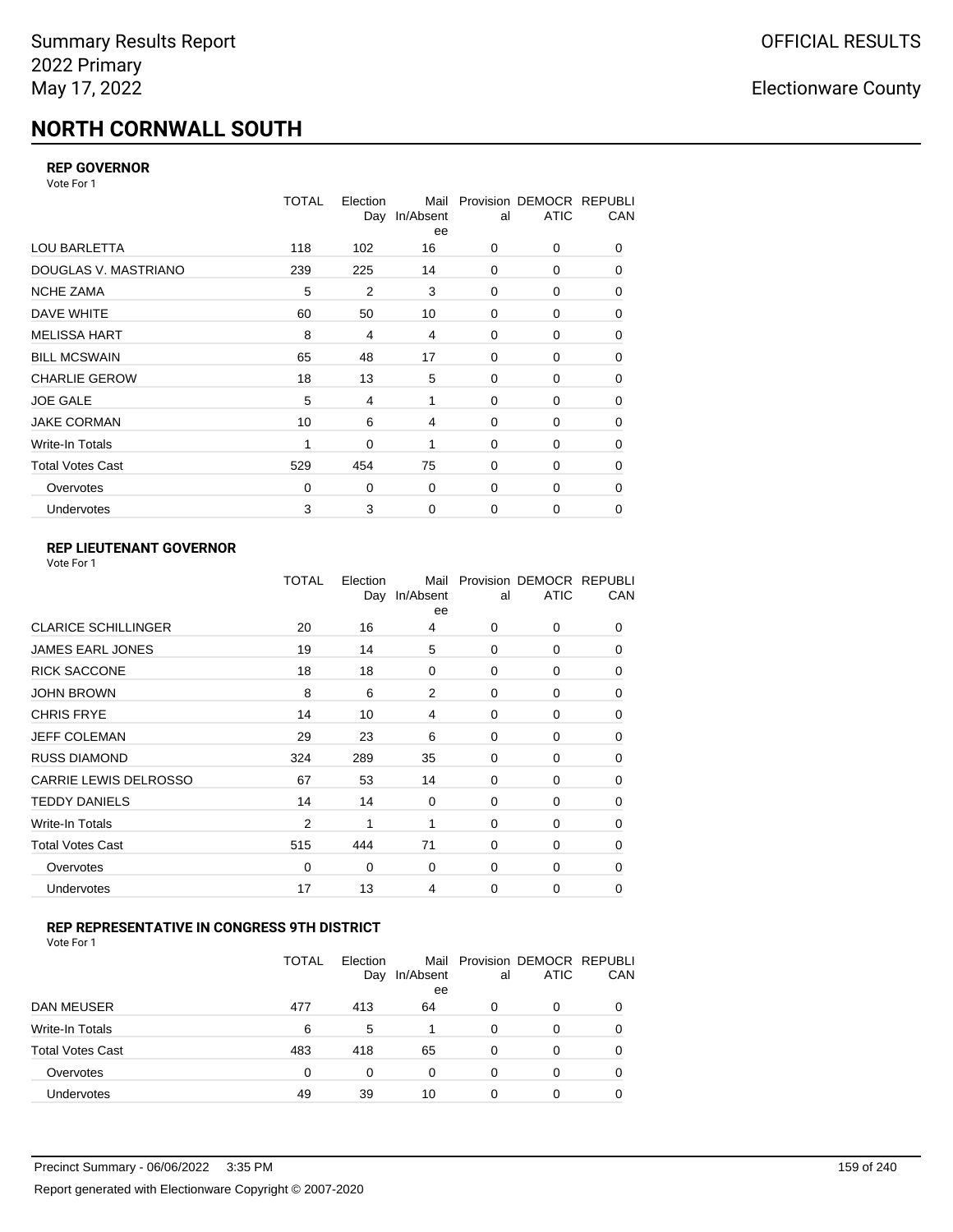## **NORTH CORNWALL SOUTH**

### **REP SENATOR IN THE GENERAL ASSEMBLY 48TH DISTRICT**

| Vote For 1              |       |                 |                         |          |                                         |          |
|-------------------------|-------|-----------------|-------------------------|----------|-----------------------------------------|----------|
|                         | TOTAL | Election<br>Day | Mail<br>In/Absent<br>ee | al       | Provision DEMOCR REPUBLI<br><b>ATIC</b> | CAN      |
| <b>CHRIS GEBHARD</b>    | 484   | 422             | 62                      | 0        | 0                                       | $\Omega$ |
| Write-In Totals         | 4     | 3               |                         | 0        | 0                                       | 0        |
| <b>Total Votes Cast</b> | 488   | 425             | 63                      | $\Omega$ | 0                                       | 0        |
| Overvotes               |       | 0               |                         | 0        | 0                                       | 0        |
| Undervotes              | 43    | 32              | 11                      | 0        | 0                                       |          |

#### **REP REPRESENTATIVE IN THE GENERAL ASSEMBLY 101ST**

Vote For 1

|                         | TOTAL | Election | Mail            |    | Provision DEMOCR REPUBLI |     |
|-------------------------|-------|----------|-----------------|----|--------------------------|-----|
|                         |       | Day      | In/Absent<br>ee | al | <b>ATIC</b>              | CAN |
| <b>JOHN SCHLEGEL</b>    | 484   | 422      | 62              | 0  | 0                        | 0   |
| <b>Write-In Totals</b>  | 4     | 3        |                 | 0  |                          | 0   |
| <b>Total Votes Cast</b> | 488   | 425      | 63              | 0  |                          | 0   |
| Overvotes               | 0     | 0        | 0               | 0  |                          | 0   |
| <b>Undervotes</b>       | 44    | 32       | 12              | ი  |                          | 0   |

#### **REP MEMBER OF THE REPUBLICAN STATE COMMITTEE**

|                             | TOTAL | Election<br>Day | Mail<br>In/Absent<br>ee | al          | Provision DEMOCR REPUBLI<br><b>ATIC</b> | CAN      |
|-----------------------------|-------|-----------------|-------------------------|-------------|-----------------------------------------|----------|
| <b>RUSS DIAMOND</b>         | 389   | 344             | 45                      | 0           | $\Omega$                                | $\Omega$ |
| <b>WILLIAM L. DOUGHERTY</b> | 267   | 231             | 36                      | 0           | 0                                       | 0        |
| MATTHEW J. URBAN            | 251   | 220             | 31                      | 0           | 0                                       | $\Omega$ |
| DONNETTE QUAIROLI           | 270   | 232             | 38                      | $\mathbf 0$ | 0                                       | $\Omega$ |
| <b>DAWN BLAUCH</b>          | 334   | 285             | 49                      | 0           | 0                                       | $\Omega$ |
| <b>RON FERRANCE</b>         | 150   | 127             | 23                      | 0           | 0                                       | 0        |
| Write-In Totals             | 6     | 6               | 0                       | 0           | 0                                       | 0        |
| <b>Total Votes Cast</b>     | 1,667 | 1,445           | 222                     | 0           | 0                                       | 0        |
| Overvotes                   | 0     | 0               | $\Omega$                | 0           | 0                                       | 0        |
| Undervotes                  | 993   | 840             | 153                     | 0           | 0                                       | 0        |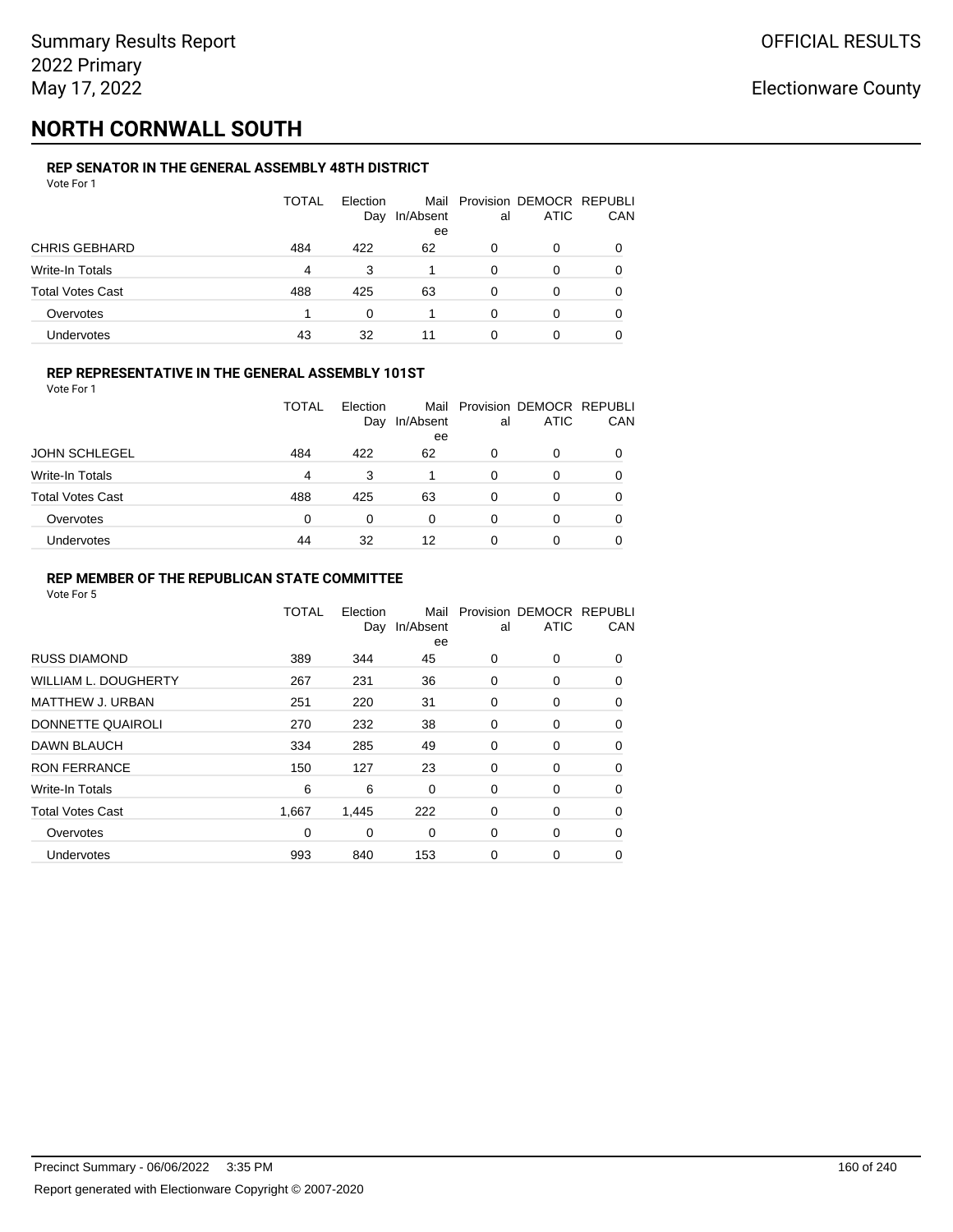# **NORTH CORNWALL WEST**

#### **DEM UNITED STATES SENATOR**

Vote For 1

|                         | TOTAL | Election<br>Day | Mail<br>In/Absent<br>ee | al       | Provision DEMOCR REPUBLI<br>ATIC | CAN      |
|-------------------------|-------|-----------------|-------------------------|----------|----------------------------------|----------|
| ALEX KHALIL             | 4     | 2               | 2                       | $\Omega$ | $\Omega$                         | $\Omega$ |
| <b>CONOR LAMB</b>       | 18    | 11              | 7                       | $\Omega$ | 0                                | 0        |
| <b>MALCOLM KENYATTA</b> | 15    | 4               | 11                      | $\Omega$ | 0                                | 0        |
| JOHN FETTERMAN          | 148   | 78              | 70                      | $\Omega$ | $\Omega$                         | $\Omega$ |
| Write-In Totals         |       |                 | 0                       | $\Omega$ | $\Omega$                         | $\Omega$ |
| Total Votes Cast        | 186   | 96              | 90                      | $\Omega$ | $\Omega$                         | 0        |
| Overvotes               | 0     | 0               | 0                       | $\Omega$ | $\Omega$                         | 0        |
| <b>Undervotes</b>       | 0     | 0               | $\Omega$                | 0        | 0                                |          |

#### **DEM GOVERNOR**

| <b>TOTAL</b><br>Mail Provision DEMOCR REPUBLI<br>Election<br>CAN<br><b>ATIC</b><br>In/Absent<br>Day<br>al<br>ee<br>JOSH SHAPIRO<br>179<br>92<br>87<br>0<br>0<br>Write-In Totals<br>2<br>$\Omega$<br>0<br>$\Omega$<br>Total Votes Cast<br>181<br>93<br>88<br>0<br>0<br>0<br>Overvotes<br>0<br>$\Omega$<br>0<br>0<br>0<br>0<br>Undervotes<br>າ<br>5<br>3<br>0 | Vote For 1 |  |  |  |
|-------------------------------------------------------------------------------------------------------------------------------------------------------------------------------------------------------------------------------------------------------------------------------------------------------------------------------------------------------------|------------|--|--|--|
|                                                                                                                                                                                                                                                                                                                                                             |            |  |  |  |
|                                                                                                                                                                                                                                                                                                                                                             |            |  |  |  |
|                                                                                                                                                                                                                                                                                                                                                             |            |  |  |  |
|                                                                                                                                                                                                                                                                                                                                                             |            |  |  |  |
|                                                                                                                                                                                                                                                                                                                                                             |            |  |  |  |
|                                                                                                                                                                                                                                                                                                                                                             |            |  |  |  |

#### **DEM LIEUTENANT GOVERNOR** Vote For 1

|                         | <b>TOTAL</b> | Election<br>Day | In/Absent<br>ee | al       | Mail Provision DEMOCR REPUBLI<br><b>ATIC</b> | CAN      |
|-------------------------|--------------|-----------------|-----------------|----------|----------------------------------------------|----------|
| <b>AUSTIN DAVIS</b>     | 81           | 33              | 48              | $\Omega$ | 0                                            | 0        |
| <b>RAY SOSA</b>         | 20           | 14              | 6               | 0        | 0                                            | 0        |
| <b>BRIAN SIMS</b>       | 72           | 38              | 34              | 0        | 0                                            | $\Omega$ |
| Write-In Totals         | 1            | 1               | $\Omega$        | $\Omega$ | 0                                            | $\Omega$ |
| <b>Total Votes Cast</b> | 174          | 86              | 88              | 0        | 0                                            | $\Omega$ |
| Overvotes               | 0            | 0               | 0               | $\Omega$ | 0                                            | $\Omega$ |
| Undervotes              | 12           | 10              | 2               | $\Omega$ | 0                                            | 0        |

#### **DEM REPRESENTATIVE IN CONGRESS 9TH DISTRICT**

Vote For 1

|                         | TOTAL | <b>Flection</b><br>Day | Mail<br>In/Absent<br>ee | al | Provision DEMOCR REPUBLI<br><b>ATIC</b> | CAN |
|-------------------------|-------|------------------------|-------------------------|----|-----------------------------------------|-----|
| AMANDA R. WALDMAN       | 170   | 86                     | 84                      | 0  | 0                                       | 0   |
| Write-In Totals         | 2     |                        |                         | 0  |                                         | 0   |
| <b>Total Votes Cast</b> | 172   | 87                     | 85                      | O  |                                         | 0   |
| Overvotes               | 0     | 0                      | 0                       | 0  | $\Omega$                                | 0   |
| Undervotes              | 14    | 9                      | 5                       | 0  |                                         |     |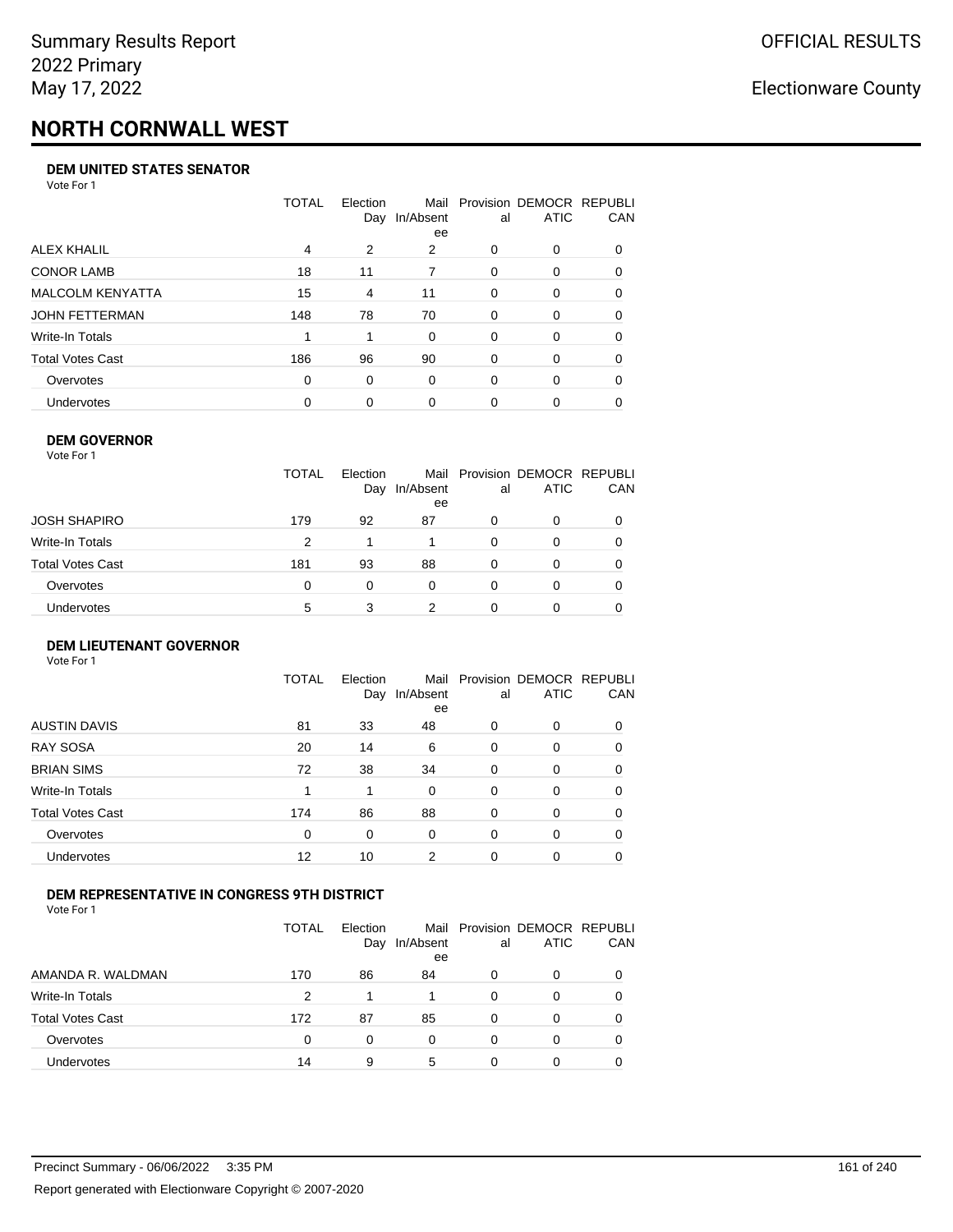## **NORTH CORNWALL WEST**

### **DEM SENATOR IN THE GENERAL ASSEMBLY 48TH DISTRICT**

| Vote For 1             |              |          |           |    |                             |    |
|------------------------|--------------|----------|-----------|----|-----------------------------|----|
|                        | <b>TOTAL</b> | Election |           |    | Mail Provision DEMOCR REPUB |    |
|                        |              | Day      | In/Absent | al | ATIC                        | СA |
|                        |              |          | ee        |    |                             |    |
| <b>CALVIN CLEMENTS</b> | 172          | 90       | 82        |    |                             |    |
| Write-In Totals        | ર            |          |           |    |                             |    |

| Total Votes Cast | 175 | 91 | 84 |  |   |
|------------------|-----|----|----|--|---|
| Overvotes        |     |    |    |  |   |
| Undervotes       |     |    |    |  | ╰ |

Provision DEMOCR REPUBLI

CAN

#### **DEM REPRESENTATIVE IN THE GENERAL ASSEMBLY 101ST**

Vote For 1

|                         | <b>TOTAL</b> | Election<br>Day | In/Absent<br>ee | al | Mail Provision DEMOCR REPUBLI<br><b>ATIC</b> | CAN          |
|-------------------------|--------------|-----------------|-----------------|----|----------------------------------------------|--------------|
| <b>CATHERINE MILLER</b> | 173          | 88              | 85              | 0  | O                                            |              |
| Write-In Totals         | 2            |                 |                 | 0  | O                                            |              |
| <b>Total Votes Cast</b> | 175          | 89              | 86              | 0  | 0                                            | <sup>0</sup> |
| Overvotes               | $\Omega$     | 0               | 0               | 0  | O                                            |              |
| Undervotes              | 11           |                 | 4               | 0  | 0                                            |              |

#### **DEM MEMBER OF THE DEMOCRATIC STATE COMMITTEE**

Vote For 2

|                         | TOTAL    | Flection<br>Day | Mail<br>In/Absent<br>ee | al       | Provision DEMOCR REPUBLI<br><b>ATIC</b> | CAN      |
|-------------------------|----------|-----------------|-------------------------|----------|-----------------------------------------|----------|
| LAURA QUICK             | 120      | 53              | 67                      | 0        | $\Omega$                                | 0        |
| <b>CALVIN CLEMENTS</b>  | 83       | 36              | 47                      | 0        | 0                                       | 0        |
| <b>CORNELL WILSON</b>   | 89       | 51              | 38                      | $\Omega$ | $\Omega$                                | $\Omega$ |
| Write-In Totals         | 2        | 1               |                         | $\Omega$ | $\Omega$                                | 0        |
| <b>Total Votes Cast</b> | 294      | 141             | 153                     | $\Omega$ | $\Omega$                                | 0        |
| Overvotes               | $\Omega$ | 0               | $\Omega$                | $\Omega$ | 0                                       | 0        |
| <b>Undervotes</b>       | 77       | 51              | 26                      | 0        | 0                                       |          |

#### **DEM MEMBER OF THE DEMOCRATIC COUNTY COMMITTEE NORTH CORNWALL WEST** Vote For 3

|                         | <b>TOTAL</b> | Election<br>Day | In/Absent<br>ee | al | Mail Provision DEMOCR REPUBLI<br><b>ATIC</b> | CAN      |
|-------------------------|--------------|-----------------|-----------------|----|----------------------------------------------|----------|
| ELLIE SALAHUB           | 163          | 89              | 74              | 0  | 0                                            |          |
| Write-In Totals         | 19           | 13              | 6               | 0  | 0                                            |          |
| <b>Total Votes Cast</b> | 182          | 102             | 80              | 0  | 0                                            | $\Omega$ |
| Overvotes               | $\Omega$     | 0               | 0               | 0  | 0                                            | 0        |
| <b>Undervotes</b>       | 369          | 186             | 183             | 0  | O                                            | $\Omega$ |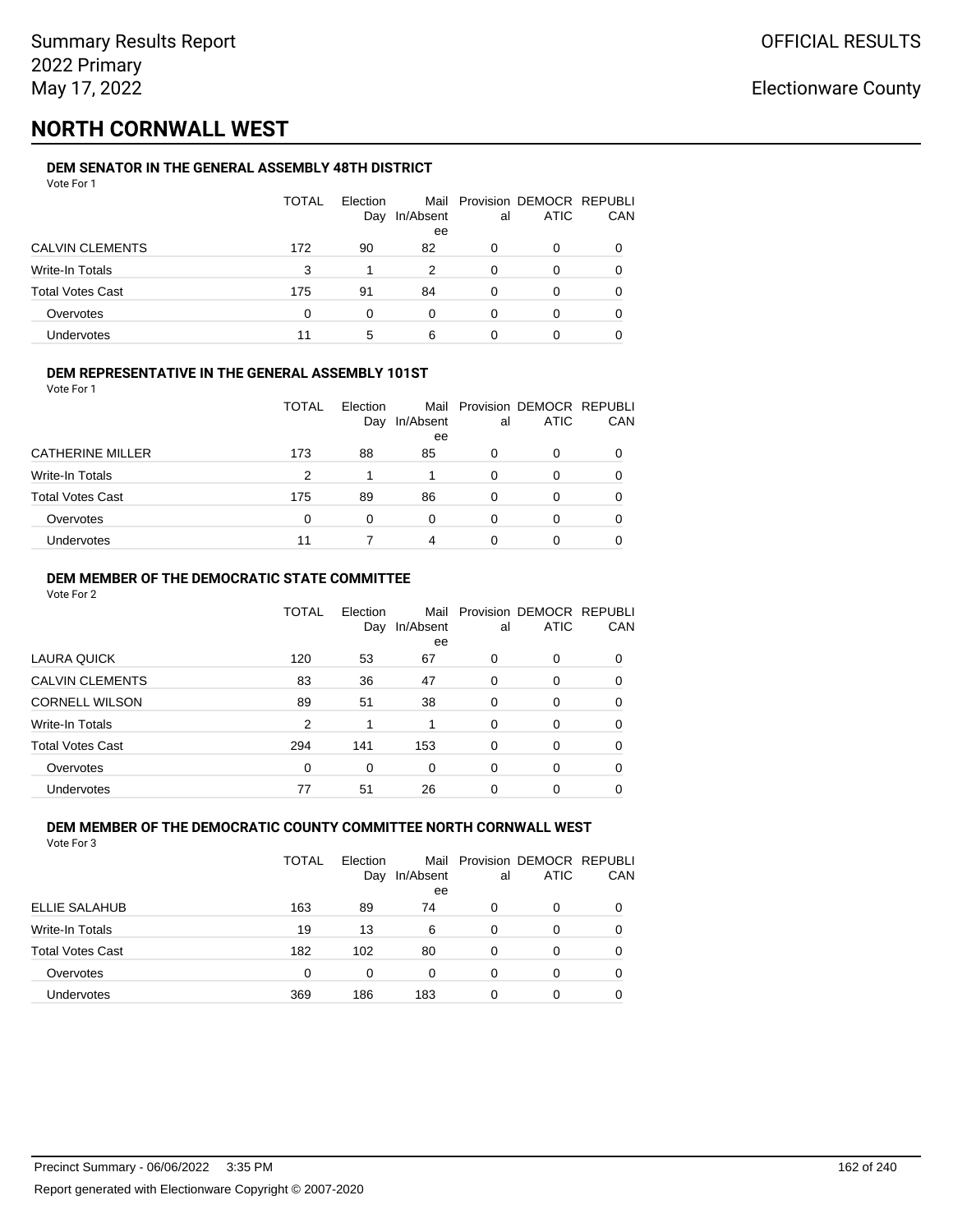# **NORTH CORNWALL WEST**

#### **REP GOVERNOR**

Vote For 1

|                         | <b>TOTAL</b>   | Election<br>Day | Mail<br>In/Absent<br>ee | al          | Provision DEMOCR REPUBLI<br><b>ATIC</b> | CAN |
|-------------------------|----------------|-----------------|-------------------------|-------------|-----------------------------------------|-----|
| <b>LOU BARLETTA</b>     | 91             | 81              | 10                      | 0           | 0                                       | 0   |
| DOUGLAS V. MASTRIANO    | 171            | 164             | 6                       |             | 0                                       | 0   |
| <b>NCHE ZAMA</b>        | 3              | $\overline{2}$  | 1                       | 0           | 0                                       | 0   |
| DAVE WHITE              | 26             | 22              | 4                       | $\mathbf 0$ | 0                                       | 0   |
| <b>MELISSA HART</b>     | 6              | 4               | 2                       | 0           | 0                                       | 0   |
| <b>BILL MCSWAIN</b>     | 46             | 34              | 12                      | $\mathbf 0$ | 0                                       | 0   |
| <b>CHARLIE GEROW</b>    | 14             | 9               | 5                       | 0           | 0                                       | 0   |
| <b>JOE GALE</b>         | $\overline{4}$ | 1               | 3                       | $\mathbf 0$ | 0                                       | 0   |
| <b>JAKE CORMAN</b>      | 6              | $\Omega$        | 6                       | $\mathbf 0$ | 0                                       | 0   |
| Write-In Totals         | 3              | 3               | 0                       | $\mathbf 0$ | 0                                       | 0   |
| <b>Total Votes Cast</b> | 370            | 320             | 49                      | 1           | $\Omega$                                | 0   |
| Overvotes               | 0              | 0               | 0                       | 0           | 0                                       | 0   |
| <b>Undervotes</b>       | 10             | 7               | 3                       | 0           | 0                                       | 0   |

### **REP LIEUTENANT GOVERNOR**

|                            | TOTAL | Election<br>Day | Mail<br>In/Absent<br>ee | al       | Provision DEMOCR REPUBLI<br><b>ATIC</b> | CAN      |
|----------------------------|-------|-----------------|-------------------------|----------|-----------------------------------------|----------|
| <b>CLARICE SCHILLINGER</b> | 15    | 12              | 3                       | $\Omega$ | 0                                       | 0        |
| <b>JAMES EARL JONES</b>    | 14    | 13              | 1                       | $\Omega$ | $\Omega$                                | 0        |
| <b>RICK SACCONE</b>        | 9     | 8               | 1                       | $\Omega$ | 0                                       | 0        |
| JOHN BROWN                 | 1     | 1               | $\Omega$                | $\Omega$ | $\Omega$                                | 0        |
| <b>CHRIS FRYE</b>          | 6     | 4               | 2                       | $\Omega$ | 0                                       | 0        |
| JEFF COLEMAN               | 32    | 22              | 10                      | 0        | $\Omega$                                | 0        |
| <b>RUSS DIAMOND</b>        | 209   | 184             | 24                      | 1        | 0                                       | 0        |
| CARRIE LEWIS DELROSSO      | 43    | 37              | 6                       | $\Omega$ | $\Omega$                                | 0        |
| <b>TEDDY DANIELS</b>       | 20    | 20              | 0                       | $\Omega$ | 0                                       | 0        |
| Write-In Totals            | 1     | 1               | $\Omega$                | $\Omega$ | $\Omega$                                | $\Omega$ |
| Total Votes Cast           | 350   | 302             | 47                      |          | $\Omega$                                | $\Omega$ |
| Overvotes                  | 0     | 0               | 0                       | 0        | 0                                       | $\Omega$ |
| <b>Undervotes</b>          | 30    | 25              | 5                       | $\Omega$ | $\Omega$                                | $\Omega$ |
|                            |       |                 |                         |          |                                         |          |

### **REP REPRESENTATIVE IN CONGRESS 9TH DISTRICT**

|                         | TOTAL | Election<br>Day | In/Absent<br>ee | al       | Mail Provision DEMOCR REPUBLI<br><b>ATIC</b> | CAN |
|-------------------------|-------|-----------------|-----------------|----------|----------------------------------------------|-----|
| <b>DAN MEUSER</b>       | 342   | 297             | 44              |          | 0                                            |     |
| Write-In Totals         | 5     | 3               | 2               | 0        | 0                                            | 0   |
| <b>Total Votes Cast</b> | 347   | 300             | 46              |          | 0                                            |     |
| Overvotes               | 0     | 0               | 0               | $\Omega$ | 0                                            | 0   |
| Undervotes              | 33    | 27              | 6               | 0        | 0                                            |     |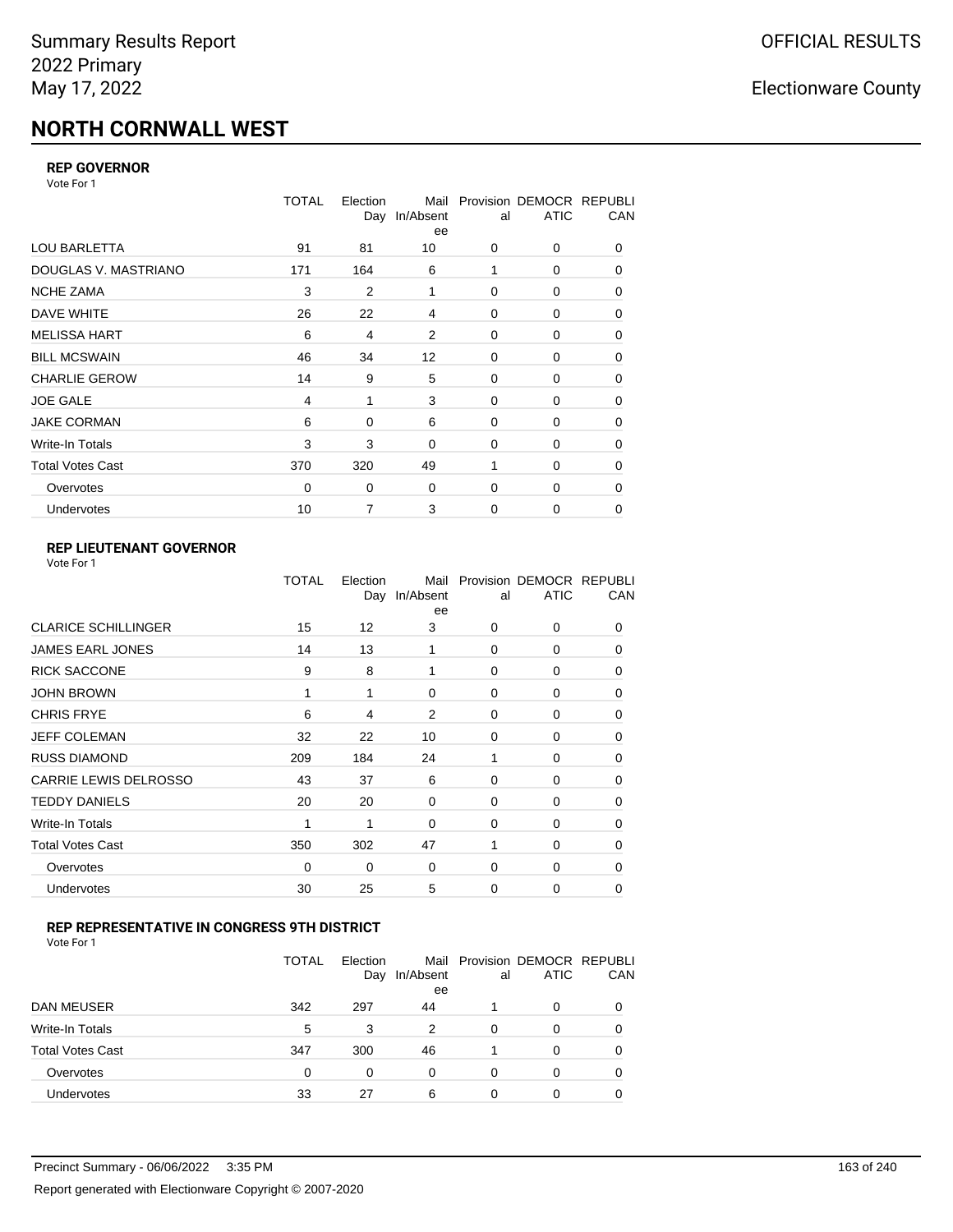## **NORTH CORNWALL WEST**

### **REP SENATOR IN THE GENERAL ASSEMBLY 48TH DISTRICT**

| Vote For 1              |       |                 |                 |    |                                              |     |
|-------------------------|-------|-----------------|-----------------|----|----------------------------------------------|-----|
|                         | TOTAL | Election<br>Day | In/Absent<br>ee | al | Mail Provision DEMOCR REPUBLI<br><b>ATIC</b> | CAN |
| <b>CHRIS GEBHARD</b>    | 346   | 300             | 45              |    | 0                                            | 0   |
| <b>Write-In Totals</b>  | 6     | 4               | 2               | 0  | 0                                            | 0   |
| <b>Total Votes Cast</b> | 352   | 304             | 47              |    | 0                                            | 0   |
| Overvotes               | 0     | 0               | 0               | 0  | 0                                            | 0   |
| Undervotes              | 28    | 23              | 5               | 0  | 0                                            |     |

### **REP REPRESENTATIVE IN THE GENERAL ASSEMBLY 101ST**

Vote For 1

|                         | TOTAL | Election<br>Day | In/Absent<br>ee | al | Mail Provision DEMOCR REPUBLI<br><b>ATIC</b> | CAN |
|-------------------------|-------|-----------------|-----------------|----|----------------------------------------------|-----|
| <b>JOHN SCHLEGEL</b>    | 338   | 291             | 46              |    | 0                                            |     |
| Write-In Totals         | 6     | 5               |                 | 0  | O                                            | 0   |
| <b>Total Votes Cast</b> | 344   | 296             | 47              |    | 0                                            |     |
| Overvotes               | 0     | 0               | 0               | 0  | O                                            | 0   |
| <b>Undervotes</b>       | 36    | 31              | 5               |    | 0                                            |     |

#### **REP MEMBER OF THE REPUBLICAN STATE COMMITTEE**

|                             | <b>TOTAL</b> | Election<br>Day | Mail<br>In/Absent<br>ee | al | Provision DEMOCR REPUBLI<br><b>ATIC</b> | CAN      |
|-----------------------------|--------------|-----------------|-------------------------|----|-----------------------------------------|----------|
| <b>RUSS DIAMOND</b>         | 247          | 217             | 30                      | 0  | 0                                       | 0        |
| <b>WILLIAM L. DOUGHERTY</b> | 177          | 142             | 34                      | 1  | 0                                       | 0        |
| MATTHEW J. URBAN            | 167          | 133             | 34                      | 0  | 0                                       | $\Omega$ |
| DONNETTE QUAIROLI           | 155          | 122             | 33                      | 0  | 0                                       | $\Omega$ |
| DAWN BLAUCH                 | 209          | 169             | 39                      | 1  | 0                                       | $\Omega$ |
| <b>RON FERRANCE</b>         | 91           | 80              | 11                      | 0  | 0                                       | 0        |
| Write-In Totals             | 4            | 2               | 2                       | 0  | 0                                       | 0        |
| <b>Total Votes Cast</b>     | 1,050        | 865             | 183                     | 2  | 0                                       | 0        |
| Overvotes                   | 10           | 5               | 5                       | 0  | 0                                       | $\Omega$ |
| Undervotes                  | 837          | 765             | 72                      | 0  | 0                                       | $\Omega$ |
|                             |              |                 |                         |    |                                         |          |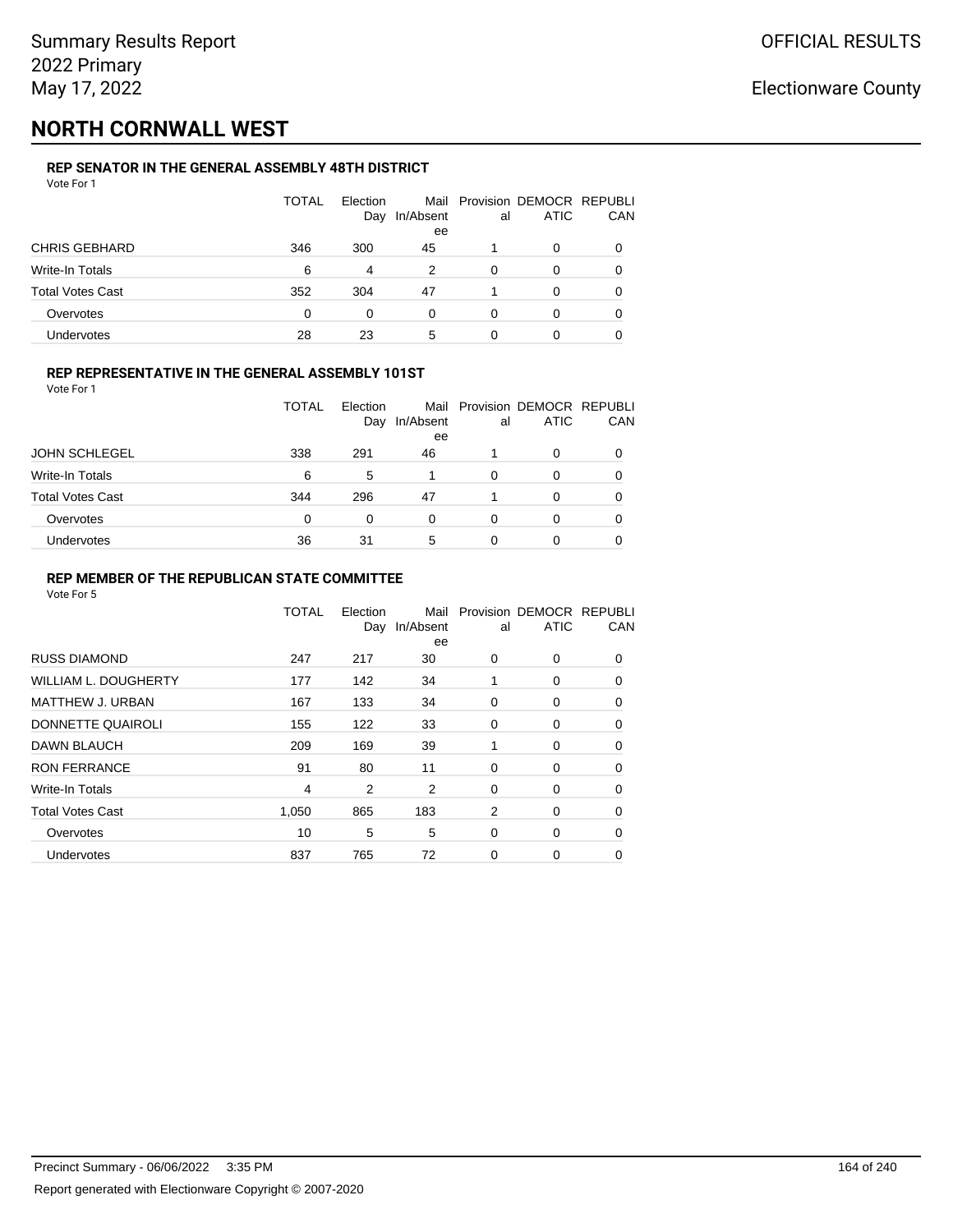# **NORTH LEBANON EAST**

#### **DEM UNITED STATES SENATOR**

Vote For 1

|                         | TOTAL | Election<br>Day | Mail<br>In/Absent<br>ee | al       | Provision DEMOCR REPUBLI<br><b>ATIC</b> | <b>CAN</b> |
|-------------------------|-------|-----------------|-------------------------|----------|-----------------------------------------|------------|
| ALEX KHALIL             | 6     | 2               | 4                       | 0        | $\Omega$                                | 0          |
| <b>CONOR LAMB</b>       | 22    | 13              | 9                       | 0        | $\Omega$                                | 0          |
| <b>MALCOLM KENYATTA</b> |       | 4               | 3                       | 0        | $\Omega$                                | 0          |
| JOHN FETTERMAN          | 147   | 65              | 82                      | $\Omega$ | $\Omega$                                | 0          |
| Write-In Totals         |       | $\Omega$        |                         | 0        | $\Omega$                                | 0          |
| Total Votes Cast        | 183   | 84              | 99                      | 0        | $\Omega$                                | 0          |
| Overvotes               | 2     | 0               | 2                       | 0        | $\Omega$                                | 0          |
| <b>Undervotes</b>       | 5     | 3               | 2                       | 0        |                                         | 0          |

#### **DEM GOVERNOR**

| Vote For 1              |              |                 |                 |          |                                              |     |
|-------------------------|--------------|-----------------|-----------------|----------|----------------------------------------------|-----|
|                         | <b>TOTAL</b> | Election<br>Day | In/Absent<br>ee | al       | Mail Provision DEMOCR REPUBLI<br><b>ATIC</b> | CAN |
| JOSH SHAPIRO            | 178          | 77              | 101             | 0        | 0                                            |     |
| Write-In Totals         | 4            | 3               |                 | 0        | 0                                            | 0   |
| <b>Total Votes Cast</b> | 182          | 80              | 102             | $\Omega$ | 0                                            | 0   |
| Overvotes               | 0            | $\Omega$        | 0               | 0        | 0                                            |     |
| Undervotes              | 8            |                 |                 | ŋ        | Ω                                            |     |

#### **DEM LIEUTENANT GOVERNOR** Vote For 1

|                         | TOTAL | Election<br>Day | In/Absent<br>ee   | al       | Mail Provision DEMOCR REPUBLI<br><b>ATIC</b> | CAN      |
|-------------------------|-------|-----------------|-------------------|----------|----------------------------------------------|----------|
| <b>AUSTIN DAVIS</b>     | 89    | 23              | 66                | 0        | 0                                            | 0        |
| <b>RAY SOSA</b>         | 34    | 22              | $12 \overline{ }$ | 0        | 0                                            | 0        |
| <b>BRIAN SIMS</b>       | 57    | 37              | 20                | 0        | $\Omega$                                     | $\Omega$ |
| Write-In Totals         | 1     | $\Omega$        |                   | $\Omega$ | $\Omega$                                     | $\Omega$ |
| <b>Total Votes Cast</b> | 181   | 82              | 99                | 0        | 0                                            | $\Omega$ |
| Overvotes               | 0     | 0               | $\Omega$          | $\Omega$ | 0                                            | $\Omega$ |
| <b>Undervotes</b>       | 9     | 5               | 4                 | 0        | 0                                            | 0        |
|                         |       |                 |                   |          |                                              |          |

#### **DEM REPRESENTATIVE IN CONGRESS 9TH DISTRICT**

Vote For 1

|                         | TOTAL | <b>Flection</b><br>Day | In/Absent<br>ee | al | Mail Provision DEMOCR REPUBLI<br><b>ATIC</b> | CAN |
|-------------------------|-------|------------------------|-----------------|----|----------------------------------------------|-----|
| AMANDA R. WALDMAN       | 175   | 78                     | 97              | O  | 0                                            | 0   |
| Write-In Totals         | 0     | <sup>0</sup>           | 0               | 0  | n                                            | 0   |
| <b>Total Votes Cast</b> | 175   | 78                     | 97              | 0  | 0                                            | 0   |
| Overvotes               | 0     | 0                      | $\Omega$        | O  | $\Omega$                                     | 0   |
| <b>Undervotes</b>       | 15    | 9                      | 6               |    |                                              |     |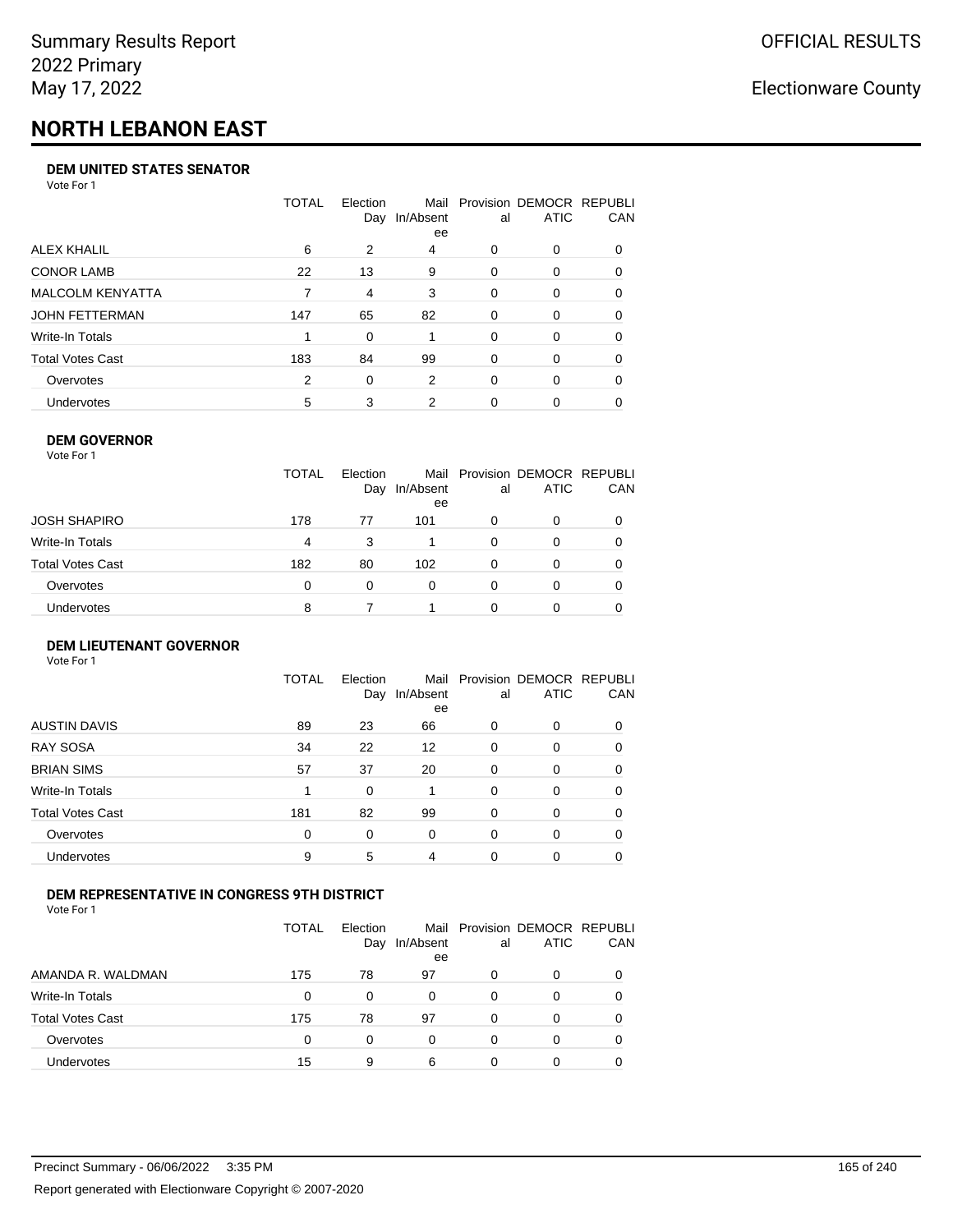## **NORTH LEBANON EAST**

#### **DEM SENATOR IN THE GENERAL ASSEMBLY 48TH DISTRICT** Vote For 1

| VULCIUII                |              |                 |           |    |                                              |              |
|-------------------------|--------------|-----------------|-----------|----|----------------------------------------------|--------------|
|                         | <b>TOTAL</b> | Election<br>Day | In/Absent | al | Mail Provision DEMOCR REPUBLI<br><b>ATIC</b> | CAN          |
|                         |              |                 | ee        |    |                                              |              |
| <b>CALVIN CLEMENTS</b>  | 176          | 78              | 98        | 0  | O                                            |              |
| Write-In Totals         | $\Omega$     | 0               | 0         | 0  | 0                                            |              |
| <b>Total Votes Cast</b> | 176          | 78              | 98        | 0  | 0                                            | <sup>0</sup> |
| Overvotes               | $\Omega$     | 0               | 0         | 0  | O                                            |              |
| <b>Undervotes</b>       | 14           | 9               | 5         | 0  | 0                                            |              |

#### **DEM REPRESENTATIVE IN THE GENERAL ASSEMBLY 101ST**

Vote For 1

|                         | TOTAL | Election |           |    | Mail Provision DEMOCR REPUBLI |            |
|-------------------------|-------|----------|-----------|----|-------------------------------|------------|
|                         |       | Day      | In/Absent | al | <b>ATIC</b>                   | <b>CAN</b> |
|                         |       |          | ee        |    |                               |            |
| <b>CATHERINE MILLER</b> | 171   | 76       | 95        | 0  | 0                             | 0          |
| Write-In Totals         |       |          | 0         | 0  |                               | 0          |
| <b>Total Votes Cast</b> | 172   | 77       | 95        | 0  | 0                             | 0          |
| Overvotes               | 0     | $\Omega$ | 0         | 0  |                               | 0          |
| Undervotes              | 18    | 10       | 8         | ი  |                               | 0          |

#### **DEM MEMBER OF THE DEMOCRATIC STATE COMMITTEE**

Vote For 2

|                         | TOTAL | Election<br>Day | Mail<br>In/Absent<br>ee | al       | Provision DEMOCR REPUBLI<br><b>ATIC</b> | CAN |
|-------------------------|-------|-----------------|-------------------------|----------|-----------------------------------------|-----|
| LAURA QUICK             | 107   | 40              | 67                      | 0        | $\Omega$                                | 0   |
| <b>CALVIN CLEMENTS</b>  | 64    | 27              | 37                      | 0        | 0                                       | 0   |
| <b>CORNELL WILSON</b>   | 102   | 47              | 55                      | $\Omega$ | $\Omega$                                | 0   |
| Write-In Totals         | 0     | 0               | $\Omega$                | $\Omega$ | $\Omega$                                | 0   |
| <b>Total Votes Cast</b> | 273   | 114             | 159                     | 0        | 0                                       | 0   |
| Overvotes               | 0     | 0               | $\Omega$                | 0        | $\Omega$                                | 0   |
| Undervotes              | 107   | 60              | 47                      | 0        | 0                                       |     |

#### **DEM MEMBER OF THE DEMOCRATIC COUNTY COMMITTEE NORTH LEBANON EAST** Vote For 3

|                         | TOTAL    | Election<br>Day | In/Absent<br>ee | al | Mail Provision DEMOCR REPUBLI<br>ATIC | CAN |
|-------------------------|----------|-----------------|-----------------|----|---------------------------------------|-----|
| <b>Write-In Totals</b>  | 16       | 13              | 3               | Ω  | 0                                     |     |
| <b>Total Votes Cast</b> | 16       | 13              | 3               | Ω  | 0                                     |     |
| Overvotes               | $\Omega$ | 0               | 0               | Ω  | 0                                     |     |
| <b>Undervotes</b>       | 554      | 248             | 306             | O  | 0                                     |     |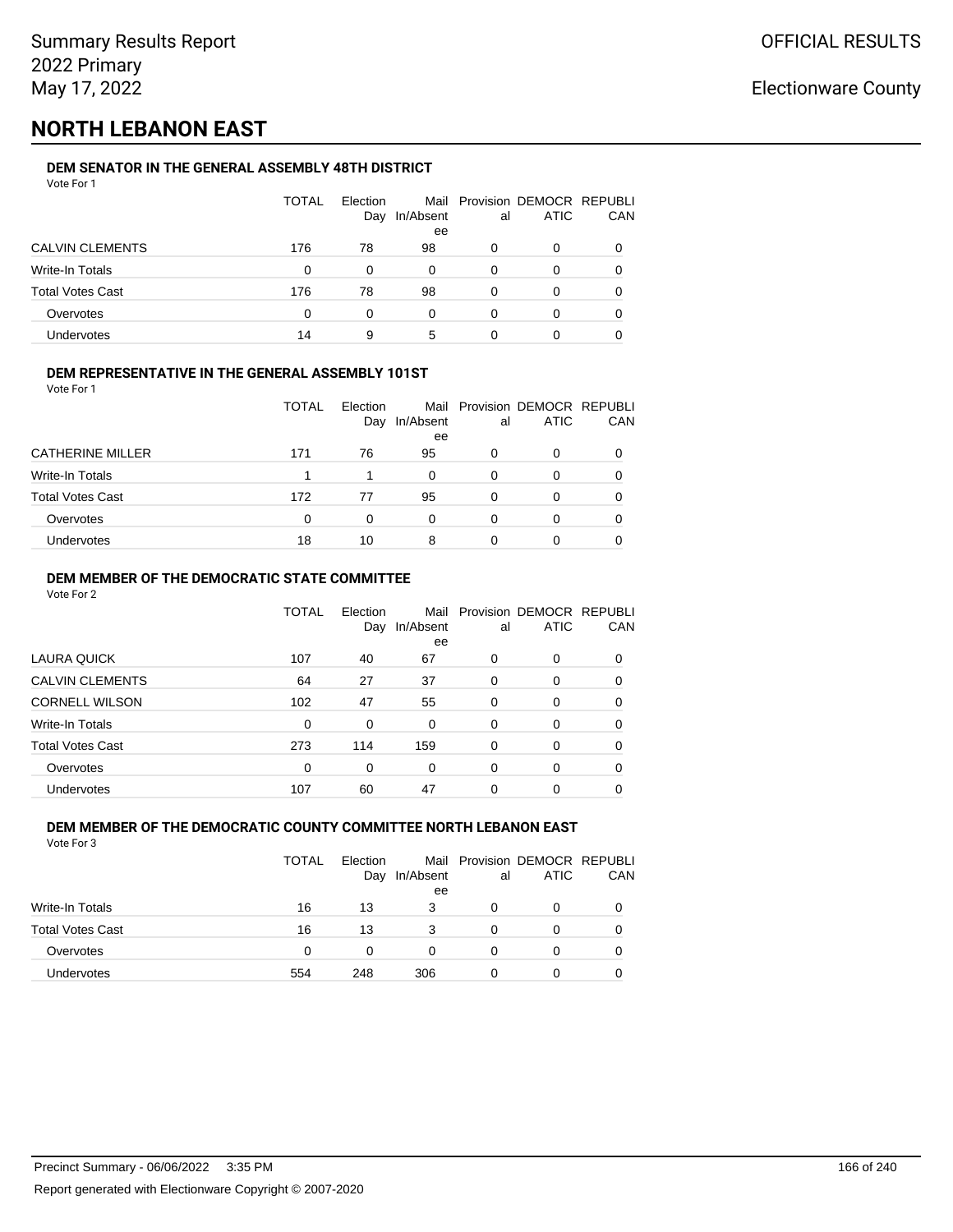# **NORTH LEBANON EAST**

### **REP GOVERNOR**

Vote For 1

|                         | TOTAL          | Election<br>Day | Mail<br>In/Absent<br>ee | al          | Provision DEMOCR REPUBLI<br><b>ATIC</b> | CAN         |
|-------------------------|----------------|-----------------|-------------------------|-------------|-----------------------------------------|-------------|
| <b>LOU BARLETTA</b>     | 72             | 60              | 12                      | 0           | 0                                       | 0           |
| DOUGLAS V. MASTRIANO    | 269            | 253             | 16                      | $\mathbf 0$ | 0                                       | 0           |
| <b>NCHE ZAMA</b>        | 7              | 5               | 2                       | 0           | 0                                       | 0           |
| DAVE WHITE              | 50             | 37              | 13                      | $\mathbf 0$ | 0                                       | 0           |
| <b>MELISSA HART</b>     | 10             | 6               | 4                       | 0           | 0                                       | 0           |
| <b>BILL MCSWAIN</b>     | 64             | 55              | 9                       | $\mathbf 0$ | 0                                       | 0           |
| <b>CHARLIE GEROW</b>    | 17             | 13              | 4                       | $\mathbf 0$ | 0                                       | 0           |
| <b>JOE GALE</b>         | $\overline{2}$ | 2               | $\mathbf 0$             | $\mathbf 0$ | $\Omega$                                | 0           |
| <b>JAKE CORMAN</b>      | 10             | 5               | 5                       | 0           | 0                                       | $\mathbf 0$ |
| Write-In Totals         | $\mathbf 0$    | 0               | $\mathbf 0$             | $\mathbf 0$ | 0                                       | 0           |
| <b>Total Votes Cast</b> | 501            | 436             | 65                      | $\mathbf 0$ | $\Omega$                                | 0           |
| Overvotes               | 0              | 0               | $\mathbf 0$             | $\mathbf 0$ | 0                                       | 0           |
| Undervotes              | $\overline{2}$ | 2               | $\mathbf 0$             | $\mathbf 0$ | 0                                       | 0           |

### **REP LIEUTENANT GOVERNOR**

| Vote For 1 |  |
|------------|--|
|------------|--|

|                            | TOTAL | Election | Mail<br>Day In/Absent<br>ee | al       | Provision DEMOCR REPUBLI<br><b>ATIC</b> | CAN      |
|----------------------------|-------|----------|-----------------------------|----------|-----------------------------------------|----------|
| <b>CLARICE SCHILLINGER</b> | 7     | 5        | 2                           | $\Omega$ | 0                                       | 0        |
| <b>JAMES EARL JONES</b>    | 12    | 10       | 2                           | 0        | 0                                       | 0        |
| <b>RICK SACCONE</b>        | 8     | 5        | 3                           | $\Omega$ | 0                                       | 0        |
| <b>JOHN BROWN</b>          | 5     | 3        | 2                           | $\Omega$ | 0                                       | 0        |
| <b>CHRIS FRYE</b>          | 7     | 6        | 1                           | 0        | 0                                       | 0        |
| JEFF COLEMAN               | 25    | 20       | 5                           | 0        | 0                                       | 0        |
| <b>RUSS DIAMOND</b>        | 346   | 303      | 43                          | 0        | 0                                       | 0        |
| CARRIE LEWIS DELROSSO      | 64    | 57       | $\overline{7}$              | 0        | 0                                       | 0        |
| <b>TEDDY DANIELS</b>       | 21    | 21       | 0                           | 0        | 0                                       | 0        |
| Write-In Totals            | 0     | 0        | 0                           | 0        | 0                                       | $\Omega$ |
| <b>Total Votes Cast</b>    | 495   | 430      | 65                          | $\Omega$ | 0                                       | $\Omega$ |
| Overvotes                  | 0     | 0        | 0                           | 0        | 0                                       | $\Omega$ |
| Undervotes                 | 8     | 8        | 0                           | 0        | 0                                       | 0        |
|                            |       |          |                             |          |                                         |          |

### **REP REPRESENTATIVE IN CONGRESS 9TH DISTRICT**

| Vote For 1 |  |
|------------|--|
|------------|--|

|                         | TOTAL | Election<br>Day | In/Absent<br>ee | al       | Mail Provision DEMOCR REPUBLI<br><b>ATIC</b> | CAN      |
|-------------------------|-------|-----------------|-----------------|----------|----------------------------------------------|----------|
| <b>DAN MEUSER</b>       | 455   | 393             | 62              | 0        | 0                                            | $\Omega$ |
| Write-In Totals         | 4     | 4               | 0               | 0        | 0                                            |          |
| <b>Total Votes Cast</b> | 459   | 397             | 62              | $\Omega$ | 0                                            |          |
| Overvotes               | 0     | 0               | 0               | 0        | 0                                            | 0        |
| <b>Undervotes</b>       | 44    | 41              | 3               | 0        | 0                                            |          |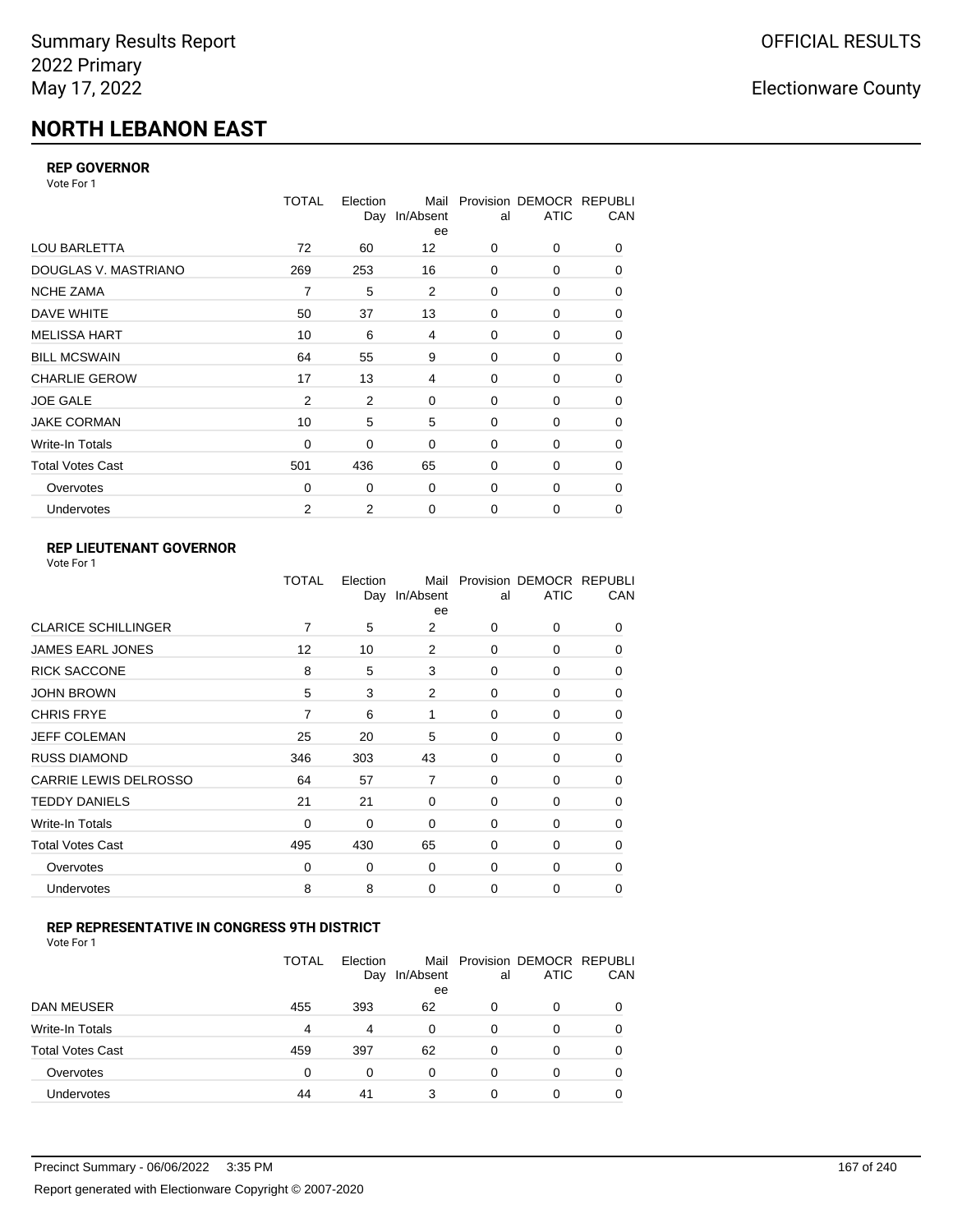## **NORTH LEBANON EAST**

#### **REP SENATOR IN THE GENERAL ASSEMBLY 48TH DISTRICT** Vote For 1

| 1 J J J J J J           |              |                 |                 |    |                                              |          |
|-------------------------|--------------|-----------------|-----------------|----|----------------------------------------------|----------|
|                         | <b>TOTAL</b> | Election<br>Day | In/Absent<br>ee | al | Mail Provision DEMOCR REPUBLI<br><b>ATIC</b> | CAN      |
| <b>CHRIS GEBHARD</b>    | 461          | 401             | 60              | 0  | O                                            |          |
| Write-In Totals         |              |                 | 0               | 0  | O                                            |          |
| <b>Total Votes Cast</b> | 462          | 402             | 60              | 0  | 0                                            | $\Omega$ |
| Overvotes               | $\Omega$     | 0               | 0               | 0  | 0                                            | 0        |
| <b>Undervotes</b>       | 41           | 36              | 5               | 0  | 0                                            |          |

#### **REP REPRESENTATIVE IN THE GENERAL ASSEMBLY 101ST**

Vote For 1

|                         | <b>TOTAL</b> | Election |           |    | Mail Provision DEMOCR REPUBLI |     |
|-------------------------|--------------|----------|-----------|----|-------------------------------|-----|
|                         |              | Day      | In/Absent | al | <b>ATIC</b>                   | CAN |
|                         |              |          | ee        |    |                               |     |
| <b>JOHN SCHLEGEL</b>    | 445          | 386      | 59        | 0  |                               | 0   |
| Write-In Totals         | 5            | 4        |           | 0  | 0                             | 0   |
| <b>Total Votes Cast</b> | 450          | 390      | 60        | 0  | 0                             | 0   |
| Overvotes               | 0            | 0        | 0         | 0  |                               | 0   |
| Undervotes              | 53           | 48       | 5         |    |                               | 0   |

#### **REP MEMBER OF THE REPUBLICAN STATE COMMITTEE**

|                             | <b>TOTAL</b> | Election<br>Day | Mail<br>In/Absent<br>ee | al | Provision DEMOCR REPUBLI<br><b>ATIC</b> | CAN      |
|-----------------------------|--------------|-----------------|-------------------------|----|-----------------------------------------|----------|
| <b>RUSS DIAMOND</b>         | 367          | 325             | 42                      | 0  | 0                                       | $\Omega$ |
| <b>WILLIAM L. DOUGHERTY</b> | 241          | 202             | 39                      | 0  | 0                                       | 0        |
| <b>MATTHEW J. URBAN</b>     | 160          | 127             | 33                      | 0  | 0                                       | $\Omega$ |
| DONNETTE QUAIROLI           | 220          | 184             | 36                      | 0  | 0                                       | $\Omega$ |
| DAWN BLAUCH                 | 280          | 235             | 45                      | 0  | 0                                       | $\Omega$ |
| <b>RON FERRANCE</b>         | 133          | 111             | 22                      | 0  | 0                                       | 0        |
| Write-In Totals             | 9            | 9               | 0                       | 0  | 0                                       | 0        |
| <b>Total Votes Cast</b>     | 1,410        | 1,193           | 217                     | 0  | 0                                       | 0        |
| Overvotes                   | $\Omega$     | 0               | $\Omega$                | 0  | 0                                       | 0        |
| <b>Undervotes</b>           | 1,105        | 997             | 108                     | 0  | 0                                       | 0        |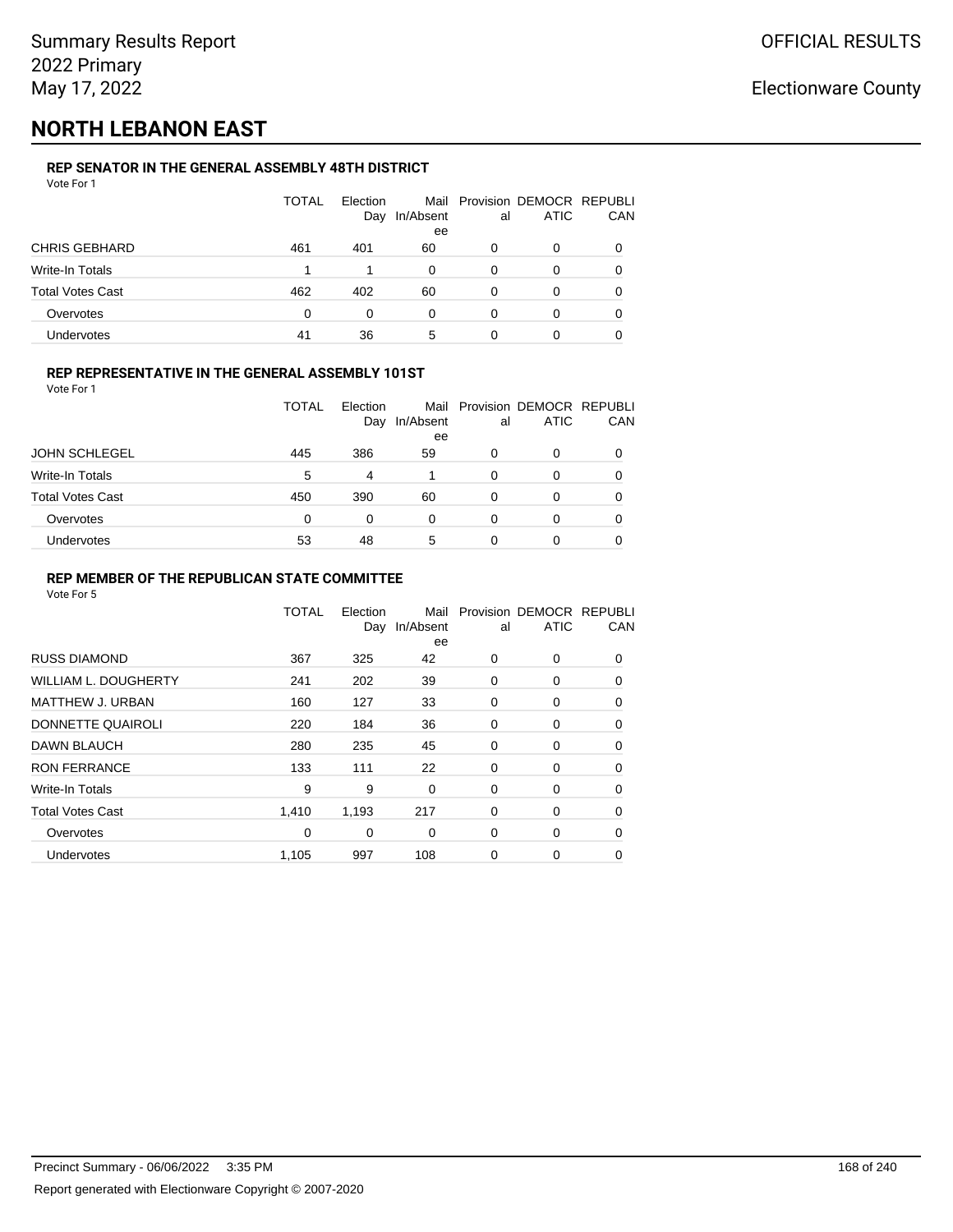# **NORTH LEBANON MIDDLE**

#### **DEM UNITED STATES SENATOR**

Vote For 1

|                         | TOTAL | Election<br>Day | Mail<br>In/Absent<br>ee | al       | Provision DEMOCR REPUBLI<br>ATIC | CAN      |
|-------------------------|-------|-----------------|-------------------------|----------|----------------------------------|----------|
| ALEX KHALIL             |       | 4               | 3                       | $\Omega$ | $\Omega$                         | $\Omega$ |
| <b>CONOR LAMB</b>       | 35    | 14              | 21                      | $\Omega$ | 0                                | 0        |
| <b>MALCOLM KENYATTA</b> | 11    | 4               | 7                       | $\Omega$ | 0                                | 0        |
| JOHN FETTERMAN          | 254   | 90              | 164                     | $\Omega$ | $\Omega$                         | $\Omega$ |
| Write-In Totals         | 6     | 6               | 0                       | $\Omega$ | $\Omega$                         | $\Omega$ |
| Total Votes Cast        | 313   | 118             | 195                     | $\Omega$ | $\Omega$                         | 0        |
| Overvotes               | 2     | 0               | 2                       | $\Omega$ | $\Omega$                         | 0        |
| Undervotes              | 0     | $\Omega$        | $\Omega$                | 0        | 0                                |          |

#### **DEM GOVERNOR** Vote For 1

|                  | <b>TOTAL</b> | Election<br>Day | In/Absent<br>ee | al | Mail Provision DEMOCR REPUBLI<br><b>ATIC</b> | CAN      |
|------------------|--------------|-----------------|-----------------|----|----------------------------------------------|----------|
| JOSH SHAPIRO     | 304          | 110             | 194             | 0  | 0                                            | $\Omega$ |
| Write-In Totals  | 5            | 5               | 0               | 0  | 0                                            |          |
| Total Votes Cast | 309          | 115             | 194             | 0  | 0                                            | 0        |
| Overvotes        | 0            | $\Omega$        | 0               | 0  | 0                                            |          |
| Undervotes       | 6            | 3               | 3               |    | O                                            |          |

#### **DEM LIEUTENANT GOVERNOR** Vote For 1

|                         | TOTAL | Election<br>Day | Mail<br>In/Absent<br>ee | al       | Provision DEMOCR REPUBLI<br><b>ATIC</b> | CAN      |
|-------------------------|-------|-----------------|-------------------------|----------|-----------------------------------------|----------|
| <b>AUSTIN DAVIS</b>     | 174   | 52              | 122                     | 0        | 0                                       | 0        |
| <b>RAY SOSA</b>         | 41    | 18              | 23                      | 0        | 0                                       | 0        |
| <b>BRIAN SIMS</b>       | 75    | 35              | 40                      | 0        | 0                                       | 0        |
| Write-In Totals         | 3     | 3               | $\Omega$                | $\Omega$ | $\Omega$                                | $\Omega$ |
| <b>Total Votes Cast</b> | 293   | 108             | 185                     | 0        | $\Omega$                                | $\Omega$ |
| Overvotes               | 1     | 0               |                         | $\Omega$ | $\Omega$                                | $\Omega$ |
| <b>Undervotes</b>       | 21    | 10              | 11                      | 0        | 0                                       | 0        |

#### **DEM REPRESENTATIVE IN CONGRESS 9TH DISTRICT**

Vote For 1

|                         | TOTAL | <b>Flection</b><br>Day | Mail<br>In/Absent<br>ee | al | Provision DEMOCR REPUBLI<br><b>ATIC</b> | CAN |
|-------------------------|-------|------------------------|-------------------------|----|-----------------------------------------|-----|
| AMANDA R. WALDMAN       | 292   | 107                    | 185                     | O  | 0                                       | 0   |
| Write-In Totals         | 1     |                        | 0                       | 0  | $\Omega$                                | 0   |
| <b>Total Votes Cast</b> | 293   | 108                    | 185                     | 0  | 0                                       | 0   |
| Overvotes               | 0     | 0                      | $\Omega$                | 0  | $\Omega$                                | 0   |
| <b>Undervotes</b>       | 22    | 10                     | 12                      |    |                                         |     |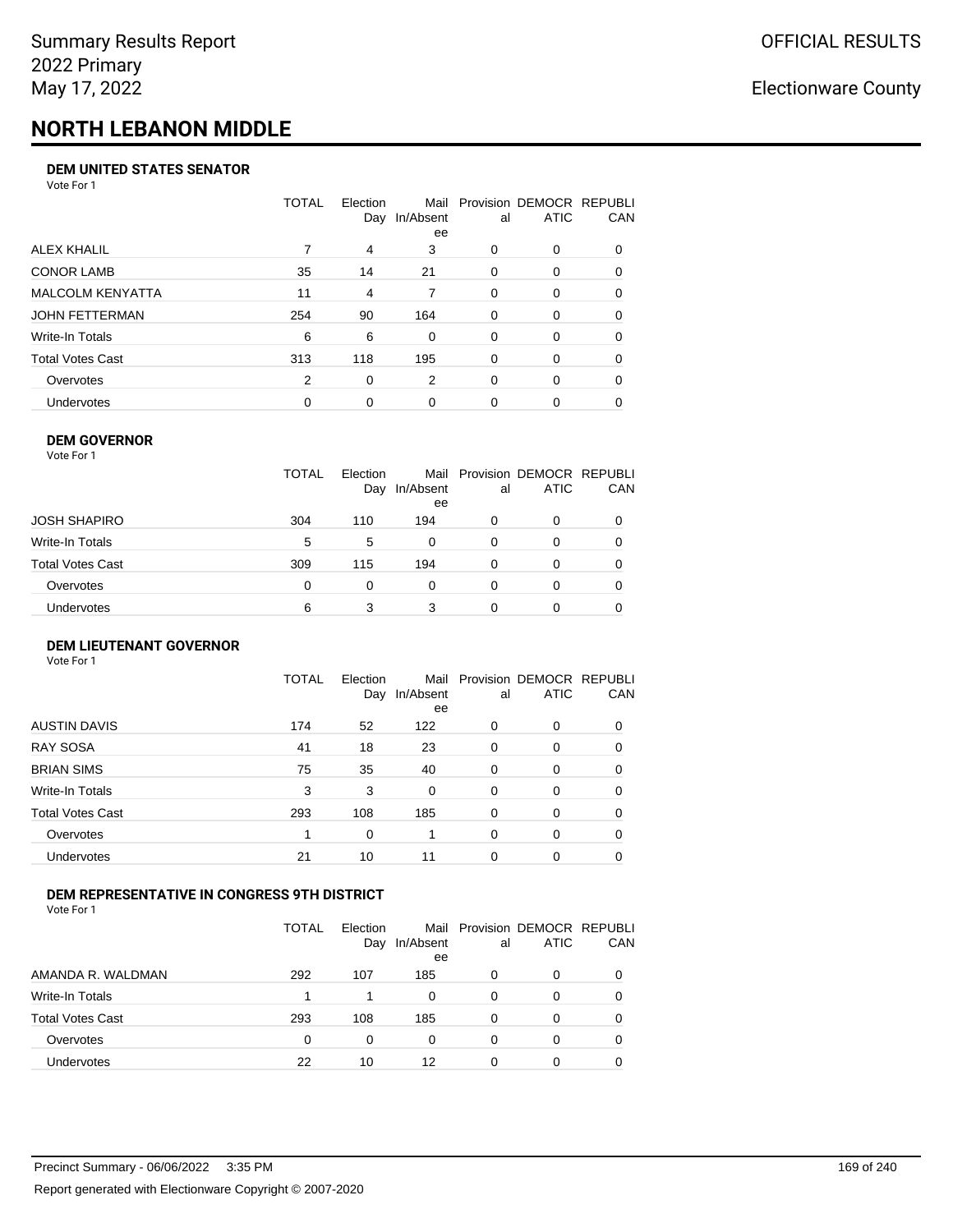## **NORTH LEBANON MIDDLE**

### **DEM SENATOR IN THE GENERAL ASSEMBLY 48TH DISTRICT**

| Vote For 1 |  |  |
|------------|--|--|
|            |  |  |

|                         | TOTAL | Election<br>Day | In/Absent<br>ee | al | Mail Provision DEMOCR REPUBLI<br><b>ATIC</b> | CAN |
|-------------------------|-------|-----------------|-----------------|----|----------------------------------------------|-----|
| <b>CALVIN CLEMENTS</b>  | 295   | 110             | 185             | 0  | 0                                            |     |
| Write-In Totals         | 3     | 3               | Ω               | 0  | O                                            |     |
| <b>Total Votes Cast</b> | 298   | 113             | 185             | 0  | 0                                            |     |
| Overvotes               | 2     | 0               |                 | 0  | 0                                            |     |
| Undervotes              | 15    | 5               | 10              |    | 0                                            |     |

#### **DEM REPRESENTATIVE IN THE GENERAL ASSEMBLY 101ST**

Vote For 1

|                         | <b>TOTAL</b> | Election |                 |    | Mail Provision DEMOCR REPUBLI |     |
|-------------------------|--------------|----------|-----------------|----|-------------------------------|-----|
|                         |              | Day      | In/Absent<br>ee | al | <b>ATIC</b>                   | CAN |
| <b>CATHERINE MILLER</b> | 299          | 109      | 190             | Ω  |                               | 0   |
| Write-In Totals         | 3            | 3        | 0               | O  | 0                             | 0   |
| <b>Total Votes Cast</b> | 302          | 112      | 190             | 0  | O                             | 0   |
| Overvotes               | 0            | 0        | 0               | 0  |                               | 0   |
| Undervotes              | 13           | 6        |                 |    |                               | 0   |

### **DEM MEMBER OF THE DEMOCRATIC STATE COMMITTEE**

Vote For 2

|                         | TOTAL | Flection<br>Day | Mail<br>In/Absent<br>ee | al       | Provision DEMOCR REPUBLI<br><b>ATIC</b> | CAN |
|-------------------------|-------|-----------------|-------------------------|----------|-----------------------------------------|-----|
| LAURA QUICK             | 221   | 75              | 146                     | 0        | $\Omega$                                | 0   |
| <b>CALVIN CLEMENTS</b>  | 115   | 40              | 75                      | $\Omega$ | 0                                       | 0   |
| <b>CORNELL WILSON</b>   | 144   | 49              | 95                      | $\Omega$ | $\Omega$                                | 0   |
| Write-In Totals         | 6     | 6               | 0                       | $\Omega$ | 0                                       | 0   |
| <b>Total Votes Cast</b> | 486   | 170             | 316                     | $\Omega$ | $\Omega$                                | 0   |
| Overvotes               | 2     | 0               | 2                       | $\Omega$ | $\Omega$                                | 0   |
| Undervotes              | 142   | 66              | 76                      | $\Omega$ | $\Omega$                                | 0   |

#### **DEM MEMBER OF THE DEMOCRATIC COUNTY COMMITTEE NORTH LEBANON MIDDLE** Vote For 3

|                         | TOTAL | Election<br>Day | In/Absent<br>ee | al | Mail Provision DEMOCR REPUBLI<br>ATIC | CAN |
|-------------------------|-------|-----------------|-----------------|----|---------------------------------------|-----|
| Write-In Totals         | 29    | 11              | 18              | 0  | 0                                     |     |
| <b>Total Votes Cast</b> | 29    | 11              | 18              | 0  | 0                                     |     |
| Overvotes               | 0     | 0               | 0               | 0  | 0                                     |     |
| <b>Undervotes</b>       | 916   | 343             | 573             | 0  | 0                                     |     |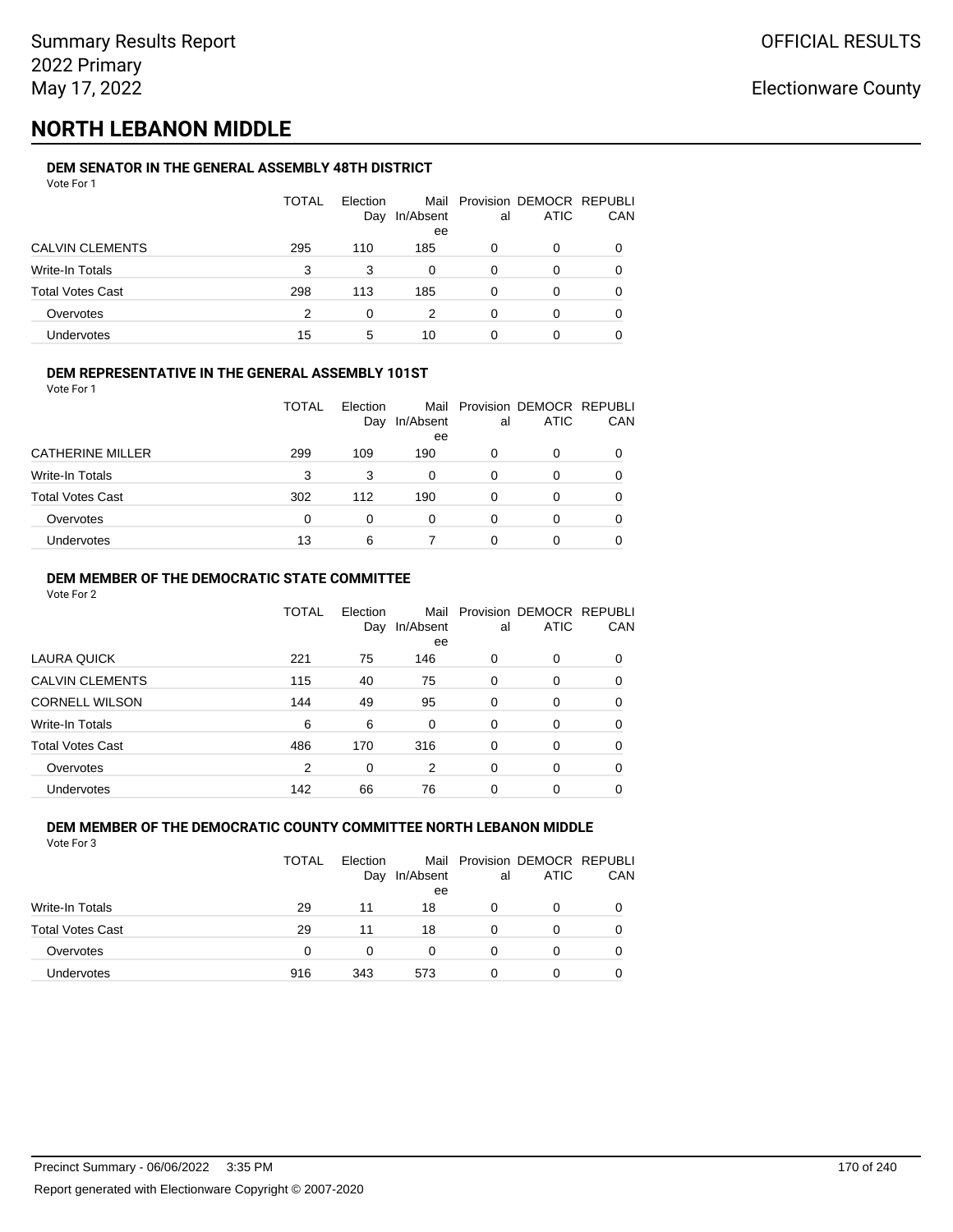# **NORTH LEBANON MIDDLE**

#### **REP GOVERNOR**

Vote For 1

|                         | <b>TOTAL</b>   | Election<br>Day | Mail<br>In/Absent<br>ee | al          | Provision DEMOCR REPUBLI<br><b>ATIC</b> | CAN |
|-------------------------|----------------|-----------------|-------------------------|-------------|-----------------------------------------|-----|
| <b>LOU BARLETTA</b>     | 159            | 149             | 10                      | 0           | 0                                       | 0   |
| DOUGLAS V. MASTRIANO    | 395            | 379             | 16                      | 0           | 0                                       | 0   |
| <b>NCHE ZAMA</b>        | 5              | 3               | 2                       | 0           | 0                                       | 0   |
| DAVE WHITE              | 82             | 63              | 19                      | $\mathbf 0$ | 0                                       | 0   |
| <b>MELISSA HART</b>     | 17             | 13              | 4                       | $\mathbf 0$ | 0                                       | 0   |
| <b>BILL MCSWAIN</b>     | 94             | 66              | 28                      | $\mathbf 0$ | 0                                       | 0   |
| <b>CHARLIE GEROW</b>    | 15             | 11              | 4                       | 0           | $\Omega$                                | 0   |
| <b>JOE GALE</b>         | $\overline{2}$ | $\overline{2}$  | $\mathbf 0$             | $\mathbf 0$ | 0                                       | 0   |
| <b>JAKE CORMAN</b>      | 11             | 8               | 3                       | 0           | 0                                       | 0   |
| Write-In Totals         | $\mathbf 0$    | 0               | $\mathbf 0$             | $\mathbf 0$ | 0                                       | 0   |
| <b>Total Votes Cast</b> | 780            | 694             | 86                      | $\mathbf 0$ | 0                                       | 0   |
| Overvotes               | 0              | 0               | $\mathbf 0$             | 0           | 0                                       | 0   |
| Undervotes              | 9              | 9               | $\mathbf 0$             | $\mathbf 0$ | 0                                       | 0   |

### **REP LIEUTENANT GOVERNOR**

|                            | TOTAL | Election<br>Day | Mail<br>In/Absent<br>ee | al       | Provision DEMOCR REPUBLI<br><b>ATIC</b> | CAN      |
|----------------------------|-------|-----------------|-------------------------|----------|-----------------------------------------|----------|
| <b>CLARICE SCHILLINGER</b> | 22    | 18              | 4                       | $\Omega$ | 0                                       | 0        |
| JAMES EARL JONES           | 16    | 16              | 0                       | $\Omega$ | $\Omega$                                | 0        |
| <b>RICK SACCONE</b>        | 17    | 14              | 3                       | $\Omega$ | 0                                       | 0        |
| JOHN BROWN                 | 12    | 7               | 5                       | $\Omega$ | $\Omega$                                | 0        |
| CHRIS FRYE                 | 8     | 7               | 1                       | $\Omega$ | 0                                       | 0        |
| JEFF COLEMAN               | 24    | 17              | 7                       | $\Omega$ | $\Omega$                                | 0        |
| <b>RUSS DIAMOND</b>        | 536   | 481             | 55                      | $\Omega$ | 0                                       | 0        |
| CARRIE LEWIS DELROSSO      | 88    | 80              | 8                       | $\Omega$ | $\Omega$                                | 0        |
| <b>TEDDY DANIELS</b>       | 45    | 44              | 1                       | $\Omega$ | 0                                       | 0        |
| Write-In Totals            | 0     | 0               | 0                       | $\Omega$ | $\Omega$                                | 0        |
| Total Votes Cast           | 768   | 684             | 84                      | $\Omega$ | 0                                       | 0        |
| Overvotes                  | 0     | 0               | 0                       | 0        | 0                                       | $\Omega$ |
| <b>Undervotes</b>          | 21    | 19              | 2                       | $\Omega$ | $\Omega$                                | 0        |
|                            |       |                 |                         |          |                                         |          |

### **REP REPRESENTATIVE IN CONGRESS 9TH DISTRICT**

|                         | <b>TOTAL</b> | Election<br>Day | In/Absent<br>ee | al       | Mail Provision DEMOCR REPUBLI<br><b>ATIC</b> | CAN      |
|-------------------------|--------------|-----------------|-----------------|----------|----------------------------------------------|----------|
| DAN MEUSER              | 688          | 610             | 78              | 0        | 0                                            | $\Omega$ |
| Write-In Totals         | 3            | 1               | 2               | $\Omega$ | 0                                            |          |
| <b>Total Votes Cast</b> | 691          | 611             | 80              | $\Omega$ | 0                                            |          |
| Overvotes               | 0            | 0               | 0               | 0        | 0                                            | 0        |
| Undervotes              | 98           | 92              | 6               | 0        | 0                                            |          |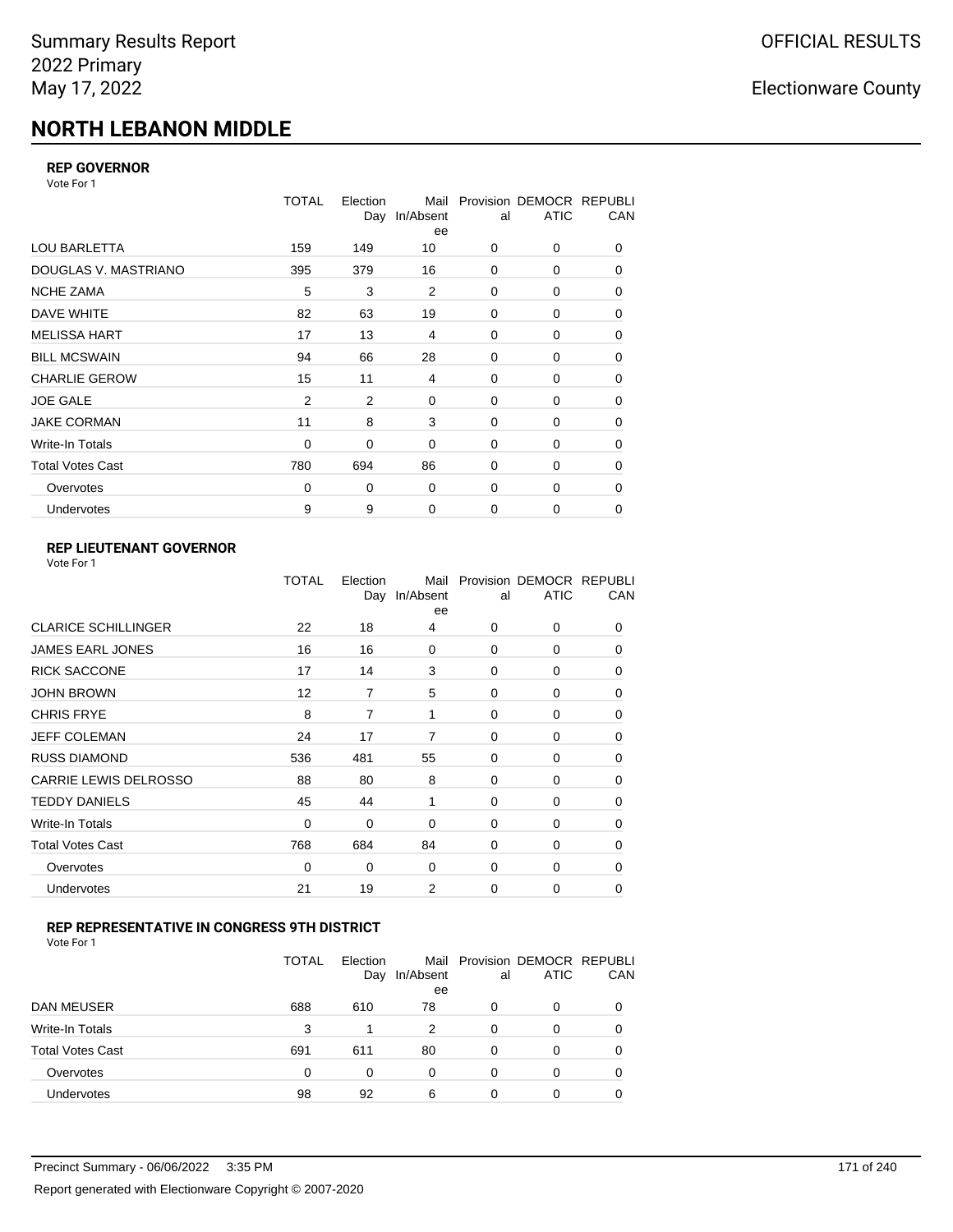# **NORTH LEBANON MIDDLE**

#### **REP SENATOR IN THE GENERAL ASSEMBLY 48TH DISTRICT** Vote For 1

| .                       |              |                 |                 |    |                                              |          |
|-------------------------|--------------|-----------------|-----------------|----|----------------------------------------------|----------|
|                         | <b>TOTAL</b> | Election<br>Day | In/Absent<br>ee | al | Mail Provision DEMOCR REPUBLI<br><b>ATIC</b> | CAN      |
| <b>CHRIS GEBHARD</b>    | 717          | 637             | 80              | 0  | 0                                            |          |
| Write-In Totals         | 2            |                 |                 | 0  | O                                            |          |
| <b>Total Votes Cast</b> | 719          | 638             | 81              | 0  | 0                                            |          |
| Overvotes               | 0            | 0               | 0               | 0  | 0                                            | $\Omega$ |
| <b>Undervotes</b>       | 70           | 65              | 5               | 0  | 0                                            |          |

#### **REP REPRESENTATIVE IN THE GENERAL ASSEMBLY 101ST**

| Vote For 1 |  |  |
|------------|--|--|
|            |  |  |

|                         | TOTAL | Election |                 |    | Mail Provision DEMOCR REPUBLI |     |
|-------------------------|-------|----------|-----------------|----|-------------------------------|-----|
|                         |       | Day      | In/Absent<br>ee | al | <b>ATIC</b>                   | CAN |
| <b>JOHN SCHLEGEL</b>    | 712   | 632      | 80              | 0  | 0                             | 0   |
| Write-In Totals         | 2     | $\Omega$ | 2               | 0  | O                             | 0   |
| <b>Total Votes Cast</b> | 714   | 632      | 82              | 0  | 0                             | 0   |
| Overvotes               | 0     | 0        | $\Omega$        | 0  |                               | 0   |
| Undervotes              | 75    | 71       | 4               | O  |                               | 0   |

#### **REP MEMBER OF THE REPUBLICAN STATE COMMITTEE**

|                         | TOTAL | Election<br>Day | Mail<br>In/Absent<br>ee | al          | Provision DEMOCR REPUBLI<br><b>ATIC</b> | CAN      |
|-------------------------|-------|-----------------|-------------------------|-------------|-----------------------------------------|----------|
| <b>RUSS DIAMOND</b>     | 615   | 559             | 56                      | 0           | 0                                       | 0        |
| WILLIAM L. DOUGHERTY    | 299   | 247             | 52                      | 0           | 0                                       | 0        |
| MATTHEW J. URBAN        | 368   | 318             | 50                      | 0           | 0                                       | 0        |
| DONNETTE QUAIROLI       | 403   | 346             | 57                      | 0           | 0                                       | $\Omega$ |
| <b>DAWN BLAUCH</b>      | 478   | 412             | 66                      | $\mathbf 0$ | 0                                       | $\Omega$ |
| <b>RON FERRANCE</b>     | 291   | 254             | 37                      | 0           | 0                                       | $\Omega$ |
| Write-In Totals         | 4     | 4               | 0                       | 0           | 0                                       | 0        |
| <b>Total Votes Cast</b> | 2,458 | 2,140           | 318                     | 0           | 0                                       | 0        |
| Overvotes               | 0     | 0               | 0                       | 0           | 0                                       | 0        |
| Undervotes              | 1,487 | 1,375           | 112                     | 0           | 0                                       | 0        |
|                         |       |                 |                         |             |                                         |          |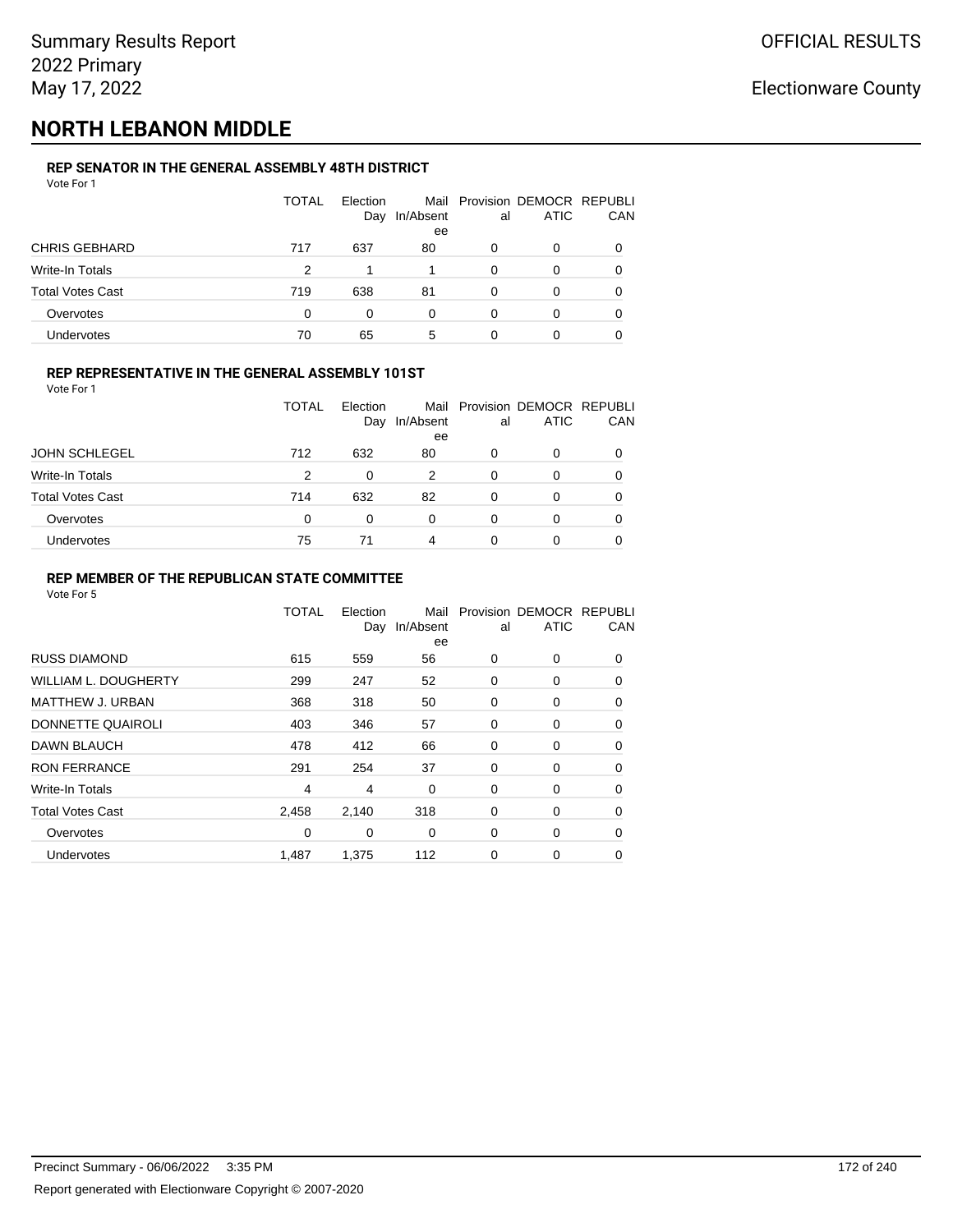# **NORTH LEBANON WEST**

#### **DEM UNITED STATES SENATOR**

Vote For 1

|                         | TOTAL | Election | Mail<br>Day In/Absent<br>ee | al       | Provision DEMOCR REPUBLI<br><b>ATIC</b> | <b>CAN</b> |
|-------------------------|-------|----------|-----------------------------|----------|-----------------------------------------|------------|
| ALEX KHALIL             | 6     | 2        | 4                           | 0        | $\Omega$                                | 0          |
| <b>CONOR LAMB</b>       | 24    | 9        | 15                          | 0        | $\Omega$                                | 0          |
| <b>MALCOLM KENYATTA</b> | 8     | 1        | 7                           | $\Omega$ | $\Omega$                                | 0          |
| <b>JOHN FETTERMAN</b>   | 151   | 80       | 71                          | $\Omega$ | $\Omega$                                | $\Omega$   |
| Write-In Totals         | 2     | 2        | $\Omega$                    | 0        | 0                                       | 0          |
| <b>Total Votes Cast</b> | 191   | 94       | 97                          | 0        | $\Omega$                                | 0          |
| Overvotes               | 2     | 0        | 2                           | 0        | $\Omega$                                | 0          |
| <b>Undervotes</b>       |       |          | 0                           | 0        | $\Omega$                                | 0          |

#### **DEM GOVERNOR**

| Vote For 1       |              |                 |                 |          |                                              |     |
|------------------|--------------|-----------------|-----------------|----------|----------------------------------------------|-----|
|                  | <b>TOTAL</b> | Election<br>Day | In/Absent<br>ee | al       | Mail Provision DEMOCR REPUBLI<br><b>ATIC</b> | CAN |
| JOSH SHAPIRO     | 187          | 91              | 96              | 0        | 0                                            |     |
| Write-In Totals  | 2            |                 |                 | $\Omega$ | 0                                            | 0   |
| Total Votes Cast | 189          | 92              | 97              | 0        | 0                                            | 0   |
| Overvotes        | 0            | 0               | 0               | $\Omega$ | 0                                            |     |
| Undervotes       | 5            | 3               | 2               |          | 0                                            |     |

#### **DEM LIEUTENANT GOVERNOR** Vote For 1

|                         | TOTAL | Election<br>Day | In/Absent<br>ee | al       | Mail Provision DEMOCR REPUBLI<br><b>ATIC</b> | CAN      |
|-------------------------|-------|-----------------|-----------------|----------|----------------------------------------------|----------|
| <b>AUSTIN DAVIS</b>     | 86    | 28              | 58              | 0        | $\Omega$                                     | $\Omega$ |
| <b>RAY SOSA</b>         | 25    | 16              | 9               | $\Omega$ | 0                                            | $\Omega$ |
| <b>BRIAN SIMS</b>       | 69    | 43              | 26              | 0        | $\Omega$                                     | $\Omega$ |
| Write-In Totals         | 1     | 1               | 0               | $\Omega$ | 0                                            | $\Omega$ |
| <b>Total Votes Cast</b> | 181   | 88              | 93              | 0        | 0                                            | $\Omega$ |
| Overvotes               | 0     | 0               | 0               | 0        | 0                                            | 0        |
| Undervotes              | 13    |                 | 6               | 0        | 0                                            | 0        |

#### **DEM REPRESENTATIVE IN CONGRESS 9TH DISTRICT**

Vote For 1

|                         | TOTAL | <b>Flection</b><br>Day | In/Absent<br>ee | al | Mail Provision DEMOCR REPUBLI<br><b>ATIC</b> | CAN |
|-------------------------|-------|------------------------|-----------------|----|----------------------------------------------|-----|
| AMANDA R. WALDMAN       | 176   | 82                     | 94              | O  | $\Omega$                                     | 0   |
| Write-In Totals         |       |                        | $\Omega$        | 0  | n                                            | 0   |
| <b>Total Votes Cast</b> | 177   | 83                     | 94              | 0  | 0                                            | 0   |
| Overvotes               | 0     | 0                      | $\Omega$        | 0  | $\Omega$                                     | 0   |
| <b>Undervotes</b>       | 17    | 12                     | 5               | 0  |                                              |     |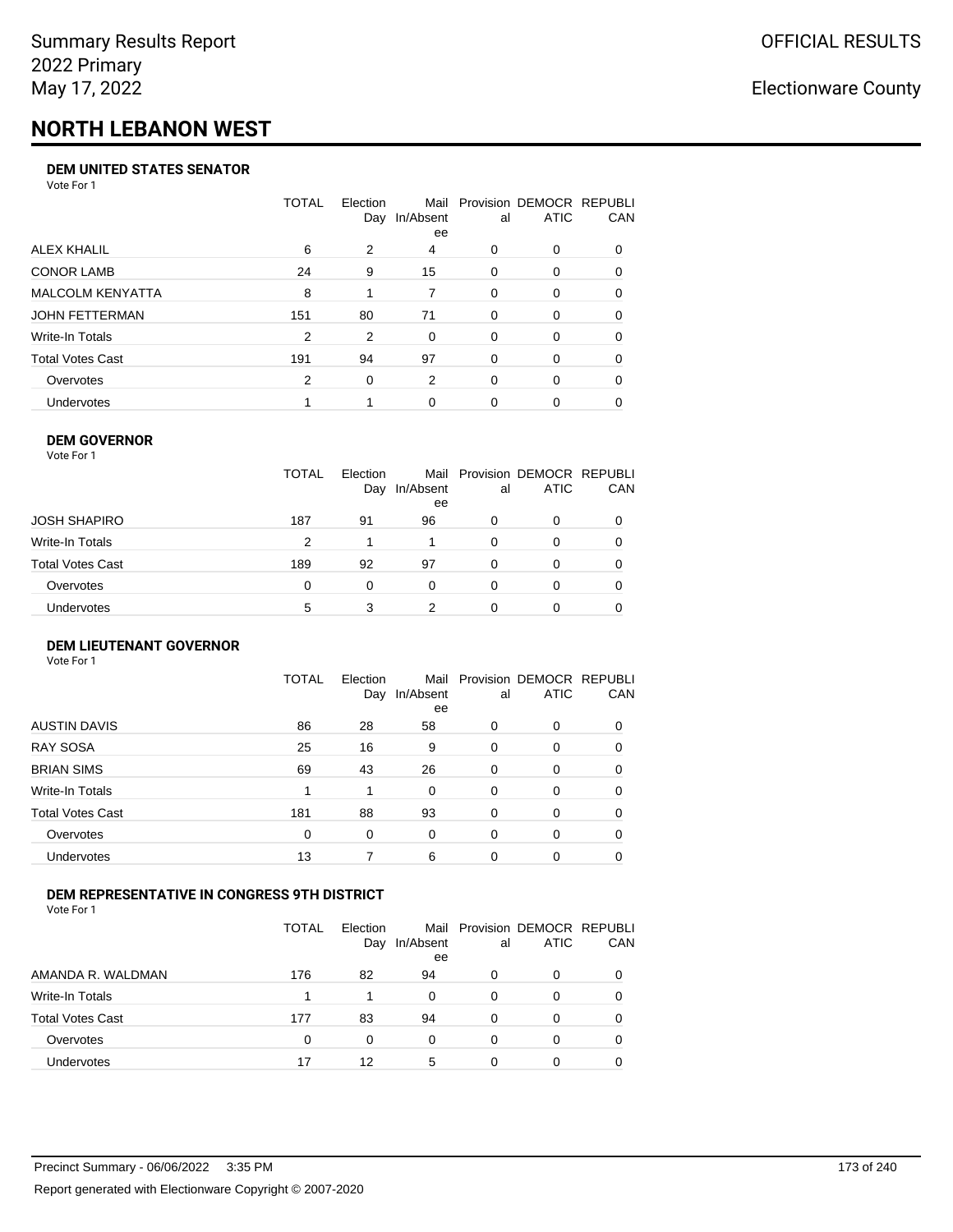# **NORTH LEBANON WEST**

#### **DEM SENATOR IN THE GENERAL ASSEMBLY 48TH DISTRICT** Vote For 1

| VULCIUII                |       |                 |           |    |                                              |     |
|-------------------------|-------|-----------------|-----------|----|----------------------------------------------|-----|
|                         | TOTAL | Election<br>Day | In/Absent | al | Mail Provision DEMOCR REPUBLI<br><b>ATIC</b> | CAN |
|                         |       |                 | ee        |    |                                              |     |
| <b>CALVIN CLEMENTS</b>  | 185   | 91              | 94        | 0  | 0                                            |     |
| Write-In Totals         |       |                 | 0         | 0  | O                                            |     |
| <b>Total Votes Cast</b> | 186   | 92              | 94        | 0  | 0                                            | 0   |
| Overvotes               | 0     | 0               | 0         | 0  | 0                                            |     |
| Undervotes              | 8     | 3               | 5         |    | 0                                            |     |

#### **DEM REPRESENTATIVE IN THE GENERAL ASSEMBLY 101ST**

Vote For 1

|                         | TOTAL | Election<br>Day | In/Absent | al | Mail Provision DEMOCR REPUBLI<br><b>ATIC</b> | CAN |
|-------------------------|-------|-----------------|-----------|----|----------------------------------------------|-----|
|                         |       |                 | ee        |    |                                              |     |
| <b>CATHERINE MILLER</b> | 181   | 87              | 94        | 0  |                                              | 0   |
| <b>Write-In Totals</b>  |       |                 | 0         | 0  |                                              | 0   |
| <b>Total Votes Cast</b> | 182   | 88              | 94        | 0  |                                              | 0   |
| Overvotes               | 0     | 0               | 0         | 0  |                                              | 0   |
| <b>Undervotes</b>       | 12    |                 | 5         | O  |                                              | 0   |

#### **DEM MEMBER OF THE DEMOCRATIC STATE COMMITTEE**

Vote For 2

|                         | TOTAL    | Election<br>Day | Mail<br>In/Absent<br>ee | al       | Provision DEMOCR REPUBLI<br><b>ATIC</b> | CAN |
|-------------------------|----------|-----------------|-------------------------|----------|-----------------------------------------|-----|
| LAURA QUICK             | 116      | 46              | 70                      | 0        | $\Omega$                                | 0   |
| <b>CALVIN CLEMENTS</b>  | 77       | 39              | 38                      | 0        | 0                                       | 0   |
| <b>CORNELL WILSON</b>   | 93       | 50              | 43                      | $\Omega$ | $\Omega$                                | 0   |
| Write-In Totals         | 3        | 3               | $\Omega$                | $\Omega$ | $\Omega$                                | 0   |
| <b>Total Votes Cast</b> | 289      | 138             | 151                     | $\Omega$ | 0                                       | 0   |
| Overvotes               | $\Omega$ | $\Omega$        | $\Omega$                | $\Omega$ | $\Omega$                                | 0   |
| <b>Undervotes</b>       | 99       | 52              | 47                      | 0        | 0                                       |     |

#### **DEM MEMBER OF THE DEMOCRATIC COUNTY COMMITTEE NORTH LEBANON WEST** Vote For 3

|                         | TOTAL    | Election<br>Day | In/Absent<br>ee | al | Mail Provision DEMOCR REPUBLI<br>ATIC | CAN |
|-------------------------|----------|-----------------|-----------------|----|---------------------------------------|-----|
| <b>Write-In Totals</b>  | 10       | 5               | 5               | Ω  | 0                                     |     |
| <b>Total Votes Cast</b> | 10       | 5               | 5               | Ω  | 0                                     |     |
| Overvotes               | $\Omega$ | 0               | 0               | Ω  | 0                                     |     |
| <b>Undervotes</b>       | 572      | 280             | 292             | O  | 0                                     |     |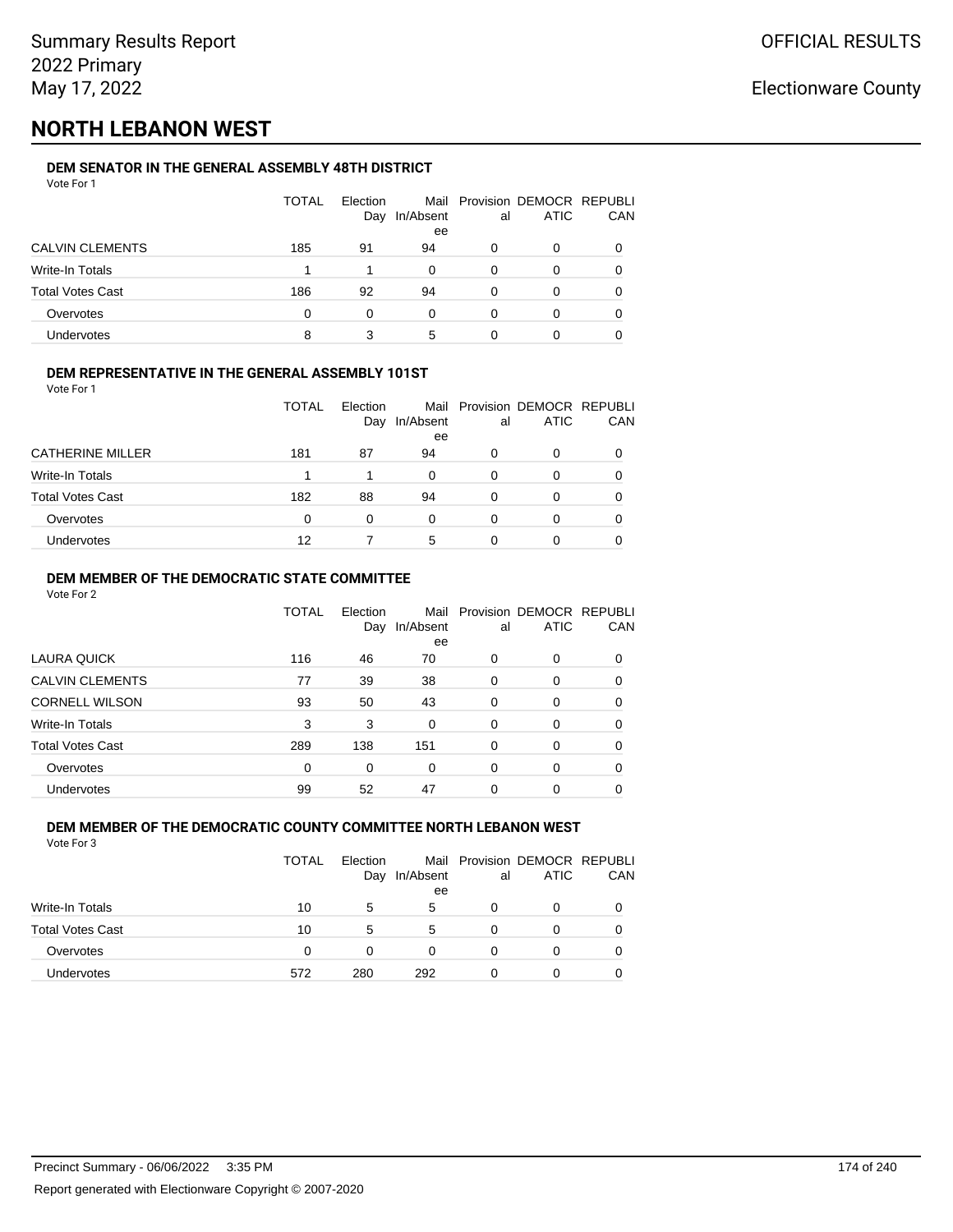# **NORTH LEBANON WEST**

### **REP GOVERNOR**

Vote For 1

|                         | <b>TOTAL</b> | Election | Mail<br>Day In/Absent<br>ee | al             | Provision DEMOCR REPUBLI<br><b>ATIC</b> | CAN |
|-------------------------|--------------|----------|-----------------------------|----------------|-----------------------------------------|-----|
| <b>LOU BARLETTA</b>     | 116          | 112      | 4                           | 0              | 0                                       | 0   |
| DOUGLAS V. MASTRIANO    | 344          | 331      | 11                          | $\overline{2}$ | 0                                       | 0   |
| <b>NCHE ZAMA</b>        | 6            | 1        | 5                           | 0              | 0                                       | 0   |
| <b>DAVE WHITE</b>       | 65           | 58       | 7                           | $\mathbf 0$    | 0                                       | 0   |
| <b>MELISSA HART</b>     | 13           | 6        | 7                           | $\mathbf 0$    | 0                                       | 0   |
| <b>BILL MCSWAIN</b>     | 71           | 63       | 8                           | $\mathbf 0$    | 0                                       | 0   |
| <b>CHARLIE GEROW</b>    | 13           | 11       | 2                           | $\mathbf 0$    | 0                                       | 0   |
| <b>JOE GALE</b>         | 1            | 1        | 0                           | $\mathbf 0$    | 0                                       | 0   |
| <b>JAKE CORMAN</b>      | 9            | 6        | 3                           | $\Omega$       | 0                                       | 0   |
| Write-In Totals         | $\mathbf 0$  | 0        | $\Omega$                    | $\mathbf 0$    | 0                                       | 0   |
| <b>Total Votes Cast</b> | 638          | 589      | 47                          | $\overline{2}$ | 0                                       | 0   |
| Overvotes               | 0            | 0        | 0                           | $\mathbf 0$    | 0                                       | 0   |
| <b>Undervotes</b>       | 3            | 3        | 0                           | $\mathbf 0$    | 0                                       | 0   |

### **REP LIEUTENANT GOVERNOR**

|                            | TOTAL | Election | Mail<br>Day In/Absent<br>ee | al       | Provision DEMOCR REPUBLI<br><b>ATIC</b> | CAN      |
|----------------------------|-------|----------|-----------------------------|----------|-----------------------------------------|----------|
| <b>CLARICE SCHILLINGER</b> | 10    | 8        | 2                           | $\Omega$ | 0                                       | 0        |
| <b>JAMES EARL JONES</b>    | 15    | 14       | 1                           | $\Omega$ | $\Omega$                                | 0        |
| <b>RICK SACCONE</b>        | 12    | 11       | 1                           | $\Omega$ | 0                                       | 0        |
| JOHN BROWN                 | 5     | 5        | $\Omega$                    | $\Omega$ | $\Omega$                                | 0        |
| <b>CHRIS FRYE</b>          | 17    | 7        | 10                          | $\Omega$ | 0                                       | 0        |
| JEFF COLEMAN               | 30    | 27       | 3                           | $\Omega$ | $\Omega$                                | 0        |
| <b>RUSS DIAMOND</b>        | 431   | 407      | 22                          | 2        | 0                                       | 0        |
| CARRIE LEWIS DELROSSO      | 53    | 47       | 6                           | $\Omega$ | $\Omega$                                | 0        |
| <b>TEDDY DANIELS</b>       | 51    | 50       | 1                           | $\Omega$ | 0                                       | 0        |
| Write-In Totals            | 0     | 0        | 0                           | $\Omega$ | $\Omega$                                | 0        |
| Total Votes Cast           | 624   | 576      | 46                          | 2        | 0                                       | 0        |
| Overvotes                  | 0     | 0        | $\mathbf 0$                 | 0        | 0                                       | $\Omega$ |
| <b>Undervotes</b>          | 17    | 16       | 1                           | $\Omega$ | $\Omega$                                | 0        |
|                            |       |          |                             |          |                                         |          |

#### **REP REPRESENTATIVE IN CONGRESS 9TH DISTRICT**

Vote For 1

|                         | TOTAL | Election<br>Day | In/Absent<br>ee | al | Mail Provision DEMOCR REPUBLI<br><b>ATIC</b> | <b>CAN</b> |
|-------------------------|-------|-----------------|-----------------|----|----------------------------------------------|------------|
| <b>DAN MEUSER</b>       | 582   | 539             | 41              | 2  | 0                                            | 0          |
| Write-In Totals         |       |                 | 0               | 0  | 0                                            | 0          |
| <b>Total Votes Cast</b> | 583   | 540             | 41              | 2  | 0                                            | 0          |
| Overvotes               | 0     | 0               | 0               | O  | 0                                            | 0          |
| <b>Undervotes</b>       | 58    | 52              | 6               | 0  |                                              | 0          |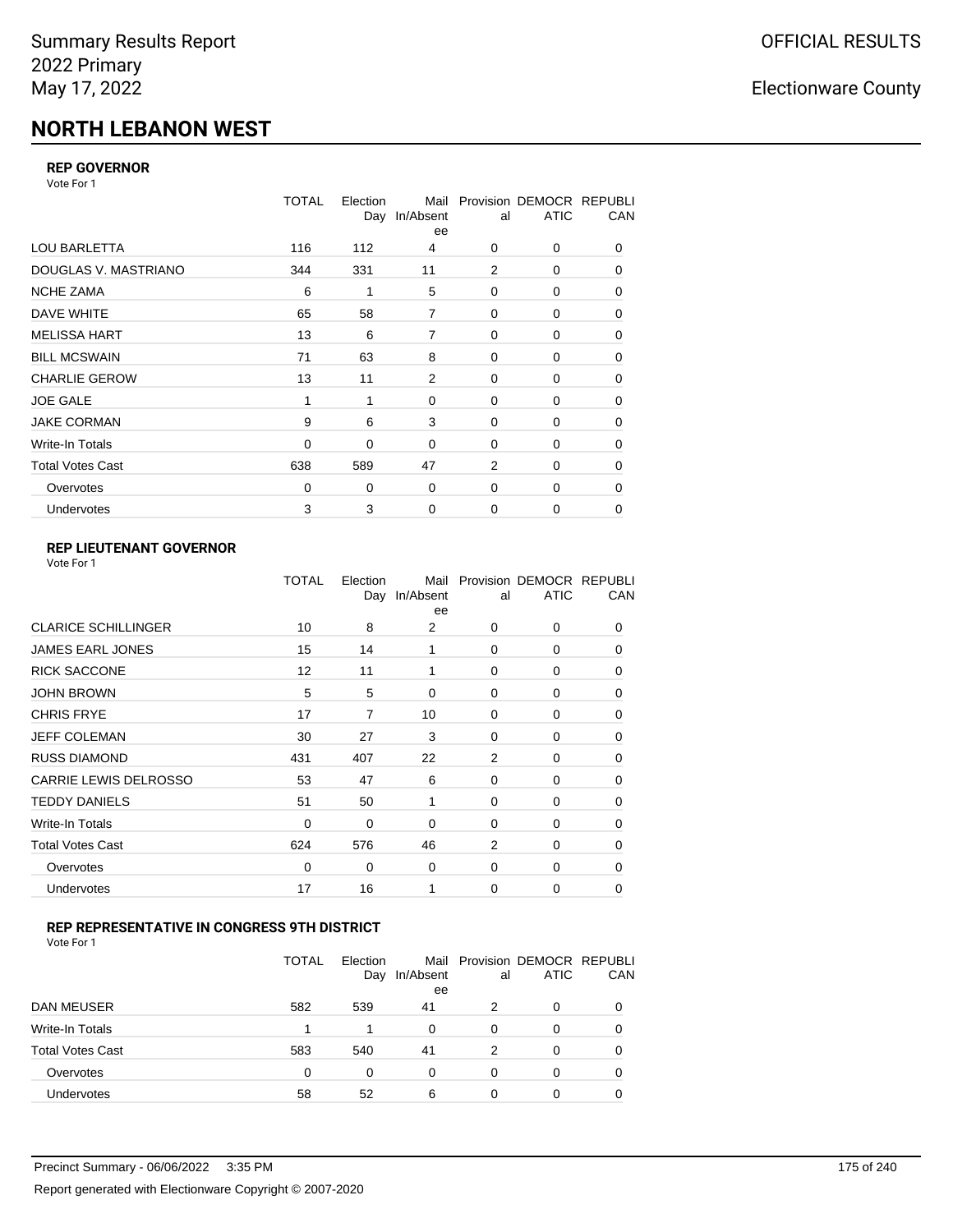## **NORTH LEBANON WEST**

### **REP SENATOR IN THE GENERAL ASSEMBLY 48TH DISTRICT**

| Vote For 1              |              |                 |                 |    |                                              |     |
|-------------------------|--------------|-----------------|-----------------|----|----------------------------------------------|-----|
|                         | <b>TOTAL</b> | Election<br>Day | In/Absent<br>ee | al | Mail Provision DEMOCR REPUBLI<br><b>ATIC</b> | CAN |
| <b>CHRIS GEBHARD</b>    | 595          | 552             | 41              | 2  | 0                                            | 0   |
| <b>Write-In Totals</b>  | 3            | 3               | 0               | 0  | 0                                            | 0   |
| <b>Total Votes Cast</b> | 598          | 555             | 41              | 2  | 0                                            | 0   |
| Overvotes               | $\Omega$     | 0               | $\Omega$        | 0  | 0                                            | 0   |
| <b>Undervotes</b>       | 43           | 37              | 6               | 0  | 0                                            |     |
|                         |              |                 |                 |    |                                              |     |

#### **REP REPRESENTATIVE IN THE GENERAL ASSEMBLY 101ST**

Vote For 1

|                         | TOTAL<br><b>Flection</b><br>Day |     | In/Absent | al | Mail Provision DEMOCR REPUBLI<br><b>ATIC</b> | CAN      |
|-------------------------|---------------------------------|-----|-----------|----|----------------------------------------------|----------|
| <b>JOHN SCHLEGEL</b>    | 580                             | 535 | ee<br>43  | 2  | 0                                            |          |
| Write-In Totals         | 2                               | 2   | $\Omega$  | 0  | O                                            | 0        |
| <b>Total Votes Cast</b> | 582                             | 537 | 43        | 2  | 0                                            | $\Omega$ |
| Overvotes               | 0                               | 0   | 0         | 0  | 0                                            | 0        |
| Undervotes              | 59                              | 55  | 4         |    | 0                                            |          |

#### **REP MEMBER OF THE REPUBLICAN STATE COMMITTEE**

|                             | <b>TOTAL</b> | Election<br>Day | Mail<br>In/Absent<br>ee | al | Provision DEMOCR REPUBLI<br><b>ATIC</b> | CAN      |
|-----------------------------|--------------|-----------------|-------------------------|----|-----------------------------------------|----------|
| <b>RUSS DIAMOND</b>         | 503          | 475             | 26                      | 2  | $\Omega$                                | 0        |
| <b>WILLIAM L. DOUGHERTY</b> | 250          | 225             | 25                      | 0  | 0                                       | 0        |
| MATTHEW J. URBAN            | 230          | 203             | 27                      | 0  | 0                                       | $\Omega$ |
| DONNETTE QUAIROLI           | 274          | 247             | 27                      | 0  | 0                                       | $\Omega$ |
| DAWN BLAUCH                 | 317          | 283             | 34                      | 0  | 0                                       | $\Omega$ |
| <b>RON FERRANCE</b>         | 176          | 162             | 14                      | 0  | 0                                       | 0        |
| Write-In Totals             | 12           | 12              | 0                       | 0  | 0                                       | 0        |
| <b>Total Votes Cast</b>     | 1,762        | 1,607           | 153                     | 2  | 0                                       | 0        |
| Overvotes                   | 0            | 0               | 0                       | 0  | 0                                       | 0        |
| Undervotes                  | 1,435        | 1,353           | 82                      | 0  | 0                                       | 0        |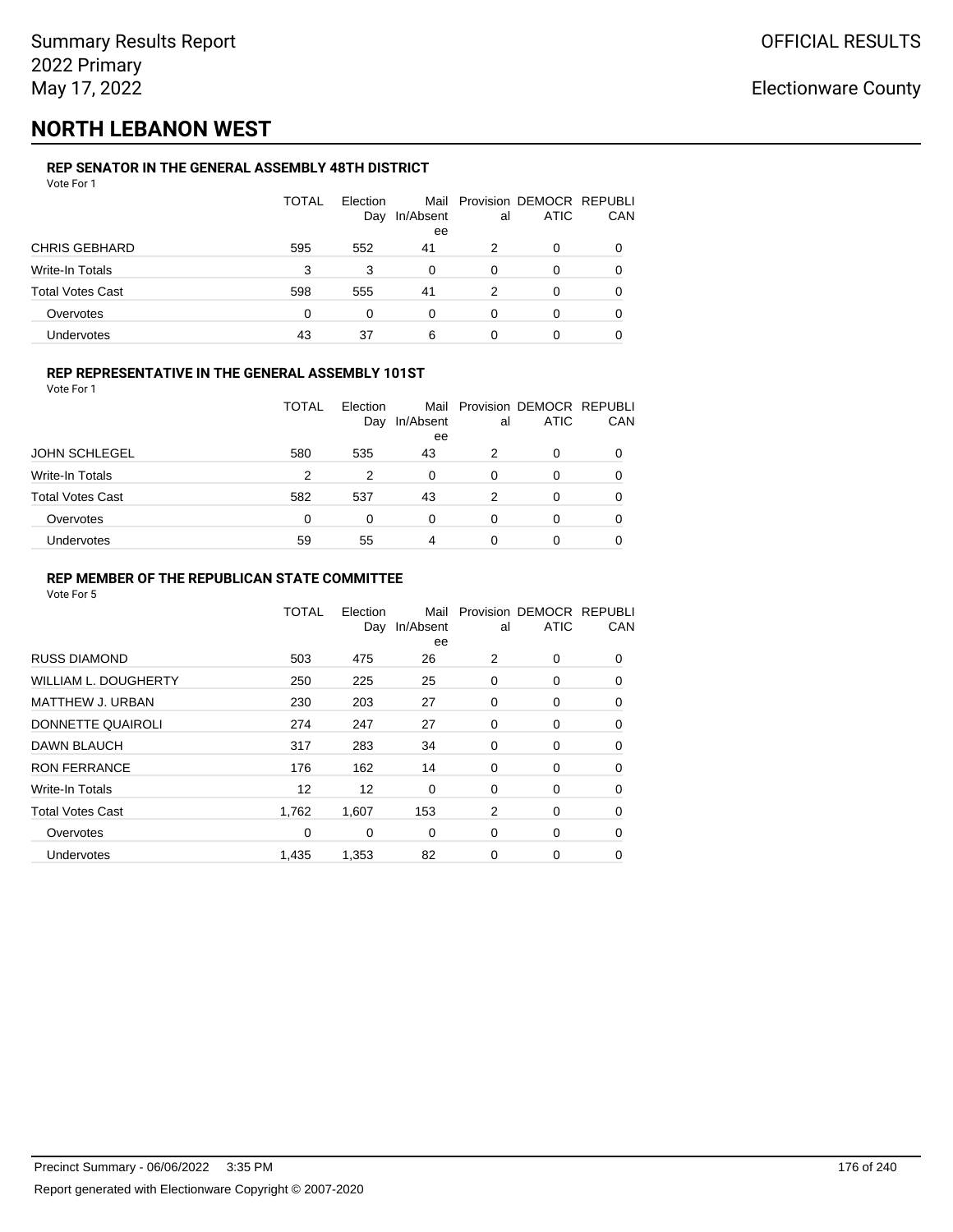# **NORTH LONDONDERRY EAST**

#### **DEM UNITED STATES SENATOR**

Vote For 1

|                         | TOTAL | Election<br>Day | Mail<br>In/Absent<br>ee | al       | Provision DEMOCR REPUBLI<br>ATIC | CAN      |
|-------------------------|-------|-----------------|-------------------------|----------|----------------------------------|----------|
| ALEX KHALIL             | 9     | 3               | 6                       | $\Omega$ | $\Omega$                         | $\Omega$ |
| <b>CONOR LAMB</b>       | 35    | 19              | 16                      | $\Omega$ | 0                                | 0        |
| <b>MALCOLM KENYATTA</b> | 16    | 5               | 11                      | $\Omega$ | 0                                | 0        |
| JOHN FETTERMAN          | 245   | 103             | 140                     | 2        | $\Omega$                         | $\Omega$ |
| Write-In Totals         |       |                 | 0                       | $\Omega$ | $\Omega$                         | $\Omega$ |
| Total Votes Cast        | 306   | 131             | 173                     | 2        | $\Omega$                         | 0        |
| Overvotes               |       | 0               |                         | $\Omega$ | $\Omega$                         | 0        |
| Undervotes              |       |                 | $\Omega$                | 0        | 0                                |          |

#### **DEM GOVERNOR**

| Vote For 1       |              |                 |                         |    |                                         |            |
|------------------|--------------|-----------------|-------------------------|----|-----------------------------------------|------------|
|                  | <b>TOTAL</b> | Election<br>Day | Mail<br>In/Absent<br>ee | al | Provision DEMOCR REPUBLI<br><b>ATIC</b> | <b>CAN</b> |
| JOSH SHAPIRO     | 305          | 129             | 174                     | 2  | $\Omega$                                | 0          |
| Write-In Totals  | 5            | 2               | 3                       | 0  | 0                                       | 0          |
| Total Votes Cast | 310          | 131             | 177                     | 2  | $\Omega$                                | 0          |
| Overvotes        | 0            | $\Omega$        | 0                       | 0  | $\Omega$                                | 0          |
| Undervotes       | 4            |                 | 3                       | 0  |                                         | 0          |

#### **DEM LIEUTENANT GOVERNOR** Vote For 1

|                         | TOTAL | Election<br>Day | In/Absent<br>ee | al       | Mail Provision DEMOCR REPUBLI<br><b>ATIC</b> | CAN      |
|-------------------------|-------|-----------------|-----------------|----------|----------------------------------------------|----------|
| <b>AUSTIN DAVIS</b>     | 171   | 62              | 108             |          | $\Omega$                                     | 0        |
| <b>RAY SOSA</b>         | 27    | 11              | 16              | $\Omega$ | 0                                            | $\Omega$ |
| <b>BRIAN SIMS</b>       | 103   | 51              | 51              |          | $\Omega$                                     | $\Omega$ |
| Write-In Totals         | 4     | 1               | 3               | $\Omega$ | 0                                            | $\Omega$ |
| <b>Total Votes Cast</b> | 305   | 125             | 178             | 2        | 0                                            | $\Omega$ |
| Overvotes               | 0     | 0               | 0               | 0        | 0                                            | 0        |
| Undervotes              | 9     |                 | 2               | 0        | $\Omega$                                     | 0        |

#### **DEM REPRESENTATIVE IN CONGRESS 9TH DISTRICT**

Vote For 1

|                         | <b>TOTAL</b> | Election<br>Day | In/Absent<br>ee | al | Mail Provision DEMOCR REPUBLI<br><b>ATIC</b> | <b>CAN</b> |
|-------------------------|--------------|-----------------|-----------------|----|----------------------------------------------|------------|
| AMANDA R. WALDMAN       | 292          | 120             | 170             |    | 0                                            | 0          |
| Write-In Totals         |              |                 | $\Omega$        | 0  |                                              | 0          |
| <b>Total Votes Cast</b> | 293          | 121             | 170             | 2  |                                              | 0          |
| Overvotes               | 0            | 0               | 0               | O  | $\Omega$                                     | 0          |
| <b>Undervotes</b>       | 21           | 11              | 10              |    |                                              |            |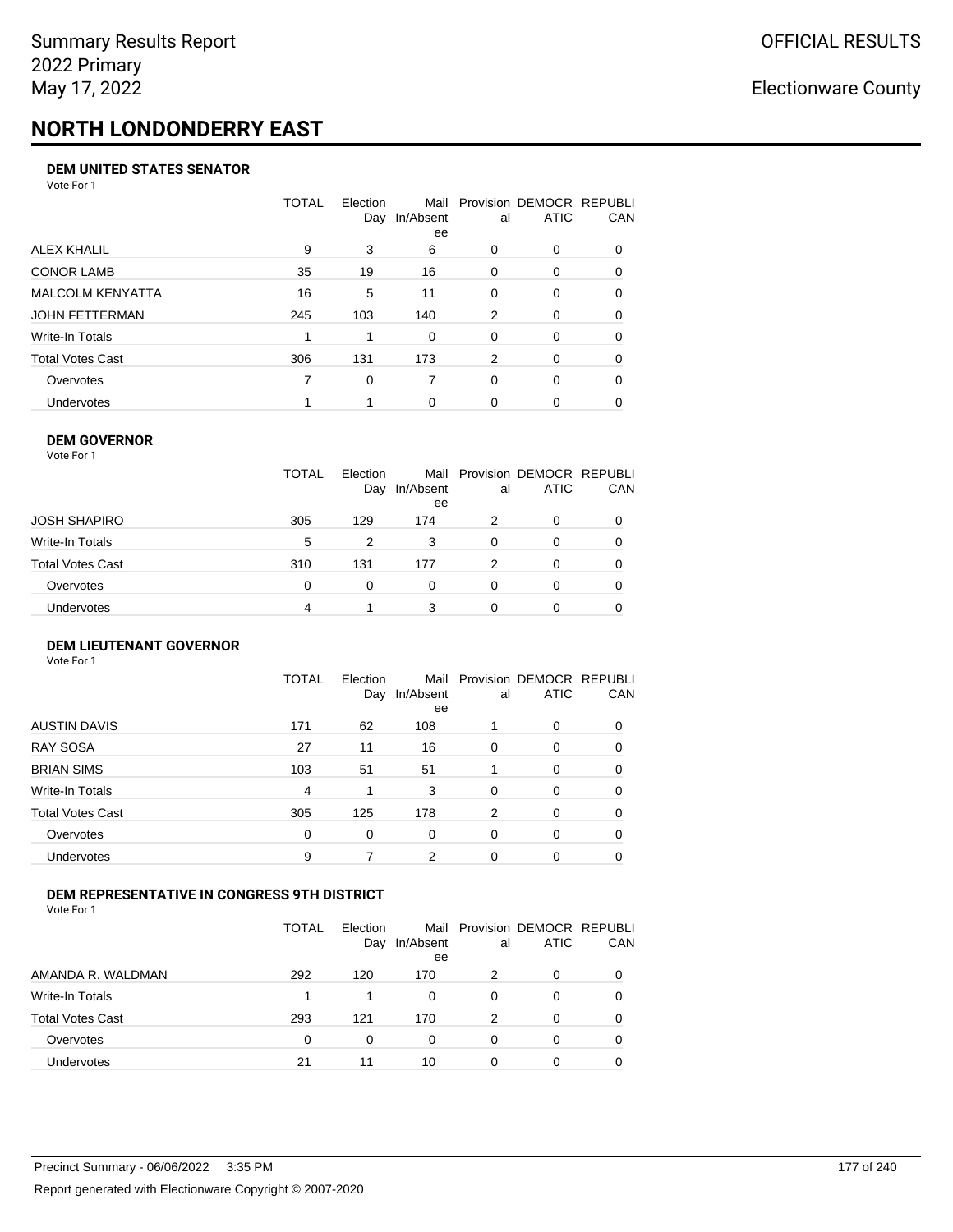## **NORTH LONDONDERRY EAST**

#### **DEM SENATOR IN THE GENERAL ASSEMBLY 48TH DISTRICT** Vote For 1

| .                       |              |                 |                 |    |                                              |              |
|-------------------------|--------------|-----------------|-----------------|----|----------------------------------------------|--------------|
|                         | <b>TOTAL</b> | Election<br>Day | In/Absent<br>ee | al | Mail Provision DEMOCR REPUBLI<br><b>ATIC</b> | CAN          |
| <b>CALVIN CLEMENTS</b>  | 291          | 124             | 165             | 2  | 0                                            |              |
| Write-In Totals         | 4            | 2               | 2               | 0  | O                                            |              |
| <b>Total Votes Cast</b> | 295          | 126             | 167             | 2  | 0                                            | <sup>0</sup> |
| Overvotes               | 6            | 0               | 6               | 0  | O                                            |              |
| Undervotes              | 13           | 6               |                 | 0  | 0                                            |              |

#### **DEM REPRESENTATIVE IN THE GENERAL ASSEMBLY 102ND**

| Vote For 1 |  |
|------------|--|
|            |  |

|                         | TOTAL | Election |                 |    | Mail Provision DEMOCR REPUBLI<br><b>ATIC</b> | CAN |
|-------------------------|-------|----------|-----------------|----|----------------------------------------------|-----|
|                         |       | Day      | In/Absent<br>ee | al |                                              |     |
| LAURA QUICK             | 294   | 123      | 169             | 2  | 0                                            |     |
| Write-In Totals         |       |          | 0               |    | 0                                            | 0   |
| <b>Total Votes Cast</b> | 295   | 124      | 169             | 2  | ი                                            |     |
| Overvotes               | 0     | 0        | 0               |    | 0                                            |     |
| Undervotes              | 19    | 8        | 11              |    | ი                                            |     |

#### **DEM MEMBER OF THE DEMOCRATIC STATE COMMITTEE**

Vote For 2

|                         | TOTAL | Flection<br>Day | Mail<br>In/Absent<br>ee | al       | Provision DEMOCR REPUBLI<br><b>ATIC</b> | CAN      |
|-------------------------|-------|-----------------|-------------------------|----------|-----------------------------------------|----------|
| LAURA QUICK             | 257   | 107             | 149                     |          | 0                                       | 0        |
| <b>CALVIN CLEMENTS</b>  | 222   | 88              | 132                     | 2        | 0                                       | 0        |
| <b>CORNELL WILSON</b>   | 57    | 24              | 32                      |          | 0                                       | 0        |
| Write-In Totals         | 1     |                 | $\Omega$                | $\Omega$ | $\Omega$                                | 0        |
| <b>Total Votes Cast</b> | 537   | 220             | 313                     | 4        | 0                                       | $\Omega$ |
| Overvotes               | 4     | $\Omega$        | 4                       | $\Omega$ | 0                                       | 0        |
| Undervotes              | 87    | 44              | 43                      | 0        | 0                                       |          |

#### **DEM MEMBER OF THE DEMOCRATIC COUNTY COMMITTEE NORTH LONDONDERRY EAST** Vote For 3

|                          | TOTAL | Election<br>Day | Mail<br>In/Absent<br>ee | al       | Provision DEMOCR REPUBLI<br><b>ATIC</b> | CAN |
|--------------------------|-------|-----------------|-------------------------|----------|-----------------------------------------|-----|
| <b>TIA MARINA EBERLY</b> | 250   | 96              | 152                     | 2        | 0                                       | 0   |
| LISA SCULLIN RASHID      | 221   | 84              | 135                     | 2        | 0                                       | 0   |
| Write-In Totals          | 7     | 3               | 4                       | $\Omega$ | 0                                       | 0   |
| <b>Total Votes Cast</b>  | 478   | 183             | 291                     | 4        | 0                                       | 0   |
| Overvotes                | 0     | 0               | 0                       | 0        | 0                                       | 0   |
| Undervotes               | 462   | 213             | 249                     | 0        | 0                                       |     |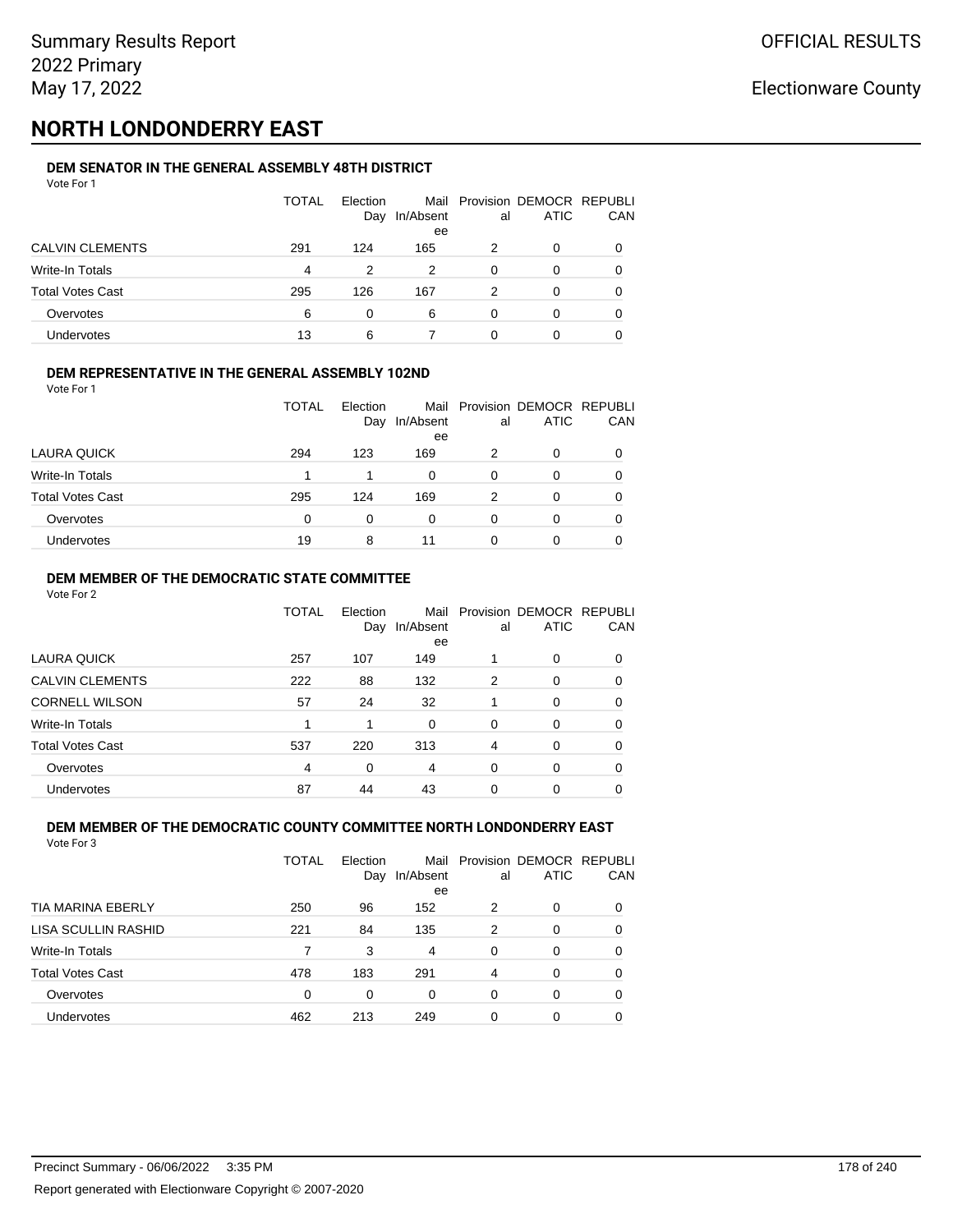# **NORTH LONDONDERRY EAST**

### **REP GOVERNOR**

Vote For 1

|                         | <b>TOTAL</b>   | Election<br>Day | Mail<br>In/Absent<br>ee | al          | Provision DEMOCR REPUBLI<br><b>ATIC</b> | CAN         |
|-------------------------|----------------|-----------------|-------------------------|-------------|-----------------------------------------|-------------|
| <b>LOU BARLETTA</b>     | 214            | 183             | 29                      | 2           | 0                                       | 0           |
| DOUGLAS V. MASTRIANO    | 278            | 252             | 26                      | $\mathbf 0$ | 0                                       | 0           |
| <b>NCHE ZAMA</b>        | 7              | 0               | $\overline{7}$          | 0           | 0                                       | 0           |
| DAVE WHITE              | 79             | 59              | 19                      | 1           | 0                                       | 0           |
| <b>MELISSA HART</b>     | 16             | 10              | 6                       | 0           | 0                                       | 0           |
| <b>BILL MCSWAIN</b>     | 116            | 79              | 37                      | $\mathbf 0$ | 0                                       | 0           |
| <b>CHARLIE GEROW</b>    | 32             | 23              | 9                       | $\Omega$    | 0                                       | 0           |
| <b>JOE GALE</b>         | 3              | 3               | 0                       | $\mathbf 0$ | 0                                       | 0           |
| <b>JAKE CORMAN</b>      | 21             | 9               | 12                      | $\mathbf 0$ | 0                                       | $\mathbf 0$ |
| Write-In Totals         | $\overline{2}$ | 0               | 2                       | $\mathbf 0$ | 0                                       | 0           |
| <b>Total Votes Cast</b> | 768            | 618             | 147                     | 3           | $\Omega$                                | 0           |
| Overvotes               | 0              | 0               | 0                       | $\mathbf 0$ | 0                                       | 0           |
| <b>Undervotes</b>       | 5              | 2               | 3                       | $\mathbf 0$ | 0                                       | 0           |

### **REP LIEUTENANT GOVERNOR**

| Vote For 1 |  |
|------------|--|
|------------|--|

|                            | TOTAL | Election       | Mail<br>Day In/Absent<br>ee | al             | Provision DEMOCR REPUBLI<br><b>ATIC</b> | CAN      |
|----------------------------|-------|----------------|-----------------------------|----------------|-----------------------------------------|----------|
| <b>CLARICE SCHILLINGER</b> | 31    | 24             | 7                           | $\Omega$       | 0                                       | 0        |
| JAMES EARL JONES           | 33    | 25             | 8                           | $\Omega$       | $\Omega$                                | 0        |
| <b>RICK SACCONE</b>        | 38    | 35             | 3                           | $\Omega$       | 0                                       | 0        |
| JOHN BROWN                 | 7     | $\overline{7}$ | $\Omega$                    | $\Omega$       | $\Omega$                                | 0        |
| CHRIS FRYE                 | 30    | 26             | 4                           | $\Omega$       | 0                                       | 0        |
| JEFF COLEMAN               | 53    | 38             | 15                          | 0              | $\Omega$                                | 0        |
| <b>RUSS DIAMOND</b>        | 371   | 297            | 73                          | 1              | 0                                       | 0        |
| CARRIE LEWIS DELROSSO      | 142   | 114            | 26                          | $\overline{2}$ | $\Omega$                                | 0        |
| <b>TEDDY DANIELS</b>       | 32    | 25             | $\overline{7}$              | $\Omega$       | 0                                       | 0        |
| Write-In Totals            | 1     | 0              | 1                           | $\Omega$       | $\Omega$                                | 0        |
| Total Votes Cast           | 738   | 591            | 144                         | 3              | 0                                       | 0        |
| Overvotes                  | 0     | 0              | 0                           | 0              | 0                                       | $\Omega$ |
| <b>Undervotes</b>          | 35    | 29             | 6                           | $\Omega$       | 0                                       | 0        |
|                            |       |                |                             |                |                                         |          |

#### **REP REPRESENTATIVE IN CONGRESS 9TH DISTRICT**

| Vote For 1 |  |  |
|------------|--|--|
|------------|--|--|

|                         | <b>TOTAL</b> | Election<br>Day | In/Absent<br>ee | al | Mail Provision DEMOCR REPUBLI<br><b>ATIC</b> | CAN      |
|-------------------------|--------------|-----------------|-----------------|----|----------------------------------------------|----------|
| <b>DAN MEUSER</b>       | 686          | 548             | 135             | 3  | 0                                            | $\Omega$ |
| Write-In Totals         | 5            | 0               | 5               | 0  | 0                                            |          |
| <b>Total Votes Cast</b> | 691          | 548             | 140             | 3  | 0                                            |          |
| Overvotes               | $\Omega$     | 0               | 0               | 0  | 0                                            | 0        |
| <b>Undervotes</b>       | 82           | 72              | 10              | 0  | 0                                            |          |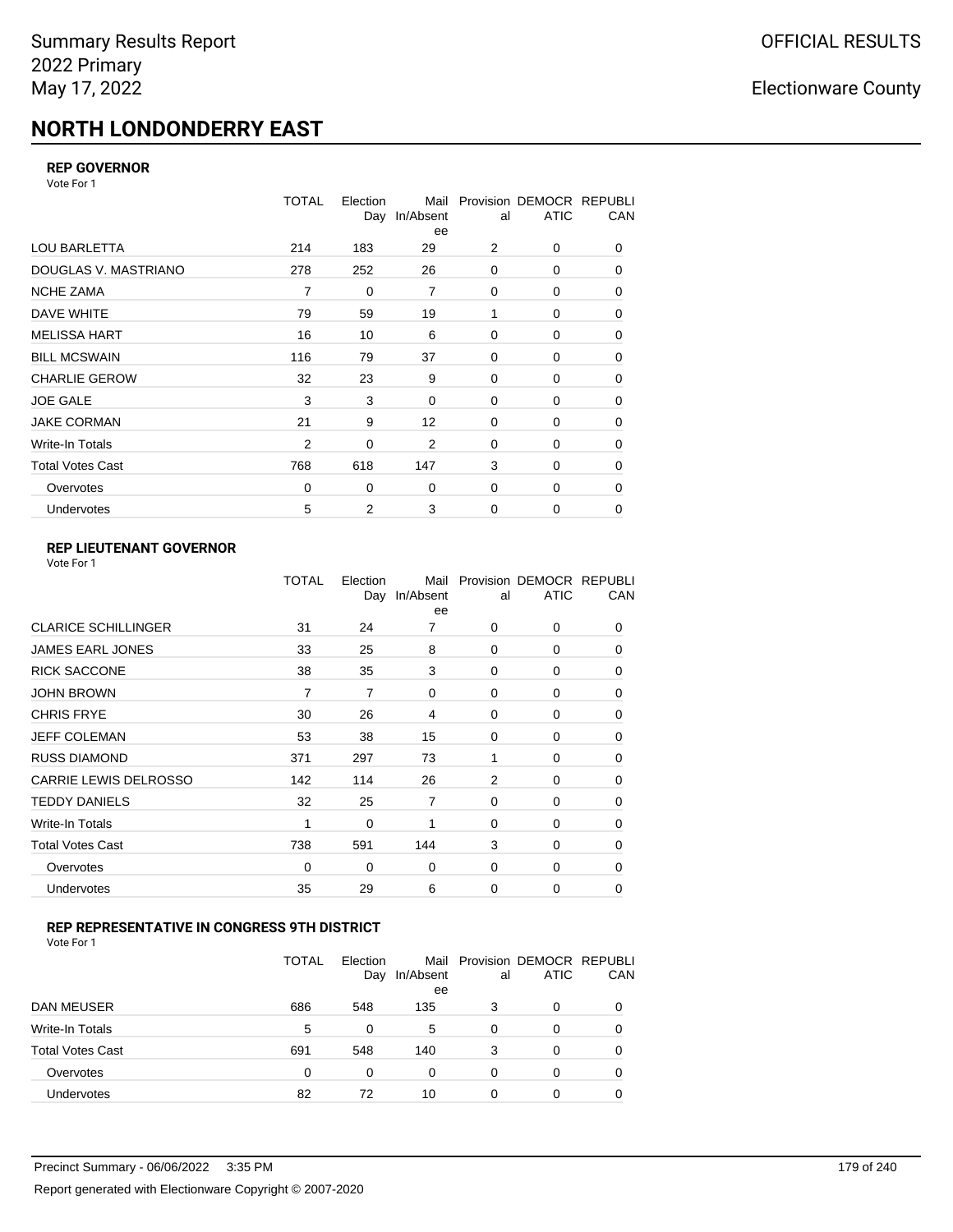## **NORTH LONDONDERRY EAST**

#### **REP SENATOR IN THE GENERAL ASSEMBLY 48TH DISTRICT** Vote For 1

| .                       |              |                 |                 |    |                                              |              |
|-------------------------|--------------|-----------------|-----------------|----|----------------------------------------------|--------------|
|                         | <b>TOTAL</b> | Election<br>Day | In/Absent<br>ee | al | Mail Provision DEMOCR REPUBLI<br><b>ATIC</b> | CAN          |
| <b>CHRIS GEBHARD</b>    | 704          | 568             | 133             | 3  | 0                                            |              |
| Write-In Totals         | 4            |                 | 3               | 0  | O                                            |              |
| <b>Total Votes Cast</b> | 708          | 569             | 136             | 3  | 0                                            | <sup>0</sup> |
| Overvotes               | 0            | 0               | 0               | 0  | 0                                            |              |
| Undervotes              | 65           | 51              | 14              | 0  | 0                                            |              |

### **REP REPRESENTATIVE IN THE GENERAL ASSEMBLY 102ND**

Vote For 1

|                         | TOTAL | Election<br>Day | In/Absent<br>ee | al | Mail Provision DEMOCR REPUBLI<br><b>ATIC</b> | CAN |
|-------------------------|-------|-----------------|-----------------|----|----------------------------------------------|-----|
| <b>RUSS DIAMOND</b>     | 646   | 529             | 114             | 3  | 0                                            | 0   |
| Write-In Totals         | 15    | 8               |                 | 0  | O                                            | 0   |
| <b>Total Votes Cast</b> | 661   | 537             | 121             | 3  | 0                                            | 0   |
| Overvotes               | 0     | $\Omega$        | $\Omega$        | 0  | 0                                            | 0   |
| Undervotes              | 112   | 83              | 29              | 0  |                                              | 0   |

#### **REP MEMBER OF THE REPUBLICAN STATE COMMITTEE**

|                         | TOTAL | Election<br>Day | Mail<br>In/Absent<br>ee | al | Provision DEMOCR REPUBLI<br><b>ATIC</b> | CAN      |
|-------------------------|-------|-----------------|-------------------------|----|-----------------------------------------|----------|
| <b>RUSS DIAMOND</b>     | 477   | 397             | 78                      | 2  | 0                                       | 0        |
| WILLIAM L. DOUGHERTY    | 375   | 296             | 77                      | 2  | 0                                       | $\Omega$ |
| <b>MATTHEW J. URBAN</b> | 357   | 279             | 77                      | 1  | 0                                       | 0        |
| DONNETTE QUAIROLI       | 369   | 287             | 81                      | 1  | 0                                       | $\Omega$ |
| <b>DAWN BLAUCH</b>      | 531   | 416             | 113                     | 2  | 0                                       | $\Omega$ |
| <b>RON FERRANCE</b>     | 207   | 159             | 48                      | 0  | 0                                       | $\Omega$ |
| Write-In Totals         | 5     | 1               | 4                       | 0  | 0                                       | 0        |
| <b>Total Votes Cast</b> | 2,321 | 1,835           | 478                     | 8  | 0                                       | 0        |
| Overvotes               | 0     | 0               | 0                       | 0  | 0                                       | 0        |
| <b>Undervotes</b>       | 1,537 | 1,265           | 272                     | 0  | 0                                       | 0        |
|                         |       |                 |                         |    |                                         |          |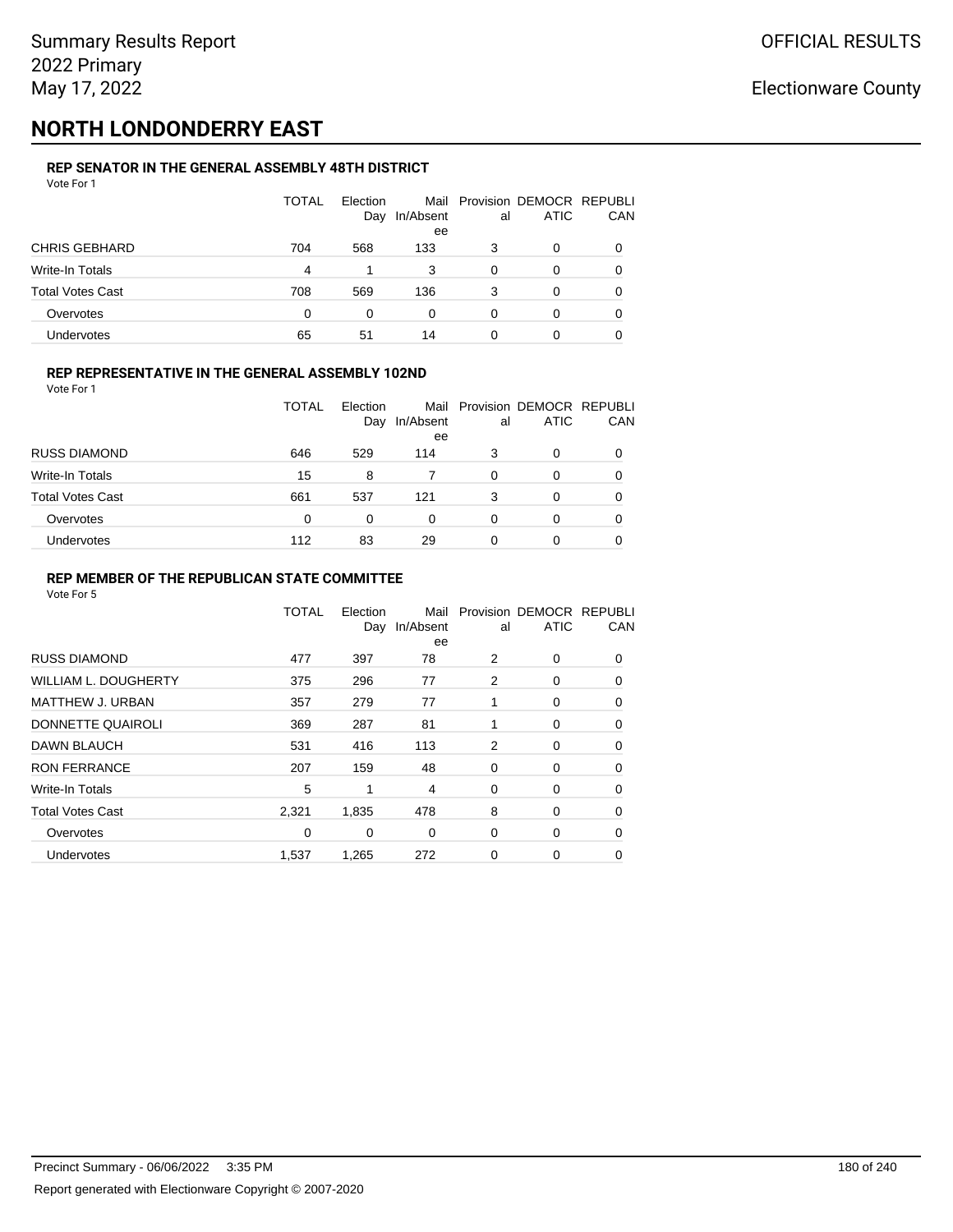# **NORTH LONDONDERRY NORTH**

### **DEM UNITED STATES SENATOR**

Vote For 1

|                         | TOTAL       | Election<br>Day | In/Absent<br>ee | al       | Mail Provision DEMOCR REPUBLI<br><b>ATIC</b> | CAN      |
|-------------------------|-------------|-----------------|-----------------|----------|----------------------------------------------|----------|
| ALEX KHALIL             | 5           | 4               |                 | 0        | $\Omega$                                     | $\Omega$ |
| <b>CONOR LAMB</b>       | 19          | 9               | 10              | $\Omega$ | 0                                            | 0        |
| <b>MALCOLM KENYATTA</b> |             | 3               | 4               | $\Omega$ | 0                                            | 0        |
| JOHN FETTERMAN          | 91          | 43              | 48              | $\Omega$ | $\Omega$                                     | 0        |
| Write-In Totals         | $\mathbf 0$ | $\Omega$        | $\Omega$        | $\Omega$ | 0                                            | $\Omega$ |
| Total Votes Cast        | 122         | 59              | 63              | $\Omega$ | 0                                            | $\Omega$ |
| Overvotes               |             | 0               |                 | $\Omega$ | $\Omega$                                     | 0        |
| Undervotes              | 2           |                 |                 | 0        | 0                                            |          |

### **DEM GOVERNOR**

| Vote For 1       |              |                 |                 |          |                                              |     |
|------------------|--------------|-----------------|-----------------|----------|----------------------------------------------|-----|
|                  | <b>TOTAL</b> | Election<br>Day | In/Absent<br>ee | al       | Mail Provision DEMOCR REPUBLI<br><b>ATIC</b> | CAN |
| JOSH SHAPIRO     | 122          | 58              | 64              | 0        | 0                                            |     |
| Write-In Totals  |              |                 | 0               | 0        | 0                                            | 0   |
| Total Votes Cast | 123          | 59              | 64              | 0        | 0                                            | 0   |
| Overvotes        | 0            | 0               | $\Omega$        | $\Omega$ | 0                                            | 0   |
| Undervotes       | 2            |                 |                 | O        | 0                                            |     |

### **DEM LIEUTENANT GOVERNOR** Vote For 1

|                         | TOTAL | Election<br>Day | In/Absent<br>ee | al | Mail Provision DEMOCR REPUBLI<br><b>ATIC</b> | <b>CAN</b> |
|-------------------------|-------|-----------------|-----------------|----|----------------------------------------------|------------|
| <b>AUSTIN DAVIS</b>     | 65    | 28              | 37              | 0  | $\Omega$                                     | 0          |
| <b>RAY SOSA</b>         | 19    | 15              | 4               | 0  | $\Omega$                                     | $\Omega$   |
| <b>BRIAN SIMS</b>       | 34    | 13              | 21              | 0  | $\Omega$                                     | $\Omega$   |
| <b>Write-In Totals</b>  | 0     | $\Omega$        | $\Omega$        | 0  | $\Omega$                                     | 0          |
| <b>Total Votes Cast</b> | 118   | 56              | 62              | 0  | $\Omega$                                     | 0          |
| Overvotes               | 0     | $\Omega$        | $\Omega$        | 0  | $\Omega$                                     | 0          |
| <b>Undervotes</b>       |       | 4               | 3               | 0  | $\Omega$                                     | 0          |

### **DEM REPRESENTATIVE IN CONGRESS 9TH DISTRICT**

|                         | TOTAL | <b>Flection</b><br>Day | Mail<br>In/Absent<br>ee | al | Provision DEMOCR REPUBLI<br><b>ATIC</b> | <b>CAN</b> |
|-------------------------|-------|------------------------|-------------------------|----|-----------------------------------------|------------|
| AMANDA R. WALDMAN       | 117   | 57                     | 60                      | 0  | 0                                       | 0          |
| Write-In Totals         | 0     | 0                      | 0                       | Ω  |                                         | 0          |
| <b>Total Votes Cast</b> | 117   | 57                     | 60                      | 0  |                                         | 0          |
| Overvotes               | 0     | 0                      | 0                       | 0  | $\Omega$                                | 0          |
| Undervotes              | 8     |                        | 5                       | 0  |                                         |            |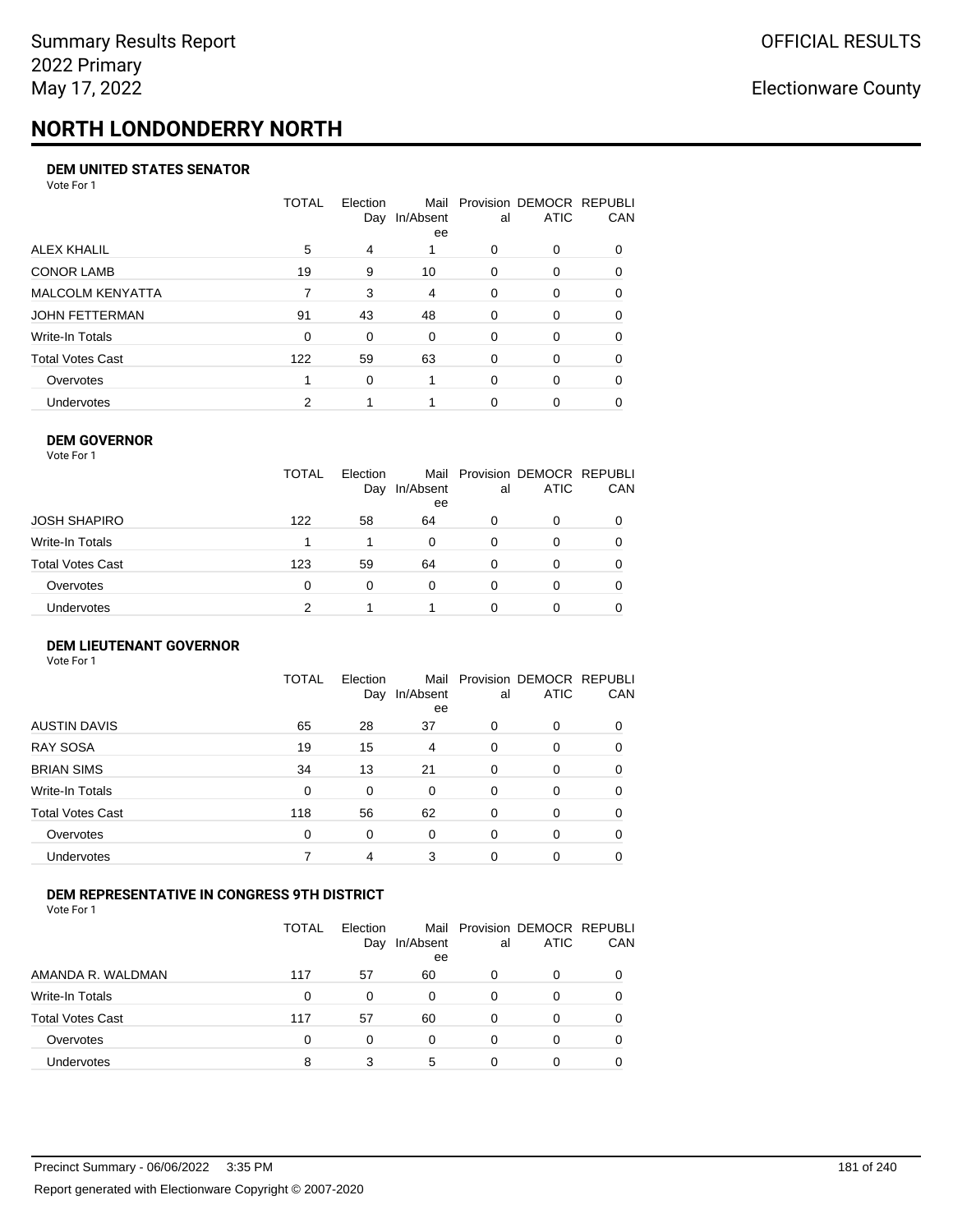# **NORTH LONDONDERRY NORTH**

#### **DEM SENATOR IN THE GENERAL ASSEMBLY 48TH DISTRICT** Vote For 1

| 1 U U U U U             |       |                 |                 |    |                                              |            |
|-------------------------|-------|-----------------|-----------------|----|----------------------------------------------|------------|
|                         | TOTAL | Election<br>Day | In/Absent<br>ee | al | Mail Provision DEMOCR REPUBLI<br><b>ATIC</b> | <b>CAN</b> |
| <b>CALVIN CLEMENTS</b>  | 121   | 58              | 63              | 0  | 0                                            | 0          |
| Write-In Totals         | 0     | $\Omega$        | 0               | 0  | O                                            | 0          |
| <b>Total Votes Cast</b> | 121   | 58              | 63              | 0  | $\Omega$                                     | 0          |
| Overvotes               | 0     | $\Omega$        | 0               | 0  | 0                                            | 0          |
| Undervotes              | 4     |                 | 2               |    |                                              |            |

### **DEM REPRESENTATIVE IN THE GENERAL ASSEMBLY 102ND**

| Vote For 1 |  |
|------------|--|
|            |  |

|                         | TOTAL | Election |                 |    | Mail Provision DEMOCR REPUBLI |     |
|-------------------------|-------|----------|-----------------|----|-------------------------------|-----|
|                         |       | Day      | In/Absent<br>ee | al | <b>ATIC</b>                   | CAN |
| LAURA QUICK             | 121   | 57       | 64              | 0  | 0                             |     |
| Write-In Totals         | 0     | 0        | 0               | 0  | 0                             |     |
| <b>Total Votes Cast</b> | 121   | 57       | 64              | 0  | 0                             |     |
| Overvotes               | 0     | 0        | 0               | 0  | 0                             |     |
| Undervotes              | 4     |          |                 |    | O                             |     |

### **DEM MEMBER OF THE DEMOCRATIC STATE COMMITTEE**

Vote For 2

|                         | TOTAL    | Election<br>Day | Mail<br>In/Absent<br>ee | al       | Provision DEMOCR REPUBLI<br><b>ATIC</b> | CAN |
|-------------------------|----------|-----------------|-------------------------|----------|-----------------------------------------|-----|
| LAURA QUICK             | 93       | 44              | 49                      | 0        | $\Omega$                                | 0   |
| <b>CALVIN CLEMENTS</b>  | 83       | 36              | 47                      | 0        | 0                                       | 0   |
| <b>CORNELL WILSON</b>   | 32       | 16              | 16                      | $\Omega$ | $\Omega$                                | 0   |
| Write-In Totals         | $\Omega$ | $\Omega$        | $\Omega$                | $\Omega$ | $\Omega$                                | 0   |
| <b>Total Votes Cast</b> | 208      | 96              | 112                     | $\Omega$ | 0                                       | 0   |
| Overvotes               | $\Omega$ | $\Omega$        | 0                       | $\Omega$ | $\Omega$                                | 0   |
| <b>Undervotes</b>       | 42       | 24              | 18                      | 0        | 0                                       |     |

#### **DEM MEMBER OF THE DEMOCRATIC COUNTY COMMITTEE NORTH LONDONDERRY NORTH** Vote For 3

|                         | <b>TOTAL</b> | Election<br>Day | In/Absent<br>ee | al       | Mail Provision DEMOCR REPUBLI<br><b>ATIC</b> | CAN      |
|-------------------------|--------------|-----------------|-----------------|----------|----------------------------------------------|----------|
| <b>PAUL FOGLE</b>       | 112          | 53              | 59              | 0        | 0                                            |          |
| Write-In Totals         | 6            | 5               |                 | $\Omega$ | O                                            |          |
| <b>Total Votes Cast</b> | 118          | 58              | 60              | 0        | 0                                            |          |
| Overvotes               | $\Omega$     | 0               | 0               | 0        | 0                                            | $\Omega$ |
| <b>Undervotes</b>       | 257          | 122             | 135             | 0        | 0                                            |          |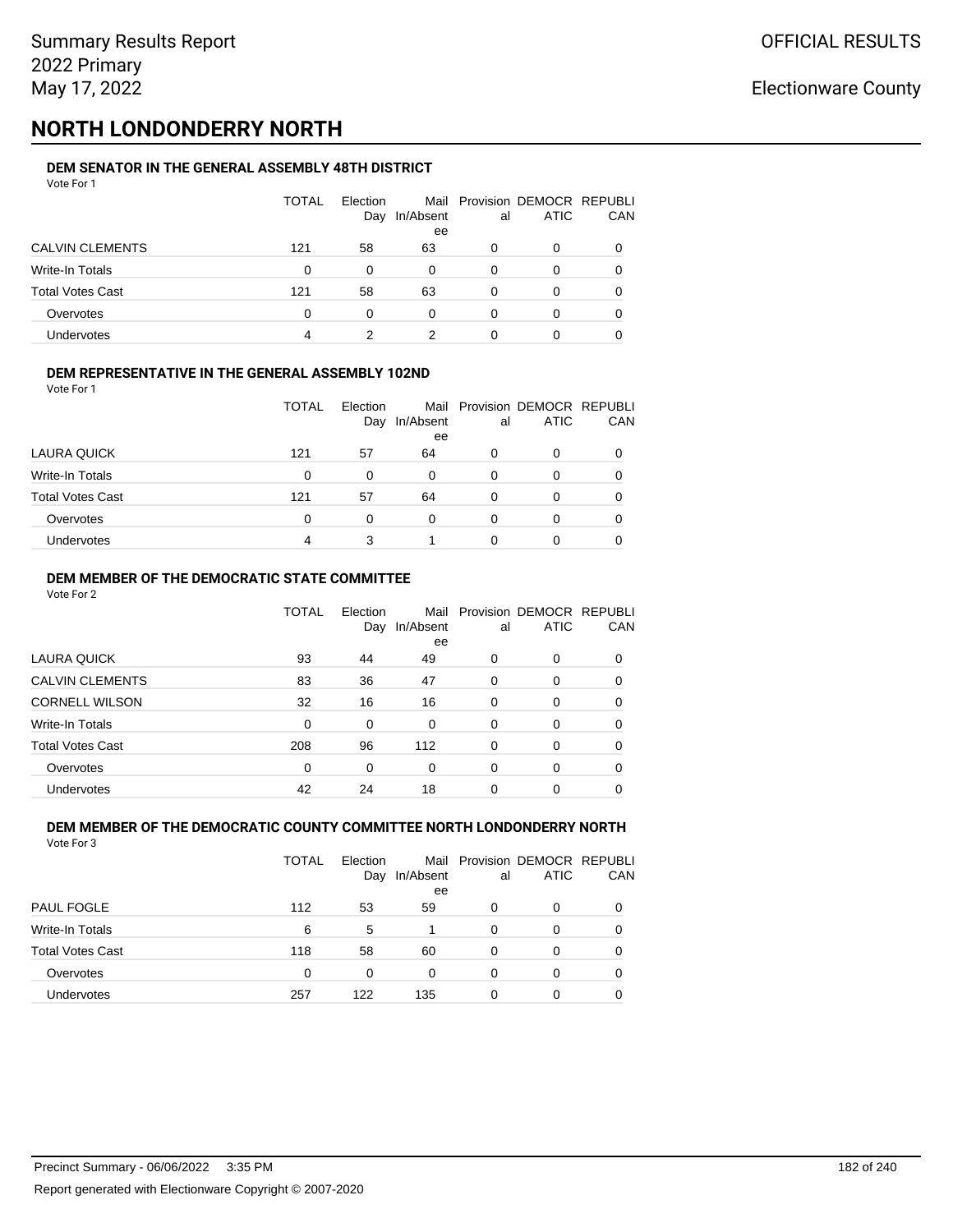# **NORTH LONDONDERRY NORTH**

### **REP GOVERNOR**

Vote For 1

|                         | <b>TOTAL</b> | Election<br>Day | Mail<br>In/Absent<br>ee | al          | Provision DEMOCR REPUBLI<br><b>ATIC</b> | CAN |
|-------------------------|--------------|-----------------|-------------------------|-------------|-----------------------------------------|-----|
| <b>LOU BARLETTA</b>     | 117          | 114             | 3                       | 0           | 0                                       | 0   |
| DOUGLAS V. MASTRIANO    | 230          | 222             | 8                       | 0           | 0                                       | 0   |
| <b>NCHE ZAMA</b>        | 5            | 4               | 1                       | $\Omega$    | 0                                       | 0   |
| DAVE WHITE              | 34           | 25              | 9                       | 0           | 0                                       | 0   |
| <b>MELISSA HART</b>     | 19           | 10              | 9                       | 0           | 0                                       | 0   |
| <b>BILL MCSWAIN</b>     | 59           | 52              | $\overline{7}$          | 0           | 0                                       | 0   |
| <b>CHARLIE GEROW</b>    | 21           | 16              | 5                       | $\Omega$    | $\Omega$                                | 0   |
| <b>JOE GALE</b>         | 3            | 3               | 0                       | $\mathbf 0$ | 0                                       | 0   |
| <b>JAKE CORMAN</b>      | 12           | 10              | 2                       | 0           | 0                                       | 0   |
| <b>Write-In Totals</b>  | 2            | 0               | 2                       | $\mathbf 0$ | 0                                       | 0   |
| <b>Total Votes Cast</b> | 502          | 456             | 46                      | $\mathbf 0$ | 0                                       | 0   |
| Overvotes               | 0            | 0               | 0                       | 0           | 0                                       | 0   |
| Undervotes              | 3            | 3               | $\mathbf 0$             | $\mathbf 0$ | 0                                       | 0   |

## **REP LIEUTENANT GOVERNOR**

|                            | TOTAL          | Election<br>Day | Mail<br>In/Absent<br>ee | al       | Provision DEMOCR REPUBLI<br><b>ATIC</b> | CAN      |
|----------------------------|----------------|-----------------|-------------------------|----------|-----------------------------------------|----------|
| <b>CLARICE SCHILLINGER</b> | 13             | 12              | 1                       | $\Omega$ | 0                                       | 0        |
| <b>JAMES EARL JONES</b>    | 11             | 9               | 2                       | $\Omega$ | $\Omega$                                | 0        |
| <b>RICK SACCONE</b>        | 17             | 16              | 1                       | $\Omega$ | 0                                       | 0        |
| JOHN BROWN                 | 8              | $\overline{7}$  | 1                       | $\Omega$ | $\Omega$                                | 0        |
| <b>CHRIS FRYE</b>          | 12             | 9               | 3                       | $\Omega$ | 0                                       | 0        |
| JEFF COLEMAN               | 43             | 37              | 6                       | $\Omega$ | $\Omega$                                | 0        |
| <b>RUSS DIAMOND</b>        | 280            | 265             | 15                      | $\Omega$ | 0                                       | 0        |
| CARRIE LEWIS DELROSSO      | 75             | 64              | 11                      | $\Omega$ | $\Omega$                                | 0        |
| <b>TEDDY DANIELS</b>       | 24             | 24              | 0                       | $\Omega$ | 0                                       | 0        |
| Write-In Totals            | $\overline{2}$ | 1               | 1                       | $\Omega$ | $\Omega$                                | 0        |
| Total Votes Cast           | 485            | 444             | 41                      | $\Omega$ | 0                                       | 0        |
| Overvotes                  | 1              | 0               | 1                       | $\Omega$ | 0                                       | $\Omega$ |
| <b>Undervotes</b>          | 19             | 15              | 4                       | $\Omega$ | $\Omega$                                | 0        |
|                            |                |                 |                         |          |                                         |          |

### **REP REPRESENTATIVE IN CONGRESS 9TH DISTRICT**

| Vote For 1 |  |  |
|------------|--|--|
|------------|--|--|

|                         | <b>TOTAL</b> | Election<br>Day | In/Absent<br>ee | al       | Mail Provision DEMOCR REPUBLI<br><b>ATIC</b> | CAN      |
|-------------------------|--------------|-----------------|-----------------|----------|----------------------------------------------|----------|
| DAN MEUSER              | 444          | 407             | 37              | 0        | 0                                            | $\Omega$ |
| Write-In Totals         | 11           |                 | 4               | $\Omega$ | 0                                            |          |
| <b>Total Votes Cast</b> | 455          | 414             | 41              | $\Omega$ | 0                                            |          |
| Overvotes               | 0            | 0               | 0               | 0        | 0                                            | 0        |
| Undervotes              | 50           | 45              | 5               | 0        | 0                                            |          |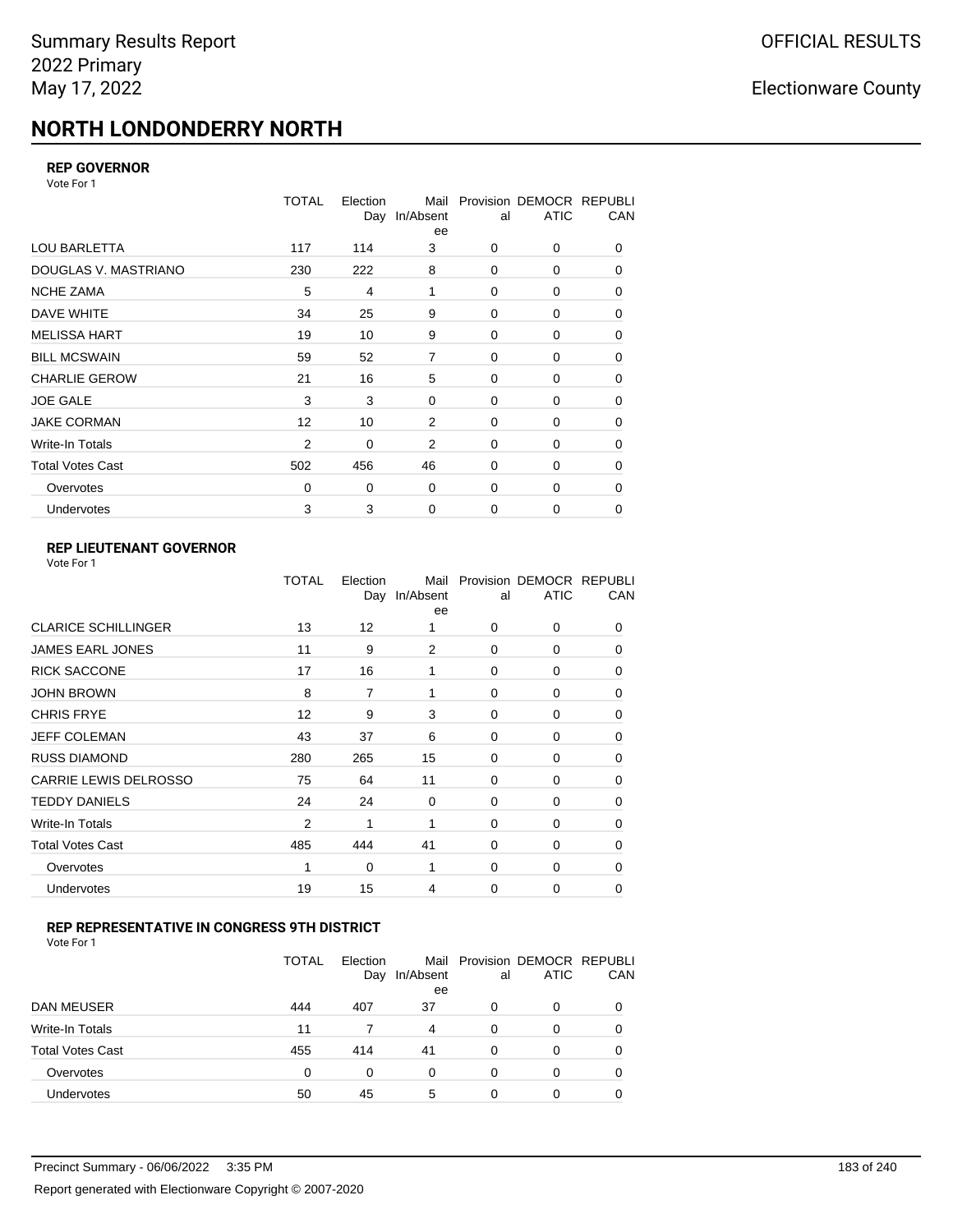# **NORTH LONDONDERRY NORTH**

#### **REP SENATOR IN THE GENERAL ASSEMBLY 48TH DISTRICT** Vote For 1

| 1 U U U U U             |              |                 |                 |    |                                              |          |
|-------------------------|--------------|-----------------|-----------------|----|----------------------------------------------|----------|
|                         | <b>TOTAL</b> | Election<br>Day | In/Absent<br>ee | al | Mail Provision DEMOCR REPUBLI<br><b>ATIC</b> | CAN      |
| <b>CHRIS GEBHARD</b>    | 455          | 415             | 40              | 0  | 0                                            |          |
| <b>Write-In Totals</b>  | 4            | 3               |                 | 0  | 0                                            |          |
| <b>Total Votes Cast</b> | 459          | 418             | 41              | 0  | 0                                            | $\Omega$ |
| Overvotes               | 0            | 0               | 0               | 0  | 0                                            |          |
| Undervotes              | 46           | 41              | 5               | 0  | 0                                            |          |

### **REP REPRESENTATIVE IN THE GENERAL ASSEMBLY 102ND**

Vote For 1

|                         | TOTAL | Election<br>Day | In/Absent | al | Mail Provision DEMOCR REPUBLI<br><b>ATIC</b> | <b>CAN</b> |
|-------------------------|-------|-----------------|-----------|----|----------------------------------------------|------------|
| <b>RUSS DIAMOND</b>     | 428   |                 | ee        |    | 0                                            |            |
|                         |       | 396             | 32        | 0  |                                              | 0          |
| Write-In Totals         | 16    | 15              |           | 0  | 0                                            | 0          |
| <b>Total Votes Cast</b> | 444   | 411             | 33        | 0  | 0                                            | 0          |
| Overvotes               | 0     | 0               | 0         | 0  | 0                                            | 0          |
| <b>Undervotes</b>       | 61    | 48              | 13        | O  |                                              | 0          |

### **REP MEMBER OF THE REPUBLICAN STATE COMMITTEE**

|                             | TOTAL | Election<br>Day | Mail<br>In/Absent<br>ee | al          | Provision DEMOCR REPUBLI<br><b>ATIC</b> | CAN      |
|-----------------------------|-------|-----------------|-------------------------|-------------|-----------------------------------------|----------|
| <b>RUSS DIAMOND</b>         | 333   | 312             | 21                      | 0           | 0                                       | 0        |
| <b>WILLIAM L. DOUGHERTY</b> | 196   | 175             | 21                      | 0           | 0                                       | 0        |
| MATTHEW J. URBAN            | 189   | 164             | 25                      | 0           | 0                                       | 0        |
| DONNETTE QUAIROLI           | 206   | 176             | 30                      | 0           | 0                                       | $\Omega$ |
| <b>DAWN BLAUCH</b>          | 321   | 286             | 35                      | $\mathbf 0$ | 0                                       | $\Omega$ |
| <b>RON FERRANCE</b>         | 134   | 115             | 19                      | 0           | 0                                       | 0        |
| Write-In Totals             | 18    | 13              | 5                       | 0           | 0                                       | 0        |
| <b>Total Votes Cast</b>     | 1,397 | 1,241           | 156                     | 0           | 0                                       | 0        |
| Overvotes                   | 0     | 0               | $\mathbf 0$             | 0           | 0                                       | 0        |
| <b>Undervotes</b>           | 1,128 | 1,054           | 74                      | 0           | 0                                       | 0        |
|                             |       |                 |                         |             |                                         |          |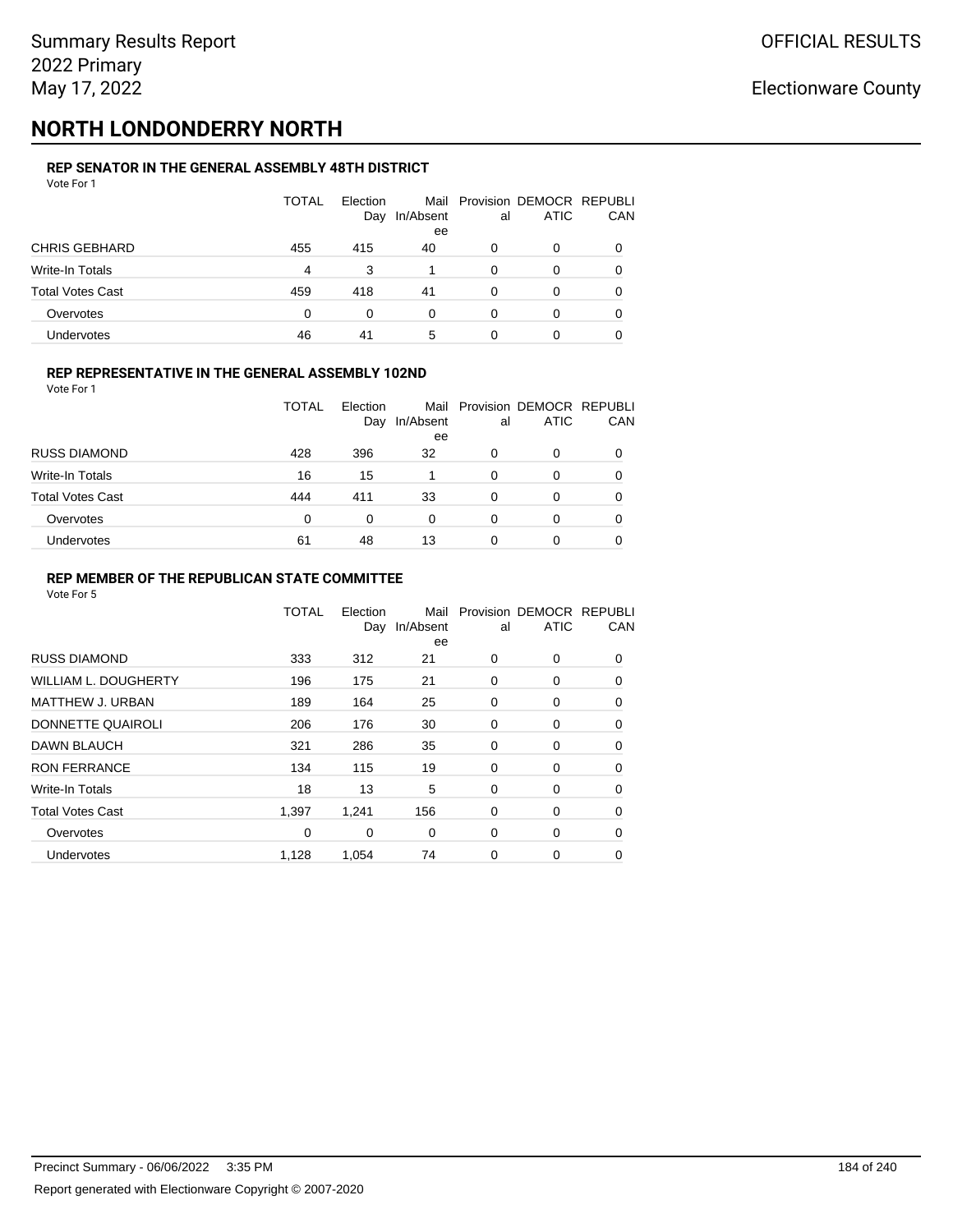# **NORTH LONDONDERRY WEST**

### **DEM UNITED STATES SENATOR**

Vote For 1

|                         | TOTAL | Election<br>Day | Mail<br>In/Absent<br>ee | al       | Provision DEMOCR REPUBLI<br><b>ATIC</b> | CAN      |
|-------------------------|-------|-----------------|-------------------------|----------|-----------------------------------------|----------|
| ALEX KHALIL             | 3     | 2               |                         | $\Omega$ | 0                                       | $\Omega$ |
| <b>CONOR LAMB</b>       | 55    | 24              | 30                      |          | 0                                       | 0        |
| <b>MALCOLM KENYATTA</b> | 11    | 6               | 5                       | $\Omega$ | $\Omega$                                | 0        |
| JOHN FETTERMAN          | 194   | 102             | 90                      | 2        | $\Omega$                                | $\Omega$ |
| Write-In Totals         | 2     | 2               | $\Omega$                | $\Omega$ | $\Omega$                                | $\Omega$ |
| Total Votes Cast        | 265   | 136             | 126                     | 3        | $\Omega$                                | $\Omega$ |
| Overvotes               | 2     | $\Omega$        | 2                       | $\Omega$ | $\Omega$                                | 0        |
| <b>Undervotes</b>       |       |                 | 0                       | 0        | 0                                       |          |

### **DEM GOVERNOR**

| Vote For 1       |              |                 |                         |    |                                         |            |
|------------------|--------------|-----------------|-------------------------|----|-----------------------------------------|------------|
|                  | <b>TOTAL</b> | Election<br>Day | Mail<br>In/Absent<br>ee | al | Provision DEMOCR REPUBLI<br><b>ATIC</b> | <b>CAN</b> |
| JOSH SHAPIRO     | 260          | 130             | 127                     | 3  | $\Omega$                                | 0          |
| Write-In Totals  | 3            | 2               |                         | 0  | 0                                       | 0          |
| Total Votes Cast | 263          | 132             | 128                     | 3  | $\Omega$                                | 0          |
| Overvotes        | 0            | 0               | 0                       | 0  | $\Omega$                                | 0          |
| Undervotes       | 5            | 5               | 0                       | 0  |                                         | 0          |

### **DEM LIEUTENANT GOVERNOR**

| Vote For 1              |              |                 |                   |    |                                         |             |
|-------------------------|--------------|-----------------|-------------------|----|-----------------------------------------|-------------|
|                         | <b>TOTAL</b> | Election<br>Day | Mail<br>In/Absent | al | Provision DEMOCR REPUBLI<br><b>ATIC</b> | CAN         |
|                         |              |                 | ee                |    |                                         |             |
| <b>AUSTIN DAVIS</b>     | 147          | 64              | 82                |    | $\Omega$                                | 0           |
| <b>RAY SOSA</b>         | 28           | 18              | 10                | 0  | $\Omega$                                | 0           |
| <b>BRIAN SIMS</b>       | 75           | 41              | 33                |    | $\Omega$                                | 0           |
| <b>Write-In Totals</b>  | 0            | $\Omega$        | $\Omega$          | 0  | $\Omega$                                | 0           |
| <b>Total Votes Cast</b> | 250          | 123             | 125               | 2  | $\Omega$                                | $\mathbf 0$ |
| Overvotes               | $\mathbf 0$  | $\Omega$        | 0                 | 0  | $\Omega$                                | 0           |
| Undervotes              | 17           | 14              | 3                 | 0  | $\Omega$                                | 0           |
|                         |              |                 |                   |    |                                         |             |

### **DEM REPRESENTATIVE IN CONGRESS 9TH DISTRICT**

Vote For 1

|                         | <b>TOTAL</b> | Flection<br>Day | Mail<br>In/Absent<br>ee | al | Provision DEMOCR REPUBLI<br><b>ATIC</b> | <b>CAN</b> |
|-------------------------|--------------|-----------------|-------------------------|----|-----------------------------------------|------------|
| AMANDA R. WALDMAN       | 239          | 119             | 118                     | 2  | 0                                       | $\Omega$   |
| Write-In Totals         | 2            | 2               | $\Omega$                | 0  | $\Omega$                                | 0          |
| <b>Total Votes Cast</b> | 241          | 121             | 118                     | 2  |                                         | 0          |
| Overvotes               | 0            | 0               | 0                       | 0  | 0                                       | 0          |
| Undervotes              | 26           | 16              | 10                      | 0  |                                         | 0          |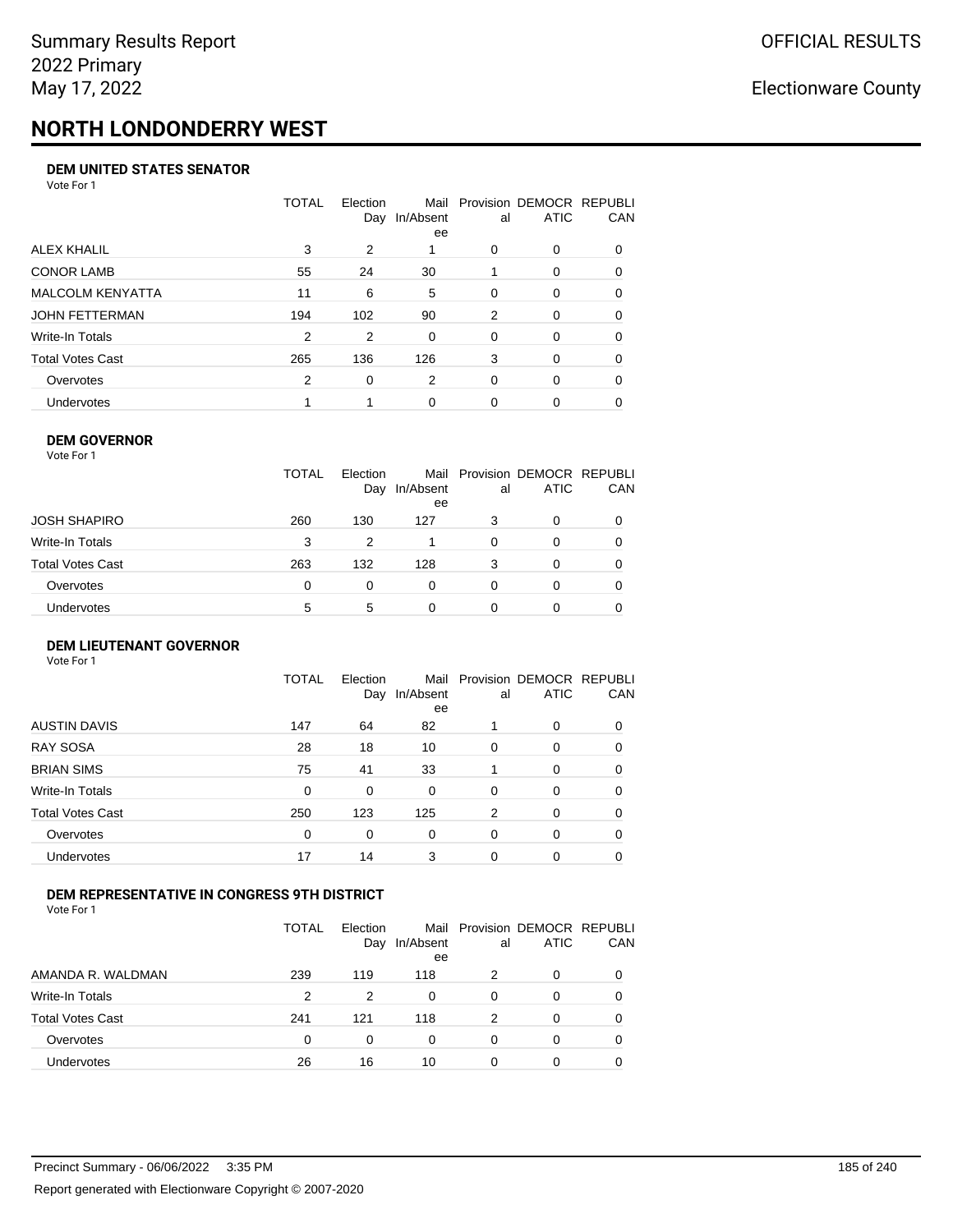# **NORTH LONDONDERRY WEST**

#### **DEM SENATOR IN THE GENERAL ASSEMBLY 48TH DISTRICT** Vote For 1

| 1 U U U                 |              |                 |           |    |                                              |              |
|-------------------------|--------------|-----------------|-----------|----|----------------------------------------------|--------------|
|                         | <b>TOTAL</b> | Election<br>Day | In/Absent | al | Mail Provision DEMOCR REPUBLI<br><b>ATIC</b> | CAN          |
|                         |              |                 | ee        |    |                                              |              |
| <b>CALVIN CLEMENTS</b>  | 256          | 131             | 123       |    | O                                            |              |
| Write-In Totals         | 0            | 0               | 0         | 0  | O                                            |              |
| <b>Total Votes Cast</b> | 256          | 131             | 123       | 2  | 0                                            | <sup>0</sup> |
| Overvotes               | 0            | 0               | 0         | 0  | O                                            |              |
| Undervotes              | 11           | 6               | 5         |    | 0                                            |              |

### **DEM REPRESENTATIVE IN THE GENERAL ASSEMBLY 102ND**

| Vote For 1 |  |  |
|------------|--|--|
|            |  |  |

|                         | TOTAL | Election<br>Day | In/Absent | al | Mail Provision DEMOCR REPUBLI<br><b>ATIC</b> | <b>CAN</b> |
|-------------------------|-------|-----------------|-----------|----|----------------------------------------------|------------|
|                         |       |                 | ee        |    |                                              |            |
| LAURA QUICK             | 246   | 125             | 119       | 2  | 0                                            | 0          |
| Write-In Totals         | 0     | 0               | 0         | 0  |                                              | 0          |
| <b>Total Votes Cast</b> | 246   | 125             | 119       | 2  | 0                                            | 0          |
| Overvotes               | 0     | 0               | 0         | 0  |                                              | 0          |
| Undervotes              | 21    | 12              | 9         | ი  |                                              | 0          |

### **DEM MEMBER OF THE DEMOCRATIC STATE COMMITTEE**

Vote For 2

|                         | TOTAL | Election<br>Day | Mail<br>In/Absent<br>ee | al       | Provision DEMOCR REPUBLI<br><b>ATIC</b> | CAN      |
|-------------------------|-------|-----------------|-------------------------|----------|-----------------------------------------|----------|
| LAURA QUICK             | 218   | 110             | 106                     | 2        | 0                                       | 0        |
| <b>CALVIN CLEMENTS</b>  | 183   | 96              | 85                      | 2        | 0                                       | 0        |
| <b>CORNELL WILSON</b>   | 41    | 16              | 25                      | $\Omega$ | 0                                       | 0        |
| Write-In Totals         | 0     | 0               | $\Omega$                | 0        | 0                                       | 0        |
| <b>Total Votes Cast</b> | 442   | 222             | 216                     | 4        | 0                                       | $\Omega$ |
| Overvotes               | 2     | 0               | 2                       | 0        | 0                                       | 0        |
| Undervotes              | 90    | 52              | 38                      | 0        | 0                                       |          |

#### **DEM MEMBER OF THE DEMOCRATIC COUNTY COMMITTEE NORTH LONDONDERRY WEST** Vote For 3

|                         | <b>TOTAL</b> | Election<br>Day | In/Absent<br>ee | al       | Mail Provision DEMOCR REPUBLI<br><b>ATIC</b> | CAN |
|-------------------------|--------------|-----------------|-----------------|----------|----------------------------------------------|-----|
| <b>HECTOR RIOS, JR.</b> | 163          | 79              | 82              | 2        | 0                                            | 0   |
| LAURA QUICK             | 224          | 114             | 108             | 2        | $\Omega$                                     | 0   |
| LINDA D. WOELFLING      | 169          | 80              | 87              | 2        | 0                                            | 0   |
| Write-In Totals         | 0            | $\Omega$        | $\Omega$        | 0        | $\Omega$                                     | 0   |
| <b>Total Votes Cast</b> | 556          | 273             | 277             | 6        | $\Omega$                                     | 0   |
| Overvotes               | 0            | 0               | 0               | 0        | $\Omega$                                     | 0   |
| Undervotes              | 245          | 138             | 107             | $\Omega$ | 0                                            | 0   |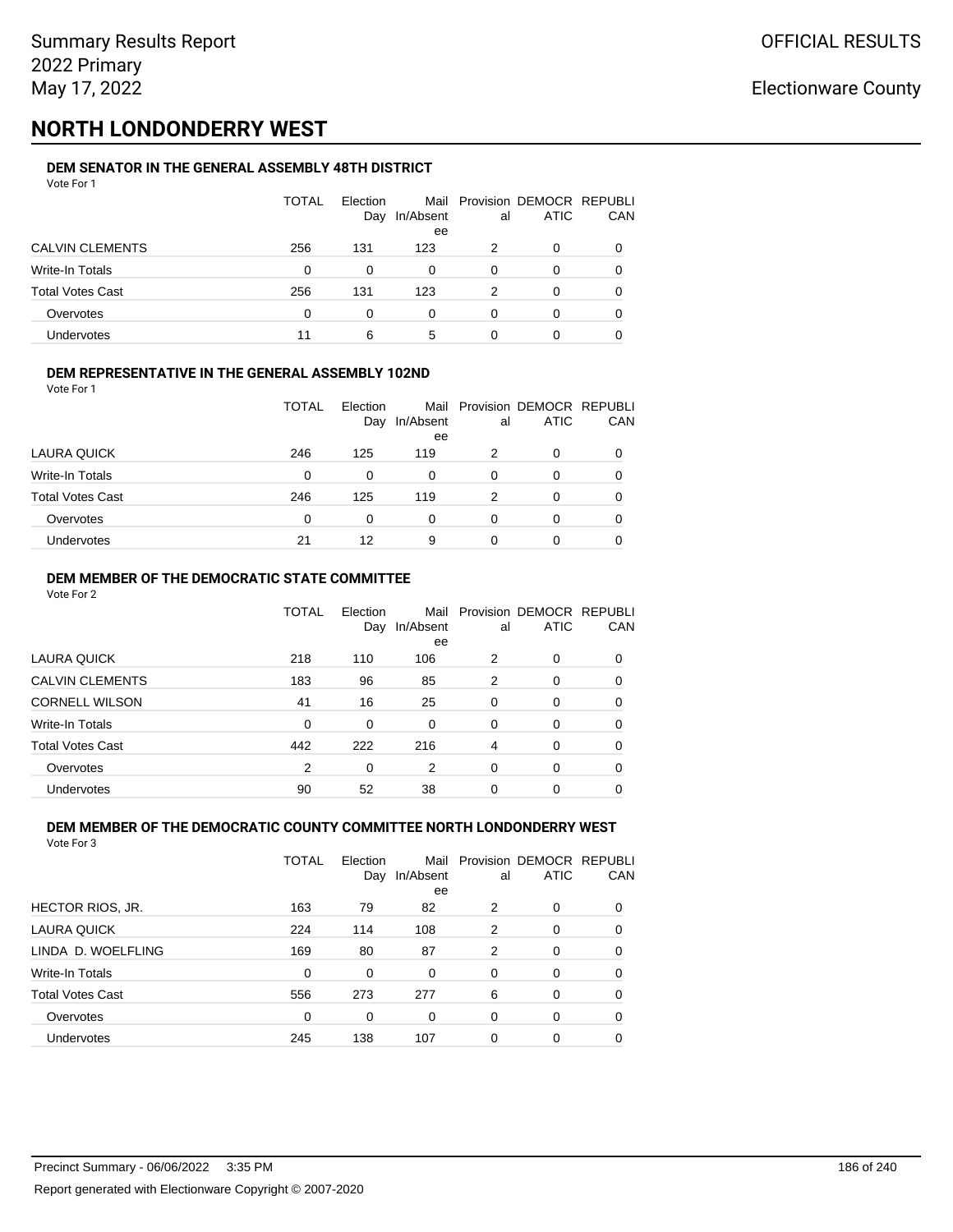# **NORTH LONDONDERRY WEST**

### **REP GOVERNOR**

Vote For 1

|                         | <b>TOTAL</b> | Election<br>Day | Mail<br>In/Absent<br>ee | al          | Provision DEMOCR REPUBLI<br><b>ATIC</b> | CAN |
|-------------------------|--------------|-----------------|-------------------------|-------------|-----------------------------------------|-----|
| <b>LOU BARLETTA</b>     | 143          | 132             | 10                      | 1           | 0                                       | 0   |
| DOUGLAS V. MASTRIANO    | 309          | 301             | 8                       | 0           | 0                                       | 0   |
| <b>NCHE ZAMA</b>        | 5            | 1               | 4                       | 0           | 0                                       | 0   |
| DAVE WHITE              | 49           | 32              | 17                      | 0           | 0                                       | 0   |
| <b>MELISSA HART</b>     | 12           | 6               | 6                       | $\mathbf 0$ | 0                                       | 0   |
| <b>BILL MCSWAIN</b>     | 55           | 40              | 15                      | 0           | 0                                       | 0   |
| <b>CHARLIE GEROW</b>    | 14           | 9               | 5                       | 0           | 0                                       | 0   |
| <b>JOE GALE</b>         | 5            | 3               | 2                       | 0           | 0                                       | 0   |
| <b>JAKE CORMAN</b>      | 16           | 8               | 8                       | $\Omega$    | 0                                       | 0   |
| Write-In Totals         | 1            | 1               | $\mathbf 0$             | 0           | 0                                       | 0   |
| <b>Total Votes Cast</b> | 609          | 533             | 75                      | 1           | 0                                       | 0   |
| Overvotes               |              | 1               | 0                       | 0           | 0                                       | 0   |
| <b>Undervotes</b>       | 3            | 3               | $\mathbf 0$             | $\mathbf 0$ | 0                                       | 0   |

## **REP LIEUTENANT GOVERNOR**

|                            | TOTAL | Election<br>Day | Mail<br>In/Absent<br>ee | al       | Provision DEMOCR REPUBLI<br><b>ATIC</b> | CAN      |
|----------------------------|-------|-----------------|-------------------------|----------|-----------------------------------------|----------|
| <b>CLARICE SCHILLINGER</b> | 17    | 15              | 2                       | $\Omega$ | 0                                       | 0        |
| JAMES EARL JONES           | 32    | 27              | 5                       | $\Omega$ | $\Omega$                                | 0        |
| <b>RICK SACCONE</b>        | 26    | 24              | 2                       | $\Omega$ | 0                                       | 0        |
| JOHN BROWN                 | 5     | 3               | 2                       | $\Omega$ | $\Omega$                                | 0        |
| CHRIS FRYE                 | 15    | 13              | 2                       | $\Omega$ | 0                                       | 0        |
| JEFF COLEMAN               | 69    | 55              | 14                      | 0        | $\Omega$                                | 0        |
| <b>RUSS DIAMOND</b>        | 258   | 230             | 27                      | 1        | 0                                       | 0        |
| CARRIE LEWIS DELROSSO      | 95    | 78              | 17                      | $\Omega$ | $\Omega$                                | 0        |
| <b>TEDDY DANIELS</b>       | 70    | 70              | 0                       | $\Omega$ | 0                                       | 0        |
| Write-In Totals            | 10    | 10              | 0                       | 0        | $\Omega$                                | 0        |
| Total Votes Cast           | 597   | 525             | 71                      | 1        | 0                                       | 0        |
| Overvotes                  | 0     | 0               | 0                       | 0        | 0                                       | $\Omega$ |
| <b>Undervotes</b>          | 16    | 12              | 4                       | $\Omega$ | 0                                       | 0        |
|                            |       |                 |                         |          |                                         |          |

### **REP REPRESENTATIVE IN CONGRESS 9TH DISTRICT**

|                         | <b>TOTAL</b> | Election<br>Day | In/Absent<br>ee | al | Mail Provision DEMOCR REPUBLI<br><b>ATIC</b> | CAN      |
|-------------------------|--------------|-----------------|-----------------|----|----------------------------------------------|----------|
| <b>DAN MEUSER</b>       | 546          | 486             | 59              |    | 0                                            | $\Omega$ |
| Write-In Totals         | 12           | 12              | 0               | 0  | 0                                            |          |
| <b>Total Votes Cast</b> | 558          | 498             | 59              |    | 0                                            | 0        |
| Overvotes               | $\Omega$     | 0               | $\Omega$        | 0  | 0                                            | 0        |
| Undervotes              | 55           | 39              | 16              | 0  | 0                                            |          |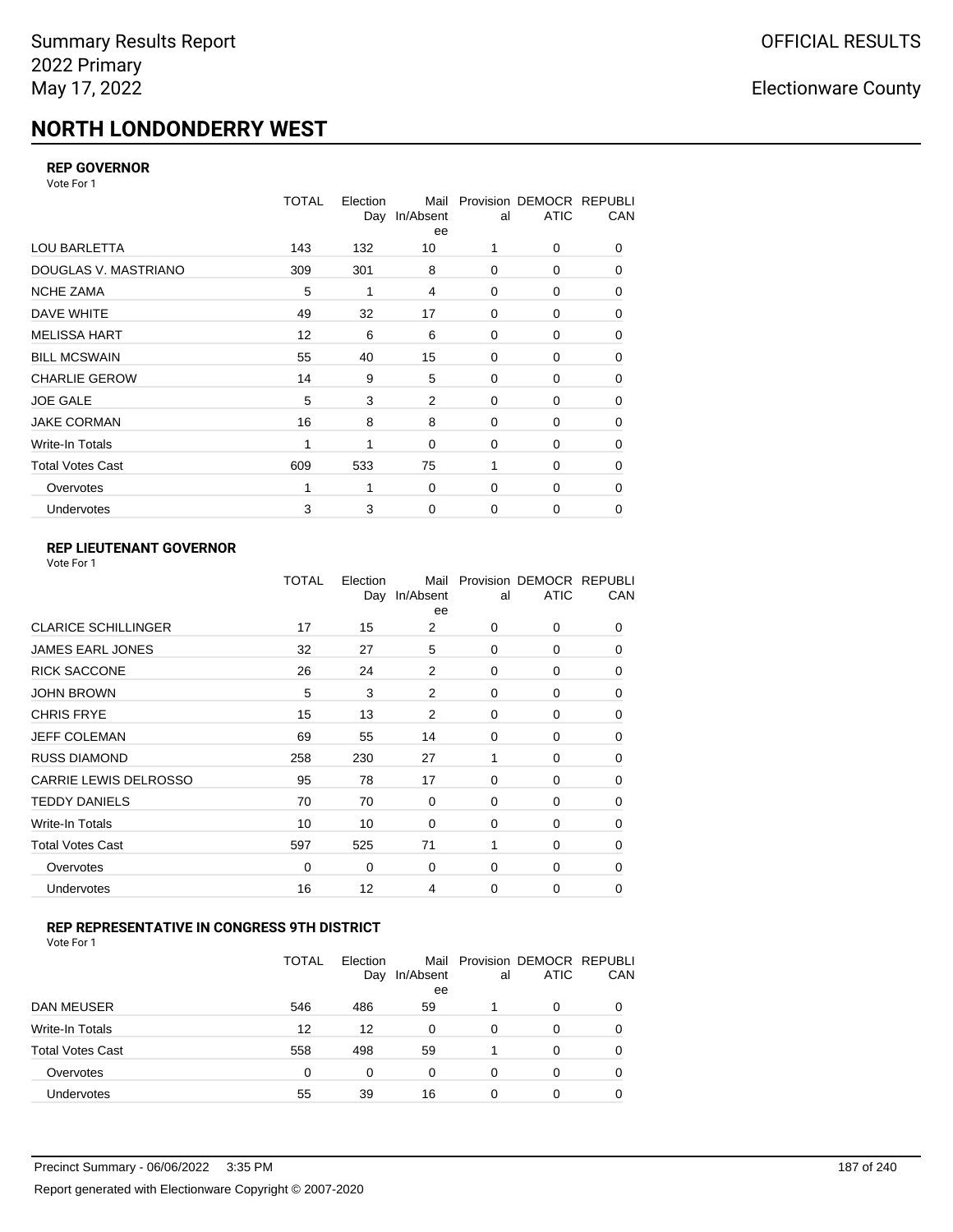# **NORTH LONDONDERRY WEST**

#### **REP SENATOR IN THE GENERAL ASSEMBLY 48TH DISTRICT** Vote For 1

| VULCIUII                |              |                 |           |    |                                              |          |
|-------------------------|--------------|-----------------|-----------|----|----------------------------------------------|----------|
|                         | <b>TOTAL</b> | Election<br>Day | In/Absent | al | Mail Provision DEMOCR REPUBLI<br><b>ATIC</b> | CAN      |
|                         |              |                 | ee        |    |                                              |          |
| <b>CHRIS GEBHARD</b>    | 556          | 493             | 62        |    | 0                                            |          |
| Write-In Totals         |              |                 | 0         | 0  | 0                                            |          |
| <b>Total Votes Cast</b> | 563          | 500             | 62        |    | 0                                            | $\Omega$ |
| Overvotes               | $\Omega$     | 0               | 0         | 0  | O                                            |          |
| <b>Undervotes</b>       | 50           | 37              | 13        | 0  | 0                                            |          |

### **REP REPRESENTATIVE IN THE GENERAL ASSEMBLY 102ND**

Vote For 1

|                         | TOTAL | Election<br>Day | In/Absent<br>ee | al | Mail Provision DEMOCR REPUBLI<br><b>ATIC</b> | <b>CAN</b> |
|-------------------------|-------|-----------------|-----------------|----|----------------------------------------------|------------|
| <b>RUSS DIAMOND</b>     | 443   | 391             | 51              |    | 0                                            | 0          |
| Write-In Totals         | 97    | 96              |                 | 0  | O                                            | 0          |
| <b>Total Votes Cast</b> | 540   | 487             | 52              |    | 0                                            | 0          |
| Overvotes               | 0     | $\Omega$        | 0               | 0  |                                              | 0          |
| Undervotes              | 73    | 50              | 23              | O  |                                              | 0          |

### **REP MEMBER OF THE REPUBLICAN STATE COMMITTEE**

|                             | <b>TOTAL</b> | Election<br>Day | Mail<br>In/Absent<br>ee | al | Provision DEMOCR REPUBLI<br><b>ATIC</b> | CAN      |
|-----------------------------|--------------|-----------------|-------------------------|----|-----------------------------------------|----------|
| <b>RUSS DIAMOND</b>         | 342          | 308             | 33                      | 1  | $\Omega$                                | 0        |
| <b>WILLIAM L. DOUGHERTY</b> | 290          | 244             | 45                      | 1  | 0                                       | 0        |
| MATTHEW J. URBAN            | 288          | 247             | 41                      | 0  | 0                                       | $\Omega$ |
| DONNETTE QUAIROLI           | 287          | 242             | 45                      | 0  | 0                                       | $\Omega$ |
| DAWN BLAUCH                 | 450          | 391             | 58                      | 1  | 0                                       | $\Omega$ |
| <b>RON FERRANCE</b>         | 178          | 148             | 30                      | 0  | 0                                       | 0        |
| Write-In Totals             | 29           | 29              | 0                       | 0  | 0                                       | 0        |
| <b>Total Votes Cast</b>     | 1.864        | 1,609           | 252                     | 3  | 0                                       | 0        |
| Overvotes                   | 5            | 5               | 0                       | 0  | 0                                       | $\Omega$ |
| <b>Undervotes</b>           | 1,194        | 1,071           | 123                     | 0  | 0                                       | 0        |
|                             |              |                 |                         |    |                                         |          |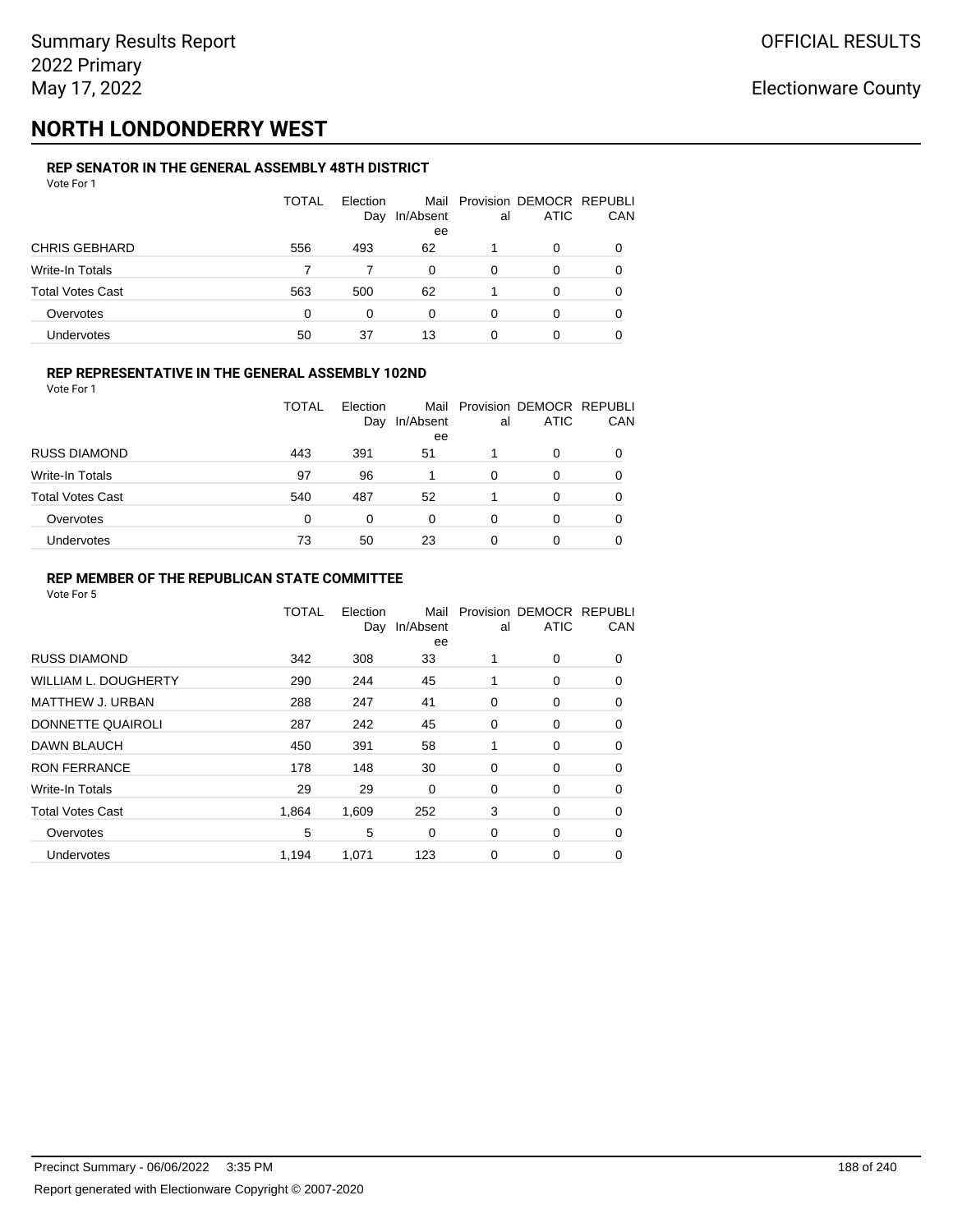# **SOUTH ANNVILLE**

### **DEM UNITED STATES SENATOR**

Vote For 1

|                         | TOTAL | Election<br>Day | Mail<br>In/Absent<br>ee | al       | Provision DEMOCR REPUBLI<br><b>ATIC</b> | <b>CAN</b> |
|-------------------------|-------|-----------------|-------------------------|----------|-----------------------------------------|------------|
| ALEX KHALIL             | 5     |                 | 4                       | 0        | $\Omega$                                | 0          |
| <b>CONOR LAMB</b>       | 26    | 12              | 14                      | 0        | $\Omega$                                | 0          |
| <b>MALCOLM KENYATTA</b> | 13    | 9               | 4                       | 0        | $\Omega$                                | 0          |
| JOHN FETTERMAN          | 175   | 90              | 85                      | $\Omega$ | $\Omega$                                | $\Omega$   |
| Write-In Totals         |       |                 | $\Omega$                | 0        | $\Omega$                                | 0          |
| Total Votes Cast        | 220   | 113             | 107                     | 0        | $\Omega$                                | $\Omega$   |
| Overvotes               | 0     | 0               | $\Omega$                | 0        | $\Omega$                                | 0          |
| <b>Undervotes</b>       | 2     |                 |                         | 0        |                                         | 0          |

### **DEM GOVERNOR**

| Vote For 1              |              |                 |                 |    |                                              |     |
|-------------------------|--------------|-----------------|-----------------|----|----------------------------------------------|-----|
|                         | <b>TOTAL</b> | Election<br>Day | In/Absent<br>ee | al | Mail Provision DEMOCR REPUBLI<br><b>ATIC</b> | CAN |
| JOSH SHAPIRO            | 213          | 107             | 106             | 0  | 0                                            |     |
| Write-In Totals         | 3            | 3               | 0               | 0  | 0                                            |     |
| <b>Total Votes Cast</b> | 216          | 110             | 106             | 0  | 0                                            | 0   |
| Overvotes               | 0            | 0               | 0               | 0  | 0                                            |     |
| Undervotes              | 6            | 4               | 2               | 0  | Ω                                            |     |

### **DEM LIEUTENANT GOVERNOR** Vote For 1

|                         | <b>TOTAL</b> | Election<br>Day | Mail<br>In/Absent<br>ee | al       | Provision DEMOCR REPUBLI<br><b>ATIC</b> | CAN      |
|-------------------------|--------------|-----------------|-------------------------|----------|-----------------------------------------|----------|
| <b>AUSTIN DAVIS</b>     | 111          | 49              | 62                      | 0        | 0                                       | 0        |
| <b>RAY SOSA</b>         | 25           | 17              | 8                       | 0        | 0                                       | 0        |
| <b>BRIAN SIMS</b>       | 73           | 40              | 33                      | 0        | 0                                       | 0        |
| Write-In Totals         |              | 1               | $\Omega$                | $\Omega$ | 0                                       | $\Omega$ |
| <b>Total Votes Cast</b> | 210          | 107             | 103                     | $\Omega$ | 0                                       | $\Omega$ |
| Overvotes               | 0            | 0               | $\Omega$                | $\Omega$ | 0                                       | $\Omega$ |
| Undervotes              | 12           |                 | 5                       | $\Omega$ | 0                                       |          |

### **DEM REPRESENTATIVE IN CONGRESS 9TH DISTRICT**

Vote For 1

|                         | TOTAL | <b>Flection</b><br>Day | Mail<br>In/Absent<br>ee | al | Provision DEMOCR REPUBLI<br><b>ATIC</b> | <b>CAN</b> |
|-------------------------|-------|------------------------|-------------------------|----|-----------------------------------------|------------|
| AMANDA R. WALDMAN       | 204   | 100                    | 104                     | O  | 0                                       | 0          |
| Write-In Totals         | 2     | 2                      | 0                       | 0  | $\Omega$                                | 0          |
| <b>Total Votes Cast</b> | 206   | 102                    | 104                     | 0  | $\Omega$                                | 0          |
| Overvotes               | 0     | 0                      | $\Omega$                | 0  | $\Omega$                                | 0          |
| <b>Undervotes</b>       | 16    | 12                     | 4                       | 0  |                                         | 0          |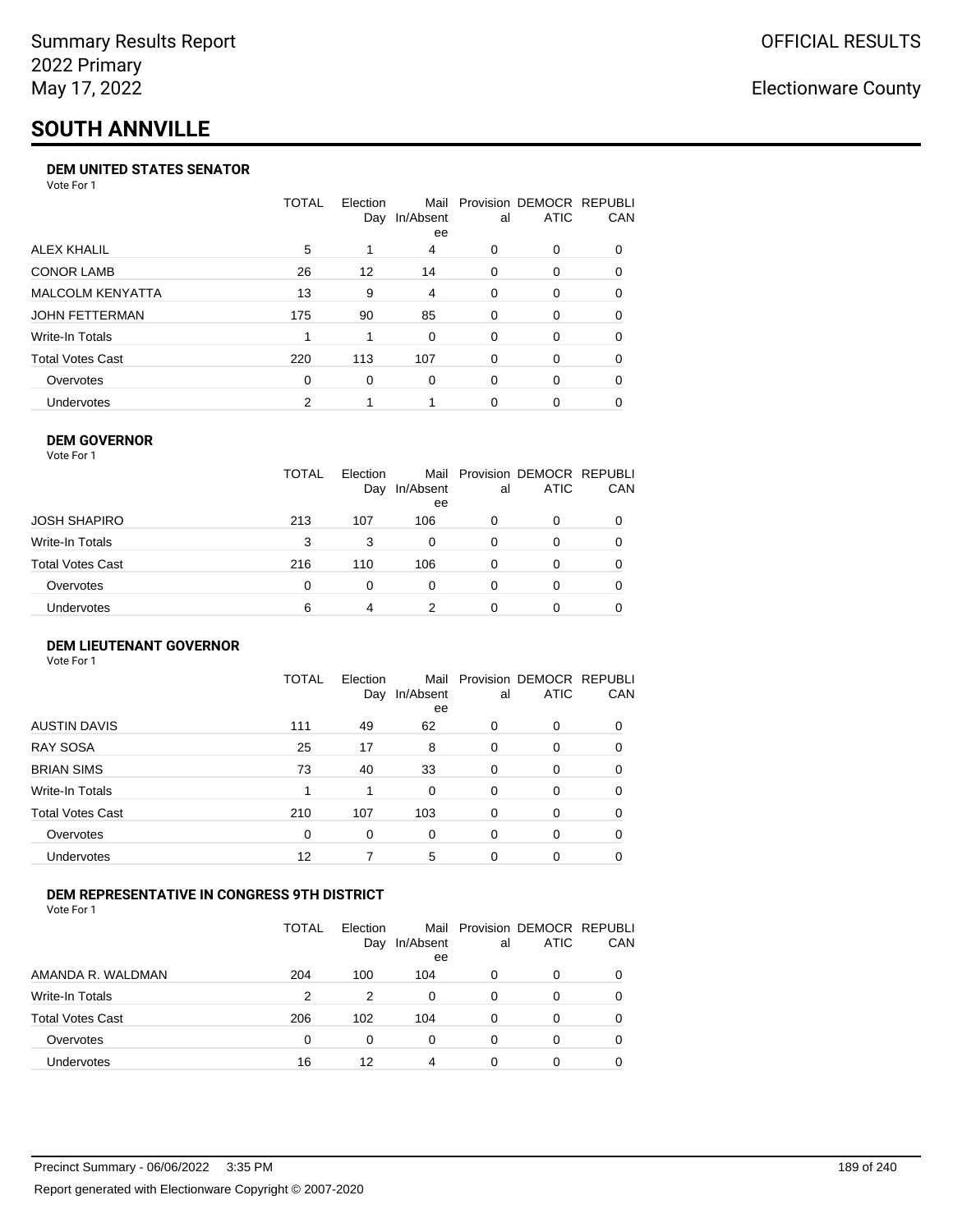# **SOUTH ANNVILLE**

### **DEM SENATOR IN THE GENERAL ASSEMBLY 48TH DISTRICT**

| Vote For 1 |  |  |
|------------|--|--|
|------------|--|--|

|                         | <b>TOTAL</b> | Election<br>Day | In/Absent<br>ee | al | Mail Provision DEMOCR REPUBLI<br>ATIC | CAN |
|-------------------------|--------------|-----------------|-----------------|----|---------------------------------------|-----|
| <b>CALVIN CLEMENTS</b>  | 207          | 104             | 103             | 0  | 0                                     |     |
| Write-In Totals         | 3            | 3               | 0               | 0  | 0                                     |     |
| <b>Total Votes Cast</b> | 210          | 107             | 103             | 0  | 0                                     |     |
| Overvotes               | 0            | 0               | 0               | 0  | 0                                     |     |
| Undervotes              | 12           |                 | 5               | 0  |                                       |     |

### **DEM REPRESENTATIVE IN THE GENERAL ASSEMBLY 98TH**

Vote For 1

|                         | TOTAL | Election<br>Day | Mail<br>In/Absent<br>ee | al | Provision DEMOCR REPUBLI<br><b>ATIC</b> | <b>CAN</b> |
|-------------------------|-------|-----------------|-------------------------|----|-----------------------------------------|------------|
| <b>MARK TEMONS</b>      | 201   | 101             | 100                     | 0  | 0                                       | 0          |
| Write-In Totals         |       |                 | $\Omega$                | 0  |                                         | 0          |
| <b>Total Votes Cast</b> | 202   | 102             | 100                     | O  | 0                                       | 0          |
| Overvotes               | 0     |                 | 0                       | 0  |                                         | 0          |
| Undervotes              | 20    | 12              | 8                       |    |                                         | 0          |

### **DEM MEMBER OF THE DEMOCRATIC STATE COMMITTEE**

Vote For 2

|                         | TOTAL | Election<br>Day | Mail<br>In/Absent<br>ee | al       | Provision DEMOCR REPUBLI<br><b>ATIC</b> | CAN |
|-------------------------|-------|-----------------|-------------------------|----------|-----------------------------------------|-----|
| LAURA QUICK             | 177   | 93              | 84                      | 0        | $\Omega$                                | 0   |
| <b>CALVIN CLEMENTS</b>  | 115   | 52              | 63                      | $\Omega$ | 0                                       | 0   |
| <b>CORNELL WILSON</b>   | 73    | 33              | 40                      | $\Omega$ | $\Omega$                                | 0   |
| Write-In Totals         | 2     | 2               | $\Omega$                | 0        | $\Omega$                                | 0   |
| <b>Total Votes Cast</b> | 367   | 180             | 187                     | $\Omega$ | $\Omega$                                | 0   |
| Overvotes               | 0     | 0               | 0                       | $\Omega$ | $\Omega$                                | 0   |
| Undervotes              | 77    | 48              | 29                      | 0        | 0                                       |     |

### **DEM MEMBER OF THE DEMOCRATIC COUNTY COMMITTEE SOUTH ANNVILLE**

| <b>ATIC</b><br>In/Absent<br>Day<br>al                  | Mail Provision DEMOCR REPUBLI |
|--------------------------------------------------------|-------------------------------|
|                                                        | CAN                           |
| ee                                                     |                               |
| <b>MICHAEL SCHROEDER</b><br>203<br>106<br>97<br>0<br>0 |                               |
| Write-In Totals<br>16<br>9<br>0<br>O                   |                               |
| <b>Total Votes Cast</b><br>219<br>104<br>115<br>0<br>O |                               |
| $\Omega$<br>Overvotes<br>0<br>0<br>0<br>0              |                               |
| <b>Undervotes</b><br>447<br>220<br>227<br>0<br>0       |                               |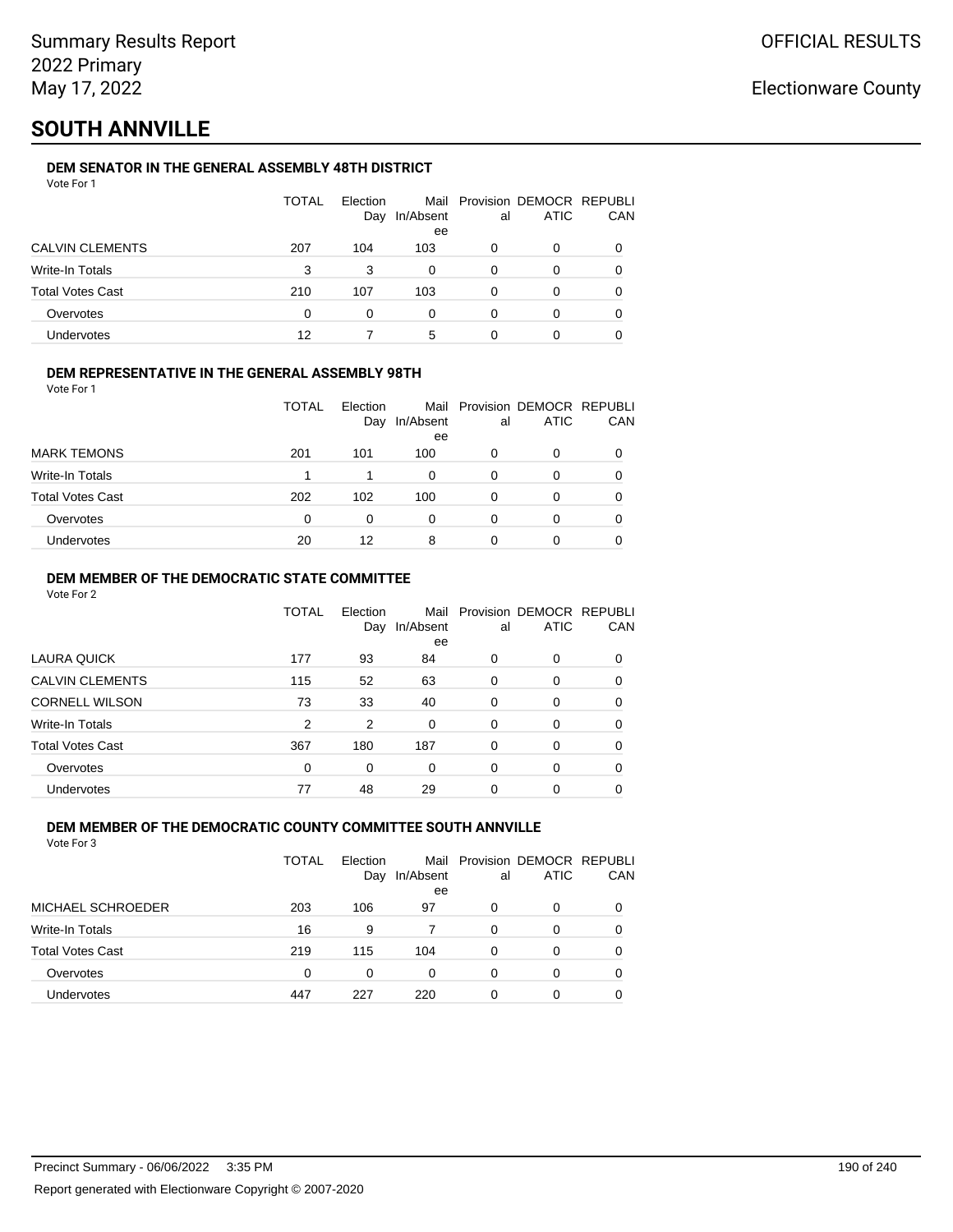# **SOUTH ANNVILLE**

### **REP GOVERNOR**

Vote For 1

|                         | <b>TOTAL</b> | Election<br>Day | Mail<br>In/Absent<br>ee | al       | Provision DEMOCR REPUBLI<br><b>ATIC</b> | CAN |
|-------------------------|--------------|-----------------|-------------------------|----------|-----------------------------------------|-----|
| <b>LOU BARLETTA</b>     | 152          | 135             | 17                      | 0        | 0                                       | 0   |
| DOUGLAS V. MASTRIANO    | 386          | 370             | 16                      | 0        | 0                                       | 0   |
| <b>NCHE ZAMA</b>        | 7            | 3               | 4                       | 0        | 0                                       | 0   |
| DAVE WHITE              | 56           | 43              | 13                      | 0        | 0                                       | 0   |
| <b>MELISSA HART</b>     | 17           | 12              | 5                       | 0        | 0                                       | 0   |
| <b>BILL MCSWAIN</b>     | 66           | 51              | 15                      | 0        | 0                                       | 0   |
| <b>CHARLIE GEROW</b>    | 54           | 42              | 12                      | $\Omega$ | $\Omega$                                | 0   |
| <b>JOE GALE</b>         | 3            | 2               | 1                       | 0        | 0                                       | 0   |
| <b>JAKE CORMAN</b>      | 7            | 3               | 4                       | 0        | 0                                       | 0   |
| Write-In Totals         |              | 1               | 0                       | 0        | 0                                       | 0   |
| <b>Total Votes Cast</b> | 749          | 662             | 87                      | $\Omega$ | 0                                       | 0   |
| Overvotes               | 1            | 1               | 0                       | 0        | 0                                       | 0   |
| <b>Undervotes</b>       | 8            | 6               | 2                       | 0        | $\Omega$                                | 0   |

## **REP LIEUTENANT GOVERNOR**

|                              | TOTAL | Election<br>Day | Mail<br>In/Absent<br>ee | al       | Provision DEMOCR REPUBLI<br><b>ATIC</b> | CAN      |
|------------------------------|-------|-----------------|-------------------------|----------|-----------------------------------------|----------|
| <b>CLARICE SCHILLINGER</b>   | 18    | 10              | 8                       | 0        | 0                                       | 0        |
| JAMES EARL JONES             | 67    | 65              | 2                       | $\Omega$ | $\Omega$                                | $\Omega$ |
| <b>RICK SACCONE</b>          | 16    | 16              | 0                       | 0        | 0                                       | 0        |
| <b>JOHN BROWN</b>            | 10    | 10              | 0                       | 0        | $\Omega$                                | 0        |
| <b>CHRIS FRYE</b>            | 15    | 10              | 5                       | 0        | 0                                       | 0        |
| <b>JEFF COLEMAN</b>          | 44    | 36              | 8                       | 0        | 0                                       | $\Omega$ |
| <b>RUSS DIAMOND</b>          | 419   | 378             | 41                      | $\Omega$ | 0                                       | 0        |
| <b>CARRIE LEWIS DELROSSO</b> | 94    | 76              | 18                      | $\Omega$ | 0                                       | $\Omega$ |
| <b>TEDDY DANIELS</b>         | 45    | 41              | 4                       | 0        | 0                                       | $\Omega$ |
| Write-In Totals              | 1     | 1               | 0                       | 0        | 0                                       | $\Omega$ |
| <b>Total Votes Cast</b>      | 729   | 643             | 86                      | 0        | 0                                       | 0        |
| Overvotes                    | 1     | 0               | 1                       | 0        | 0                                       | $\Omega$ |
| Undervotes                   | 28    | 26              | 2                       | 0        | 0                                       | 0        |
|                              |       |                 |                         |          |                                         |          |

### **REP REPRESENTATIVE IN CONGRESS 9TH DISTRICT**

| Vote For 1 |  |  |
|------------|--|--|
|------------|--|--|

|                         | TOTAL | Election<br>Day | In/Absent<br>ee | al       | Mail Provision DEMOCR REPUBLI<br><b>ATIC</b> | CAN      |
|-------------------------|-------|-----------------|-----------------|----------|----------------------------------------------|----------|
| <b>DAN MEUSER</b>       | 681   | 605             | 76              | 0        | 0                                            | $\Omega$ |
| Write-In Totals         | 6     | 3               | 3               | 0        | 0                                            |          |
| <b>Total Votes Cast</b> | 687   | 608             | 79              | $\Omega$ | 0                                            |          |
| Overvotes               | 0     | 0               | 0               | 0        | 0                                            | 0        |
| <b>Undervotes</b>       | 71    | 61              | 10              | 0        | 0                                            |          |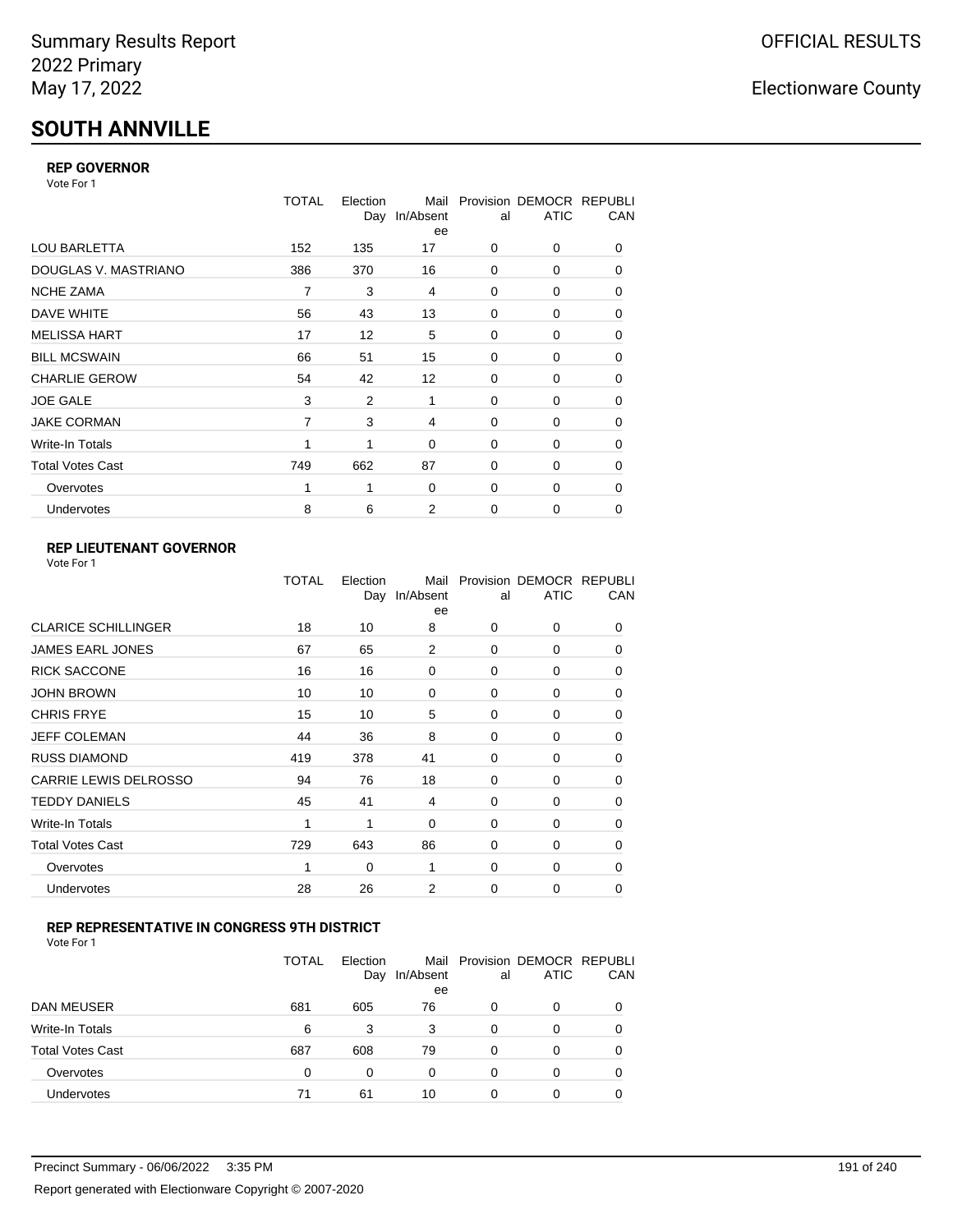# **SOUTH ANNVILLE**

### **REP SENATOR IN THE GENERAL ASSEMBLY 48TH DISTRICT**

|  | Vote For 1 |  |  |
|--|------------|--|--|
|  |            |  |  |

|                         | TOTAL    | Election<br>Day | In/Absent | al | Mail Provision DEMOCR REPUBLI<br>ATIC | CAN |
|-------------------------|----------|-----------------|-----------|----|---------------------------------------|-----|
|                         |          |                 | ee        |    |                                       |     |
| <b>CHRIS GEBHARD</b>    | 695      | 612             | 83        | 0  | O                                     |     |
| Write-In Totals         | 4        | 3               |           | 0  | O                                     |     |
| <b>Total Votes Cast</b> | 699      | 615             | 84        | 0  | O                                     |     |
| Overvotes               | $\Omega$ | 0               | 0         | 0  | 0                                     |     |
| <b>Undervotes</b>       | 59       | 54              | 5         | 0  | 0                                     |     |

### **REP REPRESENTATIVE IN THE GENERAL ASSEMBLY 98TH**

|                  | TOTAL | Election | Day In/Absent<br>ee | al al | Mail Provision DEMOCR REPUB<br>ATIC | СA |
|------------------|-------|----------|---------------------|-------|-------------------------------------|----|
| LU ANN FAHNDRICH | 81    | 64       | 17                  |       |                                     |    |
| TOM JONES        | 98    | 89       |                     |       |                                     |    |

| TOM JONES          | 98  | 89  | 9  |   | O | 0 |
|--------------------|-----|-----|----|---|---|---|
| <b>FAITH BUCKS</b> | 557 | 498 | 59 | 0 | 0 | 0 |
| Write-In Totals    |     | ი   |    |   |   | 0 |
| Total Votes Cast   | 737 | 651 | 86 | 0 | 0 | 0 |
| Overvotes          | ŋ   | 0   |    |   |   | 0 |
| Undervotes         | 21  | 18  | 3  |   |   | 0 |

Mail Provision DEMOCR REPUBLI

CAN

### **REP MEMBER OF THE REPUBLICAN STATE COMMITTEE**

Vote For 5

|                             | <b>TOTAL</b> | Election<br>Day | Mail<br>In/Absent<br>ee | al          | Provision DEMOCR REPUBLI<br><b>ATIC</b> | CAN      |
|-----------------------------|--------------|-----------------|-------------------------|-------------|-----------------------------------------|----------|
| <b>RUSS DIAMOND</b>         | 552          | 493             | 59                      | 0           | 0                                       | 0        |
| <b>WILLIAM L. DOUGHERTY</b> | 435          | 385             | 50                      | 0           | 0                                       | 0        |
| MATTHEW J. URBAN            | 363          | 313             | 50                      | 0           | 0                                       | 0        |
| DONNETTE QUAIROLI           | 370          | 320             | 50                      | 0           | 0                                       | 0        |
| DAWN BLAUCH                 | 506          | 441             | 65                      | 0           | 0                                       | 0        |
| <b>RON FERRANCE</b>         | 161          | 135             | 26                      | 0           | 0                                       | 0        |
| Write-In Totals             | 6            | 4               | 2                       | $\mathbf 0$ | 0                                       | $\Omega$ |
| <b>Total Votes Cast</b>     | 2,393        | 2,091           | 302                     | 0           | 0                                       | $\Omega$ |
| Overvotes                   | 5            | 5               | 0                       | 0           | 0                                       | 0        |
| <b>Undervotes</b>           | 1,392        | 1,249           | 143                     | 0           | 0                                       | 0        |
|                             |              |                 |                         |             |                                         |          |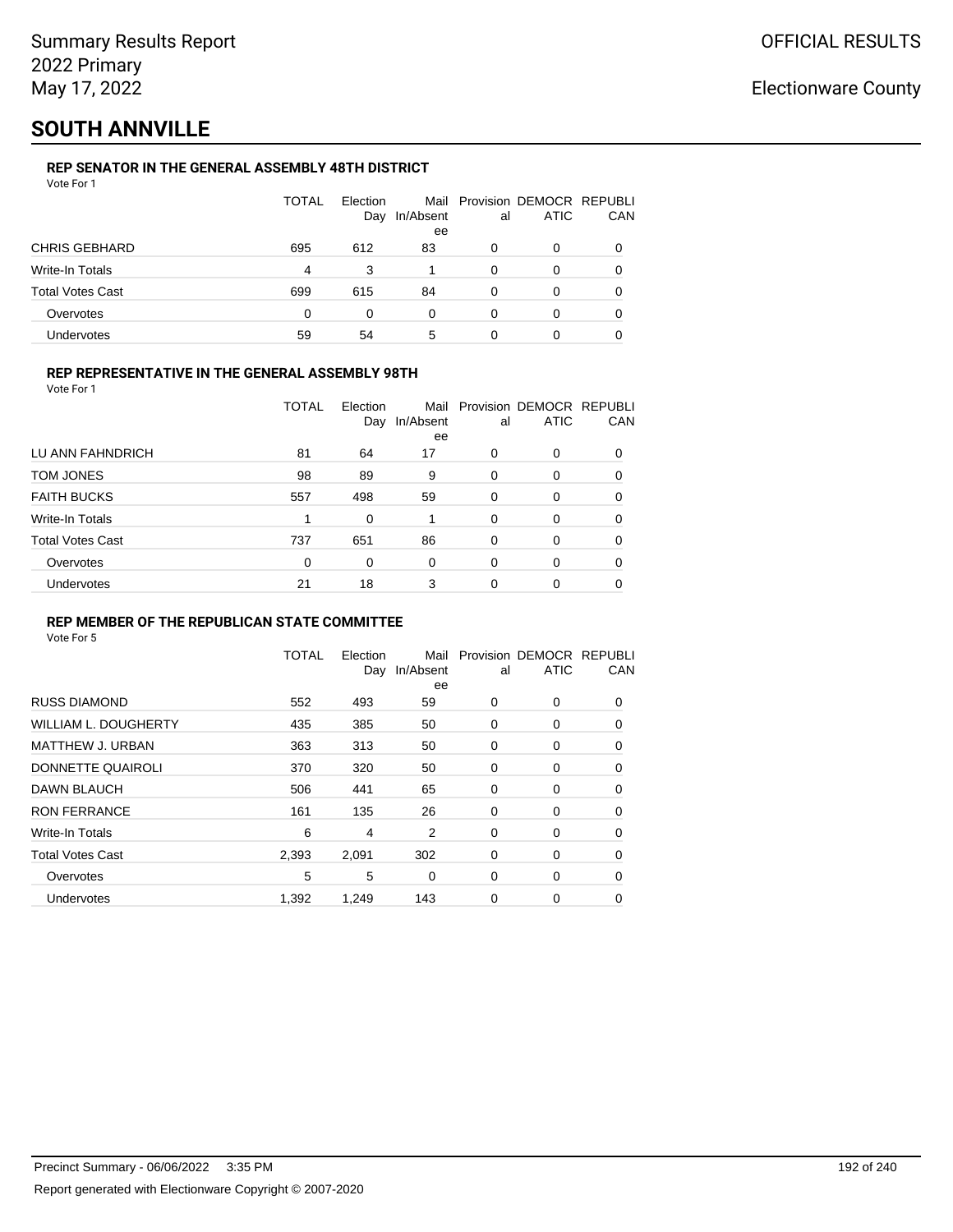# **SOUTH LEBANON NORTH**

### **DEM UNITED STATES SENATOR**

Vote For 1

|                         | TOTAL | Election<br>Day | Mail<br>In/Absent<br>ee | al       | Provision DEMOCR REPUBLI<br>ATIC | CAN      |
|-------------------------|-------|-----------------|-------------------------|----------|----------------------------------|----------|
| ALEX KHALIL             |       | 3               | 4                       | 0        | $\Omega$                         | $\Omega$ |
| <b>CONOR LAMB</b>       | 16    | 8               | 8                       | $\Omega$ | 0                                | 0        |
| <b>MALCOLM KENYATTA</b> | 14    | 8               | 6                       | $\Omega$ | 0                                | 0        |
| JOHN FETTERMAN          | 133   | 63              | 70                      | $\Omega$ | 0                                | $\Omega$ |
| Write-In Totals         | 2     | 2               | 0                       | $\Omega$ | $\Omega$                         | $\Omega$ |
| Total Votes Cast        | 172   | 84              | 88                      | $\Omega$ | $\Omega$                         | 0        |
| Overvotes               |       | $\Omega$        |                         | $\Omega$ | $\Omega$                         | 0        |
| <b>Undervotes</b>       |       | $\Omega$        |                         | 0        | 0                                |          |

### **DEM GOVERNOR**

| Vote For 1       |              |                 |                 |          |                                              |          |
|------------------|--------------|-----------------|-----------------|----------|----------------------------------------------|----------|
|                  | <b>TOTAL</b> | Election<br>Day | In/Absent<br>ee | al       | Mail Provision DEMOCR REPUBLI<br><b>ATIC</b> | CAN      |
| JOSH SHAPIRO     | 166          | 77              | 89              | 0        | 0                                            |          |
| Write-In Totals  | 2            | 2               | $\Omega$        | $\Omega$ | 0                                            | $\Omega$ |
| Total Votes Cast | 168          | 79              | 89              | 0        | 0                                            | 0        |
| Overvotes        | 0            | 0               | $\Omega$        | 0        | 0                                            | 0        |
| Undervotes       | 6            | 5               |                 |          | 0                                            |          |

### **DEM LIEUTENANT GOVERNOR** Vote For 1

|                         | TOTAL | Election<br>Day | In/Absent<br>ee | al       | Mail Provision DEMOCR REPUBLI<br><b>ATIC</b> | CAN      |
|-------------------------|-------|-----------------|-----------------|----------|----------------------------------------------|----------|
| <b>AUSTIN DAVIS</b>     | 65    | 29              | 36              | 0        | 0                                            | 0        |
| <b>RAY SOSA</b>         | 41    | 22              | 19              | 0        | 0                                            | 0        |
| <b>BRIAN SIMS</b>       | 57    | 27              | 30              | 0        | $\Omega$                                     | $\Omega$ |
| Write-In Totals         | 1     |                 | $\Omega$        | $\Omega$ | $\Omega$                                     | $\Omega$ |
| <b>Total Votes Cast</b> | 164   | 79              | 85              | $\Omega$ | 0                                            | $\Omega$ |
| Overvotes               | 1     | 0               |                 | $\Omega$ | $\Omega$                                     | $\Omega$ |
| <b>Undervotes</b>       | 9     | 5               | 4               | 0        | 0                                            | 0        |
|                         |       |                 |                 |          |                                              |          |

### **DEM REPRESENTATIVE IN CONGRESS 9TH DISTRICT**

|                         | TOTAL | <b>Flection</b><br>Day | Mail<br>In/Absent<br>ee | al | Provision DEMOCR REPUBLI<br><b>ATIC</b> | <b>CAN</b> |
|-------------------------|-------|------------------------|-------------------------|----|-----------------------------------------|------------|
| AMANDA R. WALDMAN       | 152   | 71                     | 81                      | 0  | 0                                       | 0          |
| Write-In Totals         | 4     | 3                      |                         | 0  |                                         | 0          |
| <b>Total Votes Cast</b> | 156   | 74                     | 82                      | 0  |                                         | 0          |
| Overvotes               | 0     | 0                      | 0                       | 0  | $\Omega$                                | 0          |
| Undervotes              | 18    | 10                     | 8                       |    |                                         |            |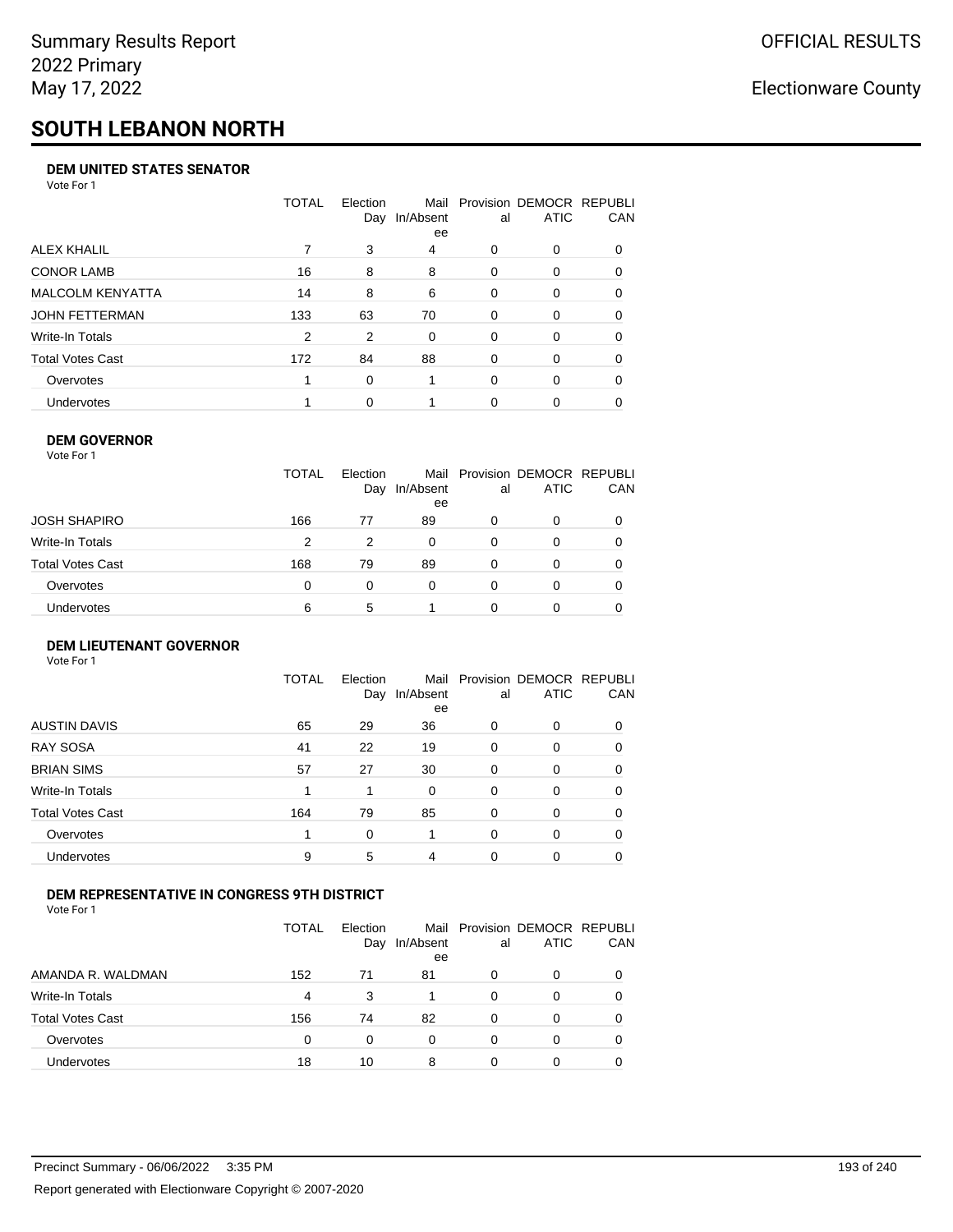# **SOUTH LEBANON NORTH**

### **DEM SENATOR IN THE GENERAL ASSEMBLY 48TH DISTRICT**

| Vote For 1              |       |                 |                 |          |                                              |          |
|-------------------------|-------|-----------------|-----------------|----------|----------------------------------------------|----------|
|                         | TOTAL | Election<br>Day | In/Absent<br>ee | al       | Mail Provision DEMOCR REPUBLI<br><b>ATIC</b> | CAN      |
| <b>CALVIN CLEMENTS</b>  | 158   | 76              | 82              | 0        | 0                                            | 0        |
| Write-In Totals         | 2     | 2               | $\Omega$        | 0        | 0                                            | 0        |
| <b>Total Votes Cast</b> | 160   | 78              | 82              | $\Omega$ | 0                                            | $\Omega$ |
| Overvotes               | 2     | 0               | 2               | 0        | 0                                            | 0        |
| <b>Undervotes</b>       | 12    | 6               | 6               |          | 0                                            |          |
|                         |       |                 |                 |          |                                              |          |

### **DEM REPRESENTATIVE IN THE GENERAL ASSEMBLY 101ST**

Vote For 1

|                         | TOTAL | Election<br>Day | In/Absent<br>ee | al | Mail Provision DEMOCR REPUBLI<br><b>ATIC</b> | CAN |
|-------------------------|-------|-----------------|-----------------|----|----------------------------------------------|-----|
| <b>CATHERINE MILLER</b> | 158   | 74              | 84              | 0  | 0                                            |     |
| Write-In Totals         | 3     | 3               | 0               | 0  | O                                            |     |
| <b>Total Votes Cast</b> | 161   | 77              | 84              | 0  | 0                                            |     |
| Overvotes               | 0     | 0               | 0               | 0  | 0                                            |     |
| Undervotes              | 13    |                 | 6               | 0  | Ω                                            |     |

### **DEM MEMBER OF THE DEMOCRATIC STATE COMMITTEE**

Vote For 2

|                         | TOTAL | Election<br>Day | Mail<br>In/Absent<br>ee | al       | Provision DEMOCR REPUBLI<br><b>ATIC</b> | CAN |
|-------------------------|-------|-----------------|-------------------------|----------|-----------------------------------------|-----|
| LAURA QUICK             | 116   | 46              | 70                      | 0        | $\Omega$                                | 0   |
| <b>CALVIN CLEMENTS</b>  | 69    | 35              | 34                      | 0        | 0                                       | 0   |
| <b>CORNELL WILSON</b>   | 81    | 37              | 44                      | $\Omega$ | $\Omega$                                | 0   |
| Write-In Totals         | 5     | 4               |                         | $\Omega$ | $\Omega$                                | 0   |
| <b>Total Votes Cast</b> | 271   | 122             | 149                     | 0        | 0                                       | 0   |
| Overvotes               | 0     | 0               | $\Omega$                | 0        | $\Omega$                                | 0   |
| Undervotes              | 77    | 46              | 31                      | 0        | 0                                       |     |

#### **DEM MEMBER OF THE DEMOCRATIC COUNTY COMMITTEE SOUTH LEBANON NORTH** Vote For 3

|                         | TOTAL    | Election<br>Day | In/Absent<br>ee | al | Mail Provision DEMOCR REPUBLI<br>ATIC | CAN |
|-------------------------|----------|-----------------|-----------------|----|---------------------------------------|-----|
| <b>Write-In Totals</b>  | 28       | 9               | 19              | Ω  | 0                                     |     |
| <b>Total Votes Cast</b> | 28       | 9               | 19              | Ω  | 0                                     |     |
| Overvotes               | $\Omega$ | 0               | 0               | Ω  | 0                                     |     |
| <b>Undervotes</b>       | 494      | 243             | 251             | O  | 0                                     |     |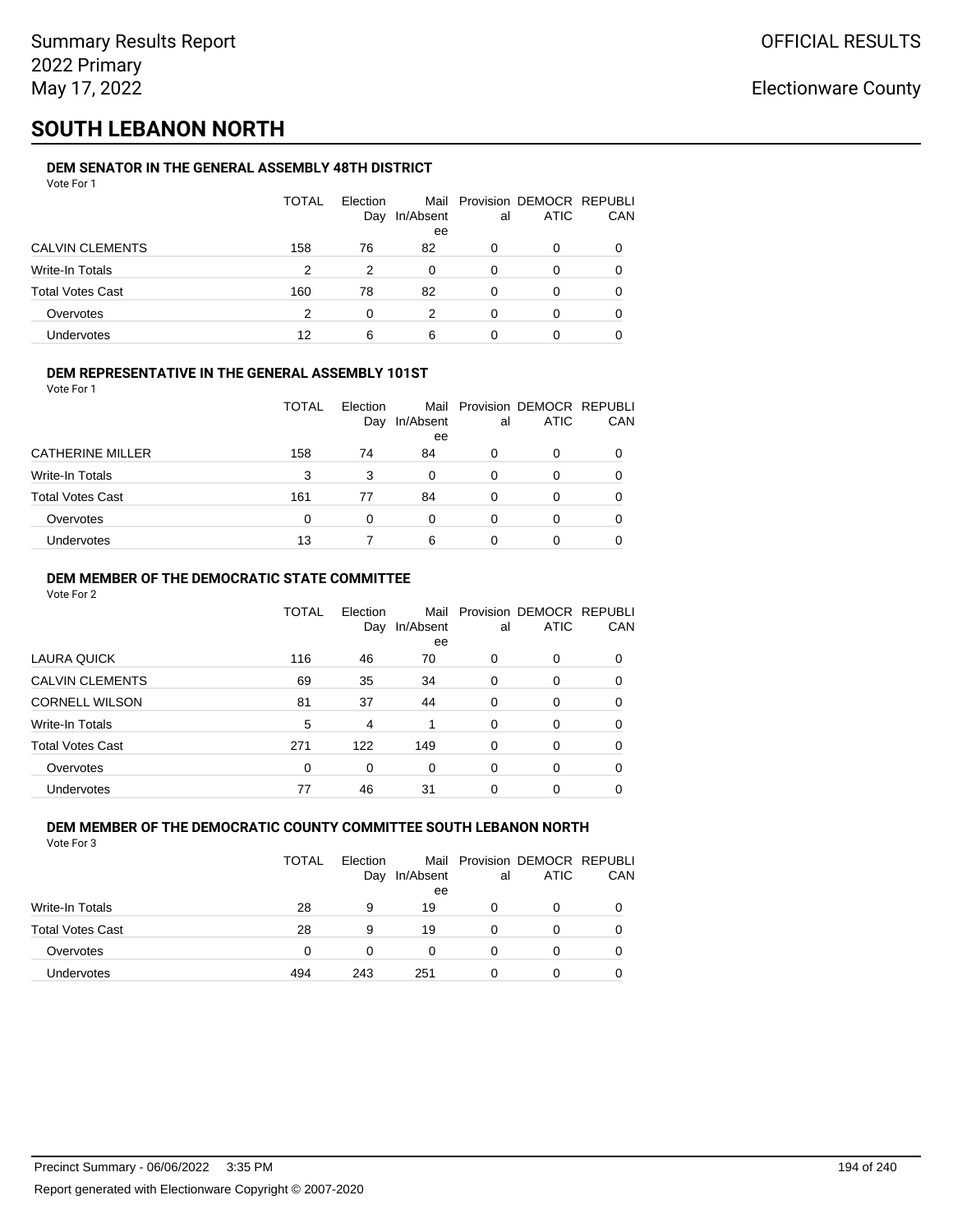# **SOUTH LEBANON NORTH**

### **REP GOVERNOR**

Vote For 1

|                         | <b>TOTAL</b>   | Election<br>Day | Mail<br>In/Absent<br>ee | al          | Provision DEMOCR REPUBLI<br><b>ATIC</b> | CAN |
|-------------------------|----------------|-----------------|-------------------------|-------------|-----------------------------------------|-----|
| <b>LOU BARLETTA</b>     | 92             | 81              | 11                      | 0           | 0                                       | 0   |
| DOUGLAS V. MASTRIANO    | 217            | 203             | 13                      | 1           | 0                                       | 0   |
| <b>NCHE ZAMA</b>        | 6              | 5               | 1                       | $\Omega$    | 0                                       | 0   |
| DAVE WHITE              | 52             | 44              | 8                       | $\mathbf 0$ | 0                                       | 0   |
| <b>MELISSA HART</b>     | 17             | 7               | 10                      | 0           | 0                                       | 0   |
| <b>BILL MCSWAIN</b>     | 44             | 38              | 6                       | $\mathbf 0$ | 0                                       | 0   |
| <b>CHARLIE GEROW</b>    | 16             | 12              | 4                       | $\Omega$    | $\Omega$                                | 0   |
| <b>JOE GALE</b>         | 9              | 5               | 4                       | $\mathbf 0$ | 0                                       | 0   |
| <b>JAKE CORMAN</b>      | $\overline{7}$ | 3               | 4                       | $\mathbf 0$ | 0                                       | 0   |
| <b>Write-In Totals</b>  | 3              | 2               | 1                       | $\mathbf 0$ | 0                                       | 0   |
| <b>Total Votes Cast</b> | 463            | 400             | 62                      | 1           | 0                                       | 0   |
| Overvotes               | 0              | 0               | 0                       | 0           | 0                                       | 0   |
| Undervotes              | 3              | 2               | 1                       | $\mathbf 0$ | 0                                       | 0   |

## **REP LIEUTENANT GOVERNOR**

|                            | TOTAL | Election | Mail<br>Day In/Absent<br>ee | al       | Provision DEMOCR REPUBLI<br><b>ATIC</b> | CAN      |
|----------------------------|-------|----------|-----------------------------|----------|-----------------------------------------|----------|
| <b>CLARICE SCHILLINGER</b> | 12    | 7        | 4                           |          | $\Omega$                                | 0        |
| <b>JAMES EARL JONES</b>    | 24    | 17       | $\overline{7}$              | $\Omega$ | $\Omega$                                | 0        |
| <b>RICK SACCONE</b>        | 14    | 13       | 1                           | $\Omega$ | 0                                       | 0        |
| JOHN BROWN                 | 4     | 3        | 1                           | $\Omega$ | $\Omega$                                | 0        |
| <b>CHRIS FRYE</b>          | 11    | 9        | 2                           | $\Omega$ | 0                                       | 0        |
| JEFF COLEMAN               | 15    | 12       | 3                           | $\Omega$ | $\Omega$                                | 0        |
| <b>RUSS DIAMOND</b>        | 297   | 273      | 24                          | $\Omega$ | 0                                       | 0        |
| CARRIE LEWIS DELROSSO      | 44    | 35       | 9                           | $\Omega$ | $\Omega$                                | 0        |
| <b>TEDDY DANIELS</b>       | 28    | 22       | 6                           | $\Omega$ | 0                                       | 0        |
| Write-In Totals            | 1     | 1        | $\Omega$                    | $\Omega$ | $\Omega$                                | 0        |
| Total Votes Cast           | 450   | 392      | 57                          |          | $\Omega$                                | 0        |
| Overvotes                  | 3     | 0        | 3                           | $\Omega$ | $\Omega$                                | $\Omega$ |
| <b>Undervotes</b>          | 13    | 10       | 3                           | $\Omega$ | $\Omega$                                | 0        |
|                            |       |          |                             |          |                                         |          |

### **REP REPRESENTATIVE IN CONGRESS 9TH DISTRICT**

| Vote For 1 |  |
|------------|--|
|------------|--|

|                         | TOTAL | Election<br>Day | In/Absent<br>ee | al       | Mail Provision DEMOCR REPUBLI<br><b>ATIC</b> | CAN      |
|-------------------------|-------|-----------------|-----------------|----------|----------------------------------------------|----------|
| <b>DAN MEUSER</b>       | 422   | 366             | 56              | 0        | 0                                            | $\Omega$ |
| Write-In Totals         | 4     | 2               | 2               | $\Omega$ | 0                                            |          |
| <b>Total Votes Cast</b> | 426   | 368             | 58              | $\Omega$ | 0                                            |          |
| Overvotes               | 0     | 0               | 0               | 0        | 0                                            | 0        |
| <b>Undervotes</b>       | 39    | 34              | 5               | 0        | 0                                            |          |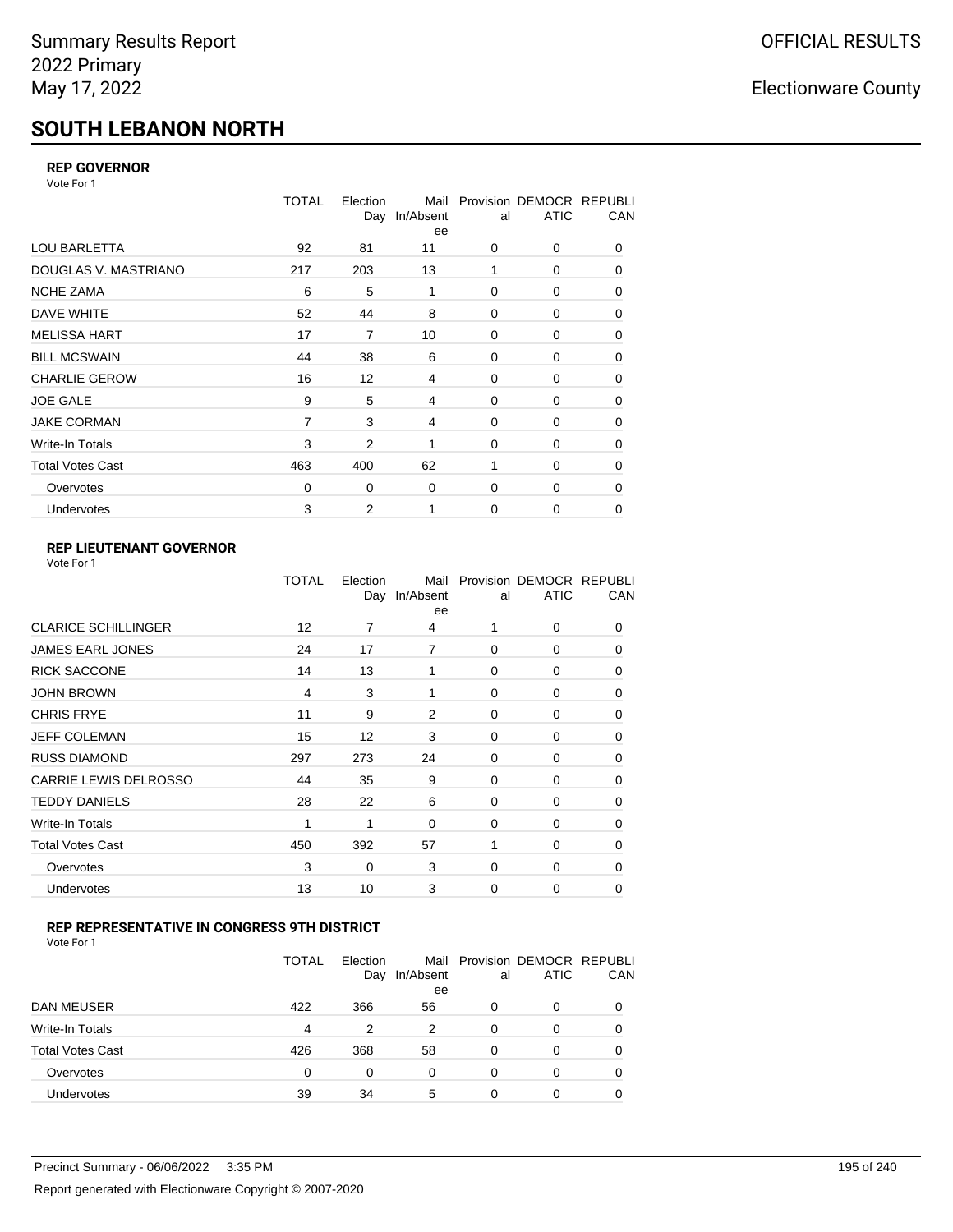# **SOUTH LEBANON NORTH**

### **REP SENATOR IN THE GENERAL ASSEMBLY 48TH DISTRICT**

| Vote For 1              |       |                 |                         |          |                                         |          |
|-------------------------|-------|-----------------|-------------------------|----------|-----------------------------------------|----------|
|                         | TOTAL | Election<br>Day | Mail<br>In/Absent<br>ee | al       | Provision DEMOCR REPUBLI<br><b>ATIC</b> | CAN      |
| <b>CHRIS GEBHARD</b>    | 410   | 355             | 55                      | 0        | 0                                       | $\Omega$ |
| Write-In Totals         |       | 0               |                         | 0        | 0                                       | 0        |
| <b>Total Votes Cast</b> | 411   | 355             | 56                      | $\Omega$ | 0                                       | 0        |
| Overvotes               | 0     | 0               | $\Omega$                | 0        | 0                                       | 0        |
| Undervotes              | 54    | 47              |                         | 0        | 0                                       |          |

### **REP REPRESENTATIVE IN THE GENERAL ASSEMBLY 101ST**

| Vote For 1 |  |  |
|------------|--|--|
|            |  |  |

|                         | TOTAL | <b>Flection</b> |                 |    | Mail Provision DEMOCR REPUBLI |            |
|-------------------------|-------|-----------------|-----------------|----|-------------------------------|------------|
|                         |       | Day             | In/Absent<br>ee | al | <b>ATIC</b>                   | <b>CAN</b> |
| <b>JOHN SCHLEGEL</b>    | 396   | 340             | 56              | 0  | 0                             | 0          |
| Write-In Totals         | 4     | 4               | $\Omega$        | 0  |                               | 0          |
| <b>Total Votes Cast</b> | 400   | 344             | 56              | 0  | 0                             | 0          |
| Overvotes               | 0     | $\Omega$        | 0               | 0  |                               | 0          |
| Undervotes              | 65    | 58              |                 | ი  |                               | 0          |

### **REP MEMBER OF THE REPUBLICAN STATE COMMITTEE**

|                             | <b>TOTAL</b> | Election<br>Day | Mail<br>In/Absent<br>ee | al | Provision DEMOCR REPUBLI<br><b>ATIC</b> | CAN      |
|-----------------------------|--------------|-----------------|-------------------------|----|-----------------------------------------|----------|
| <b>RUSS DIAMOND</b>         | 339          | 300             | 39                      | 0  | 0                                       | 0        |
| <b>WILLIAM L. DOUGHERTY</b> | 222          | 180             | 41                      | 1  | 0                                       | 0        |
| MATTHEW J. URBAN            | 157          | 123             | 34                      | 0  | 0                                       | $\Omega$ |
| DONNETTE QUAIROLI           | 197          | 153             | 44                      | 0  | 0                                       | $\Omega$ |
| DAWN BLAUCH                 | 246          | 200             | 46                      | 0  | 0                                       | $\Omega$ |
| <b>RON FERRANCE</b>         | 107          | 79              | 28                      | 0  | 0                                       | 0        |
| Write-In Totals             | 5            | 5               | 0                       | 0  | 0                                       | 0        |
| <b>Total Votes Cast</b>     | 1,273        | 1.040           | 232                     | 1  | 0                                       | 0        |
| Overvotes                   | 0            | 0               | 0                       | 0  | 0                                       | $\Omega$ |
| <b>Undervotes</b>           | 1,053        | 970             | 83                      | 0  | 0                                       | $\Omega$ |
|                             |              |                 |                         |    |                                         |          |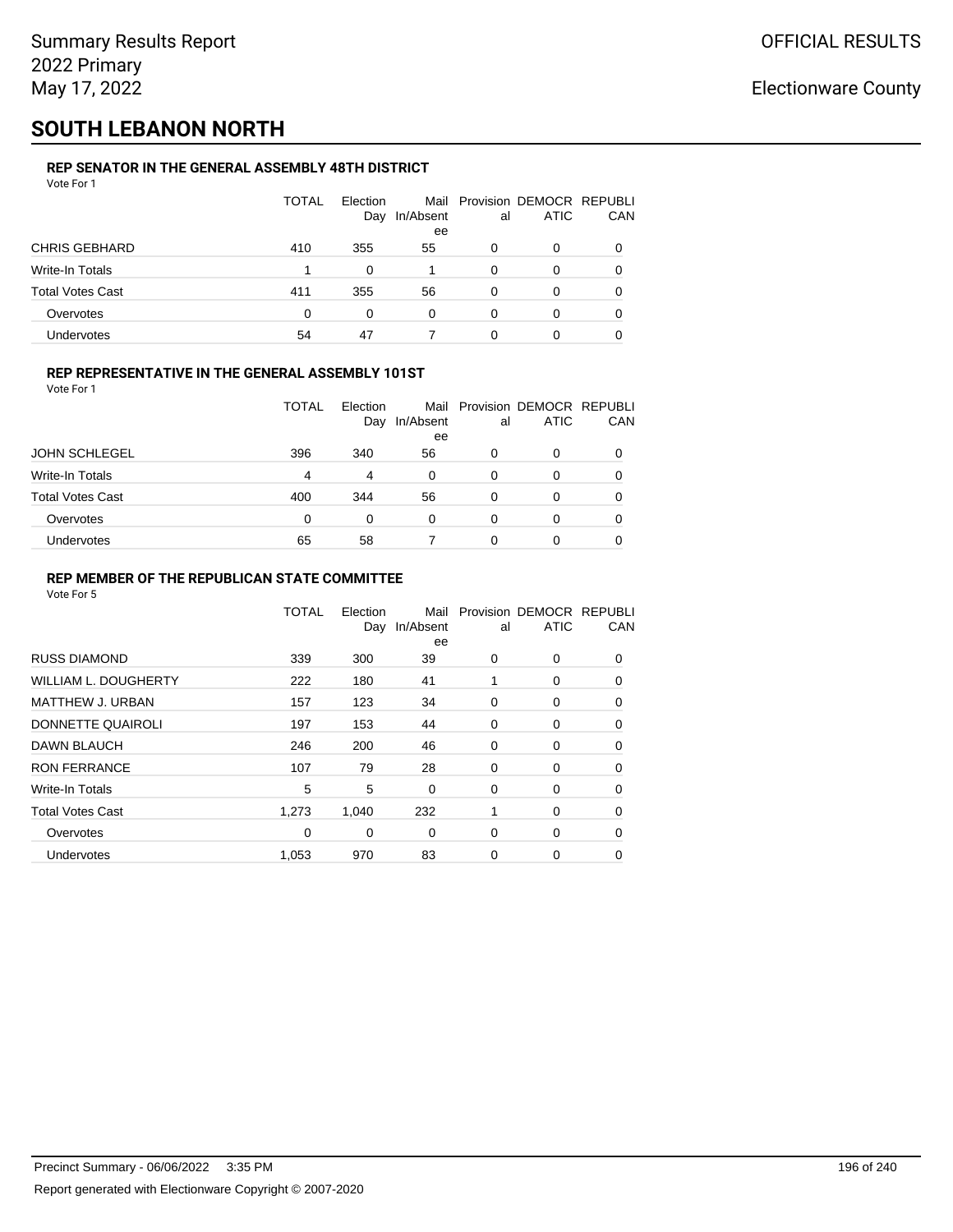# **SOUTH LEBANON SOUTH**

### **DEM UNITED STATES SENATOR**

Vote For 1

|                         | TOTAL | Election<br>Day | Mail<br>In/Absent<br>ee | al       | Provision DEMOCR REPUBLI<br>ATIC | CAN      |
|-------------------------|-------|-----------------|-------------------------|----------|----------------------------------|----------|
| ALEX KHALIL             | 8     | 2               | 6                       | 0        | $\Omega$                         | $\Omega$ |
| <b>CONOR LAMB</b>       | 37    | 15              | 22                      | $\Omega$ | 0                                | 0        |
| <b>MALCOLM KENYATTA</b> | 13    | 8               | 5                       | $\Omega$ | 0                                | 0        |
| JOHN FETTERMAN          | 169   | 80              | 89                      | $\Omega$ | $\Omega$                         | $\Omega$ |
| Write-In Totals         |       | $\Omega$        |                         | $\Omega$ | $\Omega$                         | $\Omega$ |
| Total Votes Cast        | 228   | 105             | 123                     | $\Omega$ | $\Omega$                         | 0        |
| Overvotes               | 3     | 0               | 3                       | $\Omega$ | $\Omega$                         | 0        |
| Undervotes              |       |                 | $\Omega$                | 0        | 0                                |          |

### **DEM GOVERNOR**

| Vote For 1       |              |                 |                 |          |                                              |     |
|------------------|--------------|-----------------|-----------------|----------|----------------------------------------------|-----|
|                  | <b>TOTAL</b> | Election<br>Day | In/Absent<br>ee | al       | Mail Provision DEMOCR REPUBLI<br><b>ATIC</b> | CAN |
| JOSH SHAPIRO     | 230          | 105             | 125             | 0        | 0                                            |     |
| Write-In Totals  |              | 0               |                 | 0        | 0                                            | 0   |
| Total Votes Cast | 231          | 105             | 126             | 0        | 0                                            | 0   |
| Overvotes        | 0            | $\Omega$        | 0               | $\Omega$ | 0                                            | 0   |
| Undervotes       |              |                 | 0               | 0        | 0                                            |     |

### **DEM LIEUTENANT GOVERNOR** Vote For 1

|                         | TOTAL | Election<br>Day | In/Absent<br>ee | al       | Mail Provision DEMOCR REPUBLI<br><b>ATIC</b> | CAN      |
|-------------------------|-------|-----------------|-----------------|----------|----------------------------------------------|----------|
| <b>AUSTIN DAVIS</b>     | 120   | 47              | 73              | 0        | 0                                            | 0        |
| <b>RAY SOSA</b>         | 27    | 18              | 9               | 0        | 0                                            | 0        |
| <b>BRIAN SIMS</b>       | 71    | 35              | 36              | $\Omega$ | $\Omega$                                     | $\Omega$ |
| Write-In Totals         | 1     | $\Omega$        |                 | $\Omega$ | $\Omega$                                     | $\Omega$ |
| <b>Total Votes Cast</b> | 219   | 100             | 119             | $\Omega$ | 0                                            | $\Omega$ |
| Overvotes               | 0     | 0               | $\Omega$        | $\Omega$ | 0                                            | $\Omega$ |
| <b>Undervotes</b>       | 13    | 6               | 7               | 0        | 0                                            | 0        |

### **DEM REPRESENTATIVE IN CONGRESS 9TH DISTRICT**

|                         | TOTAL | <b>Flection</b><br>Day | In/Absent<br>ee | al | Mail Provision DEMOCR REPUBLI<br><b>ATIC</b> | <b>CAN</b> |
|-------------------------|-------|------------------------|-----------------|----|----------------------------------------------|------------|
| AMANDA R. WALDMAN       | 213   | 95                     | 118             | O  | 0                                            | 0          |
| <b>Write-In Totals</b>  |       |                        | $\Omega$        | 0  | n                                            | 0          |
| <b>Total Votes Cast</b> | 214   | 96                     | 118             | 0  |                                              | 0          |
| Overvotes               | 0     | 0                      | 0               | O  | $\Omega$                                     | 0          |
| Undervotes              | 18    | 10                     | 8               |    |                                              |            |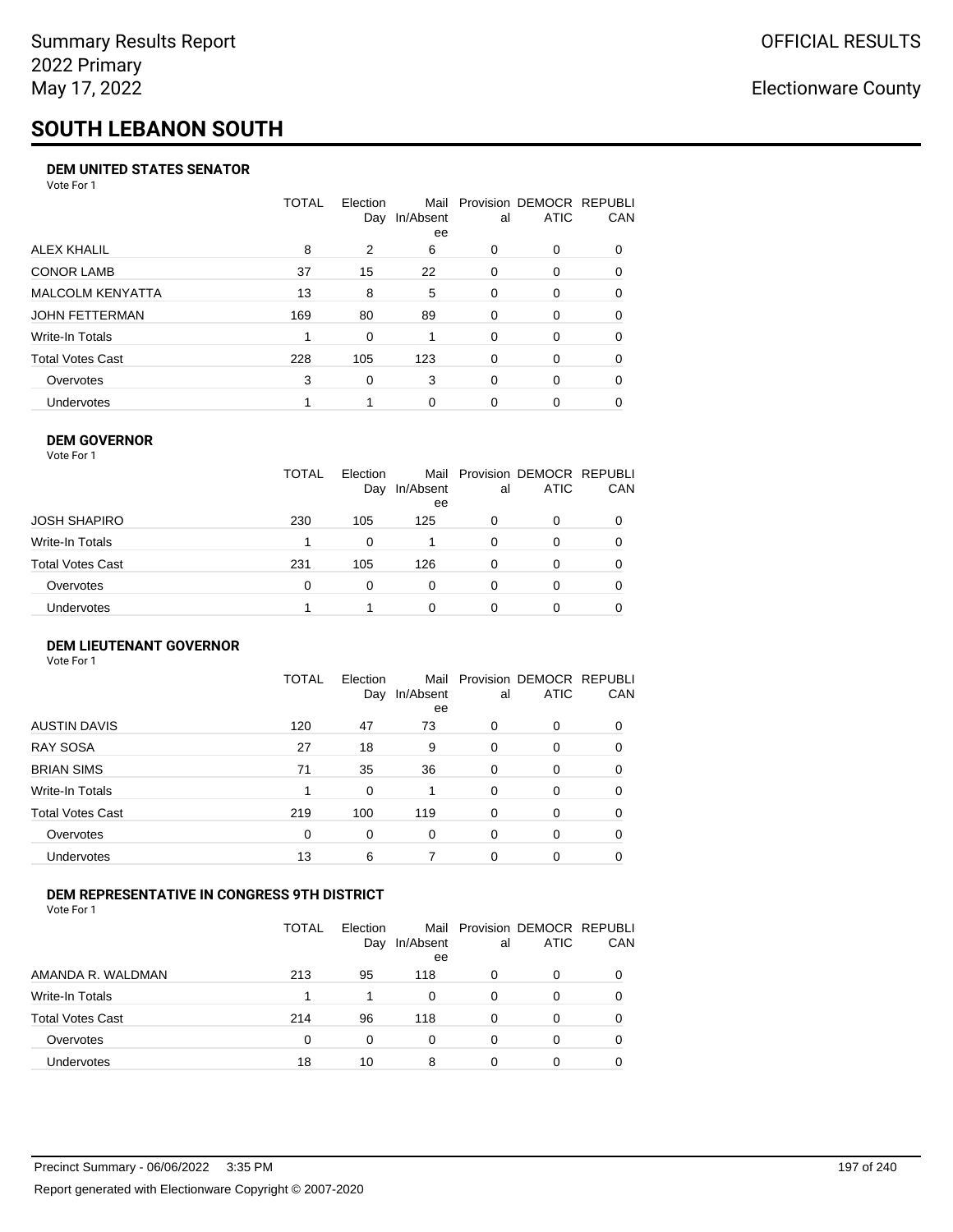# **SOUTH LEBANON SOUTH**

### **DEM SENATOR IN THE GENERAL ASSEMBLY 48TH DISTRICT**

| Vote For 1              |       |                 |                 |    |                                              |          |
|-------------------------|-------|-----------------|-----------------|----|----------------------------------------------|----------|
|                         | TOTAL | Election<br>Day | In/Absent<br>ee | al | Mail Provision DEMOCR REPUBLI<br><b>ATIC</b> | CAN      |
| <b>CALVIN CLEMENTS</b>  | 219   | 100             | 119             | 0  | 0                                            | $\Omega$ |
| Write-In Totals         | 2     | 0               | 2               | 0  | 0                                            | 0        |
| <b>Total Votes Cast</b> | 221   | 100             | 121             | 0  | 0                                            | 0        |
| Overvotes               | 0     | 0               | 0               | 0  | 0                                            | 0        |
| Undervotes              | 11    | 6               | 5               | 0  | 0                                            |          |
|                         |       |                 |                 |    |                                              |          |

### **DEM REPRESENTATIVE IN THE GENERAL ASSEMBLY 101ST**

Vote For 1

|                         | TOTAL | Election<br>Day | In/Absent<br>ee | al           | Mail Provision DEMOCR REPUBLI<br><b>ATIC</b> | CAN |
|-------------------------|-------|-----------------|-----------------|--------------|----------------------------------------------|-----|
| <b>CATHERINE MILLER</b> | 218   | 98              | 120             | 0            | 0                                            |     |
| Write-In Totals         |       |                 | 0               | 0            | O                                            | 0   |
| <b>Total Votes Cast</b> | 219   | 99              | 120             | <sup>0</sup> | 0                                            |     |
| Overvotes               | 0     | 0               | 0               | 0            | 0                                            |     |
| <b>Undervotes</b>       | 13    |                 | 6               |              | 0                                            |     |

### **DEM MEMBER OF THE DEMOCRATIC STATE COMMITTEE**

Vote For 2

|                         | TOTAL    | Election<br>Day | In/Absent<br>ee | al       | Mail Provision DEMOCR REPUBLI<br><b>ATIC</b> | CAN |
|-------------------------|----------|-----------------|-----------------|----------|----------------------------------------------|-----|
| LAURA QUICK             | 153      | 64              | 89              | 0        | $\Omega$                                     | 0   |
| <b>CALVIN CLEMENTS</b>  | 91       | 36              | 55              | 0        | 0                                            | 0   |
| <b>CORNELL WILSON</b>   | 124      | 54              | 70              | $\Omega$ | $\Omega$                                     | 0   |
| Write-In Totals         | 3        | 1               | 2               | $\Omega$ | $\Omega$                                     | 0   |
| <b>Total Votes Cast</b> | 371      | 155             | 216             | $\Omega$ | 0                                            | 0   |
| Overvotes               | $\Omega$ | $\Omega$        | $\Omega$        | $\Omega$ | $\Omega$                                     | 0   |
| Undervotes              | 93       | 57              | 36              | 0        | 0                                            |     |

#### **DEM MEMBER OF THE DEMOCRATIC COUNTY COMMITTEE SOUTH LEBANON SOUTH** Vote For 3

|                         | TOTAL | Election<br>Day | Mail<br>In/Absent<br>ee | al | Provision DEMOCR REPUBLI<br><b>ATIC</b> | CAN      |
|-------------------------|-------|-----------------|-------------------------|----|-----------------------------------------|----------|
| <b>KATE DEISSEROTH</b>  | 208   | 98              | 110                     | 0  | 0                                       |          |
| <b>Write-In Totals</b>  | 14    | 5               | 9                       | 0  | 0                                       |          |
| <b>Total Votes Cast</b> | 222   | 103             | 119                     | 0  | 0                                       | $\Omega$ |
| Overvotes               | 0     | 0               | 0                       | 0  | 0                                       |          |
| Undervotes              | 474   | 215             | 259                     | 0  | O                                       |          |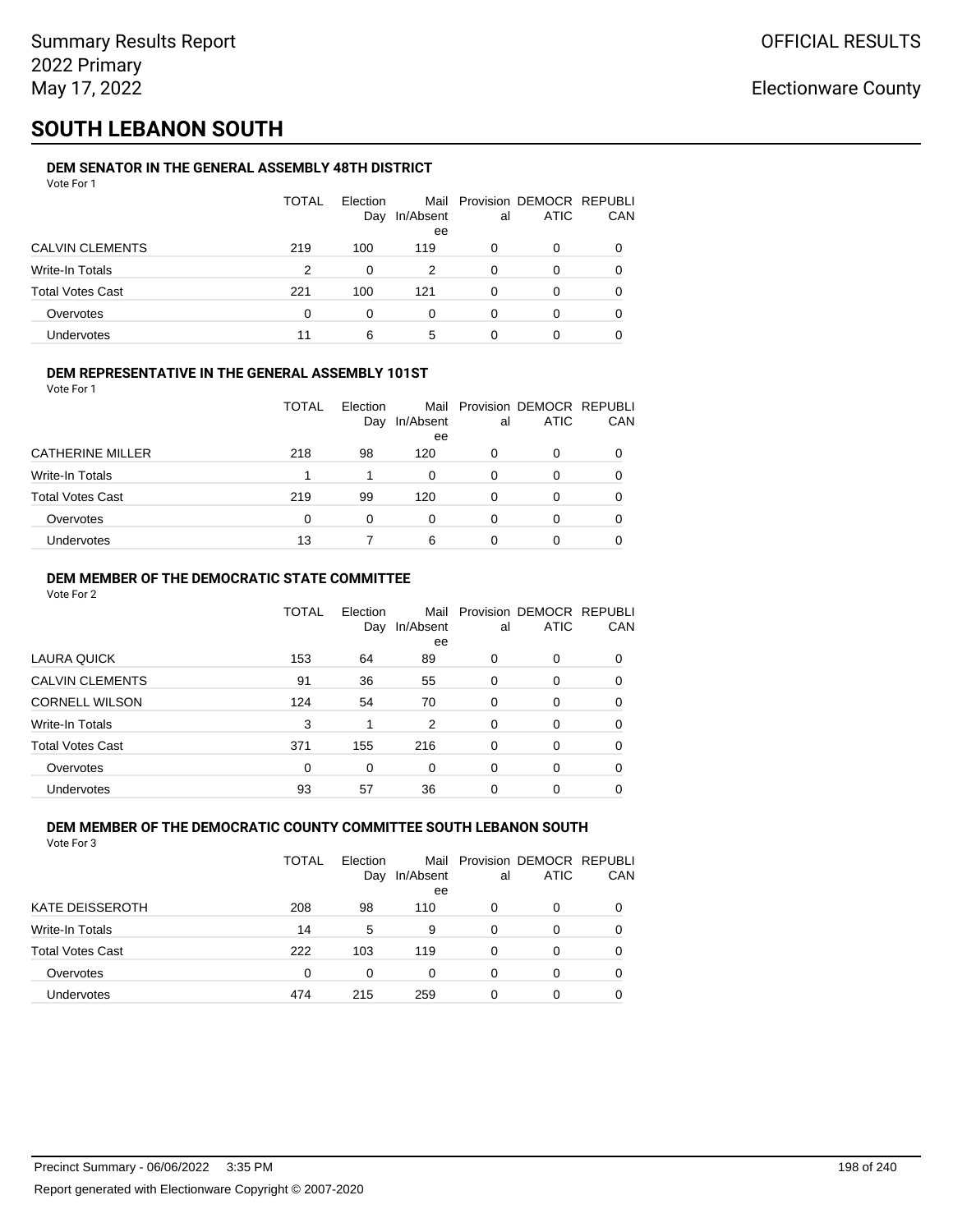# **SOUTH LEBANON SOUTH**

### **REP GOVERNOR**

Vote For 1

|                         | <b>TOTAL</b> | Election<br>Day | Mail<br>In/Absent<br>ee | al          | Provision DEMOCR REPUBLI<br><b>ATIC</b> | CAN |
|-------------------------|--------------|-----------------|-------------------------|-------------|-----------------------------------------|-----|
| <b>LOU BARLETTA</b>     | 157          | 139             | 18                      | 0           | 0                                       | 0   |
| DOUGLAS V. MASTRIANO    | 306          | 294             | 12                      | 0           | 0                                       | 0   |
| <b>NCHE ZAMA</b>        | 5            | 1               | 4                       | 0           | 0                                       | 0   |
| DAVE WHITE              | 51           | 39              | 12                      | $\mathbf 0$ | 0                                       | 0   |
| <b>MELISSA HART</b>     | 15           | 9               | 6                       | 0           | 0                                       | 0   |
| <b>BILL MCSWAIN</b>     | 62           | 50              | 12                      | $\mathbf 0$ | 0                                       | 0   |
| <b>CHARLIE GEROW</b>    | 21           | 17              | 4                       | 0           | $\Omega$                                | 0   |
| <b>JOE GALE</b>         | 6            | 6               | $\mathbf 0$             | $\mathbf 0$ | 0                                       | 0   |
| <b>JAKE CORMAN</b>      | 10           | 6               | 4                       | $\mathbf 0$ | 0                                       | 0   |
| Write-In Totals         | 3            | 1               | 2                       | $\mathbf 0$ | 0                                       | 0   |
| <b>Total Votes Cast</b> | 636          | 562             | 74                      | $\mathbf 0$ | 0                                       | 0   |
| Overvotes               | 0            | 0               | $\mathbf 0$             | 0           | 0                                       | 0   |
| Undervotes              | 5            | $\overline{2}$  | 3                       | $\mathbf 0$ | 0                                       | 0   |

## **REP LIEUTENANT GOVERNOR**

| Vote For 1 |  |
|------------|--|
|------------|--|

|                            | TOTAL          | Election | Mail<br>Day In/Absent<br>ee | al       | Provision DEMOCR REPUBLI<br><b>ATIC</b> | CAN      |
|----------------------------|----------------|----------|-----------------------------|----------|-----------------------------------------|----------|
| <b>CLARICE SCHILLINGER</b> | 12             | 9        | 3                           | $\Omega$ | 0                                       | 0        |
| JAMES EARL JONES           | 28             | 23       | 5                           | $\Omega$ | $\Omega$                                | 0        |
| <b>RICK SACCONE</b>        | 21             | 19       | 2                           | $\Omega$ | 0                                       | 0        |
| JOHN BROWN                 | 7              | 5        | 2                           | $\Omega$ | $\Omega$                                | 0        |
| CHRIS FRYE                 | 19             | 14       | 5                           | $\Omega$ | 0                                       | 0        |
| JEFF COLEMAN               | 26             | 21       | 5                           | $\Omega$ | 0                                       | 0        |
| <b>RUSS DIAMOND</b>        | 400            | 354      | 46                          | $\Omega$ | 0                                       | 0        |
| CARRIE LEWIS DELROSSO      | 64             | 58       | 6                           | 0        | 0                                       | 0        |
| <b>TEDDY DANIELS</b>       | 37             | 36       | 1                           | $\Omega$ | 0                                       | 0        |
| Write-In Totals            | $\overline{2}$ | 2        | 0                           | $\Omega$ | $\Omega$                                | 0        |
| Total Votes Cast           | 616            | 541      | 75                          | $\Omega$ | 0                                       | 0        |
| Overvotes                  | 0              | 0        | 0                           | 0        | 0                                       | $\Omega$ |
| <b>Undervotes</b>          | 25             | 23       | 2                           | 0        | 0                                       | 0        |
|                            |                |          |                             |          |                                         |          |

### **REP REPRESENTATIVE IN CONGRESS 9TH DISTRICT**

| Vote For 1 |  |  |
|------------|--|--|
|------------|--|--|

|                         | <b>TOTAL</b> | Election<br>Day | In/Absent<br>ee | al       | Mail Provision DEMOCR REPUBLI<br><b>ATIC</b> | CAN      |
|-------------------------|--------------|-----------------|-----------------|----------|----------------------------------------------|----------|
| DAN MEUSER              | 576          | 511             | 65              | 0        | 0                                            | $\Omega$ |
| Write-In Totals         | 5            | 3               | 2               | $\Omega$ | 0                                            |          |
| <b>Total Votes Cast</b> | 581          | 514             | 67              | $\Omega$ | 0                                            |          |
| Overvotes               | 0            | 0               | 0               | 0        | 0                                            | 0        |
| Undervotes              | 60           | 50              | 10              | 0        | 0                                            |          |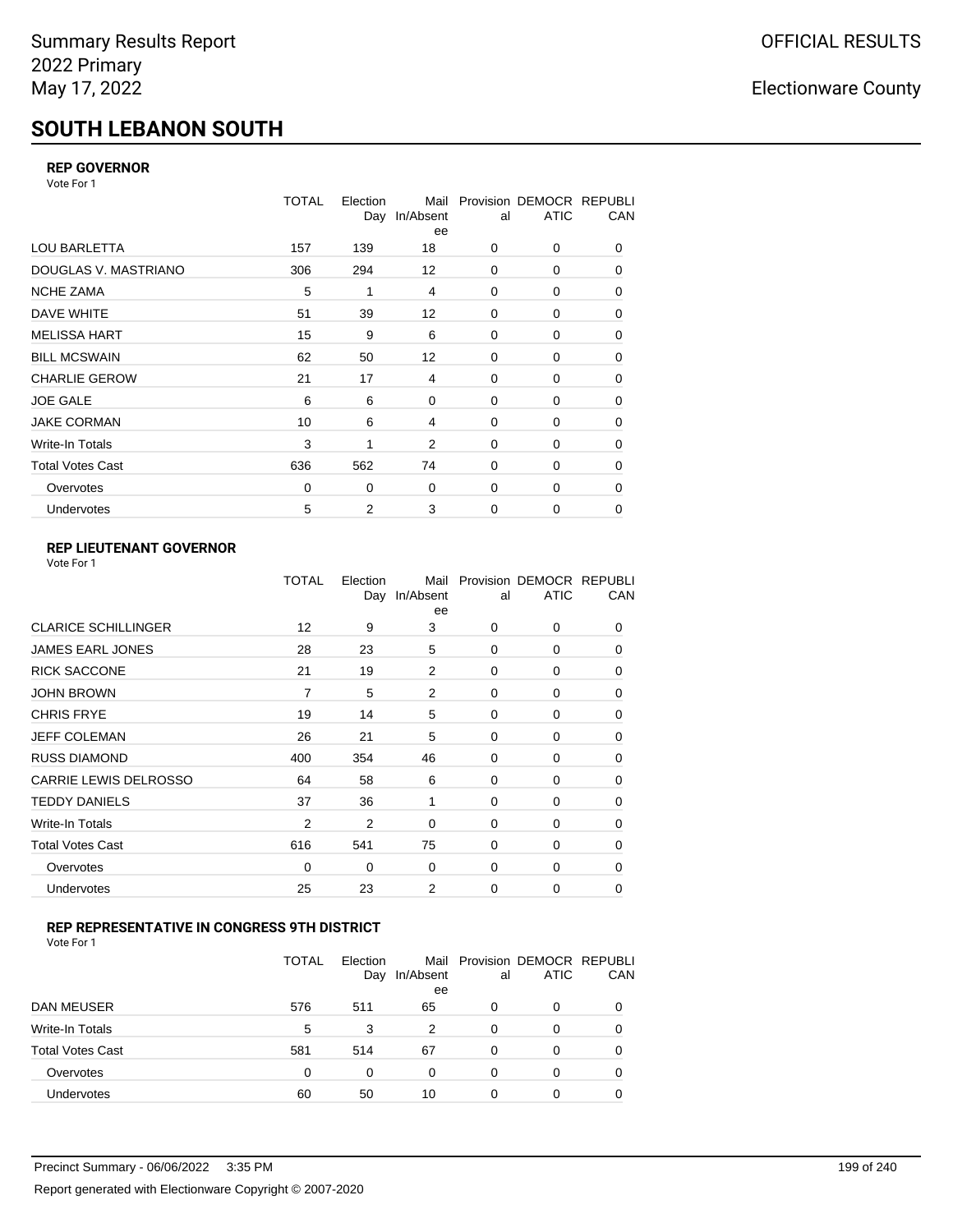# **SOUTH LEBANON SOUTH**

### **REP SENATOR IN THE GENERAL ASSEMBLY 48TH DISTRICT**

| Vote For 1              |              |                 |                 |          |                                              |          |
|-------------------------|--------------|-----------------|-----------------|----------|----------------------------------------------|----------|
|                         | <b>TOTAL</b> | Election<br>Day | In/Absent<br>ee | al       | Mail Provision DEMOCR REPUBLI<br><b>ATIC</b> | CAN      |
| <b>CHRIS GEBHARD</b>    | 594          | 527             | 67              | 0        | 0                                            | $\Omega$ |
| <b>Write-In Totals</b>  | 4            | 3               |                 | $\Omega$ | 0                                            | 0        |
| <b>Total Votes Cast</b> | 598          | 530             | 68              | 0        | 0                                            |          |
| Overvotes               | $\Omega$     | 0               | $\Omega$        | 0        | 0                                            |          |
| <b>Undervotes</b>       | 43           | 34              | 9               | 0        | 0                                            |          |

### **REP REPRESENTATIVE IN THE GENERAL ASSEMBLY 101ST**

Vote For 1

|                         | TOTAL | Election<br>Day | Mail<br>In/Absent | al | Provision DEMOCR REPUBLI<br><b>ATIC</b> | <b>CAN</b> |
|-------------------------|-------|-----------------|-------------------|----|-----------------------------------------|------------|
|                         |       |                 | ee                |    |                                         |            |
| <b>JOHN SCHLEGEL</b>    | 585   | 518             | 67                | 0  | 0                                       | 0          |
| <b>Write-In Totals</b>  | 3     | 2               |                   | 0  |                                         | 0          |
| <b>Total Votes Cast</b> | 588   | 520             | 68                | 0  |                                         | 0          |
| Overvotes               | 0     | 0               | 0                 | 0  |                                         | 0          |
| <b>Undervotes</b>       | 53    | 44              | 9                 | ი  |                                         | 0          |

### **REP MEMBER OF THE REPUBLICAN STATE COMMITTEE**

|                             | <b>TOTAL</b> | Election<br>Day | Mail<br>In/Absent<br>ee | al | Provision DEMOCR REPUBLI<br><b>ATIC</b> | CAN      |
|-----------------------------|--------------|-----------------|-------------------------|----|-----------------------------------------|----------|
| <b>RUSS DIAMOND</b>         | 444          | 407             | 37                      | 0  | 0                                       | $\Omega$ |
| <b>WILLIAM L. DOUGHERTY</b> | 312          | 274             | 38                      | 0  | 0                                       | 0        |
| <b>MATTHEW J. URBAN</b>     | 237          | 204             | 33                      | 0  | 0                                       | $\Omega$ |
| DONNETTE QUAIROLI           | 283          | 248             | 35                      | 0  | 0                                       | $\Omega$ |
| DAWN BLAUCH                 | 340          | 296             | 44                      | 0  | 0                                       | $\Omega$ |
| <b>RON FERRANCE</b>         | 124          | 110             | 14                      | 0  | 0                                       | 0        |
| Write-In Totals             | 6            | 5               | 1                       | 0  | 0                                       | 0        |
| <b>Total Votes Cast</b>     | 1,746        | 1,544           | 202                     | 0  | 0                                       | 0        |
| Overvotes                   | 5            | 5               | $\Omega$                | 0  | 0                                       | 0        |
| Undervotes                  | 1,454        | 1,271           | 183                     | 0  | 0                                       | 0        |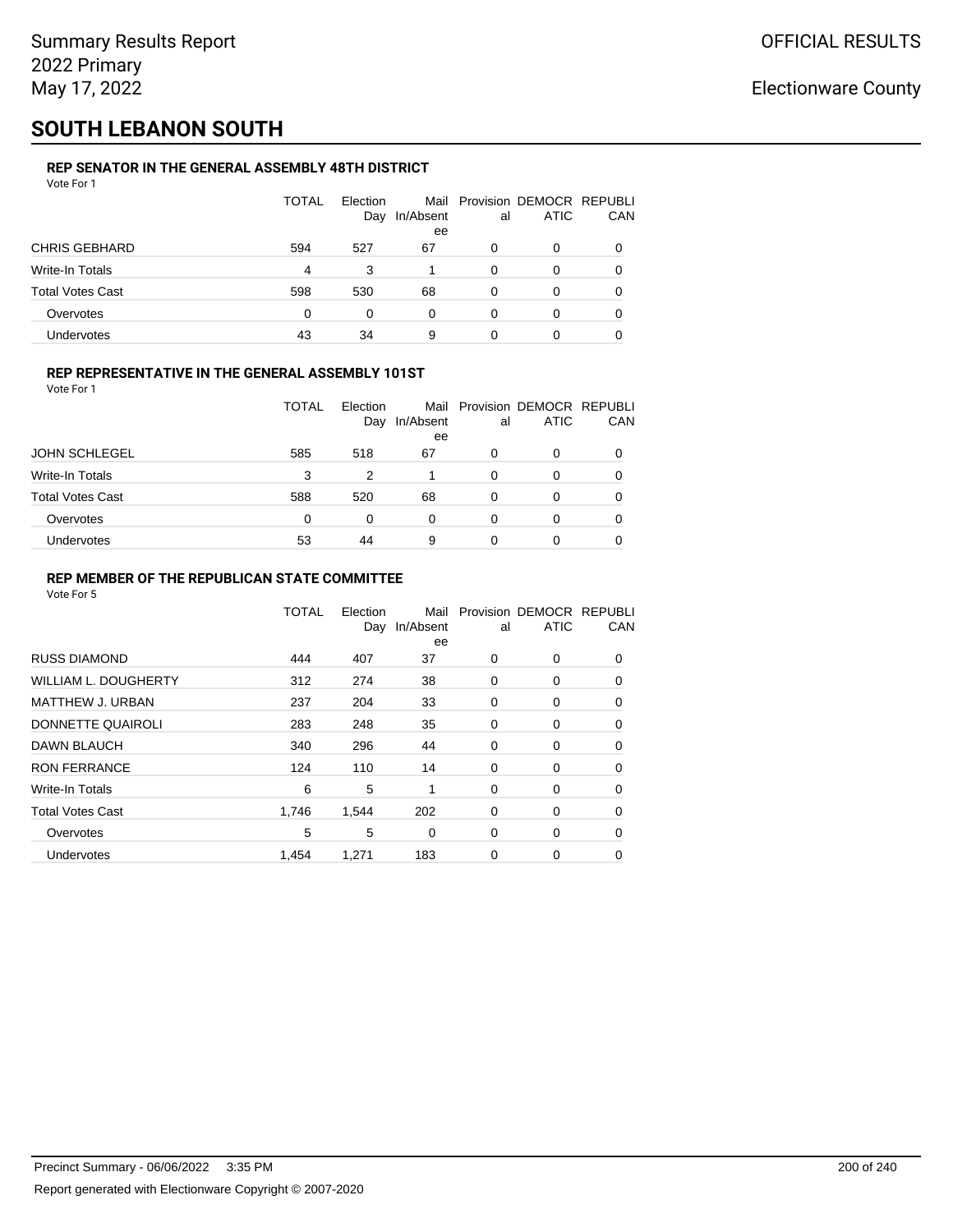# **SOUTH LEBANON WEST**

### **DEM UNITED STATES SENATOR**

Vote For 1

|                         | TOTAL | Election | Mail<br>Day In/Absent<br>ee | al | Provision DEMOCR REPUBLI<br><b>ATIC</b> | <b>CAN</b> |
|-------------------------|-------|----------|-----------------------------|----|-----------------------------------------|------------|
| ALEX KHALIL             | 6     | 4        | 2                           | 0  | $\Omega$                                | 0          |
| <b>CONOR LAMB</b>       | 28    | 15       | 13                          | 0  | $\Omega$                                | 0          |
| <b>MALCOLM KENYATTA</b> | 13    | 8        | 5                           | 0  | $\Omega$                                | 0          |
| <b>JOHN FETTERMAN</b>   | 202   | 95       | 106                         |    | $\Omega$                                | $\Omega$   |
| Write-In Totals         | 0     | 0        | $\Omega$                    | 0  | $\Omega$                                | 0          |
| <b>Total Votes Cast</b> | 249   | 122      | 126                         |    | $\Omega$                                | 0          |
| Overvotes               | 2     | 0        | 2                           | 0  | $\Omega$                                | 0          |
| <b>Undervotes</b>       |       | $\Omega$ |                             | 0  | $\Omega$                                | 0          |

### **DEM GOVERNOR**

| Vote For 1       |              |                 |                 |          |                                              |     |
|------------------|--------------|-----------------|-----------------|----------|----------------------------------------------|-----|
|                  | <b>TOTAL</b> | Election<br>Day | In/Absent<br>ee | al       | Mail Provision DEMOCR REPUBLI<br><b>ATIC</b> | CAN |
| JOSH SHAPIRO     | 248          | 121             | 126             |          | 0                                            |     |
| Write-In Totals  | 0            | 0               | 0               | 0        | 0                                            |     |
| Total Votes Cast | 248          | 121             | 126             |          | 0                                            | 0   |
| Overvotes        | 0            | $\Omega$        | 0               | $\Omega$ | 0                                            |     |
| Undervotes       | 4            |                 | 3               | 0        | 0                                            |     |

### **DEM LIEUTENANT GOVERNOR** Vote For 1

|                         | TOTAL | Election<br>Day | Mail<br>In/Absent<br>ee | al       | Provision DEMOCR REPUBLI<br><b>ATIC</b> | CAN      |
|-------------------------|-------|-----------------|-------------------------|----------|-----------------------------------------|----------|
| <b>AUSTIN DAVIS</b>     | 129   | 45              | 84                      | 0        | 0                                       | $\Omega$ |
| <b>RAY SOSA</b>         | 28    | 19              | 8                       |          | 0                                       | 0        |
| <b>BRIAN SIMS</b>       | 82    | 51              | 31                      | $\Omega$ | 0                                       | $\Omega$ |
| Write-In Totals         | 0     | 0               | $\Omega$                | $\Omega$ | 0                                       | $\Omega$ |
| <b>Total Votes Cast</b> | 239   | 115             | 123                     |          | $\Omega$                                | $\Omega$ |
| Overvotes               | 0     | 0               | 0                       | 0        | 0                                       | 0        |
| <b>Undervotes</b>       | 13    |                 | 6                       | $\Omega$ | 0                                       | 0        |
|                         |       |                 |                         |          |                                         |          |

### **DEM REPRESENTATIVE IN CONGRESS 9TH DISTRICT**

Vote For 1

|                         | TOTAL | Election<br>Day | Mail<br>In/Absent<br>ee | al | Provision DEMOCR REPUBLI<br><b>ATIC</b> | <b>CAN</b> |
|-------------------------|-------|-----------------|-------------------------|----|-----------------------------------------|------------|
| AMANDA R. WALDMAN       | 230   | 112             | 117                     |    | $\Omega$                                | 0          |
| Write-In Totals         | 1     |                 | 0                       | 0  | $\Omega$                                | 0          |
| <b>Total Votes Cast</b> | 231   | 113             | 117                     |    | 0                                       | 0          |
| Overvotes               | 0     | 0               | 0                       | O  | $\Omega$                                | 0          |
| Undervotes              | 21    | 9               | 12                      | 0  |                                         |            |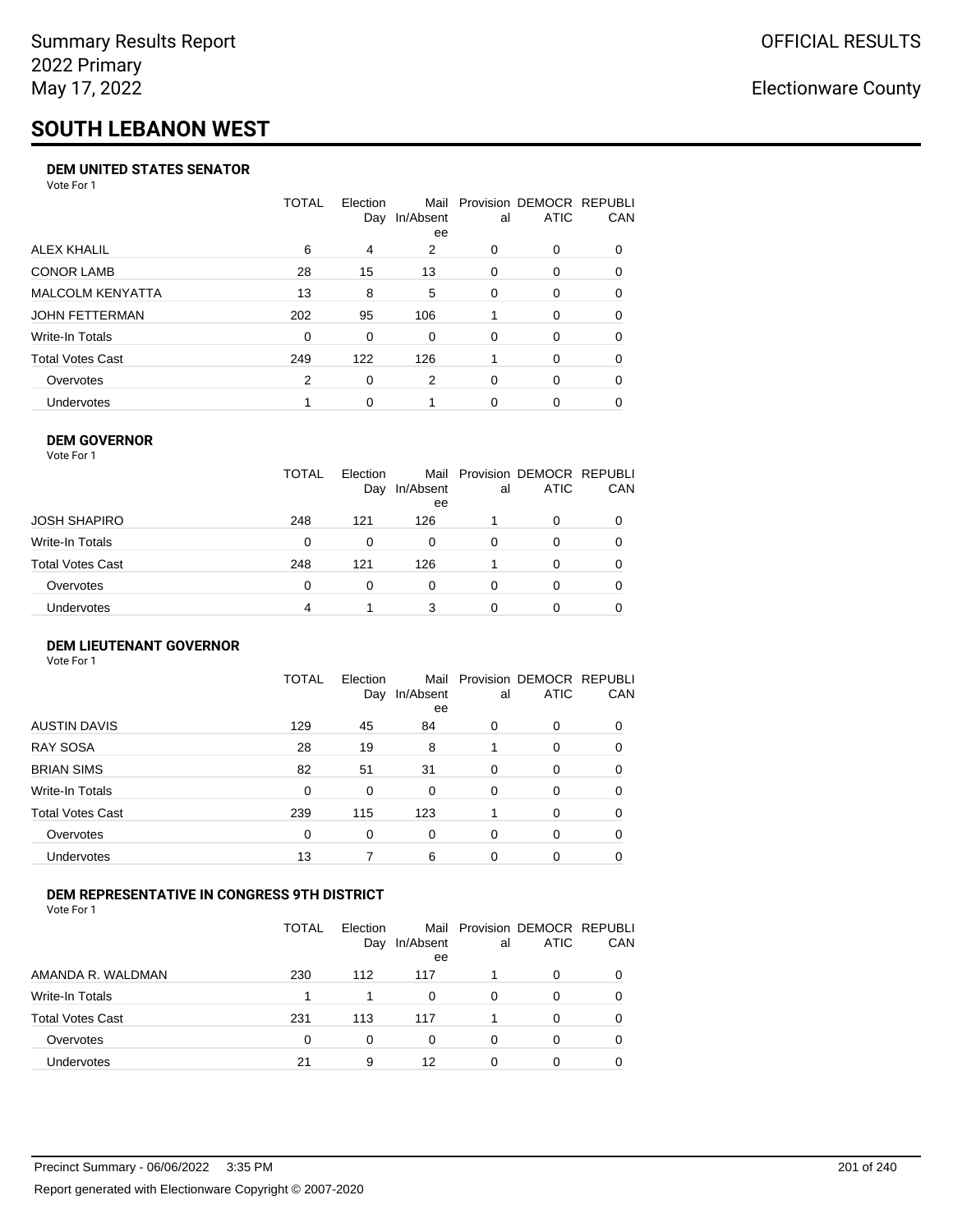## **SOUTH LEBANON WEST**

### **DEM SENATOR IN THE GENERAL ASSEMBLY 48TH DISTRICT**

|                         | <b>TOTAL</b> | Election<br>Day | In/Absent<br>ee | al | Mail Provision DEMOCR REPUBLI<br><b>ATIC</b> | CAN |
|-------------------------|--------------|-----------------|-----------------|----|----------------------------------------------|-----|
| <b>CALVIN CLEMENTS</b>  | 234          | 115             | 118             |    | O                                            |     |
| Write-In Totals         | 5            | 2               | 3               | 0  | O                                            |     |
| <b>Total Votes Cast</b> | 239          | 117             | 121             |    | 0                                            |     |
| Overvotes               | 0            | O               | U               | ∩  | 0                                            |     |
| Undervotes              | 13           | 5               | 8               |    |                                              |     |

### **DEM REPRESENTATIVE IN THE GENERAL ASSEMBLY 101ST**

Vote For 1

|                         | TOTAL | Election<br>Day | Mail<br>In/Absent<br>ee | al | Provision DEMOCR REPUBLI<br><b>ATIC</b> | <b>CAN</b> |
|-------------------------|-------|-----------------|-------------------------|----|-----------------------------------------|------------|
| <b>CATHERINE MILLER</b> | 236   | 116             | 119                     |    | 0                                       | 0          |
| <b>Write-In Totals</b>  |       |                 |                         | 0  |                                         | 0          |
| <b>Total Votes Cast</b> | 237   | 116             | 120                     |    | 0                                       | 0          |
| Overvotes               | 0     |                 | 0                       | 0  |                                         | 0          |
| <b>Undervotes</b>       | 15    | 6               | 9                       | O  |                                         | 0          |

### **DEM MEMBER OF THE DEMOCRATIC STATE COMMITTEE**

Vote For 2

|                         | TOTAL    | Election<br>Day | Mail<br>In/Absent<br>ee | al       | Provision DEMOCR REPUBLI<br><b>ATIC</b> | CAN      |
|-------------------------|----------|-----------------|-------------------------|----------|-----------------------------------------|----------|
| LAURA QUICK             | 157      | 80              | 76                      |          | 0                                       | $\Omega$ |
| <b>CALVIN CLEMENTS</b>  | 111      | 46              | 65                      | 0        | 0                                       | 0        |
| <b>CORNELL WILSON</b>   | 126      | 67              | 58                      |          | 0                                       | $\Omega$ |
| Write-In Totals         | 0        | 0               | 0                       | $\Omega$ | 0                                       | $\Omega$ |
| <b>Total Votes Cast</b> | 394      | 193             | 199                     | 2        | 0                                       | 0        |
| Overvotes               | $\Omega$ | 0               | 0                       | $\Omega$ | 0                                       | $\Omega$ |
| <b>Undervotes</b>       | 110      | 51              | 59                      | 0        | 0                                       |          |

#### **DEM MEMBER OF THE DEMOCRATIC COUNTY COMMITTEE SOUTH LEBANON WEST** Vote For 3

|                         | TOTAL | Election<br>Day | In/Absent<br>ee | al | Mail Provision DEMOCR REPUBLI<br><b>ATIC</b> | CAN |
|-------------------------|-------|-----------------|-----------------|----|----------------------------------------------|-----|
| <b>ELLEN GECKER</b>     | 216   | 110             | 105             |    | 0                                            |     |
| <b>Write-In Totals</b>  | 18    | 12              | 6               | 0  | 0                                            | 0   |
| <b>Total Votes Cast</b> | 234   | 122             | 111             |    | 0                                            | 0   |
| Overvotes               | 0     | 0               | 0               | 0  | 0                                            | 0   |
| <b>Undervotes</b>       | 520   | 244             | 276             | 0  | 0                                            |     |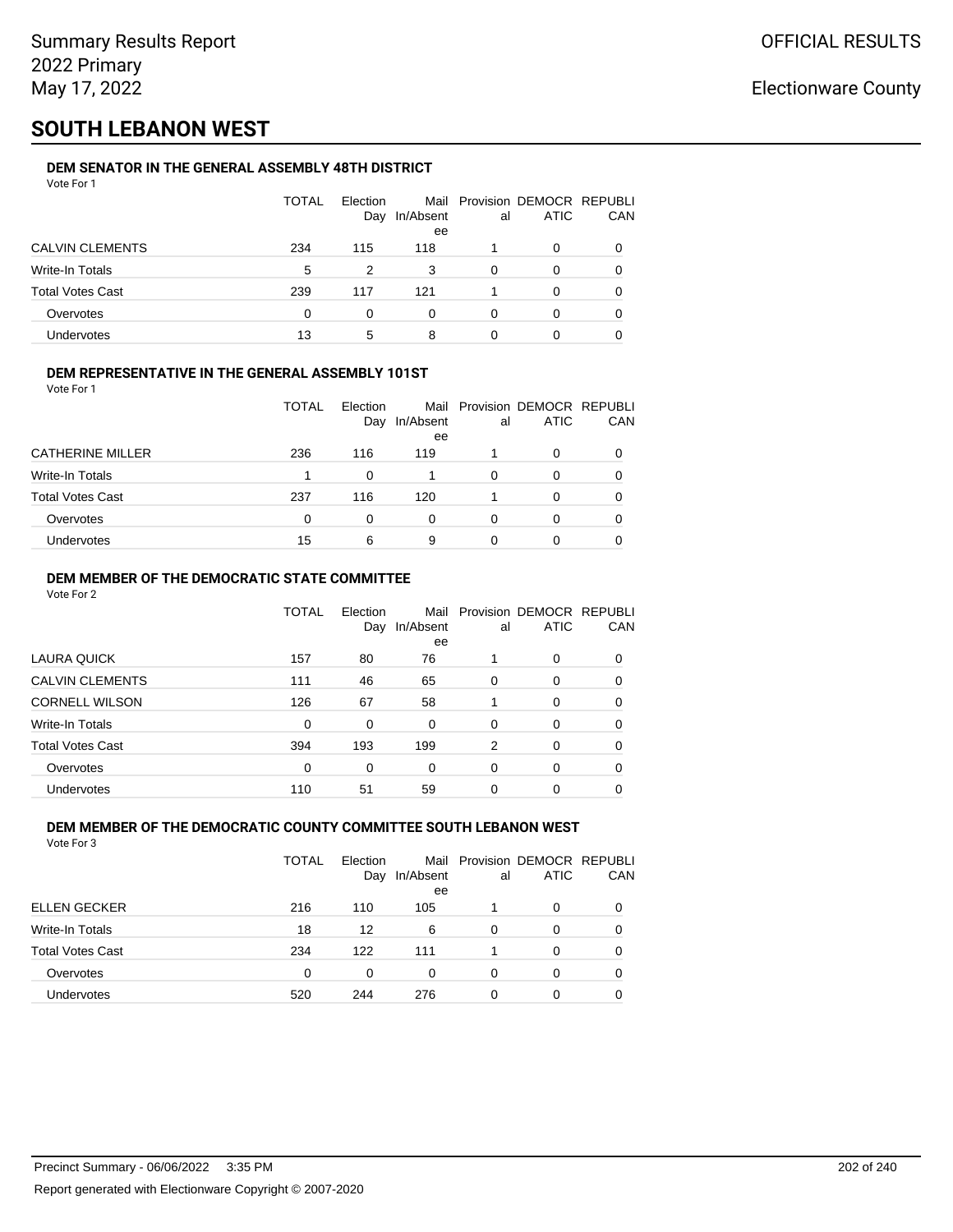# **SOUTH LEBANON WEST**

### **REP GOVERNOR**

Vote For 1

|                         | <b>TOTAL</b> | Election<br>Day | Mail<br>In/Absent<br>ee | al          | Provision DEMOCR REPUBLI<br><b>ATIC</b> | CAN |
|-------------------------|--------------|-----------------|-------------------------|-------------|-----------------------------------------|-----|
| <b>LOU BARLETTA</b>     | 128          | 112             | 16                      | 0           | 0                                       | 0   |
| DOUGLAS V. MASTRIANO    | 239          | 232             | 7                       | 0           | 0                                       | 0   |
| <b>NCHE ZAMA</b>        | 8            | 5               | 3                       | 0           | 0                                       | 0   |
| DAVE WHITE              | 25           | 23              | $\overline{2}$          | $\mathbf 0$ | 0                                       | 0   |
| <b>MELISSA HART</b>     | 8            | 6               | 2                       | 0           | 0                                       | 0   |
| <b>BILL MCSWAIN</b>     | 63           | 54              | 9                       | 0           | 0                                       | 0   |
| <b>CHARLIE GEROW</b>    | 16           | 11              | 5                       | $\Omega$    | $\Omega$                                | 0   |
| <b>JOE GALE</b>         | 1            | 1               | 0                       | $\mathbf 0$ | 0                                       | 0   |
| <b>JAKE CORMAN</b>      | 13           | 6               | $\overline{7}$          | 0           | 0                                       | 0   |
| <b>Write-In Totals</b>  | 2            | 2               | 0                       | $\mathbf 0$ | 0                                       | 0   |
| <b>Total Votes Cast</b> | 503          | 452             | 51                      | 0           | 0                                       | 0   |
| Overvotes               | 0            | 0               | 0                       | 0           | 0                                       | 0   |
| Undervotes              | 2            | 1               | 1                       | $\mathbf 0$ | 0                                       | 0   |

## **REP LIEUTENANT GOVERNOR**

|                              | TOTAL          | Election | Mail<br>Day In/Absent<br>ee | al       | Provision DEMOCR REPUBLI<br><b>ATIC</b> | CAN      |
|------------------------------|----------------|----------|-----------------------------|----------|-----------------------------------------|----------|
| <b>CLARICE SCHILLINGER</b>   | 5              | 5        | 0                           | $\Omega$ | 0                                       | 0        |
| JAMES EARL JONES             | 24             | 17       | 7                           | $\Omega$ | 0                                       | 0        |
| <b>RICK SACCONE</b>          | 14             | 14       | 0                           | 0        | 0                                       | 0        |
| <b>JOHN BROWN</b>            | $\overline{2}$ | 2        | 0                           | $\Omega$ | 0                                       | 0        |
| <b>CHRIS FRYE</b>            | 12             | 7        | 5                           | 0        | 0                                       | 0        |
| JEFF COLEMAN                 | 23             | 19       | 4                           | 0        | 0                                       | 0        |
| <b>RUSS DIAMOND</b>          | 295            | 269      | 26                          | $\Omega$ | $\Omega$                                | 0        |
| <b>CARRIE LEWIS DELROSSO</b> | 78             | 73       | 5                           | 0        | 0                                       | 0        |
| <b>TEDDY DANIELS</b>         | 30             | 30       | $\Omega$                    | $\Omega$ | 0                                       | 0        |
| Write-In Totals              | 1              | 1        | 0                           | 0        | 0                                       | 0        |
| <b>Total Votes Cast</b>      | 484            | 437      | 47                          | 0        | 0                                       | 0        |
| Overvotes                    | $\overline{2}$ | 0        | 2                           | $\Omega$ | $\Omega$                                | $\Omega$ |
| Undervotes                   | 19             | 16       | 3                           | $\Omega$ | $\Omega$                                | $\Omega$ |
|                              |                |          |                             |          |                                         |          |

### **REP REPRESENTATIVE IN CONGRESS 9TH DISTRICT**

|                         | <b>TOTAL</b> | Election<br>Day | In/Absent<br>ee | al       | Mail Provision DEMOCR REPUBLI<br><b>ATIC</b> | CAN      |
|-------------------------|--------------|-----------------|-----------------|----------|----------------------------------------------|----------|
| DAN MEUSER              | 458          | 410             | 48              | 0        | 0                                            | $\Omega$ |
| Write-In Totals         | 2            | 2               | 0               | 0        | 0                                            |          |
| <b>Total Votes Cast</b> | 460          | 412             | 48              | $\Omega$ | 0                                            |          |
| Overvotes               | 0            | 0               | 0               | 0        | 0                                            | 0        |
| Undervotes              | 45           | 41              | 4               | 0        | 0                                            |          |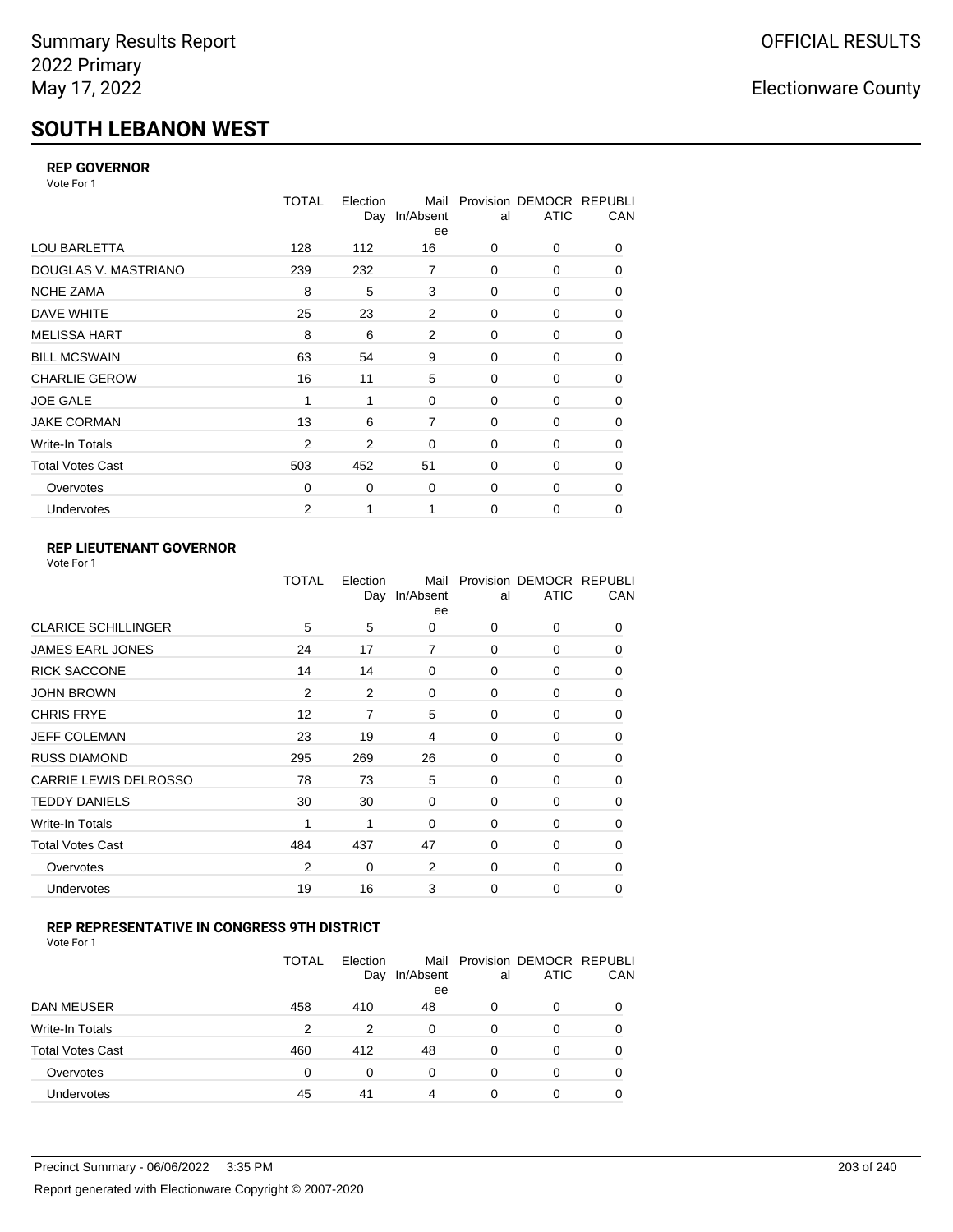# **SOUTH LEBANON WEST**

#### **REP SENATOR IN THE GENERAL ASSEMBLY 48TH DISTRICT**  $V$ ote Formula in  $V$

| <b>VOLE FOI</b> I       |       |                 |                 |    |                                              |     |
|-------------------------|-------|-----------------|-----------------|----|----------------------------------------------|-----|
|                         | TOTAL | Election<br>Day | In/Absent<br>ee | al | Mail Provision DEMOCR REPUBLI<br><b>ATIC</b> | CAN |
| <b>CHRIS GEBHARD</b>    | 471   | 424             | 47              | 0  | 0                                            |     |
| Write-In Totals         | 3     | 2               |                 | 0  | 0                                            | 0   |
| <b>Total Votes Cast</b> | 474   | 426             | 48              | 0  | 0                                            |     |
| Overvotes               | 0     | 0               | 0               | 0  | 0                                            |     |
| Undervotes              | 31    | 27              |                 |    | 0                                            |     |

### **REP REPRESENTATIVE IN THE GENERAL ASSEMBLY 101ST**

| Vote For 1 |  |  |
|------------|--|--|
|            |  |  |

|                         | TOTAL | Election<br>Day | In/Absent | al | Mail Provision DEMOCR REPUBLI<br><b>ATIC</b> | CAN |
|-------------------------|-------|-----------------|-----------|----|----------------------------------------------|-----|
|                         |       |                 | ee        |    |                                              |     |
| <b>JOHN SCHLEGEL</b>    | 468   | 419             | 49        | 0  | 0                                            |     |
| <b>Write-In Totals</b>  | 4     | 3               |           |    | 0                                            |     |
| <b>Total Votes Cast</b> | 472   | 422             | 50        |    | 0                                            |     |
| Overvotes               | 0     | 0               | 0         | 0  | 0                                            |     |
| <b>Undervotes</b>       | 33    | 31              | 2         |    | 0                                            |     |

### **REP MEMBER OF THE REPUBLICAN STATE COMMITTEE**

|                         | TOTAL | Election<br>Day | Mail<br>In/Absent<br>ee | al          | Provision DEMOCR REPUBLI<br><b>ATIC</b> | CAN      |
|-------------------------|-------|-----------------|-------------------------|-------------|-----------------------------------------|----------|
| <b>RUSS DIAMOND</b>     | 366   | 335             | 31                      | 0           | $\Omega$                                | $\Omega$ |
| WILLIAM L. DOUGHERTY    | 252   | 216             | 36                      | 0           | 0                                       | 0        |
| MATTHEW J. URBAN        | 192   | 160             | 32                      | 0           | 0                                       | $\Omega$ |
| DONNETTE QUAIROLI       | 228   | 197             | 31                      | $\mathbf 0$ | 0                                       | $\Omega$ |
| <b>DAWN BLAUCH</b>      | 292   | 252             | 40                      | 0           | 0                                       | $\Omega$ |
| <b>RON FERRANCE</b>     | 119   | 99              | 20                      | 0           | 0                                       | 0        |
| Write-In Totals         | 7     | 6               | 1                       | 0           | 0                                       | 0        |
| <b>Total Votes Cast</b> | 1,456 | 1,265           | 191                     | 0           | 0                                       | 0        |
| Overvotes               | 10    | 10              | $\Omega$                | 0           | 0                                       | $\Omega$ |
| Undervotes              | 1,059 | 990             | 69                      | 0           | 0                                       | 0        |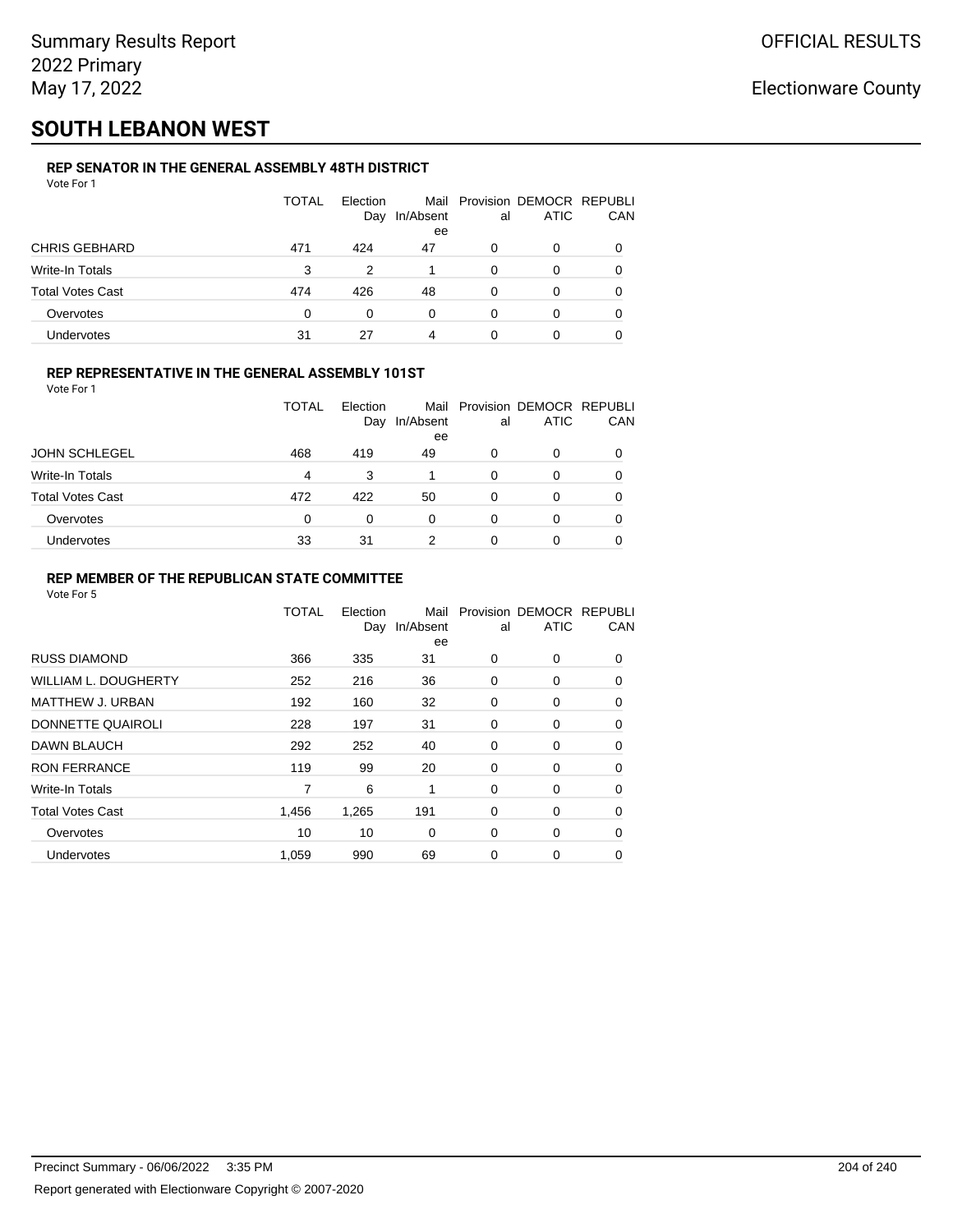# **SOUTH LONDONDERRY MIDDLE**

### **DEM UNITED STATES SENATOR**

Vote For 1

|                         | TOTAL | Election<br>Day | Mail<br>In/Absent<br>ee | al       | Provision DEMOCR REPUBLI<br>ATIC | CAN      |
|-------------------------|-------|-----------------|-------------------------|----------|----------------------------------|----------|
| ALEX KHALIL             | 8     | 3               | 5                       | $\Omega$ | $\Omega$                         | $\Omega$ |
| <b>CONOR LAMB</b>       | 31    | 14              | 17                      | $\Omega$ | 0                                | 0        |
| <b>MALCOLM KENYATTA</b> | 13    | 5               | 8                       | $\Omega$ | 0                                | 0        |
| JOHN FETTERMAN          | 174   | 88              | 85                      |          | $\Omega$                         | $\Omega$ |
| Write-In Totals         | 0     | $\Omega$        | 0                       | $\Omega$ | $\Omega$                         | 0        |
| Total Votes Cast        | 226   | 110             | 115                     |          | $\Omega$                         | 0        |
| Overvotes               |       | $\Omega$        |                         | $\Omega$ | $\Omega$                         | 0        |
| Undervotes              | 2     |                 |                         | $\Omega$ | 0                                |          |

### **DEM GOVERNOR**

| Vote For 1       |              |                 |                 |          |                                              |          |
|------------------|--------------|-----------------|-----------------|----------|----------------------------------------------|----------|
|                  | <b>TOTAL</b> | Election<br>Day | In/Absent<br>ee | al       | Mail Provision DEMOCR REPUBLI<br><b>ATIC</b> | CAN      |
| JOSH SHAPIRO     | 223          | 107             | 115             |          | 0                                            |          |
| Write-In Totals  | 2            | 2               | 0               | $\Omega$ | 0                                            | $\Omega$ |
| Total Votes Cast | 225          | 109             | 115             |          | 0                                            | 0        |
| Overvotes        | 0            | 0               | 0               | $\Omega$ | 0                                            | 0        |
| Undervotes       | 4            | 2               | 2               | 0        | 0                                            |          |

### **DEM LIEUTENANT GOVERNOR**

| Vote For 1              |              |                 |                   |          |                                         |          |
|-------------------------|--------------|-----------------|-------------------|----------|-----------------------------------------|----------|
|                         | <b>TOTAL</b> | Election<br>Day | Mail<br>In/Absent | al       | Provision DEMOCR REPUBLI<br><b>ATIC</b> | CAN      |
|                         |              |                 | ee                |          |                                         |          |
| <b>AUSTIN DAVIS</b>     | 107          | 38              | 69                | 0        | 0                                       | $\Omega$ |
| <b>RAY SOSA</b>         | 18           | 8               | 10                | 0        | 0                                       | 0        |
| <b>BRIAN SIMS</b>       | 83           | 52              | 30                |          | 0                                       | $\Omega$ |
| <b>Write-In Totals</b>  | 1            | 1               | 0                 | $\Omega$ | 0                                       | $\Omega$ |
| <b>Total Votes Cast</b> | 209          | 99              | 109               |          | 0                                       | $\Omega$ |
| Overvotes               | 0            | 0               | 0                 | 0        | 0                                       | $\Omega$ |
| Undervotes              | 20           | 12              | 8                 | 0        | 0                                       | 0        |
|                         |              |                 |                   |          |                                         |          |

### **DEM REPRESENTATIVE IN CONGRESS 9TH DISTRICT**

|                         | TOTAL | Election<br>Day | In/Absent<br>ee | al | Mail Provision DEMOCR REPUBLI<br><b>ATIC</b> | <b>CAN</b> |
|-------------------------|-------|-----------------|-----------------|----|----------------------------------------------|------------|
| AMANDA R. WALDMAN       | 212   | 102             | 109             |    | 0                                            | 0          |
| Write-In Totals         |       |                 | $\Omega$        | 0  |                                              | 0          |
| <b>Total Votes Cast</b> | 213   | 103             | 109             |    |                                              | 0          |
| Overvotes               | 0     | 0               | 0               | 0  | 0                                            | 0          |
| Undervotes              | 16    | 8               | 8               |    |                                              |            |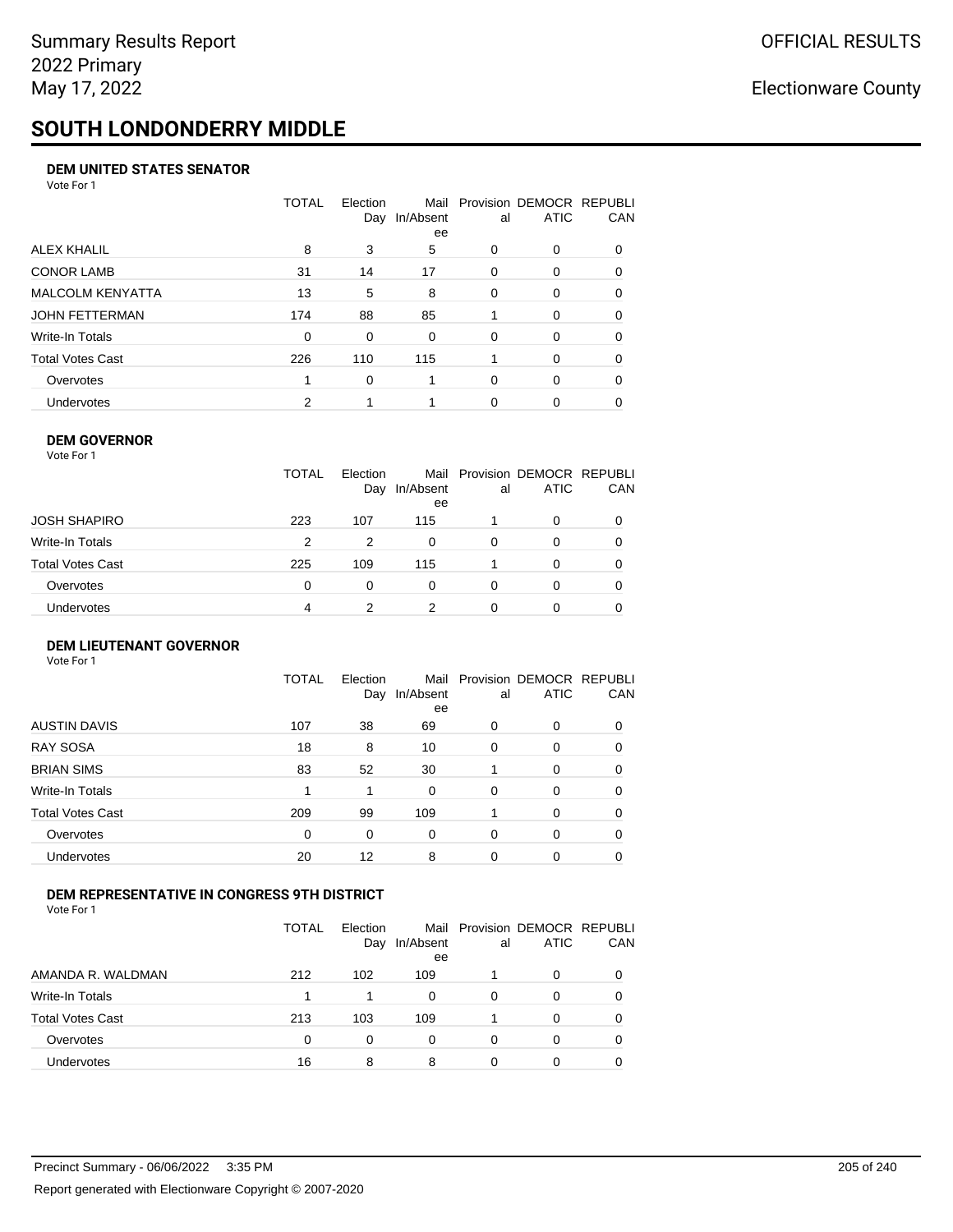# **SOUTH LONDONDERRY MIDDLE**

#### **DEM SENATOR IN THE GENERAL ASSEMBLY 48TH DISTRICT** Vote For 1

| 1 U U U                 |              |          |                     |    |                                              |            |
|-------------------------|--------------|----------|---------------------|----|----------------------------------------------|------------|
|                         | <b>TOTAL</b> | Election | Day In/Absent<br>ee | al | Mail Provision DEMOCR REPUBLI<br><b>ATIC</b> | <b>CAN</b> |
| <b>CALVIN CLEMENTS</b>  | 215          | 105      | 109                 |    | 0                                            | 0          |
| Write-In Totals         | 0            | $\Omega$ | 0                   | 0  | 0                                            | 0          |
| <b>Total Votes Cast</b> | 215          | 105      | 109                 |    | $\Omega$                                     | 0          |
| Overvotes               |              | 0        |                     | 0  |                                              | 0          |
| <b>Undervotes</b>       | 13           | 6        |                     | 0  |                                              | 0          |

### **DEM REPRESENTATIVE IN THE GENERAL ASSEMBLY 98TH**

Vote For 1

|                         | TOTAL | Election<br>Day | In/Absent<br>ee | al | Mail Provision DEMOCR REPUBLI<br><b>ATIC</b> | <b>CAN</b> |
|-------------------------|-------|-----------------|-----------------|----|----------------------------------------------|------------|
| <b>MARK TEMONS</b>      | 210   | 101             | 108             |    |                                              | 0          |
| Write-In Totals         | 0     |                 | 0               | 0  |                                              | 0          |
| <b>Total Votes Cast</b> | 210   | 101             | 108             |    | 0                                            | 0          |
| Overvotes               | 0     | 0               | 0               | 0  |                                              | 0          |
| <b>Undervotes</b>       | 19    | 10              | 9               | 0  |                                              | 0          |

### **DEM MEMBER OF THE DEMOCRATIC STATE COMMITTEE**

Vote For 2

|                         | TOTAL | Election<br>Day | Mail<br>In/Absent<br>ee | al       | Provision DEMOCR REPUBLI<br><b>ATIC</b> | CAN      |
|-------------------------|-------|-----------------|-------------------------|----------|-----------------------------------------|----------|
| LAURA QUICK             | 176   | 85              | 91                      | 0        | 0                                       | $\Omega$ |
| <b>CALVIN CLEMENTS</b>  | 150   | 71              | 79                      | $\Omega$ | 0                                       | 0        |
| <b>CORNELL WILSON</b>   | 42    | 17              | 24                      |          | 0                                       | 0        |
| Write-In Totals         | 0     | 0               | 0                       | 0        | 0                                       | 0        |
| <b>Total Votes Cast</b> | 368   | 173             | 194                     |          | 0                                       | $\Omega$ |
| Overvotes               | 2     | 0               | 2                       | $\Omega$ | 0                                       | 0        |
| Undervotes              | 87    | 49              | 38                      | 0        | 0                                       |          |

#### **DEM MEMBER OF THE DEMOCRATIC COUNTY COMMITTEE SOUTH LONDONDERRY MIDDLE** Vote For 3

|                            | TOTAL | Election<br>Day | Mail<br>In/Absent<br>ee | al       | Provision DEMOCR REPUBLI<br><b>ATIC</b> | CAN |
|----------------------------|-------|-----------------|-------------------------|----------|-----------------------------------------|-----|
| <b>CALVIN CLEMENTS</b>     | 166   | 82              | 83                      |          | $\Omega$                                | 0   |
| RALPH DUQUETTE             | 124   | 60              | 63                      |          | 0                                       | 0   |
| <b>MONICA VON DOBENECK</b> | 147   | 74              | 73                      | $\Omega$ | $\Omega$                                | 0   |
| Write-In Totals            | 2     | $\Omega$        | 2                       | $\Omega$ | $\Omega$                                | 0   |
| <b>Total Votes Cast</b>    | 439   | 216             | 221                     | 2        | $\Omega$                                | 0   |
| Overvotes                  | 9     | 0               | 9                       | $\Omega$ | $\Omega$                                | 0   |
| Undervotes                 | 238   | 117             | 121                     | 0        | $\Omega$                                |     |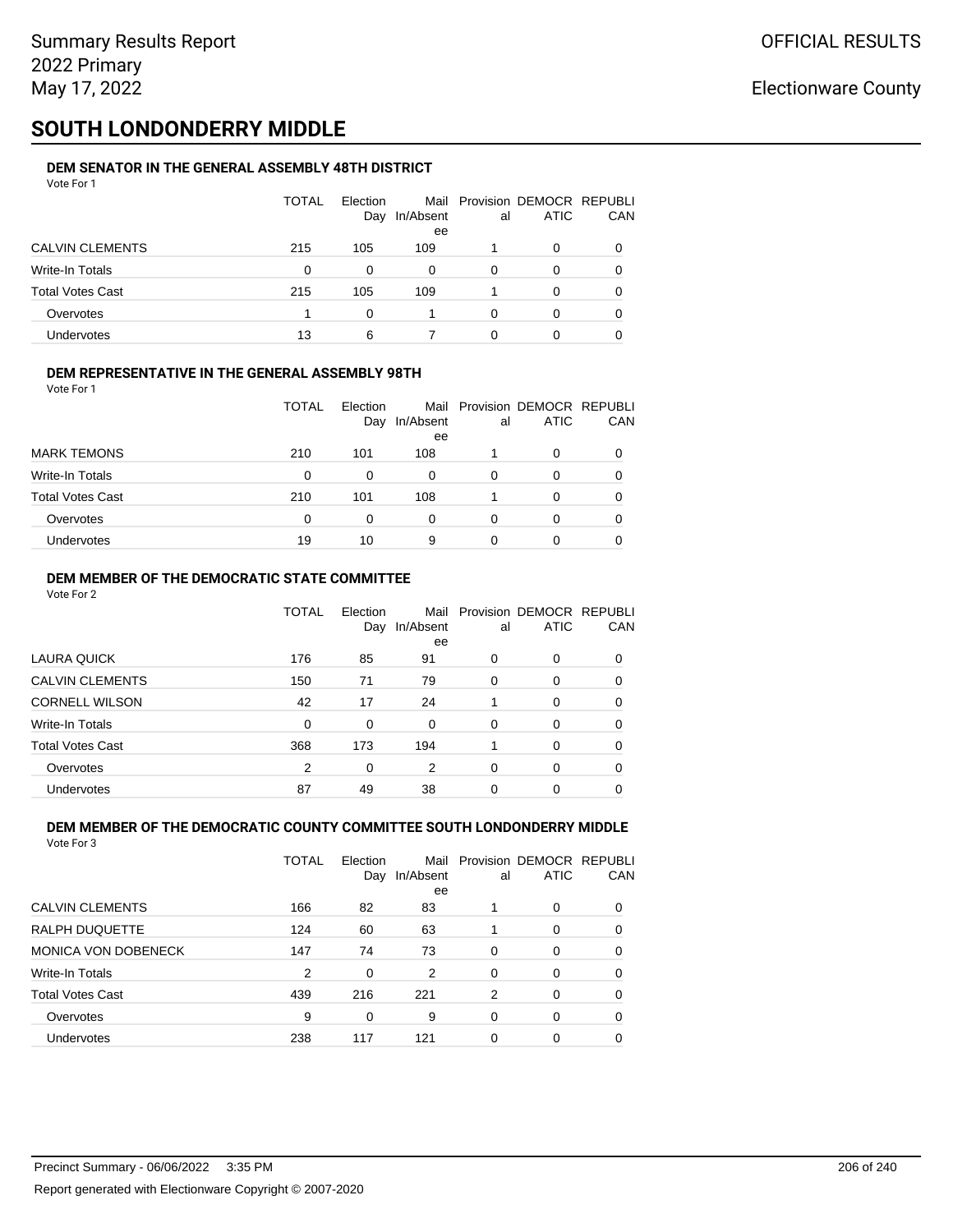# **SOUTH LONDONDERRY MIDDLE**

### **REP GOVERNOR**

Vote For 1

|                         | <b>TOTAL</b>   | Election<br>Day | Mail<br>In/Absent<br>ee | al          | Provision DEMOCR REPUBLI<br><b>ATIC</b> | CAN      |
|-------------------------|----------------|-----------------|-------------------------|-------------|-----------------------------------------|----------|
| LOU BARLETTA            | 148            | 134             | 13                      | 1           | 0                                       | 0        |
| DOUGLAS V. MASTRIANO    | 289            | 272             | 17                      | 0           | 0                                       | $\Omega$ |
| <b>NCHE ZAMA</b>        | 3              | 3               | 0                       | 0           | 0                                       | 0        |
| DAVE WHITE              | 41             | 35              | 6                       | $\mathbf 0$ | 0                                       | 0        |
| <b>MELISSA HART</b>     | 15             | 12              | 3                       | 0           | 0                                       | 0        |
| <b>BILL MCSWAIN</b>     | 64             | 59              | 5                       | $\mathbf 0$ | 0                                       | 0        |
| <b>CHARLIE GEROW</b>    | 21             | 19              | 2                       | $\Omega$    | $\Omega$                                | 0        |
| <b>JOE GALE</b>         | 7              | 5               | $\overline{2}$          | $\mathbf 0$ | 0                                       | 0        |
| <b>JAKE CORMAN</b>      | 10             | 5               | 5                       | $\mathbf 0$ | 0                                       | 0        |
| Write-In Totals         | 0              | 0               | 0                       | $\mathbf 0$ | 0                                       | 0        |
| <b>Total Votes Cast</b> | 598            | 544             | 53                      | 1           | 0                                       | 0        |
| Overvotes               | $\overline{2}$ | 1               | 1                       | 0           | 0                                       | 0        |
| Undervotes              | 2              | 2               | $\mathbf 0$             | $\mathbf 0$ | 0                                       | 0        |

### **REP LIEUTENANT GOVERNOR**

| Vote For 1 |  |
|------------|--|
|------------|--|

|                            | TOTAL | Election | Mail<br>Day In/Absent<br>ee | al       | Provision DEMOCR REPUBLI<br><b>ATIC</b> | CAN      |
|----------------------------|-------|----------|-----------------------------|----------|-----------------------------------------|----------|
| <b>CLARICE SCHILLINGER</b> | 23    | 20       | 3                           | $\Omega$ | 0                                       | 0        |
| JAMES EARL JONES           | 31    | 28       | 3                           | $\Omega$ | $\Omega$                                | 0        |
| <b>RICK SACCONE</b>        | 25    | 18       | 7                           | $\Omega$ | 0                                       | 0        |
| JOHN BROWN                 | 6     | 5        | 1                           | $\Omega$ | $\Omega$                                | 0        |
| CHRIS FRYE                 | 24    | 20       | 4                           | $\Omega$ | 0                                       | 0        |
| JEFF COLEMAN               | 64    | 54       | 9                           | 1        | $\Omega$                                | 0        |
| <b>RUSS DIAMOND</b>        | 282   | 263      | 19                          | $\Omega$ | 0                                       | 0        |
| CARRIE LEWIS DELROSSO      | 75    | 71       | 4                           | $\Omega$ | $\Omega$                                | 0        |
| <b>TEDDY DANIELS</b>       | 45    | 42       | 3                           | $\Omega$ | 0                                       | 0        |
| Write-In Totals            | 3     | 3        | $\Omega$                    | $\Omega$ | $\Omega$                                | 0        |
| Total Votes Cast           | 578   | 524      | 53                          | 1        | 0                                       | 0        |
| Overvotes                  | 1     | 0        | 1                           | 0        | 0                                       | $\Omega$ |
| <b>Undervotes</b>          | 23    | 23       | 0                           | $\Omega$ | 0                                       | 0        |
|                            |       |          |                             |          |                                         |          |

### **REP REPRESENTATIVE IN CONGRESS 9TH DISTRICT**

| Vote For 1 |  |  |
|------------|--|--|
|------------|--|--|

|                         | TOTAL | Election<br>Day | In/Absent<br>ee | al | Mail Provision DEMOCR REPUBLI<br><b>ATIC</b> | CAN      |
|-------------------------|-------|-----------------|-----------------|----|----------------------------------------------|----------|
| DAN MEUSER              | 543   | 493             | 49              |    | 0                                            |          |
| Write-In Totals         | 8     |                 |                 | 0  | 0                                            |          |
| <b>Total Votes Cast</b> | 551   | 500             | 50              |    | 0                                            | $\Omega$ |
| Overvotes               | 0     | 0               | 0               | 0  | O                                            |          |
| Undervotes              | 51    | 47              | 4               | ი  | ი                                            |          |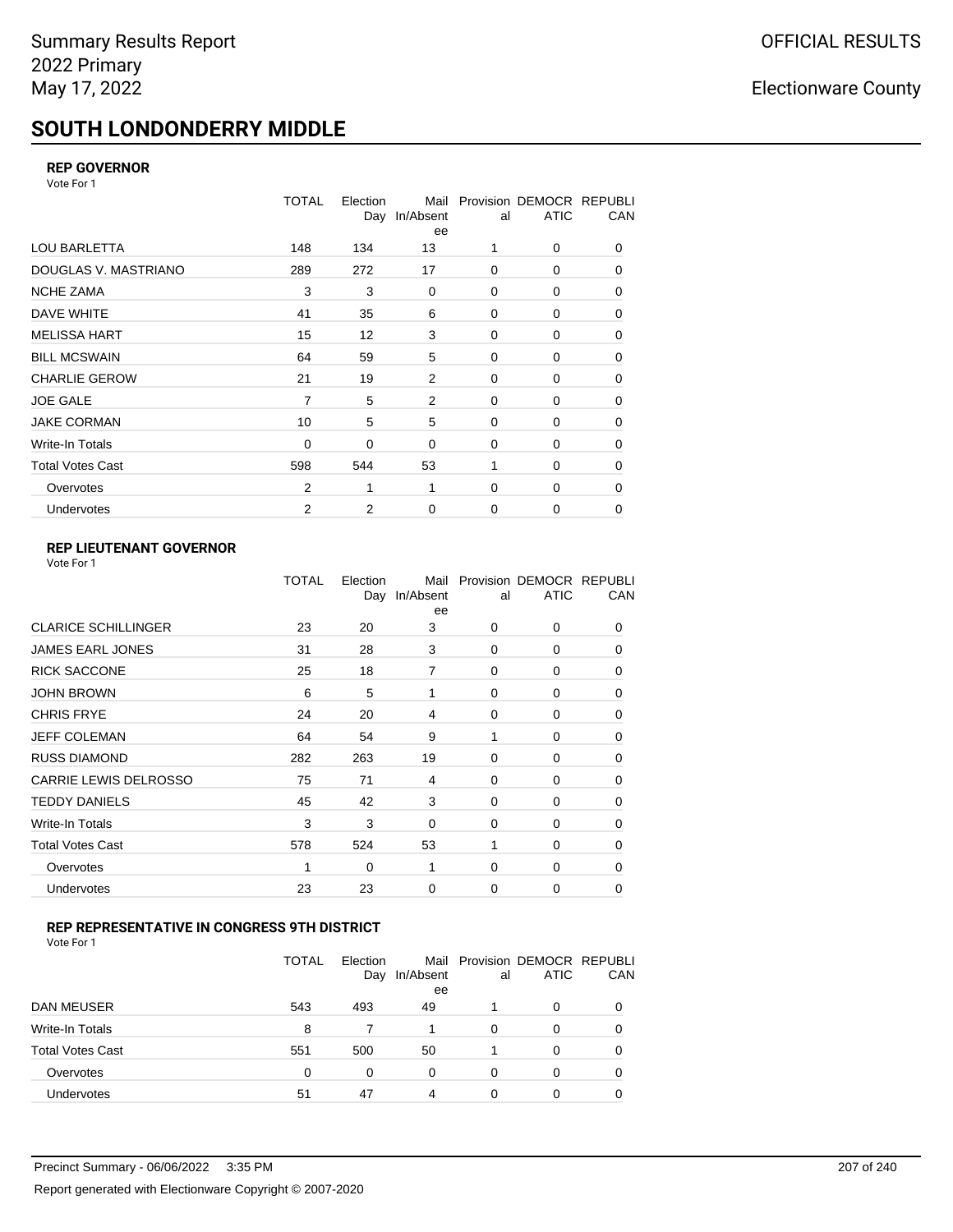# **SOUTH LONDONDERRY MIDDLE**

#### **REP SENATOR IN THE GENERAL ASSEMBLY 48TH DISTRICT** Vote For 1

| 1 U U U U U             |              |                 |                 |    |                                              |          |
|-------------------------|--------------|-----------------|-----------------|----|----------------------------------------------|----------|
|                         | <b>TOTAL</b> | Election<br>Day | In/Absent<br>ee | al | Mail Provision DEMOCR REPUBLI<br><b>ATIC</b> | CAN      |
| <b>CHRIS GEBHARD</b>    | 548          | 498             | 49              |    | 0                                            |          |
| Write-In Totals         |              |                 | 0               | 0  | O                                            |          |
| <b>Total Votes Cast</b> | 549          | 499             | 49              |    | 0                                            | $\Omega$ |
| Overvotes               | 0            | 0               | 0               | 0  | 0                                            | 0        |
| <b>Undervotes</b>       | 53           | 48              | 5               | 0  | 0                                            |          |

### **REP REPRESENTATIVE IN THE GENERAL ASSEMBLY 98TH**

| Vote For 1 |  |
|------------|--|
|            |  |

|                         | TOTAL | Election<br>Day | Mail<br>In/Absent | al       | Provision DEMOCR REPUBLI<br><b>ATIC</b> | CAN      |
|-------------------------|-------|-----------------|-------------------|----------|-----------------------------------------|----------|
| LU ANN FAHNDRICH        | 100   | 85              | ee<br>15          | 0        | 0                                       | 0        |
| TOM JONES               | 94    | 91              | 2                 |          | 0                                       | 0        |
| <b>FAITH BUCKS</b>      | 396   | 362             | 34                | $\Omega$ | 0                                       | 0        |
| Write-In Totals         | 2     | 2               | $\Omega$          | $\Omega$ | 0                                       | 0        |
| <b>Total Votes Cast</b> | 592   | 540             | 51                |          | 0                                       | 0        |
| Overvotes               |       | 1               | $\Omega$          | $\Omega$ | 0                                       | $\Omega$ |
| <b>Undervotes</b>       | 9     | 6               | 3                 | 0        | 0                                       |          |

### **REP MEMBER OF THE REPUBLICAN STATE COMMITTEE**

|                             | <b>TOTAL</b> | Election<br>Day | Mail<br>In/Absent<br>ee | al          | Provision DEMOCR REPUBLI<br><b>ATIC</b> | CAN      |
|-----------------------------|--------------|-----------------|-------------------------|-------------|-----------------------------------------|----------|
| <b>RUSS DIAMOND</b>         | 368          | 342             | 26                      | 0           | 0                                       | 0        |
| <b>WILLIAM L. DOUGHERTY</b> | 247          | 219             | 28                      | 0           | 0                                       | 0        |
| MATTHEW J. URBAN            | 234          | 204             | 29                      |             | 0                                       | $\Omega$ |
| DONNETTE QUAIROLI           | 257          | 225             | 32                      | 0           | 0                                       | $\Omega$ |
| DAWN BLAUCH                 | 449          | 409             | 40                      | 0           | 0                                       | $\Omega$ |
| <b>RON FERRANCE</b>         | 181          | 159             | 22                      | 0           | 0                                       | 0        |
| Write-In Totals             | 11           | 11              | $\mathbf 0$             | $\mathbf 0$ | 0                                       | $\Omega$ |
| <b>Total Votes Cast</b>     | 1,747        | 1,569           | 177                     | 1           | 0                                       | 0        |
| Overvotes                   | 0            | 0               | 0                       | 0           | 0                                       | $\Omega$ |
| <b>Undervotes</b>           | 1,257        | 1,166           | 91                      | 0           | 0                                       | 0        |
|                             |              |                 |                         |             |                                         |          |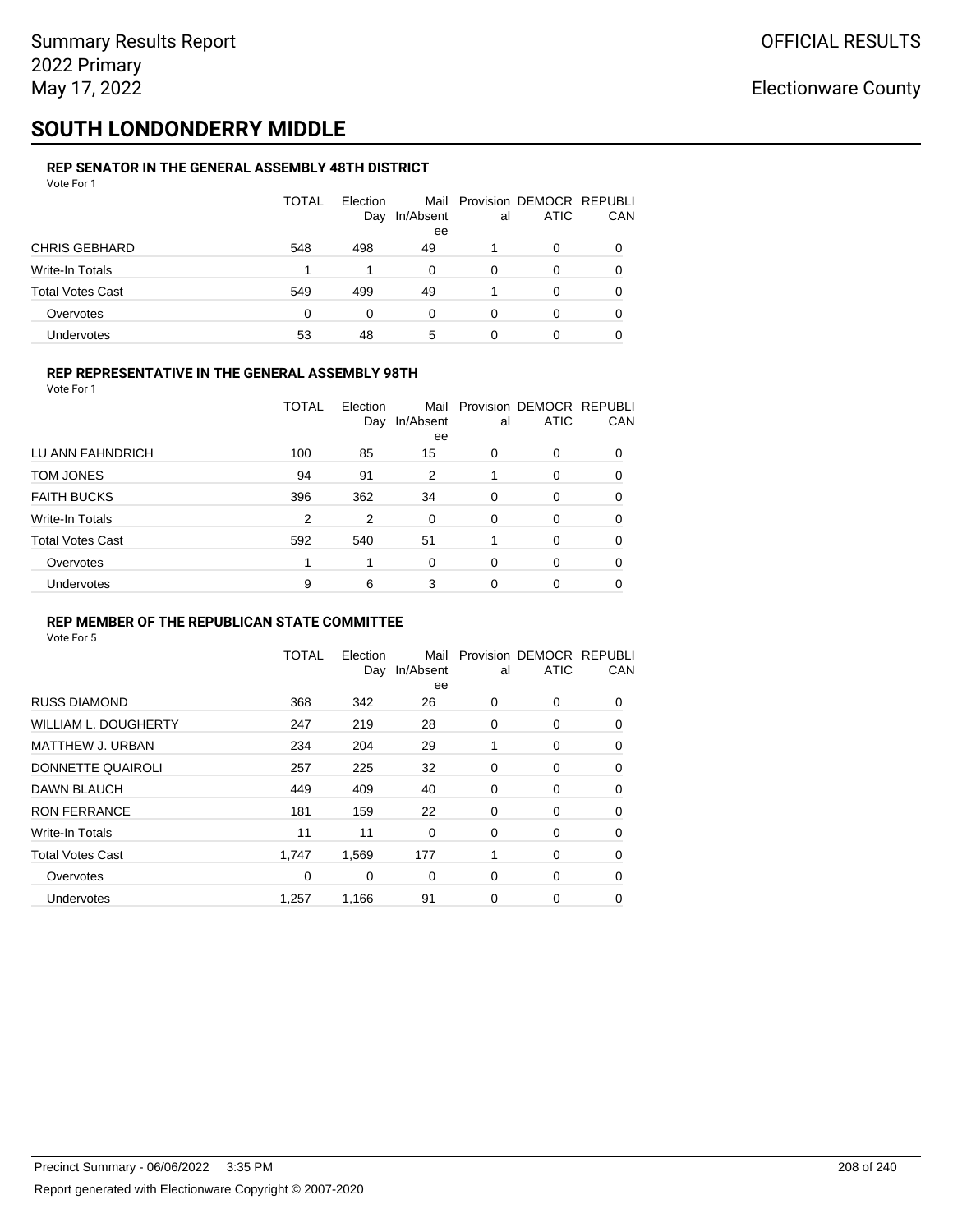# **SOUTH LONDONDERRY NORTH**

### **DEM UNITED STATES SENATOR**

Vote For 1

|                         | TOTAL | Election<br>Day | Mail<br>In/Absent<br>ee | al       | Provision DEMOCR REPUBLI<br><b>ATIC</b> | CAN      |
|-------------------------|-------|-----------------|-------------------------|----------|-----------------------------------------|----------|
| ALEX KHALIL             | 9     |                 | 8                       | $\Omega$ | 0                                       | $\Omega$ |
| <b>CONOR LAMB</b>       | 37    | 23              | 13                      |          | 0                                       | 0        |
| <b>MALCOLM KENYATTA</b> | 19    | 7               | 12                      | $\Omega$ | $\Omega$                                | 0        |
| JOHN FETTERMAN          | 233   | 128             | 105                     | $\Omega$ | $\Omega$                                | $\Omega$ |
| Write-In Totals         |       |                 | $\Omega$                | $\Omega$ | $\Omega$                                | $\Omega$ |
| Total Votes Cast        | 299   | 160             | 138                     |          | $\Omega$                                | $\Omega$ |
| Overvotes               | 2     | $\Omega$        | 2                       | $\Omega$ | $\Omega$                                | 0        |
| <b>Undervotes</b>       | 2     | 2               | 0                       | 0        | 0                                       |          |

### **DEM GOVERNOR**

| Vote For 1       |              |                 |                         |    |                                         |            |
|------------------|--------------|-----------------|-------------------------|----|-----------------------------------------|------------|
|                  | <b>TOTAL</b> | Election<br>Day | Mail<br>In/Absent<br>ee | al | Provision DEMOCR REPUBLI<br><b>ATIC</b> | <b>CAN</b> |
| JOSH SHAPIRO     | 299          | 159             | 139                     |    | $\Omega$                                | 0          |
| Write-In Totals  | 1            |                 | 0                       | 0  | 0                                       | 0          |
| Total Votes Cast | 300          | 160             | 139                     |    | $\Omega$                                | 0          |
| Overvotes        | 0            | 0               | 0                       | 0  | $\Omega$                                | 0          |
| Undervotes       | 3            | っ               |                         | 0  |                                         | 0          |

### **DEM LIEUTENANT GOVERNOR** Vote For 1

|                         | TOTAL | Election<br>Day | In/Absent<br>ee | al       | Mail Provision DEMOCR REPUBLI<br><b>ATIC</b> | CAN      |
|-------------------------|-------|-----------------|-----------------|----------|----------------------------------------------|----------|
| <b>AUSTIN DAVIS</b>     | 141   | 64              | 77              | 0        | 0                                            | 0        |
| <b>RAY SOSA</b>         | 44    | 28              | 16              | 0        | 0                                            | 0        |
| <b>BRIAN SIMS</b>       | 104   | 63              | 41              | 0        | $\Omega$                                     | $\Omega$ |
| <b>Write-In Totals</b>  | 1     | 1               | $\Omega$        | $\Omega$ | $\Omega$                                     | $\Omega$ |
| <b>Total Votes Cast</b> | 290   | 156             | 134             | 0        | 0                                            | $\Omega$ |
| Overvotes               | 0     | 0               | 0               | $\Omega$ | 0                                            | $\Omega$ |
| Undervotes              | 12    | 6               | 6               | 0        | 0                                            | 0        |

### **DEM REPRESENTATIVE IN CONGRESS 9TH DISTRICT**

Vote For 1

|                         | TOTAL    | <b>Flection</b><br>Day | In/Absent<br>ee | al | Mail Provision DEMOCR REPUBLI<br><b>ATIC</b> | <b>CAN</b> |
|-------------------------|----------|------------------------|-----------------|----|----------------------------------------------|------------|
| AMANDA R. WALDMAN       | 289      | 157                    | 131             |    | $\Omega$                                     | 0          |
| Write-In Totals         | $\Omega$ | U                      | 0               | 0  | $\Omega$                                     | 0          |
| <b>Total Votes Cast</b> | 289      | 157                    | 131             |    | $\Omega$                                     | 0          |
| Overvotes               | 0        | 0                      | 0               | 0  | $\Omega$                                     | 0          |
| Undervotes              | 14       | 5                      | 9               |    |                                              |            |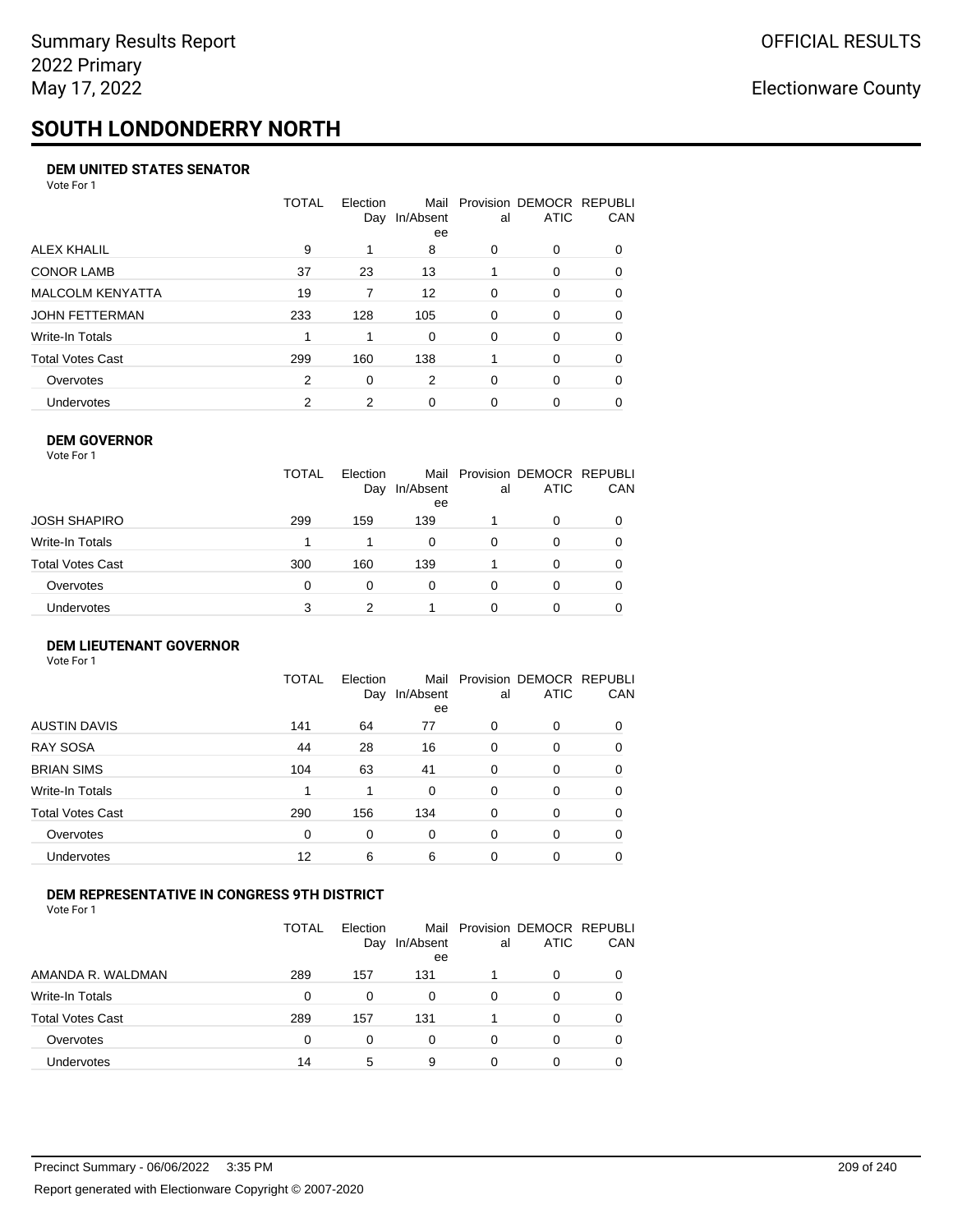# **SOUTH LONDONDERRY NORTH**

#### **DEM SENATOR IN THE GENERAL ASSEMBLY 48TH DISTRICT** Vote For 1

| 1 U U U                 |       |                 |                 |    |                                              |            |
|-------------------------|-------|-----------------|-----------------|----|----------------------------------------------|------------|
|                         | TOTAL | Election<br>Day | In/Absent<br>ee | al | Mail Provision DEMOCR REPUBLI<br><b>ATIC</b> | <b>CAN</b> |
| <b>CALVIN CLEMENTS</b>  | 287   | 156             | 130             |    | 0                                            | 0          |
| Write-In Totals         |       |                 | 0               | 0  | 0                                            | 0          |
| <b>Total Votes Cast</b> | 288   | 157             | 130             |    | $\Omega$                                     | 0          |
| Overvotes               |       | <sup>0</sup>    |                 | 0  | 0                                            | 0          |
| Undervotes              | 14    | 5               | 9               | 0  |                                              | 0          |

### **DEM REPRESENTATIVE IN THE GENERAL ASSEMBLY 98TH**

Vote For 1

|                         | TOTAL | Election<br>Day | Mail<br>In/Absent | al | Provision DEMOCR REPUBLI<br><b>ATIC</b> | <b>CAN</b> |
|-------------------------|-------|-----------------|-------------------|----|-----------------------------------------|------------|
|                         |       |                 | ee                |    |                                         |            |
| <b>MARK TEMONS</b>      | 288   | 156             | 131               |    | 0                                       | 0          |
| <b>Write-In Totals</b>  | 2     | 2               | 0                 | 0  |                                         | 0          |
| <b>Total Votes Cast</b> | 290   | 158             | 131               |    | 0                                       | 0          |
| Overvotes               | 0     | 0               | 0                 | 0  |                                         | 0          |
| <b>Undervotes</b>       | 13    | 4               | 9                 | O  |                                         | 0          |

### **DEM MEMBER OF THE DEMOCRATIC STATE COMMITTEE**

Vote For 2

|                         | TOTAL | Election<br>Day | Mail<br>In/Absent<br>ee | al       | Provision DEMOCR REPUBLI<br><b>ATIC</b> | CAN |
|-------------------------|-------|-----------------|-------------------------|----------|-----------------------------------------|-----|
| LAURA QUICK             | 242   | 132             | 109                     |          | $\Omega$                                | 0   |
| <b>CALVIN CLEMENTS</b>  | 175   | 89              | 86                      | $\Omega$ | 0                                       | 0   |
| <b>CORNELL WILSON</b>   | 59    | 23              | 35                      |          | $\Omega$                                | 0   |
| Write-In Totals         |       | 1               | $\Omega$                | $\Omega$ | $\Omega$                                | 0   |
| <b>Total Votes Cast</b> | 477   | 245             | 230                     | 2        | 0                                       | 0   |
| Overvotes               | 6     | 4               | 2                       | $\Omega$ | $\Omega$                                | 0   |
| Undervotes              | 123   | 75              | 48                      | 0        | $\Omega$                                |     |

#### **DEM MEMBER OF THE DEMOCRATIC COUNTY COMMITTEE SOUTH LONDONDERRY NORTH** Vote For 3

|                         | <b>TOTAL</b> | Election<br>Day | In/Absent<br>ee | al | Mail Provision DEMOCR REPUBLI<br><b>ATIC</b> | CAN |
|-------------------------|--------------|-----------------|-----------------|----|----------------------------------------------|-----|
| <b>Write-In Totals</b>  | 52           | 40              | 12              | Ω  | 0                                            |     |
| <b>Total Votes Cast</b> | 52           | 40              | 12              | Ω  | 0                                            |     |
| Overvotes               | 0            | $\Omega$        |                 | Ω  | 0                                            |     |
| Undervotes              | 854          | 446             | 408             | O  | 0                                            |     |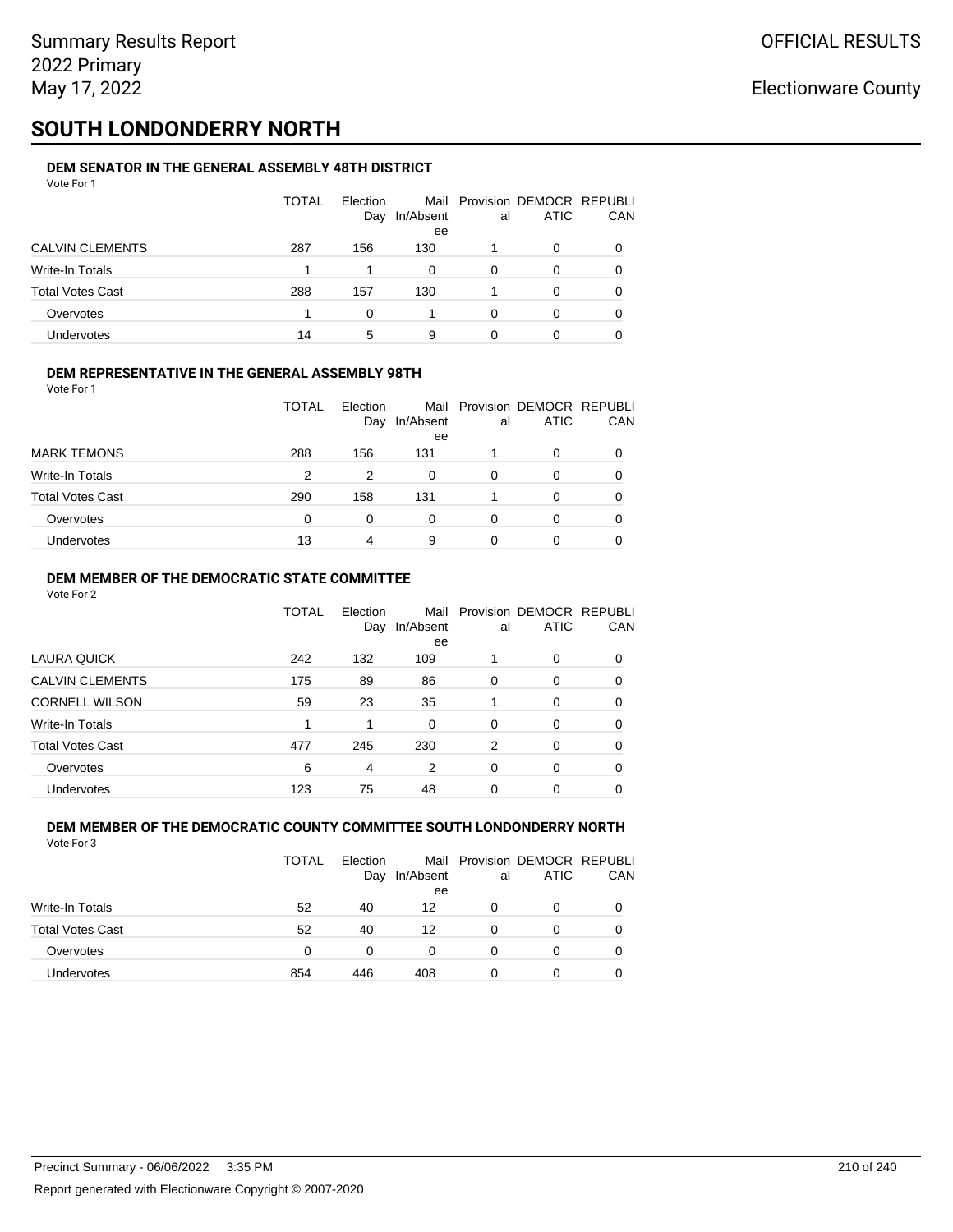# **SOUTH LONDONDERRY NORTH**

### **REP GOVERNOR**

Vote For 1

|                         | <b>TOTAL</b>   | Election<br>Day | Mail<br>In/Absent<br>ee | al          | Provision DEMOCR REPUBLI<br><b>ATIC</b> | CAN      |
|-------------------------|----------------|-----------------|-------------------------|-------------|-----------------------------------------|----------|
| LOU BARLETTA            | 142            | 128             | 14                      | 0           | 0                                       | 0        |
| DOUGLAS V. MASTRIANO    | 276            | 269             | $\overline{7}$          | 0           | 0                                       | $\Omega$ |
| <b>NCHE ZAMA</b>        | $\overline{4}$ | 3               | 1                       | 0           | 0                                       | 0        |
| DAVE WHITE              | 50             | 41              | 9                       | 0           | 0                                       | 0        |
| <b>MELISSA HART</b>     | 17             | 14              | 3                       | 0           | 0                                       | 0        |
| <b>BILL MCSWAIN</b>     | 81             | 59              | 22                      | 0           | 0                                       | 0        |
| <b>CHARLIE GEROW</b>    | 26             | 17              | 9                       | $\Omega$    | $\Omega$                                | 0        |
| <b>JOE GALE</b>         | 6              | 6               | 0                       | 0           | 0                                       | 0        |
| <b>JAKE CORMAN</b>      | 10             | 9               | 1                       | 0           | 0                                       | 0        |
| Write-In Totals         | $\overline{2}$ | 1               | 1                       | 0           | 0                                       | 0        |
| <b>Total Votes Cast</b> | 614            | 547             | 67                      | $\mathbf 0$ | 0                                       | 0        |
| Overvotes               | 0              | 0               | 0                       | 0           | 0                                       | 0        |
| Undervotes              | 6              | 5               | 1                       | 0           | 0                                       | 0        |

## **REP LIEUTENANT GOVERNOR**

|                            | TOTAL          | Election<br>Day | Mail<br>In/Absent<br>ee | al       | Provision DEMOCR REPUBLI<br><b>ATIC</b> | CAN      |
|----------------------------|----------------|-----------------|-------------------------|----------|-----------------------------------------|----------|
| <b>CLARICE SCHILLINGER</b> | 26             | 25              | 1                       | $\Omega$ | 0                                       | 0        |
| JAMES EARL JONES           | 37             | 32              | 5                       | $\Omega$ | $\Omega$                                | 0        |
| <b>RICK SACCONE</b>        | 29             | 27              | 2                       | $\Omega$ | 0                                       | 0        |
| JOHN BROWN                 | 3              | $\overline{2}$  | 1                       | $\Omega$ | $\Omega$                                | 0        |
| CHRIS FRYE                 | 17             | 14              | 3                       | $\Omega$ | 0                                       | 0        |
| JEFF COLEMAN               | 52             | 37              | 15                      | $\Omega$ | $\Omega$                                | 0        |
| <b>RUSS DIAMOND</b>        | 296            | 269             | 27                      | $\Omega$ | 0                                       | 0        |
| CARRIE LEWIS DELROSSO      | 102            | 91              | 11                      | $\Omega$ | $\Omega$                                | 0        |
| <b>TEDDY DANIELS</b>       | 39             | 37              | 2                       | $\Omega$ | 0                                       | 0        |
| Write-In Totals            | $\overline{2}$ | 2               | 0                       | $\Omega$ | $\Omega$                                | 0        |
| Total Votes Cast           | 603            | 536             | 67                      | $\Omega$ | 0                                       | 0        |
| Overvotes                  | 1              |                 | 0                       | 0        | 0                                       | $\Omega$ |
| <b>Undervotes</b>          | 16             | 15              | 1                       | $\Omega$ | 0                                       | 0        |
|                            |                |                 |                         |          |                                         |          |

### **REP REPRESENTATIVE IN CONGRESS 9TH DISTRICT**

| Vote For 1 |  |  |
|------------|--|--|
|------------|--|--|

|                         | <b>TOTAL</b> | Election<br>Day | In/Absent<br>ee | al       | Mail Provision DEMOCR REPUBLI<br><b>ATIC</b> | CAN      |
|-------------------------|--------------|-----------------|-----------------|----------|----------------------------------------------|----------|
| DAN MEUSER              | 558          | 497             | 61              | 0        | 0                                            | $\Omega$ |
| Write-In Totals         |              | 5               | 2               | 0        | 0                                            |          |
| <b>Total Votes Cast</b> | 565          | 502             | 63              | $\Omega$ | 0                                            |          |
| Overvotes               | 0            | 0               | 0               | 0        | 0                                            | 0        |
| Undervotes              | 55           | 50              | 5               | 0        | 0                                            |          |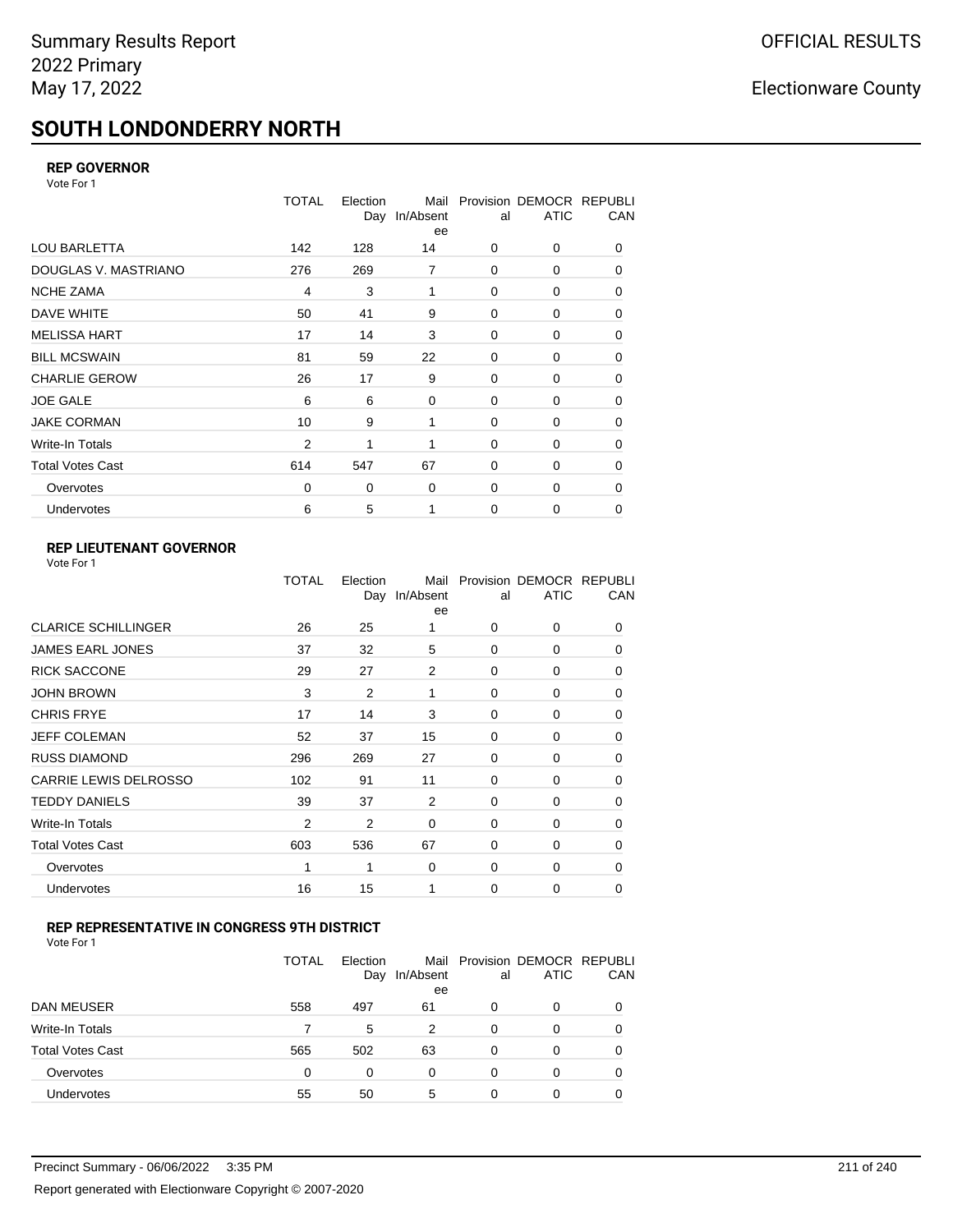# **SOUTH LONDONDERRY NORTH**

#### **REP SENATOR IN THE GENERAL ASSEMBLY 48TH DISTRICT** Vote For 1

| 1 J J J J J J           |              |                 |                 |    |                                              |            |
|-------------------------|--------------|-----------------|-----------------|----|----------------------------------------------|------------|
|                         | <b>TOTAL</b> | Election<br>Day | In/Absent<br>ee | al | Mail Provision DEMOCR REPUBLI<br><b>ATIC</b> | <b>CAN</b> |
| <b>CHRIS GEBHARD</b>    | 575          | 513             | 62              | 0  | 0                                            | 0          |
| Write-In Totals         | 2            |                 |                 | 0  | 0                                            | 0          |
| <b>Total Votes Cast</b> | 577          | 514             | 63              | 0  | 0                                            | 0          |
| Overvotes               | 0            | 0               | 0               | 0  | 0                                            | 0          |
| Undervotes              | 43           | 38              | 5               | 0  |                                              | 0          |

### **REP REPRESENTATIVE IN THE GENERAL ASSEMBLY 98TH**

| Vote For 1              |              |                 |                   |          |                                         |     |
|-------------------------|--------------|-----------------|-------------------|----------|-----------------------------------------|-----|
|                         | <b>TOTAL</b> | Election<br>Day | Mail<br>In/Absent | al       | Provision DEMOCR REPUBLI<br><b>ATIC</b> | CAN |
|                         |              |                 | ee                |          |                                         |     |
| LU ANN FAHNDRICH        | 84           | 67              | 17                | 0        | 0                                       | 0   |
| TOM JONES               | 142          | 132             | 10                | 0        | 0                                       | 0   |
| <b>FAITH BUCKS</b>      | 384          | 343             | 41                | $\Omega$ | 0                                       | 0   |
| Write-In Totals         |              | 1               | 0                 | $\Omega$ | $\Omega$                                | 0   |
| <b>Total Votes Cast</b> | 611          | 543             | 68                | 0        | 0                                       | 0   |
| Overvotes               | $\Omega$     | $\Omega$        | 0                 | $\Omega$ | 0                                       | 0   |
| Undervotes              | 9            | 9               | 0                 | 0        | 0                                       |     |

### **REP MEMBER OF THE REPUBLICAN STATE COMMITTEE**

|                             | <b>TOTAL</b> | Election<br>Day | Mail<br>In/Absent<br>ee | al          | Provision DEMOCR REPUBLI<br><b>ATIC</b> | CAN      |
|-----------------------------|--------------|-----------------|-------------------------|-------------|-----------------------------------------|----------|
| <b>RUSS DIAMOND</b>         | 389          | 354             | 35                      | 0           | 0                                       | 0        |
| <b>WILLIAM L. DOUGHERTY</b> | 292          | 257             | 35                      | 0           | 0                                       | 0        |
| MATTHEW J. URBAN            | 275          | 236             | 39                      | 0           | 0                                       | 0        |
| DONNETTE QUAIROLI           | 285          | 240             | 45                      | 0           | 0                                       | 0        |
| DAWN BLAUCH                 | 439          | 382             | 57                      | 0           | 0                                       | 0        |
| <b>RON FERRANCE</b>         | 138          | 115             | 23                      | 0           | 0                                       | 0        |
| Write-In Totals             | 3            | 3               | $\Omega$                | $\mathbf 0$ | 0                                       | $\Omega$ |
| <b>Total Votes Cast</b>     | 1,821        | 1,587           | 234                     | 0           | 0                                       | 0        |
| Overvotes                   | 10           | 10              | 0                       | 0           | 0                                       | 0        |
| <b>Undervotes</b>           | 1,269        | 1,163           | 106                     | 0           | 0                                       | $\Omega$ |
|                             |              |                 |                         |             |                                         |          |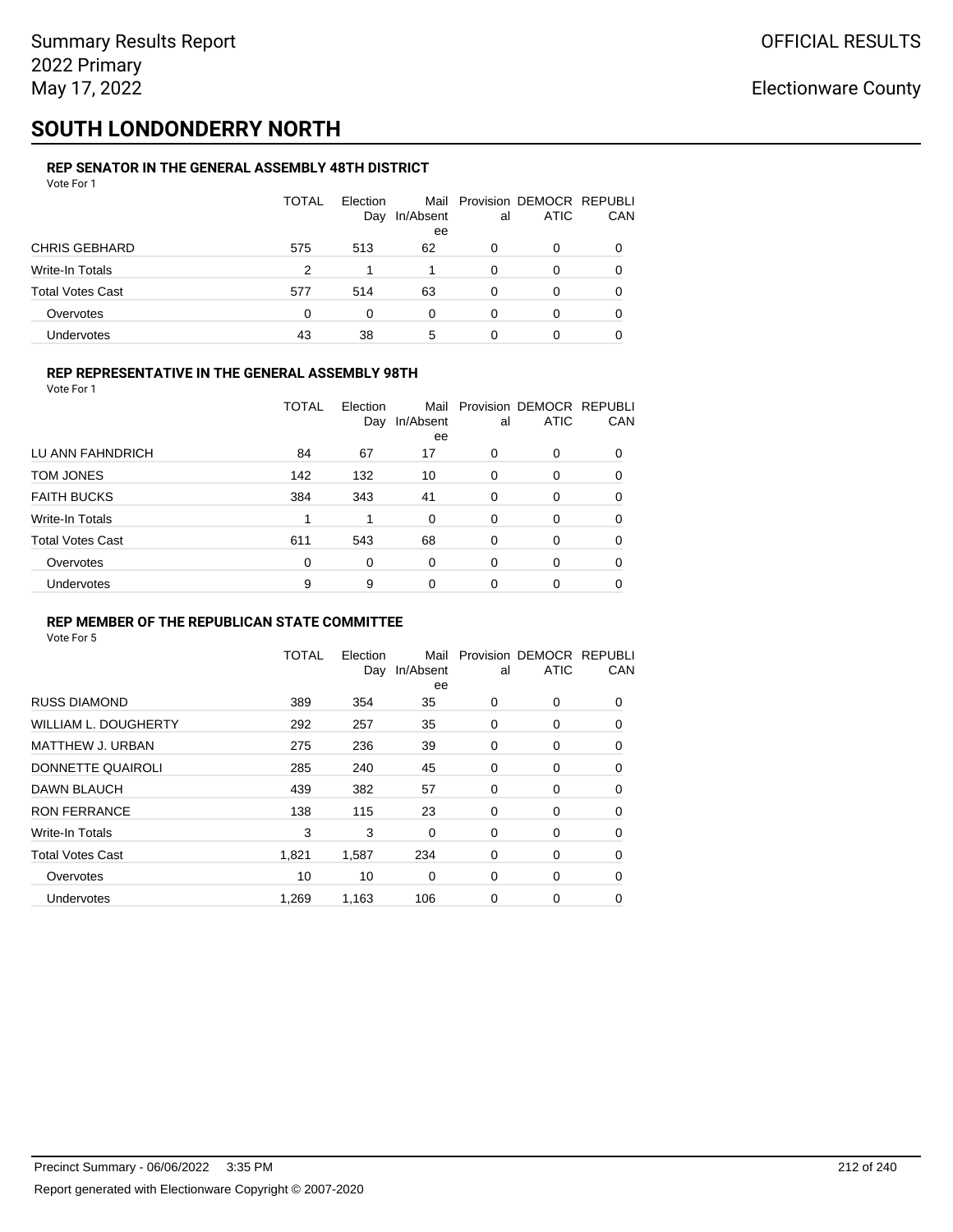# **SOUTH LONDONDERRY SOUTH**

### **DEM UNITED STATES SENATOR**

Vote For 1

|                         | TOTAL       | Election<br>Day | In/Absent<br>ee | al       | Mail Provision DEMOCR REPUBLI<br><b>ATIC</b> | CAN      |
|-------------------------|-------------|-----------------|-----------------|----------|----------------------------------------------|----------|
| ALEX KHALIL             |             | 0               |                 | $\Omega$ | $\Omega$                                     | $\Omega$ |
| <b>CONOR LAMB</b>       | 19          | 11              | 8               | $\Omega$ | 0                                            | 0        |
| <b>MALCOLM KENYATTA</b> | 5           | 2               | 3               | $\Omega$ | 0                                            | 0        |
| JOHN FETTERMAN          | 89          | 51              | 37              |          | $\Omega$                                     | 0        |
| Write-In Totals         | $\mathbf 0$ | $\Omega$        | $\Omega$        | $\Omega$ | 0                                            | $\Omega$ |
| Total Votes Cast        | 114         | 64              | 49              |          | $\Omega$                                     | $\Omega$ |
| Overvotes               | 3           | 0               | 3               | $\Omega$ | $\Omega$                                     | 0        |
| Undervotes              | 2           | 2               | 0               |          | 0                                            |          |

### **DEM GOVERNOR**

| Vote For 1       |              |                 |                 |          |                                              |          |
|------------------|--------------|-----------------|-----------------|----------|----------------------------------------------|----------|
|                  | <b>TOTAL</b> | Election<br>Day | In/Absent<br>ee | al       | Mail Provision DEMOCR REPUBLI<br><b>ATIC</b> | CAN      |
| JOSH SHAPIRO     | 116          | 63              | 52              |          | 0                                            |          |
| Write-In Totals  |              |                 | $\Omega$        | $\Omega$ | 0                                            | $\Omega$ |
| Total Votes Cast | 117          | 64              | 52              |          | $\Omega$                                     | 0        |
| Overvotes        | 0            | 0               | $\Omega$        | $\Omega$ | 0                                            | 0        |
| Undervotes       | 2            | 2               | 0               |          | 0                                            |          |
|                  |              |                 |                 |          |                                              |          |

### **DEM LIEUTENANT GOVERNOR** Vote For 1

|                         | TOTAL | Election<br>Day | In/Absent<br>ee | al       | Mail Provision DEMOCR REPUBLI<br><b>ATIC</b> | CAN      |
|-------------------------|-------|-----------------|-----------------|----------|----------------------------------------------|----------|
| <b>AUSTIN DAVIS</b>     | 67    | 28              | 39              | 0        | 0                                            | 0        |
| <b>RAY SOSA</b>         | 15    | 9               | 5               |          | 0                                            | 0        |
| <b>BRIAN SIMS</b>       | 28    | 22              | 6               | $\Omega$ | $\Omega$                                     | $\Omega$ |
| Write-In Totals         | 2     | 1               |                 | $\Omega$ | $\Omega$                                     | $\Omega$ |
| <b>Total Votes Cast</b> | 112   | 60              | 51              |          | $\Omega$                                     | $\Omega$ |
| Overvotes               | 0     | 0               | $\Omega$        | $\Omega$ | 0                                            | $\Omega$ |
| Undervotes              |       | 6               |                 | 0        | 0                                            | 0        |
|                         |       |                 |                 |          |                                              |          |

### **DEM REPRESENTATIVE IN CONGRESS 9TH DISTRICT**

Vote For 1

|                         | TOTAL | <b>Flection</b><br>Day | In/Absent<br>ee | al | Mail Provision DEMOCR REPUBLI<br><b>ATIC</b> | CAN |
|-------------------------|-------|------------------------|-----------------|----|----------------------------------------------|-----|
| AMANDA R. WALDMAN       | 108   | 60                     | 47              |    | 0                                            |     |
| Write-In Totals         | 2     |                        |                 | ∩  | 0                                            |     |
| <b>Total Votes Cast</b> | 110   | 61                     | 48              |    | 0                                            |     |
| Overvotes               | 0     | 0                      | $\Omega$        | 0  | 0                                            |     |
| <b>Undervotes</b>       | 9     | 5                      | 4               |    | ŋ                                            |     |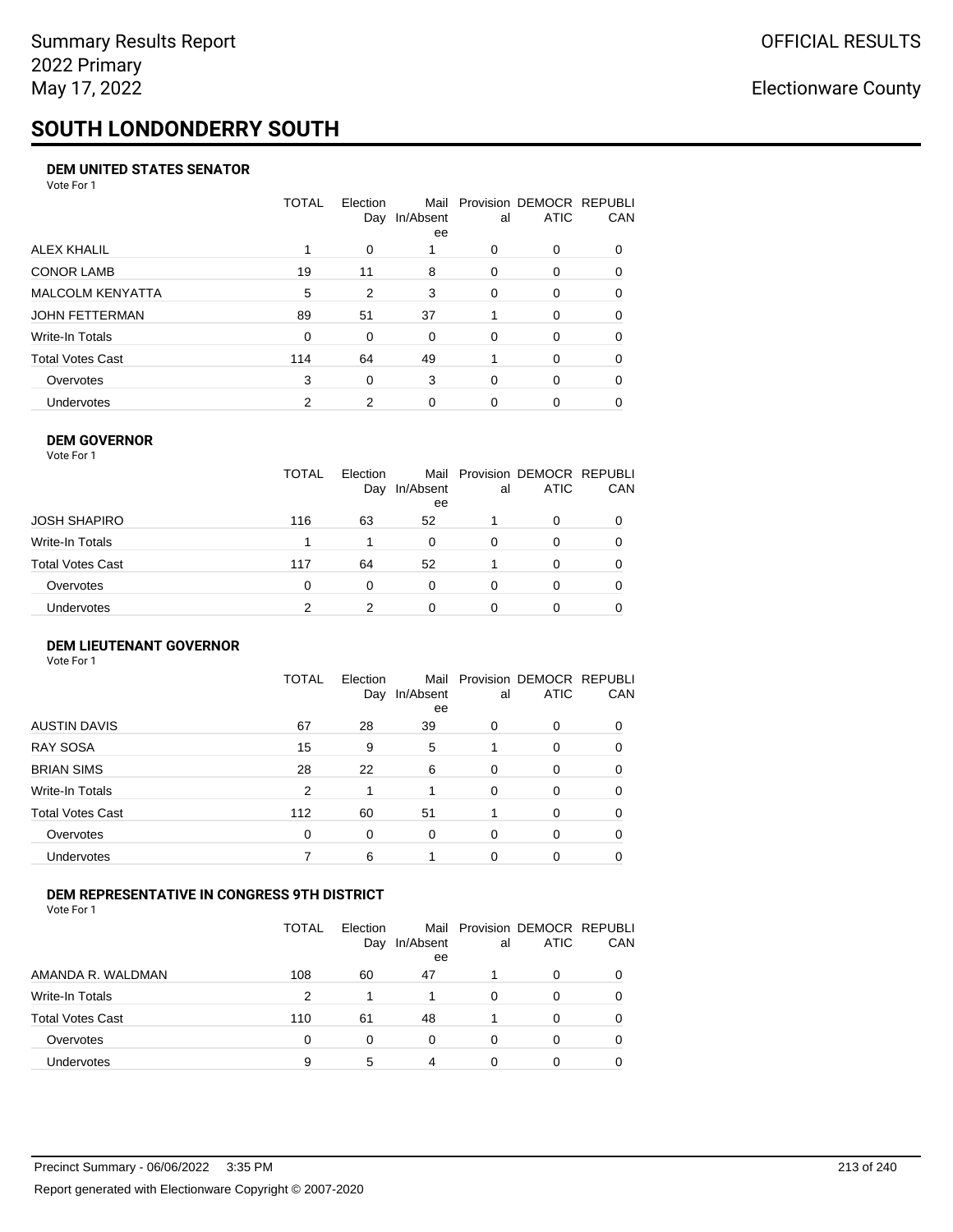# **SOUTH LONDONDERRY SOUTH**

#### **DEM SENATOR IN THE GENERAL ASSEMBLY 48TH DISTRICT** Vote For 1

| 1 J J J J J J           |              |                 |                 |    |                                              |            |
|-------------------------|--------------|-----------------|-----------------|----|----------------------------------------------|------------|
|                         | <b>TOTAL</b> | Election<br>Day | In/Absent<br>ee | al | Mail Provision DEMOCR REPUBLI<br><b>ATIC</b> | <b>CAN</b> |
| <b>CALVIN CLEMENTS</b>  | 106          | 61              | 44              |    | 0                                            | 0          |
| Write-In Totals         | 4            |                 | 3               | 0  | 0                                            | 0          |
| <b>Total Votes Cast</b> | 110          | 62              | 47              |    | <sup>0</sup>                                 | 0          |
| Overvotes               | 2            | 0               | 2               | 0  |                                              | 0          |
| Undervotes              |              | 4               | 3               |    |                                              |            |

### **DEM REPRESENTATIVE IN THE GENERAL ASSEMBLY 98TH**

Vote For 1

|                         | TOTAL | Election |                 |    | Mail Provision DEMOCR REPUBLI |            |
|-------------------------|-------|----------|-----------------|----|-------------------------------|------------|
|                         |       | Day      | In/Absent<br>ee | al | <b>ATIC</b>                   | <b>CAN</b> |
| <b>MARK TEMONS</b>      | 107   | 60       | 46              |    | 0                             | 0          |
| <b>Write-In Totals</b>  | 3     |          | 2               | 0  |                               | 0          |
| <b>Total Votes Cast</b> | 110   | 61       | 48              |    | 0                             | 0          |
| Overvotes               | 0     |          | 0               | 0  |                               | 0          |
| <b>Undervotes</b>       | 9     | 5        | 4               | O  |                               | 0          |

### **DEM MEMBER OF THE DEMOCRATIC STATE COMMITTEE**

Vote For 2

|                         | TOTAL    | Election<br>Day | Mail<br>In/Absent<br>ee | al       | Provision DEMOCR REPUBLI<br><b>ATIC</b> | CAN |
|-------------------------|----------|-----------------|-------------------------|----------|-----------------------------------------|-----|
| LAURA QUICK             | 101      | 56              | 45                      | $\Omega$ | $\Omega$                                | 0   |
| <b>CALVIN CLEMENTS</b>  | 61       | 32              | 29                      | $\Omega$ | 0                                       | 0   |
| <b>CORNELL WILSON</b>   | 43       | 22              | 20                      |          | $\Omega$                                | 0   |
| Write-In Totals         | $\Omega$ | $\Omega$        | $\Omega$                | $\Omega$ | $\Omega$                                | 0   |
| <b>Total Votes Cast</b> | 205      | 110             | 94                      |          | $\Omega$                                | 0   |
| Overvotes               | $\Omega$ | 0               | $\Omega$                | $\Omega$ | $\Omega$                                | 0   |
| Undervotes              | 32       | 22              | 10                      | 0        | 0                                       |     |

#### **DEM MEMBER OF THE DEMOCRATIC COUNTY COMMITTEE SOUTH LONDONDERRY SOUTH** Vote For 3

|                         | TOTAL | Election<br>Day | Mail<br>In/Absent<br>ee | al       | Provision DEMOCR REPUBLI<br><b>ATIC</b> | CAN |
|-------------------------|-------|-----------------|-------------------------|----------|-----------------------------------------|-----|
| <b>LEANNE BURCHIK</b>   | 102   | 56              | 45                      |          | $\Omega$                                | 0   |
| MARK L. AMDAHL          | 84    | 46              | 38                      | $\Omega$ | 0                                       | 0   |
| <b>BEA BROWN</b>        | 80    | 45              | 35                      | $\Omega$ | $\Omega$                                | 0   |
| Write-In Totals         | 3     | 0               | 3                       | $\Omega$ | $\Omega$                                | 0   |
| <b>Total Votes Cast</b> | 269   | 147             | 121                     |          | $\Omega$                                | 0   |
| Overvotes               | 3     | $\Omega$        | 3                       | $\Omega$ | $\Omega$                                | 0   |
| Undervotes              | 83    | 51              | 32                      | 0        | 0                                       |     |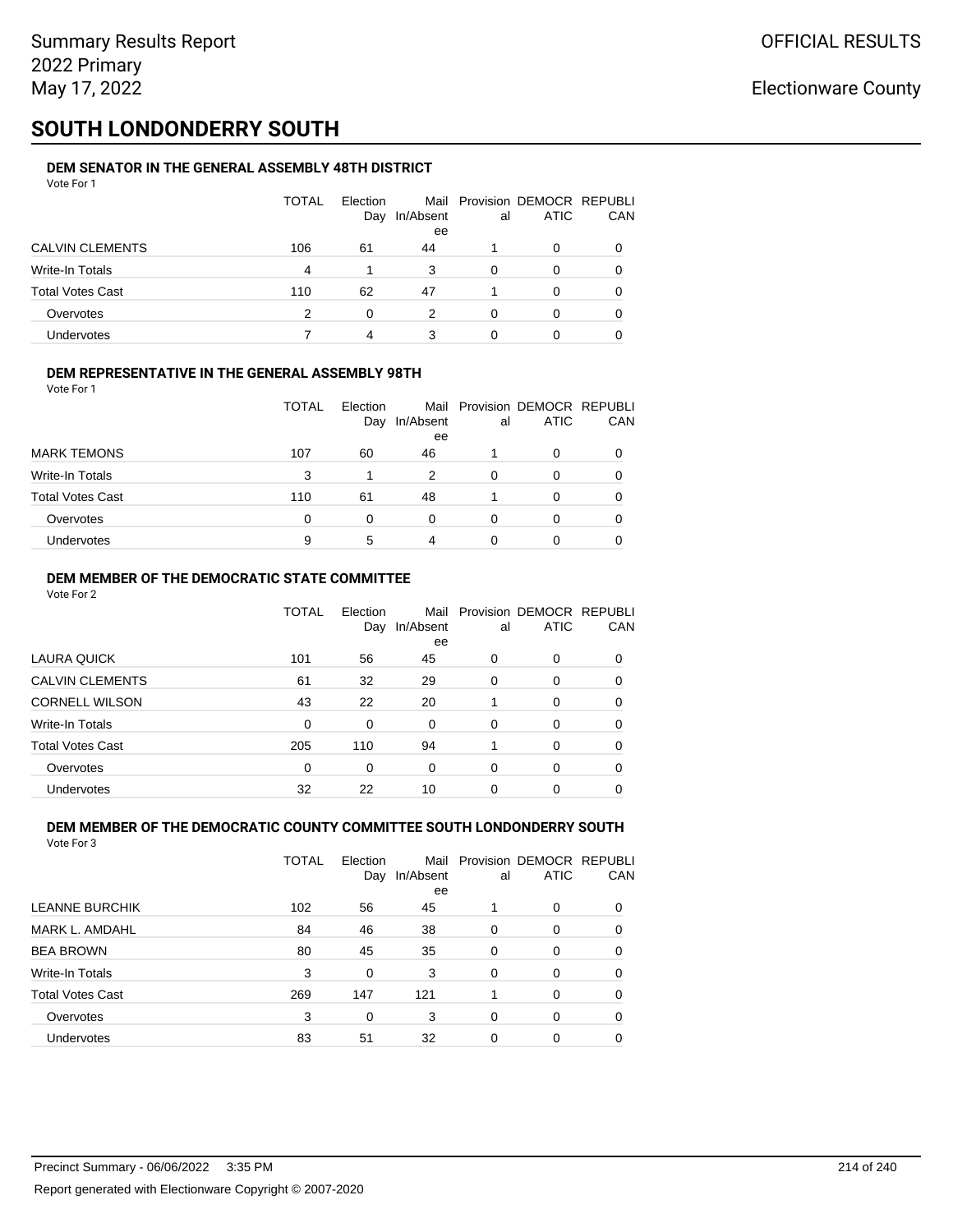# **SOUTH LONDONDERRY SOUTH**

### **REP GOVERNOR**

Vote For 1

|                         | <b>TOTAL</b> | Election<br>Day | Mail<br>In/Absent<br>ee | al          | Provision DEMOCR REPUBLI<br><b>ATIC</b> | CAN |
|-------------------------|--------------|-----------------|-------------------------|-------------|-----------------------------------------|-----|
| <b>LOU BARLETTA</b>     | 82           | 79              | 3                       | 0           | 0                                       | 0   |
| DOUGLAS V. MASTRIANO    | 210          | 207             | 3                       | 0           | 0                                       | 0   |
| <b>NCHE ZAMA</b>        | 5            | 4               | 1                       | $\Omega$    | 0                                       | 0   |
| DAVE WHITE              | 35           | 34              | 1                       | 0           | 0                                       | 0   |
| <b>MELISSA HART</b>     | 8            | $\overline{7}$  | 1                       | 0           | 0                                       | 0   |
| <b>BILL MCSWAIN</b>     | 45           | 41              | 4                       | 0           | 0                                       | 0   |
| <b>CHARLIE GEROW</b>    | 18           | 16              | $\overline{2}$          | $\Omega$    | 0                                       | 0   |
| <b>JOE GALE</b>         | 8            | 7               | 1                       | 0           | 0                                       | 0   |
| <b>JAKE CORMAN</b>      | 5            | 2               | 3                       | $\Omega$    | $\Omega$                                | 0   |
| Write-In Totals         | 1            | 0               | 1                       | 0           | 0                                       | 0   |
| <b>Total Votes Cast</b> | 417          | 397             | 20                      | $\Omega$    | $\Omega$                                | 0   |
| Overvotes               | $\mathbf 0$  | 0               | 0                       | 0           | 0                                       | 0   |
| Undervotes              | 4            | 2               | 2                       | $\mathbf 0$ | 0                                       | 0   |

## **REP LIEUTENANT GOVERNOR**

|                            | TOTAL | Election | Mail<br>Day In/Absent<br>ee | al       | Provision DEMOCR REPUBLI<br><b>ATIC</b> | CAN      |
|----------------------------|-------|----------|-----------------------------|----------|-----------------------------------------|----------|
| <b>CLARICE SCHILLINGER</b> | 13    | 11       | 2                           | $\Omega$ | 0                                       | 0        |
| JAMES EARL JONES           | 43    | 40       | 3                           | $\Omega$ | $\Omega$                                | 0        |
| <b>RICK SACCONE</b>        | 15    | 13       | 2                           | $\Omega$ | 0                                       | 0        |
| JOHN BROWN                 | 7     | 7        | $\Omega$                    | $\Omega$ | $\Omega$                                | 0        |
| CHRIS FRYE                 | 10    | 8        | 2                           | $\Omega$ | 0                                       | 0        |
| JEFF COLEMAN               | 35    | 35       | 0                           | $\Omega$ | $\Omega$                                | 0        |
| <b>RUSS DIAMOND</b>        | 202   | 199      | 3                           | $\Omega$ | 0                                       | 0        |
| CARRIE LEWIS DELROSSO      | 34    | 28       | 6                           | $\Omega$ | $\Omega$                                | 0        |
| <b>TEDDY DANIELS</b>       | 38    | 37       | 1                           | $\Omega$ | 0                                       | 0        |
| Write-In Totals            | 3     | 2        | 1                           | $\Omega$ | $\Omega$                                | 0        |
| Total Votes Cast           | 400   | 380      | 20                          | $\Omega$ | 0                                       | 0        |
| Overvotes                  | 1     | 1        | 0                           | 0        | 0                                       | $\Omega$ |
| <b>Undervotes</b>          | 20    | 18       | 2                           | $\Omega$ | $\Omega$                                | 0        |
|                            |       |          |                             |          |                                         |          |

### **REP REPRESENTATIVE IN CONGRESS 9TH DISTRICT**

| Vote For 1 |  |
|------------|--|
|------------|--|

|                         | <b>TOTAL</b> | Election<br>Day | In/Absent<br>ee | al       | Mail Provision DEMOCR REPUBLI<br><b>ATIC</b> | CAN      |
|-------------------------|--------------|-----------------|-----------------|----------|----------------------------------------------|----------|
| DAN MEUSER              | 364          | 345             | 19              | 0        | 0                                            | $\Omega$ |
| Write-In Totals         | 4            | 4               | 0               | 0        | 0                                            |          |
| <b>Total Votes Cast</b> | 368          | 349             | 19              | $\Omega$ | 0                                            |          |
| Overvotes               | 0            | 0               | 0               | 0        | 0                                            | 0        |
| Undervotes              | 53           | 50              |                 | 0        | 0                                            |          |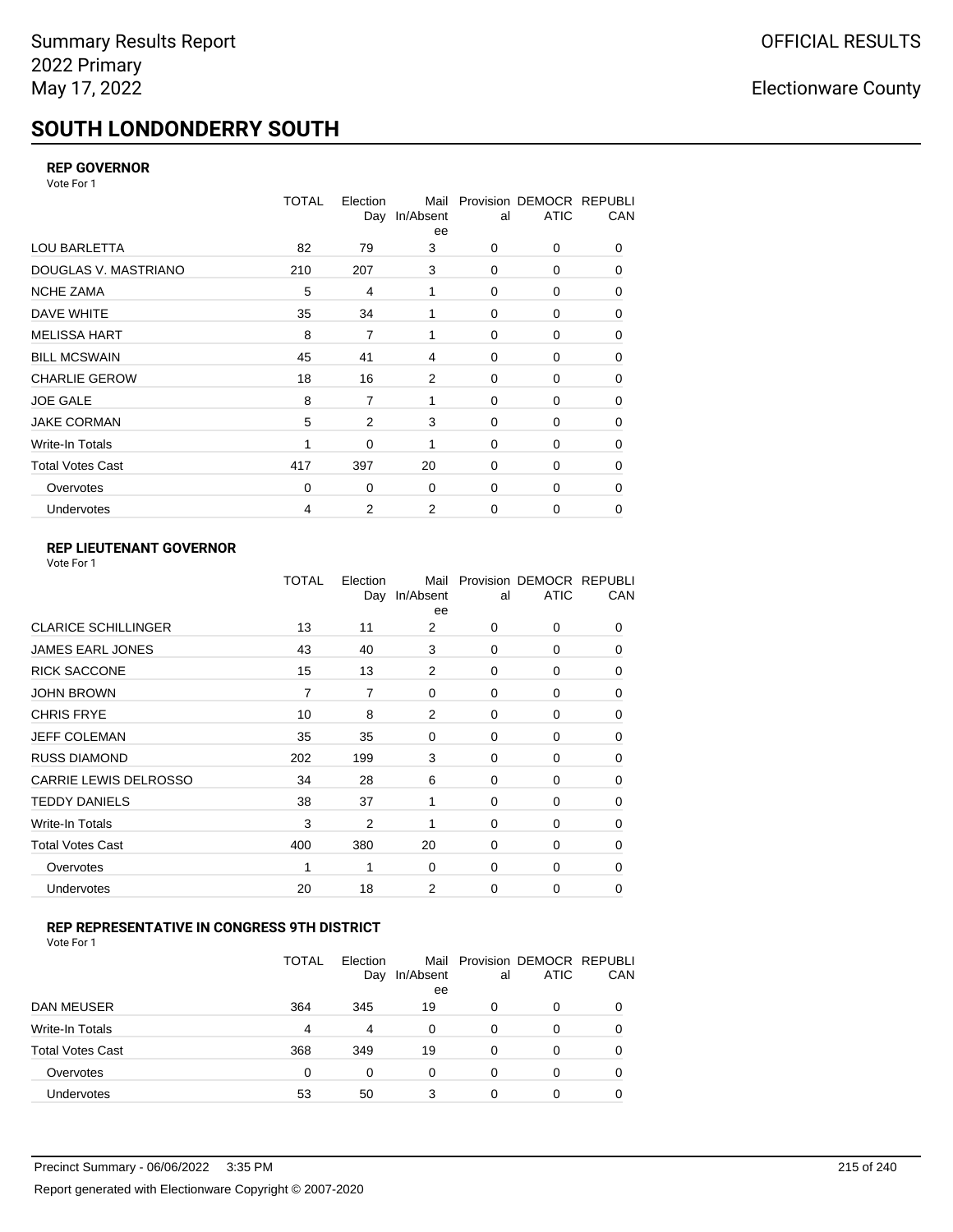# **SOUTH LONDONDERRY SOUTH**

#### **REP SENATOR IN THE GENERAL ASSEMBLY 48TH DISTRICT** Vote For 1

| 1 J J J J J J           |              |                 |                 |    |                                              |            |
|-------------------------|--------------|-----------------|-----------------|----|----------------------------------------------|------------|
|                         | <b>TOTAL</b> | Election<br>Day | In/Absent<br>ee | al | Mail Provision DEMOCR REPUBLI<br><b>ATIC</b> | <b>CAN</b> |
| <b>CHRIS GEBHARD</b>    | 373          | 355             | 18              | 0  | 0                                            | 0          |
| Write-In Totals         | 6            | 5               |                 | 0  | 0                                            | 0          |
| <b>Total Votes Cast</b> | 379          | 360             | 19              | 0  | 0                                            | 0          |
| Overvotes               | 0            | 0               | 0               | 0  | 0                                            | 0          |
| Undervotes              | 42           | 39              | 3               |    |                                              | 0          |

### **REP REPRESENTATIVE IN THE GENERAL ASSEMBLY 98TH**

|                         |     | Day | In/Absent<br>ee | al       | <b>ATIC</b> | <b>CAN</b> |
|-------------------------|-----|-----|-----------------|----------|-------------|------------|
| LU ANN FAHNDRICH        | 39  | 33  | 6               | 0        | 0           | $\Omega$   |
| TOM JONES               | 111 | 109 | 2               | 0        | $\Omega$    | 0          |
| <b>FAITH BUCKS</b>      | 263 | 252 | 11              | $\Omega$ | $\Omega$    | 0          |
| Write-In Totals         | 2   | 2   | 0               | 0        | 0           | 0          |
| <b>Total Votes Cast</b> | 415 | 396 | 19              | $\Omega$ | 0           | 0          |
| Overvotes               | 0   | 0   | 0               | 0        | $\Omega$    | 0          |
| <b>Undervotes</b>       | 6   | 3   | 3               | 0        | $\Omega$    | $\Omega$   |

TOTAL Election

Mail Provision DEMOCR REPUBLI

CAN

### **REP MEMBER OF THE REPUBLICAN STATE COMMITTEE**

Vote For 5

|                             | <b>TOTAL</b> | Election<br>Day | Mail<br>In/Absent<br>ee | al          | Provision DEMOCR REPUBLI<br><b>ATIC</b> | CAN      |
|-----------------------------|--------------|-----------------|-------------------------|-------------|-----------------------------------------|----------|
| <b>RUSS DIAMOND</b>         | 263          | 257             | 6                       | 0           | 0                                       | 0        |
| <b>WILLIAM L. DOUGHERTY</b> | 178          | 167             | 11                      | 0           | 0                                       | 0        |
| MATTHEW J. URBAN            | 143          | 134             | 9                       | 0           | 0                                       | 0        |
| DONNETTE QUAIROLI           | 157          | 147             | 10                      | $\mathbf 0$ | 0                                       | $\Omega$ |
| <b>DAWN BLAUCH</b>          | 275          | 262             | 13                      | 0           | 0                                       | $\Omega$ |
| <b>RON FERRANCE</b>         | 93           | 89              | 4                       | 0           | 0                                       | $\Omega$ |
| Write-In Totals             | 12           | 11              | 1                       | 0           | 0                                       | 0        |
| <b>Total Votes Cast</b>     | 1,121        | 1,067           | 54                      | $\mathbf 0$ | 0                                       | $\Omega$ |
| Overvotes                   | $\mathbf 0$  | 0               | $\mathbf 0$             | 0           | 0                                       | $\Omega$ |
| Undervotes                  | 984          | 928             | 56                      | 0           | 0                                       | 0        |
|                             |              |                 |                         |             |                                         |          |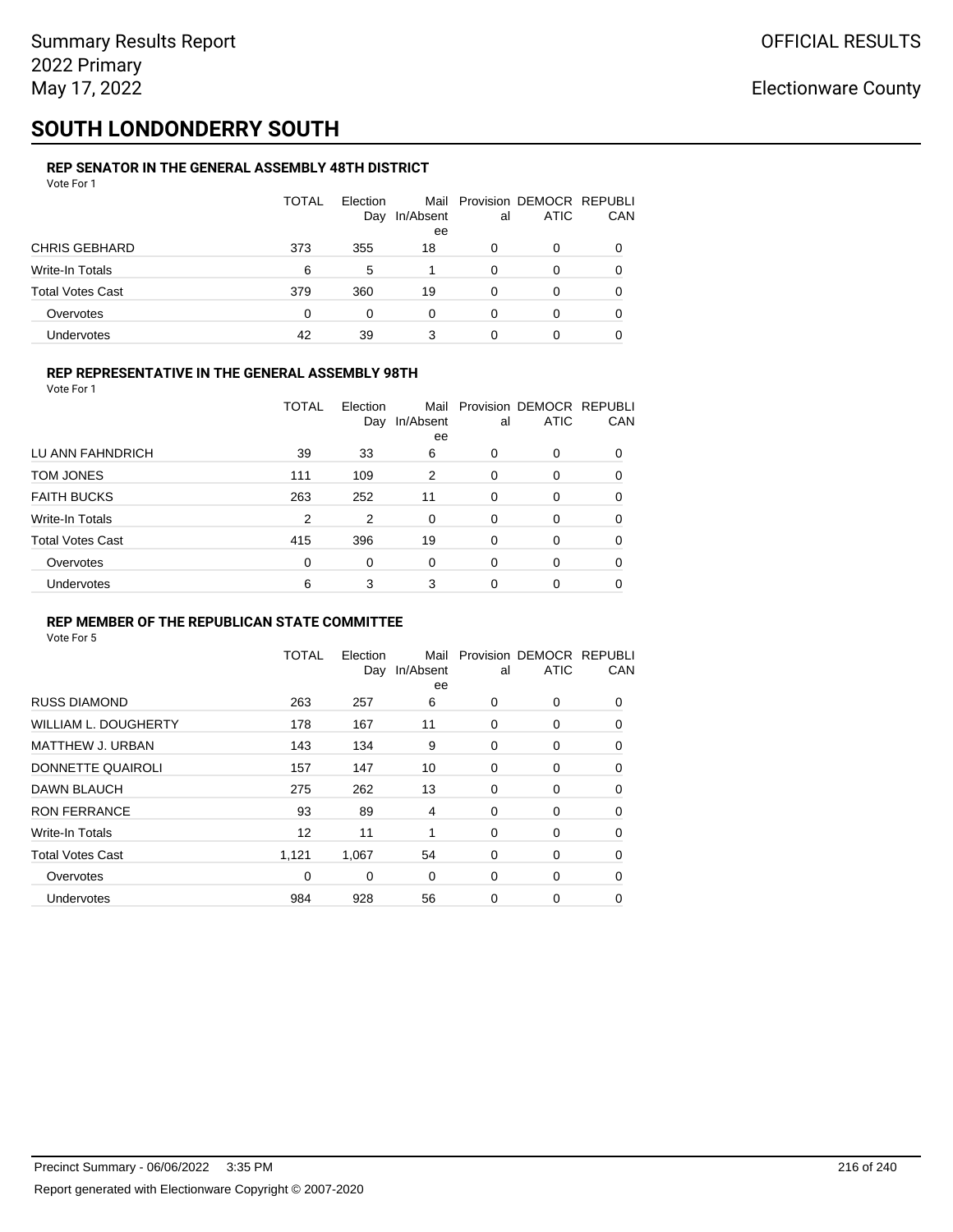# **SWATARA NORTH**

#### **DEM UNITED STATES SENATOR**

Vote For 1

|                         | TOTAL | Election | Mail<br>Day In/Absent<br>ee | al | Provision DEMOCR REPUBLI<br>ATIC | <b>CAN</b> |
|-------------------------|-------|----------|-----------------------------|----|----------------------------------|------------|
| ALEX KHALIL             |       |          | 0                           | 0  | $\Omega$                         | 0          |
| <b>CONOR LAMB</b>       | 6     | 6        | $\Omega$                    | 0  | $\Omega$                         | 0          |
| <b>MALCOLM KENYATTA</b> | 6     |          | 5                           | 0  | $\Omega$                         | 0          |
| JOHN FETTERMAN          | 64    | 27       | 36                          |    | $\Omega$                         | $\Omega$   |
| Write-In Totals         |       |          | $\Omega$                    | 0  | $\Omega$                         | 0          |
| <b>Total Votes Cast</b> | 78    | 36       | 41                          |    | $\Omega$                         | $\Omega$   |
| Overvotes               |       | 0        |                             | 0  | $\Omega$                         | 0          |
| <b>Undervotes</b>       | 0     | $\Omega$ | 0                           | 0  |                                  | 0          |

### **DEM GOVERNOR**

| Vote For 1       |              |                 |                 |          |                                              |          |
|------------------|--------------|-----------------|-----------------|----------|----------------------------------------------|----------|
|                  | <b>TOTAL</b> | Election<br>Day | In/Absent<br>ee | al       | Mail Provision DEMOCR REPUBLI<br><b>ATIC</b> | CAN      |
| JOSH SHAPIRO     | 77           | 34              | 42              |          | 0                                            |          |
| Write-In Totals  | 2            | 2               | $\Omega$        | $\Omega$ | 0                                            | $\Omega$ |
| Total Votes Cast | 79           | 36              | 42              |          | $\Omega$                                     | 0        |
| Overvotes        | 0            | 0               | $\Omega$        | $\Omega$ | 0                                            | 0        |
| Undervotes       | 0            |                 | 0               |          | 0                                            |          |
|                  |              |                 |                 |          |                                              |          |

#### **DEM LIEUTENANT GOVERNOR** Vote For 1

|                         | <b>TOTAL</b> | Election<br>Day | In/Absent<br>ee | al       | Mail Provision DEMOCR REPUBLI<br><b>ATIC</b> | CAN      |
|-------------------------|--------------|-----------------|-----------------|----------|----------------------------------------------|----------|
| <b>AUSTIN DAVIS</b>     | 44           | 11              | 32              |          | $\Omega$                                     | 0        |
| <b>RAY SOSA</b>         | 11           | 9               | 2               | $\Omega$ | 0                                            | 0        |
| <b>BRIAN SIMS</b>       | 20           | 14              | 6               | $\Omega$ | $\Omega$                                     | $\Omega$ |
| Write-In Totals         | 2            | 1               |                 | $\Omega$ | $\Omega$                                     | $\Omega$ |
| <b>Total Votes Cast</b> | 77           | 35              | 41              |          | $\Omega$                                     | $\Omega$ |
| Overvotes               | 0            | 0               | $\Omega$        | $\Omega$ | 0                                            | $\Omega$ |
| Undervotes              | 2            |                 |                 | 0        | 0                                            | 0        |

### **DEM REPRESENTATIVE IN CONGRESS 9TH DISTRICT**

Vote For 1

|                         | TOTAL | <b>Flection</b><br>Day | In/Absent<br>ee | al | Mail Provision DEMOCR REPUBLI<br><b>ATIC</b> | <b>CAN</b> |
|-------------------------|-------|------------------------|-----------------|----|----------------------------------------------|------------|
| AMANDA R. WALDMAN       | 75    | 33                     | 41              |    | $\Omega$                                     | 0          |
| Write-In Totals         |       |                        | O               | 0  | n                                            | $\Omega$   |
| <b>Total Votes Cast</b> | 76    | 34                     | 41              |    | $\Omega$                                     | 0          |
| Overvotes               | 0     | 0                      | 0               | 0  | $\Omega$                                     | 0          |
| Undervotes              | 3     |                        |                 |    |                                              |            |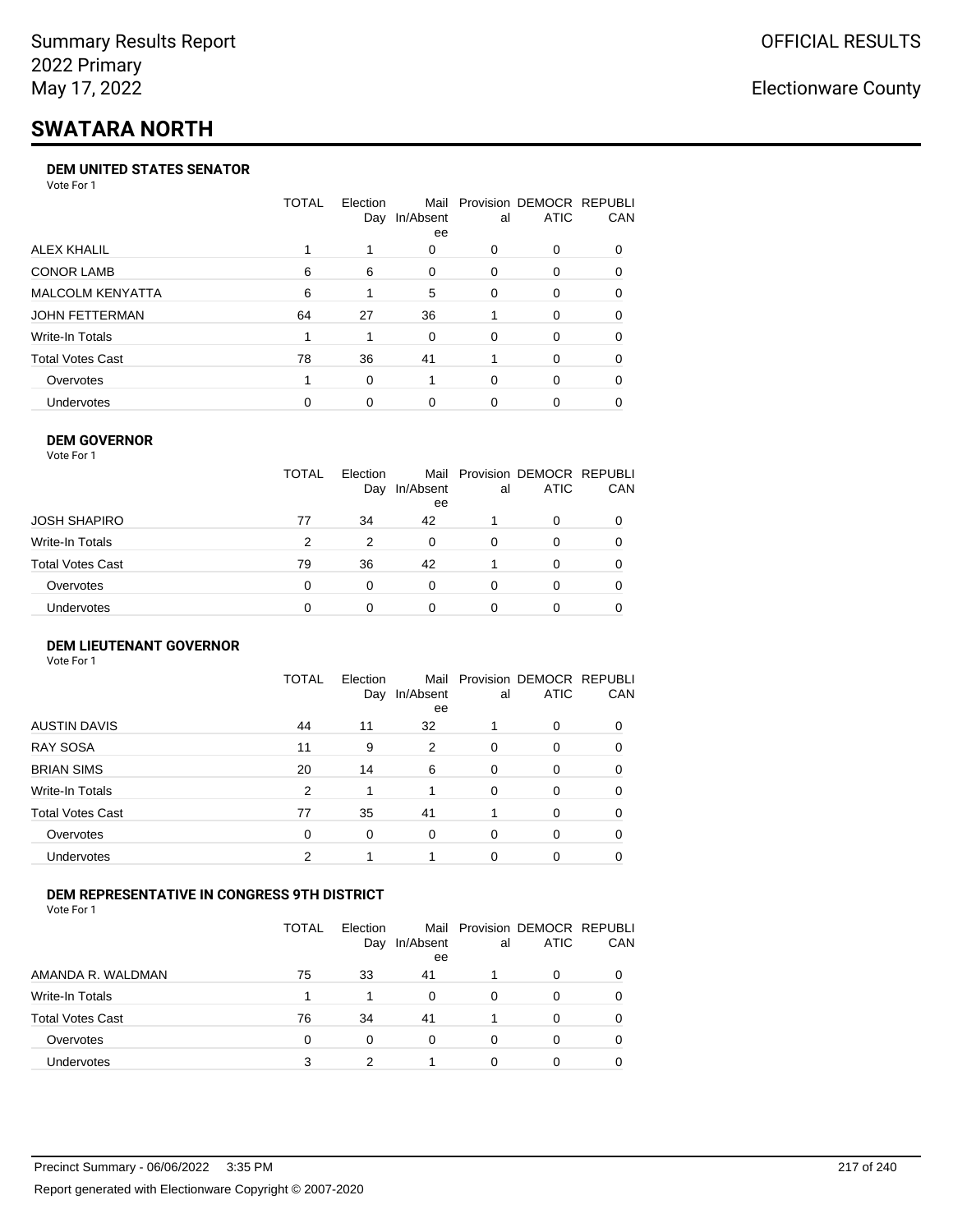## **SWATARA NORTH**

### **DEM SENATOR IN THE GENERAL ASSEMBLY 48TH DISTRICT**

| Vote For 1 |  |
|------------|--|
|------------|--|

|                         | <b>TOTAL</b> | Election<br>Day | In/Absent<br>ee | al | Mail Provision DEMOCR REPUBLI<br><b>ATIC</b> | CAN |
|-------------------------|--------------|-----------------|-----------------|----|----------------------------------------------|-----|
| <b>CALVIN CLEMENTS</b>  | 75           | 35              | 39              |    | 0                                            |     |
| Write-In Totals         |              |                 | 0               | 0  | O                                            |     |
| <b>Total Votes Cast</b> | 76           | 36              | 39              |    | 0                                            |     |
| Overvotes               |              | O               |                 | ∩  | ი                                            |     |
| Undervotes              | າ            |                 |                 |    |                                              |     |

### **DEM REPRESENTATIVE IN THE GENERAL ASSEMBLY 102ND**

| Vote For 1 |  |
|------------|--|
|            |  |

|                         | <b>TOTAL</b> | Election<br>Day | In/Absent | al | Mail Provision DEMOCR REPUBLI<br><b>ATIC</b> | <b>CAN</b> |
|-------------------------|--------------|-----------------|-----------|----|----------------------------------------------|------------|
|                         |              |                 | ee        |    |                                              |            |
| LAURA QUICK             | 77           | 34              | 42        |    | <sup>0</sup>                                 | 0          |
| Write-In Totals         |              |                 | 0         | 0  |                                              | 0          |
| <b>Total Votes Cast</b> | 78           | 35              | 42        |    | ∩                                            | 0          |
| Overvotes               | 0            | 0               | 0         | 0  |                                              | 0          |
| Undervotes              |              |                 | 0         |    |                                              |            |

### **DEM MEMBER OF THE DEMOCRATIC STATE COMMITTEE**

Vote For 2

|                         | TOTAL | Election<br>Day | Mail<br>In/Absent<br>ee | al       | Provision DEMOCR REPUBLI<br><b>ATIC</b> | CAN |
|-------------------------|-------|-----------------|-------------------------|----------|-----------------------------------------|-----|
| LAURA QUICK             | 63    | 24              | 38                      |          | $\Omega$                                | 0   |
| <b>CALVIN CLEMENTS</b>  | 36    | 16              | 20                      | 0        | 0                                       | 0   |
| <b>CORNELL WILSON</b>   | 33    | 16              | 17                      | $\Omega$ | $\Omega$                                | 0   |
| Write-In Totals         | 2     | 2               | 0                       | $\Omega$ | $\Omega$                                | 0   |
| <b>Total Votes Cast</b> | 134   | 58              | 75                      |          | $\Omega$                                | 0   |
| Overvotes               | 0     | 0               | $\Omega$                | $\Omega$ | $\Omega$                                | 0   |
| Undervotes              | 23    | 14              | 9                       | 0        | 0                                       |     |

#### **DEM MEMBER OF THE DEMOCRATIC COUNTY COMMITTEE SWATARA NORTH** Vote For 3

|                         | <b>TOTAL</b> | <b>Flection</b><br>Day | In/Absent<br>ee | al | Mail Provision DEMOCR REPUBLI<br>ATIC | CAN |
|-------------------------|--------------|------------------------|-----------------|----|---------------------------------------|-----|
| Write-In Totals         | 12           | 11                     |                 | O  | 0                                     |     |
| <b>Total Votes Cast</b> | 12           | 11                     |                 | 0  | 0                                     |     |
| Overvotes               | 0            | 0                      | $\Omega$        | 0  | 0                                     |     |
| Undervotes              | 222          | 97                     | 125             | O  | 0                                     |     |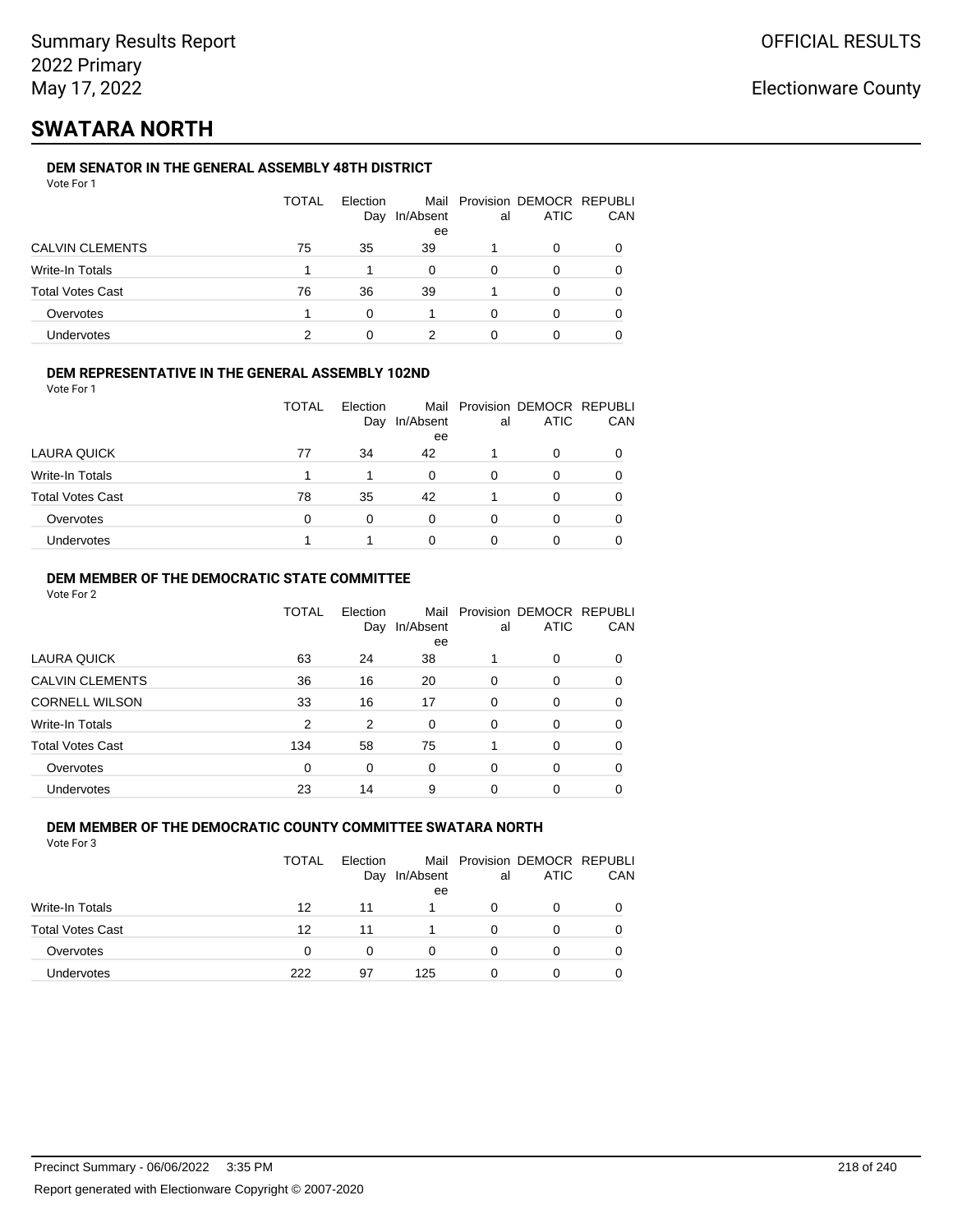# **SWATARA NORTH**

### **REP GOVERNOR**

Vote For 1

|                         | <b>TOTAL</b>   | Election<br>Day | Mail<br>In/Absent<br>ee | al          | Provision DEMOCR REPUBLI<br><b>ATIC</b> | CAN |
|-------------------------|----------------|-----------------|-------------------------|-------------|-----------------------------------------|-----|
| <b>LOU BARLETTA</b>     | 59             | 52              | 7                       | 0           | 0                                       | 0   |
| DOUGLAS V. MASTRIANO    | 209            | 203             | 6                       | 0           | 0                                       | 0   |
| <b>NCHE ZAMA</b>        | 1              | 1               | $\Omega$                | $\Omega$    | 0                                       | 0   |
| DAVE WHITE              | 15             | 11              | 4                       | 0           | 0                                       | 0   |
| <b>MELISSA HART</b>     | $\overline{4}$ | 4               | 0                       | 0           | 0                                       | 0   |
| <b>BILL MCSWAIN</b>     | 40             | 29              | 11                      | $\Omega$    | 0                                       | 0   |
| <b>CHARLIE GEROW</b>    | 6              | 5               | 1                       | $\Omega$    | 0                                       | 0   |
| <b>JOE GALE</b>         | 1              | 1               | 0                       | 0           | 0                                       | 0   |
| <b>JAKE CORMAN</b>      | 7              | 5               | $\overline{2}$          | $\Omega$    | $\Omega$                                | 0   |
| Write-In Totals         | $\Omega$       | 0               | 0                       | 0           | 0                                       | 0   |
| <b>Total Votes Cast</b> | 342            | 311             | 31                      | $\Omega$    | 0                                       | 0   |
| Overvotes               | 0              | 0               | 0                       | $\Omega$    | 0                                       | 0   |
| Undervotes              | 2              | 2               | 0                       | $\mathbf 0$ | 0                                       | 0   |

### **REP LIEUTENANT GOVERNOR**

|                            | TOTAL | Election | Mail<br>Day In/Absent<br>ee | al       | Provision DEMOCR REPUBLI<br><b>ATIC</b> | CAN      |
|----------------------------|-------|----------|-----------------------------|----------|-----------------------------------------|----------|
| <b>CLARICE SCHILLINGER</b> | 5     | 5        | $\Omega$                    | $\Omega$ | 0                                       | 0        |
| JAMES EARL JONES           | 5     | 3        | 2                           | $\Omega$ | 0                                       | 0        |
| <b>RICK SACCONE</b>        | 12    | 11       | 1                           | $\Omega$ | 0                                       | 0        |
| <b>JOHN BROWN</b>          | 1     | 1        | 0                           | $\Omega$ | 0                                       | 0        |
| <b>CHRIS FRYE</b>          | 4     | 4        | 0                           | 0        | 0                                       | 0        |
| <b>JEFF COLEMAN</b>        | 5     | 4        | 1                           | 0        | 0                                       | $\Omega$ |
| <b>RUSS DIAMOND</b>        | 252   | 231      | 21                          | $\Omega$ | $\Omega$                                | 0        |
| CARRIE LEWIS DELROSSO      | 22    | 17       | 5                           | $\Omega$ | 0                                       | $\Omega$ |
| <b>TEDDY DANIELS</b>       | 33    | 33       | 0                           | $\Omega$ | 0                                       | $\Omega$ |
| Write-In Totals            | 0     | 0        | 0                           | 0        | 0                                       | 0        |
| <b>Total Votes Cast</b>    | 339   | 309      | 30                          | 0        | 0                                       | 0        |
| Overvotes                  | 0     | 0        | 0                           | $\Omega$ | 0                                       | $\Omega$ |
| Undervotes                 | 5     | 4        | 1                           | $\Omega$ | 0                                       | 0        |
|                            |       |          |                             |          |                                         |          |

### **REP REPRESENTATIVE IN CONGRESS 9TH DISTRICT**

| Vote For 1 |  |  |
|------------|--|--|
|------------|--|--|

|                         | <b>TOTAL</b> | Election<br>Day | In/Absent<br>ee | al       | Mail Provision DEMOCR REPUBLI<br><b>ATIC</b> | CAN      |
|-------------------------|--------------|-----------------|-----------------|----------|----------------------------------------------|----------|
| DAN MEUSER              | 312          | 287             | 25              | 0        | 0                                            | $\Omega$ |
| Write-In Totals         |              | 1               | 0               | 0        | 0                                            |          |
| <b>Total Votes Cast</b> | 313          | 288             | 25              | $\Omega$ | 0                                            |          |
| Overvotes               | 0            | 0               | 0               | 0        | 0                                            | 0        |
| Undervotes              | 31           | 25              | 6               | 0        | ი                                            |          |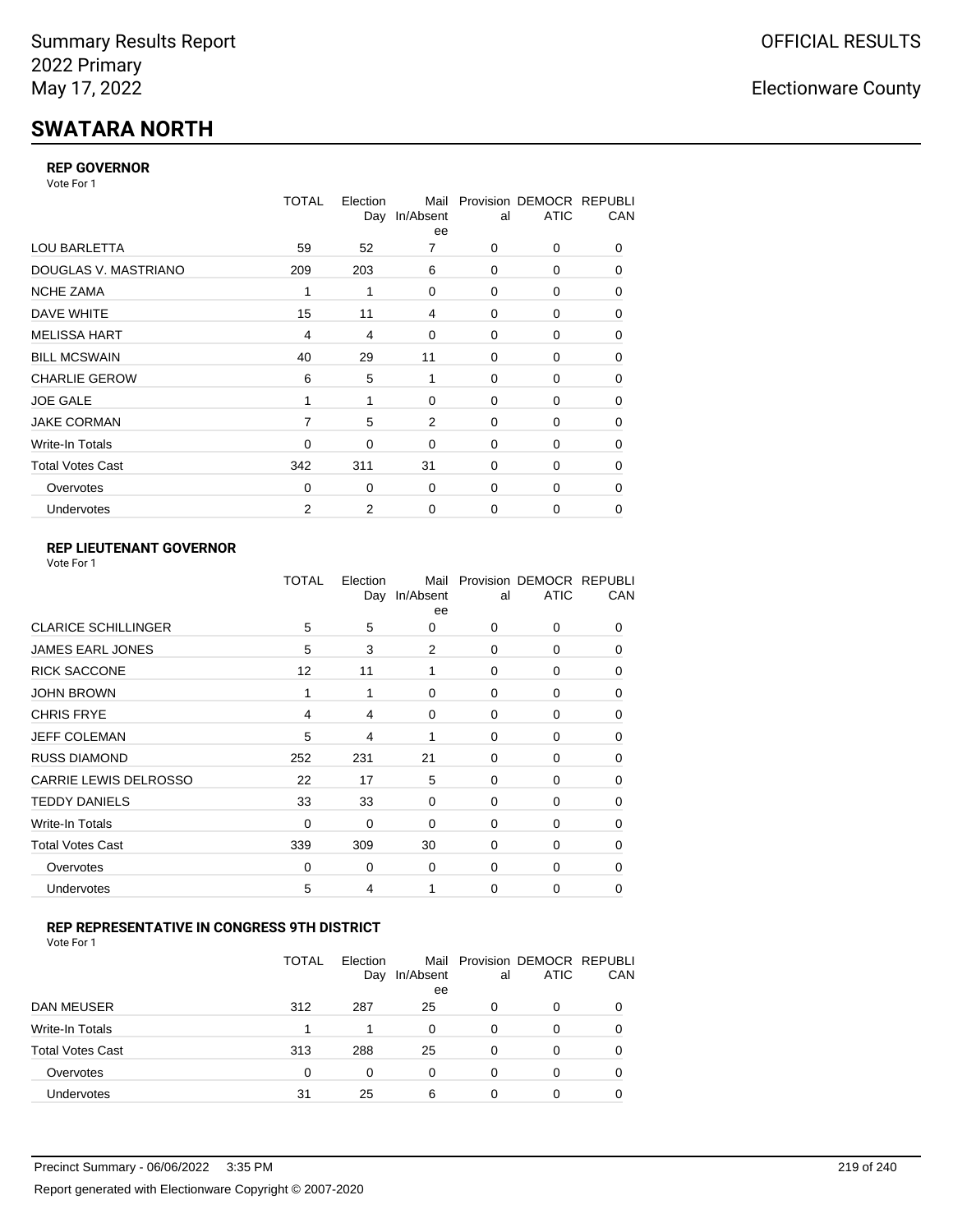## **SWATARA NORTH**

### **REP SENATOR IN THE GENERAL ASSEMBLY 48TH DISTRICT**

| Vote For 1 |  |
|------------|--|
|------------|--|

|                  | <b>TOTAL</b> | Election<br>Day | In/Absent<br>ee | al | Mail Provision DEMOCR REPUBLI<br><b>ATIC</b> | CAN |
|------------------|--------------|-----------------|-----------------|----|----------------------------------------------|-----|
| CHRIS GEBHARD    | 320          | 293             | 27              | 0  | 0                                            |     |
| Write-In Totals  | 0            | $\Omega$        | 0               | 0  | 0                                            |     |
| Total Votes Cast | 320          | 293             | 27              | 0  | 0                                            |     |
| Overvotes        | 0            | 0               | 0               | 0  | 0                                            |     |
| Undervotes       | 24           | 20              |                 |    |                                              |     |

### **REP REPRESENTATIVE IN THE GENERAL ASSEMBLY 102ND**

Vote For 1

|                         | <b>TOTAL</b> | <b>Flection</b><br>Day | Mail<br>In/Absent<br>ee | al | Provision DEMOCR REPUBLI<br><b>ATIC</b> | CAN |
|-------------------------|--------------|------------------------|-------------------------|----|-----------------------------------------|-----|
| <b>RUSS DIAMOND</b>     | 308          | 281                    | 27                      | 0  | ი                                       |     |
| Write-In Totals         | 15           | 15                     | 0                       | 0  | 0                                       |     |
| <b>Total Votes Cast</b> | 323          | 296                    | 27                      | ∩  | ი                                       |     |
| Overvotes               | 0            | 0                      | 0                       | 0  | 0                                       |     |
| Undervotes              | 21           | 17                     | 4                       |    | 0                                       |     |

### **REP MEMBER OF THE REPUBLICAN STATE COMMITTEE**

|                             | <b>TOTAL</b> | Election<br>Day | Mail<br>In/Absent<br>ee | al       | Provision DEMOCR REPUBLI<br><b>ATIC</b> | CAN      |
|-----------------------------|--------------|-----------------|-------------------------|----------|-----------------------------------------|----------|
| <b>RUSS DIAMOND</b>         | 275          | 255             | 20                      | $\Omega$ | 0                                       | $\Omega$ |
| <b>WILLIAM L. DOUGHERTY</b> | 102          | 90              | 12                      | 0        | 0                                       | 0        |
| <b>MATTHEW J. URBAN</b>     | 89           | 83              | 6                       | 0        | 0                                       | $\Omega$ |
| DONNETTE QUAIROLI           | 176          | 161             | 15                      | 0        | 0                                       | $\Omega$ |
| DAWN BLAUCH                 | 165          | 155             | 10                      | 0        | 0                                       | $\Omega$ |
| <b>RON FERRANCE</b>         | 166          | 150             | 16                      | 0        | 0                                       | 0        |
| Write-In Totals             | 5            | 4               | 1                       | 0        | 0                                       | 0        |
| <b>Total Votes Cast</b>     | 978          | 898             | 80                      | 0        | 0                                       | 0        |
| Overvotes                   | 5            | 5               | $\Omega$                | 0        | 0                                       | 0        |
| Undervotes                  | 733          | 662             | 71                      | 0        | 0                                       | 0        |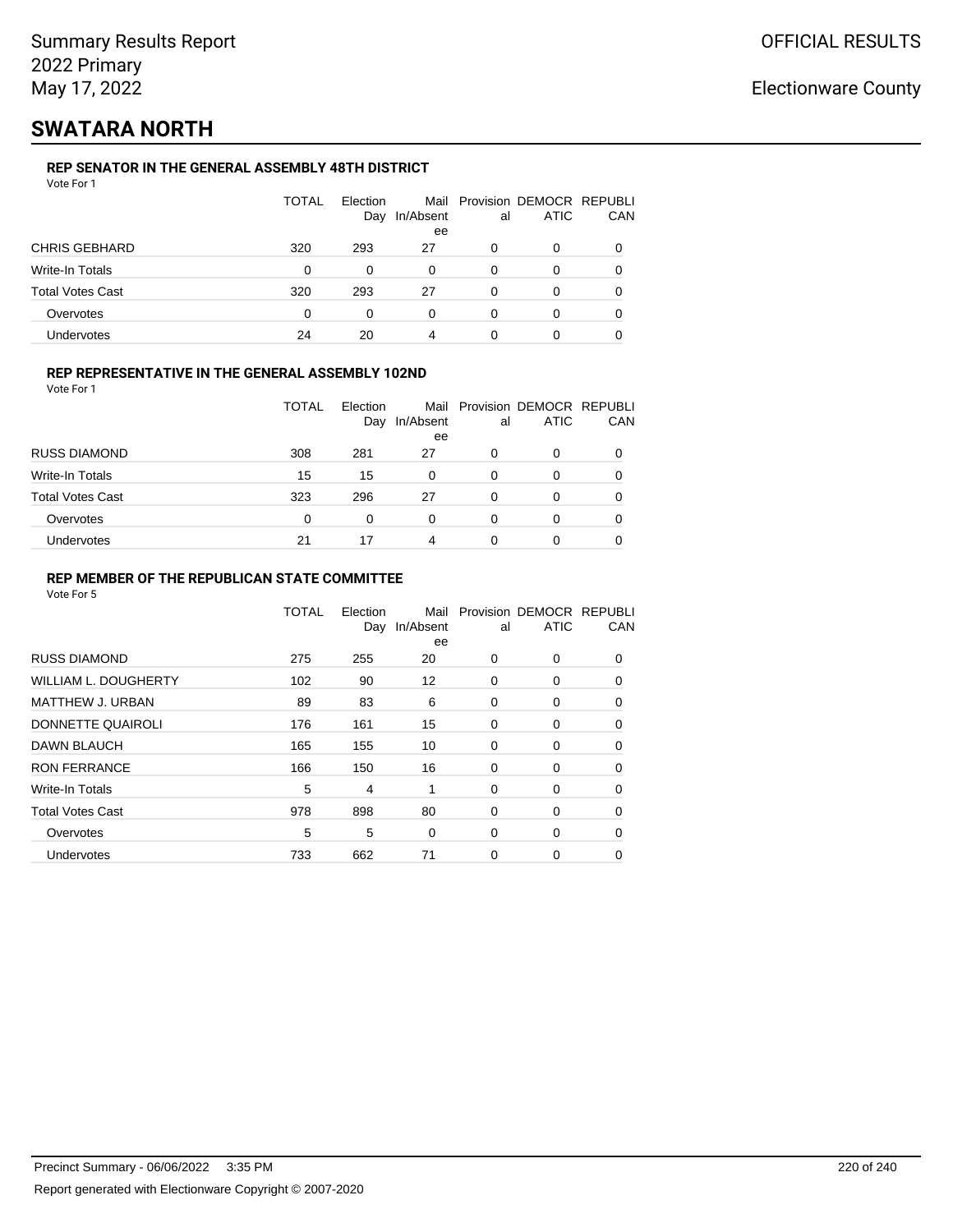# **SWATARA SOUTH**

#### **DEM UNITED STATES SENATOR**

Vote For 1

|                         | TOTAL    | Election | Mail<br>Day In/Absent<br>ee | al       | Provision DEMOCR REPUBLI<br><b>ATIC</b> | <b>CAN</b> |
|-------------------------|----------|----------|-----------------------------|----------|-----------------------------------------|------------|
| ALEX KHALIL             | 6        | 3        | 3                           | 0        | $\Omega$                                | 0          |
| <b>CONOR LAMB</b>       |          | 5        | 2                           | $\Omega$ | $\Omega$                                | 0          |
| <b>MALCOLM KENYATTA</b> |          | 4        | 3                           | $\Omega$ | $\Omega$                                | 0          |
| <b>JOHN FETTERMAN</b>   | 108      | 50       | 58                          | 0        | $\Omega$                                | $\Omega$   |
| Write-In Totals         | 0        | 0        | $\Omega$                    | 0        | $\Omega$                                | 0          |
| <b>Total Votes Cast</b> | 128      | 62       | 66                          | 0        | $\Omega$                                | 0          |
| Overvotes               | $\Omega$ | 0        | $\Omega$                    | 0        | $\Omega$                                | 0          |
| <b>Undervotes</b>       |          | $\Omega$ |                             | 0        | $\Omega$                                | 0          |

#### **DEM GOVERNOR**

| Vote For 1       |              |                 |                 |          |                                              |     |
|------------------|--------------|-----------------|-----------------|----------|----------------------------------------------|-----|
|                  | <b>TOTAL</b> | Election<br>Day | In/Absent<br>ee | al       | Mail Provision DEMOCR REPUBLI<br><b>ATIC</b> | CAN |
| JOSH SHAPIRO     | 125          | 61              | 64              | 0        | 0                                            |     |
| Write-In Totals  |              |                 | 0               | 0        | 0                                            |     |
| Total Votes Cast | 126          | 62              | 64              | 0        | 0                                            | 0   |
| Overvotes        | 0            | $\Omega$        | 0               | $\Omega$ | 0                                            |     |
| Undervotes       | 3            |                 | 3               |          | 0                                            |     |

#### **DEM LIEUTENANT GOVERNOR** Vote For 1

|                         | <b>TOTAL</b>   | Election<br>Day | In/Absent<br>ee | al       | Mail Provision DEMOCR REPUBLI<br><b>ATIC</b> | CAN      |
|-------------------------|----------------|-----------------|-----------------|----------|----------------------------------------------|----------|
| <b>AUSTIN DAVIS</b>     | 70             | 29              | 41              | $\Omega$ | 0                                            | 0        |
| <b>RAY SOSA</b>         | 21             | 15              | 6               | 0        | 0                                            | 0        |
| <b>BRIAN SIMS</b>       | 32             | 18              | 14              | 0        | 0                                            | $\Omega$ |
| Write-In Totals         | $\overline{2}$ | 0               | 2               | $\Omega$ | 0                                            | $\Omega$ |
| <b>Total Votes Cast</b> | 125            | 62              | 63              | 0        | 0                                            | $\Omega$ |
| Overvotes               | 0              | 0               | $\Omega$        | $\Omega$ | 0                                            | $\Omega$ |
| Undervotes              | 4              | 0               | 4               | $\Omega$ | 0                                            | 0        |

### **DEM REPRESENTATIVE IN CONGRESS 9TH DISTRICT**

|                         | TOTAL | <b>Flection</b><br>Day | In/Absent<br>ee | al | Mail Provision DEMOCR REPUBLI<br><b>ATIC</b> | CAN |
|-------------------------|-------|------------------------|-----------------|----|----------------------------------------------|-----|
| AMANDA R. WALDMAN       | 121   | 59                     | 62              | O  | 0                                            | 0   |
| <b>Write-In Totals</b>  | 0     | <sup>0</sup>           | 0               | 0  | $\Omega$                                     | 0   |
| <b>Total Votes Cast</b> | 121   | 59                     | 62              | 0  | 0                                            | 0   |
| Overvotes               | 0     | 0                      | 0               | 0  | $\Omega$                                     | 0   |
| <b>Undervotes</b>       | 8     |                        | 5               |    |                                              |     |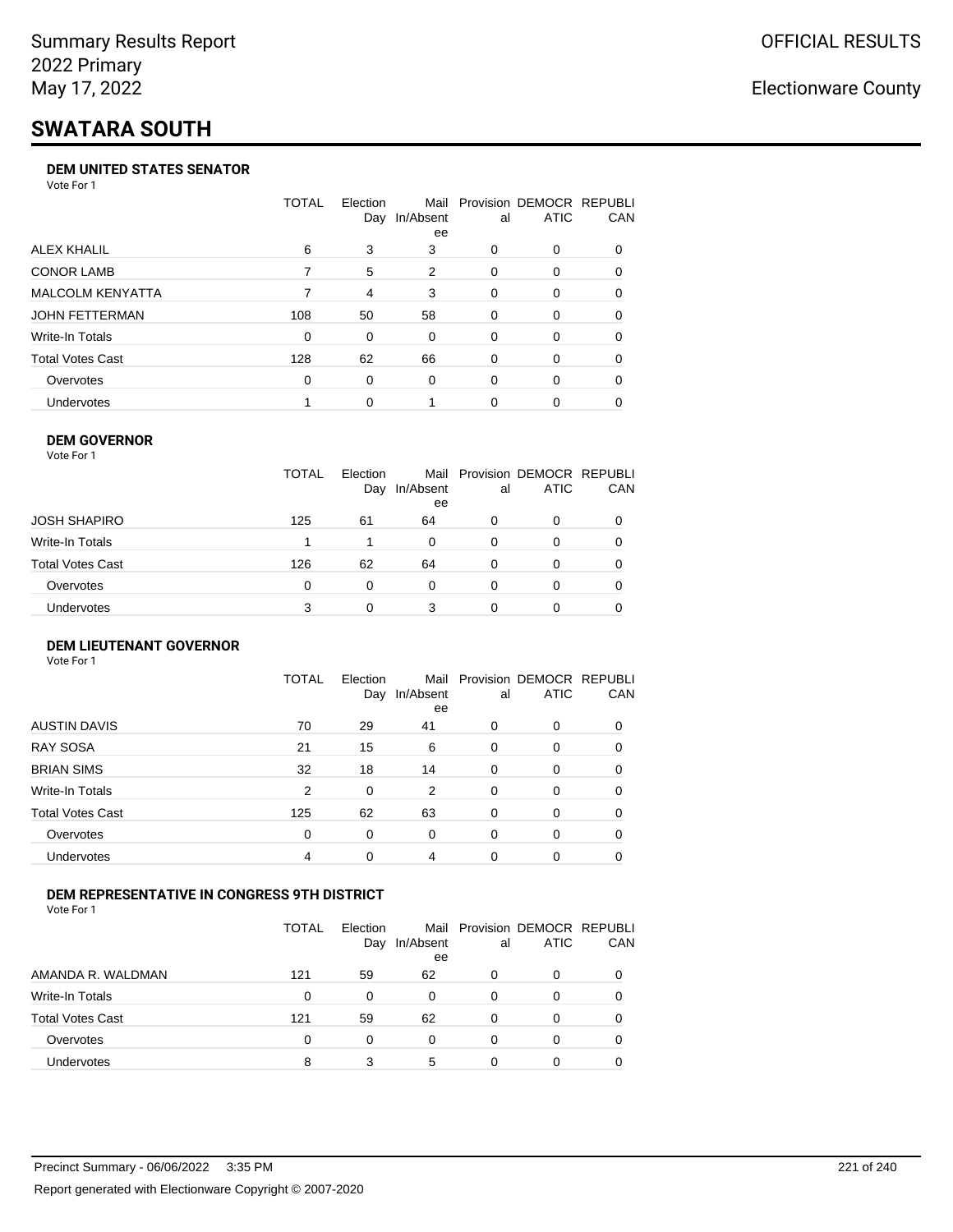## **SWATARA SOUTH**

### **DEM SENATOR IN THE GENERAL ASSEMBLY 48TH DISTRICT**

|                         | <b>TOTAL</b> | Election<br>Day | In/Absent<br>ee | al | Mail Provision DEMOCR REPUBLI<br><b>ATIC</b> | CAN |
|-------------------------|--------------|-----------------|-----------------|----|----------------------------------------------|-----|
| <b>CALVIN CLEMENTS</b>  | 119          | 60              | 59              |    |                                              |     |
| Write-In Totals         | 0            | 0               | 0               | 0  | 0                                            |     |
| <b>Total Votes Cast</b> | 119          | 60              | 59              | 0  | 0                                            |     |
| Overvotes               | 0            | 0               | $\Omega$        | O  | 0                                            |     |
| Undervotes              | 10           |                 | 8               |    |                                              |     |

### **DEM REPRESENTATIVE IN THE GENERAL ASSEMBLY 102ND**

Vote For 1

|                         | TOTAL | Election |               |    | Mail Provision DEMOCR REPUBLI |            |
|-------------------------|-------|----------|---------------|----|-------------------------------|------------|
|                         |       |          | Day In/Absent | al | <b>ATIC</b>                   | <b>CAN</b> |
|                         |       |          | ee            |    |                               |            |
| LAURA QUICK             | 121   | 59       | 62            | 0  |                               | 0          |
| Write-In Totals         | 0     | 0        | 0             | 0  |                               | 0          |
| <b>Total Votes Cast</b> | 121   | 59       | 62            | ŋ  |                               | 0          |
| Overvotes               | 0     |          | 0             | 0  |                               | 0          |
| <b>Undervotes</b>       | 8     |          | 5             | O  |                               | 0          |

### **DEM MEMBER OF THE DEMOCRATIC STATE COMMITTEE**

Vote For 2

|                         | TOTAL    | Election<br>Day | Mail<br>In/Absent<br>ee | al       | Provision DEMOCR REPUBLI<br><b>ATIC</b> | CAN      |
|-------------------------|----------|-----------------|-------------------------|----------|-----------------------------------------|----------|
| LAURA QUICK             | 95       | 46              | 49                      | 0        | $\Omega$                                | 0        |
| <b>CALVIN CLEMENTS</b>  | 44       | 21              | 23                      | 0        | 0                                       | 0        |
| <b>CORNELL WILSON</b>   | 63       | 29              | 34                      | $\Omega$ | $\Omega$                                | $\Omega$ |
| Write-In Totals         | 2        | 1               |                         | $\Omega$ | $\Omega$                                | 0        |
| <b>Total Votes Cast</b> | 204      | 97              | 107                     | $\Omega$ | 0                                       | 0        |
| Overvotes               | $\Omega$ | $\Omega$        | $\Omega$                | $\Omega$ | $\Omega$                                | 0        |
| <b>Undervotes</b>       | 54       | 27              | 27                      | 0        | 0                                       |          |

### **DEM MEMBER OF THE DEMOCRATIC COUNTY COMMITTEE SWATARA SOUTH**

|                         | TOTAL | Election<br>Day | In/Absent<br>ee | al | Mail Provision DEMOCR REPUBLI<br><b>ATIC</b> | CAN      |
|-------------------------|-------|-----------------|-----------------|----|----------------------------------------------|----------|
| <b>CYNTHIA DUBBS</b>    | 119   | 60              | 59              | 0  | 0                                            | $\Omega$ |
| Write-In Totals         | 3     | 1               | 2               | 0  | 0                                            |          |
| <b>Total Votes Cast</b> | 122   | 61              | 61              | 0  | 0                                            |          |
| Overvotes               | 0     | 0               | $\Omega$        | 0  | 0                                            | $\Omega$ |
| <b>Undervotes</b>       | 265   | 125             | 140             | 0  | 0                                            |          |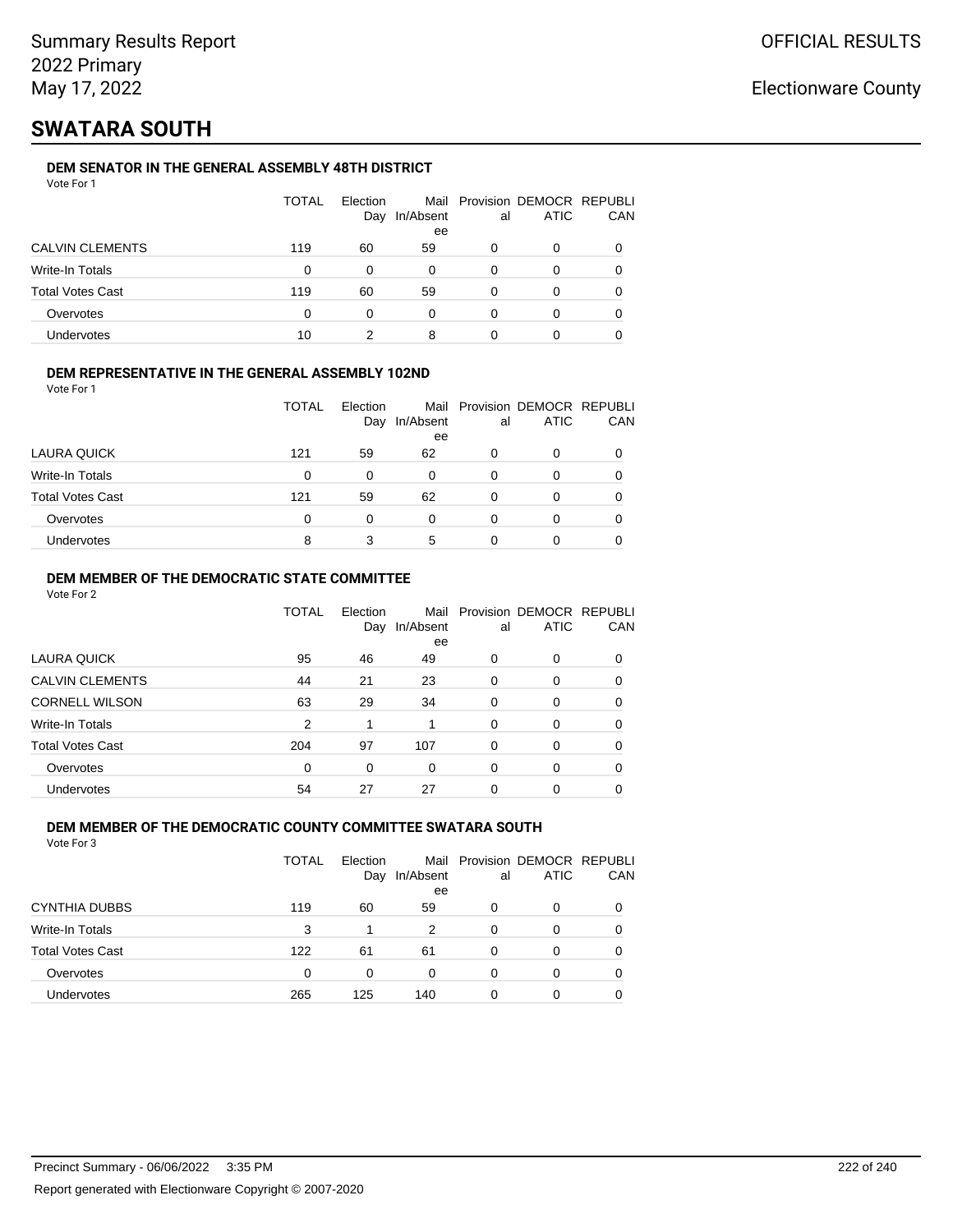# **SWATARA SOUTH**

### **REP GOVERNOR**

Vote For 1

|                         | TOTAL          | Election<br>Day | Mail<br>In/Absent<br>ee | al          | Provision DEMOCR REPUBLI<br><b>ATIC</b> | CAN |
|-------------------------|----------------|-----------------|-------------------------|-------------|-----------------------------------------|-----|
| <b>LOU BARLETTA</b>     | 77             | 72              | 5                       | 0           | 0                                       | 0   |
| DOUGLAS V. MASTRIANO    | 304            | 288             | 16                      | $\Omega$    | 0                                       | 0   |
| <b>NCHE ZAMA</b>        | $\overline{2}$ | 1               | 1                       | 0           | 0                                       | 0   |
| DAVE WHITE              | 36             | 25              | 11                      | $\Omega$    | 0                                       | 0   |
| <b>MELISSA HART</b>     | 10             | 7               | 3                       | 0           | 0                                       | 0   |
| <b>BILL MCSWAIN</b>     | 45             | 35              | 10                      | 0           | 0                                       | 0   |
| <b>CHARLIE GEROW</b>    | 14             | 12              | 2                       | $\Omega$    | 0                                       | 0   |
| <b>JOE GALE</b>         | 5              | 4               | 1                       | $\Omega$    | 0                                       | 0   |
| <b>JAKE CORMAN</b>      | 14             | 9               | 5                       | 0           | 0                                       | 0   |
| Write-In Totals         | 1              | 1               | $\mathbf 0$             | 0           | 0                                       | 0   |
| <b>Total Votes Cast</b> | 508            | 454             | 54                      | $\Omega$    | $\Omega$                                | 0   |
| Overvotes               | $\Omega$       | 0               | $\mathbf 0$             | 0           | 0                                       | 0   |
| Undervotes              |                | 1               | $\mathbf 0$             | $\mathbf 0$ | 0                                       | 0   |

### **REP LIEUTENANT GOVERNOR**

|                              | TOTAL          | Election<br>Day | Mail<br>In/Absent<br>ee | al       | Provision DEMOCR REPUBLI<br><b>ATIC</b> | CAN      |
|------------------------------|----------------|-----------------|-------------------------|----------|-----------------------------------------|----------|
| <b>CLARICE SCHILLINGER</b>   | 12             | 10              | 2                       | $\Omega$ | 0                                       | 0        |
| JAMES EARL JONES             | 28             | 22              | 6                       | $\Omega$ | $\Omega$                                | 0        |
| <b>RICK SACCONE</b>          | 8              | 8               | $\Omega$                | $\Omega$ | 0                                       | 0        |
| JOHN BROWN                   | 4              | 4               | 0                       | $\Omega$ | $\Omega$                                | 0        |
| <b>CHRIS FRYE</b>            | 7              | 5               | 2                       | $\Omega$ | 0                                       | 0        |
| JEFF COLEMAN                 | 17             | 12              | 5                       | $\Omega$ | $\Omega$                                | 0        |
| <b>RUSS DIAMOND</b>          | 341            | 313             | 28                      | $\Omega$ | $\Omega$                                | 0        |
| <b>CARRIE LEWIS DELROSSO</b> | 37             | 29              | 8                       | $\Omega$ | $\Omega$                                | 0        |
| <b>TEDDY DANIELS</b>         | 42             | 40              | 2                       | $\Omega$ | 0                                       | 0        |
| Write-In Totals              | $\overline{2}$ | 2               | 0                       | $\Omega$ | 0                                       | 0        |
| Total Votes Cast             | 498            | 445             | 53                      | $\Omega$ | 0                                       | 0        |
| Overvotes                    | 1              | 1               | 0                       | $\Omega$ | $\Omega$                                | $\Omega$ |
| Undervotes                   | 10             | 9               | 1                       | $\Omega$ | 0                                       | $\Omega$ |
|                              |                |                 |                         |          |                                         |          |

### **REP REPRESENTATIVE IN CONGRESS 9TH DISTRICT**

|                         | <b>TOTAL</b> | Election<br>Day | In/Absent<br>ee | al       | Mail Provision DEMOCR REPUBLI<br><b>ATIC</b> | CAN      |
|-------------------------|--------------|-----------------|-----------------|----------|----------------------------------------------|----------|
| DAN MEUSER              | 459          | 408             | 51              | 0        | 0                                            | $\Omega$ |
| Write-In Totals         | 4            | 4               | 0               | 0        | 0                                            |          |
| <b>Total Votes Cast</b> | 463          | 412             | -51             | $\Omega$ | 0                                            |          |
| Overvotes               | 0            | 0               | 0               | 0        | 0                                            | 0        |
| Undervotes              | 46           | 43              | 3               | 0        | 0                                            |          |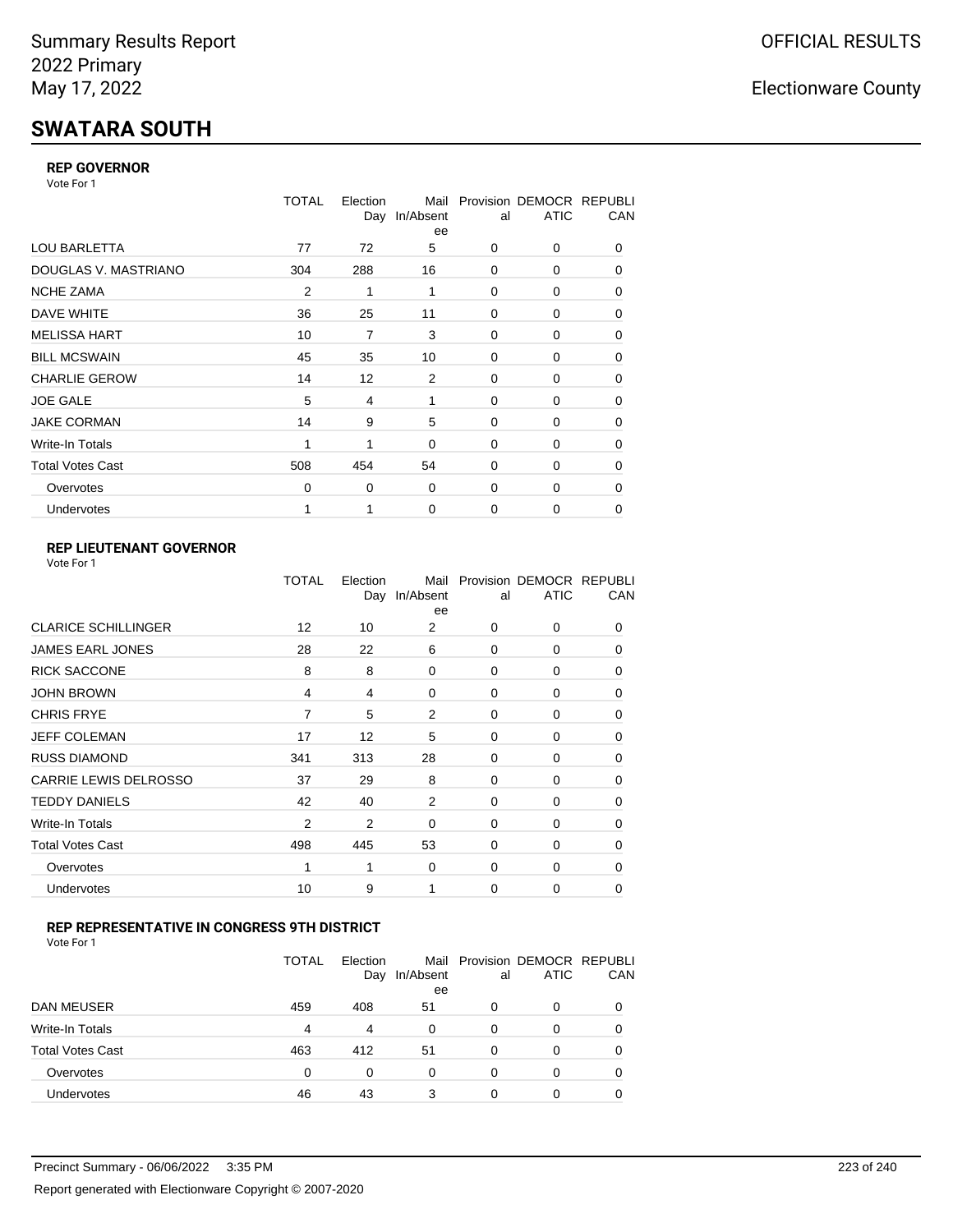## **SWATARA SOUTH**

### **REP SENATOR IN THE GENERAL ASSEMBLY 48TH DISTRICT**

|                         | <b>TOTAL</b> | Election<br>Day | In/Absent<br>ee | al | Mail Provision DEMOCR REPUBLI<br><b>ATIC</b> | CAN |
|-------------------------|--------------|-----------------|-----------------|----|----------------------------------------------|-----|
| <b>CHRIS GEBHARD</b>    | 475          | 422             | 53              | 0  | 0                                            |     |
| Write-In Totals         | 4            | 4               | 0               | 0  | 0                                            |     |
| <b>Total Votes Cast</b> | 479          | 426             | 53              | 0  | 0                                            |     |
| Overvotes               | 0            | 0               | 0               | 0  | 0                                            |     |
| Undervotes              | 30           | 29              |                 | 0  |                                              |     |

### **REP REPRESENTATIVE IN THE GENERAL ASSEMBLY 102ND**

Vote For 1

|                         | TOTAL | Election<br>Day | Mail<br>In/Absent<br>ee | al | Provision DEMOCR REPUBLI<br><b>ATIC</b> | CAN |
|-------------------------|-------|-----------------|-------------------------|----|-----------------------------------------|-----|
| <b>RUSS DIAMOND</b>     | 443   | 400             | 43                      | 0  | 0                                       |     |
| Write-In Totals         | 31    | 28              | 3                       | 0  | 0                                       |     |
| <b>Total Votes Cast</b> | 474   | 428             | 46                      | 0  | ი                                       |     |
| Overvotes               | 0     | $\Omega$        | 0                       | 0  | 0                                       |     |
| Undervotes              | 35    | 27              | 8                       |    | 0                                       |     |

### **REP MEMBER OF THE REPUBLICAN STATE COMMITTEE**

|                             | <b>TOTAL</b> | Election<br>Day | Mail<br>In/Absent<br>ee | al | Provision DEMOCR REPUBLI<br><b>ATIC</b> | CAN      |
|-----------------------------|--------------|-----------------|-------------------------|----|-----------------------------------------|----------|
| <b>RUSS DIAMOND</b>         | 374          | 341             | 33                      | 0  | 0                                       | 0        |
| <b>WILLIAM L. DOUGHERTY</b> | 186          | 158             | 28                      | 0  | 0                                       | 0        |
| MATTHEW J. URBAN            | 161          | 124             | 37                      | 0  | 0                                       | $\Omega$ |
| DONNETTE QUAIROLI           | 253          | 214             | 39                      | 0  | 0                                       | $\Omega$ |
| DAWN BLAUCH                 | 250          | 213             | 37                      | 0  | 0                                       | $\Omega$ |
| <b>RON FERRANCE</b>         | 219          | 181             | 38                      | 0  | 0                                       | 0        |
| Write-In Totals             | 2            | 2               | 0                       | 0  | 0                                       | 0        |
| <b>Total Votes Cast</b>     | 1.445        | 1,233           | 212                     | 0  | 0                                       | 0        |
| Overvotes                   | $\mathbf 0$  | 0               | 0                       | 0  | 0                                       | $\Omega$ |
| <b>Undervotes</b>           | 1,100        | 1,042           | 58                      | 0  | 0                                       | 0        |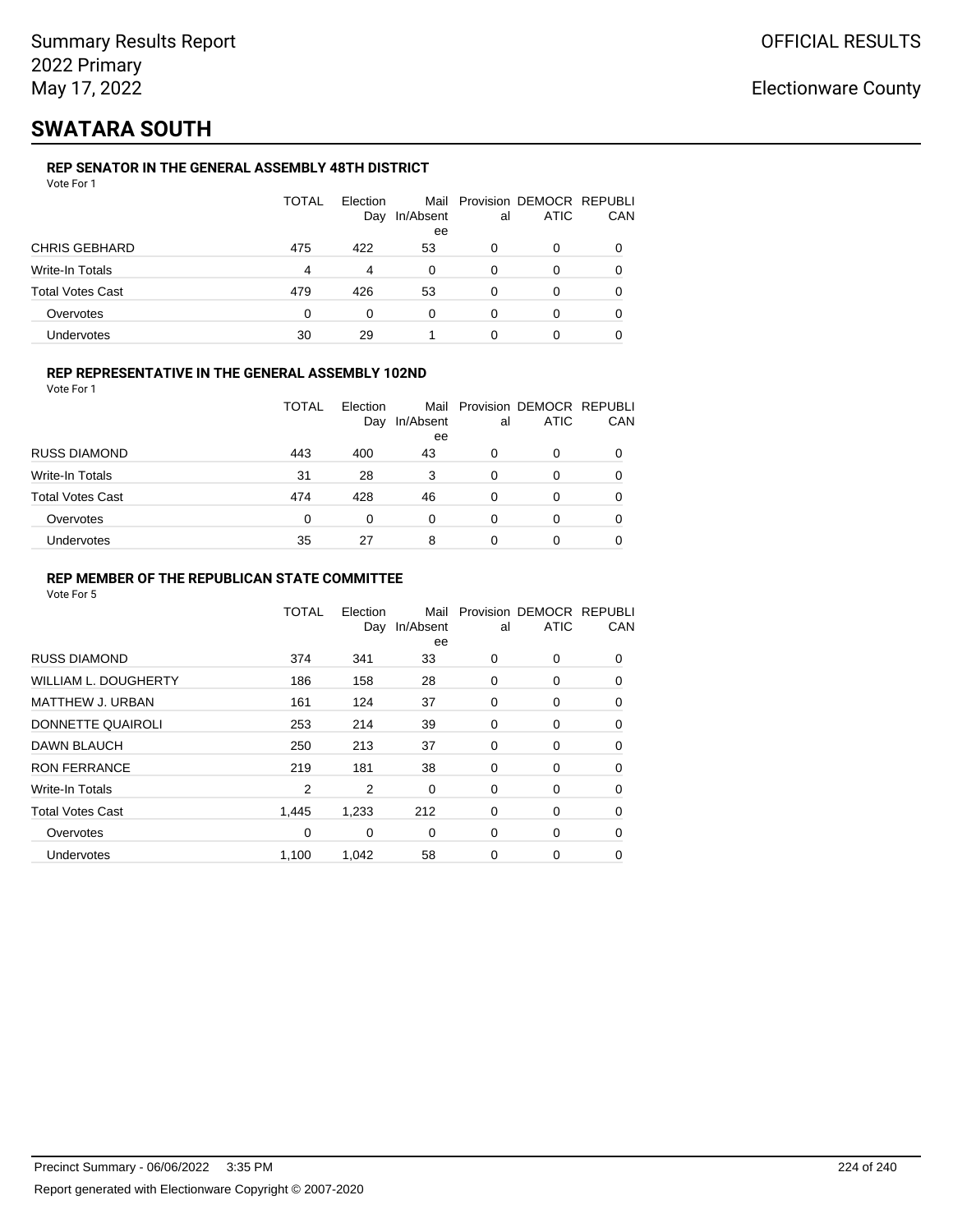# **UNION GREEN POINT**

#### **DEM UNITED STATES SENATOR**

Vote For 1

|                         | TOTAL    | Election | Mail<br>Day In/Absent<br>ee | al       | Provision DEMOCR REPUBLI<br><b>ATIC</b> | <b>CAN</b> |
|-------------------------|----------|----------|-----------------------------|----------|-----------------------------------------|------------|
| ALEX KHALIL             |          |          | 0                           | 0        | $\Omega$                                | 0          |
| <b>CONOR LAMB</b>       |          |          | 0                           | 0        | $\Omega$                                | 0          |
| <b>MALCOLM KENYATTA</b> |          |          | $\Omega$                    | $\Omega$ | $\Omega$                                | 0          |
| JOHN FETTERMAN          | 18       | 9        | 9                           | 0        | $\Omega$                                | 0          |
| Write-In Totals         | $\Omega$ | $\Omega$ | $\Omega$                    | 0        | $\Omega$                                | 0          |
| <b>Total Votes Cast</b> | 21       | 12       | 9                           | 0        | $\Omega$                                | 0          |
| Overvotes               | 0        | $\Omega$ | $\Omega$                    | 0        | $\Omega$                                | 0          |
| Undervotes              |          |          | $\Omega$                    | 0        |                                         | 0          |

### **DEM GOVERNOR**

| <b>TOTAL</b><br>Mail Provision DEMOCR REPUBLI<br>Election<br><b>ATIC</b><br>In/Absent<br>Day<br>al<br>ee<br>JOSH SHAPIRO<br>20<br>11<br>9<br>0<br>0<br>Write-In Totals<br>0<br>$\Omega$<br>0<br>$\Omega$<br>0 |     |
|---------------------------------------------------------------------------------------------------------------------------------------------------------------------------------------------------------------|-----|
|                                                                                                                                                                                                               | CAN |
|                                                                                                                                                                                                               |     |
|                                                                                                                                                                                                               |     |
| Total Votes Cast<br>20<br>11<br>9<br>0<br>0                                                                                                                                                                   |     |
| Overvotes<br>0<br>$\Omega$<br>$\Omega$<br>$\Omega$<br>0                                                                                                                                                       |     |
| <b>Undervotes</b><br>2<br>0                                                                                                                                                                                   |     |

#### **DEM LIEUTENANT GOVERNOR** Vote For 1

|                         | <b>TOTAL</b> | Election<br>Day | In/Absent<br>ee | al       | Mail Provision DEMOCR REPUBLI<br><b>ATIC</b> | CAN |
|-------------------------|--------------|-----------------|-----------------|----------|----------------------------------------------|-----|
| <b>AUSTIN DAVIS</b>     | 8            | 5               | 3               | $\Omega$ | 0                                            |     |
| RAY SOSA                | 4            | 3               |                 | $\Omega$ | 0                                            | 0   |
| <b>BRIAN SIMS</b>       | 6            | 2               | 4               | $\Omega$ | 0                                            | 0   |
| Write-In Totals         | $\Omega$     | $\Omega$        | $\Omega$        | $\Omega$ | 0                                            | 0   |
| <b>Total Votes Cast</b> | 18           | 10              | 8               | $\Omega$ | 0                                            | 0   |
| Overvotes               | $\Omega$     | 0               | $\Omega$        | $\Omega$ | 0                                            | 0   |
| <b>Undervotes</b>       | 4            | 3               |                 | $\Omega$ | 0                                            |     |

### **DEM REPRESENTATIVE IN CONGRESS 9TH DISTRICT**

Vote For 1

|                         | TOTAL | <b>Flection</b><br>Day | In/Absent<br>ee | al | Mail Provision DEMOCR REPUBLI<br><b>ATIC</b> | CAN |
|-------------------------|-------|------------------------|-----------------|----|----------------------------------------------|-----|
| AMANDA R. WALDMAN       | 17    | 9                      | 8               | 0  | 0                                            | 0   |
| Write-In Totals         | 0     |                        | 0               | 0  |                                              | 0   |
| <b>Total Votes Cast</b> | 17    | 9                      | 8               | 0  |                                              |     |
| Overvotes               | 0     | 0                      | 0               | 0  | 0                                            | 0   |
| <b>Undervotes</b>       | 5     | 4                      |                 |    |                                              |     |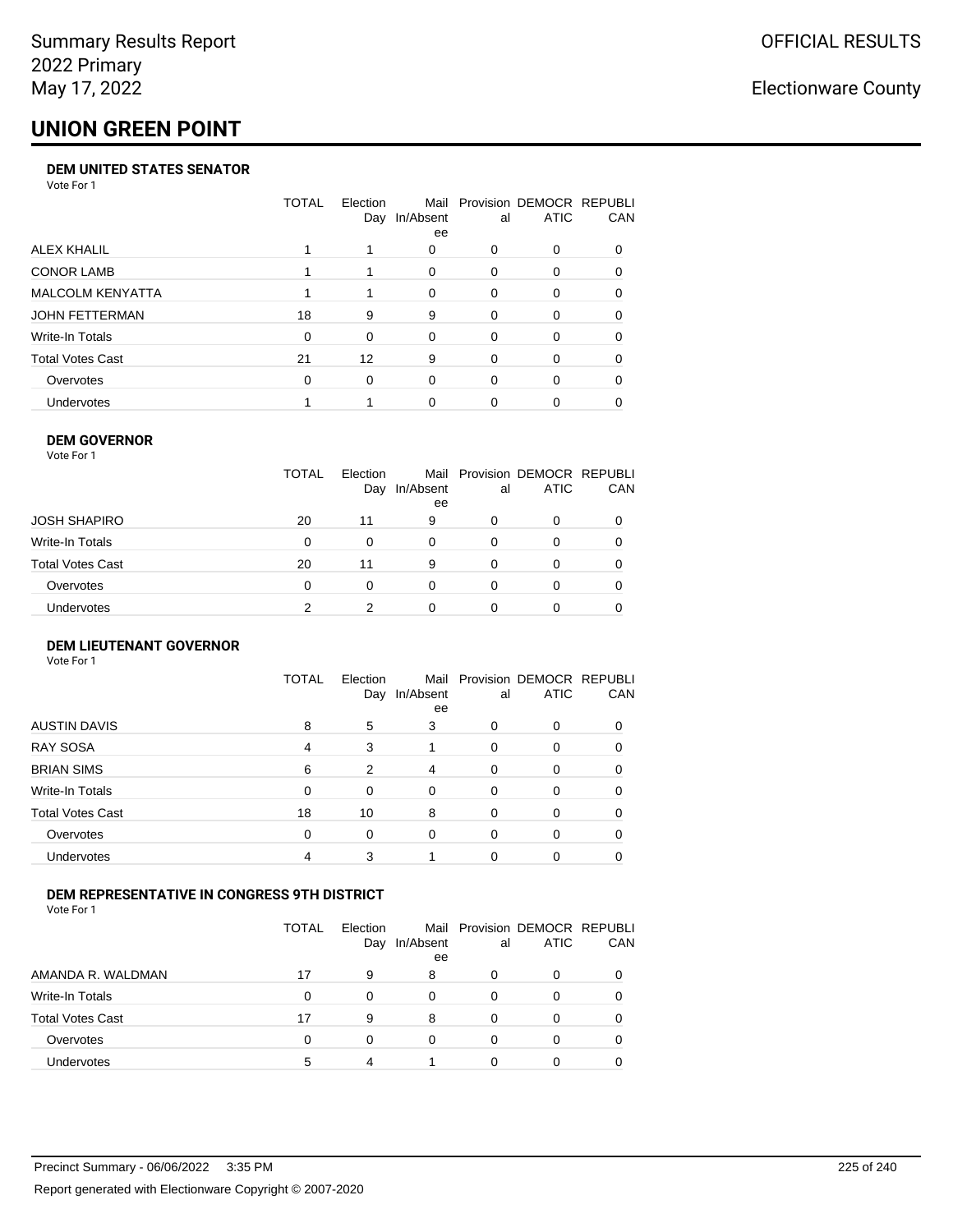## **UNION GREEN POINT**

### **DEM SENATOR IN THE GENERAL ASSEMBLY 48TH DISTRICT**

|                         | TOTAL | Election<br>Day | In/Absent<br>ee | al | Mail Provision DEMOCR REPUBLI<br><b>ATIC</b> | CAN |
|-------------------------|-------|-----------------|-----------------|----|----------------------------------------------|-----|
| <b>CALVIN CLEMENTS</b>  | 19    | 10              | 9               | 0  | 0                                            |     |
| Write-In Totals         |       |                 |                 |    | 0                                            |     |
| <b>Total Votes Cast</b> | 20    | 11              | 9               |    | 0                                            |     |
| Overvotes               | 0     | ი               |                 |    | 0                                            |     |
| Undervotes              |       |                 |                 |    |                                              |     |

### **DEM REPRESENTATIVE IN THE GENERAL ASSEMBLY 102ND**

| Vote For 1 |  |  |
|------------|--|--|
|            |  |  |

|                         | <b>TOTAL</b> | Election |           |    | Mail Provision DEMOCR REPUBLI |     |
|-------------------------|--------------|----------|-----------|----|-------------------------------|-----|
|                         |              | Day      | In/Absent | al | ATIC                          | CAN |
|                         |              |          | ee        |    |                               |     |
| LAURA QUICK             | 19           | 10       | 9         |    | 0                             |     |
| Write-In Totals         | 0            | 0        |           | 0  | 0                             |     |
| <b>Total Votes Cast</b> | 19           | 10       | 9         |    | O                             |     |
| Overvotes               | 0            | 0        |           | 0  | 0                             |     |
| Undervotes              |              |          |           |    | Ω                             |     |

### **DEM MEMBER OF THE DEMOCRATIC STATE COMMITTEE**

Vote For 2

|                         | TOTAL    | Election<br>Day | Mail<br>In/Absent<br>ee | al       | Provision DEMOCR REPUBLI<br><b>ATIC</b> | CAN      |
|-------------------------|----------|-----------------|-------------------------|----------|-----------------------------------------|----------|
| LAURA QUICK             | 17       | 8               | 9                       | 0        | 0                                       |          |
| <b>CALVIN CLEMENTS</b>  | 7        | 3               | 4                       | 0        | 0                                       | $\Omega$ |
| <b>CORNELL WILSON</b>   | 8        | 6               | $\mathfrak{p}$          | $\Omega$ | 0                                       | 0        |
| Write-In Totals         | $\Omega$ | 0               | $\Omega$                | $\Omega$ | 0                                       |          |
| <b>Total Votes Cast</b> | 32       | 17              | 15                      | 0        | 0                                       | 0        |
| Overvotes               | $\Omega$ | 0               | $\Omega$                | $\Omega$ | 0                                       | 0        |
| Undervotes              | 12       | 9               | 3                       | 0        | ი                                       |          |

#### **DEM MEMBER OF THE DEMOCRATIC COUNTY COMMITTEE UNION GREEN POINT** Vote For 3

| . | $\sim$ |  |
|---|--------|--|
|   |        |  |
|   |        |  |
|   |        |  |
|   |        |  |
|   |        |  |
|   |        |  |
|   |        |  |
|   |        |  |
|   |        |  |
|   |        |  |
|   |        |  |
|   |        |  |
|   |        |  |
|   |        |  |

|                  | <b>TOTAL</b> | Election<br>Day | In/Absent<br>ee | al | Mail Provision DEMOCR REPUBLI<br>ATIC | CAN |
|------------------|--------------|-----------------|-----------------|----|---------------------------------------|-----|
| Write-In Totals  | 0            | 0               | 0               |    |                                       |     |
| Total Votes Cast | 0            | 0               | 0               |    |                                       |     |
| Overvotes        | 0            | <sup>o</sup>    | 0               |    | 0                                     |     |
| Undervotes       | 66           | 39              | 27              |    |                                       |     |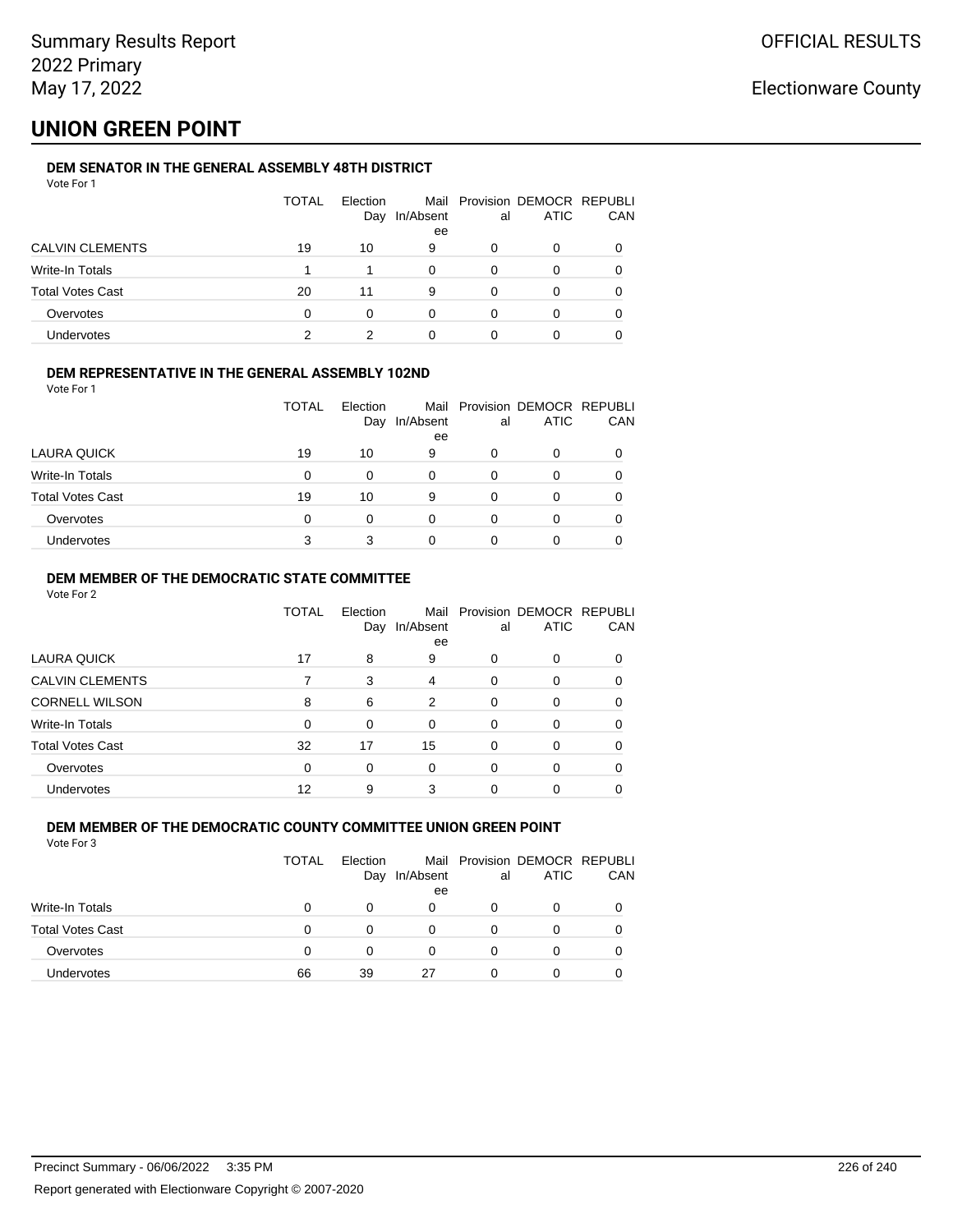# **UNION GREEN POINT**

### **REP GOVERNOR**

Vote For 1

|                         | <b>TOTAL</b>   | Election | Mail<br>Day In/Absent<br>ee | al          | Provision DEMOCR REPUBLI<br><b>ATIC</b> | CAN      |
|-------------------------|----------------|----------|-----------------------------|-------------|-----------------------------------------|----------|
| LOU BARLETTA            | 35             | 31       | 4                           | 0           | 0                                       | 0        |
| DOUGLAS V. MASTRIANO    | 93             | 89       | 4                           | 0           | 0                                       | 0        |
| <b>NCHE ZAMA</b>        | 0              | 0        | $\Omega$                    | 0           | 0                                       | $\Omega$ |
| DAVE WHITE              | 20             | 18       | 2                           | $\mathbf 0$ | 0                                       | 0        |
| <b>MELISSA HART</b>     | $\overline{2}$ | 2        | 0                           | $\mathbf 0$ | 0                                       | 0        |
| <b>BILL MCSWAIN</b>     | 14             | 13       | 1                           | $\mathbf 0$ | 0                                       | 0        |
| <b>CHARLIE GEROW</b>    | $\overline{2}$ | 2        | $\Omega$                    | $\Omega$    | $\Omega$                                | 0        |
| <b>JOE GALE</b>         | 0              | 0        | 0                           | $\mathbf 0$ | 0                                       | 0        |
| <b>JAKE CORMAN</b>      | 2              | 1        | 1                           | 0           | 0                                       | 0        |
| Write-In Totals         | 0              | 0        | 0                           | $\mathbf 0$ | 0                                       | 0        |
| <b>Total Votes Cast</b> | 168            | 156      | 12                          | $\mathbf 0$ | 0                                       | 0        |
| Overvotes               | $\Omega$       | 0        | 0                           | $\mathbf 0$ | 0                                       | 0        |
| Undervotes              | 4              | 3        |                             | $\Omega$    | 0                                       | 0        |

### **REP LIEUTENANT GOVERNOR**

| Vote For 1 |  |
|------------|--|
|------------|--|

|                              | TOTAL          | Election<br>Day | Mail<br>In/Absent<br>ee | al          | Provision DEMOCR REPUBLI<br><b>ATIC</b> | CAN      |
|------------------------------|----------------|-----------------|-------------------------|-------------|-----------------------------------------|----------|
| <b>CLARICE SCHILLINGER</b>   | $\Omega$       | 0               | $\Omega$                | $\Omega$    | 0                                       | 0        |
| <b>JAMES EARL JONES</b>      | 3              | 3               | $\Omega$                | 0           | 0                                       | 0        |
| <b>RICK SACCONE</b>          | $\overline{2}$ | 2               | 0                       | $\Omega$    | 0                                       | 0        |
| <b>JOHN BROWN</b>            | $\overline{2}$ | $\overline{2}$  | $\Omega$                | $\Omega$    | 0                                       | 0        |
| <b>CHRIS FRYE</b>            | 1              | 1               | 0                       | 0           | 0                                       | 0        |
| <b>JEFF COLEMAN</b>          | 1              |                 | $\Omega$                | $\mathbf 0$ | 0                                       | $\Omega$ |
| <b>RUSS DIAMOND</b>          | 134            | 122             | 12                      | 0           | 0                                       | 0        |
| <b>CARRIE LEWIS DELROSSO</b> | 16             | 16              | 0                       | $\mathbf 0$ | 0                                       | 0        |
| <b>TEDDY DANIELS</b>         | 8              | 8               | $\Omega$                | 0           | 0                                       | $\Omega$ |
| Write-In Totals              | 0              | 0               | $\Omega$                | 0           | 0                                       | $\Omega$ |
| <b>Total Votes Cast</b>      | 167            | 155             | 12                      | $\Omega$    | $\Omega$                                | $\Omega$ |
| Overvotes                    | $\mathbf 0$    | 0               | 0                       | 0           | 0                                       | $\Omega$ |
| Undervotes                   | 5              | 4               |                         | $\Omega$    | 0                                       | 0        |
|                              |                |                 |                         |             |                                         |          |

### **REP REPRESENTATIVE IN CONGRESS 9TH DISTRICT**

| Vote For 1 |  |  |
|------------|--|--|
|------------|--|--|

|                         | TOTAL | Election<br>Day | In/Absent<br>ee | al       | Mail Provision DEMOCR REPUBLI<br><b>ATIC</b> | CAN      |
|-------------------------|-------|-----------------|-----------------|----------|----------------------------------------------|----------|
| <b>DAN MEUSER</b>       | 155   | 143             | 12              | 0        | 0                                            | $\Omega$ |
| Write-In Totals         | 2     | 2               | $\Omega$        | $\Omega$ | 0                                            |          |
| <b>Total Votes Cast</b> | 157   | 145             | 12              | $\Omega$ | 0                                            |          |
| Overvotes               | 0     | 0               | 0               | $\Omega$ | 0                                            | 0        |
| <b>Undervotes</b>       | 15    | 14              |                 | 0        | 0                                            |          |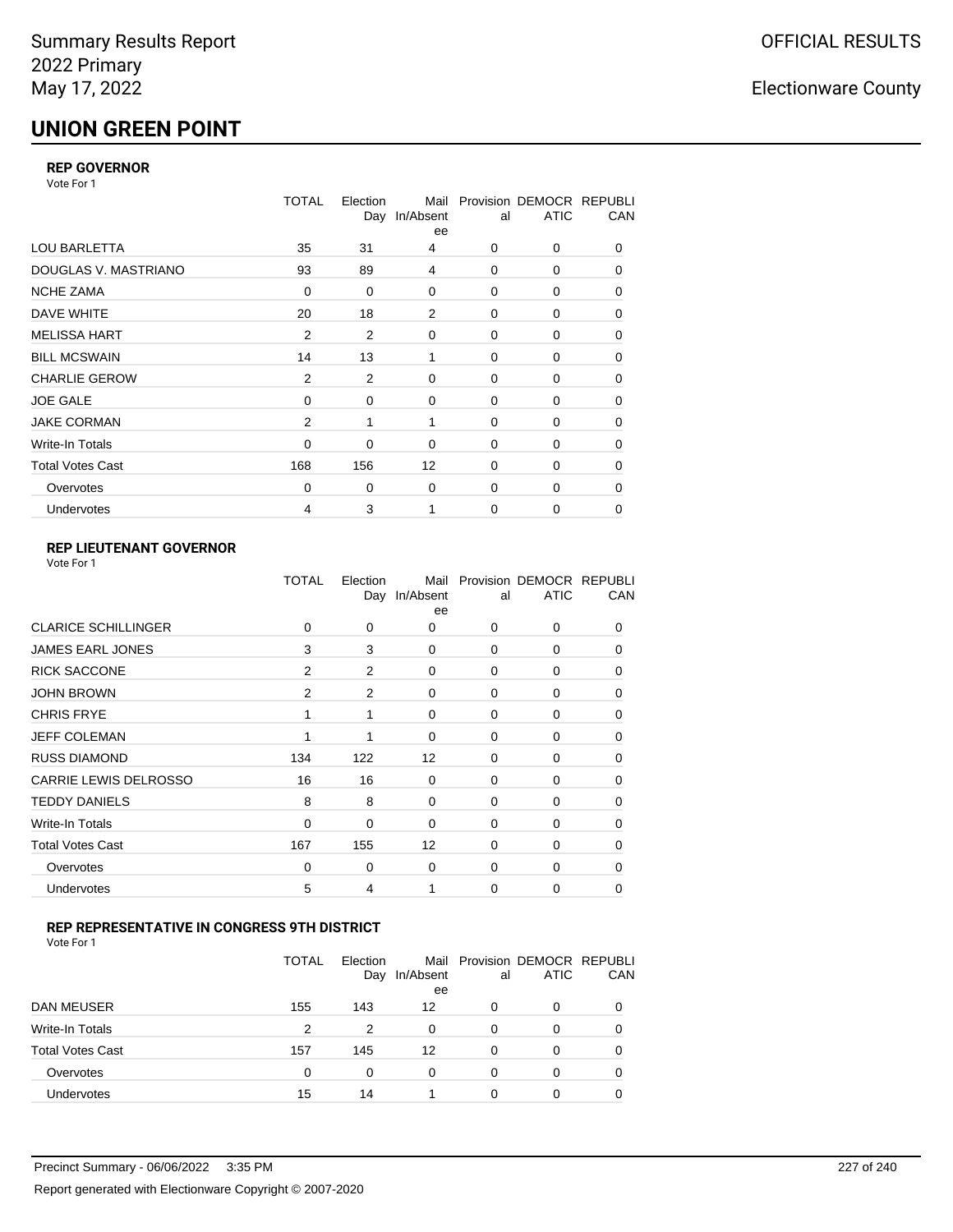## **UNION GREEN POINT**

### **REP SENATOR IN THE GENERAL ASSEMBLY 48TH DISTRICT**

|                         | <b>TOTAL</b> | Election<br>Day | In/Absent<br>ee | al | Mail Provision DEMOCR REPUBLI<br><b>ATIC</b> | CAN |
|-------------------------|--------------|-----------------|-----------------|----|----------------------------------------------|-----|
| <b>CHRIS GEBHARD</b>    | 156          | 145             | 11              | 0  | 0                                            |     |
| Write-In Totals         | 0            | 0               | $\Omega$        | 0  | 0                                            |     |
| <b>Total Votes Cast</b> | 156          | 145             | 11              | 0  | O                                            |     |
| Overvotes               | 0            | 0               | 0               | 0  | 0                                            |     |
| Undervotes              | 16           | 14              | 2               | 0  |                                              |     |

### **REP REPRESENTATIVE IN THE GENERAL ASSEMBLY 102ND**

Vote For 1

|                         | <b>TOTAL</b> | Election<br>Day | In/Absent<br>ee | al | Mail Provision DEMOCR REPUBLI<br><b>ATIC</b> | CAN |
|-------------------------|--------------|-----------------|-----------------|----|----------------------------------------------|-----|
| <b>RUSS DIAMOND</b>     | 160          | 148             | 12              | 0  | 0                                            |     |
| Write-In Totals         |              | 1               | $\Omega$        | 0  | O                                            |     |
| <b>Total Votes Cast</b> | 161          | 149             | 12              | 0  | 0                                            |     |
| Overvotes               | $\Omega$     | 0               | 0               | 0  | 0                                            |     |
| Undervotes              | 11           | 10              |                 | 0  | 0                                            |     |

### **REP MEMBER OF THE REPUBLICAN STATE COMMITTEE**

|                         | <b>TOTAL</b> | Election<br>Day | Mail<br>In/Absent<br>ee | al | Provision DEMOCR REPUBLI<br><b>ATIC</b> | CAN      |
|-------------------------|--------------|-----------------|-------------------------|----|-----------------------------------------|----------|
| <b>RUSS DIAMOND</b>     | 141          | 132             | 9                       | 0  | $\Omega$                                | 0        |
| WILLIAM L. DOUGHERTY    | 59           | 53              | 6                       | 0  | 0                                       | 0        |
| <b>MATTHEW J. URBAN</b> | 50           | 43              | 7                       | 0  | 0                                       | $\Omega$ |
| DONNETTE QUAIROLI       | 80           | 73              | 7                       | 0  | 0                                       | $\Omega$ |
| <b>DAWN BLAUCH</b>      | 96           | 86              | 10                      | 0  | 0                                       | $\Omega$ |
| <b>RON FERRANCE</b>     | 70           | 64              | 6                       | 0  | 0                                       | 0        |
| Write-In Totals         | 2            | 2               | 0                       | 0  | 0                                       | 0        |
| <b>Total Votes Cast</b> | 498          | 453             | 45                      | 0  | 0                                       | 0        |
| Overvotes               | 0            | 0               | 0                       | 0  | 0                                       | $\Omega$ |
| <b>Undervotes</b>       | 362          | 342             | 20                      | 0  | 0                                       | $\Omega$ |
|                         |              |                 |                         |    |                                         |          |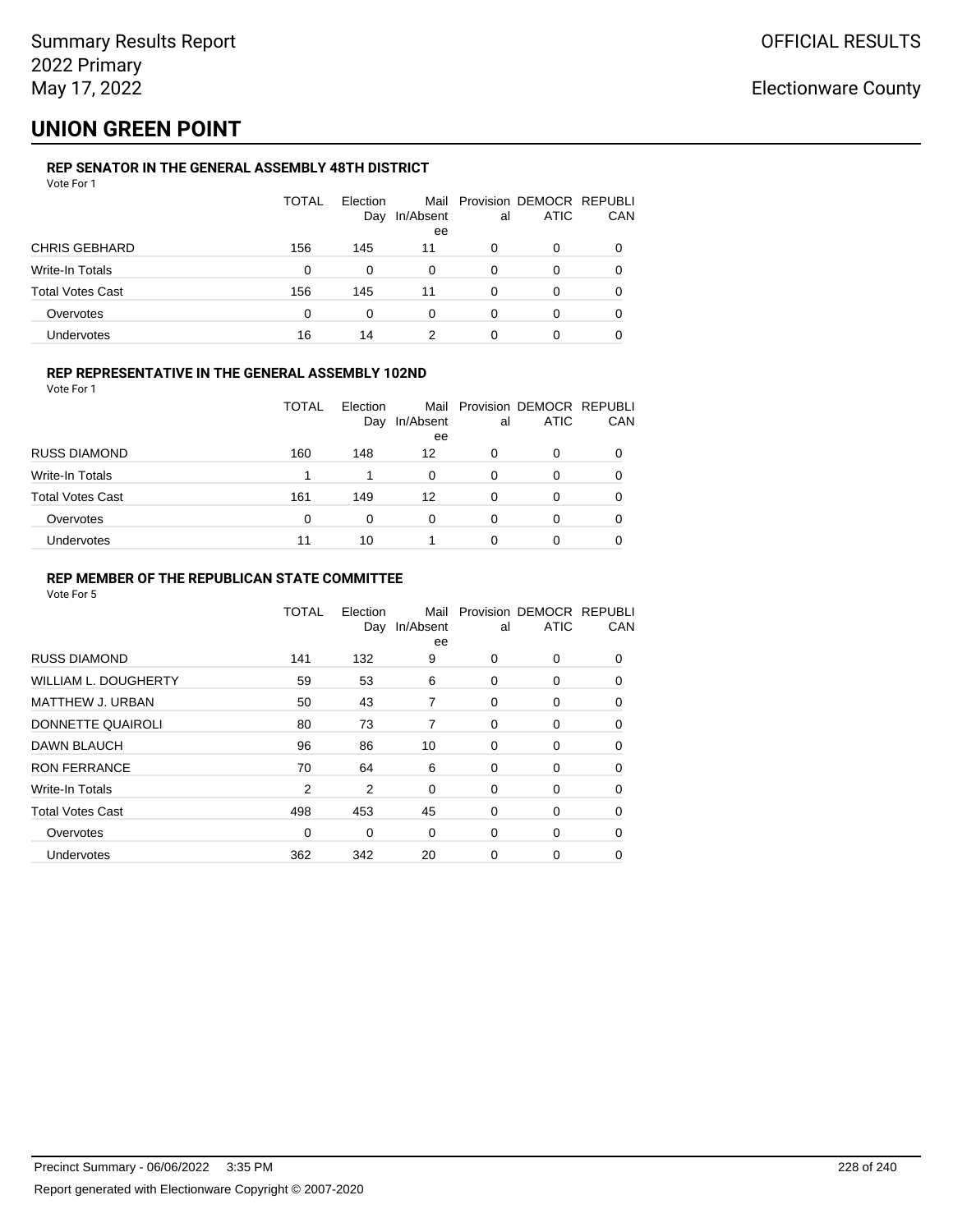## **UNION LICKDALE**

#### **DEM UNITED STATES SENATOR**

Vote For 1

|                         | TOTAL | Election | Mail<br>Day In/Absent<br>ee | al       | Provision DEMOCR REPUBLI<br><b>ATIC</b> | <b>CAN</b> |
|-------------------------|-------|----------|-----------------------------|----------|-----------------------------------------|------------|
| ALEX KHALIL             | 3     | 3        | 0                           | 0        | $\Omega$                                | 0          |
| <b>CONOR LAMB</b>       | 4     |          | 3                           | 0        | $\Omega$                                | 0          |
| <b>MALCOLM KENYATTA</b> | 5     | 4        |                             | $\Omega$ | $\Omega$                                | 0          |
| JOHN FETTERMAN          | 80    | 35       | 44                          |          | $\Omega$                                | $\Omega$   |
| Write-In Totals         | 2     | 2        | $\Omega$                    | 0        | $\Omega$                                | 0          |
| Total Votes Cast        | 94    | 45       | 48                          |          | $\Omega$                                | $\Omega$   |
| Overvotes               | 0     | 0        | $\Omega$                    | 0        | $\Omega$                                | 0          |
| <b>Undervotes</b>       | 2     |          |                             | 0        |                                         | 0          |

### **DEM GOVERNOR**

| Vote For 1              |              |                 |                 |          |                                              |     |
|-------------------------|--------------|-----------------|-----------------|----------|----------------------------------------------|-----|
|                         | <b>TOTAL</b> | Election<br>Day | In/Absent<br>ee | al       | Mail Provision DEMOCR REPUBLI<br><b>ATIC</b> | CAN |
| JOSH SHAPIRO            | 91           | 42              | 48              |          | 0                                            |     |
| Write-In Totals         | 2            | 2               | $\Omega$        | $\Omega$ | 0                                            | 0   |
| <b>Total Votes Cast</b> | 93           | 44              | 48              |          | $\Omega$                                     | 0   |
| Overvotes               | 0            | $\Omega$        | 0               | 0        | 0                                            |     |
| Undervotes              | 3            | 2               |                 | ŋ        | Ω                                            |     |

#### **DEM LIEUTENANT GOVERNOR** Vote For 1

|                         | TOTAL | Election<br>Day | In/Absent<br>ee | al       | Mail Provision DEMOCR REPUBLI<br><b>ATIC</b> | CAN      |
|-------------------------|-------|-----------------|-----------------|----------|----------------------------------------------|----------|
| <b>AUSTIN DAVIS</b>     | 42    | 18              | 24              | 0        | 0                                            | 0        |
| <b>RAY SOSA</b>         | 21    | 11              | 9               |          | 0                                            | 0        |
| <b>BRIAN SIMS</b>       | 26    | 14              | 12              | $\Omega$ | $\Omega$                                     | $\Omega$ |
| Write-In Totals         | 1     | 1               | $\Omega$        | $\Omega$ | $\Omega$                                     | $\Omega$ |
| <b>Total Votes Cast</b> | 90    | 44              | 45              |          | $\Omega$                                     | $\Omega$ |
| Overvotes               | 0     | 0               | $\Omega$        | $\Omega$ | 0                                            | $\Omega$ |
| <b>Undervotes</b>       | 6     | 2               | 4               | 0        | 0                                            | 0        |

### **DEM REPRESENTATIVE IN CONGRESS 9TH DISTRICT**

Vote For 1

|                         | TOTAL | Election<br>Day | In/Absent<br>ee | al | Mail Provision DEMOCR REPUBLI<br><b>ATIC</b> | CAN |
|-------------------------|-------|-----------------|-----------------|----|----------------------------------------------|-----|
| AMANDA R. WALDMAN       | 88    | 43              | 44              |    | 0                                            |     |
| Write-In Totals         | 0     | 0               | <sup>0</sup>    | 0  | 0                                            |     |
| <b>Total Votes Cast</b> | 88    | 43              | 44              |    | 0                                            |     |
| Overvotes               | 0     | 0               | $\Omega$        | 0  | 0                                            |     |
| Undervotes              | 8     | 3               | 5               |    |                                              |     |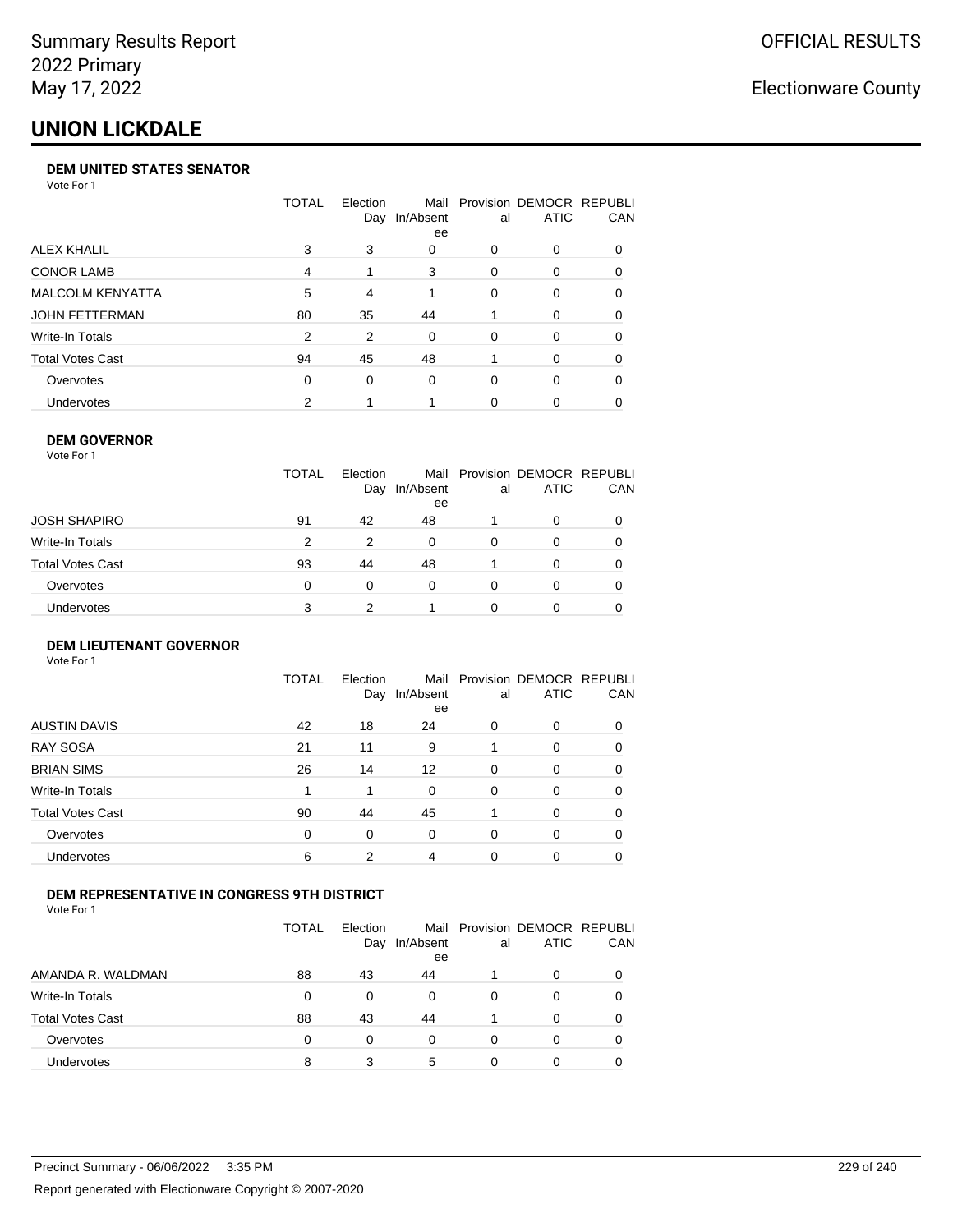# **UNION LICKDALE**

### **DEM SENATOR IN THE GENERAL ASSEMBLY 48TH DISTRICT**

| Vote For 1 |  |  |
|------------|--|--|
|------------|--|--|

|                         | <b>TOTAL</b> | Election<br>Day | In/Absent<br>ee | al | Mail Provision DEMOCR REPUBLI<br><b>ATIC</b> | CAN |
|-------------------------|--------------|-----------------|-----------------|----|----------------------------------------------|-----|
| <b>CALVIN CLEMENTS</b>  | 92           | 45              | 46              |    | 0                                            |     |
| Write-In Totals         |              |                 | 0               | 0  | O                                            |     |
| <b>Total Votes Cast</b> | 93           | 46              | 46              |    | 0                                            |     |
| Overvotes               | 0            | 0               | 0               | 0  | Ω                                            |     |
| Undervotes              | 3            |                 | 3               |    |                                              |     |

### **DEM REPRESENTATIVE IN THE GENERAL ASSEMBLY 102ND**

Vote For 1

|                         | TOTAL | Election |               |    | Mail Provision DEMOCR REPUBLI |            |
|-------------------------|-------|----------|---------------|----|-------------------------------|------------|
|                         |       |          | Day In/Absent | al | <b>ATIC</b>                   | <b>CAN</b> |
|                         |       |          | ee            |    |                               |            |
| LAURA QUICK             | 92    | 45       | 46            |    | 0                             | 0          |
| Write-In Totals         | 0     | 0        | 0             | 0  |                               | 0          |
| <b>Total Votes Cast</b> | 92    | 45       | 46            |    | O                             | 0          |
| Overvotes               | 0     |          | 0             | 0  |                               | 0          |
| <b>Undervotes</b>       | 4     |          | 3             |    |                               | 0          |

### **DEM MEMBER OF THE DEMOCRATIC STATE COMMITTEE**

Vote For 2

|                         | TOTAL | Election<br>Day | Mail<br>In/Absent<br>ee | al       | Provision DEMOCR REPUBLI<br><b>ATIC</b> | CAN      |
|-------------------------|-------|-----------------|-------------------------|----------|-----------------------------------------|----------|
| LAURA QUICK             | 69    | 31              | 37                      |          | 0                                       | $\Omega$ |
| <b>CALVIN CLEMENTS</b>  | 40    | 17              | 23                      | $\Omega$ | 0                                       | 0        |
| <b>CORNELL WILSON</b>   | 38    | 18              | 19                      |          | 0                                       | 0        |
| Write-In Totals         | 0     | 0               | $\Omega$                | 0        | 0                                       | 0        |
| <b>Total Votes Cast</b> | 147   | 66              | 79                      | 2        | 0                                       | $\Omega$ |
| Overvotes               | 0     | 0               | 0                       | $\Omega$ | 0                                       | 0        |
| <b>Undervotes</b>       | 42    | 26              | 16                      | 0        | 0                                       |          |

#### **DEM MEMBER OF THE DEMOCRATIC COUNTY COMMITTEE UNION LICKDALE** Vote For 3

|                         | <b>TOTAL</b> | Election<br>Day | In/Absent<br>ee | al | Mail Provision DEMOCR REPUBLI<br>ATIC | CAN |
|-------------------------|--------------|-----------------|-----------------|----|---------------------------------------|-----|
| Write-In Totals         | 9            | 8               | 0               |    | 0                                     |     |
| <b>Total Votes Cast</b> | 9            | 8               |                 |    | 0                                     |     |
| Overvotes               | $\Omega$     | 0               | 0               | Ω  | 0                                     |     |
| <b>Undervotes</b>       | 271          | 130             | 141             |    | 0                                     |     |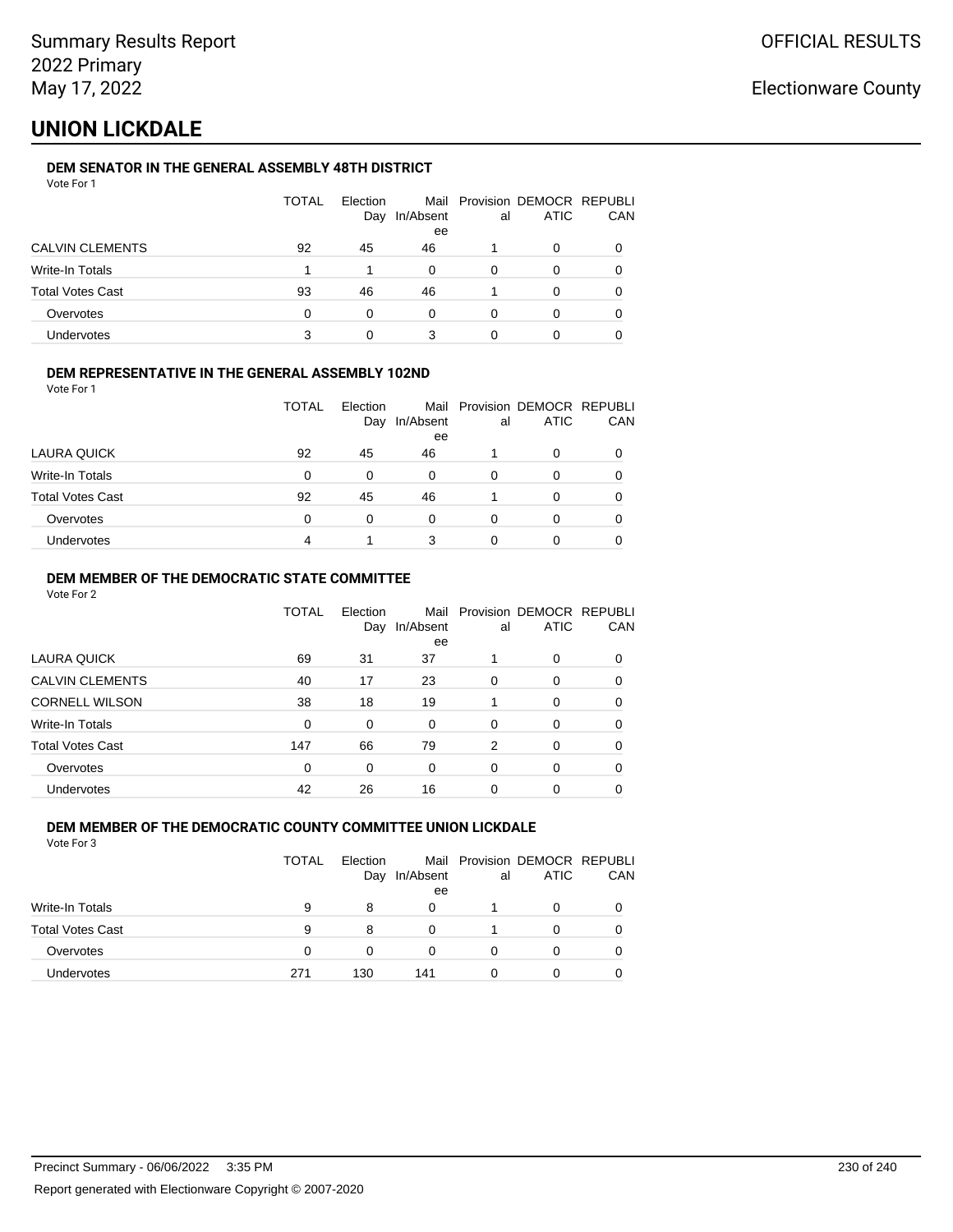# **UNION LICKDALE**

### **REP GOVERNOR**

Vote For 1

|                         | TOTAL          | Election<br>Day | Mail<br>In/Absent<br>ee | al          | Provision DEMOCR REPUBLI<br><b>ATIC</b> | CAN |
|-------------------------|----------------|-----------------|-------------------------|-------------|-----------------------------------------|-----|
| <b>LOU BARLETTA</b>     | 83             | 76              | 7                       | 0           | 0                                       | 0   |
| DOUGLAS V. MASTRIANO    | 273            | 265             | 8                       | 0           | 0                                       | 0   |
| <b>NCHE ZAMA</b>        | $\overline{2}$ | 1               | 1                       | $\Omega$    | 0                                       | 0   |
| DAVE WHITE              | 48             | 33              | 15                      | 0           | 0                                       | 0   |
| <b>MELISSA HART</b>     | 6              | 4               | 2                       | 0           | 0                                       | 0   |
| <b>BILL MCSWAIN</b>     | 29             | 22              | 7                       | 0           | 0                                       | 0   |
| <b>CHARLIE GEROW</b>    | 6              | 6               | 0                       | $\Omega$    | 0                                       | 0   |
| <b>JOE GALE</b>         | 10             | 10              | 0                       | 0           | 0                                       | 0   |
| <b>JAKE CORMAN</b>      | 3              | 2               | 1                       | $\Omega$    | $\Omega$                                | 0   |
| Write-In Totals         | 0              | 0               | 0                       | 0           | 0                                       | 0   |
| <b>Total Votes Cast</b> | 460            | 419             | 41                      | $\Omega$    | 0                                       | 0   |
| Overvotes               | 0              | 0               | 0                       | $\Omega$    | 0                                       | 0   |
| Undervotes              | 3              | 3               | 0                       | $\mathbf 0$ | 0                                       | 0   |

### **REP LIEUTENANT GOVERNOR**

|                            | TOTAL | Election<br>Day | Mail<br>In/Absent<br>ee | al       | Provision DEMOCR REPUBLI<br><b>ATIC</b> | CAN      |
|----------------------------|-------|-----------------|-------------------------|----------|-----------------------------------------|----------|
| <b>CLARICE SCHILLINGER</b> | 12    | 10              | 2                       | $\Omega$ | 0                                       | 0        |
| <b>JAMES EARL JONES</b>    | 13    | 13              | 0                       | $\Omega$ | $\Omega$                                | 0        |
| <b>RICK SACCONE</b>        | 10    | 10              | 0                       | $\Omega$ | 0                                       | 0        |
| JOHN BROWN                 | 3     | 3               | $\Omega$                | $\Omega$ | $\Omega$                                | 0        |
| <b>CHRIS FRYE</b>          | 8     | 8               | 0                       | $\Omega$ | 0                                       | 0        |
| JEFF COLEMAN               | 15    | 11              | 4                       | $\Omega$ | $\Omega$                                | 0        |
| <b>RUSS DIAMOND</b>        | 327   | 304             | 23                      | $\Omega$ | 0                                       | 0        |
| CARRIE LEWIS DELROSSO      | 34    | 30              | 4                       | $\Omega$ | $\Omega$                                | 0        |
| <b>TEDDY DANIELS</b>       | 33    | 26              | $\overline{7}$          | $\Omega$ | 0                                       | 0        |
| Write-In Totals            | 1     | 1               | $\Omega$                | $\Omega$ | $\Omega$                                | 0        |
| Total Votes Cast           | 456   | 416             | 40                      | $\Omega$ | 0                                       | $\Omega$ |
| Overvotes                  | 0     | 0               | 0                       | 0        | 0                                       | $\Omega$ |
| <b>Undervotes</b>          | 7     | 6               | 1                       | $\Omega$ | $\Omega$                                | 0        |
|                            |       |                 |                         |          |                                         |          |

### **REP REPRESENTATIVE IN CONGRESS 9TH DISTRICT**

|                         | TOTAL | Election<br>Day | In/Absent<br>ee | al | Mail Provision DEMOCR REPUBLI<br><b>ATIC</b> | CAN      |
|-------------------------|-------|-----------------|-----------------|----|----------------------------------------------|----------|
| DAN MEUSER              | 420   | 387             | 33              | 0  | 0                                            | $\Omega$ |
| Write-In Totals         | 6     | 6               | 0               | 0  | 0                                            |          |
| <b>Total Votes Cast</b> | 426   | 393             | 33              | 0  | 0                                            |          |
| Overvotes               | 0     | 0               | 0               | 0  | O                                            |          |
| <b>Undervotes</b>       | 37    | 29              | 8               | ი  | ი                                            |          |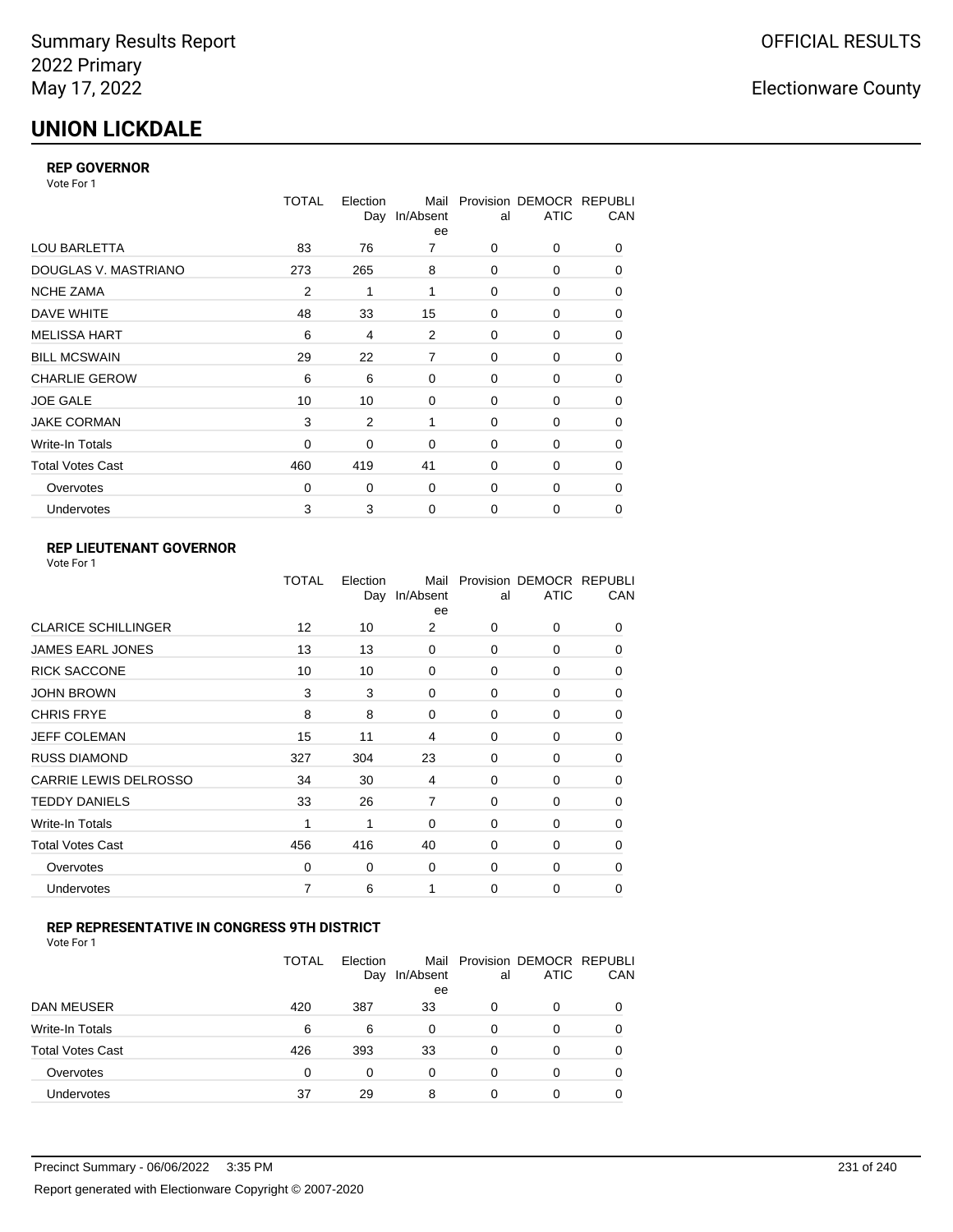## **UNION LICKDALE**

### **REP SENATOR IN THE GENERAL ASSEMBLY 48TH DISTRICT**

| Vote For 1 |  |  |
|------------|--|--|
|------------|--|--|

|                         | <b>TOTAL</b> | Election<br>Day | In/Absent<br>ee | al | Mail Provision DEMOCR REPUBLI<br>ATIC | CAN |
|-------------------------|--------------|-----------------|-----------------|----|---------------------------------------|-----|
| <b>CHRIS GEBHARD</b>    | 423          | 390             | 33              | 0  | 0                                     |     |
| Write-In Totals         | 3            | 3               | 0               | 0  | 0                                     |     |
| <b>Total Votes Cast</b> | 426          | 393             | 33              | 0  | 0                                     |     |
| Overvotes               | 0            | 0               | 0               | 0  | 0                                     |     |
| Undervotes              | 37           | 29              | 8               |    |                                       |     |

### **REP REPRESENTATIVE IN THE GENERAL ASSEMBLY 102ND**

Vote For 1

|                         | TOTAL | Election | Day In/Absent | al | Mail Provision DEMOCR REPUBLI<br><b>ATIC</b> | CAN |
|-------------------------|-------|----------|---------------|----|----------------------------------------------|-----|
|                         |       |          | ee            |    |                                              |     |
| <b>RUSS DIAMOND</b>     | 415   | 385      | 30            | 0  |                                              | 0   |
| Write-In Totals         | 11    | 10       |               | 0  |                                              | 0   |
| <b>Total Votes Cast</b> | 426   | 395      | 31            | 0  |                                              | 0   |
| Overvotes               | 0     |          | 0             | 0  |                                              | 0   |
| <b>Undervotes</b>       | 37    | 27       | 10            | 0  |                                              | 0   |

### **REP MEMBER OF THE REPUBLICAN STATE COMMITTEE**

|                             | <b>TOTAL</b> | Election<br>Day | Mail<br>In/Absent<br>ee | al       | Provision DEMOCR REPUBLI<br><b>ATIC</b> | CAN      |
|-----------------------------|--------------|-----------------|-------------------------|----------|-----------------------------------------|----------|
| <b>RUSS DIAMOND</b>         | 348          | 328             | 20                      | 0        | 0                                       | 0        |
| <b>WILLIAM L. DOUGHERTY</b> | 158          | 141             | 17                      | 0        | 0                                       | $\Omega$ |
| <b>MATTHEW J. URBAN</b>     | 117          | 101             | 16                      | 0        | 0                                       | 0        |
| DONNETTE QUAIROLI           | 231          | 209             | 22                      | 0        | 0                                       | $\Omega$ |
| DAWN BLAUCH                 | 238          | 217             | 21                      | $\Omega$ | 0                                       | $\Omega$ |
| <b>RON FERRANCE</b>         | 209          | 181             | 28                      | 0        | 0                                       | 0        |
| Write-In Totals             | 4            | 4               | 0                       | 0        | 0                                       | 0        |
| <b>Total Votes Cast</b>     | 1,305        | 1,181           | 124                     | 0        | 0                                       | 0        |
| Overvotes                   | 0            | 0               | 0                       | 0        | 0                                       | 0        |
| Undervotes                  | 1,005        | 929             | 76                      | 0        | 0                                       | 0        |
|                             |              |                 |                         |          |                                         |          |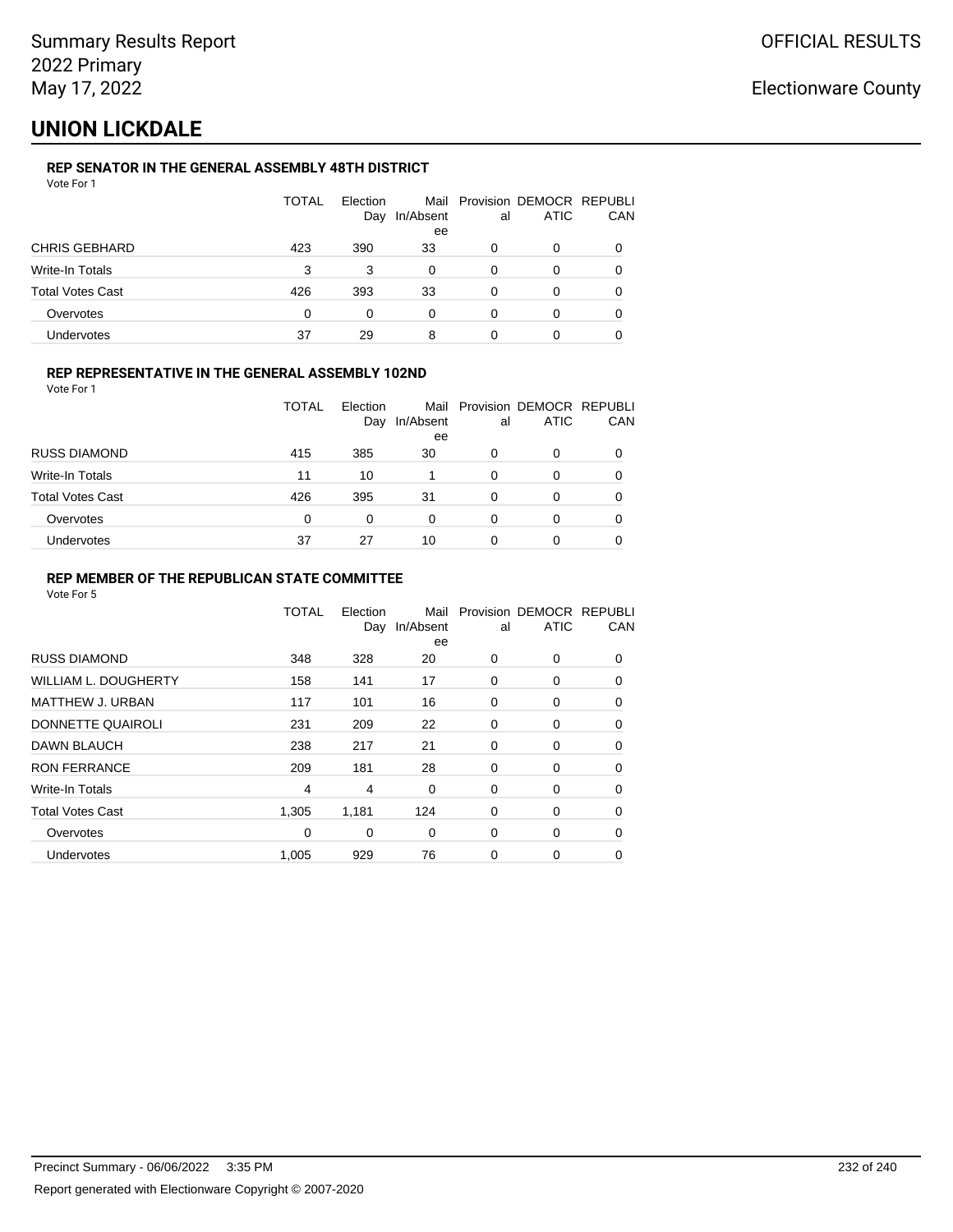# **WEST CORNWALL**

#### **DEM UNITED STATES SENATOR**

Vote For 1

|                         | TOTAL | Election<br>Day | Mail<br>In/Absent<br>ee | al | Provision DEMOCR REPUBLI<br>ATIC | <b>CAN</b> |
|-------------------------|-------|-----------------|-------------------------|----|----------------------------------|------------|
| ALEX KHALIL             | 4     | 3               |                         | 0  | $\Omega$                         | 0          |
| <b>CONOR LAMB</b>       | 19    | 13              | 5                       |    | $\Omega$                         | 0          |
| <b>MALCOLM KENYATTA</b> | 5     | 3               | 2                       | 0  | $\Omega$                         | 0          |
| JOHN FETTERMAN          | 183   | 105             | 75                      | 3  | $\Omega$                         | 0          |
| Write-In Totals         | 2     | 2               | 0                       | 0  | $\Omega$                         | 0          |
| <b>Total Votes Cast</b> | 213   | 126             | 83                      | 4  | $\Omega$                         | 0          |
| Overvotes               |       | 0               |                         | 0  | $\Omega$                         | 0          |
| <b>Undervotes</b>       | 0     | 0               | 0                       | 0  | $\Omega$                         | 0          |

### **DEM GOVERNOR**

| <b>TOTAL</b><br>Mail Provision DEMOCR REPUBLI<br>Election<br><b>ATIC</b><br>In/Absent<br>Day<br>al<br>ee<br>JOSH SHAPIRO<br>208<br>121<br>83<br>4<br>0<br>Write-In Totals<br>3<br>2<br>$\Omega$<br>0<br>$\Omega$<br>Total Votes Cast<br>123<br>84<br>211<br>4<br>0<br>0<br>Overvotes<br>0<br>$\Omega$<br>0<br>0<br>0<br>0<br>Undervotes<br>3<br>3<br>0<br>0 | Vote For 1 |  |  |     |
|-------------------------------------------------------------------------------------------------------------------------------------------------------------------------------------------------------------------------------------------------------------------------------------------------------------------------------------------------------------|------------|--|--|-----|
|                                                                                                                                                                                                                                                                                                                                                             |            |  |  | CAN |
|                                                                                                                                                                                                                                                                                                                                                             |            |  |  |     |
|                                                                                                                                                                                                                                                                                                                                                             |            |  |  |     |
|                                                                                                                                                                                                                                                                                                                                                             |            |  |  |     |
|                                                                                                                                                                                                                                                                                                                                                             |            |  |  |     |
|                                                                                                                                                                                                                                                                                                                                                             |            |  |  |     |

#### **DEM LIEUTENANT GOVERNOR** Vote For 1

|                         | TOTAL | Election<br>Day | In/Absent<br>ee | al       | Mail Provision DEMOCR REPUBLI<br><b>ATIC</b> | CAN      |
|-------------------------|-------|-----------------|-----------------|----------|----------------------------------------------|----------|
| <b>AUSTIN DAVIS</b>     | 102   | 41              | 58              | 3        | 0                                            | 0        |
| <b>RAY SOSA</b>         | 21    | 17              | 4               | $\Omega$ | 0                                            | 0        |
| <b>BRIAN SIMS</b>       | 74    | 55              | 19              | 0        | 0                                            | $\Omega$ |
| Write-In Totals         | 3     | 2               |                 | $\Omega$ | $\Omega$                                     | $\Omega$ |
| <b>Total Votes Cast</b> | 200   | 115             | 82              | 3        | 0                                            | $\Omega$ |
| Overvotes               | 0     | 0               | 0               | $\Omega$ | 0                                            | $\Omega$ |
| <b>Undervotes</b>       | 13    | 11              | 2               | 0        | 0                                            | 0        |

### **DEM REPRESENTATIVE IN CONGRESS 9TH DISTRICT**

Vote For 1

|                         | TOTAL | <b>Flection</b><br>Day | Mail<br>In/Absent<br>ee | al | Provision DEMOCR REPUBLI<br><b>ATIC</b> | CAN |
|-------------------------|-------|------------------------|-------------------------|----|-----------------------------------------|-----|
| AMANDA R. WALDMAN       | 191   | 108                    | 79                      | 4  | $\Omega$                                | 0   |
| <b>Write-In Totals</b>  | 2     | 2                      | 0                       | 0  | $\Omega$                                | 0   |
| <b>Total Votes Cast</b> | 193   | 110                    | 79                      | 4  | $\Omega$                                | 0   |
| Overvotes               | 0     | 0                      | 0                       | 0  | $\Omega$                                | 0   |
| <b>Undervotes</b>       | 21    | 16                     | 5                       | 0  |                                         |     |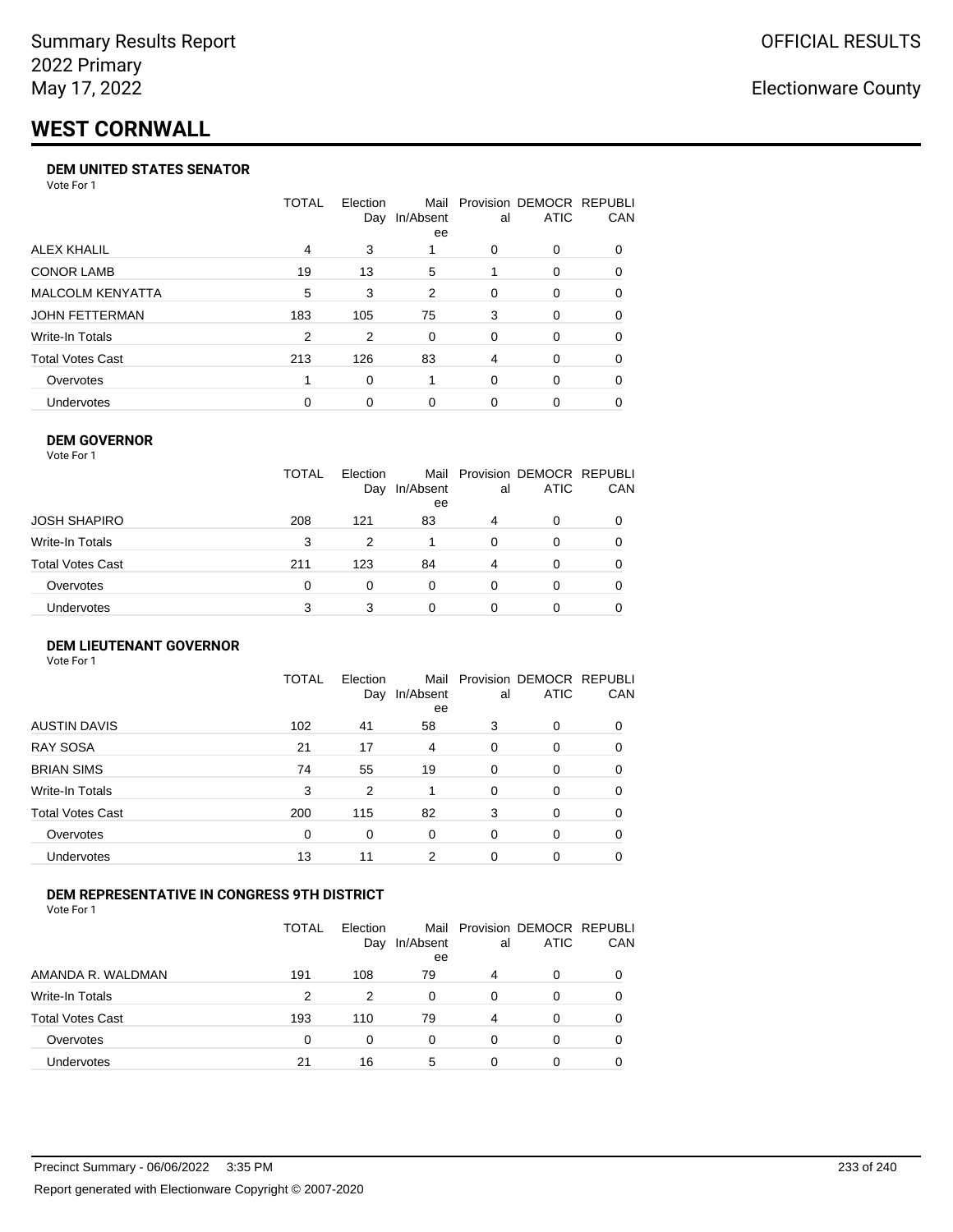## **WEST CORNWALL**

### **DEM SENATOR IN THE GENERAL ASSEMBLY 48TH DISTRICT**

| Vote For 1 |  |  |
|------------|--|--|
|------------|--|--|

|                         | <b>TOTAL</b> | Election<br>Day | In/Absent<br>ee | al | Mail Provision DEMOCR REPUBLI<br><b>ATIC</b> | CAN |
|-------------------------|--------------|-----------------|-----------------|----|----------------------------------------------|-----|
| <b>CALVIN CLEMENTS</b>  | 203          | 119             | 80              | 4  | 0                                            |     |
| Write-In Totals         |              |                 | 0               | 0  | O                                            |     |
| <b>Total Votes Cast</b> | 204          | 120             | 80              | 4  | Ω                                            |     |
| Overvotes               | 0            | O               | 0               | 0  | ი                                            |     |
| Undervotes              | 10           | 6               | 4               | 0  |                                              |     |

### **DEM REPRESENTATIVE IN THE GENERAL ASSEMBLY 101ST**

Vote For 1

|                         | <b>TOTAL</b><br>Election<br>In/Absent<br>Day |     |          | al | Mail Provision DEMOCR REPUBLI<br><b>ATIC</b> | CAN |
|-------------------------|----------------------------------------------|-----|----------|----|----------------------------------------------|-----|
| <b>CATHERINE MILLER</b> | 201                                          | 115 | ee<br>82 | 4  | O                                            |     |
| Write-In Totals         |                                              |     | 0        | 0  | O                                            |     |
| <b>Total Votes Cast</b> | 202                                          | 116 | 82       | 4  | 0                                            |     |
| Overvotes               | $\Omega$                                     | 0   | 0        | 0  | O                                            |     |
| Undervotes              | 12                                           | 10  |          | O  | 0                                            |     |

### **DEM MEMBER OF THE DEMOCRATIC STATE COMMITTEE**

Vote For 2

|                         | TOTAL | Election<br>Day | Mail<br>In/Absent<br>ee | al       | Provision DEMOCR REPUBLI<br><b>ATIC</b> | CAN |
|-------------------------|-------|-----------------|-------------------------|----------|-----------------------------------------|-----|
| <b>LAURA QUICK</b>      | 149   | 79              | 66                      | 4        | $\Omega$                                | 0   |
| <b>CALVIN CLEMENTS</b>  | 111   | 68              | 42                      |          | 0                                       | 0   |
| <b>CORNELL WILSON</b>   | 98    | 49              | 47                      | 2        | $\Omega$                                | 0   |
| Write-In Totals         | 0     | 0               | 0                       | $\Omega$ | $\Omega$                                | 0   |
| <b>Total Votes Cast</b> | 358   | 196             | 155                     | 7        | $\Omega$                                | 0   |
| Overvotes               | 2     | 0               | 2                       | $\Omega$ | $\Omega$                                | 0   |
| <b>Undervotes</b>       | 67    | 56              | 11                      | 0        | 0                                       |     |

### **DEM MEMBER OF THE DEMOCRATIC COUNTY COMMITTEE WEST CORNWALL**

|                         | TOTAL | Election<br>Day | Mail<br>In/Absent | al       | Provision DEMOCR REPUBLI<br><b>ATIC</b> | CAN      |
|-------------------------|-------|-----------------|-------------------|----------|-----------------------------------------|----------|
|                         |       |                 | ee                |          |                                         |          |
| RONALD G. BOOGAARD      | 140   | 72              | 65                | 3        | 0                                       | $\Omega$ |
| MARILYN A. BOOGAARD     | 150   | 77              | 69                | 4        | 0                                       | 0        |
| AMANDA MUSSER           | 176   | 100             | 74                | 2        | 0                                       | 0        |
| Write-In Totals         |       | 1               | $\Omega$          | $\Omega$ | 0                                       | $\Omega$ |
| <b>Total Votes Cast</b> | 467   | 250             | 208               | 9        | 0                                       | 0        |
| Overvotes               | 3     | 0               | 3                 | $\Omega$ | 0                                       | 0        |
| <b>Undervotes</b>       | 169   | 128             | 41                | 0        | 0                                       |          |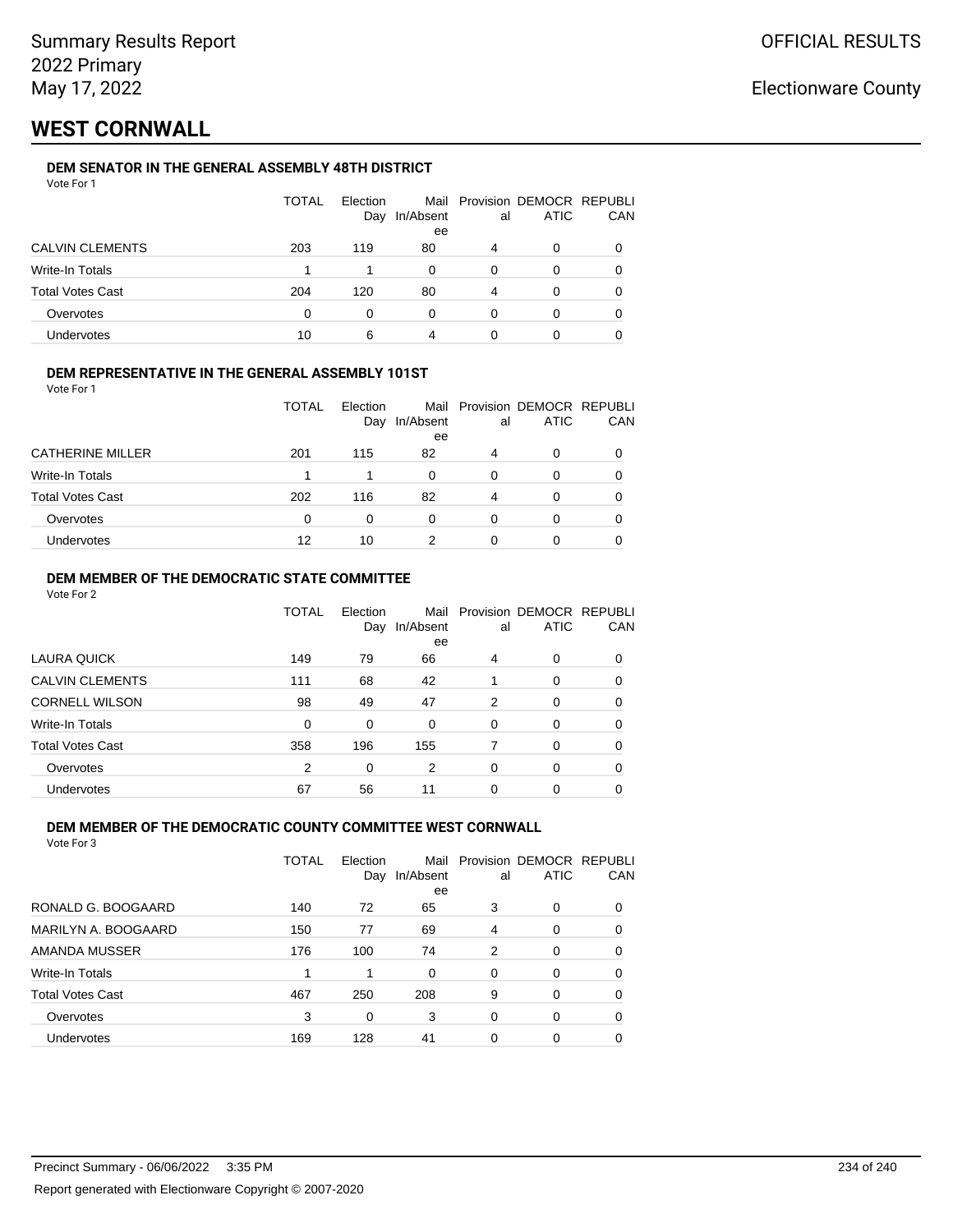# **WEST CORNWALL**

### **REP GOVERNOR**

Vote For 1

|                         | TOTAL    | Election<br>Day | Mail<br>In/Absent<br>ee | al       | Provision DEMOCR REPUBLI<br><b>ATIC</b> | CAN |
|-------------------------|----------|-----------------|-------------------------|----------|-----------------------------------------|-----|
| <b>LOU BARLETTA</b>     | 103      | 98              | 5                       | 0        | 0                                       | 0   |
| DOUGLAS V. MASTRIANO    | 251      | 245             | 6                       | 0        | 0                                       | 0   |
| <b>NCHE ZAMA</b>        | 2        | 2               | 0                       | $\Omega$ | 0                                       | 0   |
| DAVE WHITE              | 47       | 42              | 5                       | 0        | 0                                       | 0   |
| <b>MELISSA HART</b>     | 8        | 6               | 1                       | 1        | 0                                       | 0   |
| <b>BILL MCSWAIN</b>     | 62       | 51              | 11                      | 0        | 0                                       | 0   |
| <b>CHARLIE GEROW</b>    | 20       | 14              | 6                       | $\Omega$ | 0                                       | 0   |
| <b>JOE GALE</b>         | 8        | 8               | 0                       | 0        | 0                                       | 0   |
| <b>JAKE CORMAN</b>      | 8        | 6               | 2                       | $\Omega$ | $\Omega$                                | 0   |
| Write-In Totals         | 5        | 5               | 0                       | 0        | 0                                       | 0   |
| <b>Total Votes Cast</b> | 514      | 477             | 36                      | 1        | 0                                       | 0   |
| Overvotes               | $\Omega$ | 0               | 0                       | $\Omega$ | 0                                       | 0   |
| Undervotes              | 6        | 4               | 2                       | 0        | 0                                       | 0   |

### **REP LIEUTENANT GOVERNOR**

|                            | TOTAL          | Election<br>Day | Mail<br>In/Absent<br>ee | al       | Provision DEMOCR REPUBLI<br><b>ATIC</b> | CAN      |
|----------------------------|----------------|-----------------|-------------------------|----------|-----------------------------------------|----------|
| <b>CLARICE SCHILLINGER</b> | 11             | 11              | 0                       | $\Omega$ | 0                                       | 0        |
| JAMES EARL JONES           | 19             | 18              | 1                       | $\Omega$ | $\Omega$                                | 0        |
| <b>RICK SACCONE</b>        | 12             | 12              | 0                       | $\Omega$ | 0                                       | 0        |
| JOHN BROWN                 | 6              | 6               | 0                       | $\Omega$ | $\Omega$                                | 0        |
| CHRIS FRYE                 | 10             | 10              | 0                       | $\Omega$ | 0                                       | 0        |
| JEFF COLEMAN               | 28             | 20              | 8                       | $\Omega$ | $\Omega$                                | 0        |
| <b>RUSS DIAMOND</b>        | 298            | 278             | 20                      | $\Omega$ | 0                                       | 0        |
| CARRIE LEWIS DELROSSO      | 70             | 66              | 4                       | $\Omega$ | $\Omega$                                | 0        |
| <b>TEDDY DANIELS</b>       | 29             | 28              | 1                       | $\Omega$ | 0                                       | 0        |
| Write-In Totals            | $\overline{2}$ | 2               | $\Omega$                | $\Omega$ | $\Omega$                                | 0        |
| Total Votes Cast           | 485            | 451             | 34                      | $\Omega$ | 0                                       | 0        |
| Overvotes                  | 2              | 2               | 0                       | 0        | 0                                       | $\Omega$ |
| <b>Undervotes</b>          | 32             | 28              | 4                       | $\Omega$ | $\Omega$                                | 0        |
|                            |                |                 |                         |          |                                         |          |

### **REP REPRESENTATIVE IN CONGRESS 9TH DISTRICT**

|                         | <b>TOTAL</b> | Election<br>Day | In/Absent<br>ee | al | Mail Provision DEMOCR REPUBLI<br><b>ATIC</b> | CAN      |
|-------------------------|--------------|-----------------|-----------------|----|----------------------------------------------|----------|
| DAN MEUSER              | 447          | 414             | 32              |    | 0                                            | $\Omega$ |
| Write-In Totals         |              | 6               |                 | 0  | 0                                            |          |
| <b>Total Votes Cast</b> | 454          | 420             | 33              |    | 0                                            |          |
| Overvotes               | 0            | 0               | 0               | 0  | 0                                            | 0        |
| Undervotes              | 66           | 61              | 5               | 0  | 0                                            |          |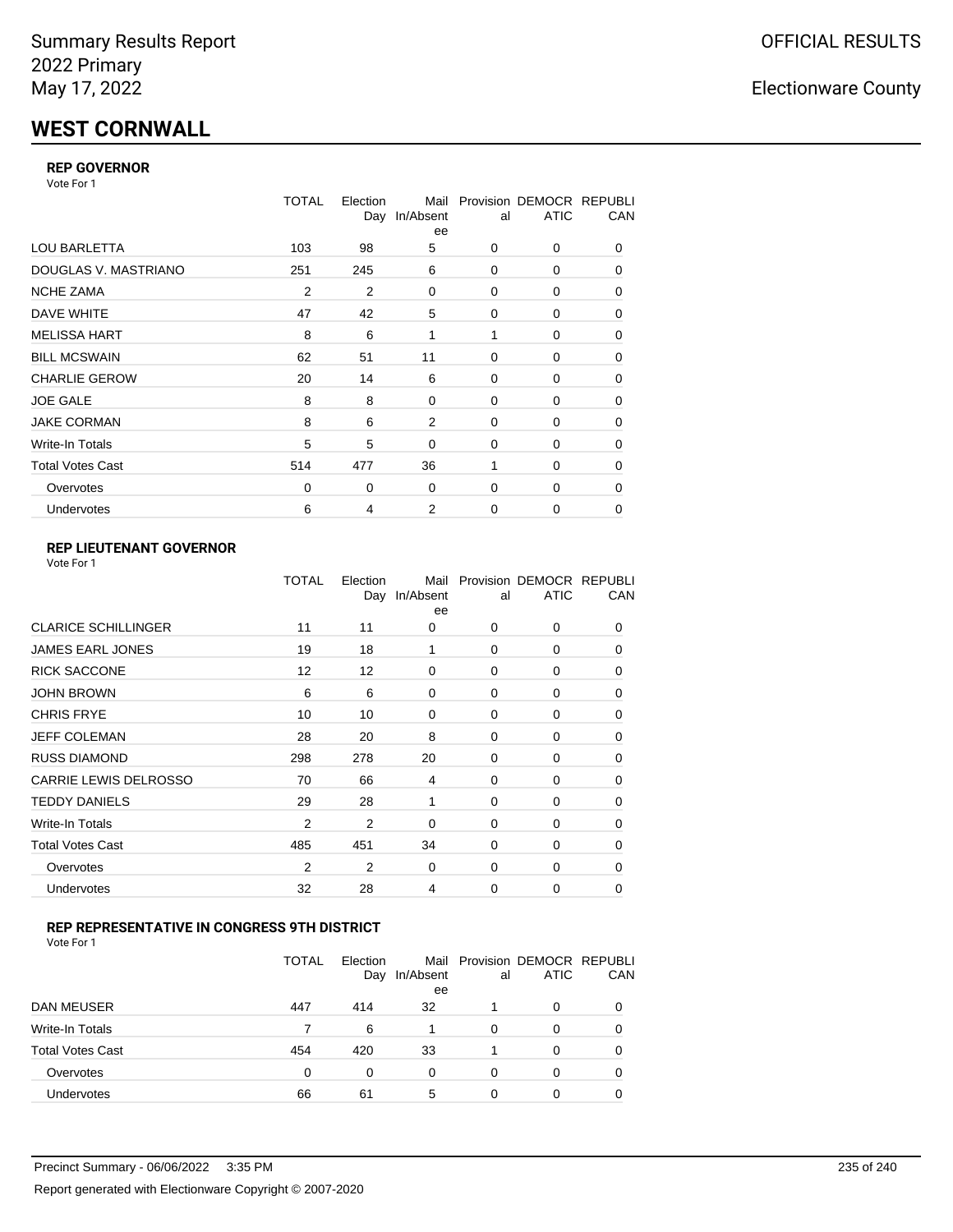## **WEST CORNWALL**

### **REP SENATOR IN THE GENERAL ASSEMBLY 48TH DISTRICT**

| Vote For 1 |  |  |
|------------|--|--|
|------------|--|--|

|                         | <b>TOTAL</b> | Election<br>Day | In/Absent<br>ee | al | Mail Provision DEMOCR REPUBLI<br>ATIC | CAN |
|-------------------------|--------------|-----------------|-----------------|----|---------------------------------------|-----|
| <b>CHRIS GEBHARD</b>    | 461          | 423             | 37              |    | 0                                     |     |
| Write-In Totals         | 4            | 4               | $\Omega$        | 0  | 0                                     |     |
| <b>Total Votes Cast</b> | 465          | 427             | 37              |    | 0                                     |     |
| Overvotes               |              |                 | U               | 0  | Ω                                     |     |
| <b>Undervotes</b>       | 54           | 53              |                 | 0  |                                       |     |

### **REP REPRESENTATIVE IN THE GENERAL ASSEMBLY 101ST**

Vote For 1

|                         | <b>TOTAL</b> | Flection<br>Day | Mail<br>In/Absent | al | Provision DEMOCR REPUBLI<br>ATIC | CAN |  |
|-------------------------|--------------|-----------------|-------------------|----|----------------------------------|-----|--|
|                         |              |                 | ee                |    |                                  |     |  |
| <b>JOHN SCHLEGEL</b>    | 452          | 416             | 35                |    | 0                                |     |  |
| Write-In Totals         | 5            | 5               | 0                 | 0  | O                                |     |  |
| <b>Total Votes Cast</b> | 457          | 421             | 35                |    | ი                                |     |  |
| Overvotes               | 0            | 0               | 0                 | 0  | O                                |     |  |
| Undervotes              | 63           | 60              | 3                 |    | Ω                                |     |  |

### **REP MEMBER OF THE REPUBLICAN STATE COMMITTEE**

|                             | TOTAL | Election<br>Day | Mail<br>In/Absent<br>ee | al       | Provision DEMOCR REPUBLI<br><b>ATIC</b> | CAN      |
|-----------------------------|-------|-----------------|-------------------------|----------|-----------------------------------------|----------|
| <b>RUSS DIAMOND</b>         | 339   | 319             | 20                      | 0        | 0                                       | 0        |
| <b>WILLIAM L. DOUGHERTY</b> | 227   | 200             | 27                      | 0        | 0                                       | 0        |
| <b>MATTHEW J. URBAN</b>     | 173   | 151             | 22                      | 0        | 0                                       | 0        |
| DONNETTE QUAIROLI           | 188   | 164             | 24                      | 0        | 0                                       | 0        |
| DAWN BLAUCH                 | 263   | 237             | 25                      | 1        | $\Omega$                                | $\Omega$ |
| <b>RON FERRANCE</b>         | 117   | 105             | 12                      | $\Omega$ | $\Omega$                                | 0        |
| Write-In Totals             | 7     | 7               | 0                       | 0        | 0                                       | 0        |
| <b>Total Votes Cast</b>     | 1,314 | 1,183           | 130                     | 1        | 0                                       | 0        |
| Overvotes                   | 5     | 5               | 0                       | 0        | 0                                       | 0        |
| <b>Undervotes</b>           | 1,277 | 1,217           | 60                      | 0        | 0                                       | 0        |
|                             |       |                 |                         |          |                                         |          |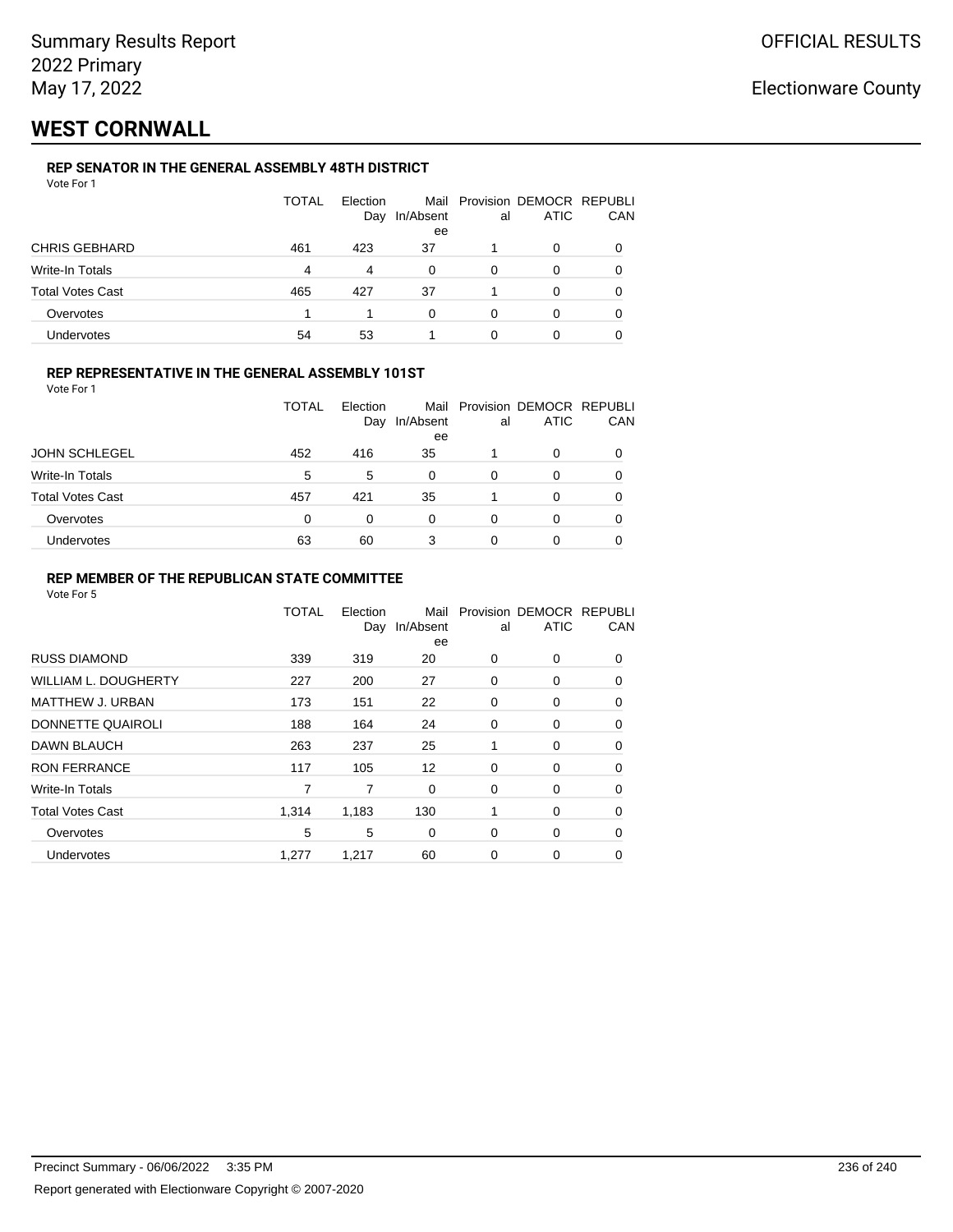# **WEST LEBANON**

### **DEM UNITED STATES SENATOR**

Vote For 1

|                         | TOTAL | Election<br>Day | Mail<br>In/Absent<br>ee | al | Provision DEMOCR REPUBLI<br><b>ATIC</b> | <b>CAN</b> |
|-------------------------|-------|-----------------|-------------------------|----|-----------------------------------------|------------|
| ALEX KHALIL             |       | 0               |                         | 0  | $\Omega$                                | 0          |
| <b>CONOR LAMB</b>       | 6     |                 | 5                       | 0  | $\Omega$                                | 0          |
| <b>MALCOLM KENYATTA</b> | 0     | 0               | $\Omega$                | 0  | $\Omega$                                | 0          |
| JOHN FETTERMAN          | 36    | 18              | 18                      | 0  | $\Omega$                                | 0          |
| Write-In Totals         | 0     | 0               | 0                       | 0  | $\Omega$                                | 0          |
| <b>Total Votes Cast</b> | 43    | 19              | 24                      | 0  | $\Omega$                                | 0          |
| Overvotes               | 0     | $\Omega$        | $\Omega$                | 0  | $\Omega$                                | 0          |
| <b>Undervotes</b>       | 3     | 2               |                         | 0  |                                         | 0          |

#### **DEM GOVERNOR** Vote For 1

|                  | <b>TOTAL</b> | Election<br>Day | In/Absent<br>ee | al | Mail Provision DEMOCR REPUBLI<br><b>ATIC</b> | CAN |
|------------------|--------------|-----------------|-----------------|----|----------------------------------------------|-----|
| JOSH SHAPIRO     | 42           | 18              | 24              | 0  | 0                                            |     |
| Write-In Totals  | 0            | 0               | 0               | 0  | 0                                            |     |
| Total Votes Cast | 42           | 18              | 24              | 0  | 0                                            |     |
| Overvotes        | 0            | $\Omega$        | 0               | 0  | 0                                            |     |
| Undervotes       | 4            | 3               |                 |    | 0                                            |     |

#### **DEM LIEUTENANT GOVERNOR** Vote For 1

|                         | <b>TOTAL</b> | Election<br>Day | In/Absent<br>ee | al       | Mail Provision DEMOCR REPUBLI<br><b>ATIC</b> | CAN      |
|-------------------------|--------------|-----------------|-----------------|----------|----------------------------------------------|----------|
| <b>AUSTIN DAVIS</b>     | 22           | 6               | 16              | $\Omega$ | 0                                            | 0        |
| <b>RAY SOSA</b>         | 4            | 2               | 2               | $\Omega$ | 0                                            | 0        |
| <b>BRIAN SIMS</b>       | 14           | 9               | 5               | $\Omega$ | 0                                            | 0        |
| Write-In Totals         |              | $\Omega$        |                 | $\Omega$ | 0                                            | 0        |
| <b>Total Votes Cast</b> | 41           | 17              | 24              | $\Omega$ | 0                                            | $\Omega$ |
| Overvotes               | $\Omega$     | 0               | $\Omega$        | $\Omega$ | 0                                            | 0        |
| Undervotes              | 5            | 4               |                 | $\Omega$ | 0                                            | 0        |

### **DEM REPRESENTATIVE IN CONGRESS 9TH DISTRICT**

Vote For 1

|                         | TOTAL | <b>Flection</b><br>Day | Mail<br>In/Absent<br>ee | al | Provision DEMOCR REPUBLI<br><b>ATIC</b> | CAN |
|-------------------------|-------|------------------------|-------------------------|----|-----------------------------------------|-----|
| AMANDA R. WALDMAN       | 42    | 18                     | 24                      | 0  | 0                                       | 0   |
| Write-In Totals         | 0     | 0                      | 0                       | Ω  |                                         | 0   |
| <b>Total Votes Cast</b> | 42    | 18                     | 24                      | 0  |                                         | 0   |
| Overvotes               | 0     | 0                      | 0                       | 0  | 0                                       | 0   |
| Undervotes              | 4     |                        |                         | 0  |                                         |     |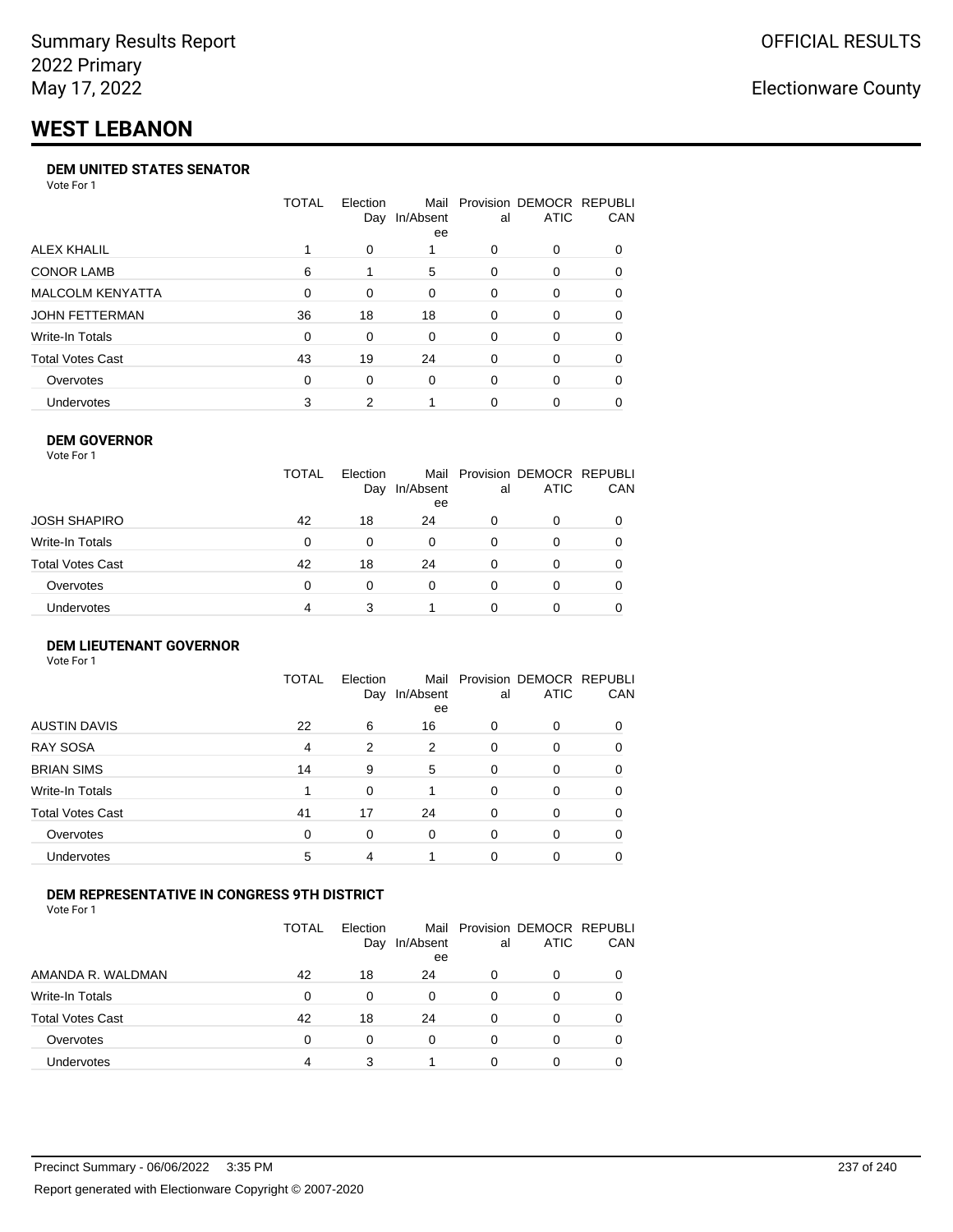## **WEST LEBANON**

### **DEM SENATOR IN THE GENERAL ASSEMBLY 48TH DISTRICT**

| Vote For 1 |  |
|------------|--|
|------------|--|

|                         | <b>TOTAL</b> | Election<br>Day | In/Absent<br>ee | al | Mail Provision DEMOCR REPUBLI<br><b>ATIC</b> | CAN |
|-------------------------|--------------|-----------------|-----------------|----|----------------------------------------------|-----|
| <b>CALVIN CLEMENTS</b>  | 44           | 19              | 25              | 0  | 0                                            |     |
| Write-In Totals         | 0            | 0               | 0               | 0  | 0                                            |     |
| <b>Total Votes Cast</b> | 44           | 19              | 25              | 0  | O                                            |     |
| Overvotes               | 0            | 0               | 0               | ∩  | 0                                            |     |
| Undervotes              | っ            |                 |                 |    |                                              |     |

### **DEM REPRESENTATIVE IN THE GENERAL ASSEMBLY 101ST**

Vote For 1

|                         | TOTAL | <b>Flection</b><br>Day | In/Absent<br>ee | al | Mail Provision DEMOCR REPUBLI<br><b>ATIC</b> | CAN |
|-------------------------|-------|------------------------|-----------------|----|----------------------------------------------|-----|
| <b>CATHERINE MILLER</b> | 44    | 20                     | 24              | O  | 0                                            | 0   |
| Write-In Totals         | 0     | 0                      | $\Omega$        | 0  |                                              | 0   |
| <b>Total Votes Cast</b> | 44    | 20                     | 24              | n  |                                              | 0   |
| Overvotes               | 0     | $\Omega$               | 0               | 0  |                                              | 0   |
| <b>Undervotes</b>       |       |                        |                 |    |                                              |     |

### **DEM MEMBER OF THE DEMOCRATIC STATE COMMITTEE**

Vote For 2

|                         | TOTAL | Election<br>Day | Mail<br>In/Absent<br>ee | al       | Provision DEMOCR REPUBLI<br><b>ATIC</b> | CAN |
|-------------------------|-------|-----------------|-------------------------|----------|-----------------------------------------|-----|
| LAURA QUICK             | 30    | 10              | 20                      | 0        | 0                                       | 0   |
| <b>CALVIN CLEMENTS</b>  | 13    | 6               |                         | $\Omega$ | 0                                       | 0   |
| <b>CORNELL WILSON</b>   | 30    | 12              | 18                      | $\Omega$ | $\Omega$                                | 0   |
| Write-In Totals         | 0     | 0               | $\Omega$                | 0        | 0                                       | 0   |
| <b>Total Votes Cast</b> | 73    | 28              | 45                      | $\Omega$ | $\Omega$                                | 0   |
| Overvotes               | 0     | 0               | 0                       | $\Omega$ | 0                                       | 0   |
| Undervotes              | 19    | 14              | 5                       | 0        | 0                                       |     |

### **DEM MEMBER OF THE DEMOCRATIC COUNTY COMMITTEE WEST LEBANON**

|                         | TOTAL | Election<br>Day | In/Absent<br>ee | al       | Mail Provision DEMOCR REPUBLI<br><b>ATIC</b> | CAN      |
|-------------------------|-------|-----------------|-----------------|----------|----------------------------------------------|----------|
| <b>JO ELLEN LITZ</b>    | 37    | 15              | 22              | 0        | 0                                            | $\Omega$ |
| Write-In Totals         | 2     | 2               | 0               | $\Omega$ | 0                                            |          |
| <b>Total Votes Cast</b> | 39    | 17              | 22              | $\Omega$ | 0                                            | 0        |
| Overvotes               | 3     | 0               | 3               | 0        | 0                                            |          |
| Undervotes              | 96    | 46              | 50              | 0        | 0                                            | O        |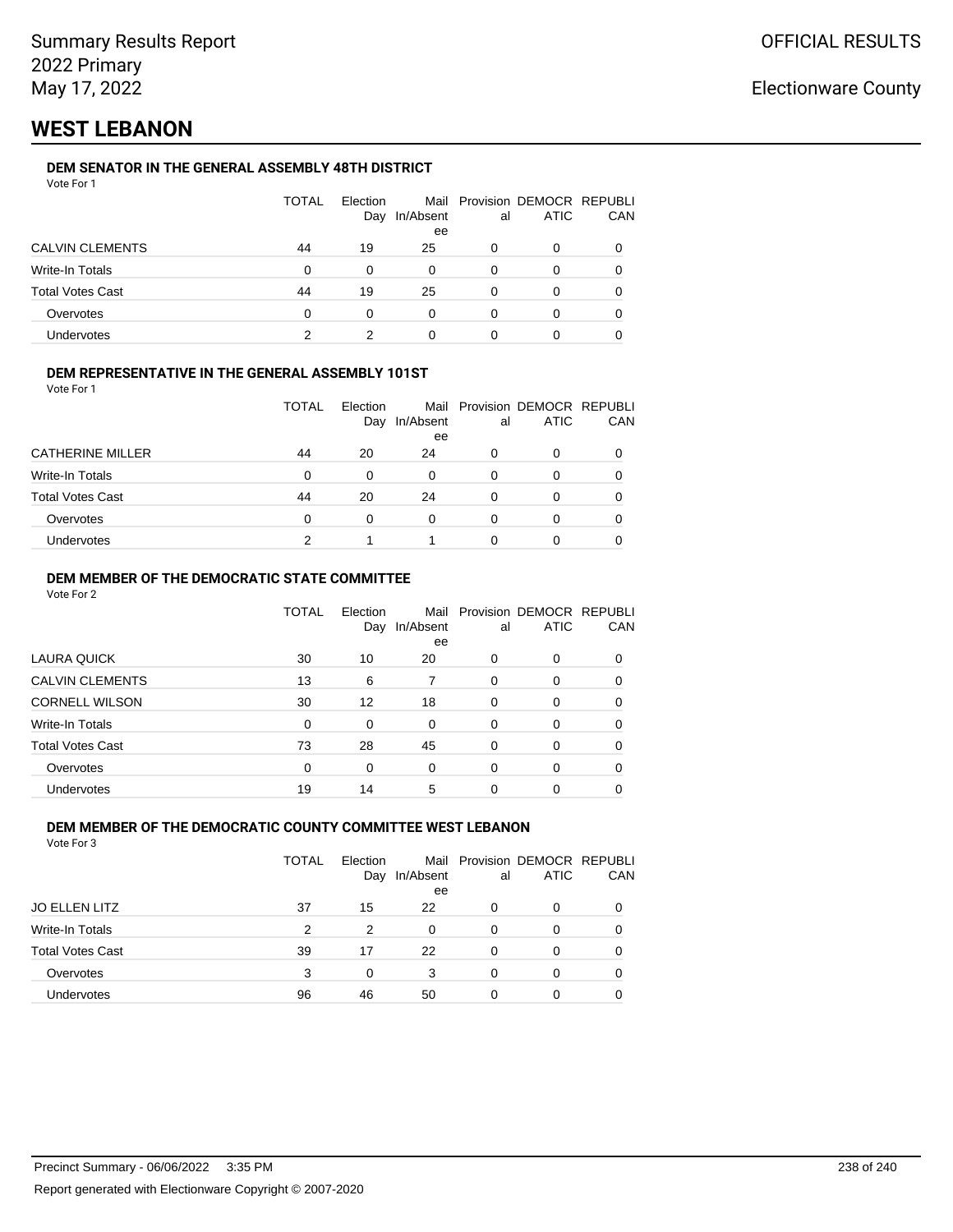# **WEST LEBANON**

### **REP GOVERNOR**

Vote For 1

|                         | <b>TOTAL</b>   | Election<br>Day | Mail<br>In/Absent<br>ee | al          | Provision DEMOCR REPUBLI<br><b>ATIC</b> | CAN      |
|-------------------------|----------------|-----------------|-------------------------|-------------|-----------------------------------------|----------|
| <b>LOU BARLETTA</b>     | 21             | 20              |                         | $\Omega$    | 0                                       | 0        |
| DOUGLAS V. MASTRIANO    | 55             | 54              | 1                       | $\Omega$    | 0                                       | 0        |
| <b>NCHE ZAMA</b>        | 0              | 0               | 0                       | 0           | 0                                       | 0        |
| DAVE WHITE              | 7              | 7               | 0                       | 0           | 0                                       | 0        |
| <b>MELISSA HART</b>     | $\overline{4}$ | 3               | 1                       | 0           | 0                                       | 0        |
| <b>BILL MCSWAIN</b>     | 10             | 8               | 2                       | $\Omega$    | 0                                       | 0        |
| <b>CHARLIE GEROW</b>    | 3              | 2               | 1                       | $\Omega$    | 0                                       | 0        |
| <b>JOE GALE</b>         | $\Omega$       | 0               | 0                       | 0           | 0                                       | $\Omega$ |
| <b>JAKE CORMAN</b>      | 2              | 2               | 0                       | $\Omega$    | 0                                       | 0        |
| Write-In Totals         | 0              | 0               | 0                       | 0           | 0                                       | 0        |
| <b>Total Votes Cast</b> | 102            | 96              | 6                       | 0           | 0                                       | 0        |
| Overvotes               | $\Omega$       | 0               | 0                       | 0           | 0                                       | $\Omega$ |
| <b>Undervotes</b>       | 0              | 0               | 0                       | $\mathbf 0$ | 0                                       | 0        |

### **REP LIEUTENANT GOVERNOR**

| Vote For 1 |  |
|------------|--|
|------------|--|

|                              | <b>TOTAL</b>   | Election<br>Day | Mail<br>In/Absent<br>ee | al          | Provision DEMOCR REPUBLI<br><b>ATIC</b> | CAN      |
|------------------------------|----------------|-----------------|-------------------------|-------------|-----------------------------------------|----------|
| <b>CLARICE SCHILLINGER</b>   | 6              | 5               | 1                       | $\Omega$    | 0                                       | 0        |
| <b>JAMES EARL JONES</b>      | 2              | 2               | 0                       | $\Omega$    | 0                                       | $\Omega$ |
| <b>RICK SACCONE</b>          | $\mathbf 0$    | 0               | 0                       | 0           | 0                                       | $\Omega$ |
| <b>JOHN BROWN</b>            | $\overline{2}$ | 2               | 0                       | $\mathbf 0$ | 0                                       | 0        |
| <b>CHRIS FRYE</b>            | $\overline{2}$ | 2               | 0                       | 0           | 0                                       | 0        |
| <b>JEFF COLEMAN</b>          | 3              | 0               | 3                       | $\mathbf 0$ | 0                                       | 0        |
| <b>RUSS DIAMOND</b>          | 62             | 61              | 1                       | $\Omega$    | $\Omega$                                | $\Omega$ |
| <b>CARRIE LEWIS DELROSSO</b> | 12             | 11              | 1                       | $\Omega$    | 0                                       | $\Omega$ |
| <b>TEDDY DANIELS</b>         | 9              | 9               | $\Omega$                | $\Omega$    | 0                                       | $\Omega$ |
| Write-In Totals              | 0              | 0               | 0                       | 0           | 0                                       | 0        |
| <b>Total Votes Cast</b>      | 98             | 92              | 6                       | 0           | 0                                       | $\Omega$ |
| Overvotes                    | 0              | 0               | $\Omega$                | $\mathbf 0$ | 0                                       | $\Omega$ |
| Undervotes                   | 4              | 4               | $\Omega$                | $\Omega$    | 0                                       | 0        |

### **REP REPRESENTATIVE IN CONGRESS 9TH DISTRICT**

Vote For 1

|                         | <b>TOTAL</b> | Election<br>Day | In/Absent<br>ee | al | Mail Provision DEMOCR REPUBLI<br><b>ATIC</b> | CAN |
|-------------------------|--------------|-----------------|-----------------|----|----------------------------------------------|-----|
| DAN MEUSER              | 88           | 82              | 6               | O  | $\Omega$                                     | 0   |
| Write-In Totals         | 0            | 0               | $\Omega$        | 0  |                                              | 0   |
| <b>Total Votes Cast</b> | 88           | 82              | 6               | 0  | 0                                            | 0   |
| Overvotes               | 0            | 0               | $\Omega$        | 0  | $\Omega$                                     | 0   |
| <b>Undervotes</b>       | 14           | 14              | 0               |    |                                              | 0   |